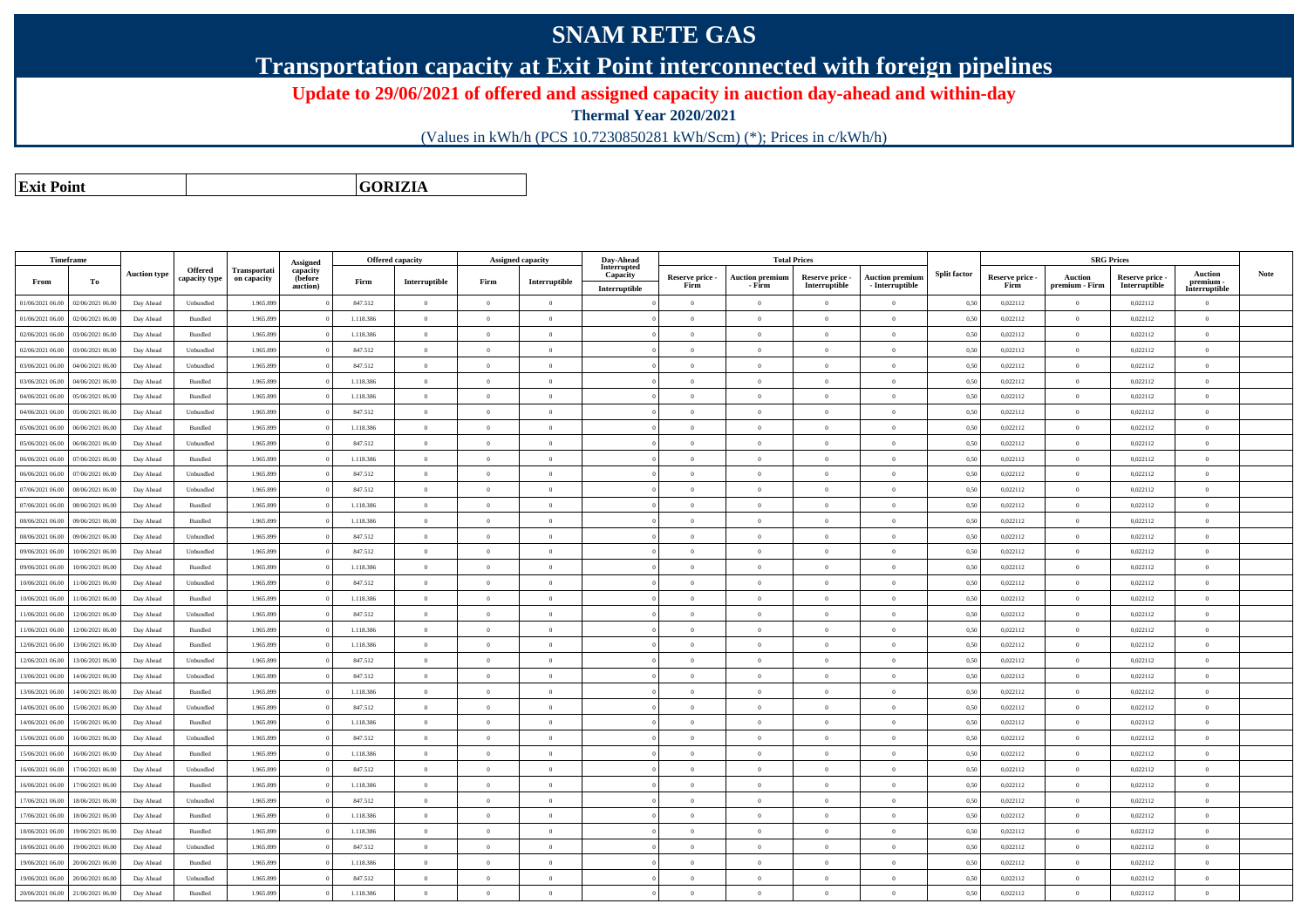| 20/06/2021 06:00                  | 21/06/2021 06:00 | Day Ahead  | Unbundled | 1.965.899 | 847.512   | $\Omega$       | $\Omega$       |                | $\Omega$       | $\Omega$       | $\Omega$       | $\theta$       | 0.50 | 0,022112 | $\theta$       | 0,022112       | $\theta$       |  |
|-----------------------------------|------------------|------------|-----------|-----------|-----------|----------------|----------------|----------------|----------------|----------------|----------------|----------------|------|----------|----------------|----------------|----------------|--|
| 21/06/2021 06:00                  | 22/06/2021 06:00 | Day Ahead  | Unbundled | 1.965.899 | 847.512   | $\overline{0}$ | $\theta$       | $\overline{0}$ | $\overline{0}$ | $\bf{0}$       | $\overline{0}$ | $\overline{0}$ | 0,50 | 0,022112 | $\theta$       | 0,022112       | $\overline{0}$ |  |
| 21/06/2021 06:00                  | 22/06/2021 06:00 | Day Ahead  | Bundled   | 1.965.899 | 1.118.386 | $\overline{0}$ | $\overline{0}$ | $\overline{0}$ | $\bf{0}$       | $\bf{0}$       | $\bf{0}$       | $\bf{0}$       | 0,50 | 0,022112 | $\overline{0}$ | 0,022112       | $\overline{0}$ |  |
| 22/06/2021 06:00                  | 23/06/2021 06:00 | Day Ahead  | Bundled   | 1.965.899 | 1.118.386 | $\overline{0}$ | $\theta$       | $\overline{0}$ | $\overline{0}$ | $\bf{0}$       | $\overline{0}$ | $\overline{0}$ | 0.50 | 0,022112 | $\theta$       | 0,022112       | $\overline{0}$ |  |
|                                   |                  |            |           |           |           |                |                |                |                |                |                |                |      |          |                |                |                |  |
| 22/06/2021 06:00                  | 23/06/2021 06:00 | Day Ahead  | Unbundled | 1.965.899 | 847.512   | $\overline{0}$ | $\theta$       | $\overline{0}$ | $\overline{0}$ | $\bf{0}$       | $\overline{0}$ | $\bf{0}$       | 0,50 | 0,022112 | $\,$ 0 $\,$    | 0,022112       | $\overline{0}$ |  |
| 23/06/2021 06:00                  | 24/06/2021 06:00 | Day Ahead  | Unbundled | 1.965.899 | 847.512   | $\overline{0}$ | $\bf{0}$       | $\overline{0}$ | $\bf{0}$       | $\overline{0}$ | $\overline{0}$ | $\mathbf{0}$   | 0,50 | 0,022112 | $\overline{0}$ | 0,022112       | $\bf{0}$       |  |
| 23/06/2021 06:00                  | 24/06/2021 06:00 | Day Ahead  | Bundled   | 1.965.899 | 1.118.386 | $\overline{0}$ | $\overline{0}$ | $\overline{0}$ | $\overline{0}$ | $\overline{0}$ | $\overline{0}$ | $\overline{0}$ | 0.50 | 0,022112 | $\theta$       | 0,022112       | $\overline{0}$ |  |
| 24/06/2021 06.00                  | 25/06/2021 06:00 | Day Ahead  | Bundled   | 1.965.899 | 1.118.386 | $\overline{0}$ | $\theta$       | $\overline{0}$ | $\overline{0}$ | $\bf{0}$       | $\overline{0}$ | $\bf{0}$       | 0,50 | 0,022112 | $\,$ 0 $\,$    | 0,022112       | $\overline{0}$ |  |
| 24/06/2021 06:00                  | 25/06/2021 06:00 | Day Ahead  | Unbundled | 1.965.899 | 847.512   | $\overline{0}$ | $\overline{0}$ | $\overline{0}$ | $\bf{0}$       | $\bf{0}$       | $\overline{0}$ | $\bf{0}$       | 0,50 | 0,022112 | $\overline{0}$ | 0,022112       | $\overline{0}$ |  |
| 25/06/2021 06:00                  | 26/06/2021 06:00 | Day Ahead  | Unbundled | 1.965.899 | 847.512   | $\overline{0}$ | $\overline{0}$ | $\overline{0}$ | $\overline{0}$ | $\overline{0}$ | $\overline{0}$ | $\overline{0}$ | 0.50 | 0,022112 | $\theta$       | 0,022112       | $\overline{0}$ |  |
|                                   |                  |            |           |           |           |                |                |                |                |                |                |                |      |          |                |                |                |  |
| 25/06/2021 06:00                  | 26/06/2021 06:00 | Day Ahead  | Bundled   | 1.965.899 | 1.118.386 | $\overline{0}$ | $\theta$       | $\overline{0}$ | $\overline{0}$ | $\bf{0}$       | $\overline{0}$ | $\bf{0}$       | 0,50 | 0,022112 | $\,$ 0 $\,$    | 0,022112       | $\overline{0}$ |  |
| 26/06/2021 06:00                  | 27/06/2021 06:00 | Day Ahead  | Bundled   | 1.965.899 | 1.118.386 | $\overline{0}$ | $\overline{0}$ | $\overline{0}$ | $\overline{0}$ | $\bf{0}$       | $\overline{0}$ | $\bf{0}$       | 0,50 | 0,022112 | $\overline{0}$ | 0,022112       | $\overline{0}$ |  |
| 26/06/2021 06:00                  | 27/06/2021 06:00 | Day Ahead  | Unbundled | 1.965.899 | 847.512   | $\overline{0}$ | $\overline{0}$ | $\overline{0}$ | $\overline{0}$ | $\bf{0}$       | $\overline{0}$ | $\overline{0}$ | 0.50 | 0,022112 | $\theta$       | 0,022112       | $\overline{0}$ |  |
| 27/06/2021 06:00                  | 28/06/2021 06:00 | Day Ahead  | Bundled   | 1.965.899 | 1.118.386 | $\overline{0}$ | $\theta$       | $\overline{0}$ | $\overline{0}$ | $\bf{0}$       | $\overline{0}$ | $\overline{0}$ | 0,50 | 0,022112 | $\,$ 0 $\,$    | 0,022112       | $\overline{0}$ |  |
| 27/06/2021 06:00                  | 28/06/2021 06:00 | Day Ahead  | Unbundled | 1.965.899 | 847.512   | $\overline{0}$ | $\bf{0}$       | $\overline{0}$ | $\overline{0}$ | $\overline{0}$ | $\overline{0}$ | $\mathbf{0}$   | 0,50 | 0,022112 | $\overline{0}$ | 0,022112       | $\bf{0}$       |  |
| 28/06/2021 06:00                  | 29/06/2021 06:00 | Day Ahead  | Unbundled | 1.965.899 | 847.512   | $\overline{0}$ | $\overline{0}$ | $\overline{0}$ | $\overline{0}$ | $\overline{0}$ | $\overline{0}$ | $\overline{0}$ | 0.50 | 0,022112 | $\overline{0}$ | 0,022112       | $\overline{0}$ |  |
|                                   |                  |            |           |           |           |                |                |                |                |                |                |                |      |          |                |                |                |  |
| 28/06/2021 06:00                  | 29/06/2021 06.00 | Day Ahead  | Bundled   | 1.965.899 | 1.118.386 | $\overline{0}$ | $\theta$       | $\overline{0}$ | $\overline{0}$ | $\bf{0}$       | $\overline{0}$ | $\bf{0}$       | 0,50 | 0,022112 | $\theta$       | 0,022112       | $\overline{0}$ |  |
| 29/06/2021 06:00                  | 30/06/2021 06:00 | Day Ahead  | Unbundled | 1.965.899 | 847.512   | $\overline{0}$ | $\overline{0}$ | $\overline{0}$ | $\overline{0}$ | $\bf{0}$       | $\overline{0}$ | $\bf{0}$       | 0,50 | 0,022112 | $\overline{0}$ | 0,022112       | $\overline{0}$ |  |
| 29/06/2021 06:00                  | 30/06/2021 06:00 | Day Ahead  | Bundled   | 1.965.899 | 1.118.386 | $\overline{0}$ | $\overline{0}$ | $\overline{0}$ | $\overline{0}$ | $\overline{0}$ | $\overline{0}$ | $\overline{0}$ | 0.50 | 0,022112 | $\theta$       | 0,022112       | $\overline{0}$ |  |
| 30/06/2021 06:00                  | 01/07/2021 06:00 | Day Ahead  | Unbundled | 1.965.899 | 847.512   | $\overline{0}$ | $\theta$       | $\overline{0}$ | $\overline{0}$ | $\bf{0}$       | $\overline{0}$ | $\bf{0}$       | 0,50 | 0,022112 | $\,$ 0 $\,$    | 0,022112       | $\overline{0}$ |  |
| 30/06/2021 06:00                  | 01/07/2021 06:00 | Day Ahead  | Bundled   | 1.965.899 | 1.118.386 | $\overline{0}$ | $\overline{0}$ | $\overline{0}$ | $\bf{0}$       | $\bf{0}$       | $\overline{0}$ | $\bf{0}$       | 0,50 | 0,022112 | $\overline{0}$ | 0,022112       | $\overline{0}$ |  |
| 01/06/2021 06:00                  | 02/06/2021 06:00 | Within Day | Bundled   | 1.965.899 | 1.118.386 | $\overline{0}$ | $\overline{0}$ | $\overline{0}$ | $\overline{0}$ | $\bf{0}$       | $\overline{0}$ | $\overline{0}$ | 0.50 | 2.211197 | $\theta$       | $\overline{0}$ | $\overline{0}$ |  |
|                                   |                  |            |           |           |           | $\overline{0}$ | $\theta$       | $\overline{0}$ |                | $\bf{0}$       | $\overline{0}$ |                |      |          | $\theta$       | $\overline{0}$ | $\overline{0}$ |  |
| 01/06/2021 06:00                  | 02/06/2021 06:00 | Within Day | Unbundled | 1.965.899 | 847.512   |                |                |                | $\overline{0}$ |                |                | $\bf{0}$       | 0,50 | 2,211197 |                |                |                |  |
| 01/06/2021 07:00                  | 02/06/2021 06:00 | Within Day | Unbundled | 1.965.899 | 847.512   | $\overline{0}$ | $\bf{0}$       | $\overline{0}$ | $\overline{0}$ | $\overline{0}$ | $\overline{0}$ | $\mathbf{0}$   | 0,50 | 2,119064 | $\overline{0}$ | $\overline{0}$ | $\bf{0}$       |  |
| 01/06/2021 07:00                  | 02/06/2021 06:00 | Within Dav | Bundled   | 1.965.899 | 1.118.386 | $\overline{0}$ | $\overline{0}$ | $\overline{0}$ | $\overline{0}$ | $\overline{0}$ | $\overline{0}$ | $\overline{0}$ | 0.50 | 2,119064 | $\theta$       | $\theta$       | $\overline{0}$ |  |
| 01/06/2021 08:00                  | 02/06/2021 06:00 | Within Day | Unbundled | 1.965.899 | 847.512   | $\overline{0}$ | $\theta$       | $\overline{0}$ | $\overline{0}$ | $\bf{0}$       | $\overline{0}$ | $\bf{0}$       | 0,50 | 2,026931 | $\theta$       | $\theta$       | $\overline{0}$ |  |
| 01/06/2021 08:00                  | 02/06/2021 06:00 | Within Day | Bundled   | 1.965.899 | 1.118.386 | $\overline{0}$ | $\overline{0}$ | $\overline{0}$ | $\bf{0}$       | $\bf{0}$       | $\overline{0}$ | $\bf{0}$       | 0,50 | 2,026931 | $\,0\,$        | $\overline{0}$ | $\overline{0}$ |  |
| 01/06/2021 09:00                  | 02/06/2021 06:00 | Within Day | Bundled   | 1.965.899 | 1.118.386 | $\overline{0}$ | $\overline{0}$ | $\overline{0}$ | $\overline{0}$ | $\overline{0}$ | $\overline{0}$ | $\overline{0}$ | 0.50 | 1,934797 | $\theta$       | $\theta$       | $\overline{0}$ |  |
| 01/06/2021 09:00                  | 02/06/2021 06:00 | Within Day | Unbundled | 1.965.899 | 847.512   | $\overline{0}$ | $\theta$       | $\overline{0}$ | $\overline{0}$ | $\bf{0}$       | $\overline{0}$ | $\bf{0}$       | 0,50 | 1,934797 | $\,$ 0 $\,$    | $\theta$       | $\overline{0}$ |  |
|                                   |                  |            |           |           |           |                |                |                |                |                |                |                |      |          |                |                |                |  |
| 01/06/2021 10:00                  | 02/06/2021 06:00 | Within Day | Unbundled | 1.965.899 | 847.512   | $\overline{0}$ | $\overline{0}$ | $\overline{0}$ | $\bf{0}$       | $\bf{0}$       | $\bf{0}$       | $\bf{0}$       | 0,50 | 1,842664 | $\bf{0}$       | $\overline{0}$ | $\overline{0}$ |  |
| 01/06/2021 10:00                  | 02/06/2021 06:00 | Within Day | Bundled   | 1.965.899 | 1.118.386 | $\overline{0}$ | $\Omega$       | $\Omega$       | $\Omega$       | $\Omega$       | $\Omega$       | $\overline{0}$ | 0,50 | 1,842664 | $\,0\,$        | $\Omega$       | $\theta$       |  |
| 01/06/2021 11:00                  | 02/06/2021 06:00 | Within Day | Unbundled | 1.965.899 | 847.512   | $\overline{0}$ | $\theta$       | $\overline{0}$ | $\overline{0}$ | $\bf{0}$       | $\overline{0}$ | $\bf{0}$       | 0,50 | 1,750531 | $\theta$       | $\theta$       | $\overline{0}$ |  |
| 01/06/2021 11:00                  | 02/06/2021 06:00 | Within Day | Bundled   | 1.965.899 | 1.118.386 | $\overline{0}$ | $\bf{0}$       | $\overline{0}$ | $\bf{0}$       | $\bf{0}$       | $\overline{0}$ | $\mathbf{0}$   | 0,50 | 1,750531 | $\overline{0}$ | $\overline{0}$ | $\bf{0}$       |  |
| 01/06/2021 12:00                  | 02/06/2021 06:00 | Within Day | Unbundled | 1.965.899 | 847.512   | $\overline{0}$ | $\Omega$       | $\Omega$       | $\Omega$       | $\bf{0}$       | $\overline{0}$ | $\overline{0}$ | 0.50 | 1,658398 | $\theta$       | $\theta$       | $\theta$       |  |
| 01/06/2021 12:00                  | 02/06/2021 06:00 | Within Day | Bundled   | 1.965.899 | 1.118.386 | $\overline{0}$ | $\theta$       | $\overline{0}$ | $\overline{0}$ | $\bf{0}$       | $\overline{0}$ | $\bf{0}$       | 0,50 | 1,658398 | $\theta$       | $\theta$       | $\overline{0}$ |  |
|                                   |                  |            |           |           |           |                |                |                |                |                |                |                |      |          |                |                |                |  |
| 01/06/2021 13:00                  | 02/06/2021 06:00 | Within Day | Unbundled | 1.965.899 | 847.512   | $\overline{0}$ | $\overline{0}$ | $\overline{0}$ | $\bf{0}$       | $\bf{0}$       | $\bf{0}$       | $\bf{0}$       | 0,50 | 1,566265 | $\,0\,$        | $\overline{0}$ | $\overline{0}$ |  |
| 01/06/2021 13:00                  | 02/06/2021 06:00 | Within Day | Bundled   | 1.965.899 | 1.118.386 | $\overline{0}$ | $\Omega$       | $\Omega$       | $\Omega$       | $\Omega$       | $\theta$       | $\overline{0}$ | 0.50 | 1.566265 | $\theta$       | $\theta$       | $\theta$       |  |
| 01/06/2021 14:00                  | 02/06/2021 06:00 | Within Day | Unbundled | 1.965.899 | 847.512   | $\overline{0}$ | $\theta$       | $\overline{0}$ | $\overline{0}$ | $\bf{0}$       | $\overline{0}$ | $\bf{0}$       | 0,50 | 1,474131 | $\,$ 0 $\,$    | $\theta$       | $\overline{0}$ |  |
| 01/06/2021 14:00                  | 02/06/2021 06:00 | Within Day | Bundled   | 1.965.899 | 1.118.386 | $\overline{0}$ | $\overline{0}$ | $\overline{0}$ | $\bf{0}$       | $\bf{0}$       | $\bf{0}$       | $\bf{0}$       | 0,50 | 1,474131 | $\bf{0}$       | $\overline{0}$ | $\overline{0}$ |  |
| 01/06/2021 15:00                  | 02/06/2021 06:00 | Within Day | Bundled   | 1.965.899 | 1.118.386 | $\overline{0}$ | $\Omega$       | $\overline{0}$ | $\Omega$       | $\Omega$       | $\overline{0}$ | $\overline{0}$ | 0.50 | 1,381998 | $\,0\,$        | $\theta$       | $\theta$       |  |
| 01/06/2021 15:00                  | 02/06/2021 06:00 | Within Day | Unbundled | 1.965.899 | 847.512   | $\overline{0}$ | $\theta$       | $\overline{0}$ | $\overline{0}$ | $\bf{0}$       | $\overline{0}$ | $\bf{0}$       | 0,50 | 1,381998 | $\,$ 0 $\,$    | $\theta$       | $\overline{0}$ |  |
| 01/06/2021 16:00                  | 02/06/2021 06:00 | Within Day | Unbundled | 1.965.899 | 847.512   | $\overline{0}$ | $\overline{0}$ | $\overline{0}$ | $\bf{0}$       | $\bf{0}$       | $\bf{0}$       | $\mathbf{0}$   | 0,50 | 1,289865 | $\overline{0}$ | $\overline{0}$ | $\bf{0}$       |  |
|                                   |                  |            |           |           |           |                |                |                |                |                |                |                |      |          |                |                |                |  |
| 01/06/2021 16:00                  | 02/06/2021 06:00 | Within Day | Bundled   | 1.965.899 | 1.118.386 | $\overline{0}$ | $\Omega$       | $\Omega$       | $\Omega$       | $\Omega$       | $\Omega$       | $\overline{0}$ | 0.50 | 1,289865 | $\theta$       | $\Omega$       | $\theta$       |  |
| 01/06/2021 17.00                  | 02/06/2021 06:00 | Within Day | Bundled   | 1.965.899 | 1.118.386 | $\overline{0}$ | $\,$ 0 $\,$    | $\overline{0}$ | $\bf{0}$       | $\,$ 0         | $\bf{0}$       | $\bf{0}$       | 0,50 | 1,197732 | $\,0\,$        | $\overline{0}$ | $\overline{0}$ |  |
| 01/06/2021 17:00 02/06/2021 06:00 |                  | Within Day | Unbundled | 1.965.899 | 847.512   | $\bf{0}$       | $\bf{0}$       |                |                |                |                |                | 0,50 | 1,197732 | $\bf{0}$       | $\overline{0}$ |                |  |
| 01/06/2021 18:00                  | 02/06/2021 06:00 | Within Day | Unbundled | 1.965.899 | 847.512   | $\overline{0}$ | $\overline{0}$ | $\overline{0}$ | $\Omega$       | $\overline{0}$ | $\overline{0}$ | $\overline{0}$ | 0,50 | 1.105599 | $\theta$       | $\theta$       | $\theta$       |  |
| 01/06/2021 18:00                  | 02/06/2021 06:00 | Within Day | Bundled   | 1.965.899 | 1.118.386 | $\overline{0}$ | $\bf{0}$       | $\overline{0}$ | $\bf{0}$       | $\,$ 0 $\,$    | $\overline{0}$ | $\,$ 0 $\,$    | 0,50 | 1,105599 | $\,$ 0 $\,$    | $\,$ 0 $\,$    | $\,$ 0         |  |
| 01/06/2021 19:00                  | 02/06/2021 06:00 | Within Day | Bundled   | 1.965.899 | 1.118.386 | $\overline{0}$ | $\overline{0}$ | $\overline{0}$ | $\overline{0}$ | $\overline{0}$ | $\overline{0}$ | $\mathbf{0}$   | 0,50 | 1,013465 | $\overline{0}$ | $\bf{0}$       | $\bf{0}$       |  |
| 01/06/2021 19:00                  | 02/06/2021 06:00 | Within Day | Unbundled | 1.965.899 | 847.512   | $\overline{0}$ | $\overline{0}$ | $\overline{0}$ | $\Omega$       | $\overline{0}$ | $\overline{0}$ | $\overline{0}$ | 0,50 | 1,013465 | $\overline{0}$ | $\overline{0}$ | $\overline{0}$ |  |
|                                   |                  |            |           |           |           |                | $\,$ 0         | $\overline{0}$ |                | $\,$ 0 $\,$    |                |                |      |          | $\,$ 0 $\,$    | $\overline{0}$ | $\overline{0}$ |  |
| 01/06/2021 20:00                  | 02/06/2021 06:00 | Within Day | Unbundled | 1.965.899 | 847.512   | $\overline{0}$ |                |                | $\bf{0}$       |                | $\overline{0}$ | $\mathbf{0}$   | 0,50 | 0,921332 |                |                |                |  |
| 01/06/2021 20.00                  | 02/06/2021 06:00 | Within Day | Bundled   | 1.965.899 | 1.118.386 | $\overline{0}$ | $\overline{0}$ | $\overline{0}$ | $\overline{0}$ | $\overline{0}$ | $\overline{0}$ | $\mathbf{0}$   | 0,50 | 0,921332 | $\overline{0}$ | $\overline{0}$ | $\bf{0}$       |  |
| 01/06/2021 21:00                  | 02/06/2021 06:00 | Within Day | Bundled   | 1.965.899 | 1.118.386 | $\overline{0}$ | $\overline{0}$ | $\overline{0}$ | $\overline{0}$ | $\overline{0}$ | $\overline{0}$ | $\bf{0}$       | 0.50 | 0,829199 | $\overline{0}$ | $\theta$       | $\overline{0}$ |  |
| 01/06/2021 21:00                  | 02/06/2021 06:00 | Within Day | Unbundled | 1.965.899 | 847.512   | $\overline{0}$ | $\,$ 0         | $\overline{0}$ | $\bf{0}$       | $\bf{0}$       | $\overline{0}$ | $\bf{0}$       | 0,50 | 0,829199 | $\,$ 0 $\,$    | $\overline{0}$ | $\overline{0}$ |  |
| 01/06/2021 22.00                  | 02/06/2021 06:00 | Within Day | Bundled   | 1.965.899 | 1.118.386 | $\overline{0}$ | $\bf{0}$       | $\overline{0}$ | $\overline{0}$ | $\overline{0}$ | $\overline{0}$ | $\mathbf{0}$   | 0,50 | 0,737066 | $\overline{0}$ | $\overline{0}$ | $\bf{0}$       |  |
| 01/06/2021 22.00                  | 02/06/2021 06:00 | Within Day | Unbundled | 1.965.899 | 847.512   | $\overline{0}$ | $\overline{0}$ | $\overline{0}$ | $\Omega$       | $\overline{0}$ | $\overline{0}$ | $\overline{0}$ | 0.50 | 0,737066 | $\overline{0}$ | $\overline{0}$ | $\overline{0}$ |  |
| 01/06/2021 23:00                  | 02/06/2021 06:00 | Within Day | Unbundled | 1.965.899 | 847.512   | $\overline{0}$ | $\bf{0}$       | $\overline{0}$ | $\bf{0}$       | $\bf{0}$       | $\overline{0}$ | $\mathbf{0}$   | 0,50 | 0,644932 | $\,$ 0 $\,$    | $\,$ 0 $\,$    | $\bf{0}$       |  |
|                                   |                  |            |           |           |           |                |                |                |                |                |                |                |      |          |                |                |                |  |
| 01/06/2021 23:00                  | 02/06/2021 06:00 | Within Day | Bundled   | 1.965.899 | 1.118.386 | $\overline{0}$ | $\overline{0}$ | $\overline{0}$ | $\overline{0}$ | $\overline{0}$ | $\overline{0}$ | $\mathbf{0}$   | 0,50 | 0,644932 | $\overline{0}$ | $\bf{0}$       | $\bf{0}$       |  |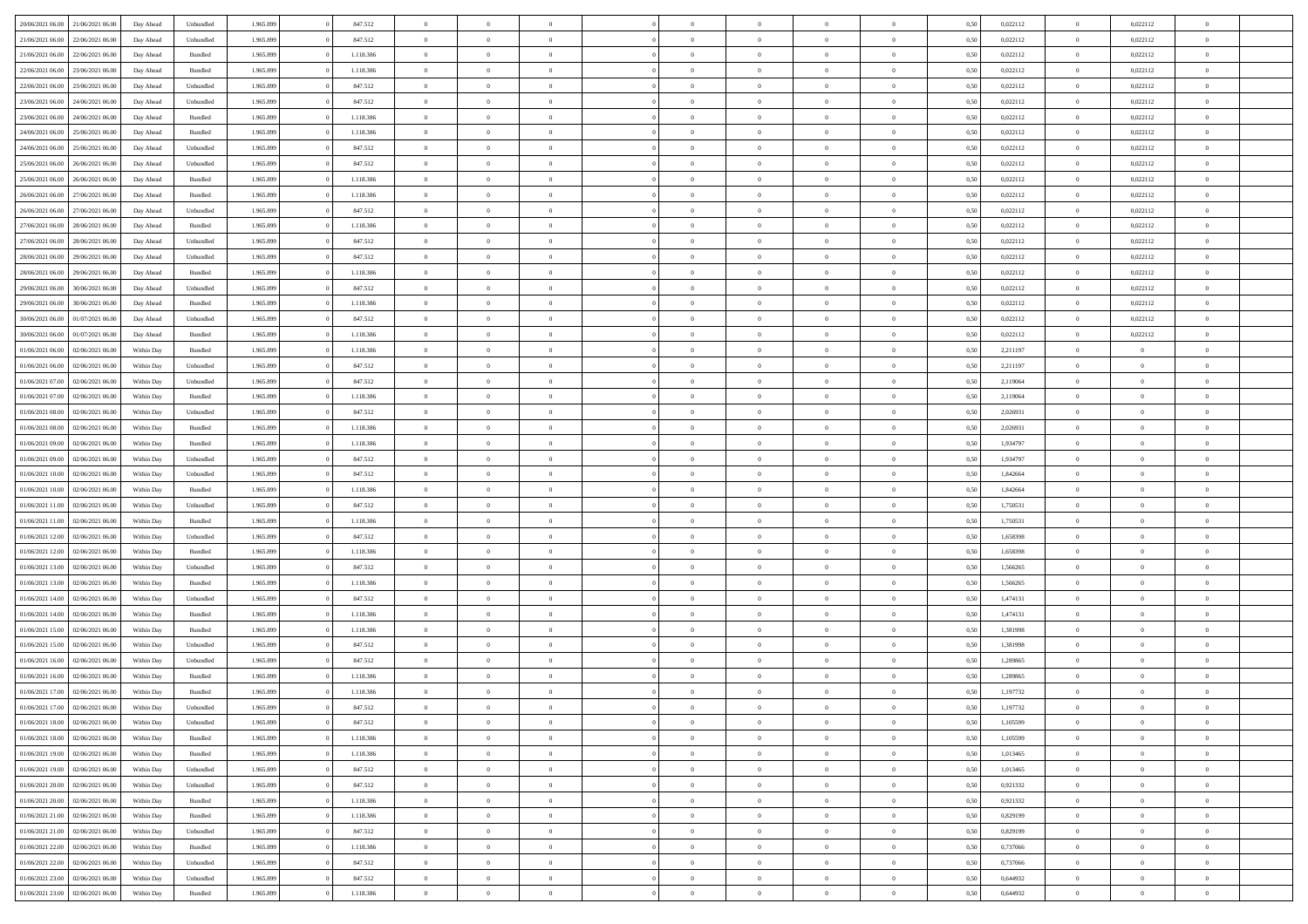| 02/06/2021 00:00 02/06/2021 06:00    | Within Day | Unbundled          | 1.965.899 | 847.512   | $\overline{0}$ | $\overline{0}$ | $\Omega$       | $\Omega$       | $\Omega$       |                | $\overline{0}$ | 0,50 | 0,552799 | $\mathbf{0}$   | $\Omega$       | $\Omega$       |  |
|--------------------------------------|------------|--------------------|-----------|-----------|----------------|----------------|----------------|----------------|----------------|----------------|----------------|------|----------|----------------|----------------|----------------|--|
| 02/06/2021 00:00<br>02/06/2021 06:00 | Within Day | $\mathbf B$ undled | 1.965.899 | 1.118.386 | $\bf{0}$       | $\overline{0}$ | $\overline{0}$ | $\theta$       | $\overline{0}$ | $\overline{0}$ | $\,$ 0         | 0,50 | 0,552799 | $\mathbf{0}$   | $\theta$       | $\bf{0}$       |  |
| 02/06/2021 01:00<br>02/06/2021 06:00 | Within Day | Bundled            | 1.965.899 | 1.118.386 | $\overline{0}$ | $\overline{0}$ | $\overline{0}$ | $\bf{0}$       | $\bf{0}$       | $\overline{0}$ | $\mathbf{0}$   | 0,50 | 0,460666 | $\bf{0}$       | $\bf{0}$       | $\bf{0}$       |  |
| 02/06/2021 01:00<br>02/06/2021 06:00 | Within Day | Unbundled          | 1.965.899 | 847.512   | $\overline{0}$ | $\overline{0}$ | $\overline{0}$ | $\overline{0}$ | $\overline{0}$ | $\overline{0}$ | $\overline{0}$ | 0.50 | 0.460666 | $\mathbf{0}$   | $\overline{0}$ | $\bf{0}$       |  |
| 02/06/2021 02:00<br>02/06/2021 06:00 | Within Day | Unbundled          | 1.965.899 | 847.512   | $\bf{0}$       | $\overline{0}$ | $\overline{0}$ | $\theta$       | $\overline{0}$ | $\overline{0}$ | $\bf{0}$       | 0,50 | 0,368533 | $\theta$       | $\theta$       | $\overline{0}$ |  |
| 02/06/2021 02:00<br>02/06/2021 06:00 | Within Day | Bundled            | 1.965.899 | 1.118.386 | $\overline{0}$ | $\overline{0}$ | $\overline{0}$ | $\bf{0}$       | $\overline{0}$ | $\overline{0}$ | $\overline{0}$ | 0,50 | 0,368533 | $\overline{0}$ | $\overline{0}$ | $\overline{0}$ |  |
| 02/06/2021 03:00<br>02/06/2021 06:00 | Within Day | Bundled            | 1.965.899 | 1.118.386 | $\overline{0}$ | $\overline{0}$ | $\overline{0}$ | $\overline{0}$ | $\overline{0}$ | $\overline{0}$ | $\mathbf{0}$   | 0.50 | 0.276400 | $\mathbf{0}$   | $\overline{0}$ | $\overline{0}$ |  |
| 02/06/2021 03:00<br>02/06/2021 06:00 | Within Day | Unbundled          | 1.965.899 | 847.512   | $\bf{0}$       | $\overline{0}$ | $\overline{0}$ | $\theta$       | $\overline{0}$ | $\overline{0}$ | $\bf{0}$       | 0,50 | 0,276400 | $\theta$       | $\theta$       | $\bf{0}$       |  |
|                                      |            |                    |           |           |                |                |                |                |                |                |                |      |          |                |                |                |  |
| 02/06/2021 04:00<br>02/06/2021 06.00 | Within Day | Unbundled          | 1.965.899 | 847.512   | $\overline{0}$ | $\overline{0}$ | $\overline{0}$ | $\bf{0}$       | $\bf{0}$       | $\overline{0}$ | $\bf{0}$       | 0,50 | 0,184266 | $\bf{0}$       | $\bf{0}$       | $\bf{0}$       |  |
| 02/06/2021 04:00<br>02/06/2021 06:00 | Within Day | Bundled            | 1.965.899 | 1.118.386 | $\overline{0}$ | $\overline{0}$ | $\overline{0}$ | $\overline{0}$ | $\overline{0}$ | $\overline{0}$ | $\overline{0}$ | 0.50 | 0,184266 | $\overline{0}$ | $\overline{0}$ | $\overline{0}$ |  |
| 02/06/2021 05:00<br>02/06/2021 06:00 | Within Day | Bundled            | 1.965.899 | 1.118.386 | $\bf{0}$       | $\overline{0}$ | $\overline{0}$ | $\overline{0}$ | $\overline{0}$ | $\overline{0}$ | $\,$ 0         | 0,50 | 0,092133 | $\theta$       | $\theta$       | $\bf{0}$       |  |
| 02/06/2021 05:00<br>02/06/2021 06:00 | Within Day | Unbundled          | 1.965.899 | 847.512   | $\overline{0}$ | $\overline{0}$ | $\overline{0}$ | $\bf{0}$       | $\bf{0}$       | $\overline{0}$ | $\mathbf{0}$   | 0,50 | 0,092133 | $\bf{0}$       | $\bf{0}$       | $\bf{0}$       |  |
| 02/06/2021 06:00<br>03/06/2021 06:00 | Within Day | Unbundled          | 1.965.899 | 847.512   | $\overline{0}$ | $\overline{0}$ | $\overline{0}$ | $\overline{0}$ | $\overline{0}$ | $\overline{0}$ | $\overline{0}$ | 0.50 | 2.211197 | $\mathbf{0}$   | $\overline{0}$ | $\bf{0}$       |  |
| 02/06/2021 06:00<br>03/06/2021 06:00 | Within Day | $\mathbf B$ undled | 1.965.899 | 1.118.386 | $\bf{0}$       | $\overline{0}$ | $\overline{0}$ | $\theta$       | $\overline{0}$ | $\overline{0}$ | $\,$ 0         | 0,50 | 2,211197 | $\theta$       | $\theta$       | $\overline{0}$ |  |
| 02/06/2021 07:00<br>03/06/2021 06:00 | Within Day | Unbundled          | 1.965.899 | 847.512   | $\overline{0}$ | $\overline{0}$ | $\overline{0}$ | $\bf{0}$       | $\overline{0}$ | $\overline{0}$ | $\overline{0}$ | 0,50 | 2,119064 | $\overline{0}$ | $\bf{0}$       | $\overline{0}$ |  |
| 02/06/2021 07:00<br>03/06/2021 06:00 | Within Day | Bundled            | 1.965.899 | 1.118.386 | $\overline{0}$ | $\overline{0}$ | $\overline{0}$ | $\overline{0}$ | $\overline{0}$ | $\overline{0}$ | $\mathbf{0}$   | 0.50 | 2.119064 | $\overline{0}$ | $\overline{0}$ | $\overline{0}$ |  |
| 02/06/2021 08:00<br>03/06/2021 06:00 | Within Day | Unbundled          | 1.965.899 | 847.512   | $\bf{0}$       | $\overline{0}$ | $\overline{0}$ | $\overline{0}$ | $\overline{0}$ | $\overline{0}$ | $\bf{0}$       | 0,50 | 2,026931 | $\theta$       | $\theta$       | $\bf{0}$       |  |
| 02/06/2021 08:00<br>03/06/2021 06:00 | Within Day | Bundled            | 1.965.899 | 1.118.386 | $\overline{0}$ | $\overline{0}$ | $\overline{0}$ | $\bf{0}$       | $\bf{0}$       | $\overline{0}$ | $\bf{0}$       | 0,50 | 2,026931 | $\bf{0}$       | $\bf{0}$       | $\bf{0}$       |  |
| 02/06/2021 09:00<br>03/06/2021 06:00 | Within Day | Bundled            | 1.965.899 | 1.118.386 | $\overline{0}$ | $\overline{0}$ | $\overline{0}$ | $\overline{0}$ | $\overline{0}$ | $\overline{0}$ | $\overline{0}$ | 0.50 | 1,934797 | $\overline{0}$ | $\overline{0}$ | $\overline{0}$ |  |
| 02/06/2021 09:00<br>03/06/2021 06:00 | Within Day | Unbundled          | 1.965.899 | 847.512   | $\bf{0}$       | $\overline{0}$ | $\overline{0}$ | $\overline{0}$ | $\overline{0}$ | $\overline{0}$ | $\,$ 0         | 0,50 | 1,934797 | $\theta$       | $\theta$       | $\bf{0}$       |  |
|                                      |            |                    |           |           |                |                |                |                |                |                |                |      |          |                |                |                |  |
| 02/06/2021 10:00<br>03/06/2021 06:00 | Within Day | Unbundled          | 1.965.899 | 847.512   | $\overline{0}$ | $\overline{0}$ | $\overline{0}$ | $\bf{0}$       | $\bf{0}$       | $\overline{0}$ | $\mathbf{0}$   | 0,50 | 1,842664 | $\bf{0}$       | $\bf{0}$       | $\bf{0}$       |  |
| 02/06/2021 10:00<br>03/06/2021 06:00 | Within Day | Bundled            | 1.965.899 | 1.118.386 | $\overline{0}$ | $\overline{0}$ | $\overline{0}$ | $\overline{0}$ | $\overline{0}$ | $\overline{0}$ | $\overline{0}$ | 0.50 | 1.842664 | $\overline{0}$ | $\overline{0}$ | $\bf{0}$       |  |
| 02/06/2021 11:00<br>03/06/2021 06:00 | Within Day | Unbundled          | 1.965.899 | 847.512   | $\bf{0}$       | $\overline{0}$ | $\overline{0}$ | $\overline{0}$ | $\overline{0}$ | $\overline{0}$ | $\,$ 0         | 0,50 | 1,750531 | $\mathbf{0}$   | $\theta$       | $\bf{0}$       |  |
| 02/06/2021 11:00<br>03/06/2021 06:00 | Within Day | Bundled            | 1.965.899 | 1.118.386 | $\overline{0}$ | $\overline{0}$ | $\overline{0}$ | $\bf{0}$       | $\overline{0}$ | $\overline{0}$ | $\overline{0}$ | 0,50 | 1,750531 | $\overline{0}$ | $\overline{0}$ | $\overline{0}$ |  |
| 02/06/2021 12:00<br>03/06/2021 06:00 | Within Day | Unbundled          | 1.965.899 | 847.512   | $\overline{0}$ | $\overline{0}$ | $\overline{0}$ | $\overline{0}$ | $\overline{0}$ | $\overline{0}$ | $\overline{0}$ | 0.50 | 1,658398 | $\overline{0}$ | $\overline{0}$ | $\overline{0}$ |  |
| 02/06/2021 12:00<br>03/06/2021 06:00 | Within Day | Bundled            | 1.965.899 | 1.118.386 | $\bf{0}$       | $\overline{0}$ | $\bf{0}$       | $\overline{0}$ | $\overline{0}$ | $\overline{0}$ | $\bf{0}$       | 0,50 | 1,658398 | $\theta$       | $\theta$       | $\bf{0}$       |  |
| 02/06/2021 13:00<br>03/06/2021 06:00 | Within Day | Bundled            | 1.965.899 | 1.118.386 | $\overline{0}$ | $\overline{0}$ | $\bf{0}$       | $\bf{0}$       | $\bf{0}$       | $\overline{0}$ | $\bf{0}$       | 0,50 | 1,566265 | $\bf{0}$       | $\bf{0}$       | $\bf{0}$       |  |
| 02/06/2021 13:00<br>03/06/2021 06:00 | Within Day | Unbundled          | 1.965.899 | 847.512   | $\overline{0}$ | $\overline{0}$ | $\overline{0}$ | $\overline{0}$ | $\overline{0}$ | $\overline{0}$ | $\overline{0}$ | 0.50 | 1.566265 | $\overline{0}$ | $\overline{0}$ | $\bf{0}$       |  |
| 02/06/2021 14:00<br>03/06/2021 06:00 | Within Day | Bundled            | 1.965.899 | 1.118.386 | $\bf{0}$       | $\overline{0}$ | $\overline{0}$ | $\overline{0}$ | $\overline{0}$ | $\overline{0}$ | $\,$ 0         | 0,50 | 1,474131 | $\,$ 0 $\,$    | $\theta$       | $\bf{0}$       |  |
| 02/06/2021 14:00<br>03/06/2021 06:00 | Within Day | Unbundled          | 1.965.899 | 847.512   | $\overline{0}$ | $\overline{0}$ | $\overline{0}$ | $\bf{0}$       | $\bf{0}$       | $\overline{0}$ | $\mathbf{0}$   | 0,50 | 1,474131 | $\overline{0}$ | $\bf{0}$       | $\bf{0}$       |  |
| 02/06/2021 15:00<br>03/06/2021 06.00 | Within Day | Bundled            | 1.965.899 | 1.118.386 | $\overline{0}$ | $\overline{0}$ | $\overline{0}$ | $\overline{0}$ | $\overline{0}$ | $\Omega$       | $\overline{0}$ | 0,50 | 1,381998 | $\bf{0}$       | $\Omega$       | $\Omega$       |  |
| 02/06/2021 15:00<br>03/06/2021 06:00 | Within Day | Unbundled          | 1.965.899 | 847.512   | $\bf{0}$       | $\overline{0}$ | $\overline{0}$ | $\theta$       | $\overline{0}$ | $\overline{0}$ | $\,$ 0         | 0,50 | 1,381998 | $\theta$       | $\theta$       | $\bf{0}$       |  |
| 02/06/2021 16:00<br>03/06/2021 06:00 | Within Day | Bundled            | 1.965.899 | 1.118.386 | $\overline{0}$ | $\overline{0}$ | $\overline{0}$ | $\bf{0}$       | $\overline{0}$ | $\overline{0}$ | $\overline{0}$ | 0,50 | 1,289865 | $\overline{0}$ | $\overline{0}$ | $\overline{0}$ |  |
|                                      |            |                    |           |           | $\overline{0}$ |                |                |                | $\overline{0}$ | $\Omega$       | $\overline{0}$ | 0.50 |          |                | $\Omega$       | $\Omega$       |  |
| 02/06/2021 16:00<br>03/06/2021 06:00 | Within Day | Unbundled          | 1.965.899 | 847.512   |                | $\overline{0}$ | $\overline{0}$ | $\overline{0}$ |                |                |                |      | 1,289865 | $\overline{0}$ |                |                |  |
| 02/06/2021 17:00<br>03/06/2021 06:00 | Within Day | Bundled            | 1.965.899 | 1.118.386 | $\bf{0}$       | $\overline{0}$ | $\bf{0}$       | $\overline{0}$ | $\overline{0}$ | $\overline{0}$ | $\bf{0}$       | 0,50 | 1,197732 | $\overline{0}$ | $\theta$       | $\bf{0}$       |  |
| 02/06/2021 17:00<br>03/06/2021 06:00 | Within Day | Unbundled          | 1.965.899 | 847.512   | $\overline{0}$ | $\overline{0}$ | $\bf{0}$       | $\bf{0}$       | $\bf{0}$       | $\overline{0}$ | $\bf{0}$       | 0,50 | 1,197732 | $\bf{0}$       | $\bf{0}$       | $\bf{0}$       |  |
| 02/06/2021 18:00<br>03/06/2021 06:00 | Within Day | Unbundled          | 1.965.899 | 847.512   | $\overline{0}$ | $\overline{0}$ | $\Omega$       | $\overline{0}$ | $\overline{0}$ | $\Omega$       | $\theta$       | 0.50 | 1.105599 | $\overline{0}$ | $\Omega$       | $\Omega$       |  |
| 02/06/2021 18:00<br>03/06/2021 06:00 | Within Day | Bundled            | 1.965.899 | 1.118.386 | $\bf{0}$       | $\overline{0}$ | $\bf{0}$       | $\overline{0}$ | $\overline{0}$ | $\overline{0}$ | $\,$ 0         | 0,50 | 1,105599 | $\,$ 0 $\,$    | $\theta$       | $\bf{0}$       |  |
| 02/06/2021 19:00<br>03/06/2021 06:00 | Within Day | Bundled            | 1.965.899 | 1.118.386 | $\overline{0}$ | $\overline{0}$ | $\overline{0}$ | $\bf{0}$       | $\bf{0}$       | $\overline{0}$ | $\mathbf{0}$   | 0,50 | 1,013465 | $\overline{0}$ | $\bf{0}$       | $\bf{0}$       |  |
| 02/06/2021 19:00<br>03/06/2021 06.00 | Within Day | Unbundled          | 1.965.899 | 847.512   | $\overline{0}$ | $\overline{0}$ | $\overline{0}$ | $\overline{0}$ | $\bf{0}$       | $\Omega$       | $\overline{0}$ | 0,50 | 1,013465 | $\overline{0}$ | $\overline{0}$ | $\Omega$       |  |
| 02/06/2021 20:00<br>03/06/2021 06:00 | Within Day | Unbundled          | 1.965.899 | 847.512   | $\bf{0}$       | $\overline{0}$ | $\bf{0}$       | $\overline{0}$ | $\overline{0}$ | $\overline{0}$ | $\,$ 0         | 0,50 | 0,921332 | $\,$ 0 $\,$    | $\theta$       | $\bf{0}$       |  |
| 02/06/2021 20:00<br>03/06/2021 06:00 | Within Day | Bundled            | 1.965.899 | 1.118.386 | $\overline{0}$ | $\overline{0}$ | $\bf{0}$       | $\bf{0}$       | $\overline{0}$ | $\overline{0}$ | $\overline{0}$ | 0,50 | 0,921332 | $\overline{0}$ | $\bf{0}$       | $\bf{0}$       |  |
| 02/06/2021 21:00<br>03/06/2021 06.00 | Within Day | Unbundled          | 1.965.899 | 847.512   | $\overline{0}$ | $\theta$       | $\Omega$       | $\overline{0}$ | $\overline{0}$ | $\Omega$       | $\overline{0}$ | 0.50 | 0,829199 | $\overline{0}$ | $\Omega$       | $\Omega$       |  |
| 02/06/2021 21:00 03/06/2021 06:00    | Within Day | Bundled            | 1.965.899 | 1.118.386 | $\bf{0}$       | $\overline{0}$ | $\bf{0}$       | $\bf{0}$       | $\bf{0}$       | $\overline{0}$ | $\,$ 0         | 0,50 | 0,829199 | $\bf{0}$       | $\,$ 0         | $\,$ 0         |  |
| 02/06/2021 22:00 03/06/2021 06:00    | Within Day | Unbundled          | 1.965.899 | 847.512   | $\bf{0}$       | $\bf{0}$       |                |                |                |                |                | 0,50 | 0,737066 | $\bf{0}$       | $\bf{0}$       |                |  |
| 02/06/2021 22:00 03/06/2021 06:00    | Within Day | Bundled            | 1.965.899 | 1.118.386 | $\overline{0}$ | $\overline{0}$ | $\theta$       | $\overline{0}$ | $\overline{0}$ | $\overline{0}$ | $\mathbf{0}$   | 0,50 | 0.737066 | $\overline{0}$ | $\theta$       | $\theta$       |  |
| 02/06/2021 23:00<br>03/06/2021 06:00 | Within Day | Bundled            | 1.965.899 | 1.118.386 | $\overline{0}$ | $\overline{0}$ | $\overline{0}$ | $\bf{0}$       | $\overline{0}$ | $\overline{0}$ | $\mathbf{0}$   | 0,50 | 0,644932 | $\,$ 0 $\,$    | $\overline{0}$ | $\,$ 0 $\,$    |  |
| 02/06/2021 23:00 03/06/2021 06:00    |            |                    |           |           |                |                |                |                |                |                |                |      |          |                |                |                |  |
|                                      | Within Day | Unbundled          | 1.965.899 | 847.512   | $\overline{0}$ | $\overline{0}$ | $\overline{0}$ | $\bf{0}$       | $\overline{0}$ | $\overline{0}$ | $\overline{0}$ | 0,50 | 0,644932 | $\overline{0}$ | $\overline{0}$ | $\overline{0}$ |  |
| 03/06/2021 06:00<br>03/06/2021 00:00 | Within Day | Bundled            | 1.965.899 | 1.118.386 | $\overline{0}$ | $\overline{0}$ | $\overline{0}$ | $\overline{0}$ | $\bf{0}$       | $\overline{0}$ | $\overline{0}$ | 0,50 | 0,552799 | $\overline{0}$ | $\overline{0}$ | $\overline{0}$ |  |
| 03/06/2021 00:00<br>03/06/2021 06:00 | Within Day | Unbundled          | 1.965.899 | 847.512   | $\overline{0}$ | $\overline{0}$ | $\overline{0}$ | $\overline{0}$ | $\overline{0}$ | $\overline{0}$ | $\mathbf{0}$   | 0,50 | 0,552799 | $\,$ 0 $\,$    | $\theta$       | $\bf{0}$       |  |
| 03/06/2021 01:00<br>03/06/2021 06:00 | Within Day | Bundled            | 1.965.899 | 1.118.386 | $\overline{0}$ | $\overline{0}$ | $\overline{0}$ | $\bf{0}$       | $\overline{0}$ | $\overline{0}$ | $\overline{0}$ | 0,50 | 0,460666 | $\overline{0}$ | $\overline{0}$ | $\overline{0}$ |  |
| 03/06/2021 01:00<br>03/06/2021 06:00 | Within Day | Unbundled          | 1.965.899 | 847.512   | $\overline{0}$ | $\overline{0}$ | $\overline{0}$ | $\overline{0}$ | $\overline{0}$ | $\overline{0}$ | $\overline{0}$ | 0.50 | 0.460666 | $\overline{0}$ | $\overline{0}$ | $\overline{0}$ |  |
| 03/06/2021 02:00<br>03/06/2021 06:00 | Within Day | Unbundled          | 1.965.899 | 847.512   | $\overline{0}$ | $\overline{0}$ | $\overline{0}$ | $\bf{0}$       | $\bf{0}$       | $\overline{0}$ | $\,$ 0 $\,$    | 0,50 | 0,368533 | $\,$ 0 $\,$    | $\theta$       | $\,$ 0         |  |
| 03/06/2021 06:00<br>03/06/2021 02:00 | Within Day | Bundled            | 1.965.899 | 1.118.386 | $\overline{0}$ | $\overline{0}$ | $\overline{0}$ | $\bf{0}$       | $\overline{0}$ | $\overline{0}$ | $\overline{0}$ | 0,50 | 0,368533 | $\bf{0}$       | $\bf{0}$       | $\overline{0}$ |  |
| 03/06/2021 03:00<br>03/06/2021 06:00 | Within Day | Unbundled          | 1.965.899 | 847.512   | $\overline{0}$ | $\overline{0}$ | $\overline{0}$ | $\overline{0}$ | $\overline{0}$ | $\overline{0}$ | $\overline{0}$ | 0.50 | 0,276400 | $\overline{0}$ | $\overline{0}$ | $\overline{0}$ |  |
| 03/06/2021 03:00<br>03/06/2021 06:00 | Within Day | Bundled            | 1.965.899 | 1.118.386 | $\overline{0}$ | $\overline{0}$ | $\overline{0}$ | $\bf{0}$       | $\bf{0}$       | $\overline{0}$ | $\,$ 0 $\,$    | 0,50 | 0,276400 | $\,$ 0 $\,$    | $\,0\,$        | $\,$ 0         |  |
| 03/06/2021 04:00 03/06/2021 06:00    | Within Day | Unbundled          | 1.965.899 | 847.512   | $\overline{0}$ | $\overline{0}$ | $\overline{0}$ | $\bf{0}$       | $\overline{0}$ | $\overline{0}$ | $\overline{0}$ | 0,50 | 0,184266 | $\overline{0}$ | $\bf{0}$       | $\overline{0}$ |  |
|                                      |            |                    |           |           |                |                |                |                |                |                |                |      |          |                |                |                |  |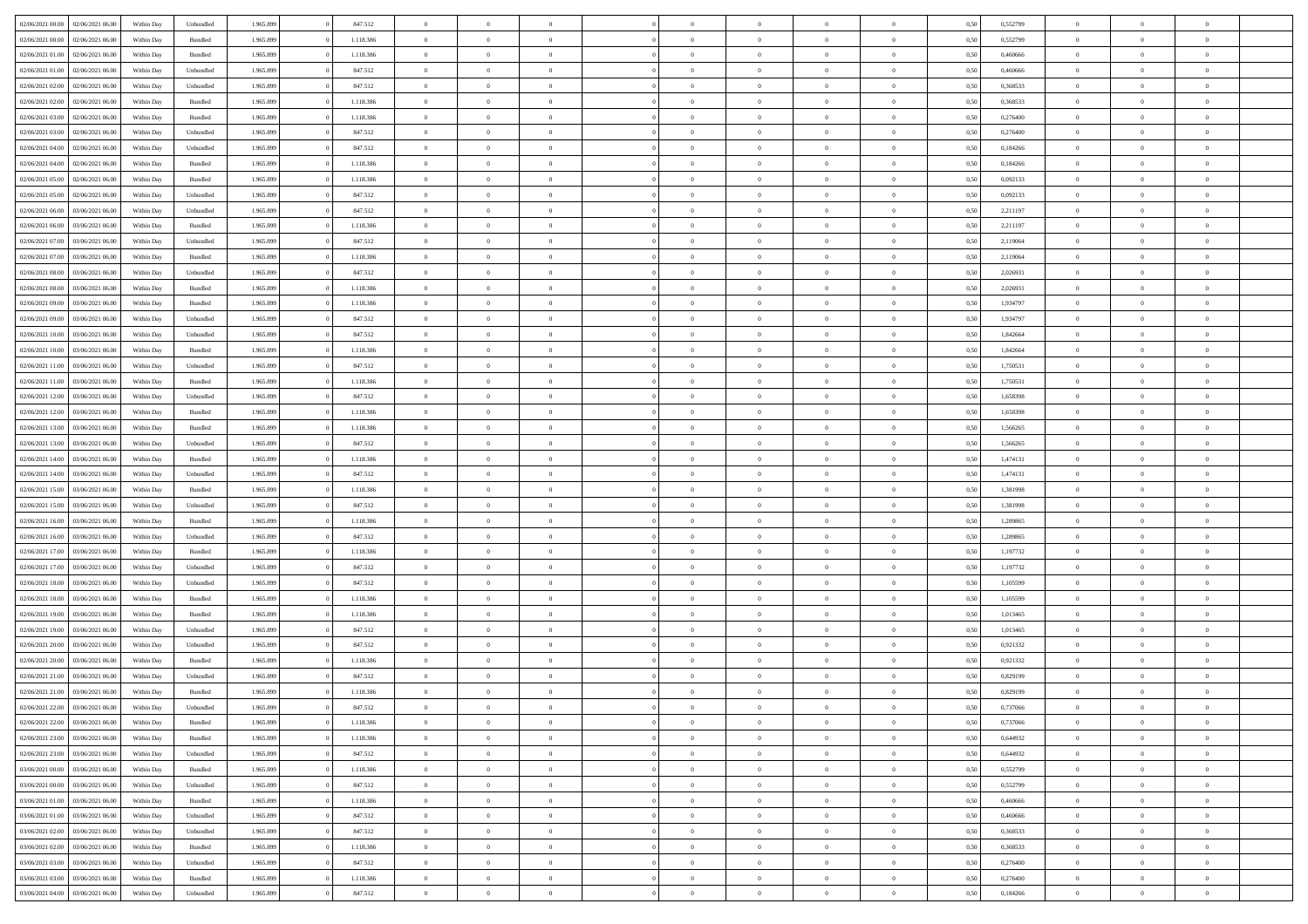| 03/06/2021 04:00                  | 03/06/2021 06:00 | Within Day | Bundled   | 1.965.899 | 1.118.386 | $\overline{0}$ | $\Omega$       |                | $\Omega$       | $\Omega$       | $\theta$       | $\theta$       | 0,50 | 0,184266 | $\theta$       | $\theta$       | $\theta$       |  |
|-----------------------------------|------------------|------------|-----------|-----------|-----------|----------------|----------------|----------------|----------------|----------------|----------------|----------------|------|----------|----------------|----------------|----------------|--|
|                                   |                  |            |           |           |           |                |                |                |                |                |                |                |      |          |                |                |                |  |
| 03/06/2021 05:00                  | 03/06/2021 06:00 | Within Day | Unbundled | 1.965.899 | 847.512   | $\overline{0}$ | $\theta$       | $\overline{0}$ | $\overline{0}$ | $\bf{0}$       | $\overline{0}$ | $\bf{0}$       | 0,50 | 0,092133 | $\theta$       | $\theta$       | $\overline{0}$ |  |
| 03/06/2021 05:00                  | 03/06/2021 06:00 | Within Day | Bundled   | 1.965.899 | 1.118.386 | $\overline{0}$ | $\overline{0}$ | $\overline{0}$ | $\bf{0}$       | $\bf{0}$       | $\bf{0}$       | $\mathbf{0}$   | 0,50 | 0,092133 | $\overline{0}$ | $\overline{0}$ | $\overline{0}$ |  |
| 03/06/2021 06:00                  | 04/06/2021 06:00 | Within Dav | Bundled   | 1.965.899 | 1.118.386 | $\overline{0}$ | $\overline{0}$ | $\overline{0}$ | $\overline{0}$ | $\bf{0}$       | $\overline{0}$ | $\overline{0}$ | 0.50 | 2.211197 | $\theta$       | $\theta$       | $\overline{0}$ |  |
| 03/06/2021 06:00                  | 04/06/2021 06.00 | Within Day | Unbundled | 1.965.899 | 847.512   | $\overline{0}$ | $\theta$       | $\overline{0}$ | $\overline{0}$ | $\bf{0}$       | $\overline{0}$ | $\bf{0}$       | 0,50 | 2,211197 | $\,$ 0 $\,$    | $\overline{0}$ | $\overline{0}$ |  |
| 03/06/2021 07:00                  | 04/06/2021 06.00 | Within Day | Unbundled | 1.965.899 | 847.512   | $\overline{0}$ | $\bf{0}$       | $\overline{0}$ | $\bf{0}$       | $\overline{0}$ | $\overline{0}$ | $\mathbf{0}$   | 0,50 | 2,119064 | $\overline{0}$ | $\overline{0}$ | $\bf{0}$       |  |
| 03/06/2021 07:00                  | 04/06/2021 06:00 | Within Dav | Bundled   | 1.965.899 | 1.118.386 | $\overline{0}$ | $\overline{0}$ | $\overline{0}$ | $\overline{0}$ | $\overline{0}$ | $\overline{0}$ | $\overline{0}$ | 0.50 | 2,119064 | $\theta$       | $\overline{0}$ | $\overline{0}$ |  |
|                                   |                  |            |           |           |           |                |                |                |                |                |                |                |      |          |                |                |                |  |
| 03/06/2021 08:00                  | 04/06/2021 06.00 | Within Day | Bundled   | 1.965.899 | 1.118.386 | $\overline{0}$ | $\theta$       | $\overline{0}$ | $\overline{0}$ | $\bf{0}$       | $\overline{0}$ | $\bf{0}$       | 0,50 | 2,026931 | $\theta$       | $\theta$       | $\overline{0}$ |  |
| 03/06/2021 08:00                  | 04/06/2021 06.00 | Within Day | Unbundled | 1.965.899 | 847.512   | $\overline{0}$ | $\overline{0}$ | $\overline{0}$ | $\bf{0}$       | $\bf{0}$       | $\bf{0}$       | $\bf{0}$       | 0,50 | 2,026931 | $\,0\,$        | $\overline{0}$ | $\overline{0}$ |  |
| 03/06/2021 09:00                  | 04/06/2021 06:00 | Within Dav | Bundled   | 1.965.899 | 1.118.386 | $\overline{0}$ | $\overline{0}$ | $\overline{0}$ | $\overline{0}$ | $\overline{0}$ | $\overline{0}$ | $\overline{0}$ | 0.50 | 1,934797 | $\theta$       | $\overline{0}$ | $\overline{0}$ |  |
| 03/06/2021 09:00                  | 04/06/2021 06.00 | Within Day | Unbundled | 1.965.899 | 847.512   | $\overline{0}$ | $\theta$       | $\overline{0}$ | $\overline{0}$ | $\bf{0}$       | $\overline{0}$ | $\bf{0}$       | 0,50 | 1,934797 | $\,$ 0 $\,$    | $\overline{0}$ | $\overline{0}$ |  |
| 03/06/2021 10:00                  | 04/06/2021 06.00 | Within Day | Bundled   | 1.965.899 | 1.118.386 | $\overline{0}$ | $\overline{0}$ | $\overline{0}$ | $\bf{0}$       | $\bf{0}$       | $\bf{0}$       | $\mathbf{0}$   | 0,50 | 1,842664 | $\overline{0}$ | $\overline{0}$ | $\overline{0}$ |  |
| 03/06/2021 10:00                  | 04/06/2021 06:00 | Within Day | Unbundled | 1.965.899 | 847.512   | $\overline{0}$ | $\overline{0}$ | $\overline{0}$ | $\overline{0}$ | $\bf{0}$       | $\overline{0}$ | $\overline{0}$ | 0.50 | 1.842664 | $\theta$       | $\theta$       | $\overline{0}$ |  |
| 03/06/2021 11:00                  | 04/06/2021 06.00 | Within Day | Unbundled | 1.965.899 | 847.512   | $\overline{0}$ | $\theta$       | $\overline{0}$ | $\overline{0}$ | $\bf{0}$       | $\overline{0}$ | $\bf{0}$       | 0,50 | 1,750531 | $\theta$       | $\overline{0}$ | $\overline{0}$ |  |
|                                   |                  |            |           |           |           |                |                |                |                |                |                |                |      |          |                |                |                |  |
| 03/06/2021 11:00                  | 04/06/2021 06.00 | Within Day | Bundled   | 1.965.899 | 1.118.386 | $\overline{0}$ | $\overline{0}$ | $\overline{0}$ | $\bf{0}$       | $\overline{0}$ | $\overline{0}$ | $\mathbf{0}$   | 0,50 | 1,750531 | $\overline{0}$ | $\overline{0}$ | $\bf{0}$       |  |
| 03/06/2021 12:00                  | 04/06/2021 06:00 | Within Dav | Bundled   | 1.965.899 | 1.118.386 | $\overline{0}$ | $\overline{0}$ | $\overline{0}$ | $\overline{0}$ | $\overline{0}$ | $\overline{0}$ | $\overline{0}$ | 0.50 | 1,658398 | $\theta$       | $\overline{0}$ | $\overline{0}$ |  |
| 03/06/2021 12:00                  | 04/06/2021 06.00 | Within Day | Unbundled | 1.965.899 | 847.512   | $\overline{0}$ | $\theta$       | $\overline{0}$ | $\overline{0}$ | $\bf{0}$       | $\overline{0}$ | $\bf{0}$       | 0,50 | 1,658398 | $\,$ 0 $\,$    | $\theta$       | $\overline{0}$ |  |
| 03/06/2021 13:00                  | 04/06/2021 06.00 | Within Day | Unbundled | 1.965.899 | 847.512   | $\overline{0}$ | $\overline{0}$ | $\overline{0}$ | $\bf{0}$       | $\bf{0}$       | $\bf{0}$       | $\mathbf{0}$   | 0,50 | 1,566265 | $\bf{0}$       | $\overline{0}$ | $\overline{0}$ |  |
| 03/06/2021 13:00                  | 04/06/2021 06:00 | Within Day | Bundled   | 1.965.899 | 1.118.386 | $\overline{0}$ | $\overline{0}$ | $\overline{0}$ | $\overline{0}$ | $\overline{0}$ | $\overline{0}$ | $\overline{0}$ | 0.50 | 1,566265 | $\theta$       | $\overline{0}$ | $\overline{0}$ |  |
| 03/06/2021 14:00                  | 04/06/2021 06.00 | Within Day | Bundled   | 1.965.899 | 1.118.386 | $\overline{0}$ | $\theta$       | $\overline{0}$ | $\overline{0}$ | $\bf{0}$       | $\overline{0}$ | $\bf{0}$       | 0,50 | 1,474131 | $\,$ 0 $\,$    | $\theta$       | $\overline{0}$ |  |
| 03/06/2021 14:00                  | 04/06/2021 06:00 | Within Day | Unbundled | 1.965.899 | 847.512   | $\overline{0}$ | $\overline{0}$ | $\overline{0}$ | $\bf{0}$       | $\bf{0}$       | $\bf{0}$       | $\bf{0}$       | 0,50 | 1,474131 | $\bf{0}$       | $\overline{0}$ | $\overline{0}$ |  |
| 03/06/2021 15:00                  | 04/06/2021 06:00 | Within Day | Unbundled | 1.965.899 | 847.512   | $\overline{0}$ | $\overline{0}$ | $\overline{0}$ | $\overline{0}$ | $\bf{0}$       | $\overline{0}$ | $\overline{0}$ | 0.50 | 1,381998 | $\theta$       | $\overline{0}$ | $\overline{0}$ |  |
|                                   |                  |            |           |           |           |                |                |                |                |                |                |                |      |          |                |                |                |  |
| 03/06/2021 15:00                  | 04/06/2021 06.00 | Within Day | Bundled   | 1.965.899 | 1.118.386 | $\overline{0}$ | $\theta$       | $\overline{0}$ | $\overline{0}$ | $\bf{0}$       | $\overline{0}$ | $\bf{0}$       | 0,50 | 1,381998 | $\,$ 0 $\,$    | $\overline{0}$ | $\overline{0}$ |  |
| 03/06/2021 16:00                  | 04/06/2021 06.00 | Within Day | Bundled   | 1.965.899 | 1.118.386 | $\overline{0}$ | $\overline{0}$ | $\overline{0}$ | $\bf{0}$       | $\overline{0}$ | $\overline{0}$ | $\mathbf{0}$   | 0,50 | 1,289865 | $\bf{0}$       | $\overline{0}$ | $\bf{0}$       |  |
| 03/06/2021 16:00                  | 04/06/2021 06:00 | Within Dav | Unbundled | 1.965.899 | 847.512   | $\overline{0}$ | $\overline{0}$ | $\overline{0}$ | $\overline{0}$ | $\overline{0}$ | $\overline{0}$ | $\overline{0}$ | 0.50 | 1,289865 | $\theta$       | $\overline{0}$ | $\overline{0}$ |  |
| 03/06/2021 17:00                  | 04/06/2021 06.00 | Within Day | Unbundled | 1.965.899 | 847.512   | $\overline{0}$ | $\theta$       | $\overline{0}$ | $\overline{0}$ | $\bf{0}$       | $\overline{0}$ | $\bf{0}$       | 0,50 | 1,197732 | $\theta$       | $\theta$       | $\overline{0}$ |  |
| 03/06/2021 17:00                  | 04/06/2021 06.00 | Within Day | Bundled   | 1.965.899 | 1.118.386 | $\overline{0}$ | $\overline{0}$ | $\overline{0}$ | $\bf{0}$       | $\bf{0}$       | $\bf{0}$       | $\bf{0}$       | 0,50 | 1,197732 | $\,0\,$        | $\overline{0}$ | $\overline{0}$ |  |
| 03/06/2021 18:00                  | 04/06/2021 06:00 | Within Day | Unbundled | 1.965.899 | 847.512   | $\overline{0}$ | $\overline{0}$ | $\overline{0}$ | $\overline{0}$ | $\overline{0}$ | $\overline{0}$ | $\overline{0}$ | 0.50 | 1,105599 | $\theta$       | $\overline{0}$ | $\overline{0}$ |  |
| 03/06/2021 18:00                  | 04/06/2021 06.00 | Within Day | Bundled   | 1.965.899 | 1.118.386 | $\overline{0}$ | $\theta$       | $\overline{0}$ | $\overline{0}$ | $\bf{0}$       | $\overline{0}$ | $\bf{0}$       | 0,50 | 1,105599 | $\,$ 0 $\,$    | $\overline{0}$ | $\overline{0}$ |  |
|                                   |                  |            |           |           |           |                | $\overline{0}$ |                |                | $\bf{0}$       |                |                |      |          |                | $\overline{0}$ | $\overline{0}$ |  |
| 03/06/2021 19:00                  | 04/06/2021 06:00 | Within Day | Bundled   | 1.965.899 | 1.118.386 | $\overline{0}$ |                | $\overline{0}$ | $\bf{0}$       |                | $\bf{0}$       | $\bf{0}$       | 0,50 | 1,013465 | $\bf{0}$       |                |                |  |
| 03/06/2021 19:00                  | 04/06/2021 06.00 | Within Day | Unbundled | 1.965.899 | 847.512   | $\bf{0}$       | $\Omega$       | $\overline{0}$ | $\Omega$       | $\Omega$       | $\overline{0}$ | $\overline{0}$ | 0,50 | 1,013465 | $\,0\,$        | $\theta$       | $\theta$       |  |
| 03/06/2021 20:00                  | 04/06/2021 06.00 | Within Day | Bundled   | 1.965.899 | 1.118.386 | $\overline{0}$ | $\theta$       | $\overline{0}$ | $\overline{0}$ | $\bf{0}$       | $\overline{0}$ | $\bf{0}$       | 0,50 | 0,921332 | $\,$ 0 $\,$    | $\theta$       | $\overline{0}$ |  |
| 03/06/2021 20:00                  | 04/06/2021 06:00 | Within Day | Unbundled | 1.965.899 | 847.512   | $\overline{0}$ | $\overline{0}$ | $\overline{0}$ | $\bf{0}$       | $\bf{0}$       | $\overline{0}$ | $\mathbf{0}$   | 0,50 | 0,921332 | $\bf{0}$       | $\overline{0}$ | $\bf{0}$       |  |
| 03/06/2021 21:00                  | 04/06/2021 06:00 | Within Day | Bundled   | 1.965.899 | 1.118.386 | $\overline{0}$ | $\Omega$       | $\Omega$       | $\Omega$       | $\bf{0}$       | $\overline{0}$ | $\overline{0}$ | 0.50 | 0,829199 | $\,0\,$        | $\theta$       | $\theta$       |  |
| 03/06/2021 21:00                  | 04/06/2021 06.00 | Within Day | Unbundled | 1.965.899 | 847.512   | $\overline{0}$ | $\theta$       | $\overline{0}$ | $\overline{0}$ | $\bf{0}$       | $\overline{0}$ | $\bf{0}$       | 0,50 | 0,829199 | $\,$ 0 $\,$    | $\overline{0}$ | $\overline{0}$ |  |
| 03/06/2021 22.00                  | 04/06/2021 06.00 | Within Day | Unbundled | 1.965.899 | 847.512   | $\overline{0}$ | $\overline{0}$ | $\overline{0}$ | $\bf{0}$       | $\bf{0}$       | $\bf{0}$       | $\bf{0}$       | 0,50 | 0,737066 | $\bf{0}$       | $\overline{0}$ | $\overline{0}$ |  |
| 03/06/2021 22.00                  | 04/06/2021 06:00 | Within Day | Bundled   | 1.965.899 | 1.118.386 | $\overline{0}$ | $\Omega$       | $\overline{0}$ | $\Omega$       | $\overline{0}$ | $\overline{0}$ | $\overline{0}$ | 0.50 | 0,737066 | $\,$ 0 $\,$    | $\theta$       | $\theta$       |  |
| 03/06/2021 23:00                  | 04/06/2021 06.00 |            |           | 1.965.899 | 847.512   | $\overline{0}$ | $\theta$       | $\overline{0}$ | $\overline{0}$ | $\bf{0}$       | $\overline{0}$ |                |      | 0,644932 | $\,$ 0 $\,$    | $\overline{0}$ | $\overline{0}$ |  |
|                                   |                  | Within Day | Unbundled |           |           |                |                |                |                |                |                | $\bf{0}$       | 0,50 |          |                |                |                |  |
| 03/06/2021 23.00                  | 04/06/2021 06.00 | Within Day | Bundled   | 1.965.899 | 1.118.386 | $\overline{0}$ | $\overline{0}$ | $\overline{0}$ | $\bf{0}$       | $\bf{0}$       | $\bf{0}$       | $\bf{0}$       | 0,50 | 0,644932 | $\overline{0}$ | $\overline{0}$ | $\overline{0}$ |  |
| 04/06/2021 00:00                  | 04/06/2021 06.00 | Within Day | Unbundled | 1.965.899 | 847.512   | $\overline{0}$ | $\Omega$       | $\overline{0}$ | $\Omega$       | $\overline{0}$ | $\overline{0}$ | $\overline{0}$ | 0,50 | 0,552799 | $\,0\,$        | $\theta$       | $\theta$       |  |
| 04/06/2021 00:00                  | 04/06/2021 06.00 | Within Day | Bundled   | 1.965.899 | 1.118.386 | $\overline{0}$ | $\theta$       | $\overline{0}$ | $\overline{0}$ | $\,$ 0         | $\overline{0}$ | $\bf{0}$       | 0,50 | 0,552799 | $\,$ 0 $\,$    | $\overline{0}$ | $\overline{0}$ |  |
| 04/06/2021 01.00                  | 04/06/2021 06.00 | Within Day | Bundled   | 1.965.899 | 1.118.386 | $\overline{0}$ | $\overline{0}$ | $\overline{0}$ | $\bf{0}$       | $\bf{0}$       | $\bf{0}$       | $\mathbf{0}$   | 0,50 | 0,460666 | $\overline{0}$ | $\overline{0}$ | $\bf{0}$       |  |
| 04/06/2021 01:00                  | 04/06/2021 06:00 | Within Day | Unbundled | 1.965.899 | 847.512   | $\overline{0}$ | $\Omega$       | $\Omega$       | $\Omega$       | $\Omega$       | $\Omega$       | $\overline{0}$ | 0.50 | 0.460666 | $\theta$       | $\theta$       | $\theta$       |  |
| 04/06/2021 02.00                  | 04/06/2021 06:00 | Within Day | Unbundled | 1.965.899 | 847.512   | $\overline{0}$ | $\,$ 0 $\,$    | $\overline{0}$ | $\bf{0}$       | $\,$ 0         | $\bf{0}$       | $\bf{0}$       | 0,50 | 0,368533 | $\,0\,$        | $\overline{0}$ | $\overline{0}$ |  |
| 04/06/2021 02:00 04/06/2021 06:00 |                  | Within Day | Bundled   | 1.965.899 | 1.118.386 | $\bf{0}$       | $\bf{0}$       |                |                |                |                |                | 0,50 | 0,368533 | $\bf{0}$       | $\overline{0}$ |                |  |
| 04/06/2021 03:00                  | 04/06/2021 06:00 | Within Day | Unbundled | 1.965.899 | 847.512   | $\overline{0}$ | $\overline{0}$ | $\overline{0}$ | $\Omega$       | $\overline{0}$ | $\overline{0}$ | $\overline{0}$ | 0.50 | 0,276400 | $\theta$       | $\theta$       | $\theta$       |  |
|                                   |                  |            |           |           |           |                |                |                |                |                |                |                |      |          |                |                |                |  |
| 04/06/2021 03:00                  | 04/06/2021 06:00 | Within Day | Bundled   | 1.965.899 | 1.118.386 | $\overline{0}$ | $\bf{0}$       | $\overline{0}$ | $\bf{0}$       | $\,$ 0 $\,$    | $\overline{0}$ | $\,$ 0 $\,$    | 0,50 | 0,276400 | $\,$ 0 $\,$    | $\,$ 0 $\,$    | $\,$ 0         |  |
| 04/06/2021 04:00                  | 04/06/2021 06:00 | Within Day | Bundled   | 1.965.899 | 1.118.386 | $\overline{0}$ | $\overline{0}$ | $\overline{0}$ | $\overline{0}$ | $\overline{0}$ | $\overline{0}$ | $\mathbf{0}$   | 0,50 | 0,184266 | $\overline{0}$ | $\bf{0}$       | $\overline{0}$ |  |
| 04/06/2021 04:00                  | 04/06/2021 06:00 | Within Day | Unbundled | 1.965.899 | 847.512   | $\overline{0}$ | $\overline{0}$ | $\overline{0}$ | $\Omega$       | $\overline{0}$ | $\overline{0}$ | $\overline{0}$ | 0,50 | 0,184266 | $\overline{0}$ | $\theta$       | $\overline{0}$ |  |
| 04/06/2021 05:00                  | 04/06/2021 06:00 | Within Day | Bundled   | 1.965.899 | 1.118.386 | $\overline{0}$ | $\,$ 0         | $\overline{0}$ | $\bf{0}$       | $\,$ 0 $\,$    | $\overline{0}$ | $\mathbf{0}$   | 0,50 | 0,092133 | $\,$ 0 $\,$    | $\overline{0}$ | $\overline{0}$ |  |
| 04/06/2021 05:00                  | 04/06/2021 06:00 | Within Day | Unbundled | 1.965.899 | 847.512   | $\overline{0}$ | $\overline{0}$ | $\overline{0}$ | $\overline{0}$ | $\overline{0}$ | $\overline{0}$ | $\mathbf{0}$   | 0,50 | 0,092133 | $\overline{0}$ | $\overline{0}$ | $\bf{0}$       |  |
| 04/06/2021 06:00                  | 05/06/2021 06:00 | Within Day | Bundled   | 1.965.899 | 1.118.386 | $\overline{0}$ | $\overline{0}$ | $\overline{0}$ | $\overline{0}$ | $\overline{0}$ | $\overline{0}$ | $\bf{0}$       | 0.50 | 2,211197 | $\overline{0}$ | $\theta$       | $\overline{0}$ |  |
| 04/06/2021 06:00                  | 05/06/2021 06:00 | Within Day | Unbundled | 1.965.899 | 847.512   | $\overline{0}$ | $\,$ 0         | $\overline{0}$ | $\bf{0}$       | $\bf{0}$       | $\bf{0}$       | $\bf{0}$       | 0,50 | 2,211197 | $\,$ 0 $\,$    | $\overline{0}$ | $\overline{0}$ |  |
| 04/06/2021 07:00                  | 05/06/2021 06:00 | Within Day | Unbundled | 1.965.899 | 847.512   | $\overline{0}$ | $\bf{0}$       | $\overline{0}$ | $\overline{0}$ | $\overline{0}$ | $\overline{0}$ | $\mathbf{0}$   | 0,50 | 2,119064 | $\overline{0}$ | $\overline{0}$ | $\bf{0}$       |  |
|                                   |                  |            |           |           |           |                |                |                |                |                |                |                |      |          |                |                |                |  |
| 04/06/2021 07:00                  | 05/06/2021 06:00 | Within Day | Bundled   | 1.965.899 | 1.118.386 | $\overline{0}$ | $\overline{0}$ | $\overline{0}$ | $\Omega$       | $\overline{0}$ | $\overline{0}$ | $\overline{0}$ | 0,50 | 2,119064 | $\overline{0}$ | $\overline{0}$ | $\overline{0}$ |  |
| 04/06/2021 08:00                  | 05/06/2021 06:00 | Within Day | Bundled   | 1.965.899 | 1.118.386 | $\overline{0}$ | $\bf{0}$       | $\overline{0}$ | $\bf{0}$       | $\bf{0}$       | $\bf{0}$       | $\mathbf{0}$   | 0,50 | 2,026931 | $\,$ 0 $\,$    | $\,$ 0 $\,$    | $\bf{0}$       |  |
| 04/06/2021 08:00                  | 05/06/2021 06:00 | Within Day | Unbundled | 1.965.899 | 847.512   | $\overline{0}$ | $\overline{0}$ | $\overline{0}$ | $\overline{0}$ | $\overline{0}$ | $\bf{0}$       | $\mathbf{0}$   | 0,50 | 2,026931 | $\overline{0}$ | $\bf{0}$       | $\overline{0}$ |  |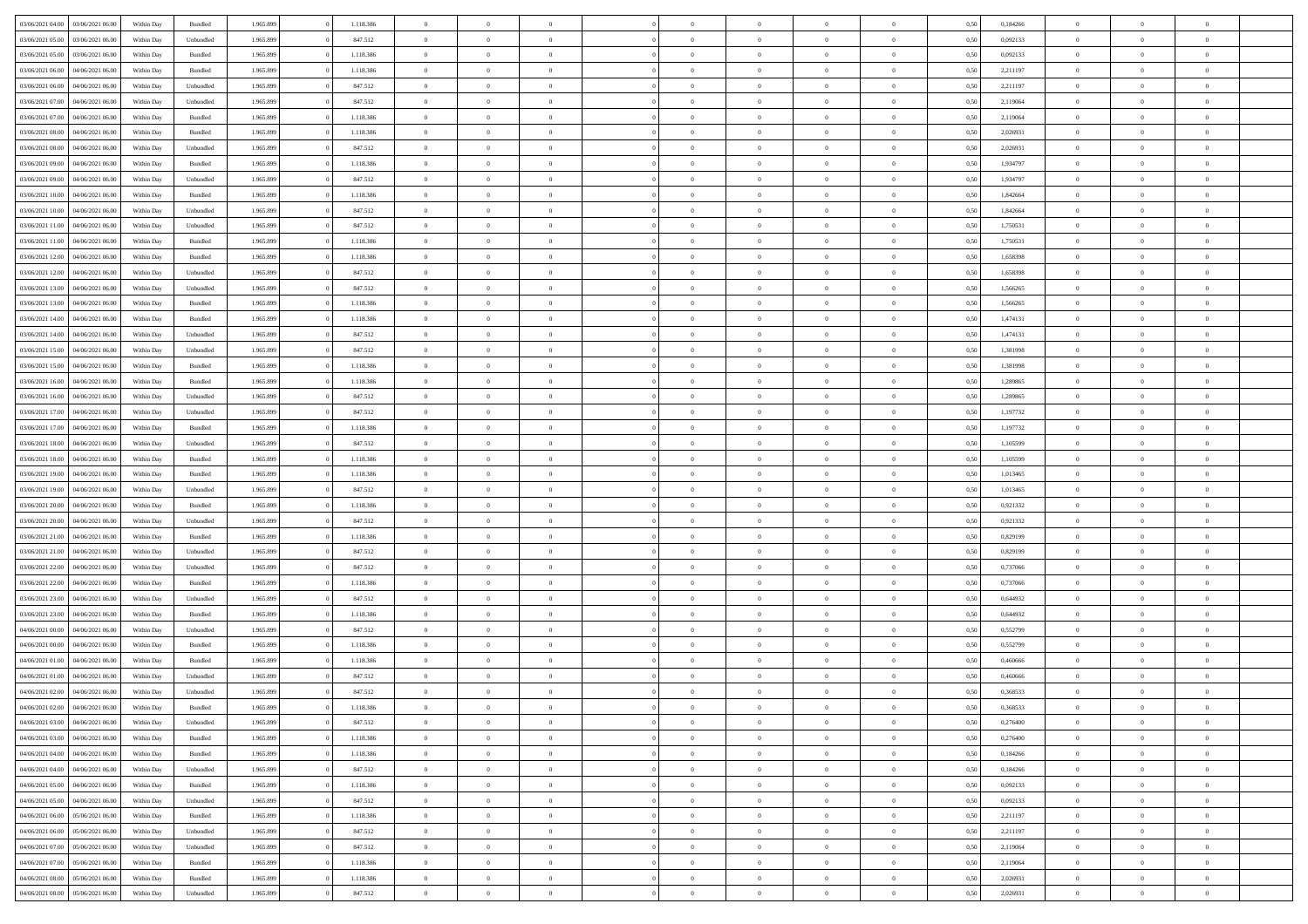|                                   |                  |            |           |           |           | $\overline{0}$ | $\Omega$       |                |                | $\Omega$       | $\theta$       | $\theta$       |      |          | $\theta$       |                | $\theta$       |  |
|-----------------------------------|------------------|------------|-----------|-----------|-----------|----------------|----------------|----------------|----------------|----------------|----------------|----------------|------|----------|----------------|----------------|----------------|--|
| 04/06/2021 09:00                  | 05/06/2021 06:00 | Within Day | Bundled   | 1.965.899 | 1.118.386 |                |                |                | $\Omega$       |                |                |                | 0,50 | 1,934797 |                | $\theta$       |                |  |
| 04/06/2021 09:00                  | 05/06/2021 06:00 | Within Day | Unbundled | 1.965.899 | 847.512   | $\overline{0}$ | $\theta$       | $\overline{0}$ | $\overline{0}$ | $\bf{0}$       | $\overline{0}$ | $\bf{0}$       | 0,50 | 1,934797 | $\theta$       | $\overline{0}$ | $\overline{0}$ |  |
| 04/06/2021 10:00                  | 05/06/2021 06:00 | Within Day | Bundled   | 1.965.899 | 1.118.386 | $\overline{0}$ | $\overline{0}$ | $\overline{0}$ | $\bf{0}$       | $\bf{0}$       | $\bf{0}$       | $\mathbf{0}$   | 0,50 | 1,842664 | $\bf{0}$       | $\overline{0}$ | $\bf{0}$       |  |
| 04/06/2021 10:00                  | 05/06/2021 06:00 | Within Day | Unbundled | 1.965.899 | 847.512   | $\overline{0}$ | $\overline{0}$ | $\overline{0}$ | $\overline{0}$ | $\bf{0}$       | $\overline{0}$ | $\overline{0}$ | 0.50 | 1.842664 | $\theta$       | $\theta$       | $\overline{0}$ |  |
|                                   |                  |            |           |           |           |                |                |                |                |                |                |                |      |          |                |                |                |  |
| 04/06/2021 11:00                  | 05/06/2021 06:00 | Within Day | Bundled   | 1.965.899 | 1.118.386 | $\overline{0}$ | $\theta$       | $\overline{0}$ | $\overline{0}$ | $\bf{0}$       | $\overline{0}$ | $\bf{0}$       | 0,50 | 1,750531 | $\,$ 0 $\,$    | $\overline{0}$ | $\overline{0}$ |  |
| 04/06/2021 11:00                  | 05/06/2021 06:00 | Within Day | Unbundled | 1.965.899 | 847.512   | $\overline{0}$ | $\overline{0}$ | $\overline{0}$ | $\bf{0}$       | $\overline{0}$ | $\overline{0}$ | $\mathbf{0}$   | 0,50 | 1,750531 | $\bf{0}$       | $\overline{0}$ | $\bf{0}$       |  |
| 04/06/2021 12:00                  | 05/06/2021 06:00 | Within Dav | Unbundled | 1.965.899 | 847.512   | $\overline{0}$ | $\overline{0}$ | $\overline{0}$ | $\overline{0}$ | $\overline{0}$ | $\overline{0}$ | $\overline{0}$ | 0.50 | 1,658398 | $\theta$       | $\overline{0}$ | $\overline{0}$ |  |
| 04/06/2021 12:00                  | 05/06/2021 06:00 | Within Day | Bundled   | 1.965.899 | 1.118.386 | $\overline{0}$ | $\theta$       | $\overline{0}$ | $\overline{0}$ | $\bf{0}$       | $\overline{0}$ | $\bf{0}$       | 0,50 | 1,658398 | $\theta$       | $\theta$       | $\overline{0}$ |  |
|                                   |                  |            |           |           |           |                |                |                |                |                |                |                |      |          |                |                |                |  |
| 04/06/2021 13:00                  | 05/06/2021 06:00 | Within Day | Unbundled | 1.965.899 | 847.512   | $\overline{0}$ | $\overline{0}$ | $\overline{0}$ | $\bf{0}$       | $\bf{0}$       | $\bf{0}$       | $\mathbf{0}$   | 0,50 | 1,566265 | $\,0\,$        | $\overline{0}$ | $\overline{0}$ |  |
| 04/06/2021 13:00                  | 05/06/2021 06:00 | Within Dav | Bundled   | 1.965.899 | 1.118.386 | $\overline{0}$ | $\overline{0}$ | $\overline{0}$ | $\overline{0}$ | $\overline{0}$ | $\overline{0}$ | $\overline{0}$ | 0.50 | 1,566265 | $\theta$       | $\overline{0}$ | $\overline{0}$ |  |
| 04/06/2021 14:00                  | 05/06/2021 06:00 | Within Day | Bundled   | 1.965.899 | 1.118.386 | $\overline{0}$ | $\theta$       | $\overline{0}$ | $\overline{0}$ | $\bf{0}$       | $\overline{0}$ | $\bf{0}$       | 0,50 | 1,474131 | $\,$ 0 $\,$    | $\overline{0}$ | $\overline{0}$ |  |
| 04/06/2021 14:00                  | 05/06/2021 06:00 | Within Day | Unbundled | 1.965.899 | 847.512   | $\overline{0}$ | $\overline{0}$ | $\overline{0}$ | $\bf{0}$       | $\bf{0}$       | $\bf{0}$       | $\mathbf{0}$   | 0,50 | 1,474131 | $\overline{0}$ | $\overline{0}$ | $\bf{0}$       |  |
| 04/06/2021 15:00                  | 05/06/2021 06:00 | Within Day | Bundled   | 1.965.899 | 1.118.386 | $\overline{0}$ | $\overline{0}$ | $\overline{0}$ | $\overline{0}$ | $\bf{0}$       | $\overline{0}$ | $\overline{0}$ | 0.50 | 1,381998 | $\theta$       | $\theta$       | $\overline{0}$ |  |
|                                   |                  |            |           |           |           | $\overline{0}$ | $\theta$       | $\overline{0}$ | $\overline{0}$ | $\bf{0}$       | $\overline{0}$ |                |      |          | $\theta$       | $\overline{0}$ | $\overline{0}$ |  |
| 04/06/2021 15:00                  | 05/06/2021 06:00 | Within Day | Unbundled | 1.965.899 | 847.512   |                |                |                |                |                |                | $\bf{0}$       | 0,50 | 1,381998 |                |                |                |  |
| 04/06/2021 16:00                  | 05/06/2021 06:00 | Within Day | Bundled   | 1.965.899 | 1.118.386 | $\overline{0}$ | $\overline{0}$ | $\overline{0}$ | $\bf{0}$       | $\overline{0}$ | $\overline{0}$ | $\mathbf{0}$   | 0,50 | 1,289865 | $\overline{0}$ | $\overline{0}$ | $\bf{0}$       |  |
| 04/06/2021 16:00                  | 05/06/2021 06:00 | Within Dav | Unbundled | 1.965.899 | 847.512   | $\overline{0}$ | $\overline{0}$ | $\overline{0}$ | $\overline{0}$ | $\overline{0}$ | $\overline{0}$ | $\overline{0}$ | 0.50 | 1,289865 | $\theta$       | $\overline{0}$ | $\overline{0}$ |  |
| 04/06/2021 17:00                  | 05/06/2021 06:00 | Within Day | Unbundled | 1.965.899 | 847.512   | $\overline{0}$ | $\theta$       | $\overline{0}$ | $\overline{0}$ | $\bf{0}$       | $\overline{0}$ | $\bf{0}$       | 0,50 | 1,197732 | $\,$ 0 $\,$    | $\overline{0}$ | $\overline{0}$ |  |
| 04/06/2021 17.00                  | 05/06/2021 06:00 | Within Day | Bundled   | 1.965.899 | 1.118.386 | $\overline{0}$ | $\overline{0}$ | $\overline{0}$ | $\bf{0}$       | $\bf{0}$       | $\bf{0}$       | $\mathbf{0}$   | 0,50 | 1,197732 | $\bf{0}$       | $\overline{0}$ | $\bf{0}$       |  |
|                                   |                  |            |           |           |           |                | $\overline{0}$ |                |                | $\overline{0}$ |                |                |      |          | $\theta$       | $\overline{0}$ | $\overline{0}$ |  |
| 04/06/2021 18:00                  | 05/06/2021 06:00 | Within Day | Bundled   | 1.965.899 | 1.118.386 | $\overline{0}$ |                | $\overline{0}$ | $\overline{0}$ |                | $\overline{0}$ | $\overline{0}$ | 0.50 | 1,105599 |                |                |                |  |
| 04/06/2021 18:00                  | 05/06/2021 06:00 | Within Day | Unbundled | 1.965.899 | 847.512   | $\overline{0}$ | $\theta$       | $\overline{0}$ | $\overline{0}$ | $\bf{0}$       | $\overline{0}$ | $\bf{0}$       | 0,50 | 1,105599 | $\,$ 0 $\,$    | $\overline{0}$ | $\overline{0}$ |  |
| 04/06/2021 19:00                  | 05/06/2021 06:00 | Within Day | Unbundled | 1.965.899 | 847.512   | $\overline{0}$ | $\overline{0}$ | $\overline{0}$ | $\bf{0}$       | $\bf{0}$       | $\bf{0}$       | $\mathbf{0}$   | 0,50 | 1,013465 | $\overline{0}$ | $\overline{0}$ | $\bf{0}$       |  |
| 04/06/2021 19:00                  | 05/06/2021 06:00 | Within Day | Bundled   | 1.965.899 | 1.118.386 | $\overline{0}$ | $\overline{0}$ | $\overline{0}$ | $\overline{0}$ | $\overline{0}$ | $\overline{0}$ | $\overline{0}$ | 0.50 | 1,013465 | $\theta$       | $\overline{0}$ | $\overline{0}$ |  |
| 04/06/2021 20:00                  | 05/06/2021 06:00 | Within Day | Bundled   | 1.965.899 | 1.118.386 | $\overline{0}$ | $\theta$       | $\overline{0}$ | $\overline{0}$ | $\bf{0}$       | $\overline{0}$ | $\bf{0}$       | 0,50 | 0,921332 | $\,$ 0 $\,$    | $\overline{0}$ | $\overline{0}$ |  |
|                                   |                  |            |           |           |           |                |                |                |                |                |                |                |      |          |                |                |                |  |
| 04/06/2021 20.00                  | 05/06/2021 06:00 | Within Day | Unbundled | 1.965.899 | 847.512   | $\overline{0}$ | $\overline{0}$ | $\overline{0}$ | $\overline{0}$ | $\overline{0}$ | $\overline{0}$ | $\mathbf{0}$   | 0,50 | 0,921332 | $\bf{0}$       | $\overline{0}$ | $\bf{0}$       |  |
| 04/06/2021 21:00                  | 05/06/2021 06:00 | Within Dav | Unbundled | 1.965.899 | 847.512   | $\overline{0}$ | $\overline{0}$ | $\overline{0}$ | $\overline{0}$ | $\overline{0}$ | $\overline{0}$ | $\overline{0}$ | 0.50 | 0.829199 | $\overline{0}$ | $\overline{0}$ | $\overline{0}$ |  |
| 04/06/2021 21:00                  | 05/06/2021 06:00 | Within Day | Bundled   | 1.965.899 | 1.118.386 | $\overline{0}$ | $\theta$       | $\overline{0}$ | $\overline{0}$ | $\bf{0}$       | $\overline{0}$ | $\bf{0}$       | 0,50 | 0,829199 | $\theta$       | $\overline{0}$ | $\overline{0}$ |  |
| 04/06/2021 22.00                  | 05/06/2021 06:00 | Within Day | Unbundled | 1.965.899 | 847.512   | $\overline{0}$ | $\overline{0}$ | $\overline{0}$ | $\overline{0}$ | $\bf{0}$       | $\overline{0}$ | $\mathbf{0}$   | 0,50 | 0,737066 | $\,0\,$        | $\overline{0}$ | $\overline{0}$ |  |
| 04/06/2021 22.00                  | 05/06/2021 06:00 | Within Day | Bundled   | 1.965.899 | 1.118.386 | $\overline{0}$ | $\overline{0}$ | $\overline{0}$ | $\overline{0}$ | $\overline{0}$ | $\overline{0}$ | $\overline{0}$ | 0.50 | 0,737066 | $\theta$       | $\overline{0}$ | $\overline{0}$ |  |
|                                   |                  |            |           |           |           |                |                |                |                |                |                |                |      |          |                |                |                |  |
| 04/06/2021 23:00                  | 05/06/2021 06:00 | Within Day | Unbundled | 1.965.899 | 847.512   | $\overline{0}$ | $\overline{0}$ | $\overline{0}$ | $\overline{0}$ | $\bf{0}$       | $\overline{0}$ | $\bf{0}$       | 0,50 | 0,644932 | $\,$ 0 $\,$    | $\overline{0}$ | $\overline{0}$ |  |
| 04/06/2021 23.00                  | 05/06/2021 06:00 | Within Day | Bundled   | 1.965.899 | 1.118.386 | $\overline{0}$ | $\overline{0}$ | $\overline{0}$ | $\overline{0}$ | $\bf{0}$       | $\overline{0}$ | $\bf{0}$       | 0,50 | 0,644932 | $\overline{0}$ | $\overline{0}$ | $\bf{0}$       |  |
| 05/06/2021 00:00                  | 05/06/2021 06:00 | Within Day | Bundled   | 1.965.899 | 1.118.386 | $\overline{0}$ | $\Omega$       | $\overline{0}$ | $\Omega$       | $\Omega$       | $\overline{0}$ | $\overline{0}$ | 0,50 | 0,552799 | $\,0\,$        | $\theta$       | $\theta$       |  |
| 05/06/2021 00:00                  | 05/06/2021 06:00 | Within Day | Unbundled | 1.965.899 | 847.512   | $\overline{0}$ | $\theta$       | $\overline{0}$ | $\overline{0}$ | $\bf{0}$       | $\overline{0}$ | $\bf{0}$       | 0,50 | 0,552799 | $\,$ 0 $\,$    | $\overline{0}$ | $\overline{0}$ |  |
| 05/06/2021 01:00                  | 05/06/2021 06:00 | Within Day | Unbundled | 1.965.899 | 847.512   | $\overline{0}$ | $\overline{0}$ | $\overline{0}$ | $\overline{0}$ | $\overline{0}$ | $\overline{0}$ | $\mathbf{0}$   | 0,50 | 0,460666 | $\overline{0}$ | $\overline{0}$ | $\bf{0}$       |  |
|                                   |                  |            |           |           |           |                |                |                |                |                |                |                |      |          |                |                |                |  |
| 05/06/2021 01:00                  | 05/06/2021 06:00 | Within Day | Bundled   | 1.965.899 | 1.118.386 | $\overline{0}$ | $\Omega$       | $\Omega$       | $\Omega$       | $\overline{0}$ | $\overline{0}$ | $\overline{0}$ | 0.50 | 0.460666 | $\,0\,$        | $\theta$       | $\theta$       |  |
| 05/06/2021 02:00                  | 05/06/2021 06:00 | Within Day | Bundled   | 1.965.899 | 1.118.386 | $\overline{0}$ | $\theta$       | $\overline{0}$ | $\overline{0}$ | $\bf{0}$       | $\overline{0}$ | $\bf{0}$       | 0,50 | 0,368533 | $\,$ 0 $\,$    | $\overline{0}$ | $\overline{0}$ |  |
| 05/06/2021 02.00                  | 05/06/2021 06:00 | Within Day | Unbundled | 1.965.899 | 847.512   | $\overline{0}$ | $\overline{0}$ | $\overline{0}$ | $\overline{0}$ | $\bf{0}$       | $\overline{0}$ | $\mathbf{0}$   | 0,50 | 0,368533 | $\bf{0}$       | $\overline{0}$ | $\bf{0}$       |  |
| 05/06/2021 03:00                  | 05/06/2021 06:00 | Within Day | Unbundled | 1.965.899 | 847.512   | $\overline{0}$ | $\Omega$       | $\overline{0}$ | $\Omega$       | $\overline{0}$ | $\overline{0}$ | $\overline{0}$ | 0.50 | 0,276400 | $\,$ 0 $\,$    | $\theta$       | $\theta$       |  |
| 05/06/2021 03:00                  | 05/06/2021 06:00 | Within Day | Bundled   | 1.965.899 | 1.118.386 | $\overline{0}$ | $\overline{0}$ | $\overline{0}$ | $\overline{0}$ | $\,$ 0         | $\overline{0}$ | $\bf{0}$       | 0,50 | 0,276400 | $\,$ 0 $\,$    | $\overline{0}$ | $\overline{0}$ |  |
|                                   |                  |            |           |           |           |                |                |                |                |                |                |                |      |          |                |                |                |  |
| 05/06/2021 04:00                  | 05/06/2021 06:00 | Within Day | Unbundled | 1.965.899 | 847.512   | $\overline{0}$ | $\overline{0}$ | $\overline{0}$ | $\overline{0}$ | $\bf{0}$       | $\overline{0}$ | $\mathbf{0}$   | 0,50 | 0,184266 | $\overline{0}$ | $\overline{0}$ | $\bf{0}$       |  |
| 05/06/2021 04:00                  | 05/06/2021 06:00 | Within Day | Bundled   | 1.965.899 | 1.118.386 | $\overline{0}$ | $\Omega$       | $\overline{0}$ | $\Omega$       | $\overline{0}$ | $\overline{0}$ | $\overline{0}$ | 0.50 | 0,184266 | $\,0\,$        | $\theta$       | $\theta$       |  |
| 05/06/2021 05:00                  | 05/06/2021 06:00 | Within Day | Bundled   | 1.965.899 | 1.118.386 | $\overline{0}$ | $\overline{0}$ | $\overline{0}$ | $\overline{0}$ | $\,$ 0         | $\overline{0}$ | $\bf{0}$       | 0,50 | 0,092133 | $\,$ 0 $\,$    | $\overline{0}$ | $\overline{0}$ |  |
| 05/06/2021 05:00                  | 05/06/2021 06:00 | Within Day | Unbundled | 1.965.899 | 847.512   | $\overline{0}$ | $\overline{0}$ | $\overline{0}$ | $\bf{0}$       | $\bf{0}$       | $\overline{0}$ | $\mathbf{0}$   | 0,50 | 0,092133 | $\overline{0}$ | $\overline{0}$ | $\bf{0}$       |  |
| 05/06/2021 06:00                  | 06/06/2021 06:00 | Within Day | Bundled   | 1.965.899 | 1.118.386 | $\overline{0}$ | $\Omega$       | $\Omega$       | $\Omega$       | $\Omega$       | $\Omega$       | $\overline{0}$ | 0.50 | 2,211197 | $\theta$       | $\theta$       | $\theta$       |  |
|                                   |                  |            |           |           |           |                |                |                |                |                |                |                |      |          |                |                |                |  |
| 05/06/2021 06:00                  | 06/06/2021 06:00 | Within Day | Unbundled | 1.965.899 | 847.512   | $\overline{0}$ | $\overline{0}$ | $\overline{0}$ | $\bf{0}$       | $\,$ 0         | $\bf{0}$       | $\bf{0}$       | 0,50 | 2,211197 | $\,0\,$        | $\,$ 0 $\,$    | $\overline{0}$ |  |
| 05/06/2021 07:00 06/06/2021 06:00 |                  | Within Day | Unbundled | 1.965.899 | 847.512   | $\bf{0}$       | $\bf{0}$       |                |                | $\bf{0}$       |                |                | 0,50 | 2,119064 | $\bf{0}$       | $\overline{0}$ |                |  |
| 05/06/2021 07:00                  | 06/06/2021 06:00 | Within Day | Bundled   | 1.965.899 | 1.118.386 | $\overline{0}$ | $\overline{0}$ | $\overline{0}$ | $\Omega$       | $\overline{0}$ | $\overline{0}$ | $\overline{0}$ | 0,50 | 2,119064 | $\theta$       | $\theta$       | $\theta$       |  |
| 05/06/2021 08:00                  | 06/06/2021 06:00 | Within Day | Bundled   | 1.965.899 | 1.118.386 | $\overline{0}$ | $\bf{0}$       | $\overline{0}$ | $\bf{0}$       | $\,$ 0 $\,$    | $\overline{0}$ | $\,$ 0 $\,$    | 0,50 | 2,026931 | $\,$ 0 $\,$    | $\,$ 0 $\,$    | $\,$ 0         |  |
| 05/06/2021 08:00                  | 06/06/2021 06:00 | Within Day | Unbundled | 1.965.899 | 847.512   | $\overline{0}$ | $\overline{0}$ | $\overline{0}$ | $\overline{0}$ | $\overline{0}$ | $\overline{0}$ | $\mathbf{0}$   | 0,50 | 2,026931 | $\overline{0}$ | $\bf{0}$       | $\overline{0}$ |  |
|                                   |                  |            |           |           |           |                |                |                |                |                |                |                |      |          |                |                |                |  |
| 05/06/2021 09:00                  | 06/06/2021 06:00 | Within Day | Bundled   | 1.965.899 | 1.118.386 | $\overline{0}$ | $\overline{0}$ | $\overline{0}$ | $\Omega$       | $\overline{0}$ | $\overline{0}$ | $\overline{0}$ | 0,50 | 1,934797 | $\overline{0}$ | $\theta$       | $\overline{0}$ |  |
| 05/06/2021 09:00                  | 06/06/2021 06:00 | Within Day | Unbundled | 1.965.899 | 847.512   | $\overline{0}$ | $\,$ 0         | $\overline{0}$ | $\bf{0}$       | $\,$ 0 $\,$    | $\overline{0}$ | $\,$ 0 $\,$    | 0,50 | 1,934797 | $\,$ 0 $\,$    | $\overline{0}$ | $\,$ 0         |  |
| 05/06/2021 10:00                  | 06/06/2021 06:00 | Within Day | Bundled   | 1.965.899 | 1.118.386 | $\overline{0}$ | $\overline{0}$ | $\overline{0}$ | $\overline{0}$ | $\overline{0}$ | $\overline{0}$ | $\mathbf{0}$   | 0,50 | 1,842664 | $\overline{0}$ | $\overline{0}$ | $\overline{0}$ |  |
| 05/06/2021 10:00                  | 06/06/2021 06:00 | Within Day | Unbundled | 1.965.899 | 847.512   | $\overline{0}$ | $\overline{0}$ | $\overline{0}$ | $\overline{0}$ | $\overline{0}$ | $\overline{0}$ | $\bf{0}$       | 0.50 | 1,842664 | $\overline{0}$ | $\theta$       | $\overline{0}$ |  |
| 05/06/2021 11:00                  | 06/06/2021 06:00 | Within Day | Unbundled | 1.965.899 | 847.512   | $\overline{0}$ | $\,$ 0         | $\overline{0}$ | $\overline{0}$ | $\bf{0}$       | $\overline{0}$ | $\bf{0}$       | 0,50 | 1,750531 | $\,$ 0 $\,$    | $\overline{0}$ | $\overline{0}$ |  |
|                                   |                  |            |           |           |           |                |                |                |                |                |                |                |      |          |                |                |                |  |
| 05/06/2021 11:00                  | 06/06/2021 06:00 | Within Day | Bundled   | 1.965.899 | 1.118.386 | $\overline{0}$ | $\bf{0}$       | $\overline{0}$ | $\overline{0}$ | $\overline{0}$ | $\overline{0}$ | $\mathbf{0}$   | 0,50 | 1,750531 | $\overline{0}$ | $\overline{0}$ | $\bf{0}$       |  |
| 05/06/2021 12:00                  | 06/06/2021 06:00 | Within Day | Bundled   | 1.965.899 | 1.118.386 | $\overline{0}$ | $\overline{0}$ | $\overline{0}$ | $\Omega$       | $\overline{0}$ | $\overline{0}$ | $\overline{0}$ | 0.50 | 1,658398 | $\overline{0}$ | $\overline{0}$ | $\overline{0}$ |  |
| 05/06/2021 12:00                  | 06/06/2021 06:00 | Within Day | Unbundled | 1.965.899 | 847.512   | $\overline{0}$ | $\bf{0}$       | $\overline{0}$ | $\bf{0}$       | $\bf{0}$       | $\overline{0}$ | $\mathbf{0}$   | 0,50 | 1,658398 | $\,$ 0 $\,$    | $\,$ 0 $\,$    | $\bf{0}$       |  |
| 05/06/2021 13:00                  | 06/06/2021 06:00 | Within Day | Bundled   | 1.965.899 | 1.118.386 | $\overline{0}$ | $\overline{0}$ | $\overline{0}$ | $\overline{0}$ | $\overline{0}$ | $\overline{0}$ | $\mathbf{0}$   | 0,50 | 1,566265 | $\overline{0}$ | $\bf{0}$       | $\overline{0}$ |  |
|                                   |                  |            |           |           |           |                |                |                |                |                |                |                |      |          |                |                |                |  |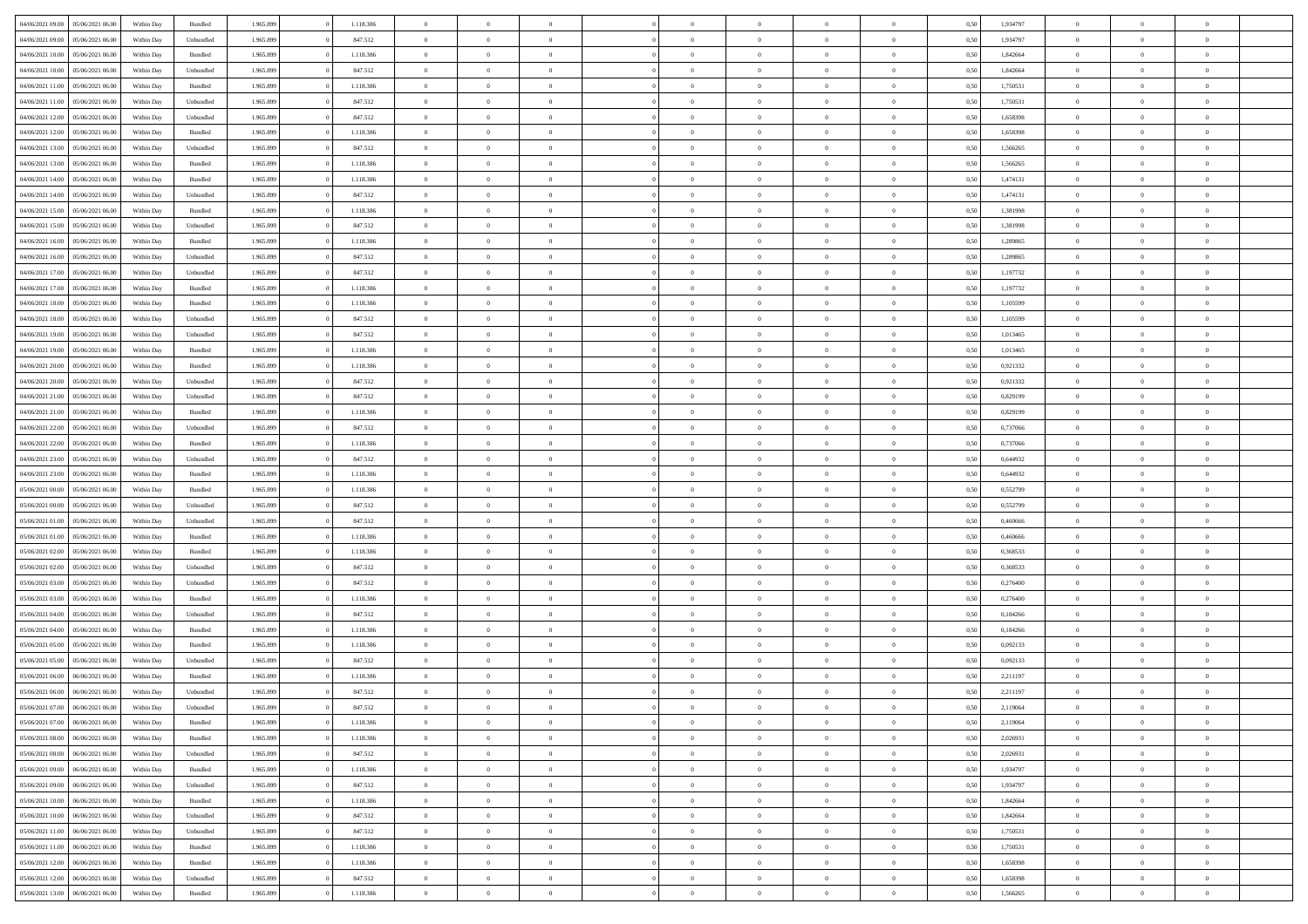|                                   |                  |            |           |           |           | $\overline{0}$ |                |                |                | $\Omega$       | $\Omega$       | $\theta$       |      |          | $\theta$       |                | $\theta$       |  |
|-----------------------------------|------------------|------------|-----------|-----------|-----------|----------------|----------------|----------------|----------------|----------------|----------------|----------------|------|----------|----------------|----------------|----------------|--|
| 05/06/2021 13:00                  | 06/06/2021 06:00 | Within Dav | Unbundled | 1.965.899 | 847.512   |                | $\theta$       |                | $\Omega$       |                |                |                | 0,50 | 1,566265 |                | $\theta$       |                |  |
| 05/06/2021 14:00                  | 06/06/2021 06:00 | Within Day | Bundled   | 1.965.899 | 1.118.386 | $\overline{0}$ | $\theta$       | $\overline{0}$ | $\overline{0}$ | $\bf{0}$       | $\overline{0}$ | $\bf{0}$       | 0,50 | 1,474131 | $\theta$       | $\theta$       | $\overline{0}$ |  |
| 05/06/2021 14:00                  | 06/06/2021 06:00 | Within Day | Unbundled | 1.965.899 | 847.512   | $\overline{0}$ | $\overline{0}$ | $\overline{0}$ | $\overline{0}$ | $\bf{0}$       | $\overline{0}$ | $\mathbf{0}$   | 0,50 | 1,474131 | $\bf{0}$       | $\overline{0}$ | $\overline{0}$ |  |
| 05/06/2021 15:00                  | 06/06/2021 06:00 | Within Dav | Unbundled | 1.965.899 | 847.512   | $\overline{0}$ | $\overline{0}$ | $\overline{0}$ | $\overline{0}$ | $\bf{0}$       | $\overline{0}$ | $\overline{0}$ | 0.50 | 1,381998 | $\theta$       | $\theta$       | $\overline{0}$ |  |
|                                   |                  |            |           |           |           | $\overline{0}$ | $\theta$       | $\overline{0}$ |                | $\bf{0}$       | $\overline{0}$ |                |      |          | $\theta$       | $\overline{0}$ | $\overline{0}$ |  |
| 05/06/2021 15:00                  | 06/06/2021 06:00 | Within Day | Bundled   | 1.965.899 | 1.118.386 |                |                |                | $\overline{0}$ |                |                | $\bf{0}$       | 0,50 | 1,381998 |                |                |                |  |
| 05/06/2021 16:00                  | 06/06/2021 06:00 | Within Day | Bundled   | 1.965.899 | 1.118.386 | $\overline{0}$ | $\bf{0}$       | $\overline{0}$ | $\bf{0}$       | $\overline{0}$ | $\overline{0}$ | $\mathbf{0}$   | 0,50 | 1,289865 | $\bf{0}$       | $\overline{0}$ | $\bf{0}$       |  |
| 05/06/2021 16:00                  | 06/06/2021 06:00 | Within Dav | Unbundled | 1.965.899 | 847.512   | $\overline{0}$ | $\overline{0}$ | $\overline{0}$ | $\overline{0}$ | $\overline{0}$ | $\overline{0}$ | $\overline{0}$ | 0.50 | 1,289865 | $\theta$       | $\overline{0}$ | $\overline{0}$ |  |
| 05/06/2021 17:00                  | 06/06/2021 06:00 | Within Day | Bundled   | 1.965.899 | 1.118.386 | $\overline{0}$ | $\theta$       | $\overline{0}$ | $\overline{0}$ | $\bf{0}$       | $\overline{0}$ | $\bf{0}$       | 0,50 | 1,197732 | $\theta$       | $\theta$       | $\overline{0}$ |  |
| 05/06/2021 17:00                  | 06/06/2021 06:00 | Within Day | Unbundled | 1.965.899 | 847.512   | $\overline{0}$ | $\overline{0}$ | $\overline{0}$ | $\bf{0}$       | $\bf{0}$       | $\bf{0}$       | $\bf{0}$       | 0,50 | 1,197732 | $\,0\,$        | $\overline{0}$ | $\overline{0}$ |  |
|                                   |                  |            |           |           |           |                | $\overline{0}$ |                |                | $\overline{0}$ |                |                |      |          | $\theta$       | $\overline{0}$ | $\overline{0}$ |  |
| 05/06/2021 18:00                  | 06/06/2021 06:00 | Within Dav | Unbundled | 1.965.899 | 847.512   | $\overline{0}$ |                | $\overline{0}$ | $\overline{0}$ |                | $\overline{0}$ | $\overline{0}$ | 0.50 | 1,105599 |                |                |                |  |
| 05/06/2021 18:00                  | 06/06/2021 06:00 | Within Day | Bundled   | 1.965.899 | 1.118.386 | $\overline{0}$ | $\theta$       | $\overline{0}$ | $\overline{0}$ | $\bf{0}$       | $\overline{0}$ | $\bf{0}$       | 0,50 | 1,105599 | $\,$ 0 $\,$    | $\overline{0}$ | $\overline{0}$ |  |
| 05/06/2021 19:00                  | 06/06/2021 06:00 | Within Day | Bundled   | 1.965.899 | 1.118.386 | $\overline{0}$ | $\overline{0}$ | $\overline{0}$ | $\bf{0}$       | $\bf{0}$       | $\bf{0}$       | $\mathbf{0}$   | 0,50 | 1,013465 | $\bf{0}$       | $\overline{0}$ | $\overline{0}$ |  |
| 05/06/2021 19:00                  | 06/06/2021 06:00 | Within Day | Unbundled | 1.965.899 | 847.512   | $\overline{0}$ | $\overline{0}$ | $\overline{0}$ | $\overline{0}$ | $\bf{0}$       | $\overline{0}$ | $\overline{0}$ | 0.50 | 1.013465 | $\theta$       | $\theta$       | $\overline{0}$ |  |
| 05/06/2021 20:00                  | 06/06/2021 06:00 | Within Day | Unbundled | 1.965.899 | 847.512   | $\overline{0}$ | $\theta$       | $\overline{0}$ | $\overline{0}$ | $\bf{0}$       | $\overline{0}$ | $\bf{0}$       | 0,50 | 0,921332 | $\theta$       | $\theta$       | $\overline{0}$ |  |
|                                   |                  |            |           |           |           |                |                |                |                |                |                |                |      |          |                |                |                |  |
| 05/06/2021 20:00                  | 06/06/2021 06:00 | Within Day | Bundled   | 1.965.899 | 1.118.386 | $\overline{0}$ | $\overline{0}$ | $\overline{0}$ | $\bf{0}$       | $\overline{0}$ | $\overline{0}$ | $\mathbf{0}$   | 0,50 | 0,921332 | $\bf{0}$       | $\overline{0}$ | $\bf{0}$       |  |
| 05/06/2021 21:00                  | 06/06/2021 06:00 | Within Dav | Bundled   | 1.965.899 | 1.118.386 | $\overline{0}$ | $\overline{0}$ | $\overline{0}$ | $\overline{0}$ | $\overline{0}$ | $\overline{0}$ | $\overline{0}$ | 0.50 | 0.829199 | $\theta$       | $\overline{0}$ | $\overline{0}$ |  |
| 05/06/2021 21:00                  | 06/06/2021 06:00 | Within Day | Unbundled | 1.965.899 | 847.512   | $\overline{0}$ | $\theta$       | $\overline{0}$ | $\overline{0}$ | $\bf{0}$       | $\overline{0}$ | $\bf{0}$       | 0,50 | 0,829199 | $\theta$       | $\theta$       | $\overline{0}$ |  |
| 05/06/2021 22.00                  | 06/06/2021 06:00 | Within Day | Bundled   | 1.965.899 | 1.118.386 | $\overline{0}$ | $\overline{0}$ | $\overline{0}$ | $\bf{0}$       | $\bf{0}$       | $\bf{0}$       | $\mathbf{0}$   | 0,50 | 0,737066 | $\,0\,$        | $\overline{0}$ | $\overline{0}$ |  |
| 05/06/2021 22.00                  | 06/06/2021 06:00 | Within Day | Unbundled | 1.965.899 | 847.512   | $\overline{0}$ | $\overline{0}$ | $\overline{0}$ | $\overline{0}$ | $\overline{0}$ | $\overline{0}$ | $\overline{0}$ | 0.50 | 0,737066 | $\theta$       | $\overline{0}$ | $\overline{0}$ |  |
| 05/06/2021 23:00                  | 06/06/2021 06:00 | Within Day | Bundled   | 1.965.899 | 1.118.386 | $\overline{0}$ | $\theta$       | $\overline{0}$ | $\overline{0}$ | $\bf{0}$       | $\overline{0}$ | $\bf{0}$       | 0,50 | 0,644932 | $\,$ 0 $\,$    | $\theta$       | $\overline{0}$ |  |
|                                   |                  |            |           |           |           |                |                |                |                |                |                |                |      |          |                |                |                |  |
| 05/06/2021 23.00                  | 06/06/2021 06:00 | Within Day | Unbundled | 1.965.899 | 847.512   | $\overline{0}$ | $\overline{0}$ | $\overline{0}$ | $\bf{0}$       | $\bf{0}$       | $\bf{0}$       | $\bf{0}$       | 0,50 | 0,644932 | $\bf{0}$       | $\overline{0}$ | $\overline{0}$ |  |
| 06/06/2021 00:00                  | 06/06/2021 06:00 | Within Day | Bundled   | 1.965.899 | 1.118.386 | $\overline{0}$ | $\overline{0}$ | $\overline{0}$ | $\overline{0}$ | $\bf{0}$       | $\overline{0}$ | $\overline{0}$ | 0.50 | 0,552799 | $\theta$       | $\overline{0}$ | $\overline{0}$ |  |
| 06/06/2021 00:00                  | 06/06/2021 06:00 | Within Day | Unbundled | 1.965.899 | 847.512   | $\overline{0}$ | $\theta$       | $\overline{0}$ | $\overline{0}$ | $\bf{0}$       | $\overline{0}$ | $\bf{0}$       | 0,50 | 0,552799 | $\,$ 0 $\,$    | $\overline{0}$ | $\overline{0}$ |  |
| 06/06/2021 01:00                  | 06/06/2021 06:00 | Within Day | Unbundled | 1.965.899 | 847.512   | $\overline{0}$ | $\bf{0}$       | $\overline{0}$ | $\bf{0}$       | $\overline{0}$ | $\overline{0}$ | $\mathbf{0}$   | 0,50 | 0,460666 | $\bf{0}$       | $\overline{0}$ | $\bf{0}$       |  |
| 06/06/2021 01:00                  | 06/06/2021 06:00 | Within Dav | Bundled   | 1.965.899 | 1.118.386 | $\overline{0}$ | $\overline{0}$ | $\overline{0}$ | $\overline{0}$ | $\overline{0}$ | $\overline{0}$ | $\overline{0}$ | 0.50 | 0,460666 | $\theta$       | $\overline{0}$ | $\overline{0}$ |  |
| 06/06/2021 02:00                  | 06/06/2021 06:00 | Within Day | Bundled   | 1.965.899 | 1.118.386 | $\overline{0}$ | $\theta$       | $\overline{0}$ | $\overline{0}$ | $\bf{0}$       | $\overline{0}$ | $\bf{0}$       | 0,50 | 0,368533 | $\theta$       | $\theta$       | $\overline{0}$ |  |
| 06/06/2021 02:00                  | 06/06/2021 06:00 | Within Day | Unbundled | 1.965.899 | 847.512   | $\overline{0}$ | $\overline{0}$ | $\overline{0}$ | $\bf{0}$       | $\bf{0}$       | $\bf{0}$       | $\bf{0}$       | 0,50 | 0,368533 | $\,0\,$        | $\overline{0}$ | $\overline{0}$ |  |
|                                   |                  |            |           |           |           |                | $\overline{0}$ |                |                | $\overline{0}$ |                |                |      |          | $\theta$       | $\overline{0}$ | $\overline{0}$ |  |
| 06/06/2021 03:00                  | 06/06/2021 06:00 | Within Day | Bundled   | 1.965.899 | 1.118.386 | $\overline{0}$ |                | $\overline{0}$ | $\overline{0}$ |                | $\overline{0}$ | $\overline{0}$ | 0.50 | 0,276400 |                |                |                |  |
| 06/06/2021 03:00                  | 06/06/2021 06:00 | Within Day | Unbundled | 1.965.899 | 847.512   | $\overline{0}$ | $\theta$       | $\overline{0}$ | $\overline{0}$ | $\bf{0}$       | $\overline{0}$ | $\bf{0}$       | 0,50 | 0,276400 | $\,$ 0 $\,$    | $\overline{0}$ | $\overline{0}$ |  |
| 06/06/2021 04:00                  | 06/06/2021 06:00 | Within Day | Bundled   | 1.965.899 | 1.118.386 | $\overline{0}$ | $\overline{0}$ | $\overline{0}$ | $\bf{0}$       | $\bf{0}$       | $\bf{0}$       | $\bf{0}$       | 0,50 | 0,184266 | $\overline{0}$ | $\overline{0}$ | $\overline{0}$ |  |
| 06/06/2021 04:00                  | 06/06/2021 06:00 | Within Day | Unbundled | 1.965.899 | 847.512   | $\overline{0}$ | $\Omega$       | $\overline{0}$ | $\Omega$       | $\Omega$       | $\overline{0}$ | $\overline{0}$ | 0,50 | 0,184266 | $\,0\,$        | $\theta$       | $\theta$       |  |
| 06/06/2021 05:00                  | 06/06/2021 06:00 | Within Day | Bundled   | 1.965.899 | 1.118.386 | $\overline{0}$ | $\theta$       | $\overline{0}$ | $\overline{0}$ | $\bf{0}$       | $\overline{0}$ | $\bf{0}$       | 0,50 | 0,092133 | $\,$ 0 $\,$    | $\theta$       | $\overline{0}$ |  |
| 06/06/2021 05:00                  | 06/06/2021 06:00 | Within Day | Unbundled | 1.965.899 | 847.512   | $\overline{0}$ | $\overline{0}$ | $\overline{0}$ | $\bf{0}$       | $\bf{0}$       | $\overline{0}$ | $\mathbf{0}$   | 0,50 | 0,092133 | $\overline{0}$ | $\overline{0}$ | $\bf{0}$       |  |
|                                   | 07/06/2021 06:00 |            |           |           | 847.512   | $\overline{0}$ | $\Omega$       | $\Omega$       | $\Omega$       | $\bf{0}$       | $\overline{0}$ | $\overline{0}$ | 0.50 |          | $\,0\,$        | $\theta$       | $\theta$       |  |
| 06/06/2021 06:00                  |                  | Within Day | Unbundled | 1.965.899 |           |                |                |                |                |                |                |                |      | 2,211197 |                |                |                |  |
| 06/06/2021 06:00                  | 07/06/2021 06:00 | Within Day | Bundled   | 1.965.899 | 1.118.386 | $\overline{0}$ | $\theta$       | $\overline{0}$ | $\overline{0}$ | $\bf{0}$       | $\overline{0}$ | $\bf{0}$       | 0,50 | 2,211197 | $\,$ 0 $\,$    | $\overline{0}$ | $\overline{0}$ |  |
| 06/06/2021 07:00                  | 07/06/2021 06:00 | Within Day | Bundled   | 1.965.899 | 1.118.386 | $\overline{0}$ | $\overline{0}$ | $\overline{0}$ | $\bf{0}$       | $\bf{0}$       | $\bf{0}$       | $\bf{0}$       | 0,50 | 2,119064 | $\bf{0}$       | $\overline{0}$ | $\overline{0}$ |  |
| 06/06/2021 07:00                  | 07/06/2021 06:00 | Within Day | Unbundled | 1.965.899 | 847.512   | $\overline{0}$ | $\Omega$       | $\overline{0}$ | $\Omega$       | $\overline{0}$ | $\overline{0}$ | $\overline{0}$ | 0.50 | 2,119064 | $\,$ 0 $\,$    | $\theta$       | $\theta$       |  |
| 06/06/2021 08:00                  | 07/06/2021 06:00 | Within Day | Unbundled | 1.965.899 | 847.512   | $\overline{0}$ | $\theta$       | $\overline{0}$ | $\overline{0}$ | $\,$ 0         | $\overline{0}$ | $\bf{0}$       | 0,50 | 2,026931 | $\,$ 0 $\,$    | $\overline{0}$ | $\overline{0}$ |  |
| 06/06/2021 08:00                  | 07/06/2021 06:00 | Within Day | Bundled   | 1.965.899 | 1.118.386 | $\overline{0}$ | $\overline{0}$ | $\overline{0}$ | $\overline{0}$ | $\bf{0}$       | $\overline{0}$ | $\bf{0}$       | 0,50 | 2,026931 | $\bf{0}$       | $\overline{0}$ | $\overline{0}$ |  |
|                                   |                  |            |           |           |           |                |                |                |                |                |                |                |      |          |                |                |                |  |
| 06/06/2021 09:00                  | 07/06/2021 06:00 | Within Day | Bundled   | 1.965.899 | 1.118.386 | $\overline{0}$ | $\Omega$       | $\overline{0}$ | $\Omega$       | $\overline{0}$ | $\overline{0}$ | $\overline{0}$ | 0,50 | 1,934797 | $\,0\,$        | $\theta$       | $\theta$       |  |
| 06/06/2021 09:00                  | 07/06/2021 06:00 | Within Day | Unbundled | 1.965.899 | 847.512   | $\overline{0}$ | $\theta$       | $\overline{0}$ | $\overline{0}$ | $\,$ 0         | $\overline{0}$ | $\bf{0}$       | 0,50 | 1,934797 | $\,$ 0 $\,$    | $\overline{0}$ | $\overline{0}$ |  |
| 06/06/2021 11:00                  | 07/06/2021 06:00 | Within Day | Bundled   | 1.965.899 | 1.118.386 | $\overline{0}$ | $\overline{0}$ | $\overline{0}$ | $\overline{0}$ | $\bf{0}$       | $\overline{0}$ | $\mathbf{0}$   | 0,50 | 1,750531 | $\overline{0}$ | $\overline{0}$ | $\bf{0}$       |  |
| 06/06/2021 11:00                  | 07/06/2021 06.00 | Within Day | Unbundled | 1.965.899 | 847.512   | $\overline{0}$ | $\Omega$       | $\Omega$       | $\Omega$       | $\Omega$       | $\Omega$       | $\overline{0}$ | 0.50 | 1,750531 | $\theta$       | $\theta$       | $\theta$       |  |
| 06/06/2021 12:00                  | 07/06/2021 06:00 | Within Day | Bundled   | 1.965.899 | 1.118.386 | $\overline{0}$ | $\overline{0}$ | $\overline{0}$ | $\bf{0}$       | $\,$ 0         | $\overline{0}$ | $\bf{0}$       | 0,50 | 1,658398 | $\,0\,$        | $\overline{0}$ | $\overline{0}$ |  |
| 06/06/2021 12:00 07/06/2021 06:00 |                  | Within Day | Unbundled | 1.965.899 | 847.512   | $\bf{0}$       | $\bf{0}$       |                |                |                |                |                | 0,50 | 1,658398 | $\bf{0}$       | $\overline{0}$ |                |  |
| 06/06/2021 13:00                  | 07/06/2021 06:00 | Within Day | Bundled   | 1.965.899 | 1.118.386 | $\overline{0}$ | $\overline{0}$ | $\overline{0}$ | $\Omega$       | $\overline{0}$ | $\overline{0}$ | $\overline{0}$ | 0,50 | 1.566265 | $\theta$       | $\theta$       | $\theta$       |  |
|                                   |                  |            |           |           |           |                | $\bf{0}$       |                |                | $\,$ 0 $\,$    |                |                |      |          | $\,$ 0 $\,$    | $\,$ 0 $\,$    | $\,$ 0         |  |
| 06/06/2021 13:00                  | 07/06/2021 06:00 | Within Day | Unbundled | 1.965.899 | 847.512   | $\overline{0}$ |                | $\overline{0}$ | $\overline{0}$ |                | $\overline{0}$ | $\,$ 0 $\,$    | 0,50 | 1,566265 |                |                |                |  |
| 06/06/2021 14:00                  | 07/06/2021 06:00 | Within Day | Bundled   | 1.965.899 | 1.118.386 | $\overline{0}$ | $\overline{0}$ | $\overline{0}$ | $\overline{0}$ | $\overline{0}$ | $\overline{0}$ | $\mathbf{0}$   | 0,50 | 1,474131 | $\overline{0}$ | $\overline{0}$ | $\overline{0}$ |  |
| 06/06/2021 14:00                  | 07/06/2021 06:00 | Within Day | Unbundled | 1.965.899 | 847.512   | $\overline{0}$ | $\overline{0}$ | $\overline{0}$ | $\overline{0}$ | $\overline{0}$ | $\overline{0}$ | $\overline{0}$ | 0,50 | 1,474131 | $\overline{0}$ | $\,$ 0 $\,$    | $\overline{0}$ |  |
| 06/06/2021 15:00                  | 07/06/2021 06:00 | Within Day | Unbundled | 1.965.899 | 847.512   | $\overline{0}$ | $\,$ 0         | $\overline{0}$ | $\overline{0}$ | $\,$ 0 $\,$    | $\overline{0}$ | $\,$ 0 $\,$    | 0,50 | 1,381998 | $\,$ 0 $\,$    | $\overline{0}$ | $\,$ 0         |  |
| 06/06/2021 15:00                  | 07/06/2021 06:00 | Within Day | Bundled   | 1.965.899 | 1.118.386 | $\overline{0}$ | $\overline{0}$ | $\overline{0}$ | $\overline{0}$ | $\overline{0}$ | $\overline{0}$ | $\mathbf{0}$   | 0,50 | 1,381998 | $\overline{0}$ | $\overline{0}$ | $\overline{0}$ |  |
| 06/06/2021 16:00                  | 07/06/2021 06:00 | Within Day | Unbundled | 1.965.899 | 847.512   | $\overline{0}$ | $\overline{0}$ | $\overline{0}$ | $\overline{0}$ | $\overline{0}$ | $\overline{0}$ | $\overline{0}$ | 0.50 | 1,289865 | $\overline{0}$ | $\theta$       | $\overline{0}$ |  |
| 06/06/2021 16:00                  | 07/06/2021 06:00 | Within Day | Bundled   | 1.965.899 | 1.118.386 | $\overline{0}$ | $\,$ 0         | $\overline{0}$ | $\overline{0}$ | $\bf{0}$       | $\overline{0}$ | $\bf{0}$       | 0,50 | 1,289865 | $\,$ 0 $\,$    | $\overline{0}$ | $\overline{0}$ |  |
|                                   |                  |            |           |           |           |                |                |                |                |                |                |                |      |          |                |                |                |  |
| 06/06/2021 17:00                  | 07/06/2021 06:00 | Within Day | Bundled   | 1.965.899 | 1.118.386 | $\overline{0}$ | $\overline{0}$ | $\overline{0}$ | $\overline{0}$ | $\overline{0}$ | $\overline{0}$ | $\mathbf{0}$   | 0,50 | 1,197732 | $\overline{0}$ | $\overline{0}$ | $\bf{0}$       |  |
| 06/06/2021 17:00                  | 07/06/2021 06:00 | Within Day | Unbundled | 1.965.899 | 847.512   | $\overline{0}$ | $\overline{0}$ | $\overline{0}$ | $\Omega$       | $\overline{0}$ | $\overline{0}$ | $\overline{0}$ | 0.50 | 1,197732 | $\overline{0}$ | $\overline{0}$ | $\overline{0}$ |  |
| 06/06/2021 18:00                  | 07/06/2021 06:00 | Within Day | Bundled   | 1.965.899 | 1.118.386 | $\overline{0}$ | $\bf{0}$       | $\overline{0}$ | $\bf{0}$       | $\bf{0}$       | $\overline{0}$ | $\mathbf{0}$   | 0,50 | 1,105599 | $\,$ 0 $\,$    | $\,$ 0 $\,$    | $\bf{0}$       |  |
| 06/06/2021 18:00                  | 07/06/2021 06:00 | Within Day | Unbundled | 1.965.899 | 847.512   | $\overline{0}$ | $\overline{0}$ | $\overline{0}$ | $\overline{0}$ | $\overline{0}$ | $\overline{0}$ | $\mathbf{0}$   | 0,50 | 1,105599 | $\overline{0}$ | $\bf{0}$       | $\overline{0}$ |  |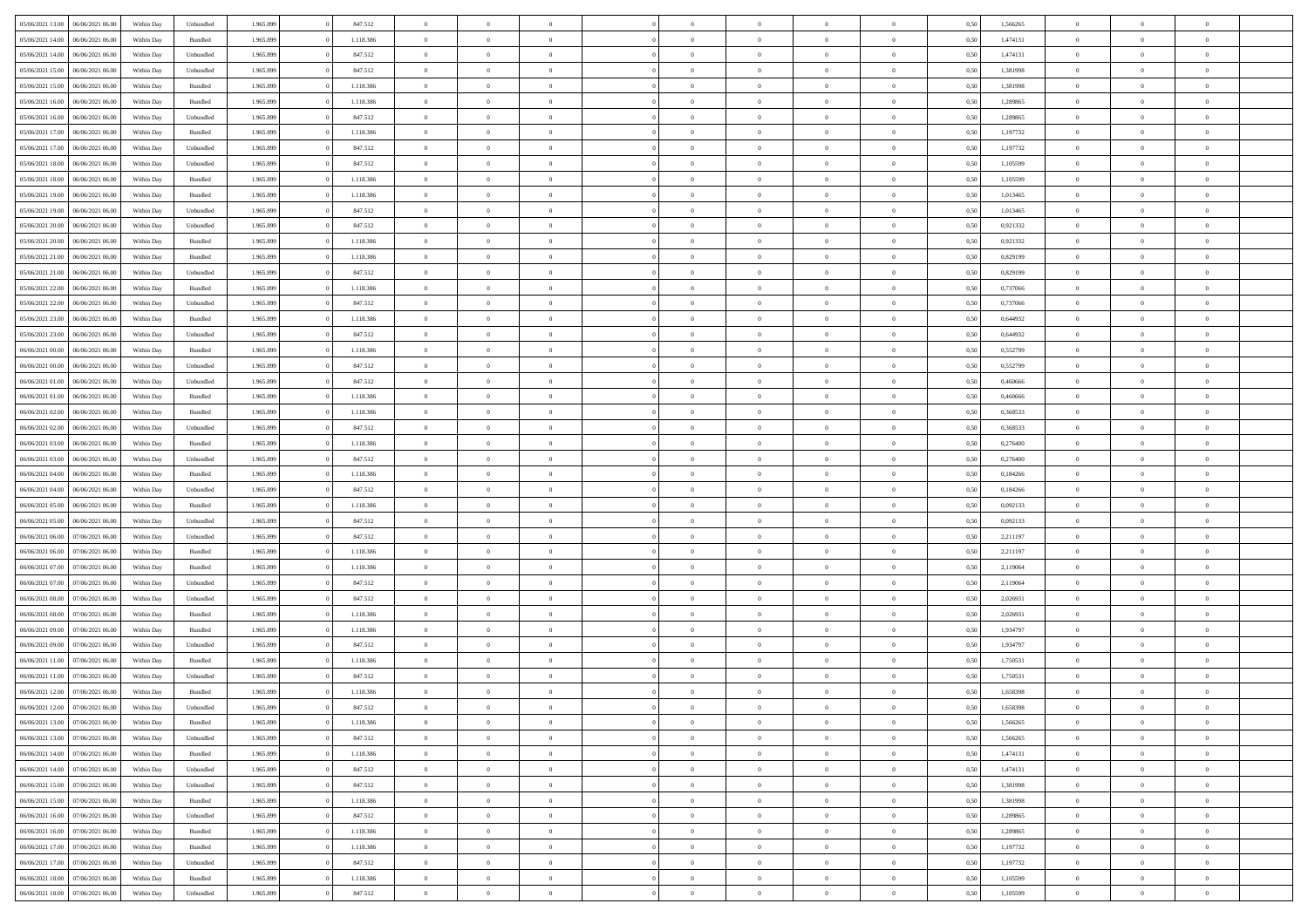| 06/06/2021 19:00 07/06/2021 06:00    | Within Day | Unbundled | 1.965.899 | 847.512   | $\overline{0}$ | $\overline{0}$ | $\Omega$       | $\Omega$       | $\Omega$       |                | $\overline{0}$ | 0,50 | 1,013465 | $\mathbf{0}$   | $\Omega$       | $\Omega$       |  |
|--------------------------------------|------------|-----------|-----------|-----------|----------------|----------------|----------------|----------------|----------------|----------------|----------------|------|----------|----------------|----------------|----------------|--|
| 06/06/2021 19:00<br>07/06/2021 06:00 | Within Day | Bundled   | 1.965.899 | 1.118.386 | $\bf{0}$       | $\overline{0}$ | $\overline{0}$ | $\theta$       | $\overline{0}$ | $\overline{0}$ | $\,$ 0         | 0,50 | 1,013465 | $\mathbf{0}$   | $\theta$       | $\bf{0}$       |  |
| 06/06/2021 20:00<br>07/06/2021 06:00 | Within Day | Unbundled | 1.965.899 | 847.512   | $\overline{0}$ | $\overline{0}$ | $\overline{0}$ | $\bf{0}$       | $\bf{0}$       | $\overline{0}$ | $\mathbf{0}$   | 0,50 | 0,921332 | $\bf{0}$       | $\bf{0}$       | $\bf{0}$       |  |
| 06/06/2021 20:00<br>07/06/2021 06:00 | Within Day | Bundled   | 1.965.899 | 1.118.386 | $\overline{0}$ | $\overline{0}$ | $\overline{0}$ | $\overline{0}$ | $\overline{0}$ | $\overline{0}$ | $\overline{0}$ | 0.50 | 0,921332 | $\mathbf{0}$   | $\overline{0}$ | $\bf{0}$       |  |
| 06/06/2021 21:00<br>07/06/2021 06:00 | Within Day | Unbundled | 1.965.899 | 847.512   | $\bf{0}$       | $\overline{0}$ | $\overline{0}$ | $\theta$       | $\overline{0}$ | $\overline{0}$ | $\bf{0}$       | 0,50 | 0,829199 | $\mathbf{0}$   | $\theta$       | $\overline{0}$ |  |
| 06/06/2021 21:00<br>07/06/2021 06:00 | Within Day | Bundled   | 1.965.899 | 1.118.386 | $\overline{0}$ | $\overline{0}$ | $\overline{0}$ | $\bf{0}$       | $\overline{0}$ | $\overline{0}$ | $\overline{0}$ | 0,50 | 0,829199 | $\overline{0}$ | $\overline{0}$ | $\overline{0}$ |  |
| 06/06/2021 22:00<br>07/06/2021 06:00 | Within Day | Unbundled | 1.965.899 | 847.512   | $\overline{0}$ | $\overline{0}$ | $\overline{0}$ | $\overline{0}$ | $\overline{0}$ | $\overline{0}$ | $\mathbf{0}$   | 0.50 | 0.737066 | $\overline{0}$ | $\overline{0}$ | $\overline{0}$ |  |
|                                      |            |           |           |           |                |                |                |                |                |                |                |      |          |                |                |                |  |
| 06/06/2021 22:00<br>07/06/2021 06:00 | Within Day | Bundled   | 1.965.899 | 1.118.386 | $\bf{0}$       | $\overline{0}$ | $\overline{0}$ | $\theta$       | $\overline{0}$ | $\overline{0}$ | $\bf{0}$       | 0,50 | 0,737066 | $\theta$       | $\theta$       | $\bf{0}$       |  |
| 06/06/2021 23:00<br>07/06/2021 06:00 | Within Day | Unbundled | 1.965.899 | 847.512   | $\overline{0}$ | $\overline{0}$ | $\bf{0}$       | $\bf{0}$       | $\bf{0}$       | $\overline{0}$ | $\mathbf{0}$   | 0,50 | 0,644932 | $\bf{0}$       | $\bf{0}$       | $\bf{0}$       |  |
| 06/06/2021 23:00<br>07/06/2021 06:00 | Within Day | Bundled   | 1.965.899 | 1.118.386 | $\overline{0}$ | $\overline{0}$ | $\overline{0}$ | $\overline{0}$ | $\overline{0}$ | $\overline{0}$ | $\overline{0}$ | 0.50 | 0,644932 | $\overline{0}$ | $\overline{0}$ | $\overline{0}$ |  |
| 07/06/2021 00:00<br>07/06/2021 06:00 | Within Day | Unbundled | 1.965.899 | 847.512   | $\bf{0}$       | $\overline{0}$ | $\overline{0}$ | $\overline{0}$ | $\overline{0}$ | $\overline{0}$ | $\,$ 0         | 0,50 | 0,552799 | $\theta$       | $\theta$       | $\bf{0}$       |  |
| 07/06/2021 00:00<br>07/06/2021 06:00 | Within Day | Bundled   | 1.965.899 | 1.118.386 | $\overline{0}$ | $\overline{0}$ | $\overline{0}$ | $\bf{0}$       | $\bf{0}$       | $\overline{0}$ | $\mathbf{0}$   | 0,50 | 0,552799 | $\bf{0}$       | $\bf{0}$       | $\bf{0}$       |  |
| 07/06/2021 01:00<br>07/06/2021 06:00 | Within Day | Bundled   | 1.965.899 | 1.118.386 | $\overline{0}$ | $\overline{0}$ | $\overline{0}$ | $\overline{0}$ | $\overline{0}$ | $\overline{0}$ | $\overline{0}$ | 0.50 | 0.460666 | $\mathbf{0}$   | $\overline{0}$ | $\bf{0}$       |  |
| 07/06/2021 01:00<br>07/06/2021 06:00 | Within Day | Unbundled | 1.965.899 | 847.512   | $\bf{0}$       | $\overline{0}$ | $\overline{0}$ | $\theta$       | $\overline{0}$ | $\overline{0}$ | $\,$ 0         | 0,50 | 0,460666 | $\theta$       | $\theta$       | $\overline{0}$ |  |
| 07/06/2021 02:00<br>07/06/2021 06:00 | Within Day | Unbundled | 1.965.899 | 847.512   | $\overline{0}$ | $\overline{0}$ | $\overline{0}$ | $\bf{0}$       | $\overline{0}$ | $\overline{0}$ | $\overline{0}$ | 0,50 | 0,368533 | $\overline{0}$ | $\overline{0}$ | $\overline{0}$ |  |
| 07/06/2021 02:00<br>07/06/2021 06:00 | Within Day | Bundled   | 1.965.899 | 1.118.386 | $\overline{0}$ | $\overline{0}$ | $\overline{0}$ | $\overline{0}$ | $\overline{0}$ | $\overline{0}$ | $\overline{0}$ | 0.50 | 0,368533 | $\overline{0}$ | $\overline{0}$ | $\overline{0}$ |  |
| 07/06/2021 03:00<br>07/06/2021 06:00 | Within Day | Unbundled | 1.965.899 | 847.512   | $\bf{0}$       | $\overline{0}$ | $\overline{0}$ | $\overline{0}$ | $\overline{0}$ | $\overline{0}$ | $\bf{0}$       | 0,50 | 0,276400 | $\theta$       | $\theta$       | $\bf{0}$       |  |
| 07/06/2021 03:00<br>07/06/2021 06:00 | Within Day | Bundled   | 1.965.899 | 1.118.386 | $\overline{0}$ | $\overline{0}$ | $\bf{0}$       | $\bf{0}$       | $\bf{0}$       | $\overline{0}$ | $\bf{0}$       | 0,50 | 0,276400 | $\bf{0}$       | $\bf{0}$       | $\bf{0}$       |  |
| 07/06/2021 04:00<br>07/06/2021 06:00 | Within Day | Unbundled | 1.965.899 | 847.512   | $\overline{0}$ | $\overline{0}$ | $\overline{0}$ | $\overline{0}$ | $\overline{0}$ | $\overline{0}$ | $\overline{0}$ | 0.50 | 0.184266 | $\overline{0}$ | $\overline{0}$ | $\overline{0}$ |  |
|                                      |            |           |           |           |                |                |                |                |                |                |                |      |          |                |                |                |  |
| 07/06/2021 04:00<br>07/06/2021 06:00 | Within Day | Bundled   | 1.965.899 | 1.118.386 | $\bf{0}$       | $\overline{0}$ | $\overline{0}$ | $\overline{0}$ | $\overline{0}$ | $\overline{0}$ | $\,$ 0         | 0,50 | 0,184266 | $\theta$       | $\theta$       | $\bf{0}$       |  |
| 07/06/2021 05:00<br>07/06/2021 06:00 | Within Day | Bundled   | 1.965.899 | 1.118.386 | $\overline{0}$ | $\overline{0}$ | $\overline{0}$ | $\bf{0}$       | $\bf{0}$       | $\overline{0}$ | $\mathbf{0}$   | 0,50 | 0,092133 | $\bf{0}$       | $\bf{0}$       | $\bf{0}$       |  |
| 07/06/2021 05:00<br>07/06/2021 06:00 | Within Day | Unbundled | 1.965.899 | 847.512   | $\overline{0}$ | $\overline{0}$ | $\overline{0}$ | $\overline{0}$ | $\overline{0}$ | $\overline{0}$ | $\overline{0}$ | 0.50 | 0,092133 | $\overline{0}$ | $\overline{0}$ | $\bf{0}$       |  |
| 07/06/2021 06:00<br>08/06/2021 06:00 | Within Day | Bundled   | 1.965.899 | 1.118.386 | $\bf{0}$       | $\overline{0}$ | $\overline{0}$ | $\overline{0}$ | $\overline{0}$ | $\overline{0}$ | $\,$ 0         | 0,50 | 2,211197 | $\mathbf{0}$   | $\theta$       | $\bf{0}$       |  |
| 07/06/2021 06:00<br>08/06/2021 06:00 | Within Day | Unbundled | 1.965.899 | 847.512   | $\overline{0}$ | $\overline{0}$ | $\overline{0}$ | $\bf{0}$       | $\overline{0}$ | $\overline{0}$ | $\overline{0}$ | 0,50 | 2,211197 | $\overline{0}$ | $\overline{0}$ | $\overline{0}$ |  |
| 07/06/2021 07:00<br>08/06/2021 06:00 | Within Day | Bundled   | 1.965.899 | 1.118.386 | $\overline{0}$ | $\overline{0}$ | $\overline{0}$ | $\overline{0}$ | $\overline{0}$ | $\overline{0}$ | $\overline{0}$ | 0.50 | 2.119064 | $\overline{0}$ | $\overline{0}$ | $\overline{0}$ |  |
| 07/06/2021 07:00<br>08/06/2021 06:00 | Within Day | Unbundled | 1.965.899 | 847.512   | $\bf{0}$       | $\overline{0}$ | $\bf{0}$       | $\overline{0}$ | $\overline{0}$ | $\overline{0}$ | $\bf{0}$       | 0,50 | 2,119064 | $\theta$       | $\theta$       | $\bf{0}$       |  |
| 07/06/2021 08:00<br>08/06/2021 06:00 | Within Day | Bundled   | 1.965.899 | 1.118.386 | $\overline{0}$ | $\overline{0}$ | $\bf{0}$       | $\bf{0}$       | $\bf{0}$       | $\overline{0}$ | $\bf{0}$       | 0,50 | 2,026931 | $\bf{0}$       | $\bf{0}$       | $\bf{0}$       |  |
| 07/06/2021 08:00<br>08/06/2021 06:00 | Within Day | Unbundled | 1.965.899 | 847.512   | $\overline{0}$ | $\overline{0}$ | $\overline{0}$ | $\overline{0}$ | $\overline{0}$ | $\overline{0}$ | $\overline{0}$ | 0.50 | 2.026931 | $\overline{0}$ | $\overline{0}$ | $\bf{0}$       |  |
| 07/06/2021 09:00<br>08/06/2021 06:00 | Within Day | Unbundled | 1.965.899 | 847.512   | $\bf{0}$       | $\overline{0}$ | $\overline{0}$ | $\overline{0}$ | $\overline{0}$ | $\overline{0}$ | $\,$ 0         | 0,50 | 1,934797 | $\,$ 0 $\,$    | $\theta$       | $\bf{0}$       |  |
| 07/06/2021 09:00<br>08/06/2021 06:00 | Within Day | Bundled   | 1.965.899 | 1.118.386 | $\overline{0}$ | $\overline{0}$ | $\overline{0}$ | $\bf{0}$       | $\bf{0}$       | $\overline{0}$ | $\mathbf{0}$   | 0,50 | 1,934797 | $\bf{0}$       | $\bf{0}$       | $\bf{0}$       |  |
|                                      |            |           |           |           |                | $\overline{0}$ | $\overline{0}$ | $\overline{0}$ | $\overline{0}$ | $\Omega$       | $\overline{0}$ |      |          | $\bf{0}$       | $\Omega$       | $\Omega$       |  |
| 07/06/2021 10:00<br>08/06/2021 06:00 | Within Day | Bundled   | 1.965.899 | 1.118.386 | $\overline{0}$ |                |                |                |                |                |                | 0,50 | 1,842664 |                |                |                |  |
| 07/06/2021 10:00<br>08/06/2021 06:00 | Within Day | Unbundled | 1.965.899 | 847.512   | $\bf{0}$       | $\overline{0}$ | $\overline{0}$ | $\theta$       | $\overline{0}$ | $\overline{0}$ | $\,$ 0         | 0,50 | 1,842664 | $\theta$       | $\theta$       | $\bf{0}$       |  |
| 07/06/2021 11:00<br>08/06/2021 06:00 | Within Day | Bundled   | 1.965.899 | 1.118.386 | $\overline{0}$ | $\overline{0}$ | $\overline{0}$ | $\bf{0}$       | $\overline{0}$ | $\overline{0}$ | $\overline{0}$ | 0,50 | 1,750531 | $\overline{0}$ | $\overline{0}$ | $\overline{0}$ |  |
| 07/06/2021 11:00<br>08/06/2021 06:00 | Within Day | Unbundled | 1.965.899 | 847.512   | $\overline{0}$ | $\overline{0}$ | $\overline{0}$ | $\overline{0}$ | $\overline{0}$ | $\Omega$       | $\overline{0}$ | 0.50 | 1,750531 | $\overline{0}$ | $\Omega$       | $\Omega$       |  |
| 07/06/2021 12:00<br>08/06/2021 06:00 | Within Day | Bundled   | 1.965.899 | 1.118.386 | $\bf{0}$       | $\overline{0}$ | $\overline{0}$ | $\overline{0}$ | $\overline{0}$ | $\overline{0}$ | $\bf{0}$       | 0,50 | 1,658398 | $\theta$       | $\theta$       | $\bf{0}$       |  |
| 07/06/2021 12:00<br>08/06/2021 06:00 | Within Day | Unbundled | 1.965.899 | 847.512   | $\overline{0}$ | $\overline{0}$ | $\overline{0}$ | $\bf{0}$       | $\bf{0}$       | $\overline{0}$ | $\bf{0}$       | 0,50 | 1,658398 | $\bf{0}$       | $\bf{0}$       | $\bf{0}$       |  |
| 07/06/2021 13:00<br>08/06/2021 06:00 | Within Day | Bundled   | 1.965.899 | 1.118.386 | $\overline{0}$ | $\overline{0}$ | $\Omega$       | $\overline{0}$ | $\overline{0}$ | $\Omega$       | $\theta$       | 0.50 | 1,566265 | $\overline{0}$ | $\Omega$       | $\Omega$       |  |
| 07/06/2021 13:00<br>08/06/2021 06:00 | Within Day | Unbundled | 1.965.899 | 847.512   | $\bf{0}$       | $\overline{0}$ | $\overline{0}$ | $\overline{0}$ | $\overline{0}$ | $\overline{0}$ | $\,$ 0         | 0,50 | 1,566265 | $\theta$       | $\theta$       | $\bf{0}$       |  |
| 07/06/2021 14:00<br>08/06/2021 06:00 | Within Day | Unbundled | 1.965.899 | 847.512   | $\overline{0}$ | $\overline{0}$ | $\overline{0}$ | $\bf{0}$       | $\bf{0}$       | $\overline{0}$ | $\mathbf{0}$   | 0,50 | 1,474131 | $\overline{0}$ | $\bf{0}$       | $\bf{0}$       |  |
| 07/06/2021 14:00<br>08/06/2021 06:00 | Within Day | Bundled   | 1.965.899 | 1.118.386 | $\overline{0}$ | $\overline{0}$ | $\overline{0}$ | $\overline{0}$ | $\bf{0}$       | $\Omega$       | $\overline{0}$ | 0,50 | 1,474131 | $\overline{0}$ | $\overline{0}$ | $\Omega$       |  |
| 07/06/2021 15:00<br>08/06/2021 06:00 | Within Day | Unbundled | 1.965.899 | 847.512   | $\bf{0}$       | $\overline{0}$ | $\overline{0}$ | $\overline{0}$ | $\overline{0}$ | $\overline{0}$ | $\,$ 0         | 0,50 | 1,381998 | $\,$ 0 $\,$    | $\theta$       | $\bf{0}$       |  |
| 07/06/2021 15:00<br>08/06/2021 06:00 | Within Day | Bundled   | 1.965.899 | 1.118.386 | $\overline{0}$ | $\overline{0}$ | $\overline{0}$ | $\bf{0}$       | $\overline{0}$ | $\overline{0}$ | $\overline{0}$ | 0,50 | 1,381998 | $\overline{0}$ | $\bf{0}$       | $\bf{0}$       |  |
| 07/06/2021 16:00<br>08/06/2021 06:00 | Within Day | Unbundled | 1.965.899 | 847.512   | $\overline{0}$ | $\theta$       | $\Omega$       | $\overline{0}$ | $\overline{0}$ | $\Omega$       | $\overline{0}$ | 0.50 | 1,289865 | $\bf{0}$       | $\Omega$       | $\Omega$       |  |
| 07/06/2021 16:00<br>08/06/2021 06:00 | Within Day | Bundled   | 1.965.899 | 1.118.386 | $\bf{0}$       | $\bf{0}$       | $\overline{0}$ | $\bf{0}$       | $\bf{0}$       | $\overline{0}$ | $\,$ 0         | 0,50 | 1,289865 | $\bf{0}$       | $\,$ 0         | $\,$ 0         |  |
| 07/06/2021 17:00 08/06/2021 06:00    | Within Day | Bundled   | 1.965.899 | 1.118.386 | $\bf{0}$       | $\bf{0}$       |                |                |                |                |                | 0,50 | 1,197732 | $\bf{0}$       | $\bf{0}$       |                |  |
|                                      |            |           | 1.965.899 | 847.512   | $\overline{0}$ | $\overline{0}$ | $\overline{0}$ | $\overline{0}$ | $\overline{0}$ | $\overline{0}$ | $\mathbf{0}$   |      |          | $\overline{0}$ | $\theta$       | $\overline{0}$ |  |
| 07/06/2021 17:00 08/06/2021 06:00    | Within Day | Unbundled |           |           |                |                |                |                |                |                |                | 0,50 | 1,197732 |                |                |                |  |
| 07/06/2021 18:00<br>08/06/2021 06:00 | Within Day | Unbundled | 1.965.899 | 847.512   | $\overline{0}$ | $\overline{0}$ | $\overline{0}$ | $\bf{0}$       | $\overline{0}$ | $\overline{0}$ | $\mathbf{0}$   | 0,50 | 1,105599 | $\,$ 0 $\,$    | $\overline{0}$ | $\,$ 0 $\,$    |  |
| 07/06/2021 18:00<br>08/06/2021 06:00 | Within Day | Bundled   | 1.965.899 | 1.118.386 | $\overline{0}$ | $\overline{0}$ | $\overline{0}$ | $\bf{0}$       | $\overline{0}$ | $\overline{0}$ | $\overline{0}$ | 0,50 | 1,105599 | $\overline{0}$ | $\overline{0}$ | $\overline{0}$ |  |
| 07/06/2021 19:00<br>08/06/2021 06:00 | Within Day | Bundled   | 1.965.899 | 1.118.386 | $\overline{0}$ | $\overline{0}$ | $\overline{0}$ | $\overline{0}$ | $\bf{0}$       | $\overline{0}$ | $\overline{0}$ | 0,50 | 1,013465 | $\overline{0}$ | $\overline{0}$ | $\overline{0}$ |  |
| 07/06/2021 19:00<br>08/06/2021 06:00 | Within Day | Unbundled | 1.965.899 | 847.512   | $\overline{0}$ | $\overline{0}$ | $\overline{0}$ | $\overline{0}$ | $\overline{0}$ | $\overline{0}$ | $\mathbf{0}$   | 0,50 | 1,013465 | $\,$ 0 $\,$    | $\theta$       | $\bf{0}$       |  |
| 07/06/2021 20:00<br>08/06/2021 06:00 | Within Day | Bundled   | 1.965.899 | 1.118.386 | $\overline{0}$ | $\overline{0}$ | $\overline{0}$ | $\overline{0}$ | $\overline{0}$ | $\overline{0}$ | $\overline{0}$ | 0,50 | 0,921332 | $\overline{0}$ | $\overline{0}$ | $\overline{0}$ |  |
| 07/06/2021 20:00<br>08/06/2021 06:00 | Within Day | Unbundled | 1.965.899 | 847.512   | $\overline{0}$ | $\overline{0}$ | $\overline{0}$ | $\overline{0}$ | $\overline{0}$ | $\overline{0}$ | $\overline{0}$ | 0,50 | 0,921332 | $\overline{0}$ | $\overline{0}$ | $\overline{0}$ |  |
| 07/06/2021 21:00<br>08/06/2021 06:00 | Within Day | Bundled   | 1.965.899 | 1.118.386 | $\overline{0}$ | $\overline{0}$ | $\overline{0}$ | $\bf{0}$       | $\bf{0}$       | $\overline{0}$ | $\,$ 0 $\,$    | 0,50 | 0,829199 | $\,$ 0 $\,$    | $\theta$       | $\,$ 0         |  |
| 08/06/2021 06:00<br>07/06/2021 21:00 | Within Day | Unbundled | 1.965.899 | 847.512   | $\overline{0}$ | $\overline{0}$ | $\overline{0}$ | $\bf{0}$       | $\overline{0}$ | $\overline{0}$ | $\overline{0}$ | 0,50 | 0,829199 | $\bf{0}$       | $\bf{0}$       | $\overline{0}$ |  |
| 07/06/2021 22:00<br>08/06/2021 06:00 | Within Day | Unbundled | 1.965.899 | 847.512   | $\overline{0}$ | $\overline{0}$ | $\overline{0}$ | $\overline{0}$ | $\overline{0}$ | $\overline{0}$ | $\overline{0}$ | 0,50 | 0,737066 | $\overline{0}$ | $\overline{0}$ | $\overline{0}$ |  |
| 07/06/2021 22:00<br>08/06/2021 06:00 | Within Day | Bundled   | 1.965.899 | 1.118.386 | $\overline{0}$ | $\overline{0}$ | $\overline{0}$ | $\bf{0}$       | $\bf{0}$       | $\overline{0}$ | $\,$ 0 $\,$    | 0,50 | 0,737066 | $\,$ 0 $\,$    | $\,0\,$        | $\,$ 0         |  |
|                                      |            |           |           |           |                |                |                |                |                |                |                |      |          |                |                |                |  |
| 07/06/2021 23:00   08/06/2021 06:00  | Within Day | Unbundled | 1.965.899 | 847.512   | $\overline{0}$ | $\overline{0}$ | $\overline{0}$ | $\bf{0}$       | $\overline{0}$ | $\overline{0}$ | $\overline{0}$ | 0,50 | 0,644932 | $\bf{0}$       | $\bf{0}$       | $\overline{0}$ |  |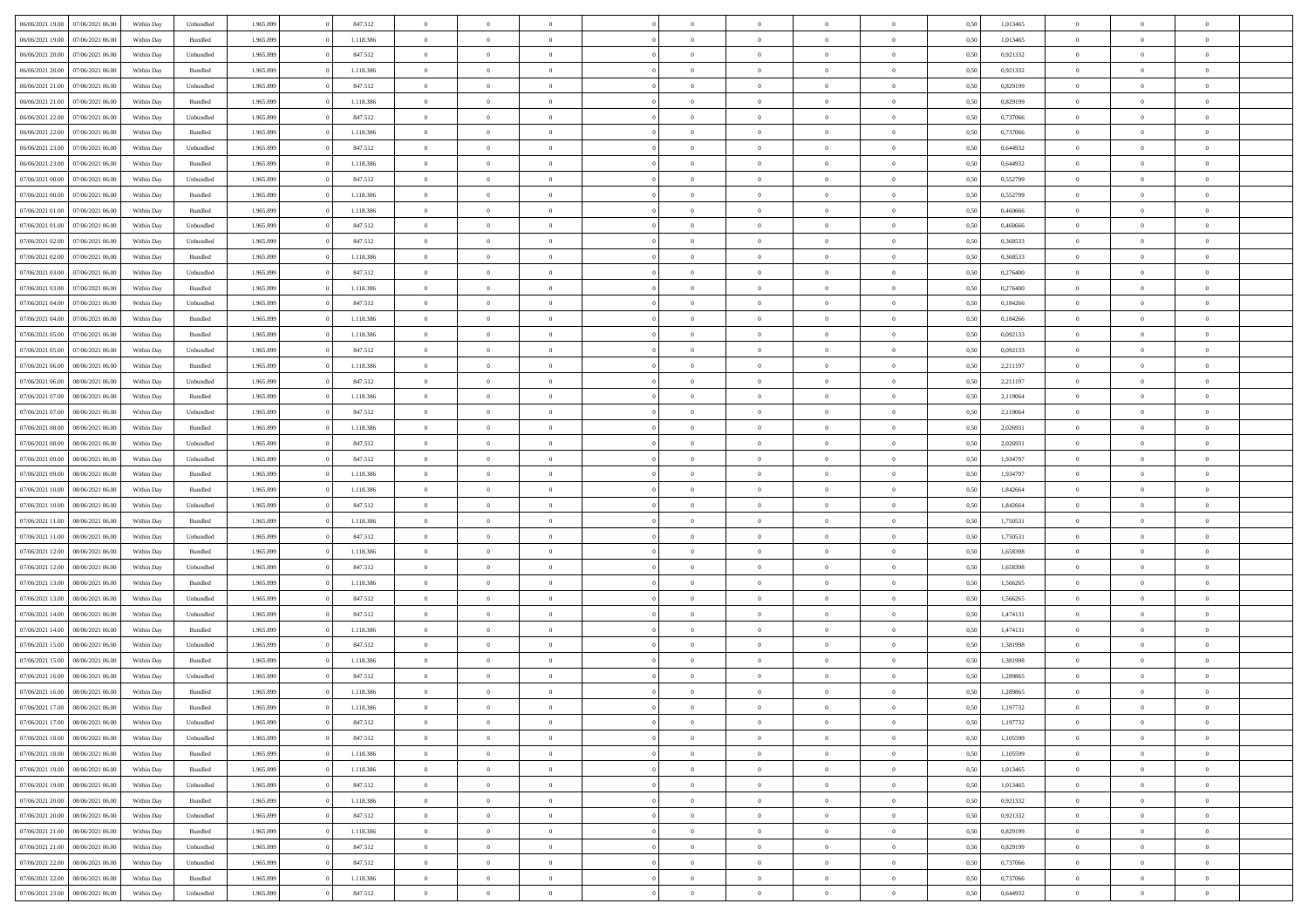| 07/06/2021 23:00 08/06/2021 06:00    | Within Day | Bundled   | 1.965.899 | 1.118.386 | $\overline{0}$ | $\overline{0}$ | $\Omega$       | $\Omega$       | $\Omega$       |                | $\overline{0}$ | 0,50 | 0,644932 | $\mathbf{0}$   | $\Omega$       | $\Omega$       |  |
|--------------------------------------|------------|-----------|-----------|-----------|----------------|----------------|----------------|----------------|----------------|----------------|----------------|------|----------|----------------|----------------|----------------|--|
| 08/06/2021 00:00<br>08/06/2021 06:00 | Within Day | Bundled   | 1.965.899 | 1.118.386 | $\bf{0}$       | $\overline{0}$ | $\overline{0}$ | $\theta$       | $\overline{0}$ | $\overline{0}$ | $\,$ 0         | 0,50 | 0,552799 | $\mathbf{0}$   | $\theta$       | $\bf{0}$       |  |
| 08/06/2021 00:00<br>08/06/2021 06:00 | Within Day | Unbundled | 1.965.899 | 847.512   | $\overline{0}$ | $\overline{0}$ | $\overline{0}$ | $\bf{0}$       | $\bf{0}$       | $\overline{0}$ | $\mathbf{0}$   | 0,50 | 0,552799 | $\overline{0}$ | $\bf{0}$       | $\bf{0}$       |  |
| 08/06/2021 01:00<br>08/06/2021 06:00 | Within Day | Bundled   | 1.965.899 | 1.118.386 | $\overline{0}$ | $\overline{0}$ | $\overline{0}$ | $\overline{0}$ | $\overline{0}$ | $\overline{0}$ | $\overline{0}$ | 0.50 | 0.460666 | $\mathbf{0}$   | $\overline{0}$ | $\bf{0}$       |  |
| 08/06/2021 01:00<br>08/06/2021 06:00 | Within Day | Unbundled | 1.965.899 | 847.512   | $\bf{0}$       | $\overline{0}$ | $\overline{0}$ | $\theta$       | $\overline{0}$ | $\overline{0}$ | $\bf{0}$       | 0,50 | 0,460666 | $\theta$       | $\theta$       | $\overline{0}$ |  |
| 08/06/2021 02:00<br>08/06/2021 06:00 | Within Day | Unbundled | 1.965.899 | 847.512   | $\overline{0}$ | $\overline{0}$ | $\overline{0}$ | $\bf{0}$       | $\overline{0}$ | $\overline{0}$ | $\overline{0}$ | 0,50 | 0,368533 | $\overline{0}$ | $\overline{0}$ | $\overline{0}$ |  |
| 08/06/2021 02:00<br>08/06/2021 06:00 | Within Day | Bundled   | 1.965.899 | 1.118.386 | $\overline{0}$ | $\overline{0}$ | $\overline{0}$ | $\overline{0}$ | $\overline{0}$ | $\overline{0}$ | $\mathbf{0}$   | 0.50 | 0,368533 | $\mathbf{0}$   | $\overline{0}$ | $\overline{0}$ |  |
| 08/06/2021 03:00<br>08/06/2021 06:00 | Within Day | Unbundled | 1.965.899 | 847.512   | $\bf{0}$       | $\overline{0}$ | $\overline{0}$ | $\theta$       | $\overline{0}$ | $\overline{0}$ | $\bf{0}$       | 0,50 | 0,276400 | $\theta$       | $\theta$       | $\bf{0}$       |  |
|                                      |            |           |           |           |                |                |                |                |                |                |                |      |          |                |                |                |  |
| 08/06/2021 03:00<br>08/06/2021 06:00 | Within Day | Bundled   | 1.965.899 | 1.118.386 | $\overline{0}$ | $\overline{0}$ | $\bf{0}$       | $\bf{0}$       | $\bf{0}$       | $\overline{0}$ | $\bf{0}$       | 0,50 | 0,276400 | $\bf{0}$       | $\bf{0}$       | $\bf{0}$       |  |
| 08/06/2021 04:00<br>08/06/2021 06:00 | Within Day | Bundled   | 1.965.899 | 1.118.386 | $\overline{0}$ | $\overline{0}$ | $\overline{0}$ | $\overline{0}$ | $\overline{0}$ | $\overline{0}$ | $\overline{0}$ | 0.50 | 0.184266 | $\overline{0}$ | $\overline{0}$ | $\overline{0}$ |  |
| 08/06/2021 04:00<br>08/06/2021 06:00 | Within Day | Unbundled | 1.965.899 | 847.512   | $\bf{0}$       | $\overline{0}$ | $\overline{0}$ | $\overline{0}$ | $\overline{0}$ | $\overline{0}$ | $\,$ 0         | 0,50 | 0,184266 | $\theta$       | $\theta$       | $\bf{0}$       |  |
| 08/06/2021 05:00<br>08/06/2021 06:00 | Within Day | Unbundled | 1.965.899 | 847.512   | $\overline{0}$ | $\overline{0}$ | $\overline{0}$ | $\bf{0}$       | $\bf{0}$       | $\overline{0}$ | $\mathbf{0}$   | 0,50 | 0,092133 | $\bf{0}$       | $\bf{0}$       | $\bf{0}$       |  |
| 08/06/2021 05:00<br>08/06/2021 06:00 | Within Day | Bundled   | 1.965.899 | 1.118.386 | $\overline{0}$ | $\overline{0}$ | $\overline{0}$ | $\overline{0}$ | $\overline{0}$ | $\overline{0}$ | $\overline{0}$ | 0.50 | 0.092133 | $\mathbf{0}$   | $\overline{0}$ | $\bf{0}$       |  |
| 08/06/2021 06:00<br>09/06/2021 06:00 | Within Day | Bundled   | 1.965.899 | 1.118.386 | $\bf{0}$       | $\overline{0}$ | $\overline{0}$ | $\theta$       | $\overline{0}$ | $\overline{0}$ | $\,$ 0         | 0,50 | 2,211197 | $\theta$       | $\theta$       | $\overline{0}$ |  |
| 08/06/2021 06:00<br>09/06/2021 06:00 | Within Day | Unbundled | 1.965.899 | 847.512   | $\overline{0}$ | $\overline{0}$ | $\overline{0}$ | $\bf{0}$       | $\overline{0}$ | $\overline{0}$ | $\overline{0}$ | 0,50 | 2,211197 | $\overline{0}$ | $\overline{0}$ | $\overline{0}$ |  |
| 08/06/2021 07:00<br>09/06/2021 06:00 | Within Day | Unbundled | 1.965.899 | 847.512   | $\overline{0}$ | $\overline{0}$ | $\overline{0}$ | $\overline{0}$ | $\overline{0}$ | $\overline{0}$ | $\mathbf{0}$   | 0.50 | 2.119064 | $\overline{0}$ | $\overline{0}$ | $\overline{0}$ |  |
| 08/06/2021 07:00<br>09/06/2021 06:00 | Within Day | Bundled   | 1.965.899 | 1.118.386 | $\bf{0}$       | $\overline{0}$ | $\overline{0}$ | $\overline{0}$ | $\overline{0}$ | $\overline{0}$ | $\bf{0}$       | 0,50 | 2,119064 | $\theta$       | $\theta$       | $\bf{0}$       |  |
| 08/06/2021 08:00<br>09/06/2021 06:00 | Within Day | Unbundled | 1.965.899 | 847.512   | $\overline{0}$ | $\overline{0}$ | $\bf{0}$       | $\bf{0}$       | $\bf{0}$       | $\overline{0}$ | $\mathbf{0}$   | 0,50 | 2,026931 | $\bf{0}$       | $\bf{0}$       | $\bf{0}$       |  |
| 08/06/2021 08:00<br>09/06/2021 06:00 | Within Day | Bundled   | 1.965.899 | 1.118.386 | $\overline{0}$ | $\overline{0}$ | $\overline{0}$ | $\overline{0}$ | $\overline{0}$ | $\overline{0}$ | $\overline{0}$ | 0.50 | 2.026931 | $\overline{0}$ | $\overline{0}$ | $\overline{0}$ |  |
| 08/06/2021 09:00<br>09/06/2021 06:00 | Within Day | Unbundled | 1.965.899 | 847.512   | $\bf{0}$       | $\overline{0}$ | $\overline{0}$ | $\overline{0}$ | $\overline{0}$ | $\overline{0}$ | $\,$ 0         | 0,50 | 1,934797 | $\theta$       | $\theta$       | $\bf{0}$       |  |
| 08/06/2021 09:00<br>09/06/2021 06:00 | Within Day | Bundled   | 1.965.899 | 1.118.386 | $\overline{0}$ | $\overline{0}$ | $\overline{0}$ | $\bf{0}$       | $\bf{0}$       | $\overline{0}$ | $\mathbf{0}$   | 0,50 | 1,934797 | $\bf{0}$       | $\bf{0}$       | $\bf{0}$       |  |
| 08/06/2021 10:00<br>09/06/2021 06:00 | Within Day | Unbundled | 1.965.899 | 847.512   | $\overline{0}$ | $\overline{0}$ | $\overline{0}$ | $\overline{0}$ | $\overline{0}$ | $\overline{0}$ | $\overline{0}$ | 0.50 | 1.842664 | $\overline{0}$ | $\overline{0}$ | $\bf{0}$       |  |
| 08/06/2021 10:00<br>09/06/2021 06:00 | Within Day | Bundled   | 1.965.899 | 1.118.386 | $\bf{0}$       | $\overline{0}$ | $\overline{0}$ | $\overline{0}$ | $\overline{0}$ | $\overline{0}$ | $\,$ 0         | 0,50 | 1,842664 | $\mathbf{0}$   | $\theta$       | $\bf{0}$       |  |
| 08/06/2021 11:00<br>09/06/2021 06:00 | Within Day | Bundled   | 1.965.899 | 1.118.386 | $\overline{0}$ | $\overline{0}$ | $\overline{0}$ | $\bf{0}$       | $\overline{0}$ | $\overline{0}$ | $\overline{0}$ | 0,50 | 1,750531 | $\overline{0}$ | $\overline{0}$ | $\overline{0}$ |  |
| 08/06/2021 11:00<br>09/06/2021 06:00 | Within Day | Unbundled | 1.965.899 | 847.512   | $\overline{0}$ | $\overline{0}$ | $\overline{0}$ | $\overline{0}$ | $\overline{0}$ | $\overline{0}$ | $\overline{0}$ | 0.50 | 1,750531 | $\overline{0}$ | $\overline{0}$ | $\overline{0}$ |  |
|                                      |            |           |           |           |                |                |                |                |                |                |                |      |          |                |                |                |  |
| 08/06/2021 12:00<br>09/06/2021 06:00 | Within Day | Unbundled | 1.965.899 | 847.512   | $\bf{0}$       | $\overline{0}$ | $\bf{0}$       | $\overline{0}$ | $\overline{0}$ | $\overline{0}$ | $\bf{0}$       | 0,50 | 1,658398 | $\theta$       | $\theta$       | $\bf{0}$       |  |
| 08/06/2021 12:00<br>09/06/2021 06:00 | Within Day | Bundled   | 1.965.899 | 1.118.386 | $\overline{0}$ | $\overline{0}$ | $\bf{0}$       | $\bf{0}$       | $\bf{0}$       | $\overline{0}$ | $\bf{0}$       | 0,50 | 1,658398 | $\bf{0}$       | $\bf{0}$       | $\bf{0}$       |  |
| 08/06/2021 13:00<br>09/06/2021 06:00 | Within Day | Unbundled | 1.965.899 | 847.512   | $\overline{0}$ | $\overline{0}$ | $\overline{0}$ | $\overline{0}$ | $\overline{0}$ | $\overline{0}$ | $\overline{0}$ | 0.50 | 1,566265 | $\overline{0}$ | $\overline{0}$ | $\bf{0}$       |  |
| 08/06/2021 13:00<br>09/06/2021 06:00 | Within Day | Bundled   | 1.965.899 | 1.118.386 | $\bf{0}$       | $\overline{0}$ | $\overline{0}$ | $\overline{0}$ | $\overline{0}$ | $\overline{0}$ | $\,$ 0         | 0,50 | 1,566265 | $\,$ 0 $\,$    | $\theta$       | $\bf{0}$       |  |
| 08/06/2021 14:00<br>09/06/2021 06:00 | Within Day | Bundled   | 1.965.899 | 1.118.386 | $\overline{0}$ | $\overline{0}$ | $\overline{0}$ | $\bf{0}$       | $\bf{0}$       | $\overline{0}$ | $\mathbf{0}$   | 0,50 | 1,474131 | $\overline{0}$ | $\bf{0}$       | $\bf{0}$       |  |
| 08/06/2021 14:00<br>09/06/2021 06:00 | Within Day | Unbundled | 1.965.899 | 847.512   | $\overline{0}$ | $\overline{0}$ | $\overline{0}$ | $\overline{0}$ | $\overline{0}$ | $\Omega$       | $\overline{0}$ | 0,50 | 1,474131 | $\bf{0}$       | $\Omega$       | $\Omega$       |  |
| 08/06/2021 15:00<br>09/06/2021 06:00 | Within Day | Unbundled | 1.965.899 | 847.512   | $\bf{0}$       | $\overline{0}$ | $\overline{0}$ | $\theta$       | $\overline{0}$ | $\overline{0}$ | $\,$ 0         | 0,50 | 1,381998 | $\theta$       | $\theta$       | $\bf{0}$       |  |
| 08/06/2021 15:00<br>09/06/2021 06:00 | Within Day | Bundled   | 1.965.899 | 1.118.386 | $\overline{0}$ | $\overline{0}$ | $\overline{0}$ | $\bf{0}$       | $\overline{0}$ | $\overline{0}$ | $\overline{0}$ | 0,50 | 1,381998 | $\overline{0}$ | $\overline{0}$ | $\overline{0}$ |  |
| 08/06/2021 16:00<br>09/06/2021 06.00 | Within Day | Bundled   | 1.965.899 | 1.118.386 | $\overline{0}$ | $\overline{0}$ | $\overline{0}$ | $\overline{0}$ | $\overline{0}$ | $\Omega$       | $\overline{0}$ | 0.50 | 1,289865 | $\overline{0}$ | $\Omega$       | $\Omega$       |  |
| 08/06/2021 16:00<br>09/06/2021 06:00 | Within Day | Unbundled | 1.965.899 | 847.512   | $\bf{0}$       | $\overline{0}$ | $\bf{0}$       | $\overline{0}$ | $\overline{0}$ | $\overline{0}$ | $\bf{0}$       | 0,50 | 1,289865 | $\overline{0}$ | $\theta$       | $\bf{0}$       |  |
| 08/06/2021 17:00<br>09/06/2021 06:00 | Within Day | Bundled   | 1.965.899 | 1.118.386 | $\overline{0}$ | $\overline{0}$ | $\bf{0}$       | $\bf{0}$       | $\bf{0}$       | $\overline{0}$ | $\bf{0}$       | 0,50 | 1,197732 | $\bf{0}$       | $\bf{0}$       | $\bf{0}$       |  |
| 08/06/2021 17:00<br>09/06/2021 06.00 | Within Day | Unbundled | 1.965.899 | 847.512   | $\overline{0}$ | $\overline{0}$ | $\Omega$       | $\overline{0}$ | $\overline{0}$ | $\Omega$       | $\theta$       | 0.50 | 1,197732 | $\overline{0}$ | $\Omega$       | $\Omega$       |  |
| 08/06/2021 18:00<br>09/06/2021 06:00 | Within Day | Unbundled | 1.965.899 | 847.512   | $\bf{0}$       | $\overline{0}$ | $\bf{0}$       | $\overline{0}$ | $\overline{0}$ | $\overline{0}$ | $\,$ 0         | 0,50 | 1,105599 | $\,$ 0 $\,$    | $\theta$       | $\bf{0}$       |  |
| 08/06/2021 18:00<br>09/06/2021 06:00 | Within Day | Bundled   | 1.965.899 | 1.118.386 | $\overline{0}$ | $\overline{0}$ | $\overline{0}$ | $\bf{0}$       | $\bf{0}$       | $\overline{0}$ | $\mathbf{0}$   | 0,50 | 1,105599 | $\overline{0}$ | $\bf{0}$       | $\bf{0}$       |  |
| 08/06/2021 19:00<br>09/06/2021 06.00 | Within Day | Bundled   | 1.965.899 | 1.118.386 | $\overline{0}$ | $\overline{0}$ | $\overline{0}$ | $\overline{0}$ | $\bf{0}$       | $\Omega$       | $\overline{0}$ | 0.50 | 1,013465 | $\overline{0}$ | $\overline{0}$ | $\Omega$       |  |
| 08/06/2021 19:00<br>09/06/2021 06:00 | Within Day | Unbundled | 1.965.899 | 847.512   | $\bf{0}$       | $\overline{0}$ | $\bf{0}$       | $\overline{0}$ | $\overline{0}$ | $\overline{0}$ | $\,$ 0         | 0,50 | 1,013465 | $\,0\,$        | $\theta$       | $\bf{0}$       |  |
| 08/06/2021 20:00<br>09/06/2021 06.00 | Within Day | Unbundled | 1.965.899 | 847.512   | $\overline{0}$ | $\overline{0}$ | $\bf{0}$       | $\bf{0}$       | $\overline{0}$ | $\overline{0}$ | $\overline{0}$ | 0,50 | 0,921332 | $\overline{0}$ | $\bf{0}$       | $\bf{0}$       |  |
| 08/06/2021 20:00<br>09/06/2021 06:00 | Within Day | Bundled   | 1.965.899 | 1.118.386 | $\overline{0}$ | $\theta$       | $\Omega$       | $\overline{0}$ | $\overline{0}$ | $\Omega$       | $\overline{0}$ | 0.50 | 0,921332 | $\bf{0}$       | $\Omega$       | $\Omega$       |  |
| 08/06/2021 21:00<br>09/06/2021 06:00 | Within Day | Bundled   | 1.965.899 | 1.118.386 | $\bf{0}$       | $\overline{0}$ | $\bf{0}$       | $\bf{0}$       | $\bf{0}$       | $\overline{0}$ | $\,$ 0         | 0,50 | 0,829199 | $\bf{0}$       | $\,$ 0         | $\bf{0}$       |  |
| 08/06/2021 21:00 09/06/2021 06:00    |            |           |           |           |                |                |                |                |                |                |                |      |          |                |                |                |  |
|                                      | Within Day | Unbundled | 1.965.899 | 847.512   | $\bf{0}$       | $\bf{0}$       |                | $\bf{0}$       |                |                |                | 0,50 | 0,829199 | $\bf{0}$       | $\bf{0}$       |                |  |
| 08/06/2021 22:00 09/06/2021 06:00    | Within Day | Unbundled | 1.965.899 | 847.512   | $\overline{0}$ | $\overline{0}$ | $\overline{0}$ | $\overline{0}$ | $\overline{0}$ | $\overline{0}$ | $\mathbf{0}$   | 0,50 | 0.737066 | $\overline{0}$ | $\theta$       | $\overline{0}$ |  |
| 08/06/2021 22:00<br>09/06/2021 06:00 | Within Day | Bundled   | 1.965.899 | 1.118.386 | $\overline{0}$ | $\overline{0}$ | $\overline{0}$ | $\bf{0}$       | $\overline{0}$ | $\overline{0}$ | $\mathbf{0}$   | 0,50 | 0,737066 | $\,0\,$        | $\overline{0}$ | $\,$ 0 $\,$    |  |
| 08/06/2021 23:00<br>09/06/2021 06:00 | Within Day | Bundled   | 1.965.899 | 1.118.386 | $\overline{0}$ | $\overline{0}$ | $\overline{0}$ | $\bf{0}$       | $\overline{0}$ | $\overline{0}$ | $\overline{0}$ | 0,50 | 0,644932 | $\overline{0}$ | $\overline{0}$ | $\overline{0}$ |  |
| 08/06/2021 23:00<br>09/06/2021 06:00 | Within Day | Unbundled | 1.965.899 | 847.512   | $\overline{0}$ | $\overline{0}$ | $\overline{0}$ | $\overline{0}$ | $\bf{0}$       | $\overline{0}$ | $\overline{0}$ | 0,50 | 0,644932 | $\overline{0}$ | $\overline{0}$ | $\overline{0}$ |  |
| 09/06/2021 00:00<br>09/06/2021 06:00 | Within Day | Unbundled | 1.965.899 | 847.512   | $\overline{0}$ | $\overline{0}$ | $\overline{0}$ | $\overline{0}$ | $\overline{0}$ | $\overline{0}$ | $\mathbf{0}$   | 0,50 | 0,552799 | $\,0\,$        | $\theta$       | $\bf{0}$       |  |
| 09/06/2021 00:00<br>09/06/2021 06:00 | Within Day | Bundled   | 1.965.899 | 1.118.386 | $\overline{0}$ | $\overline{0}$ | $\overline{0}$ | $\overline{0}$ | $\overline{0}$ | $\overline{0}$ | $\overline{0}$ | 0,50 | 0,552799 | $\overline{0}$ | $\overline{0}$ | $\overline{0}$ |  |
| 09/06/2021 01:00<br>09/06/2021 06:00 | Within Day | Bundled   | 1.965.899 | 1.118.386 | $\overline{0}$ | $\overline{0}$ | $\overline{0}$ | $\overline{0}$ | $\overline{0}$ | $\overline{0}$ | $\overline{0}$ | 0.50 | 0.460666 | $\overline{0}$ | $\overline{0}$ | $\overline{0}$ |  |
| 09/06/2021 01:00<br>09/06/2021 06:00 | Within Day | Unbundled | 1.965.899 | 847.512   | $\overline{0}$ | $\overline{0}$ | $\overline{0}$ | $\bf{0}$       | $\bf{0}$       | $\overline{0}$ | $\,$ 0 $\,$    | 0,50 | 0,460666 | $\,0\,$        | $\theta$       | $\,$ 0         |  |
| 09/06/2021 02:00<br>09/06/2021 06:00 | Within Day | Unbundled | 1.965.899 | 847.512   | $\overline{0}$ | $\overline{0}$ | $\overline{0}$ | $\bf{0}$       | $\overline{0}$ | $\overline{0}$ | $\overline{0}$ | 0,50 | 0,368533 | $\bf{0}$       | $\bf{0}$       | $\overline{0}$ |  |
| 09/06/2021 02:00<br>09/06/2021 06:00 | Within Day | Bundled   | 1.965.899 | 1.118.386 | $\overline{0}$ | $\overline{0}$ | $\overline{0}$ | $\overline{0}$ | $\overline{0}$ | $\overline{0}$ | $\overline{0}$ | 0,50 | 0.368533 | $\overline{0}$ | $\overline{0}$ | $\overline{0}$ |  |
| 09/06/2021 03:00<br>09/06/2021 06:00 | Within Day | Unbundled | 1.965.899 | 847.512   | $\overline{0}$ | $\overline{0}$ | $\overline{0}$ | $\bf{0}$       | $\bf{0}$       | $\overline{0}$ | $\,$ 0 $\,$    | 0,50 | 0,276400 | $\,0\,$        | $\,0\,$        | $\,$ 0         |  |
| 09/06/2021 03:00  09/06/2021 06:00   | Within Day | Bundled   | 1.965.899 | 1.118.386 | $\overline{0}$ | $\overline{0}$ | $\overline{0}$ | $\bf{0}$       | $\overline{0}$ | $\overline{0}$ | $\overline{0}$ | 0,50 | 0,276400 | $\overline{0}$ | $\bf{0}$       | $\overline{0}$ |  |
|                                      |            |           |           |           |                |                |                |                |                |                |                |      |          |                |                |                |  |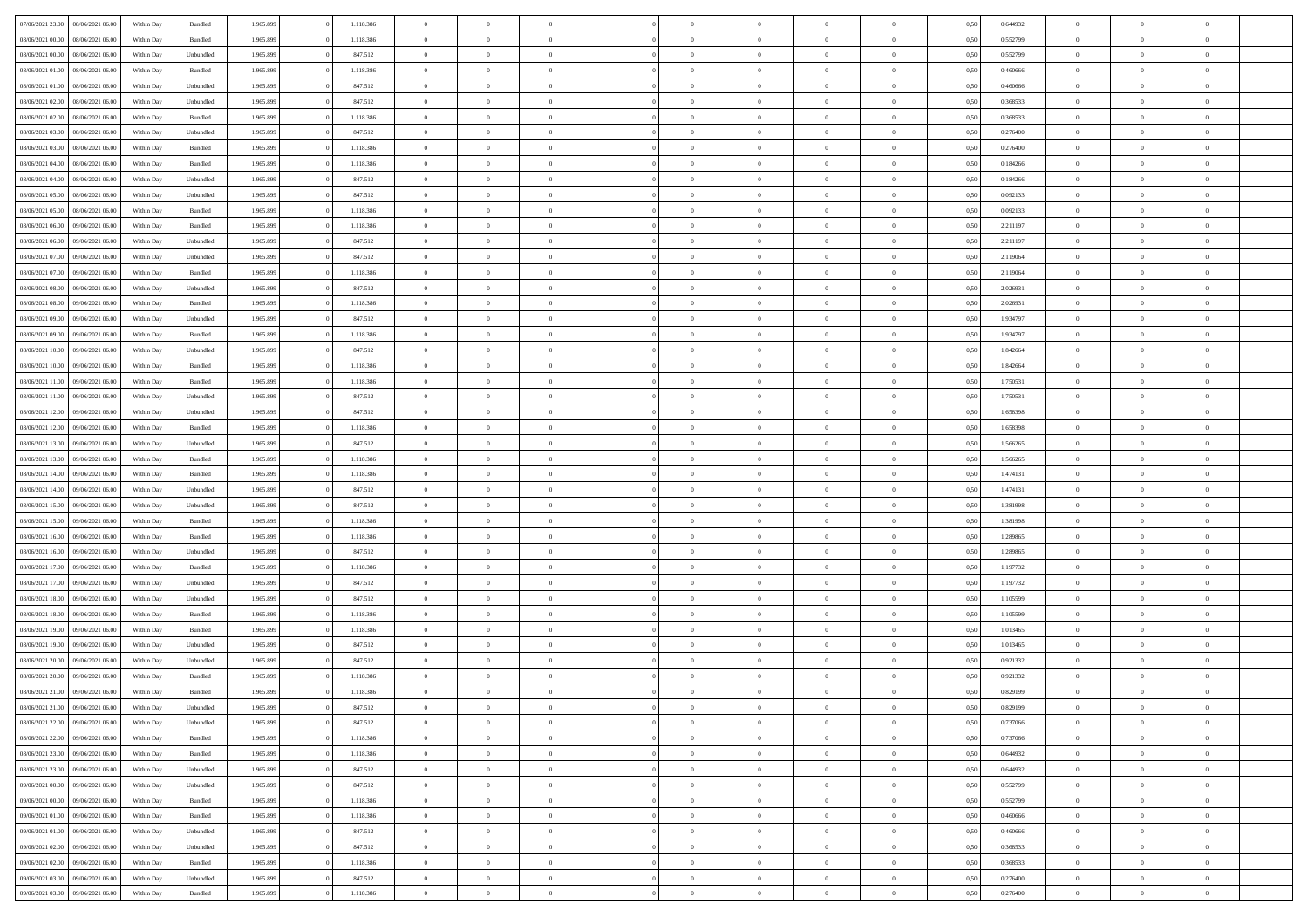| 09/06/2021 04:00 | 09/06/2021 06:00 | Within Dav | Unbundled | 1.965.899 | 847.512   | $\overline{0}$ | $\Omega$       |                | $\Omega$       | $\Omega$       | $\Omega$       | $\theta$       | 0,50 | 0,184266 | $\theta$       | $\theta$       | $\theta$       |  |
|------------------|------------------|------------|-----------|-----------|-----------|----------------|----------------|----------------|----------------|----------------|----------------|----------------|------|----------|----------------|----------------|----------------|--|
|                  |                  |            |           |           |           |                |                |                |                |                |                |                |      |          |                |                |                |  |
| 09/06/2021 04:00 | 09/06/2021 06:00 | Within Day | Bundled   | 1.965.899 | 1.118.386 | $\overline{0}$ | $\theta$       | $\overline{0}$ | $\overline{0}$ | $\bf{0}$       | $\overline{0}$ | $\bf{0}$       | 0,50 | 0,184266 | $\theta$       | $\theta$       | $\overline{0}$ |  |
| 09/06/2021 05:00 | 09/06/2021 06:00 | Within Day | Unbundled | 1.965.899 | 847.512   | $\overline{0}$ | $\overline{0}$ | $\overline{0}$ | $\overline{0}$ | $\bf{0}$       | $\overline{0}$ | $\mathbf{0}$   | 0,50 | 0,092133 | $\overline{0}$ | $\overline{0}$ | $\overline{0}$ |  |
| 09/06/2021 05:00 | 09/06/2021 06:00 | Within Dav | Bundled   | 1.965.899 | 1.118.386 | $\overline{0}$ | $\overline{0}$ | $\overline{0}$ | $\overline{0}$ | $\bf{0}$       | $\overline{0}$ | $\overline{0}$ | 0.50 | 0,092133 | $\theta$       | $\theta$       | $\overline{0}$ |  |
| 09/06/2021 06:00 | 10/06/2021 06:00 | Within Day | Unbundled | 1.965.899 | 847.512   | $\overline{0}$ | $\theta$       | $\overline{0}$ | $\overline{0}$ | $\bf{0}$       | $\overline{0}$ | $\bf{0}$       | 0,50 | 2,211197 | $\,$ 0 $\,$    | $\overline{0}$ | $\overline{0}$ |  |
|                  |                  |            |           |           |           |                |                |                |                |                |                |                |      |          |                |                |                |  |
| 09/06/2021 06:00 | 10/06/2021 06:00 | Within Day | Bundled   | 1.965.899 | 1.118.386 | $\overline{0}$ | $\bf{0}$       | $\overline{0}$ | $\overline{0}$ | $\overline{0}$ | $\overline{0}$ | $\mathbf{0}$   | 0,50 | 2,211197 | $\overline{0}$ | $\overline{0}$ | $\bf{0}$       |  |
| 09/06/2021 07:00 | 10/06/2021 06:00 | Within Dav | Bundled   | 1.965.899 | 1.118.386 | $\overline{0}$ | $\overline{0}$ | $\overline{0}$ | $\overline{0}$ | $\overline{0}$ | $\overline{0}$ | $\overline{0}$ | 0.50 | 2,119064 | $\theta$       | $\overline{0}$ | $\overline{0}$ |  |
| 09/06/2021 07:00 | 10/06/2021 06:00 | Within Day | Unbundled | 1.965.899 | 847.512   | $\overline{0}$ | $\theta$       | $\overline{0}$ | $\overline{0}$ | $\bf{0}$       | $\overline{0}$ | $\bf{0}$       | 0,50 | 2,119064 | $\theta$       | $\theta$       | $\overline{0}$ |  |
| 09/06/2021 08:00 | 10/06/2021 06:00 | Within Day | Bundled   | 1.965.899 | 1.118.386 | $\overline{0}$ | $\overline{0}$ | $\overline{0}$ | $\overline{0}$ | $\bf{0}$       | $\overline{0}$ | $\bf{0}$       | 0,50 | 2,026931 | $\,0\,$        | $\overline{0}$ | $\overline{0}$ |  |
| 09/06/2021 08:00 | 10/06/2021 06:00 | Within Dav | Unbundled | 1.965.899 | 847.512   | $\overline{0}$ | $\overline{0}$ | $\overline{0}$ | $\overline{0}$ | $\overline{0}$ | $\overline{0}$ | $\overline{0}$ | 0.50 | 2,026931 | $\theta$       | $\overline{0}$ | $\overline{0}$ |  |
| 09/06/2021 09:00 | 10/06/2021 06:00 | Within Day | Bundled   | 1.965.899 | 1.118.386 | $\overline{0}$ | $\theta$       | $\overline{0}$ | $\overline{0}$ | $\bf{0}$       | $\overline{0}$ | $\bf{0}$       | 0,50 | 1,934797 | $\,$ 0 $\,$    | $\overline{0}$ | $\overline{0}$ |  |
| 09/06/2021 09:00 | 10/06/2021 06:00 | Within Day | Unbundled | 1.965.899 | 847.512   | $\overline{0}$ | $\overline{0}$ | $\overline{0}$ | $\overline{0}$ | $\bf{0}$       | $\overline{0}$ | $\mathbf{0}$   | 0,50 | 1,934797 | $\overline{0}$ | $\overline{0}$ | $\overline{0}$ |  |
| 09/06/2021 10:00 | 10/06/2021 06:00 | Within Dav | Unbundled | 1.965.899 | 847.512   | $\overline{0}$ | $\overline{0}$ | $\overline{0}$ | $\overline{0}$ | $\bf{0}$       | $\overline{0}$ | $\overline{0}$ | 0.50 | 1.842664 | $\theta$       | $\theta$       | $\overline{0}$ |  |
|                  |                  |            |           |           |           |                |                |                |                |                |                |                |      |          |                |                |                |  |
| 09/06/2021 10:00 | 10/06/2021 06:00 | Within Day | Bundled   | 1.965.899 | 1.118.386 | $\overline{0}$ | $\theta$       | $\overline{0}$ | $\overline{0}$ | $\bf{0}$       | $\overline{0}$ | $\bf{0}$       | 0,50 | 1,842664 | $\theta$       | $\theta$       | $\overline{0}$ |  |
| 09/06/2021 11:00 | 10/06/2021 06:00 | Within Day | Bundled   | 1.965.899 | 1.118.386 | $\overline{0}$ | $\overline{0}$ | $\overline{0}$ | $\overline{0}$ | $\overline{0}$ | $\overline{0}$ | $\mathbf{0}$   | 0,50 | 1,750531 | $\overline{0}$ | $\overline{0}$ | $\bf{0}$       |  |
| 09/06/2021 11:00 | 10/06/2021 06:00 | Within Dav | Unbundled | 1.965.899 | 847.512   | $\overline{0}$ | $\overline{0}$ | $\overline{0}$ | $\overline{0}$ | $\overline{0}$ | $\overline{0}$ | $\overline{0}$ | 0.50 | 1,750531 | $\theta$       | $\overline{0}$ | $\overline{0}$ |  |
| 09/06/2021 12:00 | 10/06/2021 06:00 | Within Day | Unbundled | 1.965.899 | 847.512   | $\overline{0}$ | $\theta$       | $\overline{0}$ | $\overline{0}$ | $\bf{0}$       | $\overline{0}$ | $\bf{0}$       | 0,50 | 1,658398 | $\theta$       | $\theta$       | $\overline{0}$ |  |
| 09/06/2021 12:00 | 10/06/2021 06:00 | Within Day | Bundled   | 1.965.899 | 1.118.386 | $\overline{0}$ | $\overline{0}$ | $\overline{0}$ | $\overline{0}$ | $\bf{0}$       | $\bf{0}$       | $\mathbf{0}$   | 0,50 | 1,658398 | $\bf{0}$       | $\overline{0}$ | $\overline{0}$ |  |
| 09/06/2021 13:00 | 10/06/2021 06:00 | Within Day | Unbundled | 1.965.899 | 847.512   | $\overline{0}$ | $\overline{0}$ | $\overline{0}$ | $\overline{0}$ | $\overline{0}$ | $\overline{0}$ | $\overline{0}$ | 0.50 | 1,566265 | $\theta$       | $\overline{0}$ | $\overline{0}$ |  |
| 09/06/2021 13:00 | 10/06/2021 06:00 |            | Bundled   | 1.965.899 | 1.118.386 | $\overline{0}$ | $\theta$       | $\overline{0}$ | $\overline{0}$ | $\bf{0}$       | $\overline{0}$ |                |      | 1,566265 | $\,$ 0 $\,$    | $\theta$       | $\overline{0}$ |  |
|                  |                  | Within Day |           |           |           |                |                |                |                |                |                | $\bf{0}$       | 0,50 |          |                |                |                |  |
| 09/06/2021 14:00 | 10/06/2021 06:00 | Within Day | Unbundled | 1.965.899 | 847.512   | $\overline{0}$ | $\overline{0}$ | $\overline{0}$ | $\bf{0}$       | $\bf{0}$       | $\bf{0}$       | $\mathbf{0}$   | 0,50 | 1,474131 | $\bf{0}$       | $\overline{0}$ | $\overline{0}$ |  |
| 09/06/2021 14:00 | 10/06/2021 06:00 | Within Day | Bundled   | 1.965.899 | 1.118.386 | $\overline{0}$ | $\overline{0}$ | $\overline{0}$ | $\overline{0}$ | $\bf{0}$       | $\overline{0}$ | $\overline{0}$ | 0.50 | 1,474131 | $\theta$       | $\overline{0}$ | $\overline{0}$ |  |
| 09/06/2021 15:00 | 10/06/2021 06:00 | Within Day | Unbundled | 1.965.899 | 847.512   | $\overline{0}$ | $\theta$       | $\overline{0}$ | $\overline{0}$ | $\bf{0}$       | $\overline{0}$ | $\bf{0}$       | 0,50 | 1,381998 | $\,$ 0 $\,$    | $\overline{0}$ | $\overline{0}$ |  |
| 09/06/2021 15:00 | 10/06/2021 06:00 | Within Day | Bundled   | 1.965.899 | 1.118.386 | $\overline{0}$ | $\bf{0}$       | $\overline{0}$ | $\bf{0}$       | $\overline{0}$ | $\overline{0}$ | $\mathbf{0}$   | 0,50 | 1,381998 | $\overline{0}$ | $\overline{0}$ | $\bf{0}$       |  |
| 09/06/2021 16:00 | 10/06/2021 06:00 | Within Dav | Unbundled | 1.965.899 | 847.512   | $\overline{0}$ | $\overline{0}$ | $\overline{0}$ | $\overline{0}$ | $\overline{0}$ | $\overline{0}$ | $\overline{0}$ | 0.50 | 1,289865 | $\theta$       | $\overline{0}$ | $\overline{0}$ |  |
| 09/06/2021 16:00 | 10/06/2021 06:00 | Within Day | Bundled   | 1.965.899 | 1.118.386 | $\overline{0}$ | $\theta$       | $\overline{0}$ | $\overline{0}$ | $\bf{0}$       | $\overline{0}$ | $\bf{0}$       | 0,50 | 1,289865 | $\theta$       | $\theta$       | $\overline{0}$ |  |
| 09/06/2021 17:00 | 10/06/2021 06:00 | Within Day | Bundled   | 1.965.899 | 1.118.386 | $\overline{0}$ | $\overline{0}$ | $\overline{0}$ | $\bf{0}$       | $\bf{0}$       | $\bf{0}$       | $\bf{0}$       | 0,50 | 1,197732 | $\,0\,$        | $\overline{0}$ | $\overline{0}$ |  |
|                  |                  |            |           |           |           |                | $\overline{0}$ |                |                | $\overline{0}$ |                |                |      |          | $\theta$       | $\overline{0}$ | $\overline{0}$ |  |
| 09/06/2021 17:00 | 10/06/2021 06:00 | Within Day | Unbundled | 1.965.899 | 847.512   | $\overline{0}$ |                | $\overline{0}$ | $\overline{0}$ |                | $\overline{0}$ | $\overline{0}$ | 0.50 | 1,197732 |                |                |                |  |
| 09/06/2021 18:00 | 10/06/2021 06:00 | Within Day | Unbundled | 1.965.899 | 847.512   | $\overline{0}$ | $\theta$       | $\overline{0}$ | $\overline{0}$ | $\bf{0}$       | $\overline{0}$ | $\bf{0}$       | 0,50 | 1,105599 | $\,$ 0 $\,$    | $\overline{0}$ | $\overline{0}$ |  |
| 09/06/2021 18:00 | 10/06/2021 06:00 | Within Day | Bundled   | 1.965.899 | 1.118.386 | $\overline{0}$ | $\overline{0}$ | $\overline{0}$ | $\bf{0}$       | $\bf{0}$       | $\bf{0}$       | $\bf{0}$       | 0,50 | 1,105599 | $\overline{0}$ | $\overline{0}$ | $\overline{0}$ |  |
| 09/06/2021 19:00 | 10/06/2021 06:00 | Within Day | Unbundled | 1.965.899 | 847.512   | $\overline{0}$ | $\Omega$       | $\overline{0}$ | $\Omega$       | $\Omega$       | $\overline{0}$ | $\overline{0}$ | 0,50 | 1,013465 | $\,0\,$        | $\theta$       | $\theta$       |  |
| 09/06/2021 19:00 | 10/06/2021 06:00 | Within Day | Bundled   | 1.965.899 | 1.118.386 | $\overline{0}$ | $\theta$       | $\overline{0}$ | $\overline{0}$ | $\bf{0}$       | $\overline{0}$ | $\bf{0}$       | 0,50 | 1,013465 | $\,$ 0 $\,$    | $\theta$       | $\overline{0}$ |  |
| 09/06/2021 20:00 | 10/06/2021 06:00 | Within Day | Unbundled | 1.965.899 | 847.512   | $\overline{0}$ | $\overline{0}$ | $\overline{0}$ | $\bf{0}$       | $\bf{0}$       | $\overline{0}$ | $\mathbf{0}$   | 0,50 | 0,921332 | $\overline{0}$ | $\overline{0}$ | $\bf{0}$       |  |
| 09/06/2021 20:00 | 10/06/2021 06:00 | Within Day | Bundled   | 1.965.899 | 1.118.386 | $\overline{0}$ | $\Omega$       | $\Omega$       | $\Omega$       | $\bf{0}$       | $\overline{0}$ | $\overline{0}$ | 0.50 | 0,921332 | $\,0\,$        | $\theta$       | $\theta$       |  |
| 09/06/2021 21:00 | 10/06/2021 06:00 | Within Day | Bundled   | 1.965.899 | 1.118.386 | $\overline{0}$ | $\theta$       | $\overline{0}$ | $\overline{0}$ | $\bf{0}$       | $\overline{0}$ | $\bf{0}$       | 0,50 | 0,829199 | $\,$ 0 $\,$    | $\overline{0}$ | $\overline{0}$ |  |
|                  |                  |            |           |           |           |                |                |                |                |                |                |                |      |          |                |                |                |  |
| 09/06/2021 21:00 | 10/06/2021 06:00 | Within Day | Unbundled | 1.965.899 | 847.512   | $\overline{0}$ | $\overline{0}$ | $\overline{0}$ | $\bf{0}$       | $\bf{0}$       | $\bf{0}$       | $\bf{0}$       | 0,50 | 0,829199 | $\,0\,$        | $\overline{0}$ | $\overline{0}$ |  |
| 09/06/2021 22.00 | 10/06/2021 06:00 | Within Day | Unbundled | 1.965.899 | 847.512   | $\overline{0}$ | $\Omega$       | $\overline{0}$ | $\Omega$       | $\overline{0}$ | $\overline{0}$ | $\overline{0}$ | 0.50 | 0,737066 | $\theta$       | $\theta$       | $\theta$       |  |
| 09/06/2021 22.00 | 10/06/2021 06:00 | Within Day | Bundled   | 1.965.899 | 1.118.386 | $\overline{0}$ | $\theta$       | $\overline{0}$ | $\overline{0}$ | $\,$ 0         | $\overline{0}$ | $\bf{0}$       | 0,50 | 0,737066 | $\,$ 0 $\,$    | $\overline{0}$ | $\overline{0}$ |  |
| 09/06/2021 23.00 | 10/06/2021 06:00 | Within Day | Bundled   | 1.965.899 | 1.118.386 | $\overline{0}$ | $\overline{0}$ | $\overline{0}$ | $\bf{0}$       | $\bf{0}$       | $\bf{0}$       | $\bf{0}$       | 0,50 | 0,644932 | $\overline{0}$ | $\overline{0}$ | $\overline{0}$ |  |
| 09/06/2021 23:00 | 10/06/2021 06:00 | Within Day | Unbundled | 1.965.899 | 847.512   | $\overline{0}$ | $\Omega$       | $\overline{0}$ | $\Omega$       | $\overline{0}$ | $\overline{0}$ | $\overline{0}$ | 0,50 | 0.644932 | $\,0\,$        | $\theta$       | $\theta$       |  |
| 10/06/2021 00:00 | 10/06/2021 06:00 | Within Day | Unbundled | 1.965.899 | 847.512   | $\overline{0}$ | $\theta$       | $\overline{0}$ | $\overline{0}$ | $\,$ 0         | $\overline{0}$ | $\bf{0}$       | 0,50 | 0,552799 | $\,$ 0 $\,$    | $\overline{0}$ | $\overline{0}$ |  |
| 10/06/2021 00:00 | 10/06/2021 06:00 | Within Day | Bundled   | 1.965.899 | 1.118.386 | $\overline{0}$ | $\overline{0}$ | $\overline{0}$ | $\overline{0}$ | $\bf{0}$       | $\overline{0}$ | $\mathbf{0}$   | 0,50 | 0,552799 | $\overline{0}$ | $\overline{0}$ | $\bf{0}$       |  |
|                  | 10/06/2021 06:00 |            | Bundled   | 1.965.899 | 1.118.386 | $\overline{0}$ | $\Omega$       | $\Omega$       | $\Omega$       | $\Omega$       | $\Omega$       | $\overline{0}$ | 0.50 | 0.460666 | $\theta$       | $\theta$       | $\theta$       |  |
| 10/06/2021 01:00 |                  | Within Day |           |           |           |                |                |                |                |                |                |                |      |          |                |                |                |  |
| 10/06/2021 01:00 | 10/06/2021 06:00 | Within Day | Unbundled | 1.965.899 | 847.512   | $\overline{0}$ | $\overline{0}$ | $\overline{0}$ | $\bf{0}$       | $\,$ 0         | $\overline{0}$ | $\bf{0}$       | 0,50 | 0,460666 | $\,0\,$        | $\overline{0}$ | $\overline{0}$ |  |
| 10/06/2021 02:00 | 10/06/2021 06:00 | Within Day | Bundled   | 1.965.899 | 1.118.386 | $\bf{0}$       | $\bf{0}$       |                |                |                |                |                | 0,50 | 0,368533 | $\bf{0}$       | $\overline{0}$ |                |  |
| 10/06/2021 02:00 | 10/06/2021 06:00 | Within Day | Unbundled | 1.965.899 | 847.512   | $\overline{0}$ | $\overline{0}$ | $\overline{0}$ | $\Omega$       | $\overline{0}$ | $\overline{0}$ | $\overline{0}$ | 0.50 | 0.368533 | $\theta$       | $\theta$       | $\theta$       |  |
| 10/06/2021 03:00 | 10/06/2021 06:00 | Within Day | Unbundled | 1.965.899 | 847.512   | $\overline{0}$ | $\bf{0}$       | $\overline{0}$ | $\overline{0}$ | $\,$ 0 $\,$    | $\overline{0}$ | $\,$ 0 $\,$    | 0,50 | 0,276400 | $\,$ 0 $\,$    | $\,$ 0 $\,$    | $\,$ 0         |  |
| 10/06/2021 03:00 | 10/06/2021 06:00 | Within Day | Bundled   | 1.965.899 | 1.118.386 | $\overline{0}$ | $\overline{0}$ | $\overline{0}$ | $\overline{0}$ | $\overline{0}$ | $\overline{0}$ | $\mathbf{0}$   | 0,50 | 0,276400 | $\overline{0}$ | $\bf{0}$       | $\bf{0}$       |  |
| 10/06/2021 04:00 | 10/06/2021 06:00 | Within Day | Bundled   | 1.965.899 | 1.118.386 | $\overline{0}$ | $\overline{0}$ | $\overline{0}$ | $\Omega$       | $\overline{0}$ | $\overline{0}$ | $\overline{0}$ | 0,50 | 0,184266 | $\overline{0}$ | $\theta$       | $\overline{0}$ |  |
| 10/06/2021 04:00 | 10/06/2021 06:00 | Within Day | Unbundled | 1.965.899 | 847.512   | $\overline{0}$ | $\,$ 0         | $\overline{0}$ | $\overline{0}$ | $\,$ 0 $\,$    | $\overline{0}$ | $\mathbf{0}$   | 0,50 | 0,184266 | $\,$ 0 $\,$    | $\overline{0}$ | $\overline{0}$ |  |
|                  |                  |            |           |           |           |                |                |                |                |                |                |                |      |          |                |                |                |  |
| 10/06/2021 05:00 | 10/06/2021 06:00 | Within Day | Bundled   | 1.965.899 | 1.118.386 | $\overline{0}$ | $\overline{0}$ | $\overline{0}$ | $\overline{0}$ | $\overline{0}$ | $\overline{0}$ | $\mathbf{0}$   | 0,50 | 0,092133 | $\overline{0}$ | $\overline{0}$ | $\bf{0}$       |  |
| 10/06/2021 05:00 | 10/06/2021 06:00 | Within Day | Unbundled | 1.965.899 | 847.512   | $\overline{0}$ | $\overline{0}$ | $\overline{0}$ | $\overline{0}$ | $\overline{0}$ | $\overline{0}$ | $\bf{0}$       | 0.50 | 0,092133 | $\overline{0}$ | $\theta$       | $\overline{0}$ |  |
| 10/06/2021 06:00 | 11/06/2021 06:00 | Within Day | Bundled   | 1.965.899 | 1.118.386 | $\overline{0}$ | $\,$ 0         | $\overline{0}$ | $\overline{0}$ | $\bf{0}$       | $\overline{0}$ | $\bf{0}$       | 0,50 | 2,211197 | $\,$ 0 $\,$    | $\overline{0}$ | $\overline{0}$ |  |
| 10/06/2021 06:00 | 11/06/2021 06:00 | Within Day | Unbundled | 1.965.899 | 847.512   | $\overline{0}$ | $\bf{0}$       | $\overline{0}$ | $\overline{0}$ | $\overline{0}$ | $\overline{0}$ | $\mathbf{0}$   | 0,50 | 2,211197 | $\overline{0}$ | $\overline{0}$ | $\bf{0}$       |  |
| 10/06/2021 07:00 | 11/06/2021 06:00 | Within Day | Bundled   | 1.965.899 | 1.118.386 | $\overline{0}$ | $\overline{0}$ | $\overline{0}$ | $\Omega$       | $\overline{0}$ | $\overline{0}$ | $\overline{0}$ | 0.50 | 2,119064 | $\overline{0}$ | $\overline{0}$ | $\overline{0}$ |  |
| 10/06/2021 07:00 | 11/06/2021 06:00 | Within Day | Unbundled | 1.965.899 | 847.512   | $\overline{0}$ | $\bf{0}$       | $\overline{0}$ | $\bf{0}$       | $\bf{0}$       | $\overline{0}$ | $\mathbf{0}$   | 0,50 | 2,119064 | $\,$ 0 $\,$    | $\,$ 0 $\,$    | $\bf{0}$       |  |
| 10/06/2021 08:00 | 11/06/2021 06:00 | Within Day | Unbundled | 1.965.899 | 847.512   | $\overline{0}$ | $\overline{0}$ | $\overline{0}$ | $\overline{0}$ | $\overline{0}$ | $\overline{0}$ | $\mathbf{0}$   | 0,50 | 2,026931 | $\overline{0}$ | $\bf{0}$       | $\bf{0}$       |  |
|                  |                  |            |           |           |           |                |                |                |                |                |                |                |      |          |                |                |                |  |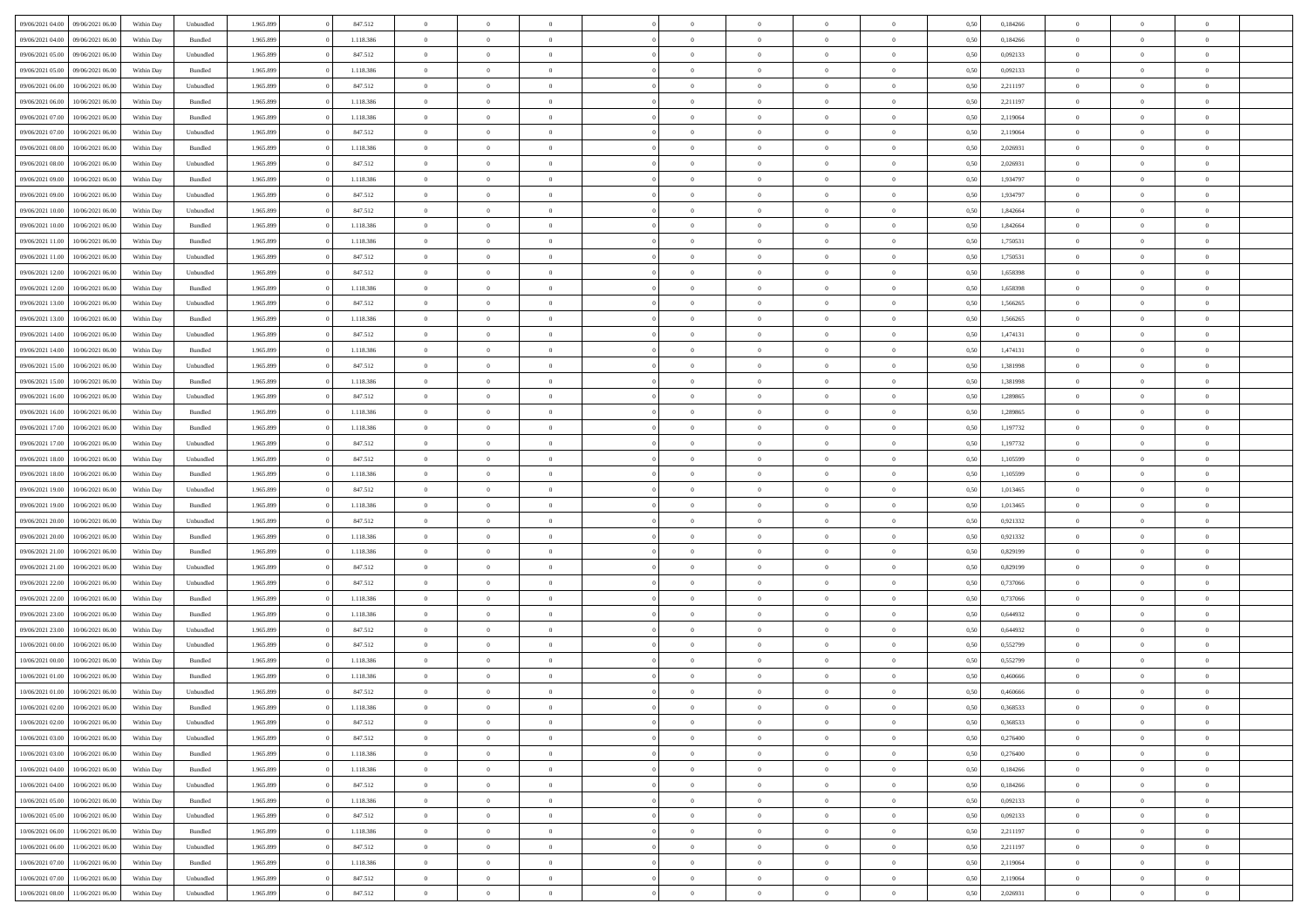| 10/06/2021 08:00                  | 11/06/2021 06:00 | Within Day | Bundled            | 1.965.899 | 1.118.386 | $\overline{0}$ | $\theta$       |                | $\Omega$       | $\Omega$       | $\theta$       | $\theta$       | 0,50 | 2,026931 | $\theta$       | $\overline{0}$ | $\theta$       |  |
|-----------------------------------|------------------|------------|--------------------|-----------|-----------|----------------|----------------|----------------|----------------|----------------|----------------|----------------|------|----------|----------------|----------------|----------------|--|
|                                   |                  |            |                    |           |           |                |                |                |                |                |                |                |      |          |                |                |                |  |
| 10/06/2021 09:00                  | 11/06/2021 06:00 | Within Day | Bundled            | 1.965.899 | 1.118.386 | $\overline{0}$ | $\theta$       | $\overline{0}$ | $\overline{0}$ | $\bf{0}$       | $\overline{0}$ | $\bf{0}$       | 0,50 | 1,934797 | $\theta$       | $\overline{0}$ | $\overline{0}$ |  |
| 10/06/2021 09:00                  | 11/06/2021 06:00 | Within Day | Unbundled          | 1.965.899 | 847.512   | $\overline{0}$ | $\bf{0}$       | $\overline{0}$ | $\bf{0}$       | $\bf{0}$       | $\bf{0}$       | $\mathbf{0}$   | 0,50 | 1,934797 | $\overline{0}$ | $\overline{0}$ | $\overline{0}$ |  |
| 10/06/2021 10:00                  | 11/06/2021 06:00 | Within Dav | Bundled            | 1.965.899 | 1.118.386 | $\overline{0}$ | $\overline{0}$ | $\overline{0}$ | $\overline{0}$ | $\bf{0}$       | $\overline{0}$ | $\overline{0}$ | 0.50 | 1.842664 | $\theta$       | $\theta$       | $\overline{0}$ |  |
| 10/06/2021 10:00                  | 11/06/2021 06:00 | Within Day | Unbundled          | 1.965.899 | 847.512   | $\overline{0}$ | $\theta$       | $\overline{0}$ | $\overline{0}$ | $\bf{0}$       | $\overline{0}$ | $\bf{0}$       | 0,50 | 1,842664 | $\,$ 0 $\,$    | $\overline{0}$ | $\overline{0}$ |  |
| 10/06/2021 11:00                  | 11/06/2021 06:00 | Within Day | Unbundled          | 1.965.899 | 847.512   | $\overline{0}$ | $\overline{0}$ | $\overline{0}$ | $\bf{0}$       | $\overline{0}$ | $\overline{0}$ | $\mathbf{0}$   | 0,50 | 1,750531 | $\overline{0}$ | $\overline{0}$ | $\bf{0}$       |  |
|                                   |                  |            |                    |           |           |                |                |                |                |                |                |                |      |          |                |                |                |  |
| 10/06/2021 11:00                  | 11/06/2021 06:00 | Within Dav | Bundled            | 1.965.899 | 1.118.386 | $\overline{0}$ | $\overline{0}$ | $\overline{0}$ | $\overline{0}$ | $\overline{0}$ | $\overline{0}$ | $\overline{0}$ | 0.50 | 1,750531 | $\theta$       | $\overline{0}$ | $\overline{0}$ |  |
| 10/06/2021 12:00                  | 11/06/2021 06:00 | Within Day | Bundled            | 1.965.899 | 1.118.386 | $\overline{0}$ | $\theta$       | $\overline{0}$ | $\overline{0}$ | $\bf{0}$       | $\overline{0}$ | $\bf{0}$       | 0,50 | 1,658398 | $\theta$       | $\theta$       | $\overline{0}$ |  |
| 10/06/2021 12:00                  | 11/06/2021 06:00 | Within Day | Unbundled          | 1.965.899 | 847.512   | $\overline{0}$ | $\overline{0}$ | $\overline{0}$ | $\bf{0}$       | $\bf{0}$       | $\bf{0}$       | $\mathbf{0}$   | 0,50 | 1,658398 | $\,0\,$        | $\overline{0}$ | $\overline{0}$ |  |
| 10/06/2021 13:00                  | 11/06/2021 06:00 | Within Dav | Unbundled          | 1.965.899 | 847.512   | $\overline{0}$ | $\overline{0}$ | $\overline{0}$ | $\overline{0}$ | $\overline{0}$ | $\overline{0}$ | $\overline{0}$ | 0.50 | 1,566265 | $\theta$       | $\overline{0}$ | $\overline{0}$ |  |
| 10/06/2021 13:00                  | 11/06/2021 06:00 | Within Day | Bundled            | 1.965.899 | 1.118.386 | $\overline{0}$ | $\theta$       | $\overline{0}$ | $\overline{0}$ | $\bf{0}$       | $\overline{0}$ | $\bf{0}$       | 0,50 | 1,566265 | $\,$ 0 $\,$    | $\overline{0}$ | $\overline{0}$ |  |
| 10/06/2021 14:00                  | 11/06/2021 06:00 | Within Day | Unbundled          | 1.965.899 | 847.512   | $\overline{0}$ | $\overline{0}$ | $\overline{0}$ | $\bf{0}$       | $\bf{0}$       | $\bf{0}$       | $\mathbf{0}$   | 0,50 | 1,474131 | $\overline{0}$ | $\overline{0}$ | $\bf{0}$       |  |
| 10/06/2021 14:00                  | 11/06/2021 06:00 | Within Day | Bundled            | 1.965.899 | 1.118.386 | $\overline{0}$ | $\overline{0}$ | $\overline{0}$ | $\overline{0}$ | $\overline{0}$ | $\overline{0}$ | $\overline{0}$ | 0.50 | 1,474131 | $\theta$       | $\theta$       | $\overline{0}$ |  |
| 10/06/2021 15:00                  | 11/06/2021 06:00 |            |                    | 1.965.899 | 1.118.386 | $\overline{0}$ | $\theta$       | $\overline{0}$ | $\overline{0}$ | $\bf{0}$       | $\overline{0}$ |                |      | 1,381998 | $\,$ 0 $\,$    | $\overline{0}$ | $\overline{0}$ |  |
|                                   |                  | Within Day | Bundled            |           |           |                |                |                |                |                |                | $\bf{0}$       | 0,50 |          |                |                |                |  |
| 10/06/2021 15:00                  | 11/06/2021 06:00 | Within Day | Unbundled          | 1.965.899 | 847.512   | $\overline{0}$ | $\overline{0}$ | $\overline{0}$ | $\bf{0}$       | $\overline{0}$ | $\overline{0}$ | $\mathbf{0}$   | 0,50 | 1,381998 | $\overline{0}$ | $\overline{0}$ | $\bf{0}$       |  |
| 10/06/2021 16:00                  | 11/06/2021 06:00 | Within Dav | Unbundled          | 1.965.899 | 847.512   | $\overline{0}$ | $\overline{0}$ | $\overline{0}$ | $\overline{0}$ | $\overline{0}$ | $\overline{0}$ | $\overline{0}$ | 0.50 | 1,289865 | $\overline{0}$ | $\overline{0}$ | $\overline{0}$ |  |
| 10/06/2021 16:00                  | 11/06/2021 06:00 | Within Day | Bundled            | 1.965.899 | 1.118.386 | $\overline{0}$ | $\theta$       | $\overline{0}$ | $\overline{0}$ | $\bf{0}$       | $\overline{0}$ | $\bf{0}$       | 0,50 | 1,289865 | $\,$ 0 $\,$    | $\overline{0}$ | $\overline{0}$ |  |
| 10/06/2021 17:00                  | 11/06/2021 06:00 | Within Day | Bundled            | 1.965.899 | 1.118.386 | $\overline{0}$ | $\overline{0}$ | $\overline{0}$ | $\bf{0}$       | $\bf{0}$       | $\bf{0}$       | $\mathbf{0}$   | 0,50 | 1,197732 | $\bf{0}$       | $\overline{0}$ | $\bf{0}$       |  |
| 10/06/2021 17:00                  | 11/06/2021 06:00 | Within Day | Unbundled          | 1.965.899 | 847.512   | $\overline{0}$ | $\overline{0}$ | $\overline{0}$ | $\overline{0}$ | $\overline{0}$ | $\overline{0}$ | $\overline{0}$ | 0.50 | 1,197732 | $\theta$       | $\overline{0}$ | $\overline{0}$ |  |
| 10/06/2021 18:00                  | 11/06/2021 06:00 | Within Day | Bundled            | 1.965.899 | 1.118.386 | $\overline{0}$ | $\theta$       | $\overline{0}$ | $\overline{0}$ | $\bf{0}$       | $\overline{0}$ | $\bf{0}$       | 0,50 | 1,105599 | $\,$ 0 $\,$    | $\overline{0}$ | $\overline{0}$ |  |
| 10/06/2021 18:00                  | 11/06/2021 06:00 | Within Day | Unbundled          | 1.965.899 | 847.512   | $\overline{0}$ | $\overline{0}$ | $\overline{0}$ | $\overline{0}$ | $\bf{0}$       | $\overline{0}$ | $\mathbf{0}$   | 0,50 | 1,105599 | $\overline{0}$ | $\overline{0}$ | $\bf{0}$       |  |
| 10/06/2021 19:00                  | 11/06/2021 06:00 | Within Day | Bundled            | 1.965.899 | 1.118.386 | $\overline{0}$ | $\overline{0}$ | $\overline{0}$ | $\overline{0}$ | $\overline{0}$ | $\overline{0}$ | $\overline{0}$ | 0.50 | 1,013465 | $\theta$       | $\overline{0}$ | $\overline{0}$ |  |
|                                   |                  |            |                    |           |           |                |                |                |                |                |                |                |      |          |                |                |                |  |
| 10/06/2021 19:00                  | 11/06/2021 06:00 | Within Day | Unbundled          | 1.965.899 | 847.512   | $\overline{0}$ | $\theta$       | $\overline{0}$ | $\overline{0}$ | $\bf{0}$       | $\overline{0}$ | $\,$ 0 $\,$    | 0,50 | 1,013465 | $\,$ 0 $\,$    | $\overline{0}$ | $\overline{0}$ |  |
| 10/06/2021 20:00                  | 11/06/2021 06:00 | Within Day | Bundled            | 1.965.899 | 1.118.386 | $\overline{0}$ | $\overline{0}$ | $\overline{0}$ | $\overline{0}$ | $\overline{0}$ | $\overline{0}$ | $\mathbf{0}$   | 0,50 | 0,921332 | $\overline{0}$ | $\overline{0}$ | $\bf{0}$       |  |
| 10/06/2021 20:00                  | 11/06/2021 06:00 | Within Day | Unbundled          | 1.965.899 | 847.512   | $\overline{0}$ | $\overline{0}$ | $\overline{0}$ | $\overline{0}$ | $\overline{0}$ | $\overline{0}$ | $\overline{0}$ | 0.50 | 0.921332 | $\overline{0}$ | $\overline{0}$ | $\overline{0}$ |  |
| 10/06/2021 21:00                  | 11/06/2021 06:00 | Within Day | Unbundled          | 1.965.899 | 847.512   | $\overline{0}$ | $\theta$       | $\overline{0}$ | $\overline{0}$ | $\bf{0}$       | $\overline{0}$ | $\bf{0}$       | 0,50 | 0,829199 | $\,$ 0 $\,$    | $\overline{0}$ | $\overline{0}$ |  |
| 10/06/2021 21:00                  | 11/06/2021 06:00 | Within Day | Bundled            | 1.965.899 | 1.118.386 | $\overline{0}$ | $\overline{0}$ | $\overline{0}$ | $\overline{0}$ | $\bf{0}$       | $\overline{0}$ | $\mathbf{0}$   | 0,50 | 0,829199 | $\,0\,$        | $\overline{0}$ | $\overline{0}$ |  |
| 10/06/2021 22.00                  | 11/06/2021 06:00 | Within Day | Bundled            | 1.965.899 | 1.118.386 | $\overline{0}$ | $\overline{0}$ | $\overline{0}$ | $\overline{0}$ | $\overline{0}$ | $\overline{0}$ | $\overline{0}$ | 0.50 | 0,737066 | $\theta$       | $\overline{0}$ | $\overline{0}$ |  |
| 10/06/2021 22:00                  | 11/06/2021 06:00 |            |                    | 1.965.899 | 847.512   | $\overline{0}$ | $\overline{0}$ | $\overline{0}$ | $\overline{0}$ | $\,$ 0         | $\overline{0}$ |                |      | 0,737066 | $\,$ 0 $\,$    | $\overline{0}$ | $\overline{0}$ |  |
|                                   |                  | Within Day | Unbundled          |           |           |                |                |                |                |                |                | $\bf{0}$       | 0,50 |          |                |                |                |  |
| 10/06/2021 23:00                  | 11/06/2021 06:00 | Within Day | Unbundled          | 1.965.899 | 847.512   | $\overline{0}$ | $\overline{0}$ | $\overline{0}$ | $\overline{0}$ | $\bf{0}$       | $\overline{0}$ | $\mathbf{0}$   | 0,50 | 0,644932 | $\overline{0}$ | $\overline{0}$ | $\bf{0}$       |  |
| 10/06/2021 23:00                  | 11/06/2021 06.00 | Within Day | Bundled            | 1.965.899 | 1.118.386 | $\overline{0}$ | $\theta$       | $\overline{0}$ | $\Omega$       | $\Omega$       | $\overline{0}$ | $\overline{0}$ | 0,50 | 0.644932 | $\,0\,$        | $\theta$       | $\theta$       |  |
| 11/06/2021 00:00                  | 11/06/2021 06:00 | Within Day | Unbundled          | 1.965.899 | 847.512   | $\overline{0}$ | $\overline{0}$ | $\overline{0}$ | $\overline{0}$ | $\bf{0}$       | $\overline{0}$ | $\bf{0}$       | 0,50 | 0,552799 | $\,$ 0 $\,$    | $\overline{0}$ | $\overline{0}$ |  |
| 11/06/2021 00:00                  | 11/06/2021 06:00 | Within Day | Bundled            | 1.965.899 | 1.118.386 | $\overline{0}$ | $\overline{0}$ | $\overline{0}$ | $\overline{0}$ | $\overline{0}$ | $\overline{0}$ | $\mathbf{0}$   | 0,50 | 0,552799 | $\overline{0}$ | $\overline{0}$ | $\bf{0}$       |  |
| 11/06/2021 01:00                  | 11/06/2021 06.00 | Within Day | Unbundled          | 1.965.899 | 847.512   | $\overline{0}$ | $\overline{0}$ | $\overline{0}$ | $\Omega$       | $\overline{0}$ | $\overline{0}$ | $\overline{0}$ | 0.50 | 0.460666 | $\,0\,$        | $\theta$       | $\theta$       |  |
| 11/06/2021 01:00                  | 11/06/2021 06:00 | Within Day | Bundled            | 1.965.899 | 1.118.386 | $\overline{0}$ | $\theta$       | $\overline{0}$ | $\overline{0}$ | $\bf{0}$       | $\overline{0}$ | $\bf{0}$       | 0,50 | 0,460666 | $\,$ 0 $\,$    | $\overline{0}$ | $\overline{0}$ |  |
| 11/06/2021 02:00                  | 11/06/2021 06:00 | Within Day | Bundled            | 1.965.899 | 1.118.386 | $\overline{0}$ | $\bf{0}$       | $\overline{0}$ | $\bf{0}$       | $\bf{0}$       | $\bf{0}$       | $\mathbf{0}$   | 0,50 | 0,368533 | $\bf{0}$       | $\overline{0}$ | $\bf{0}$       |  |
|                                   | 11/06/2021 06:00 |            |                    |           |           | $\overline{0}$ | $\overline{0}$ |                | $\Omega$       | $\overline{0}$ | $\overline{0}$ |                |      | 0.368533 | $\,$ 0 $\,$    | $\theta$       | $\theta$       |  |
| 11/06/2021 02:00                  |                  | Within Day | Unbundled          | 1.965.899 | 847.512   |                |                | $\overline{0}$ |                |                |                | $\overline{0}$ | 0.50 |          |                |                |                |  |
| 11/06/2021 03:00                  | 11/06/2021 06:00 | Within Day | Unbundled          | 1.965.899 | 847.512   | $\overline{0}$ | $\,$ 0         | $\overline{0}$ | $\overline{0}$ | $\,$ 0         | $\overline{0}$ | $\bf{0}$       | 0,50 | 0,276400 | $\,$ 0 $\,$    | $\overline{0}$ | $\overline{0}$ |  |
| 11/06/2021 03:00                  | 11/06/2021 06:00 | Within Day | Bundled            | 1.965.899 | 1.118.386 | $\overline{0}$ | $\overline{0}$ | $\overline{0}$ | $\bf{0}$       | $\bf{0}$       | $\overline{0}$ | $\mathbf{0}$   | 0,50 | 0,276400 | $\overline{0}$ | $\overline{0}$ | $\bf{0}$       |  |
| 11/06/2021 04:00                  | 11/06/2021 06.00 | Within Day | Bundled            | 1.965.899 | 1.118.386 | $\overline{0}$ | $\theta$       | $\overline{0}$ | $\Omega$       | $\bf{0}$       | $\overline{0}$ | $\overline{0}$ | 0,50 | 0,184266 | $\,0\,$        | $\theta$       | $\overline{0}$ |  |
| 11/06/2021 04:00                  | 11/06/2021 06:00 | Within Day | Unbundled          | 1.965.899 | 847.512   | $\overline{0}$ | $\overline{0}$ | $\overline{0}$ | $\overline{0}$ | $\,$ 0         | $\overline{0}$ | $\bf{0}$       | 0,50 | 0,184266 | $\,$ 0 $\,$    | $\overline{0}$ | $\overline{0}$ |  |
| 11/06/2021 05:00                  | 11/06/2021 06:00 | Within Day | Bundled            | 1.965.899 | 1.118.386 | $\overline{0}$ | $\overline{0}$ | $\overline{0}$ | $\bf{0}$       | $\bf{0}$       | $\overline{0}$ | $\mathbf{0}$   | 0,50 | 0,092133 | $\overline{0}$ | $\overline{0}$ | $\bf{0}$       |  |
| 11/06/2021 05:00                  | 11/06/2021 06.00 | Within Day | Unbundled          | 1.965.899 | 847.512   | $\overline{0}$ | $\Omega$       | $\Omega$       | $\Omega$       | $\Omega$       | $\overline{0}$ | $\overline{0}$ | 0.50 | 0.092133 | $\theta$       | $\theta$       | $\theta$       |  |
| 11/06/2021 06:00                  | 12/06/2021 06:00 | Within Day | Unbundled          | 1.965.899 | 847.512   | $\overline{0}$ | $\overline{0}$ | $\overline{0}$ | $\bf{0}$       | $\,$ 0         | $\bf{0}$       | $\bf{0}$       | 0,50 | 2,211197 | $\,0\,$        | $\,$ 0 $\,$    | $\overline{0}$ |  |
| 11/06/2021 06:00                  | 12/06/2021 06:00 | Within Day | $\mathbf B$ undled | 1.965.899 |           |                |                |                |                |                |                |                |      |          |                |                |                |  |
|                                   |                  |            |                    |           | 1.118.386 | $\overline{0}$ | $\bf{0}$       |                |                | $\bf{0}$       |                |                | 0,50 | 2,211197 | $\bf{0}$       | $\overline{0}$ |                |  |
| 11/06/2021 07:00                  | 12/06/2021 06:00 | Within Day | Unbundled          | 1.965.899 | 847.512   | $\overline{0}$ | $\overline{0}$ | $\overline{0}$ | $\Omega$       | $\overline{0}$ | $\overline{0}$ | $\overline{0}$ | 0,50 | 2,119064 | $\theta$       | $\theta$       | $\Omega$       |  |
| 11/06/2021 07:00                  | 12/06/2021 06:00 | Within Day | Bundled            | 1.965.899 | 1.118.386 | $\overline{0}$ | $\,$ 0         | $\overline{0}$ | $\bf{0}$       | $\,$ 0 $\,$    | $\overline{0}$ | $\,$ 0 $\,$    | 0,50 | 2,119064 | $\,$ 0 $\,$    | $\,$ 0 $\,$    | $\,$ 0         |  |
| 11/06/2021 08:00                  | 12/06/2021 06:00 | Within Day | Unbundled          | 1.965.899 | 847.512   | $\overline{0}$ | $\overline{0}$ | $\overline{0}$ | $\overline{0}$ | $\overline{0}$ | $\overline{0}$ | $\mathbf{0}$   | 0,50 | 2,026931 | $\overline{0}$ | $\bf{0}$       | $\bf{0}$       |  |
| 11/06/2021 08:00                  | 12/06/2021 06:00 | Within Day | Bundled            | 1.965.899 | 1.118.386 | $\overline{0}$ | $\overline{0}$ | $\overline{0}$ | $\Omega$       | $\overline{0}$ | $\overline{0}$ | $\overline{0}$ | 0,50 | 2,026931 | $\overline{0}$ | $\theta$       | $\overline{0}$ |  |
| 11/06/2021 09:00                  | 12/06/2021 06:00 | Within Day | Bundled            | 1.965.899 | 1.118.386 | $\overline{0}$ | $\,$ 0         | $\overline{0}$ | $\overline{0}$ | $\,$ 0 $\,$    | $\overline{0}$ | $\mathbf{0}$   | 0,50 | 1,934797 | $\,$ 0 $\,$    | $\overline{0}$ | $\overline{0}$ |  |
| 11/06/2021 09:00                  | 12/06/2021 06:00 | Within Day | Unbundled          | 1.965.899 | 847.512   | $\overline{0}$ | $\overline{0}$ | $\overline{0}$ | $\overline{0}$ | $\overline{0}$ | $\overline{0}$ | $\mathbf{0}$   | 0,50 | 1,934797 | $\overline{0}$ | $\overline{0}$ | $\bf{0}$       |  |
| 11/06/2021 10:00                  | 12/06/2021 06:00 | Within Day | Bundled            | 1.965.899 | 1.118.386 | $\overline{0}$ | $\overline{0}$ | $\overline{0}$ | $\overline{0}$ | $\overline{0}$ | $\overline{0}$ | $\bf{0}$       | 0.50 | 1,842664 | $\overline{0}$ | $\theta$       | $\overline{0}$ |  |
| 11/06/2021 10:00                  | 12/06/2021 06:00 | Within Day | Unbundled          | 1.965.899 | 847.512   | $\overline{0}$ | $\,$ 0         | $\overline{0}$ | $\bf{0}$       | $\bf{0}$       | $\bf{0}$       | $\bf{0}$       | 0,50 | 1,842664 | $\,$ 0 $\,$    | $\overline{0}$ | $\overline{0}$ |  |
|                                   |                  |            |                    |           |           |                |                |                |                |                |                |                |      |          |                |                |                |  |
| 11/06/2021 11:00                  | 12/06/2021 06:00 | Within Day | Bundled            | 1.965.899 | 1.118.386 | $\overline{0}$ | $\bf{0}$       | $\overline{0}$ | $\overline{0}$ | $\overline{0}$ | $\overline{0}$ | $\mathbf{0}$   | 0,50 | 1,750531 | $\overline{0}$ | $\overline{0}$ | $\bf{0}$       |  |
| 11/06/2021 11:00                  | 12/06/2021 06:00 | Within Day | Unbundled          | 1.965.899 | 847.512   | $\overline{0}$ | $\overline{0}$ | $\overline{0}$ | $\Omega$       | $\overline{0}$ | $\overline{0}$ | $\overline{0}$ | 0.50 | 1,750531 | $\overline{0}$ | $\overline{0}$ | $\overline{0}$ |  |
| 11/06/2021 12:00                  | 12/06/2021 06:00 | Within Day | Bundled            | 1.965.899 | 1.118.386 | $\overline{0}$ | $\bf{0}$       | $\overline{0}$ | $\overline{0}$ | $\bf{0}$       | $\bf{0}$       | $\mathbf{0}$   | 0,50 | 1,658398 | $\,$ 0 $\,$    | $\,$ 0 $\,$    | $\bf{0}$       |  |
| 11/06/2021 12:00 12/06/2021 06:00 |                  | Within Day | Unbundled          | 1.965.899 | 847.512   | $\overline{0}$ | $\overline{0}$ | $\overline{0}$ | $\overline{0}$ | $\overline{0}$ | $\bf{0}$       | $\mathbf{0}$   | 0,50 | 1,658398 | $\overline{0}$ | $\bf{0}$       | $\bf{0}$       |  |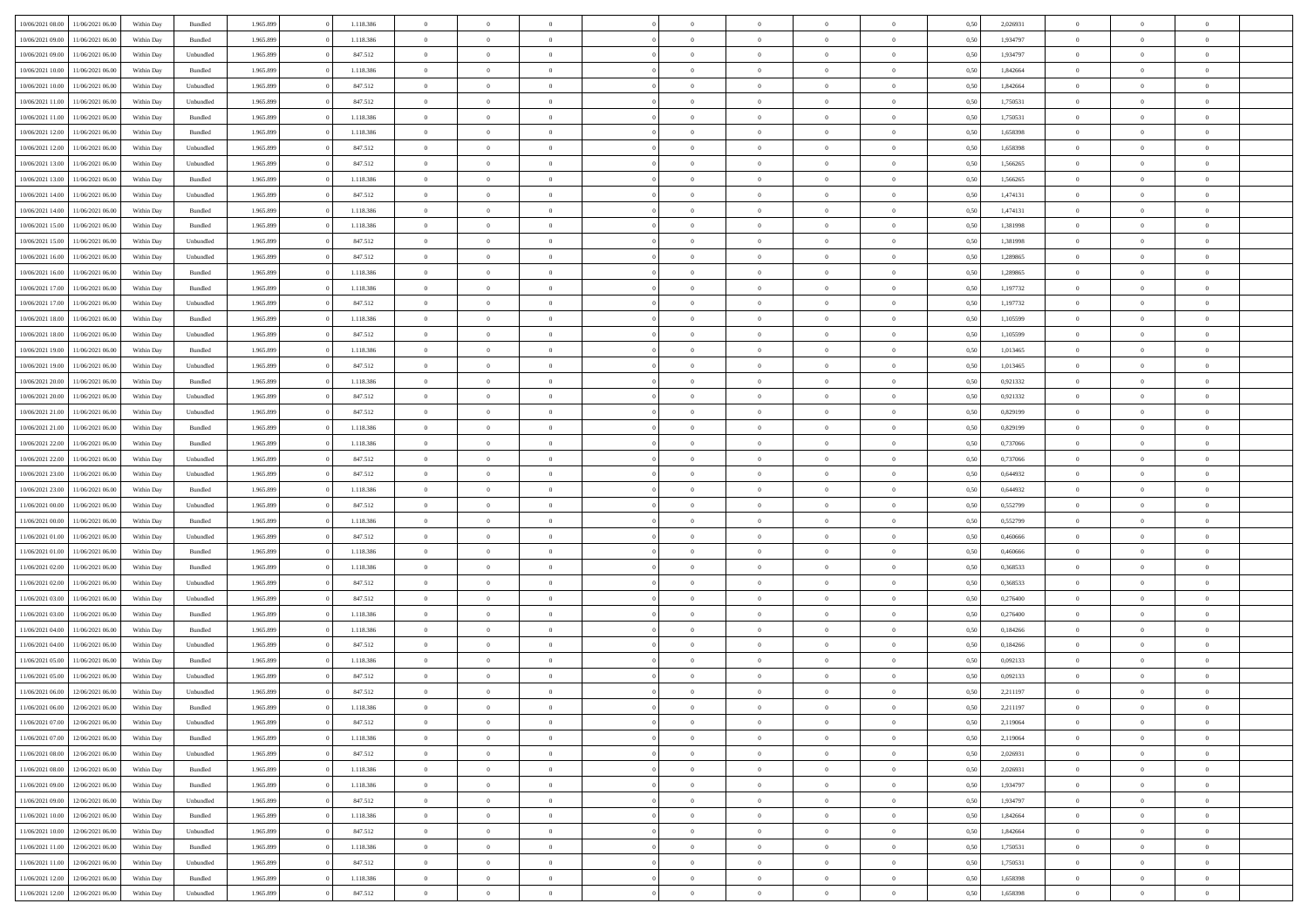| 11/06/2021 13:00                  | 12/06/2021 06:00 | Within Day | Bundled            | 1.965.899 | 1.118.386 | $\overline{0}$ | $\Omega$       |                | $\Omega$       | $\Omega$       | $\theta$       | $\theta$       | 0,50 | 1,566265 | $\theta$       | $\theta$       | $\theta$       |  |
|-----------------------------------|------------------|------------|--------------------|-----------|-----------|----------------|----------------|----------------|----------------|----------------|----------------|----------------|------|----------|----------------|----------------|----------------|--|
|                                   |                  |            |                    |           |           |                |                |                |                |                |                |                |      |          |                |                |                |  |
| 11/06/2021 13:00                  | 12/06/2021 06:00 | Within Day | Unbundled          | 1.965.899 | 847.512   | $\overline{0}$ | $\theta$       | $\overline{0}$ | $\overline{0}$ | $\bf{0}$       | $\overline{0}$ | $\bf{0}$       | 0,50 | 1,566265 | $\theta$       | $\theta$       | $\overline{0}$ |  |
| 11/06/2021 14:00                  | 12/06/2021 06:00 | Within Day | Unbundled          | 1.965.899 | 847.512   | $\overline{0}$ | $\overline{0}$ | $\overline{0}$ | $\overline{0}$ | $\bf{0}$       | $\overline{0}$ | $\mathbf{0}$   | 0,50 | 1,474131 | $\overline{0}$ | $\overline{0}$ | $\overline{0}$ |  |
| 11/06/2021 14:00                  | 12/06/2021 06:00 | Within Dav | Bundled            | 1.965.899 | 1.118.386 | $\overline{0}$ | $\overline{0}$ | $\overline{0}$ | $\overline{0}$ | $\bf{0}$       | $\overline{0}$ | $\overline{0}$ | 0.50 | 1,474131 | $\theta$       | $\theta$       | $\overline{0}$ |  |
| 11/06/2021 15:00                  | 12/06/2021 06:00 | Within Day | Unbundled          | 1.965.899 | 847.512   | $\overline{0}$ | $\theta$       | $\overline{0}$ | $\overline{0}$ | $\bf{0}$       | $\overline{0}$ | $\bf{0}$       | 0,50 | 1,381998 | $\theta$       | $\overline{0}$ | $\overline{0}$ |  |
| 11/06/2021 15:00                  | 12/06/2021 06:00 | Within Day | Bundled            | 1.965.899 | 1.118.386 | $\overline{0}$ | $\bf{0}$       | $\overline{0}$ | $\overline{0}$ | $\overline{0}$ | $\overline{0}$ | $\mathbf{0}$   | 0,50 | 1,381998 | $\overline{0}$ | $\overline{0}$ | $\bf{0}$       |  |
|                                   |                  |            |                    |           |           |                |                |                |                | $\overline{0}$ |                |                |      |          | $\theta$       | $\overline{0}$ | $\overline{0}$ |  |
| 11/06/2021 16:00                  | 12/06/2021 06:00 | Within Dav | Unbundled          | 1.965.899 | 847.512   | $\overline{0}$ | $\overline{0}$ | $\overline{0}$ | $\overline{0}$ |                | $\overline{0}$ | $\overline{0}$ | 0.50 | 1,289865 |                |                |                |  |
| 11/06/2021 16:00                  | 12/06/2021 06:00 | Within Day | Bundled            | 1.965.899 | 1.118.386 | $\overline{0}$ | $\theta$       | $\overline{0}$ | $\overline{0}$ | $\bf{0}$       | $\overline{0}$ | $\bf{0}$       | 0,50 | 1,289865 | $\theta$       | $\theta$       | $\overline{0}$ |  |
| 11/06/2021 17:00                  | 12/06/2021 06:00 | Within Day | Unbundled          | 1.965.899 | 847.512   | $\overline{0}$ | $\overline{0}$ | $\overline{0}$ | $\overline{0}$ | $\bf{0}$       | $\overline{0}$ | $\bf{0}$       | 0,50 | 1,197732 | $\,0\,$        | $\overline{0}$ | $\overline{0}$ |  |
| 11/06/2021 17:00                  | 12/06/2021 06:00 | Within Dav | Bundled            | 1.965.899 | 1.118.386 | $\overline{0}$ | $\overline{0}$ | $\overline{0}$ | $\overline{0}$ | $\overline{0}$ | $\overline{0}$ | $\overline{0}$ | 0.50 | 1,197732 | $\theta$       | $\overline{0}$ | $\overline{0}$ |  |
| 11/06/2021 18:00                  | 12/06/2021 06:00 | Within Day | Unbundled          | 1.965.899 | 847.512   | $\overline{0}$ | $\theta$       | $\overline{0}$ | $\overline{0}$ | $\bf{0}$       | $\overline{0}$ | $\bf{0}$       | 0,50 | 1,105599 | $\,$ 0 $\,$    | $\overline{0}$ | $\overline{0}$ |  |
| 11/06/2021 18:00                  | 12/06/2021 06:00 | Within Day | Bundled            | 1.965.899 | 1.118.386 | $\overline{0}$ | $\overline{0}$ | $\overline{0}$ | $\overline{0}$ | $\bf{0}$       | $\overline{0}$ | $\mathbf{0}$   | 0,50 | 1,105599 | $\overline{0}$ | $\overline{0}$ | $\overline{0}$ |  |
| 11/06/2021 19:00                  | 12/06/2021 06:00 | Within Day | Bundled            | 1.965.899 | 1.118.386 | $\overline{0}$ | $\overline{0}$ | $\overline{0}$ | $\overline{0}$ | $\bf{0}$       | $\overline{0}$ | $\overline{0}$ | 0.50 | 1.013465 | $\theta$       | $\theta$       | $\overline{0}$ |  |
|                                   |                  |            |                    |           |           | $\overline{0}$ | $\theta$       |                |                | $\bf{0}$       |                |                |      |          | $\theta$       | $\overline{0}$ |                |  |
| 11/06/2021 19:00                  | 12/06/2021 06:00 | Within Day | Unbundled          | 1.965.899 | 847.512   |                |                | $\overline{0}$ | $\overline{0}$ |                | $\overline{0}$ | $\bf{0}$       | 0,50 | 1,013465 |                |                | $\overline{0}$ |  |
| 11/06/2021 20:00                  | 12/06/2021 06:00 | Within Day | Unbundled          | 1.965.899 | 847.512   | $\overline{0}$ | $\overline{0}$ | $\overline{0}$ | $\overline{0}$ | $\overline{0}$ | $\overline{0}$ | $\mathbf{0}$   | 0,50 | 0,921332 | $\overline{0}$ | $\overline{0}$ | $\bf{0}$       |  |
| 11/06/2021 20:00                  | 12/06/2021 06:00 | Within Dav | Bundled            | 1.965.899 | 1.118.386 | $\overline{0}$ | $\overline{0}$ | $\overline{0}$ | $\overline{0}$ | $\overline{0}$ | $\overline{0}$ | $\overline{0}$ | 0.50 | 0.921332 | $\theta$       | $\overline{0}$ | $\overline{0}$ |  |
| 11/06/2021 21:00                  | 12/06/2021 06:00 | Within Day | Bundled            | 1.965.899 | 1.118.386 | $\overline{0}$ | $\theta$       | $\overline{0}$ | $\overline{0}$ | $\bf{0}$       | $\overline{0}$ | $\bf{0}$       | 0,50 | 0,829199 | $\,$ 0 $\,$    | $\theta$       | $\overline{0}$ |  |
| 11/06/2021 21:00                  | 12/06/2021 06:00 | Within Day | Unbundled          | 1.965.899 | 847.512   | $\overline{0}$ | $\overline{0}$ | $\overline{0}$ | $\overline{0}$ | $\bf{0}$       | $\overline{0}$ | $\mathbf{0}$   | 0,50 | 0,829199 | $\,0\,$        | $\overline{0}$ | $\overline{0}$ |  |
| 11/06/2021 22:00                  | 12/06/2021 06:00 | Within Day | Bundled            | 1.965.899 | 1.118.386 | $\overline{0}$ | $\overline{0}$ | $\overline{0}$ | $\overline{0}$ | $\overline{0}$ | $\overline{0}$ | $\overline{0}$ | 0.50 | 0,737066 | $\theta$       | $\overline{0}$ | $\overline{0}$ |  |
| 11/06/2021 22:00                  | 12/06/2021 06:00 | Within Day | Unbundled          | 1.965.899 | 847.512   | $\overline{0}$ | $\theta$       | $\overline{0}$ | $\overline{0}$ | $\bf{0}$       | $\overline{0}$ | $\bf{0}$       | 0,50 | 0,737066 | $\,$ 0 $\,$    | $\overline{0}$ | $\overline{0}$ |  |
|                                   |                  |            |                    |           |           |                |                |                |                |                |                |                |      |          |                |                |                |  |
| 11/06/2021 23:00                  | 12/06/2021 06:00 | Within Day | Unbundled          | 1.965.899 | 847.512   | $\overline{0}$ | $\overline{0}$ | $\overline{0}$ | $\bf{0}$       | $\bf{0}$       | $\bf{0}$       | $\bf{0}$       | 0,50 | 0,644932 | $\bf{0}$       | $\overline{0}$ | $\overline{0}$ |  |
| 11/06/2021 23:00                  | 12/06/2021 06:00 | Within Day | Bundled            | 1.965.899 | 1.118.386 | $\overline{0}$ | $\overline{0}$ | $\overline{0}$ | $\overline{0}$ | $\bf{0}$       | $\overline{0}$ | $\overline{0}$ | 0.50 | 0,644932 | $\theta$       | $\overline{0}$ | $\overline{0}$ |  |
| 12/06/2021 00:00                  | 12/06/2021 06:00 | Within Day | Unbundled          | 1.965.899 | 847.512   | $\overline{0}$ | $\theta$       | $\overline{0}$ | $\overline{0}$ | $\bf{0}$       | $\overline{0}$ | $\bf{0}$       | 0,50 | 0,552799 | $\,$ 0 $\,$    | $\overline{0}$ | $\overline{0}$ |  |
| 12/06/2021 00:00                  | 12/06/2021 06:00 | Within Day | Bundled            | 1.965.899 | 1.118.386 | $\overline{0}$ | $\overline{0}$ | $\overline{0}$ | $\bf{0}$       | $\overline{0}$ | $\overline{0}$ | $\mathbf{0}$   | 0,50 | 0,552799 | $\overline{0}$ | $\overline{0}$ | $\bf{0}$       |  |
| 12/06/2021 01:00                  | 12/06/2021 06:00 | Within Dav | Bundled            | 1.965.899 | 1.118.386 | $\overline{0}$ | $\overline{0}$ | $\overline{0}$ | $\overline{0}$ | $\overline{0}$ | $\overline{0}$ | $\overline{0}$ | 0.50 | 0.460666 | $\theta$       | $\overline{0}$ | $\overline{0}$ |  |
| 12/06/2021 01:00                  | 12/06/2021 06:00 | Within Day | Unbundled          | 1.965.899 | 847.512   | $\overline{0}$ | $\theta$       | $\overline{0}$ | $\overline{0}$ | $\bf{0}$       | $\overline{0}$ | $\bf{0}$       | 0,50 | 0,460666 | $\theta$       | $\theta$       | $\overline{0}$ |  |
| 12/06/2021 02:00                  | 12/06/2021 06:00 | Within Day | Unbundled          | 1.965.899 | 847.512   | $\overline{0}$ | $\overline{0}$ | $\overline{0}$ | $\bf{0}$       | $\bf{0}$       | $\bf{0}$       | $\bf{0}$       | 0,50 | 0,368533 | $\,0\,$        | $\overline{0}$ | $\overline{0}$ |  |
| 12/06/2021 02:00                  | 12/06/2021 06:00 |            | Bundled            | 1.965.899 | 1.118.386 | $\overline{0}$ | $\overline{0}$ | $\overline{0}$ | $\overline{0}$ | $\overline{0}$ | $\overline{0}$ | $\overline{0}$ | 0.50 | 0,368533 | $\theta$       | $\overline{0}$ | $\overline{0}$ |  |
|                                   |                  | Within Day |                    |           |           |                |                |                |                |                |                |                |      |          |                |                |                |  |
| 12/06/2021 03:00                  | 12/06/2021 06:00 | Within Day | Bundled            | 1.965.899 | 1.118.386 | $\overline{0}$ | $\theta$       | $\overline{0}$ | $\overline{0}$ | $\bf{0}$       | $\overline{0}$ | $\bf{0}$       | 0,50 | 0,276400 | $\,$ 0 $\,$    | $\overline{0}$ | $\overline{0}$ |  |
| 12/06/2021 03:00                  | 12/06/2021 06:00 | Within Day | Unbundled          | 1.965.899 | 847.512   | $\overline{0}$ | $\overline{0}$ | $\overline{0}$ | $\bf{0}$       | $\bf{0}$       | $\bf{0}$       | $\bf{0}$       | 0,50 | 0,276400 | $\overline{0}$ | $\overline{0}$ | $\overline{0}$ |  |
| 12/06/2021 04:00                  | 12/06/2021 06:00 | Within Day | Bundled            | 1.965.899 | 1.118.386 | $\overline{0}$ | $\Omega$       | $\overline{0}$ | $\Omega$       | $\Omega$       | $\overline{0}$ | $\overline{0}$ | 0,50 | 0,184266 | $\,0\,$        | $\theta$       | $\theta$       |  |
| 12/06/2021 04:00                  | 12/06/2021 06:00 | Within Day | Unbundled          | 1.965.899 | 847.512   | $\overline{0}$ | $\theta$       | $\overline{0}$ | $\overline{0}$ | $\bf{0}$       | $\overline{0}$ | $\bf{0}$       | 0,50 | 0,184266 | $\,$ 0 $\,$    | $\theta$       | $\overline{0}$ |  |
| 12/06/2021 05:00                  | 12/06/2021 06:00 | Within Day | Unbundled          | 1.965.899 | 847.512   | $\overline{0}$ | $\overline{0}$ | $\overline{0}$ | $\bf{0}$       | $\bf{0}$       | $\overline{0}$ | $\mathbf{0}$   | 0,50 | 0,092133 | $\overline{0}$ | $\overline{0}$ | $\bf{0}$       |  |
| 12/06/2021 05:00                  | 12/06/2021 06:00 | Within Day | Bundled            | 1.965.899 | 1.118.386 | $\overline{0}$ | $\Omega$       | $\Omega$       | $\Omega$       | $\bf{0}$       | $\overline{0}$ | $\overline{0}$ | 0.50 | 0.092133 | $\,0\,$        | $\theta$       | $\theta$       |  |
| 12/06/2021 06:00                  | 13/06/2021 06:00 | Within Day | Bundled            | 1.965.899 | 1.118.386 | $\overline{0}$ | $\theta$       | $\overline{0}$ | $\overline{0}$ | $\bf{0}$       | $\overline{0}$ | $\bf{0}$       | 0,50 | 2,211197 | $\,$ 0 $\,$    | $\overline{0}$ | $\overline{0}$ |  |
|                                   |                  |            |                    |           |           |                |                |                |                |                |                |                |      |          |                |                |                |  |
| 12/06/2021 06:00                  | 13/06/2021 06:00 | Within Day | Unbundled          | 1.965.899 | 847.512   | $\overline{0}$ | $\overline{0}$ | $\overline{0}$ | $\bf{0}$       | $\bf{0}$       | $\bf{0}$       | $\bf{0}$       | 0,50 | 2,211197 | $\bf{0}$       | $\overline{0}$ | $\overline{0}$ |  |
| 12/06/2021 07:00                  | 13/06/2021 06:00 | Within Day | Bundled            | 1.965.899 | 1.118.386 | $\overline{0}$ | $\Omega$       | $\overline{0}$ | $\Omega$       | $\overline{0}$ | $\overline{0}$ | $\overline{0}$ | 0.50 | 2,119064 | $\,$ 0 $\,$    | $\theta$       | $\theta$       |  |
| 12/06/2021 07:00                  | 13/06/2021 06:00 | Within Day | Unbundled          | 1.965.899 | 847.512   | $\overline{0}$ | $\theta$       | $\overline{0}$ | $\overline{0}$ | $\,$ 0         | $\overline{0}$ | $\bf{0}$       | 0,50 | 2,119064 | $\,$ 0 $\,$    | $\overline{0}$ | $\overline{0}$ |  |
| 12/06/2021 08:00                  | 13/06/2021 06:00 | Within Day | Unbundled          | 1.965.899 | 847.512   | $\overline{0}$ | $\overline{0}$ | $\overline{0}$ | $\bf{0}$       | $\bf{0}$       | $\bf{0}$       | $\bf{0}$       | 0,50 | 2,026931 | $\overline{0}$ | $\overline{0}$ | $\overline{0}$ |  |
| 12/06/2021 08:00                  | 13/06/2021 06:00 | Within Day | Bundled            | 1.965.899 | 1.118.386 | $\overline{0}$ | $\Omega$       | $\overline{0}$ | $\Omega$       | $\overline{0}$ | $\overline{0}$ | $\overline{0}$ | 0.50 | 2,026931 | $\,0\,$        | $\theta$       | $\theta$       |  |
| 12/06/2021 09:00                  | 13/06/2021 06:00 | Within Day | Bundled            | 1.965.899 | 1.118.386 | $\overline{0}$ | $\theta$       | $\overline{0}$ | $\overline{0}$ | $\,$ 0         | $\overline{0}$ | $\bf{0}$       | 0,50 | 1,934797 | $\,$ 0 $\,$    | $\overline{0}$ | $\overline{0}$ |  |
| 12/06/2021 09:00                  | 13/06/2021 06:00 | Within Day | Unbundled          | 1.965.899 | 847.512   | $\overline{0}$ | $\overline{0}$ | $\overline{0}$ | $\overline{0}$ | $\bf{0}$       | $\overline{0}$ | $\mathbf{0}$   | 0,50 | 1,934797 | $\overline{0}$ | $\overline{0}$ | $\bf{0}$       |  |
|                                   | 13/06/2021 06:00 |            | Unbundled          | 1.965.899 | 847.512   | $\overline{0}$ | $\Omega$       | $\Omega$       | $\Omega$       | $\Omega$       | $\Omega$       | $\overline{0}$ | 0.50 | 1.842664 | $\theta$       | $\theta$       | $\theta$       |  |
| 12/06/2021 10:00                  |                  | Within Day |                    |           |           |                |                |                |                |                |                |                |      |          |                |                |                |  |
| 12/06/2021 10:00                  | 13/06/2021 06:00 | Within Day | Bundled            | 1.965.899 | 1.118.386 | $\overline{0}$ | $\,$ 0 $\,$    | $\overline{0}$ | $\bf{0}$       | $\,$ 0         | $\overline{0}$ | $\bf{0}$       | 0,50 | 1,842664 | $\,0\,$        | $\overline{0}$ | $\overline{0}$ |  |
| 12/06/2021 11:00                  | 13/06/2021 06:00 | Within Day | $\mathbf B$ undled | 1.965.899 | 1.118.386 | $\bf{0}$       | $\bf{0}$       |                |                | $\bf{0}$       |                |                | 0,50 | 1,750531 | $\bf{0}$       | $\overline{0}$ |                |  |
| 12/06/2021 11:00                  | 13/06/2021 06:00 | Within Day | Unbundled          | 1.965.899 | 847.512   | $\overline{0}$ | $\overline{0}$ | $\overline{0}$ | $\Omega$       | $\overline{0}$ | $\overline{0}$ | $\overline{0}$ | 0,50 | 1,750531 | $\theta$       | $\theta$       | $\theta$       |  |
| 12/06/2021 12:00                  | 13/06/2021 06:00 | Within Day | Unbundled          | 1.965.899 | 847.512   | $\overline{0}$ | $\bf{0}$       | $\overline{0}$ | $\overline{0}$ | $\,$ 0 $\,$    | $\overline{0}$ | $\,$ 0 $\,$    | 0,50 | 1,658398 | $\,$ 0 $\,$    | $\,$ 0 $\,$    | $\,$ 0         |  |
| 12/06/2021 12:00                  | 13/06/2021 06:00 | Within Day | Bundled            | 1.965.899 | 1.118.386 | $\overline{0}$ | $\overline{0}$ | $\overline{0}$ | $\overline{0}$ | $\overline{0}$ | $\overline{0}$ | $\mathbf{0}$   | 0,50 | 1,658398 | $\overline{0}$ | $\bf{0}$       | $\overline{0}$ |  |
| 12/06/2021 13:00                  | 13/06/2021 06:00 | Within Day | $\mathbf B$ undled | 1.965.899 | 1.118.386 | $\overline{0}$ | $\overline{0}$ | $\overline{0}$ | $\Omega$       | $\overline{0}$ | $\overline{0}$ | $\overline{0}$ | 0,50 | 1,566265 | $\overline{0}$ | $\overline{0}$ | $\overline{0}$ |  |
| 12/06/2021 13:00                  | 13/06/2021 06:00 | Within Day | Unbundled          | 1.965.899 | 847.512   | $\overline{0}$ | $\,$ 0         | $\overline{0}$ | $\overline{0}$ | $\,$ 0 $\,$    | $\overline{0}$ | $\,$ 0 $\,$    | 0,50 | 1,566265 | $\,$ 0 $\,$    | $\overline{0}$ | $\overline{0}$ |  |
|                                   |                  |            |                    |           |           |                |                |                |                |                |                |                |      |          |                |                |                |  |
| 12/06/2021 14:00                  | 13/06/2021 06:00 | Within Day | Unbundled          | 1.965.899 | 847.512   | $\overline{0}$ | $\overline{0}$ | $\overline{0}$ | $\overline{0}$ | $\overline{0}$ | $\overline{0}$ | $\mathbf{0}$   | 0,50 | 1,474131 | $\overline{0}$ | $\overline{0}$ | $\overline{0}$ |  |
| 12/06/2021 14:00                  | 13/06/2021 06:00 | Within Day | Bundled            | 1.965.899 | 1.118.386 | $\overline{0}$ | $\overline{0}$ | $\overline{0}$ | $\overline{0}$ | $\overline{0}$ | $\overline{0}$ | $\bf{0}$       | 0.50 | 1,474131 | $\overline{0}$ | $\theta$       | $\overline{0}$ |  |
| 12/06/2021 15:00                  | 13/06/2021 06:00 | Within Day | Unbundled          | 1.965.899 | 847.512   | $\overline{0}$ | $\,$ 0         | $\overline{0}$ | $\overline{0}$ | $\bf{0}$       | $\overline{0}$ | $\bf{0}$       | 0,50 | 1,381998 | $\,$ 0 $\,$    | $\overline{0}$ | $\overline{0}$ |  |
| 12/06/2021 15:00                  | 13/06/2021 06:00 | Within Day | Bundled            | 1.965.899 | 1.118.386 | $\overline{0}$ | $\bf{0}$       | $\overline{0}$ | $\overline{0}$ | $\overline{0}$ | $\overline{0}$ | $\mathbf{0}$   | 0,50 | 1,381998 | $\overline{0}$ | $\overline{0}$ | $\bf{0}$       |  |
| 12/06/2021 16:00                  | 13/06/2021 06:00 | Within Day | Unbundled          | 1.965.899 | 847.512   | $\overline{0}$ | $\overline{0}$ | $\overline{0}$ | $\Omega$       | $\overline{0}$ | $\overline{0}$ | $\overline{0}$ | 0.50 | 1,289865 | $\overline{0}$ | $\overline{0}$ | $\overline{0}$ |  |
| 12/06/2021 16:00                  | 13/06/2021 06:00 | Within Day | Bundled            | 1.965.899 | 1.118.386 | $\overline{0}$ | $\bf{0}$       | $\overline{0}$ | $\bf{0}$       | $\bf{0}$       | $\overline{0}$ | $\mathbf{0}$   | 0,50 | 1,289865 | $\,$ 0 $\,$    | $\,$ 0 $\,$    | $\bf{0}$       |  |
| 12/06/2021 17:00 13/06/2021 06:00 |                  | Within Day | Unbundled          | 1.965.899 | 847.512   | $\overline{0}$ | $\overline{0}$ | $\overline{0}$ | $\overline{0}$ | $\overline{0}$ | $\overline{0}$ | $\mathbf{0}$   | 0,50 | 1,197732 | $\overline{0}$ | $\bf{0}$       | $\overline{0}$ |  |
|                                   |                  |            |                    |           |           |                |                |                |                |                |                |                |      |          |                |                |                |  |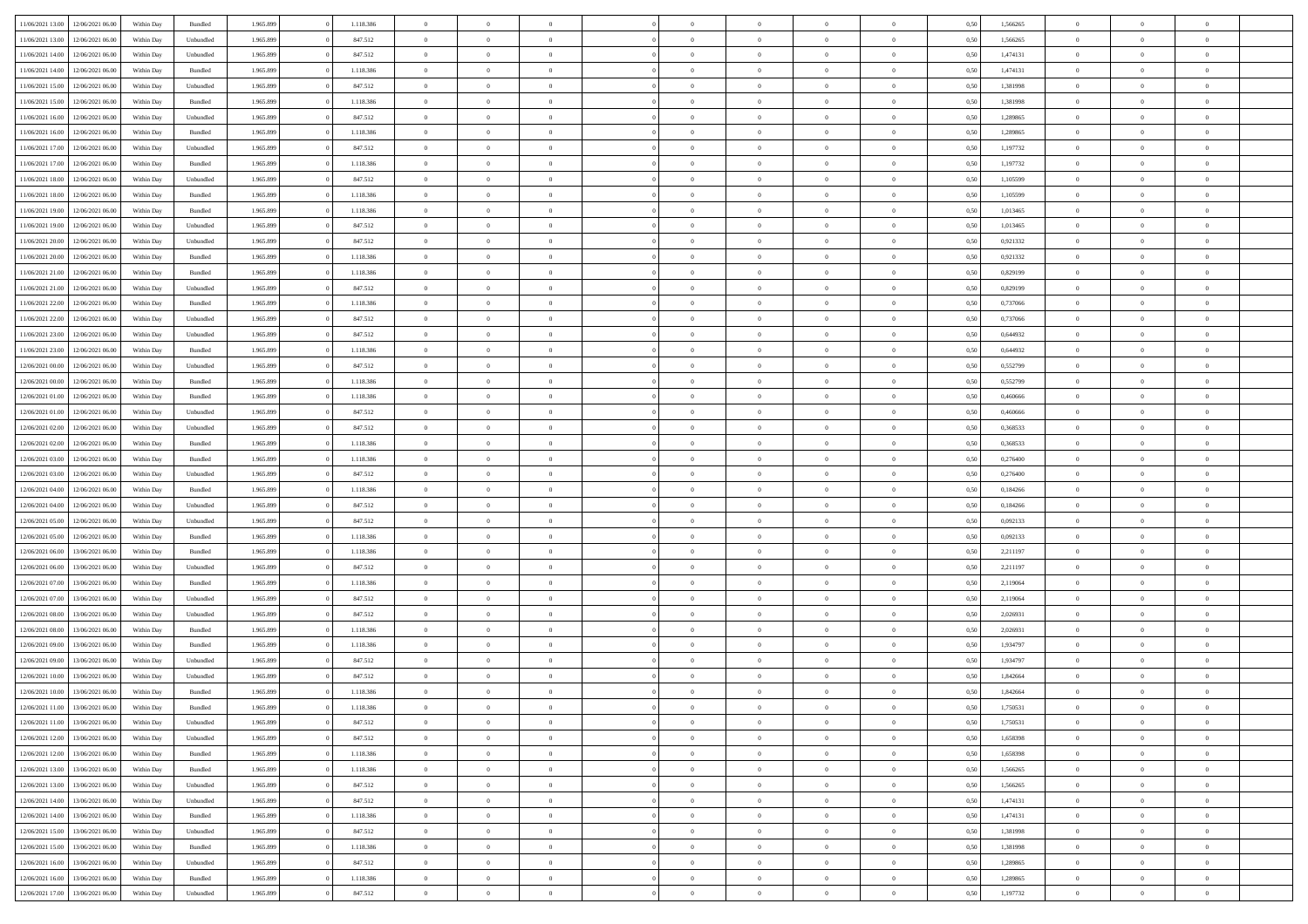| 12/06/2021 17:00 | 13/06/2021 06:00 | Within Day | Bundled            | 1.965.899 | 1.118.386 | $\overline{0}$ | $\theta$       |                | $\Omega$       | $\Omega$       | $\theta$       | $\theta$       | 0,50 | 1,197732 | $\theta$       | $\overline{0}$ | $\theta$       |  |
|------------------|------------------|------------|--------------------|-----------|-----------|----------------|----------------|----------------|----------------|----------------|----------------|----------------|------|----------|----------------|----------------|----------------|--|
|                  |                  |            |                    |           |           |                |                |                |                |                |                |                |      |          |                |                |                |  |
| 12/06/2021 18:00 | 13/06/2021 06:00 | Within Day | Bundled            | 1.965.899 | 1.118.386 | $\overline{0}$ | $\theta$       | $\overline{0}$ | $\overline{0}$ | $\bf{0}$       | $\overline{0}$ | $\bf{0}$       | 0,50 | 1,105599 | $\theta$       | $\overline{0}$ | $\overline{0}$ |  |
| 12/06/2021 18:00 | 13/06/2021 06:00 | Within Day | Unbundled          | 1.965.899 | 847.512   | $\overline{0}$ | $\bf{0}$       | $\overline{0}$ | $\bf{0}$       | $\bf{0}$       | $\bf{0}$       | $\mathbf{0}$   | 0,50 | 1,105599 | $\overline{0}$ | $\overline{0}$ | $\overline{0}$ |  |
| 12/06/2021 19:00 | 13/06/2021 06:00 | Within Dav | Bundled            | 1.965.899 | 1.118.386 | $\overline{0}$ | $\overline{0}$ | $\overline{0}$ | $\overline{0}$ | $\bf{0}$       | $\overline{0}$ | $\overline{0}$ | 0.50 | 1,013465 | $\theta$       | $\overline{0}$ | $\overline{0}$ |  |
| 12/06/2021 19:00 | 13/06/2021 06:00 | Within Day | Unbundled          | 1.965.899 | 847.512   | $\overline{0}$ | $\theta$       | $\overline{0}$ | $\overline{0}$ | $\bf{0}$       | $\overline{0}$ | $\bf{0}$       | 0,50 | 1,013465 | $\,$ 0 $\,$    | $\overline{0}$ | $\overline{0}$ |  |
| 12/06/2021 20:00 | 13/06/2021 06:00 | Within Day | Bundled            | 1.965.899 | 1.118.386 | $\overline{0}$ | $\overline{0}$ | $\overline{0}$ | $\bf{0}$       | $\overline{0}$ | $\overline{0}$ | $\mathbf{0}$   | 0,50 | 0,921332 | $\overline{0}$ | $\overline{0}$ | $\bf{0}$       |  |
|                  |                  |            |                    |           |           |                | $\overline{0}$ |                |                | $\overline{0}$ |                |                |      |          | $\theta$       | $\overline{0}$ | $\overline{0}$ |  |
| 12/06/2021 20:00 | 13/06/2021 06:00 | Within Dav | Unbundled          | 1.965.899 | 847.512   | $\overline{0}$ |                | $\overline{0}$ | $\overline{0}$ |                | $\overline{0}$ | $\overline{0}$ | 0.50 | 0.921332 |                |                |                |  |
| 12/06/2021 21:00 | 13/06/2021 06:00 | Within Day | Unbundled          | 1.965.899 | 847.512   | $\overline{0}$ | $\theta$       | $\overline{0}$ | $\overline{0}$ | $\bf{0}$       | $\overline{0}$ | $\bf{0}$       | 0,50 | 0,829199 | $\,$ 0 $\,$    | $\theta$       | $\overline{0}$ |  |
| 12/06/2021 21:00 | 13/06/2021 06:00 | Within Day | Bundled            | 1.965.899 | 1.118.386 | $\overline{0}$ | $\overline{0}$ | $\overline{0}$ | $\bf{0}$       | $\bf{0}$       | $\bf{0}$       | $\mathbf{0}$   | 0,50 | 0,829199 | $\,0\,$        | $\overline{0}$ | $\overline{0}$ |  |
| 12/06/2021 22:00 | 13/06/2021 06:00 | Within Dav | Bundled            | 1.965.899 | 1.118.386 | $\overline{0}$ | $\overline{0}$ | $\overline{0}$ | $\overline{0}$ | $\overline{0}$ | $\overline{0}$ | $\overline{0}$ | 0.50 | 0,737066 | $\theta$       | $\overline{0}$ | $\overline{0}$ |  |
| 12/06/2021 22:00 | 13/06/2021 06:00 | Within Day | Unbundled          | 1.965.899 | 847.512   | $\overline{0}$ | $\theta$       | $\overline{0}$ | $\overline{0}$ | $\bf{0}$       | $\overline{0}$ | $\bf{0}$       | 0,50 | 0,737066 | $\,$ 0 $\,$    | $\overline{0}$ | $\overline{0}$ |  |
| 12/06/2021 23:00 | 13/06/2021 06:00 | Within Day | Bundled            | 1.965.899 | 1.118.386 | $\overline{0}$ | $\overline{0}$ | $\overline{0}$ | $\bf{0}$       | $\bf{0}$       | $\bf{0}$       | $\mathbf{0}$   | 0,50 | 0,644932 | $\overline{0}$ | $\overline{0}$ | $\bf{0}$       |  |
| 12/06/2021 23:00 | 13/06/2021 06:00 | Within Day | Unbundled          | 1.965.899 | 847.512   | $\overline{0}$ | $\overline{0}$ | $\overline{0}$ | $\overline{0}$ | $\overline{0}$ | $\overline{0}$ | $\overline{0}$ | 0.50 | 0,644932 | $\theta$       | $\theta$       | $\overline{0}$ |  |
| 13/06/2021 00:00 | 13/06/2021 06:00 |            |                    | 1.965.899 | 1.118.386 | $\overline{0}$ | $\theta$       | $\overline{0}$ | $\overline{0}$ | $\bf{0}$       | $\overline{0}$ |                |      | 0,552799 | $\,$ 0 $\,$    | $\overline{0}$ | $\overline{0}$ |  |
|                  |                  | Within Day | Bundled            |           |           |                |                |                |                |                |                | $\bf{0}$       | 0,50 |          |                |                |                |  |
| 13/06/2021 00:00 | 13/06/2021 06:00 | Within Day | Unbundled          | 1.965.899 | 847.512   | $\overline{0}$ | $\overline{0}$ | $\overline{0}$ | $\bf{0}$       | $\overline{0}$ | $\overline{0}$ | $\mathbf{0}$   | 0,50 | 0,552799 | $\overline{0}$ | $\overline{0}$ | $\bf{0}$       |  |
| 13/06/2021 01:00 | 13/06/2021 06:00 | Within Dav | Bundled            | 1.965.899 | 1.118.386 | $\overline{0}$ | $\overline{0}$ | $\overline{0}$ | $\overline{0}$ | $\overline{0}$ | $\overline{0}$ | $\overline{0}$ | 0.50 | 0.460666 | $\overline{0}$ | $\overline{0}$ | $\overline{0}$ |  |
| 13/06/2021 01:00 | 13/06/2021 06:00 | Within Day | Unbundled          | 1.965.899 | 847.512   | $\overline{0}$ | $\theta$       | $\overline{0}$ | $\overline{0}$ | $\bf{0}$       | $\overline{0}$ | $\bf{0}$       | 0,50 | 0,460666 | $\,$ 0 $\,$    | $\overline{0}$ | $\overline{0}$ |  |
| 13/06/2021 02:00 | 13/06/2021 06:00 | Within Day | Unbundled          | 1.965.899 | 847.512   | $\overline{0}$ | $\overline{0}$ | $\overline{0}$ | $\bf{0}$       | $\bf{0}$       | $\bf{0}$       | $\mathbf{0}$   | 0,50 | 0,368533 | $\bf{0}$       | $\overline{0}$ | $\bf{0}$       |  |
| 13/06/2021 02:00 | 13/06/2021 06:00 | Within Day | Bundled            | 1.965.899 | 1.118.386 | $\overline{0}$ | $\overline{0}$ | $\overline{0}$ | $\overline{0}$ | $\overline{0}$ | $\overline{0}$ | $\overline{0}$ | 0.50 | 0,368533 | $\theta$       | $\overline{0}$ | $\overline{0}$ |  |
| 13/06/2021 03:00 | 13/06/2021 06:00 | Within Day | Unbundled          | 1.965.899 | 847.512   | $\overline{0}$ | $\theta$       | $\overline{0}$ | $\overline{0}$ | $\bf{0}$       | $\overline{0}$ | $\bf{0}$       | 0,50 | 0,276400 | $\,$ 0 $\,$    | $\overline{0}$ | $\overline{0}$ |  |
| 13/06/2021 03:00 | 13/06/2021 06:00 | Within Day | Bundled            | 1.965.899 | 1.118.386 | $\overline{0}$ | $\overline{0}$ | $\overline{0}$ | $\overline{0}$ | $\bf{0}$       | $\overline{0}$ | $\mathbf{0}$   | 0,50 | 0,276400 | $\overline{0}$ | $\overline{0}$ | $\bf{0}$       |  |
| 13/06/2021 04:00 | 13/06/2021 06:00 | Within Day | Bundled            | 1.965.899 | 1.118.386 | $\overline{0}$ | $\overline{0}$ | $\overline{0}$ | $\overline{0}$ | $\overline{0}$ | $\overline{0}$ | $\overline{0}$ | 0.50 | 0.184266 | $\theta$       | $\overline{0}$ | $\overline{0}$ |  |
|                  |                  |            |                    |           |           |                |                |                |                |                |                |                |      |          |                |                |                |  |
| 13/06/2021 04:00 | 13/06/2021 06:00 | Within Day | Unbundled          | 1.965.899 | 847.512   | $\overline{0}$ | $\theta$       | $\overline{0}$ | $\overline{0}$ | $\bf{0}$       | $\overline{0}$ | $\,$ 0 $\,$    | 0,50 | 0,184266 | $\,$ 0 $\,$    | $\overline{0}$ | $\overline{0}$ |  |
| 13/06/2021 05:00 | 13/06/2021 06:00 | Within Day | Bundled            | 1.965.899 | 1.118.386 | $\overline{0}$ | $\overline{0}$ | $\overline{0}$ | $\overline{0}$ | $\overline{0}$ | $\overline{0}$ | $\mathbf{0}$   | 0,50 | 0,092133 | $\overline{0}$ | $\overline{0}$ | $\bf{0}$       |  |
| 13/06/2021 05:00 | 13/06/2021 06:00 | Within Day | Unbundled          | 1.965.899 | 847.512   | $\overline{0}$ | $\overline{0}$ | $\overline{0}$ | $\overline{0}$ | $\overline{0}$ | $\overline{0}$ | $\overline{0}$ | 0.50 | 0,092133 | $\theta$       | $\overline{0}$ | $\overline{0}$ |  |
| 13/06/2021 06:00 | 14/06/2021 06:00 | Within Day | Unbundled          | 1.965.899 | 847.512   | $\overline{0}$ | $\theta$       | $\overline{0}$ | $\overline{0}$ | $\bf{0}$       | $\overline{0}$ | $\bf{0}$       | 0,50 | 2,211197 | $\,$ 0 $\,$    | $\overline{0}$ | $\overline{0}$ |  |
| 13/06/2021 06:00 | 14/06/2021 06:00 | Within Day | Bundled            | 1.965.899 | 1.118.386 | $\overline{0}$ | $\overline{0}$ | $\overline{0}$ | $\overline{0}$ | $\bf{0}$       | $\overline{0}$ | $\mathbf{0}$   | 0,50 | 2,211197 | $\,0\,$        | $\overline{0}$ | $\overline{0}$ |  |
| 13/06/2021 07:00 | 14/06/2021 06:00 | Within Day | Bundled            | 1.965.899 | 1.118.386 | $\overline{0}$ | $\overline{0}$ | $\overline{0}$ | $\overline{0}$ | $\overline{0}$ | $\overline{0}$ | $\overline{0}$ | 0.50 | 2,119064 | $\theta$       | $\overline{0}$ | $\overline{0}$ |  |
| 13/06/2021 07:00 | 14/06/2021 06:00 | Within Day | Unbundled          | 1.965.899 | 847.512   | $\overline{0}$ | $\overline{0}$ | $\overline{0}$ | $\overline{0}$ | $\,$ 0         | $\overline{0}$ | $\bf{0}$       | 0,50 | 2,119064 | $\,$ 0 $\,$    | $\overline{0}$ | $\overline{0}$ |  |
|                  |                  |            |                    |           |           |                |                |                |                |                |                |                |      |          |                |                |                |  |
| 13/06/2021 08:00 | 14/06/2021 06:00 | Within Day | Bundled            | 1.965.899 | 1.118.386 | $\overline{0}$ | $\overline{0}$ | $\overline{0}$ | $\overline{0}$ | $\overline{0}$ | $\overline{0}$ | $\mathbf{0}$   | 0,50 | 2,026931 | $\overline{0}$ | $\overline{0}$ | $\bf{0}$       |  |
| 13/06/2021 08:00 | 14/06/2021 06:00 | Within Day | Unbundled          | 1.965.899 | 847.512   | $\overline{0}$ | $\theta$       | $\overline{0}$ | $\Omega$       | $\bf{0}$       | $\overline{0}$ | $\overline{0}$ | 0,50 | 2,026931 | $\,0\,$        | $\theta$       | $\theta$       |  |
| 13/06/2021 11:00 | 14/06/2021 06:00 | Within Day | Unbundled          | 1.965.899 | 847.512   | $\overline{0}$ | $\overline{0}$ | $\overline{0}$ | $\overline{0}$ | $\bf{0}$       | $\overline{0}$ | $\bf{0}$       | 0,50 | 1,750531 | $\,$ 0 $\,$    | $\overline{0}$ | $\overline{0}$ |  |
| 13/06/2021 11:00 | 14/06/2021 06:00 | Within Day | Bundled            | 1.965.899 | 1.118.386 | $\overline{0}$ | $\overline{0}$ | $\overline{0}$ | $\bf{0}$       | $\overline{0}$ | $\overline{0}$ | $\mathbf{0}$   | 0,50 | 1,750531 | $\overline{0}$ | $\overline{0}$ | $\bf{0}$       |  |
| 13/06/2021 12:00 | 14/06/2021 06:00 | Within Day | Unbundled          | 1.965.899 | 847.512   | $\overline{0}$ | $\overline{0}$ | $\overline{0}$ | $\Omega$       | $\overline{0}$ | $\overline{0}$ | $\overline{0}$ | 0.50 | 1,658398 | $\,0\,$        | $\theta$       | $\overline{0}$ |  |
| 13/06/2021 12:00 | 14/06/2021 06:00 | Within Day | Bundled            | 1.965.899 | 1.118.386 | $\overline{0}$ | $\theta$       | $\overline{0}$ | $\overline{0}$ | $\,$ 0         | $\overline{0}$ | $\bf{0}$       | 0,50 | 1,658398 | $\,$ 0 $\,$    | $\overline{0}$ | $\overline{0}$ |  |
| 13/06/2021 13:00 | 14/06/2021 06:00 | Within Day | Bundled            | 1.965.899 | 1.118.386 | $\overline{0}$ | $\bf{0}$       | $\overline{0}$ | $\bf{0}$       | $\bf{0}$       | $\bf{0}$       | $\mathbf{0}$   | 0,50 | 1,566265 | $\bf{0}$       | $\overline{0}$ | $\bf{0}$       |  |
| 13/06/2021 13:00 | 14/06/2021 06:00 | Within Day | Unbundled          | 1.965.899 | 847.512   | $\overline{0}$ | $\overline{0}$ | $\overline{0}$ | $\Omega$       | $\overline{0}$ | $\overline{0}$ | $\overline{0}$ | 0.50 | 1.566265 | $\,$ 0 $\,$    | $\theta$       | $\theta$       |  |
| 13/06/2021 14:00 | 14/06/2021 06:00 |            | Bundled            | 1.965.899 | 1.118.386 | $\overline{0}$ | $\,$ 0         | $\overline{0}$ | $\overline{0}$ | $\,$ 0         | $\overline{0}$ |                |      | 1,474131 | $\,$ 0 $\,$    | $\overline{0}$ | $\overline{0}$ |  |
|                  |                  | Within Day |                    |           |           |                |                |                |                |                |                | $\bf{0}$       | 0,50 |          |                |                |                |  |
| 13/06/2021 14:00 | 14/06/2021 06:00 | Within Day | Unbundled          | 1.965.899 | 847.512   | $\overline{0}$ | $\overline{0}$ | $\overline{0}$ | $\bf{0}$       | $\bf{0}$       | $\overline{0}$ | $\mathbf{0}$   | 0,50 | 1,474131 | $\overline{0}$ | $\overline{0}$ | $\bf{0}$       |  |
| 13/06/2021 15:00 | 14/06/2021 06:00 | Within Day | Unbundled          | 1.965.899 | 847.512   | $\overline{0}$ | $\theta$       | $\overline{0}$ | $\Omega$       | $\bf{0}$       | $\overline{0}$ | $\overline{0}$ | 0,50 | 1,381998 | $\,0\,$        | $\theta$       | $\overline{0}$ |  |
| 13/06/2021 15:00 | 14/06/2021 06:00 | Within Day | Bundled            | 1.965.899 | 1.118.386 | $\overline{0}$ | $\overline{0}$ | $\overline{0}$ | $\overline{0}$ | $\,$ 0         | $\overline{0}$ | $\bf{0}$       | 0,50 | 1,381998 | $\,$ 0 $\,$    | $\overline{0}$ | $\overline{0}$ |  |
| 13/06/2021 16:00 | 14/06/2021 06:00 | Within Day | Bundled            | 1.965.899 | 1.118.386 | $\overline{0}$ | $\overline{0}$ | $\overline{0}$ | $\bf{0}$       | $\bf{0}$       | $\overline{0}$ | $\mathbf{0}$   | 0,50 | 1,289865 | $\overline{0}$ | $\overline{0}$ | $\bf{0}$       |  |
| 13/06/2021 16:00 | 14/06/2021 06.00 | Within Day | Unbundled          | 1.965.899 | 847.512   | $\overline{0}$ | $\Omega$       | $\Omega$       | $\Omega$       | $\Omega$       | $\overline{0}$ | $\overline{0}$ | 0.50 | 1,289865 | $\,0\,$        | $\theta$       | $\theta$       |  |
| 13/06/2021 17:00 | 14/06/2021 06:00 | Within Day | Bundled            | 1.965.899 | 1.118.386 | $\overline{0}$ | $\overline{0}$ | $\overline{0}$ | $\bf{0}$       | $\,$ 0         | $\bf{0}$       | $\bf{0}$       | 0,50 | 1,197732 | $\,0\,$        | $\,$ 0 $\,$    | $\overline{0}$ |  |
| 13/06/2021 17:00 | 14/06/2021 06:00 | Within Day | Unbundled          | 1.965.899 | 847.512   | $\bf{0}$       | $\bf{0}$       |                |                | $\bf{0}$       |                |                | 0,50 | 1,197732 | $\bf{0}$       | $\overline{0}$ |                |  |
| 13/06/2021 18:00 | 14/06/2021 06:00 |            | Bundled            | 1.965.899 | 1.118.386 | $\overline{0}$ | $\overline{0}$ | $\overline{0}$ | $\Omega$       | $\overline{0}$ | $\overline{0}$ | $\overline{0}$ |      | 1.105599 | $\theta$       | $\theta$       | $\Omega$       |  |
|                  |                  | Within Day |                    |           |           |                |                |                |                |                |                |                | 0,50 |          |                |                |                |  |
| 13/06/2021 18:00 | 14/06/2021 06:00 | Within Day | Unbundled          | 1.965.899 | 847.512   | $\overline{0}$ | $\,$ 0         | $\overline{0}$ | $\bf{0}$       | $\,$ 0 $\,$    | $\overline{0}$ | $\,$ 0 $\,$    | 0,50 | 1,105599 | $\,$ 0 $\,$    | $\,$ 0 $\,$    | $\,$ 0         |  |
| 13/06/2021 19:00 | 14/06/2021 06:00 | Within Day | Unbundled          | 1.965.899 | 847.512   | $\overline{0}$ | $\overline{0}$ | $\overline{0}$ | $\overline{0}$ | $\overline{0}$ | $\overline{0}$ | $\mathbf{0}$   | 0,50 | 1,013465 | $\overline{0}$ | $\bf{0}$       | $\bf{0}$       |  |
| 13/06/2021 19:00 | 14/06/2021 06:00 | Within Day | $\mathbf B$ undled | 1.965.899 | 1.118.386 | $\overline{0}$ | $\overline{0}$ | $\overline{0}$ | $\Omega$       | $\overline{0}$ | $\overline{0}$ | $\overline{0}$ | 0,50 | 1,013465 | $\overline{0}$ | $\theta$       | $\overline{0}$ |  |
| 13/06/2021 20:00 | 14/06/2021 06:00 | Within Day | Bundled            | 1.965.899 | 1.118.386 | $\overline{0}$ | $\,$ 0         | $\overline{0}$ | $\overline{0}$ | $\,$ 0 $\,$    | $\overline{0}$ | $\mathbf{0}$   | 0,50 | 0,921332 | $\,$ 0 $\,$    | $\overline{0}$ | $\overline{0}$ |  |
| 13/06/2021 20:00 | 14/06/2021 06:00 | Within Day | Unbundled          | 1.965.899 | 847.512   | $\overline{0}$ | $\overline{0}$ | $\overline{0}$ | $\overline{0}$ | $\overline{0}$ | $\overline{0}$ | $\mathbf{0}$   | 0,50 | 0,921332 | $\overline{0}$ | $\overline{0}$ | $\bf{0}$       |  |
| 13/06/2021 21:00 | 14/06/2021 06:00 | Within Day | Bundled            | 1.965.899 | 1.118.386 | $\overline{0}$ | $\overline{0}$ | $\overline{0}$ | $\Omega$       | $\overline{0}$ | $\overline{0}$ | $\bf{0}$       | 0.50 | 0,829199 | $\overline{0}$ | $\theta$       | $\overline{0}$ |  |
| 13/06/2021 21:00 | 14/06/2021 06:00 | Within Day | Unbundled          | 1.965.899 | 847.512   | $\overline{0}$ | $\,$ 0         | $\overline{0}$ | $\bf{0}$       | $\bf{0}$       | $\bf{0}$       | $\bf{0}$       | 0,50 | 0,829199 | $\,$ 0 $\,$    | $\overline{0}$ | $\overline{0}$ |  |
|                  | 14/06/2021 06:00 | Within Day | Unbundled          | 1.965.899 | 847.512   | $\overline{0}$ | $\bf{0}$       | $\overline{0}$ | $\overline{0}$ | $\overline{0}$ | $\overline{0}$ | $\mathbf{0}$   | 0,50 | 0,737066 | $\overline{0}$ | $\overline{0}$ | $\bf{0}$       |  |
| 13/06/2021 22:00 |                  |            |                    |           |           |                |                |                |                |                |                |                |      |          |                |                |                |  |
| 13/06/2021 22:00 | 14/06/2021 06:00 | Within Day | Bundled            | 1.965.899 | 1.118.386 | $\overline{0}$ | $\overline{0}$ | $\overline{0}$ | $\Omega$       | $\overline{0}$ | $\overline{0}$ | $\bf{0}$       | 0.50 | 0,737066 | $\overline{0}$ | $\overline{0}$ | $\overline{0}$ |  |
| 13/06/2021 23:00 | 14/06/2021 06:00 | Within Day | Bundled            | 1.965.899 | 1.118.386 | $\overline{0}$ | $\bf{0}$       | $\overline{0}$ | $\bf{0}$       | $\bf{0}$       | $\bf{0}$       | $\mathbf{0}$   | 0,50 | 0,644932 | $\,$ 0 $\,$    | $\,$ 0 $\,$    | $\bf{0}$       |  |
| 13/06/2021 23:00 | 14/06/2021 06:00 | Within Day | Unbundled          | 1.965.899 | 847.512   | $\overline{0}$ | $\overline{0}$ | $\overline{0}$ | $\overline{0}$ | $\overline{0}$ | $\overline{0}$ | $\mathbf{0}$   | 0,50 | 0,644932 | $\overline{0}$ | $\bf{0}$       | $\bf{0}$       |  |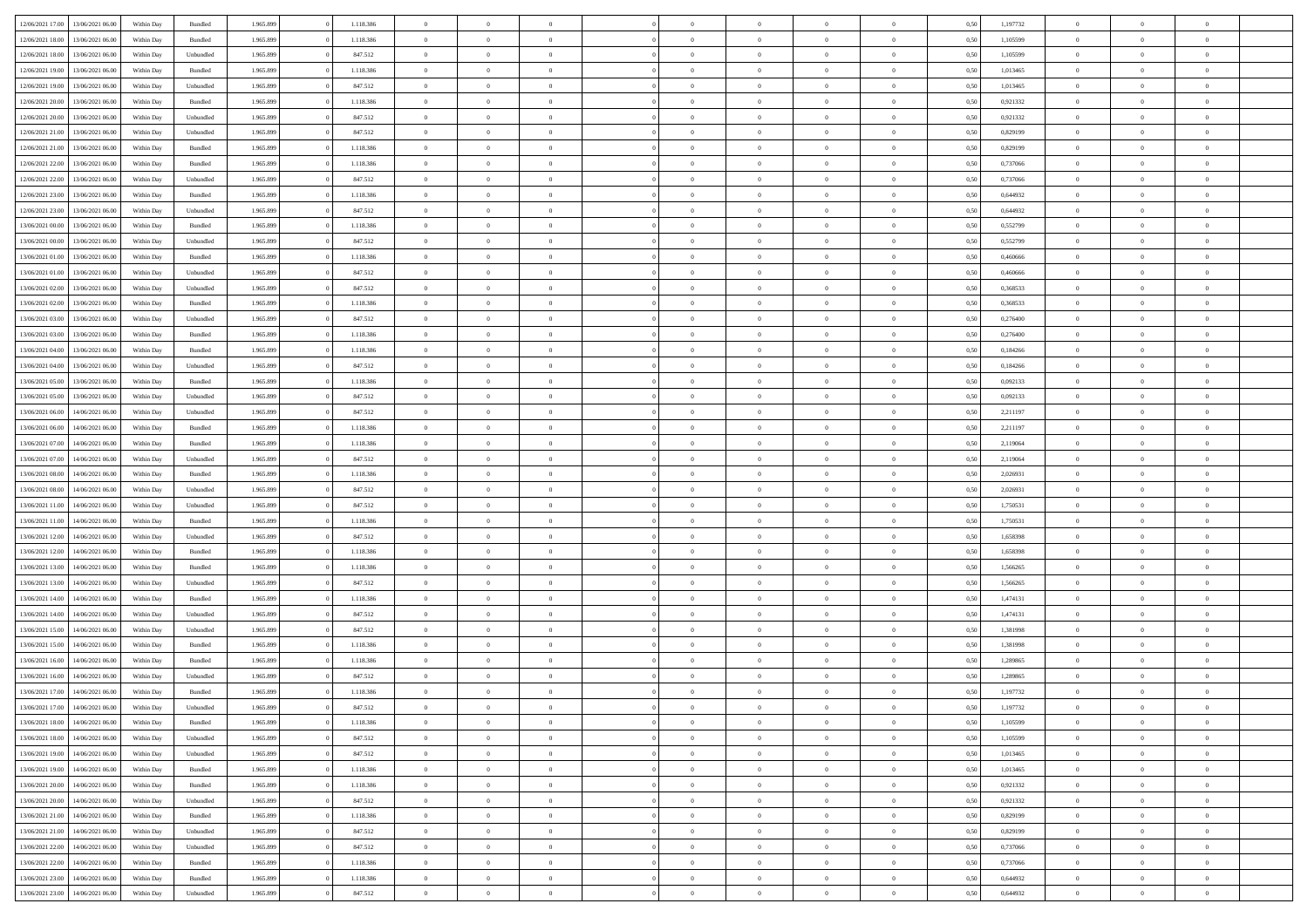| 14/06/2021 00:00 | 14/06/2021 06:00 | Within Dav | Unbundled          | 1.965.899 | 847.512   | $\overline{0}$ | $\theta$       |                | $\Omega$       | $\Omega$       | $\theta$       | $\theta$       | 0,50 | 0,552799 | $\theta$       | $\theta$       | $\theta$       |  |
|------------------|------------------|------------|--------------------|-----------|-----------|----------------|----------------|----------------|----------------|----------------|----------------|----------------|------|----------|----------------|----------------|----------------|--|
| 14/06/2021 00:00 | 14/06/2021 06:00 | Within Day | Bundled            | 1.965.899 | 1.118.386 | $\overline{0}$ | $\theta$       | $\overline{0}$ | $\overline{0}$ | $\bf{0}$       | $\overline{0}$ | $\bf{0}$       | 0,50 | 0,552799 | $\theta$       | $\overline{0}$ | $\overline{0}$ |  |
| 14/06/2021 01:00 | 14/06/2021 06:00 | Within Day | Unbundled          | 1.965.899 | 847.512   | $\overline{0}$ | $\bf{0}$       | $\overline{0}$ | $\overline{0}$ | $\bf{0}$       | $\overline{0}$ | $\mathbf{0}$   | 0,50 | 0,460666 | $\overline{0}$ | $\overline{0}$ | $\bf{0}$       |  |
|                  |                  |            |                    |           |           |                |                |                |                |                |                |                |      |          | $\theta$       |                |                |  |
| 14/06/2021 01:00 | 14/06/2021 06:00 | Within Dav | Bundled            | 1.965.899 | 1.118.386 | $\overline{0}$ | $\overline{0}$ | $\overline{0}$ | $\overline{0}$ | $\bf{0}$       | $\overline{0}$ | $\overline{0}$ | 0.50 | 0.460666 |                | $\theta$       | $\overline{0}$ |  |
| 14/06/2021 02:00 | 14/06/2021 06:00 | Within Day | Unbundled          | 1.965.899 | 847.512   | $\overline{0}$ | $\theta$       | $\overline{0}$ | $\overline{0}$ | $\bf{0}$       | $\overline{0}$ | $\bf{0}$       | 0,50 | 0,368533 | $\,$ 0 $\,$    | $\overline{0}$ | $\overline{0}$ |  |
| 14/06/2021 02:00 | 14/06/2021 06:00 | Within Day | Bundled            | 1.965.899 | 1.118.386 | $\overline{0}$ | $\overline{0}$ | $\overline{0}$ | $\overline{0}$ | $\overline{0}$ | $\overline{0}$ | $\mathbf{0}$   | 0,50 | 0,368533 | $\overline{0}$ | $\overline{0}$ | $\bf{0}$       |  |
| 14/06/2021 03:00 | 14/06/2021 06:00 | Within Dav | Unbundled          | 1.965.899 | 847.512   | $\overline{0}$ | $\overline{0}$ | $\overline{0}$ | $\overline{0}$ | $\overline{0}$ | $\overline{0}$ | $\overline{0}$ | 0.50 | 0,276400 | $\theta$       | $\overline{0}$ | $\overline{0}$ |  |
|                  |                  |            |                    |           |           |                |                |                |                |                |                |                |      |          |                |                |                |  |
| 14/06/2021 03:00 | 14/06/2021 06:00 | Within Day | Bundled            | 1.965.899 | 1.118.386 | $\overline{0}$ | $\theta$       | $\overline{0}$ | $\overline{0}$ | $\bf{0}$       | $\overline{0}$ | $\bf{0}$       | 0,50 | 0,276400 | $\theta$       | $\theta$       | $\overline{0}$ |  |
| 14/06/2021 04:00 | 14/06/2021 06:00 | Within Day | Unbundled          | 1.965.899 | 847.512   | $\overline{0}$ | $\overline{0}$ | $\overline{0}$ | $\overline{0}$ | $\bf{0}$       | $\overline{0}$ | $\mathbf{0}$   | 0,50 | 0,184266 | $\,0\,$        | $\overline{0}$ | $\overline{0}$ |  |
| 14/06/2021 04:00 | 14/06/2021 06:00 | Within Dav | Bundled            | 1.965.899 | 1.118.386 | $\overline{0}$ | $\overline{0}$ | $\overline{0}$ | $\overline{0}$ | $\overline{0}$ | $\overline{0}$ | $\overline{0}$ | 0.50 | 0,184266 | $\theta$       | $\overline{0}$ | $\overline{0}$ |  |
| 14/06/2021 05:00 | 14/06/2021 06:00 | Within Day | Unbundled          | 1.965.899 | 847.512   | $\overline{0}$ | $\theta$       | $\overline{0}$ | $\overline{0}$ | $\bf{0}$       | $\overline{0}$ | $\bf{0}$       | 0,50 | 0,092133 | $\,$ 0 $\,$    | $\overline{0}$ | $\overline{0}$ |  |
|                  |                  |            |                    |           |           |                |                |                |                |                |                |                |      |          |                |                |                |  |
| 14/06/2021 05:00 | 14/06/2021 06:00 | Within Day | Bundled            | 1.965.899 | 1.118.386 | $\overline{0}$ | $\overline{0}$ | $\overline{0}$ | $\overline{0}$ | $\bf{0}$       | $\overline{0}$ | $\mathbf{0}$   | 0,50 | 0,092133 | $\overline{0}$ | $\overline{0}$ | $\bf{0}$       |  |
| 14/06/2021 06:00 | 15/06/2021 06:00 | Within Day | Unbundled          | 1.965.899 | 847.512   | $\overline{0}$ | $\overline{0}$ | $\overline{0}$ | $\overline{0}$ | $\bf{0}$       | $\overline{0}$ | $\overline{0}$ | 0.50 | 2.211197 | $\theta$       | $\theta$       | $\overline{0}$ |  |
| 14/06/2021 06:00 | 15/06/2021 06:00 | Within Day | Bundled            | 1.965.899 | 1.118.386 | $\overline{0}$ | $\theta$       | $\overline{0}$ | $\overline{0}$ | $\bf{0}$       | $\overline{0}$ | $\bf{0}$       | 0,50 | 2,211197 | $\,$ 0 $\,$    | $\overline{0}$ | $\overline{0}$ |  |
| 14/06/2021 07:00 | 15/06/2021 06:00 | Within Day | Bundled            | 1.965.899 | 1.118.386 | $\overline{0}$ | $\overline{0}$ | $\overline{0}$ | $\overline{0}$ | $\overline{0}$ | $\overline{0}$ | $\mathbf{0}$   | 0,50 | 2,119064 | $\overline{0}$ | $\overline{0}$ | $\bf{0}$       |  |
| 14/06/2021 07:00 | 15/06/2021 06:00 | Within Dav | Unbundled          | 1.965.899 | 847.512   | $\overline{0}$ | $\overline{0}$ | $\overline{0}$ | $\overline{0}$ | $\overline{0}$ | $\overline{0}$ | $\overline{0}$ | 0.50 | 2,119064 | $\overline{0}$ | $\overline{0}$ | $\overline{0}$ |  |
|                  |                  |            |                    |           |           |                |                |                |                |                |                |                |      |          |                |                |                |  |
| 14/06/2021 08:00 | 15/06/2021 06:00 | Within Day | Bundled            | 1.965.899 | 1.118.386 | $\overline{0}$ | $\theta$       | $\overline{0}$ | $\overline{0}$ | $\bf{0}$       | $\overline{0}$ | $\bf{0}$       | 0,50 | 2,026931 | $\,$ 0 $\,$    | $\overline{0}$ | $\overline{0}$ |  |
| 14/06/2021 08:00 | 15/06/2021 06:00 | Within Day | Unbundled          | 1.965.899 | 847.512   | $\overline{0}$ | $\overline{0}$ | $\overline{0}$ | $\bf{0}$       | $\bf{0}$       | $\bf{0}$       | $\mathbf{0}$   | 0,50 | 2,026931 | $\bf{0}$       | $\overline{0}$ | $\bf{0}$       |  |
| 14/06/2021 09:00 | 15/06/2021 06:00 | Within Day | Bundled            | 1.965.899 | 1.118.386 | $\overline{0}$ | $\overline{0}$ | $\overline{0}$ | $\overline{0}$ | $\overline{0}$ | $\overline{0}$ | $\overline{0}$ | 0.50 | 1,934797 | $\theta$       | $\overline{0}$ | $\overline{0}$ |  |
| 14/06/2021 09:00 | 15/06/2021 06:00 | Within Day | Unbundled          | 1.965.899 | 847.512   | $\overline{0}$ | $\theta$       | $\overline{0}$ | $\overline{0}$ | $\bf{0}$       | $\overline{0}$ | $\bf{0}$       | 0,50 | 1,934797 | $\,$ 0 $\,$    | $\overline{0}$ | $\overline{0}$ |  |
|                  |                  |            |                    |           |           |                |                |                |                |                |                |                |      |          |                |                |                |  |
| 14/06/2021 10:00 | 15/06/2021 06:00 | Within Day | Unbundled          | 1.965.899 | 847.512   | $\overline{0}$ | $\overline{0}$ | $\overline{0}$ | $\bf{0}$       | $\bf{0}$       | $\bf{0}$       | $\mathbf{0}$   | 0,50 | 1,842664 | $\overline{0}$ | $\overline{0}$ | $\bf{0}$       |  |
| 14/06/2021 10:00 | 15/06/2021 06:00 | Within Day | Bundled            | 1.965.899 | 1.118.386 | $\overline{0}$ | $\overline{0}$ | $\overline{0}$ | $\overline{0}$ | $\overline{0}$ | $\overline{0}$ | $\overline{0}$ | 0.50 | 1.842664 | $\theta$       | $\overline{0}$ | $\overline{0}$ |  |
| 14/06/2021 11:00 | 15/06/2021 06:00 | Within Day | Unbundled          | 1.965.899 | 847.512   | $\overline{0}$ | $\theta$       | $\overline{0}$ | $\overline{0}$ | $\bf{0}$       | $\overline{0}$ | $\bf{0}$       | 0,50 | 1,750531 | $\,$ 0 $\,$    | $\overline{0}$ | $\overline{0}$ |  |
| 14/06/2021 11:00 | 15/06/2021 06:00 | Within Day | Bundled            | 1.965.899 | 1.118.386 | $\overline{0}$ | $\overline{0}$ | $\overline{0}$ | $\bf{0}$       | $\overline{0}$ | $\overline{0}$ | $\mathbf{0}$   | 0,50 | 1,750531 | $\overline{0}$ | $\overline{0}$ | $\bf{0}$       |  |
| 14/06/2021 12:00 | 15/06/2021 06:00 | Within Dav | Bundled            | 1.965.899 | 1.118.386 | $\overline{0}$ | $\overline{0}$ | $\overline{0}$ | $\overline{0}$ | $\overline{0}$ | $\overline{0}$ | $\overline{0}$ | 0.50 | 1,658398 | $\overline{0}$ | $\overline{0}$ | $\overline{0}$ |  |
|                  |                  |            |                    |           |           |                |                |                |                |                |                |                |      |          |                |                |                |  |
| 14/06/2021 12:00 | 15/06/2021 06:00 | Within Day | Unbundled          | 1.965.899 | 847.512   | $\overline{0}$ | $\theta$       | $\overline{0}$ | $\overline{0}$ | $\bf{0}$       | $\overline{0}$ | $\bf{0}$       | 0,50 | 1,658398 | $\,$ 0 $\,$    | $\overline{0}$ | $\overline{0}$ |  |
| 14/06/2021 13:00 | 15/06/2021 06:00 | Within Day | Bundled            | 1.965.899 | 1.118.386 | $\overline{0}$ | $\overline{0}$ | $\overline{0}$ | $\bf{0}$       | $\bf{0}$       | $\bf{0}$       | $\mathbf{0}$   | 0,50 | 1,566265 | $\,0\,$        | $\overline{0}$ | $\overline{0}$ |  |
| 14/06/2021 13:00 | 15/06/2021 06:00 | Within Day | Unbundled          | 1.965.899 | 847.512   | $\overline{0}$ | $\overline{0}$ | $\overline{0}$ | $\overline{0}$ | $\overline{0}$ | $\overline{0}$ | $\overline{0}$ | 0.50 | 1,566265 | $\theta$       | $\overline{0}$ | $\overline{0}$ |  |
| 14/06/2021 14:00 | 15/06/2021 06:00 | Within Day | Unbundled          | 1.965.899 | 847.512   | $\overline{0}$ | $\overline{0}$ | $\overline{0}$ | $\overline{0}$ | $\bf{0}$       | $\overline{0}$ | $\bf{0}$       | 0,50 | 1,474131 | $\,$ 0 $\,$    | $\overline{0}$ | $\overline{0}$ |  |
|                  |                  |            |                    |           |           |                |                |                |                |                |                |                |      |          |                |                |                |  |
| 14/06/2021 14:00 | 15/06/2021 06:00 | Within Day | Bundled            | 1.965.899 | 1.118.386 | $\overline{0}$ | $\overline{0}$ | $\overline{0}$ | $\bf{0}$       | $\bf{0}$       | $\bf{0}$       | $\bf{0}$       | 0,50 | 1,474131 | $\overline{0}$ | $\overline{0}$ | $\bf{0}$       |  |
| 14/06/2021 15:00 | 15/06/2021 06:00 | Within Day | Bundled            | 1.965.899 | 1.118.386 | $\overline{0}$ | $\Omega$       | $\overline{0}$ | $\Omega$       | $\Omega$       | $\overline{0}$ | $\overline{0}$ | 0,50 | 1,381998 | $\,0\,$        | $\theta$       | $\theta$       |  |
| 14/06/2021 15:00 | 15/06/2021 06:00 | Within Day | Unbundled          | 1.965.899 | 847.512   | $\overline{0}$ | $\theta$       | $\overline{0}$ | $\overline{0}$ | $\bf{0}$       | $\overline{0}$ | $\bf{0}$       | 0,50 | 1,381998 | $\,$ 0 $\,$    | $\overline{0}$ | $\overline{0}$ |  |
| 14/06/2021 16:00 | 15/06/2021 06:00 | Within Day | Bundled            | 1.965.899 | 1.118.386 | $\overline{0}$ | $\overline{0}$ | $\overline{0}$ | $\bf{0}$       | $\overline{0}$ | $\overline{0}$ | $\mathbf{0}$   | 0,50 | 1,289865 | $\overline{0}$ | $\overline{0}$ | $\bf{0}$       |  |
|                  |                  |            |                    |           |           | $\overline{0}$ | $\Omega$       | $\Omega$       | $\Omega$       | $\overline{0}$ | $\overline{0}$ | $\overline{0}$ | 0.50 |          | $\,0\,$        | $\theta$       | $\theta$       |  |
| 14/06/2021 16:00 | 15/06/2021 06:00 | Within Day | Unbundled          | 1.965.899 | 847.512   |                |                |                |                |                |                |                |      | 1,289865 |                |                |                |  |
| 14/06/2021 17:00 | 15/06/2021 06:00 | Within Day | Bundled            | 1.965.899 | 1.118.386 | $\overline{0}$ | $\theta$       | $\overline{0}$ | $\overline{0}$ | $\bf{0}$       | $\overline{0}$ | $\bf{0}$       | 0,50 | 1,197732 | $\,$ 0 $\,$    | $\overline{0}$ | $\overline{0}$ |  |
| 14/06/2021 17:00 | 15/06/2021 06:00 | Within Day | Unbundled          | 1.965.899 | 847.512   | $\overline{0}$ | $\overline{0}$ | $\overline{0}$ | $\overline{0}$ | $\bf{0}$       | $\overline{0}$ | $\mathbf{0}$   | 0,50 | 1,197732 | $\bf{0}$       | $\overline{0}$ | $\bf{0}$       |  |
| 14/06/2021 18:00 | 15/06/2021 06:00 | Within Day | Bundled            | 1.965.899 | 1.118.386 | $\overline{0}$ | $\Omega$       | $\overline{0}$ | $\Omega$       | $\overline{0}$ | $\overline{0}$ | $\overline{0}$ | 0.50 | 1.105599 | $\,$ 0 $\,$    | $\theta$       | $\theta$       |  |
| 14/06/2021 18:00 | 15/06/2021 06:00 | Within Day | Unbundled          | 1.965.899 | 847.512   | $\overline{0}$ | $\overline{0}$ | $\overline{0}$ | $\overline{0}$ | $\,$ 0         | $\overline{0}$ | $\bf{0}$       | 0,50 | 1,105599 | $\,$ 0 $\,$    | $\overline{0}$ | $\overline{0}$ |  |
|                  |                  |            |                    |           |           |                |                |                |                |                |                |                |      |          |                |                |                |  |
| 14/06/2021 19:00 | 15/06/2021 06:00 | Within Day | Bundled            | 1.965.899 | 1.118.386 | $\overline{0}$ | $\overline{0}$ | $\overline{0}$ | $\overline{0}$ | $\bf{0}$       | $\overline{0}$ | $\mathbf{0}$   | 0,50 | 1,013465 | $\overline{0}$ | $\overline{0}$ | $\bf{0}$       |  |
| 14/06/2021 19:00 | 15/06/2021 06:00 | Within Day | Unbundled          | 1.965.899 | 847.512   | $\overline{0}$ | $\Omega$       | $\overline{0}$ | $\Omega$       | $\overline{0}$ | $\overline{0}$ | $\overline{0}$ | 0,50 | 1,013465 | $\,0\,$        | $\theta$       | $\theta$       |  |
| 14/06/2021 20:00 | 15/06/2021 06:00 | Within Day | Bundled            | 1.965.899 | 1.118.386 | $\overline{0}$ | $\overline{0}$ | $\overline{0}$ | $\overline{0}$ | $\,$ 0         | $\overline{0}$ | $\bf{0}$       | 0,50 | 0,921332 | $\,$ 0 $\,$    | $\overline{0}$ | $\overline{0}$ |  |
| 14/06/2021 20:00 | 15/06/2021 06:00 | Within Day | Unbundled          | 1.965.899 | 847.512   | $\overline{0}$ | $\overline{0}$ | $\overline{0}$ | $\overline{0}$ | $\bf{0}$       | $\overline{0}$ | $\mathbf{0}$   | 0,50 | 0,921332 | $\overline{0}$ | $\overline{0}$ | $\bf{0}$       |  |
| 14/06/2021 21:00 | 15/06/2021 06:00 | Within Day | Unbundled          | 1.965.899 | 847.512   | $\overline{0}$ | $\Omega$       | $\Omega$       | $\Omega$       | $\Omega$       | $\Omega$       | $\overline{0}$ | 0.50 | 0,829199 | $\theta$       | $\theta$       | $\theta$       |  |
|                  |                  |            |                    |           |           |                |                |                |                |                |                |                |      |          |                |                |                |  |
| 14/06/2021 21:00 | 15/06/2021 06:00 | Within Day | Bundled            | 1.965.899 | 1.118.386 | $\overline{0}$ | $\overline{0}$ | $\overline{0}$ | $\bf{0}$       | $\,$ 0         | $\overline{0}$ | $\bf{0}$       | 0,50 | 0,829199 | $\,0\,$        | $\,$ 0 $\,$    | $\overline{0}$ |  |
| 14/06/2021 22:00 | 15/06/2021 06:00 | Within Day | $\mathbf B$ undled | 1.965.899 | 1.118.386 | $\overline{0}$ | $\bf{0}$       |                |                | $\bf{0}$       |                |                | 0,50 | 0,737066 | $\bf{0}$       | $\overline{0}$ |                |  |
| 14/06/2021 22.00 | 15/06/2021 06:00 | Within Day | Unbundled          | 1.965.899 | 847.512   | $\overline{0}$ | $\overline{0}$ | $\overline{0}$ | $\Omega$       | $\overline{0}$ | $\overline{0}$ | $\overline{0}$ | 0,50 | 0,737066 | $\theta$       | $\theta$       | $\theta$       |  |
| 14/06/2021 23:00 | 15/06/2021 06:00 | Within Day | Bundled            | 1.965.899 | 1.118.386 | $\overline{0}$ | $\,$ 0         | $\overline{0}$ | $\overline{0}$ | $\,$ 0 $\,$    | $\overline{0}$ | $\,$ 0 $\,$    | 0,50 | 0,644932 | $\,$ 0 $\,$    | $\,$ 0 $\,$    | $\,$ 0         |  |
|                  |                  |            |                    |           |           |                |                |                |                |                |                |                |      |          |                |                |                |  |
| 14/06/2021 23:00 | 15/06/2021 06:00 | Within Day | Unbundled          | 1.965.899 | 847.512   | $\overline{0}$ | $\overline{0}$ | $\overline{0}$ | $\overline{0}$ | $\overline{0}$ | $\overline{0}$ | $\mathbf{0}$   | 0,50 | 0,644932 | $\overline{0}$ | $\bf{0}$       | $\bf{0}$       |  |
| 15/06/2021 00:00 | 15/06/2021 06:00 | Within Day | Unbundled          | 1.965.899 | 847.512   | $\overline{0}$ | $\overline{0}$ | $\overline{0}$ | $\Omega$       | $\overline{0}$ | $\overline{0}$ | $\overline{0}$ | 0,50 | 0,552799 | $\overline{0}$ | $\theta$       | $\overline{0}$ |  |
| 15/06/2021 00:00 | 15/06/2021 06:00 | Within Day | Bundled            | 1.965.899 | 1.118.386 | $\overline{0}$ | $\,$ 0         | $\overline{0}$ | $\overline{0}$ | $\,$ 0 $\,$    | $\overline{0}$ | $\mathbf{0}$   | 0,50 | 0,552799 | $\,$ 0 $\,$    | $\overline{0}$ | $\overline{0}$ |  |
| 15/06/2021 01:00 | 15/06/2021 06:00 | Within Day | Bundled            | 1.965.899 | 1.118.386 | $\overline{0}$ | $\overline{0}$ | $\overline{0}$ | $\overline{0}$ | $\overline{0}$ | $\overline{0}$ | $\mathbf{0}$   | 0,50 | 0,460666 | $\overline{0}$ | $\overline{0}$ | $\bf{0}$       |  |
|                  |                  |            |                    |           |           |                | $\overline{0}$ | $\overline{0}$ | $\Omega$       | $\overline{0}$ | $\overline{0}$ |                | 0.50 | 0.460666 |                | $\theta$       | $\overline{0}$ |  |
| 15/06/2021 01:00 | 15/06/2021 06:00 | Within Day | Unbundled          | 1.965.899 | 847.512   | $\overline{0}$ |                |                |                |                |                | $\bf{0}$       |      |          | $\overline{0}$ |                |                |  |
| 15/06/2021 02:00 | 15/06/2021 06:00 | Within Day | Unbundled          | 1.965.899 | 847.512   | $\overline{0}$ | $\,$ 0         | $\overline{0}$ | $\overline{0}$ | $\bf{0}$       | $\overline{0}$ | $\bf{0}$       | 0,50 | 0,368533 | $\,$ 0 $\,$    | $\overline{0}$ | $\overline{0}$ |  |
| 15/06/2021 02:00 | 15/06/2021 06:00 | Within Day | Bundled            | 1.965.899 | 1.118.386 | $\overline{0}$ | $\bf{0}$       | $\overline{0}$ | $\overline{0}$ | $\overline{0}$ | $\overline{0}$ | $\mathbf{0}$   | 0,50 | 0,368533 | $\overline{0}$ | $\overline{0}$ | $\bf{0}$       |  |
| 15/06/2021 03:00 | 15/06/2021 06:00 | Within Day | Bundled            | 1.965.899 | 1.118.386 | $\overline{0}$ | $\overline{0}$ | $\overline{0}$ | $\Omega$       | $\overline{0}$ | $\overline{0}$ | $\overline{0}$ | 0.50 | 0,276400 | $\overline{0}$ | $\overline{0}$ | $\overline{0}$ |  |
| 15/06/2021 03:00 | 15/06/2021 06:00 | Within Day | Unbundled          | 1.965.899 | 847.512   | $\overline{0}$ | $\bf{0}$       | $\overline{0}$ | $\bf{0}$       | $\bf{0}$       | $\bf{0}$       | $\mathbf{0}$   | 0,50 | 0,276400 | $\,$ 0 $\,$    | $\,$ 0 $\,$    | $\bf{0}$       |  |
|                  |                  |            |                    |           |           |                |                |                |                |                |                |                |      |          |                |                |                |  |
| 15/06/2021 04:00 | 15/06/2021 06:00 | Within Day | Bundled            | 1.965.899 | 1.118.386 | $\overline{0}$ | $\overline{0}$ | $\overline{0}$ | $\overline{0}$ | $\overline{0}$ | $\bf{0}$       | $\mathbf{0}$   | 0,50 | 0,184266 | $\overline{0}$ | $\bf{0}$       | $\bf{0}$       |  |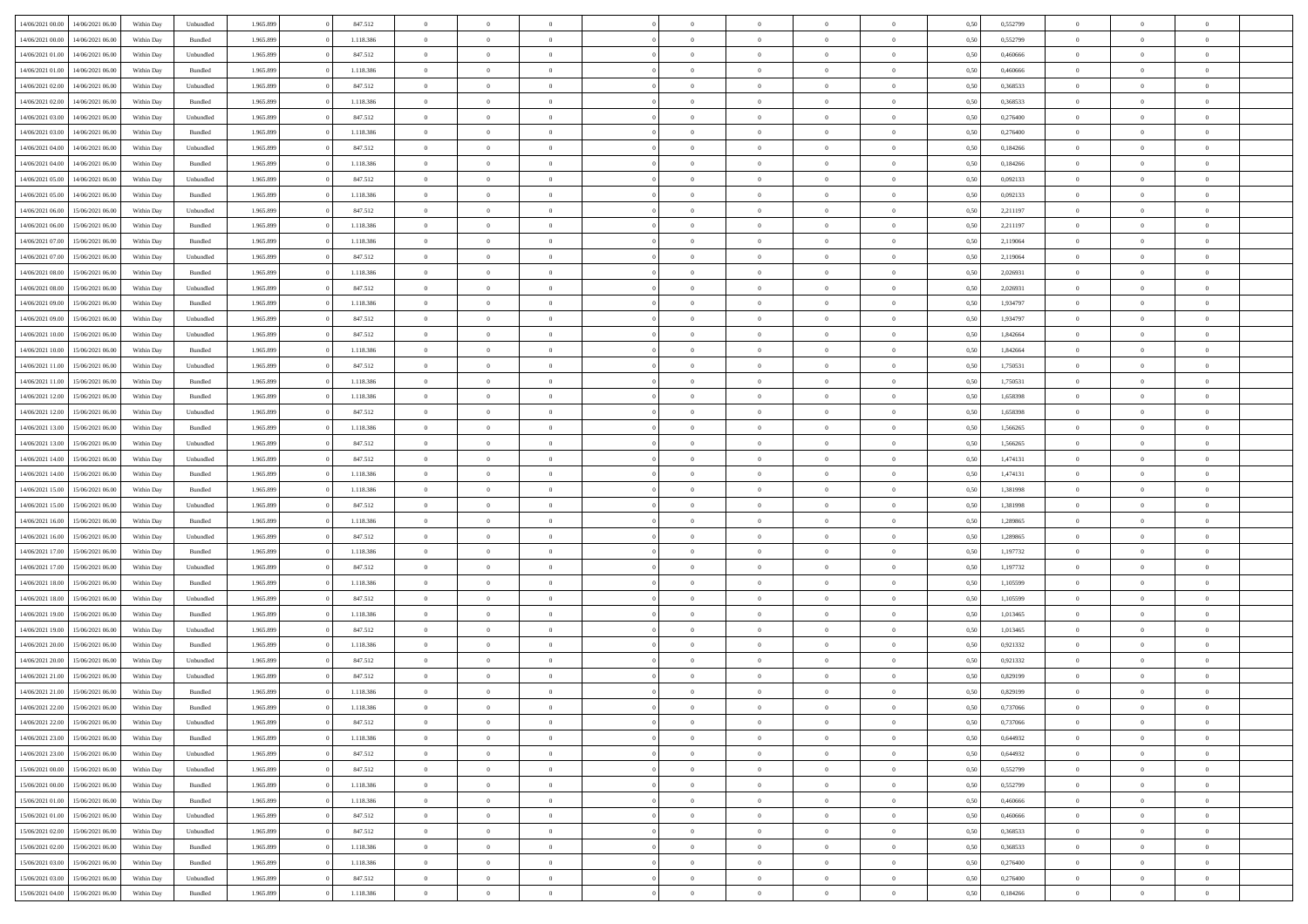|                                   |                  |            |                    |           |           | $\overline{0}$ | $\Omega$       |                |                | $\Omega$       | $\Omega$       | $\theta$       |      |          | $\theta$       |                | $\theta$       |  |
|-----------------------------------|------------------|------------|--------------------|-----------|-----------|----------------|----------------|----------------|----------------|----------------|----------------|----------------|------|----------|----------------|----------------|----------------|--|
| 15/06/2021 04:00                  | 15/06/2021 06:00 | Within Dav | Unbundled          | 1.965.899 | 847.512   |                |                |                | $\Omega$       |                |                |                | 0,50 | 0,184266 |                | $\theta$       |                |  |
| 15/06/2021 05:00                  | 15/06/2021 06:00 | Within Day | Bundled            | 1.965.899 | 1.118.386 | $\overline{0}$ | $\theta$       | $\overline{0}$ | $\overline{0}$ | $\bf{0}$       | $\overline{0}$ | $\bf{0}$       | 0,50 | 0,092133 | $\theta$       | $\theta$       | $\overline{0}$ |  |
| 15/06/2021 05:00                  | 15/06/2021 06:00 | Within Day | Unbundled          | 1.965.899 | 847.512   | $\overline{0}$ | $\overline{0}$ | $\overline{0}$ | $\bf{0}$       | $\bf{0}$       | $\bf{0}$       | $\mathbf{0}$   | 0,50 | 0,092133 | $\bf{0}$       | $\overline{0}$ | $\overline{0}$ |  |
| 15/06/2021 06:00                  | 16/06/2021 06:00 | Within Day | Unbundled          | 1.965.899 | 847.512   | $\overline{0}$ | $\overline{0}$ | $\overline{0}$ | $\overline{0}$ | $\bf{0}$       | $\overline{0}$ | $\overline{0}$ | 0.50 | 2.211197 | $\theta$       | $\theta$       | $\overline{0}$ |  |
| 15/06/2021 06:00                  | 16/06/2021 06:00 | Within Day | Bundled            | 1.965.899 | 1.118.386 | $\overline{0}$ | $\theta$       | $\overline{0}$ | $\overline{0}$ | $\bf{0}$       | $\overline{0}$ | $\bf{0}$       | 0,50 | 2,211197 | $\,$ 0 $\,$    | $\overline{0}$ | $\overline{0}$ |  |
|                                   |                  |            |                    |           |           |                |                |                |                |                |                |                |      |          |                |                |                |  |
| 15/06/2021 07:00                  | 16/06/2021 06:00 | Within Day | Bundled            | 1.965.899 | 1.118.386 | $\overline{0}$ | $\bf{0}$       | $\overline{0}$ | $\bf{0}$       | $\overline{0}$ | $\overline{0}$ | $\mathbf{0}$   | 0,50 | 2,119064 | $\overline{0}$ | $\overline{0}$ | $\bf{0}$       |  |
| 15/06/2021 07:00                  | 16/06/2021 06:00 | Within Dav | Unbundled          | 1.965.899 | 847.512   | $\overline{0}$ | $\overline{0}$ | $\overline{0}$ | $\overline{0}$ | $\overline{0}$ | $\overline{0}$ | $\overline{0}$ | 0.50 | 2,119064 | $\theta$       | $\overline{0}$ | $\overline{0}$ |  |
| 15/06/2021 08:00                  | 16/06/2021 06:00 | Within Day | Bundled            | 1.965.899 | 1.118.386 | $\overline{0}$ | $\theta$       | $\overline{0}$ | $\overline{0}$ | $\bf{0}$       | $\overline{0}$ | $\bf{0}$       | 0,50 | 2,026931 | $\theta$       | $\theta$       | $\overline{0}$ |  |
| 15/06/2021 08:00                  | 16/06/2021 06:00 | Within Day | Unbundled          | 1.965.899 | 847.512   | $\overline{0}$ | $\overline{0}$ | $\overline{0}$ | $\bf{0}$       | $\bf{0}$       | $\bf{0}$       | $\mathbf{0}$   | 0,50 | 2,026931 | $\,0\,$        | $\overline{0}$ | $\overline{0}$ |  |
| 15/06/2021 09:00                  | 16/06/2021 06:00 | Within Dav | Bundled            | 1.965.899 | 1.118.386 | $\overline{0}$ | $\overline{0}$ | $\overline{0}$ | $\overline{0}$ | $\overline{0}$ | $\overline{0}$ | $\overline{0}$ | 0.50 | 1,934797 | $\theta$       | $\overline{0}$ | $\overline{0}$ |  |
| 15/06/2021 09:00                  | 16/06/2021 06:00 | Within Day | Unbundled          | 1.965.899 | 847.512   | $\overline{0}$ | $\theta$       | $\overline{0}$ | $\overline{0}$ | $\bf{0}$       | $\overline{0}$ | $\bf{0}$       | 0,50 | 1,934797 | $\,$ 0 $\,$    | $\overline{0}$ | $\overline{0}$ |  |
|                                   |                  |            |                    |           |           |                | $\overline{0}$ |                |                | $\bf{0}$       |                |                |      |          |                | $\overline{0}$ | $\overline{0}$ |  |
| 15/06/2021 10:00                  | 16/06/2021 06:00 | Within Day | Bundled            | 1.965.899 | 1.118.386 | $\overline{0}$ |                | $\overline{0}$ | $\bf{0}$       |                | $\bf{0}$       | $\mathbf{0}$   | 0,50 | 1,842664 | $\overline{0}$ |                |                |  |
| 15/06/2021 10:00                  | 16/06/2021 06:00 | Within Day | Unbundled          | 1.965.899 | 847.512   | $\overline{0}$ | $\overline{0}$ | $\overline{0}$ | $\overline{0}$ | $\bf{0}$       | $\overline{0}$ | $\overline{0}$ | 0.50 | 1.842664 | $\theta$       | $\theta$       | $\overline{0}$ |  |
| 15/06/2021 11:00                  | 16/06/2021 06:00 | Within Day | Bundled            | 1.965.899 | 1.118.386 | $\overline{0}$ | $\theta$       | $\overline{0}$ | $\overline{0}$ | $\bf{0}$       | $\overline{0}$ | $\bf{0}$       | 0,50 | 1,750531 | $\theta$       | $\theta$       | $\overline{0}$ |  |
| 15/06/2021 11:00                  | 16/06/2021 06:00 | Within Day | Unbundled          | 1.965.899 | 847.512   | $\overline{0}$ | $\overline{0}$ | $\overline{0}$ | $\bf{0}$       | $\overline{0}$ | $\overline{0}$ | $\mathbf{0}$   | 0,50 | 1,750531 | $\overline{0}$ | $\overline{0}$ | $\bf{0}$       |  |
| 15/06/2021 12:00                  | 16/06/2021 06:00 | Within Dav | Unbundled          | 1.965.899 | 847.512   | $\overline{0}$ | $\overline{0}$ | $\overline{0}$ | $\overline{0}$ | $\overline{0}$ | $\overline{0}$ | $\overline{0}$ | 0.50 | 1,658398 | $\theta$       | $\overline{0}$ | $\overline{0}$ |  |
| 15/06/2021 12:00                  | 16/06/2021 06:00 | Within Day | Bundled            | 1.965.899 | 1.118.386 | $\overline{0}$ | $\theta$       | $\overline{0}$ | $\overline{0}$ | $\bf{0}$       | $\overline{0}$ | $\bf{0}$       | 0,50 | 1,658398 | $\theta$       | $\theta$       | $\overline{0}$ |  |
| 15/06/2021 13:00                  | 16/06/2021 06:00 | Within Day | Unbundled          | 1.965.899 | 847.512   | $\overline{0}$ | $\overline{0}$ | $\overline{0}$ | $\bf{0}$       | $\bf{0}$       | $\bf{0}$       | $\mathbf{0}$   | 0,50 | 1,566265 | $\,0\,$        | $\overline{0}$ | $\overline{0}$ |  |
| 15/06/2021 13:00                  | 16/06/2021 06:00 |            | Bundled            | 1.965.899 | 1.118.386 | $\overline{0}$ | $\overline{0}$ | $\overline{0}$ | $\overline{0}$ | $\overline{0}$ | $\overline{0}$ | $\overline{0}$ | 0.50 | 1,566265 | $\theta$       | $\overline{0}$ | $\overline{0}$ |  |
|                                   |                  | Within Day |                    |           |           |                |                |                |                |                |                |                |      |          |                |                |                |  |
| 15/06/2021 14:00                  | 16/06/2021 06:00 | Within Day | Unbundled          | 1.965.899 | 847.512   | $\overline{0}$ | $\theta$       | $\overline{0}$ | $\overline{0}$ | $\bf{0}$       | $\overline{0}$ | $\bf{0}$       | 0,50 | 1,474131 | $\,$ 0 $\,$    | $\theta$       | $\overline{0}$ |  |
| 15/06/2021 14:00                  | 16/06/2021 06:00 | Within Day | Bundled            | 1.965.899 | 1.118.386 | $\overline{0}$ | $\overline{0}$ | $\overline{0}$ | $\bf{0}$       | $\bf{0}$       | $\bf{0}$       | $\mathbf{0}$   | 0,50 | 1,474131 | $\bf{0}$       | $\overline{0}$ | $\overline{0}$ |  |
| 15/06/2021 15:00                  | 16/06/2021 06:00 | Within Day | Unbundled          | 1.965.899 | 847.512   | $\overline{0}$ | $\overline{0}$ | $\overline{0}$ | $\overline{0}$ | $\bf{0}$       | $\overline{0}$ | $\overline{0}$ | 0.50 | 1,381998 | $\theta$       | $\overline{0}$ | $\overline{0}$ |  |
| 15/06/2021 15:00                  | 16/06/2021 06:00 | Within Day | Bundled            | 1.965.899 | 1.118.386 | $\overline{0}$ | $\theta$       | $\overline{0}$ | $\overline{0}$ | $\bf{0}$       | $\overline{0}$ | $\bf{0}$       | 0,50 | 1,381998 | $\,$ 0 $\,$    | $\overline{0}$ | $\overline{0}$ |  |
| 15/06/2021 16:00                  | 16/06/2021 06:00 | Within Day | Unbundled          | 1.965.899 | 847.512   | $\overline{0}$ | $\bf{0}$       | $\overline{0}$ | $\overline{0}$ | $\overline{0}$ | $\overline{0}$ | $\mathbf{0}$   | 0,50 | 1,289865 | $\overline{0}$ | $\overline{0}$ | $\bf{0}$       |  |
| 15/06/2021 16:00                  | 16/06/2021 06:00 | Within Dav | Bundled            | 1.965.899 | 1.118.386 | $\overline{0}$ | $\overline{0}$ | $\overline{0}$ | $\overline{0}$ | $\overline{0}$ | $\overline{0}$ | $\overline{0}$ | 0.50 | 1,289865 | $\theta$       | $\overline{0}$ | $\overline{0}$ |  |
| 15/06/2021 17:00                  | 16/06/2021 06:00 | Within Day | Bundled            | 1.965.899 | 1.118.386 | $\overline{0}$ | $\theta$       | $\overline{0}$ | $\overline{0}$ | $\bf{0}$       | $\overline{0}$ | $\bf{0}$       | 0,50 | 1,197732 | $\theta$       | $\theta$       | $\overline{0}$ |  |
|                                   |                  |            |                    |           |           |                |                |                |                |                |                |                |      |          |                |                |                |  |
| 15/06/2021 17:00                  | 16/06/2021 06:00 | Within Day | Unbundled          | 1.965.899 | 847.512   | $\overline{0}$ | $\overline{0}$ | $\overline{0}$ | $\overline{0}$ | $\bf{0}$       | $\overline{0}$ | $\bf{0}$       | 0,50 | 1,197732 | $\,0\,$        | $\overline{0}$ | $\overline{0}$ |  |
| 15/06/2021 18:00                  | 16/06/2021 06:00 | Within Day | Bundled            | 1.965.899 | 1.118.386 | $\overline{0}$ | $\overline{0}$ | $\overline{0}$ | $\overline{0}$ | $\overline{0}$ | $\overline{0}$ | $\overline{0}$ | 0.50 | 1,105599 | $\theta$       | $\overline{0}$ | $\overline{0}$ |  |
| 15/06/2021 18:00                  | 16/06/2021 06:00 | Within Day | Unbundled          | 1.965.899 | 847.512   | $\overline{0}$ | $\theta$       | $\overline{0}$ | $\overline{0}$ | $\bf{0}$       | $\overline{0}$ | $\bf{0}$       | 0,50 | 1,105599 | $\,$ 0 $\,$    | $\overline{0}$ | $\overline{0}$ |  |
| 15/06/2021 19:00                  | 16/06/2021 06:00 | Within Day | Unbundled          | 1.965.899 | 847.512   | $\overline{0}$ | $\overline{0}$ | $\overline{0}$ | $\overline{0}$ | $\bf{0}$       | $\overline{0}$ | $\bf{0}$       | 0,50 | 1,013465 | $\overline{0}$ | $\overline{0}$ | $\overline{0}$ |  |
| 15/06/2021 19:00                  | 16/06/2021 06:00 | Within Day | Bundled            | 1.965.899 | 1.118.386 | $\overline{0}$ | $\Omega$       | $\overline{0}$ | $\Omega$       | $\Omega$       | $\overline{0}$ | $\overline{0}$ | 0,50 | 1,013465 | $\,0\,$        | $\theta$       | $\theta$       |  |
| 15/06/2021 20:00                  | 16/06/2021 06:00 | Within Day | Bundled            | 1.965.899 | 1.118.386 | $\overline{0}$ | $\theta$       | $\overline{0}$ | $\overline{0}$ | $\bf{0}$       | $\overline{0}$ | $\bf{0}$       | 0,50 | 0,921332 | $\,$ 0 $\,$    | $\theta$       | $\overline{0}$ |  |
|                                   | 16/06/2021 06:00 | Within Day | Unbundled          | 1.965.899 | 847.512   | $\overline{0}$ | $\overline{0}$ | $\overline{0}$ | $\overline{0}$ | $\bf{0}$       | $\overline{0}$ | $\mathbf{0}$   | 0,50 | 0,921332 | $\overline{0}$ | $\overline{0}$ | $\bf{0}$       |  |
| 15/06/2021 20:00                  |                  |            |                    |           |           |                |                |                |                |                |                |                |      |          |                |                |                |  |
| 15/06/2021 21:00                  | 16/06/2021 06:00 | Within Day | Bundled            | 1.965.899 | 1.118.386 | $\overline{0}$ | $\Omega$       | $\Omega$       | $\Omega$       | $\bf{0}$       | $\overline{0}$ | $\overline{0}$ | 0.50 | 0,829199 | $\,0\,$        | $\theta$       | $\theta$       |  |
| 15/06/2021 21:00                  | 16/06/2021 06:00 | Within Day | Unbundled          | 1.965.899 | 847.512   | $\overline{0}$ | $\theta$       | $\overline{0}$ | $\overline{0}$ | $\bf{0}$       | $\overline{0}$ | $\bf{0}$       | 0,50 | 0,829199 | $\,$ 0 $\,$    | $\theta$       | $\overline{0}$ |  |
| 15/06/2021 22:00                  | 16/06/2021 06:00 | Within Day | Unbundled          | 1.965.899 | 847.512   | $\overline{0}$ | $\overline{0}$ | $\overline{0}$ | $\overline{0}$ | $\bf{0}$       | $\overline{0}$ | $\bf{0}$       | 0,50 | 0,737066 | $\,0\,$        | $\overline{0}$ | $\overline{0}$ |  |
| 15/06/2021 22.00                  | 16/06/2021 06:00 | Within Day | Bundled            | 1.965.899 | 1.118.386 | $\overline{0}$ | $\Omega$       | $\overline{0}$ | $\Omega$       | $\overline{0}$ | $\overline{0}$ | $\overline{0}$ | 0.50 | 0,737066 | $\,0\,$        | $\theta$       | $\theta$       |  |
| 15/06/2021 23:00                  | 16/06/2021 06:00 | Within Day | Bundled            | 1.965.899 | 1.118.386 | $\overline{0}$ | $\theta$       | $\overline{0}$ | $\overline{0}$ | $\,$ 0         | $\overline{0}$ | $\bf{0}$       | 0,50 | 0,644932 | $\,$ 0 $\,$    | $\overline{0}$ | $\overline{0}$ |  |
| 15/06/2021 23.00                  | 16/06/2021 06:00 | Within Day | Unbundled          | 1.965.899 | 847.512   | $\overline{0}$ | $\overline{0}$ | $\overline{0}$ | $\bf{0}$       | $\bf{0}$       | $\bf{0}$       | $\mathbf{0}$   | 0,50 | 0,644932 | $\overline{0}$ | $\overline{0}$ | $\overline{0}$ |  |
| 16/06/2021 00:00                  | 16/06/2021 06:00 | Within Day | Bundled            | 1.965.899 | 1.118.386 | $\overline{0}$ | $\Omega$       | $\overline{0}$ | $\Omega$       | $\overline{0}$ | $\overline{0}$ | $\overline{0}$ | 0,50 | 0,552799 | $\,0\,$        | $\theta$       | $\theta$       |  |
|                                   |                  |            |                    |           |           |                | $\theta$       |                |                |                |                |                |      |          |                |                |                |  |
| 16/06/2021 00:00                  | 16/06/2021 06:00 | Within Day | Unbundled          | 1.965.899 | 847.512   | $\overline{0}$ |                | $\overline{0}$ | $\overline{0}$ | $\,$ 0         | $\overline{0}$ | $\bf{0}$       | 0,50 | 0,552799 | $\,$ 0 $\,$    | $\overline{0}$ | $\overline{0}$ |  |
| 16/06/2021 01:00                  | 16/06/2021 06:00 | Within Day | Bundled            | 1.965.899 | 1.118.386 | $\overline{0}$ | $\overline{0}$ | $\overline{0}$ | $\bf{0}$       | $\bf{0}$       | $\bf{0}$       | $\mathbf{0}$   | 0,50 | 0,460666 | $\overline{0}$ | $\overline{0}$ | $\bf{0}$       |  |
| 16/06/2021 01:00                  | 16/06/2021 06:00 | Within Day | Unbundled          | 1.965.899 | 847.512   | $\overline{0}$ | $\Omega$       | $\Omega$       | $\Omega$       | $\Omega$       | $\Omega$       | $\overline{0}$ | 0.50 | 0.460666 | $\theta$       | $\theta$       | $\theta$       |  |
| 16/06/2021 02:00                  | 16/06/2021 06:00 | Within Day | Unbundled          | 1.965.899 | 847.512   | $\overline{0}$ | $\,$ 0 $\,$    | $\overline{0}$ | $\bf{0}$       | $\,$ 0         | $\bf{0}$       | $\bf{0}$       | 0,50 | 0,368533 | $\,0\,$        | $\overline{0}$ | $\overline{0}$ |  |
| 16/06/2021 02:00                  | 16/06/2021 06:00 | Within Day | $\mathbf B$ undled | 1.965.899 | 1.118.386 | $\bf{0}$       | $\bf{0}$       |                |                | $\bf{0}$       |                |                | 0,50 | 0,368533 | $\bf{0}$       | $\overline{0}$ |                |  |
| 16/06/2021 03:00                  | 16/06/2021 06:00 | Within Day | Unbundled          | 1.965.899 | 847.512   | $\overline{0}$ | $\overline{0}$ | $\overline{0}$ | $\Omega$       | $\overline{0}$ | $\overline{0}$ | $\overline{0}$ | 0.50 | 0,276400 | $\theta$       | $\theta$       | $\theta$       |  |
| 16/06/2021 03:00                  | 16/06/2021 06:00 | Within Day | Bundled            | 1.965.899 | 1.118.386 | $\overline{0}$ | $\bf{0}$       | $\overline{0}$ | $\bf{0}$       | $\,$ 0 $\,$    | $\overline{0}$ | $\,$ 0 $\,$    | 0,50 | 0,276400 | $\,$ 0 $\,$    | $\,$ 0 $\,$    | $\,$ 0         |  |
| 16/06/2021 04:00                  | 16/06/2021 06:00 | Within Day | Bundled            | 1.965.899 | 1.118.386 | $\overline{0}$ | $\overline{0}$ | $\overline{0}$ | $\overline{0}$ | $\overline{0}$ | $\overline{0}$ | $\mathbf{0}$   | 0,50 | 0,184266 | $\overline{0}$ | $\bf{0}$       | $\bf{0}$       |  |
|                                   |                  |            |                    |           |           |                |                |                |                |                |                |                |      |          |                |                |                |  |
| 16/06/2021 04:00                  | 16/06/2021 06:00 | Within Day | Unbundled          | 1.965.899 | 847.512   | $\overline{0}$ | $\overline{0}$ | $\overline{0}$ | $\Omega$       | $\overline{0}$ | $\overline{0}$ | $\overline{0}$ | 0,50 | 0,184266 | $\overline{0}$ | $\theta$       | $\overline{0}$ |  |
| 16/06/2021 05:00                  | 16/06/2021 06:00 | Within Day | Bundled            | 1.965.899 | 1.118.386 | $\overline{0}$ | $\,$ 0         | $\overline{0}$ | $\overline{0}$ | $\,$ 0 $\,$    | $\overline{0}$ | $\mathbf{0}$   | 0,50 | 0,092133 | $\,$ 0 $\,$    | $\overline{0}$ | $\overline{0}$ |  |
| 16/06/2021 05:00                  | 16/06/2021 06:00 | Within Day | Unbundled          | 1.965.899 | 847.512   | $\overline{0}$ | $\overline{0}$ | $\overline{0}$ | $\overline{0}$ | $\overline{0}$ | $\overline{0}$ | $\mathbf{0}$   | 0,50 | 0,092133 | $\overline{0}$ | $\overline{0}$ | $\bf{0}$       |  |
| 16/06/2021 06:00                  | 17/06/2021 06:00 | Within Day | Unbundled          | 1.965.899 | 847.512   | $\overline{0}$ | $\overline{0}$ | $\overline{0}$ | $\Omega$       | $\overline{0}$ | $\overline{0}$ | $\bf{0}$       | 0.50 | 2,211197 | $\overline{0}$ | $\theta$       | $\overline{0}$ |  |
| 16/06/2021 06:00                  | 17/06/2021 06:00 | Within Day | Bundled            | 1.965.899 | 1.118.386 | $\overline{0}$ | $\,$ 0         | $\overline{0}$ | $\bf{0}$       | $\bf{0}$       | $\bf{0}$       | $\bf{0}$       | 0,50 | 2,211197 | $\,$ 0 $\,$    | $\overline{0}$ | $\overline{0}$ |  |
| 16/06/2021 07:00                  | 17/06/2021 06:00 | Within Day | Unbundled          | 1.965.899 | 847.512   | $\overline{0}$ | $\bf{0}$       | $\overline{0}$ | $\overline{0}$ | $\overline{0}$ | $\overline{0}$ | $\mathbf{0}$   | 0,50 | 2,119064 | $\overline{0}$ | $\overline{0}$ | $\bf{0}$       |  |
| 16/06/2021 07:00                  | 17/06/2021 06:00 | Within Day | Bundled            | 1.965.899 | 1.118.386 | $\overline{0}$ | $\overline{0}$ | $\overline{0}$ | $\Omega$       | $\overline{0}$ | $\overline{0}$ | $\overline{0}$ | 0.50 | 2,119064 | $\overline{0}$ | $\overline{0}$ | $\overline{0}$ |  |
|                                   |                  |            |                    |           |           |                |                |                |                |                |                |                |      |          |                |                |                |  |
| 16/06/2021 08:00                  | 17/06/2021 06:00 | Within Day | Unbundled          | 1.965.899 | 847.512   | $\overline{0}$ | $\bf{0}$       | $\overline{0}$ | $\bf{0}$       | $\bf{0}$       | $\bf{0}$       | $\mathbf{0}$   | 0,50 | 2,026931 | $\,$ 0 $\,$    | $\,$ 0 $\,$    | $\bf{0}$       |  |
| 16/06/2021 08:00 17/06/2021 06:00 |                  | Within Day | Bundled            | 1.965.899 | 1.118.386 | $\overline{0}$ | $\overline{0}$ | $\overline{0}$ | $\overline{0}$ | $\overline{0}$ | $\bf{0}$       | $\mathbf{0}$   | 0,50 | 2,026931 | $\overline{0}$ | $\bf{0}$       | $\bf{0}$       |  |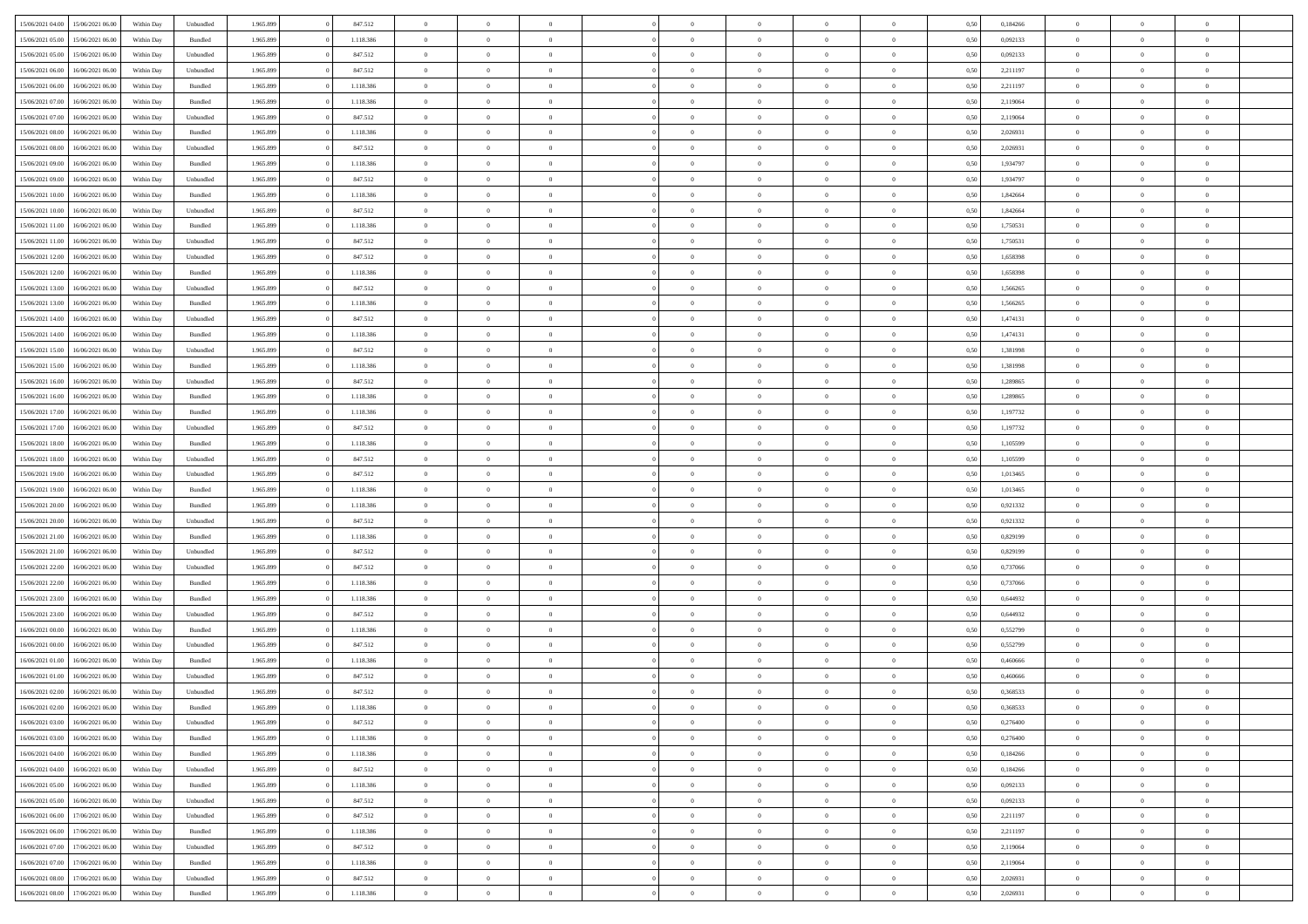|                  |                  |            |                    |           |           | $\overline{0}$ |                |                |                | $\Omega$       | $\theta$       | $\theta$       |      |          | $\theta$       |                | $\theta$       |  |
|------------------|------------------|------------|--------------------|-----------|-----------|----------------|----------------|----------------|----------------|----------------|----------------|----------------|------|----------|----------------|----------------|----------------|--|
| 16/06/2021 09:00 | 17/06/2021 06:00 | Within Dav | Unbundled          | 1.965.899 | 847.512   |                | $\theta$       |                | $\Omega$       |                |                |                | 0,50 | 1,934797 |                | $\theta$       |                |  |
| 16/06/2021 09:00 | 17/06/2021 06:00 | Within Day | Bundled            | 1.965.899 | 1.118.386 | $\overline{0}$ | $\theta$       | $\overline{0}$ | $\overline{0}$ | $\bf{0}$       | $\overline{0}$ | $\bf{0}$       | 0,50 | 1,934797 | $\theta$       | $\overline{0}$ | $\overline{0}$ |  |
| 16/06/2021 10:00 | 17/06/2021 06:00 | Within Day | Bundled            | 1.965.899 | 1.118.386 | $\overline{0}$ | $\bf{0}$       | $\overline{0}$ | $\bf{0}$       | $\bf{0}$       | $\bf{0}$       | $\mathbf{0}$   | 0,50 | 1,842664 | $\overline{0}$ | $\overline{0}$ | $\bf{0}$       |  |
| 16/06/2021 10:00 | 17/06/2021 06:00 | Within Day | Unbundled          | 1.965.899 | 847.512   | $\overline{0}$ | $\overline{0}$ | $\overline{0}$ | $\overline{0}$ | $\bf{0}$       | $\overline{0}$ | $\overline{0}$ | 0.50 | 1.842664 | $\theta$       | $\theta$       | $\overline{0}$ |  |
|                  |                  |            |                    |           |           |                |                |                |                |                |                |                |      |          |                |                |                |  |
| 16/06/2021 11:00 | 17/06/2021 06:00 | Within Day | Bundled            | 1.965.899 | 1.118.386 | $\overline{0}$ | $\theta$       | $\overline{0}$ | $\overline{0}$ | $\bf{0}$       | $\overline{0}$ | $\bf{0}$       | 0,50 | 1,750531 | $\,$ 0 $\,$    | $\overline{0}$ | $\overline{0}$ |  |
| 16/06/2021 11:00 | 17/06/2021 06:00 | Within Day | Unbundled          | 1.965.899 | 847.512   | $\overline{0}$ | $\overline{0}$ | $\overline{0}$ | $\bf{0}$       | $\overline{0}$ | $\overline{0}$ | $\mathbf{0}$   | 0,50 | 1,750531 | $\overline{0}$ | $\overline{0}$ | $\bf{0}$       |  |
| 16/06/2021 12:00 | 17/06/2021 06:00 | Within Dav | Bundled            | 1.965.899 | 1.118.386 | $\overline{0}$ | $\overline{0}$ | $\overline{0}$ | $\overline{0}$ | $\overline{0}$ | $\overline{0}$ | $\overline{0}$ | 0.50 | 1,658398 | $\theta$       | $\overline{0}$ | $\overline{0}$ |  |
| 16/06/2021 12:00 | 17/06/2021 06:00 | Within Day | Unbundled          | 1.965.899 | 847.512   | $\overline{0}$ | $\theta$       | $\overline{0}$ | $\overline{0}$ | $\bf{0}$       | $\overline{0}$ | $\bf{0}$       | 0,50 | 1,658398 | $\theta$       | $\theta$       | $\overline{0}$ |  |
|                  |                  |            |                    |           |           |                |                |                |                |                |                |                |      |          |                |                |                |  |
| 16/06/2021 13:00 | 17/06/2021 06:00 | Within Day | Bundled            | 1.965.899 | 1.118.386 | $\overline{0}$ | $\overline{0}$ | $\overline{0}$ | $\overline{0}$ | $\bf{0}$       | $\overline{0}$ | $\mathbf{0}$   | 0,50 | 1,566265 | $\,0\,$        | $\overline{0}$ | $\overline{0}$ |  |
| 16/06/2021 13:00 | 17/06/2021 06:00 | Within Dav | Unbundled          | 1.965.899 | 847.512   | $\overline{0}$ | $\overline{0}$ | $\overline{0}$ | $\overline{0}$ | $\overline{0}$ | $\overline{0}$ | $\overline{0}$ | 0.50 | 1,566265 | $\theta$       | $\overline{0}$ | $\overline{0}$ |  |
| 16/06/2021 14:00 | 17/06/2021 06:00 | Within Day | Bundled            | 1.965.899 | 1.118.386 | $\overline{0}$ | $\theta$       | $\overline{0}$ | $\overline{0}$ | $\bf{0}$       | $\overline{0}$ | $\bf{0}$       | 0,50 | 1,474131 | $\,$ 0 $\,$    | $\overline{0}$ | $\overline{0}$ |  |
| 16/06/2021 14:00 | 17/06/2021 06:00 | Within Day | Unbundled          | 1.965.899 | 847.512   | $\overline{0}$ | $\overline{0}$ | $\overline{0}$ | $\overline{0}$ | $\bf{0}$       | $\overline{0}$ | $\mathbf{0}$   | 0,50 | 1,474131 | $\overline{0}$ | $\overline{0}$ | $\bf{0}$       |  |
|                  |                  |            |                    |           |           |                |                |                |                |                |                |                |      |          |                |                |                |  |
| 16/06/2021 15:00 | 17/06/2021 06:00 | Within Day | Unbundled          | 1.965.899 | 847.512   | $\overline{0}$ | $\overline{0}$ | $\overline{0}$ | $\overline{0}$ | $\bf{0}$       | $\overline{0}$ | $\overline{0}$ | 0.50 | 1,381998 | $\theta$       | $\theta$       | $\overline{0}$ |  |
| 16/06/2021 15:00 | 17/06/2021 06:00 | Within Day | Bundled            | 1.965.899 | 1.118.386 | $\overline{0}$ | $\theta$       | $\overline{0}$ | $\overline{0}$ | $\bf{0}$       | $\overline{0}$ | $\bf{0}$       | 0,50 | 1,381998 | $\theta$       | $\overline{0}$ | $\overline{0}$ |  |
| 16/06/2021 16:00 | 17/06/2021 06:00 | Within Day | Bundled            | 1.965.899 | 1.118.386 | $\overline{0}$ | $\overline{0}$ | $\overline{0}$ | $\overline{0}$ | $\overline{0}$ | $\overline{0}$ | $\mathbf{0}$   | 0,50 | 1,289865 | $\overline{0}$ | $\overline{0}$ | $\bf{0}$       |  |
| 16/06/2021 16:00 | 17/06/2021 06:00 | Within Dav | Unbundled          | 1.965.899 | 847.512   | $\overline{0}$ | $\overline{0}$ | $\overline{0}$ | $\overline{0}$ | $\overline{0}$ | $\overline{0}$ | $\overline{0}$ | 0.50 | 1.289865 | $\theta$       | $\overline{0}$ | $\overline{0}$ |  |
|                  |                  |            |                    |           |           |                |                |                |                |                |                |                |      |          |                |                |                |  |
| 16/06/2021 17:00 | 17/06/2021 06:00 | Within Day | Bundled            | 1.965.899 | 1.118.386 | $\overline{0}$ | $\theta$       | $\overline{0}$ | $\overline{0}$ | $\bf{0}$       | $\overline{0}$ | $\bf{0}$       | 0,50 | 1,197732 | $\,$ 0 $\,$    | $\overline{0}$ | $\overline{0}$ |  |
| 16/06/2021 17:00 | 17/06/2021 06:00 | Within Day | Unbundled          | 1.965.899 | 847.512   | $\overline{0}$ | $\overline{0}$ | $\overline{0}$ | $\overline{0}$ | $\bf{0}$       | $\overline{0}$ | $\mathbf{0}$   | 0,50 | 1,197732 | $\bf{0}$       | $\overline{0}$ | $\bf{0}$       |  |
| 16/06/2021 18:00 | 17/06/2021 06:00 | Within Day | Unbundled          | 1.965.899 | 847.512   | $\overline{0}$ | $\overline{0}$ | $\overline{0}$ | $\overline{0}$ | $\overline{0}$ | $\overline{0}$ | $\overline{0}$ | 0.50 | 1,105599 | $\theta$       | $\overline{0}$ | $\overline{0}$ |  |
| 16/06/2021 18:00 | 17/06/2021 06:00 | Within Day | Bundled            | 1.965.899 | 1.118.386 | $\overline{0}$ | $\theta$       | $\overline{0}$ | $\overline{0}$ | $\bf{0}$       | $\overline{0}$ | $\bf{0}$       | 0,50 | 1,105599 | $\,$ 0 $\,$    | $\overline{0}$ | $\overline{0}$ |  |
|                  |                  |            |                    |           |           |                |                |                |                |                |                |                |      |          |                |                |                |  |
| 16/06/2021 19:00 | 17/06/2021 06:00 | Within Day | Bundled            | 1.965.899 | 1.118.386 | $\overline{0}$ | $\overline{0}$ | $\overline{0}$ | $\overline{0}$ | $\bf{0}$       | $\overline{0}$ | $\mathbf{0}$   | 0,50 | 1,013465 | $\bf{0}$       | $\overline{0}$ | $\bf{0}$       |  |
| 16/06/2021 19:00 | 17/06/2021 06:00 | Within Day | Unbundled          | 1.965.899 | 847.512   | $\overline{0}$ | $\overline{0}$ | $\overline{0}$ | $\overline{0}$ | $\overline{0}$ | $\overline{0}$ | $\overline{0}$ | 0.50 | 1,013465 | $\theta$       | $\overline{0}$ | $\overline{0}$ |  |
| 16/06/2021 20:00 | 17/06/2021 06:00 | Within Day | Bundled            | 1.965.899 | 1.118.386 | $\overline{0}$ | $\theta$       | $\overline{0}$ | $\overline{0}$ | $\bf{0}$       | $\overline{0}$ | $\bf{0}$       | 0,50 | 0,921332 | $\,$ 0 $\,$    | $\overline{0}$ | $\overline{0}$ |  |
| 16/06/2021 20:00 | 17/06/2021 06:00 | Within Day | Unbundled          | 1.965.899 | 847.512   | $\overline{0}$ | $\overline{0}$ | $\overline{0}$ | $\bf{0}$       | $\overline{0}$ | $\overline{0}$ | $\mathbf{0}$   | 0,50 | 0,921332 | $\overline{0}$ | $\overline{0}$ | $\bf{0}$       |  |
| 16/06/2021 21:00 | 17/06/2021 06:00 | Within Dav | Unbundled          | 1.965.899 | 847.512   | $\overline{0}$ | $\overline{0}$ | $\overline{0}$ | $\overline{0}$ | $\overline{0}$ | $\overline{0}$ | $\overline{0}$ | 0.50 | 0.829199 | $\theta$       | $\overline{0}$ | $\overline{0}$ |  |
|                  |                  |            |                    |           |           |                |                |                |                |                |                |                |      |          |                |                |                |  |
| 16/06/2021 21:00 | 17/06/2021 06:00 | Within Day | Bundled            | 1.965.899 | 1.118.386 | $\overline{0}$ | $\theta$       | $\overline{0}$ | $\overline{0}$ | $\bf{0}$       | $\overline{0}$ | $\bf{0}$       | 0,50 | 0,829199 | $\theta$       | $\overline{0}$ | $\overline{0}$ |  |
| 16/06/2021 22:00 | 17/06/2021 06:00 | Within Day | Bundled            | 1.965.899 | 1.118.386 | $\overline{0}$ | $\overline{0}$ | $\overline{0}$ | $\bf{0}$       | $\bf{0}$       | $\bf{0}$       | $\mathbf{0}$   | 0,50 | 0,737066 | $\,0\,$        | $\overline{0}$ | $\overline{0}$ |  |
| 16/06/2021 22.00 | 17/06/2021 06:00 | Within Day | Unbundled          | 1.965.899 | 847.512   | $\overline{0}$ | $\overline{0}$ | $\overline{0}$ | $\overline{0}$ | $\overline{0}$ | $\overline{0}$ | $\overline{0}$ | 0.50 | 0,737066 | $\theta$       | $\overline{0}$ | $\overline{0}$ |  |
| 16/06/2021 23:00 | 17/06/2021 06:00 | Within Day | Bundled            | 1.965.899 | 1.118.386 | $\overline{0}$ | $\overline{0}$ | $\overline{0}$ | $\overline{0}$ | $\bf{0}$       | $\overline{0}$ | $\bf{0}$       | 0,50 | 0,644932 | $\,$ 0 $\,$    | $\overline{0}$ | $\overline{0}$ |  |
|                  |                  |            |                    |           |           |                |                |                |                |                |                |                |      |          |                |                |                |  |
| 16/06/2021 23:00 | 17/06/2021 06:00 | Within Day | Unbundled          | 1.965.899 | 847.512   | $\overline{0}$ | $\overline{0}$ | $\overline{0}$ | $\bf{0}$       | $\bf{0}$       | $\bf{0}$       | $\mathbf{0}$   | 0,50 | 0,644932 | $\overline{0}$ | $\overline{0}$ | $\bf{0}$       |  |
| 17/06/2021 00:00 | 17/06/2021 06:00 | Within Day | Bundled            | 1.965.899 | 1.118.386 | $\overline{0}$ | $\Omega$       | $\overline{0}$ | $\Omega$       | $\Omega$       | $\overline{0}$ | $\overline{0}$ | 0,50 | 0,552799 | $\,0\,$        | $\theta$       | $\theta$       |  |
| 17/06/2021 00:00 | 17/06/2021 06:00 | Within Day | Unbundled          | 1.965.899 | 847.512   | $\overline{0}$ | $\theta$       | $\overline{0}$ | $\overline{0}$ | $\bf{0}$       | $\overline{0}$ | $\bf{0}$       | 0,50 | 0,552799 | $\,$ 0 $\,$    | $\overline{0}$ | $\overline{0}$ |  |
| 17/06/2021 01:00 | 17/06/2021 06:00 | Within Day | Bundled            | 1.965.899 | 1.118.386 | $\overline{0}$ | $\overline{0}$ | $\overline{0}$ | $\bf{0}$       | $\overline{0}$ | $\overline{0}$ | $\mathbf{0}$   | 0,50 | 0,460666 | $\overline{0}$ | $\overline{0}$ | $\bf{0}$       |  |
|                  |                  |            |                    |           |           | $\overline{0}$ | $\Omega$       |                | $\Omega$       | $\overline{0}$ | $\overline{0}$ |                |      |          |                | $\theta$       | $\theta$       |  |
| 17/06/2021 01:00 | 17/06/2021 06:00 | Within Day | Unbundled          | 1.965.899 | 847.512   |                |                | $\overline{0}$ |                |                |                | $\overline{0}$ | 0.50 | 0.460666 | $\,0\,$        |                |                |  |
| 17/06/2021 02:00 | 17/06/2021 06:00 | Within Day | Unbundled          | 1.965.899 | 847.512   | $\overline{0}$ | $\theta$       | $\overline{0}$ | $\overline{0}$ | $\bf{0}$       | $\overline{0}$ | $\bf{0}$       | 0,50 | 0,368533 | $\,$ 0 $\,$    | $\overline{0}$ | $\overline{0}$ |  |
| 17/06/2021 02:00 | 17/06/2021 06:00 | Within Day | Bundled            | 1.965.899 | 1.118.386 | $\overline{0}$ | $\bf{0}$       | $\overline{0}$ | $\bf{0}$       | $\bf{0}$       | $\bf{0}$       | $\mathbf{0}$   | 0,50 | 0,368533 | $\bf{0}$       | $\overline{0}$ | $\bf{0}$       |  |
| 17/06/2021 03:00 | 17/06/2021 06:00 | Within Day | Unbundled          | 1.965.899 | 847.512   | $\overline{0}$ | $\Omega$       | $\overline{0}$ | $\Omega$       | $\overline{0}$ | $\overline{0}$ | $\overline{0}$ | 0.50 | 0,276400 | $\,$ 0 $\,$    | $\theta$       | $\theta$       |  |
| 17/06/2021 03:00 | 17/06/2021 06:00 | Within Day | Bundled            | 1.965.899 | 1.118.386 | $\overline{0}$ | $\overline{0}$ | $\overline{0}$ | $\overline{0}$ | $\,$ 0         | $\overline{0}$ | $\bf{0}$       | 0,50 | 0,276400 | $\,$ 0 $\,$    | $\overline{0}$ | $\overline{0}$ |  |
|                  |                  |            |                    |           |           |                |                |                |                |                |                |                |      |          |                |                |                |  |
| 17/06/2021 04:00 | 17/06/2021 06:00 | Within Day | Bundled            | 1.965.899 | 1.118.386 | $\overline{0}$ | $\overline{0}$ | $\overline{0}$ | $\bf{0}$       | $\bf{0}$       | $\bf{0}$       | $\mathbf{0}$   | 0,50 | 0,184266 | $\overline{0}$ | $\overline{0}$ | $\bf{0}$       |  |
| 17/06/2021 04:00 | 17/06/2021 06:00 | Within Day | Unbundled          | 1.965.899 | 847.512   | $\overline{0}$ | $\Omega$       | $\overline{0}$ | $\Omega$       | $\overline{0}$ | $\overline{0}$ | $\overline{0}$ | 0.50 | 0,184266 | $\,0\,$        | $\theta$       | $\theta$       |  |
| 17/06/2021 05:00 | 17/06/2021 06:00 | Within Day | Unbundled          | 1.965.899 | 847.512   | $\overline{0}$ | $\overline{0}$ | $\overline{0}$ | $\overline{0}$ | $\,$ 0         | $\overline{0}$ | $\bf{0}$       | 0,50 | 0,092133 | $\,$ 0 $\,$    | $\overline{0}$ | $\overline{0}$ |  |
| 17/06/2021 05:00 | 17/06/2021 06:00 | Within Day | Bundled            | 1.965.899 | 1.118.386 | $\overline{0}$ | $\overline{0}$ | $\overline{0}$ | $\bf{0}$       | $\bf{0}$       | $\overline{0}$ | $\mathbf{0}$   | 0,50 | 0,092133 | $\overline{0}$ | $\overline{0}$ | $\bf{0}$       |  |
|                  | 18/06/2021 06:00 |            |                    |           |           | $\overline{0}$ | $\Omega$       | $\Omega$       | $\Omega$       | $\Omega$       | $\Omega$       | $\overline{0}$ | 0.50 |          | $\theta$       | $\theta$       | $\theta$       |  |
| 17/06/2021 06:00 |                  | Within Day | Bundled            | 1.965.899 | 1.118.386 |                |                |                |                |                |                |                |      | 2,211197 |                |                |                |  |
| 17/06/2021 06:00 | 18/06/2021 06:00 | Within Day | Unbundled          | 1.965.899 | 847.512   | $\overline{0}$ | $\overline{0}$ | $\overline{0}$ | $\bf{0}$       | $\,$ 0         | $\overline{0}$ | $\bf{0}$       | 0,50 | 2,211197 | $\,0\,$        | $\,$ 0 $\,$    | $\overline{0}$ |  |
| 17/06/2021 07:00 | 18/06/2021 06:00 | Within Day | $\mathbf B$ undled | 1.965.899 | 1.118.386 | $\overline{0}$ | $\bf{0}$       |                |                | $\bf{0}$       |                |                | 0,50 | 2,119064 | $\bf{0}$       | $\overline{0}$ |                |  |
| 17/06/2021 07:00 | 18/06/2021 06:00 | Within Day | Unbundled          | 1.965.899 | 847.512   | $\overline{0}$ | $\overline{0}$ | $\overline{0}$ | $\Omega$       | $\overline{0}$ | $\overline{0}$ | $\overline{0}$ | 0,50 | 2,119064 | $\theta$       | $\theta$       | $\Omega$       |  |
| 17/06/2021 08:00 | 18/06/2021 06:00 | Within Day | Unbundled          | 1.965.899 | 847.512   | $\overline{0}$ | $\bf{0}$       | $\overline{0}$ | $\overline{0}$ | $\,$ 0 $\,$    | $\overline{0}$ | $\,$ 0 $\,$    | 0,50 | 2,026931 | $\,$ 0 $\,$    | $\,$ 0 $\,$    | $\,$ 0         |  |
|                  |                  |            |                    |           |           |                |                |                |                |                |                |                |      |          |                |                |                |  |
| 17/06/2021 08:00 | 18/06/2021 06:00 | Within Day | Bundled            | 1.965.899 | 1.118.386 | $\overline{0}$ | $\overline{0}$ | $\overline{0}$ | $\overline{0}$ | $\overline{0}$ | $\overline{0}$ | $\mathbf{0}$   | 0,50 | 2,026931 | $\overline{0}$ | $\bf{0}$       | $\overline{0}$ |  |
| 17/06/2021 09:00 | 18/06/2021 06:00 | Within Day | $\mathbf B$ undled | 1.965.899 | 1.118.386 | $\overline{0}$ | $\overline{0}$ | $\overline{0}$ | $\Omega$       | $\overline{0}$ | $\overline{0}$ | $\overline{0}$ | 0,50 | 1,934797 | $\overline{0}$ | $\theta$       | $\overline{0}$ |  |
| 17/06/2021 09:00 | 18/06/2021 06:00 | Within Day | Unbundled          | 1.965.899 | 847.512   | $\overline{0}$ | $\,$ 0         | $\overline{0}$ | $\overline{0}$ | $\,$ 0 $\,$    | $\overline{0}$ | $\mathbf{0}$   | 0,50 | 1,934797 | $\,$ 0 $\,$    | $\overline{0}$ | $\overline{0}$ |  |
| 17/06/2021 10:00 | 18/06/2021 06:00 | Within Day | Unbundled          | 1.965.899 | 847.512   | $\overline{0}$ | $\overline{0}$ | $\overline{0}$ | $\overline{0}$ | $\overline{0}$ | $\overline{0}$ | $\mathbf{0}$   | 0,50 | 1,842664 | $\overline{0}$ | $\overline{0}$ | $\overline{0}$ |  |
|                  |                  |            |                    |           |           |                |                |                |                |                |                |                |      |          |                |                |                |  |
| 17/06/2021 10:00 | 18/06/2021 06:00 | Within Day | Bundled            | 1.965.899 | 1.118.386 | $\overline{0}$ | $\overline{0}$ | $\overline{0}$ | $\overline{0}$ | $\overline{0}$ | $\overline{0}$ | $\bf{0}$       | 0.50 | 1,842664 | $\overline{0}$ | $\theta$       | $\overline{0}$ |  |
| 17/06/2021 11:00 | 18/06/2021 06:00 | Within Day | Unbundled          | 1.965.899 | 847.512   | $\overline{0}$ | $\,$ 0         | $\overline{0}$ | $\overline{0}$ | $\bf{0}$       | $\overline{0}$ | $\bf{0}$       | 0,50 | 1,750531 | $\,$ 0 $\,$    | $\overline{0}$ | $\overline{0}$ |  |
| 17/06/2021 11:00 | 18/06/2021 06:00 | Within Day | Bundled            | 1.965.899 | 1.118.386 | $\overline{0}$ | $\bf{0}$       | $\overline{0}$ | $\overline{0}$ | $\overline{0}$ | $\overline{0}$ | $\mathbf{0}$   | 0,50 | 1,750531 | $\overline{0}$ | $\overline{0}$ | $\bf{0}$       |  |
| 17/06/2021 12:00 | 18/06/2021 06:00 | Within Day | Bundled            | 1.965.899 | 1.118.386 | $\overline{0}$ | $\overline{0}$ | $\overline{0}$ | $\Omega$       | $\overline{0}$ | $\overline{0}$ | $\overline{0}$ | 0.50 | 1,658398 | $\overline{0}$ | $\overline{0}$ | $\overline{0}$ |  |
| 17/06/2021 12:00 |                  |            |                    | 1.965.899 | 847.512   | $\overline{0}$ | $\bf{0}$       |                | $\bf{0}$       | $\bf{0}$       |                |                |      | 1,658398 | $\,$ 0 $\,$    | $\,$ 0 $\,$    | $\bf{0}$       |  |
|                  | 18/06/2021 06:00 | Within Day | Unbundled          |           |           |                |                | $\overline{0}$ |                |                | $\overline{0}$ | $\mathbf{0}$   | 0,50 |          |                |                |                |  |
| 17/06/2021 13:00 | 18/06/2021 06:00 | Within Day | Unbundled          | 1.965.899 | 847.512   | $\overline{0}$ | $\overline{0}$ | $\overline{0}$ | $\overline{0}$ | $\overline{0}$ | $\overline{0}$ | $\mathbf{0}$   | 0,50 | 1,566265 | $\overline{0}$ | $\bf{0}$       | $\overline{0}$ |  |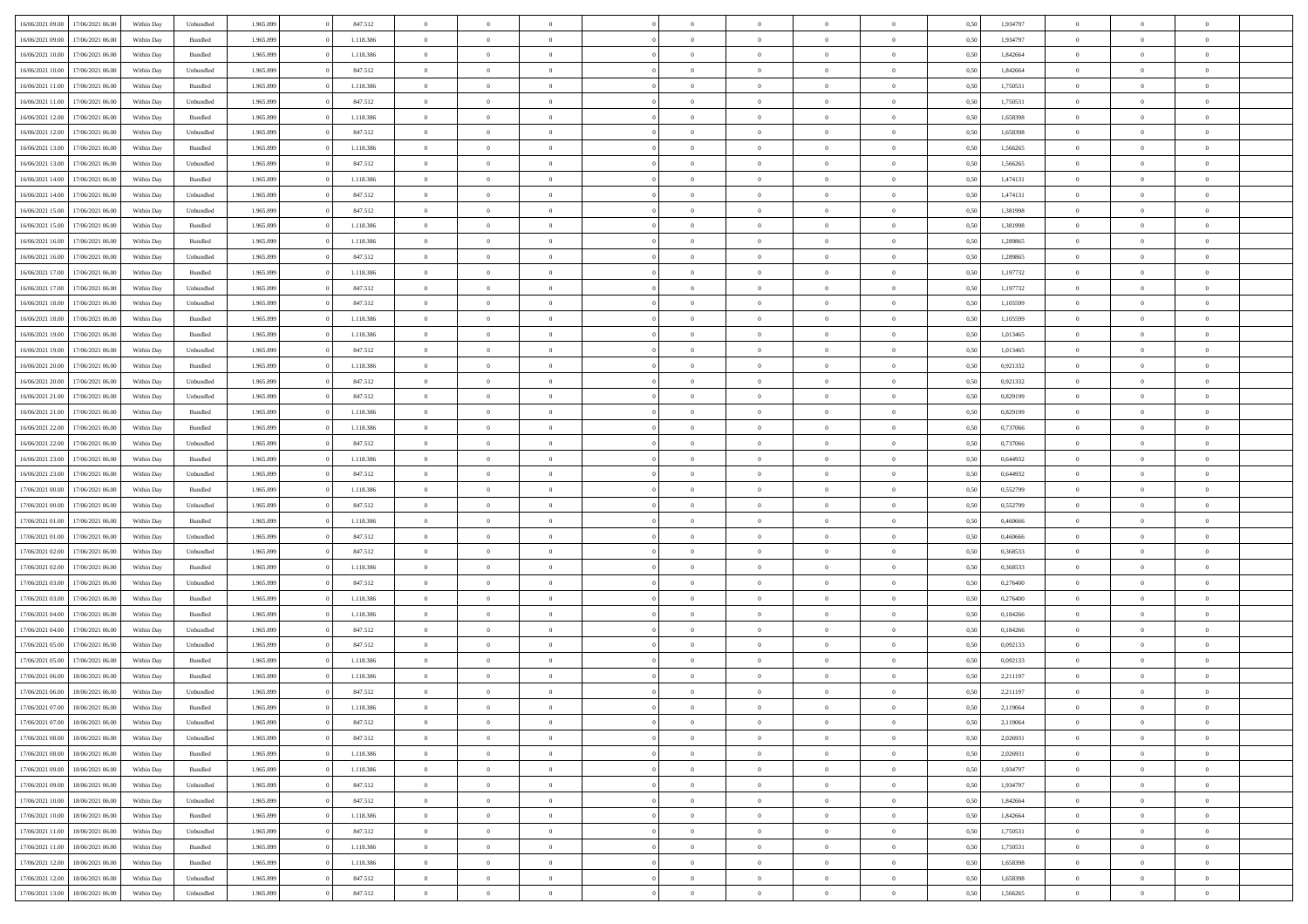| 17/06/2021 13:00 | 18/06/2021 06:00 | Within Day | Bundled   | 1.965.899 | 1.118.386 | $\overline{0}$ | $\theta$       |                | $\Omega$       | $\Omega$       | $\theta$       | $\theta$       | 0.50 | 1,566265 | $\theta$       | $\theta$       | $\theta$       |  |
|------------------|------------------|------------|-----------|-----------|-----------|----------------|----------------|----------------|----------------|----------------|----------------|----------------|------|----------|----------------|----------------|----------------|--|
|                  |                  |            |           |           |           |                |                |                |                |                |                |                |      |          |                |                |                |  |
| 17/06/2021 14:00 | 18/06/2021 06:00 | Within Day | Unbundled | 1.965.899 | 847.512   | $\overline{0}$ | $\theta$       | $\overline{0}$ | $\overline{0}$ | $\bf{0}$       | $\overline{0}$ | $\bf{0}$       | 0,50 | 1,474131 | $\theta$       | $\overline{0}$ | $\overline{0}$ |  |
| 17/06/2021 14:00 | 18/06/2021 06:00 | Within Day | Bundled   | 1.965.899 | 1.118.386 | $\overline{0}$ | $\overline{0}$ | $\overline{0}$ | $\overline{0}$ | $\bf{0}$       | $\overline{0}$ | $\mathbf{0}$   | 0,50 | 1,474131 | $\overline{0}$ | $\overline{0}$ | $\overline{0}$ |  |
| 17/06/2021 15:00 | 18/06/2021 06:00 | Within Dav | Bundled   | 1.965.899 | 1.118.386 | $\overline{0}$ | $\overline{0}$ | $\overline{0}$ | $\overline{0}$ | $\bf{0}$       | $\overline{0}$ | $\overline{0}$ | 0.50 | 1.381998 | $\theta$       | $\theta$       | $\overline{0}$ |  |
| 17/06/2021 15:00 | 18/06/2021 06:00 | Within Day | Unbundled | 1.965.899 | 847.512   | $\overline{0}$ | $\theta$       | $\overline{0}$ | $\overline{0}$ | $\bf{0}$       | $\overline{0}$ | $\bf{0}$       | 0,50 | 1,381998 | $\theta$       | $\overline{0}$ | $\overline{0}$ |  |
|                  |                  |            |           |           |           |                |                |                |                |                |                |                |      |          |                |                |                |  |
| 17/06/2021 16:00 | 18/06/2021 06:00 | Within Day | Unbundled | 1.965.899 | 847.512   | $\overline{0}$ | $\bf{0}$       | $\overline{0}$ | $\bf{0}$       | $\overline{0}$ | $\overline{0}$ | $\mathbf{0}$   | 0,50 | 1,289865 | $\overline{0}$ | $\overline{0}$ | $\bf{0}$       |  |
| 17/06/2021 16:00 | 18/06/2021 06:00 | Within Dav | Bundled   | 1.965.899 | 1.118.386 | $\overline{0}$ | $\overline{0}$ | $\overline{0}$ | $\overline{0}$ | $\overline{0}$ | $\overline{0}$ | $\overline{0}$ | 0.50 | 1,289865 | $\theta$       | $\overline{0}$ | $\overline{0}$ |  |
| 17/06/2021 17:00 | 18/06/2021 06:00 | Within Day | Bundled   | 1.965.899 | 1.118.386 | $\overline{0}$ | $\theta$       | $\overline{0}$ | $\overline{0}$ | $\bf{0}$       | $\overline{0}$ | $\bf{0}$       | 0,50 | 1,197732 | $\theta$       | $\theta$       | $\overline{0}$ |  |
| 17/06/2021 17:00 | 18/06/2021 06:00 | Within Day | Unbundled | 1.965.899 | 847.512   | $\overline{0}$ | $\overline{0}$ | $\overline{0}$ | $\bf{0}$       | $\bf{0}$       | $\bf{0}$       | $\bf{0}$       | 0,50 | 1,197732 | $\,0\,$        | $\overline{0}$ | $\overline{0}$ |  |
| 17/06/2021 18:00 | 18/06/2021 06:00 | Within Dav | Unbundled | 1.965.899 | 847.512   | $\overline{0}$ | $\overline{0}$ | $\overline{0}$ | $\overline{0}$ | $\overline{0}$ | $\overline{0}$ | $\overline{0}$ | 0.50 | 1,105599 | $\theta$       | $\overline{0}$ | $\overline{0}$ |  |
| 17/06/2021 18:00 | 18/06/2021 06:00 | Within Day | Bundled   | 1.965.899 | 1.118.386 | $\overline{0}$ | $\theta$       | $\overline{0}$ | $\overline{0}$ | $\bf{0}$       | $\overline{0}$ | $\bf{0}$       | 0,50 | 1,105599 | $\,$ 0 $\,$    | $\overline{0}$ | $\overline{0}$ |  |
| 17/06/2021 19:00 | 18/06/2021 06:00 | Within Day | Bundled   | 1.965.899 | 1.118.386 | $\overline{0}$ | $\overline{0}$ | $\overline{0}$ | $\bf{0}$       | $\bf{0}$       | $\bf{0}$       | $\mathbf{0}$   | 0,50 | 1,013465 | $\overline{0}$ | $\overline{0}$ | $\overline{0}$ |  |
|                  |                  |            |           |           |           |                |                |                |                |                |                |                |      |          | $\theta$       |                |                |  |
| 17/06/2021 19:00 | 18/06/2021 06:00 | Within Day | Unbundled | 1.965.899 | 847.512   | $\overline{0}$ | $\overline{0}$ | $\overline{0}$ | $\overline{0}$ | $\bf{0}$       | $\overline{0}$ | $\overline{0}$ | 0.50 | 1.013465 |                | $\theta$       | $\overline{0}$ |  |
| 17/06/2021 20:00 | 18/06/2021 06:00 | Within Day | Bundled   | 1.965.899 | 1.118.386 | $\overline{0}$ | $\theta$       | $\overline{0}$ | $\overline{0}$ | $\bf{0}$       | $\overline{0}$ | $\bf{0}$       | 0,50 | 0,921332 | $\theta$       | $\overline{0}$ | $\overline{0}$ |  |
| 17/06/2021 20:00 | 18/06/2021 06:00 | Within Day | Unbundled | 1.965.899 | 847.512   | $\overline{0}$ | $\overline{0}$ | $\overline{0}$ | $\bf{0}$       | $\overline{0}$ | $\overline{0}$ | $\mathbf{0}$   | 0,50 | 0,921332 | $\overline{0}$ | $\overline{0}$ | $\bf{0}$       |  |
| 17/06/2021 21:00 | 18/06/2021 06:00 | Within Dav | Unbundled | 1.965.899 | 847.512   | $\overline{0}$ | $\overline{0}$ | $\overline{0}$ | $\overline{0}$ | $\overline{0}$ | $\overline{0}$ | $\overline{0}$ | 0.50 | 0.829199 | $\theta$       | $\overline{0}$ | $\overline{0}$ |  |
| 17/06/2021 21:00 | 18/06/2021 06:00 | Within Day | Bundled   | 1.965.899 | 1.118.386 | $\overline{0}$ | $\theta$       | $\overline{0}$ | $\overline{0}$ | $\bf{0}$       | $\overline{0}$ | $\bf{0}$       | 0,50 | 0,829199 | $\,$ 0 $\,$    | $\theta$       | $\overline{0}$ |  |
| 17/06/2021 22:00 | 18/06/2021 06:00 | Within Day | Bundled   | 1.965.899 | 1.118.386 | $\overline{0}$ | $\overline{0}$ | $\overline{0}$ | $\bf{0}$       | $\bf{0}$       | $\bf{0}$       | $\mathbf{0}$   | 0,50 | 0,737066 | $\,0\,$        | $\overline{0}$ | $\overline{0}$ |  |
| 17/06/2021 22:00 | 18/06/2021 06:00 | Within Day | Unbundled | 1.965.899 | 847.512   | $\overline{0}$ | $\overline{0}$ | $\overline{0}$ | $\overline{0}$ | $\overline{0}$ | $\overline{0}$ | $\overline{0}$ | 0.50 | 0,737066 | $\theta$       | $\overline{0}$ | $\overline{0}$ |  |
|                  |                  |            |           |           |           |                |                |                |                |                |                |                |      |          |                |                |                |  |
| 17/06/2021 23:00 | 18/06/2021 06:00 | Within Day | Bundled   | 1.965.899 | 1.118.386 | $\overline{0}$ | $\theta$       | $\overline{0}$ | $\overline{0}$ | $\bf{0}$       | $\overline{0}$ | $\bf{0}$       | 0,50 | 0,644932 | $\,$ 0 $\,$    | $\theta$       | $\overline{0}$ |  |
| 17/06/2021 23.00 | 18/06/2021 06:00 | Within Day | Unbundled | 1.965.899 | 847.512   | $\overline{0}$ | $\overline{0}$ | $\overline{0}$ | $\bf{0}$       | $\bf{0}$       | $\bf{0}$       | $\bf{0}$       | 0,50 | 0,644932 | $\bf{0}$       | $\overline{0}$ | $\overline{0}$ |  |
| 18/06/2021 00:00 | 18/06/2021 06:00 | Within Day | Unbundled | 1.965.899 | 847.512   | $\overline{0}$ | $\overline{0}$ | $\overline{0}$ | $\overline{0}$ | $\bf{0}$       | $\overline{0}$ | $\overline{0}$ | 0.50 | 0,552799 | $\theta$       | $\overline{0}$ | $\overline{0}$ |  |
| 18/06/2021 00:00 | 18/06/2021 06:00 | Within Day | Bundled   | 1.965.899 | 1.118.386 | $\overline{0}$ | $\theta$       | $\overline{0}$ | $\overline{0}$ | $\bf{0}$       | $\overline{0}$ | $\bf{0}$       | 0,50 | 0,552799 | $\,$ 0 $\,$    | $\overline{0}$ | $\overline{0}$ |  |
| 18/06/2021 01:00 | 18/06/2021 06:00 | Within Day | Bundled   | 1.965.899 | 1.118.386 | $\overline{0}$ | $\bf{0}$       | $\overline{0}$ | $\bf{0}$       | $\overline{0}$ | $\overline{0}$ | $\mathbf{0}$   | 0,50 | 0,460666 | $\overline{0}$ | $\overline{0}$ | $\bf{0}$       |  |
| 18/06/2021 01:00 | 18/06/2021 06:00 | Within Dav | Unbundled | 1.965.899 | 847.512   | $\overline{0}$ | $\overline{0}$ | $\overline{0}$ | $\overline{0}$ | $\overline{0}$ | $\overline{0}$ | $\overline{0}$ | 0.50 | 0,460666 | $\theta$       | $\overline{0}$ | $\overline{0}$ |  |
| 18/06/2021 02:00 | 18/06/2021 06:00 | Within Day | Unbundled | 1.965.899 | 847.512   | $\overline{0}$ | $\theta$       | $\overline{0}$ | $\overline{0}$ | $\bf{0}$       | $\overline{0}$ | $\bf{0}$       | 0,50 | 0,368533 | $\theta$       | $\theta$       | $\overline{0}$ |  |
|                  |                  |            |           |           |           |                |                |                |                |                |                |                |      |          |                |                |                |  |
| 18/06/2021 02:00 | 18/06/2021 06:00 | Within Day | Bundled   | 1.965.899 | 1.118.386 | $\overline{0}$ | $\overline{0}$ | $\overline{0}$ | $\bf{0}$       | $\bf{0}$       | $\bf{0}$       | $\bf{0}$       | 0,50 | 0,368533 | $\,0\,$        | $\overline{0}$ | $\overline{0}$ |  |
| 18/06/2021 03:00 | 18/06/2021 06:00 | Within Day | Bundled   | 1.965.899 | 1.118.386 | $\overline{0}$ | $\overline{0}$ | $\overline{0}$ | $\overline{0}$ | $\overline{0}$ | $\overline{0}$ | $\overline{0}$ | 0.50 | 0,276400 | $\theta$       | $\overline{0}$ | $\overline{0}$ |  |
| 18/06/2021 03:00 | 18/06/2021 06:00 | Within Day | Unbundled | 1.965.899 | 847.512   | $\overline{0}$ | $\theta$       | $\overline{0}$ | $\overline{0}$ | $\bf{0}$       | $\overline{0}$ | $\bf{0}$       | 0,50 | 0,276400 | $\,$ 0 $\,$    | $\overline{0}$ | $\overline{0}$ |  |
| 18/06/2021 04:00 | 18/06/2021 06:00 | Within Day | Bundled   | 1.965.899 | 1.118.386 | $\overline{0}$ | $\overline{0}$ | $\overline{0}$ | $\overline{0}$ | $\bf{0}$       | $\overline{0}$ | $\bf{0}$       | 0,50 | 0,184266 | $\overline{0}$ | $\overline{0}$ | $\overline{0}$ |  |
| 18/06/2021 04:00 | 18/06/2021 06:00 | Within Day | Unbundled | 1.965.899 | 847.512   | $\overline{0}$ | $\Omega$       | $\overline{0}$ | $\Omega$       | $\Omega$       | $\overline{0}$ | $\overline{0}$ | 0,50 | 0,184266 | $\,0\,$        | $\theta$       | $\theta$       |  |
| 18/06/2021 05:00 | 18/06/2021 06:00 | Within Day | Bundled   | 1.965.899 | 1.118.386 | $\overline{0}$ | $\theta$       | $\overline{0}$ | $\overline{0}$ | $\bf{0}$       | $\overline{0}$ | $\bf{0}$       | 0,50 | 0,092133 | $\,$ 0 $\,$    | $\theta$       | $\overline{0}$ |  |
|                  |                  |            |           |           |           |                |                |                |                | $\bf{0}$       |                |                |      |          |                | $\overline{0}$ | $\bf{0}$       |  |
| 18/06/2021 05:00 | 18/06/2021 06:00 | Within Day | Unbundled | 1.965.899 | 847.512   | $\overline{0}$ | $\overline{0}$ | $\overline{0}$ | $\overline{0}$ |                | $\overline{0}$ | $\mathbf{0}$   | 0,50 | 0,092133 | $\overline{0}$ |                |                |  |
| 18/06/2021 06:00 | 19/06/2021 06:00 | Within Day | Bundled   | 1.965.899 | 1.118.386 | $\overline{0}$ | $\Omega$       | $\Omega$       | $\Omega$       | $\bf{0}$       | $\overline{0}$ | $\overline{0}$ | 0.50 | 2,211197 | $\,0\,$        | $\theta$       | $\theta$       |  |
| 18/06/2021 06:00 | 19/06/2021 06:00 | Within Day | Unbundled | 1.965.899 | 847.512   | $\overline{0}$ | $\theta$       | $\overline{0}$ | $\overline{0}$ | $\bf{0}$       | $\overline{0}$ | $\bf{0}$       | 0,50 | 2,211197 | $\,$ 0 $\,$    | $\overline{0}$ | $\overline{0}$ |  |
| 18/06/2021 07:00 | 19/06/2021 06:00 | Within Day | Unbundled | 1.965.899 | 847.512   | $\overline{0}$ | $\overline{0}$ | $\overline{0}$ | $\overline{0}$ | $\bf{0}$       | $\overline{0}$ | $\bf{0}$       | 0,50 | 2,119064 | $\bf{0}$       | $\overline{0}$ | $\overline{0}$ |  |
| 18/06/2021 07:00 | 19/06/2021 06:00 | Within Day | Bundled   | 1.965.899 | 1.118.386 | $\overline{0}$ | $\Omega$       | $\overline{0}$ | $\Omega$       | $\overline{0}$ | $\overline{0}$ | $\overline{0}$ | 0.50 | 2,119064 | $\,$ 0 $\,$    | $\theta$       | $\theta$       |  |
| 18/06/2021 08:00 | 19/06/2021 06:00 | Within Day | Unbundled | 1.965.899 | 847.512   | $\overline{0}$ | $\theta$       | $\overline{0}$ | $\overline{0}$ | $\,$ 0         | $\overline{0}$ | $\bf{0}$       | 0,50 | 2,026931 | $\,$ 0 $\,$    | $\overline{0}$ | $\overline{0}$ |  |
| 18/06/2021 08:00 | 19/06/2021 06:00 | Within Day | Bundled   | 1.965.899 | 1.118.386 | $\overline{0}$ | $\overline{0}$ | $\overline{0}$ | $\overline{0}$ | $\bf{0}$       | $\overline{0}$ | $\bf{0}$       | 0,50 | 2,026931 | $\overline{0}$ | $\overline{0}$ | $\overline{0}$ |  |
|                  | 19/06/2021 06:00 |            | Unbundled | 1.965.899 | 847.512   | $\overline{0}$ | $\Omega$       | $\overline{0}$ | $\Omega$       | $\overline{0}$ | $\overline{0}$ | $\overline{0}$ | 0,50 | 1,934797 | $\,0\,$        | $\theta$       | $\theta$       |  |
| 18/06/2021 09:00 |                  | Within Day |           |           |           |                | $\theta$       |                |                |                |                |                |      |          |                |                |                |  |
| 18/06/2021 09:00 | 19/06/2021 06:00 | Within Day | Bundled   | 1.965.899 | 1.118.386 | $\overline{0}$ |                | $\overline{0}$ | $\overline{0}$ | $\,$ 0         | $\overline{0}$ | $\bf{0}$       | 0,50 | 1,934797 | $\,$ 0 $\,$    | $\overline{0}$ | $\overline{0}$ |  |
| 18/06/2021 10:00 | 19/06/2021 06:00 | Within Day | Unbundled | 1.965.899 | 847.512   | $\overline{0}$ | $\overline{0}$ | $\overline{0}$ | $\overline{0}$ | $\bf{0}$       | $\bf{0}$       | $\mathbf{0}$   | 0,50 | 1,842664 | $\overline{0}$ | $\overline{0}$ | $\bf{0}$       |  |
| 18/06/2021 10:00 | 19/06/2021 06:00 | Within Day | Bundled   | 1.965.899 | 1.118.386 | $\overline{0}$ | $\Omega$       | $\Omega$       | $\Omega$       | $\Omega$       | $\Omega$       | $\overline{0}$ | 0.50 | 1.842664 | $\theta$       | $\theta$       | $\theta$       |  |
| 18/06/2021 11:00 | 19/06/2021 06:00 | Within Day | Bundled   | 1.965.899 | 1.118.386 | $\overline{0}$ | $\overline{0}$ | $\overline{0}$ | $\bf{0}$       | $\,$ 0         | $\bf{0}$       | $\bf{0}$       | 0,50 | 1,750531 | $\,0\,$        | $\overline{0}$ | $\overline{0}$ |  |
| 18/06/2021 11:00 | 19/06/2021 06:00 | Within Day | Unbundled | 1.965.899 | 847.512   | $\bf{0}$       | $\bf{0}$       |                |                | $\bf{0}$       |                |                | 0,50 | 1,750531 | $\bf{0}$       | $\overline{0}$ |                |  |
| 18/06/2021 12:00 | 19/06/2021 06:00 | Within Day | Unbundled | 1.965.899 | 847.512   | $\overline{0}$ | $\overline{0}$ | $\overline{0}$ | $\Omega$       | $\overline{0}$ | $\overline{0}$ | $\overline{0}$ | 0,50 | 1,658398 | $\theta$       | $\theta$       | $\Omega$       |  |
| 18/06/2021 12:00 | 19/06/2021 06:00 | Within Day | Bundled   | 1.965.899 | 1.118.386 | $\overline{0}$ | $\bf{0}$       | $\overline{0}$ | $\bf{0}$       | $\,$ 0 $\,$    | $\overline{0}$ | $\,$ 0 $\,$    | 0,50 | 1,658398 | $\,$ 0 $\,$    | $\,$ 0 $\,$    | $\,$ 0         |  |
| 18/06/2021 13:00 | 19/06/2021 06:00 | Within Day | Bundled   | 1.965.899 | 1.118.386 | $\overline{0}$ | $\overline{0}$ | $\overline{0}$ | $\overline{0}$ | $\overline{0}$ | $\overline{0}$ | $\mathbf{0}$   | 0,50 | 1,566265 | $\overline{0}$ | $\bf{0}$       | $\overline{0}$ |  |
|                  |                  |            |           |           |           |                |                |                |                |                |                |                |      |          |                |                |                |  |
| 18/06/2021 13:00 | 19/06/2021 06:00 | Within Day | Unbundled | 1.965.899 | 847.512   | $\overline{0}$ | $\overline{0}$ | $\overline{0}$ | $\Omega$       | $\overline{0}$ | $\overline{0}$ | $\overline{0}$ | 0,50 | 1,566265 | $\overline{0}$ | $\overline{0}$ | $\overline{0}$ |  |
| 18/06/2021 14:00 | 19/06/2021 06:00 | Within Day | Unbundled | 1.965.899 | 847.512   | $\overline{0}$ | $\,$ 0         | $\overline{0}$ | $\bf{0}$       | $\,$ 0 $\,$    | $\overline{0}$ | $\,$ 0 $\,$    | 0,50 | 1,474131 | $\,$ 0 $\,$    | $\overline{0}$ | $\overline{0}$ |  |
| 18/06/2021 14:00 | 19/06/2021 06:00 | Within Day | Bundled   | 1.965.899 | 1.118.386 | $\overline{0}$ | $\overline{0}$ | $\overline{0}$ | $\overline{0}$ | $\overline{0}$ | $\overline{0}$ | $\mathbf{0}$   | 0,50 | 1,474131 | $\overline{0}$ | $\overline{0}$ | $\overline{0}$ |  |
| 18/06/2021 15:00 | 19/06/2021 06:00 | Within Day | Unbundled | 1.965.899 | 847.512   | $\overline{0}$ | $\overline{0}$ | $\overline{0}$ | $\overline{0}$ | $\overline{0}$ | $\overline{0}$ | $\bf{0}$       | 0.50 | 1,381998 | $\overline{0}$ | $\theta$       | $\overline{0}$ |  |
| 18/06/2021 15:00 | 19/06/2021 06:00 | Within Day | Bundled   | 1.965.899 | 1.118.386 | $\overline{0}$ | $\,$ 0         | $\overline{0}$ | $\bf{0}$       | $\bf{0}$       | $\bf{0}$       | $\bf{0}$       | 0,50 | 1,381998 | $\,$ 0 $\,$    | $\overline{0}$ | $\overline{0}$ |  |
| 18/06/2021 16:00 | 19/06/2021 06:00 | Within Day | Bundled   | 1.965.899 | 1.118.386 | $\overline{0}$ | $\bf{0}$       | $\overline{0}$ | $\overline{0}$ | $\overline{0}$ | $\overline{0}$ | $\mathbf{0}$   | 0,50 | 1,289865 | $\overline{0}$ | $\overline{0}$ | $\bf{0}$       |  |
|                  |                  |            |           | 1.965.899 |           | $\overline{0}$ | $\overline{0}$ | $\overline{0}$ | $\Omega$       | $\overline{0}$ | $\overline{0}$ |                | 0.50 |          | $\overline{0}$ | $\overline{0}$ | $\overline{0}$ |  |
| 18/06/2021 16:00 | 19/06/2021 06:00 | Within Day | Unbundled |           | 847.512   |                |                |                |                |                |                | $\overline{0}$ |      | 1,289865 |                |                |                |  |
| 18/06/2021 17:00 | 19/06/2021 06:00 | Within Day | Bundled   | 1.965.899 | 1.118.386 | $\overline{0}$ | $\bf{0}$       | $\overline{0}$ | $\bf{0}$       | $\bf{0}$       | $\bf{0}$       | $\mathbf{0}$   | 0,50 | 1,197732 | $\,$ 0 $\,$    | $\,$ 0 $\,$    | $\bf{0}$       |  |
| 18/06/2021 17:00 | 19/06/2021 06:00 | Within Day | Unbundled | 1.965.899 | 847.512   | $\overline{0}$ | $\overline{0}$ | $\overline{0}$ | $\overline{0}$ | $\overline{0}$ | $\bf{0}$       | $\mathbf{0}$   | 0,50 | 1,197732 | $\overline{0}$ | $\bf{0}$       | $\overline{0}$ |  |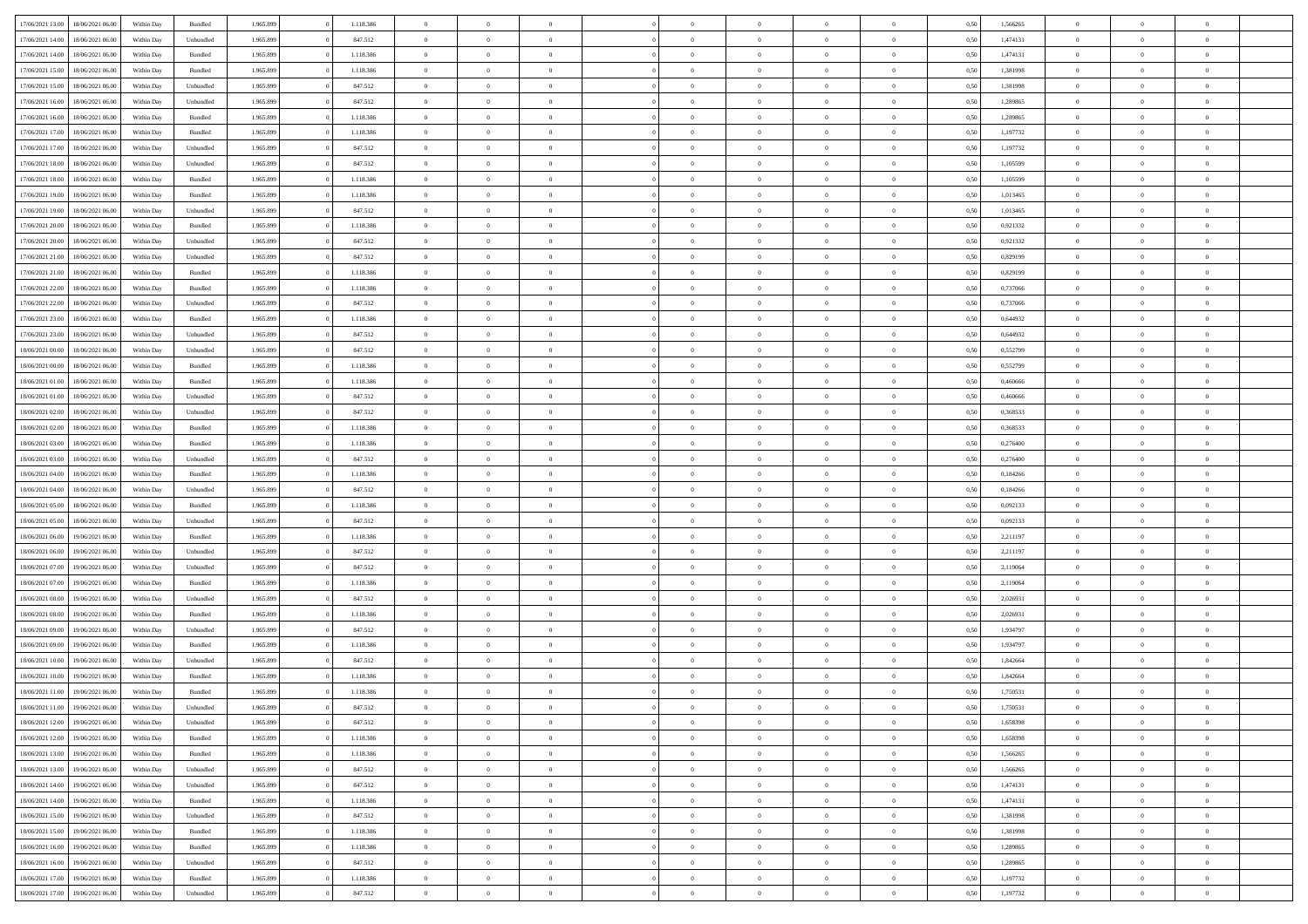| 18/06/2021 18:00<br>19/06/2021 06:00 | Within Day | Unbundled          | 1.965.899 | 847.512   | $\overline{0}$ | $\overline{0}$ | $\Omega$       | $\Omega$       | $\Omega$       |                | $\overline{0}$ | 0,50 | 1,105599 | $\mathbf{0}$   | $\Omega$       | $\Omega$       |  |
|--------------------------------------|------------|--------------------|-----------|-----------|----------------|----------------|----------------|----------------|----------------|----------------|----------------|------|----------|----------------|----------------|----------------|--|
| 18/06/2021 18:00<br>19/06/2021 06:00 | Within Day | $\mathbf B$ undled | 1.965.899 | 1.118.386 | $\bf{0}$       | $\overline{0}$ | $\overline{0}$ | $\theta$       | $\overline{0}$ | $\overline{0}$ | $\,$ 0         | 0,50 | 1,105599 | $\mathbf{0}$   | $\theta$       | $\bf{0}$       |  |
| 18/06/2021 19:00<br>19/06/2021 06:00 | Within Day | Bundled            | 1.965.899 | 1.118.386 | $\overline{0}$ | $\overline{0}$ | $\overline{0}$ | $\bf{0}$       | $\bf{0}$       | $\overline{0}$ | $\mathbf{0}$   | 0,50 | 1,013465 | $\bf{0}$       | $\bf{0}$       | $\bf{0}$       |  |
| 18/06/2021 19:00<br>19/06/2021 06:00 | Within Day | Unbundled          | 1.965.899 | 847.512   | $\overline{0}$ | $\overline{0}$ | $\overline{0}$ | $\overline{0}$ | $\overline{0}$ | $\overline{0}$ | $\overline{0}$ | 0.50 | 1.013465 | $\mathbf{0}$   | $\overline{0}$ | $\bf{0}$       |  |
|                                      |            |                    |           |           |                |                |                |                |                |                |                |      |          |                |                |                |  |
| 18/06/2021 20:00<br>19/06/2021 06:00 | Within Day | Unbundled          | 1.965.899 | 847.512   | $\bf{0}$       | $\overline{0}$ | $\overline{0}$ | $\theta$       | $\overline{0}$ | $\overline{0}$ | $\bf{0}$       | 0,50 | 0,921332 | $\theta$       | $\theta$       | $\overline{0}$ |  |
| 18/06/2021 20:00<br>19/06/2021 06:00 | Within Day | Bundled            | 1.965.899 | 1.118.386 | $\overline{0}$ | $\overline{0}$ | $\overline{0}$ | $\bf{0}$       | $\overline{0}$ | $\overline{0}$ | $\overline{0}$ | 0,50 | 0,921332 | $\overline{0}$ | $\overline{0}$ | $\overline{0}$ |  |
| 18/06/2021 21:00<br>19/06/2021 06:00 | Within Day | Unbundled          | 1.965.899 | 847.512   | $\overline{0}$ | $\overline{0}$ | $\overline{0}$ | $\overline{0}$ | $\overline{0}$ | $\overline{0}$ | $\mathbf{0}$   | 0.50 | 0.829199 | $\mathbf{0}$   | $\overline{0}$ | $\overline{0}$ |  |
| 18/06/2021 21:00<br>19/06/2021 06:00 | Within Day | Bundled            | 1.965.899 | 1.118.386 | $\bf{0}$       | $\overline{0}$ | $\overline{0}$ | $\theta$       | $\overline{0}$ | $\overline{0}$ | $\bf{0}$       | 0,50 | 0,829199 | $\theta$       | $\theta$       | $\bf{0}$       |  |
| 18/06/2021 22:00<br>19/06/2021 06:00 | Within Day | Bundled            | 1.965.899 | 1.118.386 | $\overline{0}$ | $\overline{0}$ | $\bf{0}$       | $\bf{0}$       | $\bf{0}$       | $\overline{0}$ | $\mathbf{0}$   | 0,50 | 0,737066 | $\bf{0}$       | $\bf{0}$       | $\bf{0}$       |  |
| 19/06/2021 06:00                     |            | Unbundled          | 1.965.899 | 847.512   | $\overline{0}$ | $\overline{0}$ | $\overline{0}$ | $\overline{0}$ | $\overline{0}$ | $\overline{0}$ | $\overline{0}$ | 0.50 | 0,737066 | $\overline{0}$ | $\overline{0}$ | $\overline{0}$ |  |
| 18/06/2021 22:00                     | Within Day |                    |           |           |                |                |                |                |                |                |                |      |          |                |                |                |  |
| 18/06/2021 23:00<br>19/06/2021 06:00 | Within Day | Unbundled          | 1.965.899 | 847.512   | $\bf{0}$       | $\overline{0}$ | $\overline{0}$ | $\overline{0}$ | $\overline{0}$ | $\overline{0}$ | $\,$ 0         | 0,50 | 0,644932 | $\theta$       | $\theta$       | $\bf{0}$       |  |
| 18/06/2021 23:00<br>19/06/2021 06:00 | Within Day | Bundled            | 1.965.899 | 1.118.386 | $\overline{0}$ | $\overline{0}$ | $\overline{0}$ | $\bf{0}$       | $\bf{0}$       | $\overline{0}$ | $\mathbf{0}$   | 0,50 | 0,644932 | $\bf{0}$       | $\bf{0}$       | $\bf{0}$       |  |
| 19/06/2021 00:00<br>19/06/2021 06:00 | Within Day | Bundled            | 1.965.899 | 1.118.386 | $\overline{0}$ | $\overline{0}$ | $\overline{0}$ | $\overline{0}$ | $\overline{0}$ | $\overline{0}$ | $\overline{0}$ | 0.50 | 0.552799 | $\mathbf{0}$   | $\overline{0}$ | $\bf{0}$       |  |
| 19/06/2021 00:00<br>19/06/2021 06:00 | Within Day | Unbundled          | 1.965.899 | 847.512   | $\bf{0}$       | $\overline{0}$ | $\overline{0}$ | $\theta$       | $\overline{0}$ | $\overline{0}$ | $\,$ 0         | 0,50 | 0,552799 | $\theta$       | $\theta$       | $\overline{0}$ |  |
|                                      |            |                    |           |           |                |                |                |                |                |                |                |      |          |                |                |                |  |
| 19/06/2021 01:00<br>19/06/2021 06:00 | Within Day | Bundled            | 1.965.899 | 1.118.386 | $\overline{0}$ | $\overline{0}$ | $\overline{0}$ | $\bf{0}$       | $\overline{0}$ | $\overline{0}$ | $\overline{0}$ | 0,50 | 0,460666 | $\overline{0}$ | $\bf{0}$       | $\overline{0}$ |  |
| 19/06/2021 01:00<br>19/06/2021 06:00 | Within Day | Unbundled          | 1.965.899 | 847.512   | $\overline{0}$ | $\overline{0}$ | $\overline{0}$ | $\overline{0}$ | $\overline{0}$ | $\overline{0}$ | $\mathbf{0}$   | 0.50 | 0.460666 | $\overline{0}$ | $\overline{0}$ | $\overline{0}$ |  |
| 19/06/2021 02:00<br>19/06/2021 06:00 | Within Day | Unbundled          | 1.965.899 | 847.512   | $\bf{0}$       | $\overline{0}$ | $\overline{0}$ | $\overline{0}$ | $\overline{0}$ | $\overline{0}$ | $\bf{0}$       | 0,50 | 0,368533 | $\theta$       | $\theta$       | $\bf{0}$       |  |
| 19/06/2021 02:00<br>19/06/2021 06:00 | Within Day | Bundled            | 1.965.899 | 1.118.386 | $\overline{0}$ | $\overline{0}$ | $\overline{0}$ | $\bf{0}$       | $\bf{0}$       | $\overline{0}$ | $\bf{0}$       | 0,50 | 0,368533 | $\bf{0}$       | $\bf{0}$       | $\bf{0}$       |  |
| 19/06/2021 03:00<br>19/06/2021 06:00 | Within Day | Unbundled          | 1.965.899 | 847.512   | $\overline{0}$ | $\overline{0}$ | $\overline{0}$ | $\overline{0}$ | $\overline{0}$ | $\overline{0}$ | $\overline{0}$ | 0.50 | 0.276400 | $\overline{0}$ | $\overline{0}$ | $\overline{0}$ |  |
| 19/06/2021 03:00<br>19/06/2021 06:00 | Within Day | Bundled            | 1.965.899 | 1.118.386 | $\bf{0}$       | $\overline{0}$ | $\overline{0}$ | $\overline{0}$ | $\overline{0}$ | $\overline{0}$ | $\,$ 0         | 0,50 | 0,276400 | $\theta$       | $\theta$       | $\bf{0}$       |  |
| 19/06/2021 04:00<br>19/06/2021 06:00 | Within Day | Unbundled          | 1.965.899 | 847.512   | $\overline{0}$ | $\overline{0}$ | $\overline{0}$ | $\bf{0}$       | $\bf{0}$       | $\overline{0}$ | $\mathbf{0}$   | 0,50 | 0,184266 | $\bf{0}$       | $\bf{0}$       | $\bf{0}$       |  |
|                                      |            |                    |           |           |                |                |                |                |                |                |                |      |          |                |                |                |  |
| 19/06/2021 04:00<br>19/06/2021 06:00 | Within Day | Bundled            | 1.965.899 | 1.118.386 | $\overline{0}$ | $\overline{0}$ | $\overline{0}$ | $\overline{0}$ | $\overline{0}$ | $\overline{0}$ | $\overline{0}$ | 0.50 | 0.184266 | $\overline{0}$ | $\overline{0}$ | $\bf{0}$       |  |
| 19/06/2021 05:00<br>19/06/2021 06:00 | Within Day | Bundled            | 1.965.899 | 1.118.386 | $\bf{0}$       | $\overline{0}$ | $\overline{0}$ | $\overline{0}$ | $\overline{0}$ | $\overline{0}$ | $\,$ 0         | 0,50 | 0,092133 | $\theta$       | $\theta$       | $\bf{0}$       |  |
| 19/06/2021 05:00<br>19/06/2021 06:00 | Within Day | Unbundled          | 1.965.899 | 847.512   | $\overline{0}$ | $\overline{0}$ | $\overline{0}$ | $\bf{0}$       | $\overline{0}$ | $\overline{0}$ | $\overline{0}$ | 0,50 | 0,092133 | $\overline{0}$ | $\overline{0}$ | $\overline{0}$ |  |
| 19/06/2021 06:00<br>20/06/2021 06:00 | Within Day | Bundled            | 1.965.899 | 1.118.386 | $\overline{0}$ | $\overline{0}$ | $\overline{0}$ | $\overline{0}$ | $\overline{0}$ | $\overline{0}$ | $\overline{0}$ | 0.50 | 2,211197 | $\overline{0}$ | $\overline{0}$ | $\overline{0}$ |  |
| 19/06/2021 06:00<br>20/06/2021 06:00 | Within Day | Unbundled          | 1.965.899 | 847.512   | $\bf{0}$       | $\overline{0}$ | $\overline{0}$ | $\overline{0}$ | $\overline{0}$ | $\overline{0}$ | $\bf{0}$       | 0,50 | 2,211197 | $\theta$       | $\theta$       | $\bf{0}$       |  |
| 19/06/2021 07:00<br>20/06/2021 06:00 | Within Day | Bundled            | 1.965.899 | 1.118.386 | $\overline{0}$ | $\overline{0}$ | $\overline{0}$ | $\bf{0}$       | $\bf{0}$       | $\overline{0}$ | $\bf{0}$       | 0,50 | 2,119064 | $\bf{0}$       | $\bf{0}$       | $\bf{0}$       |  |
| 20/06/2021 06:00                     |            | Unbundled          | 1.965.899 | 847.512   | $\overline{0}$ | $\overline{0}$ | $\overline{0}$ | $\overline{0}$ | $\overline{0}$ | $\overline{0}$ | $\overline{0}$ | 0.50 | 2.119064 | $\overline{0}$ | $\overline{0}$ | $\bf{0}$       |  |
| 19/06/2021 07:00                     | Within Day |                    |           |           |                |                |                |                |                |                |                |      |          |                |                |                |  |
| 19/06/2021 08:00<br>20/06/2021 06:00 | Within Day | Unbundled          | 1.965.899 | 847.512   | $\bf{0}$       | $\overline{0}$ | $\overline{0}$ | $\overline{0}$ | $\overline{0}$ | $\overline{0}$ | $\,$ 0         | 0,50 | 2,026931 | $\theta$       | $\theta$       | $\bf{0}$       |  |
| 19/06/2021 08:00<br>20/06/2021 06:00 | Within Day | Bundled            | 1.965.899 | 1.118.386 | $\overline{0}$ | $\overline{0}$ | $\overline{0}$ | $\bf{0}$       | $\bf{0}$       | $\overline{0}$ | $\mathbf{0}$   | 0,50 | 2,026931 | $\overline{0}$ | $\bf{0}$       | $\bf{0}$       |  |
| 19/06/2021 09:00<br>20/06/2021 06:00 | Within Day | Bundled            | 1.965.899 | 1.118.386 | $\overline{0}$ | $\overline{0}$ | $\overline{0}$ | $\overline{0}$ | $\overline{0}$ | $\Omega$       | $\overline{0}$ | 0,50 | 1,934797 | $\bf{0}$       | $\Omega$       | $\Omega$       |  |
| 19/06/2021 09:00<br>20/06/2021 06:00 | Within Day | Unbundled          | 1.965.899 | 847.512   | $\bf{0}$       | $\overline{0}$ | $\overline{0}$ | $\theta$       | $\overline{0}$ | $\overline{0}$ | $\,$ 0         | 0,50 | 1,934797 | $\theta$       | $\theta$       | $\bf{0}$       |  |
| 19/06/2021 10:00<br>20/06/2021 06:00 | Within Day | Unbundled          | 1.965.899 | 847.512   | $\overline{0}$ | $\overline{0}$ | $\overline{0}$ | $\bf{0}$       | $\overline{0}$ | $\overline{0}$ | $\overline{0}$ | 0,50 | 1,842664 | $\overline{0}$ | $\overline{0}$ | $\overline{0}$ |  |
| 19/06/2021 10:00<br>20/06/2021 06:00 | Within Day | Bundled            | 1.965.899 | 1.118.386 | $\overline{0}$ | $\overline{0}$ | $\overline{0}$ | $\overline{0}$ | $\overline{0}$ | $\Omega$       | $\overline{0}$ | 0.50 | 1,842664 | $\overline{0}$ | $\Omega$       | $\Omega$       |  |
| 19/06/2021 11:00<br>20/06/2021 06:00 | Within Day | Unbundled          | 1.965.899 | 847.512   | $\bf{0}$       | $\overline{0}$ | $\bf{0}$       | $\overline{0}$ | $\overline{0}$ | $\overline{0}$ | $\bf{0}$       | 0,50 | 1,750531 | $\theta$       | $\theta$       | $\bf{0}$       |  |
|                                      |            |                    |           |           |                |                |                |                |                |                |                |      |          |                |                |                |  |
| 19/06/2021 11:00<br>20/06/2021 06:00 | Within Day | Bundled            | 1.965.899 | 1.118.386 | $\overline{0}$ | $\overline{0}$ | $\bf{0}$       | $\bf{0}$       | $\bf{0}$       | $\overline{0}$ | $\bf{0}$       | 0,50 | 1,750531 | $\bf{0}$       | $\bf{0}$       | $\bf{0}$       |  |
| 19/06/2021 12:00<br>20/06/2021 06:00 | Within Day | Unbundled          | 1.965.899 | 847.512   | $\overline{0}$ | $\overline{0}$ | $\Omega$       | $\overline{0}$ | $\overline{0}$ | $\Omega$       | $\theta$       | 0.50 | 1,658398 | $\overline{0}$ | $\Omega$       | $\Omega$       |  |
| 19/06/2021 12:00<br>20/06/2021 06:00 | Within Day | $\mathbf B$ undled | 1.965.899 | 1.118.386 | $\bf{0}$       | $\overline{0}$ | $\bf{0}$       | $\overline{0}$ | $\overline{0}$ | $\overline{0}$ | $\,$ 0         | 0,50 | 1,658398 | $\,$ 0 $\,$    | $\theta$       | $\bf{0}$       |  |
| 19/06/2021 13:00<br>20/06/2021 06:00 | Within Day | Unbundled          | 1.965.899 | 847.512   | $\overline{0}$ | $\overline{0}$ | $\overline{0}$ | $\bf{0}$       | $\bf{0}$       | $\overline{0}$ | $\mathbf{0}$   | 0,50 | 1,566265 | $\overline{0}$ | $\bf{0}$       | $\bf{0}$       |  |
| 19/06/2021 13:00<br>20/06/2021 06:00 | Within Day | Bundled            | 1.965.899 | 1.118.386 | $\overline{0}$ | $\overline{0}$ | $\overline{0}$ | $\overline{0}$ | $\bf{0}$       | $\Omega$       | $\overline{0}$ | 0,50 | 1,566265 | $\overline{0}$ | $\overline{0}$ | $\Omega$       |  |
| 19/06/2021 14:00<br>20/06/2021 06:00 | Within Day | Unbundled          | 1.965.899 | 847.512   | $\bf{0}$       | $\overline{0}$ | $\bf{0}$       | $\overline{0}$ | $\overline{0}$ | $\overline{0}$ | $\,$ 0         | 0,50 | 1,474131 | $\,$ 0 $\,$    | $\theta$       | $\bf{0}$       |  |
| 19/06/2021 14:00<br>20/06/2021 06:00 | Within Day | Bundled            | 1.965.899 | 1.118.386 | $\overline{0}$ | $\overline{0}$ | $\bf{0}$       | $\bf{0}$       | $\overline{0}$ | $\overline{0}$ | $\overline{0}$ | 0,50 | 1,474131 | $\overline{0}$ | $\bf{0}$       | $\bf{0}$       |  |
|                                      |            |                    |           |           |                |                |                |                |                |                |                |      |          |                |                |                |  |
| 19/06/2021 15:00<br>20/06/2021 06:00 | Within Day | Bundled            | 1.965.899 | 1.118.386 | $\overline{0}$ | $\overline{0}$ | $\overline{0}$ | $\overline{0}$ | $\overline{0}$ | $\Omega$       | $\overline{0}$ | 0.50 | 1.381998 | $\bf{0}$       | $\Omega$       | $\Omega$       |  |
| 19/06/2021 15:00<br>20/06/2021 06:00 | Within Day | Unbundled          | 1.965.899 | 847.512   | $\bf{0}$       | $\overline{0}$ | $\bf{0}$       | $\bf{0}$       | $\bf{0}$       | $\overline{0}$ | $\,$ 0         | 0,50 | 1,381998 | $\bf{0}$       | $\,$ 0         | $\bf{0}$       |  |
| 19/06/2021 16:00 20/06/2021 06:00    | Within Day | Unbundled          | 1.965.899 | 847.512   | $\bf{0}$       | $\bf{0}$       |                |                |                |                |                | 0,50 | 1,289865 | $\bf{0}$       | $\bf{0}$       |                |  |
| 19/06/2021 16:00 20/06/2021 06:00    | Within Day | Bundled            | 1.965.899 | 1.118.386 | $\overline{0}$ | $\overline{0}$ | $\theta$       | $\overline{0}$ | $\overline{0}$ | $\overline{0}$ | $\mathbf{0}$   | 0,50 | 1,289865 | $\overline{0}$ | $\theta$       | $\theta$       |  |
| 19/06/2021 17:00<br>20/06/2021 06:00 | Within Day | Unbundled          | 1.965.899 | 847.512   | $\overline{0}$ | $\overline{0}$ | $\overline{0}$ | $\bf{0}$       | $\overline{0}$ | $\overline{0}$ | $\mathbf{0}$   | 0,50 | 1,197732 | $\,$ 0 $\,$    | $\overline{0}$ | $\,$ 0 $\,$    |  |
| 19/06/2021 17:00 20/06/2021 06:00    | Within Day | Bundled            | 1.965.899 | 1.118.386 | $\overline{0}$ | $\overline{0}$ | $\overline{0}$ | $\bf{0}$       | $\overline{0}$ | $\overline{0}$ | $\overline{0}$ | 0,50 | 1,197732 | $\overline{0}$ | $\overline{0}$ | $\overline{0}$ |  |
| 19/06/2021 18:00<br>20/06/2021 06:00 | Within Day | Bundled            | 1.965.899 | 1.118.386 | $\overline{0}$ | $\overline{0}$ | $\overline{0}$ | $\overline{0}$ | $\bf{0}$       | $\overline{0}$ | $\overline{0}$ | 0,50 | 1,105599 | $\overline{0}$ | $\overline{0}$ | $\overline{0}$ |  |
| 19/06/2021 18:00<br>20/06/2021 06:00 | Within Day | Unbundled          | 1.965.899 | 847.512   | $\overline{0}$ | $\overline{0}$ | $\overline{0}$ | $\overline{0}$ | $\overline{0}$ | $\overline{0}$ | $\mathbf{0}$   | 0,50 | 1,105599 | $\,$ 0 $\,$    | $\theta$       | $\bf{0}$       |  |
|                                      |            |                    |           |           |                |                |                |                |                |                |                |      |          |                |                |                |  |
| 19/06/2021 19:00<br>20/06/2021 06:00 | Within Day | Unbundled          | 1.965.899 | 847.512   | $\overline{0}$ | $\overline{0}$ | $\overline{0}$ | $\overline{0}$ | $\overline{0}$ | $\overline{0}$ | $\overline{0}$ | 0,50 | 1,013465 | $\overline{0}$ | $\overline{0}$ | $\overline{0}$ |  |
| 19/06/2021 19:00<br>20/06/2021 06:00 | Within Day | Bundled            | 1.965.899 | 1.118.386 | $\overline{0}$ | $\overline{0}$ | $\overline{0}$ | $\overline{0}$ | $\overline{0}$ | $\overline{0}$ | $\overline{0}$ | 0.50 | 1,013465 | $\overline{0}$ | $\overline{0}$ | $\overline{0}$ |  |
| 19/06/2021 20:00<br>20/06/2021 06:00 | Within Day | Bundled            | 1.965.899 | 1.118.386 | $\overline{0}$ | $\overline{0}$ | $\overline{0}$ | $\bf{0}$       | $\bf{0}$       | $\overline{0}$ | $\,$ 0 $\,$    | 0,50 | 0,921332 | $\,$ 0 $\,$    | $\,$ 0         | $\,$ 0         |  |
| 19/06/2021 20:00<br>20/06/2021 06:00 | Within Day | Unbundled          | 1.965.899 | 847.512   | $\overline{0}$ | $\overline{0}$ | $\overline{0}$ | $\bf{0}$       | $\overline{0}$ | $\overline{0}$ | $\overline{0}$ | 0,50 | 0,921332 | $\bf{0}$       | $\bf{0}$       | $\overline{0}$ |  |
| 19/06/2021 21:00<br>20/06/2021 06:00 | Within Day | Unbundled          | 1.965.899 | 847.512   | $\overline{0}$ | $\overline{0}$ | $\overline{0}$ | $\overline{0}$ | $\overline{0}$ | $\overline{0}$ | $\overline{0}$ | 0,50 | 0,829199 | $\overline{0}$ | $\overline{0}$ | $\overline{0}$ |  |
| 19/06/2021 21:00<br>20/06/2021 06:00 | Within Day | Bundled            | 1.965.899 | 1.118.386 | $\overline{0}$ | $\overline{0}$ | $\overline{0}$ | $\bf{0}$       | $\bf{0}$       | $\overline{0}$ | $\,$ 0 $\,$    | 0,50 | 0,829199 | $\,0\,$        | $\,0\,$        | $\,$ 0         |  |
|                                      |            |                    |           |           |                |                |                |                |                |                |                |      |          |                |                |                |  |
| 19/06/2021 22:00 20/06/2021 06:00    | Within Day | Unbundled          | 1.965.899 | 847.512   | $\overline{0}$ | $\overline{0}$ | $\overline{0}$ | $\bf{0}$       | $\overline{0}$ | $\overline{0}$ | $\overline{0}$ | 0,50 | 0,737066 | $\overline{0}$ | $\bf{0}$       | $\overline{0}$ |  |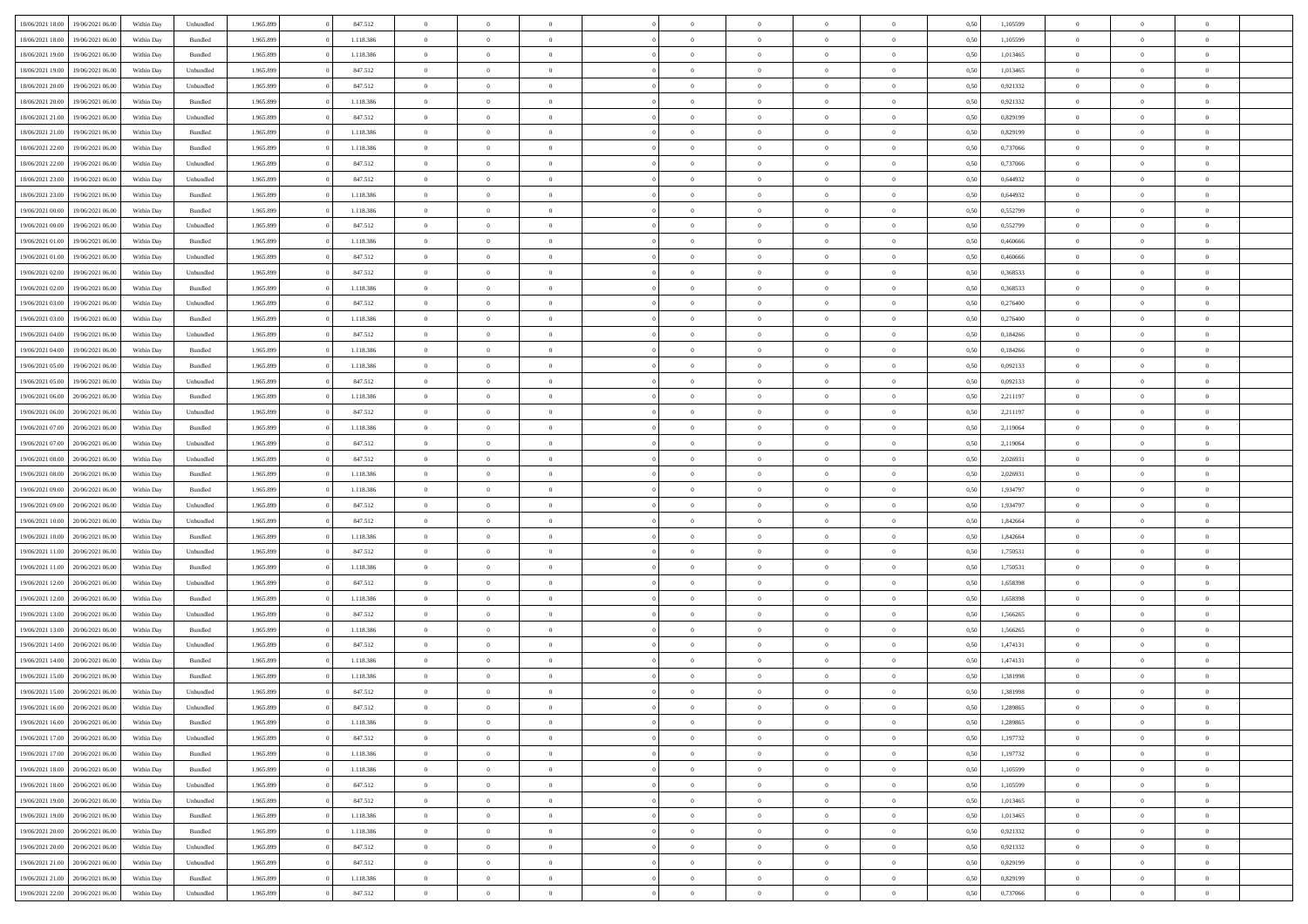| 19/06/2021 22:00 20/06/2021 06:00    | Within Day | Bundled   | 1.965.899 | 1.118.386 | $\overline{0}$ | $\overline{0}$ | $\Omega$       | $\Omega$       | $\Omega$       |                | $\overline{0}$ | 0,50 | 0,737066 | $\mathbf{0}$   | $\Omega$       | $\Omega$       |  |
|--------------------------------------|------------|-----------|-----------|-----------|----------------|----------------|----------------|----------------|----------------|----------------|----------------|------|----------|----------------|----------------|----------------|--|
| 19/06/2021 23:00<br>20/06/2021 06:00 | Within Day | Unbundled | 1.965.899 | 847.512   | $\bf{0}$       | $\overline{0}$ | $\overline{0}$ | $\theta$       | $\overline{0}$ | $\overline{0}$ | $\,$ 0         | 0,50 | 0,644932 | $\mathbf{0}$   | $\theta$       | $\bf{0}$       |  |
| 19/06/2021 23:00<br>20/06/2021 06:00 | Within Day | Bundled   | 1.965.899 | 1.118.386 | $\overline{0}$ | $\overline{0}$ | $\overline{0}$ | $\bf{0}$       | $\bf{0}$       | $\overline{0}$ | $\mathbf{0}$   | 0,50 | 0,644932 | $\bf{0}$       | $\bf{0}$       | $\bf{0}$       |  |
| 20/06/2021 00:00<br>20/06/2021 06:00 | Within Day | Unbundled | 1.965.899 | 847.512   | $\overline{0}$ | $\overline{0}$ | $\overline{0}$ | $\overline{0}$ | $\overline{0}$ | $\overline{0}$ | $\overline{0}$ | 0.50 | 0,552799 | $\mathbf{0}$   | $\overline{0}$ | $\bf{0}$       |  |
| 20/06/2021 00:00<br>20/06/2021 06:00 | Within Day | Bundled   | 1.965.899 | 1.118.386 | $\bf{0}$       | $\overline{0}$ | $\overline{0}$ | $\theta$       | $\overline{0}$ | $\overline{0}$ | $\bf{0}$       | 0,50 | 0,552799 | $\mathbf{0}$   | $\theta$       | $\overline{0}$ |  |
| 20/06/2021 01:00<br>20/06/2021 06:00 | Within Day | Bundled   | 1.965.899 | 1.118.386 | $\overline{0}$ | $\overline{0}$ | $\overline{0}$ | $\bf{0}$       | $\overline{0}$ | $\overline{0}$ | $\overline{0}$ | 0,50 | 0,460666 | $\overline{0}$ | $\overline{0}$ | $\overline{0}$ |  |
| 20/06/2021 01:00<br>20/06/2021 06:00 | Within Day | Unbundled | 1.965.899 | 847.512   | $\overline{0}$ | $\overline{0}$ | $\overline{0}$ | $\overline{0}$ | $\overline{0}$ | $\overline{0}$ | $\mathbf{0}$   | 0.50 | 0.460666 | $\mathbf{0}$   | $\overline{0}$ | $\overline{0}$ |  |
| 20/06/2021 02:00<br>20/06/2021 06:00 | Within Day | Bundled   | 1.965.899 | 1.118.386 | $\bf{0}$       | $\overline{0}$ | $\overline{0}$ | $\theta$       | $\overline{0}$ | $\overline{0}$ | $\bf{0}$       | 0,50 | 0,368533 | $\theta$       | $\theta$       | $\bf{0}$       |  |
|                                      |            |           |           |           |                |                |                |                |                |                |                |      |          |                |                |                |  |
| 20/06/2021 02:00<br>20/06/2021 06:00 | Within Day | Unbundled | 1.965.899 | 847.512   | $\overline{0}$ | $\overline{0}$ | $\overline{0}$ | $\bf{0}$       | $\bf{0}$       | $\overline{0}$ | $\mathbf{0}$   | 0,50 | 0,368533 | $\bf{0}$       | $\bf{0}$       | $\bf{0}$       |  |
| 20/06/2021 03:00<br>20/06/2021 06:00 | Within Day | Bundled   | 1.965.899 | 1.118.386 | $\overline{0}$ | $\overline{0}$ | $\overline{0}$ | $\overline{0}$ | $\overline{0}$ | $\overline{0}$ | $\overline{0}$ | 0.50 | 0.276400 | $\overline{0}$ | $\overline{0}$ | $\overline{0}$ |  |
| 20/06/2021 03:00<br>20/06/2021 06:00 | Within Day | Unbundled | 1.965.899 | 847.512   | $\bf{0}$       | $\overline{0}$ | $\overline{0}$ | $\overline{0}$ | $\overline{0}$ | $\overline{0}$ | $\,$ 0         | 0,50 | 0,276400 | $\theta$       | $\theta$       | $\bf{0}$       |  |
| 20/06/2021 04:00<br>20/06/2021 06:00 | Within Day | Unbundled | 1.965.899 | 847.512   | $\overline{0}$ | $\overline{0}$ | $\overline{0}$ | $\bf{0}$       | $\bf{0}$       | $\overline{0}$ | $\mathbf{0}$   | 0,50 | 0,184266 | $\bf{0}$       | $\bf{0}$       | $\bf{0}$       |  |
| 20/06/2021 04:00<br>20/06/2021 06:00 | Within Day | Bundled   | 1.965.899 | 1.118.386 | $\overline{0}$ | $\overline{0}$ | $\overline{0}$ | $\overline{0}$ | $\overline{0}$ | $\overline{0}$ | $\overline{0}$ | 0.50 | 0.184266 | $\mathbf{0}$   | $\overline{0}$ | $\bf{0}$       |  |
| 20/06/2021 05:00<br>20/06/2021 06:00 | Within Day | Bundled   | 1.965.899 | 1.118.386 | $\bf{0}$       | $\overline{0}$ | $\overline{0}$ | $\theta$       | $\overline{0}$ | $\overline{0}$ | $\,$ 0         | 0,50 | 0,092133 | $\theta$       | $\theta$       | $\overline{0}$ |  |
| 20/06/2021 05:00<br>20/06/2021 06:00 | Within Day | Unbundled | 1.965.899 | 847.512   | $\overline{0}$ | $\overline{0}$ | $\overline{0}$ | $\bf{0}$       | $\overline{0}$ | $\overline{0}$ | $\overline{0}$ | 0,50 | 0,092133 | $\overline{0}$ | $\overline{0}$ | $\overline{0}$ |  |
| 20/06/2021 06:00<br>21/06/2021 06:00 | Within Day | Bundled   | 1.965.899 | 1.118.386 | $\overline{0}$ | $\overline{0}$ | $\overline{0}$ | $\overline{0}$ | $\overline{0}$ | $\overline{0}$ | $\mathbf{0}$   | 0.50 | 2,211197 | $\overline{0}$ | $\overline{0}$ | $\overline{0}$ |  |
| 20/06/2021 06:00<br>21/06/2021 06:00 | Within Day | Unbundled | 1.965.899 | 847.512   | $\bf{0}$       | $\overline{0}$ | $\overline{0}$ | $\overline{0}$ | $\overline{0}$ | $\overline{0}$ | $\bf{0}$       | 0,50 | 2,211197 | $\theta$       | $\theta$       | $\bf{0}$       |  |
| 20/06/2021 07:00<br>21/06/2021 06:00 | Within Day | Unbundled | 1.965.899 | 847.512   | $\overline{0}$ | $\overline{0}$ | $\bf{0}$       | $\bf{0}$       | $\bf{0}$       | $\overline{0}$ | $\mathbf{0}$   | 0,50 | 2,119064 | $\bf{0}$       | $\bf{0}$       | $\bf{0}$       |  |
| 20/06/2021 07:00<br>21/06/2021 06:00 | Within Day | Bundled   | 1.965.899 | 1.118.386 | $\overline{0}$ | $\overline{0}$ | $\overline{0}$ | $\overline{0}$ | $\overline{0}$ | $\overline{0}$ | $\overline{0}$ | 0.50 | 2.119064 | $\overline{0}$ | $\overline{0}$ | $\overline{0}$ |  |
| 20/06/2021 08:00<br>21/06/2021 06:00 | Within Day | Bundled   | 1.965.899 | 1.118.386 | $\bf{0}$       | $\overline{0}$ | $\overline{0}$ | $\overline{0}$ | $\overline{0}$ | $\overline{0}$ | $\,$ 0         | 0,50 | 2,026931 | $\theta$       | $\theta$       | $\bf{0}$       |  |
|                                      |            |           |           |           |                |                |                |                |                |                |                |      |          |                |                |                |  |
| 20/06/2021 08:00<br>21/06/2021 06:00 | Within Day | Unbundled | 1.965.899 | 847.512   | $\overline{0}$ | $\overline{0}$ | $\overline{0}$ | $\bf{0}$       | $\bf{0}$       | $\overline{0}$ | $\mathbf{0}$   | 0,50 | 2,026931 | $\bf{0}$       | $\bf{0}$       | $\bf{0}$       |  |
| 20/06/2021 09:00<br>21/06/2021 06:00 | Within Day | Unbundled | 1.965.899 | 847.512   | $\overline{0}$ | $\overline{0}$ | $\overline{0}$ | $\overline{0}$ | $\overline{0}$ | $\overline{0}$ | $\overline{0}$ | 0.50 | 1,934797 | $\overline{0}$ | $\overline{0}$ | $\bf{0}$       |  |
| 20/06/2021 09:00<br>21/06/2021 06:00 | Within Day | Bundled   | 1.965.899 | 1.118.386 | $\bf{0}$       | $\overline{0}$ | $\overline{0}$ | $\overline{0}$ | $\overline{0}$ | $\overline{0}$ | $\,$ 0         | 0,50 | 1,934797 | $\mathbf{0}$   | $\theta$       | $\bf{0}$       |  |
| 20/06/2021 11:00<br>21/06/2021 06:00 | Within Day | Bundled   | 1.965.899 | 1.118.386 | $\overline{0}$ | $\overline{0}$ | $\overline{0}$ | $\bf{0}$       | $\overline{0}$ | $\overline{0}$ | $\overline{0}$ | 0,50 | 1,750531 | $\overline{0}$ | $\overline{0}$ | $\overline{0}$ |  |
| 20/06/2021 11:00<br>21/06/2021 06:00 | Within Day | Unbundled | 1.965.899 | 847.512   | $\overline{0}$ | $\overline{0}$ | $\overline{0}$ | $\overline{0}$ | $\overline{0}$ | $\overline{0}$ | $\overline{0}$ | 0.50 | 1,750531 | $\overline{0}$ | $\overline{0}$ | $\overline{0}$ |  |
| 20/06/2021 12:00<br>21/06/2021 06:00 | Within Day | Bundled   | 1.965.899 | 1.118.386 | $\bf{0}$       | $\overline{0}$ | $\bf{0}$       | $\overline{0}$ | $\overline{0}$ | $\overline{0}$ | $\bf{0}$       | 0,50 | 1,658398 | $\theta$       | $\theta$       | $\bf{0}$       |  |
| 20/06/2021 12:00<br>21/06/2021 06:00 | Within Day | Unbundled | 1.965.899 | 847.512   | $\overline{0}$ | $\overline{0}$ | $\bf{0}$       | $\bf{0}$       | $\bf{0}$       | $\overline{0}$ | $\mathbf{0}$   | 0,50 | 1,658398 | $\bf{0}$       | $\bf{0}$       | $\bf{0}$       |  |
| 20/06/2021 13:00<br>21/06/2021 06:00 | Within Day | Unbundled | 1.965.899 | 847.512   | $\overline{0}$ | $\overline{0}$ | $\overline{0}$ | $\overline{0}$ | $\overline{0}$ | $\overline{0}$ | $\overline{0}$ | 0.50 | 1,566265 | $\overline{0}$ | $\overline{0}$ | $\bf{0}$       |  |
| 20/06/2021 13:00<br>21/06/2021 06:00 | Within Day | Bundled   | 1.965.899 | 1.118.386 | $\bf{0}$       | $\overline{0}$ | $\overline{0}$ | $\overline{0}$ | $\overline{0}$ | $\overline{0}$ | $\,$ 0         | 0,50 | 1,566265 | $\,$ 0 $\,$    | $\theta$       | $\bf{0}$       |  |
| 20/06/2021 14:00<br>21/06/2021 06:00 | Within Day | Bundled   | 1.965.899 | 1.118.386 | $\overline{0}$ | $\overline{0}$ | $\overline{0}$ | $\bf{0}$       | $\bf{0}$       | $\overline{0}$ | $\mathbf{0}$   | 0,50 | 1,474131 | $\overline{0}$ | $\bf{0}$       | $\bf{0}$       |  |
| 20/06/2021 14:00<br>21/06/2021 06:00 | Within Day | Unbundled | 1.965.899 | 847.512   | $\overline{0}$ | $\overline{0}$ | $\overline{0}$ | $\overline{0}$ | $\overline{0}$ | $\Omega$       | $\overline{0}$ | 0,50 | 1,474131 | $\bf{0}$       | $\Omega$       | $\Omega$       |  |
| 20/06/2021 15:00<br>21/06/2021 06:00 | Within Day | Bundled   | 1.965.899 | 1.118.386 | $\bf{0}$       | $\overline{0}$ | $\overline{0}$ | $\theta$       | $\overline{0}$ | $\overline{0}$ | $\,$ 0         | 0,50 | 1,381998 | $\theta$       | $\theta$       | $\bf{0}$       |  |
| 20/06/2021 15:00<br>21/06/2021 06:00 | Within Day | Unbundled | 1.965.899 | 847.512   | $\overline{0}$ | $\overline{0}$ | $\overline{0}$ | $\bf{0}$       | $\overline{0}$ | $\overline{0}$ | $\overline{0}$ | 0,50 | 1,381998 | $\overline{0}$ | $\overline{0}$ | $\overline{0}$ |  |
|                                      |            |           |           |           |                |                |                |                |                |                |                |      |          |                |                |                |  |
| 20/06/2021 16:00<br>21/06/2021 06:00 | Within Day | Unbundled | 1.965.899 | 847.512   | $\overline{0}$ | $\overline{0}$ | $\overline{0}$ | $\overline{0}$ | $\overline{0}$ | $\Omega$       | $\overline{0}$ | 0.50 | 1,289865 | $\overline{0}$ | $\Omega$       | $\Omega$       |  |
| 20/06/2021 16:00<br>21/06/2021 06:00 | Within Day | Bundled   | 1.965.899 | 1.118.386 | $\bf{0}$       | $\overline{0}$ | $\bf{0}$       | $\overline{0}$ | $\overline{0}$ | $\overline{0}$ | $\bf{0}$       | 0,50 | 1,289865 | $\overline{0}$ | $\theta$       | $\bf{0}$       |  |
| 20/06/2021 17:00<br>21/06/2021 06:00 | Within Day | Bundled   | 1.965.899 | 1.118.386 | $\overline{0}$ | $\overline{0}$ | $\bf{0}$       | $\bf{0}$       | $\bf{0}$       | $\overline{0}$ | $\bf{0}$       | 0,50 | 1,197732 | $\bf{0}$       | $\bf{0}$       | $\bf{0}$       |  |
| 20/06/2021 17:00<br>21/06/2021 06:00 | Within Day | Unbundled | 1.965.899 | 847.512   | $\overline{0}$ | $\overline{0}$ | $\overline{0}$ | $\overline{0}$ | $\overline{0}$ | $\Omega$       | $\theta$       | 0.50 | 1,197732 | $\overline{0}$ | $\Omega$       | $\Omega$       |  |
| 20/06/2021 18:00<br>21/06/2021 06:00 | Within Day | Bundled   | 1.965.899 | 1.118.386 | $\bf{0}$       | $\overline{0}$ | $\bf{0}$       | $\overline{0}$ | $\overline{0}$ | $\overline{0}$ | $\,$ 0         | 0,50 | 1,105599 | $\,$ 0 $\,$    | $\theta$       | $\bf{0}$       |  |
| 20/06/2021 18:00<br>21/06/2021 06:00 | Within Day | Unbundled | 1.965.899 | 847.512   | $\overline{0}$ | $\overline{0}$ | $\overline{0}$ | $\bf{0}$       | $\bf{0}$       | $\overline{0}$ | $\mathbf{0}$   | 0,50 | 1,105599 | $\overline{0}$ | $\bf{0}$       | $\bf{0}$       |  |
| 20/06/2021 19:00<br>21/06/2021 06:00 | Within Day | Bundled   | 1.965.899 | 1.118.386 | $\overline{0}$ | $\overline{0}$ | $\overline{0}$ | $\overline{0}$ | $\bf{0}$       | $\Omega$       | $\overline{0}$ | 0.50 | 1,013465 | $\overline{0}$ | $\Omega$       | $\Omega$       |  |
| 20/06/2021 19:00<br>21/06/2021 06:00 | Within Day | Unbundled | 1.965.899 | 847.512   | $\bf{0}$       | $\overline{0}$ | $\bf{0}$       | $\overline{0}$ | $\overline{0}$ | $\overline{0}$ | $\,$ 0         | 0,50 | 1,013465 | $\,0\,$        | $\theta$       | $\bf{0}$       |  |
| 20/06/2021 20:00<br>21/06/2021 06:00 | Within Day | Unbundled | 1.965.899 | 847.512   | $\overline{0}$ | $\overline{0}$ | $\overline{0}$ | $\bf{0}$       | $\overline{0}$ | $\overline{0}$ | $\overline{0}$ | 0,50 | 0,921332 | $\overline{0}$ | $\bf{0}$       | $\bf{0}$       |  |
| 20/06/2021 20:00<br>21/06/2021 06.00 | Within Day | Bundled   | 1.965.899 | 1.118.386 | $\overline{0}$ | $\Omega$       | $\Omega$       | $\Omega$       | $\overline{0}$ | $\Omega$       | $\overline{0}$ | 0.50 | 0,921332 | $\bf{0}$       | $\Omega$       | $\Omega$       |  |
| 20/06/2021 21:00<br>21/06/2021 06:00 | Within Day | Unbundled | 1.965.899 | 847.512   | $\bf{0}$       | $\bf{0}$       | $\bf{0}$       | $\bf{0}$       | $\bf{0}$       | $\overline{0}$ | $\,$ 0         | 0,50 | 0,829199 | $\bf{0}$       | $\,$ 0         | $\bf{0}$       |  |
| 20/06/2021 21:00 21/06/2021 06:00    | Within Day | Bundled   | 1.965.899 | 1.118.386 | $\bf{0}$       | $\bf{0}$       |                | $\bf{0}$       |                |                |                | 0,50 | 0,829199 | $\bf{0}$       | $\bf{0}$       |                |  |
| 20/06/2021 22:00 21/06/2021 06:00    | Within Day | Unbundled | 1.965.899 | 847.512   | $\overline{0}$ | $\overline{0}$ | $\theta$       | $\overline{0}$ | $\overline{0}$ | $\overline{0}$ | $\mathbf{0}$   | 0,50 | 0.737066 | $\overline{0}$ | $\theta$       | $\theta$       |  |
| 20/06/2021 22.00 21/06/2021 06:00    | Within Day | Bundled   | 1.965.899 | 1.118.386 | $\overline{0}$ | $\overline{0}$ | $\overline{0}$ | $\bf{0}$       | $\overline{0}$ | $\overline{0}$ | $\mathbf{0}$   | 0,50 | 0,737066 | $\,0\,$        | $\overline{0}$ | $\,$ 0 $\,$    |  |
|                                      |            |           |           |           |                |                |                |                |                |                |                |      |          |                |                |                |  |
| 20/06/2021 23:00 21/06/2021 06:00    | Within Day | Unbundled | 1.965.899 | 847.512   | $\overline{0}$ | $\overline{0}$ | $\overline{0}$ | $\bf{0}$       | $\overline{0}$ | $\overline{0}$ | $\overline{0}$ | 0,50 | 0,644932 | $\overline{0}$ | $\overline{0}$ | $\overline{0}$ |  |
| 21/06/2021 06:00<br>20/06/2021 23:00 | Within Day | Bundled   | 1.965.899 | 1.118.386 | $\overline{0}$ | $\overline{0}$ | $\overline{0}$ | $\overline{0}$ | $\bf{0}$       | $\overline{0}$ | $\overline{0}$ | 0,50 | 0,644932 | $\overline{0}$ | $\overline{0}$ | $\overline{0}$ |  |
| 21/06/2021 00:00<br>21/06/2021 06:00 | Within Day | Unbundled | 1.965.899 | 847.512   | $\overline{0}$ | $\overline{0}$ | $\overline{0}$ | $\overline{0}$ | $\overline{0}$ | $\overline{0}$ | $\mathbf{0}$   | 0,50 | 0,552799 | $\,0\,$        | $\theta$       | $\bf{0}$       |  |
| 21/06/2021 00:00 21/06/2021 06:00    | Within Day | Bundled   | 1.965.899 | 1.118.386 | $\overline{0}$ | $\overline{0}$ | $\overline{0}$ | $\bf{0}$       | $\overline{0}$ | $\overline{0}$ | $\overline{0}$ | 0,50 | 0,552799 | $\overline{0}$ | $\overline{0}$ | $\overline{0}$ |  |
| 21/06/2021 01:00<br>21/06/2021 06:00 | Within Day | Bundled   | 1.965.899 | 1.118.386 | $\overline{0}$ | $\overline{0}$ | $\overline{0}$ | $\overline{0}$ | $\overline{0}$ | $\overline{0}$ | $\overline{0}$ | 0.50 | 0.460666 | $\overline{0}$ | $\overline{0}$ | $\overline{0}$ |  |
| 21/06/2021 01:00 21/06/2021 06:00    | Within Day | Unbundled | 1.965.899 | 847.512   | $\overline{0}$ | $\overline{0}$ | $\overline{0}$ | $\bf{0}$       | $\bf{0}$       | $\overline{0}$ | $\,$ 0 $\,$    | 0,50 | 0,460666 | $\,0\,$        | $\theta$       | $\,$ 0         |  |
| 21/06/2021 02:00 21/06/2021 06:00    | Within Day | Unbundled | 1.965.899 | 847.512   | $\overline{0}$ | $\overline{0}$ | $\overline{0}$ | $\bf{0}$       | $\overline{0}$ | $\overline{0}$ | $\overline{0}$ | 0,50 | 0,368533 | $\bf{0}$       | $\bf{0}$       | $\overline{0}$ |  |
| 21/06/2021 06:00<br>21/06/2021 02:00 | Within Day | Bundled   | 1.965.899 | 1.118.386 | $\overline{0}$ | $\overline{0}$ | $\overline{0}$ | $\overline{0}$ | $\overline{0}$ | $\overline{0}$ | $\overline{0}$ | 0,50 | 0.368533 | $\overline{0}$ | $\overline{0}$ | $\overline{0}$ |  |
| 21/06/2021 03:00<br>21/06/2021 06:00 | Within Day | Bundled   | 1.965.899 | 1.118.386 | $\overline{0}$ | $\overline{0}$ | $\overline{0}$ | $\bf{0}$       | $\bf{0}$       | $\bf{0}$       | $\,$ 0 $\,$    | 0,50 | 0,276400 | $\,0\,$        | $\,0\,$        | $\,$ 0         |  |
| 21/06/2021 03:00 21/06/2021 06:00    | Within Day | Unbundled | 1.965.899 | 847.512   | $\overline{0}$ | $\overline{0}$ | $\overline{0}$ | $\bf{0}$       | $\overline{0}$ | $\overline{0}$ | $\overline{0}$ | 0,50 | 0,276400 | $\bf{0}$       | $\bf{0}$       | $\overline{0}$ |  |
|                                      |            |           |           |           |                |                |                |                |                |                |                |      |          |                |                |                |  |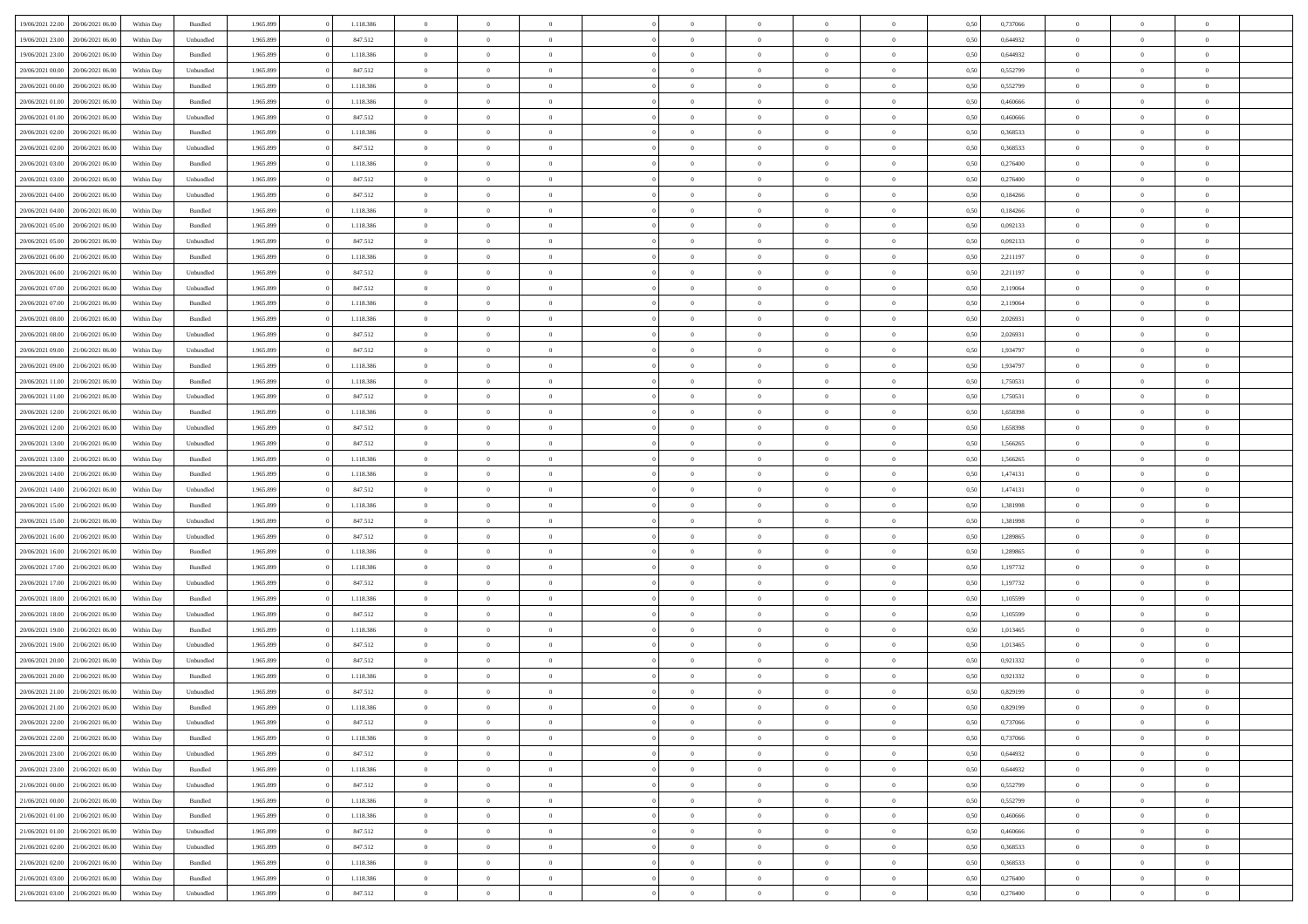| 21/06/2021 04:00                  | 21/06/2021 06:00 | Within Dav | Bundled   | 1.965.899 | 1.118.386 | $\overline{0}$ | $\Omega$       |                | $\Omega$       | $\Omega$       | $\Omega$       | $\theta$       | 0,50 | 0,184266 | $\theta$       | $\theta$       | $\theta$       |  |
|-----------------------------------|------------------|------------|-----------|-----------|-----------|----------------|----------------|----------------|----------------|----------------|----------------|----------------|------|----------|----------------|----------------|----------------|--|
|                                   |                  |            |           |           |           |                |                |                |                |                |                |                |      |          |                |                |                |  |
| 21/06/2021 04:00                  | 21/06/2021 06:00 | Within Day | Unbundled | 1.965.899 | 847.512   | $\overline{0}$ | $\theta$       | $\overline{0}$ | $\overline{0}$ | $\bf{0}$       | $\overline{0}$ | $\bf{0}$       | 0,50 | 0,184266 | $\theta$       | $\theta$       | $\overline{0}$ |  |
| 21/06/2021 05:00                  | 21/06/2021 06:00 | Within Day | Unbundled | 1.965.899 | 847.512   | $\overline{0}$ | $\overline{0}$ | $\overline{0}$ | $\bf{0}$       | $\bf{0}$       | $\bf{0}$       | $\mathbf{0}$   | 0,50 | 0,092133 | $\bf{0}$       | $\overline{0}$ | $\overline{0}$ |  |
| 21/06/2021 05:00                  | 21/06/2021 06:00 | Within Dav | Bundled   | 1.965.899 | 1.118.386 | $\overline{0}$ | $\overline{0}$ | $\overline{0}$ | $\overline{0}$ | $\bf{0}$       | $\overline{0}$ | $\overline{0}$ | 0.50 | 0,092133 | $\theta$       | $\theta$       | $\overline{0}$ |  |
|                                   |                  |            |           |           |           | $\overline{0}$ | $\theta$       | $\overline{0}$ |                | $\bf{0}$       | $\overline{0}$ |                |      |          | $\,$ 0 $\,$    | $\overline{0}$ | $\overline{0}$ |  |
| 21/06/2021 06:00                  | 22/06/2021 06:00 | Within Day | Unbundled | 1.965.899 | 847.512   |                |                |                | $\overline{0}$ |                |                | $\bf{0}$       | 0,50 | 2,211197 |                |                |                |  |
| 21/06/2021 06:00                  | 22/06/2021 06:00 | Within Day | Bundled   | 1.965.899 | 1.118.386 | $\overline{0}$ | $\overline{0}$ | $\overline{0}$ | $\bf{0}$       | $\overline{0}$ | $\overline{0}$ | $\mathbf{0}$   | 0,50 | 2,211197 | $\overline{0}$ | $\overline{0}$ | $\bf{0}$       |  |
| 21/06/2021 07:00                  | 22/06/2021 06:00 | Within Dav | Unbundled | 1.965.899 | 847.512   | $\overline{0}$ | $\overline{0}$ | $\overline{0}$ | $\overline{0}$ | $\overline{0}$ | $\overline{0}$ | $\overline{0}$ | 0.50 | 2,119064 | $\theta$       | $\overline{0}$ | $\overline{0}$ |  |
| 21/06/2021 07:00                  | 22/06/2021 06:00 | Within Day | Bundled   | 1.965.899 | 1.118.386 | $\overline{0}$ | $\theta$       | $\overline{0}$ | $\overline{0}$ | $\bf{0}$       | $\overline{0}$ | $\bf{0}$       | 0,50 | 2,119064 | $\theta$       | $\theta$       | $\overline{0}$ |  |
| 21/06/2021 08:00                  | 22/06/2021 06:00 | Within Day | Unbundled | 1.965.899 | 847.512   | $\overline{0}$ | $\overline{0}$ | $\overline{0}$ | $\bf{0}$       | $\bf{0}$       | $\bf{0}$       | $\mathbf{0}$   | 0,50 | 2,026931 | $\,0\,$        | $\overline{0}$ | $\overline{0}$ |  |
|                                   |                  |            |           |           |           |                | $\overline{0}$ |                |                | $\overline{0}$ |                |                |      |          | $\theta$       | $\overline{0}$ | $\overline{0}$ |  |
| 21/06/2021 08:00                  | 22/06/2021 06:00 | Within Dav | Bundled   | 1.965.899 | 1.118.386 | $\overline{0}$ |                | $\overline{0}$ | $\overline{0}$ |                | $\overline{0}$ | $\overline{0}$ | 0.50 | 2,026931 |                |                |                |  |
| 21/06/2021 09:00                  | 22/06/2021 06:00 | Within Day | Unbundled | 1.965.899 | 847.512   | $\overline{0}$ | $\theta$       | $\overline{0}$ | $\overline{0}$ | $\bf{0}$       | $\overline{0}$ | $\bf{0}$       | 0,50 | 1,934797 | $\,$ 0 $\,$    | $\overline{0}$ | $\overline{0}$ |  |
| 21/06/2021 09:00                  | 22/06/2021 06:00 | Within Day | Bundled   | 1.965.899 | 1.118.386 | $\overline{0}$ | $\overline{0}$ | $\overline{0}$ | $\bf{0}$       | $\bf{0}$       | $\bf{0}$       | $\mathbf{0}$   | 0,50 | 1,934797 | $\overline{0}$ | $\overline{0}$ | $\overline{0}$ |  |
| 21/06/2021 10:00                  | 22/06/2021 06:00 | Within Day | Unbundled | 1.965.899 | 847.512   | $\overline{0}$ | $\overline{0}$ | $\overline{0}$ | $\overline{0}$ | $\bf{0}$       | $\overline{0}$ | $\overline{0}$ | 0.50 | 1.842664 | $\theta$       | $\theta$       | $\overline{0}$ |  |
| 21/06/2021 10:00                  | 22/06/2021 06:00 | Within Day | Bundled   | 1.965.899 | 1.118.386 | $\overline{0}$ | $\theta$       | $\overline{0}$ | $\overline{0}$ | $\bf{0}$       | $\overline{0}$ | $\bf{0}$       | 0,50 | 1,842664 | $\theta$       | $\theta$       | $\overline{0}$ |  |
|                                   |                  |            |           |           |           |                |                |                |                |                |                |                |      |          |                |                |                |  |
| 21/06/2021 11:00                  | 22/06/2021 06:00 | Within Day | Unbundled | 1.965.899 | 847.512   | $\overline{0}$ | $\overline{0}$ | $\overline{0}$ | $\bf{0}$       | $\overline{0}$ | $\overline{0}$ | $\mathbf{0}$   | 0,50 | 1,750531 | $\overline{0}$ | $\overline{0}$ | $\bf{0}$       |  |
| 21/06/2021 11:00                  | 22/06/2021 06:00 | Within Dav | Bundled   | 1.965.899 | 1.118.386 | $\overline{0}$ | $\overline{0}$ | $\overline{0}$ | $\overline{0}$ | $\overline{0}$ | $\overline{0}$ | $\overline{0}$ | 0.50 | 1,750531 | $\theta$       | $\overline{0}$ | $\overline{0}$ |  |
| 21/06/2021 12:00                  | 22/06/2021 06:00 | Within Day | Bundled   | 1.965.899 | 1.118.386 | $\overline{0}$ | $\theta$       | $\overline{0}$ | $\overline{0}$ | $\bf{0}$       | $\overline{0}$ | $\bf{0}$       | 0,50 | 1,658398 | $\theta$       | $\theta$       | $\overline{0}$ |  |
| 21/06/2021 12:00                  | 22/06/2021 06:00 | Within Day | Unbundled | 1.965.899 | 847.512   | $\overline{0}$ | $\overline{0}$ | $\overline{0}$ | $\bf{0}$       | $\bf{0}$       | $\bf{0}$       | $\mathbf{0}$   | 0,50 | 1,658398 | $\bf{0}$       | $\overline{0}$ | $\overline{0}$ |  |
| 21/06/2021 13:00                  | 22/06/2021 06:00 | Within Day | Unbundled | 1.965.899 | 847.512   | $\overline{0}$ | $\overline{0}$ | $\overline{0}$ | $\overline{0}$ | $\overline{0}$ | $\overline{0}$ | $\overline{0}$ | 0.50 | 1,566265 | $\theta$       | $\overline{0}$ | $\overline{0}$ |  |
| 21/06/2021 13:00                  | 22/06/2021 06:00 | Within Day | Bundled   | 1.965.899 | 1.118.386 | $\overline{0}$ | $\theta$       | $\overline{0}$ | $\overline{0}$ | $\bf{0}$       | $\overline{0}$ | $\bf{0}$       | 0,50 | 1,566265 | $\,$ 0 $\,$    | $\theta$       | $\overline{0}$ |  |
|                                   |                  |            |           |           |           |                |                |                |                |                |                |                |      |          |                |                |                |  |
| 21/06/2021 14:00                  | 22/06/2021 06:00 | Within Day | Bundled   | 1.965.899 | 1.118.386 | $\overline{0}$ | $\overline{0}$ | $\overline{0}$ | $\bf{0}$       | $\bf{0}$       | $\bf{0}$       | $\mathbf{0}$   | 0,50 | 1,474131 | $\overline{0}$ | $\overline{0}$ | $\overline{0}$ |  |
| 21/06/2021 14:00                  | 22/06/2021 06:00 | Within Day | Unbundled | 1.965.899 | 847.512   | $\overline{0}$ | $\overline{0}$ | $\overline{0}$ | $\overline{0}$ | $\bf{0}$       | $\overline{0}$ | $\overline{0}$ | 0.50 | 1,474131 | $\theta$       | $\overline{0}$ | $\overline{0}$ |  |
| 21/06/2021 15:00                  | 22/06/2021 06:00 | Within Day | Unbundled | 1.965.899 | 847.512   | $\overline{0}$ | $\theta$       | $\overline{0}$ | $\overline{0}$ | $\bf{0}$       | $\overline{0}$ | $\bf{0}$       | 0,50 | 1,381998 | $\,$ 0 $\,$    | $\overline{0}$ | $\overline{0}$ |  |
| 21/06/2021 15:00                  | 22/06/2021 06:00 | Within Day | Bundled   | 1.965.899 | 1.118.386 | $\overline{0}$ | $\overline{0}$ | $\overline{0}$ | $\bf{0}$       | $\overline{0}$ | $\overline{0}$ | $\mathbf{0}$   | 0,50 | 1,381998 | $\overline{0}$ | $\overline{0}$ | $\bf{0}$       |  |
| 21/06/2021 16:00                  | 22/06/2021 06:00 | Within Dav | Bundled   | 1.965.899 | 1.118.386 | $\overline{0}$ | $\overline{0}$ | $\overline{0}$ | $\overline{0}$ | $\overline{0}$ | $\overline{0}$ | $\overline{0}$ | 0.50 | 1,289865 | $\theta$       | $\overline{0}$ | $\overline{0}$ |  |
| 21/06/2021 16:00                  | 22/06/2021 06:00 | Within Day | Unbundled | 1.965.899 | 847.512   | $\overline{0}$ | $\theta$       | $\overline{0}$ | $\overline{0}$ | $\bf{0}$       | $\overline{0}$ | $\bf{0}$       | 0,50 | 1,289865 | $\theta$       | $\theta$       | $\overline{0}$ |  |
| 21/06/2021 17:00                  | 22/06/2021 06:00 | Within Day | Bundled   | 1.965.899 | 1.118.386 | $\overline{0}$ | $\overline{0}$ | $\overline{0}$ | $\bf{0}$       | $\bf{0}$       | $\bf{0}$       | $\bf{0}$       | 0,50 | 1,197732 | $\,0\,$        | $\overline{0}$ | $\overline{0}$ |  |
|                                   |                  |            |           |           |           |                | $\overline{0}$ |                |                | $\overline{0}$ |                |                |      |          | $\theta$       | $\overline{0}$ | $\overline{0}$ |  |
| 21/06/2021 17:00                  | 22/06/2021 06:00 | Within Day | Unbundled | 1.965.899 | 847.512   | $\overline{0}$ |                | $\overline{0}$ | $\overline{0}$ |                | $\overline{0}$ | $\overline{0}$ | 0.50 | 1,197732 |                |                |                |  |
| 21/06/2021 18:00                  | 22/06/2021 06:00 | Within Day | Unbundled | 1.965.899 | 847.512   | $\overline{0}$ | $\theta$       | $\overline{0}$ | $\overline{0}$ | $\bf{0}$       | $\overline{0}$ | $\bf{0}$       | 0,50 | 1,105599 | $\,$ 0 $\,$    | $\overline{0}$ | $\overline{0}$ |  |
| 21/06/2021 18:00                  | 22/06/2021 06:00 | Within Day | Bundled   | 1.965.899 | 1.118.386 | $\overline{0}$ | $\overline{0}$ | $\overline{0}$ | $\bf{0}$       | $\bf{0}$       | $\bf{0}$       | $\bf{0}$       | 0,50 | 1,105599 | $\overline{0}$ | $\overline{0}$ | $\overline{0}$ |  |
| 21/06/2021 19:00                  | 22/06/2021 06:00 | Within Day | Unbundled | 1.965.899 | 847.512   | $\overline{0}$ | $\Omega$       | $\overline{0}$ | $\Omega$       | $\Omega$       | $\overline{0}$ | $\overline{0}$ | 0,50 | 1,013465 | $\,0\,$        | $\theta$       | $\theta$       |  |
| 21/06/2021 19:00                  | 22/06/2021 06:00 | Within Day | Bundled   | 1.965.899 | 1.118.386 | $\overline{0}$ | $\theta$       | $\overline{0}$ | $\overline{0}$ | $\bf{0}$       | $\overline{0}$ | $\bf{0}$       | 0,50 | 1,013465 | $\,$ 0 $\,$    | $\theta$       | $\overline{0}$ |  |
| 21/06/2021 20:00                  | 22/06/2021 06:00 | Within Day | Bundled   | 1.965.899 | 1.118.386 | $\overline{0}$ | $\overline{0}$ | $\overline{0}$ | $\bf{0}$       | $\bf{0}$       | $\overline{0}$ | $\mathbf{0}$   | 0,50 | 0,921332 | $\overline{0}$ | $\overline{0}$ | $\bf{0}$       |  |
| 21/06/2021 20:00                  | 22/06/2021 06:00 |            | Unbundled | 1.965.899 | 847.512   | $\overline{0}$ | $\Omega$       | $\Omega$       | $\Omega$       | $\bf{0}$       | $\overline{0}$ | $\overline{0}$ | 0.50 | 0,921332 | $\,0\,$        | $\theta$       | $\theta$       |  |
|                                   |                  | Within Day |           |           |           |                |                |                |                |                |                |                |      |          |                |                |                |  |
| 21/06/2021 21:00                  | 22/06/2021 06:00 | Within Day | Unbundled | 1.965.899 | 847.512   | $\overline{0}$ | $\theta$       | $\overline{0}$ | $\overline{0}$ | $\bf{0}$       | $\overline{0}$ | $\bf{0}$       | 0,50 | 0,829199 | $\,$ 0 $\,$    | $\theta$       | $\overline{0}$ |  |
| 21/06/2021 21:00                  | 22/06/2021 06:00 | Within Day | Bundled   | 1.965.899 | 1.118.386 | $\overline{0}$ | $\overline{0}$ | $\overline{0}$ | $\bf{0}$       | $\bf{0}$       | $\bf{0}$       | $\mathbf{0}$   | 0,50 | 0,829199 | $\bf{0}$       | $\overline{0}$ | $\overline{0}$ |  |
| 21/06/2021 22:00                  | 22/06/2021 06:00 | Within Day | Unbundled | 1.965.899 | 847.512   | $\overline{0}$ | $\Omega$       | $\overline{0}$ | $\Omega$       | $\overline{0}$ | $\overline{0}$ | $\overline{0}$ | 0.50 | 0,737066 | $\,$ 0 $\,$    | $\theta$       | $\theta$       |  |
| 21/06/2021 22:00                  | 22/06/2021 06:00 | Within Day | Bundled   | 1.965.899 | 1.118.386 | $\overline{0}$ | $\theta$       | $\overline{0}$ | $\overline{0}$ | $\,$ 0         | $\overline{0}$ | $\bf{0}$       | 0,50 | 0,737066 | $\,$ 0 $\,$    | $\overline{0}$ | $\overline{0}$ |  |
| 21/06/2021 23:00                  | 22/06/2021 06:00 | Within Day | Bundled   | 1.965.899 | 1.118.386 | $\overline{0}$ | $\overline{0}$ | $\overline{0}$ | $\bf{0}$       | $\bf{0}$       | $\bf{0}$       | $\mathbf{0}$   | 0,50 | 0,644932 | $\bf{0}$       | $\overline{0}$ | $\overline{0}$ |  |
| 21/06/2021 23:00                  | 22/06/2021 06:00 | Within Day | Unbundled | 1.965.899 | 847.512   | $\overline{0}$ | $\Omega$       | $\overline{0}$ | $\Omega$       | $\overline{0}$ | $\overline{0}$ | $\overline{0}$ | 0,50 | 0.644932 | $\,0\,$        | $\theta$       | $\theta$       |  |
|                                   |                  |            |           |           |           | $\overline{0}$ | $\theta$       | $\overline{0}$ | $\overline{0}$ |                | $\overline{0}$ |                |      |          | $\,$ 0 $\,$    | $\overline{0}$ | $\overline{0}$ |  |
| 22/06/2021 00:00                  | 22/06/2021 06:00 | Within Day | Unbundled | 1.965.899 | 847.512   |                |                |                |                | $\,$ 0         |                | $\bf{0}$       | 0,50 | 0,552799 |                |                |                |  |
| 22/06/2021 00:00                  | 22/06/2021 06:00 | Within Day | Bundled   | 1.965.899 | 1.118.386 | $\overline{0}$ | $\bf{0}$       | $\overline{0}$ | $\bf{0}$       | $\bf{0}$       | $\bf{0}$       | $\mathbf{0}$   | 0,50 | 0,552799 | $\bf{0}$       | $\overline{0}$ | $\bf{0}$       |  |
| 22/06/2021 01:00                  | 22/06/2021 06.00 | Within Day | Bundled   | 1.965.899 | 1.118.386 | $\overline{0}$ | $\Omega$       | $\Omega$       | $\Omega$       | $\Omega$       | $\Omega$       | $\overline{0}$ | 0.50 | 0.460666 | $\theta$       | $\theta$       | $\theta$       |  |
| 22/06/2021 01:00                  | 22/06/2021 06:00 | Within Day | Unbundled | 1.965.899 | 847.512   | $\overline{0}$ | $\overline{0}$ | $\overline{0}$ | $\bf{0}$       | $\,$ 0         | $\bf{0}$       | $\bf{0}$       | 0,50 | 0,460666 | $\,0\,$        | $\overline{0}$ | $\overline{0}$ |  |
| 22/06/2021 02:00                  | 22/06/2021 06:00 | Within Day | Unbundled | 1.965.899 | 847.512   | $\bf{0}$       | $\bf{0}$       |                |                | $\bf{0}$       |                |                | 0,50 | 0,368533 | $\bf{0}$       | $\overline{0}$ |                |  |
| 22/06/2021 02:00                  | 22/06/2021 06:00 | Within Day | Bundled   | 1.965.899 | 1.118.386 | $\overline{0}$ | $\overline{0}$ | $\overline{0}$ | $\Omega$       | $\overline{0}$ | $\overline{0}$ | $\overline{0}$ | 0.50 | 0.368533 | $\theta$       | $\theta$       | $\theta$       |  |
| 22/06/2021 03:00                  | 22/06/2021 06:00 | Within Day | Bundled   | 1.965.899 | 1.118.386 | $\overline{0}$ | $\bf{0}$       | $\overline{0}$ | $\bf{0}$       | $\,$ 0 $\,$    | $\overline{0}$ | $\,$ 0 $\,$    | 0,50 | 0,276400 | $\,$ 0 $\,$    | $\,$ 0 $\,$    | $\,$ 0         |  |
|                                   |                  |            |           |           |           |                |                |                |                |                |                |                |      |          |                |                |                |  |
| 22/06/2021 03:00                  | 22/06/2021 06:00 | Within Day | Unbundled | 1.965.899 | 847.512   | $\overline{0}$ | $\overline{0}$ | $\overline{0}$ | $\overline{0}$ | $\overline{0}$ | $\overline{0}$ | $\mathbf{0}$   | 0,50 | 0,276400 | $\overline{0}$ | $\bf{0}$       | $\bf{0}$       |  |
| 22/06/2021 04:00                  | 22/06/2021 06:00 | Within Day | Unbundled | 1.965.899 | 847.512   | $\overline{0}$ | $\overline{0}$ | $\overline{0}$ | $\Omega$       | $\overline{0}$ | $\overline{0}$ | $\overline{0}$ | 0,50 | 0,184266 | $\overline{0}$ | $\theta$       | $\overline{0}$ |  |
| 22/06/2021 04:00                  | 22/06/2021 06:00 | Within Day | Bundled   | 1.965.899 | 1.118.386 | $\overline{0}$ | $\,$ 0         | $\overline{0}$ | $\overline{0}$ | $\,$ 0 $\,$    | $\overline{0}$ | $\mathbf{0}$   | 0,50 | 0,184266 | $\,$ 0 $\,$    | $\overline{0}$ | $\overline{0}$ |  |
| 22/06/2021 05:00                  | 22/06/2021 06:00 | Within Day | Bundled   | 1.965.899 | 1.118.386 | $\overline{0}$ | $\overline{0}$ | $\overline{0}$ | $\overline{0}$ | $\overline{0}$ | $\overline{0}$ | $\mathbf{0}$   | 0,50 | 0,092133 | $\overline{0}$ | $\overline{0}$ | $\bf{0}$       |  |
| 22/06/2021 05:00                  | 22/06/2021 06:00 | Within Day | Unbundled | 1.965.899 | 847.512   | $\overline{0}$ | $\overline{0}$ | $\overline{0}$ | $\Omega$       | $\overline{0}$ | $\overline{0}$ | $\bf{0}$       | 0.50 | 0,092133 | $\overline{0}$ | $\theta$       | $\overline{0}$ |  |
| 22/06/2021 06:00                  | 23/06/2021 06:00 | Within Day | Unbundled | 1.965.899 | 847.512   | $\overline{0}$ | $\,$ 0         | $\overline{0}$ | $\bf{0}$       | $\bf{0}$       | $\bf{0}$       | $\bf{0}$       | 0,50 | 2,211197 | $\,$ 0 $\,$    | $\overline{0}$ | $\overline{0}$ |  |
| 22/06/2021 06:00                  | 23/06/2021 06:00 | Within Day | Bundled   | 1.965.899 | 1.118.386 | $\overline{0}$ | $\bf{0}$       | $\overline{0}$ | $\overline{0}$ | $\overline{0}$ | $\overline{0}$ | $\mathbf{0}$   | 0,50 | 2,211197 | $\overline{0}$ | $\overline{0}$ | $\bf{0}$       |  |
|                                   |                  |            |           |           |           |                |                |                |                |                |                |                |      |          |                |                |                |  |
| 22/06/2021 07:00                  | 23/06/2021 06:00 | Within Day | Unbundled | 1.965.899 | 847.512   | $\overline{0}$ | $\overline{0}$ | $\overline{0}$ | $\Omega$       | $\overline{0}$ | $\overline{0}$ | $\overline{0}$ | 0.50 | 2,119064 | $\overline{0}$ | $\overline{0}$ | $\overline{0}$ |  |
| 22/06/2021 07:00                  | 23/06/2021 06:00 | Within Day | Bundled   | 1.965.899 | 1.118.386 | $\overline{0}$ | $\bf{0}$       | $\overline{0}$ | $\bf{0}$       | $\bf{0}$       | $\bf{0}$       | $\mathbf{0}$   | 0,50 | 2,119064 | $\,$ 0 $\,$    | $\,$ 0 $\,$    | $\bf{0}$       |  |
| 22/06/2021 08:00 23/06/2021 06:00 |                  | Within Day | Bundled   | 1.965.899 | 1.118.386 | $\overline{0}$ | $\overline{0}$ | $\overline{0}$ | $\overline{0}$ | $\overline{0}$ | $\bf{0}$       | $\mathbf{0}$   | 0,50 | 2,026931 | $\overline{0}$ | $\bf{0}$       | $\bf{0}$       |  |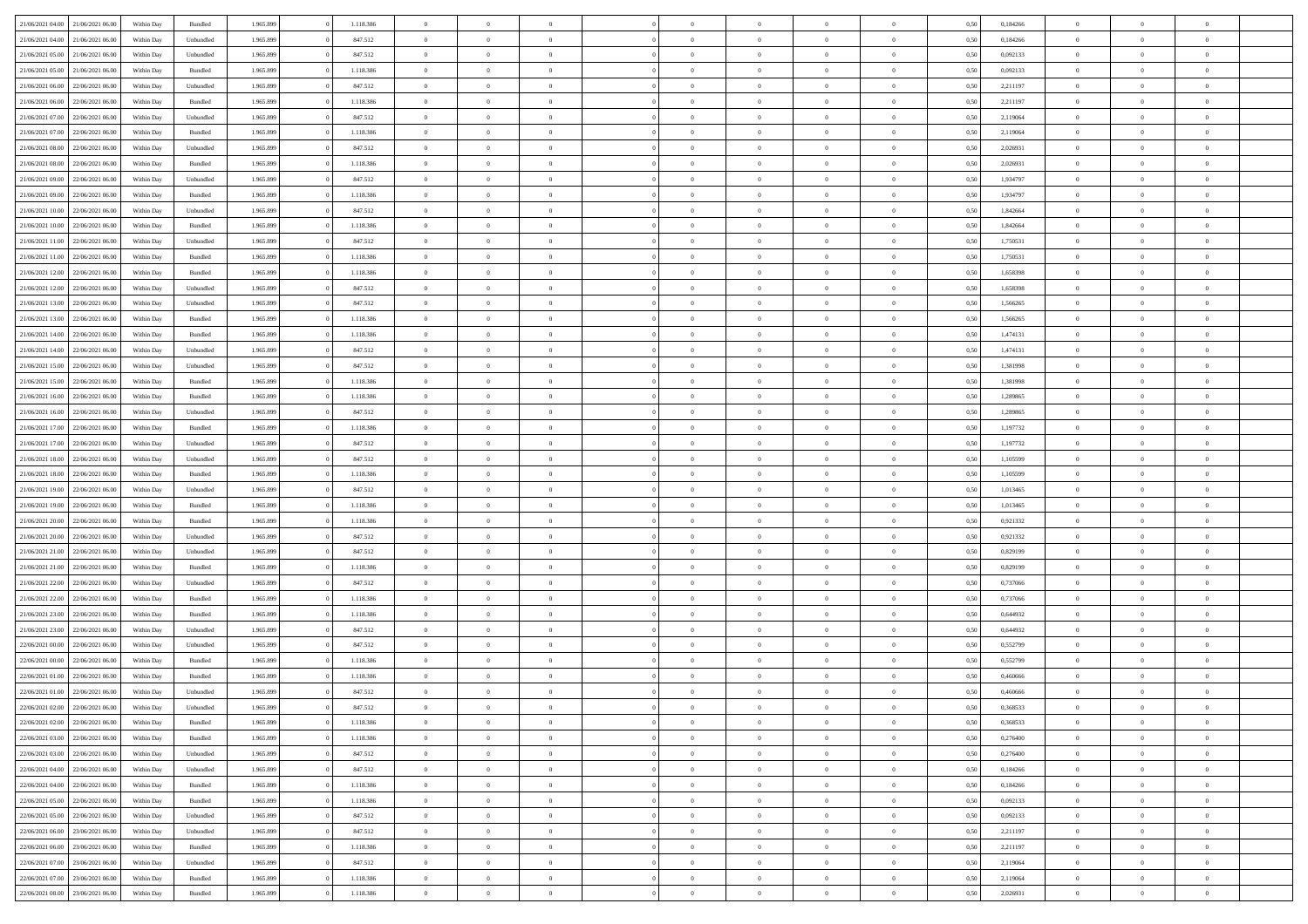| 22/06/2021 08:00 23/06/2021 06:00    | Within Day | Unbundled          | 1.965.899 | 847.512   | $\overline{0}$ | $\overline{0}$ | $\Omega$       | $\Omega$       | $\Omega$       |                | $\overline{0}$ | 0,50 | 2,026931 | $\mathbf{0}$   | $\Omega$       | $\Omega$       |  |
|--------------------------------------|------------|--------------------|-----------|-----------|----------------|----------------|----------------|----------------|----------------|----------------|----------------|------|----------|----------------|----------------|----------------|--|
| 22/06/2021 09:00<br>23/06/2021 06:00 | Within Day | Unbundled          | 1.965.899 | 847.512   | $\bf{0}$       | $\overline{0}$ | $\overline{0}$ | $\theta$       | $\overline{0}$ | $\overline{0}$ | $\,$ 0         | 0,50 | 1,934797 | $\mathbf{0}$   | $\theta$       | $\bf{0}$       |  |
| 22/06/2021 09:00<br>23/06/2021 06:00 | Within Day | Bundled            | 1.965.899 | 1.118.386 | $\overline{0}$ | $\overline{0}$ | $\overline{0}$ | $\bf{0}$       | $\bf{0}$       | $\overline{0}$ | $\mathbf{0}$   | 0,50 | 1,934797 | $\bf{0}$       | $\bf{0}$       | $\bf{0}$       |  |
| 22/06/2021 10:00<br>23/06/2021 06:00 | Within Day | Bundled            | 1.965.899 | 1.118.386 | $\overline{0}$ | $\overline{0}$ | $\overline{0}$ | $\overline{0}$ | $\overline{0}$ | $\overline{0}$ | $\overline{0}$ | 0.50 | 1.842664 | $\mathbf{0}$   | $\overline{0}$ | $\bf{0}$       |  |
| 22/06/2021 10:00<br>23/06/2021 06:00 | Within Day | Unbundled          | 1.965.899 | 847.512   | $\bf{0}$       | $\overline{0}$ | $\overline{0}$ | $\theta$       | $\overline{0}$ | $\overline{0}$ | $\bf{0}$       | 0,50 | 1,842664 | $\mathbf{0}$   | $\theta$       | $\overline{0}$ |  |
| 22/06/2021 11:00<br>23/06/2021 06:00 | Within Day | Unbundled          | 1.965.899 | 847.512   | $\overline{0}$ | $\overline{0}$ | $\overline{0}$ | $\bf{0}$       | $\overline{0}$ | $\overline{0}$ | $\overline{0}$ | 0,50 | 1,750531 | $\overline{0}$ | $\overline{0}$ | $\overline{0}$ |  |
| 22/06/2021 11:00<br>23/06/2021 06:00 | Within Day | Bundled            | 1.965.899 | 1.118.386 | $\overline{0}$ | $\overline{0}$ | $\overline{0}$ | $\overline{0}$ | $\overline{0}$ | $\overline{0}$ | $\overline{0}$ | 0.50 | 1,750531 | $\overline{0}$ | $\overline{0}$ | $\overline{0}$ |  |
|                                      |            |                    |           |           |                |                |                |                |                |                |                |      |          |                |                |                |  |
| 22/06/2021 12:00<br>23/06/2021 06:00 | Within Day | Bundled            | 1.965.899 | 1.118.386 | $\bf{0}$       | $\overline{0}$ | $\overline{0}$ | $\theta$       | $\overline{0}$ | $\overline{0}$ | $\,$ 0         | 0,50 | 1,658398 | $\theta$       | $\theta$       | $\bf{0}$       |  |
| 22/06/2021 12:00<br>23/06/2021 06:00 | Within Day | Unbundled          | 1.965.899 | 847.512   | $\overline{0}$ | $\overline{0}$ | $\overline{0}$ | $\bf{0}$       | $\bf{0}$       | $\overline{0}$ | $\mathbf{0}$   | 0,50 | 1,658398 | $\bf{0}$       | $\bf{0}$       | $\bf{0}$       |  |
| 22/06/2021 13:00<br>23/06/2021 06:00 | Within Day | Bundled            | 1.965.899 | 1.118.386 | $\overline{0}$ | $\overline{0}$ | $\overline{0}$ | $\overline{0}$ | $\overline{0}$ | $\overline{0}$ | $\overline{0}$ | 0.50 | 1,566265 | $\overline{0}$ | $\theta$       | $\overline{0}$ |  |
| 22/06/2021 13:00<br>23/06/2021 06:00 | Within Day | Unbundled          | 1.965.899 | 847.512   | $\bf{0}$       | $\overline{0}$ | $\overline{0}$ | $\overline{0}$ | $\overline{0}$ | $\overline{0}$ | $\,$ 0         | 0,50 | 1,566265 | $\,$ 0 $\,$    | $\theta$       | $\bf{0}$       |  |
| 22/06/2021 14:00<br>23/06/2021 06:00 | Within Day | Unbundled          | 1.965.899 | 847.512   | $\overline{0}$ | $\overline{0}$ | $\overline{0}$ | $\bf{0}$       | $\bf{0}$       | $\overline{0}$ | $\mathbf{0}$   | 0,50 | 1,474131 | $\overline{0}$ | $\bf{0}$       | $\bf{0}$       |  |
| 22/06/2021 14:00<br>23/06/2021 06:00 | Within Day | Bundled            | 1.965.899 | 1.118.386 | $\overline{0}$ | $\overline{0}$ | $\overline{0}$ | $\overline{0}$ | $\overline{0}$ | $\overline{0}$ | $\overline{0}$ | 0.50 | 1,474131 | $\mathbf{0}$   | $\overline{0}$ | $\bf{0}$       |  |
| 22/06/2021 15:00<br>23/06/2021 06:00 | Within Day | Unbundled          | 1.965.899 | 847.512   | $\bf{0}$       | $\overline{0}$ | $\overline{0}$ | $\theta$       | $\overline{0}$ | $\overline{0}$ | $\,$ 0         | 0,50 | 1,381998 | $\theta$       | $\theta$       | $\bf{0}$       |  |
| 22/06/2021 15:00<br>23/06/2021 06:00 | Within Day | Bundled            | 1.965.899 | 1.118.386 | $\overline{0}$ | $\overline{0}$ | $\overline{0}$ | $\bf{0}$       | $\overline{0}$ | $\overline{0}$ | $\overline{0}$ | 0,50 | 1,381998 | $\overline{0}$ | $\overline{0}$ | $\overline{0}$ |  |
| 22/06/2021 16:00<br>23/06/2021 06:00 | Within Day | Bundled            | 1.965.899 | 1.118.386 | $\overline{0}$ | $\overline{0}$ | $\overline{0}$ | $\overline{0}$ | $\overline{0}$ | $\overline{0}$ | $\overline{0}$ | 0.50 | 1.289865 | $\overline{0}$ | $\overline{0}$ | $\overline{0}$ |  |
| 22/06/2021 16:00<br>23/06/2021 06:00 | Within Day | Unbundled          | 1.965.899 | 847.512   | $\bf{0}$       | $\overline{0}$ | $\overline{0}$ | $\overline{0}$ | $\overline{0}$ | $\overline{0}$ | $\bf{0}$       | 0,50 | 1,289865 | $\theta$       | $\theta$       | $\bf{0}$       |  |
| 22/06/2021 17:00<br>23/06/2021 06:00 | Within Day | Unbundled          | 1.965.899 | 847.512   | $\overline{0}$ | $\overline{0}$ | $\bf{0}$       | $\bf{0}$       | $\bf{0}$       | $\overline{0}$ | $\mathbf{0}$   | 0,50 | 1,197732 | $\bf{0}$       | $\bf{0}$       | $\bf{0}$       |  |
| 23/06/2021 06:00                     |            | Bundled            | 1.965.899 | 1.118.386 | $\overline{0}$ | $\overline{0}$ | $\overline{0}$ | $\overline{0}$ | $\overline{0}$ | $\overline{0}$ | $\overline{0}$ | 0.50 | 1,197732 | $\overline{0}$ | $\overline{0}$ | $\overline{0}$ |  |
| 22/06/2021 17:00                     | Within Day |                    |           |           |                |                |                |                |                |                |                |      |          |                |                |                |  |
| 22/06/2021 18:00<br>23/06/2021 06:00 | Within Day | $\mathbf B$ undled | 1.965.899 | 1.118.386 | $\bf{0}$       | $\overline{0}$ | $\overline{0}$ | $\overline{0}$ | $\overline{0}$ | $\overline{0}$ | $\,$ 0         | 0,50 | 1,105599 | $\theta$       | $\theta$       | $\bf{0}$       |  |
| 22/06/2021 18:00<br>23/06/2021 06:00 | Within Day | Unbundled          | 1.965.899 | 847.512   | $\overline{0}$ | $\overline{0}$ | $\overline{0}$ | $\bf{0}$       | $\bf{0}$       | $\overline{0}$ | $\mathbf{0}$   | 0,50 | 1,105599 | $\bf{0}$       | $\bf{0}$       | $\bf{0}$       |  |
| 22/06/2021 19:00<br>23/06/2021 06:00 | Within Day | Bundled            | 1.965.899 | 1.118.386 | $\overline{0}$ | $\overline{0}$ | $\overline{0}$ | $\overline{0}$ | $\overline{0}$ | $\overline{0}$ | $\overline{0}$ | 0.50 | 1.013465 | $\overline{0}$ | $\overline{0}$ | $\bf{0}$       |  |
| 22/06/2021 19:00<br>23/06/2021 06:00 | Within Day | Unbundled          | 1.965.899 | 847.512   | $\bf{0}$       | $\overline{0}$ | $\overline{0}$ | $\overline{0}$ | $\overline{0}$ | $\overline{0}$ | $\,$ 0         | 0,50 | 1,013465 | $\mathbf{0}$   | $\theta$       | $\bf{0}$       |  |
| 22/06/2021 20:00<br>23/06/2021 06:00 | Within Day | Unbundled          | 1.965.899 | 847.512   | $\overline{0}$ | $\overline{0}$ | $\overline{0}$ | $\bf{0}$       | $\overline{0}$ | $\overline{0}$ | $\overline{0}$ | 0,50 | 0,921332 | $\overline{0}$ | $\overline{0}$ | $\overline{0}$ |  |
| 22/06/2021 20:00<br>23/06/2021 06:00 | Within Day | Bundled            | 1.965.899 | 1.118.386 | $\overline{0}$ | $\overline{0}$ | $\overline{0}$ | $\overline{0}$ | $\overline{0}$ | $\overline{0}$ | $\overline{0}$ | 0.50 | 0,921332 | $\overline{0}$ | $\overline{0}$ | $\overline{0}$ |  |
| 22/06/2021 21:00<br>23/06/2021 06:00 | Within Day | Unbundled          | 1.965.899 | 847.512   | $\bf{0}$       | $\overline{0}$ | $\bf{0}$       | $\overline{0}$ | $\overline{0}$ | $\overline{0}$ | $\bf{0}$       | 0,50 | 0,829199 | $\theta$       | $\theta$       | $\bf{0}$       |  |
| 22/06/2021 21:00<br>23/06/2021 06:00 | Within Day | Bundled            | 1.965.899 | 1.118.386 | $\overline{0}$ | $\overline{0}$ | $\bf{0}$       | $\bf{0}$       | $\bf{0}$       | $\overline{0}$ | $\mathbf{0}$   | 0,50 | 0,829199 | $\bf{0}$       | $\bf{0}$       | $\bf{0}$       |  |
| 22/06/2021 22:00<br>23/06/2021 06:00 | Within Day | Unbundled          | 1.965.899 | 847.512   | $\overline{0}$ | $\overline{0}$ | $\overline{0}$ | $\overline{0}$ | $\overline{0}$ | $\overline{0}$ | $\overline{0}$ | 0.50 | 0,737066 | $\overline{0}$ | $\overline{0}$ | $\overline{0}$ |  |
| 22/06/2021 22:00<br>23/06/2021 06:00 | Within Day | Bundled            | 1.965.899 | 1.118.386 | $\bf{0}$       | $\overline{0}$ | $\bf{0}$       | $\overline{0}$ | $\overline{0}$ | $\overline{0}$ | $\,$ 0         | 0,50 | 0,737066 | $\,$ 0 $\,$    | $\theta$       | $\bf{0}$       |  |
| 22/06/2021 23:00<br>23/06/2021 06:00 | Within Day | Bundled            | 1.965.899 | 1.118.386 | $\overline{0}$ | $\overline{0}$ | $\overline{0}$ | $\bf{0}$       | $\bf{0}$       | $\overline{0}$ | $\mathbf{0}$   | 0,50 | 0,644932 | $\overline{0}$ | $\bf{0}$       | $\bf{0}$       |  |
|                                      |            |                    |           |           |                |                |                |                |                |                |                |      |          |                |                |                |  |
| 22/06/2021 23:00<br>23/06/2021 06:00 | Within Day | Unbundled          | 1.965.899 | 847.512   | $\overline{0}$ | $\overline{0}$ | $\overline{0}$ | $\overline{0}$ | $\overline{0}$ | $\Omega$       | $\overline{0}$ | 0,50 | 0.644932 | $\bf{0}$       | $\theta$       | $\Omega$       |  |
| 23/06/2021 00:00<br>23/06/2021 06:00 | Within Day | Unbundled          | 1.965.899 | 847.512   | $\bf{0}$       | $\overline{0}$ | $\bf{0}$       | $\theta$       | $\overline{0}$ | $\overline{0}$ | $\,$ 0         | 0,50 | 0,552799 | $\theta$       | $\theta$       | $\bf{0}$       |  |
| 23/06/2021 00:00<br>23/06/2021 06:00 | Within Day | Bundled            | 1.965.899 | 1.118.386 | $\overline{0}$ | $\overline{0}$ | $\overline{0}$ | $\bf{0}$       | $\overline{0}$ | $\overline{0}$ | $\overline{0}$ | 0,50 | 0,552799 | $\overline{0}$ | $\overline{0}$ | $\overline{0}$ |  |
| 23/06/2021 01:00<br>23/06/2021 06:00 | Within Day | Bundled            | 1.965.899 | 1.118.386 | $\overline{0}$ | $\overline{0}$ | $\overline{0}$ | $\overline{0}$ | $\overline{0}$ | $\Omega$       | $\overline{0}$ | 0.50 | 0.460666 | $\overline{0}$ | $\overline{0}$ | $\Omega$       |  |
| 23/06/2021 01:00<br>23/06/2021 06:00 | Within Day | Unbundled          | 1.965.899 | 847.512   | $\bf{0}$       | $\overline{0}$ | $\bf{0}$       | $\overline{0}$ | $\overline{0}$ | $\overline{0}$ | $\bf{0}$       | 0,50 | 0,460666 | $\theta$       | $\theta$       | $\bf{0}$       |  |
| 23/06/2021 02:00<br>23/06/2021 06:00 | Within Day | Bundled            | 1.965.899 | 1.118.386 | $\overline{0}$ | $\overline{0}$ | $\bf{0}$       | $\bf{0}$       | $\bf{0}$       | $\overline{0}$ | $\bf{0}$       | 0,50 | 0,368533 | $\bf{0}$       | $\bf{0}$       | $\bf{0}$       |  |
| 23/06/2021 02:00<br>23/06/2021 06:00 | Within Day | Unbundled          | 1.965.899 | 847.512   | $\overline{0}$ | $\overline{0}$ | $\overline{0}$ | $\overline{0}$ | $\overline{0}$ | $\Omega$       | $\theta$       | 0.50 | 0.368533 | $\overline{0}$ | $\Omega$       | $\Omega$       |  |
| 23/06/2021 03:00<br>23/06/2021 06:00 | Within Day | Unbundled          | 1.965.899 | 847.512   | $\bf{0}$       | $\overline{0}$ | $\bf{0}$       | $\overline{0}$ | $\overline{0}$ | $\overline{0}$ | $\,$ 0         | 0,50 | 0,276400 | $\theta$       | $\theta$       | $\bf{0}$       |  |
| 23/06/2021 03:00<br>23/06/2021 06:00 | Within Day | Bundled            | 1.965.899 | 1.118.386 | $\overline{0}$ | $\overline{0}$ | $\overline{0}$ | $\bf{0}$       | $\bf{0}$       | $\overline{0}$ | $\mathbf{0}$   | 0,50 | 0,276400 | $\overline{0}$ | $\bf{0}$       | $\bf{0}$       |  |
| 23/06/2021 04:00<br>23/06/2021 06:00 | Within Day | Bundled            | 1.965.899 | 1.118.386 | $\overline{0}$ | $\overline{0}$ | $\overline{0}$ | $\overline{0}$ | $\bf{0}$       | $\Omega$       | $\overline{0}$ | 0.50 | 0,184266 | $\overline{0}$ | $\overline{0}$ | $\Omega$       |  |
| 23/06/2021 04:00<br>23/06/2021 06:00 | Within Day | Unbundled          | 1.965.899 | 847.512   | $\bf{0}$       | $\overline{0}$ | $\bf{0}$       | $\overline{0}$ | $\overline{0}$ | $\overline{0}$ | $\,$ 0         | 0,50 | 0,184266 | $\,$ 0 $\,$    | $\theta$       | $\bf{0}$       |  |
| 23/06/2021 05:00<br>23/06/2021 06:00 | Within Day | Unbundled          | 1.965.899 | 847.512   | $\overline{0}$ | $\overline{0}$ | $\bf{0}$       | $\bf{0}$       | $\overline{0}$ | $\overline{0}$ | $\overline{0}$ | 0,50 | 0,092133 | $\overline{0}$ | $\bf{0}$       | $\bf{0}$       |  |
| 23/06/2021 05:00<br>23/06/2021 06.00 | Within Day | Bundled            | 1.965.899 | 1.118.386 | $\overline{0}$ | $\overline{0}$ | $\overline{0}$ | $\overline{0}$ | $\overline{0}$ | $\Omega$       | $\overline{0}$ | 0.50 | 0.092133 | $\bf{0}$       | $\Omega$       | $\Omega$       |  |
| 23/06/2021 06:00<br>24/06/2021 06:00 | Within Day | Unbundled          | 1.965.899 | 847.512   | $\bf{0}$       | $\overline{0}$ | $\bf{0}$       | $\bf{0}$       | $\bf{0}$       | $\bf{0}$       | $\,$ 0 $\,$    | 0,50 | 2,211197 | $\bf{0}$       | $\,$ 0         | $\,$ 0         |  |
| 23/06/2021 06:00 24/06/2021 06:00    |            |                    |           |           |                |                |                |                |                |                |                |      |          |                |                |                |  |
|                                      | Within Day | Bundled            | 1.965.899 | 1.118.386 | $\bf{0}$       | $\bf{0}$       |                | $\bf{0}$       |                |                |                | 0,50 | 2,211197 | $\bf{0}$       | $\bf{0}$       |                |  |
| 23/06/2021 07:00 24/06/2021 06:00    | Within Day | Unbundled          | 1.965.899 | 847.512   | $\overline{0}$ | $\overline{0}$ | $\theta$       | $\overline{0}$ | $\overline{0}$ | $\overline{0}$ | $\mathbf{0}$   | 0,50 | 2,119064 | $\overline{0}$ | $\theta$       | $\theta$       |  |
| 23/06/2021 07:00<br>24/06/2021 06:00 | Within Day | Bundled            | 1.965.899 | 1.118.386 | $\overline{0}$ | $\overline{0}$ | $\overline{0}$ | $\bf{0}$       | $\overline{0}$ | $\overline{0}$ | $\mathbf{0}$   | 0,50 | 2,119064 | $\,$ 0 $\,$    | $\overline{0}$ | $\,$ 0 $\,$    |  |
| 23/06/2021 08:00<br>24/06/2021 06:00 | Within Day | Unbundled          | 1.965.899 | 847.512   | $\overline{0}$ | $\overline{0}$ | $\overline{0}$ | $\bf{0}$       | $\overline{0}$ | $\overline{0}$ | $\overline{0}$ | 0,50 | 2,026931 | $\overline{0}$ | $\overline{0}$ | $\overline{0}$ |  |
| 24/06/2021 06:00<br>23/06/2021 08:00 | Within Day | Bundled            | 1.965.899 | 1.118.386 | $\overline{0}$ | $\overline{0}$ | $\overline{0}$ | $\overline{0}$ | $\bf{0}$       | $\overline{0}$ | $\bf{0}$       | 0,50 | 2,026931 | $\overline{0}$ | $\overline{0}$ | $\overline{0}$ |  |
| 23/06/2021 09:00<br>24/06/2021 06:00 | Within Day | Unbundled          | 1.965.899 | 847.512   | $\overline{0}$ | $\overline{0}$ | $\overline{0}$ | $\overline{0}$ | $\overline{0}$ | $\overline{0}$ | $\,$ 0 $\,$    | 0,50 | 1,934797 | $\,$ 0 $\,$    | $\theta$       | $\bf{0}$       |  |
| 23/06/2021 09:00<br>24/06/2021 06:00 | Within Day | Bundled            | 1.965.899 | 1.118.386 | $\overline{0}$ | $\overline{0}$ | $\overline{0}$ | $\bf{0}$       | $\overline{0}$ | $\overline{0}$ | $\overline{0}$ | 0,50 | 1,934797 | $\overline{0}$ | $\overline{0}$ | $\overline{0}$ |  |
| 23/06/2021 10:00<br>24/06/2021 06:00 | Within Day | Bundled            | 1.965.899 | 1.118.386 | $\overline{0}$ | $\overline{0}$ | $\overline{0}$ | $\overline{0}$ | $\overline{0}$ | $\overline{0}$ | $\overline{0}$ | 0.50 | 1,842664 | $\overline{0}$ | $\overline{0}$ | $\overline{0}$ |  |
| 23/06/2021 10:00<br>24/06/2021 06:00 | Within Day | Unbundled          | 1.965.899 | 847.512   | $\overline{0}$ | $\overline{0}$ | $\overline{0}$ | $\bf{0}$       | $\bf{0}$       | $\overline{0}$ | $\,$ 0 $\,$    | 0,50 | 1,842664 | $\,$ 0 $\,$    | $\theta$       | $\,$ 0         |  |
| 23/06/2021 11:00 24/06/2021 06:00    | Within Day | Unbundled          | 1.965.899 | 847.512   | $\overline{0}$ | $\overline{0}$ | $\overline{0}$ | $\bf{0}$       | $\overline{0}$ | $\overline{0}$ | $\overline{0}$ | 0,50 | 1,750531 | $\bf{0}$       | $\bf{0}$       | $\overline{0}$ |  |
| 24/06/2021 06:00<br>23/06/2021 11:00 | Within Day | Bundled            | 1.965.899 | 1.118.386 | $\overline{0}$ | $\overline{0}$ | $\overline{0}$ | $\overline{0}$ | $\overline{0}$ | $\overline{0}$ | $\overline{0}$ | 0,50 | 1,750531 | $\overline{0}$ | $\overline{0}$ | $\overline{0}$ |  |
|                                      |            |                    |           |           |                | $\overline{0}$ |                |                |                |                |                |      |          | $\,$ 0 $\,$    | $\,0\,$        |                |  |
| 23/06/2021 12:00<br>24/06/2021 06:00 | Within Day | Bundled            | 1.965.899 | 1.118.386 | $\overline{0}$ |                | $\overline{0}$ | $\bf{0}$       | $\bf{0}$       | $\bf{0}$       | $\,$ 0 $\,$    | 0,50 | 1,658398 |                |                | $\,$ 0         |  |
| 23/06/2021 12:00 24/06/2021 06:00    | Within Day | Unbundled          | 1.965.899 | 847.512   | $\overline{0}$ | $\overline{0}$ | $\overline{0}$ | $\bf{0}$       | $\bf{0}$       | $\overline{0}$ | $\bf{0}$       | 0,50 | 1,658398 | $\bf{0}$       | $\bf{0}$       | $\overline{0}$ |  |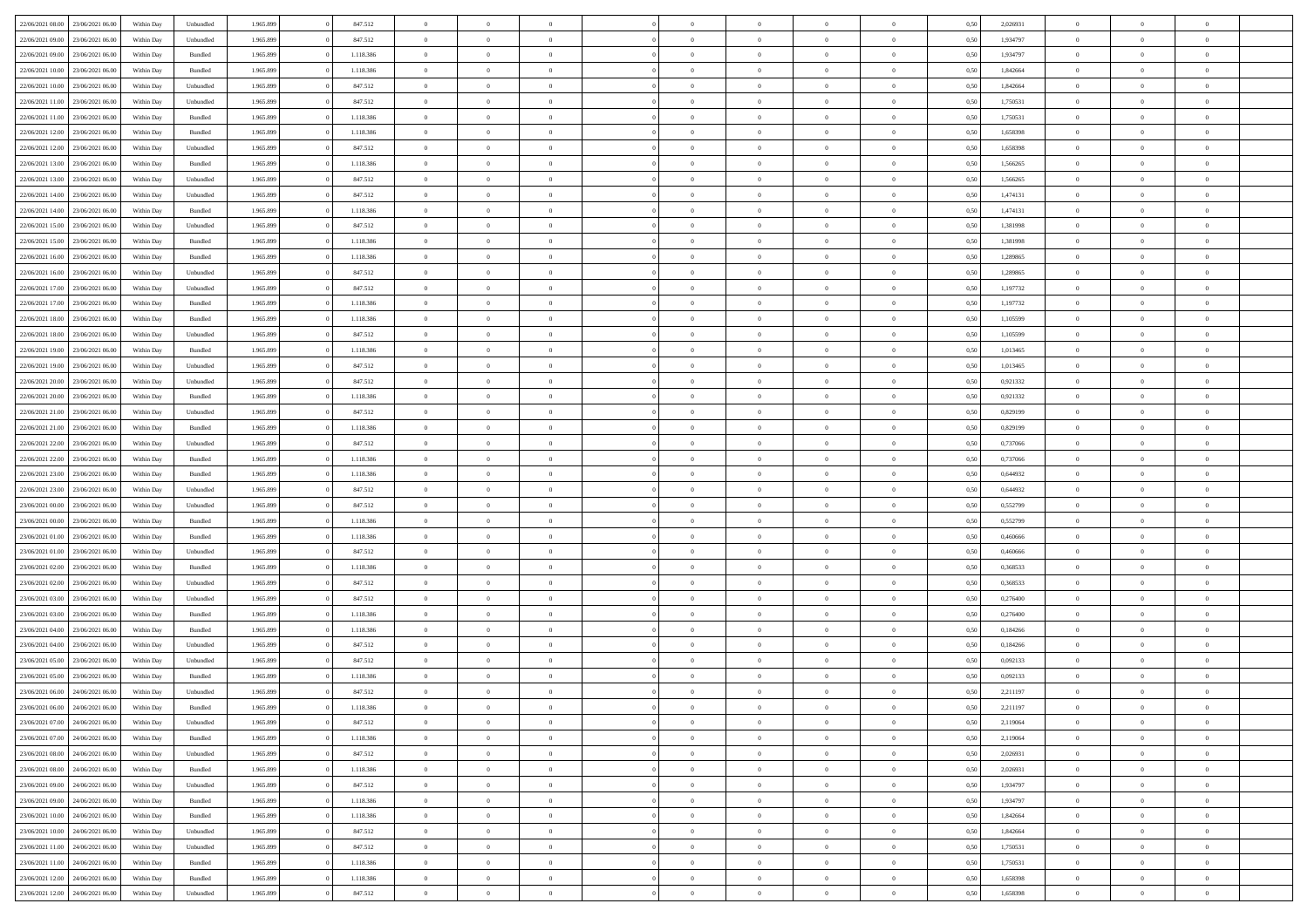|                                   |                  |            |           |           |           | $\overline{0}$ | $\Omega$       |                |                | $\Omega$       | $\Omega$       | $\theta$       |      |          | $\theta$       |                | $\theta$       |  |
|-----------------------------------|------------------|------------|-----------|-----------|-----------|----------------|----------------|----------------|----------------|----------------|----------------|----------------|------|----------|----------------|----------------|----------------|--|
| 23/06/2021 13:00                  | 24/06/2021 06:00 | Within Dav | Unbundled | 1.965.899 | 847.512   |                |                |                | $\Omega$       |                |                |                | 0,50 | 1,566265 |                | $\theta$       |                |  |
| 23/06/2021 13:00                  | 24/06/2021 06.00 | Within Day | Bundled   | 1.965.899 | 1.118.386 | $\overline{0}$ | $\theta$       | $\overline{0}$ | $\overline{0}$ | $\bf{0}$       | $\overline{0}$ | $\bf{0}$       | 0,50 | 1,566265 | $\theta$       | $\theta$       | $\overline{0}$ |  |
| 23/06/2021 14:00                  | 24/06/2021 06:00 | Within Day | Bundled   | 1.965.899 | 1.118.386 | $\overline{0}$ | $\overline{0}$ | $\overline{0}$ | $\bf{0}$       | $\bf{0}$       | $\bf{0}$       | $\mathbf{0}$   | 0,50 | 1,474131 | $\bf{0}$       | $\overline{0}$ | $\overline{0}$ |  |
| 23/06/2021 14:00                  | 24/06/2021 06:00 | Within Day | Unbundled | 1.965.899 | 847.512   | $\overline{0}$ | $\overline{0}$ | $\overline{0}$ | $\overline{0}$ | $\bf{0}$       | $\overline{0}$ | $\overline{0}$ | 0.50 | 1,474131 | $\theta$       | $\theta$       | $\overline{0}$ |  |
|                                   |                  |            |           |           |           |                |                |                |                |                |                |                |      |          |                |                |                |  |
| 23/06/2021 15:00                  | 24/06/2021 06.00 | Within Day | Bundled   | 1.965.899 | 1.118.386 | $\overline{0}$ | $\theta$       | $\overline{0}$ | $\overline{0}$ | $\bf{0}$       | $\overline{0}$ | $\bf{0}$       | 0,50 | 1,381998 | $\theta$       | $\overline{0}$ | $\overline{0}$ |  |
| 23/06/2021 15:00                  | 24/06/2021 06:00 | Within Day | Unbundled | 1.965.899 | 847.512   | $\overline{0}$ | $\bf{0}$       | $\overline{0}$ | $\bf{0}$       | $\overline{0}$ | $\overline{0}$ | $\mathbf{0}$   | 0,50 | 1,381998 | $\bf{0}$       | $\overline{0}$ | $\bf{0}$       |  |
| 23/06/2021 16:00                  | 24/06/2021 06:00 | Within Dav | Unbundled | 1.965.899 | 847.512   | $\overline{0}$ | $\overline{0}$ | $\overline{0}$ | $\overline{0}$ | $\overline{0}$ | $\overline{0}$ | $\overline{0}$ | 0.50 | 1,289865 | $\theta$       | $\overline{0}$ | $\overline{0}$ |  |
| 23/06/2021 16:00                  | 24/06/2021 06.00 | Within Day | Bundled   | 1.965.899 | 1.118.386 | $\overline{0}$ | $\theta$       | $\overline{0}$ | $\overline{0}$ | $\bf{0}$       | $\overline{0}$ | $\bf{0}$       | 0,50 | 1,289865 | $\theta$       | $\theta$       | $\overline{0}$ |  |
| 23/06/2021 17:00                  | 24/06/2021 06:00 | Within Day | Bundled   | 1.965.899 | 1.118.386 | $\overline{0}$ | $\overline{0}$ | $\overline{0}$ | $\bf{0}$       | $\bf{0}$       | $\bf{0}$       | $\bf{0}$       | 0,50 | 1,197732 | $\,0\,$        | $\overline{0}$ | $\overline{0}$ |  |
|                                   |                  |            |           |           |           |                |                |                |                |                |                |                |      |          |                |                |                |  |
| 23/06/2021 17:00                  | 24/06/2021 06.00 | Within Dav | Unbundled | 1.965.899 | 847.512   | $\overline{0}$ | $\overline{0}$ | $\overline{0}$ | $\overline{0}$ | $\overline{0}$ | $\overline{0}$ | $\overline{0}$ | 0.50 | 1,197732 | $\theta$       | $\overline{0}$ | $\overline{0}$ |  |
| 23/06/2021 18:00                  | 24/06/2021 06.00 | Within Day | Bundled   | 1.965.899 | 1.118.386 | $\overline{0}$ | $\theta$       | $\overline{0}$ | $\overline{0}$ | $\bf{0}$       | $\overline{0}$ | $\bf{0}$       | 0,50 | 1,105599 | $\,$ 0 $\,$    | $\overline{0}$ | $\overline{0}$ |  |
| 23/06/2021 18:00                  | 24/06/2021 06:00 | Within Day | Unbundled | 1.965.899 | 847.512   | $\overline{0}$ | $\overline{0}$ | $\overline{0}$ | $\bf{0}$       | $\bf{0}$       | $\bf{0}$       | $\mathbf{0}$   | 0,50 | 1,105599 | $\overline{0}$ | $\overline{0}$ | $\overline{0}$ |  |
| 23/06/2021 19:00                  | 24/06/2021 06:00 | Within Day | Unbundled | 1.965.899 | 847.512   | $\overline{0}$ | $\overline{0}$ | $\overline{0}$ | $\overline{0}$ | $\bf{0}$       | $\overline{0}$ | $\overline{0}$ | 0.50 | 1.013465 | $\theta$       | $\theta$       | $\overline{0}$ |  |
| 23/06/2021 19:00                  | 24/06/2021 06.00 | Within Day | Bundled   | 1.965.899 | 1.118.386 | $\overline{0}$ | $\theta$       | $\overline{0}$ | $\overline{0}$ | $\bf{0}$       | $\overline{0}$ | $\bf{0}$       | 0,50 | 1,013465 | $\theta$       | $\theta$       | $\overline{0}$ |  |
|                                   |                  |            |           |           |           |                |                |                |                |                |                |                |      |          |                |                |                |  |
| 23/06/2021 20:00                  | 24/06/2021 06:00 | Within Day | Bundled   | 1.965.899 | 1.118.386 | $\overline{0}$ | $\overline{0}$ | $\overline{0}$ | $\bf{0}$       | $\overline{0}$ | $\overline{0}$ | $\mathbf{0}$   | 0,50 | 0,921332 | $\overline{0}$ | $\overline{0}$ | $\bf{0}$       |  |
| 23/06/2021 20:00                  | 24/06/2021 06:00 | Within Dav | Unbundled | 1.965.899 | 847.512   | $\overline{0}$ | $\overline{0}$ | $\overline{0}$ | $\overline{0}$ | $\overline{0}$ | $\overline{0}$ | $\overline{0}$ | 0.50 | 0.921332 | $\theta$       | $\overline{0}$ | $\overline{0}$ |  |
| 23/06/2021 21:00                  | 24/06/2021 06.00 | Within Day | Unbundled | 1.965.899 | 847.512   | $\overline{0}$ | $\theta$       | $\overline{0}$ | $\overline{0}$ | $\bf{0}$       | $\overline{0}$ | $\bf{0}$       | 0,50 | 0,829199 | $\theta$       | $\theta$       | $\overline{0}$ |  |
| 23/06/2021 21:00                  | 24/06/2021 06:00 | Within Day | Bundled   | 1.965.899 | 1.118.386 | $\overline{0}$ | $\overline{0}$ | $\overline{0}$ | $\bf{0}$       | $\bf{0}$       | $\bf{0}$       | $\mathbf{0}$   | 0,50 | 0,829199 | $\,0\,$        | $\overline{0}$ | $\overline{0}$ |  |
| 23/06/2021 22:00                  | 24/06/2021 06:00 | Within Day | Bundled   | 1.965.899 | 1.118.386 | $\overline{0}$ | $\overline{0}$ | $\overline{0}$ | $\overline{0}$ | $\overline{0}$ | $\overline{0}$ | $\overline{0}$ | 0.50 | 0,737066 | $\theta$       | $\overline{0}$ | $\overline{0}$ |  |
|                                   |                  |            |           |           |           |                |                |                |                |                |                |                |      |          |                |                |                |  |
| 23/06/2021 22:00                  | 24/06/2021 06.00 | Within Day | Unbundled | 1.965.899 | 847.512   | $\overline{0}$ | $\theta$       | $\overline{0}$ | $\overline{0}$ | $\bf{0}$       | $\overline{0}$ | $\bf{0}$       | 0,50 | 0,737066 | $\,$ 0 $\,$    | $\theta$       | $\overline{0}$ |  |
| 23/06/2021 23:00                  | 24/06/2021 06:00 | Within Day | Unbundled | 1.965.899 | 847.512   | $\overline{0}$ | $\overline{0}$ | $\overline{0}$ | $\bf{0}$       | $\bf{0}$       | $\bf{0}$       | $\bf{0}$       | 0,50 | 0,644932 | $\bf{0}$       | $\overline{0}$ | $\overline{0}$ |  |
| 23/06/2021 23:00                  | 24/06/2021 06:00 | Within Day | Bundled   | 1.965.899 | 1.118.386 | $\overline{0}$ | $\overline{0}$ | $\overline{0}$ | $\overline{0}$ | $\bf{0}$       | $\overline{0}$ | $\overline{0}$ | 0.50 | 0,644932 | $\theta$       | $\overline{0}$ | $\overline{0}$ |  |
| 24/06/2021 00:00                  | 24/06/2021 06.00 | Within Day | Bundled   | 1.965.899 | 1.118.386 | $\overline{0}$ | $\theta$       | $\overline{0}$ | $\overline{0}$ | $\bf{0}$       | $\overline{0}$ | $\bf{0}$       | 0,50 | 0,552799 | $\,$ 0 $\,$    | $\overline{0}$ | $\overline{0}$ |  |
| 24/06/2021 00:00                  | 24/06/2021 06:00 | Within Day | Unbundled | 1.965.899 | 847.512   | $\overline{0}$ | $\bf{0}$       | $\overline{0}$ | $\bf{0}$       | $\overline{0}$ | $\overline{0}$ | $\mathbf{0}$   | 0,50 | 0,552799 | $\overline{0}$ | $\overline{0}$ | $\bf{0}$       |  |
|                                   |                  |            |           |           |           |                |                |                |                |                |                |                |      |          |                |                |                |  |
| 24/06/2021 01:00                  | 24/06/2021 06:00 | Within Day | Bundled   | 1.965.899 | 1.118.386 | $\overline{0}$ | $\overline{0}$ | $\overline{0}$ | $\overline{0}$ | $\overline{0}$ | $\overline{0}$ | $\overline{0}$ | 0.50 | 0.460666 | $\theta$       | $\overline{0}$ | $\overline{0}$ |  |
| 24/06/2021 01:00                  | 24/06/2021 06.00 | Within Day | Unbundled | 1.965.899 | 847.512   | $\overline{0}$ | $\theta$       | $\overline{0}$ | $\overline{0}$ | $\bf{0}$       | $\overline{0}$ | $\bf{0}$       | 0,50 | 0,460666 | $\theta$       | $\theta$       | $\overline{0}$ |  |
| 24/06/2021 02:00                  | 24/06/2021 06:00 | Within Day | Unbundled | 1.965.899 | 847.512   | $\overline{0}$ | $\overline{0}$ | $\overline{0}$ | $\bf{0}$       | $\bf{0}$       | $\bf{0}$       | $\bf{0}$       | 0,50 | 0,368533 | $\,0\,$        | $\overline{0}$ | $\overline{0}$ |  |
| 24/06/2021 02:00                  | 24/06/2021 06:00 | Within Day | Bundled   | 1.965.899 | 1.118.386 | $\overline{0}$ | $\overline{0}$ | $\overline{0}$ | $\overline{0}$ | $\overline{0}$ | $\overline{0}$ | $\overline{0}$ | 0.50 | 0,368533 | $\theta$       | $\overline{0}$ | $\overline{0}$ |  |
| 24/06/2021 03:00                  | 24/06/2021 06.00 | Within Day | Bundled   | 1.965.899 | 1.118.386 | $\overline{0}$ | $\theta$       | $\overline{0}$ | $\overline{0}$ | $\bf{0}$       | $\overline{0}$ | $\bf{0}$       | 0,50 | 0,276400 | $\,$ 0 $\,$    | $\overline{0}$ | $\overline{0}$ |  |
| 24/06/2021 03:00                  | 24/06/2021 06:00 | Within Day | Unbundled | 1.965.899 | 847.512   | $\overline{0}$ | $\overline{0}$ | $\overline{0}$ | $\bf{0}$       | $\bf{0}$       | $\bf{0}$       | $\bf{0}$       | 0,50 | 0,276400 | $\overline{0}$ | $\overline{0}$ | $\overline{0}$ |  |
|                                   |                  |            |           |           |           |                |                |                |                |                |                |                |      |          |                |                | $\theta$       |  |
| 24/06/2021 04:00                  | 24/06/2021 06.00 | Within Day | Bundled   | 1.965.899 | 1.118.386 | $\overline{0}$ | $\Omega$       | $\overline{0}$ | $\Omega$       | $\Omega$       | $\overline{0}$ | $\overline{0}$ | 0,50 | 0,184266 | $\,0\,$        | $\theta$       |                |  |
| 24/06/2021 04:00                  | 24/06/2021 06.00 | Within Day | Unbundled | 1.965.899 | 847.512   | $\overline{0}$ | $\theta$       | $\overline{0}$ | $\overline{0}$ | $\bf{0}$       | $\overline{0}$ | $\bf{0}$       | 0,50 | 0,184266 | $\,$ 0 $\,$    | $\theta$       | $\overline{0}$ |  |
| 24/06/2021 05:00                  | 24/06/2021 06:00 | Within Day | Bundled   | 1.965.899 | 1.118.386 | $\overline{0}$ | $\overline{0}$ | $\overline{0}$ | $\bf{0}$       | $\bf{0}$       | $\overline{0}$ | $\mathbf{0}$   | 0,50 | 0,092133 | $\bf{0}$       | $\overline{0}$ | $\bf{0}$       |  |
| 24/06/2021 05:00                  | 24/06/2021 06:00 | Within Day | Unbundled | 1.965.899 | 847.512   | $\overline{0}$ | $\Omega$       | $\Omega$       | $\Omega$       | $\bf{0}$       | $\overline{0}$ | $\overline{0}$ | 0.50 | 0.092133 | $\,0\,$        | $\theta$       | $\theta$       |  |
| 24/06/2021 06:00                  | 25/06/2021 06:00 | Within Day | Bundled   | 1.965.899 | 1.118.386 | $\overline{0}$ | $\theta$       | $\overline{0}$ | $\overline{0}$ | $\bf{0}$       | $\overline{0}$ | $\bf{0}$       | 0,50 | 2,211197 | $\,$ 0 $\,$    | $\theta$       | $\overline{0}$ |  |
| 24/06/2021 06:00                  | 25/06/2021 06:00 | Within Day | Unbundled | 1.965.899 | 847.512   | $\overline{0}$ | $\overline{0}$ | $\overline{0}$ | $\bf{0}$       | $\bf{0}$       | $\bf{0}$       | $\bf{0}$       | 0,50 | 2,211197 | $\bf{0}$       | $\overline{0}$ | $\overline{0}$ |  |
|                                   |                  |            |           |           |           |                |                |                |                |                |                |                |      |          |                |                |                |  |
| 24/06/2021 07:00                  | 25/06/2021 06:00 | Within Day | Unbundled | 1.965.899 | 847.512   | $\overline{0}$ | $\Omega$       | $\overline{0}$ | $\Omega$       | $\overline{0}$ | $\overline{0}$ | $\overline{0}$ | 0.50 | 2,119064 | $\,0\,$        | $\theta$       | $\theta$       |  |
| 24/06/2021 07:00                  | 25/06/2021 06:00 | Within Day | Bundled   | 1.965.899 | 1.118.386 | $\overline{0}$ | $\theta$       | $\overline{0}$ | $\overline{0}$ | $\,$ 0         | $\overline{0}$ | $\bf{0}$       | 0,50 | 2,119064 | $\,$ 0 $\,$    | $\overline{0}$ | $\overline{0}$ |  |
| 24/06/2021 08:00                  | 25/06/2021 06:00 | Within Day | Bundled   | 1.965.899 | 1.118.386 | $\overline{0}$ | $\overline{0}$ | $\overline{0}$ | $\bf{0}$       | $\bf{0}$       | $\bf{0}$       | $\bf{0}$       | 0,50 | 2,026931 | $\bf{0}$       | $\overline{0}$ | $\overline{0}$ |  |
| 24/06/2021 08:00                  | 25/06/2021 06:00 | Within Day | Unbundled | 1.965.899 | 847.512   | $\overline{0}$ | $\Omega$       | $\overline{0}$ | $\Omega$       | $\overline{0}$ | $\overline{0}$ | $\overline{0}$ | 0.50 | 2,026931 | $\,0\,$        | $\theta$       | $\theta$       |  |
| 24/06/2021 09:00                  | 25/06/2021 06:00 | Within Day | Bundled   | 1.965.899 | 1.118.386 | $\overline{0}$ | $\theta$       | $\overline{0}$ | $\overline{0}$ | $\,$ 0         | $\overline{0}$ | $\bf{0}$       | 0,50 | 1,934797 | $\,$ 0 $\,$    | $\overline{0}$ | $\overline{0}$ |  |
| 24/06/2021 09:00                  | 25/06/2021 06:00 | Within Day | Unbundled | 1.965.899 | 847.512   | $\overline{0}$ | $\overline{0}$ | $\overline{0}$ | $\bf{0}$       | $\bf{0}$       | $\bf{0}$       | $\mathbf{0}$   | 0,50 | 1,934797 | $\bf{0}$       | $\overline{0}$ | $\bf{0}$       |  |
|                                   |                  |            |           |           |           |                |                |                |                |                |                |                |      |          |                |                |                |  |
| 24/06/2021 10:00                  | 25/06/2021 06.00 | Within Day | Bundled   | 1.965.899 | 1.118.386 | $\overline{0}$ | $\Omega$       | $\Omega$       | $\Omega$       | $\Omega$       | $\Omega$       | $\overline{0}$ | 0.50 | 1.842664 | $\theta$       | $\theta$       | $\theta$       |  |
| 24/06/2021 10:00                  | 25/06/2021 06:00 | Within Day | Unbundled | 1.965.899 | 847.512   | $\overline{0}$ | $\overline{0}$ | $\overline{0}$ | $\bf{0}$       | $\,$ 0         | $\bf{0}$       | $\bf{0}$       | 0,50 | 1,842664 | $\,0\,$        | $\overline{0}$ | $\overline{0}$ |  |
| 24/06/2021 11:00                  | 25/06/2021 06:00 | Within Day | Unbundled | 1.965.899 | 847.512   | $\bf{0}$       | $\bf{0}$       |                |                |                |                |                | 0,50 | 1,750531 | $\bf{0}$       | $\overline{0}$ |                |  |
| 24/06/2021 11:00                  | 25/06/2021 06:00 | Within Day | Bundled   | 1.965.899 | 1.118.386 | $\overline{0}$ | $\overline{0}$ | $\overline{0}$ | $\Omega$       | $\overline{0}$ | $\overline{0}$ | $\overline{0}$ | 0,50 | 1,750531 | $\theta$       | $\theta$       | $\theta$       |  |
| 24/06/2021 12:00                  | 25/06/2021 06:00 | Within Day | Bundled   | 1.965.899 | 1.118.386 | $\overline{0}$ | $\bf{0}$       | $\overline{0}$ | $\bf{0}$       | $\,$ 0 $\,$    | $\overline{0}$ | $\,$ 0 $\,$    | 0,50 | 1,658398 | $\,$ 0 $\,$    | $\,$ 0 $\,$    | $\,$ 0         |  |
| 24/06/2021 12:00                  | 25/06/2021 06:00 | Within Day | Unbundled | 1.965.899 | 847.512   | $\overline{0}$ | $\overline{0}$ | $\overline{0}$ | $\overline{0}$ | $\overline{0}$ | $\overline{0}$ | $\mathbf{0}$   | 0,50 | 1,658398 | $\overline{0}$ | $\bf{0}$       | $\overline{0}$ |  |
|                                   |                  |            |           |           |           |                |                |                |                |                |                |                |      |          |                |                |                |  |
| 24/06/2021 13:00                  | 25/06/2021 06:00 | Within Day | Unbundled | 1.965.899 | 847.512   | $\overline{0}$ | $\overline{0}$ | $\overline{0}$ | $\Omega$       | $\overline{0}$ | $\overline{0}$ | $\overline{0}$ | 0,50 | 1,566265 | $\overline{0}$ | $\overline{0}$ | $\overline{0}$ |  |
| 24/06/2021 13:00                  | 25/06/2021 06:00 | Within Day | Bundled   | 1.965.899 | 1.118.386 | $\overline{0}$ | $\,$ 0         | $\overline{0}$ | $\bf{0}$       | $\,$ 0 $\,$    | $\overline{0}$ | $\,$ 0 $\,$    | 0,50 | 1,566265 | $\,$ 0 $\,$    | $\overline{0}$ | $\,$ 0         |  |
| 24/06/2021 14:00                  | 25/06/2021 06:00 | Within Day | Unbundled | 1.965.899 | 847.512   | $\overline{0}$ | $\overline{0}$ | $\overline{0}$ | $\overline{0}$ | $\overline{0}$ | $\overline{0}$ | $\mathbf{0}$   | 0,50 | 1,474131 | $\overline{0}$ | $\overline{0}$ | $\overline{0}$ |  |
| 24/06/2021 14:00                  | 25/06/2021 06:00 | Within Day | Bundled   | 1.965.899 | 1.118.386 | $\overline{0}$ | $\overline{0}$ | $\overline{0}$ | $\overline{0}$ | $\overline{0}$ | $\overline{0}$ | $\overline{0}$ | 0.50 | 1,474131 | $\overline{0}$ | $\theta$       | $\overline{0}$ |  |
| 24/06/2021 15:00                  | 25/06/2021 06:00 | Within Day | Bundled   | 1.965.899 | 1.118.386 | $\overline{0}$ | $\,$ 0         | $\overline{0}$ | $\bf{0}$       | $\bf{0}$       | $\bf{0}$       | $\bf{0}$       | 0,50 | 1,381998 | $\,$ 0 $\,$    | $\overline{0}$ | $\overline{0}$ |  |
|                                   |                  |            |           |           |           |                |                |                |                |                |                |                |      |          |                |                |                |  |
| 24/06/2021 15:00                  | 25/06/2021 06:00 | Within Day | Unbundled | 1.965.899 | 847.512   | $\overline{0}$ | $\bf{0}$       | $\overline{0}$ | $\overline{0}$ | $\overline{0}$ | $\overline{0}$ | $\mathbf{0}$   | 0,50 | 1,381998 | $\overline{0}$ | $\overline{0}$ | $\bf{0}$       |  |
| 24/06/2021 16:00                  | 25/06/2021 06:00 | Within Day | Bundled   | 1.965.899 | 1.118.386 | $\overline{0}$ | $\overline{0}$ | $\overline{0}$ | $\Omega$       | $\overline{0}$ | $\overline{0}$ | $\overline{0}$ | 0.50 | 1,289865 | $\overline{0}$ | $\overline{0}$ | $\overline{0}$ |  |
| 24/06/2021 16:00                  | 25/06/2021 06:00 | Within Day | Unbundled | 1.965.899 | 847.512   | $\overline{0}$ | $\bf{0}$       | $\overline{0}$ | $\bf{0}$       | $\bf{0}$       | $\bf{0}$       | $\mathbf{0}$   | 0,50 | 1,289865 | $\,$ 0 $\,$    | $\,$ 0 $\,$    | $\bf{0}$       |  |
| 24/06/2021 17:00 25/06/2021 06:00 |                  | Within Day | Bundled   | 1.965.899 | 1.118.386 | $\overline{0}$ | $\overline{0}$ | $\overline{0}$ | $\overline{0}$ | $\overline{0}$ | $\bf{0}$       | $\mathbf{0}$   | 0,50 | 1,197732 | $\overline{0}$ | $\bf{0}$       | $\overline{0}$ |  |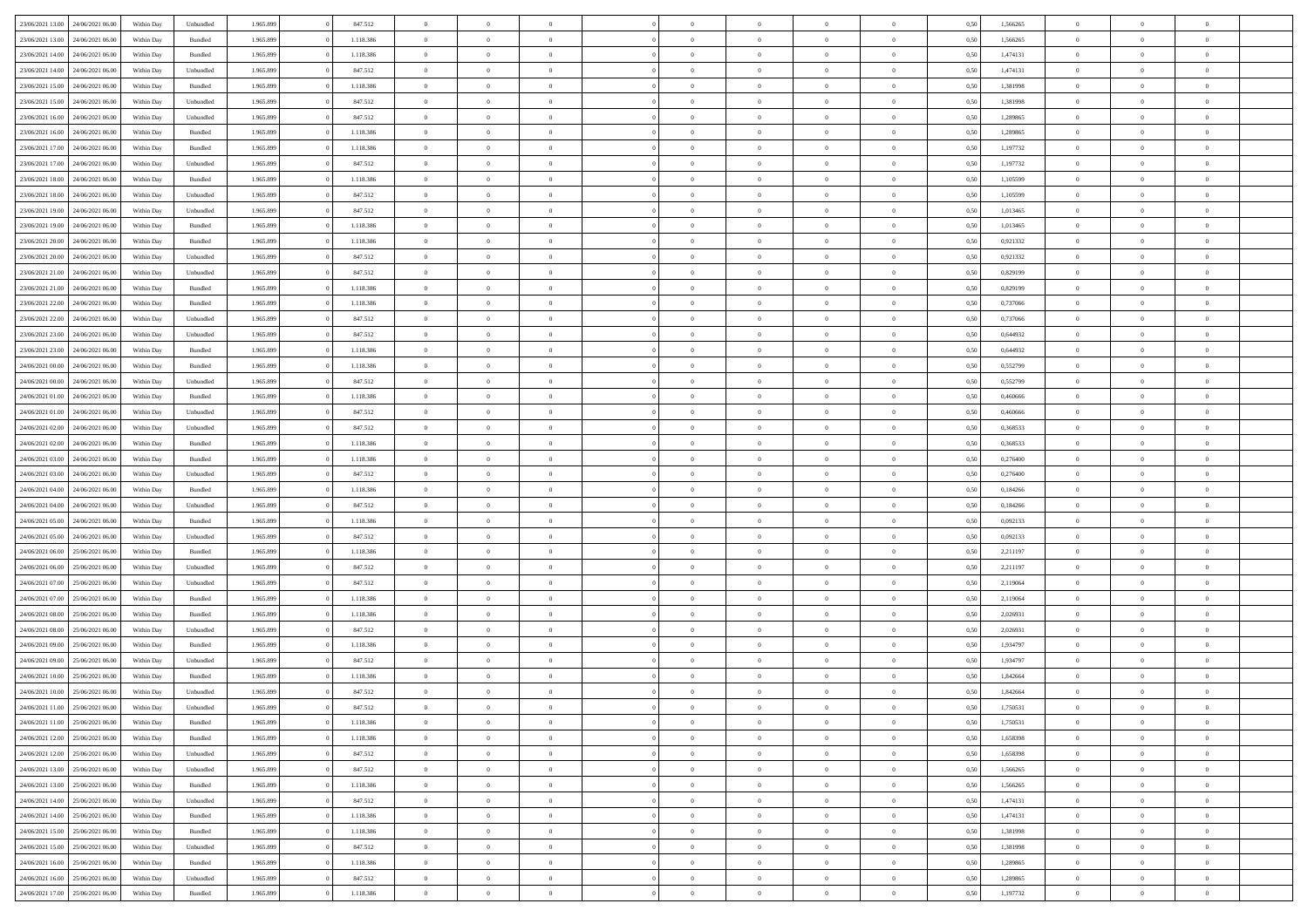| 24/06/2021 17:00 25/06/2021 06:00    | Within Day | Unbundled          | 1.965.899 | 847.512   | $\overline{0}$ | $\overline{0}$ | $\Omega$       | $\Omega$       | $\Omega$       |                | $\overline{0}$ | 0,50 | 1,197732 | $\mathbf{0}$   | $\Omega$       | $\Omega$       |  |
|--------------------------------------|------------|--------------------|-----------|-----------|----------------|----------------|----------------|----------------|----------------|----------------|----------------|------|----------|----------------|----------------|----------------|--|
| 24/06/2021 18:00<br>25/06/2021 06:00 | Within Day | Unbundled          | 1.965.899 | 847.512   | $\bf{0}$       | $\overline{0}$ | $\overline{0}$ | $\theta$       | $\overline{0}$ | $\overline{0}$ | $\,$ 0         | 0,50 | 1,105599 | $\theta$       | $\theta$       | $\bf{0}$       |  |
| 24/06/2021 18:00<br>25/06/2021 06:00 | Within Day | Bundled            | 1.965.899 | 1.118.386 | $\overline{0}$ | $\overline{0}$ | $\overline{0}$ | $\bf{0}$       | $\bf{0}$       | $\overline{0}$ | $\mathbf{0}$   | 0,50 | 1,105599 | $\bf{0}$       | $\bf{0}$       | $\bf{0}$       |  |
| 24/06/2021 19:00<br>25/06/2021 06:00 | Within Day | Unbundled          | 1.965.899 | 847.512   | $\overline{0}$ | $\overline{0}$ | $\overline{0}$ | $\overline{0}$ | $\overline{0}$ | $\overline{0}$ | $\overline{0}$ | 0.50 | 1.013465 | $\mathbf{0}$   | $\overline{0}$ | $\bf{0}$       |  |
| 24/06/2021 19:00<br>25/06/2021 06:00 | Within Day | Bundled            | 1.965.899 | 1.118.386 | $\bf{0}$       | $\overline{0}$ | $\overline{0}$ | $\theta$       | $\overline{0}$ | $\overline{0}$ | $\bf{0}$       | 0,50 | 1,013465 | $\theta$       | $\theta$       | $\overline{0}$ |  |
| 24/06/2021 20:00<br>25/06/2021 06:00 | Within Day | Bundled            | 1.965.899 | 1.118.386 | $\overline{0}$ | $\overline{0}$ | $\overline{0}$ | $\bf{0}$       | $\overline{0}$ | $\overline{0}$ | $\overline{0}$ | 0,50 | 0,921332 | $\overline{0}$ | $\overline{0}$ | $\overline{0}$ |  |
| 24/06/2021 20:00<br>25/06/2021 06:00 | Within Day | Unbundled          | 1.965.899 | 847.512   | $\overline{0}$ | $\overline{0}$ | $\overline{0}$ | $\overline{0}$ | $\overline{0}$ | $\overline{0}$ | $\mathbf{0}$   | 0.50 | 0,921332 | $\mathbf{0}$   | $\overline{0}$ | $\overline{0}$ |  |
| 24/06/2021 21:00<br>25/06/2021 06:00 | Within Day | Bundled            | 1.965.899 | 1.118.386 | $\bf{0}$       | $\overline{0}$ | $\overline{0}$ | $\theta$       | $\overline{0}$ | $\overline{0}$ | $\bf{0}$       | 0,50 | 0,829199 | $\theta$       | $\theta$       | $\bf{0}$       |  |
|                                      |            |                    |           |           |                |                |                |                |                |                |                |      |          |                |                |                |  |
| 24/06/2021 21:00<br>25/06/2021 06:00 | Within Day | Unbundled          | 1.965.899 | 847.512   | $\overline{0}$ | $\overline{0}$ | $\overline{0}$ | $\bf{0}$       | $\bf{0}$       | $\overline{0}$ | $\mathbf{0}$   | 0,50 | 0,829199 | $\bf{0}$       | $\bf{0}$       | $\bf{0}$       |  |
| 24/06/2021 22:00<br>25/06/2021 06:00 | Within Day | Unbundled          | 1.965.899 | 847.512   | $\overline{0}$ | $\overline{0}$ | $\overline{0}$ | $\overline{0}$ | $\overline{0}$ | $\overline{0}$ | $\overline{0}$ | 0.50 | 0,737066 | $\overline{0}$ | $\overline{0}$ | $\overline{0}$ |  |
| 24/06/2021 22:00<br>25/06/2021 06:00 | Within Day | $\mathbf B$ undled | 1.965.899 | 1.118.386 | $\bf{0}$       | $\overline{0}$ | $\overline{0}$ | $\overline{0}$ | $\overline{0}$ | $\overline{0}$ | $\,$ 0         | 0,50 | 0,737066 | $\theta$       | $\theta$       | $\bf{0}$       |  |
| 24/06/2021 23:00<br>25/06/2021 06:00 | Within Day | Bundled            | 1.965.899 | 1.118.386 | $\overline{0}$ | $\overline{0}$ | $\overline{0}$ | $\bf{0}$       | $\bf{0}$       | $\overline{0}$ | $\mathbf{0}$   | 0,50 | 0,644932 | $\bf{0}$       | $\bf{0}$       | $\bf{0}$       |  |
| 24/06/2021 23:00<br>25/06/2021 06:00 | Within Day | Unbundled          | 1.965.899 | 847.512   | $\overline{0}$ | $\overline{0}$ | $\overline{0}$ | $\overline{0}$ | $\overline{0}$ | $\overline{0}$ | $\overline{0}$ | 0.50 | 0.644932 | $\mathbf{0}$   | $\overline{0}$ | $\bf{0}$       |  |
| 25/06/2021 00:00<br>25/06/2021 06:00 | Within Day | Bundled            | 1.965.899 | 1.118.386 | $\bf{0}$       | $\overline{0}$ | $\overline{0}$ | $\theta$       | $\overline{0}$ | $\overline{0}$ | $\,$ 0         | 0,50 | 0,552799 | $\theta$       | $\theta$       | $\overline{0}$ |  |
| 25/06/2021 00:00<br>25/06/2021 06:00 | Within Day | Unbundled          | 1.965.899 | 847.512   | $\overline{0}$ | $\overline{0}$ | $\overline{0}$ | $\bf{0}$       | $\overline{0}$ | $\overline{0}$ | $\overline{0}$ | 0,50 | 0,552799 | $\overline{0}$ | $\bf{0}$       | $\overline{0}$ |  |
| 25/06/2021 01:00<br>25/06/2021 06:00 | Within Day | Unbundled          | 1.965.899 | 847.512   | $\overline{0}$ | $\overline{0}$ | $\overline{0}$ | $\overline{0}$ | $\overline{0}$ | $\overline{0}$ | $\mathbf{0}$   | 0.50 | 0.460666 | $\overline{0}$ | $\overline{0}$ | $\overline{0}$ |  |
| 25/06/2021 01:00<br>25/06/2021 06:00 | Within Day | Bundled            | 1.965.899 | 1.118.386 | $\bf{0}$       | $\overline{0}$ | $\overline{0}$ | $\overline{0}$ | $\overline{0}$ | $\overline{0}$ | $\bf{0}$       | 0,50 | 0,460666 | $\theta$       | $\theta$       | $\bf{0}$       |  |
| 25/06/2021 02:00<br>25/06/2021 06.00 | Within Day | Bundled            | 1.965.899 | 1.118.386 | $\overline{0}$ | $\overline{0}$ | $\bf{0}$       | $\bf{0}$       | $\bf{0}$       | $\overline{0}$ | $\mathbf{0}$   | 0,50 | 0,368533 | $\bf{0}$       | $\bf{0}$       | $\bf{0}$       |  |
| 25/06/2021 02:00<br>25/06/2021 06:00 | Within Day | Unbundled          | 1.965.899 | 847.512   | $\overline{0}$ | $\overline{0}$ | $\overline{0}$ | $\overline{0}$ | $\overline{0}$ | $\overline{0}$ | $\overline{0}$ | 0.50 | 0,368533 | $\overline{0}$ | $\overline{0}$ | $\overline{0}$ |  |
| 25/06/2021 03:00<br>25/06/2021 06:00 | Within Day | Bundled            | 1.965.899 | 1.118.386 | $\bf{0}$       | $\overline{0}$ | $\overline{0}$ | $\overline{0}$ | $\overline{0}$ | $\overline{0}$ | $\,$ 0         | 0,50 | 0,276400 | $\theta$       | $\theta$       | $\bf{0}$       |  |
|                                      |            |                    |           |           |                |                |                |                |                |                |                |      |          |                |                |                |  |
| 25/06/2021 03:00<br>25/06/2021 06:00 | Within Day | Unbundled          | 1.965.899 | 847.512   | $\overline{0}$ | $\overline{0}$ | $\overline{0}$ | $\bf{0}$       | $\bf{0}$       | $\overline{0}$ | $\mathbf{0}$   | 0,50 | 0,276400 | $\bf{0}$       | $\bf{0}$       | $\bf{0}$       |  |
| 25/06/2021 04:00<br>25/06/2021 06:00 | Within Day | Unbundled          | 1.965.899 | 847.512   | $\overline{0}$ | $\overline{0}$ | $\overline{0}$ | $\overline{0}$ | $\overline{0}$ | $\overline{0}$ | $\overline{0}$ | 0.50 | 0.184266 | $\overline{0}$ | $\overline{0}$ | $\bf{0}$       |  |
| 25/06/2021 04:00<br>25/06/2021 06:00 | Within Day | Bundled            | 1.965.899 | 1.118.386 | $\bf{0}$       | $\overline{0}$ | $\overline{0}$ | $\overline{0}$ | $\overline{0}$ | $\overline{0}$ | $\,$ 0         | 0,50 | 0,184266 | $\mathbf{0}$   | $\theta$       | $\bf{0}$       |  |
| 25/06/2021 05:00<br>25/06/2021 06:00 | Within Day | Bundled            | 1.965.899 | 1.118.386 | $\overline{0}$ | $\overline{0}$ | $\overline{0}$ | $\bf{0}$       | $\overline{0}$ | $\overline{0}$ | $\overline{0}$ | 0,50 | 0,092133 | $\overline{0}$ | $\overline{0}$ | $\overline{0}$ |  |
| 25/06/2021 05:00<br>25/06/2021 06:00 | Within Day | Unbundled          | 1.965.899 | 847.512   | $\overline{0}$ | $\overline{0}$ | $\overline{0}$ | $\overline{0}$ | $\overline{0}$ | $\overline{0}$ | $\overline{0}$ | 0.50 | 0,092133 | $\overline{0}$ | $\overline{0}$ | $\overline{0}$ |  |
| 25/06/2021 06:00<br>26/06/2021 06:00 | Within Day | Unbundled          | 1.965.899 | 847.512   | $\bf{0}$       | $\overline{0}$ | $\bf{0}$       | $\overline{0}$ | $\overline{0}$ | $\overline{0}$ | $\bf{0}$       | 0,50 | 2,211197 | $\theta$       | $\theta$       | $\bf{0}$       |  |
| 25/06/2021 06:00<br>26/06/2021 06.00 | Within Day | Bundled            | 1.965.899 | 1.118.386 | $\overline{0}$ | $\overline{0}$ | $\overline{0}$ | $\bf{0}$       | $\bf{0}$       | $\overline{0}$ | $\mathbf{0}$   | 0,50 | 2,211197 | $\bf{0}$       | $\bf{0}$       | $\bf{0}$       |  |
| 25/06/2021 07:00<br>26/06/2021 06:00 | Within Day | Bundled            | 1.965.899 | 1.118.386 | $\overline{0}$ | $\overline{0}$ | $\overline{0}$ | $\overline{0}$ | $\overline{0}$ | $\overline{0}$ | $\overline{0}$ | 0.50 | 2.119064 | $\overline{0}$ | $\overline{0}$ | $\bf{0}$       |  |
| 25/06/2021 07:00<br>26/06/2021 06:00 | Within Day | Unbundled          | 1.965.899 | 847.512   | $\bf{0}$       | $\overline{0}$ | $\bf{0}$       | $\overline{0}$ | $\overline{0}$ | $\overline{0}$ | $\,$ 0         | 0,50 | 2,119064 | $\theta$       | $\theta$       | $\bf{0}$       |  |
| 25/06/2021 08:00<br>26/06/2021 06.00 | Within Day | Bundled            | 1.965.899 | 1.118.386 | $\overline{0}$ | $\overline{0}$ | $\overline{0}$ | $\bf{0}$       | $\bf{0}$       | $\overline{0}$ | $\mathbf{0}$   | 0,50 | 2,026931 | $\overline{0}$ | $\bf{0}$       | $\bf{0}$       |  |
| 25/06/2021 08:00<br>26/06/2021 06.00 | Within Day | Unbundled          | 1.965.899 | 847.512   | $\overline{0}$ | $\overline{0}$ | $\overline{0}$ | $\overline{0}$ | $\overline{0}$ | $\Omega$       | $\overline{0}$ | 0,50 | 2,026931 | $\bf{0}$       | $\Omega$       | $\Omega$       |  |
| 25/06/2021 09:00<br>26/06/2021 06:00 | Within Day | Unbundled          | 1.965.899 | 847.512   | $\bf{0}$       | $\overline{0}$ | $\bf{0}$       | $\theta$       | $\overline{0}$ | $\overline{0}$ | $\,$ 0         | 0,50 | 1,934797 | $\theta$       | $\theta$       | $\bf{0}$       |  |
| 25/06/2021 09:00<br>26/06/2021 06.00 | Within Day | Bundled            | 1.965.899 | 1.118.386 | $\overline{0}$ | $\overline{0}$ | $\overline{0}$ | $\bf{0}$       | $\overline{0}$ | $\overline{0}$ | $\overline{0}$ | 0,50 | 1,934797 | $\overline{0}$ | $\bf{0}$       | $\overline{0}$ |  |
|                                      |            |                    |           |           | $\overline{0}$ |                |                |                | $\overline{0}$ | $\Omega$       | $\overline{0}$ | 0.50 |          |                | $\Omega$       | $\Omega$       |  |
| 25/06/2021 10:00<br>26/06/2021 06.00 | Within Day | Bundled            | 1.965.899 | 1.118.386 |                | $\overline{0}$ | $\overline{0}$ | $\overline{0}$ |                |                |                |      | 1,842664 | $\overline{0}$ |                |                |  |
| 25/06/2021 10:00<br>26/06/2021 06:00 | Within Day | Unbundled          | 1.965.899 | 847.512   | $\bf{0}$       | $\overline{0}$ | $\bf{0}$       | $\overline{0}$ | $\overline{0}$ | $\overline{0}$ | $\bf{0}$       | 0,50 | 1,842664 | $\theta$       | $\theta$       | $\bf{0}$       |  |
| 25/06/2021 11:00<br>26/06/2021 06.00 | Within Day | Bundled            | 1.965.899 | 1.118.386 | $\overline{0}$ | $\overline{0}$ | $\bf{0}$       | $\bf{0}$       | $\bf{0}$       | $\overline{0}$ | $\mathbf{0}$   | 0,50 | 1,750531 | $\bf{0}$       | $\bf{0}$       | $\bf{0}$       |  |
| 25/06/2021 11:00<br>26/06/2021 06.00 | Within Day | Unbundled          | 1.965.899 | 847.512   | $\overline{0}$ | $\overline{0}$ | $\overline{0}$ | $\overline{0}$ | $\overline{0}$ | $\Omega$       | $\theta$       | 0.50 | 1.750531 | $\overline{0}$ | $\Omega$       | $\Omega$       |  |
| 25/06/2021 12:00<br>26/06/2021 06:00 | Within Day | $\mathbf B$ undled | 1.965.899 | 1.118.386 | $\bf{0}$       | $\overline{0}$ | $\bf{0}$       | $\overline{0}$ | $\overline{0}$ | $\overline{0}$ | $\,$ 0         | 0,50 | 1,658398 | $\theta$       | $\theta$       | $\bf{0}$       |  |
| 25/06/2021 12:00<br>26/06/2021 06.00 | Within Day | Unbundled          | 1.965.899 | 847.512   | $\overline{0}$ | $\overline{0}$ | $\overline{0}$ | $\bf{0}$       | $\bf{0}$       | $\overline{0}$ | $\mathbf{0}$   | 0,50 | 1,658398 | $\overline{0}$ | $\bf{0}$       | $\bf{0}$       |  |
| 25/06/2021 13:00<br>26/06/2021 06.00 | Within Day | Bundled            | 1.965.899 | 1.118.386 | $\overline{0}$ | $\overline{0}$ | $\overline{0}$ | $\overline{0}$ | $\bf{0}$       | $\Omega$       | $\overline{0}$ | 0,50 | 1,566265 | $\overline{0}$ | $\theta$       | $\Omega$       |  |
| 25/06/2021 13:00<br>26/06/2021 06:00 | Within Day | Unbundled          | 1.965.899 | 847.512   | $\bf{0}$       | $\overline{0}$ | $\bf{0}$       | $\overline{0}$ | $\overline{0}$ | $\overline{0}$ | $\,$ 0         | 0,50 | 1,566265 | $\,$ 0 $\,$    | $\theta$       | $\bf{0}$       |  |
| 25/06/2021 14:00<br>26/06/2021 06.00 | Within Day | Unbundled          | 1.965.899 | 847.512   | $\overline{0}$ | $\overline{0}$ | $\overline{0}$ | $\bf{0}$       | $\overline{0}$ | $\overline{0}$ | $\overline{0}$ | 0,50 | 1,474131 | $\overline{0}$ | $\bf{0}$       | $\bf{0}$       |  |
| 25/06/2021 14:00<br>26/06/2021 06.00 | Within Day | Bundled            | 1.965.899 | 1.118.386 | $\overline{0}$ | $\Omega$       | $\Omega$       | $\Omega$       | $\overline{0}$ | $\Omega$       | $\overline{0}$ | 0.50 | 1,474131 | $\overline{0}$ | $\Omega$       | $\Omega$       |  |
| 25/06/2021 15:00<br>26/06/2021 06:00 | Within Day | Bundled            | 1.965.899 | 1.118.386 | $\bf{0}$       | $\bf{0}$       | $\bf{0}$       | $\bf{0}$       | $\bf{0}$       | $\overline{0}$ | $\,$ 0         | 0,50 | 1,381998 | $\bf{0}$       | $\,$ 0         | $\bf{0}$       |  |
| 25/06/2021 15:00<br>26/06/2021 06:00 | Within Day | Unbundled          | 1.965.899 | 847.512   | $\bf{0}$       | $\bf{0}$       |                | $\bf{0}$       |                |                |                | 0,50 | 1,381998 | $\bf{0}$       | $\bf{0}$       |                |  |
| 25/06/2021 16:00 26/06/2021 06:00    | Within Day | Unbundled          | 1.965.899 | 847.512   | $\overline{0}$ | $\overline{0}$ | $\overline{0}$ | $\overline{0}$ | $\overline{0}$ | $\overline{0}$ | $\mathbf{0}$   | 0,50 | 1,289865 | $\overline{0}$ | $\theta$       | $\overline{0}$ |  |
| 25/06/2021 16:00<br>26/06/2021 06:00 | Within Day | Bundled            | 1.965.899 | 1.118.386 | $\overline{0}$ | $\overline{0}$ | $\overline{0}$ | $\bf{0}$       | $\overline{0}$ | $\overline{0}$ | $\mathbf{0}$   | 0,50 | 1,289865 | $\,$ 0 $\,$    | $\overline{0}$ | $\,$ 0 $\,$    |  |
| 25/06/2021 17:00<br>26/06/2021 06:00 | Within Day | Bundled            | 1.965.899 | 1.118.386 | $\overline{0}$ | $\overline{0}$ | $\overline{0}$ | $\bf{0}$       | $\overline{0}$ | $\overline{0}$ | $\overline{0}$ | 0,50 | 1,197732 | $\overline{0}$ | $\overline{0}$ | $\overline{0}$ |  |
|                                      |            |                    |           |           |                |                |                |                |                |                |                |      |          |                |                |                |  |
| 25/06/2021 17:00<br>26/06/2021 06:00 | Within Day | Unbundled          | 1.965.899 | 847.512   | $\overline{0}$ | $\overline{0}$ | $\overline{0}$ | $\overline{0}$ | $\bf{0}$       | $\overline{0}$ | $\overline{0}$ | 0,50 | 1,197732 | $\,$ 0         | $\overline{0}$ | $\overline{0}$ |  |
| 25/06/2021 18:00<br>26/06/2021 06:00 | Within Day | Unbundled          | 1.965.899 | 847.512   | $\overline{0}$ | $\overline{0}$ | $\overline{0}$ | $\overline{0}$ | $\overline{0}$ | $\overline{0}$ | $\mathbf{0}$   | 0,50 | 1,105599 | $\,$ 0 $\,$    | $\theta$       | $\bf{0}$       |  |
| 25/06/2021 18:00<br>26/06/2021 06:00 | Within Day | Bundled            | 1.965.899 | 1.118.386 | $\overline{0}$ | $\overline{0}$ | $\overline{0}$ | $\bf{0}$       | $\overline{0}$ | $\overline{0}$ | $\overline{0}$ | 0,50 | 1,105599 | $\overline{0}$ | $\overline{0}$ | $\overline{0}$ |  |
| 25/06/2021 19:00<br>26/06/2021 06:00 | Within Day | Bundled            | 1.965.899 | 1.118.386 | $\overline{0}$ | $\overline{0}$ | $\overline{0}$ | $\overline{0}$ | $\overline{0}$ | $\overline{0}$ | $\mathbf{0}$   | 0,50 | 1,013465 | $\overline{0}$ | $\overline{0}$ | $\overline{0}$ |  |
| 25/06/2021 19:00<br>26/06/2021 06:00 | Within Day | Unbundled          | 1.965.899 | 847.512   | $\overline{0}$ | $\overline{0}$ | $\overline{0}$ | $\bf{0}$       | $\bf{0}$       | $\overline{0}$ | $\,$ 0 $\,$    | 0,50 | 1,013465 | $\,$ 0 $\,$    | $\,$ 0         | $\,$ 0         |  |
| 25/06/2021 20:00<br>26/06/2021 06:00 | Within Day | Unbundled          | 1.965.899 | 847.512   | $\overline{0}$ | $\overline{0}$ | $\overline{0}$ | $\bf{0}$       | $\overline{0}$ | $\overline{0}$ | $\overline{0}$ | 0,50 | 0,921332 | $\bf{0}$       | $\bf{0}$       | $\overline{0}$ |  |
| 25/06/2021 20:00<br>26/06/2021 06:00 | Within Day | Bundled            | 1.965.899 | 1.118.386 | $\overline{0}$ | $\overline{0}$ | $\overline{0}$ | $\overline{0}$ | $\overline{0}$ | $\overline{0}$ | $\overline{0}$ | 0,50 | 0,921332 | $\overline{0}$ | $\overline{0}$ | $\overline{0}$ |  |
| 25/06/2021 21:00<br>26/06/2021 06:00 | Within Day | Bundled            | 1.965.899 | 1.118.386 | $\overline{0}$ | $\overline{0}$ | $\overline{0}$ | $\bf{0}$       | $\bf{0}$       | $\overline{0}$ | $\,$ 0 $\,$    | 0,50 | 0,829199 | $\,0\,$        | $\,0\,$        | $\,$ 0         |  |
| 25/06/2021 21:00 26/06/2021 06:00    | Within Day | Unbundled          | 1.965.899 | 847.512   | $\overline{0}$ | $\overline{0}$ | $\overline{0}$ | $\bf{0}$       | $\overline{0}$ | $\overline{0}$ | $\overline{0}$ | 0,50 | 0,829199 | $\overline{0}$ | $\bf{0}$       | $\overline{0}$ |  |
|                                      |            |                    |           |           |                |                |                |                |                |                |                |      |          |                |                |                |  |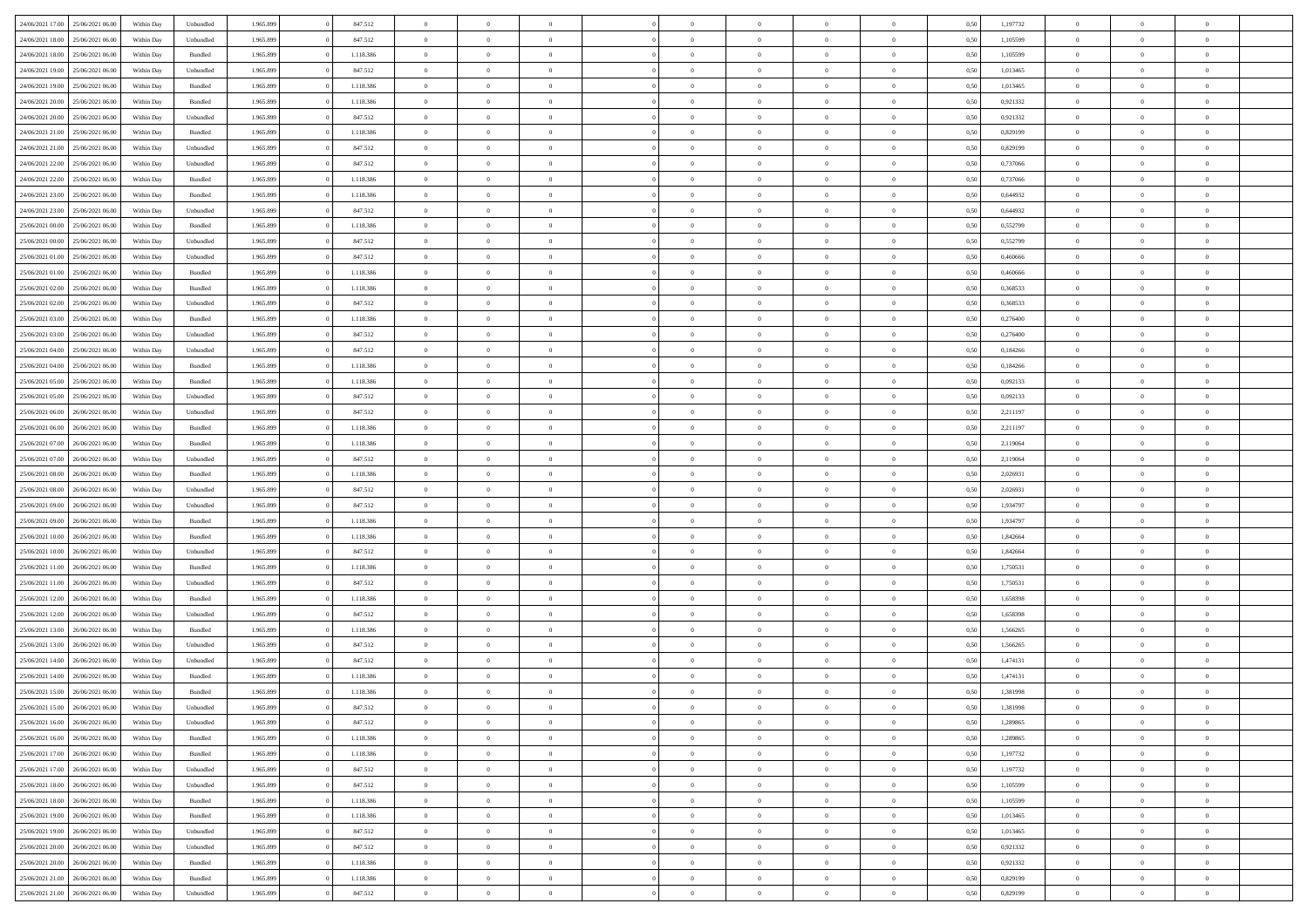| 25/06/2021 22:00 26/06/2021 06:00    | Within Day | Unbundled | 1.965.899 | 847.512   | $\overline{0}$ | $\overline{0}$ | $\overline{0}$ | $\theta$       | $\theta$                        |                | $\overline{0}$ | 0,50 | 0,737066 | $\overline{0}$ | $\theta$       | $\theta$       |  |
|--------------------------------------|------------|-----------|-----------|-----------|----------------|----------------|----------------|----------------|---------------------------------|----------------|----------------|------|----------|----------------|----------------|----------------|--|
|                                      |            |           |           |           |                |                |                |                |                                 |                |                |      |          |                |                |                |  |
| 25/06/2021 22:00<br>26/06/2021 06.00 | Within Day | Bundled   | 1.965.899 | 1.118.386 | $\bf{0}$       | $\bf{0}$       | $\bf{0}$       | $\bf{0}$       | $\bf{0}$                        | $\overline{0}$ | $\bf{0}$       | 0,50 | 0,737066 | $\bf{0}$       | $\theta$       | $\overline{0}$ |  |
| 25/06/2021 23:00<br>26/06/2021 06:00 | Within Day | Unbundled | 1.965.899 | 847.512   | $\overline{0}$ | $\overline{0}$ | $\overline{0}$ | $\bf{0}$       | $\bf{0}$                        | $\overline{0}$ | $\mathbf{0}$   | 0,50 | 0.644932 | $\bf{0}$       | $\overline{0}$ | $\overline{0}$ |  |
| 25/06/2021 23:00<br>26/06/2021 06:00 | Within Day | Bundled   | 1.965.899 | 1.118.386 | $\bf{0}$       | $\overline{0}$ | $\overline{0}$ | $\overline{0}$ | $\overline{0}$                  | $\overline{0}$ | $\bf{0}$       | 0,50 | 0,644932 | $\,$ 0 $\,$    | $\overline{0}$ | $\bf{0}$       |  |
| 26/06/2021 00:00<br>26/06/2021 06.00 | Within Day | Unbundled | 1.965.899 | 847.512   | $\bf{0}$       | $\overline{0}$ | $\bf{0}$       | $\bf{0}$       | $\overline{0}$                  | $\overline{0}$ | $\bf{0}$       | 0,50 | 0,552799 | $\,$ 0 $\,$    | $\theta$       | $\overline{0}$ |  |
| 26/06/2021 00:00<br>26/06/2021 06.00 | Within Day | Bundled   | 1.965.899 | 1.118.386 | $\overline{0}$ | $\overline{0}$ | $\overline{0}$ | $\bf{0}$       | $\bf{0}$                        | $\overline{0}$ | $\theta$       | 0.50 | 0.552799 | $\bf{0}$       | $\theta$       | $\overline{0}$ |  |
|                                      |            |           |           |           |                |                | $\overline{0}$ |                |                                 | $\overline{0}$ |                |      |          |                | $\overline{0}$ | $\bf{0}$       |  |
| 26/06/2021 01:00<br>26/06/2021 06.00 | Within Day | Unbundled | 1.965.899 | 847.512   | $\bf{0}$       | $\overline{0}$ |                | $\overline{0}$ | $\bf{0}$                        |                | $\bf{0}$       | 0,50 | 0,460666 | $\bf{0}$       |                |                |  |
| 26/06/2021 01:00<br>26/06/2021 06.00 | Within Day | Bundled   | 1.965.899 | 1.118.386 | $\bf{0}$       | $\bf{0}$       | $\bf{0}$       | $\bf{0}$       | $\overline{0}$                  | $\overline{0}$ | $\bf{0}$       | 0,50 | 0,460666 | $\,$ 0 $\,$    | $\theta$       | $\bf{0}$       |  |
| 26/06/2021 02:00<br>26/06/2021 06:00 | Within Day | Unbundled | 1.965.899 | 847.512   | $\overline{0}$ | $\overline{0}$ | $\overline{0}$ | $\bf{0}$       | $\overline{0}$                  | $\overline{0}$ | $\bf{0}$       | 0.50 | 0.368533 | $\bf{0}$       | $\overline{0}$ | $\bf{0}$       |  |
| 26/06/2021 02:00<br>26/06/2021 06:00 | Within Day | Bundled   | 1.965.899 | 1.118.386 | $\bf{0}$       | $\overline{0}$ | $\bf{0}$       | $\bf{0}$       | $\bf{0}$                        | $\overline{0}$ | $\bf{0}$       | 0,50 | 0,368533 | $\,0\,$        | $\overline{0}$ | $\bf{0}$       |  |
| 26/06/2021 03:00<br>26/06/2021 06.00 | Within Day | Unbundled | 1.965.899 | 847.512   | $\bf{0}$       | $\overline{0}$ | $\bf{0}$       | $\bf{0}$       | $\overline{0}$                  | $\overline{0}$ | $\bf{0}$       | 0,50 | 0,276400 | $\bf{0}$       | $\theta$       | $\bf{0}$       |  |
| 26/06/2021 03:00<br>26/06/2021 06.00 | Within Day | Bundled   | 1.965.899 | 1.118.386 | $\overline{0}$ | $\overline{0}$ | $\overline{0}$ | $\bf{0}$       | $\bf{0}$                        | $\overline{0}$ | $\,$ 0 $\,$    | 0,50 | 0,276400 | $\bf{0}$       | $\overline{0}$ | $\bf{0}$       |  |
| 26/06/2021 04:00<br>26/06/2021 06:00 | Within Day | Unbundled | 1.965.899 | 847.512   | $\bf{0}$       | $\overline{0}$ | $\overline{0}$ | $\overline{0}$ | $\overline{0}$                  | $\overline{0}$ | $\,$ 0         | 0,50 | 0,184266 | $\,0\,$        | $\theta$       | $\bf{0}$       |  |
|                                      |            |           |           |           | $\bf{0}$       | $\overline{0}$ | $\bf{0}$       |                |                                 | $\overline{0}$ | $\bf{0}$       |      |          |                | $\theta$       | $\overline{0}$ |  |
| 26/06/2021 04:00<br>26/06/2021 06.00 | Within Day | Bundled   | 1.965.899 | 1.118.386 |                |                |                | $\bf{0}$       | $\bf{0}$                        |                |                | 0,50 | 0,184266 | $\bf{0}$       |                |                |  |
| 26/06/2021 05:00<br>26/06/2021 06.00 | Within Day | Unbundled | 1.965.899 | 847.512   | $\overline{0}$ | $\overline{0}$ | $\overline{0}$ | $\bf{0}$       | $\overline{0}$                  | $\overline{0}$ | $\theta$       | 0.50 | 0.092133 | $\bf{0}$       | $\theta$       | $\overline{0}$ |  |
| 26/06/2021 05:00<br>26/06/2021 06:00 | Within Day | Bundled   | 1.965.899 | 1.118.386 | $\bf{0}$       | $\overline{0}$ | $\overline{0}$ | $\overline{0}$ | $\overline{0}$                  | $\overline{0}$ | $\bf{0}$       | 0,50 | 0,092133 | $\bf{0}$       | $\overline{0}$ | $\bf{0}$       |  |
| 26/06/2021 06:00<br>27/06/2021 06.00 | Within Day | Unbundled | 1.965.899 | 847.512   | $\bf{0}$       | $\overline{0}$ | $\bf{0}$       | $\bf{0}$       | $\overline{0}$                  | $\overline{0}$ | $\bf{0}$       | 0,50 | 2,211197 | $\bf{0}$       | $\theta$       | $\bf{0}$       |  |
| 26/06/2021 06:00<br>27/06/2021 06:00 | Within Day | Bundled   | 1.965.899 | 1.118.386 | $\overline{0}$ | $\overline{0}$ | $\overline{0}$ | $\bf{0}$       | $\bf{0}$                        | $\overline{0}$ | $\bf{0}$       | 0,50 | 2,211197 | $\bf{0}$       | $\overline{0}$ | $\bf{0}$       |  |
| 26/06/2021 07:00<br>27/06/2021 06:00 | Within Day | Bundled   | 1.965.899 | 1.118.386 | $\bf{0}$       | $\overline{0}$ | $\bf{0}$       | $\overline{0}$ | $\bf{0}$                        | $\overline{0}$ | $\bf{0}$       | 0,50 | 2,119064 | $\,$ 0 $\,$    | $\bf{0}$       | $\bf{0}$       |  |
| 26/06/2021 07:00<br>27/06/2021 06.00 | Within Day | Unbundled | 1.965.899 | 847.512   | $\bf{0}$       | $\bf{0}$       | $\bf{0}$       | $\bf{0}$       | $\bf{0}$                        | $\overline{0}$ | $\bf{0}$       | 0,50 | 2,119064 | $\bf{0}$       | $\,$ 0         | $\bf{0}$       |  |
|                                      |            |           |           |           |                |                |                |                |                                 | $\overline{0}$ |                |      |          |                | $\overline{0}$ |                |  |
| 26/06/2021 08:00<br>27/06/2021 06:00 | Within Day | Unbundled | 1.965.899 | 847.512   | $\overline{0}$ | $\overline{0}$ | $\overline{0}$ | $\bf{0}$       | $\bf{0}$                        |                | $\,$ 0 $\,$    | 0,50 | 2,026931 | $\bf{0}$       |                | $\bf{0}$       |  |
| 26/06/2021 08:00<br>27/06/2021 06:00 | Within Day | Bundled   | 1.965.899 | 1.118.386 | $\bf{0}$       | $\overline{0}$ | $\overline{0}$ | $\overline{0}$ | $\overline{0}$                  | $\overline{0}$ | $\,$ 0         | 0,50 | 2,026931 | $\,$ 0 $\,$    | $\overline{0}$ | $\bf{0}$       |  |
| 26/06/2021 09:00<br>27/06/2021 06.00 | Within Day | Bundled   | 1.965.899 | 1.118.386 | $\bf{0}$       | $\overline{0}$ | $\bf{0}$       | $\overline{0}$ | $\overline{0}$                  | $\overline{0}$ | $\bf{0}$       | 0,50 | 1,934797 | $\bf{0}$       | $\theta$       | $\bf{0}$       |  |
| 26/06/2021 09:00<br>27/06/2021 06:00 | Within Day | Unbundled | 1.965.899 | 847.512   | $\overline{0}$ | $\overline{0}$ | $\overline{0}$ | $\overline{0}$ | $\bf{0}$                        | $\overline{0}$ | $\theta$       | 0,50 | 1.934797 | $\bf{0}$       | $\theta$       | $\overline{0}$ |  |
| 26/06/2021 10:00<br>27/06/2021 06:00 | Within Day | Unbundled | 1.965.899 | 847.512   | $\bf{0}$       | $\overline{0}$ | $\overline{0}$ | $\overline{0}$ | $\bf{0}$                        | $\overline{0}$ | $\bf{0}$       | 0,50 | 1,842664 | $\bf{0}$       | $\overline{0}$ | $\bf{0}$       |  |
| 26/06/2021 10:00<br>27/06/2021 06.00 | Within Day | Bundled   | 1.965.899 | 1.118.386 | $\bf{0}$       | $\overline{0}$ | $\bf{0}$       | $\bf{0}$       | $\overline{0}$                  | $\overline{0}$ | $\bf{0}$       | 0,50 | 1,842664 | $\,$ 0 $\,$    | $\theta$       | $\overline{0}$ |  |
| 26/06/2021 11:00<br>27/06/2021 06:00 | Within Day | Unbundled | 1.965.899 | 847.512   | $\overline{0}$ | $\overline{0}$ | $\overline{0}$ | $\bf{0}$       | $\bf{0}$                        | $\overline{0}$ | $\bf{0}$       | 0,50 | 1.750531 | $\bf{0}$       | $\overline{0}$ | $\bf{0}$       |  |
| 26/06/2021 11:00<br>27/06/2021 06:00 | Within Day | Bundled   | 1.965.899 | 1.118.386 | $\bf{0}$       | $\overline{0}$ | $\bf{0}$       | $\overline{0}$ | $\bf{0}$                        | $\overline{0}$ | $\bf{0}$       | 0,50 | 1,750531 | $\,$ 0 $\,$    | $\overline{0}$ | $\bf{0}$       |  |
|                                      |            |           |           |           |                |                |                |                |                                 |                |                |      |          |                |                |                |  |
| 26/06/2021 12:00<br>27/06/2021 06.00 | Within Day | Unbundled | 1.965.899 | 847.512   | $\bf{0}$       | $\overline{0}$ | $\bf{0}$       | $\overline{0}$ | $\bf{0}$                        | $\overline{0}$ | $\bf{0}$       | 0,50 | 1,658398 | $\bf{0}$       | $\,$ 0         | $\,$ 0         |  |
| 26/06/2021 12:00<br>27/06/2021 06:00 | Within Day | Bundled   | 1.965.899 | 1.118.386 | $\overline{0}$ | $\overline{0}$ | $\overline{0}$ | $\bf{0}$       | $\bf{0}$                        | $\overline{0}$ | $\,$ 0 $\,$    | 0,50 | 1.658398 | $\bf{0}$       | $\overline{0}$ | $\bf{0}$       |  |
| 26/06/2021 13:00<br>27/06/2021 06:00 | Within Day | Unbundled | 1.965.899 | 847.512   | $\overline{0}$ | $\overline{0}$ | $\overline{0}$ | $\overline{0}$ | $\overline{0}$                  | $\overline{0}$ | $\overline{0}$ | 0,50 | 1.566265 | $\mathbf{0}$   | $\overline{0}$ | $\bf{0}$       |  |
| 26/06/2021 13:00<br>27/06/2021 06.00 | Within Day | Bundled   | 1.965.899 | 1.118.386 | $\bf{0}$       | $\bf{0}$       | $\bf{0}$       | $\bf{0}$       | $\overline{0}$                  | $\overline{0}$ | $\bf{0}$       | 0,50 | 1,566265 | $\bf{0}$       | $\theta$       | $\bf{0}$       |  |
| 26/06/2021 14:00<br>27/06/2021 06:00 | Within Day | Bundled   | 1.965.899 | 1.118.386 | $\overline{0}$ | $\overline{0}$ | $\overline{0}$ | $\overline{0}$ | $\overline{0}$                  | $\overline{0}$ | $\theta$       | 0,50 | 1.474131 | $\bf{0}$       | $\theta$       | $\bf{0}$       |  |
| 26/06/2021 14:00<br>27/06/2021 06:00 | Within Day | Unbundled | 1.965.899 | 847.512   | $\overline{0}$ | $\overline{0}$ | $\overline{0}$ | $\overline{0}$ | $\overline{0}$                  | $\theta$       | $\overline{0}$ | 0.50 | 1,474131 | $\mathbf{0}$   | $\theta$       | $\bf{0}$       |  |
| 26/06/2021 15:00<br>27/06/2021 06.00 | Within Day | Bundled   | 1.965.899 | 1.118.386 | $\bf{0}$       | $\bf{0}$       | $\bf{0}$       | $\bf{0}$       | $\overline{0}$                  | $\overline{0}$ | $\bf{0}$       | 0,50 | 1,381998 | $\bf{0}$       | $\theta$       | $\bf{0}$       |  |
| 26/06/2021 15:00<br>27/06/2021 06:00 |            | Unbundled | 1.965.899 | 847.512   | $\overline{0}$ | $\overline{0}$ | $\overline{0}$ | $\bf{0}$       | $\bf{0}$                        | $\overline{0}$ | $\bf{0}$       | 0,50 | 1.381998 | $\bf{0}$       | $\overline{0}$ | $\bf{0}$       |  |
|                                      | Within Day |           |           |           |                |                |                |                |                                 |                |                |      |          |                |                |                |  |
| 26/06/2021 16:00<br>27/06/2021 06:00 | Within Day | Bundled   | 1.965.899 | 1.118.386 | $\overline{0}$ | $\overline{0}$ | $\overline{0}$ | $\overline{0}$ | $\overline{0}$                  | $\overline{0}$ | $\overline{0}$ | 0.50 | 1.289865 | $\mathbf{0}$   | $\overline{0}$ | $\bf{0}$       |  |
| 26/06/2021 16:00<br>27/06/2021 06.00 | Within Day | Unbundled | 1.965.899 | 847.512   | $\bf{0}$       | $\overline{0}$ | $\bf{0}$       | $\overline{0}$ | $\bf{0}$                        | $\overline{0}$ | $\bf{0}$       | 0,50 | 1,289865 | $\bf{0}$       | $\bf{0}$       | $\bf{0}$       |  |
| 26/06/2021 17:00<br>27/06/2021 06:00 | Within Day | Bundled   | 1.965.899 | 1.118.386 | $\overline{0}$ | $\overline{0}$ | $\overline{0}$ | $\bf{0}$       | $\bf{0}$                        | $\overline{0}$ | $\,$ 0 $\,$    | 0,50 | 1,197732 | $\bf{0}$       | $\overline{0}$ | $\bf{0}$       |  |
| 26/06/2021 17:00<br>27/06/2021 06:00 | Within Day | Unbundled | 1.965.899 | 847.512   | $\overline{0}$ | $\overline{0}$ | $\overline{0}$ | $\overline{0}$ | $\overline{0}$                  | $\theta$       | $\overline{0}$ | 0,50 | 1,197732 | $\mathbf{0}$   | $\theta$       | $\bf{0}$       |  |
| 26/06/2021 18:00<br>27/06/2021 06.00 | Within Day | Bundled   | 1.965.899 | 1.118.386 | $\bf{0}$       | $\bf{0}$       | $\bf{0}$       | $\overline{0}$ | $\bf{0}$                        | $\overline{0}$ | $\bf{0}$       | 0,50 | 1,105599 | $\bf{0}$       | $\theta$       | $\bf{0}$       |  |
| 26/06/2021 18:00<br>27/06/2021 06.00 | Within Day | Unbundled | 1.965.899 | 847.512   | $\overline{0}$ | $\overline{0}$ | $\overline{0}$ | $\overline{0}$ | $\overline{0}$                  | $\overline{0}$ | $\theta$       | 0,50 | 1.105599 | $\bf{0}$       | $\theta$       | $\overline{0}$ |  |
| 26/06/2021 19:00<br>27/06/2021 06:00 | Within Dav | Unbundled | 1.965.899 | 847.512   | $\overline{0}$ | $\overline{0}$ | $\overline{0}$ | $\overline{0}$ | $\overline{0}$                  | $\Omega$       | $\overline{0}$ | 0.50 | 1,013465 | $\mathbf{0}$   | $\theta$       | $\bf{0}$       |  |
| 26/06/2021 19:00<br>27/06/2021 06:00 | Within Day | Bundled   | 1.965.899 | 1.118.386 | $\bf{0}$       | $\bf{0}$       | $\bf{0}$       | $\overline{0}$ | $\bf{0}$                        | $\overline{0}$ | $\bf{0}$       | 0,50 | 1,013465 | $\bf{0}$       | $\,$ 0         | $\,$ 0         |  |
| 26/06/2021 20:00 27/06/2021 06:00    |            | Bundled   | 1.965.899 | 1.118.386 |                | $\theta$       |                |                |                                 |                | $\Omega$       |      |          | $\theta$       | $\theta$       |                |  |
|                                      | Within Day |           |           |           | $\bf{0}$       |                |                | $\bf{0}$       |                                 |                |                | 0,50 | 0,921332 |                |                |                |  |
| 26/06/2021 20:00 27/06/2021 06:00    | Within Day | Unbundled | 1.965.899 | 847.512   | $\overline{0}$ | $\overline{0}$ | $\overline{0}$ | $\overline{0}$ | $\overline{0}$                  | $\overline{0}$ | $\mathbf{0}$   | 0,50 | 0,921332 | $\mathbf{0}$   | $\theta$       | $\overline{0}$ |  |
| 26/06/2021 21:00<br>27/06/2021 06:00 | Within Day | Bundled   | 1.965.899 | 1.118.386 | $\overline{0}$ | $\overline{0}$ | $\overline{0}$ | $\bf{0}$       | $\overline{0}$                  | $\overline{0}$ | $\,$ 0 $\,$    | 0,50 | 0,829199 | $\overline{0}$ | $\bf{0}$       | $\overline{0}$ |  |
| 26/06/2021 21:00 27/06/2021 06:00    | Within Day | Unbundled | 1.965.899 | 847.512   | $\overline{0}$ | $\overline{0}$ | $\overline{0}$ | $\,$ 0 $\,$    | $\bf{0}$                        | $\overline{0}$ | $\,$ 0 $\,$    | 0.50 | 0,829199 | $\overline{0}$ | $\,$ 0 $\,$    | $\,$ 0 $\,$    |  |
| 26/06/2021 22:00 27/06/2021 06:00    | Within Day | Unbundled | 1.965.899 | 847.512   | $\overline{0}$ | $\overline{0}$ | $\overline{0}$ | $\overline{0}$ | $\overline{0}$                  | $\overline{0}$ | $\overline{0}$ | 0,50 | 0,737066 | $\overline{0}$ | $\theta$       | $\overline{0}$ |  |
| 26/06/2021 22:00<br>27/06/2021 06:00 | Within Day | Bundled   | 1.965.899 | 1.118.386 | $\overline{0}$ | $\overline{0}$ | $\overline{0}$ | $\overline{0}$ | $\overline{0}$                  | $\overline{0}$ | $\,$ 0 $\,$    | 0,50 | 0,737066 | $\overline{0}$ | $\bf{0}$       | $\bf{0}$       |  |
| 26/06/2021 23:00<br>27/06/2021 06:00 | Within Day | Unbundled | 1.965.899 | 847.512   | $\overline{0}$ | $\overline{0}$ | $\overline{0}$ | $\bf{0}$       | $\bf{0}$                        | $\overline{0}$ | $\,$ 0 $\,$    | 0.50 | 0.644932 | $\bf{0}$       | $\overline{0}$ | $\overline{0}$ |  |
| 26/06/2021 23:00<br>27/06/2021 06:00 | Within Day | Bundled   | 1.965.899 | 1.118.386 | $\overline{0}$ | $\overline{0}$ | $\overline{0}$ | $\overline{0}$ | $\overline{0}$                  | $\overline{0}$ | $\overline{0}$ | 0,50 | 0,644932 | $\overline{0}$ | $\theta$       | $\overline{0}$ |  |
|                                      |            |           |           |           |                |                |                |                |                                 |                |                |      |          |                |                |                |  |
| 27/06/2021 00:00<br>27/06/2021 06:00 | Within Day | Unbundled | 1.965.899 | 847.512   | $\overline{0}$ | $\overline{0}$ | $\overline{0}$ | $\bf{0}$       | $\hspace{0.1mm}0\hspace{0.1mm}$ | $\overline{0}$ | $\mathbf{0}$   | 0,50 | 0,552799 | $\overline{0}$ | $\bf{0}$       | $\overline{0}$ |  |
| 27/06/2021 00:00 27/06/2021 06:00    | Within Day | Bundled   | 1.965.899 | 1.118.386 | $\overline{0}$ | $\overline{0}$ | $\overline{0}$ | $\bf{0}$       | $\hspace{0.1mm}0\hspace{0.1mm}$ | $\overline{0}$ | $\mathbf{0}$   | 0.50 | 0.552799 | $\bf{0}$       | $\overline{0}$ | $\mathbf{0}$   |  |
| 27/06/2021 01:00 27/06/2021 06:00    | Within Day | Unbundled | 1.965.899 | 847.512   | $\overline{0}$ | $\overline{0}$ | $\overline{0}$ | $\overline{0}$ | $\overline{0}$                  | $\overline{0}$ | $\overline{0}$ | 0,50 | 0,460666 | $\overline{0}$ | $\theta$       | $\overline{0}$ |  |
| 27/06/2021 01:00<br>27/06/2021 06:00 | Within Day | Bundled   | 1.965.899 | 1.118.386 | $\overline{0}$ | $\overline{0}$ | $\overline{0}$ | $\bf{0}$       | $\bf{0}$                        | $\overline{0}$ | $\,$ 0 $\,$    | 0,50 | 0,460666 | $\overline{0}$ | $\bf{0}$       | $\bf{0}$       |  |
| 27/06/2021 02:00 27/06/2021 06:00    | Within Day | Unbundled | 1.965.899 | 847.512   | $\,$ 0 $\,$    | $\overline{0}$ | $\overline{0}$ | $\bf{0}$       | $\,$ 0 $\,$                     | $\overline{0}$ | $\,0\,$        | 0,50 | 0,368533 | $\,$ 0 $\,$    | $\,$ 0 $\,$    | $\,$ 0 $\,$    |  |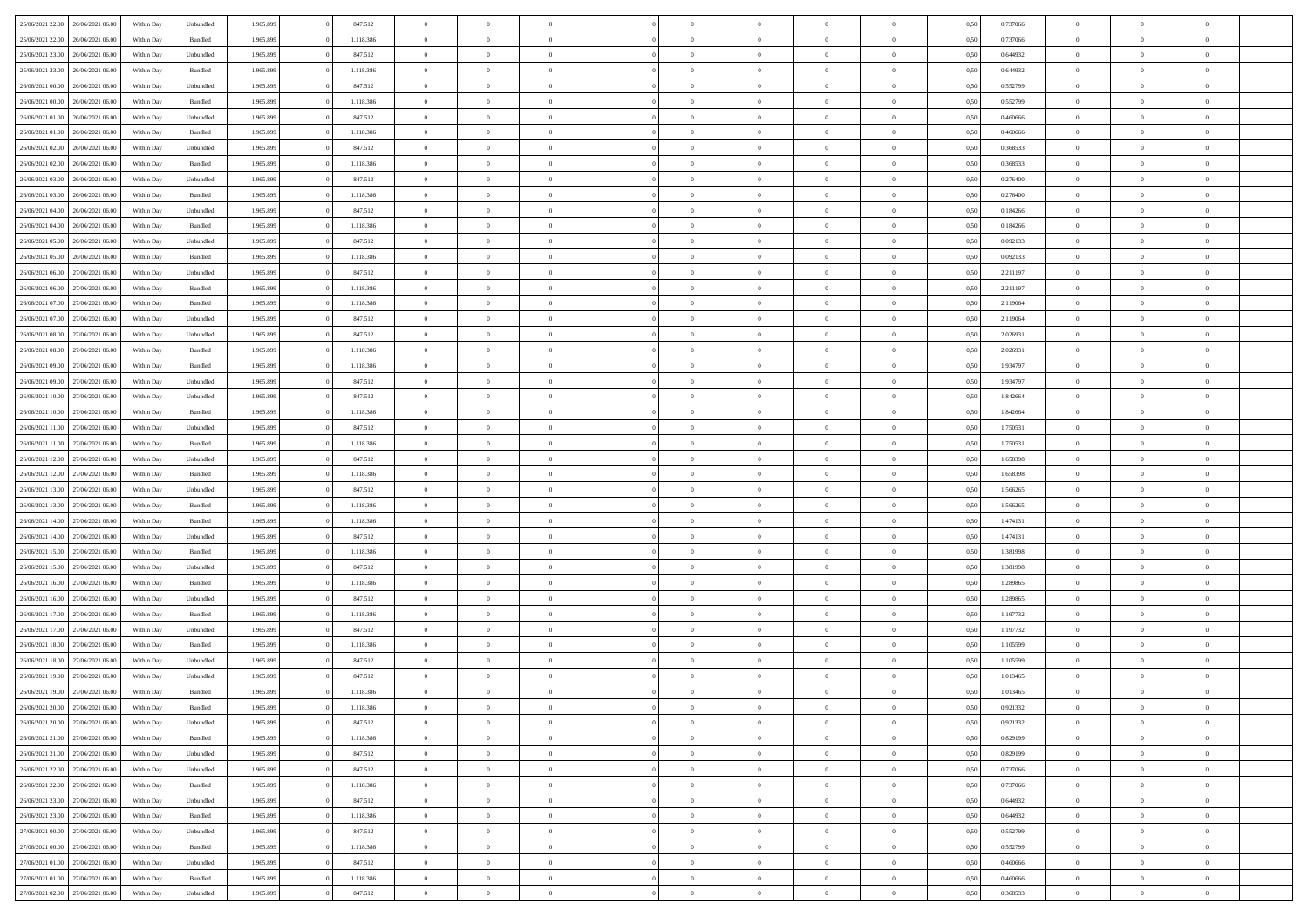| 27/06/2021 02:00 | 27/06/2021 06:00 | Within Day | Bundled            | 1.965.899 | 1.118.386 | $\overline{0}$ | $\theta$       |                | $\Omega$       | $\Omega$       | $\Omega$       | $\theta$       | 0.50 | 0,368533 | $\theta$       | $\theta$       | $\theta$       |  |
|------------------|------------------|------------|--------------------|-----------|-----------|----------------|----------------|----------------|----------------|----------------|----------------|----------------|------|----------|----------------|----------------|----------------|--|
|                  |                  |            |                    |           |           |                |                |                |                |                |                |                |      |          |                |                |                |  |
| 27/06/2021 03:00 | 27/06/2021 06.00 | Within Day | Bundled            | 1.965.899 | 1.118.386 | $\overline{0}$ | $\theta$       | $\overline{0}$ | $\overline{0}$ | $\bf{0}$       | $\overline{0}$ | $\bf{0}$       | 0,50 | 0,276400 | $\theta$       | $\theta$       | $\overline{0}$ |  |
| 27/06/2021 03:00 | 27/06/2021 06:00 | Within Day | Unbundled          | 1.965.899 | 847.512   | $\overline{0}$ | $\overline{0}$ | $\overline{0}$ | $\bf{0}$       | $\bf{0}$       | $\bf{0}$       | $\bf{0}$       | 0,50 | 0,276400 | $\bf{0}$       | $\overline{0}$ | $\overline{0}$ |  |
| 27/06/2021 04:00 | 27/06/2021 06:00 | Within Day | Unbundled          | 1.965.899 | 847.512   | $\overline{0}$ | $\overline{0}$ | $\overline{0}$ | $\overline{0}$ | $\bf{0}$       | $\overline{0}$ | $\overline{0}$ | 0.50 | 0.184266 | $\theta$       | $\theta$       | $\overline{0}$ |  |
| 27/06/2021 04:00 | 27/06/2021 06.00 | Within Day | Bundled            | 1.965.899 | 1.118.386 | $\overline{0}$ | $\theta$       | $\overline{0}$ | $\overline{0}$ | $\bf{0}$       | $\overline{0}$ | $\bf{0}$       | 0,50 | 0,184266 | $\theta$       | $\overline{0}$ | $\overline{0}$ |  |
| 27/06/2021 05:00 | 27/06/2021 06:00 | Within Day | Bundled            | 1.965.899 | 1.118.386 | $\overline{0}$ | $\bf{0}$       | $\overline{0}$ | $\bf{0}$       | $\overline{0}$ | $\overline{0}$ | $\mathbf{0}$   | 0,50 | 0,092133 | $\overline{0}$ | $\overline{0}$ | $\bf{0}$       |  |
|                  |                  |            |                    |           |           |                |                |                |                | $\overline{0}$ |                |                |      |          | $\theta$       | $\overline{0}$ | $\overline{0}$ |  |
| 27/06/2021 05:00 | 27/06/2021 06:00 | Within Dav | Unbundled          | 1.965.899 | 847.512   | $\overline{0}$ | $\overline{0}$ | $\overline{0}$ | $\overline{0}$ |                | $\overline{0}$ | $\overline{0}$ | 0.50 | 0,092133 |                |                |                |  |
| 27/06/2021 06:00 | 28/06/2021 06:00 | Within Day | Bundled            | 1.965.899 | 1.118.386 | $\overline{0}$ | $\theta$       | $\overline{0}$ | $\overline{0}$ | $\bf{0}$       | $\overline{0}$ | $\bf{0}$       | 0,50 | 2,211197 | $\theta$       | $\theta$       | $\overline{0}$ |  |
| 27/06/2021 06:00 | 28/06/2021 06:00 | Within Day | Unbundled          | 1.965.899 | 847.512   | $\overline{0}$ | $\overline{0}$ | $\overline{0}$ | $\bf{0}$       | $\bf{0}$       | $\bf{0}$       | $\bf{0}$       | 0,50 | 2,211197 | $\,0\,$        | $\overline{0}$ | $\overline{0}$ |  |
| 27/06/2021 07:00 | 28/06/2021 06:00 | Within Dav | Bundled            | 1.965.899 | 1.118.386 | $\overline{0}$ | $\overline{0}$ | $\overline{0}$ | $\overline{0}$ | $\overline{0}$ | $\overline{0}$ | $\overline{0}$ | 0.50 | 2,119064 | $\theta$       | $\overline{0}$ | $\overline{0}$ |  |
| 27/06/2021 07:00 | 28/06/2021 06:00 | Within Day | Unbundled          | 1.965.899 | 847.512   | $\overline{0}$ | $\theta$       | $\overline{0}$ | $\overline{0}$ | $\bf{0}$       | $\overline{0}$ | $\bf{0}$       | 0,50 | 2,119064 | $\,$ 0 $\,$    | $\overline{0}$ | $\overline{0}$ |  |
| 27/06/2021 08:00 | 28/06/2021 06:00 | Within Day | Unbundled          | 1.965.899 | 847.512   | $\overline{0}$ | $\overline{0}$ | $\overline{0}$ | $\bf{0}$       | $\bf{0}$       | $\bf{0}$       | $\mathbf{0}$   | 0,50 | 2,026931 | $\bf{0}$       | $\overline{0}$ | $\overline{0}$ |  |
| 27/06/2021 08:00 | 28/06/2021 06:00 | Within Day | Bundled            | 1.965.899 | 1.118.386 | $\overline{0}$ | $\overline{0}$ | $\overline{0}$ | $\overline{0}$ | $\bf{0}$       | $\overline{0}$ | $\overline{0}$ | 0.50 | 2.026931 | $\theta$       | $\theta$       | $\overline{0}$ |  |
|                  |                  |            |                    |           |           | $\overline{0}$ | $\theta$       | $\overline{0}$ | $\overline{0}$ | $\bf{0}$       | $\overline{0}$ |                |      |          | $\theta$       | $\theta$       | $\overline{0}$ |  |
| 27/06/2021 09:00 | 28/06/2021 06:00 | Within Day | Unbundled          | 1.965.899 | 847.512   |                |                |                |                |                |                | $\bf{0}$       | 0,50 | 1,934797 |                |                |                |  |
| 27/06/2021 09:00 | 28/06/2021 06:00 | Within Day | Bundled            | 1.965.899 | 1.118.386 | $\overline{0}$ | $\overline{0}$ | $\overline{0}$ | $\bf{0}$       | $\overline{0}$ | $\overline{0}$ | $\mathbf{0}$   | 0,50 | 1,934797 | $\bf{0}$       | $\overline{0}$ | $\bf{0}$       |  |
| 27/06/2021 11:00 | 28/06/2021 06:00 | Within Dav | Unbundled          | 1.965.899 | 847.512   | $\overline{0}$ | $\overline{0}$ | $\overline{0}$ | $\overline{0}$ | $\overline{0}$ | $\overline{0}$ | $\overline{0}$ | 0.50 | 1,750531 | $\theta$       | $\overline{0}$ | $\overline{0}$ |  |
| 27/06/2021 11:00 | 28/06/2021 06:00 | Within Day | Bundled            | 1.965.899 | 1.118.386 | $\overline{0}$ | $\theta$       | $\overline{0}$ | $\overline{0}$ | $\bf{0}$       | $\overline{0}$ | $\bf{0}$       | 0,50 | 1,750531 | $\theta$       | $\theta$       | $\overline{0}$ |  |
| 27/06/2021 12:00 | 28/06/2021 06:00 | Within Day | Unbundled          | 1.965.899 | 847.512   | $\overline{0}$ | $\overline{0}$ | $\overline{0}$ | $\overline{0}$ | $\bf{0}$       | $\overline{0}$ | $\mathbf{0}$   | 0,50 | 1,658398 | $\bf{0}$       | $\overline{0}$ | $\overline{0}$ |  |
| 27/06/2021 12:00 | 28/06/2021 06:00 | Within Dav | Bundled            | 1.965.899 | 1.118.386 | $\overline{0}$ | $\overline{0}$ | $\overline{0}$ | $\overline{0}$ | $\overline{0}$ | $\overline{0}$ | $\overline{0}$ | 0.50 | 1,658398 | $\theta$       | $\overline{0}$ | $\overline{0}$ |  |
| 27/06/2021 13:00 | 28/06/2021 06:00 | Within Day | Bundled            | 1.965.899 | 1.118.386 | $\overline{0}$ | $\theta$       | $\overline{0}$ | $\overline{0}$ | $\bf{0}$       | $\overline{0}$ | $\bf{0}$       | 0,50 | 1,566265 | $\,$ 0 $\,$    | $\theta$       | $\overline{0}$ |  |
|                  |                  |            |                    |           |           |                | $\overline{0}$ |                |                | $\bf{0}$       |                |                |      |          | $\bf{0}$       | $\overline{0}$ | $\overline{0}$ |  |
| 27/06/2021 13:00 | 28/06/2021 06:00 | Within Day | Unbundled          | 1.965.899 | 847.512   | $\overline{0}$ |                | $\overline{0}$ | $\overline{0}$ |                | $\overline{0}$ | $\bf{0}$       | 0,50 | 1,566265 |                |                |                |  |
| 27/06/2021 14:00 | 28/06/2021 06:00 | Within Day | Bundled            | 1.965.899 | 1.118.386 | $\overline{0}$ | $\overline{0}$ | $\overline{0}$ | $\overline{0}$ | $\bf{0}$       | $\overline{0}$ | $\overline{0}$ | 0.50 | 1,474131 | $\theta$       | $\overline{0}$ | $\overline{0}$ |  |
| 27/06/2021 14:00 | 28/06/2021 06:00 | Within Day | Unbundled          | 1.965.899 | 847.512   | $\overline{0}$ | $\theta$       | $\overline{0}$ | $\overline{0}$ | $\bf{0}$       | $\overline{0}$ | $\bf{0}$       | 0,50 | 1,474131 | $\,$ 0 $\,$    | $\overline{0}$ | $\overline{0}$ |  |
| 27/06/2021 15:00 | 28/06/2021 06:00 | Within Day | Bundled            | 1.965.899 | 1.118.386 | $\overline{0}$ | $\bf{0}$       | $\overline{0}$ | $\overline{0}$ | $\overline{0}$ | $\overline{0}$ | $\mathbf{0}$   | 0,50 | 1,381998 | $\overline{0}$ | $\overline{0}$ | $\bf{0}$       |  |
| 27/06/2021 15:00 | 28/06/2021 06:00 | Within Day | Unbundled          | 1.965.899 | 847.512   | $\overline{0}$ | $\overline{0}$ | $\overline{0}$ | $\overline{0}$ | $\overline{0}$ | $\overline{0}$ | $\overline{0}$ | 0.50 | 1,381998 | $\theta$       | $\overline{0}$ | $\overline{0}$ |  |
| 27/06/2021 16:00 | 28/06/2021 06:00 | Within Day | Unbundled          | 1.965.899 | 847.512   | $\overline{0}$ | $\theta$       | $\overline{0}$ | $\overline{0}$ | $\bf{0}$       | $\overline{0}$ | $\bf{0}$       | 0,50 | 1,289865 | $\theta$       | $\theta$       | $\overline{0}$ |  |
| 27/06/2021 16:00 | 28/06/2021 06:00 | Within Day | Bundled            | 1.965.899 | 1.118.386 | $\overline{0}$ | $\overline{0}$ | $\overline{0}$ | $\overline{0}$ | $\bf{0}$       | $\overline{0}$ | $\bf{0}$       | 0,50 | 1,289865 | $\,0\,$        | $\overline{0}$ | $\overline{0}$ |  |
| 27/06/2021 17:00 | 28/06/2021 06:00 | Within Day | Unbundled          | 1.965.899 | 847.512   | $\overline{0}$ | $\overline{0}$ | $\overline{0}$ | $\overline{0}$ | $\overline{0}$ | $\overline{0}$ | $\overline{0}$ | 0.50 | 1,197732 | $\theta$       | $\overline{0}$ | $\overline{0}$ |  |
|                  |                  |            |                    |           |           |                |                |                |                |                |                |                |      |          |                |                |                |  |
| 27/06/2021 17:00 | 28/06/2021 06:00 | Within Day | Bundled            | 1.965.899 | 1.118.386 | $\overline{0}$ | $\theta$       | $\overline{0}$ | $\overline{0}$ | $\bf{0}$       | $\overline{0}$ | $\bf{0}$       | 0,50 | 1,197732 | $\,$ 0 $\,$    | $\overline{0}$ | $\overline{0}$ |  |
| 27/06/2021 18:00 | 28/06/2021 06:00 | Within Day | Unbundled          | 1.965.899 | 847.512   | $\overline{0}$ | $\overline{0}$ | $\overline{0}$ | $\overline{0}$ | $\bf{0}$       | $\overline{0}$ | $\bf{0}$       | 0,50 | 1,105599 | $\overline{0}$ | $\overline{0}$ | $\overline{0}$ |  |
| 27/06/2021 18:00 | 28/06/2021 06:00 | Within Day | Bundled            | 1.965.899 | 1.118.386 | $\overline{0}$ | $\Omega$       | $\overline{0}$ | $\Omega$       | $\Omega$       | $\overline{0}$ | $\overline{0}$ | 0,50 | 1,105599 | $\,0\,$        | $\theta$       | $\theta$       |  |
| 27/06/2021 19:00 | 28/06/2021 06:00 | Within Day | Unbundled          | 1.965.899 | 847.512   | $\overline{0}$ | $\theta$       | $\overline{0}$ | $\overline{0}$ | $\bf{0}$       | $\overline{0}$ | $\bf{0}$       | 0,50 | 1,013465 | $\,$ 0 $\,$    | $\theta$       | $\overline{0}$ |  |
| 27/06/2021 19:00 | 28/06/2021 06:00 | Within Day | Bundled            | 1.965.899 | 1.118.386 | $\overline{0}$ | $\overline{0}$ | $\overline{0}$ | $\overline{0}$ | $\bf{0}$       | $\overline{0}$ | $\mathbf{0}$   | 0,50 | 1,013465 | $\overline{0}$ | $\overline{0}$ | $\bf{0}$       |  |
| 27/06/2021 20:00 | 28/06/2021 06:00 | Within Day | Bundled            | 1.965.899 | 1.118.386 | $\overline{0}$ | $\Omega$       | $\Omega$       | $\Omega$       | $\bf{0}$       | $\overline{0}$ | $\overline{0}$ | 0.50 | 0,921332 | $\,0\,$        | $\theta$       | $\theta$       |  |
| 27/06/2021 20:00 | 28/06/2021 06:00 | Within Day | Unbundled          | 1.965.899 | 847.512   | $\overline{0}$ | $\theta$       | $\overline{0}$ | $\overline{0}$ | $\bf{0}$       | $\overline{0}$ | $\bf{0}$       | 0,50 | 0,921332 | $\,$ 0 $\,$    | $\theta$       | $\overline{0}$ |  |
| 27/06/2021 21:00 | 28/06/2021 06:00 | Within Day | Unbundled          | 1.965.899 | 847.512   | $\overline{0}$ | $\overline{0}$ | $\overline{0}$ | $\overline{0}$ | $\bf{0}$       | $\overline{0}$ | $\bf{0}$       | 0,50 | 0,829199 | $\bf{0}$       | $\overline{0}$ | $\overline{0}$ |  |
|                  |                  |            |                    |           |           |                |                |                |                |                |                |                |      |          |                |                |                |  |
| 27/06/2021 21:00 | 28/06/2021 06:00 | Within Day | Bundled            | 1.965.899 | 1.118.386 | $\overline{0}$ | $\Omega$       | $\overline{0}$ | $\Omega$       | $\theta$       | $\overline{0}$ | $\overline{0}$ | 0.50 | 0,829199 | $\,$ 0 $\,$    | $\theta$       | $\theta$       |  |
| 27/06/2021 22:00 | 28/06/2021 06:00 | Within Day | Bundled            | 1.965.899 | 1.118.386 | $\overline{0}$ | $\theta$       | $\overline{0}$ | $\overline{0}$ | $\bf{0}$       | $\overline{0}$ | $\bf{0}$       | 0,50 | 0,737066 | $\,$ 0 $\,$    | $\overline{0}$ | $\overline{0}$ |  |
| 27/06/2021 22:00 | 28/06/2021 06:00 | Within Day | Unbundled          | 1.965.899 | 847.512   | $\overline{0}$ | $\overline{0}$ | $\overline{0}$ | $\overline{0}$ | $\bf{0}$       | $\overline{0}$ | $\bf{0}$       | 0,50 | 0,737066 | $\bf{0}$       | $\overline{0}$ | $\overline{0}$ |  |
| 27/06/2021 23:00 | 28/06/2021 06:00 | Within Day | Bundled            | 1.965.899 | 1.118.386 | $\overline{0}$ | $\Omega$       | $\overline{0}$ | $\Omega$       | $\overline{0}$ | $\overline{0}$ | $\overline{0}$ | 0.50 | 0.644932 | $\,0\,$        | $\theta$       | $\theta$       |  |
| 27/06/2021 23:00 | 28/06/2021 06:00 | Within Day | Unbundled          | 1.965.899 | 847.512   | $\overline{0}$ | $\theta$       | $\overline{0}$ | $\overline{0}$ | $\,$ 0         | $\overline{0}$ | $\bf{0}$       | 0,50 | 0,644932 | $\,$ 0 $\,$    | $\overline{0}$ | $\overline{0}$ |  |
| 28/06/2021 00:00 | 28/06/2021 06:00 | Within Day | Unbundled          | 1.965.899 | 847.512   | $\overline{0}$ | $\overline{0}$ | $\overline{0}$ | $\overline{0}$ | $\bf{0}$       | $\bf{0}$       | $\mathbf{0}$   | 0,50 | 0,552799 | $\overline{0}$ | $\overline{0}$ | $\bf{0}$       |  |
| 28/06/2021 00:00 | 28/06/2021 06:00 | Within Day | Bundled            | 1.965.899 | 1.118.386 | $\overline{0}$ | $\Omega$       | $\Omega$       | $\Omega$       | $\Omega$       | $\Omega$       | $\overline{0}$ | 0.50 | 0.552799 | $\theta$       | $\theta$       | $\theta$       |  |
| 28/06/2021 01:00 | 28/06/2021 06:00 | Within Day | Unbundled          | 1.965.899 | 847.512   | $\overline{0}$ | $\,$ 0 $\,$    | $\overline{0}$ | $\bf{0}$       | $\,$ 0         | $\bf{0}$       | $\bf{0}$       | 0,50 | 0,460666 | $\,0\,$        | $\overline{0}$ | $\overline{0}$ |  |
| 28/06/2021 01:00 | 28/06/2021 06:00 | Within Day | $\mathbf B$ undled | 1.965.899 | 1.118.386 | $\bf{0}$       | $\bf{0}$       |                |                |                |                |                | 0,50 | 0,460666 | $\bf{0}$       | $\overline{0}$ |                |  |
|                  |                  |            |                    |           |           |                |                |                |                |                |                |                |      |          |                |                |                |  |
| 28/06/2021 02:00 | 28/06/2021 06:00 | Within Day | Bundled            | 1.965.899 | 1.118.386 | $\overline{0}$ | $\overline{0}$ | $\overline{0}$ | $\Omega$       | $\overline{0}$ | $\overline{0}$ | $\overline{0}$ | 0,50 | 0.368533 | $\theta$       | $\theta$       | $\theta$       |  |
| 28/06/2021 02:00 | 28/06/2021 06:00 | Within Day | Unbundled          | 1.965.899 | 847.512   | $\overline{0}$ | $\bf{0}$       | $\overline{0}$ | $\bf{0}$       | $\,$ 0 $\,$    | $\overline{0}$ | $\,$ 0 $\,$    | 0,50 | 0,368533 | $\,$ 0 $\,$    | $\,$ 0 $\,$    | $\,$ 0         |  |
| 28/06/2021 03:00 | 28/06/2021 06:00 | Within Day | Unbundled          | 1.965.899 | 847.512   | $\overline{0}$ | $\overline{0}$ | $\overline{0}$ | $\overline{0}$ | $\overline{0}$ | $\overline{0}$ | $\mathbf{0}$   | 0,50 | 0,276400 | $\overline{0}$ | $\bf{0}$       | $\bf{0}$       |  |
| 28/06/2021 03:00 | 28/06/2021 06:00 | Within Day | $\mathbf B$ undled | 1.965.899 | 1.118.386 | $\overline{0}$ | $\overline{0}$ | $\overline{0}$ | $\Omega$       | $\overline{0}$ | $\overline{0}$ | $\overline{0}$ | 0,50 | 0,276400 | $\overline{0}$ | $\theta$       | $\overline{0}$ |  |
| 28/06/2021 04:00 | 28/06/2021 06:00 | Within Day | Unbundled          | 1.965.899 | 847.512   | $\overline{0}$ | $\,$ 0         | $\overline{0}$ | $\overline{0}$ | $\,$ 0 $\,$    | $\overline{0}$ | $\mathbf{0}$   | 0,50 | 0,184266 | $\,$ 0 $\,$    | $\overline{0}$ | $\overline{0}$ |  |
| 28/06/2021 04:00 | 28/06/2021 06:00 | Within Day | Bundled            | 1.965.899 | 1.118.386 | $\overline{0}$ | $\overline{0}$ | $\overline{0}$ | $\overline{0}$ | $\overline{0}$ | $\overline{0}$ | $\mathbf{0}$   | 0,50 | 0,184266 | $\overline{0}$ | $\overline{0}$ | $\bf{0}$       |  |
| 28/06/2021 05:00 | 28/06/2021 06:00 | Within Day | Unbundled          | 1.965.899 | 847.512   | $\overline{0}$ | $\overline{0}$ | $\overline{0}$ | $\overline{0}$ | $\overline{0}$ | $\overline{0}$ | $\bf{0}$       | 0.50 | 0,092133 | $\overline{0}$ | $\theta$       | $\overline{0}$ |  |
|                  |                  |            |                    |           |           |                |                |                |                |                |                |                |      |          |                |                |                |  |
| 28/06/2021 05:00 | 28/06/2021 06:00 | Within Day | Bundled            | 1.965.899 | 1.118.386 | $\overline{0}$ | $\,$ 0         | $\overline{0}$ | $\bf{0}$       | $\bf{0}$       | $\overline{0}$ | $\bf{0}$       | 0,50 | 0,092133 | $\,$ 0 $\,$    | $\overline{0}$ | $\overline{0}$ |  |
| 28/06/2021 06:00 | 29/06/2021 06:00 | Within Day | Bundled            | 1.965.899 | 1.118.386 | $\overline{0}$ | $\bf{0}$       | $\overline{0}$ | $\overline{0}$ | $\overline{0}$ | $\overline{0}$ | $\mathbf{0}$   | 0,50 | 2,211197 | $\overline{0}$ | $\overline{0}$ | $\bf{0}$       |  |
| 28/06/2021 06:00 | 29/06/2021 06:00 | Within Day | Unbundled          | 1.965.899 | 847.512   | $\overline{0}$ | $\overline{0}$ | $\overline{0}$ | $\Omega$       | $\overline{0}$ | $\overline{0}$ | $\overline{0}$ | 0.50 | 2,211197 | $\overline{0}$ | $\overline{0}$ | $\overline{0}$ |  |
| 28/06/2021 07:00 | 29/06/2021 06.00 | Within Day | Unbundled          | 1.965.899 | 847.512   | $\overline{0}$ | $\bf{0}$       | $\overline{0}$ | $\bf{0}$       | $\bf{0}$       | $\overline{0}$ | $\mathbf{0}$   | 0,50 | 2,119064 | $\,$ 0 $\,$    | $\,$ 0 $\,$    | $\bf{0}$       |  |
| 28/06/2021 07:00 | 29/06/2021 06:00 | Within Day | Bundled            | 1.965.899 | 1.118.386 | $\overline{0}$ | $\overline{0}$ | $\overline{0}$ | $\overline{0}$ | $\overline{0}$ | $\overline{0}$ | $\mathbf{0}$   | 0,50 | 2,119064 | $\overline{0}$ | $\bf{0}$       | $\bf{0}$       |  |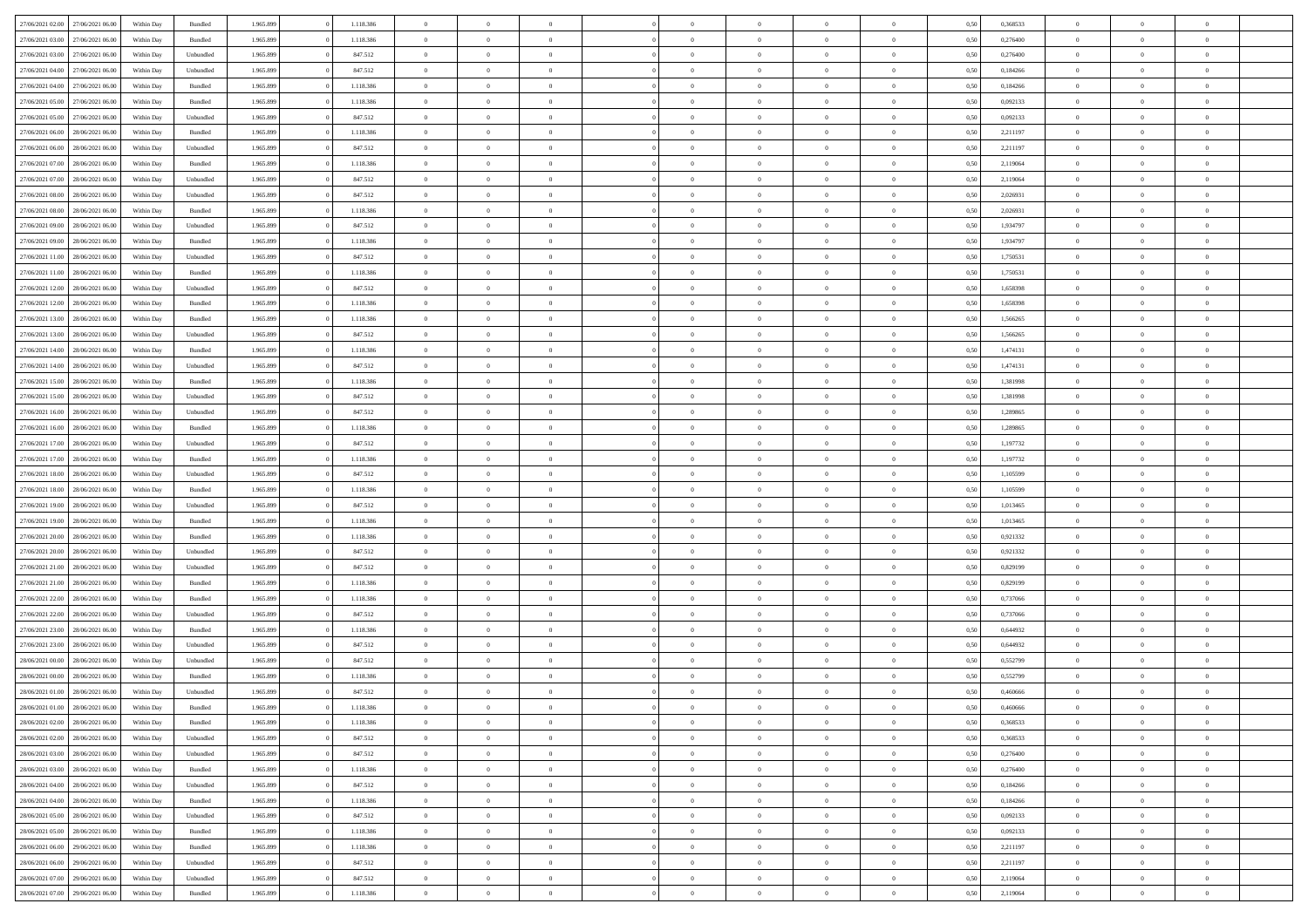| 28/06/2021 08:00 29/06/2021 06:00    | Within Day | Unbundled          | 1.965.899 | 847.512   | $\overline{0}$ | $\overline{0}$ | $\Omega$       | $\Omega$       | $\Omega$       |                | $\overline{0}$ | 0,50 | 2,026931 | $\mathbf{0}$   | $\Omega$       | $\Omega$       |  |
|--------------------------------------|------------|--------------------|-----------|-----------|----------------|----------------|----------------|----------------|----------------|----------------|----------------|------|----------|----------------|----------------|----------------|--|
| 28/06/2021 08:00<br>29/06/2021 06:00 | Within Day | Bundled            | 1.965.899 | 1.118.386 | $\bf{0}$       | $\overline{0}$ | $\overline{0}$ | $\theta$       | $\overline{0}$ | $\overline{0}$ | $\,$ 0         | 0,50 | 2,026931 | $\mathbf{0}$   | $\theta$       | $\bf{0}$       |  |
| 28/06/2021 09:00<br>29/06/2021 06.00 | Within Day | Unbundled          | 1.965.899 | 847.512   | $\overline{0}$ | $\overline{0}$ | $\overline{0}$ | $\bf{0}$       | $\bf{0}$       | $\overline{0}$ | $\mathbf{0}$   | 0,50 | 1,934797 | $\bf{0}$       | $\bf{0}$       | $\bf{0}$       |  |
| 28/06/2021 09:00<br>29/06/2021 06:00 | Within Day | Bundled            | 1.965.899 | 1.118.386 | $\overline{0}$ | $\overline{0}$ | $\overline{0}$ | $\overline{0}$ | $\overline{0}$ | $\overline{0}$ | $\overline{0}$ | 0.50 | 1,934797 | $\mathbf{0}$   | $\overline{0}$ | $\bf{0}$       |  |
|                                      |            |                    |           |           |                | $\overline{0}$ | $\overline{0}$ | $\theta$       | $\overline{0}$ | $\overline{0}$ |                |      |          | $\mathbf{0}$   | $\theta$       | $\overline{0}$ |  |
| 28/06/2021 10:00<br>29/06/2021 06:00 | Within Day | Unbundled          | 1.965.899 | 847.512   | $\bf{0}$       |                |                |                |                |                | $\bf{0}$       | 0,50 | 1,842664 |                |                |                |  |
| 28/06/2021 10:00<br>29/06/2021 06.00 | Within Day | Bundled            | 1.965.899 | 1.118.386 | $\overline{0}$ | $\overline{0}$ | $\overline{0}$ | $\bf{0}$       | $\overline{0}$ | $\overline{0}$ | $\overline{0}$ | 0,50 | 1,842664 | $\overline{0}$ | $\overline{0}$ | $\overline{0}$ |  |
| 28/06/2021 11:00<br>29/06/2021 06:00 | Within Day | Unbundled          | 1.965.899 | 847.512   | $\overline{0}$ | $\overline{0}$ | $\overline{0}$ | $\overline{0}$ | $\overline{0}$ | $\overline{0}$ | $\mathbf{0}$   | 0.50 | 1,750531 | $\mathbf{0}$   | $\overline{0}$ | $\overline{0}$ |  |
| 28/06/2021 11:00<br>29/06/2021 06:00 | Within Day | Bundled            | 1.965.899 | 1.118.386 | $\bf{0}$       | $\overline{0}$ | $\overline{0}$ | $\theta$       | $\overline{0}$ | $\overline{0}$ | $\bf{0}$       | 0,50 | 1,750531 | $\theta$       | $\theta$       | $\bf{0}$       |  |
| 28/06/2021 12:00<br>29/06/2021 06.00 | Within Day | Bundled            | 1.965.899 | 1.118.386 | $\overline{0}$ | $\overline{0}$ | $\overline{0}$ | $\bf{0}$       | $\bf{0}$       | $\overline{0}$ | $\mathbf{0}$   | 0,50 | 1,658398 | $\bf{0}$       | $\bf{0}$       | $\bf{0}$       |  |
| 28/06/2021 12:00<br>29/06/2021 06:00 | Within Day | Unbundled          | 1.965.899 | 847.512   | $\overline{0}$ | $\overline{0}$ | $\overline{0}$ | $\overline{0}$ | $\overline{0}$ | $\overline{0}$ | $\overline{0}$ | 0.50 | 1,658398 | $\overline{0}$ | $\overline{0}$ | $\overline{0}$ |  |
| 28/06/2021 13:00<br>29/06/2021 06:00 | Within Day | Unbundled          | 1.965.899 | 847.512   | $\bf{0}$       | $\overline{0}$ | $\overline{0}$ | $\overline{0}$ | $\overline{0}$ | $\overline{0}$ | $\,$ 0         | 0,50 | 1,566265 | $\mathbf{0}$   | $\theta$       | $\bf{0}$       |  |
|                                      |            |                    |           |           |                |                |                |                |                |                |                |      |          |                |                |                |  |
| 28/06/2021 13:00<br>29/06/2021 06:00 | Within Day | Bundled            | 1.965.899 | 1.118.386 | $\overline{0}$ | $\overline{0}$ | $\overline{0}$ | $\bf{0}$       | $\bf{0}$       | $\overline{0}$ | $\mathbf{0}$   | 0,50 | 1,566265 | $\bf{0}$       | $\bf{0}$       | $\bf{0}$       |  |
| 28/06/2021 14:00<br>29/06/2021 06:00 | Within Day | Bundled            | 1.965.899 | 1.118.386 | $\overline{0}$ | $\overline{0}$ | $\overline{0}$ | $\overline{0}$ | $\overline{0}$ | $\overline{0}$ | $\overline{0}$ | 0.50 | 1.474131 | $\mathbf{0}$   | $\overline{0}$ | $\bf{0}$       |  |
| 28/06/2021 14:00<br>29/06/2021 06:00 | Within Day | Unbundled          | 1.965.899 | 847.512   | $\bf{0}$       | $\overline{0}$ | $\overline{0}$ | $\theta$       | $\overline{0}$ | $\overline{0}$ | $\,$ 0         | 0,50 | 1,474131 | $\theta$       | $\theta$       | $\overline{0}$ |  |
| 28/06/2021 15:00<br>29/06/2021 06.00 | Within Day | Bundled            | 1.965.899 | 1.118.386 | $\overline{0}$ | $\overline{0}$ | $\overline{0}$ | $\bf{0}$       | $\overline{0}$ | $\overline{0}$ | $\overline{0}$ | 0,50 | 1,381998 | $\overline{0}$ | $\bf{0}$       | $\overline{0}$ |  |
| 28/06/2021 15:00<br>29/06/2021 06:00 | Within Day | Unbundled          | 1.965.899 | 847.512   | $\overline{0}$ | $\overline{0}$ | $\overline{0}$ | $\overline{0}$ | $\overline{0}$ | $\overline{0}$ | $\mathbf{0}$   | 0.50 | 1,381998 | $\overline{0}$ | $\overline{0}$ | $\overline{0}$ |  |
| 28/06/2021 16:00<br>29/06/2021 06:00 | Within Day | Bundled            | 1.965.899 | 1.118.386 | $\bf{0}$       | $\overline{0}$ | $\overline{0}$ | $\overline{0}$ | $\overline{0}$ | $\overline{0}$ | $\bf{0}$       | 0,50 | 1,289865 | $\theta$       | $\theta$       | $\bf{0}$       |  |
| 28/06/2021 16:00<br>29/06/2021 06.00 | Within Day | Unbundled          | 1.965.899 | 847.512   | $\overline{0}$ | $\overline{0}$ | $\overline{0}$ | $\bf{0}$       | $\bf{0}$       | $\overline{0}$ | $\mathbf{0}$   | 0,50 | 1,289865 | $\bf{0}$       | $\bf{0}$       | $\bf{0}$       |  |
| 29/06/2021 06:00                     |            | Bundled            | 1.965.899 | 1.118.386 | $\overline{0}$ | $\overline{0}$ | $\overline{0}$ | $\overline{0}$ | $\overline{0}$ | $\overline{0}$ | $\overline{0}$ | 0.50 | 1,197732 | $\overline{0}$ | $\overline{0}$ | $\overline{0}$ |  |
| 28/06/2021 17:00                     | Within Day |                    |           |           |                |                |                |                |                |                |                |      |          |                |                |                |  |
| 28/06/2021 17:00<br>29/06/2021 06:00 | Within Day | Unbundled          | 1.965.899 | 847.512   | $\bf{0}$       | $\overline{0}$ | $\overline{0}$ | $\overline{0}$ | $\overline{0}$ | $\overline{0}$ | $\,$ 0         | 0,50 | 1,197732 | $\theta$       | $\theta$       | $\bf{0}$       |  |
| 28/06/2021 18:00<br>29/06/2021 06:00 | Within Day | Bundled            | 1.965.899 | 1.118.386 | $\overline{0}$ | $\overline{0}$ | $\overline{0}$ | $\bf{0}$       | $\bf{0}$       | $\overline{0}$ | $\mathbf{0}$   | 0,50 | 1,105599 | $\bf{0}$       | $\bf{0}$       | $\bf{0}$       |  |
| 28/06/2021 18:00<br>29/06/2021 06:00 | Within Day | Unbundled          | 1.965.899 | 847.512   | $\overline{0}$ | $\overline{0}$ | $\overline{0}$ | $\overline{0}$ | $\overline{0}$ | $\overline{0}$ | $\overline{0}$ | 0.50 | 1,105599 | $\overline{0}$ | $\overline{0}$ | $\bf{0}$       |  |
| 28/06/2021 19:00<br>29/06/2021 06:00 | Within Day | $\mathbf B$ undled | 1.965.899 | 1.118.386 | $\bf{0}$       | $\overline{0}$ | $\overline{0}$ | $\overline{0}$ | $\overline{0}$ | $\overline{0}$ | $\,$ 0         | 0,50 | 1,013465 | $\mathbf{0}$   | $\theta$       | $\bf{0}$       |  |
| 28/06/2021 19:00<br>29/06/2021 06.00 | Within Day | Unbundled          | 1.965.899 | 847.512   | $\overline{0}$ | $\overline{0}$ | $\overline{0}$ | $\bf{0}$       | $\overline{0}$ | $\overline{0}$ | $\overline{0}$ | 0,50 | 1,013465 | $\overline{0}$ | $\overline{0}$ | $\overline{0}$ |  |
| 28/06/2021 20:00<br>29/06/2021 06:00 | Within Day | Bundled            | 1.965.899 | 1.118.386 | $\overline{0}$ | $\overline{0}$ | $\overline{0}$ | $\overline{0}$ | $\overline{0}$ | $\overline{0}$ | $\overline{0}$ | 0.50 | 0,921332 | $\overline{0}$ | $\overline{0}$ | $\overline{0}$ |  |
| 28/06/2021 20:00<br>29/06/2021 06:00 | Within Day | Unbundled          | 1.965.899 | 847.512   | $\bf{0}$       | $\overline{0}$ | $\bf{0}$       | $\overline{0}$ | $\overline{0}$ | $\overline{0}$ | $\bf{0}$       | 0,50 | 0,921332 | $\theta$       | $\theta$       | $\bf{0}$       |  |
|                                      |            |                    |           |           |                |                |                |                |                |                |                |      |          |                |                |                |  |
| 28/06/2021 21:00<br>29/06/2021 06.00 | Within Day | Bundled            | 1.965.899 | 1.118.386 | $\overline{0}$ | $\overline{0}$ | $\bf{0}$       | $\bf{0}$       | $\bf{0}$       | $\overline{0}$ | $\bf{0}$       | 0,50 | 0,829199 | $\bf{0}$       | $\bf{0}$       | $\bf{0}$       |  |
| 28/06/2021 21:00<br>29/06/2021 06:00 | Within Day | Unbundled          | 1.965.899 | 847.512   | $\overline{0}$ | $\overline{0}$ | $\overline{0}$ | $\overline{0}$ | $\overline{0}$ | $\overline{0}$ | $\overline{0}$ | 0.50 | 0,829199 | $\overline{0}$ | $\overline{0}$ | $\bf{0}$       |  |
| 28/06/2021 22:00<br>29/06/2021 06:00 | Within Day | Bundled            | 1.965.899 | 1.118.386 | $\bf{0}$       | $\overline{0}$ | $\overline{0}$ | $\overline{0}$ | $\overline{0}$ | $\overline{0}$ | $\,$ 0         | 0,50 | 0,737066 | $\,$ 0 $\,$    | $\theta$       | $\bf{0}$       |  |
| 28/06/2021 22:00<br>29/06/2021 06.00 | Within Day | Unbundled          | 1.965.899 | 847.512   | $\overline{0}$ | $\overline{0}$ | $\overline{0}$ | $\bf{0}$       | $\bf{0}$       | $\overline{0}$ | $\mathbf{0}$   | 0,50 | 0,737066 | $\overline{0}$ | $\bf{0}$       | $\bf{0}$       |  |
| 28/06/2021 23:00<br>29/06/2021 06.00 | Within Day | Unbundled          | 1.965.899 | 847.512   | $\overline{0}$ | $\overline{0}$ | $\overline{0}$ | $\overline{0}$ | $\overline{0}$ | $\Omega$       | $\overline{0}$ | 0.50 | 0.644932 | $\bf{0}$       | $\Omega$       | $\Omega$       |  |
| 28/06/2021 23:00<br>29/06/2021 06:00 | Within Day | Bundled            | 1.965.899 | 1.118.386 | $\bf{0}$       | $\overline{0}$ | $\overline{0}$ | $\theta$       | $\overline{0}$ | $\overline{0}$ | $\,$ 0         | 0,50 | 0,644932 | $\theta$       | $\theta$       | $\bf{0}$       |  |
| 29/06/2021 00:00<br>29/06/2021 06.00 | Within Day | Bundled            | 1.965.899 | 1.118.386 | $\overline{0}$ | $\overline{0}$ | $\overline{0}$ | $\bf{0}$       | $\overline{0}$ | $\overline{0}$ | $\overline{0}$ | 0,50 | 0,552799 | $\overline{0}$ | $\overline{0}$ | $\overline{0}$ |  |
|                                      |            |                    |           |           |                |                |                |                |                |                |                |      |          |                |                |                |  |
| 29/06/2021 00:00<br>29/06/2021 06.00 | Within Day | Unbundled          | 1.965.899 | 847.512   | $\overline{0}$ | $\overline{0}$ | $\overline{0}$ | $\overline{0}$ | $\overline{0}$ | $\Omega$       | $\overline{0}$ | 0.50 | 0,552799 | $\overline{0}$ | $\Omega$       | $\Omega$       |  |
| 29/06/2021 01:00<br>29/06/2021 06:00 | Within Day | Unbundled          | 1.965.899 | 847.512   | $\bf{0}$       | $\overline{0}$ | $\bf{0}$       | $\overline{0}$ | $\overline{0}$ | $\overline{0}$ | $\bf{0}$       | 0,50 | 0,460666 | $\theta$       | $\theta$       | $\bf{0}$       |  |
| 29/06/2021 01:00<br>29/06/2021 06.00 | Within Day | Bundled            | 1.965.899 | 1.118.386 | $\overline{0}$ | $\overline{0}$ | $\bf{0}$       | $\bf{0}$       | $\bf{0}$       | $\overline{0}$ | $\bf{0}$       | 0,50 | 0,460666 | $\bf{0}$       | $\bf{0}$       | $\bf{0}$       |  |
| 29/06/2021 02:00<br>29/06/2021 06.00 | Within Day | Bundled            | 1.965.899 | 1.118.386 | $\overline{0}$ | $\overline{0}$ | $\overline{0}$ | $\overline{0}$ | $\overline{0}$ | $\Omega$       | $\theta$       | 0.50 | 0.368533 | $\overline{0}$ | $\Omega$       | $\Omega$       |  |
| 29/06/2021 02:00<br>29/06/2021 06:00 | Within Day | Unbundled          | 1.965.899 | 847.512   | $\bf{0}$       | $\overline{0}$ | $\bf{0}$       | $\overline{0}$ | $\overline{0}$ | $\overline{0}$ | $\,$ 0         | 0,50 | 0,368533 | $\theta$       | $\theta$       | $\bf{0}$       |  |
| 29/06/2021 03:00<br>29/06/2021 06.00 | Within Day | Unbundled          | 1.965.899 | 847.512   | $\overline{0}$ | $\overline{0}$ | $\overline{0}$ | $\bf{0}$       | $\bf{0}$       | $\overline{0}$ | $\mathbf{0}$   | 0,50 | 0,276400 | $\overline{0}$ | $\bf{0}$       | $\bf{0}$       |  |
| 29/06/2021 03:00<br>29/06/2021 06.00 | Within Day | Bundled            | 1.965.899 | 1.118.386 | $\overline{0}$ | $\overline{0}$ | $\overline{0}$ | $\overline{0}$ | $\bf{0}$       | $\Omega$       | $\overline{0}$ | 0.50 | 0,276400 | $\overline{0}$ | $\theta$       | $\Omega$       |  |
| 29/06/2021 04:00<br>29/06/2021 06:00 | Within Day | Unbundled          | 1.965.899 | 847.512   | $\bf{0}$       | $\overline{0}$ | $\bf{0}$       | $\overline{0}$ | $\overline{0}$ | $\overline{0}$ | $\,$ 0         | 0,50 | 0,184266 | $\,0\,$        | $\theta$       | $\bf{0}$       |  |
|                                      |            |                    |           |           |                |                |                |                |                |                |                |      |          |                |                |                |  |
| 29/06/2021 04:00<br>29/06/2021 06.00 | Within Day | Bundled            | 1.965.899 | 1.118.386 | $\overline{0}$ | $\overline{0}$ | $\bf{0}$       | $\bf{0}$       | $\overline{0}$ | $\overline{0}$ | $\overline{0}$ | 0,50 | 0,184266 | $\overline{0}$ | $\bf{0}$       | $\bf{0}$       |  |
| 29/06/2021 05:00<br>29/06/2021 06.00 | Within Day | Bundled            | 1.965.899 | 1.118.386 | $\overline{0}$ | $\Omega$       | $\Omega$       | $\overline{0}$ | $\overline{0}$ | $\Omega$       | $\overline{0}$ | 0.50 | 0.092133 | $\bf{0}$       | $\Omega$       | $\Omega$       |  |
| 29/06/2021 05:00<br>29/06/2021 06:00 | Within Day | Unbundled          | 1.965.899 | 847.512   | $\bf{0}$       | $\bf{0}$       | $\bf{0}$       | $\bf{0}$       | $\bf{0}$       | $\overline{0}$ | $\,$ 0         | 0,50 | 0,092133 | $\bf{0}$       | $\,$ 0         | $\,$ 0         |  |
| 29/06/2021 06:00<br>30/06/2021 06:00 | Within Day | Bundled            | 1.965.899 | 1.118.386 | $\bf{0}$       | $\bf{0}$       |                | $\bf{0}$       |                |                |                | 0,50 | 2,211197 | $\bf{0}$       | $\bf{0}$       |                |  |
| 29/06/2021 06:00 30/06/2021 06:00    | Within Day | Unbundled          | 1.965.899 | 847.512   | $\overline{0}$ | $\overline{0}$ | $\overline{0}$ | $\overline{0}$ | $\overline{0}$ | $\overline{0}$ | $\mathbf{0}$   | 0,50 | 2,211197 | $\overline{0}$ | $\theta$       | $\overline{0}$ |  |
| 29/06/2021 07:00<br>30/06/2021 06:00 | Within Day | Unbundled          | 1.965.899 | 847.512   | $\overline{0}$ | $\overline{0}$ | $\overline{0}$ | $\bf{0}$       | $\overline{0}$ | $\overline{0}$ | $\mathbf{0}$   | 0,50 | 2,119064 | $\,0\,$        | $\overline{0}$ | $\,$ 0 $\,$    |  |
| 29/06/2021 07:00<br>30/06/2021 06:00 | Within Day | Bundled            | 1.965.899 | 1.118.386 | $\overline{0}$ | $\overline{0}$ | $\overline{0}$ | $\bf{0}$       | $\overline{0}$ | $\overline{0}$ | $\overline{0}$ | 0,50 | 2,119064 | $\overline{0}$ | $\overline{0}$ | $\overline{0}$ |  |
| 29/06/2021 08:00<br>30/06/2021 06:00 | Within Day | Bundled            | 1.965.899 | 1.118.386 | $\overline{0}$ | $\overline{0}$ | $\overline{0}$ | $\overline{0}$ | $\bf{0}$       | $\overline{0}$ | $\overline{0}$ | 0,50 | 2,026931 | $\overline{0}$ | $\overline{0}$ | $\overline{0}$ |  |
|                                      |            |                    |           |           |                |                |                |                |                |                |                |      |          |                | $\theta$       |                |  |
| 29/06/2021 08:00<br>30/06/2021 06:00 | Within Day | Unbundled          | 1.965.899 | 847.512   | $\overline{0}$ | $\overline{0}$ | $\overline{0}$ | $\overline{0}$ | $\overline{0}$ | $\overline{0}$ | $\mathbf{0}$   | 0,50 | 2,026931 | $\,0\,$        |                | $\bf{0}$       |  |
| 29/06/2021 09:00<br>30/06/2021 06:00 | Within Day | Bundled            | 1.965.899 | 1.118.386 | $\overline{0}$ | $\overline{0}$ | $\overline{0}$ | $\bf{0}$       | $\overline{0}$ | $\overline{0}$ | $\overline{0}$ | 0,50 | 1,934797 | $\overline{0}$ | $\overline{0}$ | $\overline{0}$ |  |
| 29/06/2021 09:00<br>30/06/2021 06:00 | Within Day | Unbundled          | 1.965.899 | 847.512   | $\overline{0}$ | $\overline{0}$ | $\overline{0}$ | $\overline{0}$ | $\overline{0}$ | $\overline{0}$ | $\overline{0}$ | 0,50 | 1,934797 | $\overline{0}$ | $\overline{0}$ | $\overline{0}$ |  |
| 29/06/2021 10:00<br>30/06/2021 06:00 | Within Day | Bundled            | 1.965.899 | 1.118.386 | $\overline{0}$ | $\overline{0}$ | $\overline{0}$ | $\bf{0}$       | $\bf{0}$       | $\overline{0}$ | $\,$ 0 $\,$    | 0,50 | 1,842664 | $\,0\,$        | $\theta$       | $\,$ 0         |  |
| 29/06/2021 10:00<br>30/06/2021 06:00 | Within Day | Unbundled          | 1.965.899 | 847.512   | $\overline{0}$ | $\overline{0}$ | $\overline{0}$ | $\bf{0}$       | $\overline{0}$ | $\overline{0}$ | $\overline{0}$ | 0,50 | 1,842664 | $\bf{0}$       | $\bf{0}$       | $\overline{0}$ |  |
| 29/06/2021 11:00<br>30/06/2021 06:00 | Within Day | Bundled            | 1.965.899 | 1.118.386 | $\overline{0}$ | $\overline{0}$ | $\overline{0}$ | $\overline{0}$ | $\overline{0}$ | $\overline{0}$ | $\overline{0}$ | 0,50 | 1,750531 | $\overline{0}$ | $\overline{0}$ | $\overline{0}$ |  |
| 29/06/2021 11:00<br>30/06/2021 06:00 | Within Day | Unbundled          | 1.965.899 | 847.512   | $\overline{0}$ | $\overline{0}$ | $\overline{0}$ | $\bf{0}$       | $\bf{0}$       | $\bf{0}$       | $\,$ 0 $\,$    | 0,50 | 1,750531 | $\,0\,$        | $\,0\,$        | $\,$ 0         |  |
|                                      |            |                    |           |           |                |                |                |                |                |                |                |      |          |                |                |                |  |
| 29/06/2021 12:00 30/06/2021 06:00    | Within Day | Unbundled          | 1.965.899 | 847.512   | $\overline{0}$ | $\overline{0}$ | $\overline{0}$ | $\bf{0}$       | $\overline{0}$ | $\overline{0}$ | $\overline{0}$ | 0,50 | 1,658398 | $\overline{0}$ | $\bf{0}$       | $\overline{0}$ |  |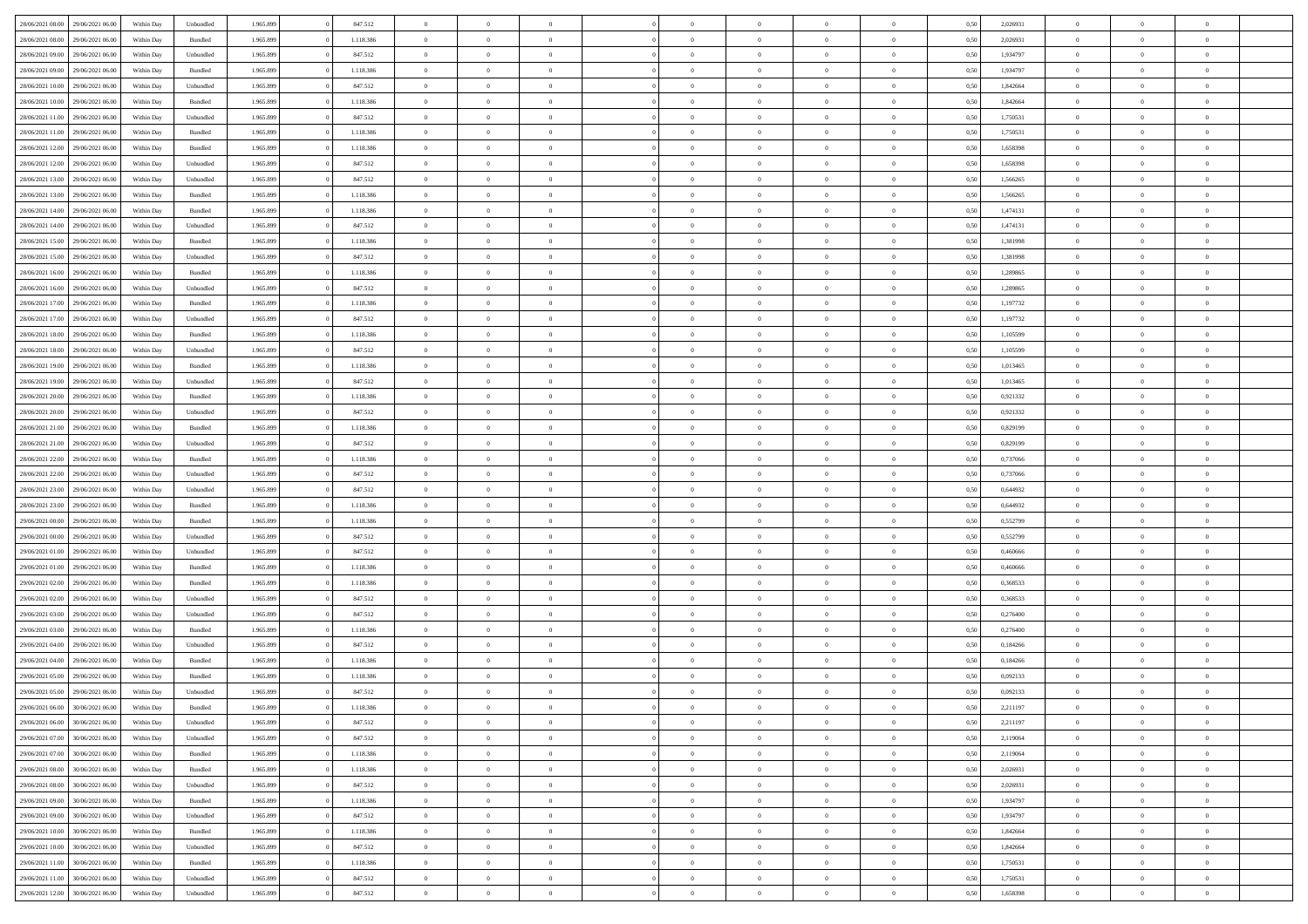| 29/06/2021 12:00 | 30/06/2021 06:00 | Within Day | Bundled   | 1.965.899 | 1.118.386 | $\overline{0}$ | $\Omega$       | $\overline{0}$ | $\Omega$       | $\overline{0}$ | $\overline{0}$ | $\overline{0}$ | 0,50 | 1,658398 | $\overline{0}$ | $\Omega$       |              |  |
|------------------|------------------|------------|-----------|-----------|-----------|----------------|----------------|----------------|----------------|----------------|----------------|----------------|------|----------|----------------|----------------|--------------|--|
| 29/06/2021 13:00 | 30/06/2021 06:00 | Within Day | Unbundled | 1.965.899 | 847.512   | $\overline{0}$ | $\overline{0}$ | $\overline{0}$ | $\overline{0}$ | $\mathbf{0}$   | $\Omega$       | $\overline{0}$ | 0,50 | 1.566265 | $\overline{0}$ | $\Omega$       | $\theta$     |  |
| 29/06/2021 13:00 | 30/06/2021 06:00 | Within Day | Bundled   | 1.965.899 | 1.118.386 | $\overline{0}$ | $\Omega$       | $\Omega$       | $\sqrt{2}$     | $\theta$       | $\Omega$       | $\mathbf{a}$   | 0,50 | 1,566265 | $\overline{0}$ |                |              |  |
| 29/06/2021 14:00 | 30/06/2021 06:00 | Within Day | Bundled   | 1.965.899 | 1.118.386 | $\overline{0}$ | $\overline{0}$ | $\Omega$       | $\theta$       | $\overline{0}$ | $\theta$       | $\theta$       | 0,50 | 1,474131 | $\overline{0}$ | $\Omega$       | $\theta$     |  |
| 29/06/2021 14:00 | 30/06/2021 06:00 | Within Day | Unbundled | 1.965.899 | 847.512   | $\overline{0}$ | $\overline{0}$ | $\overline{0}$ | $\Omega$       | $\overline{0}$ | $\overline{0}$ | $\theta$       | 0,50 | 1,474131 | $\overline{0}$ | $\Omega$       | $\mathbf{a}$ |  |
| 29/06/2021 15:00 | 30/06/2021 06:00 | Within Day | Unbundled | 1.965.899 | 847.512   | $\overline{0}$ | $\overline{0}$ | $\overline{0}$ | $\Omega$       | $\overline{0}$ | $\overline{0}$ | $\overline{0}$ | 0,50 | 1,381998 | $\overline{0}$ | $\overline{0}$ | $\theta$     |  |
| 29/06/2021 15:00 | 30/06/2021 06:00 | Within Day | Bundled   | 1.965.899 | 1.118.386 | $\overline{0}$ | $\overline{0}$ | $\overline{0}$ | $\Omega$       | $\overline{0}$ | $\overline{0}$ | $\overline{0}$ | 0,50 | 1,381998 | $\overline{0}$ | $\Omega$       | $\theta$     |  |
| 29/06/2021 16:00 | 30/06/2021 06:00 | Within Day | Unbundled | 1.965.899 | 847.512   | $\overline{0}$ | $\overline{0}$ | $\overline{0}$ | $\theta$       | $\bf{0}$       | $\theta$       | $\theta$       | 0,50 | 1,289865 | $\overline{0}$ | $\Omega$       |              |  |
| 29/06/2021 16:00 | 30/06/2021 06:00 | Within Day | Bundled   | 1.965.899 | 1.118.386 | $\overline{0}$ | $\Omega$       | $\overline{0}$ | $\Omega$       | $\theta$       | $\Omega$       | $\theta$       | 0,50 | 1,289865 | $\overline{0}$ | $\Omega$       |              |  |
| 29/06/2021 17:00 | 30/06/2021 06:00 | Within Day | Bundled   | 1.965.899 | 1.118.386 | $\overline{0}$ | $\overline{0}$ | $\overline{0}$ | $\Omega$       | $\overline{0}$ | $\overline{0}$ | $\overline{0}$ | 0,50 | 1,197732 | $\overline{0}$ | $\Omega$       |              |  |
| 29/06/2021 17:00 | 30/06/2021 06:00 | Within Day | Unbundled | 1.965.899 | 847.512   | $\overline{0}$ | $\overline{0}$ | $\overline{0}$ | $\Omega$       | $\overline{0}$ | $\overline{0}$ | $\theta$       | 0,50 | 1,197732 | $\overline{0}$ | $\Omega$       | $\theta$     |  |
| 29/06/2021 18:00 | 30/06/2021 06:00 | Within Day | Unbundled | 1.965.899 | 847.512   | $\overline{0}$ | $\overline{0}$ | $\Omega$       | $\theta$       | $\bf{0}$       | $\theta$       | $\mathbf{a}$   | 0.50 | 1,105599 | $\overline{0}$ | $\Omega$       | $\sqrt{ }$   |  |
| 29/06/2021 18:00 | 30/06/2021 06:00 | Within Day | Bundled   | 1.965.899 | 1.118.386 | $\overline{0}$ | $\overline{0}$ | $\Omega$       | $\sqrt{2}$     | $\bf{0}$       | $\theta$       | $\theta$       | 0,50 | 1,105599 | $\overline{0}$ | $\Omega$       | $\theta$     |  |
| 29/06/2021 19:00 | 30/06/2021 06:00 | Within Day | Unbundled | 1.965.899 | 847.512   | $\overline{0}$ | $\theta$       | $\overline{0}$ | $\sqrt{2}$     | $\theta$       | $\Omega$       | $\theta$       | 0,50 | 1,013465 | $\overline{0}$ | $\Omega$       |              |  |
| 29/06/2021 19:00 | 30/06/2021 06:00 | Within Day | Bundled   | 1.965.899 | 1.118.386 | $\overline{0}$ | $\overline{0}$ | $\overline{0}$ | $\theta$       | $\bf{0}$       | $\overline{0}$ | $\overline{0}$ | 0,50 | 1,013465 | $\overline{0}$ | $\overline{0}$ | $\theta$     |  |
| 29/06/2021 20:00 | 30/06/2021 06.00 | Within Day | Bundled   | 1.965.899 | 1.118.386 | $\overline{0}$ | $\overline{0}$ | $\overline{0}$ | $\Omega$       | $\overline{0}$ | $\overline{0}$ | $\overline{0}$ | 0,50 | 0,921332 | $\overline{0}$ | $\overline{0}$ | $\theta$     |  |
| 29/06/2021 20:00 | 30/06/2021 06:00 | Within Day | Unbundled | 1.965.899 | 847.512   | $\overline{0}$ | $\overline{0}$ | $\overline{0}$ | $\Omega$       | $\bf{0}$       | $\theta$       | $\overline{0}$ | 0,50 | 0,921332 | $\overline{0}$ | $\Omega$       | $\mathbf{a}$ |  |
| 29/06/2021 21:00 | 30/06/2021 06:00 | Within Day | Bundled   | 1.965.899 | 1.118.386 | $\overline{0}$ | $\overline{0}$ | $\overline{0}$ | $\theta$       | $\overline{0}$ | $\theta$       | $\theta$       | 0.50 | 0,829199 | $\overline{0}$ | $\Omega$       |              |  |
| 29/06/2021 21:00 | 30/06/2021 06:00 | Within Day | Unbundled | 1.965.899 | 847.512   | $\overline{0}$ | $\theta$       | $\overline{0}$ | $\Omega$       | $\theta$       | $\overline{0}$ | $\overline{0}$ | 0,50 | 0,829199 | $\overline{0}$ | $\Omega$       | $\sqrt{2}$   |  |
| 29/06/2021 22.00 | 30/06/2021 06:00 | Within Day | Unbundled | 1.965.899 | 847.512   | $\overline{0}$ | $\overline{0}$ | $\overline{0}$ | $\theta$       | $\bf{0}$       | $\overline{0}$ | $\overline{0}$ | 0,50 | 0,737066 | $\overline{0}$ | $\overline{0}$ | $\mathbf{a}$ |  |
| 29/06/2021 22.00 | 30/06/2021 06:00 | Within Day | Bundled   | 1.965.899 | 1.118.386 | $\overline{0}$ | $\overline{0}$ | $\overline{0}$ | $\theta$       | $\theta$       | $\Omega$       | $\theta$       | 0.50 | 0.737066 | $\overline{0}$ | $\Omega$       |              |  |
| 29/06/2021 23:00 | 30/06/2021 06:00 | Within Day | Bundled   | 1.965.899 | 1.118.386 | $\overline{0}$ | $\Omega$       | $\Omega$       | $\sqrt{2}$     | $\theta$       | $\Omega$       | $\mathbf{a}$   | 0,50 | 0,644932 | $\overline{0}$ | $\Omega$       | $\mathbf{a}$ |  |
| 29/06/2021 23:00 | 30/06/2021 06:00 | Within Day | Unbundled | 1.965.899 | 847.512   | $\overline{0}$ | $\overline{0}$ | $\overline{0}$ | $\Omega$       | $\overline{0}$ | $\theta$       | $\Omega$       | 0.50 | 0.644932 | $\overline{0}$ |                |              |  |
| 30/06/2021 00:00 | 30/06/2021 06:00 | Within Day | Unbundled | 1.965.899 | 847.512   | $\overline{0}$ | $\overline{0}$ | $\overline{0}$ | $\sqrt{2}$     | $\bf{0}$       | $\overline{0}$ | $\overline{0}$ | 0,50 | 0,552799 | $\overline{0}$ | $\overline{0}$ | $\theta$     |  |
| 30/06/2021 00:00 | 30/06/2021 06:00 | Within Day | Bundled   | 1.965.899 | 1.118.386 | $\overline{0}$ | $\overline{0}$ | $\overline{0}$ | $\overline{0}$ | $\bf{0}$       | $\overline{0}$ | $\overline{0}$ | 0,50 | 0,552799 | $\overline{0}$ | $\overline{0}$ | $\mathbf{0}$ |  |
| 30/06/2021 01:00 | 30/06/2021 06:00 | Within Day | Bundled   | 1.965.899 | 1.118.386 | $\overline{0}$ | $\overline{0}$ | $\overline{0}$ | $\theta$       | $\bf{0}$       | $\overline{0}$ | $\overline{0}$ | 0.50 | 0.460666 | $\overline{0}$ | $\Omega$       | $\theta$     |  |
| 30/06/2021 01:00 | 30/06/2021 06:00 | Within Day | Unbundled | 1.965.899 | 847.512   | $\overline{0}$ | $\overline{0}$ | $\overline{0}$ | $\theta$       | $\bf{0}$       | $\overline{0}$ | $\overline{0}$ | 0,50 | 0,460666 | $\overline{0}$ | $\Omega$       |              |  |
| 30/06/2021 02:00 | 30/06/2021 06:00 | Within Day | Bundled   | 1.965.899 | 1.118.386 | $\overline{0}$ | $\overline{0}$ | $\overline{0}$ | $\theta$       | $\overline{0}$ | $\theta$       | $\overline{0}$ | 0.50 | 0.368533 | $\overline{0}$ | $\Omega$       |              |  |
| 30/06/2021 02:00 | 30/06/2021 06:00 | Within Day | Unbundled | 1.965.899 | 847.512   | $\overline{0}$ | $\overline{0}$ | $\overline{0}$ | $\sqrt{2}$     | $\overline{0}$ | $\overline{0}$ | $\overline{0}$ | 0,50 | 0,368533 | $\overline{0}$ | $\Omega$       | $\theta$     |  |
| 30/06/2021 03:00 | 30/06/2021 06:00 | Within Day | Bundled   | 1.965.899 | 1.118.386 | $\overline{0}$ | $\theta$       | $\overline{0}$ | $\overline{0}$ | $\mathbf{0}$   | $\Omega$       | $\overline{0}$ | 0.50 | 0.276400 | $\overline{0}$ | $\Omega$       | $\theta$     |  |
| 30/06/2021 03:00 | 30/06/2021 06:00 | Within Day | Unbundled | 1.965.899 | 847.512   | $\overline{0}$ | $\Omega$       | $\Omega$       | $\Omega$       | $\theta$       | $\Omega$       | $\theta$       | 0,50 | 0,276400 | $\overline{0}$ | $\Omega$       |              |  |
| 30/06/2021 04:00 | 30/06/2021 06:00 | Within Day | Unbundled | 1.965.899 | 847.512   | $\overline{0}$ | $\overline{0}$ | $\overline{0}$ | $\sqrt{2}$     | $\overline{0}$ | $\overline{0}$ | $\theta$       | 0,50 | 0,184266 | $\overline{0}$ |                |              |  |
| 30/06/2021 04:00 | 30/06/2021 06:00 | Within Day | Bundled   | 1.965.899 | 1.118.386 | $\overline{0}$ | $\theta$       | $\overline{0}$ | $\theta$       | $\theta$       | $\Omega$       | $\theta$       | 0,50 | 0,184266 | $\overline{0}$ | $\Omega$       |              |  |
| 30/06/2021 06:00 | 01/07/2021 06.00 | Within Day | Unbundled | 1.965.899 | 847.512   | $\overline{0}$ | $\Omega$       | $\Omega$       | $\theta$       | $\theta$       | $\theta$       | $\theta$       | 0,50 | 2,211197 | $\overline{0}$ | $\Omega$       | $\theta$     |  |
| 30/06/2021 06:00 | 01/07/2021 06:00 | Within Day | Bundled   | 1.965.899 | 1.118.386 | $\overline{0}$ | $\Omega$       | $\Omega$       | $\Omega$       | $\Omega$       | $\Omega$       |                | 0,50 | 2,211197 | $\overline{0}$ | $\Omega$       |              |  |

(\*) GCV used for the purpose of the conversion does not corresponding to the actual GCV of the Gas Day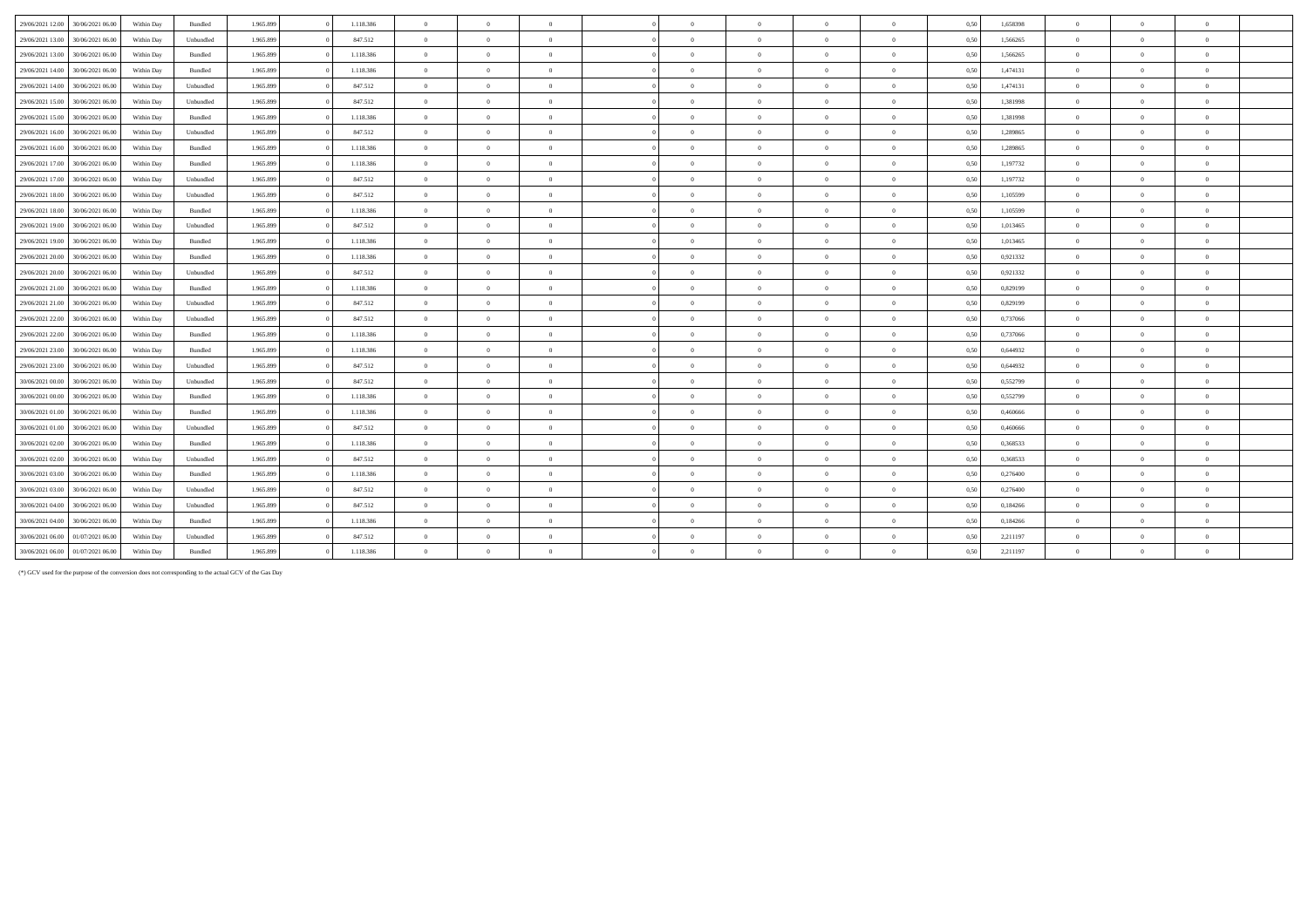## **SNAM RETE GAS**

**Transportation capacity at Exit Point interconnected with foreign pipelines**

**Update to 29/06/2021 of offered and assigned capacity in auction day-ahead and within-day**

**Thermal Year 2020/2021**

(Values in Scm/day (15° C; 1,01325 bar); Prices in c/Scm)

**Exit Point**

**GORIZIA**

|                  | Timeframe        |                     |                          |                                    | Assigned                        |           | <b>Offered capacity</b> |                | <b>Assigned capacity</b> | Day-Ahead                                |                         |                                  | <b>Total Prices</b>              |                                           |                     |                         |                           | <b>SRG Prices</b>                |                                              |      |
|------------------|------------------|---------------------|--------------------------|------------------------------------|---------------------------------|-----------|-------------------------|----------------|--------------------------|------------------------------------------|-------------------------|----------------------------------|----------------------------------|-------------------------------------------|---------------------|-------------------------|---------------------------|----------------------------------|----------------------------------------------|------|
| From             | To               | <b>Auction type</b> | Offered<br>capacity type | <b>Transportati</b><br>on capacity | capacity<br>(before<br>auction) | Firm      | Interruptible           | Firm           | Interruptible            | Interrupted<br>Capacity<br>Interruptible | Reserve price -<br>Firm | <b>Auction premiun</b><br>- Firm | Reserve price -<br>Interruptible | <b>Auction premium</b><br>- Interruptible | <b>Split factor</b> | Reserve price -<br>Firm | Auction<br>premium - Firm | Reserve price -<br>Interruptible | <b>Auction</b><br>premium -<br>Interruptible | Note |
| 01/06/2021 06:00 | 02/06/2021 06:00 | Day Ahead           | Unbundled                | 4.400.000                          |                                 | 1.896.869 | $\overline{0}$          | $\overline{0}$ | $\overline{0}$           |                                          | $\overline{0}$          | $\overline{0}$                   | $\overline{0}$                   | $\overline{0}$                            | 0,50                | 0,009879                | $\overline{0}$            | 0,009879                         | $\overline{0}$                               |      |
| 01/06/2021 06:00 | 02/06/2021 06:00 | Day Ahead           | Bundled                  | 4.400,000                          |                                 | 2.503.129 | $\overline{0}$          | $\Omega$       | $\Omega$                 |                                          | $\theta$                | $\theta$                         | $\Omega$                         | $\Omega$                                  | 0,50                | 0.009879                | $\Omega$                  | 0.009879                         | $\theta$                                     |      |
| 02/06/2021 06:00 | 03/06/2021 06:00 | Day Ahead           | Bundled                  | 4.400.000                          |                                 | 2.503.129 | $\overline{0}$          | $\overline{0}$ | $\theta$                 |                                          | $\theta$                | $\theta$                         | $\overline{0}$                   | $\bf{0}$                                  | 0,50                | 0,009879                | $\overline{0}$            | 0,009879                         | $\overline{0}$                               |      |
| 02/06/2021 06:00 | 03/06/2021 06:00 | Day Ahead           | Unbundled                | 4.400.000                          |                                 | 1.896.869 | $\overline{0}$          | $\overline{0}$ | $\overline{0}$           |                                          | $\theta$                | $\theta$                         | $\overline{0}$                   | $\bf{0}$                                  | 0,50                | 0,009879                | $\mathbf{0}$              | 0,009879                         | $\overline{0}$                               |      |
| 03/06/2021 06:00 | 04/06/2021 06:00 | Day Ahead           | Unbundled                | 4.400.000                          |                                 | 1.896.869 | $\,$ 0 $\,$             | $\overline{0}$ | $\overline{0}$           |                                          | $\overline{0}$          | $\theta$                         | $\overline{0}$                   | $\overline{0}$                            | 0,50                | 0.009879                | $\,$ 0 $\,$               | 0.009879                         | $\theta$                                     |      |
| 03/06/2021 06:00 | 04/06/2021 06.00 | Day Ahead           | Bundled                  | 4.400.000                          |                                 | 2.503.129 | $\overline{0}$          | $\Omega$       | $\Omega$                 |                                          | $\Omega$                | $\Omega$                         | $\Omega$                         | $\bf{0}$                                  | 0,50                | 0,009879                | $\mathbf{0}$              | 0,009879                         | $\theta$                                     |      |
| 04/06/2021 06:00 | 05/06/2021 06:00 | Day Ahead           | Bundled                  | 4,400,000                          |                                 | 2.503.129 | $\overline{0}$          | $\overline{0}$ | $\Omega$                 |                                          | $\Omega$                | $\theta$                         | $\overline{0}$                   | $\theta$                                  | 0,50                | 0.009879                | $\overline{0}$            | 0.009879                         | $\theta$                                     |      |
| 04/06/2021 06:00 | 05/06/2021 06:00 | Day Ahead           | Unbundled                | 4.400.000                          |                                 | 1.896.869 | $\overline{0}$          | $\Omega$       | $\Omega$                 |                                          | $\theta$                | $\theta$                         | $\overline{0}$                   | $\bf{0}$                                  | 0,50                | 0,009879                | $\mathbf{0}$              | 0,009879                         | $\theta$                                     |      |
| 05/06/2021 06:00 | 06/06/2021 06:00 | Day Ahead           | Bundled                  | 4.400,000                          |                                 | 2.503.129 | $\overline{0}$          | $\Omega$       | $\Omega$                 |                                          | $\theta$                | $\theta$                         | $\theta$                         | $\theta$                                  | 0.50                | 0.009879                | $\Omega$                  | 0.009879                         | $\theta$                                     |      |
| 05/06/2021 06:00 | 06/06/2021 06:00 | Day Ahead           | Unbundled                | 4.400.000                          |                                 | 1.896.869 | $\overline{0}$          | $\overline{0}$ | $\Omega$                 |                                          | $\theta$                | $\theta$                         | $\theta$                         | $\bf{0}$                                  | 0,50                | 0,009879                | $\mathbf{0}$              | 0,009879                         | $\overline{0}$                               |      |
| 06/06/2021 06:00 | 07/06/2021 06.00 | Day Ahead           | Bundled                  | 4.400.000                          |                                 | 2.503.129 | $\overline{0}$          | $\overline{0}$ | $\theta$                 |                                          | $\theta$                | $\overline{0}$                   | $\overline{0}$                   | $\bf{0}$                                  | 0,50                | 0,009879                | $\overline{0}$            | 0.009879                         | $\overline{0}$                               |      |
| 06/06/2021 06:00 | 07/06/2021 06:00 | Day Ahead           | Unbundled                | 4,400,000                          |                                 | 1.896.869 | $\overline{0}$          | $\Omega$       | $\Omega$                 |                                          | $\overline{0}$          | $\theta$                         | $\overline{0}$                   | $\overline{0}$                            | 0,50                | 0.009879                | $\,0\,$                   | 0.009879                         | $\theta$                                     |      |
| 07/06/2021 06:00 | 08/06/2021 06:00 | Day Ahead           | Unbundled                | 4.400.000                          |                                 | 1.896.869 | $\overline{0}$          | $\overline{0}$ | $\overline{0}$           |                                          | $\theta$                | $\theta$                         | $\overline{0}$                   | $\bf{0}$                                  | 0,50                | 0,009879                | $\theta$                  | 0,009879                         | $\overline{0}$                               |      |
| 07/06/2021 06:00 | 08/06/2021 06:00 | Day Ahead           | Bundled                  | 4.400.000                          |                                 | 2.503.129 | $\overline{0}$          | $\overline{0}$ | $\overline{0}$           |                                          | $\theta$                | $\theta$                         | $\overline{0}$                   | $\bf{0}$                                  | 0,50                | 0,009879                | $\mathbf{0}$              | 0,009879                         | $\overline{0}$                               |      |
| 08/06/2021 06:00 | 09/06/2021 06:00 | Day Ahead           | Bundled                  | 4.400.000                          |                                 | 2.503.129 | $\overline{0}$          | $\Omega$       | $\Omega$                 |                                          | $\theta$                | $\theta$                         | $\overline{0}$                   | $\bf{0}$                                  | 0,50                | 0,009879                | $\mathbf{0}$              | 0,009879                         | $\theta$                                     |      |
| 08/06/2021 06:00 | 09/06/2021 06:00 | Day Ahead           | Unbundled                | 4.400.000                          |                                 | 1.896.869 | $\overline{0}$          | $\Omega$       | $\Omega$                 |                                          | $\Omega$                | $\theta$                         | $\Omega$                         | $\Omega$                                  | 0,50                | 0,009879                | $\mathbf{0}$              | 0,009879                         | $\theta$                                     |      |
| 09/06/2021 06:00 | 10/06/2021 06:00 | Day Ahead           | Unbundled                | 4,400,000                          |                                 | 1.896.869 | $\overline{0}$          | $\overline{0}$ | $\Omega$                 |                                          | $\Omega$                | $\theta$                         | $\overline{0}$                   | $\theta$                                  | 0,50                | 0.009879                | $\overline{0}$            | 0.009879                         | $\theta$                                     |      |
| 09/06/2021 06:00 | 10/06/2021 06:00 | Day Ahead           | Bundled                  | 4.400.000                          |                                 | 2.503.129 | $\overline{0}$          | $\overline{0}$ | $\overline{0}$           |                                          | $\theta$                | $\theta$                         | $\overline{0}$                   | $\bf{0}$                                  | 0,50                | 0,009879                | $\mathbf{0}$              | 0,009879                         | $\overline{0}$                               |      |
| 10/06/2021 06:00 | 11/06/2021 06:00 | Day Ahead           | Unbundled                | 4,400,000                          |                                 | 1.896.869 | $\overline{0}$          | $\Omega$       | $\Omega$                 |                                          | $\theta$                | $\theta$                         | $\theta$                         | $\theta$                                  | 0.50                | 0.009879                | $\Omega$                  | 0.009879                         | $\theta$                                     |      |
| 10/06/2021 06:00 | 11/06/2021 06:00 | Day Ahead           | Bundled                  | 4,400,000                          |                                 | 2.503.129 | $\overline{0}$          | $\overline{0}$ | $\Omega$                 |                                          | $\Omega$                | $\theta$                         | $\Omega$                         | $\theta$                                  | 0.50                | 0.009879                | $\overline{0}$            | 0.009879                         | $\theta$                                     |      |
| 11/06/2021 06:00 | 12/06/2021 06:00 | Day Ahead           | Unbundled                | 4.400.000                          |                                 | 1.896.869 | $\overline{0}$          | $\Omega$       | $\theta$                 |                                          | $\theta$                | $\theta$                         | $\Omega$                         | $\theta$                                  | 0,50                | 0,009879                | $\Omega$                  | 0.009879                         | $\theta$                                     |      |
| 11/06/2021 06:00 | 12/06/2021 06:00 | Day Ahead           | Bundled                  | 4,400,000                          |                                 | 2.503.129 | $\overline{0}$          | $\Omega$       | $\Omega$                 |                                          | $\theta$                | $\theta$                         | $\theta$                         | $\Omega$                                  | 0,50                | 0.009879                | $\mathbf{0}$              | 0.009879                         | $\theta$                                     |      |
| 12/06/2021 06:00 | 13/06/2021 06:00 | Day Ahead           | Bundled                  | 4.400.000                          |                                 | 2.503.129 | $\overline{0}$          | $\overline{0}$ | $\Omega$                 |                                          | $\theta$                | $\mathbf{a}$                     | $\overline{0}$                   | $\bf{0}$                                  | 0,50                | 0,009879                | $\overline{0}$            | 0,009879                         | $\overline{0}$                               |      |
| 12/06/2021 06:00 | 13/06/2021 06:00 | Day Ahead           | Unbundled                | 4.400.000                          |                                 | 1.896.869 | $\overline{0}$          | $\overline{0}$ | $\overline{0}$           |                                          | $\theta$                | $\theta$                         | $\overline{0}$                   | $\overline{0}$                            | 0,50                | 0,009879                | $\mathbf{0}$              | 0,009879                         | $\overline{0}$                               |      |
| 13/06/2021 06:00 | 14/06/2021 06:00 | Day Ahead           | Unbundled                | 4.400.000                          |                                 | 1.896.869 | $\,$ 0 $\,$             | $\overline{0}$ | $\overline{0}$           |                                          | $\overline{0}$          | $\theta$                         | $\overline{0}$                   | $\overline{0}$                            | 0,50                | 0,009879                | $\bf{0}$                  | 0,009879                         | $\overline{0}$                               |      |
| 13/06/2021 06:00 | 14/06/2021 06.00 | Day Ahead           | Bundled                  | 4.400.000                          |                                 | 2.503.129 | $\overline{0}$          | $\overline{0}$ | $\overline{0}$           |                                          | $\theta$                | $\theta$                         | $\theta$                         | $\bf{0}$                                  | 0,50                | 0,009879                | $\overline{0}$            | 0,009879                         | $\overline{0}$                               |      |
| 14/06/2021 06:00 | 15/06/2021 06:00 | Day Ahead           | Unbundled                | 4,400,000                          |                                 | 1.896.869 | $\overline{0}$          | $\Omega$       | $\Omega$                 |                                          | $\theta$                | $\theta$                         | $\Omega$                         | $\theta$                                  | 0,50                | 0.009879                | $\mathbf{0}$              | 0.009879                         | $\theta$                                     |      |
| 14/06/2021 06:00 | 15/06/2021 06:00 | Day Ahead           | Bundled                  | 4.400.000                          |                                 | 2.503.129 | $\overline{0}$          | $\overline{0}$ | $\Omega$                 |                                          | $\theta$                | $\theta$                         | $\overline{0}$                   | $\bf{0}$                                  | 0,50                | 0,009879                | $\mathbf{0}$              | 0,009879                         | $\overline{0}$                               |      |
| 15/06/2021 06:00 | 16/06/2021 06:00 | Day Ahead           | Unbundled                | 4.400.000                          |                                 | 1.896.869 | $\overline{0}$          | $\Omega$       | $\Omega$                 |                                          | $\Omega$                | $\theta$                         | $\Omega$                         | $\Omega$                                  | 0,50                | 0,009879                | $\theta$                  | 0,009879                         | $\theta$                                     |      |
| 15/06/2021 06:00 | 16/06/2021 06:00 | Day Ahead           | Bundled                  | 4.400,000                          |                                 | 2.503.129 | $\overline{0}$          | $\overline{0}$ | $\Omega$                 |                                          | $\Omega$                | $\theta$                         | $\overline{0}$                   | $\theta$                                  | 0,50                | 0.009879                | $\overline{0}$            | 0.009879                         | $\theta$                                     |      |
| 16/06/2021 06:00 | 17/06/2021 06:00 | Day Ahead           | Unbundled                | 4.400.000                          |                                 | 1.896.869 | $\overline{0}$          | $\overline{0}$ | $\theta$                 |                                          | $\theta$                | $\theta$                         | $\overline{0}$                   | $\bf{0}$                                  | 0,50                | 0,009879                | $\mathbf{0}$              | 0.009879                         | $\theta$                                     |      |
| 16/06/2021 06:00 | 17/06/2021 06:00 | Day Ahead           | Bundled                  | 4,400,000                          |                                 | 2.503.129 | $\overline{0}$          | $\overline{0}$ | $\overline{0}$           |                                          | $\theta$                | $\overline{0}$                   | $\overline{0}$                   | $\overline{0}$                            | 0.50                | 0.009879                | $\mathbf{0}$              | 0.009879                         | $\overline{0}$                               |      |
| 17/06/2021 06:00 | 18/06/2021 06:00 | Day Ahead           | Bundled                  | 4.400.000                          |                                 | 2.503.129 | $\overline{0}$          | $\overline{0}$ | $\overline{0}$           |                                          | $\theta$                | $\theta$                         | $\overline{0}$                   | $\bf{0}$                                  | 0,50                | 0,009879                | $\mathbf{0}$              | 0,009879                         | $\overline{0}$                               |      |
| 17/06/2021 06:00 | 18/06/2021 06:00 | Day Ahead           | Unbundled                | 4.400.000                          |                                 | 1.896.869 | $\overline{0}$          | $\overline{0}$ | $\overline{0}$           |                                          | $\theta$                | $\theta$                         | $\overline{0}$                   | $\bf{0}$                                  | 0,50                | 0,009879                | $\mathbf{0}$              | 0,009879                         | $\overline{0}$                               |      |
| 18/06/2021 06:00 | 19/06/2021 06:00 | Day Ahead           | Bundled                  | 4.400.000                          |                                 | 2.503.129 | $\overline{0}$          | $\Omega$       | $\Omega$                 |                                          | $\theta$                | $\theta$                         | $\Omega$                         | $\Omega$                                  | 0,50                | 0.009879                | $\mathbf{0}$              | 0.009879                         | $\theta$                                     |      |
| 18/06/2021 06:00 | 19/06/2021 06.0  | Day Ahead           | Unbundled                | 4.400.000                          |                                 | 1.896.869 | $\overline{0}$          | $\overline{0}$ | $\theta$                 |                                          | $\theta$                | $\theta$                         | $\overline{0}$                   | $\bf{0}$                                  | 0,50                | 0,009879                | $\theta$                  | 0,009879                         | $\overline{0}$                               |      |
| 19/06/2021 06:00 | 20/06/2021 06:00 | Day Ahead           | Unbundled                | 4,400,000                          |                                 | 1.896.869 | $\Omega$                | $\Omega$       | $\Omega$                 |                                          | $\theta$                | $\theta$                         | $\Omega$                         | $\theta$                                  | 0,50                | 0.009879                | $\mathbf{0}$              | 0.009879                         | $\theta$                                     |      |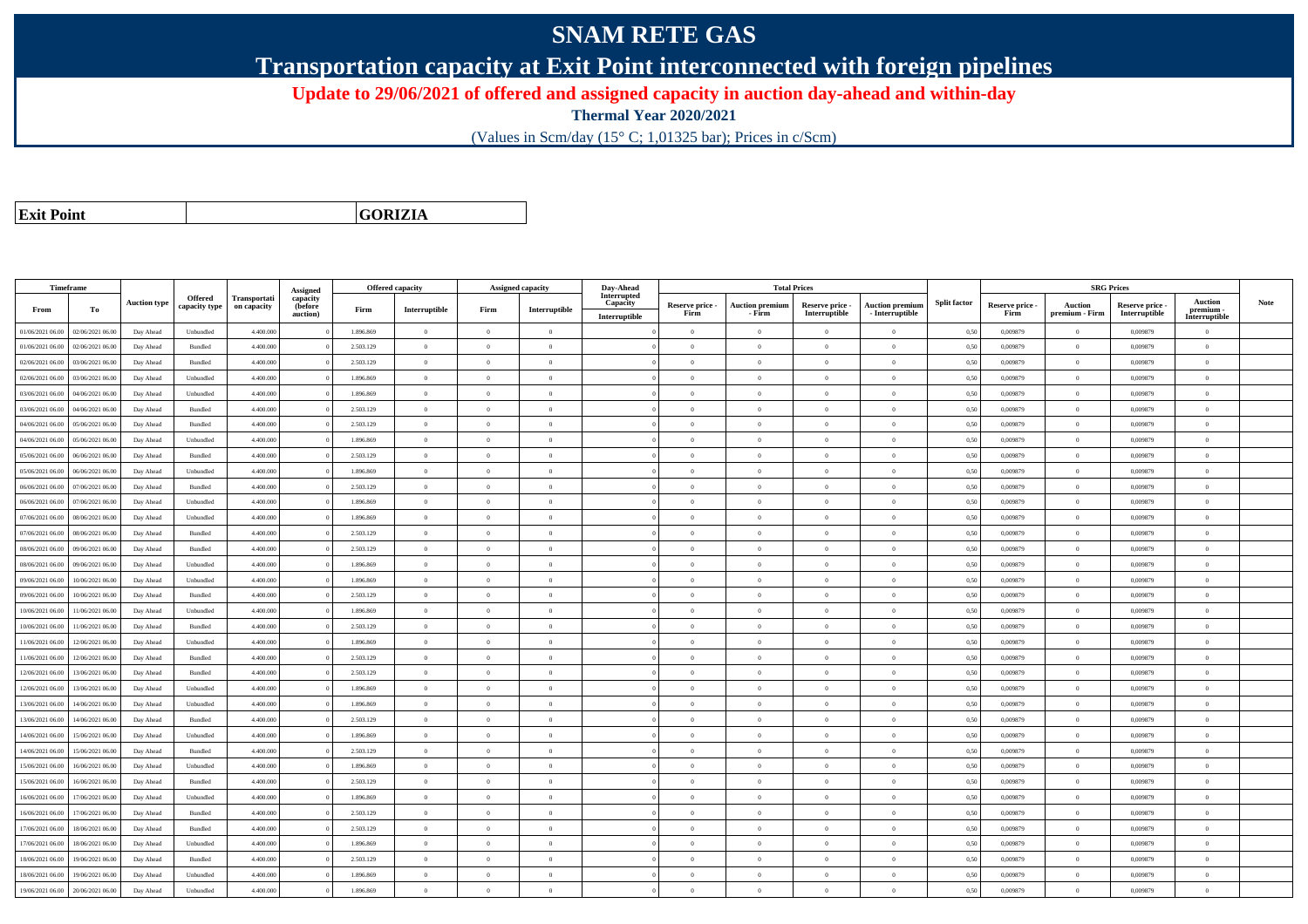| 19/06/2021 06:00 | 20/06/2021 06:00 | Day Ahead  | Bundled   | 4.400.000 | 2.503.129 | $\overline{0}$ | $\Omega$       |                |                | $\Omega$       | $\Omega$       | $\Omega$       | 0,50 | 0,009879 | $\mathbf{0}$   | 0,009879       | $\Omega$       |  |
|------------------|------------------|------------|-----------|-----------|-----------|----------------|----------------|----------------|----------------|----------------|----------------|----------------|------|----------|----------------|----------------|----------------|--|
| 20/06/2021 06:00 | 21/06/2021 06:00 | Day Ahead  | Unbundled | 4.400.000 | 1.896.869 | $\overline{0}$ | $\overline{0}$ | $\overline{0}$ |                | $\overline{0}$ | $\overline{0}$ | $\theta$       | 0,50 | 0,009879 | $\bf{0}$       | 0,009879       | $\bf{0}$       |  |
| 20/06/2021 06:00 | 21/06/2021 06:00 | Day Ahead  | Bundled   | 4.400.000 | 2.503.129 | $\overline{0}$ | $\bf{0}$       | $\overline{0}$ | $\overline{0}$ | $\bf{0}$       | $\overline{0}$ | $\bf{0}$       | 0,50 | 0,009879 | $\bf{0}$       | 0,009879       | $\bf{0}$       |  |
| 21/06/2021 06:00 | 22/06/2021 06:00 | Day Ahead  | Unbundled | 4.400.000 | 1.896.869 | $\overline{0}$ | $\overline{0}$ | $\overline{0}$ | $^{\circ}$     | $\overline{0}$ | $\overline{0}$ | $\bf{0}$       | 0.50 | 0,009879 | $\mathbf{0}$   | 0.009879       | $\overline{0}$ |  |
|                  |                  |            |           |           |           |                |                |                |                |                |                |                |      |          |                |                |                |  |
| 21/06/2021 06:00 | 22/06/2021 06:00 | Day Ahead  | Bundled   | 4.400.000 | 2.503.129 | $\overline{0}$ | $\overline{0}$ | $\overline{0}$ |                | $\overline{0}$ | $\overline{0}$ | $\theta$       | 0,50 | 0,009879 | $\bf{0}$       | 0,009879       | $\overline{0}$ |  |
| 22/06/2021 06:00 | 23/06/2021 06:00 | Day Ahead  | Unbundled | 4.400.000 | 1.896.869 | $\overline{0}$ | $\bf{0}$       | $\overline{0}$ | $\overline{0}$ | $\bf{0}$       | $\overline{0}$ | $\bf{0}$       | 0,50 | 0,009879 | $\overline{0}$ | 0,009879       | $\bf{0}$       |  |
| 22/06/2021 06:00 | 23/06/2021 06:00 | Day Ahead  | Bundled   | 4.400.000 | 2.503.129 | $\overline{0}$ | $\overline{0}$ | $\overline{0}$ | $\Omega$       | $\overline{0}$ | $\overline{0}$ | $\bf{0}$       | 0,50 | 0,009879 | $\overline{0}$ | 0,009879       | $\overline{0}$ |  |
| 23/06/2021 06:00 | 24/06/2021 06.00 | Day Ahead  | Bundled   | 4.400.000 | 2.503.129 | $\overline{0}$ | $\overline{0}$ | $\overline{0}$ |                | $\overline{0}$ | $\overline{0}$ | $\theta$       | 0,50 | 0,009879 | $\bf{0}$       | 0,009879       | $\overline{0}$ |  |
|                  |                  |            |           |           |           |                |                |                |                |                |                |                |      |          |                |                |                |  |
| 23/06/2021 06:00 | 24/06/2021 06:00 | Day Ahead  | Unbundled | 4.400.000 | 1.896.869 | $\overline{0}$ | $\overline{0}$ | $\overline{0}$ | $\overline{0}$ | $\bf{0}$       | $\overline{0}$ | $\bf{0}$       | 0,50 | 0,009879 | $\bf{0}$       | 0,009879       | $\bf{0}$       |  |
| 24/06/2021 06:00 | 25/06/2021 06:00 | Day Ahead  | Bundled   | 4.400.000 | 2.503.129 | $\overline{0}$ | $\overline{0}$ | $\overline{0}$ | $\Omega$       | $\overline{0}$ | $\overline{0}$ | $\bf{0}$       | 0.50 | 0,009879 | $\overline{0}$ | 0,009879       | $\overline{0}$ |  |
| 24/06/2021 06:00 | 25/06/2021 06:00 | Day Ahead  | Unbundled | 4.400.000 | 1.896.869 | $\overline{0}$ | $\overline{0}$ | $\overline{0}$ | $\overline{0}$ | $\overline{0}$ | $\overline{0}$ | $\theta$       | 0,50 | 0,009879 | $\,$ 0 $\,$    | 0,009879       | $\overline{0}$ |  |
| 25/06/2021 06:00 | 26/06/2021 06:00 | Day Ahead  | Unbundled | 4.400.000 | 1.896.869 | $\overline{0}$ | $\bf{0}$       | $\overline{0}$ | $\overline{0}$ | $\bf{0}$       | $\overline{0}$ | $\bf{0}$       | 0,50 | 0,009879 | $\bf{0}$       | 0,009879       | $\bf{0}$       |  |
| 25/06/2021 06:00 | 26/06/2021 06:00 | Day Ahead  | Bundled   | 4.400.000 | 2.503.129 | $\overline{0}$ | $\overline{0}$ | $\overline{0}$ | $^{\circ}$     | $\overline{0}$ | $\overline{0}$ | $\bf{0}$       | 0.50 | 0,009879 | $\mathbf{0}$   | 0.009879       | $\overline{0}$ |  |
|                  |                  |            |           |           |           |                |                |                |                |                |                |                |      |          |                |                |                |  |
| 26/06/2021 06:00 | 27/06/2021 06.00 | Day Ahead  | Bundled   | 4.400.000 | 2.503.129 | $\overline{0}$ | $\overline{0}$ | $\overline{0}$ |                | $\overline{0}$ | $\overline{0}$ | $\theta$       | 0,50 | 0,009879 | $\bf{0}$       | 0,009879       | $\overline{0}$ |  |
| 26/06/2021 06:00 | 27/06/2021 06:00 | Day Ahead  | Unbundled | 4.400.000 | 1.896.869 | $\overline{0}$ | $\bf{0}$       | $\overline{0}$ | $\overline{0}$ | $\bf{0}$       | $\overline{0}$ | $\bf{0}$       | 0,50 | 0,009879 | $\overline{0}$ | 0,009879       | $\bf{0}$       |  |
| 27/06/2021 06:00 | 28/06/2021 06:00 | Day Ahead  | Bundled   | 4.400.000 | 2.503.129 | $\overline{0}$ | $\overline{0}$ | $\overline{0}$ | $\Omega$       | $\overline{0}$ | $\overline{0}$ | $\bf{0}$       | 0.50 | 0,009879 | $\overline{0}$ | 0,009879       | $\overline{0}$ |  |
| 27/06/2021 06:00 | 28/06/2021 06:00 | Day Ahead  | Unbundled | 4.400.000 | 1.896.869 | $\overline{0}$ | $\overline{0}$ | $\overline{0}$ | $\overline{0}$ | $\overline{0}$ | $\overline{0}$ | $\theta$       | 0,50 | 0,009879 | $\bf{0}$       | 0,009879       | $\overline{0}$ |  |
|                  |                  |            |           |           |           |                |                |                |                |                |                |                |      |          |                |                |                |  |
| 28/06/2021 06:00 | 29/06/2021 06:00 | Day Ahead  | Unbundled | 4.400.000 | 1.896.869 | $\overline{0}$ | $\overline{0}$ | $\overline{0}$ | $\overline{0}$ | $\bf{0}$       | $\overline{0}$ | $\bf{0}$       | 0,50 | 0,009879 | $\bf{0}$       | 0,009879       | $\bf{0}$       |  |
| 28/06/2021 06:00 | 29/06/2021 06:00 | Day Ahead  | Bundled   | 4.400.000 | 2.503.129 | $\overline{0}$ | $\overline{0}$ | $\overline{0}$ | $\Omega$       | $\overline{0}$ | $\overline{0}$ | $\bf{0}$       | 0.50 | 0,009879 | $\mathbf{0}$   | 0,009879       | $\overline{0}$ |  |
| 29/06/2021 06:00 | 30/06/2021 06:00 | Day Ahead  | Unbundled | 4.400.000 | 1.896.869 | $\overline{0}$ | $\overline{0}$ | $\overline{0}$ | $\overline{0}$ | $\overline{0}$ | $\overline{0}$ | $\theta$       | 0,50 | 0,009879 | $\,$ 0 $\,$    | 0,009879       | $\bf{0}$       |  |
| 29/06/2021 06:00 | 30/06/2021 06:00 | Day Ahead  | Bundled   | 4.400.000 | 2.503.129 | $\overline{0}$ | $\bf{0}$       | $\overline{0}$ | $\overline{0}$ | $\bf{0}$       | $\overline{0}$ | $\bf{0}$       | 0,50 | 0,009879 | $\bf{0}$       | 0,009879       | $\bf{0}$       |  |
| 30/06/2021 06:00 | 01/07/2021 06:00 |            | Unbundled | 4.400.000 | 1.896.869 | $\overline{0}$ | $\overline{0}$ | $\overline{0}$ | $^{\circ}$     | $\overline{0}$ | $\overline{0}$ | $\bf{0}$       | 0.50 | 0,009879 | $\mathbf{0}$   | 0.009879       | $\overline{0}$ |  |
|                  |                  | Day Ahead  |           |           |           |                |                |                |                |                |                |                |      |          |                |                |                |  |
| 30/06/2021 06:00 | 01/07/2021 06:00 | Day Ahead  | Bundled   | 4.400.000 | 2.503.129 | $\overline{0}$ | $\overline{0}$ | $\overline{0}$ |                | $\overline{0}$ | $\overline{0}$ | $\theta$       | 0,50 | 0,009879 | $\bf{0}$       | 0,009879       | $\overline{0}$ |  |
| 01/06/2021 06:00 | 02/06/2021 06:00 | Within Day | Bundled   | 4.400.000 | 2.503.128 | $\overline{0}$ | $\bf{0}$       | $\overline{0}$ | $\overline{0}$ | $\bf{0}$       | $\overline{0}$ | $\bf{0}$       | 0,50 | 0,987952 | $\bf{0}$       | $\bf{0}$       | $\bf{0}$       |  |
| 01/06/2021 06:00 | 02/06/2021 06:00 | Within Day | Unbundled | 4.400.000 | 1.896.869 | $\overline{0}$ | $\overline{0}$ | $\overline{0}$ | $^{\circ}$     | $\overline{0}$ | $\overline{0}$ | $\overline{0}$ | 0.50 | 0,987952 | $\mathbf{0}$   | $\overline{0}$ | $\overline{0}$ |  |
| 01/06/2021 07:00 | 02/06/2021 06:00 | Within Day | Unbundled | 4.400.000 | 1.817.832 | $\overline{0}$ | $\overline{0}$ | $\overline{0}$ | $\overline{0}$ | $\overline{0}$ | $\overline{0}$ | $\theta$       | 0,50 | 0,987952 | $\bf{0}$       | $\overline{0}$ | $\overline{0}$ |  |
|                  |                  |            |           |           |           |                |                |                |                |                |                |                |      |          |                |                |                |  |
| 01/06/2021 07:00 | 02/06/2021 06:00 | Within Day | Bundled   | 4.400.000 | 2.398.831 | $\overline{0}$ | $\overline{0}$ | $\overline{0}$ | $\overline{0}$ | $\,$ 0 $\,$    | $\overline{0}$ | $\bf{0}$       | 0,50 | 0,987952 | $\bf{0}$       | $\overline{0}$ | $\bf{0}$       |  |
| 01/06/2021 08:00 | 02/06/2021 06:00 | Within Day | Unbundled | 4.400,000 | 1.738.796 | $\overline{0}$ | $\overline{0}$ | $\overline{0}$ | $\Omega$       | $\overline{0}$ | $\overline{0}$ | $\overline{0}$ | 0.50 | 0,987952 | $\mathbf{0}$   | $\overline{0}$ | $\overline{0}$ |  |
| 01/06/2021 08:00 | 02/06/2021 06:00 | Within Day | Bundled   | 4.400.000 | 2.294.534 | $\overline{0}$ | $\overline{0}$ | $\overline{0}$ | $\overline{0}$ | $\overline{0}$ | $\overline{0}$ | $\theta$       | 0,50 | 0,987952 | $\bf{0}$       | $\overline{0}$ | $\bf{0}$       |  |
| 01/06/2021 09:00 | 02/06/2021 06:00 | Within Day | Bundled   | 4.400.000 | 2.190.237 | $\overline{0}$ | $\bf{0}$       | $\overline{0}$ | $\overline{0}$ | $\bf{0}$       | $\overline{0}$ | $\bf{0}$       | 0,50 | 0,987952 | $\bf{0}$       | $\bf{0}$       | $\bf{0}$       |  |
|                  |                  |            |           |           |           |                |                |                |                |                |                |                |      |          |                |                |                |  |
| 01/06/2021 09:00 | 02/06/2021 06.00 | Within Day | Unbundled | 4,400,000 | 1.659.760 | $\overline{0}$ | $\Omega$       | $\Omega$       | $^{\circ}$     | $\theta$       | $\overline{0}$ | $\theta$       | 0.50 | 0,987952 | $\bf{0}$       | $\Omega$       | $\Omega$       |  |
| 01/06/2021 10:00 | 02/06/2021 06:00 | Within Day | Unbundled | 4.400.000 | 1.580.724 | $\overline{0}$ | $\overline{0}$ | $\overline{0}$ |                | $\overline{0}$ | $\overline{0}$ | $\theta$       | 0,50 | 0,987952 | $\bf{0}$       | $\overline{0}$ | $\overline{0}$ |  |
| 01/06/2021 10:00 | 02/06/2021 06:00 | Within Day | Bundled   | 4.400.000 | 2.085.940 | $\overline{0}$ | $\bf{0}$       | $\overline{0}$ | $\overline{0}$ | $\bf{0}$       | $\overline{0}$ | $\bf{0}$       | 0,50 | 0,987952 | $\bf{0}$       | $\bf{0}$       | $\bf{0}$       |  |
| 01/06/2021 11:00 | 02/06/2021 06:00 | Within Day | Unbundled | 4.400,000 | 1.501.687 | $\overline{0}$ | $\Omega$       | $\Omega$       | $\Omega$       | $\theta$       | $\overline{0}$ | $\mathbf{0}$   | 0.50 | 0,987952 | $\mathbf{0}$   | $\overline{0}$ | $\theta$       |  |
| 01/06/2021 11:00 | 02/06/2021 06.00 | Within Day | Bundled   | 4.400.000 | 1.981.643 | $\overline{0}$ | $\overline{0}$ | $\overline{0}$ | $\overline{0}$ | $\overline{0}$ | $\overline{0}$ | $\theta$       | 0,50 | 0,987952 | $\bf{0}$       | $\overline{0}$ | $\bf{0}$       |  |
|                  |                  |            |           |           |           |                |                |                |                |                |                |                |      |          |                |                |                |  |
| 01/06/2021 12:00 | 02/06/2021 06:00 | Within Day | Unbundled | 4.400.000 | 1.422.651 | $\overline{0}$ | $\bf{0}$       | $\overline{0}$ | $\overline{0}$ | $\bf{0}$       | $\overline{0}$ | $\bf{0}$       | 0,50 | 0,987952 | $\bf{0}$       | $\overline{0}$ | $\bf{0}$       |  |
| 01/06/2021 12:00 | 02/06/2021 06:00 | Within Day | Bundled   | 4,400,000 | 1.877.346 | $\overline{0}$ | $\Omega$       | $\Omega$       | $\Omega$       | $\theta$       | $\overline{0}$ | $\mathbf{0}$   | 0.50 | 0.987952 | $\mathbf{0}$   | $\Omega$       | $\theta$       |  |
| 01/06/2021 13:00 | 02/06/2021 06:00 | Within Day | Unbundled | 4.400.000 | 1.343.615 | $\overline{0}$ | $\overline{0}$ | $\overline{0}$ | $\overline{0}$ | $\overline{0}$ | $\overline{0}$ | $\theta$       | 0,50 | 0,987953 | $\,$ 0 $\,$    | $\overline{0}$ | $\bf{0}$       |  |
| 01/06/2021 13:00 | 02/06/2021 06:00 | Within Day | Bundled   | 4.400.000 | 1.773.049 | $\overline{0}$ | $\bf{0}$       | $\overline{0}$ | $\overline{0}$ | $\bf{0}$       | $\overline{0}$ | $\bf{0}$       | 0,50 | 0,987953 | $\bf{0}$       | $\bf{0}$       | $\bf{0}$       |  |
|                  |                  |            |           | 4.400,000 |           | $\overline{0}$ | $\Omega$       | $\Omega$       | $^{\circ}$     | $\Omega$       | $\overline{0}$ | $\theta$       | 0.50 |          | $\bf{0}$       | $\overline{0}$ | $\Omega$       |  |
| 01/06/2021 14:00 | 02/06/2021 06:00 | Within Day | Unbundled |           | 1.264.579 |                |                |                |                |                |                |                |      | 0,987952 |                |                |                |  |
| 01/06/2021 14:00 | 02/06/2021 06:00 | Within Day | Bundled   | 4.400.000 | 1.668.752 | $\overline{0}$ | $\overline{0}$ | $\overline{0}$ | $\overline{0}$ | $\overline{0}$ | $\overline{0}$ | $\overline{0}$ | 0,50 | 0,987952 | $\,$ 0 $\,$    | $\overline{0}$ | $\overline{0}$ |  |
| 01/06/2021 15:00 | 02/06/2021 06:00 | Within Day | Bundled   | 4.400.000 | 1.564.455 | $\overline{0}$ | $\bf{0}$       | $\overline{0}$ | $\overline{0}$ | $\bf{0}$       | $\overline{0}$ | $\bf{0}$       | 0,50 | 0,987952 | $\bf{0}$       | $\bf{0}$       | $\bf{0}$       |  |
| 01/06/2021 15:00 | 02/06/2021 06:00 | Within Day | Unbundled | 4,400,000 | 1.185.543 | $\overline{0}$ | $\Omega$       | $\Omega$       | $^{\circ}$     | $\Omega$       | $\overline{0}$ | $\theta$       | 0.50 | 0.987952 | $\overline{0}$ | $\Omega$       | $\theta$       |  |
| 01/06/2021 16:00 | 02/06/2021 06:00 | Within Day | Unbundled | 4.400.000 | 1.106.506 | $\overline{0}$ | $\bf{0}$       | $\overline{0}$ | $\overline{0}$ | $\bf{0}$       | $\overline{0}$ | $\bf{0}$       | 0,50 | 0,987952 | $\bf{0}$       | $\bf{0}$       | $\bf{0}$       |  |
|                  |                  |            |           |           |           |                |                |                |                |                |                |                |      |          |                |                |                |  |
| 01/06/2021 16:00 | 02/06/2021 06:00 | Within Day | Bundled   | 4.400.000 | 1.460.158 | $\bf{0}$       | $\bf{0}$       |                |                |                |                |                | 0,50 | 0,987952 | $\bf{0}$       |                |                |  |
| 01/06/2021 17:00 | 02/06/2021 06:00 | Within Day | Bundled   | 4.400.000 | 1.355.861 | $\overline{0}$ | $\overline{0}$ | $\Omega$       | $\Omega$       | $\overline{0}$ | $\overline{0}$ | $\theta$       | 0.50 | 0,987952 | $\overline{0}$ | $\overline{0}$ | $\overline{0}$ |  |
| 01/06/2021 17:00 | 02/06/2021 06:00 | Within Day | Unbundled | 4.400.000 | 1.027.470 | $\overline{0}$ | $\,$ 0 $\,$    | $\overline{0}$ | $\overline{0}$ | $\,$ 0         | $\overline{0}$ | $\bf{0}$       | 0,50 | 0,987952 | $\bf{0}$       | $\,$ 0 $\,$    | $\bf{0}$       |  |
| 01/06/2021 18:00 | 02/06/2021 06:00 | Within Day | Unbundled | 4.400.000 | 948.434   | $\overline{0}$ | $\overline{0}$ | $\overline{0}$ | $\overline{0}$ | $\overline{0}$ | $\overline{0}$ | $\bf{0}$       | 0,50 | 0,987953 | $\overline{0}$ | $\overline{0}$ | $\bf{0}$       |  |
|                  |                  |            |           |           |           | $\overline{0}$ | $\overline{0}$ | $\overline{0}$ | $\Omega$       | $\overline{0}$ |                | $\mathbf{0}$   | 0.50 |          |                | $\bf{0}$       |                |  |
| 01/06/2021 18:00 | 02/06/2021 06:00 | Within Day | Bundled   | 4.400.000 | 1.251.564 |                |                |                |                |                | $\overline{0}$ |                |      | 0,987953 | $\,$ 0 $\,$    |                | $\bf{0}$       |  |
| 01/06/2021 19:00 | 02/06/2021 06:00 | Within Day | Bundled   | 4.400.000 | 1.147.267 | $\overline{0}$ | $\,$ 0 $\,$    | $\overline{0}$ | $\overline{0}$ | $\,$ 0         | $\overline{0}$ | $\bf{0}$       | 0,50 | 0,987952 | $\bf{0}$       | $\overline{0}$ | $\bf{0}$       |  |
| 01/06/2021 19:00 | 02/06/2021 06:00 | Within Day | Unbundled | 4.400.000 | 869.398   | $\overline{0}$ | $\overline{0}$ | $\overline{0}$ | $\overline{0}$ | $\overline{0}$ | $\overline{0}$ | $\bf{0}$       | 0,50 | 0,987952 | $\overline{0}$ | $\overline{0}$ | $\bf{0}$       |  |
| 01/06/2021 20:00 | 02/06/2021 06:00 | Within Day | Unbundled | 4.400.000 | 790.362   | $\overline{0}$ | $\overline{0}$ | $\overline{0}$ | $\Omega$       | $\overline{0}$ | $\overline{0}$ | $\mathbf{0}$   | 0.50 | 0,987952 | $\overline{0}$ | $\bf{0}$       | $\overline{0}$ |  |
| 01/06/2021 20:00 | 02/06/2021 06:00 | Within Day | Bundled   | 4.400.000 | 1.042.970 | $\overline{0}$ | $\,$ 0 $\,$    | $\overline{0}$ | $\overline{0}$ | $\bf{0}$       | $\overline{0}$ | $\bf{0}$       | 0,50 | 0,987952 | $\,$ 0 $\,$    | $\bf{0}$       | $\bf{0}$       |  |
|                  |                  |            |           |           |           |                |                |                |                |                |                |                |      |          |                |                |                |  |
| 01/06/2021 21:00 | 02/06/2021 06:00 | Within Day | Bundled   | 4.400.000 | 938.673   | $\overline{0}$ | $\overline{0}$ | $\overline{0}$ | $\overline{0}$ | $\bf{0}$       | $\overline{0}$ | $\bf{0}$       | 0,50 | 0,987952 | $\overline{0}$ | $\bf{0}$       | $\bf{0}$       |  |
| 01/06/2021 21:00 | 02/06/2021 06:00 | Within Day | Unbundled | 4.400,000 | 711.325   | $\overline{0}$ | $\overline{0}$ | $\overline{0}$ | $\Omega$       | $\overline{0}$ | $\overline{0}$ | $\mathbf{0}$   | 0.50 | 0,987952 | $\bf{0}$       | $\overline{0}$ | $\overline{0}$ |  |
| 01/06/2021 22:00 | 02/06/2021 06:00 | Within Day | Bundled   | 4.400.000 | 834.376   | $\overline{0}$ | $\,$ 0 $\,$    | $\overline{0}$ | $\overline{0}$ | $\,$ 0 $\,$    | $\overline{0}$ | $\bf{0}$       | 0,50 | 0,987953 | $\,$ 0 $\,$    | $\,$ 0 $\,$    | $\bf{0}$       |  |
| 01/06/2021 22.00 | 02/06/2021 06:00 | Within Day | Unbundled | 4.400.000 | 632.289   | $\overline{0}$ | $\overline{0}$ | $\overline{0}$ | $\overline{0}$ | $\bf{0}$       | $\overline{0}$ | $\bf{0}$       | 0,50 | 0,987953 | $\overline{0}$ | $\overline{0}$ | $\bf{0}$       |  |
|                  |                  |            |           |           |           |                |                |                |                |                |                |                |      |          |                |                |                |  |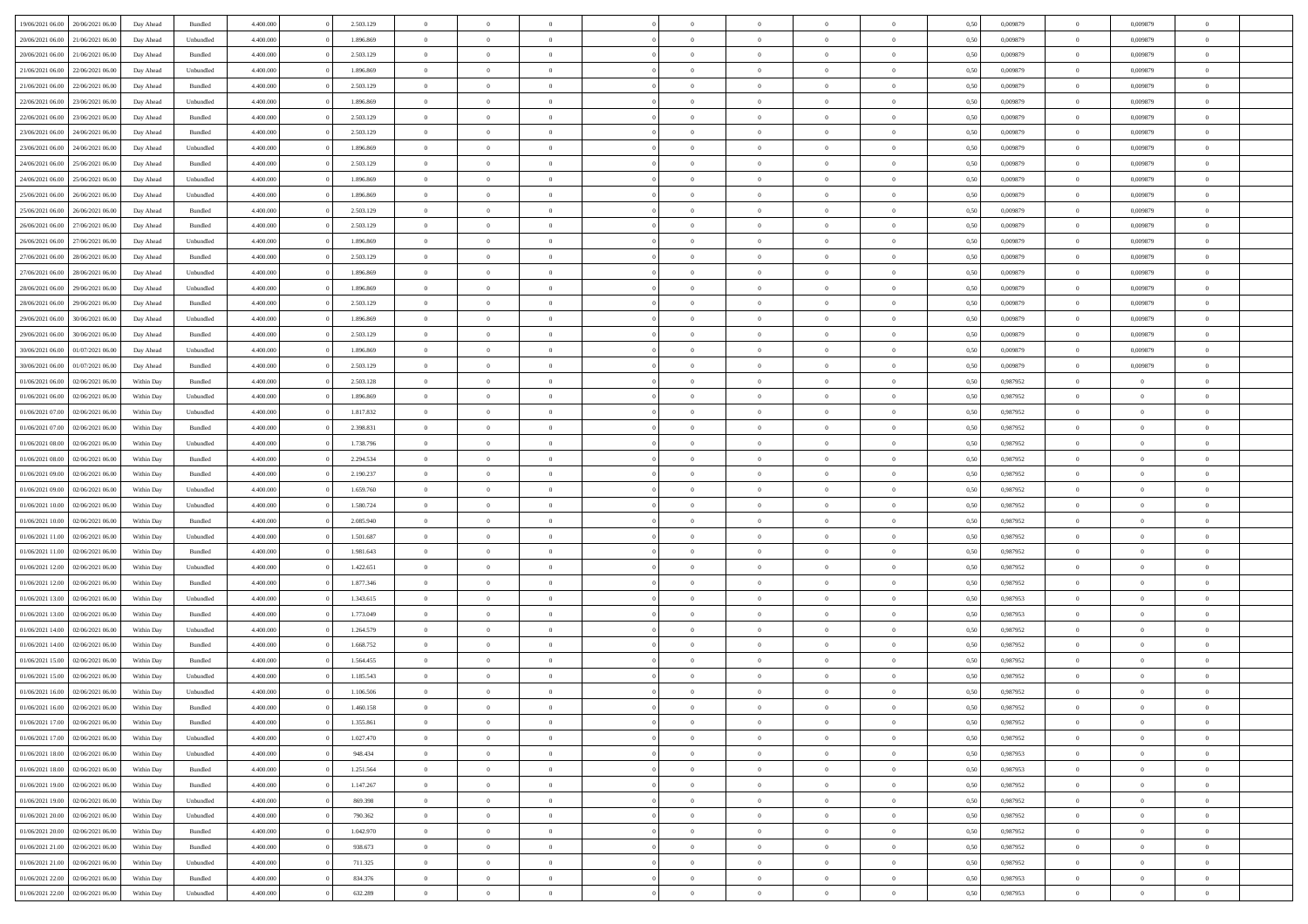| 01/06/2021 23:00 | 02/06/2021 06:00 | Within Day | Unbundled | 4.400.000 | 553.253   | $\overline{0}$ | $\theta$       |                | $\Omega$       | $\Omega$       | $\theta$       | $\theta$       | 0,50 | 0,987952 | $\theta$       | $\overline{0}$ | $\theta$       |  |
|------------------|------------------|------------|-----------|-----------|-----------|----------------|----------------|----------------|----------------|----------------|----------------|----------------|------|----------|----------------|----------------|----------------|--|
| 01/06/2021 23:00 | 02/06/2021 06:00 | Within Day | Bundled   | 4.400.000 | 730.079   | $\overline{0}$ | $\theta$       | $\overline{0}$ | $\overline{0}$ | $\bf{0}$       | $\overline{0}$ | $\bf{0}$       | 0,50 | 0,987952 | $\theta$       | $\overline{0}$ | $\overline{0}$ |  |
| 02/06/2021 00:00 | 02/06/2021 06:00 | Within Day | Unbundled | 4.400.000 | 474.217   | $\overline{0}$ | $\bf{0}$       | $\overline{0}$ | $\bf{0}$       | $\bf{0}$       | $\bf{0}$       | $\mathbf{0}$   | 0,50 | 0,987952 | $\overline{0}$ | $\overline{0}$ | $\bf{0}$       |  |
|                  |                  |            |           |           |           |                |                |                |                |                |                |                |      |          | $\theta$       |                |                |  |
| 02/06/2021 00:00 | 02/06/2021 06:00 | Within Dav | Bundled   | 4.400.000 | 625.782   | $\overline{0}$ | $\overline{0}$ | $\overline{0}$ | $\overline{0}$ | $\bf{0}$       | $\overline{0}$ | $\overline{0}$ | 0.50 | 0,987952 |                | $\theta$       | $\overline{0}$ |  |
| 02/06/2021 01:00 | 02/06/2021 06:00 | Within Day | Bundled   | 4.400.000 | 521.485   | $\overline{0}$ | $\theta$       | $\overline{0}$ | $\overline{0}$ | $\bf{0}$       | $\overline{0}$ | $\bf{0}$       | 0,50 | 0,987952 | $\theta$       | $\overline{0}$ | $\overline{0}$ |  |
| 02/06/2021 01:00 | 02/06/2021 06:00 | Within Day | Unbundled | 4.400.000 | 395.181   | $\overline{0}$ | $\overline{0}$ | $\overline{0}$ | $\bf{0}$       | $\overline{0}$ | $\overline{0}$ | $\mathbf{0}$   | 0,50 | 0,987952 | $\overline{0}$ | $\overline{0}$ | $\bf{0}$       |  |
| 02/06/2021 02:00 | 02/06/2021 06:00 | Within Dav | Unbundled | 4.400.000 | 316.144   | $\overline{0}$ | $\overline{0}$ | $\overline{0}$ | $\overline{0}$ | $\overline{0}$ | $\overline{0}$ | $\overline{0}$ | 0.50 | 0,987953 | $\theta$       | $\overline{0}$ | $\overline{0}$ |  |
|                  |                  |            |           |           |           |                |                |                |                |                |                |                |      |          |                |                |                |  |
| 02/06/2021 02:00 | 02/06/2021 06:00 | Within Day | Bundled   | 4.400.000 | 417.188   | $\overline{0}$ | $\theta$       | $\overline{0}$ | $\overline{0}$ | $\bf{0}$       | $\overline{0}$ | $\bf{0}$       | 0,50 | 0,987953 | $\theta$       | $\theta$       | $\overline{0}$ |  |
| 02/06/2021 03:00 | 02/06/2021 06:00 | Within Day | Bundled   | 4.400.000 | 312.891   | $\overline{0}$ | $\overline{0}$ | $\overline{0}$ | $\bf{0}$       | $\bf{0}$       | $\bf{0}$       | $\bf{0}$       | 0,50 | 0,987954 | $\,0\,$        | $\overline{0}$ | $\overline{0}$ |  |
| 02/06/2021 03:00 | 02/06/2021 06:00 | Within Dav | Unbundled | 4.400.000 | 237.108   | $\overline{0}$ | $\overline{0}$ | $\overline{0}$ | $\overline{0}$ | $\overline{0}$ | $\overline{0}$ | $\overline{0}$ | 0.50 | 0,987954 | $\theta$       | $\overline{0}$ | $\overline{0}$ |  |
|                  |                  |            |           |           |           |                |                |                |                |                |                |                |      |          |                |                |                |  |
| 02/06/2021 04:00 | 02/06/2021 06:00 | Within Day | Unbundled | 4.400.000 | 158.072   | $\overline{0}$ | $\theta$       | $\overline{0}$ | $\overline{0}$ | $\bf{0}$       | $\overline{0}$ | $\bf{0}$       | 0,50 | 0,987950 | $\,$ 0 $\,$    | $\overline{0}$ | $\overline{0}$ |  |
| 02/06/2021 04:00 | 02/06/2021 06:00 | Within Day | Bundled   | 4.400.000 | 208.594   | $\overline{0}$ | $\overline{0}$ | $\overline{0}$ | $\bf{0}$       | $\bf{0}$       | $\bf{0}$       | $\mathbf{0}$   | 0,50 | 0,987950 | $\overline{0}$ | $\overline{0}$ | $\bf{0}$       |  |
| 02/06/2021 05:00 | 02/06/2021 06:00 | Within Day | Bundled   | 4.400.000 | 104.297   | $\overline{0}$ | $\overline{0}$ | $\overline{0}$ | $\overline{0}$ | $\bf{0}$       | $\overline{0}$ | $\overline{0}$ | 0.50 | 0,987950 | $\theta$       | $\theta$       | $\overline{0}$ |  |
| 02/06/2021 05:00 | 02/06/2021 06:00 | Within Day | Unbundled | 4.400.000 | 79.036    | $\overline{0}$ | $\theta$       | $\overline{0}$ | $\overline{0}$ | $\bf{0}$       | $\overline{0}$ | $\bf{0}$       | 0,50 | 0,987950 | $\theta$       | $\overline{0}$ | $\overline{0}$ |  |
|                  |                  |            |           |           |           |                |                |                |                |                |                |                |      |          |                |                |                |  |
| 02/06/2021 06.00 | 03/06/2021 06:00 | Within Day | Unbundled | 4.400.000 | 1.896.869 | $\overline{0}$ | $\overline{0}$ | $\overline{0}$ | $\bf{0}$       | $\overline{0}$ | $\overline{0}$ | $\mathbf{0}$   | 0,50 | 0,987952 | $\bf{0}$       | $\overline{0}$ | $\bf{0}$       |  |
| 02/06/2021 06:00 | 03/06/2021 06:00 | Within Dav | Bundled   | 4.400.000 | 2.503.128 | $\overline{0}$ | $\overline{0}$ | $\overline{0}$ | $\overline{0}$ | $\overline{0}$ | $\overline{0}$ | $\overline{0}$ | 0.50 | 0,987952 | $\theta$       | $\overline{0}$ | $\overline{0}$ |  |
| 02/06/2021 07:00 | 03/06/2021 06:00 | Within Day | Unbundled | 4.400.000 | 1.817.832 | $\overline{0}$ | $\theta$       | $\overline{0}$ | $\overline{0}$ | $\bf{0}$       | $\overline{0}$ | $\bf{0}$       | 0,50 | 0,987952 | $\theta$       | $\theta$       | $\overline{0}$ |  |
|                  |                  |            |           |           |           |                |                |                |                |                |                |                |      |          |                |                |                |  |
| 02/06/2021 07:00 | 03/06/2021 06:00 | Within Day | Bundled   | 4.400.000 | 2.398.831 | $\overline{0}$ | $\overline{0}$ | $\overline{0}$ | $\bf{0}$       | $\bf{0}$       | $\bf{0}$       | $\mathbf{0}$   | 0,50 | 0,987952 | $\,0\,$        | $\overline{0}$ | $\overline{0}$ |  |
| 02/06/2021 08:00 | 03/06/2021 06:00 | Within Dav | Unbundled | 4.400.000 | 1.738.796 | $\overline{0}$ | $\overline{0}$ | $\overline{0}$ | $\overline{0}$ | $\overline{0}$ | $\overline{0}$ | $\overline{0}$ | 0.50 | 0,987952 | $\theta$       | $\overline{0}$ | $\overline{0}$ |  |
| 02/06/2021 08:00 | 03/06/2021 06:00 | Within Day | Bundled   | 4.400.000 | 2.294.534 | $\overline{0}$ | $\theta$       | $\overline{0}$ | $\overline{0}$ | $\bf{0}$       | $\overline{0}$ | $\bf{0}$       | 0,50 | 0,987952 | $\,$ 0 $\,$    | $\overline{0}$ | $\overline{0}$ |  |
| 02/06/2021 09:00 | 03/06/2021 06:00 | Within Day | Bundled   | 4.400.000 | 2.190.237 | $\overline{0}$ | $\overline{0}$ | $\overline{0}$ | $\bf{0}$       | $\bf{0}$       | $\bf{0}$       | $\bf{0}$       | 0,50 | 0,987952 | $\bf{0}$       | $\overline{0}$ | $\bf{0}$       |  |
|                  |                  |            |           |           |           |                |                |                |                |                |                |                |      |          |                |                |                |  |
| 02/06/2021 09:00 | 03/06/2021 06:00 | Within Day | Unbundled | 4.400.000 | 1.659.760 | $\overline{0}$ | $\overline{0}$ | $\overline{0}$ | $\overline{0}$ | $\bf{0}$       | $\overline{0}$ | $\overline{0}$ | 0.50 | 0,987952 | $\theta$       | $\overline{0}$ | $\overline{0}$ |  |
| 02/06/2021 10:00 | 03/06/2021 06:00 | Within Day | Unbundled | 4.400.000 | 1.580.724 | $\overline{0}$ | $\theta$       | $\overline{0}$ | $\overline{0}$ | $\bf{0}$       | $\overline{0}$ | $\bf{0}$       | 0,50 | 0,987952 | $\,$ 0 $\,$    | $\overline{0}$ | $\overline{0}$ |  |
| 02/06/2021 10:00 | 03/06/2021 06:00 | Within Day | Bundled   | 4.400.000 | 2.085.940 | $\overline{0}$ | $\overline{0}$ | $\overline{0}$ | $\bf{0}$       | $\overline{0}$ | $\overline{0}$ | $\mathbf{0}$   | 0,50 | 0,987952 | $\bf{0}$       | $\overline{0}$ | $\bf{0}$       |  |
| 02/06/2021 11:00 | 03/06/2021 06:00 | Within Dav | Unbundled | 4.400.000 | 1.501.687 | $\overline{0}$ | $\overline{0}$ | $\overline{0}$ | $\overline{0}$ | $\overline{0}$ | $\overline{0}$ | $\overline{0}$ | 0.50 | 0,987952 | $\theta$       | $\overline{0}$ | $\overline{0}$ |  |
|                  |                  |            |           |           |           |                |                |                |                |                |                |                |      |          |                |                |                |  |
| 02/06/2021 11:00 | 03/06/2021 06:00 | Within Day | Bundled   | 4.400.000 | 1.981.643 | $\overline{0}$ | $\theta$       | $\overline{0}$ | $\overline{0}$ | $\bf{0}$       | $\overline{0}$ | $\bf{0}$       | 0,50 | 0,987952 | $\theta$       | $\theta$       | $\overline{0}$ |  |
| 02/06/2021 12:00 | 03/06/2021 06:00 | Within Day | Unbundled | 4.400.000 | 1.422.651 | $\overline{0}$ | $\overline{0}$ | $\overline{0}$ | $\bf{0}$       | $\bf{0}$       | $\bf{0}$       | $\bf{0}$       | 0,50 | 0,987952 | $\,0\,$        | $\overline{0}$ | $\overline{0}$ |  |
| 02/06/2021 12:00 | 03/06/2021 06:00 | Within Day | Bundled   | 4.400.000 | 1.877.346 | $\overline{0}$ | $\overline{0}$ | $\overline{0}$ | $\overline{0}$ | $\overline{0}$ | $\overline{0}$ | $\overline{0}$ | 0.50 | 0,987952 | $\theta$       | $\overline{0}$ | $\overline{0}$ |  |
| 02/06/2021 13:00 | 03/06/2021 06:00 | Within Day | Bundled   | 4.400.000 | 1.773.049 | $\overline{0}$ | $\theta$       | $\overline{0}$ | $\overline{0}$ | $\bf{0}$       | $\overline{0}$ | $\bf{0}$       | 0,50 | 0,987953 | $\,$ 0 $\,$    | $\overline{0}$ | $\overline{0}$ |  |
|                  |                  |            |           |           |           |                |                |                |                |                |                |                |      |          |                |                |                |  |
| 02/06/2021 13:00 | 03/06/2021 06:00 | Within Day | Unbundled | 4.400.000 | 1.343.615 | $\overline{0}$ | $\overline{0}$ | $\overline{0}$ | $\bf{0}$       | $\bf{0}$       | $\bf{0}$       | $\bf{0}$       | 0,50 | 0,987953 | $\bf{0}$       | $\overline{0}$ | $\bf{0}$       |  |
| 02/06/2021 14:00 | 03/06/2021 06:00 | Within Day | Bundled   | 4.400,000 | 1.668.752 | $\overline{0}$ | $\Omega$       | $\Omega$       | $\Omega$       | $\Omega$       | $\overline{0}$ | $\overline{0}$ | 0,50 | 0,987952 | $\,0\,$        | $\theta$       | $\theta$       |  |
| 02/06/2021 14:00 | 03/06/2021 06:00 | Within Day | Unbundled | 4.400.000 | 1.264.579 | $\overline{0}$ | $\theta$       | $\overline{0}$ | $\overline{0}$ | $\bf{0}$       | $\overline{0}$ | $\bf{0}$       | 0,50 | 0,987952 | $\theta$       | $\overline{0}$ | $\overline{0}$ |  |
| 02/06/2021 15:00 | 03/06/2021 06:00 | Within Day | Bundled   | 4.400.000 | 1.564.455 | $\overline{0}$ | $\overline{0}$ | $\overline{0}$ | $\bf{0}$       | $\overline{0}$ | $\overline{0}$ | $\mathbf{0}$   | 0,50 | 0,987952 | $\overline{0}$ | $\overline{0}$ | $\bf{0}$       |  |
|                  |                  |            |           |           |           |                |                |                |                |                |                |                |      |          |                |                |                |  |
| 02/06/2021 15:00 | 03/06/2021 06:00 | Within Day | Unbundled | 4.400,000 | 1.185.543 | $\overline{0}$ | $\Omega$       | $\Omega$       | $\Omega$       | $\bf{0}$       | $\overline{0}$ | $\overline{0}$ | 0.50 | 0,987952 | $\,0\,$        | $\theta$       | $\theta$       |  |
| 02/06/2021 16:00 | 03/06/2021 06:00 | Within Day | Bundled   | 4.400.000 | 1.460.158 | $\overline{0}$ | $\theta$       | $\overline{0}$ | $\overline{0}$ | $\bf{0}$       | $\overline{0}$ | $\bf{0}$       | 0,50 | 0,987952 | $\,$ 0 $\,$    | $\overline{0}$ | $\overline{0}$ |  |
| 02/06/2021 16:00 | 03/06/2021 06:00 | Within Day | Unbundled | 4.400.000 | 1.106.506 | $\overline{0}$ | $\overline{0}$ | $\overline{0}$ | $\bf{0}$       | $\bf{0}$       | $\bf{0}$       | $\bf{0}$       | 0,50 | 0,987952 | $\bf{0}$       | $\overline{0}$ | $\bf{0}$       |  |
|                  | 03/06/2021 06:00 |            |           | 4.400,000 | 1.355.861 | $\overline{0}$ | $\Omega$       | $\Omega$       | $\Omega$       | $\theta$       | $\overline{0}$ |                |      | 0.987952 | $\,$ 0 $\,$    | $\theta$       | $\theta$       |  |
| 02/06/2021 17:00 |                  | Within Day | Bundled   |           |           |                |                |                |                |                |                | $\overline{0}$ | 0.50 |          |                |                |                |  |
| 02/06/2021 17:00 | 03/06/2021 06:00 | Within Day | Unbundled | 4.400.000 | 1.027.470 | $\overline{0}$ | $\theta$       | $\overline{0}$ | $\overline{0}$ | $\bf{0}$       | $\overline{0}$ | $\bf{0}$       | 0,50 | 0,987952 | $\,$ 0 $\,$    | $\overline{0}$ | $\overline{0}$ |  |
| 02/06/2021 18:00 | 03/06/2021 06:00 | Within Day | Unbundled | 4.400.000 | 948.434   | $\overline{0}$ | $\bf{0}$       | $\overline{0}$ | $\bf{0}$       | $\bf{0}$       | $\bf{0}$       | $\mathbf{0}$   | 0,50 | 0,987953 | $\overline{0}$ | $\overline{0}$ | $\bf{0}$       |  |
| 02/06/2021 18:00 | 03/06/2021 06:00 | Within Day | Bundled   | 4.400,000 | 1.251.564 | $\overline{0}$ | $\Omega$       | $\Omega$       | $\Omega$       | $\overline{0}$ | $\overline{0}$ | $\overline{0}$ | 0.50 | 0,987953 | $\,0\,$        | $\theta$       | $\theta$       |  |
| 02/06/2021 19:00 | 03/06/2021 06:00 | Within Day | Bundled   | 4.400.000 | 1.147.267 | $\overline{0}$ | $\overline{0}$ | $\overline{0}$ | $\overline{0}$ | $\bf{0}$       | $\overline{0}$ | $\bf{0}$       | 0,50 | 0,987952 | $\,$ 0 $\,$    | $\overline{0}$ | $\overline{0}$ |  |
|                  |                  |            |           |           |           |                |                |                |                |                |                |                |      |          |                |                |                |  |
| 02/06/2021 19:00 | 03/06/2021 06:00 | Within Day | Unbundled | 4.400.000 | 869.398   | $\overline{0}$ | $\overline{0}$ | $\overline{0}$ | $\bf{0}$       | $\bf{0}$       | $\bf{0}$       | $\mathbf{0}$   | 0,50 | 0,987952 | $\bf{0}$       | $\overline{0}$ | $\bf{0}$       |  |
| 02/06/2021 20:00 | 03/06/2021 06:00 | Within Day | Unbundled | 4.400,000 | 790,362   | $\overline{0}$ | $\Omega$       | $\Omega$       | $\Omega$       | $\Omega$       | $\Omega$       | $\overline{0}$ | 0.50 | 0.987952 | $\theta$       | $\theta$       | $\theta$       |  |
| 02/06/2021 20:00 | 03/06/2021 06:00 | Within Day | Bundled   | 4.400.000 | 1.042.970 | $\overline{0}$ | $\overline{0}$ | $\overline{0}$ | $\bf{0}$       | $\,$ 0         | $\overline{0}$ | $\bf{0}$       | 0,50 | 0,987952 | $\,0\,$        | $\,$ 0 $\,$    | $\overline{0}$ |  |
| 02/06/2021 21:00 | 03/06/2021 06:00 | Within Day | Unbundled | 4.400.000 | 711.325   | $\bf{0}$       | $\bf{0}$       |                |                | $\bf{0}$       |                |                | 0,50 | 0,987952 | $\bf{0}$       | $\overline{0}$ |                |  |
|                  |                  |            |           |           |           |                |                |                |                |                |                |                |      |          |                |                |                |  |
| 02/06/2021 21:00 | 03/06/2021 06:00 | Within Day | Bundled   | 4.400.000 | 938.673   | $\overline{0}$ | $\overline{0}$ | $\overline{0}$ | $\Omega$       | $\overline{0}$ | $\overline{0}$ | $\overline{0}$ | 0.50 | 0.987952 | $\theta$       | $\theta$       | $\theta$       |  |
| 02/06/2021 22.00 | 03/06/2021 06:00 | Within Day | Unbundled | 4.400.000 | 632.289   | $\overline{0}$ | $\bf{0}$       | $\overline{0}$ | $\overline{0}$ | $\,$ 0 $\,$    | $\overline{0}$ | $\,$ 0 $\,$    | 0,50 | 0,987953 | $\,$ 0 $\,$    | $\,$ 0 $\,$    | $\,$ 0         |  |
| 02/06/2021 22.00 | 03/06/2021 06:00 | Within Day | Bundled   | 4.400.000 | 834.376   | $\overline{0}$ | $\overline{0}$ | $\overline{0}$ | $\overline{0}$ | $\overline{0}$ | $\overline{0}$ | $\mathbf{0}$   | 0,50 | 0,987953 | $\overline{0}$ | $\overline{0}$ | $\overline{0}$ |  |
|                  |                  |            |           | 4.400,000 |           | $\overline{0}$ | $\overline{0}$ |                | $\Omega$       | $\overline{0}$ | $\overline{0}$ |                |      |          |                | $\theta$       | $\overline{0}$ |  |
| 02/06/2021 23:00 | 03/06/2021 06:00 | Within Day | Bundled   |           | 730.079   |                |                | $\overline{0}$ |                |                |                | $\overline{0}$ | 0,50 | 0,987952 | $\overline{0}$ |                |                |  |
| 02/06/2021 23:00 | 03/06/2021 06:00 | Within Day | Unbundled | 4.400.000 | 553.253   | $\overline{0}$ | $\,$ 0         | $\overline{0}$ | $\overline{0}$ | $\,$ 0 $\,$    | $\overline{0}$ | $\mathbf{0}$   | 0,50 | 0,987952 | $\,$ 0 $\,$    | $\overline{0}$ | $\,$ 0         |  |
| 03/06/2021 00:00 | 03/06/2021 06:00 | Within Day | Bundled   | 4.400.000 | 625.782   | $\overline{0}$ | $\overline{0}$ | $\overline{0}$ | $\overline{0}$ | $\overline{0}$ | $\overline{0}$ | $\mathbf{0}$   | 0,50 | 0,987952 | $\overline{0}$ | $\overline{0}$ | $\overline{0}$ |  |
| 03/06/2021 00:00 | 03/06/2021 06:00 | Within Day | Unbundled | 4.400.000 | 474.217   | $\overline{0}$ | $\overline{0}$ | $\overline{0}$ | $\overline{0}$ | $\overline{0}$ | $\overline{0}$ | $\overline{0}$ | 0.50 | 0,987952 | $\overline{0}$ | $\theta$       | $\overline{0}$ |  |
|                  |                  |            |           |           |           |                |                |                |                |                |                |                |      |          |                |                |                |  |
| 03/06/2021 01:00 | 03/06/2021 06:00 | Within Day | Bundled   | 4.400.000 | 521.485   | $\overline{0}$ | $\,$ 0         | $\overline{0}$ | $\overline{0}$ | $\bf{0}$       | $\overline{0}$ | $\bf{0}$       | 0,50 | 0,987952 | $\,$ 0 $\,$    | $\overline{0}$ | $\overline{0}$ |  |
| 03/06/2021 01:00 | 03/06/2021 06:00 | Within Day | Unbundled | 4.400.000 | 395.181   | $\overline{0}$ | $\bf{0}$       | $\overline{0}$ | $\overline{0}$ | $\overline{0}$ | $\overline{0}$ | $\mathbf{0}$   | 0,50 | 0,987952 | $\overline{0}$ | $\overline{0}$ | $\bf{0}$       |  |
| 03/06/2021 02:00 | 03/06/2021 06:00 | Within Day | Unbundled | 4.400,000 | 316.144   | $\overline{0}$ | $\overline{0}$ | $\overline{0}$ | $\Omega$       | $\overline{0}$ | $\overline{0}$ | $\overline{0}$ | 0.50 | 0,987953 | $\overline{0}$ | $\overline{0}$ | $\overline{0}$ |  |
| 03/06/2021 02:00 | 03/06/2021 06:00 | Within Day | Bundled   | 4.400.000 | 417.188   | $\overline{0}$ | $\bf{0}$       | $\overline{0}$ | $\overline{0}$ | $\bf{0}$       | $\overline{0}$ | $\mathbf{0}$   | 0,50 | 0,987953 | $\,$ 0 $\,$    | $\,$ 0 $\,$    | $\bf{0}$       |  |
|                  |                  |            |           |           |           |                |                |                |                |                |                |                |      |          |                |                |                |  |
| 03/06/2021 03:00 | 03/06/2021 06:00 | Within Day | Unbundled | 4.400.000 | 237.108   | $\overline{0}$ | $\bf{0}$       | $\overline{0}$ | $\overline{0}$ | $\bf{0}$       | $\overline{0}$ | $\bf{0}$       | 0,50 | 0,987954 | $\overline{0}$ | $\overline{0}$ | $\bf{0}$       |  |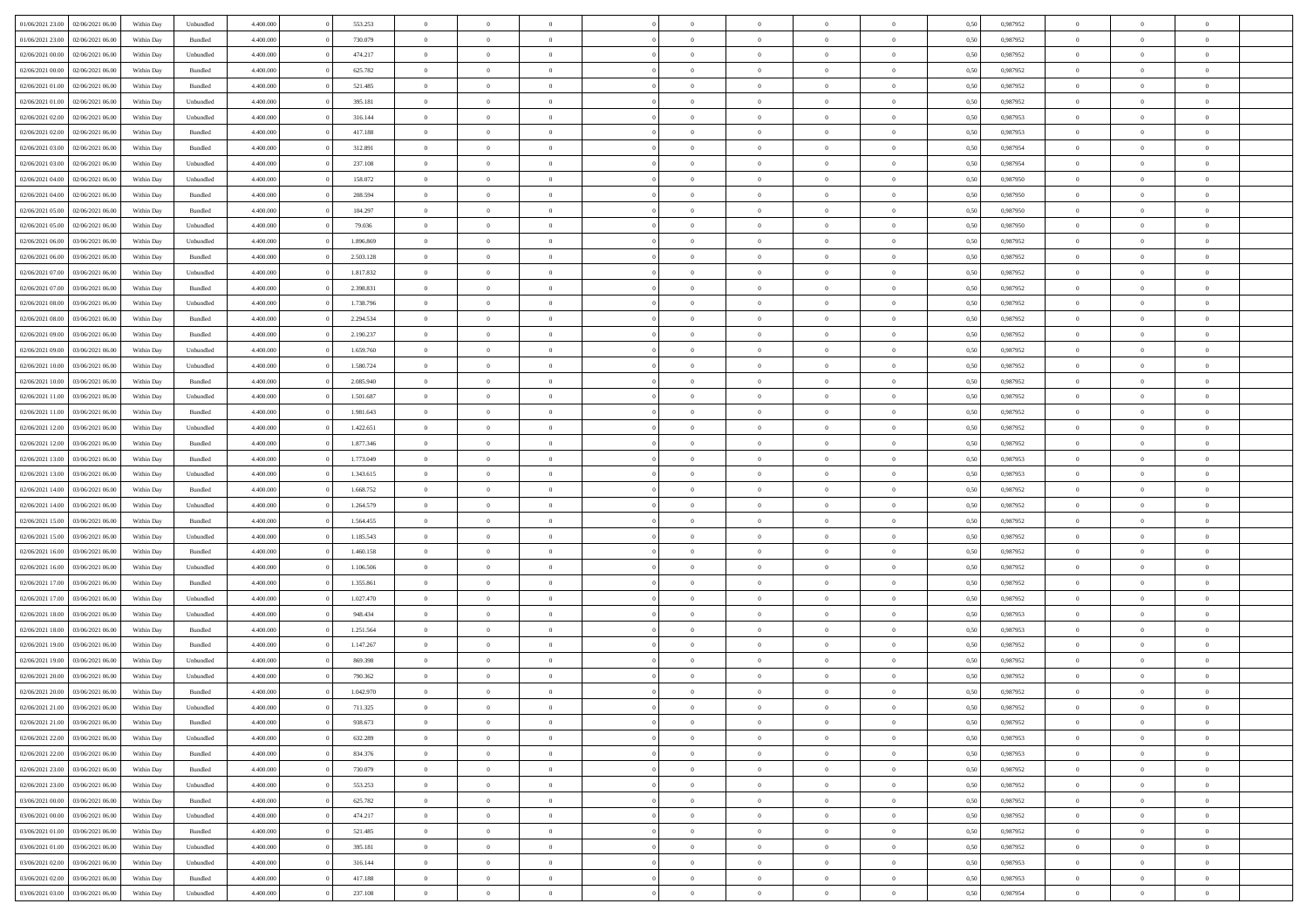| 03/06/2021 03:00 03/06/2021 06:00    | Within Day | Bundled   | 4.400.000 | 312.891   | $\overline{0}$ | $\overline{0}$ | $\Omega$       | $\Omega$       | $\theta$       | $\Omega$       | $\overline{0}$ | 0,50 | 0,987954 | $\theta$       | $\theta$       | $\theta$       |  |
|--------------------------------------|------------|-----------|-----------|-----------|----------------|----------------|----------------|----------------|----------------|----------------|----------------|------|----------|----------------|----------------|----------------|--|
| 03/06/2021 04:00<br>03/06/2021 06:00 | Within Day | Unbundled | 4.400.000 | 158.072   | $\overline{0}$ | $\overline{0}$ | $\overline{0}$ | $\overline{0}$ | $\theta$       | $\overline{0}$ | $\bf{0}$       | 0,50 | 0,987950 | $\theta$       | $\theta$       | $\overline{0}$ |  |
| 03/06/2021 04:00<br>03/06/2021 06:00 | Within Day | Bundled   | 4.400.000 | 208.594   | $\overline{0}$ | $\bf{0}$       | $\overline{0}$ | $\overline{0}$ | $\overline{0}$ | $\overline{0}$ | $\bf{0}$       | 0,50 | 0,987950 | $\bf{0}$       | $\overline{0}$ | $\overline{0}$ |  |
| 03/06/2021 05:00<br>03/06/2021 06:00 | Within Day | Unbundled | 4.400.000 | 79.036    | $\overline{0}$ | $\overline{0}$ | $\overline{0}$ | $\overline{0}$ | $\theta$       | $\overline{0}$ | $\overline{0}$ | 0.50 | 0.987950 | $\theta$       | $\theta$       | $\overline{0}$ |  |
| 03/06/2021 05:00<br>03/06/2021 06:00 | Within Day | Bundled   | 4.400.000 | 104.297   | $\overline{0}$ | $\overline{0}$ | $\overline{0}$ | $\overline{0}$ | $\theta$       | $\overline{0}$ | $\bf{0}$       | 0,50 | 0,987950 | $\theta$       | $\theta$       | $\overline{0}$ |  |
|                                      |            |           |           |           |                |                |                |                |                |                |                |      |          |                |                |                |  |
| 03/06/2021 06:00<br>04/06/2021 06:00 | Within Day | Bundled   | 4.400.000 | 2.503.128 | $\overline{0}$ | $\bf{0}$       | $\overline{0}$ | $\overline{0}$ | $\overline{0}$ | $\overline{0}$ | $\bf{0}$       | 0,50 | 0,987952 | $\overline{0}$ | $\overline{0}$ | $\bf{0}$       |  |
| 03/06/2021 06:00<br>04/06/2021 06:00 | Within Day | Unbundled | 4.400.000 | 1.896.869 | $\overline{0}$ | $\overline{0}$ | $\overline{0}$ | $\overline{0}$ | $\overline{0}$ | $\overline{0}$ | $\overline{0}$ | 0.5( | 0,987952 | $\theta$       | $\theta$       | $\overline{0}$ |  |
| 03/06/2021 07:00<br>04/06/2021 06:00 | Within Day | Unbundled | 4.400.000 | 1.817.832 | $\overline{0}$ | $\theta$       | $\overline{0}$ | $\overline{0}$ | $\theta$       | $\overline{0}$ | $\bf{0}$       | 0,50 | 0,987952 | $\theta$       | $\theta$       | $\overline{0}$ |  |
| 03/06/2021 07:00<br>04/06/2021 06:00 | Within Day | Bundled   | 4.400.000 | 2.398.831 | $\overline{0}$ | $\bf{0}$       | $\overline{0}$ | $\overline{0}$ | $\overline{0}$ | $\overline{0}$ | $\bf{0}$       | 0,50 | 0,987952 | $\bf{0}$       | $\bf{0}$       | $\overline{0}$ |  |
| 03/06/2021 08:00<br>04/06/2021 06:00 | Within Day | Bundled   | 4.400.000 | 2.294.534 | $\overline{0}$ | $\overline{0}$ | $\overline{0}$ | $\overline{0}$ | $\overline{0}$ | $\overline{0}$ | $\overline{0}$ | 0.5( | 0,987952 | $\theta$       | $\theta$       | $\overline{0}$ |  |
| 03/06/2021 08:00<br>04/06/2021 06:00 | Within Day | Unbundled | 4.400.000 | 1.738.796 | $\bf{0}$       | $\overline{0}$ | $\overline{0}$ | $\overline{0}$ | $\theta$       | $\overline{0}$ | $\bf{0}$       | 0,50 | 0,987952 | $\theta$       | $\theta$       | $\overline{0}$ |  |
| 03/06/2021 09:00<br>04/06/2021 06:00 | Within Day | Bundled   | 4.400.000 | 2.190.237 | $\overline{0}$ | $\bf{0}$       | $\overline{0}$ | $\overline{0}$ | $\bf{0}$       | $\overline{0}$ | $\bf{0}$       | 0,50 | 0,987952 | $\bf{0}$       | $\overline{0}$ | $\overline{0}$ |  |
| 03/06/2021 09:00<br>04/06/2021 06:00 | Within Day | Unbundled | 4.400.000 | 1.659.760 | $\overline{0}$ | $\overline{0}$ | $\overline{0}$ | $\overline{0}$ | $\overline{0}$ | $\overline{0}$ | $\overline{0}$ | 0.5( | 0,987952 | $\theta$       | $\theta$       | $\overline{0}$ |  |
| 03/06/2021 10:00<br>04/06/2021 06:00 | Within Day | Bundled   | 4.400.000 | 2.085.940 | $\overline{0}$ | $\theta$       | $\overline{0}$ | $\overline{0}$ | $\theta$       | $\overline{0}$ | $\bf{0}$       | 0,50 | 0,987952 | $\theta$       | $\theta$       | $\overline{0}$ |  |
| 03/06/2021 10:00<br>04/06/2021 06:00 | Within Day | Unbundled | 4.400.000 | 1.580.724 | $\overline{0}$ | $\bf{0}$       | $\overline{0}$ | $\overline{0}$ | $\overline{0}$ | $\overline{0}$ | $\bf{0}$       | 0,50 | 0,987952 | $\bf{0}$       | $\overline{0}$ | $\bf{0}$       |  |
| 03/06/2021 11:00<br>04/06/2021 06:00 | Within Day | Unbundled | 4.400.000 | 1.501.687 | $\overline{0}$ | $\overline{0}$ | $\overline{0}$ | $\overline{0}$ | $\overline{0}$ | $\overline{0}$ | $\overline{0}$ | 0.5( | 0,987952 | $\theta$       | $\theta$       | $\overline{0}$ |  |
|                                      |            |           |           |           | $\overline{0}$ | $\theta$       | $\overline{0}$ | $\overline{0}$ | $\theta$       | $\overline{0}$ |                |      |          | $\theta$       | $\theta$       | $\overline{0}$ |  |
| 03/06/2021 11:00<br>04/06/2021 06:00 | Within Day | Bundled   | 4.400.000 | 1.981.643 |                |                |                |                |                |                | $\bf{0}$       | 0,50 | 0,987952 |                |                |                |  |
| 03/06/2021 12:00<br>04/06/2021 06:00 | Within Day | Bundled   | 4.400.000 | 1.877.346 | $\overline{0}$ | $\bf{0}$       | $\overline{0}$ | $\overline{0}$ | $\overline{0}$ | $\overline{0}$ | $\bf{0}$       | 0,50 | 0,987952 | $\bf{0}$       | $\overline{0}$ | $\overline{0}$ |  |
| 03/06/2021 12:00<br>04/06/2021 06:00 | Within Day | Unbundled | 4.400.000 | 1.422.651 | $\overline{0}$ | $\overline{0}$ | $\overline{0}$ | $\overline{0}$ | $\overline{0}$ | $\overline{0}$ | $\overline{0}$ | 0.50 | 0,987952 | $\theta$       | $\theta$       | $\overline{0}$ |  |
| 03/06/2021 13:00<br>04/06/2021 06:00 | Within Day | Unbundled | 4.400.000 | 1.343.615 | $\bf{0}$       | $\overline{0}$ | $\overline{0}$ | $\overline{0}$ | $\theta$       | $\overline{0}$ | $\bf{0}$       | 0,50 | 0,987953 | $\theta$       | $\theta$       | $\overline{0}$ |  |
| 03/06/2021 13:00<br>04/06/2021 06:00 | Within Day | Bundled   | 4.400.000 | 1.773.049 | $\overline{0}$ | $\bf{0}$       | $\overline{0}$ | $\overline{0}$ | $\overline{0}$ | $\overline{0}$ | $\bf{0}$       | 0,50 | 0,987953 | $\bf{0}$       | $\overline{0}$ | $\overline{0}$ |  |
| 03/06/2021 14:00<br>04/06/2021 06:00 | Within Day | Bundled   | 4.400.000 | 1.668.752 | $\overline{0}$ | $\overline{0}$ | $\overline{0}$ | $\overline{0}$ | $\overline{0}$ | $\overline{0}$ | $\overline{0}$ | 0.5( | 0.987952 | $\theta$       | $\theta$       | $\overline{0}$ |  |
| 03/06/2021 14:00<br>04/06/2021 06:00 | Within Day | Unbundled | 4.400.000 | 1.264.579 | $\overline{0}$ | $\overline{0}$ | $\overline{0}$ | $\overline{0}$ | $\theta$       | $\overline{0}$ | $\bf{0}$       | 0,50 | 0,987952 | $\theta$       | $\theta$       | $\overline{0}$ |  |
| 03/06/2021 15:00<br>04/06/2021 06:00 | Within Day | Unbundled | 4.400.000 | 1.185.543 | $\overline{0}$ | $\bf{0}$       | $\overline{0}$ | $\overline{0}$ | $\overline{0}$ | $\overline{0}$ | $\bf{0}$       | 0,50 | 0,987952 | $\overline{0}$ | $\overline{0}$ | $\bf{0}$       |  |
| 03/06/2021 15:00<br>04/06/2021 06:00 | Within Day | Bundled   | 4.400.000 | 1.564.455 | $\overline{0}$ | $\overline{0}$ | $\overline{0}$ | $\overline{0}$ | $\overline{0}$ | $\overline{0}$ | $\overline{0}$ | 0.5( | 0,987952 | $\theta$       | $\theta$       | $\overline{0}$ |  |
| 03/06/2021 16:00<br>04/06/2021 06:00 | Within Day | Bundled   | 4.400.000 | 1.460.158 | $\overline{0}$ | $\overline{0}$ | $\overline{0}$ | $\overline{0}$ | $\theta$       | $\overline{0}$ | $\bf{0}$       | 0,50 | 0,987952 | $\theta$       | $\theta$       | $\overline{0}$ |  |
| 03/06/2021 16:00<br>04/06/2021 06:00 | Within Day | Unbundled | 4.400.000 | 1.106.506 | $\overline{0}$ | $\bf{0}$       | $\overline{0}$ | $\overline{0}$ | $\overline{0}$ | $\overline{0}$ | $\bf{0}$       | 0,50 | 0,987952 | $\bf{0}$       | $\bf{0}$       | $\overline{0}$ |  |
| 03/06/2021 17:00<br>04/06/2021 06:00 | Within Day | Unbundled | 4.400.000 | 1.027.470 | $\overline{0}$ | $\overline{0}$ | $\overline{0}$ | $\overline{0}$ | $\overline{0}$ | $\overline{0}$ | $\overline{0}$ | 0.5( | 0,987952 | $\theta$       | $\theta$       | $\overline{0}$ |  |
| 03/06/2021 17:00<br>04/06/2021 06:00 | Within Day | Bundled   | 4.400.000 | 1.355.861 | $\bf{0}$       | $\overline{0}$ | $\overline{0}$ | $\overline{0}$ | $\theta$       | $\overline{0}$ | $\bf{0}$       | 0,50 | 0,987952 | $\theta$       | $\theta$       | $\overline{0}$ |  |
| 03/06/2021 18:00<br>04/06/2021 06:00 | Within Day | Unbundled | 4.400.000 | 948.434   | $\overline{0}$ | $\bf{0}$       | $\overline{0}$ | $\overline{0}$ | $\bf{0}$       | $\overline{0}$ | $\bf{0}$       | 0,50 | 0,987953 | $\bf{0}$       | $\overline{0}$ | $\overline{0}$ |  |
|                                      |            |           |           |           |                |                |                |                |                |                |                |      |          |                |                |                |  |
| 03/06/2021 18:00<br>04/06/2021 06.00 | Within Day | Bundled   | 4,400,000 | 1.251.564 | $\overline{0}$ | $\overline{0}$ | $\Omega$       | $\Omega$       | $\Omega$       | $\theta$       | $\overline{0}$ | 0.50 | 0,987953 | $\,$ 0 $\,$    | $\Omega$       | $\theta$       |  |
| 03/06/2021 19:00<br>04/06/2021 06:00 | Within Day | Bundled   | 4.400.000 | 1.147.267 | $\bf{0}$       | $\overline{0}$ | $\overline{0}$ | $\overline{0}$ | $\theta$       | $\overline{0}$ | $\bf{0}$       | 0,50 | 0,987952 | $\theta$       | $\theta$       | $\overline{0}$ |  |
| 03/06/2021 19:00<br>04/06/2021 06:00 | Within Day | Unbundled | 4.400.000 | 869.398   | $\overline{0}$ | $\bf{0}$       | $\overline{0}$ | $\overline{0}$ | $\bf{0}$       | $\overline{0}$ | $\bf{0}$       | 0,50 | 0,987952 | $\bf{0}$       | $\overline{0}$ | $\bf{0}$       |  |
| 03/06/2021 20:00<br>04/06/2021 06.00 | Within Day | Bundled   | 4,400,000 | 1.042.970 | $\overline{0}$ | $\overline{0}$ | $\Omega$       | $\Omega$       | $\overline{0}$ | $\Omega$       | $\overline{0}$ | 0.50 | 0,987952 | $\theta$       | $\overline{0}$ | $\theta$       |  |
| 03/06/2021 20:00<br>04/06/2021 06:00 | Within Day | Unbundled | 4.400.000 | 790.362   | $\bf{0}$       | $\overline{0}$ | $\overline{0}$ | $\overline{0}$ | $\theta$       | $\overline{0}$ | $\bf{0}$       | 0,50 | 0,987952 | $\theta$       | $\theta$       | $\overline{0}$ |  |
| 03/06/2021 21:00<br>04/06/2021 06:00 | Within Day | Bundled   | 4.400.000 | 938.673   | $\overline{0}$ | $\bf{0}$       | $\overline{0}$ | $\overline{0}$ | $\overline{0}$ | $\overline{0}$ | $\bf{0}$       | 0,50 | 0,987952 | $\bf{0}$       | $\overline{0}$ | $\overline{0}$ |  |
| 03/06/2021 21:00<br>04/06/2021 06:00 | Within Day | Unbundled | 4,400,000 | 711.325   | $\overline{0}$ | $\overline{0}$ | $\Omega$       | $\Omega$       | $\Omega$       | $\Omega$       | $\overline{0}$ | 0.50 | 0.987952 | $\theta$       | $\Omega$       | $\theta$       |  |
| 03/06/2021 22:00<br>04/06/2021 06:00 | Within Day | Unbundled | 4.400.000 | 632.289   | $\bf{0}$       | $\overline{0}$ | $\overline{0}$ | $\overline{0}$ | $\theta$       | $\overline{0}$ | $\bf{0}$       | 0,50 | 0,987953 | $\theta$       | $\theta$       | $\overline{0}$ |  |
| 03/06/2021 22:00<br>04/06/2021 06:00 | Within Day | Bundled   | 4.400.000 | 834.376   | $\overline{0}$ | $\bf{0}$       | $\overline{0}$ | $\overline{0}$ | $\overline{0}$ | $\overline{0}$ | $\bf{0}$       | 0,50 | 0,987953 | $\bf{0}$       | $\overline{0}$ | $\overline{0}$ |  |
| 03/06/2021 23:00<br>04/06/2021 06.00 | Within Day | Unbundled | 4,400,000 | 553.253   | $\overline{0}$ | $\overline{0}$ | $\Omega$       | $\Omega$       | $\theta$       | $\Omega$       | $\overline{0}$ | 0.50 | 0,987952 | $\,$ 0 $\,$    | $\overline{0}$ | $\theta$       |  |
| 03/06/2021 23:00<br>04/06/2021 06:00 | Within Day | Bundled   | 4.400.000 | 730.079   | $\bf{0}$       | $\overline{0}$ | $\overline{0}$ | $\overline{0}$ | $\theta$       | $\overline{0}$ | $\bf{0}$       | 0,50 | 0,987952 | $\theta$       | $\theta$       | $\overline{0}$ |  |
| 04/06/2021 00:00<br>04/06/2021 06.00 | Within Day | Unbundled | 4.400.000 | 474.217   | $\overline{0}$ | $\bf{0}$       | $\overline{0}$ | $\overline{0}$ | $\bf{0}$       | $\overline{0}$ | $\bf{0}$       | 0,50 | 0,987952 | $\overline{0}$ | $\overline{0}$ | $\bf{0}$       |  |
| 04/06/2021 00:00<br>04/06/2021 06.00 | Within Day | Bundled   | 4,400,000 | 625.782   | $\overline{0}$ | $\Omega$       | $\Omega$       | $\Omega$       | $\Omega$       | $\theta$       | $\overline{0}$ | 0.50 | 0.987952 | $\theta$       | $\Omega$       | $\theta$       |  |
| 04/06/2021 01:00 04/06/2021 06:00    | Within Day | Bundled   | 4.400.000 | 521.485   | $\bf{0}$       | $\bf{0}$       | $\overline{0}$ | $\overline{0}$ | $\bf{0}$       | $\bf{0}$       | $\bf{0}$       | 0,50 | 0,987952 | $\bf{0}$       | $\bf{0}$       | $\overline{0}$ |  |
| 04/06/2021 01:00 04/06/2021 06:00    | Within Day | Unbundled | 4.400.000 | 395.181   |                |                |                |                |                |                |                | 0,50 | 0,987952 | $\bf{0}$       | $\bf{0}$       |                |  |
|                                      |            |           |           |           |                |                |                |                |                |                |                |      |          |                |                |                |  |
| 04/06/2021 02:00 04/06/2021 06:00    | Within Day | Unbundled | 4.400.000 | 316.144   | $\theta$       | $\overline{0}$ | $\Omega$       | $\theta$       | $\overline{0}$ | $\theta$       | $\overline{0}$ | 0.50 | 0.987953 | $\theta$       | $\theta$       | $\theta$       |  |
| 04/06/2021 02:00<br>04/06/2021 06:00 | Within Day | Bundled   | 4.400.000 | 417.188   | $\overline{0}$ | $\overline{0}$ | $\overline{0}$ | $\overline{0}$ | $\,$ 0 $\,$    | $\overline{0}$ | $\,$ 0 $\,$    | 0,50 | 0,987953 | $\,$ 0 $\,$    | $\,$ 0 $\,$    | $\,$ 0         |  |
| 04/06/2021 06:00<br>04/06/2021 03:00 | Within Day | Unbundled | 4.400.000 | 237.108   | $\overline{0}$ | $\overline{0}$ | $\overline{0}$ | $\overline{0}$ | $\overline{0}$ | $\overline{0}$ | $\bf{0}$       | 0,50 | 0,987954 | $\overline{0}$ | $\bf{0}$       | $\overline{0}$ |  |
| 04/06/2021 06:00<br>04/06/2021 03:00 | Within Day | Bundled   | 4.400.000 | 312.891   | $\overline{0}$ | $\bf{0}$       | $\overline{0}$ | $\overline{0}$ | $\overline{0}$ | $\overline{0}$ | $\bf{0}$       | 0,50 | 0,987954 | $\bf{0}$       | $\theta$       | $\overline{0}$ |  |
| 04/06/2021 04:00<br>04/06/2021 06:00 | Within Day | Bundled   | 4.400.000 | 208.594   | $\overline{0}$ | $\overline{0}$ | $\overline{0}$ | $\overline{0}$ | $\overline{0}$ | $\overline{0}$ | $\bf{0}$       | 0,50 | 0,987950 | $\,$ 0 $\,$    | $\,$ 0 $\,$    | $\overline{0}$ |  |
| 04/06/2021 04:00<br>04/06/2021 06:00 | Within Day | Unbundled | 4.400.000 | 158.072   | $\overline{0}$ | $\overline{0}$ | $\overline{0}$ | $\overline{0}$ | $\mathbf{0}$   | $\overline{0}$ | $\mathbf{0}$   | 0,50 | 0,987950 | $\overline{0}$ | $\overline{0}$ | $\overline{0}$ |  |
| 04/06/2021 05:00<br>04/06/2021 06:00 | Within Day | Bundled   | 4.400.000 | 104.297   | $\overline{0}$ | $\bf{0}$       | $\overline{0}$ | $\overline{0}$ | $\overline{0}$ | $\overline{0}$ | $\bf{0}$       | 0.50 | 0,987950 | $\overline{0}$ | $\theta$       | $\overline{0}$ |  |
| 04/06/2021 05:00<br>04/06/2021 06:00 | Within Day | Unbundled | 4.400.000 | 79.036    | $\overline{0}$ | $\overline{0}$ | $\overline{0}$ | $\overline{0}$ | $\overline{0}$ | $\bf{0}$       | $\bf{0}$       | 0,50 | 0,987950 | $\,$ 0 $\,$    | $\,$ 0 $\,$    | $\overline{0}$ |  |
| 05/06/2021 06:00<br>04/06/2021 06:00 | Within Day | Bundled   | 4.400.000 | 2.503.128 | $\overline{0}$ | $\bf{0}$       | $\overline{0}$ | $\overline{0}$ | $\overline{0}$ | $\overline{0}$ | $\bf{0}$       | 0,50 | 0,987952 | $\overline{0}$ | $\overline{0}$ | $\bf{0}$       |  |
| 04/06/2021 06:00<br>05/06/2021 06:00 | Within Day | Unbundled | 4.400.000 | 1.896.869 | $\overline{0}$ | $\overline{0}$ | $\overline{0}$ | $\overline{0}$ | $\overline{0}$ | $\overline{0}$ | $\bf{0}$       | 0.50 | 0,987952 | $\overline{0}$ | $\overline{0}$ | $\overline{0}$ |  |
| 04/06/2021 07:00<br>05/06/2021 06:00 | Within Day | Unbundled | 4.400.000 | 1.817.832 | $\overline{0}$ | $\,$ 0         | $\overline{0}$ | $\overline{0}$ | $\bf{0}$       | $\bf{0}$       | $\bf{0}$       | 0,50 | 0,987952 | $\,$ 0 $\,$    | $\,$ 0 $\,$    | $\bf{0}$       |  |
|                                      |            |           | 4.400.000 |           |                |                |                |                |                |                |                |      |          |                |                |                |  |
| 04/06/2021 07:00  05/06/2021 06:00   | Within Day | Bundled   |           | 2.398.831 | $\overline{0}$ | $\bf{0}$       | $\overline{0}$ | $\overline{0}$ | $\overline{0}$ | $\overline{0}$ | $\bf{0}$       | 0,50 | 0,987952 | $\overline{0}$ | $\bf{0}$       | $\overline{0}$ |  |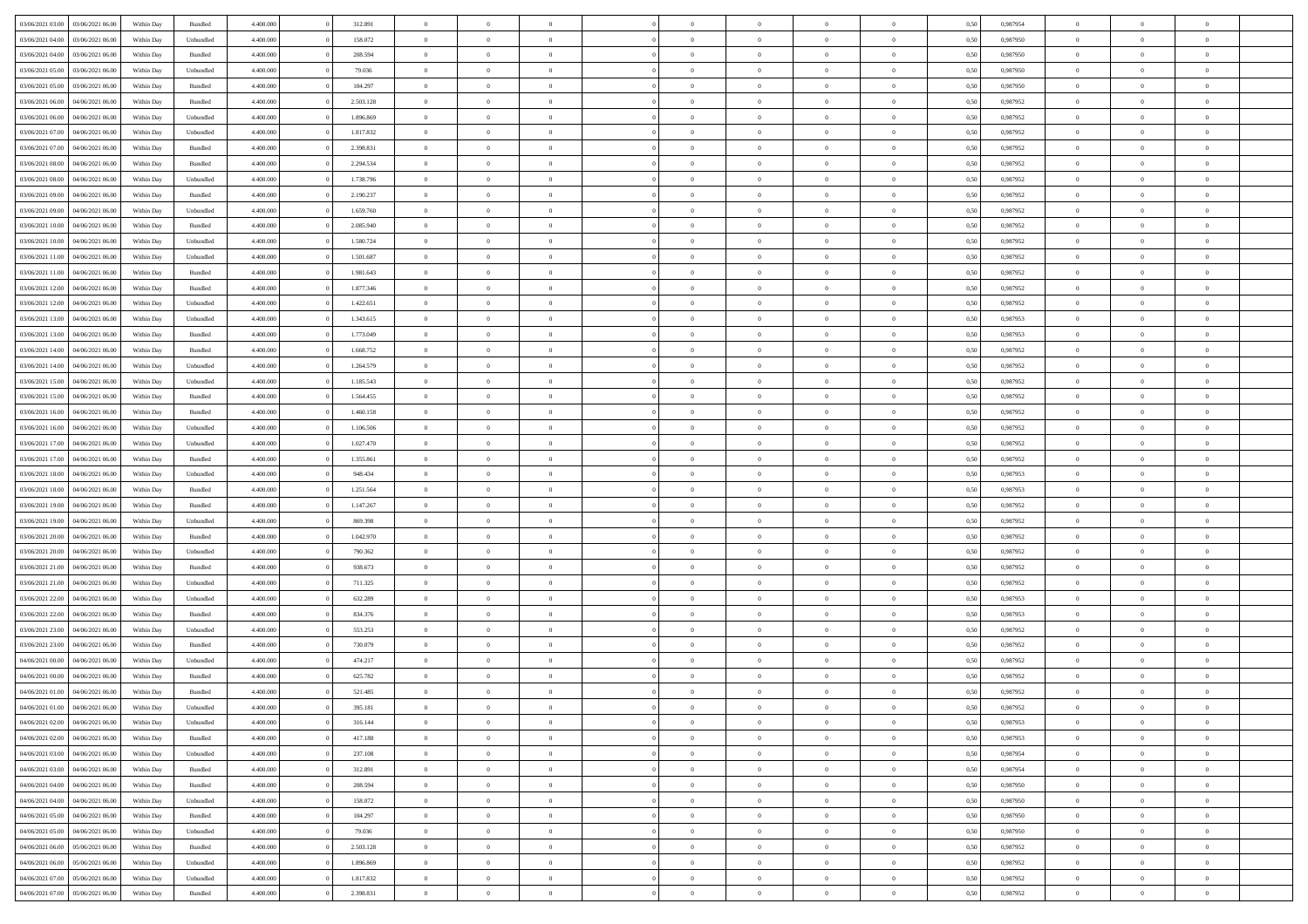| 04/06/2021 08:00 05/06/2021 06:00    | Within Day | Bundled   | 4.400.000 | 2.294.534 | $\overline{0}$ | $\overline{0}$ | $\Omega$       | $\Omega$       | $\theta$       | $\Omega$       | $\theta$       | 0,50 | 0,987952 | $\theta$                | $\theta$                   | $\theta$       |  |
|--------------------------------------|------------|-----------|-----------|-----------|----------------|----------------|----------------|----------------|----------------|----------------|----------------|------|----------|-------------------------|----------------------------|----------------|--|
| 04/06/2021 08:00<br>05/06/2021 06:00 | Within Day | Unbundled | 4.400.000 | 1.738.796 | $\overline{0}$ | $\overline{0}$ | $\overline{0}$ | $\overline{0}$ | $\theta$       | $\overline{0}$ | $\bf{0}$       | 0,50 | 0,987952 | $\theta$                | $\theta$                   | $\overline{0}$ |  |
| 04/06/2021 09:00<br>05/06/2021 06:00 | Within Day | Bundled   | 4.400.000 | 2.190.237 | $\overline{0}$ | $\bf{0}$       | $\overline{0}$ | $\overline{0}$ | $\overline{0}$ | $\overline{0}$ | $\bf{0}$       | 0,50 | 0,987952 | $\bf{0}$                | $\overline{0}$             | $\overline{0}$ |  |
| 04/06/2021 09:00<br>05/06/2021 06:00 | Within Day | Unbundled | 4.400.000 | 1.659.760 | $\overline{0}$ | $\overline{0}$ | $\overline{0}$ | $\overline{0}$ | $\theta$       | $\overline{0}$ | $\overline{0}$ | 0.50 | 0,987952 | $\theta$                | $\theta$                   | $\overline{0}$ |  |
| 04/06/2021 10:00<br>05/06/2021 06:00 | Within Day | Bundled   | 4.400.000 | 2.085.940 | $\overline{0}$ | $\overline{0}$ | $\overline{0}$ | $\overline{0}$ | $\theta$       | $\overline{0}$ | $\bf{0}$       | 0,50 | 0,987952 | $\theta$                | $\theta$                   | $\overline{0}$ |  |
| 04/06/2021 10:00<br>05/06/2021 06:00 | Within Day | Unbundled | 4.400.000 | 1.580.724 | $\overline{0}$ | $\bf{0}$       | $\overline{0}$ | $\overline{0}$ | $\overline{0}$ | $\overline{0}$ | $\bf{0}$       | 0,50 | 0,987952 | $\overline{0}$          | $\overline{0}$             | $\bf{0}$       |  |
| 04/06/2021 11:00<br>05/06/2021 06:00 | Within Day | Bundled   | 4.400.000 | 1.981.643 | $\overline{0}$ | $\overline{0}$ | $\overline{0}$ | $\overline{0}$ | $\overline{0}$ | $\overline{0}$ | $\overline{0}$ | 0.5( | 0,987952 | $\theta$                | $\theta$                   | $\overline{0}$ |  |
|                                      |            |           |           |           |                |                |                |                |                |                |                |      |          |                         |                            |                |  |
| 04/06/2021 11:00<br>05/06/2021 06:00 | Within Day | Unbundled | 4.400.000 | 1.501.687 | $\bf{0}$       | $\theta$       | $\overline{0}$ | $\overline{0}$ | $\theta$       | $\overline{0}$ | $\bf{0}$       | 0,50 | 0,987952 | $\theta$                | $\theta$                   | $\overline{0}$ |  |
| 04/06/2021 12:00<br>05/06/2021 06:00 | Within Day | Unbundled | 4.400.000 | 1.422.651 | $\overline{0}$ | $\bf{0}$       | $\overline{0}$ | $\overline{0}$ | $\overline{0}$ | $\overline{0}$ | $\bf{0}$       | 0,50 | 0,987952 | $\bf{0}$                | $\bf{0}$                   | $\overline{0}$ |  |
| 04/06/2021 12:00<br>05/06/2021 06:00 | Within Day | Bundled   | 4.400.000 | 1.877.346 | $\overline{0}$ | $\overline{0}$ | $\overline{0}$ | $\overline{0}$ | $\overline{0}$ | $\overline{0}$ | $\overline{0}$ | 0.5( | 0,987952 | $\theta$                | $\theta$                   | $\overline{0}$ |  |
| 04/06/2021 13:00<br>05/06/2021 06:00 | Within Day | Unbundled | 4.400.000 | 1.343.615 | $\bf{0}$       | $\overline{0}$ | $\overline{0}$ | $\overline{0}$ | $\theta$       | $\overline{0}$ | $\bf{0}$       | 0,50 | 0,987953 | $\theta$                | $\theta$                   | $\overline{0}$ |  |
| 04/06/2021 13:00<br>05/06/2021 06:00 | Within Day | Bundled   | 4.400.000 | 1.773.049 | $\overline{0}$ | $\bf{0}$       | $\overline{0}$ | $\overline{0}$ | $\bf{0}$       | $\overline{0}$ | $\bf{0}$       | 0,50 | 0,987953 | $\bf{0}$                | $\overline{0}$             | $\overline{0}$ |  |
| 04/06/2021 14:00<br>05/06/2021 06:00 | Within Day | Bundled   | 4.400.000 | 1.668.752 | $\overline{0}$ | $\overline{0}$ | $\overline{0}$ | $\overline{0}$ | $\overline{0}$ | $\overline{0}$ | $\overline{0}$ | 0.5( | 0,987952 | $\theta$                | $\theta$                   | $\overline{0}$ |  |
| 04/06/2021 14:00<br>05/06/2021 06:00 | Within Day | Unbundled | 4.400.000 | 1.264.579 | $\overline{0}$ | $\overline{0}$ | $\overline{0}$ | $\overline{0}$ | $\theta$       | $\overline{0}$ | $\,$ 0 $\,$    | 0,50 | 0,987952 | $\theta$                | $\theta$                   | $\overline{0}$ |  |
| 04/06/2021 15:00<br>05/06/2021 06:00 | Within Day | Bundled   | 4.400.000 | 1.564.455 | $\overline{0}$ | $\bf{0}$       | $\overline{0}$ | $\overline{0}$ | $\overline{0}$ | $\overline{0}$ | $\bf{0}$       | 0,50 | 0,987952 | $\bf{0}$                | $\overline{0}$             | $\bf{0}$       |  |
| 04/06/2021 15:00<br>05/06/2021 06:00 | Within Day | Unbundled | 4.400.000 | 1.185.543 | $\overline{0}$ | $\overline{0}$ | $\overline{0}$ | $\overline{0}$ | $\overline{0}$ | $\overline{0}$ | $\overline{0}$ | 0.5( | 0,987952 | $\theta$                | $\theta$                   | $\overline{0}$ |  |
| 04/06/2021 16:00<br>05/06/2021 06:00 | Within Day | Bundled   | 4.400.000 | 1.460.158 | $\bf{0}$       | $\overline{0}$ | $\overline{0}$ | $\overline{0}$ | $\theta$       | $\overline{0}$ | $\bf{0}$       | 0,50 | 0,987952 | $\theta$                | $\theta$                   | $\overline{0}$ |  |
| 04/06/2021 16:00<br>05/06/2021 06:00 | Within Day | Unbundled | 4.400.000 | 1.106.506 | $\overline{0}$ | $\bf{0}$       | $\overline{0}$ | $\overline{0}$ | $\overline{0}$ | $\overline{0}$ | $\bf{0}$       | 0,50 | 0,987952 | $\bf{0}$                | $\overline{0}$             | $\overline{0}$ |  |
| 04/06/2021 17:00<br>05/06/2021 06:00 | Within Day | Unbundled | 4.400.000 | 1.027.470 | $\overline{0}$ | $\overline{0}$ | $\overline{0}$ | $\overline{0}$ | $\overline{0}$ | $\overline{0}$ | $\overline{0}$ | 0.50 | 0,987952 | $\theta$                | $\theta$                   | $\overline{0}$ |  |
| 04/06/2021 17:00<br>05/06/2021 06:00 | Within Day | Bundled   | 4.400.000 | 1.355.861 | $\bf{0}$       | $\overline{0}$ | $\overline{0}$ | $\overline{0}$ | $\theta$       | $\overline{0}$ | $\bf{0}$       | 0,50 | 0,987952 | $\theta$                | $\theta$                   | $\overline{0}$ |  |
| 04/06/2021 18:00<br>05/06/2021 06:00 | Within Day | Bundled   | 4.400.000 | 1.251.564 | $\overline{0}$ | $\bf{0}$       | $\overline{0}$ | $\overline{0}$ | $\overline{0}$ | $\overline{0}$ | $\bf{0}$       | 0,50 | 0,987953 | $\bf{0}$                | $\overline{0}$             | $\overline{0}$ |  |
| 04/06/2021 18:00<br>05/06/2021 06:00 | Within Day | Unbundled | 4.400.000 | 948.434   | $\overline{0}$ | $\overline{0}$ | $\overline{0}$ | $\overline{0}$ | $\overline{0}$ | $\overline{0}$ | $\overline{0}$ | 0.5( | 0.987953 | $\theta$                | $\theta$                   | $\overline{0}$ |  |
|                                      |            |           |           |           |                |                |                |                |                |                |                |      |          | $\theta$                | $\theta$                   |                |  |
| 04/06/2021 19:00<br>05/06/2021 06:00 | Within Day | Unbundled | 4.400.000 | 869.398   | $\bf{0}$       | $\overline{0}$ | $\overline{0}$ | $\overline{0}$ | $\theta$       | $\overline{0}$ | $\bf{0}$       | 0,50 | 0,987952 |                         |                            | $\overline{0}$ |  |
| 04/06/2021 19:00<br>05/06/2021 06:00 | Within Day | Bundled   | 4.400.000 | 1.147.267 | $\overline{0}$ | $\bf{0}$       | $\overline{0}$ | $\overline{0}$ | $\overline{0}$ | $\overline{0}$ | $\bf{0}$       | 0,50 | 0,987952 | $\overline{0}$          | $\overline{0}$             | $\bf{0}$       |  |
| 04/06/2021 20:00<br>05/06/2021 06:00 | Within Day | Bundled   | 4.400.000 | 1.042.970 | $\overline{0}$ | $\overline{0}$ | $\overline{0}$ | $\overline{0}$ | $\overline{0}$ | $\overline{0}$ | $\overline{0}$ | 0.5( | 0,987952 | $\theta$                | $\theta$                   | $\overline{0}$ |  |
| 04/06/2021 20:00<br>05/06/2021 06:00 | Within Day | Unbundled | 4.400.000 | 790.362   | $\overline{0}$ | $\overline{0}$ | $\overline{0}$ | $\overline{0}$ | $\theta$       | $\overline{0}$ | $\bf{0}$       | 0,50 | 0,987952 | $\theta$                | $\theta$                   | $\overline{0}$ |  |
| 04/06/2021 21:00<br>05/06/2021 06:00 | Within Day | Unbundled | 4.400.000 | 711.325   | $\overline{0}$ | $\bf{0}$       | $\overline{0}$ | $\overline{0}$ | $\overline{0}$ | $\bf{0}$       | $\bf{0}$       | 0,50 | 0,987952 | $\bf{0}$                | $\bf{0}$                   | $\overline{0}$ |  |
| 04/06/2021 21:00<br>05/06/2021 06:00 | Within Day | Bundled   | 4.400.000 | 938.673   | $\overline{0}$ | $\overline{0}$ | $\overline{0}$ | $\overline{0}$ | $\overline{0}$ | $\overline{0}$ | $\overline{0}$ | 0.5( | 0,987952 | $\theta$                | $\theta$                   | $\overline{0}$ |  |
| 04/06/2021 22:00<br>05/06/2021 06:00 | Within Day | Unbundled | 4.400.000 | 632.289   | $\bf{0}$       | $\overline{0}$ | $\overline{0}$ | $\overline{0}$ | $\theta$       | $\overline{0}$ | $\bf{0}$       | 0,50 | 0,987953 | $\theta$                | $\theta$                   | $\overline{0}$ |  |
| 04/06/2021 22:00<br>05/06/2021 06:00 | Within Day | Bundled   | 4.400.000 | 834.376   | $\overline{0}$ | $\bf{0}$       | $\overline{0}$ | $\overline{0}$ | $\bf{0}$       | $\overline{0}$ | $\bf{0}$       | 0,50 | 0,987953 | $\bf{0}$                | $\overline{0}$             | $\overline{0}$ |  |
| 04/06/2021 23:00<br>05/06/2021 06:00 | Within Day | Unbundled | 4,400,000 | 553.253   | $\overline{0}$ | $\overline{0}$ | $\Omega$       | $\Omega$       | $\Omega$       | $\theta$       | $\overline{0}$ | 0.50 | 0,987952 | $\,$ 0 $\,$             | $\Omega$                   | $\theta$       |  |
| 04/06/2021 23:00<br>05/06/2021 06:00 | Within Day | Bundled   | 4.400.000 | 730.079   | $\overline{0}$ | $\overline{0}$ | $\overline{0}$ | $\overline{0}$ | $\theta$       | $\overline{0}$ | $\bf{0}$       | 0,50 | 0,987952 | $\theta$                | $\theta$                   | $\overline{0}$ |  |
| 05/06/2021 00:00<br>05/06/2021 06:00 | Within Day | Bundled   | 4.400.000 | 625.782   | $\overline{0}$ | $\bf{0}$       | $\overline{0}$ | $\overline{0}$ | $\bf{0}$       | $\overline{0}$ | $\bf{0}$       | 0,50 | 0,987952 | $\bf{0}$                | $\overline{0}$             | $\bf{0}$       |  |
| 05/06/2021 00:00<br>05/06/2021 06:00 | Within Day | Unbundled | 4,400,000 | 474.217   | $\overline{0}$ | $\overline{0}$ | $\Omega$       | $\Omega$       | $\overline{0}$ | $\Omega$       | $\overline{0}$ | 0.50 | 0,987952 | $\theta$                | $\theta$                   | $\theta$       |  |
| 05/06/2021 01:00<br>05/06/2021 06:00 | Within Day | Unbundled | 4.400.000 | 395.181   | $\bf{0}$       | $\overline{0}$ | $\overline{0}$ | $\overline{0}$ | $\theta$       | $\overline{0}$ | $\bf{0}$       | 0,50 | 0,987952 | $\theta$                | $\theta$                   | $\overline{0}$ |  |
| 05/06/2021 01:00<br>05/06/2021 06:00 | Within Day | Bundled   | 4.400.000 | 521.485   | $\overline{0}$ | $\bf{0}$       | $\overline{0}$ | $\overline{0}$ | $\overline{0}$ | $\bf{0}$       | $\bf{0}$       | 0,50 | 0,987952 | $\bf{0}$                | $\overline{0}$             | $\overline{0}$ |  |
| 05/06/2021 02:00<br>05/06/2021 06:00 | Within Day | Bundled   | 4,400,000 | 417.188   | $\overline{0}$ | $\overline{0}$ | $\Omega$       | $\Omega$       | $\Omega$       | $\Omega$       | $\overline{0}$ | 0.50 | 0.987953 | $\theta$                | $\Omega$                   | $\theta$       |  |
| 05/06/2021 02:00<br>05/06/2021 06:00 | Within Day | Unbundled | 4.400.000 | 316.144   | $\bf{0}$       | $\overline{0}$ | $\overline{0}$ | $\overline{0}$ | $\theta$       | $\overline{0}$ | $\bf{0}$       | 0,50 | 0,987953 | $\theta$                | $\theta$                   | $\overline{0}$ |  |
| 05/06/2021 03:00<br>05/06/2021 06:00 | Within Day | Unbundled | 4.400.000 | 237.108   | $\overline{0}$ | $\bf{0}$       | $\overline{0}$ | $\overline{0}$ | $\overline{0}$ | $\overline{0}$ | $\bf{0}$       | 0,50 | 0,987954 | $\bf{0}$                | $\overline{0}$             | $\overline{0}$ |  |
|                                      |            |           |           |           |                |                |                |                |                |                |                |      |          |                         |                            |                |  |
| 05/06/2021 03:00<br>05/06/2021 06:00 | Within Day | Bundled   | 4,400,000 | 312.891   | $\overline{0}$ | $\overline{0}$ | $\Omega$       | $\Omega$       | $\theta$       | $\Omega$       | $\overline{0}$ | 0.50 | 0,987954 | $\,$ 0 $\,$<br>$\theta$ | $\overline{0}$<br>$\theta$ | $\theta$       |  |
| 05/06/2021 04:00<br>05/06/2021 06:00 | Within Day | Unbundled | 4.400.000 | 158.072   | $\bf{0}$       | $\overline{0}$ | $\overline{0}$ | $\overline{0}$ | $\theta$       | $\overline{0}$ | $\bf{0}$       | 0,50 | 0,987950 |                         |                            | $\overline{0}$ |  |
| 05/06/2021 04:00<br>05/06/2021 06:00 | Within Day | Bundled   | 4.400.000 | 208.594   | $\overline{0}$ | $\bf{0}$       | $\overline{0}$ | $\overline{0}$ | $\bf{0}$       | $\overline{0}$ | $\bf{0}$       | 0,50 | 0,987950 | $\overline{0}$          | $\overline{0}$             | $\bf{0}$       |  |
| 05/06/2021 05:00<br>05/06/2021 06:00 | Within Day | Bundled   | 4,400,000 | 104.297   | $\overline{0}$ | $\Omega$       | $\Omega$       | $\Omega$       | $\Omega$       | $\theta$       | $\overline{0}$ | 0.50 | 0.987950 | $\theta$                | $\Omega$                   | $\theta$       |  |
| 05/06/2021 05:00<br>05/06/2021 06:00 | Within Day | Unbundled | 4.400.000 | 79.036    | $\bf{0}$       | $\bf{0}$       | $\overline{0}$ | $\overline{0}$ | $\bf{0}$       | $\overline{0}$ | $\bf{0}$       | 0,50 | 0,987950 | $\bf{0}$                | $\,$ 0 $\,$                | $\overline{0}$ |  |
| 05/06/2021 06:00 06/06/2021 06:00    | Within Day | Bundled   | 4.400.000 | 2.503.128 | $\bf{0}$       |                |                |                |                |                |                | 0,50 | 0,987952 | $\bf{0}$                | $\bf{0}$                   |                |  |
| 05/06/2021 06:00 06/06/2021 06:00    | Within Day | Unbundled | 4.400.000 | 1.896.869 | $\Omega$       | $\overline{0}$ | $\Omega$       | $\theta$       | $\Omega$       | $\theta$       | $\overline{0}$ | 0.50 | 0.987952 | $\theta$                | $\theta$                   | $\theta$       |  |
| 05/06/2021 07:00<br>06/06/2021 06:00 | Within Day | Unbundled | 4.400.000 | 1.817.832 | $\overline{0}$ | $\overline{0}$ | $\overline{0}$ | $\overline{0}$ | $\overline{0}$ | $\overline{0}$ | $\,$ 0 $\,$    | 0,50 | 0,987952 | $\,$ 0 $\,$             | $\,$ 0 $\,$                | $\,$ 0         |  |
| 05/06/2021 07:00<br>06/06/2021 06:00 | Within Day | Bundled   | 4.400.000 | 2.398.831 | $\overline{0}$ | $\overline{0}$ | $\overline{0}$ | $\overline{0}$ | $\overline{0}$ | $\overline{0}$ | $\bf{0}$       | 0,50 | 0,987952 | $\overline{0}$          | $\bf{0}$                   | $\overline{0}$ |  |
| 05/06/2021 08:00<br>06/06/2021 06:00 | Within Day | Bundled   | 4.400.000 | 2.294.534 | $\overline{0}$ | $\bf{0}$       | $\overline{0}$ | $\overline{0}$ | $\overline{0}$ | $\overline{0}$ | $\bf{0}$       | 0,50 | 0,987952 | $\bf{0}$                | $\theta$                   | $\overline{0}$ |  |
| 05/06/2021 08:00<br>06/06/2021 06:00 | Within Day | Unbundled | 4.400.000 | 1.738.796 | $\overline{0}$ | $\overline{0}$ | $\overline{0}$ | $\overline{0}$ | $\overline{0}$ | $\overline{0}$ | $\bf{0}$       | 0,50 | 0,987952 | $\,$ 0 $\,$             | $\,$ 0 $\,$                | $\overline{0}$ |  |
| 05/06/2021 09:00<br>06/06/2021 06:00 | Within Day | Bundled   | 4.400.000 | 2.190.237 | $\overline{0}$ | $\overline{0}$ | $\overline{0}$ | $\overline{0}$ | $\bf{0}$       | $\overline{0}$ | $\bf{0}$       | 0,50 | 0,987952 | $\overline{0}$          | $\overline{0}$             | $\overline{0}$ |  |
| 05/06/2021 09:00<br>06/06/2021 06:00 | Within Day | Unbundled | 4.400.000 | 1.659.760 | $\overline{0}$ | $\bf{0}$       | $\overline{0}$ | $\overline{0}$ | $\overline{0}$ | $\overline{0}$ | $\bf{0}$       | 0.50 | 0,987952 | $\overline{0}$          | $\theta$                   | $\overline{0}$ |  |
| 05/06/2021 10:00<br>06/06/2021 06:00 | Within Day | Bundled   | 4.400.000 | 2.085.940 | $\overline{0}$ | $\,$ 0         | $\overline{0}$ | $\overline{0}$ | $\overline{0}$ | $\overline{0}$ | $\bf{0}$       | 0,50 | 0,987952 | $\,$ 0 $\,$             | $\bf{0}$                   | $\overline{0}$ |  |
| 05/06/2021 10:00<br>06/06/2021 06:00 | Within Day | Unbundled | 4.400.000 | 1.580.724 | $\overline{0}$ | $\bf{0}$       | $\overline{0}$ | $\overline{0}$ | $\overline{0}$ | $\overline{0}$ | $\bf{0}$       | 0,50 | 0,987952 | $\overline{0}$          | $\overline{0}$             | $\bf{0}$       |  |
| 05/06/2021 11:00<br>06/06/2021 06:00 | Within Day | Unbundled | 4.400.000 | 1.501.687 | $\overline{0}$ | $\overline{0}$ | $\overline{0}$ | $\overline{0}$ | $\overline{0}$ | $\overline{0}$ | $\bf{0}$       | 0.50 | 0,987952 | $\overline{0}$          | $\overline{0}$             | $\overline{0}$ |  |
| 05/06/2021 11:00<br>06/06/2021 06:00 |            | Bundled   | 4.400.000 | 1.981.643 | $\overline{0}$ | $\,$ 0         |                |                | $\overline{0}$ |                |                |      | 0,987952 | $\,$ 0 $\,$             | $\,$ 0 $\,$                | $\overline{0}$ |  |
|                                      | Within Day |           |           |           |                |                | $\overline{0}$ | $\overline{0}$ |                | $\overline{0}$ | $\bf{0}$       | 0,50 |          |                         |                            |                |  |
| 05/06/2021 12:00   06/06/2021 06:00  | Within Day | Bundled   | 4.400.000 | 1.877.346 | $\overline{0}$ | $\bf{0}$       | $\overline{0}$ | $\overline{0}$ | $\overline{0}$ | $\overline{0}$ | $\bf{0}$       | 0,50 | 0,987952 | $\overline{0}$          | $\bf{0}$                   | $\overline{0}$ |  |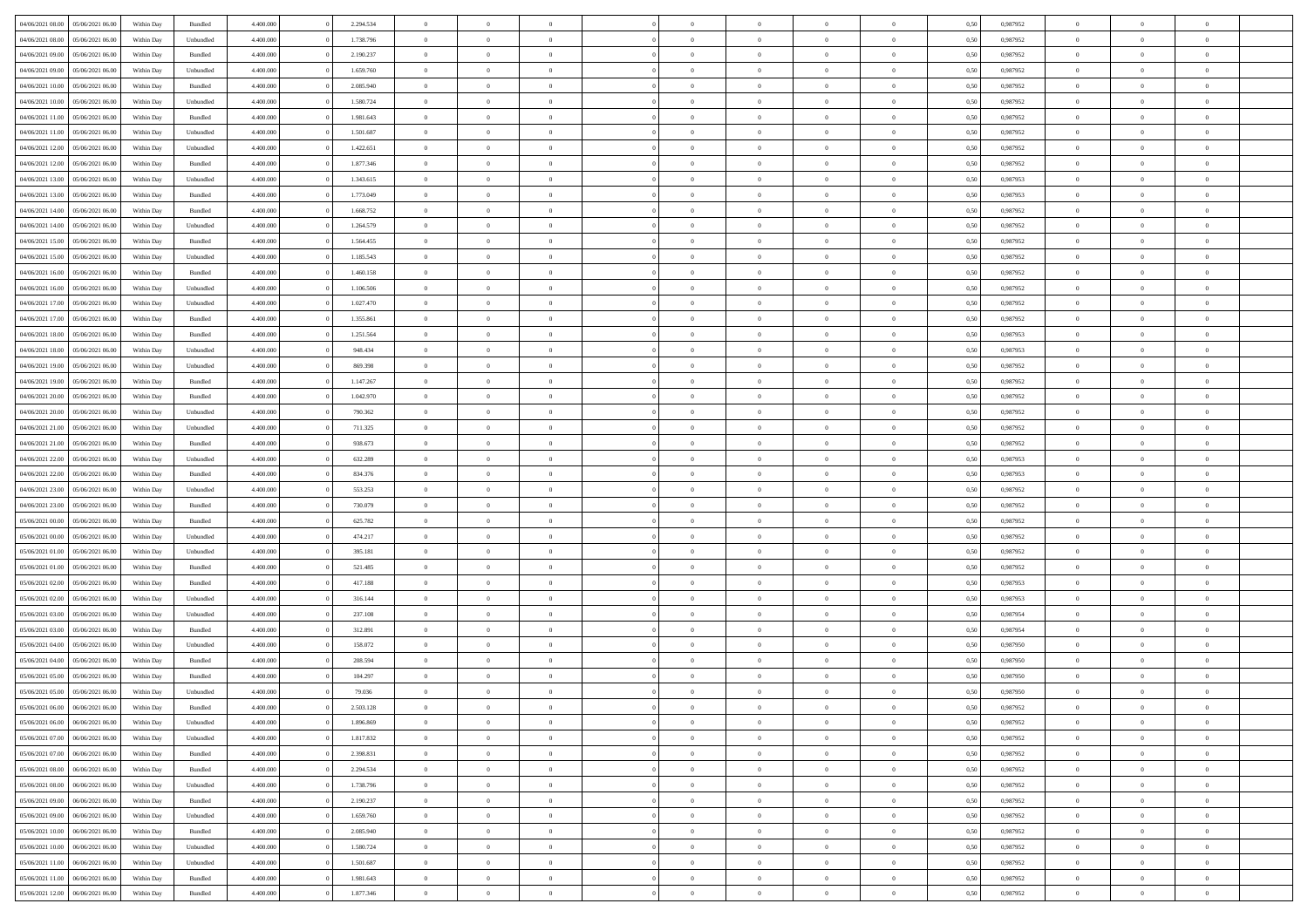| 05/06/2021 12:00                  | 06/06/2021 06:00 | Within Day | Unbundled | 4.400.000 | 1.422.651 | $\overline{0}$             | $\theta$       |                | $\overline{0}$ | $\bf{0}$       | $\overline{0}$ | $\theta$       | 0,50 | 0,987952 | $\theta$       | $\theta$       | $\sqrt{a}$               |  |
|-----------------------------------|------------------|------------|-----------|-----------|-----------|----------------------------|----------------|----------------|----------------|----------------|----------------|----------------|------|----------|----------------|----------------|--------------------------|--|
| 05/06/2021 13:00                  | 06/06/2021 06.00 | Within Day | Bundled   | 4.400.000 | 1.773.049 | $\overline{0}$             | $\overline{0}$ | $\overline{0}$ | $\overline{0}$ | $\,$ 0         | $\overline{0}$ | $\bf{0}$       | 0,50 | 0,987953 | $\,$ 0 $\,$    | $\overline{0}$ | $\overline{0}$           |  |
|                                   |                  |            |           |           |           |                            |                |                |                |                |                |                |      |          |                |                |                          |  |
| 05/06/2021 13:00                  | 06/06/2021 06:00 | Within Day | Unbundled | 4.400,000 | 1.343.615 | $\overline{0}$             | $\overline{0}$ | $\overline{0}$ | $\overline{0}$ | $\bf{0}$       | $\overline{0}$ | $\mathbf{0}$   | 0.50 | 0.987953 | $\bf{0}$       | $\overline{0}$ | $\overline{0}$           |  |
| 05/06/2021 14:00                  | 06/06/2021 06:00 | Within Day | Bundled   | 4.400.000 | 1.668.752 | $\overline{0}$             | $\overline{0}$ | $\overline{0}$ | $\overline{0}$ | $\,$ 0         | $\overline{0}$ | $\overline{0}$ | 0,50 | 0,987952 | $\,$ 0 $\,$    | $\overline{0}$ | $\overline{0}$           |  |
| 05/06/2021 14:00                  | 06/06/2021 06.00 | Within Day | Unbundled | 4.400.000 | 1.264.579 | $\overline{0}$             | $\theta$       | $\overline{0}$ |                | $\overline{0}$ | $\overline{0}$ | $\bf{0}$       | 0,50 | 0,987952 | $\,$ 0 $\,$    | $\overline{0}$ | $\overline{0}$           |  |
| 05/06/2021 15:00                  | 06/06/2021 06:00 | Within Day | Unbundled | 4.400,000 | 1.185.543 | $\overline{0}$             | $\overline{0}$ | $\overline{0}$ | $\overline{0}$ | $\bf{0}$       | $\overline{0}$ | $\overline{0}$ | 0.50 | 0.987952 | $\,0\,$        | $\theta$       | $\overline{0}$           |  |
| 05/06/2021 15:00                  | 06/06/2021 06:00 | Within Day | Bundled   | 4.400.000 | 1.564.455 | $\overline{0}$             | $\overline{0}$ | $\overline{0}$ | $\overline{0}$ | $\,$ 0         | $\overline{0}$ | $\overline{0}$ | 0,50 | 0,987952 | $\,$ 0 $\,$    | $\theta$       | $\overline{0}$           |  |
| 05/06/2021 16:00                  | 06/06/2021 06.00 | Within Day | Bundled   | 4.400.000 | 1.460.158 | $\overline{0}$             | $\theta$       | $\overline{0}$ | $\overline{0}$ | $\bf{0}$       | $\overline{0}$ | $\bf{0}$       | 0,50 | 0,987952 | $\,$ 0 $\,$    | $\overline{0}$ | $\overline{0}$           |  |
| 05/06/2021 16:00                  | 06/06/2021 06:00 | Within Day | Unbundled | 4.400,000 | 1.106.506 | $\overline{0}$             | $\overline{0}$ | $\overline{0}$ | $\overline{0}$ | $\bf{0}$       | $\overline{0}$ | $\bf{0}$       | 0.50 | 0.987952 | $\,0\,$        | $\overline{0}$ | $\overline{0}$           |  |
| 05/06/2021 17:00                  | 06/06/2021 06:00 | Within Day | Bundled   | 4.400.000 | 1.355.861 | $\overline{0}$             | $\overline{0}$ | $\overline{0}$ | $\overline{0}$ | $\,$ 0         | $\overline{0}$ | $\bf{0}$       | 0,50 | 0,987952 | $\,$ 0 $\,$    | $\overline{0}$ | $\overline{0}$           |  |
| 05/06/2021 17:00                  | 06/06/2021 06.00 | Within Day | Unbundled | 4.400.000 | 1.027.470 | $\overline{0}$             | $\theta$       | $\overline{0}$ | $\overline{0}$ | $\,$ 0         | $\overline{0}$ | $\bf{0}$       | 0,50 | 0,987952 | $\,$ 0 $\,$    | $\overline{0}$ | $\overline{0}$           |  |
| 05/06/2021 18:00                  | 06/06/2021 06:00 | Within Day | Unbundled | 4.400,000 | 948.434   | $\overline{0}$             | $\overline{0}$ | $\overline{0}$ | $\overline{0}$ | $\bf{0}$       | $\overline{0}$ | $\mathbf{0}$   | 0.50 | 0.987953 | $\bf{0}$       | $\overline{0}$ | $\overline{\phantom{a}}$ |  |
|                                   |                  |            |           |           |           |                            |                |                |                |                |                |                |      |          |                |                |                          |  |
| 05/06/2021 18:00                  | 06/06/2021 06:00 | Within Day | Bundled   | 4.400.000 | 1.251.564 | $\overline{0}$             | $\overline{0}$ | $\overline{0}$ | $\overline{0}$ | $\,$ 0         | $\overline{0}$ | $\overline{0}$ | 0,50 | 0,987953 | $\,$ 0 $\,$    | $\overline{0}$ | $\overline{0}$           |  |
| 05/06/2021 19:00                  | 06/06/2021 06.00 | Within Day | Bundled   | 4.400.000 | 1.147.267 | $\overline{0}$             | $\theta$       | $\overline{0}$ | $\overline{0}$ | $\overline{0}$ | $\overline{0}$ | $\bf{0}$       | 0,50 | 0,987952 | $\,$ 0 $\,$    | $\overline{0}$ | $\overline{0}$           |  |
| 05/06/2021 19:00                  | 06/06/2021 06:00 | Within Day | Unbundled | 4.400,000 | 869,398   | $\overline{0}$             | $\overline{0}$ | $\overline{0}$ | $\overline{0}$ | $\,$ 0         | $\overline{0}$ | $\bf{0}$       | 0.50 | 0.987952 | $\,0\,$        | $\theta$       | $\overline{0}$           |  |
| 05/06/2021 20:00                  | 06/06/2021 06:00 | Within Day | Unbundled | 4.400.000 | 790.362   | $\overline{0}$             | $\overline{0}$ | $\overline{0}$ | $\overline{0}$ | $\,$ 0         | $\overline{0}$ | $\bf{0}$       | 0,50 | 0,987952 | $\,$ 0 $\,$    | $\theta$       | $\overline{0}$           |  |
| 05/06/2021 20:00                  | 06/06/2021 06.00 | Within Day | Bundled   | 4.400.000 | 1.042.970 | $\overline{0}$             | $\theta$       | $\overline{0}$ |                | $\bf{0}$       | $\overline{0}$ | $\bf{0}$       | 0,50 | 0,987952 | $\,$ 0 $\,$    | $\overline{0}$ | $\overline{0}$           |  |
| 05/06/2021 21:00                  | 06/06/2021 06:00 | Within Day | Bundled   | 4.400,000 | 938.673   | $\overline{0}$             | $\overline{0}$ | $\overline{0}$ | $\overline{0}$ | $\bf{0}$       | $\overline{0}$ | $\bf{0}$       | 0.50 | 0.987952 | $\,0\,$        | $\overline{0}$ | $\overline{0}$           |  |
| 05/06/2021 21:00                  | 06/06/2021 06:00 | Within Day | Unbundled | 4.400.000 | 711.325   | $\overline{0}$             | $\overline{0}$ | $\overline{0}$ | $\overline{0}$ | $\,$ 0         | $\overline{0}$ | $\bf{0}$       | 0,50 | 0,987952 | $\,$ 0 $\,$    | $\overline{0}$ | $\overline{0}$           |  |
| 05/06/2021 22.00                  | 06/06/2021 06.00 | Within Day | Bundled   | 4.400.000 | 834.376   | $\overline{0}$             | $\theta$       | $\overline{0}$ | $\overline{0}$ | $\,$ 0         | $\bf{0}$       | $\bf{0}$       | 0,50 | 0,987953 | $\,$ 0 $\,$    | $\overline{0}$ | $\overline{0}$           |  |
| 05/06/2021 22:00                  | 06/06/2021 06:00 | Within Day | Unbundled | 4.400,000 | 632.289   | $\overline{0}$             | $\overline{0}$ | $\overline{0}$ | $\overline{0}$ | $\bf{0}$       | $\overline{0}$ | $\mathbf{0}$   | 0.50 | 0.987953 | $\bf{0}$       | $\overline{0}$ | $\overline{\phantom{a}}$ |  |
| 05/06/2021 23:00                  | 06/06/2021 06:00 | Within Day | Bundled   | 4.400.000 | 730.079   | $\overline{0}$             | $\overline{0}$ | $\overline{0}$ | $\overline{0}$ | $\bf{0}$       | $\overline{0}$ | $\overline{0}$ | 0,50 | 0,987952 | $\,$ 0 $\,$    | $\overline{0}$ | $\overline{0}$           |  |
| 05/06/2021 23:00                  | 06/06/2021 06.00 | Within Day | Unbundled | 4.400.000 | 553.253   | $\overline{0}$             | $\theta$       | $\overline{0}$ | $\overline{0}$ | $\bf{0}$       | $\overline{0}$ | $\bf{0}$       | 0,50 | 0,987952 | $\,$ 0 $\,$    | $\overline{0}$ | $\overline{0}$           |  |
|                                   |                  |            |           |           |           |                            |                |                |                |                |                |                |      |          |                |                |                          |  |
| 06/06/2021 00:00                  | 06/06/2021 06:00 | Within Day | Bundled   | 4.400,000 | 625.782   | $\overline{0}$             | $\overline{0}$ | $\overline{0}$ | $\overline{0}$ | $\bf{0}$       | $\overline{0}$ | $\bf{0}$       | 0.50 | 0.987952 | $\,0\,$        | $\theta$       | $\overline{0}$           |  |
| 06/06/2021 00:00                  | 06/06/2021 06:00 | Within Day | Unbundled | 4.400.000 | 474.217   | $\overline{0}$             | $\overline{0}$ | $\overline{0}$ | $\overline{0}$ | $\,$ 0         | $\overline{0}$ | $\overline{0}$ | 0,50 | 0,987952 | $\,0\,$        | $\theta$       | $\overline{0}$           |  |
| 06/06/2021 01:00                  | 06/06/2021 06.00 | Within Day | Unbundled | 4.400.000 | 395.181   | $\overline{0}$             | $\theta$       | $\overline{0}$ |                | $\bf{0}$       | $\overline{0}$ | $\bf{0}$       | 0,50 | 0,987952 | $\,$ 0 $\,$    | $\overline{0}$ | $\overline{0}$           |  |
| 06/06/2021 01:00                  | 06/06/2021 06:00 | Within Day | Bundled   | 4.400,000 | 521.485   | $\overline{0}$             | $\overline{0}$ | $\overline{0}$ | $\overline{0}$ | $\bf{0}$       | $\overline{0}$ | $\bf{0}$       | 0.50 | 0.987952 | $\,0\,$        | $\overline{0}$ | $\overline{0}$           |  |
| 06/06/2021 02:00                  | 06/06/2021 06:00 | Within Day | Bundled   | 4.400.000 | 417.188   | $\overline{0}$             | $\overline{0}$ | $\overline{0}$ | $\overline{0}$ | $\,$ 0         | $\overline{0}$ | $\bf{0}$       | 0,50 | 0,987953 | $\,$ 0 $\,$    | $\overline{0}$ | $\overline{0}$           |  |
| 06/06/2021 02:00                  | 06/06/2021 06.00 | Within Day | Unbundled | 4.400.000 | 316.144   | $\overline{0}$             | $\overline{0}$ | $\overline{0}$ | $\overline{0}$ | $\,$ 0         | $\bf{0}$       | $\bf{0}$       | 0,50 | 0,987953 | $\,$ 0 $\,$    | $\overline{0}$ | $\overline{0}$           |  |
| 06/06/2021 03:00                  | 06/06/2021 06:00 | Within Day | Bundled   | 4.400,000 | 312.891   | $\overline{0}$             | $\overline{0}$ | $\overline{0}$ | $\overline{0}$ | $\bf{0}$       | $\overline{0}$ | $\mathbf{0}$   | 0.50 | 0.987954 | $\bf{0}$       | $\overline{0}$ | $\overline{\phantom{a}}$ |  |
| 06/06/2021 03:00                  | 06/06/2021 06:00 | Within Dav | Unbundled | 4.400.000 | 237.108   | $\overline{0}$             | $\overline{0}$ | $\overline{0}$ | $\overline{0}$ | $\mathbf{0}$   | $\overline{0}$ | $\overline{0}$ | 0.50 | 0,987954 | $\theta$       | $\overline{0}$ | $\overline{0}$           |  |
| 06/06/2021 04:00                  | 06/06/2021 06.00 | Within Day | Bundled   | 4.400.000 | 208.594   | $\overline{0}$             | $\theta$       | $\overline{0}$ | $\overline{0}$ | $\bf{0}$       | $\overline{0}$ | $\bf{0}$       | 0,50 | 0,987950 | $\,$ 0 $\,$    | $\overline{0}$ | $\overline{0}$           |  |
| 06/06/2021 04:00                  | 06/06/2021 06:00 | Within Day | Unbundled | 4.400,000 | 158,072   | $\overline{0}$             | $\overline{0}$ | $\overline{0}$ | $\overline{0}$ | $\,$ 0         | $\overline{0}$ | $\bf{0}$       | 0.50 | 0.987950 | $\,0\,$        | $\theta$       | $\overline{0}$           |  |
| 06/06/2021 05:00                  | 06/06/2021 06:00 | Within Dav | Bundled   | 4.400.000 | 104.297   | $\overline{0}$             | $\overline{0}$ | $\Omega$       | $\overline{0}$ | $\bf{0}$       | $\overline{0}$ | $\overline{0}$ | 0.50 | 0,987950 | $\theta$       | $\overline{0}$ | $\overline{0}$           |  |
|                                   |                  |            |           |           |           |                            |                |                |                |                |                |                |      |          |                |                |                          |  |
| 06/06/2021 05:00                  | 06/06/2021 06.00 | Within Day | Unbundled | 4.400.000 | 79.036    | $\overline{0}$             | $\theta$       | $\overline{0}$ | $\overline{0}$ | $\,$ 0         | $\overline{0}$ | $\bf{0}$       | 0,50 | 0,987950 | $\,$ 0 $\,$    | $\overline{0}$ | $\overline{0}$           |  |
| 06/06/2021 06:00                  | 07/06/2021 06:00 | Within Day | Unbundled | 4.400,000 | 1.896.869 | $\overline{0}$             | $\overline{0}$ | $\overline{0}$ | $\overline{0}$ | $\bf{0}$       | $\overline{0}$ | $\bf{0}$       | 0.50 | 0.987952 | $\,0\,$        | $\overline{0}$ | $\overline{0}$           |  |
| 06/06/2021 06:00                  | 07/06/2021 06:00 | Within Dav | Bundled   | 4.400.000 | 2.503.128 | $\overline{0}$             | $\overline{0}$ | $\overline{0}$ | $\overline{0}$ | $\overline{0}$ | $\overline{0}$ | $\overline{0}$ | 0.50 | 0,987952 | $\theta$       | $\overline{0}$ | $\overline{0}$           |  |
| 06/06/2021 07:00                  | 07/06/2021 06.00 | Within Day | Bundled   | 4.400.000 | 2.398.831 | $\overline{0}$             | $\overline{0}$ | $\overline{0}$ | $\overline{0}$ | $\bf{0}$       | $\overline{0}$ | $\bf{0}$       | 0,50 | 0,987952 | $\,$ 0 $\,$    | $\overline{0}$ | $\overline{0}$           |  |
| 06/06/2021 07:00                  | 07/06/2021 06:00 | Within Day | Unbundled | 4.400,000 | 1.817.832 | $\overline{0}$             | $\overline{0}$ | $\overline{0}$ | $\overline{0}$ | $\bf{0}$       | $\overline{0}$ | $\mathbf{0}$   | 0.50 | 0.987952 | $\bf{0}$       | $\overline{0}$ | $\overline{0}$           |  |
| 06/06/2021 08:00                  | 07/06/2021 06:00 | Within Dav | Unbundled | 4.400.000 | 1.738.796 | $\overline{0}$             | $\overline{0}$ | $\Omega$       | $\overline{0}$ | $\mathbf{0}$   | $\overline{0}$ | $\overline{0}$ | 0.50 | 0,987952 | $\theta$       | $\overline{0}$ | $\overline{0}$           |  |
| 06/06/2021 08:00                  | 07/06/2021 06.00 | Within Day | Bundled   | 4.400.000 | 2.294.534 | $\overline{0}$             | $\theta$       | $\overline{0}$ | $\overline{0}$ | $\,$ 0         | $\overline{0}$ | $\bf{0}$       | 0,50 | 0,987952 | $\,$ 0 $\,$    | $\overline{0}$ | $\overline{0}$           |  |
| 06/06/2021 09:00                  | 07/06/2021 06:00 | Within Day | Bundled   | 4.400,000 | 2.190.237 | $\overline{0}$             | $\theta$       | $\overline{0}$ | $\overline{0}$ | $\overline{0}$ | $\Omega$       | $\overline{0}$ | 0.50 | 0,987952 | $\,0\,$        | $\theta$       | $\theta$                 |  |
| 06/06/2021 09:00                  | 07/06/2021 06:00 | Within Dav | Unbundled | 4.400.000 | 1.659.760 | $\overline{0}$             | $\Omega$       | $\Omega$       | $\Omega$       | $\bf{0}$       | $\overline{0}$ | $\bf{0}$       | 0.50 | 0,987952 | $\theta$       | $\theta$       | $\overline{0}$           |  |
| 06/06/2021 11:00                  | 07/06/2021 06:00 | Within Day | Bundled   | 4.400.000 | 1.981.643 | $\overline{0}$             | $\,$ 0 $\,$    | $\overline{0}$ | $\overline{0}$ | $\,$ 0         | $\overline{0}$ | $\bf{0}$       | 0,50 | 0,987952 | $\,$ 0 $\,$    | $\overline{0}$ | $\overline{0}$           |  |
| 06/06/2021 11:00                  | 07/06/2021 06:00 | Within Day | Unbundled | 4.400.000 | 1.501.687 |                            | $\theta$       |                |                |                |                |                | 0,50 | 0,987952 | $\bf{0}$       | $\theta$       |                          |  |
| 06/06/2021 12:00 07/06/2021 06:00 |                  | Within Day | Bundled   | 4.400.000 | 1.877.346 | $\bf{0}$<br>$\overline{0}$ | $\overline{0}$ | $\overline{0}$ | $\overline{0}$ | $\overline{0}$ | $\overline{0}$ | $\overline{0}$ | 0,50 | 0,987952 | $\theta$       | $\overline{0}$ | $\overline{0}$           |  |
|                                   |                  |            |           |           |           |                            |                |                |                |                |                |                |      |          |                |                |                          |  |
| 06/06/2021 12:00                  | 07/06/2021 06:00 | Within Day | Unbundled | 4.400.000 | 1.422.651 | $\overline{0}$             | $\overline{0}$ | $\overline{0}$ | $\overline{0}$ | $\overline{0}$ | $\overline{0}$ | $\bf{0}$       | 0,50 | 0,987952 | $\overline{0}$ | $\overline{0}$ | $\bf{0}$                 |  |
| 06/06/2021 13:00                  | 07/06/2021 06:00 | Within Day | Bundled   | 4.400.000 | 1.773.049 | $\overline{0}$             | $\overline{0}$ | $\overline{0}$ | $\overline{0}$ | $\overline{0}$ | $\overline{0}$ | $\mathbf{0}$   | 0.50 | 0.987953 | $\overline{0}$ | $\bf{0}$       | $\bf{0}$                 |  |
| 06/06/2021 13:00                  | 07/06/2021 06:00 | Within Day | Unbundled | 4.400.000 | 1.343.615 | $\overline{0}$             | $\overline{0}$ | $\overline{0}$ | $\overline{0}$ | $\overline{0}$ | $\overline{0}$ | $\overline{0}$ | 0,50 | 0,987953 | $\overline{0}$ | $\theta$       | $\overline{0}$           |  |
| 06/06/2021 14:00                  | 07/06/2021 06:00 | Within Day | Bundled   | 4.400.000 | 1.668.752 | $\overline{0}$             | $\overline{0}$ | $\overline{0}$ | $\overline{0}$ | $\bf{0}$       | $\bf{0}$       | $\bf{0}$       | 0,50 | 0,987952 | $\bf{0}$       | $\overline{0}$ | $\overline{0}$           |  |
| 06/06/2021 14:00                  | 07/06/2021 06:00 | Within Day | Unbundled | 4.400,000 | 1.264.579 | $\overline{0}$             | $\overline{0}$ | $\overline{0}$ | $\overline{0}$ | $\bf{0}$       | $\overline{0}$ | $\mathbf{0}$   | 0.50 | 0.987952 | $\,$ 0 $\,$    | $\overline{0}$ | $\overline{0}$           |  |
| 06/06/2021 15:00                  | 07/06/2021 06:00 | Within Day | Unbundled | 4.400.000 | 1.185.543 | $\overline{0}$             | $\overline{0}$ | $\overline{0}$ | $\overline{0}$ | $\overline{0}$ | $\overline{0}$ | $\overline{0}$ | 0,50 | 0,987952 | $\overline{0}$ | $\overline{0}$ | $\overline{0}$           |  |
| 06/06/2021 15:00                  | 07/06/2021 06:00 | Within Day | Bundled   | 4.400.000 | 1.564.455 | $\overline{0}$             | $\,$ 0         | $\overline{0}$ | $\bf{0}$       | $\overline{0}$ | $\overline{0}$ | $\bf{0}$       | 0,50 | 0,987952 | $\,$ 0 $\,$    | $\overline{0}$ | $\overline{0}$           |  |
| 06/06/2021 16:00                  | 07/06/2021 06:00 | Within Day | Unbundled | 4.400.000 | 1.106.506 | $\overline{0}$             | $\overline{0}$ | $\overline{0}$ | $\overline{0}$ | $\bf{0}$       | $\overline{0}$ | $\mathbf{0}$   | 0.50 | 0.987952 | $\mathbf{0}$   | $\bf{0}$       | $\overline{0}$           |  |
| 06/06/2021 16:00                  | 07/06/2021 06:00 | Within Dav | Bundled   | 4.400.000 | 1.460.158 | $\overline{0}$             | $\overline{0}$ | $\overline{0}$ | $\overline{0}$ | $\overline{0}$ | $\overline{0}$ | $\overline{0}$ | 0,50 | 0,987952 | $\overline{0}$ | $\overline{0}$ | $\overline{0}$           |  |
| 06/06/2021 17.00                  | 07/06/2021 06:00 | Within Day | Bundled   | 4.400.000 | 1.355.861 | $\overline{0}$             | $\bf{0}$       | $\overline{0}$ | $\bf{0}$       | $\bf{0}$       | $\bf{0}$       | $\bf{0}$       | 0,50 | 0,987952 | $\bf{0}$       | $\overline{0}$ | $\bf{0}$                 |  |
|                                   |                  |            |           |           |           |                            |                |                |                |                |                |                |      |          |                |                |                          |  |
| 06/06/2021 17:00 07/06/2021 06:00 |                  | Within Day | Unbundled | 4.400.000 | 1.027.470 | $\,$ 0 $\,$                | $\,$ 0 $\,$    | $\overline{0}$ | $\overline{0}$ | $\,$ 0 $\,$    | $\,$ 0 $\,$    | $\,$ 0 $\,$    | 0,50 | 0,987952 | $\mathbf{0}^-$ | $\,$ 0 $\,$    | $\,$ 0 $\,$              |  |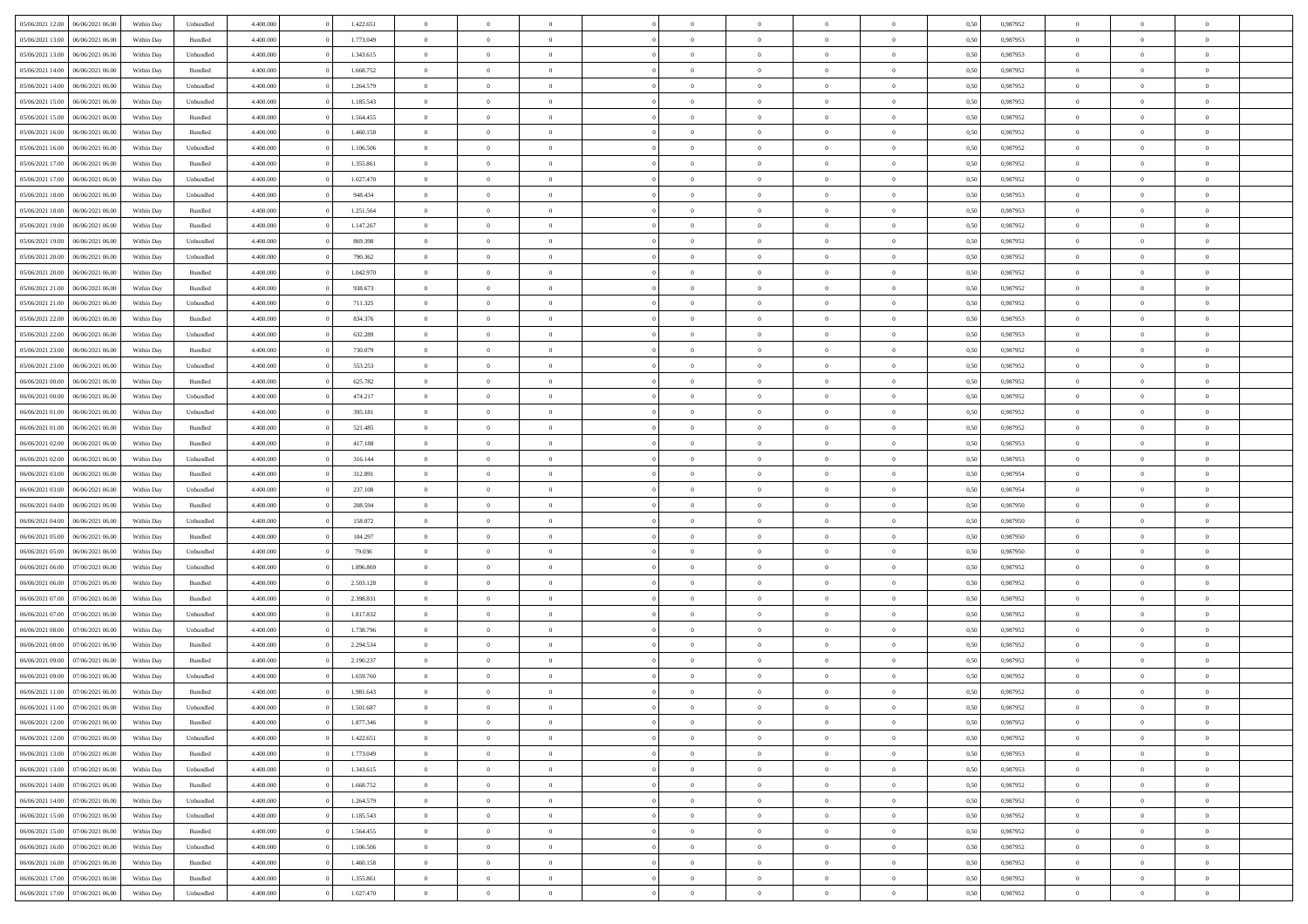| 06/06/2021 18:00 | 07/06/2021 06:00                  | Within Day | Bundled   | 4.400.000 | 1.251.564 | $\overline{0}$ | $\Omega$       |                | $\Omega$       | $\Omega$       | $\theta$       | $\theta$       | 0,50 | 0.987953 | $\theta$       | $\theta$       | $\theta$       |  |
|------------------|-----------------------------------|------------|-----------|-----------|-----------|----------------|----------------|----------------|----------------|----------------|----------------|----------------|------|----------|----------------|----------------|----------------|--|
| 06/06/2021 18:00 | 07/06/2021 06:00                  | Within Day | Unbundled | 4.400.000 | 948.434   | $\overline{0}$ | $\theta$       | $\overline{0}$ | $\overline{0}$ | $\bf{0}$       | $\overline{0}$ | $\bf{0}$       | 0,50 | 0,987953 | $\theta$       | $\overline{0}$ | $\overline{0}$ |  |
| 06/06/2021 19:00 | 07/06/2021 06:00                  | Within Day | Unbundled | 4.400.000 | 869.398   | $\overline{0}$ | $\overline{0}$ | $\overline{0}$ | $\bf{0}$       | $\bf{0}$       | $\bf{0}$       | $\mathbf{0}$   | 0,50 | 0,987952 | $\overline{0}$ | $\overline{0}$ | $\overline{0}$ |  |
| 06/06/2021 19:00 | 07/06/2021 06:00                  | Within Dav | Bundled   | 4.400.000 | 1.147.267 | $\overline{0}$ | $\overline{0}$ | $\overline{0}$ | $\overline{0}$ | $\bf{0}$       | $\overline{0}$ | $\overline{0}$ | 0.50 | 0,987952 | $\theta$       | $\theta$       | $\overline{0}$ |  |
| 06/06/2021 20:00 | 07/06/2021 06:00                  | Within Day | Unbundled | 4.400.000 | 790.362   | $\overline{0}$ | $\theta$       | $\overline{0}$ | $\overline{0}$ | $\bf{0}$       | $\overline{0}$ | $\bf{0}$       | 0,50 | 0,987952 | $\theta$       | $\overline{0}$ | $\overline{0}$ |  |
|                  |                                   |            |           |           |           |                |                |                |                |                |                |                |      |          |                |                |                |  |
| 06/06/2021 20:00 | 07/06/2021 06:00                  | Within Day | Bundled   | 4.400.000 | 1.042.970 | $\overline{0}$ | $\overline{0}$ | $\overline{0}$ | $\bf{0}$       | $\overline{0}$ | $\overline{0}$ | $\mathbf{0}$   | 0,50 | 0,987952 | $\overline{0}$ | $\overline{0}$ | $\bf{0}$       |  |
| 06/06/2021 21:00 | 07/06/2021 06:00                  | Within Dav | Unbundled | 4.400.000 | 711.325   | $\overline{0}$ | $\overline{0}$ | $\overline{0}$ | $\overline{0}$ | $\overline{0}$ | $\overline{0}$ | $\overline{0}$ | 0.50 | 0,987952 | $\theta$       | $\overline{0}$ | $\overline{0}$ |  |
| 06/06/2021 21:00 | 07/06/2021 06:00                  | Within Day | Bundled   | 4.400.000 | 938.673   | $\overline{0}$ | $\theta$       | $\overline{0}$ | $\overline{0}$ | $\bf{0}$       | $\overline{0}$ | $\bf{0}$       | 0,50 | 0,987952 | $\theta$       | $\theta$       | $\overline{0}$ |  |
| 06/06/2021 22.00 | 07/06/2021 06:00                  | Within Day | Unbundled | 4.400.000 | 632.289   | $\overline{0}$ | $\overline{0}$ | $\overline{0}$ | $\bf{0}$       | $\bf{0}$       | $\bf{0}$       | $\mathbf{0}$   | 0,50 | 0,987953 | $\,0\,$        | $\overline{0}$ | $\overline{0}$ |  |
| 06/06/2021 22:00 | 07/06/2021 06:00                  | Within Dav | Bundled   | 4.400.000 | 834.376   | $\overline{0}$ | $\overline{0}$ | $\overline{0}$ | $\overline{0}$ | $\overline{0}$ | $\overline{0}$ | $\overline{0}$ | 0.50 | 0,987953 | $\theta$       | $\overline{0}$ | $\overline{0}$ |  |
| 06/06/2021 23:00 | 07/06/2021 06:00                  | Within Day | Unbundled | 4.400.000 | 553.253   | $\overline{0}$ | $\theta$       | $\overline{0}$ | $\overline{0}$ | $\bf{0}$       | $\overline{0}$ | $\bf{0}$       | 0,50 | 0,987952 | $\,$ 0 $\,$    | $\overline{0}$ | $\overline{0}$ |  |
| 06/06/2021 23.00 | 07/06/2021 06:00                  | Within Day | Bundled   | 4.400.000 | 730.079   | $\overline{0}$ | $\overline{0}$ | $\overline{0}$ | $\overline{0}$ | $\bf{0}$       | $\overline{0}$ | $\mathbf{0}$   | 0,50 | 0,987952 | $\overline{0}$ | $\overline{0}$ | $\bf{0}$       |  |
|                  |                                   |            |           |           |           |                |                |                |                |                |                |                |      |          |                |                |                |  |
| 07/06/2021 00:00 | 07/06/2021 06:00                  | Within Day | Unbundled | 4.400.000 | 474.217   | $\overline{0}$ | $\overline{0}$ | $\overline{0}$ | $\overline{0}$ | $\bf{0}$       | $\overline{0}$ | $\overline{0}$ | 0.50 | 0,987952 | $\theta$       | $\theta$       | $\overline{0}$ |  |
| 07/06/2021 00:00 | 07/06/2021 06.00                  | Within Day | Bundled   | 4.400.000 | 625.782   | $\overline{0}$ | $\theta$       | $\overline{0}$ | $\overline{0}$ | $\bf{0}$       | $\overline{0}$ | $\bf{0}$       | 0,50 | 0,987952 | $\theta$       | $\overline{0}$ | $\overline{0}$ |  |
| 07/06/2021 01:00 | 07/06/2021 06:00                  | Within Day | Bundled   | 4.400.000 | 521.485   | $\overline{0}$ | $\overline{0}$ | $\overline{0}$ | $\overline{0}$ | $\overline{0}$ | $\overline{0}$ | $\mathbf{0}$   | 0,50 | 0,987952 | $\overline{0}$ | $\overline{0}$ | $\bf{0}$       |  |
| 07/06/2021 01:00 | 07/06/2021 06:00                  | Within Dav | Unbundled | 4.400.000 | 395.181   | $\overline{0}$ | $\overline{0}$ | $\overline{0}$ | $\overline{0}$ | $\overline{0}$ | $\overline{0}$ | $\overline{0}$ | 0.50 | 0,987952 | $\theta$       | $\overline{0}$ | $\overline{0}$ |  |
| 07/06/2021 02:00 | 07/06/2021 06:00                  | Within Day | Unbundled | 4.400.000 | 316.144   | $\overline{0}$ | $\theta$       | $\overline{0}$ | $\overline{0}$ | $\bf{0}$       | $\overline{0}$ | $\bf{0}$       | 0,50 | 0,987953 | $\theta$       | $\overline{0}$ | $\overline{0}$ |  |
| 07/06/2021 02.00 | 07/06/2021 06:00                  | Within Day | Bundled   | 4.400.000 | 417.188   | $\overline{0}$ | $\overline{0}$ | $\overline{0}$ | $\overline{0}$ | $\bf{0}$       | $\overline{0}$ | $\mathbf{0}$   | 0,50 | 0,987953 | $\,0\,$        | $\overline{0}$ | $\bf{0}$       |  |
| 07/06/2021 03:00 | 07/06/2021 06:00                  | Within Day | Unbundled | 4.400.000 | 237.108   | $\overline{0}$ | $\overline{0}$ | $\overline{0}$ | $\overline{0}$ | $\overline{0}$ | $\overline{0}$ | $\overline{0}$ | 0.50 | 0,987954 | $\theta$       | $\overline{0}$ | $\overline{0}$ |  |
|                  |                                   |            |           |           |           | $\overline{0}$ | $\theta$       | $\overline{0}$ |                | $\bf{0}$       | $\overline{0}$ |                |      |          |                |                | $\overline{0}$ |  |
| 07/06/2021 03:00 | 07/06/2021 06:00                  | Within Day | Bundled   | 4.400.000 | 312.891   |                |                |                | $\overline{0}$ |                |                | $\bf{0}$       | 0,50 | 0,987954 | $\,$ 0 $\,$    | $\overline{0}$ |                |  |
| 07/06/2021 04:00 | 07/06/2021 06:00                  | Within Day | Unbundled | 4.400.000 | 158.072   | $\overline{0}$ | $\overline{0}$ | $\overline{0}$ | $\overline{0}$ | $\bf{0}$       | $\overline{0}$ | $\mathbf{0}$   | 0,50 | 0,987950 | $\bf{0}$       | $\overline{0}$ | $\bf{0}$       |  |
| 07/06/2021 04:00 | 07/06/2021 06:00                  | Within Day | Bundled   | 4.400.000 | 208,594   | $\overline{0}$ | $\overline{0}$ | $\overline{0}$ | $\overline{0}$ | $\overline{0}$ | $\overline{0}$ | $\overline{0}$ | 0.50 | 0,987950 | $\theta$       | $\overline{0}$ | $\overline{0}$ |  |
| 07/06/2021 05:00 | 07/06/2021 06:00                  | Within Day | Bundled   | 4.400.000 | 104.297   | $\overline{0}$ | $\theta$       | $\overline{0}$ | $\overline{0}$ | $\bf{0}$       | $\overline{0}$ | $\bf{0}$       | 0,50 | 0,987950 | $\,$ 0 $\,$    | $\overline{0}$ | $\overline{0}$ |  |
| 07/06/2021 05:00 | 07/06/2021 06:00                  | Within Day | Unbundled | 4.400.000 | 79.036    | $\overline{0}$ | $\overline{0}$ | $\overline{0}$ | $\overline{0}$ | $\overline{0}$ | $\overline{0}$ | $\mathbf{0}$   | 0,50 | 0,987950 | $\overline{0}$ | $\overline{0}$ | $\bf{0}$       |  |
| 07/06/2021 06:00 | 08/06/2021 06:00                  | Within Dav | Bundled   | 4.400.000 | 2.503.128 | $\overline{0}$ | $\overline{0}$ | $\overline{0}$ | $\overline{0}$ | $\overline{0}$ | $\overline{0}$ | $\overline{0}$ | 0.50 | 0,987952 | $\theta$       | $\overline{0}$ | $\overline{0}$ |  |
| 07/06/2021 06:00 | 08/06/2021 06:00                  | Within Day | Unbundled | 4.400.000 | 1.896.869 | $\overline{0}$ | $\theta$       | $\overline{0}$ | $\overline{0}$ | $\bf{0}$       | $\overline{0}$ | $\bf{0}$       | 0,50 | 0,987952 | $\theta$       | $\overline{0}$ | $\overline{0}$ |  |
| 07/06/2021 07:00 | 08/06/2021 06:00                  | Within Day | Bundled   | 4.400.000 | 2.398.831 | $\overline{0}$ | $\overline{0}$ | $\overline{0}$ | $\overline{0}$ | $\bf{0}$       | $\overline{0}$ | $\bf{0}$       | 0,50 | 0,987952 | $\,0\,$        | $\overline{0}$ | $\overline{0}$ |  |
|                  |                                   |            |           |           |           |                |                |                |                |                |                |                |      |          |                |                |                |  |
| 07/06/2021 07:00 | 08/06/2021 06:00                  | Within Day | Unbundled | 4.400.000 | 1.817.832 | $\overline{0}$ | $\overline{0}$ | $\overline{0}$ | $\overline{0}$ | $\overline{0}$ | $\overline{0}$ | $\overline{0}$ | 0.50 | 0,987952 | $\theta$       | $\overline{0}$ | $\overline{0}$ |  |
| 07/06/2021 08:00 | 08/06/2021 06:00                  | Within Day | Bundled   | 4.400.000 | 2.294.534 | $\overline{0}$ | $\theta$       | $\overline{0}$ | $\overline{0}$ | $\bf{0}$       | $\overline{0}$ | $\bf{0}$       | 0,50 | 0,987952 | $\,$ 0 $\,$    | $\overline{0}$ | $\overline{0}$ |  |
| 07/06/2021 08:00 | 08/06/2021 06:00                  | Within Day | Unbundled | 4.400.000 | 1.738.796 | $\overline{0}$ | $\overline{0}$ | $\overline{0}$ | $\overline{0}$ | $\bf{0}$       | $\overline{0}$ | $\bf{0}$       | 0,50 | 0,987952 | $\bf{0}$       | $\overline{0}$ | $\bf{0}$       |  |
| 07/06/2021 09:00 | 08/06/2021 06:00                  | Within Day | Unbundled | 4.400,000 | 1.659.760 | $\bf{0}$       | $\Omega$       | $\overline{0}$ | $\Omega$       | $\Omega$       | $\overline{0}$ | $\overline{0}$ | 0,50 | 0,987952 | $\,0\,$        | $\theta$       | $\theta$       |  |
| 07/06/2021 09:00 | 08/06/2021 06:00                  | Within Day | Bundled   | 4.400.000 | 2.190.237 | $\overline{0}$ | $\theta$       | $\overline{0}$ | $\overline{0}$ | $\bf{0}$       | $\overline{0}$ | $\bf{0}$       | 0,50 | 0,987952 | $\,$ 0 $\,$    | $\overline{0}$ | $\overline{0}$ |  |
| 07/06/2021 10:00 | 08/06/2021 06:00                  | Within Day | Bundled   | 4.400.000 | 2.085.940 | $\overline{0}$ | $\overline{0}$ | $\overline{0}$ | $\overline{0}$ | $\overline{0}$ | $\overline{0}$ | $\mathbf{0}$   | 0,50 | 0,987952 | $\bf{0}$       | $\overline{0}$ | $\bf{0}$       |  |
| 07/06/2021 10:00 | 08/06/2021 06:00                  | Within Day | Unbundled | 4.400,000 | 1.580.724 | $\overline{0}$ | $\Omega$       | $\Omega$       | $\Omega$       | $\overline{0}$ | $\overline{0}$ | $\overline{0}$ | 0.50 | 0,987952 | $\,0\,$        | $\theta$       | $\theta$       |  |
| 07/06/2021 11:00 | 08/06/2021 06:00                  | Within Day | Bundled   | 4.400.000 | 1.981.643 | $\overline{0}$ | $\theta$       | $\overline{0}$ | $\overline{0}$ | $\bf{0}$       | $\overline{0}$ | $\bf{0}$       | 0,50 | 0,987952 | $\,$ 0 $\,$    | $\overline{0}$ | $\overline{0}$ |  |
|                  |                                   |            |           |           |           |                |                |                |                |                |                |                |      |          |                |                |                |  |
| 07/06/2021 11:00 | 08/06/2021 06:00                  | Within Day | Unbundled | 4.400.000 | 1.501.687 | $\overline{0}$ | $\overline{0}$ | $\overline{0}$ | $\overline{0}$ | $\bf{0}$       | $\overline{0}$ | $\mathbf{0}$   | 0,50 | 0,987952 | $\bf{0}$       | $\overline{0}$ | $\bf{0}$       |  |
| 07/06/2021 12:00 | 08/06/2021 06:00                  | Within Day | Bundled   | 4.400,000 | 1.877.346 | $\overline{0}$ | $\Omega$       | $\overline{0}$ | $\Omega$       | $\overline{0}$ | $\overline{0}$ | $\overline{0}$ | 0.50 | 0.987952 | $\,$ 0 $\,$    | $\theta$       | $\theta$       |  |
| 07/06/2021 12:00 | 08/06/2021 06:00                  | Within Day | Unbundled | 4.400.000 | 1.422.651 | $\overline{0}$ | $\overline{0}$ | $\overline{0}$ | $\overline{0}$ | $\,$ 0         | $\overline{0}$ | $\bf{0}$       | 0,50 | 0,987952 | $\,$ 0 $\,$    | $\overline{0}$ | $\overline{0}$ |  |
| 07/06/2021 13:00 | 08/06/2021 06:00                  | Within Day | Bundled   | 4.400.000 | 1.773.049 | $\overline{0}$ | $\overline{0}$ | $\overline{0}$ | $\bf{0}$       | $\bf{0}$       | $\bf{0}$       | $\mathbf{0}$   | 0,50 | 0,987953 | $\bf{0}$       | $\overline{0}$ | $\bf{0}$       |  |
| 07/06/2021 13:00 | 08/06/2021 06:00                  | Within Day | Unbundled | 4.400,000 | 1.343.615 | $\overline{0}$ | $\Omega$       | $\overline{0}$ | $\Omega$       | $\overline{0}$ | $\overline{0}$ | $\overline{0}$ | 0.50 | 0,987953 | $\,0\,$        | $\theta$       | $\theta$       |  |
| 07/06/2021 14:00 | 08/06/2021 06:00                  | Within Day | Unbundled | 4.400.000 | 1.264.579 | $\overline{0}$ | $\overline{0}$ | $\overline{0}$ | $\overline{0}$ | $\,$ 0         | $\overline{0}$ | $\bf{0}$       | 0,50 | 0,987952 | $\,$ 0 $\,$    | $\overline{0}$ | $\overline{0}$ |  |
| 07/06/2021 14:00 | 08/06/2021 06:00                  | Within Day | Bundled   | 4.400.000 | 1.668.752 | $\overline{0}$ | $\overline{0}$ | $\overline{0}$ | $\bf{0}$       | $\bf{0}$       | $\overline{0}$ | $\mathbf{0}$   | 0,50 | 0,987952 | $\bf{0}$       | $\overline{0}$ | $\bf{0}$       |  |
| 07/06/2021 15:00 | 08/06/2021 06:00                  | Within Day | Unbundled | 4.400,000 | 1.185.543 | $\overline{0}$ | $\Omega$       | $\Omega$       | $\Omega$       | $\Omega$       | $\Omega$       | $\overline{0}$ | 0.50 | 0.987952 | $\theta$       | $\theta$       | $\theta$       |  |
| 07/06/2021 15:00 | 08/06/2021 06:00                  | Within Day | Bundled   | 4.400.000 | 1.564.455 | $\overline{0}$ | $\overline{0}$ | $\overline{0}$ | $\bf{0}$       | $\,$ 0         | $\bf{0}$       | $\bf{0}$       | 0,50 | 0,987952 | $\,0\,$        | $\,$ 0 $\,$    | $\overline{0}$ |  |
|                  |                                   |            |           |           |           |                |                |                |                |                |                |                |      |          |                |                |                |  |
|                  | 07/06/2021 16:00 08/06/2021 06:00 | Within Day | Unbundled | 4.400.000 | 1.106.506 | $\overline{0}$ | $\bf{0}$       |                |                | $\bf{0}$       |                |                | 0,50 | 0,987952 | $\bf{0}$       | $\overline{0}$ |                |  |
| 07/06/2021 16:00 | 08/06/2021 06:00                  | Within Day | Bundled   | 4.400.000 | 1.460.158 | $\overline{0}$ | $\overline{0}$ | $\overline{0}$ | $\Omega$       | $\overline{0}$ | $\overline{0}$ | $\overline{0}$ | 0.50 | 0.987952 | $\theta$       | $\theta$       | $\theta$       |  |
| 07/06/2021 17:00 | 08/06/2021 06:00                  | Within Day | Bundled   | 4.400.000 | 1.355.861 | $\overline{0}$ | $\,$ 0         | $\overline{0}$ | $\bf{0}$       | $\,$ 0 $\,$    | $\overline{0}$ | $\,$ 0 $\,$    | 0,50 | 0,987952 | $\,$ 0 $\,$    | $\,$ 0 $\,$    | $\,$ 0         |  |
| 07/06/2021 17:00 | 08/06/2021 06:00                  | Within Day | Unbundled | 4.400.000 | 1.027.470 | $\overline{0}$ | $\overline{0}$ | $\overline{0}$ | $\overline{0}$ | $\overline{0}$ | $\overline{0}$ | $\mathbf{0}$   | 0,50 | 0,987952 | $\overline{0}$ | $\bf{0}$       | $\bf{0}$       |  |
| 07/06/2021 18:00 | 08/06/2021 06:00                  | Within Day | Unbundled | 4.400,000 | 948.434   | $\overline{0}$ | $\overline{0}$ | $\overline{0}$ | $\Omega$       | $\overline{0}$ | $\overline{0}$ | $\overline{0}$ | 0,50 | 0,987953 | $\overline{0}$ | $\theta$       | $\overline{0}$ |  |
| 07/06/2021 18:00 | 08/06/2021 06:00                  | Within Day | Bundled   | 4.400.000 | 1.251.564 | $\overline{0}$ | $\,$ 0         | $\overline{0}$ | $\overline{0}$ | $\,$ 0 $\,$    | $\overline{0}$ | $\mathbf{0}$   | 0,50 | 0,987953 | $\,$ 0 $\,$    | $\overline{0}$ | $\overline{0}$ |  |
| 07/06/2021 19:00 | 08/06/2021 06:00                  | Within Day | Bundled   | 4.400.000 | 1.147.267 | $\overline{0}$ | $\overline{0}$ | $\overline{0}$ | $\overline{0}$ | $\overline{0}$ | $\overline{0}$ | $\mathbf{0}$   | 0,50 | 0,987952 | $\overline{0}$ | $\overline{0}$ | $\bf{0}$       |  |
|                  |                                   |            |           |           |           |                |                |                |                |                |                |                |      |          |                |                |                |  |
| 07/06/2021 19:00 | 08/06/2021 06:00                  | Within Day | Unbundled | 4.400.000 | 869,398   | $\overline{0}$ | $\overline{0}$ | $\overline{0}$ | $\overline{0}$ | $\overline{0}$ | $\overline{0}$ | $\bf{0}$       | 0.50 | 0,987952 | $\overline{0}$ | $\theta$       | $\overline{0}$ |  |
| 07/06/2021 20:00 | 08/06/2021 06:00                  | Within Day | Bundled   | 4.400.000 | 1.042.970 | $\overline{0}$ | $\,$ 0         | $\overline{0}$ | $\overline{0}$ | $\bf{0}$       | $\overline{0}$ | $\bf{0}$       | 0,50 | 0,987952 | $\,$ 0 $\,$    | $\overline{0}$ | $\overline{0}$ |  |
| 07/06/2021 20.00 | 08/06/2021 06:00                  | Within Day | Unbundled | 4.400.000 | 790.362   | $\overline{0}$ | $\bf{0}$       | $\overline{0}$ | $\overline{0}$ | $\overline{0}$ | $\overline{0}$ | $\mathbf{0}$   | 0,50 | 0,987952 | $\overline{0}$ | $\overline{0}$ | $\bf{0}$       |  |
| 07/06/2021 21:00 | 08/06/2021 06:00                  | Within Day | Bundled   | 4.400,000 | 938.673   | $\overline{0}$ | $\overline{0}$ | $\overline{0}$ | $\Omega$       | $\overline{0}$ | $\overline{0}$ | $\overline{0}$ | 0.50 | 0,987952 | $\overline{0}$ | $\overline{0}$ | $\overline{0}$ |  |
| 07/06/2021 21:00 | 08/06/2021 06:00                  | Within Day | Unbundled | 4.400.000 | 711.325   | $\overline{0}$ | $\bf{0}$       | $\overline{0}$ | $\overline{0}$ | $\bf{0}$       | $\overline{0}$ | $\mathbf{0}$   | 0,50 | 0,987952 | $\,$ 0 $\,$    | $\,$ 0 $\,$    | $\bf{0}$       |  |
| 07/06/2021 22.00 | 08/06/2021 06:00                  | Within Day | Unbundled | 4.400.000 | 632.289   | $\overline{0}$ | $\bf{0}$       | $\overline{0}$ | $\overline{0}$ | $\bf{0}$       | $\overline{0}$ | $\bf{0}$       | 0,50 | 0,987953 | $\overline{0}$ | $\overline{0}$ | $\bf{0}$       |  |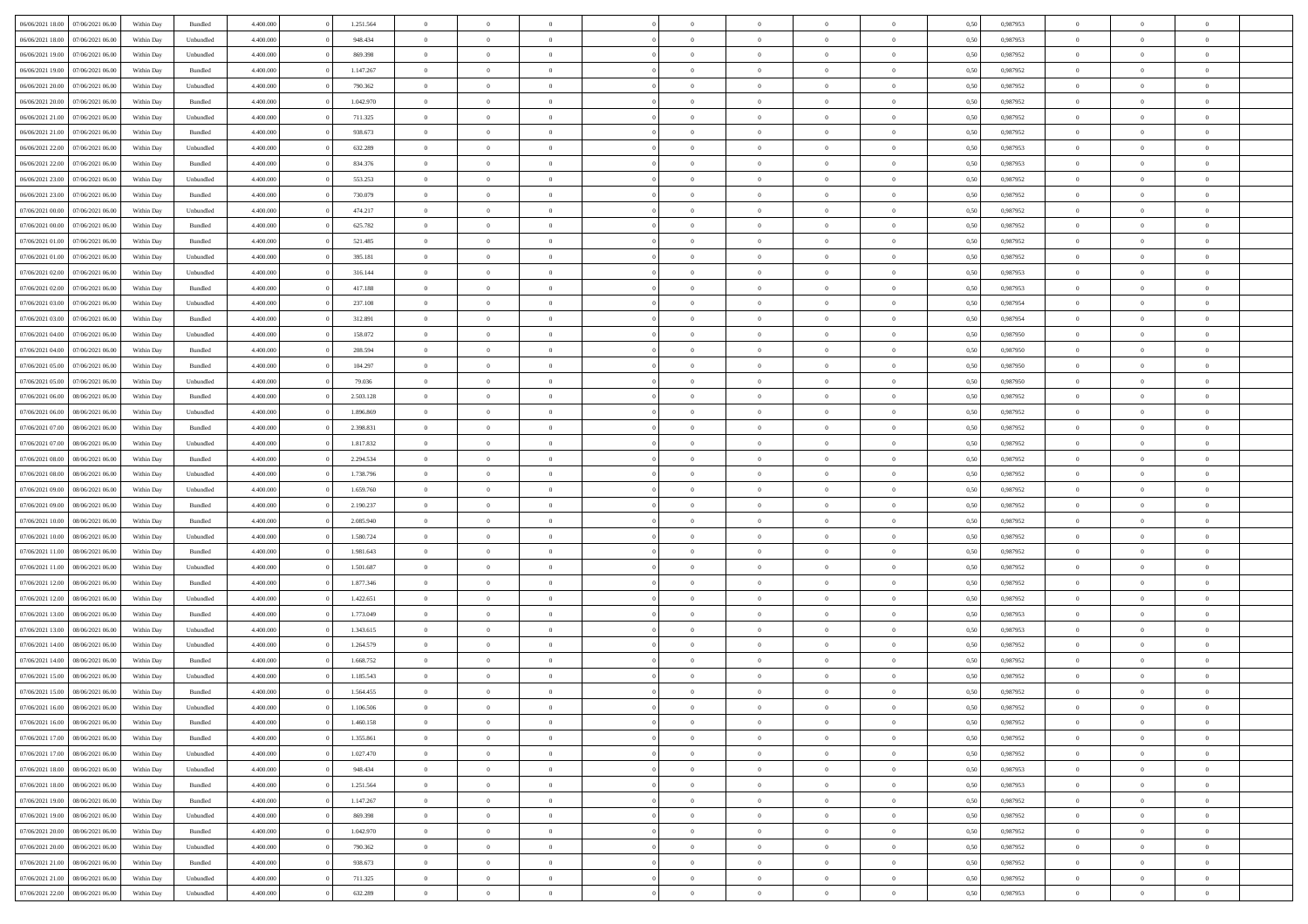| 07/06/2021 22:00 08/06/2021 06:00    | Within Day | Bundled   | 4.400.000 | 834.376   | $\overline{0}$ | $\overline{0}$ | $\Omega$       | $\Omega$       | $\theta$       | $\Omega$       | $\overline{0}$ | 0,50 | 0,987953 | $\theta$       | $\theta$       | $\theta$       |  |
|--------------------------------------|------------|-----------|-----------|-----------|----------------|----------------|----------------|----------------|----------------|----------------|----------------|------|----------|----------------|----------------|----------------|--|
| 07/06/2021 23:00<br>08/06/2021 06:00 | Within Day | Unbundled | 4.400.000 | 553.253   | $\overline{0}$ | $\overline{0}$ | $\overline{0}$ | $\overline{0}$ | $\theta$       | $\overline{0}$ | $\bf{0}$       | 0,50 | 0,987952 | $\theta$       | $\theta$       | $\overline{0}$ |  |
| 07/06/2021 23:00<br>08/06/2021 06:00 | Within Day | Bundled   | 4.400.000 | 730.079   | $\overline{0}$ | $\bf{0}$       | $\overline{0}$ | $\overline{0}$ | $\overline{0}$ | $\overline{0}$ | $\bf{0}$       | 0,50 | 0,987952 | $\bf{0}$       | $\overline{0}$ | $\overline{0}$ |  |
| 08/06/2021 00:00<br>08/06/2021 06:00 | Within Day | Bundled   | 4.400.000 | 625.782   | $\overline{0}$ | $\overline{0}$ | $\overline{0}$ | $\overline{0}$ | $\theta$       | $\overline{0}$ | $\overline{0}$ | 0.50 | 0,987952 | $\theta$       | $\theta$       | $\overline{0}$ |  |
| 08/06/2021 00:00<br>08/06/2021 06:00 | Within Day | Unbundled | 4.400.000 | 474.217   | $\overline{0}$ | $\overline{0}$ | $\overline{0}$ | $\overline{0}$ | $\theta$       | $\overline{0}$ | $\bf{0}$       | 0,50 | 0,987952 | $\theta$       | $\theta$       | $\overline{0}$ |  |
| 08/06/2021 01:00<br>08/06/2021 06:00 | Within Day | Bundled   | 4.400.000 | 521.485   | $\overline{0}$ | $\bf{0}$       | $\overline{0}$ | $\overline{0}$ | $\overline{0}$ | $\overline{0}$ | $\bf{0}$       | 0,50 | 0,987952 | $\bf{0}$       | $\overline{0}$ | $\bf{0}$       |  |
| 08/06/2021 01:00<br>08/06/2021 06:00 | Within Day | Unbundled | 4.400.000 | 395.181   | $\overline{0}$ | $\overline{0}$ | $\overline{0}$ | $\overline{0}$ | $\overline{0}$ | $\overline{0}$ | $\overline{0}$ | 0.5( | 0,987952 | $\theta$       | $\theta$       | $\overline{0}$ |  |
|                                      |            |           |           |           |                |                |                |                |                |                |                |      |          |                |                |                |  |
| 08/06/2021 02:00<br>08/06/2021 06:00 | Within Day | Unbundled | 4.400.000 | 316.144   | $\bf{0}$       | $\theta$       | $\overline{0}$ | $\overline{0}$ | $\theta$       | $\overline{0}$ | $\bf{0}$       | 0,50 | 0,987953 | $\theta$       | $\theta$       | $\overline{0}$ |  |
| 08/06/2021 02:00<br>08/06/2021 06:00 | Within Day | Bundled   | 4.400.000 | 417.188   | $\overline{0}$ | $\bf{0}$       | $\overline{0}$ | $\overline{0}$ | $\overline{0}$ | $\overline{0}$ | $\bf{0}$       | 0,50 | 0,987953 | $\bf{0}$       | $\bf{0}$       | $\overline{0}$ |  |
| 08/06/2021 03:00<br>08/06/2021 06:00 | Within Day | Unbundled | 4.400.000 | 237.108   | $\overline{0}$ | $\overline{0}$ | $\overline{0}$ | $\overline{0}$ | $\overline{0}$ | $\overline{0}$ | $\overline{0}$ | 0.50 | 0,987954 | $\theta$       | $\theta$       | $\overline{0}$ |  |
| 08/06/2021 03:00<br>08/06/2021 06:00 | Within Day | Bundled   | 4.400.000 | 312.891   | $\bf{0}$       | $\overline{0}$ | $\overline{0}$ | $\overline{0}$ | $\theta$       | $\overline{0}$ | $\bf{0}$       | 0,50 | 0,987954 | $\theta$       | $\theta$       | $\overline{0}$ |  |
| 08/06/2021 04:00<br>08/06/2021 06:00 | Within Day | Bundled   | 4.400.000 | 208.594   | $\overline{0}$ | $\bf{0}$       | $\overline{0}$ | $\overline{0}$ | $\bf{0}$       | $\overline{0}$ | $\bf{0}$       | 0,50 | 0,987950 | $\bf{0}$       | $\overline{0}$ | $\overline{0}$ |  |
| 08/06/2021 04:00<br>08/06/2021 06:00 | Within Day | Unbundled | 4.400.000 | 158.072   | $\overline{0}$ | $\overline{0}$ | $\overline{0}$ | $\overline{0}$ | $\overline{0}$ | $\overline{0}$ | $\overline{0}$ | 0.5( | 0.987950 | $\theta$       | $\theta$       | $\overline{0}$ |  |
| 08/06/2021 05:00<br>08/06/2021 06:00 | Within Day | Unbundled | 4.400.000 | 79.036    | $\overline{0}$ | $\overline{0}$ | $\overline{0}$ | $\overline{0}$ | $\theta$       | $\overline{0}$ | $\bf{0}$       | 0,50 | 0,987950 | $\theta$       | $\theta$       | $\overline{0}$ |  |
| 08/06/2021 05:00<br>08/06/2021 06:00 | Within Day | Bundled   | 4.400.000 | 104.297   | $\overline{0}$ | $\bf{0}$       | $\overline{0}$ | $\overline{0}$ | $\overline{0}$ | $\overline{0}$ | $\bf{0}$       | 0,50 | 0,987950 | $\bf{0}$       | $\overline{0}$ | $\bf{0}$       |  |
| 08/06/2021 06:00<br>09/06/2021 06:00 | Within Day | Bundled   | 4.400.000 | 2.503.128 | $\overline{0}$ | $\overline{0}$ | $\overline{0}$ | $\overline{0}$ | $\overline{0}$ | $\overline{0}$ | $\overline{0}$ | 0.5( | 0,987952 | $\theta$       | $\theta$       | $\overline{0}$ |  |
| 08/06/2021 06:00<br>09/06/2021 06:00 | Within Day | Unbundled | 4.400.000 | 1.896.869 | $\bf{0}$       | $\overline{0}$ | $\overline{0}$ | $\overline{0}$ | $\theta$       | $\overline{0}$ | $\bf{0}$       | 0,50 | 0,987952 | $\theta$       | $\theta$       | $\overline{0}$ |  |
| 08/06/2021 07:00<br>09/06/2021 06:00 | Within Day | Unbundled | 4.400.000 | 1.817.832 | $\overline{0}$ | $\bf{0}$       | $\overline{0}$ | $\overline{0}$ | $\overline{0}$ | $\overline{0}$ | $\bf{0}$       | 0,50 | 0,987952 | $\bf{0}$       | $\overline{0}$ | $\overline{0}$ |  |
| 08/06/2021 07:00<br>09/06/2021 06:00 | Within Day | Bundled   | 4.400.000 | 2.398.831 | $\overline{0}$ | $\overline{0}$ | $\overline{0}$ | $\overline{0}$ | $\overline{0}$ | $\overline{0}$ | $\overline{0}$ | 0.50 | 0,987952 | $\theta$       | $\theta$       | $\overline{0}$ |  |
| 08/06/2021 08:00<br>09/06/2021 06:00 | Within Day | Unbundled | 4.400.000 | 1.738.796 | $\bf{0}$       | $\overline{0}$ | $\overline{0}$ | $\overline{0}$ | $\theta$       | $\overline{0}$ | $\bf{0}$       | 0,50 | 0,987952 | $\theta$       | $\theta$       | $\overline{0}$ |  |
| 08/06/2021 08:00<br>09/06/2021 06:00 | Within Day | Bundled   | 4.400.000 | 2.294.534 | $\overline{0}$ | $\bf{0}$       | $\overline{0}$ | $\overline{0}$ | $\overline{0}$ | $\overline{0}$ | $\bf{0}$       | 0,50 | 0,987952 | $\bf{0}$       | $\overline{0}$ | $\overline{0}$ |  |
| 08/06/2021 09:00<br>09/06/2021 06:00 | Within Day | Unbundled | 4.400.000 | 1.659.760 | $\overline{0}$ | $\overline{0}$ | $\overline{0}$ | $\overline{0}$ | $\overline{0}$ | $\overline{0}$ | $\overline{0}$ | 0.5( | 0.987952 | $\theta$       | $\theta$       | $\overline{0}$ |  |
| 08/06/2021 09:00<br>09/06/2021 06:00 | Within Day | Bundled   | 4.400.000 | 2.190.237 | $\overline{0}$ | $\overline{0}$ | $\overline{0}$ | $\overline{0}$ | $\theta$       | $\overline{0}$ | $\bf{0}$       | 0,50 | 0,987952 | $\theta$       | $\theta$       | $\overline{0}$ |  |
| 08/06/2021 10:00<br>09/06/2021 06:00 | Within Day | Unbundled | 4.400.000 | 1.580.724 | $\overline{0}$ | $\bf{0}$       | $\overline{0}$ | $\overline{0}$ | $\overline{0}$ | $\overline{0}$ | $\bf{0}$       | 0,50 | 0,987952 | $\bf{0}$       | $\overline{0}$ | $\bf{0}$       |  |
| 08/06/2021 10:00<br>09/06/2021 06:00 | Within Day | Bundled   | 4.400.000 | 2.085.940 | $\overline{0}$ | $\overline{0}$ | $\overline{0}$ | $\overline{0}$ | $\overline{0}$ | $\overline{0}$ | $\overline{0}$ | 0.5( | 0,987952 | $\theta$       | $\theta$       | $\overline{0}$ |  |
| 08/06/2021 11:00<br>09/06/2021 06:00 | Within Day | Bundled   | 4.400.000 | 1.981.643 | $\overline{0}$ | $\overline{0}$ | $\overline{0}$ | $\overline{0}$ | $\theta$       | $\overline{0}$ | $\bf{0}$       | 0,50 | 0,987952 | $\theta$       | $\theta$       | $\overline{0}$ |  |
| 08/06/2021 11:00<br>09/06/2021 06:00 | Within Day | Unbundled | 4.400.000 | 1.501.687 | $\overline{0}$ | $\bf{0}$       | $\overline{0}$ | $\overline{0}$ | $\overline{0}$ | $\overline{0}$ | $\bf{0}$       | 0,50 | 0,987952 | $\bf{0}$       | $\bf{0}$       | $\overline{0}$ |  |
| 08/06/2021 12:00<br>09/06/2021 06:00 | Within Day | Unbundled | 4.400.000 | 1.422.651 | $\overline{0}$ | $\overline{0}$ | $\overline{0}$ | $\overline{0}$ | $\overline{0}$ | $\overline{0}$ | $\overline{0}$ | 0.5( | 0,987952 | $\theta$       | $\theta$       | $\overline{0}$ |  |
| 08/06/2021 12:00<br>09/06/2021 06:00 | Within Day | Bundled   | 4.400.000 | 1.877.346 | $\bf{0}$       | $\overline{0}$ | $\overline{0}$ | $\overline{0}$ | $\theta$       | $\overline{0}$ | $\bf{0}$       | 0,50 | 0,987952 | $\theta$       | $\theta$       | $\overline{0}$ |  |
| 08/06/2021 13:00<br>09/06/2021 06:00 | Within Day | Unbundled | 4.400.000 | 1.343.615 | $\overline{0}$ | $\bf{0}$       | $\overline{0}$ | $\overline{0}$ | $\bf{0}$       | $\overline{0}$ | $\bf{0}$       | 0,50 | 0,987953 | $\bf{0}$       | $\overline{0}$ | $\overline{0}$ |  |
| 08/06/2021 13:00<br>09/06/2021 06.00 | Within Day | Bundled   | 4,400,000 | 1.773.049 | $\overline{0}$ | $\overline{0}$ | $\Omega$       | $\Omega$       | $\Omega$       | $\theta$       | $\overline{0}$ | 0.50 | 0,987953 | $\,$ 0 $\,$    | $\Omega$       | $\theta$       |  |
| 08/06/2021 14:00<br>09/06/2021 06:00 | Within Day | Bundled   | 4.400.000 | 1.668.752 | $\bf{0}$       | $\overline{0}$ | $\overline{0}$ | $\overline{0}$ | $\theta$       | $\overline{0}$ | $\bf{0}$       | 0,50 | 0,987952 | $\theta$       | $\theta$       | $\overline{0}$ |  |
| 08/06/2021 14:00<br>09/06/2021 06:00 | Within Day | Unbundled | 4.400.000 | 1.264.579 | $\overline{0}$ | $\bf{0}$       | $\overline{0}$ | $\overline{0}$ | $\bf{0}$       | $\overline{0}$ | $\bf{0}$       | 0,50 | 0,987952 | $\bf{0}$       | $\overline{0}$ | $\bf{0}$       |  |
| 08/06/2021 15:00<br>09/06/2021 06.00 | Within Day | Unbundled | 4,400,000 | 1.185.543 | $\overline{0}$ | $\overline{0}$ | $\Omega$       | $\Omega$       | $\overline{0}$ | $\Omega$       | $\overline{0}$ | 0.50 | 0,987952 | $\theta$       | $\Omega$       | $\theta$       |  |
| 08/06/2021 15:00<br>09/06/2021 06:00 | Within Day | Bundled   | 4.400.000 | 1.564.455 | $\bf{0}$       | $\overline{0}$ | $\overline{0}$ | $\overline{0}$ | $\theta$       | $\overline{0}$ | $\bf{0}$       | 0,50 | 0,987952 | $\theta$       | $\theta$       | $\overline{0}$ |  |
| 08/06/2021 16:00<br>09/06/2021 06:00 | Within Day | Bundled   | 4.400.000 | 1.460.158 | $\overline{0}$ | $\bf{0}$       | $\overline{0}$ | $\overline{0}$ | $\overline{0}$ | $\overline{0}$ | $\bf{0}$       | 0,50 | 0,987952 | $\bf{0}$       | $\overline{0}$ | $\overline{0}$ |  |
| 08/06/2021 16:00<br>09/06/2021 06:00 | Within Day | Unbundled | 4,400,000 | 1.106.506 | $\overline{0}$ | $\theta$       | $\Omega$       | $\Omega$       | $\Omega$       | $\Omega$       | $\overline{0}$ | 0.50 | 0.987952 | $\theta$       | $\Omega$       | $\theta$       |  |
| 08/06/2021 17:00<br>09/06/2021 06:00 | Within Day | Bundled   | 4.400.000 | 1.355.861 | $\bf{0}$       | $\overline{0}$ | $\overline{0}$ | $\overline{0}$ | $\theta$       | $\overline{0}$ | $\bf{0}$       | 0,50 | 0,987952 | $\theta$       | $\theta$       | $\overline{0}$ |  |
| 08/06/2021 17:00<br>09/06/2021 06:00 | Within Day | Unbundled | 4.400.000 | 1.027.470 | $\overline{0}$ | $\bf{0}$       | $\overline{0}$ | $\overline{0}$ | $\overline{0}$ | $\overline{0}$ | $\bf{0}$       | 0,50 | 0,987952 | $\bf{0}$       | $\overline{0}$ | $\overline{0}$ |  |
| 08/06/2021 18:00<br>09/06/2021 06.00 | Within Day | Unbundled | 4,400,000 | 948.434   | $\overline{0}$ | $\overline{0}$ | $\Omega$       | $\Omega$       | $\theta$       | $\Omega$       | $\overline{0}$ | 0.50 | 0,987953 | $\,$ 0 $\,$    | $\overline{0}$ | $\theta$       |  |
| 08/06/2021 18:00<br>09/06/2021 06:00 | Within Day | Bundled   | 4.400.000 | 1.251.564 | $\bf{0}$       | $\overline{0}$ | $\overline{0}$ | $\overline{0}$ | $\theta$       | $\overline{0}$ | $\bf{0}$       | 0,50 | 0,987953 | $\theta$       | $\theta$       | $\overline{0}$ |  |
| 08/06/2021 19:00<br>09/06/2021 06:00 | Within Day | Bundled   | 4.400.000 | 1.147.267 | $\overline{0}$ | $\bf{0}$       | $\overline{0}$ | $\overline{0}$ | $\bf{0}$       | $\overline{0}$ | $\bf{0}$       | 0,50 | 0,987952 | $\bf{0}$       | $\overline{0}$ | $\bf{0}$       |  |
| 08/06/2021 19:00<br>09/06/2021 06.00 | Within Day | Unbundled | 4,400,000 | 869,398   | $\overline{0}$ | $\Omega$       | $\Omega$       | $\Omega$       | $\Omega$       | $\theta$       | $\overline{0}$ | 0.50 | 0.987952 | $\theta$       | $\overline{0}$ | $\theta$       |  |
| 08/06/2021 20:00<br>09/06/2021 06:00 | Within Day | Unbundled | 4.400.000 | 790.362   | $\bf{0}$       | $\bf{0}$       | $\overline{0}$ | $\overline{0}$ | $\bf{0}$       | $\bf{0}$       | $\bf{0}$       | 0,50 | 0,987952 | $\bf{0}$       | $\,$ 0 $\,$    | $\overline{0}$ |  |
| 08/06/2021 20:00 09/06/2021 06:00    | Within Day | Bundled   | 4.400.000 | 1.042.970 | $\bf{0}$       | $\bf{0}$       |                |                |                |                |                | 0,50 | 0,987952 | $\bf{0}$       | $\bf{0}$       |                |  |
| 08/06/2021 21:00 09/06/2021 06:00    | Within Day | Bundled   | 4.400.000 | 938.673   | $\theta$       | $\overline{0}$ | $\Omega$       | $\theta$       | $\overline{0}$ | $\overline{0}$ | $\overline{0}$ | 0.50 | 0.987952 | $\theta$       | $\theta$       | $\theta$       |  |
| 08/06/2021 21:00<br>09/06/2021 06:00 | Within Day | Unbundled | 4.400.000 | 711.325   | $\overline{0}$ | $\overline{0}$ | $\overline{0}$ | $\overline{0}$ | $\,$ 0 $\,$    | $\overline{0}$ | $\,$ 0 $\,$    | 0,50 | 0,987952 | $\,$ 0 $\,$    | $\,$ 0 $\,$    | $\,$ 0         |  |
| 08/06/2021 22:00<br>09/06/2021 06:00 | Within Day | Unbundled | 4.400.000 | 632.289   | $\overline{0}$ | $\overline{0}$ | $\overline{0}$ | $\overline{0}$ | $\bf{0}$       | $\overline{0}$ | $\bf{0}$       | 0,50 | 0,987953 | $\overline{0}$ | $\overline{0}$ | $\overline{0}$ |  |
| 08/06/2021 22:00<br>09/06/2021 06:00 | Within Day | Bundled   | 4.400.000 | 834.376   | $\overline{0}$ | $\bf{0}$       | $\overline{0}$ | $\overline{0}$ | $\overline{0}$ | $\overline{0}$ | $\bf{0}$       | 0,50 | 0,987953 | $\overline{0}$ | $\theta$       | $\overline{0}$ |  |
| 08/06/2021 23:00<br>09/06/2021 06:00 | Within Day | Bundled   | 4.400.000 | 730.079   | $\overline{0}$ | $\overline{0}$ | $\overline{0}$ | $\overline{0}$ | $\overline{0}$ | $\overline{0}$ | $\,$ 0 $\,$    | 0,50 | 0,987952 | $\,$ 0 $\,$    | $\,$ 0 $\,$    | $\overline{0}$ |  |
| 08/06/2021 23:00<br>09/06/2021 06:00 | Within Day | Unbundled | 4.400.000 | 553.253   | $\overline{0}$ | $\overline{0}$ | $\overline{0}$ | $\overline{0}$ | $\overline{0}$ | $\overline{0}$ | $\bf{0}$       | 0,50 | 0,987952 | $\overline{0}$ | $\overline{0}$ | $\overline{0}$ |  |
| 09/06/2021 00:00<br>09/06/2021 06:00 | Within Day | Unbundled | 4.400.000 | 474.217   | $\overline{0}$ | $\bf{0}$       | $\overline{0}$ | $\overline{0}$ | $\overline{0}$ | $\overline{0}$ | $\bf{0}$       | 0.50 | 0,987952 | $\overline{0}$ | $\theta$       | $\overline{0}$ |  |
| 09/06/2021 00:00<br>09/06/2021 06:00 | Within Day | Bundled   | 4.400.000 | 625.782   | $\overline{0}$ | $\overline{0}$ | $\overline{0}$ | $\overline{0}$ | $\overline{0}$ | $\bf{0}$       | $\bf{0}$       | 0,50 | 0,987952 | $\,$ 0 $\,$    | $\,$ 0 $\,$    | $\overline{0}$ |  |
| 09/06/2021 01:00<br>09/06/2021 06:00 | Within Day | Bundled   | 4.400.000 | 521.485   | $\overline{0}$ | $\bf{0}$       | $\overline{0}$ | $\overline{0}$ | $\overline{0}$ | $\overline{0}$ | $\bf{0}$       | 0,50 | 0,987952 | $\bf{0}$       | $\overline{0}$ | $\bf{0}$       |  |
| 09/06/2021 01:00<br>09/06/2021 06:00 | Within Day | Unbundled | 4.400.000 | 395.181   | $\overline{0}$ | $\overline{0}$ | $\overline{0}$ | $\overline{0}$ | $\overline{0}$ | $\overline{0}$ | $\bf{0}$       | 0.50 | 0,987952 | $\overline{0}$ | $\overline{0}$ | $\overline{0}$ |  |
| 09/06/2021 02:00<br>09/06/2021 06:00 | Within Day | Unbundled | 4.400.000 | 316.144   | $\overline{0}$ | $\overline{0}$ | $\overline{0}$ | $\overline{0}$ | $\bf{0}$       | $\bf{0}$       | $\,$ 0 $\,$    | 0,50 | 0,987953 | $\,$ 0 $\,$    | $\,$ 0 $\,$    | $\bf{0}$       |  |
|                                      |            |           |           |           |                |                |                |                |                |                |                |      |          |                |                |                |  |
| 09/06/2021 02:00 09/06/2021 06:00    | Within Day | Bundled   | 4.400.000 | 417.188   | $\overline{0}$ | $\bf{0}$       | $\overline{0}$ | $\overline{0}$ | $\overline{0}$ | $\overline{0}$ | $\bf{0}$       | 0,50 | 0,987953 | $\overline{0}$ | $\bf{0}$       | $\overline{0}$ |  |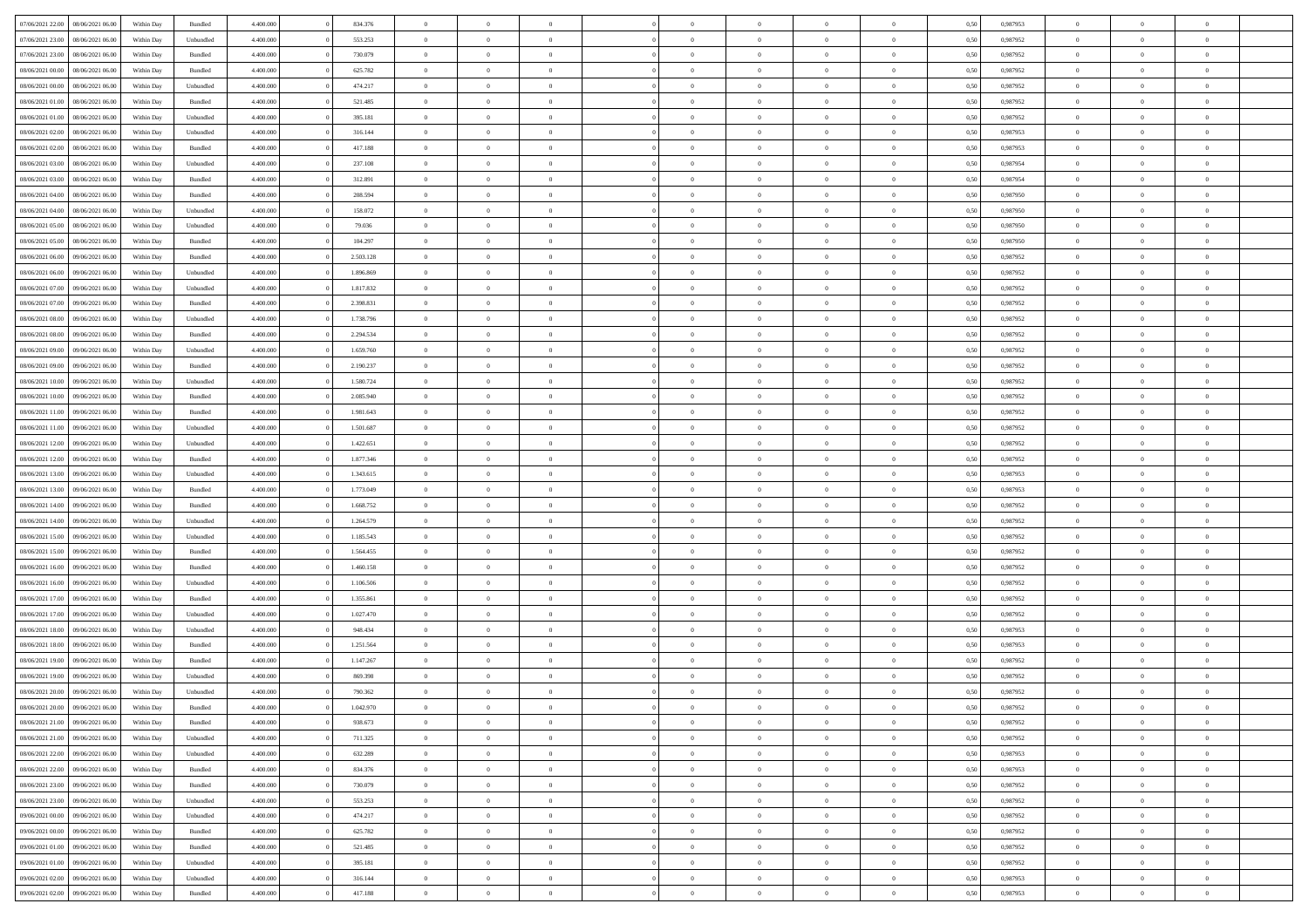| 09/06/2021 03:00 09/06/2021 06:00                        | Within Day               | Unbundled            | 4.400.000 | 237.108   | $\overline{0}$ | $\overline{0}$ | $\Omega$       | $\Omega$       | $\theta$       | $\Omega$       | $\overline{0}$ | 0,50 | 0,987954 | $\theta$       | $\theta$       | $\theta$       |  |
|----------------------------------------------------------|--------------------------|----------------------|-----------|-----------|----------------|----------------|----------------|----------------|----------------|----------------|----------------|------|----------|----------------|----------------|----------------|--|
| 09/06/2021 03:00<br>09/06/2021 06:00                     | Within Day               | Bundled              | 4.400.000 | 312.891   | $\overline{0}$ | $\overline{0}$ | $\overline{0}$ | $\overline{0}$ | $\theta$       | $\overline{0}$ | $\bf{0}$       | 0,50 | 0,987954 | $\theta$       | $\theta$       | $\overline{0}$ |  |
| 09/06/2021 04:00<br>09/06/2021 06:00                     | Within Day               | Unbundled            | 4.400.000 | 158.072   | $\overline{0}$ | $\bf{0}$       | $\overline{0}$ | $\overline{0}$ | $\overline{0}$ | $\overline{0}$ | $\bf{0}$       | 0,50 | 0,987950 | $\bf{0}$       | $\overline{0}$ | $\overline{0}$ |  |
| 09/06/2021 04:00<br>09/06/2021 06:00                     | Within Day               | Bundled              | 4.400.000 | 208,594   | $\overline{0}$ | $\overline{0}$ | $\overline{0}$ | $\overline{0}$ | $\theta$       | $\overline{0}$ | $\overline{0}$ | 0.50 | 0.987950 | $\theta$       | $\theta$       | $\overline{0}$ |  |
| 09/06/2021 05:00<br>09/06/2021 06:00                     | Within Day               | Unbundled            | 4.400.000 | 79.036    | $\overline{0}$ | $\overline{0}$ | $\overline{0}$ | $\overline{0}$ | $\theta$       | $\overline{0}$ | $\bf{0}$       | 0,50 | 0,987950 | $\theta$       | $\theta$       | $\overline{0}$ |  |
| 09/06/2021 05:00<br>09/06/2021 06:00                     | Within Day               | Bundled              | 4.400.000 | 104.297   | $\overline{0}$ | $\bf{0}$       | $\overline{0}$ | $\overline{0}$ | $\overline{0}$ | $\overline{0}$ | $\bf{0}$       | 0,50 | 0,987950 | $\bf{0}$       | $\overline{0}$ | $\bf{0}$       |  |
| 09/06/2021 06:00<br>10/06/2021 06:00                     | Within Day               | Unbundled            | 4.400.000 | 1.896.869 | $\overline{0}$ | $\overline{0}$ | $\overline{0}$ | $\overline{0}$ | $\overline{0}$ | $\overline{0}$ | $\overline{0}$ | 0.5( | 0,987952 | $\theta$       | $\theta$       | $\overline{0}$ |  |
| 09/06/2021 06:00<br>10/06/2021 06:00                     | Within Day               | Bundled              | 4.400.000 | 2.503.128 | $\overline{0}$ | $\theta$       | $\overline{0}$ | $\overline{0}$ | $\theta$       | $\overline{0}$ | $\bf{0}$       | 0,50 | 0,987952 | $\theta$       | $\theta$       | $\overline{0}$ |  |
|                                                          |                          |                      |           |           |                |                |                |                |                |                |                |      |          |                |                |                |  |
| 09/06/2021 07:00<br>10/06/2021 06:00                     | Within Day               | Bundled              | 4.400.000 | 2.398.831 | $\overline{0}$ | $\bf{0}$       | $\overline{0}$ | $\overline{0}$ | $\overline{0}$ | $\overline{0}$ | $\bf{0}$       | 0,50 | 0,987952 | $\bf{0}$       | $\bf{0}$       | $\overline{0}$ |  |
| 09/06/2021 07:00<br>10/06/2021 06:00                     | Within Day               | Unbundled            | 4.400.000 | 1.817.832 | $\overline{0}$ | $\overline{0}$ | $\overline{0}$ | $\overline{0}$ | $\overline{0}$ | $\overline{0}$ | $\overline{0}$ | 0.50 | 0,987952 | $\theta$       | $\theta$       | $\overline{0}$ |  |
| 09/06/2021 08:00<br>10/06/2021 06:00                     | Within Day               | Bundled              | 4.400.000 | 2.294.534 | $\bf{0}$       | $\overline{0}$ | $\overline{0}$ | $\overline{0}$ | $\theta$       | $\overline{0}$ | $\bf{0}$       | 0,50 | 0,987952 | $\theta$       | $\theta$       | $\overline{0}$ |  |
| 09/06/2021 08:00<br>10/06/2021 06:00                     | Within Day               | Unbundled            | 4.400.000 | 1.738.796 | $\overline{0}$ | $\bf{0}$       | $\overline{0}$ | $\overline{0}$ | $\bf{0}$       | $\overline{0}$ | $\bf{0}$       | 0,50 | 0,987952 | $\bf{0}$       | $\overline{0}$ | $\overline{0}$ |  |
| 09/06/2021 09:00<br>10/06/2021 06:00                     | Within Day               | Bundled              | 4.400.000 | 2.190.237 | $\overline{0}$ | $\overline{0}$ | $\overline{0}$ | $\overline{0}$ | $\overline{0}$ | $\overline{0}$ | $\overline{0}$ | 0.5( | 0,987952 | $\theta$       | $\theta$       | $\overline{0}$ |  |
| 09/06/2021 09:00<br>10/06/2021 06:00                     | Within Day               | Unbundled            | 4.400.000 | 1.659.760 | $\overline{0}$ | $\overline{0}$ | $\overline{0}$ | $\overline{0}$ | $\theta$       | $\overline{0}$ | $\,$ 0 $\,$    | 0,50 | 0,987952 | $\theta$       | $\theta$       | $\overline{0}$ |  |
| 09/06/2021 10:00<br>10/06/2021 06:00                     | Within Day               | Unbundled            | 4.400.000 | 1.580.724 | $\overline{0}$ | $\bf{0}$       | $\overline{0}$ | $\overline{0}$ | $\overline{0}$ | $\overline{0}$ | $\bf{0}$       | 0,50 | 0,987952 | $\bf{0}$       | $\overline{0}$ | $\bf{0}$       |  |
| 09/06/2021 10:00<br>10/06/2021 06:00                     | Within Day               | Bundled              | 4.400.000 | 2.085.940 | $\overline{0}$ | $\overline{0}$ | $\overline{0}$ | $\overline{0}$ | $\overline{0}$ | $\overline{0}$ | $\overline{0}$ | 0.5( | 0,987952 | $\theta$       | $\theta$       | $\overline{0}$ |  |
| 09/06/2021 11:00<br>10/06/2021 06:00                     | Within Day               | Bundled              | 4.400.000 | 1.981.643 | $\bf{0}$       | $\theta$       | $\overline{0}$ | $\overline{0}$ | $\theta$       | $\overline{0}$ | $\bf{0}$       | 0,50 | 0,987952 | $\theta$       | $\theta$       | $\overline{0}$ |  |
| 09/06/2021 11:00<br>10/06/2021 06:00                     | Within Day               | Unbundled            | 4.400.000 | 1.501.687 | $\overline{0}$ | $\bf{0}$       | $\overline{0}$ | $\overline{0}$ | $\overline{0}$ | $\overline{0}$ | $\bf{0}$       | 0,50 | 0,987952 | $\bf{0}$       | $\overline{0}$ | $\overline{0}$ |  |
| 09/06/2021 12:00<br>10/06/2021 06:00                     | Within Day               | Unbundled            | 4.400.000 | 1.422.651 | $\overline{0}$ | $\overline{0}$ | $\overline{0}$ | $\overline{0}$ | $\overline{0}$ | $\overline{0}$ | $\overline{0}$ | 0.50 | 0,987952 | $\theta$       | $\theta$       | $\overline{0}$ |  |
| 09/06/2021 12:00<br>10/06/2021 06:00                     | Within Day               | Bundled              | 4.400.000 | 1.877.346 | $\bf{0}$       | $\overline{0}$ | $\overline{0}$ | $\overline{0}$ | $\theta$       | $\overline{0}$ | $\bf{0}$       | 0,50 | 0,987952 | $\theta$       | $\theta$       | $\overline{0}$ |  |
| 09/06/2021 13:00<br>10/06/2021 06:00                     | Within Day               | Unbundled            | 4.400.000 | 1.343.615 | $\overline{0}$ | $\bf{0}$       | $\overline{0}$ | $\overline{0}$ | $\overline{0}$ | $\overline{0}$ | $\bf{0}$       | 0,50 | 0,987953 | $\bf{0}$       | $\overline{0}$ | $\overline{0}$ |  |
| 09/06/2021 13:00<br>10/06/2021 06:00                     | Within Day               | Bundled              | 4.400.000 | 1.773.049 | $\overline{0}$ | $\overline{0}$ | $\overline{0}$ | $\overline{0}$ | $\overline{0}$ | $\overline{0}$ | $\overline{0}$ | 0.5( | 0.987953 | $\theta$       | $\theta$       | $\overline{0}$ |  |
| 09/06/2021 14:00<br>10/06/2021 06:00                     | Within Day               | Unbundled            | 4.400.000 | 1.264.579 | $\overline{0}$ | $\overline{0}$ | $\overline{0}$ | $\overline{0}$ | $\theta$       | $\overline{0}$ | $\bf{0}$       | 0,50 | 0,987952 | $\theta$       | $\theta$       | $\overline{0}$ |  |
| 09/06/2021 14:00<br>10/06/2021 06:00                     | Within Day               | Bundled              | 4.400.000 | 1.668.752 | $\overline{0}$ | $\bf{0}$       | $\overline{0}$ | $\overline{0}$ | $\overline{0}$ | $\overline{0}$ | $\bf{0}$       | 0,50 | 0,987952 | $\bf{0}$       | $\overline{0}$ | $\bf{0}$       |  |
| 09/06/2021 15:00<br>10/06/2021 06:00                     | Within Day               | Unbundled            | 4.400.000 | 1.185.543 | $\overline{0}$ | $\overline{0}$ | $\overline{0}$ | $\overline{0}$ | $\overline{0}$ | $\overline{0}$ | $\overline{0}$ | 0.5( | 0,987952 | $\theta$       | $\theta$       | $\overline{0}$ |  |
| 09/06/2021 15:00<br>10/06/2021 06:00                     | Within Day               | Bundled              | 4.400.000 | 1.564.455 | $\overline{0}$ | $\overline{0}$ | $\overline{0}$ | $\overline{0}$ | $\theta$       | $\overline{0}$ | $\bf{0}$       | 0,50 | 0,987952 | $\theta$       | $\theta$       | $\overline{0}$ |  |
| 09/06/2021 16:00<br>10/06/2021 06:00                     | Within Day               | Unbundled            | 4.400.000 | 1.106.506 | $\overline{0}$ | $\bf{0}$       | $\overline{0}$ | $\overline{0}$ | $\overline{0}$ | $\overline{0}$ | $\bf{0}$       | 0,50 | 0,987952 | $\bf{0}$       | $\bf{0}$       | $\overline{0}$ |  |
| 09/06/2021 16:00<br>10/06/2021 06:00                     | Within Day               | Bundled              | 4.400.000 | 1.460.158 | $\overline{0}$ | $\overline{0}$ | $\overline{0}$ | $\overline{0}$ | $\overline{0}$ | $\overline{0}$ | $\overline{0}$ | 0.5( | 0,987952 | $\theta$       | $\theta$       | $\overline{0}$ |  |
| 09/06/2021 17:00<br>10/06/2021 06:00                     | Within Day               | Bundled              | 4.400.000 | 1.355.861 | $\bf{0}$       | $\overline{0}$ | $\overline{0}$ | $\overline{0}$ | $\theta$       | $\overline{0}$ | $\bf{0}$       | 0,50 | 0,987952 | $\theta$       | $\theta$       | $\overline{0}$ |  |
| 09/06/2021 17:00<br>10/06/2021 06:00                     | Within Day               | Unbundled            | 4.400.000 | 1.027.470 | $\overline{0}$ | $\bf{0}$       | $\overline{0}$ | $\overline{0}$ | $\bf{0}$       | $\overline{0}$ | $\bf{0}$       | 0,50 | 0,987952 | $\bf{0}$       | $\overline{0}$ | $\overline{0}$ |  |
| 09/06/2021 18:00<br>10/06/2021 06:00                     | Within Day               | Unbundled            | 4,400,000 | 948.434   | $\overline{0}$ | $\overline{0}$ | $\Omega$       | $\Omega$       | $\Omega$       | $\Omega$       | $\overline{0}$ | 0.50 | 0,987953 | $\,$ 0 $\,$    | $\overline{0}$ | $\theta$       |  |
| 09/06/2021 18:00<br>10/06/2021 06:00                     | Within Day               | Bundled              | 4.400.000 | 1.251.564 | $\bf{0}$       | $\overline{0}$ | $\overline{0}$ | $\overline{0}$ | $\theta$       | $\overline{0}$ | $\bf{0}$       | 0,50 | 0,987953 | $\theta$       | $\theta$       | $\overline{0}$ |  |
| 09/06/2021 19:00<br>10/06/2021 06:00                     | Within Day               | Unbundled            | 4.400.000 | 869.398   | $\overline{0}$ | $\bf{0}$       | $\overline{0}$ | $\overline{0}$ | $\bf{0}$       | $\overline{0}$ | $\bf{0}$       | 0,50 | 0,987952 | $\bf{0}$       | $\overline{0}$ | $\bf{0}$       |  |
| 09/06/2021 19:00<br>10/06/2021 06:00                     | Within Day               | Bundled              | 4,400,000 | 1.147.267 | $\overline{0}$ | $\overline{0}$ | $\Omega$       | $\Omega$       | $\overline{0}$ | $\Omega$       | $\overline{0}$ | 0.50 | 0,987952 | $\overline{0}$ | $\theta$       | $\theta$       |  |
| 09/06/2021 20:00<br>10/06/2021 06:00                     | Within Day               | Unbundled            | 4.400.000 | 790.362   | $\bf{0}$       | $\overline{0}$ | $\overline{0}$ | $\overline{0}$ | $\theta$       | $\overline{0}$ | $\bf{0}$       | 0,50 | 0,987952 | $\theta$       | $\theta$       | $\overline{0}$ |  |
| 09/06/2021 20:00<br>10/06/2021 06:00                     | Within Day               | Bundled              | 4.400.000 | 1.042.970 | $\overline{0}$ | $\bf{0}$       | $\overline{0}$ | $\overline{0}$ | $\overline{0}$ | $\bf{0}$       | $\bf{0}$       | 0,50 | 0,987952 | $\bf{0}$       | $\overline{0}$ | $\overline{0}$ |  |
| 10/06/2021 06:00                                         |                          |                      | 4,400,000 | 938.673   | $\overline{0}$ | $\overline{0}$ | $\Omega$       | $\Omega$       | $\Omega$       | $\Omega$       | $\overline{0}$ | 0.50 | 0.987952 | $\theta$       | $\Omega$       | $\theta$       |  |
| 09/06/2021 21:00<br>09/06/2021 21:00<br>10/06/2021 06:00 | Within Day<br>Within Day | Bundled<br>Unbundled | 4.400.000 | 711.325   | $\bf{0}$       | $\overline{0}$ | $\overline{0}$ | $\overline{0}$ | $\theta$       | $\overline{0}$ | $\bf{0}$       | 0,50 | 0,987952 | $\theta$       | $\theta$       | $\overline{0}$ |  |
|                                                          |                          |                      |           |           |                |                |                |                |                |                |                |      |          |                |                |                |  |
| 09/06/2021 22.00<br>10/06/2021 06:00                     | Within Day               | Unbundled            | 4.400.000 | 632.289   | $\overline{0}$ | $\bf{0}$       | $\overline{0}$ | $\overline{0}$ | $\overline{0}$ | $\overline{0}$ | $\bf{0}$       | 0,50 | 0,987953 | $\bf{0}$       | $\overline{0}$ | $\overline{0}$ |  |
| 09/06/2021 22.00<br>10/06/2021 06:00                     | Within Day               | Bundled              | 4,400,000 | 834.376   | $\overline{0}$ | $\overline{0}$ | $\Omega$       | $\Omega$       | $\theta$       | $\Omega$       | $\overline{0}$ | 0.50 | 0,987953 | $\,$ 0 $\,$    | $\overline{0}$ | $\theta$       |  |
| 09/06/2021 23:00<br>10/06/2021 06:00                     | Within Day               | Bundled              | 4.400.000 | 730.079   | $\bf{0}$       | $\overline{0}$ | $\overline{0}$ | $\overline{0}$ | $\theta$       | $\overline{0}$ | $\bf{0}$       | 0,50 | 0,987952 | $\theta$       | $\theta$       | $\overline{0}$ |  |
| 09/06/2021 23:00<br>10/06/2021 06:00                     | Within Day               | Unbundled            | 4.400.000 | 553.253   | $\overline{0}$ | $\bf{0}$       | $\overline{0}$ | $\overline{0}$ | $\bf{0}$       | $\overline{0}$ | $\bf{0}$       | 0,50 | 0,987952 | $\bf{0}$       | $\overline{0}$ | $\bf{0}$       |  |
| 10/06/2021 00:00<br>10/06/2021 06:00                     | Within Day               | Unbundled            | 4,400,000 | 474.217   | $\overline{0}$ | $\Omega$       | $\Omega$       | $\Omega$       | $\Omega$       | $\theta$       | $\overline{0}$ | 0.50 | 0.987952 | $\theta$       | $\overline{0}$ | $\theta$       |  |
| 10/06/2021 00:00<br>10/06/2021 06:00                     | Within Day               | Bundled              | 4.400.000 | 625.782   | $\bf{0}$       | $\bf{0}$       | $\overline{0}$ | $\overline{0}$ | $\bf{0}$       | $\overline{0}$ | $\bf{0}$       | 0,50 | 0,987952 | $\bf{0}$       | $\,$ 0 $\,$    | $\overline{0}$ |  |
| 10/06/2021 01:00 10/06/2021 06:00                        | Within Day               | Bundled              | 4.400.000 | 521.485   |                | $\bf{0}$       |                |                |                |                |                | 0,50 | 0,987952 | $\bf{0}$       | $\bf{0}$       |                |  |
| 10/06/2021 01:00 10/06/2021 06:00                        | Within Day               | Unbundled            | 4.400.000 | 395.181   | $\theta$       | $\overline{0}$ | $\Omega$       | $\theta$       | $\overline{0}$ | $\overline{0}$ | $\overline{0}$ | 0.50 | 0.987952 | $\theta$       | $\theta$       | $\theta$       |  |
| 10/06/2021 02:00<br>10/06/2021 06:00                     | Within Day               | Bundled              | 4.400.000 | 417.188   | $\overline{0}$ | $\overline{0}$ | $\overline{0}$ | $\overline{0}$ | $\,$ 0 $\,$    | $\overline{0}$ | $\,$ 0 $\,$    | 0,50 | 0,987953 | $\,$ 0 $\,$    | $\,$ 0 $\,$    | $\,$ 0         |  |
| 10/06/2021 02:00<br>10/06/2021 06:00                     | Within Day               | Unbundled            | 4.400.000 | 316.144   | $\overline{0}$ | $\overline{0}$ | $\overline{0}$ | $\overline{0}$ | $\overline{0}$ | $\overline{0}$ | $\bf{0}$       | 0,50 | 0,987953 | $\overline{0}$ | $\overline{0}$ | $\overline{0}$ |  |
| 10/06/2021 03:00<br>10/06/2021 06:00                     | Within Day               | Unbundled            | 4.400.000 | 237.108   | $\overline{0}$ | $\bf{0}$       | $\overline{0}$ | $\overline{0}$ | $\overline{0}$ | $\overline{0}$ | $\bf{0}$       | 0,50 | 0,987954 | $\bf{0}$       | $\theta$       | $\overline{0}$ |  |
| 10/06/2021 03:00<br>10/06/2021 06:00                     | Within Day               | Bundled              | 4.400.000 | 312.891   | $\overline{0}$ | $\overline{0}$ | $\overline{0}$ | $\overline{0}$ | $\overline{0}$ | $\overline{0}$ | $\bf{0}$       | 0,50 | 0,987954 | $\,$ 0 $\,$    | $\,$ 0 $\,$    | $\overline{0}$ |  |
| 10/06/2021 04:00<br>10/06/2021 06:00                     | Within Day               | Bundled              | 4.400.000 | 208.594   | $\overline{0}$ | $\overline{0}$ | $\overline{0}$ | $\overline{0}$ | $\mathbf{0}$   | $\overline{0}$ | $\mathbf{0}$   | 0,50 | 0,987950 | $\overline{0}$ | $\overline{0}$ | $\overline{0}$ |  |
| 10/06/2021 04:00<br>10/06/2021 06:00                     | Within Day               | Unbundled            | 4.400.000 | 158.072   | $\overline{0}$ | $\bf{0}$       | $\overline{0}$ | $\overline{0}$ | $\overline{0}$ | $\overline{0}$ | $\bf{0}$       | 0.50 | 0,987950 | $\overline{0}$ | $\theta$       | $\overline{0}$ |  |
| 10/06/2021 05:00<br>10/06/2021 06:00                     | Within Day               | Bundled              | 4.400.000 | 104.297   | $\overline{0}$ | $\overline{0}$ | $\overline{0}$ | $\overline{0}$ | $\overline{0}$ | $\overline{0}$ | $\bf{0}$       | 0,50 | 0,987950 | $\,$ 0 $\,$    | $\,$ 0 $\,$    | $\overline{0}$ |  |
| 10/06/2021 05:00<br>10/06/2021 06:00                     | Within Day               | Unbundled            | 4.400.000 | 79.036    | $\overline{0}$ | $\bf{0}$       | $\overline{0}$ | $\overline{0}$ | $\overline{0}$ | $\overline{0}$ | $\bf{0}$       | 0,50 | 0,987950 | $\bf{0}$       | $\overline{0}$ | $\bf{0}$       |  |
| 10/06/2021 06:00<br>11/06/2021 06:00                     | Within Day               | Bundled              | 4.400.000 | 2.503.128 | $\overline{0}$ | $\overline{0}$ | $\overline{0}$ | $\overline{0}$ | $\overline{0}$ | $\overline{0}$ | $\bf{0}$       | 0.50 | 0,987952 | $\overline{0}$ | $\overline{0}$ | $\overline{0}$ |  |
| 10/06/2021 06:00<br>11/06/2021 06:00                     | Within Day               | Unbundled            | 4.400.000 | 1.896.869 | $\overline{0}$ | $\,$ 0         | $\overline{0}$ | $\overline{0}$ | $\bf{0}$       | $\overline{0}$ | $\bf{0}$       | 0,50 | 0,987952 | $\,$ 0 $\,$    | $\,$ 0 $\,$    | $\bf{0}$       |  |
| 10/06/2021 07:00 11/06/2021 06:00                        | Within Day               | Bundled              | 4.400.000 | 2.398.831 | $\overline{0}$ | $\bf{0}$       | $\overline{0}$ | $\overline{0}$ | $\overline{0}$ | $\overline{0}$ | $\bf{0}$       | 0,50 | 0,987952 | $\bf{0}$       | $\overline{0}$ | $\bf{0}$       |  |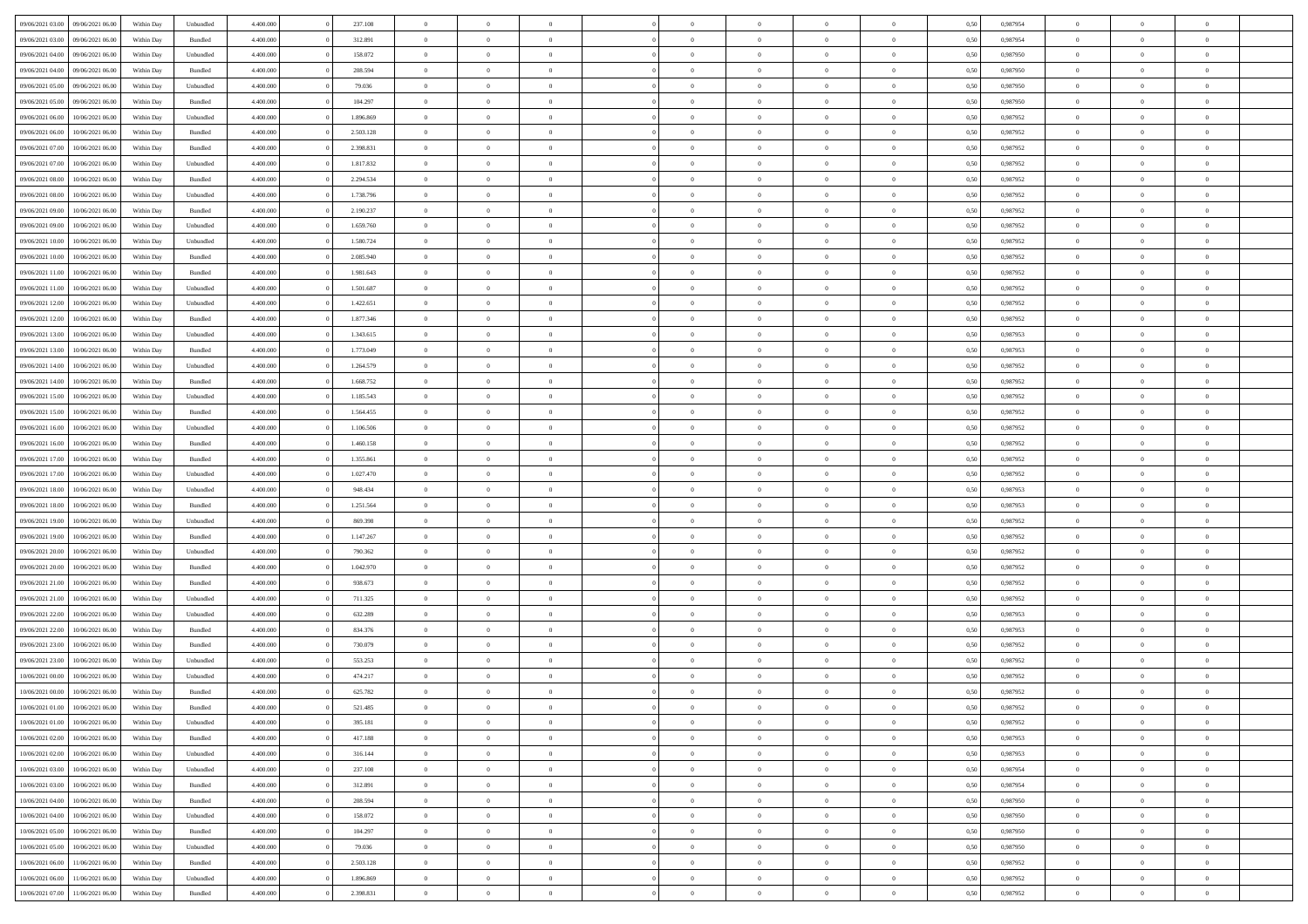| 10/06/2021 07:00 11/06/2021 06:00            | Within Day | Unbundled         | 4.400.000 | 1.817.832 | $\overline{0}$ | $\overline{0}$ |                | $\overline{0}$ | $\theta$       |                | $\theta$       | 0,50 | 0,987952 | $\theta$       | $\theta$       | $\overline{0}$ |  |
|----------------------------------------------|------------|-------------------|-----------|-----------|----------------|----------------|----------------|----------------|----------------|----------------|----------------|------|----------|----------------|----------------|----------------|--|
|                                              |            |                   |           |           |                |                |                |                |                |                |                |      |          |                |                |                |  |
| 10/06/2021 08:00<br>11/06/2021 06:00         | Within Day | Unbundled         | 4.400.00  | 1.738.796 | $\bf{0}$       | $\bf{0}$       | $\bf{0}$       | $\bf{0}$       | $\overline{0}$ | $\overline{0}$ | $\bf{0}$       | 0,50 | 0,987952 | $\,$ 0 $\,$    | $\bf{0}$       | $\overline{0}$ |  |
| 10/06/2021 08:00<br>11/06/2021 06:00         | Within Day | Bundled           | 4,400,000 | 2.294.534 | $\overline{0}$ | $\bf{0}$       | $\overline{0}$ | $\bf{0}$       | $\bf{0}$       | $\overline{0}$ | $\bf{0}$       | 0.50 | 0.987952 | $\bf{0}$       | $\overline{0}$ | $\bf{0}$       |  |
| 10/06/2021 09:00<br>11/06/2021 06:00         | Within Day | Bundled           | 4.400.000 | 2.190.237 | $\overline{0}$ | $\overline{0}$ | $\overline{0}$ | $\overline{0}$ | $\theta$       | $\overline{0}$ | $\bf{0}$       | 0,50 | 0,987952 | $\,$ 0 $\,$    | $\,$ 0 $\,$    | $\overline{0}$ |  |
|                                              |            |                   |           |           |                |                |                |                |                |                |                |      |          |                |                |                |  |
| 10/06/2021 09:00<br>11/06/2021 06:00         | Within Day | Unbundled         | 4.400.00  | 1.659.760 | $\bf{0}$       | $\overline{0}$ | $\bf{0}$       | $\overline{0}$ | $\theta$       | $\overline{0}$ | $\bf{0}$       | 0,50 | 0,987952 | $\,$ 0 $\,$    | $\bf{0}$       | $\overline{0}$ |  |
| 10/06/2021 10:00<br>11/06/2021 06:00         | Within Day | Bundled           | 4,400,000 | 2.085.940 | $\overline{0}$ | $\overline{0}$ | $\overline{0}$ | $\bf{0}$       | $\overline{0}$ | $\theta$       | $\bf{0}$       | 0.50 | 0,987952 | $\bf{0}$       | $\theta$       | $\overline{0}$ |  |
| 10/06/2021 10:00<br>11/06/2021 06:00         | Within Day | Unbundled         | 4.400.000 | 1.580.724 | $\overline{0}$ | $\overline{0}$ | $\overline{0}$ | $\overline{0}$ | $\overline{0}$ | $\overline{0}$ | $\bf{0}$       | 0,50 | 0,987952 | $\,$ 0 $\,$    | $\theta$       | $\overline{0}$ |  |
| 10/06/2021 11:00<br>11/06/2021 06:00         | Within Day | Unbundled         | 4.400.000 | 1.501.687 | $\bf{0}$       | $\overline{0}$ | $\bf{0}$       | $\overline{0}$ | $\overline{0}$ | $\overline{0}$ | $\bf{0}$       | 0,50 | 0,987952 | $\,$ 0 $\,$    | $\bf{0}$       | $\overline{0}$ |  |
| 10/06/2021 11:00<br>11/06/2021 06:00         | Within Day | Bundled           | 4,400,000 | 1.981.643 | $\overline{0}$ | $\bf{0}$       | $\overline{0}$ | $\bf{0}$       | $\overline{0}$ | $\overline{0}$ | $\bf{0}$       | 0.50 | 0.987952 | $\bf{0}$       | $\overline{0}$ | $\overline{0}$ |  |
|                                              |            |                   |           |           |                |                |                |                |                |                |                |      |          |                |                |                |  |
| 10/06/2021 12:00<br>11/06/2021 06:00         | Within Day | Bundled           | 4.400.000 | 1.877.346 | $\overline{0}$ | $\bf{0}$       | $\overline{0}$ | $\overline{0}$ | $\overline{0}$ | $\overline{0}$ | $\bf{0}$       | 0,50 | 0,987952 | $\,$ 0 $\,$    | $\bf{0}$       | $\overline{0}$ |  |
| 10/06/2021 12:00<br>11/06/2021 06:00         | Within Day | Unbundled         | 4.400.00  | 1.422.651 | $\bf{0}$       | $\overline{0}$ | $\bf{0}$       | $\bf{0}$       | $\bf{0}$       | $\overline{0}$ | $\bf{0}$       | 0,50 | 0,987952 | $\,$ 0 $\,$    | $\bf{0}$       | $\overline{0}$ |  |
| 10/06/2021 13:00<br>11/06/2021 06:00         | Within Day | Unbundled         | 4,400,000 | 1.343.615 | $\overline{0}$ | $\bf{0}$       | $\overline{0}$ | $\overline{0}$ | $\bf{0}$       | $\overline{0}$ | $\bf{0}$       | 0.50 | 0.987953 | $\bf{0}$       | $\overline{0}$ | $\bf{0}$       |  |
| 10/06/2021 13:00<br>11/06/2021 06:00         | Within Day | Bundled           | 4.400.000 | 1.773.049 | $\overline{0}$ | $\overline{0}$ | $\overline{0}$ | $\overline{0}$ | $\theta$       | $\overline{0}$ | $\bf{0}$       | 0,50 | 0,987953 | $\,$ 0 $\,$    | $\,$ 0 $\,$    | $\overline{0}$ |  |
| 10/06/2021 14:00<br>11/06/2021 06:00         | Within Day | Unbundled         | 4.400.000 | 1.264.579 | $\bf{0}$       | $\overline{0}$ | $\bf{0}$       | $\bf{0}$       | $\theta$       | $\overline{0}$ | $\bf{0}$       | 0,50 | 0,987952 | $\,$ 0 $\,$    | $\bf{0}$       | $\overline{0}$ |  |
|                                              |            |                   |           |           |                |                |                |                |                |                |                |      |          |                |                |                |  |
| 10/06/2021 14:00<br>11/06/2021 06:00         | Within Day | Bundled           | 4,400,000 | 1.668.752 | $\overline{0}$ | $\overline{0}$ | $\overline{0}$ | $\bf{0}$       | $\overline{0}$ | $\theta$       | $\bf{0}$       | 0.50 | 0,987952 | $\theta$       | $\theta$       | $\overline{0}$ |  |
| 10/06/2021 15:00<br>11/06/2021 06:00         | Within Day | Bundled           | 4.400.000 | 1.564.455 | $\overline{0}$ | $\bf{0}$       | $\overline{0}$ | $\overline{0}$ | $\overline{0}$ | $\overline{0}$ | $\bf{0}$       | 0,50 | 0,987952 | $\,$ 0 $\,$    | $\theta$       | $\overline{0}$ |  |
| 10/06/2021 15:00<br>11/06/2021 06:00         | Within Day | Unbundled         | 4.400.000 | 1.185.543 | $\bf{0}$       | $\overline{0}$ | $\bf{0}$       | $\overline{0}$ | $\overline{0}$ | $\overline{0}$ | $\bf{0}$       | 0,50 | 0,987952 | $\,$ 0 $\,$    | $\bf{0}$       | $\overline{0}$ |  |
| 10/06/2021 16:00<br>11/06/2021 06:00         | Within Day | Unbundled         | 4,400,000 | 1.106.506 | $\overline{0}$ | $\bf{0}$       | $\overline{0}$ | $\bf{0}$       | $\bf{0}$       | $\overline{0}$ | $\bf{0}$       | 0.50 | 0.987952 | $\bf{0}$       | $\overline{0}$ | $\bf{0}$       |  |
| 10/06/2021 16:00<br>11/06/2021 06:00         | Within Day | Bundled           | 4.400.000 | 1.460.158 | $\overline{0}$ | $\bf{0}$       | $\overline{0}$ | $\overline{0}$ | $\overline{0}$ | $\overline{0}$ | $\bf{0}$       | 0,50 | 0,987952 | $\,$ 0 $\,$    | $\bf{0}$       | $\overline{0}$ |  |
| 10/06/2021 17:00<br>11/06/2021 06:00         | Within Day | Bundled           | 4.400.00  | 1.355.861 | $\bf{0}$       | $\bf{0}$       | $\bf{0}$       | $\bf{0}$       | $\overline{0}$ | $\overline{0}$ | $\bf{0}$       | 0,50 | 0,987952 | $\,$ 0 $\,$    | $\bf{0}$       | $\overline{0}$ |  |
|                                              |            |                   | 4,400,000 |           |                |                |                |                |                | $\overline{0}$ |                |      | 0.987952 |                |                |                |  |
| 10/06/2021 17:00<br>11/06/2021 06:00         | Within Day | Unbundled         |           | 1.027.470 | $\overline{0}$ | $\bf{0}$       | $\overline{0}$ | $\overline{0}$ | $\bf{0}$       |                | $\bf{0}$       | 0.50 |          | $\bf{0}$       | $\overline{0}$ | $\bf{0}$       |  |
| 10/06/2021 18:00<br>11/06/2021 06:00         | Within Day | Bundled           | 4.400.000 | 1.251.564 | $\overline{0}$ | $\overline{0}$ | $\overline{0}$ | $\overline{0}$ | $\theta$       | $\overline{0}$ | $\bf{0}$       | 0,50 | 0,987953 | $\,$ 0 $\,$    | $\theta$       | $\overline{0}$ |  |
| 10/06/2021 18:00<br>11/06/2021 06:00         | Within Day | Unbundled         | 4.400.000 | 948.434   | $\bf{0}$       | $\overline{0}$ | $\bf{0}$       | $\bf{0}$       | $\overline{0}$ | $\overline{0}$ | $\bf{0}$       | 0,50 | 0,987953 | $\,$ 0 $\,$    | $\bf{0}$       | $\overline{0}$ |  |
| 10/06/2021 19:00<br>11/06/2021 06:00         | Within Day | Bundled           | 4,400,000 | 1.147.267 | $\overline{0}$ | $\overline{0}$ | $\overline{0}$ | $\overline{0}$ | $\overline{0}$ | $\theta$       | $\bf{0}$       | 0.50 | 0,987952 | $\bf{0}$       | $\theta$       | $\overline{0}$ |  |
| 10/06/2021 19:00<br>11/06/2021 06:00         | Within Day | Unbundled         | 4.400.000 | 869.398   | $\bf{0}$       | $\overline{0}$ | $\overline{0}$ | $\overline{0}$ | $\overline{0}$ | $\overline{0}$ | $\bf{0}$       | 0,50 | 0,987952 | $\,$ 0 $\,$    | $\theta$       | $\overline{0}$ |  |
| 10/06/2021 20:00<br>11/06/2021 06:00         | Within Day | Bundled           | 4.400.000 | 1.042.970 | $\bf{0}$       | $\overline{0}$ | $\bf{0}$       | $\overline{0}$ | $\overline{0}$ | $\overline{0}$ | $\bf{0}$       | 0,50 | 0,987952 | $\,$ 0 $\,$    | $\bf{0}$       | $\overline{0}$ |  |
| 10/06/2021 20:00<br>11/06/2021 06:00         | Within Day | Unbundled         | 4,400,000 | 790,362   | $\overline{0}$ | $\bf{0}$       | $\overline{0}$ | $\bf{0}$       | $\overline{0}$ | $\overline{0}$ | $\bf{0}$       | 0.50 | 0.987952 | $\bf{0}$       | $\overline{0}$ | $\overline{0}$ |  |
| 10/06/2021 21:00<br>11/06/2021 06:00         |            |                   | 4.400.000 |           | $\overline{0}$ | $\bf{0}$       | $\overline{0}$ | $\overline{0}$ | $\overline{0}$ | $\overline{0}$ |                |      |          | $\,$ 0 $\,$    | $\bf{0}$       | $\overline{0}$ |  |
|                                              | Within Day | Unbundled         |           | 711.325   |                |                |                |                |                |                | $\bf{0}$       | 0,50 | 0,987952 |                |                |                |  |
| 10/06/2021 21:00<br>11/06/2021 06:00         | Within Day | Bundled           | 4.400.00  | 938.673   | $\bf{0}$       | $\bf{0}$       | $\bf{0}$       | $\bf{0}$       | $\overline{0}$ | $\overline{0}$ | $\bf{0}$       | 0,50 | 0,987952 | $\,$ 0 $\,$    | $\bf{0}$       | $\overline{0}$ |  |
| 10/06/2021 22:00<br>11/06/2021 06:00         | Within Day | Bundled           | 4,400,000 | 834.376   | $\overline{0}$ | $\bf{0}$       | $\overline{0}$ | $\overline{0}$ | $\bf{0}$       | $\overline{0}$ | $\bf{0}$       | 0.50 | 0.987953 | $\bf{0}$       | $\overline{0}$ | $\bf{0}$       |  |
| 10/06/2021 22:00<br>11/06/2021 06:00         | Within Day | Unbundled         | 4.400.000 | 632.289   | $\overline{0}$ | $\overline{0}$ | $\overline{0}$ | $\overline{0}$ | $\overline{0}$ | $\overline{0}$ | $\bf{0}$       | 0.50 | 0,987953 | $\theta$       | $\theta$       | $\overline{0}$ |  |
| 10/06/2021 23:00<br>11/06/2021 06:00         | Within Day | Unbundled         | 4.400.000 | 553.253   | $\bf{0}$       | $\overline{0}$ | $\bf{0}$       | $\bf{0}$       | $\overline{0}$ | $\overline{0}$ | $\bf{0}$       | 0,50 | 0,987952 | $\,$ 0 $\,$    | $\bf{0}$       | $\overline{0}$ |  |
| 10/06/2021 23:00<br>11/06/2021 06:00         | Within Day | Bundled           | 4,400,000 | 730.079   | $\overline{0}$ | $\bf{0}$       | $\overline{0}$ | $\bf{0}$       | $\overline{0}$ | $\overline{0}$ | $\bf{0}$       | 0.50 | 0,987952 | $\bf{0}$       | $\theta$       | $\overline{0}$ |  |
| 11/06/2021 00:00<br>11/06/2021 06:00         | Within Dav | Unbundled         | 4.400.000 | 474.217   | $\overline{0}$ | $\overline{0}$ | $\overline{0}$ | $\overline{0}$ | $\overline{0}$ | $\overline{0}$ | $\overline{0}$ | 0.50 | 0,987952 | $\theta$       | $\theta$       | $\overline{0}$ |  |
| 11/06/2021 00:00<br>11/06/2021 06:00         | Within Day | Bundled           | 4.400.000 | 625.782   | $\bf{0}$       | $\bf{0}$       | $\bf{0}$       | $\bf{0}$       | $\overline{0}$ | $\overline{0}$ | $\bf{0}$       | 0,50 | 0,987952 | $\,$ 0 $\,$    | $\bf{0}$       | $\overline{0}$ |  |
|                                              |            |                   |           |           |                |                |                |                |                |                |                |      |          |                |                |                |  |
| 11/06/2021 01:00<br>11/06/2021 06:00         | Within Day | Unbundled         | 4,400,000 | 395.181   | $\overline{0}$ | $\bf{0}$       | $\overline{0}$ | $\bf{0}$       | $\overline{0}$ | $\overline{0}$ | $\bf{0}$       | 0.50 | 0.987952 | $\bf{0}$       | $\overline{0}$ | $\overline{0}$ |  |
| 11/06/2021 01:00<br>11/06/2021 06:00         | Within Day | Bundled           | 4.400.000 | 521.485   | $\overline{0}$ | $\overline{0}$ | $\overline{0}$ | $\overline{0}$ | $\overline{0}$ | $\overline{0}$ | $\overline{0}$ | 0.50 | 0,987952 | $\theta$       | $\theta$       | $\overline{0}$ |  |
| 11/06/2021 02:00<br>11/06/2021 06:00         | Within Day | Bundled           | 4.400.000 | 417.188   | $\bf{0}$       | $\bf{0}$       | $\bf{0}$       | $\overline{0}$ | $\overline{0}$ | $\bf{0}$       | $\bf{0}$       | 0,50 | 0,987953 | $\,$ 0 $\,$    | $\bf{0}$       | $\overline{0}$ |  |
| $11/06/2021\ 02.00$<br>11/06/2021 06:00      | Within Day | Unbundled         | 4,400,000 | 316.144   | $\overline{0}$ | $\bf{0}$       | $\overline{0}$ | $\overline{0}$ | $\bf{0}$       | $\overline{0}$ | $\bf{0}$       | 0.50 | 0.987953 | $\bf{0}$       | $\overline{0}$ | $\bf{0}$       |  |
| 11/06/2021 03:00<br>11/06/2021 06:00         | Within Day | Unbundled         | 4.400.000 | 237.108   | $\overline{0}$ | $\overline{0}$ | $\overline{0}$ | $\overline{0}$ | $\overline{0}$ | $\overline{0}$ | $\bf{0}$       | 0.50 | 0,987954 | $\theta$       | $\theta$       | $\overline{0}$ |  |
| 11/06/2021 03:00<br>11/06/2021 06:00         | Within Day | Bundled           | 4.400.000 | 312.891   | $\bf{0}$       | $\bf{0}$       | $\bf{0}$       | $\overline{0}$ | $\overline{0}$ | $\overline{0}$ | $\bf{0}$       | 0,50 | 0,987954 | $\,$ 0 $\,$    | $\bf{0}$       | $\overline{0}$ |  |
| 11/06/2021 06:00                             |            | Bundled           | 4,400,000 | 208,594   | $\overline{0}$ | $\overline{0}$ | $\Omega$       | $\overline{0}$ | $\overline{0}$ | $\Omega$       | $\bf{0}$       | 0.50 | 0.987950 | $\bf{0}$       | $\theta$       | $\overline{0}$ |  |
| 11/06/2021 04:00                             | Within Day |                   |           |           |                |                |                |                |                |                |                |      |          |                |                |                |  |
| 11/06/2021 04:00<br>11/06/2021 06:00         | Within Dav | Unbundled         | 4.400.000 | 158.072   | $\overline{0}$ | $\overline{0}$ | $\overline{0}$ | $\overline{0}$ | $\theta$       | $\overline{0}$ | $\overline{0}$ | 0.50 | 0,987950 | $\theta$       | $\theta$       | $\overline{0}$ |  |
| 11/06/2021 05:00<br>11/06/2021 06:00         | Within Day | Bundled           | 4.400.000 | 104.297   | $\bf{0}$       | $\bf{0}$       | $\bf{0}$       | $\bf{0}$       | $\bf{0}$       | $\overline{0}$ | $\bf{0}$       | 0,50 | 0,987950 | $\,$ 0 $\,$    | $\bf{0}$       | $\overline{0}$ |  |
| $11/06/2021\;05.00 \qquad 11/06/2021\;06.00$ | Within Day | ${\sf Unbundred}$ | 4.400.000 | 79.036    | $\overline{0}$ | $\Omega$       |                | $\Omega$       | $\theta$       |                | $^{\circ}$     | 0,50 | 0,987950 | $\bf{0}$       | $\bf{0}$       |                |  |
| 11/06/2021 06:00 12/06/2021 06:00            | Within Day | Unbundled         | 4.400.000 | 1.896.869 | $\overline{0}$ | $\overline{0}$ | $\overline{0}$ | $\overline{0}$ | $\overline{0}$ | $\overline{0}$ | $\bf{0}$       | 0,50 | 0,987952 | $\theta$       | $\overline{0}$ | $\overline{0}$ |  |
| 11/06/2021 06:00<br>12/06/2021 06:00         | Within Day | Bundled           | 4.400.000 | 2.503.128 | $\overline{0}$ | $\bf{0}$       | $\overline{0}$ | $\overline{0}$ | $\bf{0}$       | $\overline{0}$ | $\bf{0}$       | 0,50 | 0,987952 | $\bf{0}$       | $\overline{0}$ | $\bf{0}$       |  |
| 11/06/2021 07:00 12/06/2021 06:00            | Within Day | Unbundled         | 4.400.000 | 1.817.832 | $\overline{0}$ | $\overline{0}$ | $\overline{0}$ | $\overline{0}$ | $\mathbf{0}$   | $\overline{0}$ | $\,$ 0 $\,$    | 0.50 | 0.987952 | $\overline{0}$ | $\bf{0}$       | $\bf{0}$       |  |
| 11/06/2021 07:00 12/06/2021 06:00            | Within Day | Bundled           | 4.400.000 | 2.398.831 | $\overline{0}$ | $\overline{0}$ | $\overline{0}$ | $\overline{0}$ | $\overline{0}$ | $\overline{0}$ | $\bf{0}$       | 0,50 | 0,987952 | $\overline{0}$ | $\theta$       | $\overline{0}$ |  |
|                                              |            |                   |           |           |                |                |                |                |                |                |                |      |          |                |                |                |  |
| 11/06/2021 08:00<br>12/06/2021 06:00         | Within Day | Unbundled         | 4.400.000 | 1.738.796 | $\overline{0}$ | $\bf{0}$       | $\overline{0}$ | $\overline{0}$ | $\bf{0}$       | $\overline{0}$ | $\bf{0}$       | 0,50 | 0,987952 | $\bf{0}$       | $\overline{0}$ | $\overline{0}$ |  |
| 11/06/2021 08:00<br>12/06/2021 06:00         | Within Day | Bundled           | 4.400.000 | 2.294.534 | $\overline{0}$ | $\bf{0}$       | $\overline{0}$ | $\overline{0}$ | $\bf{0}$       | $\overline{0}$ | $\bf{0}$       | 0.50 | 0.987952 | $\,$ 0 $\,$    | $\theta$       | $\,$ 0         |  |
| 11/06/2021 09:00<br>12/06/2021 06:00         | Within Day | Bundled           | 4.400.000 | 2.190.237 | $\overline{0}$ | $\overline{0}$ | $\overline{0}$ | $\overline{0}$ | $\overline{0}$ | $\overline{0}$ | $\bf{0}$       | 0,50 | 0,987952 | $\overline{0}$ | $\theta$       | $\overline{0}$ |  |
| 11/06/2021 09:00<br>12/06/2021 06:00         | Within Day | Unbundled         | 4.400.000 | 1.659.760 | $\overline{0}$ | $\overline{0}$ | $\overline{0}$ | $\overline{0}$ | $\overline{0}$ | $\overline{0}$ | $\bf{0}$       | 0,50 | 0,987952 | $\bf{0}$       | $\overline{0}$ | $\,$ 0         |  |
| 12/06/2021 06:00<br>11/06/2021 10:00         | Within Day | Bundled           | 4.400.000 | 2.085.940 | $\overline{0}$ | $\overline{0}$ | $\overline{0}$ | $\overline{0}$ | $\overline{0}$ | $\overline{0}$ | $\bf{0}$       | 0.50 | 0.987952 | $\mathbf{0}$   | $\bf{0}$       | $\,$ 0         |  |
| 11/06/2021 10:00 12/06/2021 06:00            | Within Day | Unbundled         | 4.400.000 | 1.580.724 | $\overline{0}$ | $\overline{0}$ | $\overline{0}$ | $\overline{0}$ | $\overline{0}$ | $\overline{0}$ | $\bf{0}$       | 0,50 | 0,987952 | $\overline{0}$ | $\theta$       | $\overline{0}$ |  |
| 11/06/2021 11:00<br>12/06/2021 06:00         | Within Day | Bundled           | 4.400.000 | 1.981.643 | $\overline{0}$ | $\bf{0}$       | $\overline{0}$ | $\overline{0}$ | $\overline{0}$ | $\overline{0}$ | $\bf{0}$       | 0,50 | 0,987952 | $\bf{0}$       | $\overline{0}$ | $\bf{0}$       |  |
|                                              |            |                   |           |           |                |                |                |                |                |                |                |      |          |                |                |                |  |
| 11/06/2021 11:00 12/06/2021 06:00            | Within Day | ${\sf Unbundred}$ | 4.400.000 | 1.501.687 | $\,$ 0 $\,$    | $\bf{0}$       | $\overline{0}$ | $\overline{0}$ | $\,$ 0 $\,$    | $\,$ 0 $\,$    | $\,$ 0 $\,$    | 0,50 | 0,987952 | $\,$ 0 $\,$    | $\,$ 0 $\,$    | $\,$ 0 $\,$    |  |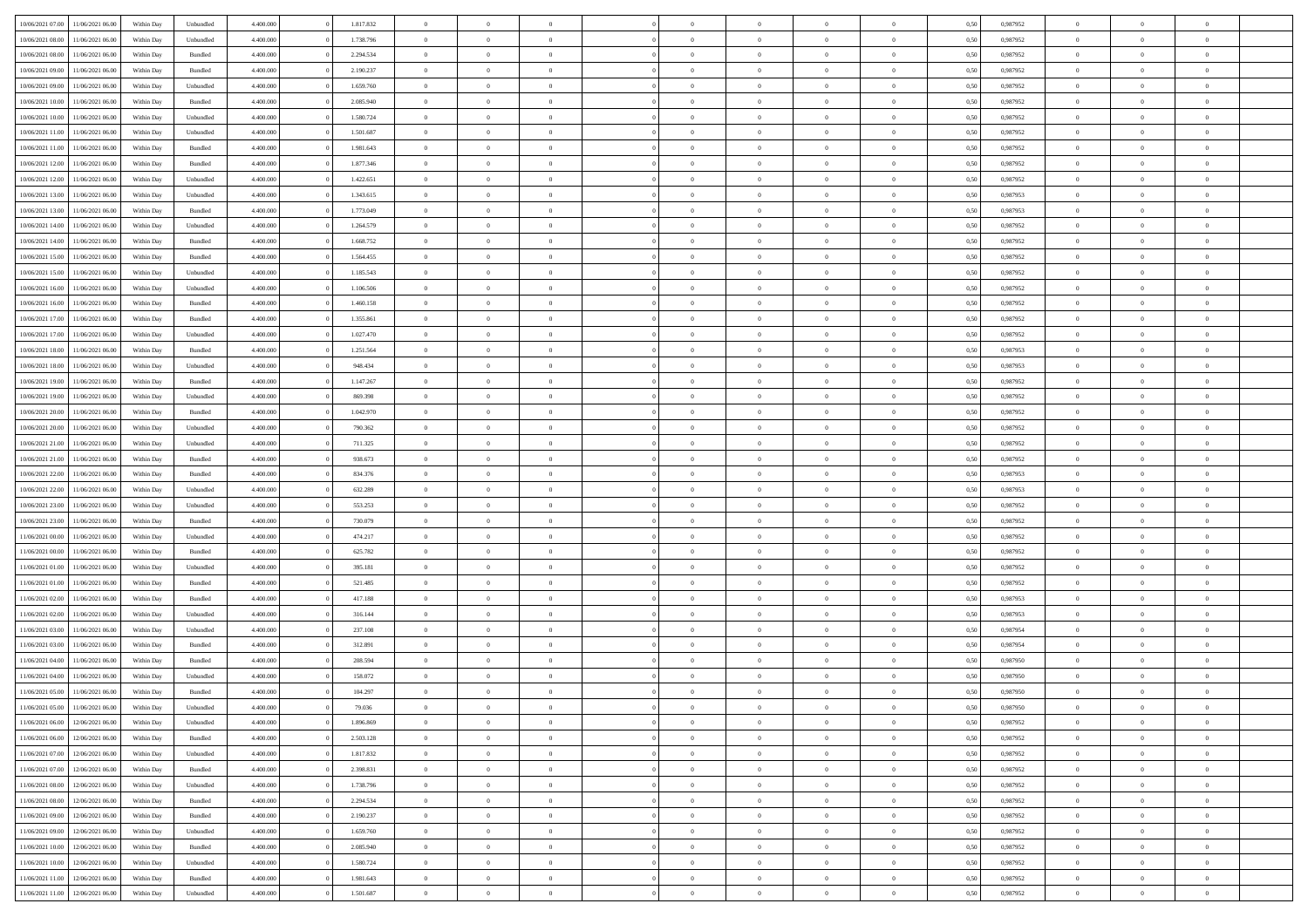| 11/06/2021 12:00                  | 12/06/2021 06:00 | Within Day | Bundled   | 4.400.000 | 1.877.346 | $\overline{0}$ | $\Omega$       |                | $\Omega$       | $\Omega$       | $\theta$       | $\theta$       | 0,50 | 0,987952 | $\theta$       | $\theta$       | $\theta$       |  |
|-----------------------------------|------------------|------------|-----------|-----------|-----------|----------------|----------------|----------------|----------------|----------------|----------------|----------------|------|----------|----------------|----------------|----------------|--|
|                                   |                  |            |           |           |           |                |                |                |                |                |                |                |      |          |                |                |                |  |
| 11/06/2021 12:00                  | 12/06/2021 06:00 | Within Day | Unbundled | 4.400.000 | 1.422.651 | $\overline{0}$ | $\theta$       | $\overline{0}$ | $\overline{0}$ | $\bf{0}$       | $\overline{0}$ | $\bf{0}$       | 0,50 | 0,987952 | $\theta$       | $\overline{0}$ | $\overline{0}$ |  |
| 11/06/2021 13:00                  | 12/06/2021 06:00 | Within Day | Bundled   | 4.400.000 | 1.773.049 | $\overline{0}$ | $\bf{0}$       | $\overline{0}$ | $\bf{0}$       | $\bf{0}$       | $\bf{0}$       | $\mathbf{0}$   | 0,50 | 0,987953 | $\overline{0}$ | $\overline{0}$ | $\bf{0}$       |  |
| 11/06/2021 13:00                  | 12/06/2021 06:00 | Within Day | Unbundled | 4.400.000 | 1.343.615 | $\overline{0}$ | $\overline{0}$ | $\overline{0}$ | $\overline{0}$ | $\bf{0}$       | $\overline{0}$ | $\overline{0}$ | 0.50 | 0,987953 | $\theta$       | $\theta$       | $\overline{0}$ |  |
| 11/06/2021 14:00                  | 12/06/2021 06:00 | Within Day | Unbundled | 4.400.000 | 1.264.579 | $\overline{0}$ | $\theta$       | $\overline{0}$ | $\overline{0}$ | $\bf{0}$       | $\overline{0}$ | $\bf{0}$       | 0,50 | 0,987952 | $\theta$       | $\overline{0}$ | $\overline{0}$ |  |
| 11/06/2021 14:00                  | 12/06/2021 06:00 | Within Day | Bundled   | 4.400.000 | 1.668.752 | $\overline{0}$ | $\overline{0}$ | $\overline{0}$ | $\bf{0}$       | $\overline{0}$ | $\overline{0}$ | $\mathbf{0}$   | 0,50 | 0,987952 | $\overline{0}$ | $\overline{0}$ | $\bf{0}$       |  |
| 11/06/2021 15:00                  | 12/06/2021 06:00 | Within Dav | Unbundled | 4.400.000 | 1.185.543 | $\overline{0}$ | $\overline{0}$ | $\overline{0}$ |                | $\overline{0}$ | $\overline{0}$ | $\overline{0}$ | 0.50 | 0,987952 | $\theta$       | $\overline{0}$ | $\overline{0}$ |  |
|                                   |                  |            |           |           |           |                |                |                | $\overline{0}$ |                |                |                |      |          |                |                |                |  |
| 11/06/2021 15:00                  | 12/06/2021 06:00 | Within Day | Bundled   | 4.400.000 | 1.564.455 | $\overline{0}$ | $\theta$       | $\overline{0}$ | $\overline{0}$ | $\bf{0}$       | $\overline{0}$ | $\bf{0}$       | 0,50 | 0,987952 | $\theta$       | $\theta$       | $\overline{0}$ |  |
| 11/06/2021 16:00                  | 12/06/2021 06:00 | Within Day | Unbundled | 4.400.000 | 1.106.506 | $\overline{0}$ | $\overline{0}$ | $\overline{0}$ | $\bf{0}$       | $\bf{0}$       | $\bf{0}$       | $\bf{0}$       | 0,50 | 0,987952 | $\,0\,$        | $\overline{0}$ | $\overline{0}$ |  |
| 11/06/2021 16:00                  | 12/06/2021 06:00 | Within Dav | Bundled   | 4.400.000 | 1.460.158 | $\overline{0}$ | $\overline{0}$ | $\overline{0}$ | $\overline{0}$ | $\overline{0}$ | $\overline{0}$ | $\overline{0}$ | 0.50 | 0,987952 | $\theta$       | $\overline{0}$ | $\overline{0}$ |  |
| 11/06/2021 17:00                  | 12/06/2021 06:00 | Within Day | Unbundled | 4.400.000 | 1.027.470 | $\overline{0}$ | $\theta$       | $\overline{0}$ | $\overline{0}$ | $\bf{0}$       | $\overline{0}$ | $\bf{0}$       | 0,50 | 0,987952 | $\,$ 0 $\,$    | $\overline{0}$ | $\overline{0}$ |  |
| 11/06/2021 17:00                  | 12/06/2021 06:00 | Within Day | Bundled   | 4.400.000 | 1.355.861 | $\overline{0}$ | $\bf{0}$       | $\overline{0}$ | $\bf{0}$       | $\bf{0}$       | $\bf{0}$       | $\mathbf{0}$   | 0,50 | 0,987952 | $\overline{0}$ | $\overline{0}$ | $\bf{0}$       |  |
| 11/06/2021 18:00                  | 12/06/2021 06:00 | Within Day | Unbundled | 4.400.000 | 948,434   | $\overline{0}$ | $\overline{0}$ | $\overline{0}$ | $\overline{0}$ | $\bf{0}$       | $\overline{0}$ | $\overline{0}$ | 0.50 | 0,987953 | $\theta$       | $\theta$       | $\overline{0}$ |  |
|                                   |                  |            |           |           |           | $\overline{0}$ | $\theta$       | $\overline{0}$ | $\overline{0}$ | $\bf{0}$       | $\overline{0}$ |                |      |          | $\theta$       | $\overline{0}$ | $\overline{0}$ |  |
| 11/06/2021 18:00                  | 12/06/2021 06:00 | Within Day | Bundled   | 4.400.000 | 1.251.564 |                |                |                |                |                |                | $\bf{0}$       | 0,50 | 0,987953 |                |                |                |  |
| 11/06/2021 19:00                  | 12/06/2021 06:00 | Within Day | Bundled   | 4.400.000 | 1.147.267 | $\overline{0}$ | $\overline{0}$ | $\overline{0}$ | $\bf{0}$       | $\overline{0}$ | $\overline{0}$ | $\mathbf{0}$   | 0,50 | 0,987952 | $\overline{0}$ | $\overline{0}$ | $\bf{0}$       |  |
| 11/06/2021 19:00                  | 12/06/2021 06:00 | Within Dav | Unbundled | 4.400.000 | 869.398   | $\overline{0}$ | $\overline{0}$ | $\overline{0}$ | $\overline{0}$ | $\overline{0}$ | $\overline{0}$ | $\overline{0}$ | 0.50 | 0,987952 | $\theta$       | $\overline{0}$ | $\overline{0}$ |  |
| 11/06/2021 20:00                  | 12/06/2021 06:00 | Within Day | Unbundled | 4.400.000 | 790.362   | $\overline{0}$ | $\theta$       | $\overline{0}$ | $\overline{0}$ | $\bf{0}$       | $\overline{0}$ | $\bf{0}$       | 0,50 | 0,987952 | $\theta$       | $\theta$       | $\overline{0}$ |  |
| 11/06/2021 20:00                  | 12/06/2021 06:00 | Within Day | Bundled   | 4.400.000 | 1.042.970 | $\overline{0}$ | $\overline{0}$ | $\overline{0}$ | $\bf{0}$       | $\bf{0}$       | $\bf{0}$       | $\mathbf{0}$   | 0,50 | 0,987952 | $\,0\,$        | $\overline{0}$ | $\bf{0}$       |  |
| 11/06/2021 21:00                  | 12/06/2021 06:00 | Within Dav | Bundled   | 4.400.000 | 938.673   | $\overline{0}$ | $\overline{0}$ | $\overline{0}$ | $\overline{0}$ | $\overline{0}$ | $\overline{0}$ | $\overline{0}$ | 0.50 | 0,987952 | $\theta$       | $\overline{0}$ | $\overline{0}$ |  |
| 11/06/2021 21:00                  | 12/06/2021 06:00 | Within Day | Unbundled | 4.400.000 | 711.325   | $\overline{0}$ | $\theta$       | $\overline{0}$ | $\overline{0}$ | $\bf{0}$       | $\overline{0}$ | $\bf{0}$       | 0,50 | 0,987952 | $\,$ 0 $\,$    | $\overline{0}$ | $\overline{0}$ |  |
|                                   |                  |            |           |           |           |                |                |                |                |                |                |                |      |          |                |                |                |  |
| 11/06/2021 22.00                  | 12/06/2021 06:00 | Within Day | Bundled   | 4.400.000 | 834.376   | $\overline{0}$ | $\overline{0}$ | $\overline{0}$ | $\bf{0}$       | $\bf{0}$       | $\bf{0}$       | $\mathbf{0}$   | 0,50 | 0,987953 | $\bf{0}$       | $\overline{0}$ | $\bf{0}$       |  |
| 11/06/2021 22:00                  | 12/06/2021 06:00 | Within Day | Unbundled | 4.400.000 | 632.289   | $\overline{0}$ | $\overline{0}$ | $\overline{0}$ | $\overline{0}$ | $\overline{0}$ | $\overline{0}$ | $\overline{0}$ | 0.50 | 0,987953 | $\theta$       | $\overline{0}$ | $\overline{0}$ |  |
| 11/06/2021 23:00                  | 12/06/2021 06:00 | Within Day | Unbundled | 4.400.000 | 553.253   | $\overline{0}$ | $\theta$       | $\overline{0}$ | $\overline{0}$ | $\bf{0}$       | $\overline{0}$ | $\bf{0}$       | 0,50 | 0,987952 | $\,$ 0 $\,$    | $\overline{0}$ | $\overline{0}$ |  |
| 11/06/2021 23:00                  | 12/06/2021 06:00 | Within Day | Bundled   | 4.400.000 | 730.079   | $\overline{0}$ | $\overline{0}$ | $\overline{0}$ | $\bf{0}$       | $\overline{0}$ | $\overline{0}$ | $\mathbf{0}$   | 0,50 | 0,987952 | $\bf{0}$       | $\overline{0}$ | $\bf{0}$       |  |
| 12/06/2021 00:00                  | 12/06/2021 06:00 | Within Day | Unbundled | 4.400.000 | 474.217   | $\overline{0}$ | $\overline{0}$ | $\overline{0}$ | $\overline{0}$ | $\overline{0}$ | $\overline{0}$ | $\overline{0}$ | 0.50 | 0,987952 | $\theta$       | $\overline{0}$ | $\overline{0}$ |  |
| 12/06/2021 00:00                  | 12/06/2021 06:00 | Within Day | Bundled   | 4.400.000 | 625.782   | $\overline{0}$ | $\theta$       | $\overline{0}$ | $\overline{0}$ | $\bf{0}$       | $\overline{0}$ | $\bf{0}$       | 0,50 | 0,987952 | $\theta$       | $\theta$       | $\overline{0}$ |  |
| 12/06/2021 01:00                  | 12/06/2021 06:00 | Within Day | Bundled   | 4.400.000 | 521.485   | $\overline{0}$ | $\overline{0}$ | $\overline{0}$ | $\bf{0}$       | $\bf{0}$       | $\bf{0}$       | $\bf{0}$       | 0,50 | 0,987952 | $\,0\,$        | $\overline{0}$ | $\overline{0}$ |  |
|                                   | 12/06/2021 06:00 |            | Unbundled | 4.400.000 | 395.181   | $\overline{0}$ | $\overline{0}$ | $\overline{0}$ | $\overline{0}$ | $\overline{0}$ | $\overline{0}$ | $\overline{0}$ | 0.50 | 0,987952 | $\theta$       | $\overline{0}$ | $\overline{0}$ |  |
| 12/06/2021 01:00                  |                  | Within Day |           |           |           |                |                |                |                |                |                |                |      |          |                |                |                |  |
| 12/06/2021 02:00                  | 12/06/2021 06:00 | Within Day | Unbundled | 4.400.000 | 316.144   | $\overline{0}$ | $\theta$       | $\overline{0}$ | $\overline{0}$ | $\bf{0}$       | $\overline{0}$ | $\bf{0}$       | 0,50 | 0,987953 | $\,$ 0 $\,$    | $\overline{0}$ | $\overline{0}$ |  |
| 12/06/2021 02:00                  | 12/06/2021 06:00 | Within Day | Bundled   | 4.400.000 | 417.188   | $\overline{0}$ | $\overline{0}$ | $\overline{0}$ | $\bf{0}$       | $\bf{0}$       | $\bf{0}$       | $\bf{0}$       | 0,50 | 0,987953 | $\bf{0}$       | $\overline{0}$ | $\bf{0}$       |  |
| 12/06/2021 03:00                  | 12/06/2021 06:00 | Within Day | Bundled   | 4.400,000 | 312.891   | $\bf{0}$       | $\Omega$       | $\Omega$       | $\Omega$       | $\Omega$       | $\overline{0}$ | $\overline{0}$ | 0,50 | 0,987954 | $\,0\,$        | $\theta$       | $\theta$       |  |
| 12/06/2021 03:00                  | 12/06/2021 06:00 | Within Day | Unbundled | 4.400.000 | 237.108   | $\overline{0}$ | $\theta$       | $\overline{0}$ | $\overline{0}$ | $\bf{0}$       | $\overline{0}$ | $\bf{0}$       | 0,50 | 0,987954 | $\theta$       | $\overline{0}$ | $\overline{0}$ |  |
| 12/06/2021 04:00                  | 12/06/2021 06:00 | Within Day | Bundled   | 4.400.000 | 208.594   | $\overline{0}$ | $\overline{0}$ | $\overline{0}$ | $\overline{0}$ | $\overline{0}$ | $\overline{0}$ | $\mathbf{0}$   | 0,50 | 0,987950 | $\bf{0}$       | $\overline{0}$ | $\bf{0}$       |  |
| 12/06/2021 04:00                  | 12/06/2021 06:00 | Within Day | Unbundled | 4.400,000 | 158,072   | $\overline{0}$ | $\Omega$       | $\Omega$       | $\Omega$       | $\bf{0}$       | $\overline{0}$ | $\overline{0}$ | 0.50 | 0,987950 | $\,0\,$        | $\theta$       | $\theta$       |  |
| 12/06/2021 05:00                  | 12/06/2021 06:00 | Within Day | Unbundled | 4.400.000 | 79.036    | $\overline{0}$ | $\theta$       | $\overline{0}$ | $\overline{0}$ | $\bf{0}$       | $\overline{0}$ | $\bf{0}$       | 0,50 | 0,987950 | $\,$ 0 $\,$    | $\overline{0}$ | $\overline{0}$ |  |
|                                   |                  |            |           |           |           |                |                |                |                |                |                |                |      |          |                |                |                |  |
| 12/06/2021 05:00                  | 12/06/2021 06:00 | Within Day | Bundled   | 4.400.000 | 104.297   | $\overline{0}$ | $\overline{0}$ | $\overline{0}$ | $\overline{0}$ | $\bf{0}$       | $\overline{0}$ | $\bf{0}$       | 0,50 | 0,987950 | $\bf{0}$       | $\overline{0}$ | $\bf{0}$       |  |
| 12/06/2021 06:00                  | 13/06/2021 06:00 | Within Day | Bundled   | 4.400,000 | 2.503.128 | $\overline{0}$ | $\Omega$       | $\Omega$       | $\Omega$       | $\overline{0}$ | $\overline{0}$ | $\overline{0}$ | 0.50 | 0.987952 | $\,$ 0 $\,$    | $\theta$       | $\theta$       |  |
| 12/06/2021 06:00                  | 13/06/2021 06:00 | Within Day | Unbundled | 4.400.000 | 1.896.869 | $\overline{0}$ | $\theta$       | $\overline{0}$ | $\overline{0}$ | $\,$ 0         | $\overline{0}$ | $\bf{0}$       | 0,50 | 0,987952 | $\,$ 0 $\,$    | $\overline{0}$ | $\overline{0}$ |  |
| 12/06/2021 07:00                  | 13/06/2021 06:00 | Within Day | Bundled   | 4.400.000 | 2.398.831 | $\overline{0}$ | $\bf{0}$       | $\overline{0}$ | $\bf{0}$       | $\bf{0}$       | $\bf{0}$       | $\mathbf{0}$   | 0,50 | 0,987952 | $\bf{0}$       | $\overline{0}$ | $\bf{0}$       |  |
| 12/06/2021 07:00                  | 13/06/2021 06:00 | Within Day | Unbundled | 4.400,000 | 1.817.832 | $\overline{0}$ | $\Omega$       | $\overline{0}$ | $\Omega$       | $\overline{0}$ | $\overline{0}$ | $\overline{0}$ | 0.50 | 0,987952 | $\,0\,$        | $\theta$       | $\theta$       |  |
| 12/06/2021 08:00                  | 13/06/2021 06:00 | Within Day | Unbundled | 4.400.000 | 1.738.796 | $\overline{0}$ | $\overline{0}$ | $\overline{0}$ | $\overline{0}$ | $\,$ 0         | $\overline{0}$ | $\bf{0}$       | 0,50 | 0,987952 | $\,$ 0 $\,$    | $\overline{0}$ | $\overline{0}$ |  |
| 12/06/2021 08:00                  | 13/06/2021 06:00 | Within Day | Bundled   | 4.400.000 | 2.294.534 | $\overline{0}$ | $\overline{0}$ | $\overline{0}$ | $\bf{0}$       | $\bf{0}$       | $\bf{0}$       | $\mathbf{0}$   | 0,50 | 0,987952 | $\bf{0}$       | $\overline{0}$ | $\bf{0}$       |  |
|                                   | 13/06/2021 06:00 |            | Bundled   | 4.400,000 | 2.190.237 | $\overline{0}$ | $\Omega$       | $\Omega$       | $\Omega$       | $\Omega$       | $\Omega$       | $\overline{0}$ | 0.50 | 0.987952 | $\theta$       | $\theta$       | $\theta$       |  |
| 12/06/2021 09:00                  |                  | Within Day |           |           |           |                |                |                |                |                |                |                |      |          |                |                |                |  |
| 12/06/2021 09:00                  | 13/06/2021 06:00 | Within Day | Unbundled | 4.400.000 | 1.659.760 | $\overline{0}$ | $\overline{0}$ | $\overline{0}$ | $\bf{0}$       | $\,$ 0         | $\bf{0}$       | $\bf{0}$       | 0,50 | 0,987952 | $\,0\,$        | $\,$ 0 $\,$    | $\overline{0}$ |  |
| 12/06/2021 10:00                  | 13/06/2021 06:00 | Within Day | Unbundled | 4.400.000 | 1.580.724 | $\overline{0}$ | $\bf{0}$       |                |                | $\bf{0}$       |                |                | 0,50 | 0,987952 | $\bf{0}$       | $\overline{0}$ |                |  |
| 12/06/2021 10:00                  | 13/06/2021 06:00 | Within Day | Bundled   | 4.400.000 | 2.085.940 | $\overline{0}$ | $\overline{0}$ | $\overline{0}$ | $\Omega$       | $\overline{0}$ | $\overline{0}$ | $\overline{0}$ | 0.50 | 0.987952 | $\theta$       | $\theta$       | $\theta$       |  |
| 12/06/2021 11:00                  | 13/06/2021 06:00 | Within Day | Bundled   | 4.400.000 | 1.981.643 | $\overline{0}$ | $\,$ 0         | $\overline{0}$ | $\bf{0}$       | $\,$ 0 $\,$    | $\overline{0}$ | $\mathbf{0}$   | 0,50 | 0,987952 | $\,$ 0 $\,$    | $\,$ 0 $\,$    | $\,$ 0         |  |
| 12/06/2021 11:00                  | 13/06/2021 06:00 | Within Day | Unbundled | 4.400.000 | 1.501.687 | $\overline{0}$ | $\overline{0}$ | $\overline{0}$ | $\overline{0}$ | $\overline{0}$ | $\overline{0}$ | $\mathbf{0}$   | 0,50 | 0,987952 | $\overline{0}$ | $\bf{0}$       | $\bf{0}$       |  |
| 12/06/2021 12:00                  | 13/06/2021 06:00 | Within Day | Unbundled | 4.400,000 | 1.422.651 | $\overline{0}$ | $\overline{0}$ | $\overline{0}$ | $\Omega$       | $\overline{0}$ | $\overline{0}$ | $\overline{0}$ | 0,50 | 0,987952 | $\overline{0}$ | $\theta$       | $\overline{0}$ |  |
| 12/06/2021 12:00                  | 13/06/2021 06:00 | Within Day | Bundled   | 4.400.000 | 1.877.346 | $\overline{0}$ | $\,$ 0         | $\overline{0}$ | $\overline{0}$ | $\,$ 0 $\,$    | $\overline{0}$ | $\mathbf{0}$   | 0,50 | 0,987952 | $\,$ 0 $\,$    | $\overline{0}$ | $\overline{0}$ |  |
|                                   |                  |            |           |           |           |                |                |                |                |                |                |                |      |          |                |                |                |  |
| 12/06/2021 13:00                  | 13/06/2021 06:00 | Within Day | Bundled   | 4.400.000 | 1.773.049 | $\overline{0}$ | $\overline{0}$ | $\overline{0}$ | $\overline{0}$ | $\overline{0}$ | $\overline{0}$ | $\mathbf{0}$   | 0,50 | 0,987953 | $\overline{0}$ | $\overline{0}$ | $\bf{0}$       |  |
| 12/06/2021 13:00                  | 13/06/2021 06:00 | Within Day | Unbundled | 4.400.000 | 1.343.615 | $\overline{0}$ | $\overline{0}$ | $\overline{0}$ | $\Omega$       | $\overline{0}$ | $\overline{0}$ | $\bf{0}$       | 0.50 | 0,987953 | $\overline{0}$ | $\theta$       | $\overline{0}$ |  |
| 12/06/2021 14:00                  | 13/06/2021 06:00 | Within Day | Unbundled | 4.400.000 | 1.264.579 | $\overline{0}$ | $\,$ 0         | $\overline{0}$ | $\bf{0}$       | $\bf{0}$       | $\bf{0}$       | $\bf{0}$       | 0,50 | 0,987952 | $\,$ 0 $\,$    | $\overline{0}$ | $\overline{0}$ |  |
| 12/06/2021 14:00                  | 13/06/2021 06:00 | Within Day | Bundled   | 4.400.000 | 1.668.752 | $\overline{0}$ | $\bf{0}$       | $\overline{0}$ | $\overline{0}$ | $\overline{0}$ | $\overline{0}$ | $\mathbf{0}$   | 0,50 | 0,987952 | $\overline{0}$ | $\overline{0}$ | $\bf{0}$       |  |
| 12/06/2021 15:00                  | 13/06/2021 06:00 | Within Day | Unbundled | 4.400,000 | 1.185.543 | $\overline{0}$ | $\overline{0}$ | $\overline{0}$ | $\Omega$       | $\overline{0}$ | $\overline{0}$ | $\bf{0}$       | 0.50 | 0,987952 | $\overline{0}$ | $\overline{0}$ | $\overline{0}$ |  |
| 12/06/2021 15:00                  | 13/06/2021 06:00 | Within Day | Bundled   | 4.400.000 | 1.564.455 | $\overline{0}$ | $\bf{0}$       | $\overline{0}$ | $\overline{0}$ | $\bf{0}$       | $\bf{0}$       | $\mathbf{0}$   | 0,50 | 0,987952 | $\,$ 0 $\,$    | $\,$ 0 $\,$    | $\bf{0}$       |  |
| 12/06/2021 16:00 13/06/2021 06:00 |                  | Within Day | Unbundled | 4.400.000 | 1.106.506 | $\overline{0}$ | $\overline{0}$ | $\overline{0}$ | $\overline{0}$ | $\overline{0}$ | $\bf{0}$       | $\mathbf{0}$   | 0,50 | 0,987952 | $\overline{0}$ | $\bf{0}$       | $\bf{0}$       |  |
|                                   |                  |            |           |           |           |                |                |                |                |                |                |                |      |          |                |                |                |  |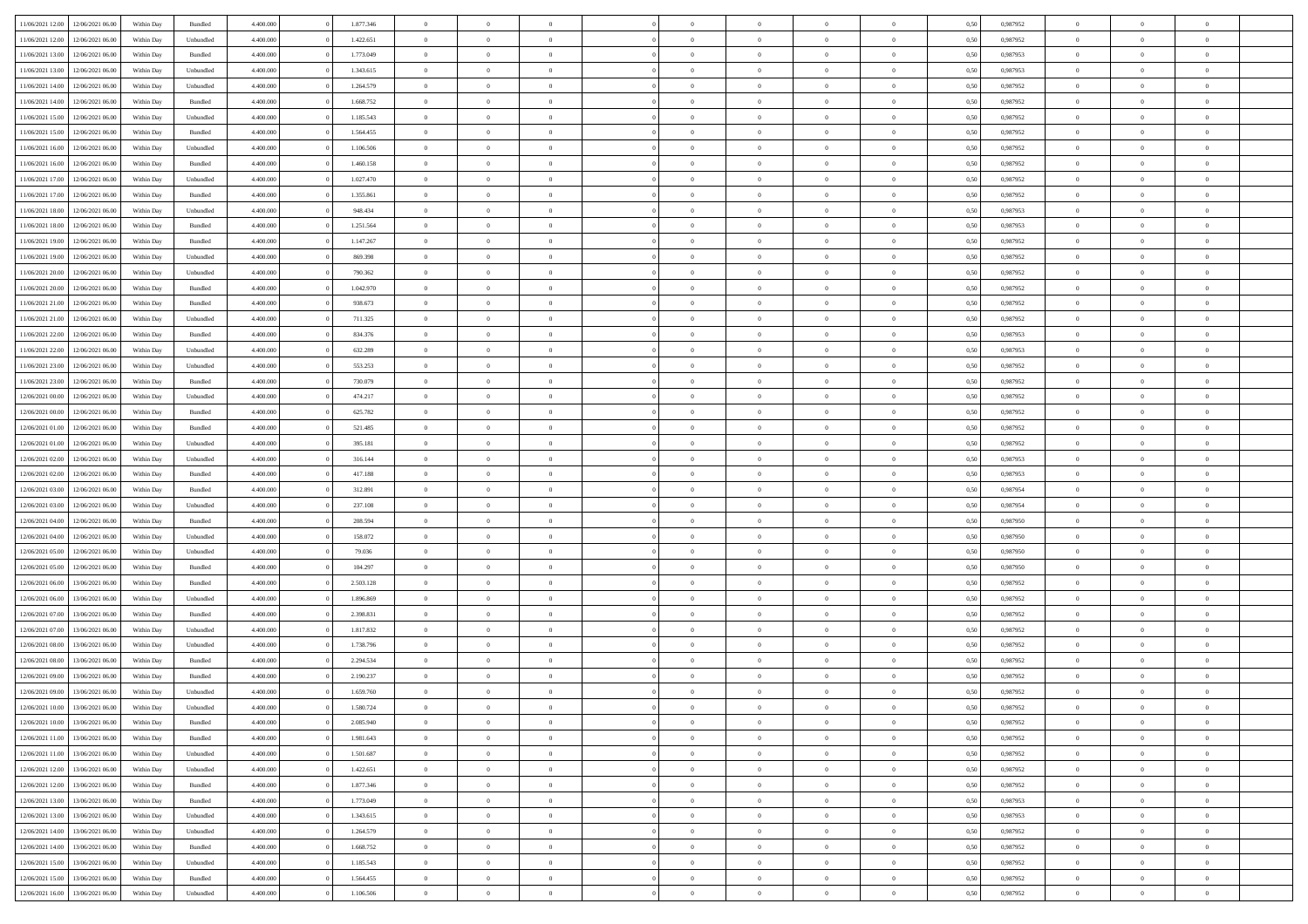| 12/06/2021 16:00 | 13/06/2021 06:00 | Within Day | Bundled   | 4.400.000 | 1.460.158 | $\overline{0}$ | $\Omega$       |                | $\Omega$       | $\Omega$       | $\theta$       | $\theta$       | 0,50 | 0,987952 | $\theta$       | $\theta$       | $\overline{0}$ |  |
|------------------|------------------|------------|-----------|-----------|-----------|----------------|----------------|----------------|----------------|----------------|----------------|----------------|------|----------|----------------|----------------|----------------|--|
|                  |                  |            |           |           |           |                |                |                |                |                |                |                |      |          |                |                |                |  |
| 12/06/2021 17:00 | 13/06/2021 06:00 | Within Day | Unbundled | 4.400.000 | 1.027.470 | $\overline{0}$ | $\theta$       | $\overline{0}$ | $\overline{0}$ | $\bf{0}$       | $\overline{0}$ | $\bf{0}$       | 0,50 | 0,987952 | $\theta$       | $\overline{0}$ | $\overline{0}$ |  |
| 12/06/2021 17:00 | 13/06/2021 06:00 | Within Day | Bundled   | 4.400.000 | 1.355.861 | $\overline{0}$ | $\bf{0}$       | $\overline{0}$ | $\bf{0}$       | $\bf{0}$       | $\bf{0}$       | $\mathbf{0}$   | 0,50 | 0,987952 | $\bf{0}$       | $\overline{0}$ | $\bf{0}$       |  |
| 12/06/2021 18:00 | 13/06/2021 06:00 | Within Dav | Bundled   | 4.400.000 | 1.251.564 | $\overline{0}$ | $\overline{0}$ | $\overline{0}$ | $\overline{0}$ | $\bf{0}$       | $\overline{0}$ | $\overline{0}$ | 0.50 | 0,987953 | $\theta$       | $\theta$       | $\overline{0}$ |  |
| 12/06/2021 18:00 | 13/06/2021 06:00 | Within Day | Unbundled | 4.400.000 | 948.434   | $\overline{0}$ | $\theta$       | $\overline{0}$ | $\overline{0}$ | $\bf{0}$       | $\overline{0}$ | $\bf{0}$       | 0,50 | 0,987953 | $\theta$       | $\overline{0}$ | $\overline{0}$ |  |
| 12/06/2021 19:00 | 13/06/2021 06:00 | Within Day | Bundled   | 4.400.000 | 1.147.267 | $\overline{0}$ | $\overline{0}$ | $\overline{0}$ | $\bf{0}$       | $\overline{0}$ | $\overline{0}$ | $\mathbf{0}$   | 0,50 | 0,987952 | $\bf{0}$       | $\overline{0}$ | $\bf{0}$       |  |
| 12/06/2021 19:00 | 13/06/2021 06:00 | Within Dav | Unbundled | 4.400.000 | 869.398   | $\overline{0}$ | $\overline{0}$ | $\overline{0}$ | $\overline{0}$ | $\overline{0}$ | $\overline{0}$ | $\overline{0}$ | 0.50 | 0,987952 | $\theta$       | $\overline{0}$ | $\overline{0}$ |  |
|                  |                  |            |           |           |           |                |                |                |                |                |                |                |      |          |                |                |                |  |
| 12/06/2021 20:00 | 13/06/2021 06:00 | Within Day | Bundled   | 4.400.000 | 1.042.970 | $\overline{0}$ | $\theta$       | $\overline{0}$ | $\overline{0}$ | $\bf{0}$       | $\overline{0}$ | $\bf{0}$       | 0,50 | 0,987952 | $\theta$       | $\theta$       | $\overline{0}$ |  |
| 12/06/2021 20:00 | 13/06/2021 06:00 | Within Day | Unbundled | 4.400.000 | 790.362   | $\overline{0}$ | $\overline{0}$ | $\overline{0}$ | $\bf{0}$       | $\bf{0}$       | $\bf{0}$       | $\mathbf{0}$   | 0,50 | 0,987952 | $\,0\,$        | $\overline{0}$ | $\overline{0}$ |  |
| 12/06/2021 21:00 | 13/06/2021 06:00 | Within Dav | Unbundled | 4.400.000 | 711.325   | $\overline{0}$ | $\overline{0}$ | $\overline{0}$ | $\overline{0}$ | $\overline{0}$ | $\overline{0}$ | $\overline{0}$ | 0.50 | 0,987952 | $\theta$       | $\overline{0}$ | $\overline{0}$ |  |
| 12/06/2021 21:00 | 13/06/2021 06:00 | Within Day | Bundled   | 4.400.000 | 938.673   | $\overline{0}$ | $\theta$       | $\overline{0}$ | $\overline{0}$ | $\bf{0}$       | $\overline{0}$ | $\bf{0}$       | 0,50 | 0,987952 | $\,$ 0 $\,$    | $\overline{0}$ | $\overline{0}$ |  |
| 12/06/2021 22:00 | 13/06/2021 06:00 | Within Day | Bundled   | 4.400.000 | 834.376   | $\overline{0}$ | $\overline{0}$ | $\overline{0}$ | $\bf{0}$       | $\bf{0}$       | $\bf{0}$       | $\mathbf{0}$   | 0,50 | 0,987953 | $\bf{0}$       | $\overline{0}$ | $\bf{0}$       |  |
| 12/06/2021 22:00 | 13/06/2021 06:00 | Within Day | Unbundled | 4.400.000 | 632.289   | $\overline{0}$ | $\overline{0}$ | $\overline{0}$ | $\overline{0}$ | $\bf{0}$       | $\overline{0}$ | $\overline{0}$ | 0.50 | 0,987953 | $\theta$       | $\theta$       | $\overline{0}$ |  |
| 12/06/2021 23:00 | 13/06/2021 06:00 | Within Day | Bundled   | 4.400.000 | 730.079   | $\overline{0}$ | $\theta$       | $\overline{0}$ | $\overline{0}$ | $\bf{0}$       | $\overline{0}$ | $\bf{0}$       | 0,50 | 0,987952 | $\theta$       | $\overline{0}$ | $\overline{0}$ |  |
|                  |                  |            |           |           |           |                |                |                |                |                |                |                |      |          |                |                |                |  |
| 12/06/2021 23:00 | 13/06/2021 06:00 | Within Day | Unbundled | 4.400.000 | 553.253   | $\overline{0}$ | $\overline{0}$ | $\overline{0}$ | $\bf{0}$       | $\overline{0}$ | $\overline{0}$ | $\mathbf{0}$   | 0,50 | 0,987952 | $\bf{0}$       | $\overline{0}$ | $\bf{0}$       |  |
| 13/06/2021 00:00 | 13/06/2021 06:00 | Within Dav | Bundled   | 4.400.000 | 625.782   | $\overline{0}$ | $\overline{0}$ | $\overline{0}$ | $\overline{0}$ | $\overline{0}$ | $\overline{0}$ | $\overline{0}$ | 0.50 | 0,987952 | $\theta$       | $\overline{0}$ | $\overline{0}$ |  |
| 13/06/2021 00:00 | 13/06/2021 06:00 | Within Day | Unbundled | 4.400.000 | 474.217   | $\overline{0}$ | $\theta$       | $\overline{0}$ | $\overline{0}$ | $\bf{0}$       | $\overline{0}$ | $\bf{0}$       | 0,50 | 0,987952 | $\theta$       | $\overline{0}$ | $\overline{0}$ |  |
| 13/06/2021 01:00 | 13/06/2021 06:00 | Within Day | Bundled   | 4.400.000 | 521.485   | $\overline{0}$ | $\overline{0}$ | $\overline{0}$ | $\bf{0}$       | $\bf{0}$       | $\bf{0}$       | $\mathbf{0}$   | 0,50 | 0,987952 | $\bf{0}$       | $\overline{0}$ | $\bf{0}$       |  |
| 13/06/2021 01:00 | 13/06/2021 06:00 | Within Day | Unbundled | 4.400.000 | 395.181   | $\overline{0}$ | $\overline{0}$ | $\overline{0}$ | $\overline{0}$ | $\overline{0}$ | $\overline{0}$ | $\overline{0}$ | 0.50 | 0,987952 | $\theta$       | $\overline{0}$ | $\overline{0}$ |  |
| 13/06/2021 02:00 | 13/06/2021 06:00 | Within Day | Unbundled | 4.400.000 | 316.144   | $\overline{0}$ | $\theta$       | $\overline{0}$ | $\overline{0}$ | $\bf{0}$       | $\overline{0}$ | $\bf{0}$       | 0,50 | 0,987953 | $\,$ 0 $\,$    | $\overline{0}$ | $\overline{0}$ |  |
| 13/06/2021 02:00 | 13/06/2021 06:00 | Within Day | Bundled   | 4.400.000 | 417.188   | $\overline{0}$ | $\overline{0}$ | $\overline{0}$ | $\bf{0}$       | $\bf{0}$       | $\bf{0}$       | $\mathbf{0}$   | 0,50 | 0,987953 | $\overline{0}$ | $\overline{0}$ | $\bf{0}$       |  |
|                  |                  |            |           |           |           |                |                |                |                |                |                |                |      |          | $\theta$       |                |                |  |
| 13/06/2021 03:00 | 13/06/2021 06:00 | Within Day | Unbundled | 4.400.000 | 237.108   | $\overline{0}$ | $\overline{0}$ | $\overline{0}$ | $\overline{0}$ | $\overline{0}$ | $\overline{0}$ | $\overline{0}$ | 0.50 | 0,987954 |                | $\overline{0}$ | $\overline{0}$ |  |
| 13/06/2021 03:00 | 13/06/2021 06:00 | Within Day | Bundled   | 4.400.000 | 312.891   | $\overline{0}$ | $\theta$       | $\overline{0}$ | $\overline{0}$ | $\bf{0}$       | $\overline{0}$ | $\bf{0}$       | 0,50 | 0,987954 | $\,$ 0 $\,$    | $\overline{0}$ | $\overline{0}$ |  |
| 13/06/2021 04:00 | 13/06/2021 06:00 | Within Day | Bundled   | 4.400.000 | 208.594   | $\overline{0}$ | $\overline{0}$ | $\overline{0}$ | $\bf{0}$       | $\overline{0}$ | $\overline{0}$ | $\mathbf{0}$   | 0,50 | 0,987950 | $\overline{0}$ | $\overline{0}$ | $\bf{0}$       |  |
| 13/06/2021 04:00 | 13/06/2021 06:00 | Within Dav | Unbundled | 4.400.000 | 158.072   | $\overline{0}$ | $\overline{0}$ | $\overline{0}$ | $\overline{0}$ | $\overline{0}$ | $\overline{0}$ | $\overline{0}$ | 0.50 | 0,987950 | $\overline{0}$ | $\overline{0}$ | $\overline{0}$ |  |
| 13/06/2021 05:00 | 13/06/2021 06:00 | Within Day | Bundled   | 4.400.000 | 104.297   | $\overline{0}$ | $\theta$       | $\overline{0}$ | $\overline{0}$ | $\bf{0}$       | $\overline{0}$ | $\bf{0}$       | 0,50 | 0,987950 | $\,$ 0 $\,$    | $\overline{0}$ | $\overline{0}$ |  |
| 13/06/2021 05:00 | 13/06/2021 06:00 | Within Day | Unbundled | 4.400.000 | 79.036    | $\overline{0}$ | $\overline{0}$ | $\overline{0}$ | $\bf{0}$       | $\bf{0}$       | $\bf{0}$       | $\bf{0}$       | 0,50 | 0,987950 | $\,0\,$        | $\overline{0}$ | $\overline{0}$ |  |
| 13/06/2021 06:00 | 14/06/2021 06:00 | Within Day | Unbundled | 4.400.000 | 1.896.869 | $\overline{0}$ | $\overline{0}$ | $\overline{0}$ | $\overline{0}$ | $\overline{0}$ | $\overline{0}$ | $\overline{0}$ | 0.50 | 0,987952 | $\theta$       | $\overline{0}$ | $\overline{0}$ |  |
|                  |                  |            |           |           |           | $\overline{0}$ |                |                |                |                |                |                |      |          |                |                |                |  |
| 13/06/2021 06:00 | 14/06/2021 06:00 | Within Day | Bundled   | 4.400.000 | 2.503.128 |                | $\theta$       | $\overline{0}$ | $\overline{0}$ | $\bf{0}$       | $\overline{0}$ | $\bf{0}$       | 0,50 | 0,987952 | $\,$ 0 $\,$    | $\overline{0}$ | $\overline{0}$ |  |
| 13/06/2021 07:00 | 14/06/2021 06:00 | Within Day | Bundled   | 4.400.000 | 2.398.831 | $\overline{0}$ | $\overline{0}$ | $\overline{0}$ | $\bf{0}$       | $\bf{0}$       | $\bf{0}$       | $\bf{0}$       | 0,50 | 0,987952 | $\bf{0}$       | $\overline{0}$ | $\bf{0}$       |  |
| 13/06/2021 07:00 | 14/06/2021 06:00 | Within Day | Unbundled | 4.400.000 | 1.817.832 | $\bf{0}$       | $\Omega$       | $\overline{0}$ | $\Omega$       | $\Omega$       | $\overline{0}$ | $\overline{0}$ | 0,50 | 0,987952 | $\,0\,$        | $\theta$       | $\theta$       |  |
| 13/06/2021 08:00 | 14/06/2021 06:00 | Within Day | Bundled   | 4.400.000 | 2.294.534 | $\overline{0}$ | $\theta$       | $\overline{0}$ | $\overline{0}$ | $\bf{0}$       | $\overline{0}$ | $\bf{0}$       | 0,50 | 0,987952 | $\,$ 0 $\,$    | $\overline{0}$ | $\overline{0}$ |  |
| 13/06/2021 08:00 | 14/06/2021 06:00 | Within Day | Unbundled | 4.400.000 | 1.738.796 | $\overline{0}$ | $\overline{0}$ | $\overline{0}$ | $\bf{0}$       | $\overline{0}$ | $\overline{0}$ | $\mathbf{0}$   | 0,50 | 0,987952 | $\bf{0}$       | $\overline{0}$ | $\bf{0}$       |  |
| 13/06/2021 11:00 | 14/06/2021 06:00 | Within Day | Unbundled | 4.400,000 | 1.501.687 | $\overline{0}$ | $\Omega$       | $\Omega$       | $\Omega$       | $\overline{0}$ | $\overline{0}$ | $\overline{0}$ | 0.50 | 0,987952 | $\,0\,$        | $\theta$       | $\theta$       |  |
| 13/06/2021 11:00 | 14/06/2021 06:00 | Within Day | Bundled   | 4.400.000 | 1.981.643 | $\overline{0}$ | $\theta$       | $\overline{0}$ | $\overline{0}$ | $\bf{0}$       | $\overline{0}$ | $\bf{0}$       | 0,50 | 0,987952 | $\,$ 0 $\,$    | $\overline{0}$ | $\overline{0}$ |  |
| 13/06/2021 12:00 | 14/06/2021 06:00 | Within Day | Unbundled | 4.400.000 | 1.422.651 | $\overline{0}$ | $\overline{0}$ | $\overline{0}$ | $\bf{0}$       | $\bf{0}$       | $\bf{0}$       | $\mathbf{0}$   | 0,50 | 0,987952 | $\bf{0}$       | $\overline{0}$ | $\bf{0}$       |  |
|                  |                  |            |           |           |           |                |                |                |                |                |                |                |      |          |                |                |                |  |
| 13/06/2021 12:00 | 14/06/2021 06:00 | Within Day | Bundled   | 4.400,000 | 1.877.346 | $\overline{0}$ | $\Omega$       | $\overline{0}$ | $\Omega$       | $\overline{0}$ | $\overline{0}$ | $\overline{0}$ | 0.50 | 0.987952 | $\,$ 0 $\,$    | $\theta$       | $\theta$       |  |
| 13/06/2021 13:00 | 14/06/2021 06:00 | Within Day | Bundled   | 4.400.000 | 1.773.049 | $\overline{0}$ | $\overline{0}$ | $\overline{0}$ | $\overline{0}$ | $\,$ 0         | $\overline{0}$ | $\bf{0}$       | 0,50 | 0,987953 | $\,$ 0 $\,$    | $\overline{0}$ | $\overline{0}$ |  |
| 13/06/2021 13:00 | 14/06/2021 06:00 | Within Day | Unbundled | 4.400.000 | 1.343.615 | $\overline{0}$ | $\overline{0}$ | $\overline{0}$ | $\bf{0}$       | $\bf{0}$       | $\bf{0}$       | $\mathbf{0}$   | 0,50 | 0,987953 | $\bf{0}$       | $\overline{0}$ | $\bf{0}$       |  |
| 13/06/2021 14:00 | 14/06/2021 06:00 | Within Day | Bundled   | 4.400,000 | 1.668.752 | $\overline{0}$ | $\Omega$       | $\overline{0}$ | $\Omega$       | $\overline{0}$ | $\overline{0}$ | $\overline{0}$ | 0,50 | 0,987952 | $\,0\,$        | $\theta$       | $\theta$       |  |
| 13/06/2021 14:00 | 14/06/2021 06:00 | Within Day | Unbundled | 4.400.000 | 1.264.579 | $\overline{0}$ | $\overline{0}$ | $\overline{0}$ | $\overline{0}$ | $\,$ 0         | $\overline{0}$ | $\bf{0}$       | 0,50 | 0,987952 | $\,$ 0 $\,$    | $\overline{0}$ | $\overline{0}$ |  |
| 13/06/2021 15:00 | 14/06/2021 06:00 | Within Day | Unbundled | 4.400.000 | 1.185.543 | $\overline{0}$ | $\overline{0}$ | $\overline{0}$ | $\bf{0}$       | $\bf{0}$       | $\overline{0}$ | $\mathbf{0}$   | 0,50 | 0,987952 | $\overline{0}$ | $\overline{0}$ | $\bf{0}$       |  |
| 13/06/2021 15:00 | 14/06/2021 06.00 | Within Day | Bundled   | 4.400,000 | 1.564.455 | $\overline{0}$ | $\Omega$       | $\Omega$       | $\Omega$       | $\Omega$       | $\Omega$       | $\overline{0}$ | 0.50 | 0.987952 | $\theta$       | $\theta$       | $\theta$       |  |
| 13/06/2021 16:00 | 14/06/2021 06:00 | Within Day | Bundled   | 4.400.000 | 1.460.158 | $\overline{0}$ | $\overline{0}$ | $\overline{0}$ | $\bf{0}$       | $\,$ 0         | $\bf{0}$       | $\bf{0}$       | 0,50 | 0,987952 | $\,0\,$        | $\,$ 0 $\,$    | $\overline{0}$ |  |
|                  |                  |            |           |           |           |                |                |                |                |                |                |                |      |          |                |                |                |  |
| 13/06/2021 16:00 | 14/06/2021 06:00 | Within Day | Unbundled | 4.400.000 | 1.106.506 | $\overline{0}$ | $\bf{0}$       |                |                | $\bf{0}$       |                |                | 0,50 | 0,987952 | $\bf{0}$       | $\overline{0}$ |                |  |
| 13/06/2021 17:00 | 14/06/2021 06:00 | Within Day | Bundled   | 4.400.000 | 1.355.861 | $\overline{0}$ | $\overline{0}$ | $\overline{0}$ | $\Omega$       | $\overline{0}$ | $\overline{0}$ | $\overline{0}$ | 0.50 | 0.987952 | $\theta$       | $\theta$       | $\theta$       |  |
| 13/06/2021 17:00 | 14/06/2021 06:00 | Within Day | Unbundled | 4.400.000 | 1.027.470 | $\overline{0}$ | $\bf{0}$       | $\overline{0}$ | $\bf{0}$       | $\,$ 0 $\,$    | $\overline{0}$ | $\,$ 0 $\,$    | 0,50 | 0,987952 | $\,$ 0 $\,$    | $\,$ 0 $\,$    | $\,$ 0         |  |
| 13/06/2021 18:00 | 14/06/2021 06:00 | Within Day | Bundled   | 4.400.000 | 1.251.564 | $\overline{0}$ | $\overline{0}$ | $\overline{0}$ | $\overline{0}$ | $\overline{0}$ | $\overline{0}$ | $\mathbf{0}$   | 0,50 | 0,987953 | $\overline{0}$ | $\bf{0}$       | $\bf{0}$       |  |
| 13/06/2021 18:00 | 14/06/2021 06:00 | Within Day | Unbundled | 4.400.000 | 948,434   | $\overline{0}$ | $\overline{0}$ | $\overline{0}$ | $\Omega$       | $\overline{0}$ | $\overline{0}$ | $\overline{0}$ | 0,50 | 0,987953 | $\overline{0}$ | $\,$ 0 $\,$    | $\overline{0}$ |  |
| 13/06/2021 19:00 | 14/06/2021 06:00 | Within Day | Unbundled | 4.400.000 | 869.398   | $\overline{0}$ | $\,$ 0         | $\overline{0}$ | $\bf{0}$       | $\,$ 0 $\,$    | $\overline{0}$ | $\mathbf{0}$   | 0,50 | 0,987952 | $\,$ 0 $\,$    | $\overline{0}$ | $\overline{0}$ |  |
| 13/06/2021 19:00 | 14/06/2021 06:00 | Within Day | Bundled   | 4.400.000 | 1.147.267 | $\overline{0}$ | $\overline{0}$ | $\overline{0}$ | $\overline{0}$ | $\overline{0}$ | $\overline{0}$ | $\mathbf{0}$   | 0,50 | 0,987952 | $\overline{0}$ | $\overline{0}$ | $\bf{0}$       |  |
|                  |                  |            |           |           |           |                |                |                |                |                |                |                |      |          |                |                |                |  |
| 13/06/2021 20:00 | 14/06/2021 06:00 | Within Day | Bundled   | 4.400.000 | 1.042.970 | $\overline{0}$ | $\overline{0}$ | $\overline{0}$ | $\overline{0}$ | $\overline{0}$ | $\overline{0}$ | $\bf{0}$       | 0.50 | 0,987952 | $\overline{0}$ | $\theta$       | $\overline{0}$ |  |
| 13/06/2021 20:00 | 14/06/2021 06:00 | Within Day | Unbundled | 4.400.000 | 790.362   | $\overline{0}$ | $\,$ 0         | $\overline{0}$ | $\bf{0}$       | $\bf{0}$       | $\bf{0}$       | $\bf{0}$       | 0,50 | 0,987952 | $\,$ 0 $\,$    | $\overline{0}$ | $\overline{0}$ |  |
| 13/06/2021 21:00 | 14/06/2021 06:00 | Within Day | Bundled   | 4.400.000 | 938.673   | $\overline{0}$ | $\bf{0}$       | $\overline{0}$ | $\overline{0}$ | $\overline{0}$ | $\overline{0}$ | $\mathbf{0}$   | 0,50 | 0,987952 | $\overline{0}$ | $\overline{0}$ | $\bf{0}$       |  |
| 13/06/2021 21:00 | 14/06/2021 06:00 | Within Day | Unbundled | 4.400,000 | 711.325   | $\overline{0}$ | $\overline{0}$ | $\overline{0}$ | $\Omega$       | $\overline{0}$ | $\overline{0}$ | $\overline{0}$ | 0.50 | 0,987952 | $\overline{0}$ | $\overline{0}$ | $\overline{0}$ |  |
| 13/06/2021 22:00 | 14/06/2021 06:00 | Within Day | Unbundled | 4.400.000 | 632.289   | $\overline{0}$ | $\bf{0}$       | $\overline{0}$ | $\bf{0}$       | $\bf{0}$       | $\bf{0}$       | $\mathbf{0}$   | 0,50 | 0,987953 | $\,$ 0 $\,$    | $\,$ 0 $\,$    | $\bf{0}$       |  |
| 13/06/2021 22:00 | 14/06/2021 06:00 | Within Day | Bundled   | 4.400.000 | 834.376   | $\overline{0}$ | $\overline{0}$ | $\overline{0}$ | $\overline{0}$ | $\overline{0}$ | $\bf{0}$       | $\mathbf{0}$   | 0,50 | 0,987953 | $\overline{0}$ | $\bf{0}$       | $\overline{0}$ |  |
|                  |                  |            |           |           |           |                |                |                |                |                |                |                |      |          |                |                |                |  |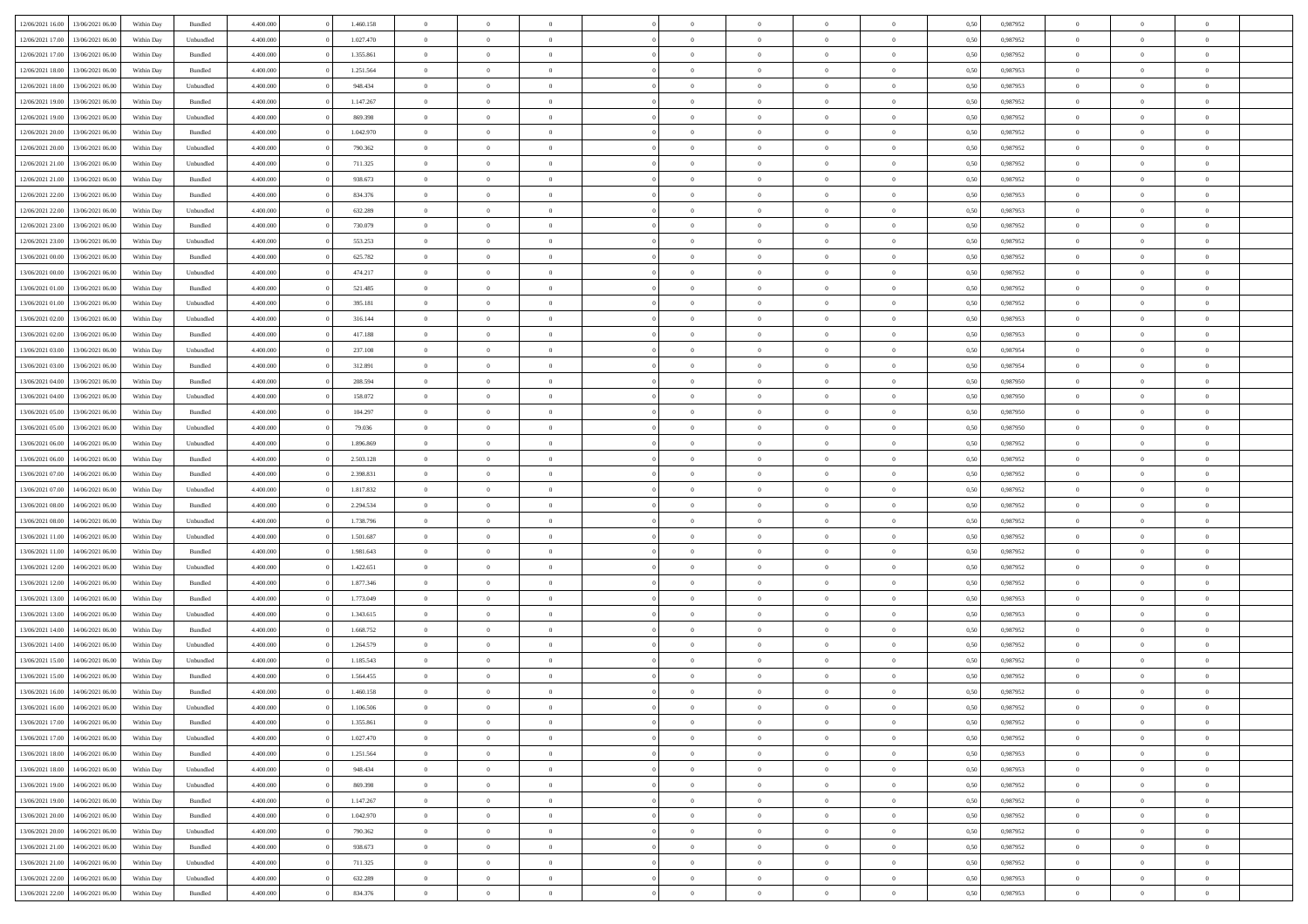| 13/06/2021 23:00 14/06/2021 06:00              |            |                   | 4.400.000 | 730.079   | $\overline{0}$ | $\overline{0}$ |                | $\overline{0}$ | $\theta$       |                | $\theta$       | 0,50 | 0,987952 | $\theta$       | $\theta$       | $\overline{0}$ |  |
|------------------------------------------------|------------|-------------------|-----------|-----------|----------------|----------------|----------------|----------------|----------------|----------------|----------------|------|----------|----------------|----------------|----------------|--|
|                                                | Within Day | Bundled           |           |           |                |                |                |                |                |                |                |      |          |                |                |                |  |
| 13/06/2021 23:00<br>14/06/2021 06:00           | Within Day | Unbundled         | 4.400.00  | 553.253   | $\bf{0}$       | $\bf{0}$       | $\bf{0}$       | $\overline{0}$ | $\overline{0}$ | $\overline{0}$ | $\bf{0}$       | 0,50 | 0,987952 | $\,$ 0 $\,$    | $\bf{0}$       | $\overline{0}$ |  |
| $14/06/2021\ 00.00$<br>14/06/2021 06:00        | Within Day | Unbundled         | 4,400,000 | 474.217   | $\overline{0}$ | $\bf{0}$       | $\overline{0}$ | $\bf{0}$       | $\bf{0}$       | $\overline{0}$ | $\bf{0}$       | 0.50 | 0,987952 | $\bf{0}$       | $\overline{0}$ | $\overline{0}$ |  |
| 14/06/2021 00:00<br>14/06/2021 06:00           | Within Day | Bundled           | 4.400.000 | 625.782   | $\overline{0}$ | $\overline{0}$ | $\overline{0}$ | $\overline{0}$ | $\theta$       | $\overline{0}$ | $\bf{0}$       | 0,50 | 0,987952 | $\,$ 0 $\,$    | $\,$ 0 $\,$    | $\overline{0}$ |  |
|                                                |            |                   |           |           |                |                |                |                |                |                |                |      |          |                |                |                |  |
| 14/06/2021 01:00<br>14/06/2021 06:00           | Within Day | Unbundled         | 4.400.00  | 395.181   | $\bf{0}$       | $\overline{0}$ | $\bf{0}$       | $\overline{0}$ | $\theta$       | $\overline{0}$ | $\bf{0}$       | 0,50 | 0,987952 | $\,$ 0 $\,$    | $\bf{0}$       | $\overline{0}$ |  |
| 14/06/2021 01:00<br>14/06/2021 06.00           | Within Day | Bundled           | 4,400,000 | 521.485   | $\overline{0}$ | $\overline{0}$ | $\overline{0}$ | $\overline{0}$ | $\overline{0}$ | $\theta$       | $\bf{0}$       | 0.50 | 0,987952 | $\,$ 0 $\,$    | $\theta$       | $\overline{0}$ |  |
| 14/06/2021 02:00<br>14/06/2021 06.00           | Within Day | Unbundled         | 4.400.000 | 316.144   | $\bf{0}$       | $\overline{0}$ | $\overline{0}$ | $\overline{0}$ | $\overline{0}$ | $\overline{0}$ | $\bf{0}$       | 0,50 | 0,987953 | $\,$ 0 $\,$    | $\theta$       | $\overline{0}$ |  |
| 14/06/2021 02:00<br>14/06/2021 06:00           | Within Day | Bundled           | 4.400.000 | 417.188   | $\bf{0}$       | $\overline{0}$ | $\bf{0}$       | $\overline{0}$ | $\overline{0}$ | $\overline{0}$ | $\bf{0}$       | 0,50 | 0,987953 | $\,$ 0 $\,$    | $\bf{0}$       | $\overline{0}$ |  |
| 14/06/2021 03:00<br>14/06/2021 06:00           | Within Day | Unbundled         | 4,400,000 | 237.108   | $\overline{0}$ | $\bf{0}$       | $\overline{0}$ | $\bf{0}$       | $\overline{0}$ | $\overline{0}$ | $\bf{0}$       | 0.50 | 0.987954 | $\theta$       | $\overline{0}$ | $\overline{0}$ |  |
|                                                |            |                   |           |           |                |                |                |                |                |                |                |      |          |                |                |                |  |
| 14/06/2021 03:00<br>14/06/2021 06:00           | Within Day | Bundled           | 4.400.000 | 312.891   | $\bf{0}$       | $\bf{0}$       | $\overline{0}$ | $\overline{0}$ | $\overline{0}$ | $\overline{0}$ | $\bf{0}$       | 0,50 | 0,987954 | $\,$ 0 $\,$    | $\bf{0}$       | $\overline{0}$ |  |
| 14/06/2021 04:00<br>14/06/2021 06:00           | Within Day | Unbundled         | 4.400.00  | 158.072   | $\bf{0}$       | $\overline{0}$ | $\bf{0}$       | $\bf{0}$       | $\bf{0}$       | $\overline{0}$ | $\bf{0}$       | 0,50 | 0,987950 | $\,$ 0 $\,$    | $\bf{0}$       | $\overline{0}$ |  |
| 14/06/2021 04:00<br>14/06/2021 06:00           | Within Day | Bundled           | 4,400,000 | 208,594   | $\overline{0}$ | $\bf{0}$       | $\overline{0}$ | $\overline{0}$ | $\bf{0}$       | $\overline{0}$ | $\bf{0}$       | 0.50 | 0.987950 | $\bf{0}$       | $\overline{0}$ | $\bf{0}$       |  |
| 14/06/2021 05:00<br>14/06/2021 06:00           | Within Day | Unbundled         | 4.400.000 | 79.036    | $\bf{0}$       | $\overline{0}$ | $\overline{0}$ | $\overline{0}$ | $\theta$       | $\overline{0}$ | $\bf{0}$       | 0,50 | 0,987950 | $\,$ 0 $\,$    | $\theta$       | $\overline{0}$ |  |
|                                                |            |                   |           |           |                | $\overline{0}$ |                |                | $\theta$       | $\overline{0}$ |                |      |          | $\,$ 0 $\,$    | $\bf{0}$       | $\overline{0}$ |  |
| 14/06/2021 05:00<br>14/06/2021 06:00           | Within Day | Bundled           | 4.400.00  | 104.297   | $\bf{0}$       |                | $\bf{0}$       | $\bf{0}$       |                |                | $\bf{0}$       | 0,50 | 0,987950 |                |                |                |  |
| 14/06/2021 06:00<br>15/06/2021 06:00           | Within Day | Unbundled         | 4,400,000 | 1.896.869 | $\overline{0}$ | $\overline{0}$ | $\overline{0}$ | $\bf{0}$       | $\theta$       | $\Omega$       | $\bf{0}$       | 0.50 | 0,987952 | $\theta$       | $\theta$       | $\overline{0}$ |  |
| 14/06/2021 06:00<br>15/06/2021 06:00           | Within Day | Bundled           | 4.400.000 | 2.503.128 | $\bf{0}$       | $\overline{0}$ | $\overline{0}$ | $\overline{0}$ | $\overline{0}$ | $\overline{0}$ | $\bf{0}$       | 0,50 | 0,987952 | $\,$ 0 $\,$    | $\theta$       | $\overline{0}$ |  |
| 14/06/2021 07:00<br>15/06/2021 06:00           | Within Day | Bundled           | 4.400.000 | 2.398.831 | $\bf{0}$       | $\overline{0}$ | $\bf{0}$       | $\overline{0}$ | $\bf{0}$       | $\overline{0}$ | $\bf{0}$       | 0,50 | 0,987952 | $\,$ 0 $\,$    | $\bf{0}$       | $\overline{0}$ |  |
| 14/06/2021 07:00<br>15/06/2021 06:00           | Within Day | Unbundled         | 4,400,000 | 1.817.832 | $\overline{0}$ | $\bf{0}$       | $\overline{0}$ | $\bf{0}$       | $\overline{0}$ | $\overline{0}$ | $\bf{0}$       | 0.50 | 0.987952 | $\bf{0}$       | $\overline{0}$ | $\overline{0}$ |  |
|                                                |            |                   |           |           |                |                |                |                |                |                |                |      |          |                |                |                |  |
| 14/06/2021 08:00<br>15/06/2021 06:00           | Within Day | Bundled           | 4.400.000 | 2.294.534 | $\bf{0}$       | $\bf{0}$       | $\overline{0}$ | $\overline{0}$ | $\overline{0}$ | $\overline{0}$ | $\bf{0}$       | 0,50 | 0,987952 | $\,$ 0 $\,$    | $\bf{0}$       | $\overline{0}$ |  |
| 14/06/2021 08:00<br>15/06/2021 06:00           | Within Day | Unbundled         | 4.400.00  | 1.738.796 | $\bf{0}$       | $\bf{0}$       | $\bf{0}$       | $\bf{0}$       | $\overline{0}$ | $\overline{0}$ | $\bf{0}$       | 0,50 | 0,987952 | $\,$ 0 $\,$    | $\bf{0}$       | $\overline{0}$ |  |
| 14/06/2021 09:00<br>15/06/2021 06:00           | Within Day | Bundled           | 4,400,000 | 2.190.237 | $\overline{0}$ | $\bf{0}$       | $\overline{0}$ | $\overline{0}$ | $\bf{0}$       | $\overline{0}$ | $\bf{0}$       | 0.50 | 0.987952 | $\bf{0}$       | $\overline{0}$ | $\bf{0}$       |  |
| 14/06/2021 09:00<br>15/06/2021 06:00           | Within Day | Unbundled         | 4.400.000 | 1.659.760 | $\overline{0}$ | $\overline{0}$ | $\overline{0}$ | $\overline{0}$ | $\theta$       | $\overline{0}$ | $\bf{0}$       | 0,50 | 0,987952 | $\,$ 0 $\,$    | $\theta$       | $\overline{0}$ |  |
| 14/06/2021 10:00<br>15/06/2021 06:00           | Within Day | Unbundled         | 4.400.000 | 1.580.724 | $\bf{0}$       | $\overline{0}$ | $\bf{0}$       | $\bf{0}$       | $\,$ 0 $\,$    | $\overline{0}$ | $\bf{0}$       | 0,50 | 0,987952 | $\,$ 0 $\,$    | $\bf{0}$       | $\overline{0}$ |  |
|                                                |            |                   |           |           |                |                |                |                |                |                |                |      |          |                |                |                |  |
| 14/06/2021 10:00<br>15/06/2021 06:00           | Within Day | Bundled           | 4,400,000 | 2.085.940 | $\overline{0}$ | $\overline{0}$ | $\overline{0}$ | $\overline{0}$ | $\overline{0}$ | $\Omega$       | $\bf{0}$       | 0.50 | 0,987952 | $\bf{0}$       | $\theta$       | $\overline{0}$ |  |
| 14/06/2021 11:00<br>15/06/2021 06:00           | Within Day | Unbundled         | 4.400.000 | 1.501.687 | $\bf{0}$       | $\overline{0}$ | $\overline{0}$ | $\overline{0}$ | $\overline{0}$ | $\overline{0}$ | $\bf{0}$       | 0,50 | 0,987952 | $\,$ 0 $\,$    | $\theta$       | $\overline{0}$ |  |
| 14/06/2021 11:00<br>15/06/2021 06:00           | Within Day | Bundled           | 4.400.000 | 1.981.643 | $\bf{0}$       | $\overline{0}$ | $\bf{0}$       | $\overline{0}$ | $\bf{0}$       | $\overline{0}$ | $\bf{0}$       | 0,50 | 0,987952 | $\,$ 0 $\,$    | $\theta$       | $\overline{0}$ |  |
| 14/06/2021 12:00<br>15/06/2021 06:00           | Within Day | Bundled           | 4,400,000 | 1,877,346 | $\overline{0}$ | $\bf{0}$       | $\overline{0}$ | $\bf{0}$       | $\overline{0}$ | $\overline{0}$ | $\bf{0}$       | 0.50 | 0.987952 | $\bf{0}$       | $\overline{0}$ | $\overline{0}$ |  |
| 14/06/2021 12:00<br>15/06/2021 06:00           | Within Day | Unbundled         | 4.400.000 | 1.422.651 | $\bf{0}$       | $\bf{0}$       | $\overline{0}$ | $\overline{0}$ | $\overline{0}$ | $\overline{0}$ | $\bf{0}$       | 0,50 | 0,987952 | $\,$ 0 $\,$    | $\bf{0}$       | $\overline{0}$ |  |
|                                                |            |                   |           |           |                |                |                |                |                |                |                |      |          |                |                |                |  |
| 14/06/2021 13:00<br>15/06/2021 06:00           | Within Day | Bundled           | 4.400.00  | 1.773.049 | $\bf{0}$       | $\bf{0}$       | $\bf{0}$       | $\bf{0}$       | $\overline{0}$ | $\overline{0}$ | $\bf{0}$       | 0,50 | 0,987953 | $\,$ 0 $\,$    | $\bf{0}$       | $\overline{0}$ |  |
| 14/06/2021 13:00<br>15/06/2021 06:00           | Within Day | Unbundled         | 4,400,000 | 1.343.615 | $\overline{0}$ | $\bf{0}$       | $\overline{0}$ | $\overline{0}$ | $\bf{0}$       | $\overline{0}$ | $\bf{0}$       | 0.50 | 0.987953 | $\bf{0}$       | $\overline{0}$ | $\bf{0}$       |  |
| 14/06/2021 14:00<br>15/06/2021 06:00           | Within Day | Unbundled         | 4.400.000 | 1.264.579 | $\overline{0}$ | $\overline{0}$ | $\overline{0}$ | $\overline{0}$ | $\overline{0}$ | $\overline{0}$ | $\bf{0}$       | 0.50 | 0,987952 | $\theta$       | $\theta$       | $\overline{0}$ |  |
| 14/06/2021 14:00<br>15/06/2021 06:00           | Within Day | Bundled           | 4.400.000 | 1.668.752 | $\bf{0}$       | $\overline{0}$ | $\bf{0}$       | $\bf{0}$       | $\,$ 0 $\,$    | $\overline{0}$ | $\bf{0}$       | 0,50 | 0,987952 | $\,$ 0 $\,$    | $\bf{0}$       | $\overline{0}$ |  |
| 14/06/2021 15:00<br>15/06/2021 06:00           | Within Day | Bundled           | 4,400,000 | 1.564.455 | $\overline{0}$ | $\overline{0}$ | $\overline{0}$ | $\bf{0}$       | $\overline{0}$ | $\Omega$       | $\bf{0}$       | 0.50 | 0,987952 | $\bf{0}$       | $\theta$       | $\overline{0}$ |  |
|                                                |            |                   |           |           |                |                |                |                |                |                |                |      |          |                |                |                |  |
| 14/06/2021 15:00<br>15/06/2021 06:00           | Within Day | Unbundled         | 4.400.000 | 1.185.543 | $\overline{0}$ | $\overline{0}$ | $\overline{0}$ | $\overline{0}$ | $\overline{0}$ | $\overline{0}$ | $\overline{0}$ | 0.50 | 0,987952 | $\theta$       | $\theta$       | $\overline{0}$ |  |
| 14/06/2021 16:00<br>15/06/2021 06:00           | Within Day | Bundled           | 4.400.000 | 1.460.158 | $\bf{0}$       | $\overline{0}$ | $\bf{0}$       | $\bf{0}$       | $\bf{0}$       | $\overline{0}$ | $\bf{0}$       | 0,50 | 0,987952 | $\,$ 0 $\,$    | $\bf{0}$       | $\overline{0}$ |  |
| 14/06/2021 16:00<br>15/06/2021 06:00           | Within Day | Unbundled         | 4,400,000 | 1.106.506 | $\overline{0}$ | $\bf{0}$       | $\overline{0}$ | $\bf{0}$       | $\overline{0}$ | $\overline{0}$ | $\bf{0}$       | 0.50 | 0.987952 | $\bf{0}$       | $\overline{0}$ | $\overline{0}$ |  |
| 14/06/2021 17:00<br>15/06/2021 06:00           | Within Day | Bundled           | 4.400.000 | 1.355.861 | $\overline{0}$ | $\overline{0}$ | $\overline{0}$ | $\overline{0}$ | $\overline{0}$ | $\overline{0}$ | $\overline{0}$ | 0.50 | 0,987952 | $\theta$       | $\theta$       | $\overline{0}$ |  |
| 14/06/2021 17:00<br>15/06/2021 06:00           | Within Day | Unbundled         | 4.400.00  | 1.027.470 | $\bf{0}$       | $\bf{0}$       | $\bf{0}$       | $\bf{0}$       | $\overline{0}$ | $\overline{0}$ | $\bf{0}$       | 0,50 | 0,987952 | $\,$ 0 $\,$    | $\bf{0}$       | $\overline{0}$ |  |
|                                                |            |                   |           |           |                |                |                |                |                |                |                |      |          |                |                |                |  |
| $14/06/2021\ 18.00$<br>15/06/2021 06:00        | Within Day | Bundled           | 4,400,000 | 1.251.564 | $\overline{0}$ | $\bf{0}$       | $\overline{0}$ | $\overline{0}$ | $\bf{0}$       | $\overline{0}$ | $\bf{0}$       | 0.50 | 0.987953 | $\bf{0}$       | $\overline{0}$ | $\overline{0}$ |  |
| 14/06/2021 18:00<br>15/06/2021 06:00           | Within Day | Unbundled         | 4.400.000 | 948.434   | $\overline{0}$ | $\overline{0}$ | $\overline{0}$ | $\overline{0}$ | $\overline{0}$ | $\overline{0}$ | $\overline{0}$ | 0.50 | 0,987953 | $\theta$       | $\theta$       | $\overline{0}$ |  |
| 14/06/2021 19:00<br>15/06/2021 06:00           | Within Day | Bundled           | 4.400.000 | 1.147.267 | $\bf{0}$       | $\overline{0}$ | $\bf{0}$       | $\bf{0}$       | $\overline{0}$ | $\overline{0}$ | $\bf{0}$       | 0,50 | 0,987952 | $\,$ 0 $\,$    | $\bf{0}$       | $\overline{0}$ |  |
| 14/06/2021 19:00<br>15/06/2021 06:00           | Within Day | Unbundled         | 4,400,000 | 869,398   | $\overline{0}$ | $\overline{0}$ | $\Omega$       | $\overline{0}$ | $\overline{0}$ | $\Omega$       | $\bf{0}$       | 0.50 | 0,987952 | $\bf{0}$       | $\theta$       | $\overline{0}$ |  |
| 14/06/2021 20:00<br>15/06/2021 06:00           | Within Dav | Bundled           | 4.400.000 | 1.042.970 | $\overline{0}$ | $\overline{0}$ | $\Omega$       | $\overline{0}$ | $\theta$       | $\overline{0}$ | $\overline{0}$ | 0.50 | 0,987952 | $\theta$       | $\theta$       | $\overline{0}$ |  |
| 14/06/2021 20:00<br>15/06/2021 06:00           | Within Day | Unbundled         | 4.400.000 | 790.362   | $\bf{0}$       | $\bf{0}$       | $\overline{0}$ | $\bf{0}$       | $\bf{0}$       | $\overline{0}$ | $\bf{0}$       | 0,50 | 0,987952 | $\,$ 0 $\,$    | $\bf{0}$       | $\overline{0}$ |  |
|                                                |            |                   |           |           |                |                |                |                |                |                |                |      |          |                |                |                |  |
| $14/06/2021\; 21.00 \qquad 15/06/2021\; 06.00$ | Within Day | ${\sf Unbundred}$ | 4.400.000 | 711.325   | $\overline{0}$ | $\Omega$       |                | $\Omega$       | $\Omega$       |                |                | 0,50 | 0,987952 | $\theta$       | $\bf{0}$       |                |  |
| 14/06/2021 21:00 15/06/2021 06:00              | Within Day | Bundled           | 4.400.000 | 938.673   | $\overline{0}$ | $\overline{0}$ | $\overline{0}$ | $\overline{0}$ | $\overline{0}$ | $\overline{0}$ | $\bf{0}$       | 0,50 | 0,987952 | $\theta$       | $\overline{0}$ | $\overline{0}$ |  |
| 14/06/2021 22:00<br>15/06/2021 06:00           | Within Day | Bundled           | 4.400.000 | 834.376   | $\overline{0}$ | $\bf{0}$       | $\overline{0}$ | $\overline{0}$ | $\bf{0}$       | $\overline{0}$ | $\bf{0}$       | 0,50 | 0,987953 | $\overline{0}$ | $\overline{0}$ | $\bf{0}$       |  |
| 14/06/2021 22:00 15/06/2021 06:00              | Within Day | Unbundled         | 4.400.000 | 632.289   | $\overline{0}$ | $\overline{0}$ | $\overline{0}$ | $\overline{0}$ | $\mathbf{0}$   | $\overline{0}$ | $\,$ 0 $\,$    | 0.50 | 0.987953 | $\overline{0}$ | $\overline{0}$ | $\overline{0}$ |  |
|                                                |            |                   |           |           |                |                |                |                |                |                |                |      |          |                |                |                |  |
| 14/06/2021 23:00 15/06/2021 06:00              | Within Day | Bundled           | 4.400.000 | 730.079   | $\overline{0}$ | $\overline{0}$ | $\overline{0}$ | $\overline{0}$ | $\overline{0}$ | $\overline{0}$ | $\bf{0}$       | 0,50 | 0,987952 | $\overline{0}$ | $\overline{0}$ | $\overline{0}$ |  |
| 14/06/2021 23:00<br>15/06/2021 06:00           | Within Day | Unbundled         | 4.400.000 | 553.253   | $\overline{0}$ | $\bf{0}$       | $\overline{0}$ | $\overline{0}$ | $\bf{0}$       | $\overline{0}$ | $\bf{0}$       | 0,50 | 0,987952 | $\bf{0}$       | $\overline{0}$ | $\overline{0}$ |  |
| 15/06/2021 00:00<br>15/06/2021 06:00           | Within Day | Unbundled         | 4.400.000 | 474.217   | $\overline{0}$ | $\bf{0}$       | $\overline{0}$ | $\overline{0}$ | $\bf{0}$       | $\overline{0}$ | $\bf{0}$       | 0.50 | 0.987952 | $\,$ 0 $\,$    | $\overline{0}$ | $\,$ 0         |  |
| 15/06/2021 00:00<br>15/06/2021 06:00           | Within Day | Bundled           | 4.400.000 | 625.782   | $\overline{0}$ | $\overline{0}$ | $\overline{0}$ | $\overline{0}$ | $\overline{0}$ | $\overline{0}$ | $\bf{0}$       | 0,50 | 0,987952 | $\overline{0}$ | $\overline{0}$ | $\overline{0}$ |  |
| 15/06/2021 01:00<br>15/06/2021 06:00           | Within Day | Bundled           | 4.400.000 | 521.485   | $\overline{0}$ | $\overline{0}$ | $\overline{0}$ | $\overline{0}$ | $\overline{0}$ | $\overline{0}$ | $\bf{0}$       | 0,50 | 0,987952 | $\bf{0}$       | $\overline{0}$ | $\,$ 0         |  |
| 15/06/2021 01:00 15/06/2021 06:00              |            |                   |           |           |                |                |                |                |                |                |                |      |          |                |                |                |  |
|                                                | Within Day | Unbundled         | 4.400.000 | 395.181   | $\overline{0}$ | $\overline{0}$ | $\overline{0}$ | $\overline{0}$ | $\overline{0}$ | $\overline{0}$ | $\bf{0}$       | 0.50 | 0.987952 | $\mathbf{0}$   | $\bf{0}$       | $\,$ 0         |  |
| 15/06/2021 02:00 15/06/2021 06:00              | Within Day | Unbundled         | 4.400.000 | 316.144   | $\overline{0}$ | $\overline{0}$ | $\overline{0}$ | $\overline{0}$ | $\overline{0}$ | $\overline{0}$ | $\bf{0}$       | 0,50 | 0,987953 | $\overline{0}$ | $\overline{0}$ | $\overline{0}$ |  |
| 15/06/2021 02:00<br>15/06/2021 06:00           | Within Day | Bundled           | 4.400.000 | 417.188   | $\overline{0}$ | $\bf{0}$       | $\overline{0}$ | $\overline{0}$ | $\bf{0}$       | $\overline{0}$ | $\bf{0}$       | 0,50 | 0,987953 | $\bf{0}$       | $\overline{0}$ | $\bf{0}$       |  |
| 15/06/2021 03:00 15/06/2021 06:00              | Within Day | Bundled           | 4.400.000 | 312.891   | $\,$ 0 $\,$    | $\bf{0}$       | $\overline{0}$ | $\overline{0}$ | $\,$ 0 $\,$    | $\,$ 0 $\,$    | $\,$ 0 $\,$    | 0,50 | 0,987954 | $\,$ 0 $\,$    | $\,$ 0 $\,$    | $\,$ 0 $\,$    |  |
|                                                |            |                   |           |           |                |                |                |                |                |                |                |      |          |                |                |                |  |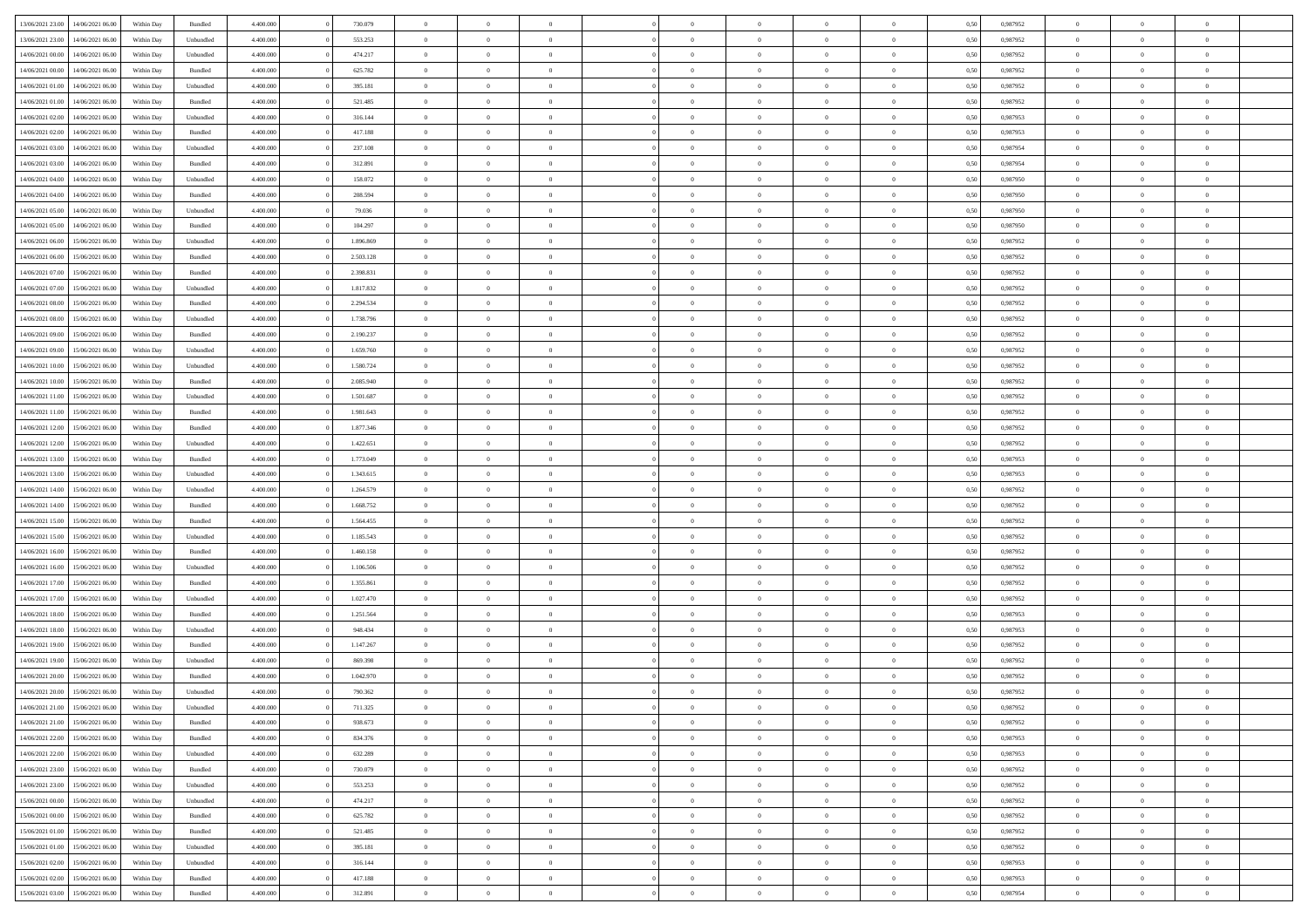| 15/06/2021 03:00 | 15/06/2021 06:00 | Within Day | Unbundled | 4.400.000 | 237.108   | $\overline{0}$ | $\Omega$       |                | $\Omega$       | $\Omega$       | $\Omega$       | $\theta$       | 0.50 | 0.987954 | $\theta$       | $\theta$       | $\theta$       |  |
|------------------|------------------|------------|-----------|-----------|-----------|----------------|----------------|----------------|----------------|----------------|----------------|----------------|------|----------|----------------|----------------|----------------|--|
| 15/06/2021 04:00 | 15/06/2021 06:00 | Within Day | Bundled   | 4.400.000 | 208.594   | $\overline{0}$ | $\theta$       | $\overline{0}$ | $\overline{0}$ | $\bf{0}$       | $\overline{0}$ | $\bf{0}$       | 0,50 | 0,987950 | $\theta$       | $\theta$       | $\overline{0}$ |  |
| 15/06/2021 04:00 | 15/06/2021 06:00 | Within Day | Unbundled | 4.400.000 | 158.072   | $\overline{0}$ | $\overline{0}$ | $\overline{0}$ | $\bf{0}$       | $\bf{0}$       | $\bf{0}$       | $\bf{0}$       | 0,50 | 0,987950 | $\overline{0}$ | $\overline{0}$ | $\overline{0}$ |  |
| 15/06/2021 05:00 | 15/06/2021 06:00 | Within Dav | Bundled   | 4.400.000 | 104.297   | $\overline{0}$ | $\overline{0}$ | $\overline{0}$ | $\overline{0}$ | $\bf{0}$       | $\overline{0}$ | $\overline{0}$ | 0.50 | 0,987950 | $\theta$       | $\theta$       | $\overline{0}$ |  |
| 15/06/2021 05:00 | 15/06/2021 06:00 | Within Day | Unbundled | 4.400.000 | 79.036    | $\overline{0}$ | $\theta$       | $\overline{0}$ | $\overline{0}$ | $\bf{0}$       | $\overline{0}$ | $\bf{0}$       | 0,50 | 0,987950 | $\theta$       | $\theta$       | $\overline{0}$ |  |
|                  |                  |            |           |           |           |                |                |                |                |                |                |                |      |          |                |                |                |  |
| 15/06/2021 06:00 | 16/06/2021 06:00 | Within Day | Unbundled | 4.400.000 | 1.896.869 | $\overline{0}$ | $\bf{0}$       | $\overline{0}$ | $\bf{0}$       | $\overline{0}$ | $\overline{0}$ | $\mathbf{0}$   | 0,50 | 0,987952 | $\overline{0}$ | $\overline{0}$ | $\bf{0}$       |  |
| 15/06/2021 06:00 | 16/06/2021 06:00 | Within Dav | Bundled   | 4.400.000 | 2.503.128 | $\overline{0}$ | $\overline{0}$ | $\overline{0}$ | $\overline{0}$ | $\overline{0}$ | $\overline{0}$ | $\overline{0}$ | 0.50 | 0,987952 | $\theta$       | $\overline{0}$ | $\overline{0}$ |  |
| 15/06/2021 07:00 | 16/06/2021 06:00 | Within Day | Bundled   | 4.400.000 | 2.398.831 | $\overline{0}$ | $\theta$       | $\overline{0}$ | $\overline{0}$ | $\bf{0}$       | $\overline{0}$ | $\bf{0}$       | 0,50 | 0,987952 | $\theta$       | $\theta$       | $\overline{0}$ |  |
| 15/06/2021 07:00 | 16/06/2021 06:00 | Within Day | Unbundled | 4.400.000 | 1.817.832 | $\overline{0}$ | $\overline{0}$ | $\overline{0}$ | $\bf{0}$       | $\bf{0}$       | $\bf{0}$       | $\bf{0}$       | 0,50 | 0,987952 | $\,0\,$        | $\overline{0}$ | $\overline{0}$ |  |
| 15/06/2021 08:00 | 16/06/2021 06:00 | Within Dav | Bundled   | 4.400.000 | 2.294.534 | $\overline{0}$ | $\overline{0}$ | $\overline{0}$ | $\overline{0}$ | $\overline{0}$ | $\overline{0}$ | $\overline{0}$ | 0.50 | 0,987952 | $\theta$       | $\overline{0}$ | $\overline{0}$ |  |
| 15/06/2021 08:00 | 16/06/2021 06:00 | Within Day | Unbundled | 4.400.000 | 1.738.796 | $\overline{0}$ | $\theta$       | $\overline{0}$ | $\overline{0}$ | $\bf{0}$       | $\overline{0}$ | $\bf{0}$       | 0,50 | 0,987952 | $\,$ 0 $\,$    | $\overline{0}$ | $\overline{0}$ |  |
| 15/06/2021 09:00 | 16/06/2021 06:00 | Within Day | Bundled   | 4.400.000 | 2.190.237 | $\overline{0}$ | $\overline{0}$ | $\overline{0}$ | $\bf{0}$       | $\bf{0}$       | $\bf{0}$       | $\bf{0}$       | 0,50 | 0,987952 | $\overline{0}$ | $\overline{0}$ | $\overline{0}$ |  |
|                  |                  |            |           |           |           |                |                |                |                |                |                |                |      |          |                |                |                |  |
| 15/06/2021 09:00 | 16/06/2021 06:00 | Within Day | Unbundled | 4.400.000 | 1.659.760 | $\overline{0}$ | $\overline{0}$ | $\overline{0}$ | $\overline{0}$ | $\bf{0}$       | $\overline{0}$ | $\overline{0}$ | 0.50 | 0,987952 | $\theta$       | $\theta$       | $\overline{0}$ |  |
| 15/06/2021 10:00 | 16/06/2021 06:00 | Within Day | Bundled   | 4.400.000 | 2.085.940 | $\overline{0}$ | $\theta$       | $\overline{0}$ | $\overline{0}$ | $\bf{0}$       | $\overline{0}$ | $\bf{0}$       | 0,50 | 0,987952 | $\theta$       | $\theta$       | $\overline{0}$ |  |
| 15/06/2021 10:00 | 16/06/2021 06:00 | Within Day | Unbundled | 4.400.000 | 1.580.724 | $\overline{0}$ | $\bf{0}$       | $\overline{0}$ | $\bf{0}$       | $\overline{0}$ | $\overline{0}$ | $\mathbf{0}$   | 0,50 | 0,987952 | $\overline{0}$ | $\overline{0}$ | $\bf{0}$       |  |
| 15/06/2021 11:00 | 16/06/2021 06:00 | Within Dav | Bundled   | 4.400.000 | 1.981.643 | $\overline{0}$ | $\overline{0}$ | $\overline{0}$ | $\overline{0}$ | $\overline{0}$ | $\overline{0}$ | $\overline{0}$ | 0.50 | 0,987952 | $\theta$       | $\overline{0}$ | $\overline{0}$ |  |
| 15/06/2021 11:00 | 16/06/2021 06:00 | Within Day | Unbundled | 4.400.000 | 1.501.687 | $\overline{0}$ | $\theta$       | $\overline{0}$ | $\overline{0}$ | $\bf{0}$       | $\overline{0}$ | $\bf{0}$       | 0,50 | 0,987952 | $\theta$       | $\theta$       | $\overline{0}$ |  |
| 15/06/2021 12:00 | 16/06/2021 06:00 | Within Day | Unbundled | 4.400.000 | 1.422.651 | $\overline{0}$ | $\overline{0}$ | $\overline{0}$ | $\bf{0}$       | $\bf{0}$       | $\bf{0}$       | $\bf{0}$       | 0,50 | 0,987952 | $\,0\,$        | $\overline{0}$ | $\overline{0}$ |  |
| 15/06/2021 12:00 | 16/06/2021 06:00 | Within Day | Bundled   | 4.400.000 | 1.877.346 | $\overline{0}$ | $\overline{0}$ | $\overline{0}$ | $\overline{0}$ | $\overline{0}$ | $\overline{0}$ | $\overline{0}$ | 0.50 | 0,987952 | $\theta$       | $\overline{0}$ | $\overline{0}$ |  |
|                  |                  |            |           |           |           | $\overline{0}$ |                |                |                |                |                |                |      |          |                |                |                |  |
| 15/06/2021 13:00 | 16/06/2021 06:00 | Within Day | Unbundled | 4.400.000 | 1.343.615 |                | $\theta$       | $\overline{0}$ | $\overline{0}$ | $\bf{0}$       | $\overline{0}$ | $\bf{0}$       | 0,50 | 0,987953 | $\,$ 0 $\,$    | $\theta$       | $\overline{0}$ |  |
| 15/06/2021 13:00 | 16/06/2021 06:00 | Within Day | Bundled   | 4.400.000 | 1.773.049 | $\overline{0}$ | $\overline{0}$ | $\overline{0}$ | $\bf{0}$       | $\bf{0}$       | $\bf{0}$       | $\bf{0}$       | 0,50 | 0,987953 | $\,0\,$        | $\overline{0}$ | $\overline{0}$ |  |
| 15/06/2021 14:00 | 16/06/2021 06:00 | Within Day | Unbundled | 4.400.000 | 1.264.579 | $\overline{0}$ | $\overline{0}$ | $\overline{0}$ | $\overline{0}$ | $\bf{0}$       | $\overline{0}$ | $\overline{0}$ | 0.50 | 0,987952 | $\theta$       | $\theta$       | $\overline{0}$ |  |
| 15/06/2021 14:00 | 16/06/2021 06:00 | Within Day | Bundled   | 4.400.000 | 1.668.752 | $\overline{0}$ | $\theta$       | $\overline{0}$ | $\overline{0}$ | $\bf{0}$       | $\overline{0}$ | $\bf{0}$       | 0,50 | 0,987952 | $\,$ 0 $\,$    | $\overline{0}$ | $\overline{0}$ |  |
| 15/06/2021 15:00 | 16/06/2021 06:00 | Within Day | Unbundled | 4.400.000 | 1.185.543 | $\overline{0}$ | $\bf{0}$       | $\overline{0}$ | $\bf{0}$       | $\overline{0}$ | $\overline{0}$ | $\mathbf{0}$   | 0,50 | 0,987952 | $\bf{0}$       | $\overline{0}$ | $\bf{0}$       |  |
| 15/06/2021 15:00 | 16/06/2021 06:00 | Within Dav | Bundled   | 4.400.000 | 1.564.455 | $\overline{0}$ | $\overline{0}$ | $\overline{0}$ | $\overline{0}$ | $\overline{0}$ | $\overline{0}$ | $\overline{0}$ | 0.50 | 0,987952 | $\theta$       | $\overline{0}$ | $\overline{0}$ |  |
| 15/06/2021 16:00 | 16/06/2021 06:00 | Within Day | Unbundled | 4.400.000 | 1.106.506 | $\overline{0}$ | $\theta$       | $\overline{0}$ | $\overline{0}$ | $\bf{0}$       | $\overline{0}$ | $\bf{0}$       | 0,50 | 0,987952 | $\theta$       | $\theta$       | $\overline{0}$ |  |
|                  |                  |            |           |           |           |                |                |                |                |                |                |                |      |          |                |                |                |  |
| 15/06/2021 16:00 | 16/06/2021 06:00 | Within Day | Bundled   | 4.400.000 | 1.460.158 | $\overline{0}$ | $\overline{0}$ | $\overline{0}$ | $\bf{0}$       | $\bf{0}$       | $\bf{0}$       | $\bf{0}$       | 0,50 | 0,987952 | $\,0\,$        | $\overline{0}$ | $\overline{0}$ |  |
| 15/06/2021 17:00 | 16/06/2021 06:00 | Within Day | Bundled   | 4.400.000 | 1.355.861 | $\overline{0}$ | $\overline{0}$ | $\overline{0}$ | $\overline{0}$ | $\overline{0}$ | $\overline{0}$ | $\overline{0}$ | 0.50 | 0,987952 | $\theta$       | $\overline{0}$ | $\overline{0}$ |  |
| 15/06/2021 17:00 | 16/06/2021 06:00 | Within Day | Unbundled | 4.400.000 | 1.027.470 | $\overline{0}$ | $\theta$       | $\overline{0}$ | $\overline{0}$ | $\bf{0}$       | $\overline{0}$ | $\bf{0}$       | 0,50 | 0,987952 | $\,$ 0 $\,$    | $\overline{0}$ | $\overline{0}$ |  |
| 15/06/2021 18:00 | 16/06/2021 06:00 | Within Day | Bundled   | 4.400.000 | 1.251.564 | $\overline{0}$ | $\overline{0}$ | $\overline{0}$ | $\bf{0}$       | $\bf{0}$       | $\bf{0}$       | $\bf{0}$       | 0,50 | 0,987953 | $\bf{0}$       | $\overline{0}$ | $\overline{0}$ |  |
| 15/06/2021 18:00 | 16/06/2021 06:00 | Within Day | Unbundled | 4.400,000 | 948,434   | $\overline{0}$ | $\Omega$       | $\Omega$       | $\Omega$       | $\Omega$       | $\Omega$       | $\overline{0}$ | 0.50 | 0,987953 | $\,0\,$        | $\theta$       | $\theta$       |  |
| 15/06/2021 19:00 | 16/06/2021 06:00 | Within Day | Unbundled | 4.400.000 | 869.398   | $\overline{0}$ | $\theta$       | $\overline{0}$ | $\overline{0}$ | $\bf{0}$       | $\overline{0}$ | $\bf{0}$       | 0,50 | 0,987952 | $\theta$       | $\theta$       | $\overline{0}$ |  |
| 15/06/2021 19:00 | 16/06/2021 06:00 | Within Day | Bundled   | 4.400.000 | 1.147.267 | $\overline{0}$ | $\overline{0}$ | $\overline{0}$ | $\bf{0}$       | $\bf{0}$       | $\overline{0}$ | $\mathbf{0}$   | 0,50 | 0,987952 | $\overline{0}$ | $\overline{0}$ | $\bf{0}$       |  |
|                  | 16/06/2021 06:00 |            | Bundled   | 4.400,000 | 1.042.970 | $\overline{0}$ | $\Omega$       | $\Omega$       | $\Omega$       | $\bf{0}$       | $\overline{0}$ | $\overline{0}$ | 0.50 | 0,987952 | $\theta$       | $\theta$       | $\theta$       |  |
| 15/06/2021 20:00 |                  | Within Day |           |           |           |                |                |                |                |                |                |                |      |          |                |                |                |  |
| 15/06/2021 20:00 | 16/06/2021 06:00 | Within Day | Unbundled | 4.400.000 | 790.362   | $\overline{0}$ | $\theta$       | $\overline{0}$ | $\overline{0}$ | $\bf{0}$       | $\overline{0}$ | $\bf{0}$       | 0,50 | 0,987952 | $\,$ 0 $\,$    | $\theta$       | $\overline{0}$ |  |
| 15/06/2021 21:00 | 16/06/2021 06:00 | Within Day | Bundled   | 4.400.000 | 938.673   | $\overline{0}$ | $\overline{0}$ | $\overline{0}$ | $\bf{0}$       | $\bf{0}$       | $\bf{0}$       | $\bf{0}$       | 0,50 | 0,987952 | $\,0\,$        | $\overline{0}$ | $\overline{0}$ |  |
| 15/06/2021 21:00 | 16/06/2021 06:00 | Within Day | Unbundled | 4.400,000 | 711.325   | $\overline{0}$ | $\Omega$       | $\Omega$       | $\Omega$       | $\theta$       | $\theta$       | $\overline{0}$ | 0.50 | 0.987952 | $\theta$       | $\theta$       | $\theta$       |  |
| 15/06/2021 22:00 | 16/06/2021 06:00 | Within Day | Unbundled | 4.400.000 | 632.289   | $\overline{0}$ | $\theta$       | $\overline{0}$ | $\overline{0}$ | $\bf{0}$       | $\overline{0}$ | $\bf{0}$       | 0,50 | 0,987953 | $\,$ 0 $\,$    | $\overline{0}$ | $\overline{0}$ |  |
| 15/06/2021 22.00 | 16/06/2021 06:00 | Within Day | Bundled   | 4.400.000 | 834.376   | $\overline{0}$ | $\overline{0}$ | $\overline{0}$ | $\overline{0}$ | $\bf{0}$       | $\overline{0}$ | $\bf{0}$       | 0,50 | 0,987953 | $\overline{0}$ | $\overline{0}$ | $\overline{0}$ |  |
| 15/06/2021 23:00 | 16/06/2021 06:00 | Within Day | Bundled   | 4.400,000 | 730.079   | $\overline{0}$ | $\Omega$       | $\Omega$       | $\Omega$       | $\Omega$       | $\overline{0}$ | $\overline{0}$ | 0.50 | 0,987952 | $\,0\,$        | $\theta$       | $\theta$       |  |
| 15/06/2021 23:00 | 16/06/2021 06:00 | Within Day | Unbundled | 4.400.000 | 553.253   | $\overline{0}$ | $\theta$       | $\overline{0}$ | $\overline{0}$ | $\bf{0}$       | $\overline{0}$ | $\bf{0}$       | 0,50 | 0,987952 | $\,$ 0 $\,$    | $\overline{0}$ | $\overline{0}$ |  |
| 16/06/2021 00:00 | 16/06/2021 06:00 | Within Day | Bundled   | 4.400.000 | 625.782   | $\overline{0}$ | $\overline{0}$ | $\overline{0}$ | $\overline{0}$ | $\bf{0}$       | $\overline{0}$ | $\mathbf{0}$   | 0,50 | 0,987952 | $\overline{0}$ | $\overline{0}$ | $\bf{0}$       |  |
|                  |                  |            |           |           |           |                |                |                |                |                |                |                |      |          |                |                |                |  |
| 16/06/2021 00:00 | 16/06/2021 06:00 | Within Day | Unbundled | 4.400,000 | 474.217   | $\overline{0}$ | $\Omega$       | $\Omega$       | $\Omega$       | $\Omega$       | $\Omega$       | $\overline{0}$ | 0.50 | 0.987952 | $\theta$       | $\theta$       | $\theta$       |  |
| 16/06/2021 01:00 | 16/06/2021 06:00 | Within Day | Bundled   | 4.400.000 | 521.485   | $\overline{0}$ | $\overline{0}$ | $\overline{0}$ | $\bf{0}$       | $\,$ 0         | $\overline{0}$ | $\bf{0}$       | 0,50 | 0,987952 | $\,0\,$        | $\overline{0}$ | $\overline{0}$ |  |
| 16/06/2021 01:00 | 16/06/2021 06:00 | Within Day | Unbundled | 4.400.000 | 395.181   | $\bf{0}$       | $\bf{0}$       |                |                |                |                |                | 0,50 | 0,987952 | $\bf{0}$       | $\overline{0}$ |                |  |
| 16/06/2021 02:00 | 16/06/2021 06:00 | Within Day | Unbundled | 4.400.000 | 316,144   | $\overline{0}$ | $\overline{0}$ | $\overline{0}$ | $\Omega$       | $\overline{0}$ | $\overline{0}$ | $\overline{0}$ | 0.50 | 0.987953 | $\theta$       | $\theta$       | $\theta$       |  |
| 16/06/2021 02:00 | 16/06/2021 06:00 | Within Day | Bundled   | 4.400.000 | 417.188   | $\overline{0}$ | $\bf{0}$       | $\overline{0}$ | $\overline{0}$ | $\,$ 0 $\,$    | $\overline{0}$ | $\,$ 0 $\,$    | 0,50 | 0,987953 | $\,$ 0 $\,$    | $\,$ 0 $\,$    | $\,$ 0         |  |
| 16/06/2021 03:00 | 16/06/2021 06:00 | Within Day | Unbundled | 4.400.000 | 237.108   | $\overline{0}$ | $\overline{0}$ | $\overline{0}$ | $\overline{0}$ | $\overline{0}$ | $\overline{0}$ | $\mathbf{0}$   | 0,50 | 0,987954 | $\overline{0}$ | $\bf{0}$       | $\overline{0}$ |  |
| 16/06/2021 03:00 | 16/06/2021 06:00 | Within Day | Bundled   | 4.400.000 | 312.891   | $\overline{0}$ | $\overline{0}$ | $\overline{0}$ | $\Omega$       | $\overline{0}$ | $\overline{0}$ | $\overline{0}$ | 0,50 | 0,987954 | $\overline{0}$ | $\theta$       | $\overline{0}$ |  |
| 16/06/2021 04:00 | 16/06/2021 06:00 | Within Day | Bundled   | 4.400.000 | 208.594   | $\overline{0}$ | $\,$ 0         | $\overline{0}$ | $\overline{0}$ | $\,$ 0 $\,$    | $\overline{0}$ | $\mathbf{0}$   | 0,50 | 0,987950 | $\,$ 0 $\,$    | $\overline{0}$ | $\overline{0}$ |  |
|                  |                  |            |           |           |           |                |                |                |                |                |                |                |      |          |                |                |                |  |
| 16/06/2021 04:00 | 16/06/2021 06:00 | Within Day | Unbundled | 4.400.000 | 158.072   | $\overline{0}$ | $\overline{0}$ | $\overline{0}$ | $\overline{0}$ | $\overline{0}$ | $\overline{0}$ | $\mathbf{0}$   | 0,50 | 0,987950 | $\overline{0}$ | $\overline{0}$ | $\bf{0}$       |  |
| 16/06/2021 05:00 | 16/06/2021 06:00 | Within Day | Bundled   | 4.400,000 | 104.297   | $\overline{0}$ | $\overline{0}$ | $\overline{0}$ | $\overline{0}$ | $\overline{0}$ | $\overline{0}$ | $\bf{0}$       | 0.50 | 0,987950 | $\overline{0}$ | $\theta$       | $\overline{0}$ |  |
| 16/06/2021 05:00 | 16/06/2021 06:00 | Within Day | Unbundled | 4.400.000 | 79.036    | $\overline{0}$ | $\,$ 0         | $\overline{0}$ | $\overline{0}$ | $\bf{0}$       | $\overline{0}$ | $\bf{0}$       | 0,50 | 0,987950 | $\,$ 0 $\,$    | $\overline{0}$ | $\overline{0}$ |  |
| 16/06/2021 06:00 | 17/06/2021 06:00 | Within Day | Unbundled | 4.400.000 | 1.896.869 | $\overline{0}$ | $\bf{0}$       | $\overline{0}$ | $\overline{0}$ | $\overline{0}$ | $\overline{0}$ | $\mathbf{0}$   | 0,50 | 0,987952 | $\overline{0}$ | $\overline{0}$ | $\bf{0}$       |  |
| 16/06/2021 06:00 | 17/06/2021 06:00 | Within Day | Bundled   | 4.400,000 | 2.503.128 | $\overline{0}$ | $\overline{0}$ | $\overline{0}$ | $\Omega$       | $\overline{0}$ | $\overline{0}$ | $\overline{0}$ | 0.50 | 0,987952 | $\overline{0}$ | $\overline{0}$ | $\overline{0}$ |  |
| 16/06/2021 07:00 | 17/06/2021 06:00 | Within Day | Unbundled | 4.400.000 | 1.817.832 | $\overline{0}$ | $\bf{0}$       | $\overline{0}$ | $\overline{0}$ | $\bf{0}$       | $\bf{0}$       | $\mathbf{0}$   | 0,50 | 0,987952 | $\,$ 0 $\,$    | $\,$ 0 $\,$    | $\bf{0}$       |  |
|                  |                  |            |           |           |           |                | $\bf{0}$       |                |                | $\bf{0}$       |                |                |      |          |                | $\overline{0}$ |                |  |
| 16/06/2021 07:00 | 17/06/2021 06:00 | Within Day | Bundled   | 4.400.000 | 2.398.831 | $\overline{0}$ |                | $\overline{0}$ | $\bf{0}$       |                | $\bf{0}$       | $\bf{0}$       | 0,50 | 0,987952 | $\overline{0}$ |                | $\bf{0}$       |  |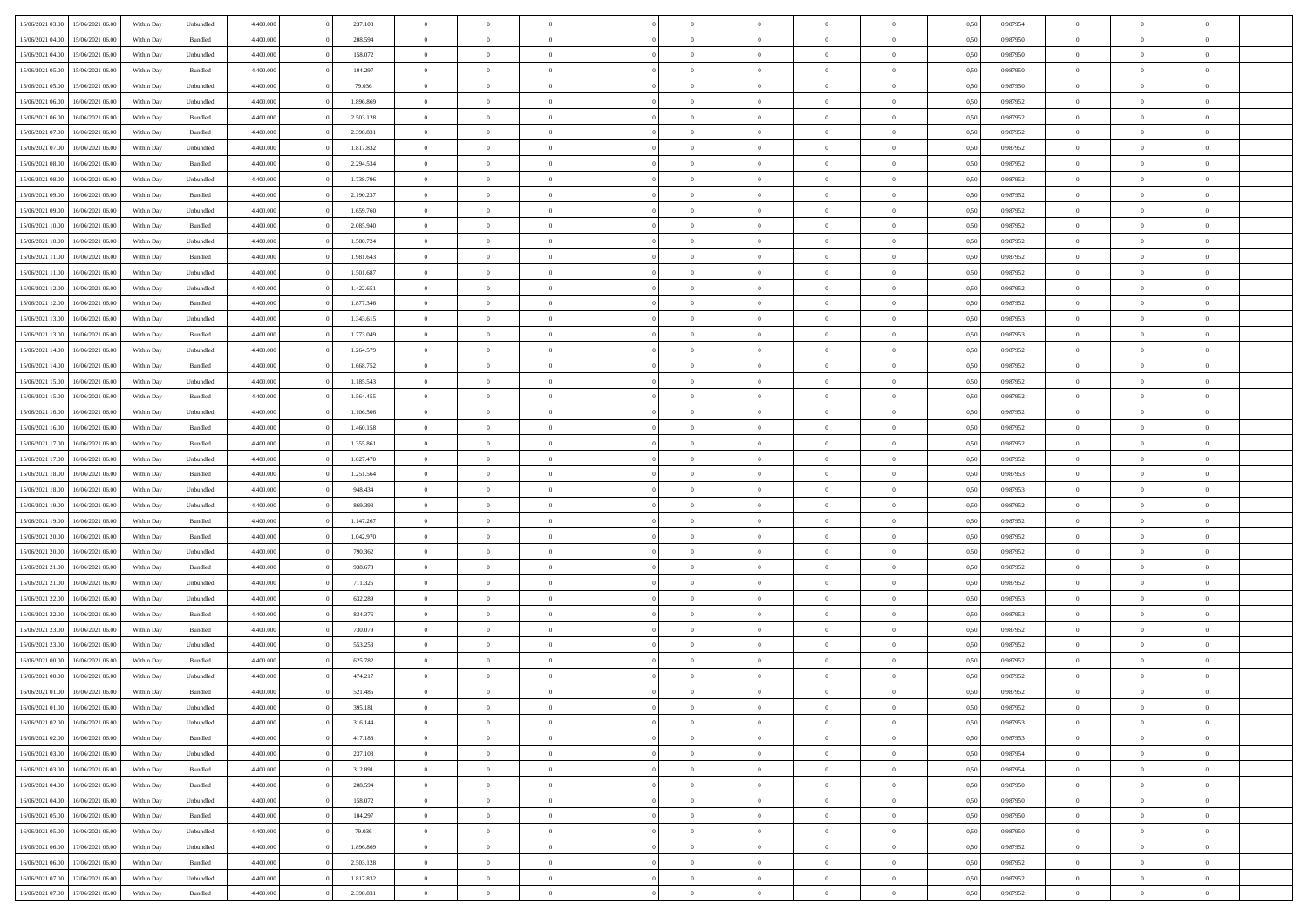| 16/06/2021 08:00 | 17/06/2021 06:00 | Within Day | Unbundled          | 4.400.000 | 1.738.796 | $\overline{0}$ | $\theta$       |                | $\Omega$       | $\Omega$       | $\theta$       | $\theta$       | 0,50 | 0,987952 | $\theta$       | $\overline{0}$ | $\theta$       |  |
|------------------|------------------|------------|--------------------|-----------|-----------|----------------|----------------|----------------|----------------|----------------|----------------|----------------|------|----------|----------------|----------------|----------------|--|
|                  |                  |            |                    |           |           |                |                |                |                |                |                |                |      |          |                |                |                |  |
| 16/06/2021 08:00 | 17/06/2021 06:00 | Within Day | Bundled            | 4.400.000 | 2.294.534 | $\overline{0}$ | $\theta$       | $\overline{0}$ | $\overline{0}$ | $\bf{0}$       | $\overline{0}$ | $\bf{0}$       | 0,50 | 0,987952 | $\theta$       | $\overline{0}$ | $\overline{0}$ |  |
| 16/06/2021 09:00 | 17/06/2021 06:00 | Within Day | Unbundled          | 4.400.000 | 1.659.760 | $\overline{0}$ | $\bf{0}$       | $\overline{0}$ | $\bf{0}$       | $\bf{0}$       | $\bf{0}$       | $\mathbf{0}$   | 0,50 | 0,987952 | $\overline{0}$ | $\overline{0}$ | $\bf{0}$       |  |
| 16/06/2021 09:00 | 17/06/2021 06:00 | Within Dav | Bundled            | 4.400.000 | 2.190.237 | $\overline{0}$ | $\overline{0}$ | $\overline{0}$ | $\overline{0}$ | $\bf{0}$       | $\overline{0}$ | $\overline{0}$ | 0.50 | 0,987952 | $\theta$       | $\theta$       | $\overline{0}$ |  |
| 16/06/2021 10:00 | 17/06/2021 06:00 | Within Day | Bundled            | 4.400.000 | 2.085.940 | $\overline{0}$ | $\theta$       | $\overline{0}$ | $\overline{0}$ | $\bf{0}$       | $\overline{0}$ | $\bf{0}$       | 0,50 | 0,987952 | $\theta$       | $\overline{0}$ | $\overline{0}$ |  |
| 16/06/2021 10:00 | 17/06/2021 06:00 | Within Day | Unbundled          | 4.400.000 | 1.580.724 | $\overline{0}$ | $\overline{0}$ | $\overline{0}$ | $\bf{0}$       | $\overline{0}$ | $\overline{0}$ | $\mathbf{0}$   | 0,50 | 0,987952 | $\overline{0}$ | $\overline{0}$ | $\bf{0}$       |  |
| 16/06/2021 11:00 | 17/06/2021 06:00 | Within Dav | Bundled            | 4.400.000 | 1.981.643 | $\overline{0}$ | $\overline{0}$ | $\overline{0}$ |                | $\overline{0}$ | $\overline{0}$ | $\overline{0}$ | 0.50 | 0,987952 | $\theta$       | $\overline{0}$ | $\overline{0}$ |  |
|                  |                  |            |                    |           |           |                |                |                | $\overline{0}$ |                |                |                |      |          |                |                |                |  |
| 16/06/2021 11:00 | 17/06/2021 06:00 | Within Day | Unbundled          | 4.400.000 | 1.501.687 | $\overline{0}$ | $\theta$       | $\overline{0}$ | $\overline{0}$ | $\bf{0}$       | $\overline{0}$ | $\bf{0}$       | 0,50 | 0,987952 | $\theta$       | $\theta$       | $\overline{0}$ |  |
| 16/06/2021 12:00 | 17/06/2021 06:00 | Within Day | Bundled            | 4.400.000 | 1.877.346 | $\overline{0}$ | $\overline{0}$ | $\overline{0}$ | $\bf{0}$       | $\bf{0}$       | $\bf{0}$       | $\bf{0}$       | 0,50 | 0,987952 | $\,0\,$        | $\overline{0}$ | $\overline{0}$ |  |
| 16/06/2021 12:00 | 17/06/2021 06:00 | Within Dav | Unbundled          | 4.400.000 | 1.422.651 | $\overline{0}$ | $\overline{0}$ | $\overline{0}$ | $\overline{0}$ | $\overline{0}$ | $\overline{0}$ | $\overline{0}$ | 0.50 | 0,987952 | $\theta$       | $\overline{0}$ | $\overline{0}$ |  |
| 16/06/2021 13:00 | 17/06/2021 06:00 | Within Day | Bundled            | 4.400.000 | 1.773.049 | $\overline{0}$ | $\theta$       | $\overline{0}$ | $\overline{0}$ | $\bf{0}$       | $\overline{0}$ | $\bf{0}$       | 0,50 | 0,987953 | $\,$ 0 $\,$    | $\overline{0}$ | $\overline{0}$ |  |
| 16/06/2021 13:00 | 17/06/2021 06:00 | Within Day | Unbundled          | 4.400.000 | 1.343.615 | $\overline{0}$ | $\bf{0}$       | $\overline{0}$ | $\overline{0}$ | $\bf{0}$       | $\overline{0}$ | $\mathbf{0}$   | 0,50 | 0,987953 | $\bf{0}$       | $\overline{0}$ | $\bf{0}$       |  |
| 16/06/2021 14:00 | 17/06/2021 06:00 | Within Day | Bundled            | 4.400.000 | 1.668.752 | $\overline{0}$ | $\overline{0}$ | $\overline{0}$ | $\overline{0}$ | $\bf{0}$       | $\overline{0}$ | $\overline{0}$ | 0.50 | 0,987952 | $\theta$       | $\theta$       | $\overline{0}$ |  |
|                  |                  |            |                    |           |           | $\overline{0}$ | $\theta$       | $\overline{0}$ | $\overline{0}$ | $\bf{0}$       | $\overline{0}$ |                |      |          | $\theta$       | $\overline{0}$ | $\overline{0}$ |  |
| 16/06/2021 14:00 | 17/06/2021 06:00 | Within Day | Unbundled          | 4.400.000 | 1.264.579 |                |                |                |                |                |                | $\bf{0}$       | 0,50 | 0,987952 |                |                |                |  |
| 16/06/2021 15:00 | 17/06/2021 06:00 | Within Day | Unbundled          | 4.400.000 | 1.185.543 | $\overline{0}$ | $\overline{0}$ | $\overline{0}$ | $\overline{0}$ | $\overline{0}$ | $\overline{0}$ | $\mathbf{0}$   | 0,50 | 0,987952 | $\bf{0}$       | $\overline{0}$ | $\bf{0}$       |  |
| 16/06/2021 15:00 | 17/06/2021 06:00 | Within Dav | Bundled            | 4.400.000 | 1.564.455 | $\overline{0}$ | $\overline{0}$ | $\overline{0}$ | $\overline{0}$ | $\overline{0}$ | $\overline{0}$ | $\overline{0}$ | 0.50 | 0,987952 | $\theta$       | $\overline{0}$ | $\overline{0}$ |  |
| 16/06/2021 16:00 | 17/06/2021 06:00 | Within Day | Bundled            | 4.400.000 | 1.460.158 | $\overline{0}$ | $\theta$       | $\overline{0}$ | $\overline{0}$ | $\bf{0}$       | $\overline{0}$ | $\bf{0}$       | 0,50 | 0,987952 | $\theta$       | $\theta$       | $\overline{0}$ |  |
| 16/06/2021 16:00 | 17/06/2021 06:00 | Within Day | Unbundled          | 4.400.000 | 1.106.506 | $\overline{0}$ | $\overline{0}$ | $\overline{0}$ | $\overline{0}$ | $\bf{0}$       | $\overline{0}$ | $\mathbf{0}$   | 0,50 | 0,987952 | $\,0\,$        | $\overline{0}$ | $\bf{0}$       |  |
| 16/06/2021 17:00 | 17/06/2021 06:00 | Within Day | Bundled            | 4.400.000 | 1.355.861 | $\overline{0}$ | $\overline{0}$ | $\overline{0}$ | $\overline{0}$ | $\overline{0}$ | $\overline{0}$ | $\overline{0}$ | 0.50 | 0,987952 | $\theta$       | $\overline{0}$ | $\overline{0}$ |  |
| 16/06/2021 17:00 | 17/06/2021 06:00 | Within Day | Unbundled          | 4.400.000 | 1.027.470 | $\overline{0}$ | $\theta$       | $\overline{0}$ | $\overline{0}$ | $\bf{0}$       | $\overline{0}$ | $\bf{0}$       | 0,50 | 0,987952 | $\,$ 0 $\,$    | $\overline{0}$ | $\overline{0}$ |  |
|                  |                  |            |                    |           |           |                |                |                |                |                |                |                |      |          |                |                |                |  |
| 16/06/2021 18:00 | 17/06/2021 06:00 | Within Day | Unbundled          | 4.400.000 | 948.434   | $\overline{0}$ | $\overline{0}$ | $\overline{0}$ | $\overline{0}$ | $\bf{0}$       | $\overline{0}$ | $\mathbf{0}$   | 0,50 | 0,987953 | $\bf{0}$       | $\overline{0}$ | $\bf{0}$       |  |
| 16/06/2021 18:00 | 17/06/2021 06:00 | Within Day | Bundled            | 4.400.000 | 1.251.564 | $\overline{0}$ | $\overline{0}$ | $\overline{0}$ | $\overline{0}$ | $\overline{0}$ | $\overline{0}$ | $\overline{0}$ | 0.50 | 0,987953 | $\theta$       | $\overline{0}$ | $\overline{0}$ |  |
| 16/06/2021 19:00 | 17/06/2021 06:00 | Within Day | Bundled            | 4.400.000 | 1.147.267 | $\overline{0}$ | $\theta$       | $\overline{0}$ | $\overline{0}$ | $\bf{0}$       | $\overline{0}$ | $\bf{0}$       | 0,50 | 0,987952 | $\,$ 0 $\,$    | $\overline{0}$ | $\overline{0}$ |  |
| 16/06/2021 19:00 | 17/06/2021 06:00 | Within Day | Unbundled          | 4.400.000 | 869.398   | $\overline{0}$ | $\overline{0}$ | $\overline{0}$ | $\overline{0}$ | $\overline{0}$ | $\overline{0}$ | $\mathbf{0}$   | 0,50 | 0,987952 | $\bf{0}$       | $\overline{0}$ | $\bf{0}$       |  |
| 16/06/2021 20:00 | 17/06/2021 06:00 | Within Dav | Bundled            | 4.400.000 | 1.042.970 | $\overline{0}$ | $\overline{0}$ | $\overline{0}$ | $\overline{0}$ | $\overline{0}$ | $\overline{0}$ | $\overline{0}$ | 0.50 | 0,987952 | $\theta$       | $\overline{0}$ | $\overline{0}$ |  |
| 16/06/2021 20:00 | 17/06/2021 06:00 | Within Day | Unbundled          | 4.400.000 | 790.362   | $\overline{0}$ | $\theta$       | $\overline{0}$ | $\overline{0}$ | $\bf{0}$       | $\overline{0}$ | $\bf{0}$       | 0,50 | 0,987952 | $\theta$       | $\overline{0}$ | $\overline{0}$ |  |
| 16/06/2021 21:00 | 17/06/2021 06:00 | Within Day | Unbundled          | 4.400.000 | 711.325   | $\overline{0}$ | $\overline{0}$ | $\overline{0}$ | $\overline{0}$ | $\bf{0}$       | $\overline{0}$ | $\bf{0}$       | 0,50 | 0,987952 | $\,0\,$        | $\overline{0}$ | $\overline{0}$ |  |
|                  | 17/06/2021 06:00 |            | Bundled            | 4.400.000 | 938.673   | $\overline{0}$ | $\overline{0}$ | $\overline{0}$ | $\overline{0}$ | $\overline{0}$ | $\overline{0}$ | $\overline{0}$ | 0.50 | 0,987952 | $\theta$       | $\overline{0}$ | $\overline{0}$ |  |
| 16/06/2021 21:00 |                  | Within Day |                    |           |           |                |                |                |                |                |                |                |      |          |                |                |                |  |
| 16/06/2021 22:00 | 17/06/2021 06:00 | Within Day | Bundled            | 4.400.000 | 834.376   | $\overline{0}$ | $\theta$       | $\overline{0}$ | $\overline{0}$ | $\bf{0}$       | $\overline{0}$ | $\bf{0}$       | 0,50 | 0,987953 | $\,$ 0 $\,$    | $\overline{0}$ | $\overline{0}$ |  |
| 16/06/2021 22:00 | 17/06/2021 06:00 | Within Day | Unbundled          | 4.400.000 | 632.289   | $\overline{0}$ | $\overline{0}$ | $\overline{0}$ | $\overline{0}$ | $\bf{0}$       | $\overline{0}$ | $\bf{0}$       | 0,50 | 0,987953 | $\bf{0}$       | $\overline{0}$ | $\bf{0}$       |  |
| 16/06/2021 23:00 | 17/06/2021 06:00 | Within Day | Bundled            | 4.400,000 | 730.079   | $\overline{0}$ | $\Omega$       | $\Omega$       | $\Omega$       | $\Omega$       | $\overline{0}$ | $\overline{0}$ | 0,50 | 0,987952 | $\,0\,$        | $\theta$       | $\theta$       |  |
| 16/06/2021 23:00 | 17/06/2021 06:00 | Within Day | Unbundled          | 4.400.000 | 553.253   | $\overline{0}$ | $\theta$       | $\overline{0}$ | $\overline{0}$ | $\bf{0}$       | $\overline{0}$ | $\bf{0}$       | 0,50 | 0,987952 | $\theta$       | $\overline{0}$ | $\overline{0}$ |  |
| 17/06/2021 00:00 | 17/06/2021 06:00 | Within Day | Bundled            | 4.400.000 | 625.782   | $\overline{0}$ | $\overline{0}$ | $\overline{0}$ | $\overline{0}$ | $\overline{0}$ | $\overline{0}$ | $\mathbf{0}$   | 0,50 | 0,987952 | $\bf{0}$       | $\overline{0}$ | $\bf{0}$       |  |
| 17/06/2021 00:00 | 17/06/2021 06:00 | Within Day | Unbundled          | 4.400,000 | 474.217   | $\overline{0}$ | $\Omega$       | $\Omega$       | $\Omega$       | $\bf{0}$       | $\overline{0}$ | $\overline{0}$ | 0.50 | 0,987952 | $\,0\,$        | $\theta$       | $\theta$       |  |
| 17/06/2021 01:00 | 17/06/2021 06:00 | Within Day | Bundled            | 4.400.000 | 521.485   | $\overline{0}$ | $\theta$       | $\overline{0}$ | $\overline{0}$ | $\bf{0}$       | $\overline{0}$ | $\bf{0}$       | 0,50 | 0,987952 | $\,$ 0 $\,$    | $\overline{0}$ | $\overline{0}$ |  |
|                  |                  |            |                    |           |           |                |                |                |                |                |                |                |      |          |                |                |                |  |
| 17/06/2021 01:00 | 17/06/2021 06:00 | Within Day | Unbundled          | 4.400.000 | 395.181   | $\overline{0}$ | $\overline{0}$ | $\overline{0}$ | $\overline{0}$ | $\bf{0}$       | $\overline{0}$ | $\bf{0}$       | 0,50 | 0,987952 | $\bf{0}$       | $\overline{0}$ | $\bf{0}$       |  |
| 17/06/2021 02:00 | 17/06/2021 06:00 | Within Day | Unbundled          | 4.400,000 | 316.144   | $\overline{0}$ | $\Omega$       | $\Omega$       | $\Omega$       | $\theta$       | $\overline{0}$ | $\overline{0}$ | 0.50 | 0.987953 | $\,$ 0 $\,$    | $\theta$       | $\theta$       |  |
| 17/06/2021 02:00 | 17/06/2021 06:00 | Within Day | Bundled            | 4.400.000 | 417.188   | $\overline{0}$ | $\overline{0}$ | $\overline{0}$ | $\overline{0}$ | $\bf{0}$       | $\overline{0}$ | $\bf{0}$       | 0,50 | 0,987953 | $\,$ 0 $\,$    | $\overline{0}$ | $\overline{0}$ |  |
| 17/06/2021 03:00 | 17/06/2021 06:00 | Within Day | Unbundled          | 4.400.000 | 237.108   | $\overline{0}$ | $\overline{0}$ | $\overline{0}$ | $\bf{0}$       | $\bf{0}$       | $\bf{0}$       | $\mathbf{0}$   | 0,50 | 0,987954 | $\bf{0}$       | $\overline{0}$ | $\bf{0}$       |  |
| 17/06/2021 03:00 | 17/06/2021 06:00 | Within Day | Bundled            | 4.400,000 | 312.891   | $\overline{0}$ | $\Omega$       | $\overline{0}$ | $\Omega$       | $\overline{0}$ | $\overline{0}$ | $\overline{0}$ | 0.50 | 0,987954 | $\,0\,$        | $\theta$       | $\theta$       |  |
| 17/06/2021 04:00 | 17/06/2021 06:00 | Within Day | Bundled            | 4.400.000 | 208.594   | $\overline{0}$ | $\overline{0}$ | $\overline{0}$ | $\overline{0}$ | $\,$ 0         | $\overline{0}$ | $\bf{0}$       | 0,50 | 0,987950 | $\,$ 0 $\,$    | $\overline{0}$ | $\overline{0}$ |  |
| 17/06/2021 04:00 | 17/06/2021 06:00 | Within Day | Unbundled          | 4.400.000 | 158.072   | $\overline{0}$ | $\overline{0}$ | $\overline{0}$ | $\bf{0}$       | $\bf{0}$       | $\overline{0}$ | $\mathbf{0}$   | 0,50 | 0,987950 | $\bf{0}$       | $\overline{0}$ | $\bf{0}$       |  |
| 17/06/2021 05:00 | 17/06/2021 06:00 | Within Day | Unbundled          | 4.400,000 | 79.036    | $\overline{0}$ | $\Omega$       | $\Omega$       | $\Omega$       | $\Omega$       | $\Omega$       | $\overline{0}$ | 0.50 | 0.987950 | $\theta$       | $\theta$       | $\theta$       |  |
| 17/06/2021 05:00 | 17/06/2021 06:00 |            |                    | 4.400.000 | 104.297   | $\overline{0}$ | $\overline{0}$ | $\overline{0}$ | $\bf{0}$       | $\,$ 0         |                |                |      | 0,987950 | $\,0\,$        | $\,0\,$        | $\overline{0}$ |  |
|                  |                  | Within Day | Bundled            |           |           |                |                |                |                |                | $\bf{0}$       | $\bf{0}$       | 0,50 |          |                |                |                |  |
| 17/06/2021 06:00 | 18/06/2021 06:00 | Within Day | $\mathbf B$ undled | 4.400.000 | 2.503.128 | $\overline{0}$ | $\bf{0}$       |                |                | $\bf{0}$       |                |                | 0,50 | 0,987952 | $\bf{0}$       | $\overline{0}$ |                |  |
| 17/06/2021 06:00 | 18/06/2021 06:00 | Within Day | Unbundled          | 4.400.000 | 1.896.869 | $\overline{0}$ | $\overline{0}$ | $\overline{0}$ | $\Omega$       | $\overline{0}$ | $\overline{0}$ | $\overline{0}$ | 0.50 | 0.987952 | $\theta$       | $\theta$       | $\theta$       |  |
| 17/06/2021 07:00 | 18/06/2021 06:00 | Within Day | Bundled            | 4.400.000 | 2.398.831 | $\overline{0}$ | $\,$ 0         | $\overline{0}$ | $\bf{0}$       | $\,$ 0 $\,$    | $\overline{0}$ | $\mathbf{0}$   | 0,50 | 0,987952 | $\,$ 0 $\,$    | $\,$ 0 $\,$    | $\,$ 0         |  |
| 17/06/2021 07:00 | 18/06/2021 06:00 | Within Day | Unbundled          | 4.400.000 | 1.817.832 | $\overline{0}$ | $\overline{0}$ | $\overline{0}$ | $\overline{0}$ | $\overline{0}$ | $\overline{0}$ | $\mathbf{0}$   | 0,50 | 0,987952 | $\overline{0}$ | $\bf{0}$       | $\bf{0}$       |  |
| 17/06/2021 08:00 | 18/06/2021 06:00 | Within Day | Unbundled          | 4.400,000 | 1.738.796 | $\overline{0}$ | $\overline{0}$ | $\overline{0}$ | $\Omega$       | $\overline{0}$ | $\overline{0}$ | $\overline{0}$ | 0,50 | 0,987952 | $\overline{0}$ | $\theta$       | $\overline{0}$ |  |
| 17/06/2021 08:00 | 18/06/2021 06:00 | Within Day | Bundled            | 4.400.000 | 2.294.534 | $\overline{0}$ | $\,$ 0         | $\overline{0}$ | $\overline{0}$ | $\,$ 0 $\,$    | $\overline{0}$ | $\mathbf{0}$   | 0,50 | 0,987952 | $\,$ 0 $\,$    | $\overline{0}$ | $\overline{0}$ |  |
|                  |                  |            |                    |           |           |                |                |                |                |                |                |                |      |          |                |                |                |  |
| 17/06/2021 09:00 | 18/06/2021 06:00 | Within Day | Bundled            | 4.400.000 | 2.190.237 | $\overline{0}$ | $\overline{0}$ | $\overline{0}$ | $\overline{0}$ | $\overline{0}$ | $\overline{0}$ | $\mathbf{0}$   | 0,50 | 0,987952 | $\overline{0}$ | $\overline{0}$ | $\bf{0}$       |  |
| 17/06/2021 09:00 | 18/06/2021 06:00 | Within Day | Unbundled          | 4.400.000 | 1.659.760 | $\overline{0}$ | $\overline{0}$ | $\overline{0}$ | $\Omega$       | $\overline{0}$ | $\overline{0}$ | $\bf{0}$       | 0.50 | 0,987952 | $\overline{0}$ | $\theta$       | $\overline{0}$ |  |
| 17/06/2021 10:00 | 18/06/2021 06:00 | Within Day | Unbundled          | 4.400.000 | 1.580.724 | $\overline{0}$ | $\,$ 0         | $\overline{0}$ | $\bf{0}$       | $\bf{0}$       | $\bf{0}$       | $\bf{0}$       | 0,50 | 0,987952 | $\,$ 0 $\,$    | $\overline{0}$ | $\overline{0}$ |  |
| 17/06/2021 10:00 | 18/06/2021 06:00 | Within Day | Bundled            | 4.400.000 | 2.085.940 | $\overline{0}$ | $\bf{0}$       | $\overline{0}$ | $\overline{0}$ | $\overline{0}$ | $\overline{0}$ | $\mathbf{0}$   | 0,50 | 0,987952 | $\overline{0}$ | $\overline{0}$ | $\bf{0}$       |  |
| 17/06/2021 11:00 | 18/06/2021 06:00 | Within Day | Unbundled          | 4.400,000 | 1.501.687 | $\overline{0}$ | $\overline{0}$ | $\overline{0}$ | $\Omega$       | $\overline{0}$ | $\overline{0}$ | $\bf{0}$       | 0.50 | 0,987952 | $\overline{0}$ | $\overline{0}$ | $\overline{0}$ |  |
| 17/06/2021 11:00 | 18/06/2021 06:00 | Within Day | Bundled            | 4.400.000 | 1.981.643 | $\overline{0}$ | $\bf{0}$       | $\overline{0}$ | $\overline{0}$ | $\bf{0}$       | $\bf{0}$       | $\mathbf{0}$   | 0,50 | 0,987952 | $\,$ 0 $\,$    | $\,$ 0 $\,$    | $\bf{0}$       |  |
| 17/06/2021 12:00 | 18/06/2021 06:00 | Within Day | Bundled            | 4.400.000 | 1.877.346 | $\overline{0}$ | $\overline{0}$ | $\overline{0}$ | $\overline{0}$ | $\overline{0}$ | $\bf{0}$       | $\mathbf{0}$   | 0,50 | 0,987952 | $\overline{0}$ | $\bf{0}$       | $\bf{0}$       |  |
|                  |                  |            |                    |           |           |                |                |                |                |                |                |                |      |          |                |                |                |  |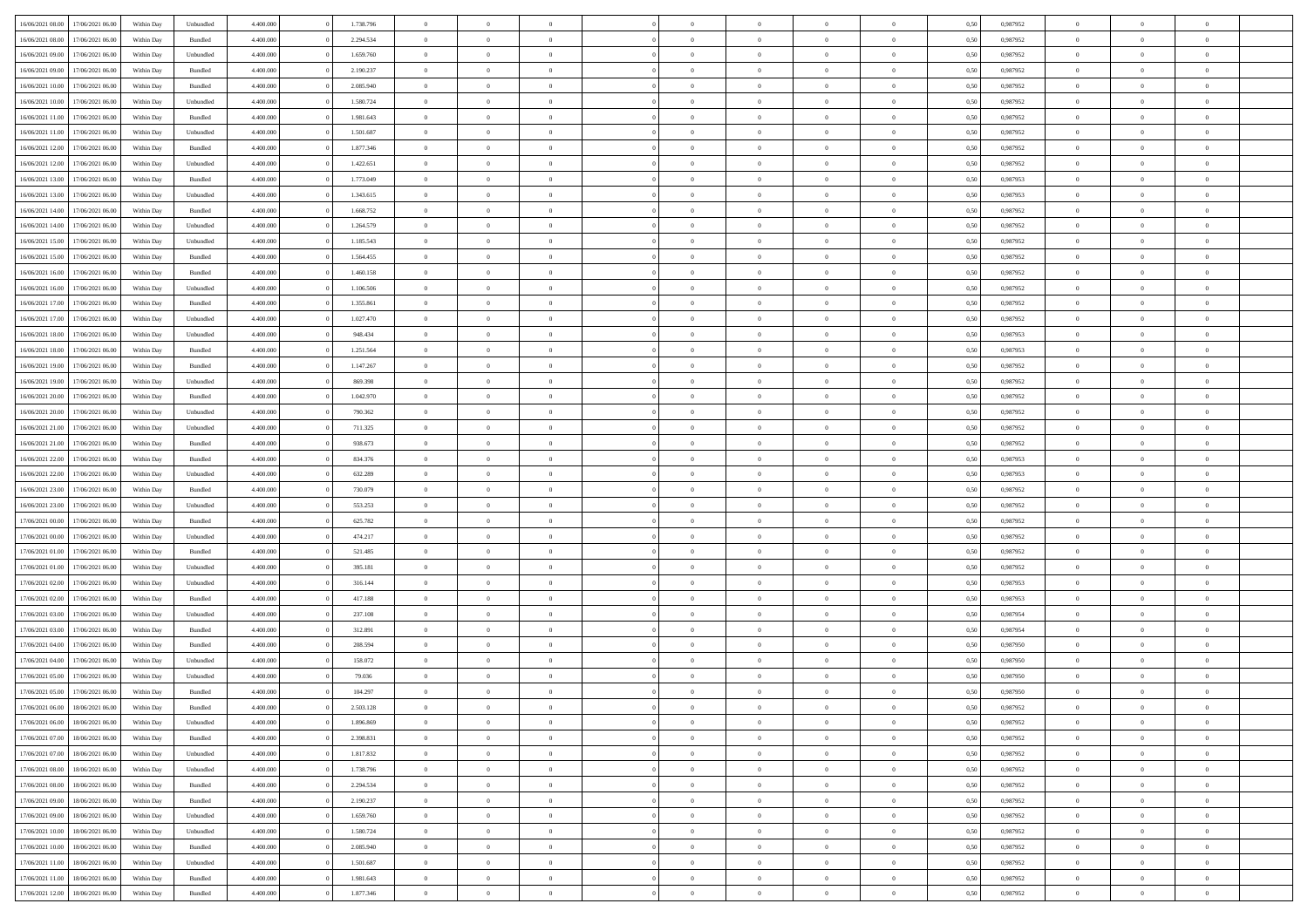| 17/06/2021 12:00                  | 18/06/2021 06:00 | Within Day | Unbundled          | 4.400.000 | 1.422.651 | $\overline{0}$ | $\theta$       |                | $\overline{0}$ | $\bf{0}$       | $\overline{0}$ | $\theta$       | 0,50 | 0,987952 | $\theta$       | $\theta$       | $\overline{0}$           |  |
|-----------------------------------|------------------|------------|--------------------|-----------|-----------|----------------|----------------|----------------|----------------|----------------|----------------|----------------|------|----------|----------------|----------------|--------------------------|--|
| 17/06/2021 13:00                  | 18/06/2021 06:00 | Within Day | Unbundled          | 4.400.000 | 1.343.615 | $\overline{0}$ | $\overline{0}$ | $\overline{0}$ | $\overline{0}$ | $\,$ 0         | $\bf{0}$       | $\bf{0}$       | 0,50 | 0,987953 | $\,$ 0 $\,$    | $\overline{0}$ | $\overline{0}$           |  |
|                                   |                  |            |                    |           | 1.773.049 |                |                |                |                |                |                |                |      |          |                |                |                          |  |
| 17/06/2021 13:00                  | 18/06/2021 06:00 | Within Day | Bundled            | 4.400,000 |           | $\overline{0}$ | $\overline{0}$ | $\overline{0}$ | $\overline{0}$ | $\bf{0}$       | $\overline{0}$ | $\mathbf{0}$   | 0.50 | 0.987953 | $\bf{0}$       | $\overline{0}$ | $\overline{0}$           |  |
| 17/06/2021 14:00                  | 18/06/2021 06:00 | Within Day | Unbundled          | 4.400.000 | 1.264.579 | $\overline{0}$ | $\overline{0}$ | $\overline{0}$ | $\overline{0}$ | $\,$ 0         | $\overline{0}$ | $\overline{0}$ | 0,50 | 0,987952 | $\,$ 0 $\,$    | $\overline{0}$ | $\overline{0}$           |  |
| 17/06/2021 14:00                  | 18/06/2021 06:00 | Within Day | Bundled            | 4.400.000 | 1.668.752 | $\overline{0}$ | $\theta$       | $\overline{0}$ |                | $\overline{0}$ | $\overline{0}$ | $\bf{0}$       | 0,50 | 0,987952 | $\,$ 0 $\,$    | $\overline{0}$ | $\overline{0}$           |  |
| 17/06/2021 15:00                  | 18/06/2021 06:00 | Within Day | Bundled            | 4.400,000 | 1.564.455 | $\overline{0}$ | $\overline{0}$ | $\overline{0}$ | $\overline{0}$ | $\bf{0}$       | $\overline{0}$ | $\overline{0}$ | 0.50 | 0.987952 | $\,0\,$        | $\theta$       | $\overline{0}$           |  |
| 17/06/2021 15:00                  | 18/06/2021 06:00 | Within Day | Unbundled          | 4.400.000 | 1.185.543 | $\overline{0}$ | $\overline{0}$ | $\overline{0}$ | $\overline{0}$ | $\,$ 0         | $\overline{0}$ | $\overline{0}$ | 0,50 | 0,987952 | $\,$ 0 $\,$    | $\theta$       | $\overline{0}$           |  |
| 17/06/2021 16:00                  | 18/06/2021 06:00 | Within Day | Unbundled          | 4.400.000 | 1.106.506 | $\overline{0}$ | $\theta$       | $\overline{0}$ | $\overline{0}$ | $\,$ 0         | $\bf{0}$       | $\bf{0}$       | 0,50 | 0,987952 | $\,$ 0 $\,$    | $\overline{0}$ | $\overline{0}$           |  |
| 17/06/2021 16:00                  | 18/06/2021 06:00 | Within Day | Bundled            | 4.400,000 | 1.460.158 | $\overline{0}$ | $\overline{0}$ | $\overline{0}$ | $\overline{0}$ | $\bf{0}$       | $\overline{0}$ | $\bf{0}$       | 0.50 | 0.987952 | $\,0\,$        | $\overline{0}$ | $\overline{0}$           |  |
| 17/06/2021 17:00                  | 18/06/2021 06:00 | Within Day | Bundled            | 4.400.000 | 1.355.861 | $\overline{0}$ | $\overline{0}$ | $\overline{0}$ | $\overline{0}$ | $\,$ 0         | $\overline{0}$ | $\bf{0}$       | 0,50 | 0,987952 | $\,$ 0 $\,$    | $\overline{0}$ | $\overline{0}$           |  |
| 17/06/2021 17:00                  | 18/06/2021 06:00 | Within Day | Unbundled          | 4.400.000 | 1.027.470 | $\overline{0}$ | $\theta$       | $\overline{0}$ | $\overline{0}$ | $\,$ 0         | $\overline{0}$ | $\bf{0}$       | 0,50 | 0,987952 | $\,$ 0 $\,$    | $\overline{0}$ | $\overline{0}$           |  |
|                                   |                  |            |                    |           |           |                |                |                |                |                |                |                |      |          |                |                |                          |  |
| 17/06/2021 18:00                  | 18/06/2021 06:00 | Within Day | Unbundled          | 4.400,000 | 948.434   | $\overline{0}$ | $\overline{0}$ | $\overline{0}$ | $\overline{0}$ | $\bf{0}$       | $\overline{0}$ | $\mathbf{0}$   | 0.50 | 0.987953 | $\bf{0}$       | $\overline{0}$ | $\overline{\phantom{a}}$ |  |
| 17/06/2021 18:00                  | 18/06/2021 06:00 | Within Day | Bundled            | 4.400.000 | 1.251.564 | $\overline{0}$ | $\overline{0}$ | $\overline{0}$ | $\overline{0}$ | $\,$ 0         | $\overline{0}$ | $\overline{0}$ | 0,50 | 0,987953 | $\,$ 0 $\,$    | $\overline{0}$ | $\overline{0}$           |  |
| 17/06/2021 19:00                  | 18/06/2021 06:00 | Within Day | Bundled            | 4.400.000 | 1.147.267 | $\overline{0}$ | $\theta$       | $\overline{0}$ | $\overline{0}$ | $\overline{0}$ | $\overline{0}$ | $\bf{0}$       | 0,50 | 0,987952 | $\,$ 0 $\,$    | $\overline{0}$ | $\overline{0}$           |  |
| 17/06/2021 19:00                  | 18/06/2021 06:00 | Within Day | Unbundled          | 4.400,000 | 869,398   | $\overline{0}$ | $\overline{0}$ | $\overline{0}$ | $\overline{0}$ | $\,$ 0         | $\overline{0}$ | $\bf{0}$       | 0.50 | 0.987952 | $\,0\,$        | $\theta$       | $\overline{0}$           |  |
| 17/06/2021 20:00                  | 18/06/2021 06:00 | Within Day | Bundled            | 4.400.000 | 1.042.970 | $\overline{0}$ | $\overline{0}$ | $\overline{0}$ | $\overline{0}$ | $\,$ 0         | $\overline{0}$ | $\bf{0}$       | 0,50 | 0,987952 | $\,$ 0 $\,$    | $\theta$       | $\overline{0}$           |  |
| 17/06/2021 20:00                  | 18/06/2021 06:00 | Within Day | Unbundled          | 4.400.000 | 790.362   | $\overline{0}$ | $\theta$       | $\overline{0}$ |                | $\bf{0}$       | $\overline{0}$ | $\bf{0}$       | 0,50 | 0,987952 | $\,$ 0 $\,$    | $\overline{0}$ | $\overline{0}$           |  |
| 17/06/2021 21:00                  | 18/06/2021 06:00 | Within Day | Unbundled          | 4.400,000 | 711.325   | $\overline{0}$ | $\overline{0}$ | $\overline{0}$ | $\overline{0}$ | $\bf{0}$       | $\overline{0}$ | $\bf{0}$       | 0.50 | 0.987952 | $\,0\,$        | $\overline{0}$ | $\overline{0}$           |  |
| 17/06/2021 21:00                  | 18/06/2021 06:00 | Within Day | Bundled            | 4.400.000 | 938.673   | $\overline{0}$ | $\overline{0}$ | $\overline{0}$ | $\overline{0}$ | $\bf{0}$       | $\overline{0}$ | $\bf{0}$       | 0,50 | 0,987952 | $\,$ 0 $\,$    | $\overline{0}$ | $\overline{0}$           |  |
|                                   | 18/06/2021 06:00 | Within Day | Bundled            | 4.400.000 | 834.376   | $\bf{0}$       | $\theta$       | $\overline{0}$ | $\overline{0}$ | $\,$ 0         | $\bf{0}$       | $\bf{0}$       | 0,50 | 0,987953 | $\,$ 0 $\,$    | $\overline{0}$ | $\overline{0}$           |  |
| 17/06/2021 22:00                  |                  |            |                    |           |           |                |                |                |                |                |                |                |      |          |                |                |                          |  |
| 17/06/2021 22:00                  | 18/06/2021 06:00 | Within Day | Unbundled          | 4.400,000 | 632.289   | $\overline{0}$ | $\overline{0}$ | $\overline{0}$ | $\overline{0}$ | $\bf{0}$       | $\overline{0}$ | $\mathbf{0}$   | 0.50 | 0.987953 | $\bf{0}$       | $\overline{0}$ | $\overline{0}$           |  |
| 17/06/2021 23:00                  | 18/06/2021 06:00 | Within Day | Bundled            | 4.400.000 | 730.079   | $\overline{0}$ | $\overline{0}$ | $\overline{0}$ | $\overline{0}$ | $\bf{0}$       | $\overline{0}$ | $\overline{0}$ | 0,50 | 0,987952 | $\,$ 0 $\,$    | $\overline{0}$ | $\overline{0}$           |  |
| 17/06/2021 23:00                  | 18/06/2021 06:00 | Within Day | Unbundled          | 4.400.000 | 553.253   | $\overline{0}$ | $\theta$       | $\overline{0}$ | $\overline{0}$ | $\,$ 0         | $\overline{0}$ | $\bf{0}$       | 0,50 | 0,987952 | $\,$ 0 $\,$    | $\overline{0}$ | $\overline{0}$           |  |
| 18/06/2021 00:00                  | 18/06/2021 06:00 | Within Day | Unbundled          | 4.400,000 | 474.217   | $\overline{0}$ | $\overline{0}$ | $\overline{0}$ | $\overline{0}$ | $\bf{0}$       | $\overline{0}$ | $\bf{0}$       | 0.50 | 0.987952 | $\,0\,$        | $\theta$       | $\overline{0}$           |  |
| 18/06/2021 00:00                  | 18/06/2021 06:00 | Within Day | Bundled            | 4.400.000 | 625.782   | $\overline{0}$ | $\overline{0}$ | $\overline{0}$ | $\overline{0}$ | $\,$ 0         | $\overline{0}$ | $\overline{0}$ | 0,50 | 0,987952 | $\,0\,$        | $\theta$       | $\overline{0}$           |  |
| 18/06/2021 01:00                  | 18/06/2021 06:00 | Within Day | Bundled            | 4.400.000 | 521.485   | $\overline{0}$ | $\theta$       | $\overline{0}$ |                | $\bf{0}$       | $\overline{0}$ | $\bf{0}$       | 0,50 | 0,987952 | $\,$ 0 $\,$    | $\overline{0}$ | $\overline{0}$           |  |
| 18/06/2021 01:00                  | 18/06/2021 06:00 | Within Day | Unbundled          | 4.400,000 | 395.181   | $\overline{0}$ | $\overline{0}$ | $\overline{0}$ | $\overline{0}$ | $\bf{0}$       | $\overline{0}$ | $\bf{0}$       | 0.50 | 0.987952 | $\,0\,$        | $\overline{0}$ | $\overline{0}$           |  |
| 18/06/2021 02:00                  | 18/06/2021 06:00 | Within Day | Unbundled          | 4.400.000 | 316.144   | $\overline{0}$ | $\overline{0}$ | $\overline{0}$ | $\overline{0}$ | $\,$ 0         | $\overline{0}$ | $\bf{0}$       | 0,50 | 0,987953 | $\,$ 0 $\,$    | $\overline{0}$ | $\overline{0}$           |  |
|                                   | 18/06/2021 06:00 | Within Day | Bundled            | 4.400.000 | 417.188   | $\bf{0}$       | $\overline{0}$ | $\overline{0}$ | $\overline{0}$ | $\bf{0}$       | $\bf{0}$       | $\bf{0}$       | 0,50 | 0,987953 | $\,$ 0 $\,$    | $\overline{0}$ | $\overline{0}$           |  |
| 18/06/2021 02:00                  |                  |            |                    |           |           |                |                |                |                |                |                |                |      |          |                |                |                          |  |
| 18/06/2021 03:00                  | 18/06/2021 06:00 | Within Day | Bundled            | 4.400,000 | 312.891   | $\overline{0}$ | $\overline{0}$ | $\overline{0}$ | $\overline{0}$ | $\bf{0}$       | $\overline{0}$ | $\mathbf{0}$   | 0.50 | 0.987954 | $\bf{0}$       | $\overline{0}$ | $\overline{\phantom{a}}$ |  |
| 18/06/2021 03:00                  | 18/06/2021 06:00 | Within Dav | Unbundled          | 4.400.000 | 237.108   | $\overline{0}$ | $\overline{0}$ | $\overline{0}$ | $\overline{0}$ | $\mathbf{0}$   | $\overline{0}$ | $\overline{0}$ | 0.50 | 0,987954 | $\theta$       | $\overline{0}$ | $\overline{0}$           |  |
| 18/06/2021 04:00                  | 18/06/2021 06:00 | Within Day | Bundled            | 4.400.000 | 208.594   | $\overline{0}$ | $\theta$       | $\overline{0}$ | $\overline{0}$ | $\bf{0}$       | $\overline{0}$ | $\bf{0}$       | 0,50 | 0,987950 | $\,$ 0 $\,$    | $\overline{0}$ | $\overline{0}$           |  |
| 18/06/2021 04:00                  | 18/06/2021 06:00 | Within Day | Unbundled          | 4.400,000 | 158,072   | $\overline{0}$ | $\overline{0}$ | $\overline{0}$ | $\overline{0}$ | $\,$ 0         | $\overline{0}$ | $\bf{0}$       | 0.50 | 0.987950 | $\,0\,$        | $\theta$       | $\overline{0}$           |  |
| 18/06/2021 05:00                  | 18/06/2021 06:00 | Within Dav | Bundled            | 4.400.000 | 104.297   | $\overline{0}$ | $\overline{0}$ | $\Omega$       | $\overline{0}$ | $\mathbf{0}$   | $\overline{0}$ | $\overline{0}$ | 0.50 | 0,987950 | $\theta$       | $\overline{0}$ | $\overline{0}$           |  |
| 18/06/2021 05:00                  | 18/06/2021 06:00 | Within Day | Unbundled          | 4.400.000 | 79.036    | $\overline{0}$ | $\theta$       | $\overline{0}$ | $\overline{0}$ | $\,$ 0         | $\overline{0}$ | $\bf{0}$       | 0,50 | 0,987950 | $\,$ 0 $\,$    | $\overline{0}$ | $\overline{0}$           |  |
| 18/06/2021 06:00                  | 19/06/2021 06:00 | Within Day | Bundled            | 4.400,000 | 2.503.128 | $\overline{0}$ | $\overline{0}$ | $\overline{0}$ | $\overline{0}$ | $\bf{0}$       | $\overline{0}$ | $\bf{0}$       | 0.50 | 0.987952 | $\,0\,$        | $\overline{0}$ | $\overline{0}$           |  |
| 18/06/2021 06:00                  | 19/06/2021 06:00 | Within Dav | Unbundled          | 4.400.000 | 1.896.869 | $\overline{0}$ | $\overline{0}$ | $\overline{0}$ | $\overline{0}$ | $\overline{0}$ | $\overline{0}$ | $\overline{0}$ | 0.50 | 0,987952 | $\theta$       | $\overline{0}$ | $\overline{0}$           |  |
| 18/06/2021 07:00                  | 19/06/2021 06.00 | Within Day | Unbundled          | 4.400.000 | 1.817.832 | $\bf{0}$       | $\overline{0}$ | $\overline{0}$ | $\overline{0}$ | $\bf{0}$       | $\bf{0}$       | $\bf{0}$       | 0,50 | 0,987952 | $\,$ 0 $\,$    | $\overline{0}$ | $\overline{0}$           |  |
|                                   |                  |            |                    |           |           |                |                |                |                |                |                |                |      |          |                |                |                          |  |
| 18/06/2021 07:00                  | 19/06/2021 06:00 | Within Day | Bundled            | 4.400,000 | 2.398.831 | $\overline{0}$ | $\overline{0}$ | $\overline{0}$ | $\overline{0}$ | $\bf{0}$       | $\overline{0}$ | $\mathbf{0}$   | 0.50 | 0.987952 | $\bf{0}$       | $\overline{0}$ | $\overline{0}$           |  |
| 18/06/2021 08:00                  | 19/06/2021 06:00 | Within Dav | Unbundled          | 4.400.000 | 1.738.796 | $\overline{0}$ | $\overline{0}$ | $\Omega$       | $\overline{0}$ | $\mathbf{0}$   | $\overline{0}$ | $\overline{0}$ | 0.50 | 0,987952 | $\theta$       | $\overline{0}$ | $\overline{0}$           |  |
| 18/06/2021 08:00                  | 19/06/2021 06.00 | Within Day | Bundled            | 4.400.000 | 2.294.534 | $\overline{0}$ | $\theta$       | $\overline{0}$ | $\overline{0}$ | $\,$ 0         | $\overline{0}$ | $\bf{0}$       | 0,50 | 0,987952 | $\,$ 0 $\,$    | $\overline{0}$ | $\overline{0}$           |  |
| 18/06/2021 09:00                  | 19/06/2021 06:00 | Within Day | Unbundled          | 4.400,000 | 1.659.760 | $\overline{0}$ | $\theta$       | $\overline{0}$ | $\overline{0}$ | $\bf{0}$       | $\Omega$       | $\overline{0}$ | 0.50 | 0,987952 | $\,0\,$        | $\theta$       | $\overline{0}$           |  |
| 18/06/2021 09:00                  | 19/06/2021 06:00 | Within Dav | Bundled            | 4.400.000 | 2.190.237 | $\overline{0}$ | $\Omega$       | $\Omega$       | $\Omega$       | $\bf{0}$       | $\overline{0}$ | $\bf{0}$       | 0.50 | 0,987952 | $\theta$       | $\theta$       | $\overline{0}$           |  |
| 18/06/2021 10:00                  | 19/06/2021 06:00 | Within Day | Unbundled          | 4.400.000 | 1.580.724 | $\overline{0}$ | $\,$ 0 $\,$    | $\overline{0}$ | $\overline{0}$ | $\,$ 0         | $\bf{0}$       | $\bf{0}$       | 0,50 | 0,987952 | $\,$ 0 $\,$    | $\overline{0}$ | $\overline{0}$           |  |
| 18/06/2021 10:00                  | 19/06/2021 06:00 | Within Day | $\mathbf B$ undled | 4.400.000 | 2.085.940 | $\bf{0}$       | $\theta$       |                | $\Omega$       |                |                |                | 0,50 | 0,987952 | $\bf{0}$       | $\theta$       |                          |  |
| 18/06/2021 11:00                  | 19/06/2021 06:00 | Within Day | Bundled            | 4.400.000 | 1.981.643 | $\overline{0}$ | $\overline{0}$ | $\overline{0}$ | $\overline{0}$ | $\overline{0}$ | $\overline{0}$ | $\mathbf{0}$   | 0,50 | 0,987952 | $\theta$       | $\overline{0}$ | $\overline{0}$           |  |
| 18/06/2021 11:00                  | 19/06/2021 06:00 | Within Day | Unbundled          | 4.400.000 | 1.501.687 | $\overline{0}$ | $\overline{0}$ | $\overline{0}$ | $\bf{0}$       | $\overline{0}$ | $\overline{0}$ | $\bf{0}$       | 0,50 | 0,987952 | $\overline{0}$ | $\overline{0}$ | $\bf{0}$                 |  |
| 18/06/2021 12:00                  |                  |            |                    | 4.400.000 | 1.422.651 | $\overline{0}$ | $\overline{0}$ | $\overline{0}$ | $\overline{0}$ | $\overline{0}$ | $\overline{0}$ |                | 0.50 | 0.987952 | $\overline{0}$ | $\bf{0}$       | $\bf{0}$                 |  |
|                                   | 19/06/2021 06:00 | Within Day | Unbundled          |           |           |                |                |                |                |                |                | $\mathbf{0}$   |      |          |                |                |                          |  |
| 18/06/2021 12:00                  | 19/06/2021 06:00 | Within Day | Bundled            | 4.400.000 | 1.877.346 | $\overline{0}$ | $\overline{0}$ | $\overline{0}$ | $\overline{0}$ | $\overline{0}$ | $\overline{0}$ | $\mathbf{0}$   | 0,50 | 0,987952 | $\overline{0}$ | $\theta$       | $\overline{0}$           |  |
| 18/06/2021 13:00                  | 19/06/2021 06:00 | Within Day | Bundled            | 4.400.000 | 1.773.049 | $\overline{0}$ | $\overline{0}$ | $\overline{0}$ | $\overline{0}$ | $\bf{0}$       | $\bf{0}$       | $\bf{0}$       | 0,50 | 0,987953 | $\,$ 0 $\,$    | $\overline{0}$ | $\overline{0}$           |  |
| 18/06/2021 13:00                  | 19/06/2021 06:00 | Within Day | Unbundled          | 4.400,000 | 1.343.615 | $\overline{0}$ | $\overline{0}$ | $\overline{0}$ | $\overline{0}$ | $\bf{0}$       | $\overline{0}$ | $\mathbf{0}$   | 0.50 | 0.987953 | $\,$ 0 $\,$    | $\overline{0}$ | $\overline{0}$           |  |
| 18/06/2021 14:00                  | 19/06/2021 06:00 | Within Day | Unbundled          | 4.400.000 | 1.264.579 | $\overline{0}$ | $\overline{0}$ | $\overline{0}$ | $\overline{0}$ | $\overline{0}$ | $\overline{0}$ | $\overline{0}$ | 0,50 | 0,987952 | $\overline{0}$ | $\overline{0}$ | $\overline{0}$           |  |
| 18/06/2021 14:00                  | 19/06/2021 06:00 | Within Day | Bundled            | 4.400.000 | 1.668.752 | $\overline{0}$ | $\,$ 0         | $\overline{0}$ | $\bf{0}$       | $\overline{0}$ | $\overline{0}$ | $\bf{0}$       | 0,50 | 0,987952 | $\,$ 0 $\,$    | $\overline{0}$ | $\overline{0}$           |  |
| 18/06/2021 15:00                  | 19/06/2021 06:00 | Within Day | Unbundled          | 4.400.000 | 1.185.543 | $\overline{0}$ | $\overline{0}$ | $\overline{0}$ | $\overline{0}$ | $\bf{0}$       | $\overline{0}$ | $\mathbf{0}$   | 0.50 | 0.987952 | $\mathbf{0}$   | $\bf{0}$       | $\bf{0}$                 |  |
| 18/06/2021 15:00                  | 19/06/2021 06:00 | Within Day | Bundled            | 4.400.000 | 1.564.455 | $\overline{0}$ | $\overline{0}$ | $\overline{0}$ | $\overline{0}$ | $\overline{0}$ | $\overline{0}$ | $\overline{0}$ | 0,50 | 0,987952 | $\overline{0}$ | $\overline{0}$ | $\overline{0}$           |  |
| 18/06/2021 16:00                  | 19/06/2021 06:00 | Within Day | Bundled            | 4.400.000 | 1.460.158 | $\overline{0}$ | $\bf{0}$       | $\overline{0}$ | $\bf{0}$       | $\bf{0}$       | $\bf{0}$       | $\bf{0}$       | 0,50 | 0,987952 | $\bf{0}$       | $\overline{0}$ | $\bf{0}$                 |  |
|                                   |                  |            |                    |           |           |                |                |                |                |                |                |                |      |          |                |                |                          |  |
| 18/06/2021 16:00 19/06/2021 06:00 |                  | Within Day | Unbundled          | 4.400.000 | 1.106.506 | $\,$ 0 $\,$    | $\,$ 0 $\,$    | $\overline{0}$ | $\overline{0}$ | $\,$ 0 $\,$    | $\,$ 0 $\,$    | $\,$ 0 $\,$    | 0,50 | 0,987952 | $\mathbf{0}^-$ | $\,$ 0 $\,$    | $\,$ 0 $\,$              |  |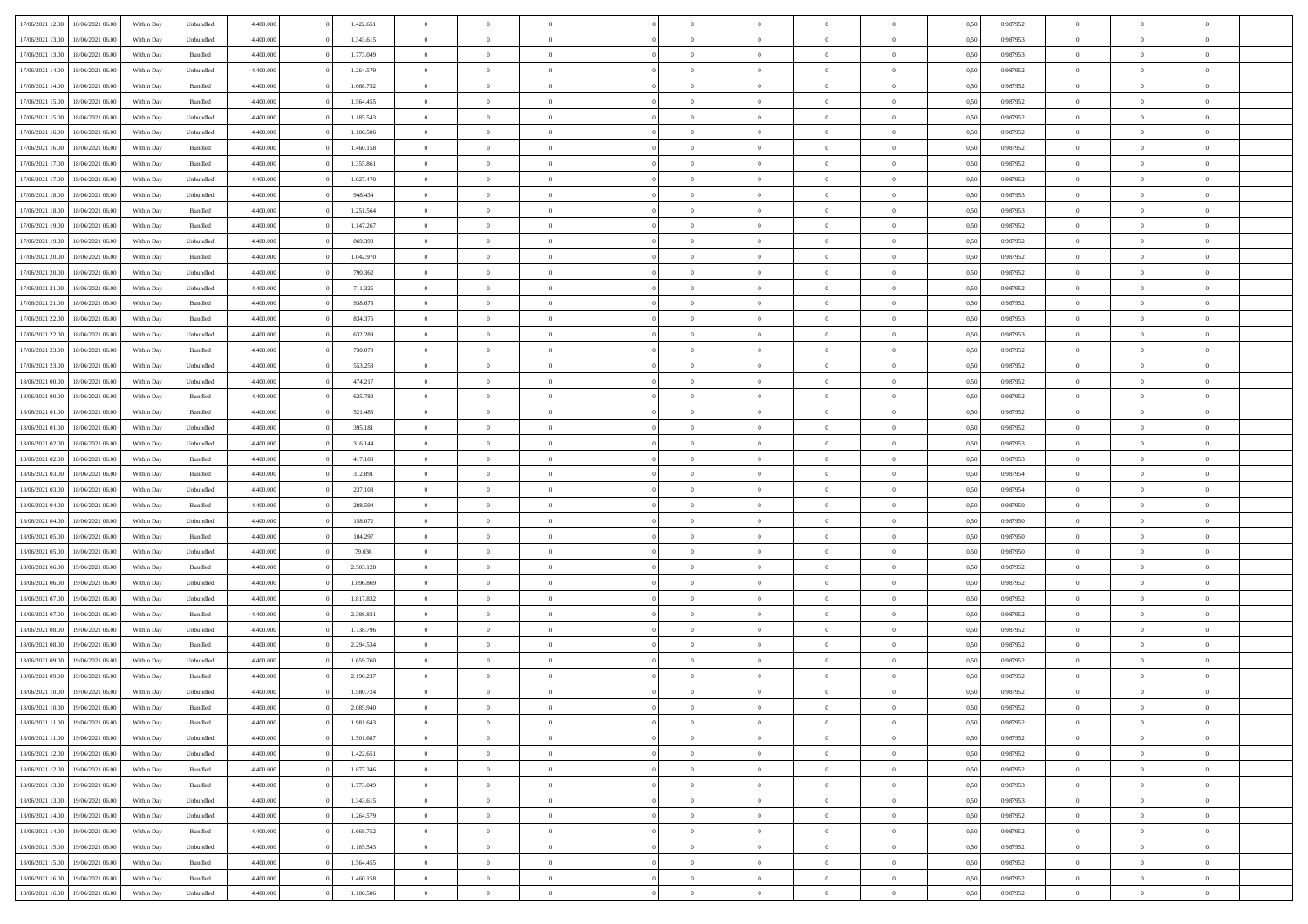| 18/06/2021 17:00 19/06/2021 06:00                        | Within Day | Bundled   | 4.400.000 | 1.355.861 | $\overline{0}$ | $\overline{0}$ | $\Omega$       | $\Omega$       | $\theta$       | $\Omega$       | $\overline{0}$ | 0,50 | 0,987952 | $\theta$                         | $\theta$                         | $\overline{0}$             |  |
|----------------------------------------------------------|------------|-----------|-----------|-----------|----------------|----------------|----------------|----------------|----------------|----------------|----------------|------|----------|----------------------------------|----------------------------------|----------------------------|--|
| 18/06/2021 17:00<br>19/06/2021 06:00                     | Within Day | Unbundled | 4.400.000 | 1.027.470 | $\overline{0}$ | $\overline{0}$ | $\overline{0}$ | $\overline{0}$ | $\theta$       | $\overline{0}$ | $\bf{0}$       | 0,50 | 0,987952 | $\theta$                         | $\theta$                         | $\overline{0}$             |  |
| 18/06/2021 18:00<br>19/06/2021 06:00                     | Within Day | Unbundled | 4.400.000 | 948.434   | $\overline{0}$ | $\bf{0}$       | $\overline{0}$ | $\overline{0}$ | $\bf{0}$       | $\overline{0}$ | $\bf{0}$       | 0,50 | 0,987953 | $\bf{0}$                         | $\overline{0}$                   | $\overline{0}$             |  |
| 18/06/2021 18:00<br>19/06/2021 06:00                     | Within Day | Bundled   | 4.400.000 | 1.251.564 | $\overline{0}$ | $\overline{0}$ | $\overline{0}$ | $\overline{0}$ | $\overline{0}$ | $\overline{0}$ | $\overline{0}$ | 0.50 | 0,987953 | $\theta$                         | $\theta$                         | $\overline{0}$             |  |
| 18/06/2021 19:00<br>19/06/2021 06:00                     | Within Day | Bundled   | 4.400.000 | 1.147.267 | $\overline{0}$ | $\overline{0}$ | $\overline{0}$ | $\overline{0}$ | $\theta$       | $\overline{0}$ | $\bf{0}$       | 0,50 | 0,987952 | $\theta$                         | $\theta$                         | $\overline{0}$             |  |
| 19/06/2021 06:00                                         | Within Day | Unbundled | 4.400.000 | 869.398   | $\overline{0}$ | $\bf{0}$       | $\overline{0}$ | $\overline{0}$ | $\overline{0}$ | $\overline{0}$ | $\bf{0}$       | 0,50 | 0,987952 | $\overline{0}$                   | $\overline{0}$                   | $\bf{0}$                   |  |
| 18/06/2021 19:00<br>18/06/2021 20:00<br>19/06/2021 06:00 |            | Unbundled | 4.400.000 | 790.362   | $\overline{0}$ | $\overline{0}$ | $\overline{0}$ | $\overline{0}$ | $\overline{0}$ | $\overline{0}$ | $\overline{0}$ | 0.5( | 0,987952 | $\theta$                         | $\theta$                         | $\overline{0}$             |  |
|                                                          | Within Day |           |           |           |                |                |                |                |                |                |                |      |          |                                  |                                  |                            |  |
| 18/06/2021 20:00<br>19/06/2021 06:00                     | Within Day | Bundled   | 4.400.000 | 1.042.970 | $\bf{0}$       | $\overline{0}$ | $\overline{0}$ | $\overline{0}$ | $\theta$       | $\overline{0}$ | $\bf{0}$       | 0,50 | 0,987952 | $\theta$                         | $\theta$                         | $\overline{0}$             |  |
| 18/06/2021 21:00<br>19/06/2021 06:00                     | Within Day | Unbundled | 4.400.000 | 711.325   | $\overline{0}$ | $\bf{0}$       | $\overline{0}$ | $\overline{0}$ | $\overline{0}$ | $\overline{0}$ | $\bf{0}$       | 0,50 | 0,987952 | $\bf{0}$                         | $\overline{0}$                   | $\overline{0}$             |  |
| 18/06/2021 21:00<br>19/06/2021 06:00                     | Within Day | Bundled   | 4.400.000 | 938.673   | $\overline{0}$ | $\overline{0}$ | $\overline{0}$ | $\overline{0}$ | $\overline{0}$ | $\overline{0}$ | $\bf{0}$       | 0.50 | 0,987952 | $\theta$                         | $\theta$                         | $\overline{0}$             |  |
| 18/06/2021 22:00<br>19/06/2021 06:00                     | Within Day | Bundled   | 4.400.000 | 834.376   | $\bf{0}$       | $\overline{0}$ | $\overline{0}$ | $\overline{0}$ | $\theta$       | $\overline{0}$ | $\bf{0}$       | 0,50 | 0,987953 | $\theta$                         | $\theta$                         | $\overline{0}$             |  |
| 18/06/2021 22:00<br>19/06/2021 06:00                     | Within Day | Unbundled | 4.400.000 | 632.289   | $\overline{0}$ | $\bf{0}$       | $\overline{0}$ | $\overline{0}$ | $\bf{0}$       | $\overline{0}$ | $\bf{0}$       | 0,50 | 0,987953 | $\bf{0}$                         | $\overline{0}$                   | $\overline{0}$             |  |
| 18/06/2021 23:00<br>19/06/2021 06:00                     | Within Day | Unbundled | 4.400.000 | 553.253   | $\overline{0}$ | $\overline{0}$ | $\overline{0}$ | $\overline{0}$ | $\overline{0}$ | $\overline{0}$ | $\overline{0}$ | 0.50 | 0.987952 | $\theta$                         | $\theta$                         | $\overline{0}$             |  |
| 18/06/2021 23:00<br>19/06/2021 06:00                     | Within Day | Bundled   | 4.400.000 | 730.079   | $\overline{0}$ | $\theta$       | $\overline{0}$ | $\overline{0}$ | $\theta$       | $\overline{0}$ | $\bf{0}$       | 0,50 | 0,987952 | $\theta$                         | $\theta$                         | $\overline{0}$             |  |
| 19/06/2021 00:00<br>19/06/2021 06:00                     | Within Day | Bundled   | 4.400.000 | 625.782   | $\overline{0}$ | $\bf{0}$       | $\overline{0}$ | $\overline{0}$ | $\overline{0}$ | $\overline{0}$ | $\bf{0}$       | 0,50 | 0,987952 | $\overline{0}$                   | $\overline{0}$                   | $\bf{0}$                   |  |
| 19/06/2021 00:00<br>19/06/2021 06:00                     | Within Day | Unbundled | 4.400.000 | 474.217   | $\overline{0}$ | $\overline{0}$ | $\overline{0}$ | $\overline{0}$ | $\overline{0}$ | $\overline{0}$ | $\overline{0}$ | 0.5( | 0,987952 | $\overline{0}$                   | $\overline{0}$                   | $\overline{0}$             |  |
| 19/06/2021 01:00<br>19/06/2021 06:00                     | Within Day | Bundled   | 4.400.000 | 521.485   | $\bf{0}$       | $\overline{0}$ | $\overline{0}$ | $\overline{0}$ | $\theta$       | $\overline{0}$ | $\bf{0}$       | 0,50 | 0,987952 | $\theta$                         | $\theta$                         | $\overline{0}$             |  |
| 19/06/2021 01:00<br>19/06/2021 06:00                     | Within Day | Unbundled | 4.400.000 | 395.181   | $\overline{0}$ | $\bf{0}$       | $\overline{0}$ | $\overline{0}$ | $\bf{0}$       | $\overline{0}$ | $\bf{0}$       | 0,50 | 0,987952 | $\bf{0}$                         | $\overline{0}$                   | $\overline{0}$             |  |
| 19/06/2021 02:00<br>19/06/2021 06:00                     | Within Day | Unbundled | 4.400.000 | 316.144   | $\overline{0}$ | $\overline{0}$ | $\overline{0}$ | $\overline{0}$ | $\overline{0}$ | $\overline{0}$ | $\overline{0}$ | 0.50 | 0,987953 | $\theta$                         | $\theta$                         | $\overline{0}$             |  |
| 19/06/2021 02:00<br>19/06/2021 06:00                     | Within Day | Bundled   | 4.400.000 | 417.188   | $\bf{0}$       | $\overline{0}$ | $\overline{0}$ | $\overline{0}$ | $\theta$       | $\overline{0}$ | $\bf{0}$       | 0,50 | 0,987953 | $\theta$                         | $\theta$                         | $\overline{0}$             |  |
| 19/06/2021 03:00<br>19/06/2021 06:00                     | Within Day | Unbundled | 4.400.000 | 237.108   | $\overline{0}$ | $\bf{0}$       | $\overline{0}$ | $\overline{0}$ | $\bf{0}$       | $\overline{0}$ | $\bf{0}$       | 0,50 | 0,987954 | $\bf{0}$                         | $\overline{0}$                   | $\overline{0}$             |  |
| 19/06/2021 03:00<br>19/06/2021 06:00                     | Within Day | Bundled   | 4.400.000 | 312.891   | $\overline{0}$ | $\overline{0}$ | $\overline{0}$ | $\overline{0}$ | $\overline{0}$ | $\overline{0}$ | $\overline{0}$ | 0.50 | 0.987954 | $\theta$                         | $\theta$                         | $\overline{0}$             |  |
| 19/06/2021 04:00<br>19/06/2021 06:00                     | Within Day | Unbundled | 4.400.000 | 158.072   | $\bf{0}$       | $\theta$       | $\overline{0}$ | $\overline{0}$ | $\theta$       | $\overline{0}$ | $\bf{0}$       | 0,50 | 0,987950 | $\theta$                         | $\theta$                         | $\overline{0}$             |  |
|                                                          |            |           |           |           |                |                |                |                |                |                |                |      |          |                                  |                                  |                            |  |
| 19/06/2021 04:00<br>19/06/2021 06:00                     | Within Day | Bundled   | 4.400.000 | 208.594   | $\overline{0}$ | $\bf{0}$       | $\overline{0}$ | $\overline{0}$ | $\overline{0}$ | $\overline{0}$ | $\bf{0}$       | 0,50 | 0,987950 | $\overline{0}$<br>$\overline{0}$ | $\overline{0}$<br>$\overline{0}$ | $\bf{0}$<br>$\overline{0}$ |  |
| 19/06/2021 05:00<br>19/06/2021 06:00                     | Within Day | Bundled   | 4.400.000 | 104.297   | $\overline{0}$ | $\overline{0}$ | $\overline{0}$ | $\overline{0}$ | $\overline{0}$ | $\overline{0}$ | $\overline{0}$ | 0.5( | 0,987950 |                                  |                                  |                            |  |
| 19/06/2021 05:00<br>19/06/2021 06:00                     | Within Day | Unbundled | 4.400.000 | 79.036    | $\bf{0}$       | $\overline{0}$ | $\overline{0}$ | $\overline{0}$ | $\theta$       | $\overline{0}$ | $\bf{0}$       | 0,50 | 0,987950 | $\theta$                         | $\theta$                         | $\overline{0}$             |  |
| 19/06/2021 06:00<br>20/06/2021 06:00                     | Within Day | Bundled   | 4.400.000 | 2.503.128 | $\overline{0}$ | $\bf{0}$       | $\overline{0}$ | $\overline{0}$ | $\overline{0}$ | $\overline{0}$ | $\bf{0}$       | 0,50 | 0,987952 | $\bf{0}$                         | $\overline{0}$                   | $\overline{0}$             |  |
| 19/06/2021 06:00<br>20/06/2021 06:00                     | Within Day | Unbundled | 4.400.000 | 1.896.869 | $\overline{0}$ | $\overline{0}$ | $\overline{0}$ | $\overline{0}$ | $\overline{0}$ | $\overline{0}$ | $\overline{0}$ | 0.5( | 0,987952 | $\theta$                         | $\theta$                         | $\overline{0}$             |  |
| 19/06/2021 07:00<br>20/06/2021 06:00                     | Within Day | Bundled   | 4.400.000 | 2.398.831 | $\bf{0}$       | $\overline{0}$ | $\overline{0}$ | $\overline{0}$ | $\theta$       | $\overline{0}$ | $\bf{0}$       | 0,50 | 0,987952 | $\theta$                         | $\theta$                         | $\overline{0}$             |  |
| 19/06/2021 07:00<br>20/06/2021 06:00                     | Within Day | Unbundled | 4.400.000 | 1.817.832 | $\overline{0}$ | $\bf{0}$       | $\overline{0}$ | $\overline{0}$ | $\bf{0}$       | $\overline{0}$ | $\bf{0}$       | 0,50 | 0,987952 | $\bf{0}$                         | $\overline{0}$                   | $\overline{0}$             |  |
| 19/06/2021 08:00<br>20/06/2021 06:00                     | Within Day | Unbundled | 4,400,000 | 1.738.796 | $\overline{0}$ | $\overline{0}$ | $\Omega$       | $\Omega$       | $\theta$       | $\Omega$       | $\bf{0}$       | 0,50 | 0,987952 | $\,$ 0 $\,$                      | $\overline{0}$                   | $\theta$                   |  |
| 19/06/2021 08:00<br>20/06/2021 06:00                     | Within Day | Bundled   | 4.400.000 | 2.294.534 | $\bf{0}$       | $\overline{0}$ | $\overline{0}$ | $\overline{0}$ | $\theta$       | $\overline{0}$ | $\bf{0}$       | 0,50 | 0,987952 | $\theta$                         | $\theta$                         | $\overline{0}$             |  |
| 19/06/2021 09:00<br>20/06/2021 06:00                     | Within Day | Bundled   | 4.400.000 | 2.190.237 | $\overline{0}$ | $\bf{0}$       | $\overline{0}$ | $\overline{0}$ | $\overline{0}$ | $\overline{0}$ | $\bf{0}$       | 0,50 | 0,987952 | $\overline{0}$                   | $\overline{0}$                   | $\bf{0}$                   |  |
| 19/06/2021 09:00<br>20/06/2021 06:00                     | Within Day | Unbundled | 4,400,000 | 1.659.760 | $\overline{0}$ | $\overline{0}$ | $\Omega$       | $\Omega$       | $\overline{0}$ | $\Omega$       | $\overline{0}$ | 0.50 | 0,987952 | $\bf{0}$                         | $\theta$                         | $\theta$                   |  |
| 19/06/2021 10:00<br>20/06/2021 06:00                     | Within Day | Unbundled | 4.400.000 | 1.580.724 | $\bf{0}$       | $\overline{0}$ | $\overline{0}$ | $\overline{0}$ | $\theta$       | $\overline{0}$ | $\bf{0}$       | 0,50 | 0,987952 | $\theta$                         | $\theta$                         | $\overline{0}$             |  |
| 19/06/2021 10:00<br>20/06/2021 06:00                     | Within Day | Bundled   | 4.400.000 | 2.085.940 | $\overline{0}$ | $\bf{0}$       | $\overline{0}$ | $\overline{0}$ | $\overline{0}$ | $\overline{0}$ | $\bf{0}$       | 0,50 | 0,987952 | $\bf{0}$                         | $\overline{0}$                   | $\overline{0}$             |  |
| 19/06/2021 11:00<br>20/06/2021 06:00                     | Within Day | Unbundled | 4,400,000 | 1.501.687 | $\overline{0}$ | $\overline{0}$ | $\Omega$       | $\Omega$       | $\Omega$       | $\Omega$       | $\overline{0}$ | 0.50 | 0.987952 | $\theta$                         | $\theta$                         | $\theta$                   |  |
| 19/06/2021 11:00<br>20/06/2021 06:00                     | Within Day | Bundled   | 4.400.000 | 1.981.643 | $\bf{0}$       | $\bf{0}$       | $\overline{0}$ | $\overline{0}$ | $\theta$       | $\overline{0}$ | $\bf{0}$       | 0,50 | 0,987952 | $\,$ 0 $\,$                      | $\theta$                         | $\overline{0}$             |  |
| 19/06/2021 12:00<br>20/06/2021 06:00                     | Within Day | Unbundled | 4.400.000 | 1.422.651 | $\overline{0}$ | $\bf{0}$       | $\overline{0}$ | $\overline{0}$ | $\bf{0}$       | $\overline{0}$ | $\bf{0}$       | 0,50 | 0,987952 | $\bf{0}$                         | $\overline{0}$                   | $\overline{0}$             |  |
| 19/06/2021 12:00<br>20/06/2021 06:00                     | Within Day | Bundled   | 4,400,000 | 1.877.346 | $\overline{0}$ | $\overline{0}$ | $\overline{0}$ | $\Omega$       | $\overline{0}$ | $\Omega$       | $\overline{0}$ | 0,50 | 0,987952 | $\bf{0}$                         | $\overline{0}$                   | $\theta$                   |  |
| 19/06/2021 13:00<br>20/06/2021 06:00                     | Within Day | Unbundled | 4.400.000 | 1.343.615 | $\bf{0}$       | $\overline{0}$ | $\overline{0}$ | $\overline{0}$ | $\overline{0}$ | $\overline{0}$ | $\bf{0}$       | 0,50 | 0,987953 | $\theta$                         | $\theta$                         | $\overline{0}$             |  |
| 19/06/2021 13:00<br>20/06/2021 06:00                     | Within Day | Bundled   | 4.400.000 | 1.773.049 | $\overline{0}$ | $\bf{0}$       | $\overline{0}$ | $\overline{0}$ | $\overline{0}$ | $\overline{0}$ | $\bf{0}$       | 0,50 | 0,987953 | $\overline{0}$                   | $\overline{0}$                   | $\bf{0}$                   |  |
| 19/06/2021 14:00<br>20/06/2021 06:00                     | Within Day | Unbundled | 4,400,000 | 1.264.579 | $\overline{0}$ | $\overline{0}$ | $\Omega$       | $\Omega$       | $\Omega$       | $\theta$       | $\overline{0}$ | 0.50 | 0.987952 | $\theta$                         | $\overline{0}$                   | $\theta$                   |  |
| 19/06/2021 14:00<br>20/06/2021 06:00                     | Within Day | Bundled   | 4.400.000 | 1.668.752 | $\overline{0}$ | $\bf{0}$       | $\overline{0}$ | $\overline{0}$ | $\bf{0}$       | $\overline{0}$ | $\bf{0}$       | 0,50 | 0,987952 | $\bf{0}$                         | $\,0\,$                          | $\overline{0}$             |  |
| 19/06/2021 15:00 20/06/2021 06:00                        | Within Day | Bundled   | 4.400.000 | 1.564.455 | $\bf{0}$       |                |                |                |                |                |                | 0,50 | 0,987952 | $\bf{0}$                         | $\bf{0}$                         |                            |  |
| 19/06/2021 15:00 20/06/2021 06:00                        | Within Day | Unbundled | 4.400.000 | 1.185.543 | $\Omega$       | $\overline{0}$ | $\Omega$       | $\theta$       | $\Omega$       | $\theta$       | $\overline{0}$ | 0.50 | 0.987952 | $\theta$                         | $\theta$                         | $\theta$                   |  |
| 19/06/2021 16:00<br>20/06/2021 06:00                     | Within Day | Unbundled | 4.400.000 | 1.106.506 | $\overline{0}$ | $\overline{0}$ | $\overline{0}$ | $\overline{0}$ | $\,$ 0 $\,$    | $\overline{0}$ | $\,$ 0 $\,$    | 0,50 | 0,987952 | $\,$ 0 $\,$                      | $\,$ 0 $\,$                      | $\,$ 0                     |  |
| 19/06/2021 16:00 20/06/2021 06:00                        | Within Day | Bundled   | 4.400.000 | 1.460.158 | $\overline{0}$ | $\overline{0}$ | $\overline{0}$ | $\overline{0}$ | $\overline{0}$ | $\overline{0}$ | $\bf{0}$       | 0,50 | 0,987952 | $\overline{0}$                   | $\bf{0}$                         | $\overline{0}$             |  |
| 19/06/2021 17:00<br>20/06/2021 06:00                     | Within Day | Unbundled | 4.400.000 | 1.027.470 | $\overline{0}$ | $\bf{0}$       | $\overline{0}$ | $\overline{0}$ | $\overline{0}$ | $\overline{0}$ | $\bf{0}$       | 0,50 | 0,987952 | $\overline{0}$                   | $\theta$                         | $\overline{0}$             |  |
| 19/06/2021 17:00<br>20/06/2021 06:00                     | Within Day | Bundled   | 4.400.000 | 1.355.861 | $\overline{0}$ | $\overline{0}$ | $\overline{0}$ | $\overline{0}$ | $\overline{0}$ | $\overline{0}$ | $\bf{0}$       | 0,50 | 0,987952 | $\,$ 0 $\,$                      | $\,$ 0 $\,$                      | $\overline{0}$             |  |
| 19/06/2021 18:00<br>20/06/2021 06:00                     | Within Day | Bundled   | 4.400.000 | 1.251.564 | $\overline{0}$ | $\overline{0}$ | $\overline{0}$ | $\overline{0}$ | $\bf{0}$       | $\overline{0}$ | $\bf{0}$       | 0,50 | 0,987953 | $\overline{0}$                   | $\overline{0}$                   | $\overline{0}$             |  |
| 19/06/2021 18:00<br>20/06/2021 06:00                     | Within Day | Unbundled | 4.400.000 | 948.434   | $\overline{0}$ | $\bf{0}$       | $\overline{0}$ | $\overline{0}$ | $\overline{0}$ | $\overline{0}$ | $\bf{0}$       | 0.50 | 0,987953 | $\overline{0}$                   | $\theta$                         | $\overline{0}$             |  |
| 19/06/2021 19:00<br>20/06/2021 06:00                     | Within Day | Unbundled | 4.400.000 | 869.398   | $\overline{0}$ | $\overline{0}$ | $\overline{0}$ | $\overline{0}$ | $\overline{0}$ | $\overline{0}$ | $\bf{0}$       | 0,50 | 0,987952 | $\,$ 0 $\,$                      | $\bf{0}$                         | $\overline{0}$             |  |
| 19/06/2021 19:00<br>20/06/2021 06:00                     | Within Day | Bundled   | 4.400.000 | 1.147.267 | $\overline{0}$ | $\bf{0}$       | $\overline{0}$ | $\overline{0}$ | $\overline{0}$ | $\overline{0}$ | $\bf{0}$       | 0,50 | 0,987952 | $\overline{0}$                   | $\overline{0}$                   | $\bf{0}$                   |  |
| 19/06/2021 20:00<br>20/06/2021 06:00                     | Within Day | Bundled   | 4.400.000 | 1.042.970 | $\overline{0}$ | $\overline{0}$ | $\overline{0}$ | $\overline{0}$ | $\overline{0}$ | $\overline{0}$ | $\bf{0}$       | 0.50 | 0,987952 | $\overline{0}$                   | $\theta$                         | $\overline{0}$             |  |
| 19/06/2021 20:00<br>20/06/2021 06:00                     | Within Day | Unbundled | 4.400.000 | 790.362   | $\overline{0}$ | $\,$ 0         | $\overline{0}$ | $\overline{0}$ | $\bf{0}$       | $\bf{0}$       | $\bf{0}$       | 0,50 | 0,987952 | $\,$ 0 $\,$                      | $\,$ 0 $\,$                      | $\bf{0}$                   |  |
| 19/06/2021 21:00 20/06/2021 06:00                        | Within Day | Unbundled | 4.400.000 | 711.325   | $\overline{0}$ | $\bf{0}$       | $\overline{0}$ | $\overline{0}$ | $\overline{0}$ | $\overline{0}$ | $\bf{0}$       | 0,50 | 0,987952 | $\overline{0}$                   | $\bf{0}$                         | $\overline{0}$             |  |
|                                                          |            |           |           |           |                |                |                |                |                |                |                |      |          |                                  |                                  |                            |  |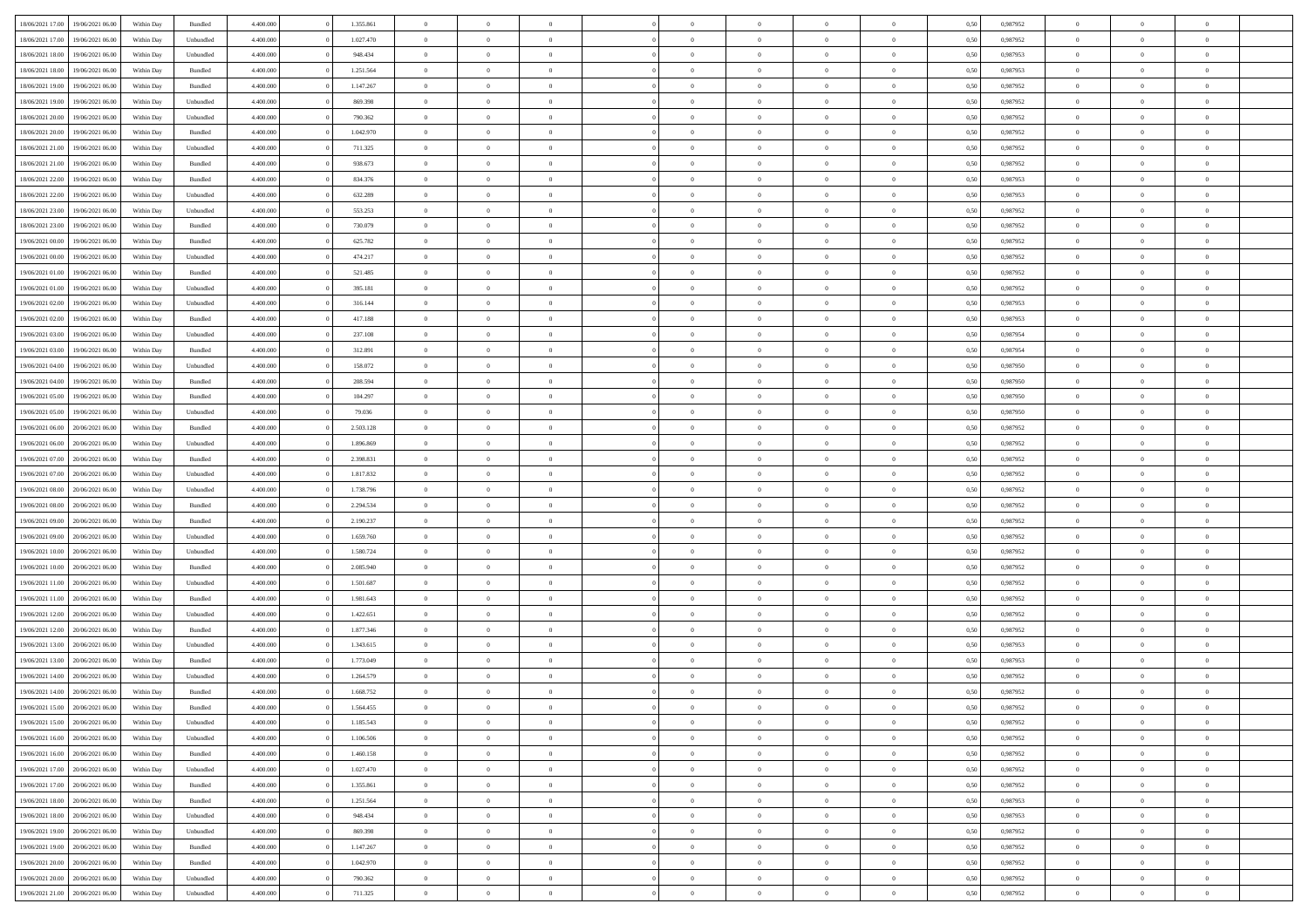| 19/06/2021 21:00                  | 20/06/2021 06:00 | Within Day | Bundled            | 4.400.000 | 938.673   | $\overline{0}$ | $\Omega$       |                | $\Omega$       | $\Omega$       | $\theta$       | $\theta$       | 0,50 | 0,987952 | $\theta$       | $\theta$       | $\theta$       |  |
|-----------------------------------|------------------|------------|--------------------|-----------|-----------|----------------|----------------|----------------|----------------|----------------|----------------|----------------|------|----------|----------------|----------------|----------------|--|
|                                   |                  |            |                    |           |           |                |                |                |                |                |                |                |      |          |                |                |                |  |
| 19/06/2021 22:00                  | 20/06/2021 06:00 | Within Day | Unbundled          | 4.400.000 | 632.289   | $\overline{0}$ | $\theta$       | $\overline{0}$ | $\overline{0}$ | $\bf{0}$       | $\overline{0}$ | $\bf{0}$       | 0,50 | 0,987953 | $\theta$       | $\overline{0}$ | $\overline{0}$ |  |
| 19/06/2021 22:00                  | 20/06/2021 06:00 | Within Day | Bundled            | 4.400.000 | 834.376   | $\overline{0}$ | $\bf{0}$       | $\overline{0}$ | $\bf{0}$       | $\bf{0}$       | $\bf{0}$       | $\mathbf{0}$   | 0,50 | 0,987953 | $\overline{0}$ | $\overline{0}$ | $\bf{0}$       |  |
| 19/06/2021 23:00                  | 20/06/2021 06:00 | Within Day | Unbundled          | 4.400.000 | 553.253   | $\overline{0}$ | $\overline{0}$ | $\overline{0}$ | $\overline{0}$ | $\bf{0}$       | $\overline{0}$ | $\overline{0}$ | 0.50 | 0,987952 | $\theta$       | $\theta$       | $\overline{0}$ |  |
| 19/06/2021 23:00                  | 20/06/2021 06:00 | Within Day | Bundled            | 4.400.000 | 730.079   | $\overline{0}$ | $\theta$       | $\overline{0}$ | $\overline{0}$ | $\bf{0}$       | $\overline{0}$ | $\bf{0}$       | 0,50 | 0,987952 | $\theta$       | $\overline{0}$ | $\overline{0}$ |  |
| 20/06/2021 00:00                  | 20/06/2021 06:00 | Within Day | Unbundled          | 4.400.000 | 474.217   | $\overline{0}$ | $\overline{0}$ | $\overline{0}$ | $\bf{0}$       | $\overline{0}$ | $\overline{0}$ | $\mathbf{0}$   | 0,50 | 0,987952 | $\overline{0}$ | $\overline{0}$ | $\bf{0}$       |  |
| 20/06/2021 00:00                  | 20/06/2021 06:00 | Within Dav | Bundled            | 4.400.000 | 625.782   | $\overline{0}$ | $\overline{0}$ | $\overline{0}$ | $\overline{0}$ | $\overline{0}$ | $\overline{0}$ | $\overline{0}$ | 0.50 | 0,987952 | $\theta$       | $\overline{0}$ | $\overline{0}$ |  |
|                                   |                  |            |                    |           |           |                |                |                |                |                |                |                |      |          |                |                |                |  |
| 20/06/2021 01:00                  | 20/06/2021 06:00 | Within Day | Bundled            | 4.400.000 | 521.485   | $\overline{0}$ | $\theta$       | $\overline{0}$ | $\overline{0}$ | $\bf{0}$       | $\overline{0}$ | $\bf{0}$       | 0,50 | 0,987952 | $\theta$       | $\theta$       | $\overline{0}$ |  |
| 20/06/2021 01:00                  | 20/06/2021 06:00 | Within Day | Unbundled          | 4.400.000 | 395.181   | $\overline{0}$ | $\overline{0}$ | $\overline{0}$ | $\bf{0}$       | $\bf{0}$       | $\bf{0}$       | $\bf{0}$       | 0,50 | 0,987952 | $\,0\,$        | $\overline{0}$ | $\overline{0}$ |  |
| 20/06/2021 02:00                  | 20/06/2021 06:00 | Within Dav | Bundled            | 4.400.000 | 417.188   | $\overline{0}$ | $\overline{0}$ | $\overline{0}$ | $\overline{0}$ | $\overline{0}$ | $\overline{0}$ | $\overline{0}$ | 0.50 | 0,987953 | $\theta$       | $\overline{0}$ | $\overline{0}$ |  |
| 20/06/2021 02:00                  | 20/06/2021 06:00 | Within Day | Unbundled          | 4.400.000 | 316.144   | $\overline{0}$ | $\theta$       | $\overline{0}$ | $\overline{0}$ | $\bf{0}$       | $\overline{0}$ | $\bf{0}$       | 0,50 | 0,987953 | $\,$ 0 $\,$    | $\overline{0}$ | $\overline{0}$ |  |
| 20/06/2021 03:00                  | 20/06/2021 06:00 | Within Day | Bundled            | 4.400.000 | 312.891   | $\overline{0}$ | $\overline{0}$ | $\overline{0}$ | $\bf{0}$       | $\bf{0}$       | $\bf{0}$       | $\mathbf{0}$   | 0,50 | 0,987954 | $\overline{0}$ | $\overline{0}$ | $\bf{0}$       |  |
| 20/06/2021 03:00                  | 20/06/2021 06:00 | Within Day | Unbundled          | 4.400.000 | 237.108   | $\overline{0}$ | $\overline{0}$ | $\overline{0}$ | $\overline{0}$ | $\bf{0}$       | $\overline{0}$ | $\overline{0}$ | 0.50 | 0,987954 | $\theta$       | $\theta$       | $\overline{0}$ |  |
| 20/06/2021 04:00                  | 20/06/2021 06:00 | Within Day | Unbundled          | 4.400.000 | 158.072   | $\overline{0}$ | $\theta$       | $\overline{0}$ | $\overline{0}$ | $\bf{0}$       | $\overline{0}$ | $\bf{0}$       | 0,50 | 0,987950 | $\theta$       | $\overline{0}$ | $\overline{0}$ |  |
|                                   |                  |            |                    |           |           |                |                |                |                |                |                |                |      |          |                |                |                |  |
| 20/06/2021 04:00                  | 20/06/2021 06:00 | Within Day | Bundled            | 4.400.000 | 208.594   | $\overline{0}$ | $\overline{0}$ | $\overline{0}$ | $\bf{0}$       | $\overline{0}$ | $\overline{0}$ | $\mathbf{0}$   | 0,50 | 0,987950 | $\overline{0}$ | $\overline{0}$ | $\bf{0}$       |  |
| 20/06/2021 05:00                  | 20/06/2021 06:00 | Within Dav | Bundled            | 4.400.000 | 104.297   | $\overline{0}$ | $\overline{0}$ | $\overline{0}$ | $\overline{0}$ | $\overline{0}$ | $\overline{0}$ | $\overline{0}$ | 0.50 | 0,987950 | $\theta$       | $\overline{0}$ | $\overline{0}$ |  |
| 20/06/2021 05:00                  | 20/06/2021 06:00 | Within Day | Unbundled          | 4.400.000 | 79.036    | $\overline{0}$ | $\theta$       | $\overline{0}$ | $\overline{0}$ | $\bf{0}$       | $\overline{0}$ | $\bf{0}$       | 0,50 | 0,987950 | $\theta$       | $\theta$       | $\overline{0}$ |  |
| 20/06/2021 06:00                  | 21/06/2021 06:00 | Within Day | Bundled            | 4.400.000 | 2.503.128 | $\overline{0}$ | $\overline{0}$ | $\overline{0}$ | $\bf{0}$       | $\bf{0}$       | $\bf{0}$       | $\mathbf{0}$   | 0,50 | 0,987952 | $\bf{0}$       | $\overline{0}$ | $\overline{0}$ |  |
| 20/06/2021 06:00                  | 21/06/2021 06:00 | Within Day | Unbundled          | 4.400.000 | 1.896.869 | $\overline{0}$ | $\overline{0}$ | $\overline{0}$ | $\overline{0}$ | $\overline{0}$ | $\overline{0}$ | $\overline{0}$ | 0.50 | 0,987952 | $\theta$       | $\overline{0}$ | $\overline{0}$ |  |
| 20/06/2021 07:00                  | 21/06/2021 06:00 | Within Day | Unbundled          | 4.400.000 | 1.817.832 | $\overline{0}$ | $\theta$       | $\overline{0}$ | $\overline{0}$ | $\bf{0}$       | $\overline{0}$ | $\bf{0}$       | 0,50 | 0,987952 | $\,$ 0 $\,$    | $\overline{0}$ | $\overline{0}$ |  |
| 20/06/2021 07:00                  | 21/06/2021 06:00 | Within Day | Bundled            | 4.400.000 | 2.398.831 | $\overline{0}$ | $\overline{0}$ | $\overline{0}$ | $\bf{0}$       | $\bf{0}$       | $\bf{0}$       | $\mathbf{0}$   | 0,50 | 0,987952 | $\bf{0}$       | $\overline{0}$ | $\bf{0}$       |  |
| 20/06/2021 08:00                  | 21/06/2021 06:00 | Within Day | Bundled            | 4.400.000 | 2.294.534 | $\overline{0}$ | $\overline{0}$ | $\overline{0}$ | $\overline{0}$ | $\bf{0}$       | $\overline{0}$ | $\overline{0}$ | 0.50 | 0,987952 | $\theta$       | $\overline{0}$ | $\overline{0}$ |  |
|                                   |                  |            |                    |           |           |                |                |                |                |                |                |                |      |          |                |                |                |  |
| 20/06/2021 08:00                  | 21/06/2021 06:00 | Within Day | Unbundled          | 4.400.000 | 1.738.796 | $\overline{0}$ | $\theta$       | $\overline{0}$ | $\overline{0}$ | $\bf{0}$       | $\overline{0}$ | $\bf{0}$       | 0,50 | 0,987952 | $\,$ 0 $\,$    | $\overline{0}$ | $\overline{0}$ |  |
| 20/06/2021 09:00                  | 21/06/2021 06:00 | Within Day | Unbundled          | 4.400.000 | 1.659.760 | $\overline{0}$ | $\overline{0}$ | $\overline{0}$ | $\bf{0}$       | $\overline{0}$ | $\overline{0}$ | $\mathbf{0}$   | 0,50 | 0,987952 | $\bf{0}$       | $\overline{0}$ | $\bf{0}$       |  |
| 20/06/2021 09:00                  | 21/06/2021 06:00 | Within Dav | Bundled            | 4.400.000 | 2.190.237 | $\overline{0}$ | $\overline{0}$ | $\overline{0}$ | $\overline{0}$ | $\overline{0}$ | $\overline{0}$ | $\overline{0}$ | 0.50 | 0,987952 | $\theta$       | $\overline{0}$ | $\overline{0}$ |  |
| 20/06/2021 11:00                  | 21/06/2021 06:00 | Within Day | Bundled            | 4.400.000 | 1.981.643 | $\overline{0}$ | $\theta$       | $\overline{0}$ | $\overline{0}$ | $\bf{0}$       | $\overline{0}$ | $\bf{0}$       | 0,50 | 0,987952 | $\theta$       | $\theta$       | $\overline{0}$ |  |
| 20/06/2021 11:00                  | 21/06/2021 06:00 | Within Day | Unbundled          | 4.400.000 | 1.501.687 | $\overline{0}$ | $\overline{0}$ | $\overline{0}$ | $\bf{0}$       | $\bf{0}$       | $\bf{0}$       | $\bf{0}$       | 0,50 | 0,987952 | $\,0\,$        | $\overline{0}$ | $\overline{0}$ |  |
| 20/06/2021 12:00                  | 21/06/2021 06:00 | Within Day | Bundled            | 4.400.000 | 1.877.346 | $\overline{0}$ | $\overline{0}$ | $\overline{0}$ | $\overline{0}$ | $\overline{0}$ | $\overline{0}$ | $\overline{0}$ | 0.50 | 0,987952 | $\theta$       | $\overline{0}$ | $\overline{0}$ |  |
| 20/06/2021 12:00                  | 21/06/2021 06:00 | Within Day | Unbundled          | 4.400.000 | 1.422.651 | $\overline{0}$ | $\theta$       | $\overline{0}$ | $\overline{0}$ | $\bf{0}$       | $\overline{0}$ | $\bf{0}$       | 0,50 | 0,987952 | $\,$ 0 $\,$    | $\overline{0}$ | $\overline{0}$ |  |
|                                   |                  |            |                    |           |           |                |                |                |                |                |                |                |      |          |                |                |                |  |
| 20/06/2021 13:00                  | 21/06/2021 06:00 | Within Day | Unbundled          | 4.400.000 | 1.343.615 | $\overline{0}$ | $\bf{0}$       | $\overline{0}$ | $\bf{0}$       | $\bf{0}$       | $\bf{0}$       | $\bf{0}$       | 0,50 | 0,987953 | $\bf{0}$       | $\overline{0}$ | $\bf{0}$       |  |
| 20/06/2021 13:00                  | 21/06/2021 06:00 | Within Day | Bundled            | 4.400,000 | 1.773.049 | $\overline{0}$ | $\Omega$       | $\Omega$       | $\Omega$       | $\Omega$       | $\overline{0}$ | $\overline{0}$ | 0,50 | 0,987953 | $\,0\,$        | $\theta$       | $\theta$       |  |
| 20/06/2021 14:00                  | 21/06/2021 06:00 | Within Day | Bundled            | 4.400.000 | 1.668.752 | $\overline{0}$ | $\theta$       | $\overline{0}$ | $\overline{0}$ | $\bf{0}$       | $\overline{0}$ | $\bf{0}$       | 0,50 | 0,987952 | $\theta$       | $\overline{0}$ | $\overline{0}$ |  |
| 20/06/2021 14:00                  | 21/06/2021 06:00 | Within Day | Unbundled          | 4.400.000 | 1.264.579 | $\overline{0}$ | $\overline{0}$ | $\overline{0}$ | $\bf{0}$       | $\bf{0}$       | $\overline{0}$ | $\mathbf{0}$   | 0,50 | 0,987952 | $\bf{0}$       | $\overline{0}$ | $\bf{0}$       |  |
| 20/06/2021 15:00                  | 21/06/2021 06:00 | Within Day | Bundled            | 4.400,000 | 1.564.455 | $\overline{0}$ | $\Omega$       | $\Omega$       | $\Omega$       | $\bf{0}$       | $\overline{0}$ | $\overline{0}$ | 0.50 | 0,987952 | $\,0\,$        | $\theta$       | $\theta$       |  |
| 20/06/2021 15:00                  | 21/06/2021 06:00 | Within Day | Unbundled          | 4.400.000 | 1.185.543 | $\overline{0}$ | $\theta$       | $\overline{0}$ | $\overline{0}$ | $\bf{0}$       | $\overline{0}$ | $\bf{0}$       | 0,50 | 0,987952 | $\,$ 0 $\,$    | $\overline{0}$ | $\overline{0}$ |  |
| 20/06/2021 16:00                  | 21/06/2021 06:00 | Within Day | Unbundled          | 4.400.000 | 1.106.506 | $\overline{0}$ | $\overline{0}$ | $\overline{0}$ | $\bf{0}$       | $\bf{0}$       | $\bf{0}$       | $\bf{0}$       | 0,50 | 0,987952 | $\bf{0}$       | $\overline{0}$ | $\bf{0}$       |  |
| 20/06/2021 16:00                  | 21/06/2021 06:00 | Within Day | Bundled            | 4.400,000 | 1.460.158 | $\overline{0}$ | $\Omega$       | $\Omega$       | $\Omega$       | $\theta$       | $\overline{0}$ | $\overline{0}$ | 0.50 | 0.987952 | $\,$ 0 $\,$    | $\theta$       | $\theta$       |  |
| 20/06/2021 17:00                  | 21/06/2021 06:00 |            |                    | 4.400.000 | 1.355.861 | $\overline{0}$ | $\theta$       | $\overline{0}$ | $\overline{0}$ | $\bf{0}$       | $\overline{0}$ |                |      | 0,987952 | $\,$ 0 $\,$    | $\overline{0}$ | $\overline{0}$ |  |
|                                   |                  | Within Day | Bundled            |           |           |                |                |                |                |                |                | $\bf{0}$       | 0,50 |          |                |                |                |  |
| 20/06/2021 17:00                  | 21/06/2021 06:00 | Within Day | Unbundled          | 4.400.000 | 1.027.470 | $\overline{0}$ | $\bf{0}$       | $\overline{0}$ | $\bf{0}$       | $\bf{0}$       | $\bf{0}$       | $\mathbf{0}$   | 0,50 | 0,987952 | $\bf{0}$       | $\overline{0}$ | $\bf{0}$       |  |
| 20/06/2021 18:00                  | 21/06/2021 06:00 | Within Day | Bundled            | 4.400,000 | 1.251.564 | $\overline{0}$ | $\Omega$       | $\overline{0}$ | $\Omega$       | $\overline{0}$ | $\overline{0}$ | $\overline{0}$ | 0.50 | 0,987953 | $\,0\,$        | $\theta$       | $\theta$       |  |
| 20/06/2021 18:00                  | 21/06/2021 06:00 | Within Day | Unbundled          | 4.400.000 | 948.434   | $\overline{0}$ | $\overline{0}$ | $\overline{0}$ | $\overline{0}$ | $\,$ 0         | $\overline{0}$ | $\bf{0}$       | 0,50 | 0,987953 | $\,$ 0 $\,$    | $\overline{0}$ | $\overline{0}$ |  |
| 20/06/2021 19:00                  | 21/06/2021 06:00 | Within Day | Bundled            | 4.400.000 | 1.147.267 | $\overline{0}$ | $\overline{0}$ | $\overline{0}$ | $\bf{0}$       | $\bf{0}$       | $\bf{0}$       | $\mathbf{0}$   | 0,50 | 0,987952 | $\bf{0}$       | $\overline{0}$ | $\bf{0}$       |  |
| 20/06/2021 19:00                  | 21/06/2021 06.00 | Within Day | Unbundled          | 4.400,000 | 869,398   | $\overline{0}$ | $\Omega$       | $\Omega$       | $\Omega$       | $\Omega$       | $\Omega$       | $\overline{0}$ | 0.50 | 0.987952 | $\theta$       | $\theta$       | $\theta$       |  |
| 20/06/2021 20:00                  | 21/06/2021 06:00 | Within Day | Unbundled          | 4.400.000 | 790.362   | $\overline{0}$ | $\overline{0}$ | $\overline{0}$ | $\bf{0}$       | $\,$ 0         | $\bf{0}$       | $\bf{0}$       | 0,50 | 0,987952 | $\,0\,$        | $\,0\,$        | $\overline{0}$ |  |
| 20/06/2021 20:00                  | 21/06/2021 06:00 | Within Day | $\mathbf B$ undled | 4.400.000 | 1.042.970 | $\overline{0}$ | $\bf{0}$       |                |                | $\bf{0}$       |                |                | 0,50 | 0,987952 | $\bf{0}$       | $\overline{0}$ |                |  |
| 20/06/2021 21:00                  | 21/06/2021 06:00 | Within Day | Unbundled          | 4.400.000 | 711.325   | $\overline{0}$ | $\overline{0}$ | $\overline{0}$ | $\Omega$       | $\overline{0}$ | $\overline{0}$ | $\overline{0}$ | 0,50 | 0.987952 | $\theta$       | $\theta$       | $\Omega$       |  |
|                                   |                  |            |                    |           |           |                |                |                |                |                |                |                |      |          |                |                |                |  |
| 20/06/2021 21:00                  | 21/06/2021 06:00 | Within Day | Bundled            | 4.400.000 | 938.673   | $\overline{0}$ | $\bf{0}$       | $\overline{0}$ | $\bf{0}$       | $\,$ 0 $\,$    | $\overline{0}$ | $\,$ 0 $\,$    | 0,50 | 0,987952 | $\,$ 0 $\,$    | $\,$ 0 $\,$    | $\,$ 0         |  |
| 20/06/2021 22.00                  | 21/06/2021 06:00 | Within Day | Unbundled          | 4.400.000 | 632.289   | $\overline{0}$ | $\overline{0}$ | $\overline{0}$ | $\overline{0}$ | $\overline{0}$ | $\overline{0}$ | $\mathbf{0}$   | 0,50 | 0,987953 | $\overline{0}$ | $\overline{0}$ | $\overline{0}$ |  |
| 20/06/2021 22:00                  | 21/06/2021 06:00 | Within Day | $\mathbf B$ undled | 4.400.000 | 834.376   | $\overline{0}$ | $\overline{0}$ | $\overline{0}$ | $\Omega$       | $\overline{0}$ | $\overline{0}$ | $\overline{0}$ | 0,50 | 0,987953 | $\overline{0}$ | $\theta$       | $\overline{0}$ |  |
| 20/06/2021 23:00                  | 21/06/2021 06:00 | Within Day | Unbundled          | 4.400.000 | 553.253   | $\overline{0}$ | $\,$ 0         | $\overline{0}$ | $\bf{0}$       | $\,$ 0 $\,$    | $\overline{0}$ | $\,$ 0 $\,$    | 0,50 | 0,987952 | $\,$ 0 $\,$    | $\overline{0}$ | $\overline{0}$ |  |
| 20/06/2021 23:00                  | 21/06/2021 06:00 | Within Day | Bundled            | 4.400.000 | 730.079   | $\overline{0}$ | $\overline{0}$ | $\overline{0}$ | $\overline{0}$ | $\overline{0}$ | $\overline{0}$ | $\mathbf{0}$   | 0,50 | 0,987952 | $\overline{0}$ | $\overline{0}$ | $\overline{0}$ |  |
| 21/06/2021 00:00                  | 21/06/2021 06:00 | Within Day | Unbundled          | 4.400.000 | 474.217   | $\overline{0}$ | $\overline{0}$ | $\overline{0}$ | $\overline{0}$ | $\overline{0}$ | $\overline{0}$ | $\overline{0}$ | 0.50 | 0,987952 | $\overline{0}$ | $\theta$       | $\overline{0}$ |  |
| 21/06/2021 00:00                  | 21/06/2021 06:00 | Within Day | Bundled            | 4.400.000 | 625.782   | $\overline{0}$ | $\,$ 0         | $\overline{0}$ | $\bf{0}$       | $\bf{0}$       | $\bf{0}$       | $\bf{0}$       | 0,50 | 0,987952 | $\,$ 0 $\,$    | $\overline{0}$ | $\overline{0}$ |  |
|                                   | 21/06/2021 06:00 | Within Day | Bundled            | 4.400.000 | 521.485   | $\overline{0}$ | $\overline{0}$ | $\overline{0}$ | $\overline{0}$ | $\overline{0}$ | $\overline{0}$ | $\mathbf{0}$   | 0,50 | 0,987952 | $\overline{0}$ | $\overline{0}$ | $\bf{0}$       |  |
| 21/06/2021 01:00                  |                  |            |                    |           |           |                |                |                |                |                |                |                |      |          |                |                |                |  |
| 21/06/2021 01:00                  | 21/06/2021 06:00 | Within Day | Unbundled          | 4.400,000 | 395.181   | $\overline{0}$ | $\overline{0}$ | $\overline{0}$ | $\Omega$       | $\overline{0}$ | $\overline{0}$ | $\overline{0}$ | 0.50 | 0,987952 | $\overline{0}$ | $\overline{0}$ | $\overline{0}$ |  |
| 21/06/2021 02:00                  | 21/06/2021 06:00 | Within Day | Unbundled          | 4.400.000 | 316.144   | $\overline{0}$ | $\bf{0}$       | $\overline{0}$ | $\bf{0}$       | $\bf{0}$       | $\bf{0}$       | $\mathbf{0}$   | 0,50 | 0,987953 | $\,$ 0 $\,$    | $\,$ 0 $\,$    | $\bf{0}$       |  |
| 21/06/2021 02.00 21/06/2021 06.00 |                  | Within Day | Bundled            | 4.400.000 | 417.188   | $\overline{0}$ | $\overline{0}$ | $\overline{0}$ | $\overline{0}$ | $\overline{0}$ | $\bf{0}$       | $\mathbf{0}$   | 0,50 | 0,987953 | $\overline{0}$ | $\bf{0}$       | $\overline{0}$ |  |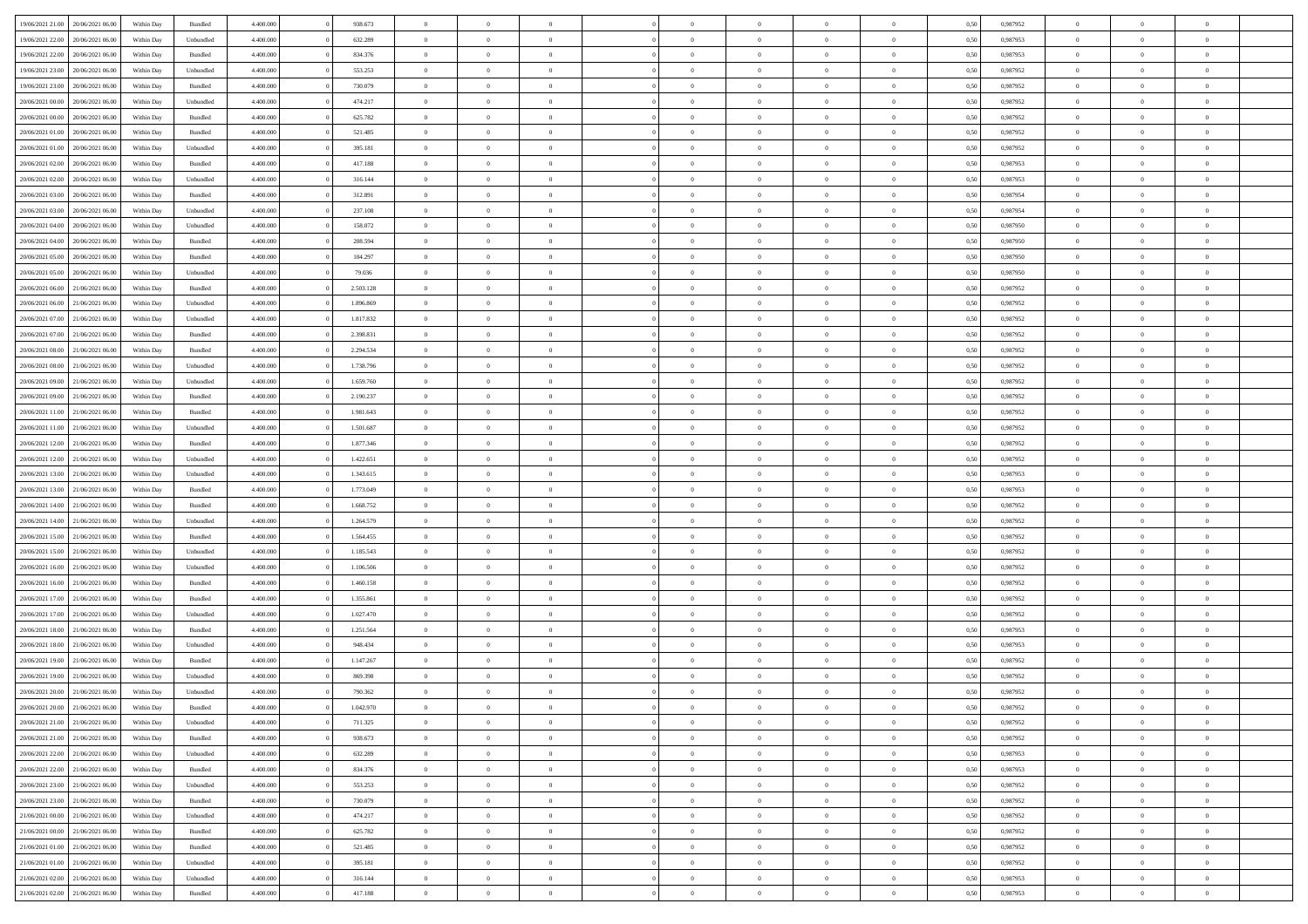| 21/06/2021 03:00 21/06/2021 06:00    | Within Day | Bundled   | 4.400.000 | 312.891   | $\overline{0}$ | $\overline{0}$ | $\Omega$       | $\Omega$       | $\theta$       | $\Omega$       | $\overline{0}$ | 0,50 | 0,987954 | $\theta$       | $\theta$       | $\theta$       |  |
|--------------------------------------|------------|-----------|-----------|-----------|----------------|----------------|----------------|----------------|----------------|----------------|----------------|------|----------|----------------|----------------|----------------|--|
| 21/06/2021 03:00<br>21/06/2021 06:00 | Within Day | Unbundled | 4.400.000 | 237.108   | $\overline{0}$ | $\overline{0}$ | $\overline{0}$ | $\overline{0}$ | $\theta$       | $\overline{0}$ | $\bf{0}$       | 0,50 | 0,987954 | $\theta$       | $\theta$       | $\overline{0}$ |  |
| 21/06/2021 04:00<br>21/06/2021 06:00 | Within Day | Bundled   | 4.400.000 | 208.594   | $\overline{0}$ | $\bf{0}$       | $\overline{0}$ | $\overline{0}$ | $\overline{0}$ | $\overline{0}$ | $\bf{0}$       | 0,50 | 0,987950 | $\bf{0}$       | $\overline{0}$ | $\overline{0}$ |  |
| 21/06/2021 04:00<br>21/06/2021 06:00 | Within Day | Unbundled | 4.400.000 | 158.072   | $\overline{0}$ | $\overline{0}$ | $\overline{0}$ | $\overline{0}$ | $\theta$       | $\overline{0}$ | $\overline{0}$ | 0.50 | 0.987950 | $\theta$       | $\theta$       | $\overline{0}$ |  |
| 21/06/2021 05:00<br>21/06/2021 06:00 | Within Day | Unbundled | 4.400.000 | 79.036    | $\overline{0}$ | $\overline{0}$ | $\overline{0}$ | $\overline{0}$ | $\theta$       | $\overline{0}$ | $\bf{0}$       | 0,50 | 0,987950 | $\theta$       | $\theta$       | $\overline{0}$ |  |
|                                      |            |           |           |           |                |                |                |                |                |                |                |      |          |                |                |                |  |
| 21/06/2021 05:00<br>21/06/2021 06:00 | Within Day | Bundled   | 4.400.000 | 104.297   | $\overline{0}$ | $\bf{0}$       | $\overline{0}$ | $\overline{0}$ | $\overline{0}$ | $\overline{0}$ | $\bf{0}$       | 0,50 | 0,987950 | $\overline{0}$ | $\overline{0}$ | $\bf{0}$       |  |
| 21/06/2021 06:00<br>22/06/2021 06:00 | Within Day | Unbundled | 4.400.000 | 1.896.869 | $\overline{0}$ | $\overline{0}$ | $\overline{0}$ | $\overline{0}$ | $\overline{0}$ | $\overline{0}$ | $\overline{0}$ | 0.5( | 0,987952 | $\theta$       | $\theta$       | $\overline{0}$ |  |
| 21/06/2021 06:00<br>22/06/2021 06:00 | Within Day | Bundled   | 4.400.000 | 2.503.128 | $\overline{0}$ | $\theta$       | $\overline{0}$ | $\overline{0}$ | $\theta$       | $\overline{0}$ | $\bf{0}$       | 0,50 | 0,987952 | $\theta$       | $\theta$       | $\overline{0}$ |  |
| 21/06/2021 07:00<br>22/06/2021 06:00 | Within Day | Unbundled | 4.400.000 | 1.817.832 | $\overline{0}$ | $\bf{0}$       | $\overline{0}$ | $\overline{0}$ | $\overline{0}$ | $\overline{0}$ | $\bf{0}$       | 0,50 | 0,987952 | $\bf{0}$       | $\bf{0}$       | $\overline{0}$ |  |
| 21/06/2021 07:00<br>22/06/2021 06:00 | Within Day | Bundled   | 4.400.000 | 2.398.831 | $\overline{0}$ | $\overline{0}$ | $\overline{0}$ | $\overline{0}$ | $\overline{0}$ | $\overline{0}$ | $\overline{0}$ | 0.5( | 0,987952 | $\theta$       | $\theta$       | $\overline{0}$ |  |
| 21/06/2021 08:00<br>22/06/2021 06:00 | Within Day | Unbundled | 4.400.000 | 1.738.796 | $\bf{0}$       | $\overline{0}$ | $\overline{0}$ | $\overline{0}$ | $\theta$       | $\overline{0}$ | $\bf{0}$       | 0,50 | 0,987952 | $\theta$       | $\theta$       | $\overline{0}$ |  |
| 21/06/2021 08:00<br>22/06/2021 06:00 | Within Day | Bundled   | 4.400.000 | 2.294.534 | $\overline{0}$ | $\bf{0}$       | $\overline{0}$ | $\overline{0}$ | $\bf{0}$       | $\overline{0}$ | $\bf{0}$       | 0,50 | 0,987952 | $\bf{0}$       | $\overline{0}$ | $\overline{0}$ |  |
| 21/06/2021 09:00<br>22/06/2021 06:00 | Within Day | Unbundled | 4.400.000 | 1.659.760 | $\overline{0}$ | $\overline{0}$ | $\overline{0}$ | $\overline{0}$ | $\overline{0}$ | $\overline{0}$ | $\overline{0}$ | 0.5( | 0,987952 | $\theta$       | $\theta$       | $\overline{0}$ |  |
| 21/06/2021 09:00<br>22/06/2021 06:00 | Within Day | Bundled   | 4.400.000 | 2.190.237 | $\overline{0}$ | $\theta$       | $\overline{0}$ | $\overline{0}$ | $\theta$       | $\overline{0}$ | $\,$ 0 $\,$    | 0,50 | 0,987952 | $\theta$       | $\theta$       | $\overline{0}$ |  |
| 21/06/2021 10:00<br>22/06/2021 06:00 | Within Day | Unbundled | 4.400.000 | 1.580.724 | $\overline{0}$ | $\bf{0}$       | $\overline{0}$ | $\overline{0}$ | $\overline{0}$ | $\overline{0}$ | $\bf{0}$       | 0,50 | 0,987952 | $\bf{0}$       | $\overline{0}$ | $\bf{0}$       |  |
|                                      |            |           |           |           |                | $\overline{0}$ |                |                |                |                |                |      |          | $\theta$       | $\theta$       | $\overline{0}$ |  |
| 21/06/2021 10:00<br>22/06/2021 06:00 | Within Day | Bundled   | 4.400.000 | 2.085.940 | $\overline{0}$ |                | $\overline{0}$ | $\overline{0}$ | $\overline{0}$ | $\overline{0}$ | $\overline{0}$ | 0.5( | 0,987952 |                |                |                |  |
| 21/06/2021 11:00<br>22/06/2021 06:00 | Within Day | Unbundled | 4.400.000 | 1.501.687 | $\overline{0}$ | $\theta$       | $\overline{0}$ | $\overline{0}$ | $\theta$       | $\overline{0}$ | $\bf{0}$       | 0,50 | 0,987952 | $\theta$       | $\theta$       | $\overline{0}$ |  |
| 21/06/2021 11:00<br>22/06/2021 06:00 | Within Day | Bundled   | 4.400.000 | 1.981.643 | $\overline{0}$ | $\bf{0}$       | $\overline{0}$ | $\overline{0}$ | $\overline{0}$ | $\overline{0}$ | $\bf{0}$       | 0,50 | 0,987952 | $\bf{0}$       | $\overline{0}$ | $\overline{0}$ |  |
| 21/06/2021 12:00<br>22/06/2021 06:00 | Within Day | Bundled   | 4.400.000 | 1.877.346 | $\overline{0}$ | $\overline{0}$ | $\overline{0}$ | $\overline{0}$ | $\overline{0}$ | $\overline{0}$ | $\overline{0}$ | 0.5( | 0,987952 | $\theta$       | $\theta$       | $\overline{0}$ |  |
| 21/06/2021 12:00<br>22/06/2021 06:00 | Within Day | Unbundled | 4.400.000 | 1.422.651 | $\bf{0}$       | $\overline{0}$ | $\overline{0}$ | $\overline{0}$ | $\theta$       | $\overline{0}$ | $\bf{0}$       | 0,50 | 0,987952 | $\theta$       | $\theta$       | $\overline{0}$ |  |
| 21/06/2021 13:00<br>22/06/2021 06:00 | Within Day | Unbundled | 4.400.000 | 1.343.615 | $\overline{0}$ | $\bf{0}$       | $\overline{0}$ | $\overline{0}$ | $\overline{0}$ | $\overline{0}$ | $\bf{0}$       | 0,50 | 0,987953 | $\bf{0}$       | $\overline{0}$ | $\overline{0}$ |  |
| 21/06/2021 13:00<br>22/06/2021 06:00 | Within Day | Bundled   | 4.400.000 | 1.773.049 | $\overline{0}$ | $\overline{0}$ | $\overline{0}$ | $\overline{0}$ | $\overline{0}$ | $\overline{0}$ | $\overline{0}$ | 0.5( | 0.987953 | $\theta$       | $\theta$       | $\overline{0}$ |  |
| 21/06/2021 14:00<br>22/06/2021 06:00 | Within Day | Bundled   | 4.400.000 | 1.668.752 | $\overline{0}$ | $\overline{0}$ | $\overline{0}$ | $\overline{0}$ | $\theta$       | $\overline{0}$ | $\bf{0}$       | 0,50 | 0,987952 | $\theta$       | $\theta$       | $\overline{0}$ |  |
| 21/06/2021 14:00<br>22/06/2021 06:00 | Within Day | Unbundled | 4.400.000 | 1.264.579 | $\overline{0}$ | $\bf{0}$       | $\overline{0}$ | $\overline{0}$ | $\overline{0}$ | $\overline{0}$ | $\bf{0}$       | 0,50 | 0,987952 | $\overline{0}$ | $\overline{0}$ | $\bf{0}$       |  |
| 21/06/2021 15:00<br>22/06/2021 06:00 | Within Day | Unbundled | 4.400.000 | 1.185.543 | $\overline{0}$ | $\overline{0}$ | $\overline{0}$ | $\overline{0}$ | $\overline{0}$ | $\overline{0}$ | $\overline{0}$ | 0.5( | 0,987952 | $\theta$       | $\theta$       | $\overline{0}$ |  |
| 21/06/2021 15:00<br>22/06/2021 06:00 | Within Day | Bundled   | 4.400.000 | 1.564.455 | $\overline{0}$ | $\overline{0}$ | $\overline{0}$ | $\overline{0}$ | $\theta$       | $\overline{0}$ | $\bf{0}$       | 0,50 | 0,987952 | $\theta$       | $\theta$       | $\overline{0}$ |  |
|                                      |            |           |           |           |                | $\bf{0}$       |                |                | $\overline{0}$ |                |                |      |          | $\bf{0}$       | $\bf{0}$       | $\overline{0}$ |  |
| 21/06/2021 16:00<br>22/06/2021 06:00 | Within Day | Bundled   | 4.400.000 | 1.460.158 | $\overline{0}$ |                | $\overline{0}$ | $\overline{0}$ |                | $\bf{0}$       | $\bf{0}$       | 0,50 | 0,987952 |                |                |                |  |
| 21/06/2021 16:00<br>22/06/2021 06:00 | Within Day | Unbundled | 4.400.000 | 1.106.506 | $\overline{0}$ | $\overline{0}$ | $\overline{0}$ | $\overline{0}$ | $\overline{0}$ | $\overline{0}$ | $\overline{0}$ | 0.5( | 0,987952 | $\theta$       | $\theta$       | $\overline{0}$ |  |
| 21/06/2021 17:00<br>22/06/2021 06:00 | Within Day | Bundled   | 4.400.000 | 1.355.861 | $\bf{0}$       | $\overline{0}$ | $\overline{0}$ | $\overline{0}$ | $\theta$       | $\overline{0}$ | $\bf{0}$       | 0,50 | 0,987952 | $\theta$       | $\theta$       | $\overline{0}$ |  |
| 21/06/2021 17:00<br>22/06/2021 06:00 | Within Day | Unbundled | 4.400.000 | 1.027.470 | $\overline{0}$ | $\bf{0}$       | $\overline{0}$ | $\overline{0}$ | $\bf{0}$       | $\overline{0}$ | $\bf{0}$       | 0,50 | 0,987952 | $\bf{0}$       | $\overline{0}$ | $\overline{0}$ |  |
| 21/06/2021 18:00<br>22/06/2021 06.00 | Within Day | Unbundled | 4,400,000 | 948.434   | $\overline{0}$ | $\overline{0}$ | $\Omega$       | $\Omega$       | $\Omega$       | $\theta$       | $\overline{0}$ | 0.50 | 0,987953 | $\,$ 0 $\,$    | $\Omega$       | $\theta$       |  |
| 21/06/2021 18:00<br>22/06/2021 06:00 | Within Day | Bundled   | 4.400.000 | 1.251.564 | $\bf{0}$       | $\overline{0}$ | $\overline{0}$ | $\overline{0}$ | $\theta$       | $\overline{0}$ | $\bf{0}$       | 0,50 | 0,987953 | $\theta$       | $\theta$       | $\overline{0}$ |  |
| 21/06/2021 19:00<br>22/06/2021 06:00 | Within Day | Unbundled | 4.400.000 | 869.398   | $\overline{0}$ | $\bf{0}$       | $\overline{0}$ | $\overline{0}$ | $\bf{0}$       | $\overline{0}$ | $\bf{0}$       | 0,50 | 0,987952 | $\bf{0}$       | $\overline{0}$ | $\bf{0}$       |  |
| 21/06/2021 19:00<br>22/06/2021 06:00 | Within Day | Bundled   | 4,400,000 | 1.147.267 | $\overline{0}$ | $\overline{0}$ | $\Omega$       | $\Omega$       | $\overline{0}$ | $\Omega$       | $\overline{0}$ | 0.50 | 0,987952 | $\theta$       | $\overline{0}$ | $\theta$       |  |
| 21/06/2021 20:00<br>22/06/2021 06:00 | Within Day | Bundled   | 4.400.000 | 1.042.970 | $\bf{0}$       | $\overline{0}$ | $\overline{0}$ | $\overline{0}$ | $\theta$       | $\overline{0}$ | $\bf{0}$       | 0,50 | 0,987952 | $\theta$       | $\theta$       | $\overline{0}$ |  |
| 21/06/2021 20:00<br>22/06/2021 06:00 | Within Day | Unbundled | 4.400.000 | 790.362   | $\overline{0}$ | $\bf{0}$       | $\overline{0}$ | $\overline{0}$ | $\overline{0}$ | $\bf{0}$       | $\bf{0}$       | 0,50 | 0,987952 | $\bf{0}$       | $\overline{0}$ | $\overline{0}$ |  |
| 21/06/2021 21:00<br>22/06/2021 06:00 | Within Day | Unbundled | 4,400,000 | 711.325   | $\overline{0}$ | $\overline{0}$ | $\Omega$       | $\Omega$       | $\Omega$       | $\Omega$       | $\overline{0}$ | 0.50 | 0.987952 | $\theta$       | $\Omega$       | $\theta$       |  |
| 21/06/2021 21:00<br>22/06/2021 06:00 | Within Day | Bundled   | 4.400.000 | 938.673   | $\bf{0}$       | $\overline{0}$ | $\overline{0}$ | $\overline{0}$ | $\theta$       | $\overline{0}$ | $\bf{0}$       | 0,50 | 0,987952 | $\theta$       | $\theta$       | $\overline{0}$ |  |
| 21/06/2021 22:00<br>22/06/2021 06:00 | Within Day | Unbundled | 4.400.000 | 632.289   | $\overline{0}$ | $\bf{0}$       | $\overline{0}$ | $\overline{0}$ | $\overline{0}$ | $\overline{0}$ | $\bf{0}$       | 0,50 | 0,987953 | $\bf{0}$       | $\overline{0}$ | $\overline{0}$ |  |
|                                      |            |           |           |           |                |                |                |                |                |                |                |      |          |                |                |                |  |
| 21/06/2021 22:00<br>22/06/2021 06.00 | Within Day | Bundled   | 4,400,000 | 834.376   | $\overline{0}$ | $\overline{0}$ | $\Omega$       | $\Omega$       | $\theta$       | $\Omega$       | $\overline{0}$ | 0.50 | 0,987953 | $\,$ 0 $\,$    | $\overline{0}$ | $\theta$       |  |
| 21/06/2021 23:00<br>22/06/2021 06:00 | Within Day | Bundled   | 4.400.000 | 730.079   | $\bf{0}$       | $\overline{0}$ | $\overline{0}$ | $\overline{0}$ | $\theta$       | $\overline{0}$ | $\bf{0}$       | 0,50 | 0,987952 | $\theta$       | $\theta$       | $\overline{0}$ |  |
| 21/06/2021 23:00<br>22/06/2021 06.00 | Within Day | Unbundled | 4.400.000 | 553.253   | $\overline{0}$ | $\bf{0}$       | $\overline{0}$ | $\overline{0}$ | $\bf{0}$       | $\overline{0}$ | $\bf{0}$       | 0,50 | 0,987952 | $\bf{0}$       | $\overline{0}$ | $\bf{0}$       |  |
| 22/06/2021 00:00<br>22/06/2021 06.00 | Within Day | Unbundled | 4,400,000 | 474.217   | $\overline{0}$ | $\Omega$       | $\Omega$       | $\Omega$       | $\Omega$       | $\theta$       | $\overline{0}$ | 0.50 | 0.987952 | $\theta$       | $\Omega$       | $\theta$       |  |
| 22/06/2021 00:00<br>22/06/2021 06:00 | Within Day | Bundled   | 4.400.000 | 625.782   | $\bf{0}$       | $\bf{0}$       | $\overline{0}$ | $\overline{0}$ | $\bf{0}$       | $\bf{0}$       | $\bf{0}$       | 0,50 | 0,987952 | $\bf{0}$       | $\bf{0}$       | $\overline{0}$ |  |
| 22/06/2021 01:00 22/06/2021 06:00    | Within Day | Bundled   | 4.400.000 | 521.485   |                | $\bf{0}$       |                |                |                |                |                | 0,50 | 0,987952 | $\bf{0}$       | $\bf{0}$       |                |  |
| 22/06/2021 01:00 22/06/2021 06:00    | Within Day | Unbundled | 4.400.000 | 395.181   | $\Omega$       | $\overline{0}$ | $\Omega$       | $\theta$       | $\overline{0}$ | $\theta$       | $\overline{0}$ | 0.50 | 0.987952 | $\theta$       | $\theta$       | $\theta$       |  |
| 22/06/2021 02:00<br>22/06/2021 06:00 | Within Day | Unbundled | 4.400.000 | 316.144   | $\overline{0}$ | $\overline{0}$ | $\overline{0}$ | $\overline{0}$ | $\,$ 0 $\,$    | $\overline{0}$ | $\,$ 0 $\,$    | 0,50 | 0,987953 | $\,$ 0 $\,$    | $\,$ 0 $\,$    | $\,$ 0         |  |
| 22/06/2021 02:00 22/06/2021 06:00    | Within Day | Bundled   | 4.400.000 | 417.188   | $\overline{0}$ | $\overline{0}$ | $\overline{0}$ | $\overline{0}$ | $\overline{0}$ | $\overline{0}$ | $\bf{0}$       | 0,50 | 0,987953 | $\overline{0}$ | $\bf{0}$       | $\overline{0}$ |  |
| 22/06/2021 03:00 22/06/2021 06:00    | Within Day | Bundled   | 4.400.000 | 312.891   | $\overline{0}$ | $\bf{0}$       | $\overline{0}$ | $\overline{0}$ | $\overline{0}$ | $\overline{0}$ | $\bf{0}$       | 0,50 | 0,987954 | $\bf{0}$       | $\theta$       | $\overline{0}$ |  |
| 22/06/2021 03:00<br>22/06/2021 06:00 | Within Day | Unbundled | 4.400.000 | 237.108   | $\overline{0}$ | $\overline{0}$ | $\overline{0}$ | $\overline{0}$ | $\overline{0}$ | $\overline{0}$ | $\,$ 0 $\,$    | 0,50 | 0,987954 | $\,$ 0 $\,$    | $\,$ 0 $\,$    | $\overline{0}$ |  |
| 22/06/2021 04:00<br>22/06/2021 06:00 | Within Day | Unbundled | 4.400.000 | 158.072   | $\overline{0}$ | $\overline{0}$ | $\overline{0}$ | $\overline{0}$ | $\overline{0}$ | $\overline{0}$ | $\mathbf{0}$   | 0,50 | 0,987950 | $\overline{0}$ | $\overline{0}$ | $\overline{0}$ |  |
|                                      |            |           |           |           |                |                |                |                |                |                |                |      |          |                |                |                |  |
| 22/06/2021 04:00<br>22/06/2021 06:00 | Within Day | Bundled   | 4.400.000 | 208,594   | $\overline{0}$ | $\bf{0}$       | $\overline{0}$ | $\overline{0}$ | $\overline{0}$ | $\overline{0}$ | $\bf{0}$       | 0.50 | 0,987950 | $\overline{0}$ | $\theta$       | $\overline{0}$ |  |
| 22/06/2021 05:00<br>22/06/2021 06:00 | Within Day | Bundled   | 4.400.000 | 104.297   | $\overline{0}$ | $\overline{0}$ | $\overline{0}$ | $\overline{0}$ | $\overline{0}$ | $\bf{0}$       | $\bf{0}$       | 0,50 | 0,987950 | $\,$ 0 $\,$    | $\bf{0}$       | $\overline{0}$ |  |
| 22/06/2021 05:00 22/06/2021 06:00    | Within Day | Unbundled | 4.400.000 | 79.036    | $\overline{0}$ | $\bf{0}$       | $\overline{0}$ | $\overline{0}$ | $\overline{0}$ | $\overline{0}$ | $\bf{0}$       | 0,50 | 0,987950 | $\bf{0}$       | $\overline{0}$ | $\bf{0}$       |  |
| 22/06/2021 06:00<br>23/06/2021 06:00 | Within Day | Unbundled | 4.400.000 | 1.896.869 | $\overline{0}$ | $\overline{0}$ | $\overline{0}$ | $\overline{0}$ | $\overline{0}$ | $\overline{0}$ | $\bf{0}$       | 0.50 | 0,987952 | $\overline{0}$ | $\overline{0}$ | $\overline{0}$ |  |
| 22/06/2021 06:00<br>23/06/2021 06:00 | Within Day | Bundled   | 4.400.000 | 2.503.128 | $\overline{0}$ | $\,$ 0         | $\overline{0}$ | $\overline{0}$ | $\bf{0}$       | $\overline{0}$ | $\bf{0}$       | 0,50 | 0,987952 | $\,$ 0 $\,$    | $\,$ 0 $\,$    | $\bf{0}$       |  |
| 22/06/2021 07:00 23/06/2021 06:00    | Within Day | Unbundled | 4.400.000 | 1.817.832 | $\overline{0}$ | $\bf{0}$       | $\overline{0}$ | $\overline{0}$ | $\overline{0}$ | $\overline{0}$ | $\bf{0}$       | 0,50 | 0,987952 | $\overline{0}$ | $\bf{0}$       | $\overline{0}$ |  |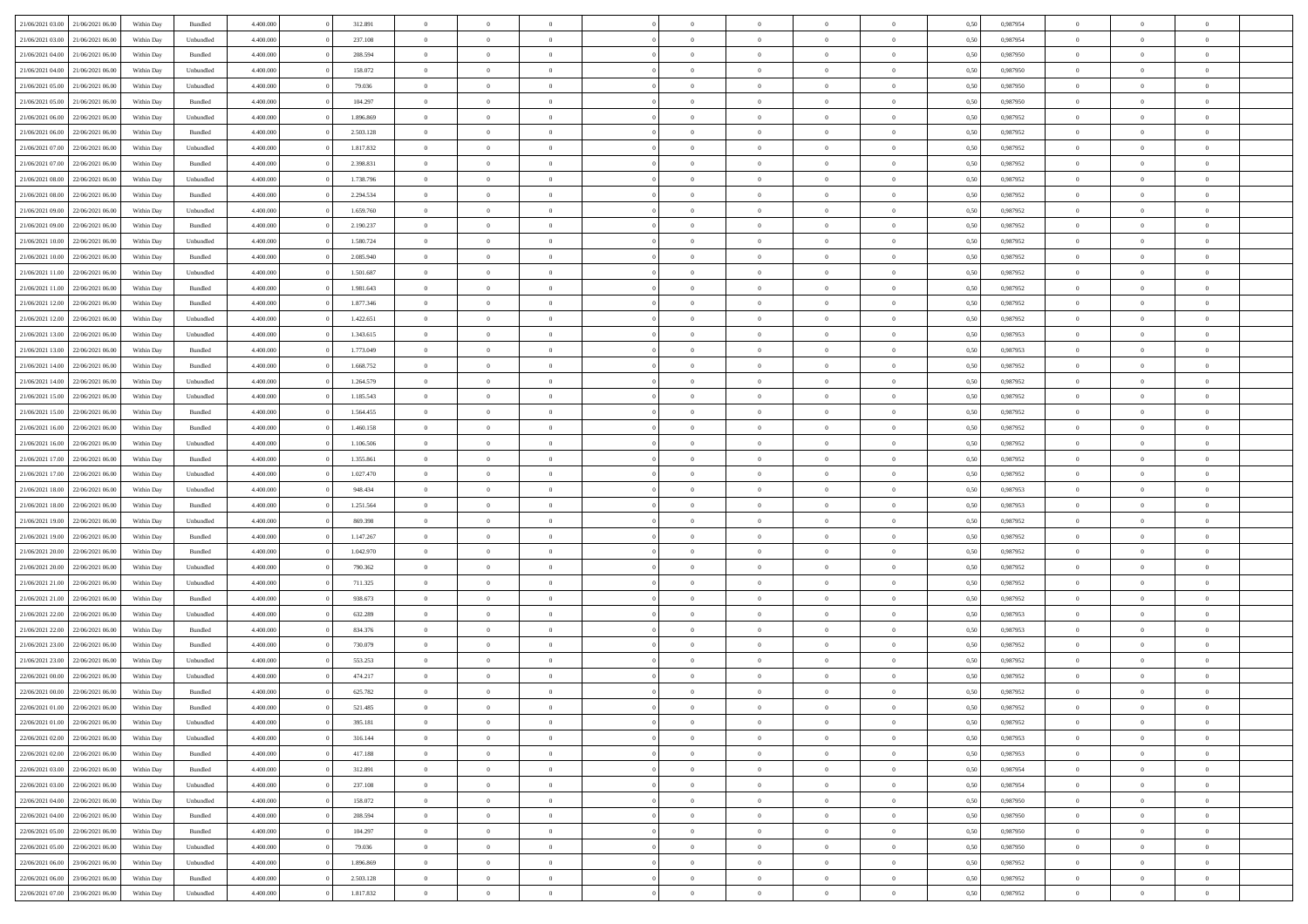| 22/06/2021 07:00 23/06/2021 06:00       | Within Day               | Bundled   | 4.400.000 | 2.398.831 | $\overline{0}$ | $\overline{0}$ | $\Omega$       | $\Omega$       | $\theta$       | $\Omega$       | $\overline{0}$ | 0,50 | 0,987952 | $\theta$       | $\theta$       | $\theta$       |  |
|-----------------------------------------|--------------------------|-----------|-----------|-----------|----------------|----------------|----------------|----------------|----------------|----------------|----------------|------|----------|----------------|----------------|----------------|--|
| 22/06/2021 08:00<br>23/06/2021 06:00    | Within Day               | Bundled   | 4.400.000 | 2.294.534 | $\overline{0}$ | $\overline{0}$ | $\overline{0}$ | $\overline{0}$ | $\theta$       | $\overline{0}$ | $\bf{0}$       | 0,50 | 0,987952 | $\theta$       | $\theta$       | $\overline{0}$ |  |
| 22/06/2021 08:00<br>23/06/2021 06:00    | Within Day               | Unbundled | 4.400.000 | 1.738.796 | $\overline{0}$ | $\bf{0}$       | $\overline{0}$ | $\overline{0}$ | $\overline{0}$ | $\overline{0}$ | $\bf{0}$       | 0,50 | 0,987952 | $\bf{0}$       | $\overline{0}$ | $\overline{0}$ |  |
| 22/06/2021 09:00<br>23/06/2021 06:00    | Within Day               | Unbundled | 4.400.000 | 1.659.760 | $\overline{0}$ | $\overline{0}$ | $\overline{0}$ | $\overline{0}$ | $\theta$       | $\overline{0}$ | $\overline{0}$ | 0.50 | 0,987952 | $\theta$       | $\theta$       | $\overline{0}$ |  |
| 22/06/2021 09:00<br>23/06/2021 06:00    | Within Day               | Bundled   | 4.400.000 | 2.190.237 | $\overline{0}$ | $\overline{0}$ | $\overline{0}$ | $\overline{0}$ | $\theta$       | $\overline{0}$ | $\bf{0}$       | 0,50 | 0,987952 | $\theta$       | $\theta$       | $\overline{0}$ |  |
| 22/06/2021 10:00<br>23/06/2021 06:00    | Within Day               | Bundled   | 4.400.000 | 2.085.940 | $\overline{0}$ | $\bf{0}$       | $\overline{0}$ | $\overline{0}$ | $\overline{0}$ | $\overline{0}$ | $\bf{0}$       | 0,50 | 0,987952 | $\bf{0}$       | $\overline{0}$ | $\bf{0}$       |  |
| 22/06/2021 10:00<br>23/06/2021 06:00    |                          | Unbundled | 4.400.000 | 1.580.724 | $\overline{0}$ | $\overline{0}$ | $\overline{0}$ | $\overline{0}$ | $\overline{0}$ | $\overline{0}$ | $\overline{0}$ | 0.5( | 0,987952 | $\theta$       | $\theta$       | $\overline{0}$ |  |
|                                         | Within Day               |           |           |           |                |                |                |                |                |                |                |      |          |                |                |                |  |
| 22/06/2021 11:00<br>23/06/2021 06:00    | Within Day               | Unbundled | 4.400.000 | 1.501.687 | $\overline{0}$ | $\theta$       | $\overline{0}$ | $\overline{0}$ | $\theta$       | $\overline{0}$ | $\bf{0}$       | 0,50 | 0,987952 | $\theta$       | $\theta$       | $\overline{0}$ |  |
| 22/06/2021 11:00<br>23/06/2021 06:00    | Within Day               | Bundled   | 4.400.000 | 1.981.643 | $\overline{0}$ | $\bf{0}$       | $\overline{0}$ | $\overline{0}$ | $\overline{0}$ | $\overline{0}$ | $\bf{0}$       | 0,50 | 0,987952 | $\bf{0}$       | $\bf{0}$       | $\overline{0}$ |  |
| 22/06/2021 12:00<br>23/06/2021 06:00    | Within Day               | Bundled   | 4.400.000 | 1.877.346 | $\overline{0}$ | $\overline{0}$ | $\overline{0}$ | $\overline{0}$ | $\overline{0}$ | $\overline{0}$ | $\overline{0}$ | 0.5( | 0,987952 | $\theta$       | $\theta$       | $\overline{0}$ |  |
| 22/06/2021 12:00<br>23/06/2021 06:00    | Within Day               | Unbundled | 4.400.000 | 1.422.651 | $\bf{0}$       | $\overline{0}$ | $\overline{0}$ | $\overline{0}$ | $\theta$       | $\overline{0}$ | $\bf{0}$       | 0,50 | 0,987952 | $\theta$       | $\theta$       | $\overline{0}$ |  |
| 22/06/2021 13:00<br>23/06/2021 06:00    | Within Day               | Bundled   | 4.400.000 | 1.773.049 | $\overline{0}$ | $\bf{0}$       | $\overline{0}$ | $\overline{0}$ | $\bf{0}$       | $\overline{0}$ | $\bf{0}$       | 0,50 | 0,987953 | $\bf{0}$       | $\overline{0}$ | $\overline{0}$ |  |
| 22/06/2021 13:00<br>23/06/2021 06:00    | Within Day               | Unbundled | 4.400.000 | 1.343.615 | $\overline{0}$ | $\overline{0}$ | $\overline{0}$ | $\overline{0}$ | $\overline{0}$ | $\overline{0}$ | $\overline{0}$ | 0.5( | 0,987953 | $\theta$       | $\theta$       | $\overline{0}$ |  |
| 22/06/2021 14:00<br>23/06/2021 06:00    | Within Day               | Unbundled | 4.400.000 | 1.264.579 | $\overline{0}$ | $\overline{0}$ | $\overline{0}$ | $\overline{0}$ | $\theta$       | $\overline{0}$ | $\bf{0}$       | 0,50 | 0,987952 | $\theta$       | $\theta$       | $\overline{0}$ |  |
| 22/06/2021 14:00<br>23/06/2021 06:00    | Within Day               | Bundled   | 4.400.000 | 1.668.752 | $\overline{0}$ | $\bf{0}$       | $\overline{0}$ | $\overline{0}$ | $\overline{0}$ | $\overline{0}$ | $\bf{0}$       | 0,50 | 0,987952 | $\bf{0}$       | $\overline{0}$ | $\bf{0}$       |  |
| 22/06/2021 15:00<br>23/06/2021 06:00    | Within Day               | Unbundled | 4.400.000 | 1.185.543 | $\overline{0}$ | $\overline{0}$ | $\overline{0}$ | $\overline{0}$ | $\overline{0}$ | $\overline{0}$ | $\overline{0}$ | 0.5( | 0,987952 | $\theta$       | $\theta$       | $\overline{0}$ |  |
| 22/06/2021 15:00<br>23/06/2021 06:00    | Within Day               | Bundled   | 4.400.000 | 1.564.455 | $\bf{0}$       | $\overline{0}$ | $\overline{0}$ | $\overline{0}$ | $\theta$       | $\overline{0}$ | $\bf{0}$       | 0,50 | 0,987952 | $\theta$       | $\theta$       | $\overline{0}$ |  |
| 22/06/2021 16:00<br>23/06/2021 06:00    | Within Day               | Bundled   | 4.400.000 | 1.460.158 | $\overline{0}$ | $\bf{0}$       | $\overline{0}$ | $\overline{0}$ | $\overline{0}$ | $\overline{0}$ | $\bf{0}$       | 0,50 | 0,987952 | $\bf{0}$       | $\overline{0}$ | $\overline{0}$ |  |
| 22/06/2021 16:00<br>23/06/2021 06:00    | Within Day               | Unbundled | 4.400.000 | 1.106.506 | $\overline{0}$ | $\overline{0}$ | $\overline{0}$ | $\overline{0}$ | $\overline{0}$ | $\overline{0}$ | $\overline{0}$ | 0.5( | 0,987952 | $\theta$       | $\theta$       | $\overline{0}$ |  |
| 22/06/2021 17:00<br>23/06/2021 06:00    | Within Day               | Unbundled | 4.400.000 | 1.027.470 | $\bf{0}$       | $\overline{0}$ | $\overline{0}$ | $\overline{0}$ | $\theta$       | $\overline{0}$ | $\bf{0}$       | 0,50 | 0,987952 | $\theta$       | $\theta$       | $\overline{0}$ |  |
| 22/06/2021 17:00<br>23/06/2021 06:00    | Within Day               | Bundled   | 4.400.000 | 1.355.861 | $\overline{0}$ | $\bf{0}$       | $\overline{0}$ | $\overline{0}$ | $\overline{0}$ | $\overline{0}$ | $\bf{0}$       | 0,50 | 0,987952 | $\bf{0}$       | $\overline{0}$ | $\overline{0}$ |  |
| 22/06/2021 18:00<br>23/06/2021 06:00    | Within Day               | Bundled   | 4.400.000 | 1.251.564 | $\overline{0}$ | $\overline{0}$ | $\overline{0}$ | $\overline{0}$ | $\overline{0}$ | $\overline{0}$ | $\overline{0}$ | 0.5( | 0.987953 | $\theta$       | $\theta$       | $\overline{0}$ |  |
|                                         |                          |           |           |           |                |                |                |                |                |                |                |      |          |                |                |                |  |
| 22/06/2021 18:00<br>23/06/2021 06:00    | Within Day               | Unbundled | 4.400.000 | 948.434   | $\bf{0}$       | $\overline{0}$ | $\overline{0}$ | $\overline{0}$ | $\theta$       | $\overline{0}$ | $\bf{0}$       | 0,50 | 0,987953 | $\theta$       | $\theta$       | $\overline{0}$ |  |
| 22/06/2021 19:00<br>23/06/2021 06:00    | Within Day               | Bundled   | 4.400.000 | 1.147.267 | $\overline{0}$ | $\bf{0}$       | $\overline{0}$ | $\overline{0}$ | $\overline{0}$ | $\overline{0}$ | $\bf{0}$       | 0,50 | 0,987952 | $\bf{0}$       | $\overline{0}$ | $\bf{0}$       |  |
| 22/06/2021 19:00<br>23/06/2021 06:00    | Within Day               | Unbundled | 4.400.000 | 869.398   | $\overline{0}$ | $\overline{0}$ | $\overline{0}$ | $\overline{0}$ | $\overline{0}$ | $\overline{0}$ | $\overline{0}$ | 0.5( | 0,987952 | $\overline{0}$ | $\theta$       | $\overline{0}$ |  |
| 22/06/2021 20:00<br>23/06/2021 06:00    | Within Day               | Unbundled | 4.400.000 | 790.362   | $\bf{0}$       | $\overline{0}$ | $\overline{0}$ | $\overline{0}$ | $\theta$       | $\overline{0}$ | $\bf{0}$       | 0,50 | 0,987952 | $\theta$       | $\theta$       | $\overline{0}$ |  |
| 22/06/2021 20:00<br>23/06/2021 06:00    | Within Day               | Bundled   | 4.400.000 | 1.042.970 | $\overline{0}$ | $\bf{0}$       | $\overline{0}$ | $\overline{0}$ | $\overline{0}$ | $\overline{0}$ | $\bf{0}$       | 0,50 | 0,987952 | $\bf{0}$       | $\bf{0}$       | $\overline{0}$ |  |
| 22/06/2021 21:00<br>23/06/2021 06:00    | Within Day               | Unbundled | 4.400.000 | 711.325   | $\overline{0}$ | $\overline{0}$ | $\overline{0}$ | $\overline{0}$ | $\overline{0}$ | $\overline{0}$ | $\overline{0}$ | 0.5( | 0,987952 | $\theta$       | $\theta$       | $\overline{0}$ |  |
| 22/06/2021 21:00<br>23/06/2021 06:00    | Within Day               | Bundled   | 4.400.000 | 938.673   | $\bf{0}$       | $\overline{0}$ | $\overline{0}$ | $\overline{0}$ | $\theta$       | $\overline{0}$ | $\bf{0}$       | 0,50 | 0,987952 | $\theta$       | $\theta$       | $\overline{0}$ |  |
| 22/06/2021 22:00<br>23/06/2021 06:00    | Within Day               | Unbundled | 4.400.000 | 632.289   | $\overline{0}$ | $\bf{0}$       | $\overline{0}$ | $\overline{0}$ | $\bf{0}$       | $\overline{0}$ | $\bf{0}$       | 0,50 | 0,987953 | $\bf{0}$       | $\overline{0}$ | $\overline{0}$ |  |
| 22/06/2021 22:00<br>23/06/2021 06:00    | Within Day               | Bundled   | 4,400,000 | 834.376   | $\overline{0}$ | $\overline{0}$ | $\Omega$       | $\Omega$       | $\Omega$       | $\theta$       | $\overline{0}$ | 0.50 | 0,987953 | $\,$ 0 $\,$    | $\Omega$       | $\theta$       |  |
| 22/06/2021 23:00<br>23/06/2021 06:00    | Within Day               | Bundled   | 4.400.000 | 730.079   | $\overline{0}$ | $\overline{0}$ | $\overline{0}$ | $\overline{0}$ | $\theta$       | $\overline{0}$ | $\bf{0}$       | 0,50 | 0,987952 | $\theta$       | $\theta$       | $\overline{0}$ |  |
| 22/06/2021 23:00<br>23/06/2021 06:00    | Within Day               | Unbundled | 4.400.000 | 553.253   | $\overline{0}$ | $\bf{0}$       | $\overline{0}$ | $\overline{0}$ | $\overline{0}$ | $\overline{0}$ | $\bf{0}$       | 0,50 | 0,987952 | $\bf{0}$       | $\overline{0}$ | $\bf{0}$       |  |
| 23/06/2021 00:00<br>23/06/2021 06:00    | Within Day               | Unbundled | 4,400,000 | 474.217   | $\overline{0}$ | $\overline{0}$ | $\Omega$       | $\Omega$       | $\overline{0}$ | $\Omega$       | $\overline{0}$ | 0.50 | 0,987952 | $\theta$       | $\overline{0}$ | $\theta$       |  |
| 23/06/2021 00:00<br>23/06/2021 06:00    | Within Day               | Bundled   | 4.400.000 | 625.782   | $\bf{0}$       | $\overline{0}$ | $\overline{0}$ | $\overline{0}$ | $\theta$       | $\overline{0}$ | $\bf{0}$       | 0,50 | 0,987952 | $\theta$       | $\theta$       | $\overline{0}$ |  |
| 23/06/2021 01:00<br>23/06/2021 06:00    | Within Day               | Bundled   | 4.400.000 | 521.485   | $\overline{0}$ | $\bf{0}$       | $\overline{0}$ | $\overline{0}$ | $\overline{0}$ | $\bf{0}$       | $\bf{0}$       | 0,50 | 0,987952 | $\bf{0}$       | $\overline{0}$ | $\overline{0}$ |  |
| 23/06/2021 01:00<br>23/06/2021 06:00    | Within Day               | Unbundled | 4,400,000 | 395.181   | $\overline{0}$ | $\overline{0}$ | $\Omega$       | $\Omega$       | $\Omega$       | $\Omega$       | $\overline{0}$ | 0.50 | 0.987952 | $\theta$       | $\Omega$       | $\theta$       |  |
| 23/06/2021 02:00<br>23/06/2021 06:00    | Within Day               | Bundled   | 4.400.000 | 417.188   | $\bf{0}$       | $\overline{0}$ | $\overline{0}$ | $\overline{0}$ | $\theta$       | $\overline{0}$ | $\bf{0}$       | 0,50 | 0,987953 | $\theta$       | $\theta$       | $\overline{0}$ |  |
| 23/06/2021 02:00<br>23/06/2021 06:00    | Within Day               | Unbundled | 4.400.000 | 316.144   | $\overline{0}$ | $\bf{0}$       | $\overline{0}$ | $\overline{0}$ | $\overline{0}$ | $\overline{0}$ | $\bf{0}$       | 0,50 | 0,987953 | $\bf{0}$       | $\overline{0}$ | $\overline{0}$ |  |
| 23/06/2021 03:00<br>23/06/2021 06:00    | Within Day               | Unbundled | 4,400,000 | 237.108   | $\overline{0}$ | $\overline{0}$ | $\Omega$       | $\Omega$       | $\theta$       | $\Omega$       | $\overline{0}$ | 0.50 | 0,987954 | $\,$ 0 $\,$    | $\overline{0}$ | $\theta$       |  |
| 23/06/2021 03:00<br>23/06/2021 06:00    | Within Day               | Bundled   | 4.400.000 | 312.891   | $\bf{0}$       | $\overline{0}$ | $\overline{0}$ | $\overline{0}$ | $\theta$       | $\overline{0}$ | $\bf{0}$       | 0,50 | 0,987954 | $\theta$       | $\theta$       | $\overline{0}$ |  |
| 23/06/2021 04:00<br>23/06/2021 06:00    | Within Day               | Bundled   | 4.400.000 | 208.594   | $\overline{0}$ | $\bf{0}$       | $\overline{0}$ | $\overline{0}$ | $\bf{0}$       | $\overline{0}$ | $\bf{0}$       | 0,50 | 0,987950 | $\overline{0}$ | $\overline{0}$ | $\bf{0}$       |  |
| $23/06/2021\ 04.00$<br>23/06/2021 06:00 |                          | Unbundled | 4,400,000 | 158.072   | $\overline{0}$ | $\Omega$       | $\Omega$       | $\Omega$       | $\Omega$       | $\theta$       | $\overline{0}$ | 0.50 | 0.987950 | $\theta$       | $\overline{0}$ | $\theta$       |  |
| 23/06/2021 05:00 23/06/2021 06:00       | Within Day<br>Within Day | Unbundled | 4.400.000 | 79.036    | $\bf{0}$       | $\bf{0}$       | $\overline{0}$ | $\overline{0}$ | $\bf{0}$       | $\bf{0}$       | $\bf{0}$       | 0,50 | 0,987950 | $\bf{0}$       | $\bf{0}$       | $\overline{0}$ |  |
| 23/06/2021 05:00 23/06/2021 06:00       | Within Day               | Bundled   | 4.400.000 | 104.297   |                | $\bf{0}$       |                |                |                |                |                | 0,50 | 0,987950 | $\bf{0}$       | $\bf{0}$       |                |  |
| 23/06/2021 06:00 24/06/2021 06:00       | Within Day               | Unbundled | 4.400.000 | 1.896.869 | $\Omega$       | $\overline{0}$ | $\Omega$       | $\theta$       | $\Omega$       | $\theta$       | $\overline{0}$ | 0.50 | 0.987952 | $\theta$       | $\theta$       | $\Omega$       |  |
|                                         |                          |           |           |           |                | $\overline{0}$ |                |                | $\overline{0}$ |                |                |      |          | $\,$ 0 $\,$    | $\,$ 0 $\,$    | $\,$ 0         |  |
| 23/06/2021 06:00<br>24/06/2021 06:00    | Within Day               | Bundled   | 4.400.000 | 2.503.128 | $\overline{0}$ |                | $\overline{0}$ | $\overline{0}$ |                | $\overline{0}$ | $\,$ 0 $\,$    | 0,50 | 0,987952 |                |                |                |  |
| 23/06/2021 07:00 24/06/2021 06:00       | Within Day               | Unbundled | 4.400.000 | 1.817.832 | $\overline{0}$ | $\overline{0}$ | $\overline{0}$ | $\overline{0}$ | $\overline{0}$ | $\overline{0}$ | $\bf{0}$       | 0,50 | 0,987952 | $\overline{0}$ | $\bf{0}$       | $\overline{0}$ |  |
| 24/06/2021 06:00<br>23/06/2021 07:00    | Within Day               | Bundled   | 4.400.000 | 2.398.831 | $\overline{0}$ | $\bf{0}$       | $\overline{0}$ | $\overline{0}$ | $\overline{0}$ | $\overline{0}$ | $\bf{0}$       | 0,50 | 0,987952 | $\bf{0}$       | $\theta$       | $\overline{0}$ |  |
| 23/06/2021 08:00<br>24/06/2021 06:00    | Within Day               | Unbundled | 4.400.000 | 1.738.796 | $\overline{0}$ | $\overline{0}$ | $\overline{0}$ | $\overline{0}$ | $\overline{0}$ | $\overline{0}$ | $\bf{0}$       | 0,50 | 0,987952 | $\,$ 0 $\,$    | $\,$ 0 $\,$    | $\overline{0}$ |  |
| 23/06/2021 08:00<br>24/06/2021 06:00    | Within Day               | Bundled   | 4.400.000 | 2.294.534 | $\overline{0}$ | $\overline{0}$ | $\overline{0}$ | $\overline{0}$ | $\bf{0}$       | $\overline{0}$ | $\bf{0}$       | 0,50 | 0,987952 | $\overline{0}$ | $\overline{0}$ | $\overline{0}$ |  |
| 23/06/2021 09:00<br>24/06/2021 06:00    | Within Day               | Unbundled | 4.400.000 | 1.659.760 | $\overline{0}$ | $\bf{0}$       | $\overline{0}$ | $\overline{0}$ | $\overline{0}$ | $\overline{0}$ | $\bf{0}$       | 0.50 | 0,987952 | $\overline{0}$ | $\theta$       | $\overline{0}$ |  |
| 23/06/2021 09:00<br>24/06/2021 06:00    | Within Day               | Bundled   | 4.400.000 | 2.190.237 | $\overline{0}$ | $\,$ 0         | $\overline{0}$ | $\overline{0}$ | $\overline{0}$ | $\overline{0}$ | $\bf{0}$       | 0,50 | 0,987952 | $\,$ 0 $\,$    | $\bf{0}$       | $\overline{0}$ |  |
| 24/06/2021 06:00<br>23/06/2021 10:00    | Within Day               | Bundled   | 4.400.000 | 2.085.940 | $\overline{0}$ | $\bf{0}$       | $\overline{0}$ | $\overline{0}$ | $\overline{0}$ | $\overline{0}$ | $\bf{0}$       | 0,50 | 0,987952 | $\bf{0}$       | $\overline{0}$ | $\bf{0}$       |  |
| 24/06/2021 06:00<br>23/06/2021 10:00    | Within Day               | Unbundled | 4.400.000 | 1.580.724 | $\overline{0}$ | $\overline{0}$ | $\overline{0}$ | $\overline{0}$ | $\overline{0}$ | $\overline{0}$ | $\bf{0}$       | 0.50 | 0,987952 | $\overline{0}$ | $\overline{0}$ | $\overline{0}$ |  |
| 23/06/2021 11:00<br>24/06/2021 06:00    | Within Day               | Unbundled | 4.400.000 | 1.501.687 | $\overline{0}$ | $\,$ 0         | $\overline{0}$ | $\overline{0}$ | $\overline{0}$ | $\overline{0}$ | $\bf{0}$       | 0,50 | 0,987952 | $\,$ 0 $\,$    | $\,$ 0 $\,$    | $\overline{0}$ |  |
| 23/06/2021 11:00 24/06/2021 06:00       | Within Day               | Bundled   | 4.400.000 | 1.981.643 | $\overline{0}$ | $\bf{0}$       | $\overline{0}$ | $\overline{0}$ | $\overline{0}$ | $\overline{0}$ | $\bf{0}$       | 0,50 | 0,987952 | $\overline{0}$ | $\bf{0}$       | $\overline{0}$ |  |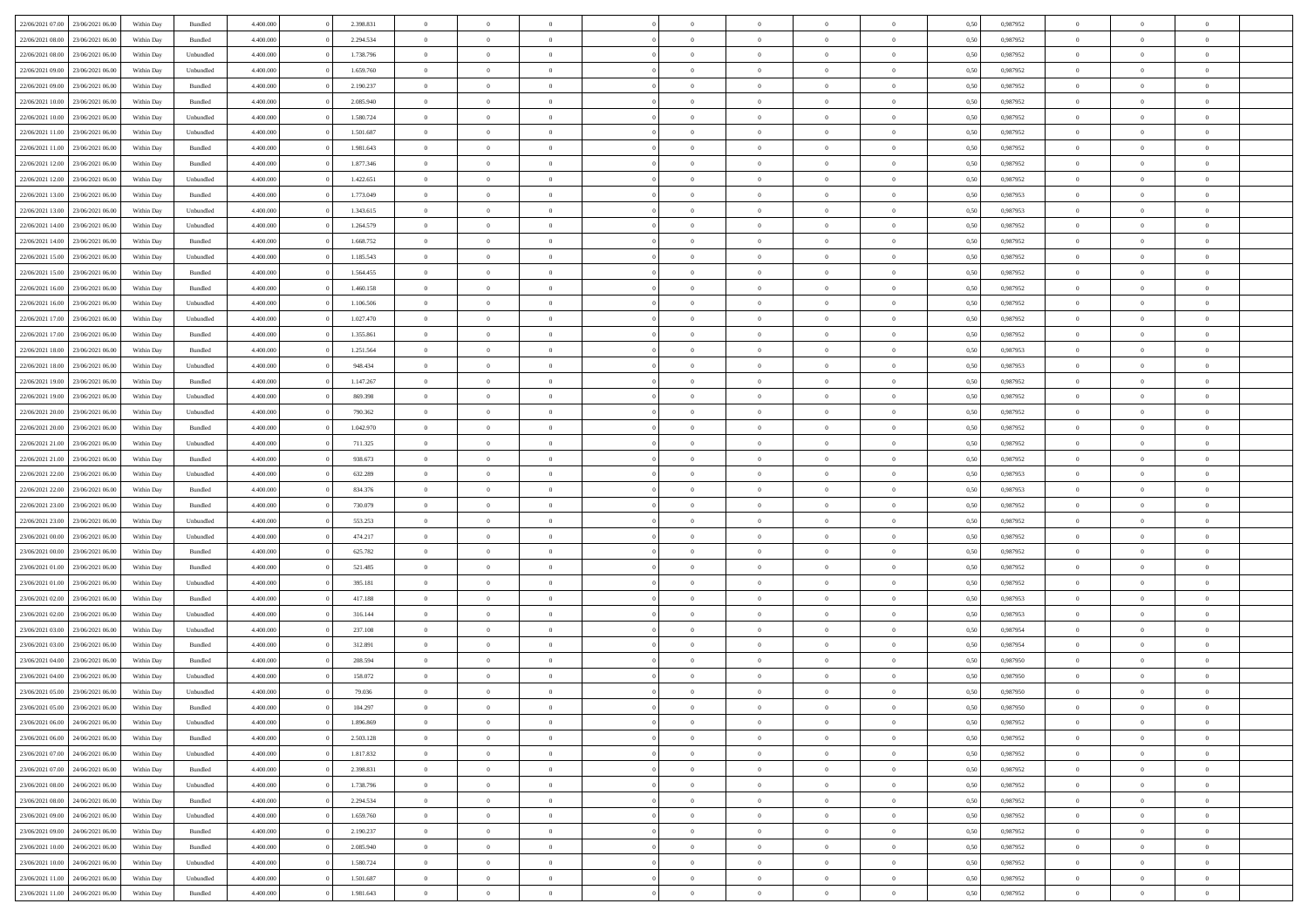| 23/06/2021 12:00                  | 24/06/2021 06:00 | Within Day | Bundled            | 4.400.000 | 1.877.346 | $\overline{0}$ | $\Omega$       |                | $\Omega$       | $\Omega$       | $\theta$       | $\theta$       | 0,50 | 0,987952 | $\theta$       | $\theta$       | $\theta$       |  |
|-----------------------------------|------------------|------------|--------------------|-----------|-----------|----------------|----------------|----------------|----------------|----------------|----------------|----------------|------|----------|----------------|----------------|----------------|--|
|                                   |                  |            |                    |           |           |                |                |                |                |                |                |                |      |          |                |                |                |  |
| 23/06/2021 12:00                  | 24/06/2021 06.00 | Within Day | Unbundled          | 4.400.000 | 1.422.651 | $\overline{0}$ | $\theta$       | $\overline{0}$ | $\overline{0}$ | $\bf{0}$       | $\overline{0}$ | $\bf{0}$       | 0,50 | 0,987952 | $\theta$       | $\overline{0}$ | $\overline{0}$ |  |
| 23/06/2021 13:00                  | 24/06/2021 06:00 | Within Day | Unbundled          | 4.400.000 | 1.343.615 | $\overline{0}$ | $\bf{0}$       | $\overline{0}$ | $\overline{0}$ | $\bf{0}$       | $\overline{0}$ | $\mathbf{0}$   | 0,50 | 0,987953 | $\bf{0}$       | $\overline{0}$ | $\overline{0}$ |  |
| 23/06/2021 13:00                  | 24/06/2021 06:00 | Within Dav | Bundled            | 4.400.000 | 1.773.049 | $\overline{0}$ | $\overline{0}$ | $\overline{0}$ | $\overline{0}$ | $\bf{0}$       | $\overline{0}$ | $\overline{0}$ | 0.50 | 0,987953 | $\theta$       | $\theta$       | $\overline{0}$ |  |
|                                   |                  |            |                    |           |           |                |                |                |                |                |                |                |      |          |                |                |                |  |
| 23/06/2021 14:00                  | 24/06/2021 06.00 | Within Day | Bundled            | 4.400.000 | 1.668.752 | $\overline{0}$ | $\theta$       | $\overline{0}$ | $\overline{0}$ | $\bf{0}$       | $\overline{0}$ | $\bf{0}$       | 0,50 | 0,987952 | $\theta$       | $\overline{0}$ | $\overline{0}$ |  |
| 23/06/2021 14:00                  | 24/06/2021 06:00 | Within Day | Unbundled          | 4.400.000 | 1.264.579 | $\overline{0}$ | $\overline{0}$ | $\overline{0}$ | $\bf{0}$       | $\overline{0}$ | $\overline{0}$ | $\mathbf{0}$   | 0,50 | 0,987952 | $\bf{0}$       | $\overline{0}$ | $\bf{0}$       |  |
| 23/06/2021 15:00                  | 24/06/2021 06:00 | Within Dav | Bundled            | 4.400.000 | 1.564.455 | $\overline{0}$ | $\overline{0}$ | $\overline{0}$ | $\overline{0}$ | $\overline{0}$ | $\overline{0}$ | $\overline{0}$ | 0.50 | 0,987952 | $\theta$       | $\overline{0}$ | $\overline{0}$ |  |
| 23/06/2021 15:00                  | 24/06/2021 06.00 | Within Day | Unbundled          | 4.400.000 | 1.185.543 | $\overline{0}$ | $\theta$       | $\overline{0}$ | $\overline{0}$ | $\bf{0}$       | $\overline{0}$ | $\bf{0}$       | 0,50 | 0,987952 | $\theta$       | $\theta$       | $\overline{0}$ |  |
| 23/06/2021 16:00                  | 24/06/2021 06:00 | Within Day | Unbundled          | 4.400.000 | 1.106.506 | $\overline{0}$ | $\overline{0}$ | $\overline{0}$ | $\bf{0}$       | $\bf{0}$       | $\bf{0}$       | $\bf{0}$       | 0,50 | 0,987952 | $\,0\,$        | $\overline{0}$ | $\overline{0}$ |  |
|                                   |                  |            |                    |           |           |                |                |                |                |                |                |                |      |          |                |                |                |  |
| 23/06/2021 16:00                  | 24/06/2021 06:00 | Within Dav | Bundled            | 4.400.000 | 1.460.158 | $\overline{0}$ | $\overline{0}$ | $\overline{0}$ | $\overline{0}$ | $\overline{0}$ | $\overline{0}$ | $\overline{0}$ | 0.50 | 0,987952 | $\theta$       | $\overline{0}$ | $\overline{0}$ |  |
| 23/06/2021 17:00                  | 24/06/2021 06.00 | Within Day | Bundled            | 4.400.000 | 1.355.861 | $\overline{0}$ | $\theta$       | $\overline{0}$ | $\overline{0}$ | $\bf{0}$       | $\overline{0}$ | $\bf{0}$       | 0,50 | 0,987952 | $\,$ 0 $\,$    | $\overline{0}$ | $\overline{0}$ |  |
| 23/06/2021 17:00                  | 24/06/2021 06:00 | Within Day | Unbundled          | 4.400.000 | 1.027.470 | $\overline{0}$ | $\bf{0}$       | $\overline{0}$ | $\bf{0}$       | $\bf{0}$       | $\bf{0}$       | $\mathbf{0}$   | 0,50 | 0,987952 | $\bf{0}$       | $\overline{0}$ | $\bf{0}$       |  |
| 23/06/2021 18:00                  | 24/06/2021 06:00 | Within Day | Bundled            | 4.400.000 | 1.251.564 | $\overline{0}$ | $\overline{0}$ | $\overline{0}$ | $\overline{0}$ | $\bf{0}$       | $\overline{0}$ | $\overline{0}$ | 0.50 | 0,987953 | $\theta$       | $\theta$       | $\overline{0}$ |  |
| 23/06/2021 18:00                  | 24/06/2021 06.00 | Within Day | Unbundled          | 4.400.000 | 948.434   | $\overline{0}$ | $\theta$       | $\overline{0}$ | $\overline{0}$ | $\bf{0}$       | $\overline{0}$ | $\bf{0}$       | 0,50 | 0,987953 | $\theta$       | $\overline{0}$ | $\overline{0}$ |  |
|                                   |                  |            |                    |           |           |                |                |                |                |                |                |                |      |          |                |                |                |  |
| 23/06/2021 19:00                  | 24/06/2021 06:00 | Within Day | Unbundled          | 4.400.000 | 869.398   | $\overline{0}$ | $\overline{0}$ | $\overline{0}$ | $\bf{0}$       | $\overline{0}$ | $\overline{0}$ | $\mathbf{0}$   | 0,50 | 0,987952 | $\bf{0}$       | $\overline{0}$ | $\bf{0}$       |  |
| 23/06/2021 19:00                  | 24/06/2021 06:00 | Within Dav | Bundled            | 4.400.000 | 1.147.267 | $\overline{0}$ | $\overline{0}$ | $\overline{0}$ | $\overline{0}$ | $\overline{0}$ | $\overline{0}$ | $\overline{0}$ | 0.50 | 0,987952 | $\theta$       | $\overline{0}$ | $\overline{0}$ |  |
| 23/06/2021 20:00                  | 24/06/2021 06.00 | Within Day | Bundled            | 4.400.000 | 1.042.970 | $\overline{0}$ | $\theta$       | $\overline{0}$ | $\overline{0}$ | $\bf{0}$       | $\overline{0}$ | $\bf{0}$       | 0,50 | 0,987952 | $\theta$       | $\theta$       | $\overline{0}$ |  |
| 23/06/2021 20:00                  | 24/06/2021 06:00 | Within Day | Unbundled          | 4.400.000 | 790.362   | $\overline{0}$ | $\overline{0}$ | $\overline{0}$ | $\bf{0}$       | $\bf{0}$       | $\bf{0}$       | $\mathbf{0}$   | 0,50 | 0,987952 | $\bf{0}$       | $\overline{0}$ | $\bf{0}$       |  |
| 23/06/2021 21:00                  | 24/06/2021 06:00 | Within Dav | Unbundled          | 4.400.000 | 711.325   | $\overline{0}$ | $\overline{0}$ | $\overline{0}$ | $\overline{0}$ | $\overline{0}$ | $\overline{0}$ | $\overline{0}$ | 0.50 | 0,987952 | $\theta$       | $\overline{0}$ | $\overline{0}$ |  |
|                                   |                  |            |                    |           |           |                |                |                |                |                |                |                |      |          |                |                |                |  |
| 23/06/2021 21:00                  | 24/06/2021 06.00 | Within Day | Bundled            | 4.400.000 | 938.673   | $\overline{0}$ | $\theta$       | $\overline{0}$ | $\overline{0}$ | $\bf{0}$       | $\overline{0}$ | $\bf{0}$       | 0,50 | 0,987952 | $\,$ 0 $\,$    | $\overline{0}$ | $\overline{0}$ |  |
| 23/06/2021 22:00                  | 24/06/2021 06:00 | Within Day | Bundled            | 4.400.000 | 834.376   | $\overline{0}$ | $\overline{0}$ | $\overline{0}$ | $\bf{0}$       | $\bf{0}$       | $\bf{0}$       | $\mathbf{0}$   | 0,50 | 0,987953 | $\overline{0}$ | $\overline{0}$ | $\bf{0}$       |  |
| 23/06/2021 22:00                  | 24/06/2021 06:00 | Within Day | Unbundled          | 4.400.000 | 632.289   | $\overline{0}$ | $\overline{0}$ | $\overline{0}$ | $\overline{0}$ | $\bf{0}$       | $\overline{0}$ | $\overline{0}$ | 0.50 | 0,987953 | $\theta$       | $\overline{0}$ | $\overline{0}$ |  |
| 23/06/2021 23:00                  | 24/06/2021 06.00 | Within Day | Unbundled          | 4.400.000 | 553.253   | $\overline{0}$ | $\theta$       | $\overline{0}$ | $\overline{0}$ | $\bf{0}$       | $\overline{0}$ | $\bf{0}$       | 0,50 | 0,987952 | $\,$ 0 $\,$    | $\overline{0}$ | $\overline{0}$ |  |
| 23/06/2021 23:00                  | 24/06/2021 06:00 | Within Day | Bundled            | 4.400.000 | 730.079   | $\overline{0}$ | $\overline{0}$ | $\overline{0}$ | $\bf{0}$       | $\overline{0}$ | $\overline{0}$ | $\mathbf{0}$   | 0,50 | 0,987952 | $\overline{0}$ | $\overline{0}$ | $\bf{0}$       |  |
|                                   |                  |            |                    |           |           |                |                |                |                |                |                |                |      |          |                |                |                |  |
| 24/06/2021 00:00                  | 24/06/2021 06:00 | Within Dav | Bundled            | 4.400.000 | 625.782   | $\overline{0}$ | $\overline{0}$ | $\overline{0}$ | $\overline{0}$ | $\overline{0}$ | $\overline{0}$ | $\overline{0}$ | 0.50 | 0,987952 | $\theta$       | $\overline{0}$ | $\overline{0}$ |  |
| 24/06/2021 00:00                  | 24/06/2021 06.00 | Within Day | Unbundled          | 4.400.000 | 474.217   | $\overline{0}$ | $\theta$       | $\overline{0}$ | $\overline{0}$ | $\bf{0}$       | $\overline{0}$ | $\bf{0}$       | 0,50 | 0,987952 | $\theta$       | $\theta$       | $\overline{0}$ |  |
| 24/06/2021 01:00                  | 24/06/2021 06:00 | Within Day | Bundled            | 4.400.000 | 521.485   | $\overline{0}$ | $\overline{0}$ | $\overline{0}$ | $\bf{0}$       | $\bf{0}$       | $\bf{0}$       | $\bf{0}$       | 0,50 | 0,987952 | $\,0\,$        | $\overline{0}$ | $\overline{0}$ |  |
| 24/06/2021 01:00                  | 24/06/2021 06:00 | Within Day | Unbundled          | 4.400.000 | 395.181   | $\overline{0}$ | $\overline{0}$ | $\overline{0}$ | $\overline{0}$ | $\overline{0}$ | $\overline{0}$ | $\overline{0}$ | 0.50 | 0,987952 | $\theta$       | $\overline{0}$ | $\overline{0}$ |  |
| 24/06/2021 02:00                  | 24/06/2021 06.00 | Within Day | Unbundled          | 4.400.000 | 316.144   | $\overline{0}$ | $\theta$       | $\overline{0}$ | $\overline{0}$ | $\bf{0}$       | $\overline{0}$ | $\bf{0}$       | 0,50 | 0,987953 | $\,$ 0 $\,$    | $\overline{0}$ | $\overline{0}$ |  |
|                                   |                  |            |                    |           |           |                |                |                |                |                |                |                |      |          |                |                |                |  |
| 24/06/2021 02:00                  | 24/06/2021 06:00 | Within Day | Bundled            | 4.400.000 | 417.188   | $\overline{0}$ | $\overline{0}$ | $\overline{0}$ | $\bf{0}$       | $\bf{0}$       | $\bf{0}$       | $\bf{0}$       | 0,50 | 0,987953 | $\overline{0}$ | $\overline{0}$ | $\bf{0}$       |  |
| 24/06/2021 03:00                  | 24/06/2021 06.00 | Within Day | Bundled            | 4.400,000 | 312.891   | $\overline{0}$ | $\Omega$       | $\overline{0}$ | $\Omega$       | $\Omega$       | $\overline{0}$ | $\overline{0}$ | 0,50 | 0,987954 | $\,0\,$        | $\theta$       | $\theta$       |  |
| 24/06/2021 03:00                  | 24/06/2021 06.00 | Within Day | Unbundled          | 4.400.000 | 237.108   | $\overline{0}$ | $\theta$       | $\overline{0}$ | $\overline{0}$ | $\bf{0}$       | $\overline{0}$ | $\bf{0}$       | 0,50 | 0,987954 | $\theta$       | $\overline{0}$ | $\overline{0}$ |  |
| 24/06/2021 04:00                  | 24/06/2021 06:00 | Within Day | Bundled            | 4.400.000 | 208.594   | $\overline{0}$ | $\overline{0}$ | $\overline{0}$ | $\bf{0}$       | $\overline{0}$ | $\overline{0}$ | $\mathbf{0}$   | 0,50 | 0,987950 | $\overline{0}$ | $\overline{0}$ | $\bf{0}$       |  |
| 24/06/2021 04:00                  | 24/06/2021 06:00 | Within Day | Unbundled          | 4.400,000 | 158,072   | $\overline{0}$ | $\Omega$       | $\Omega$       | $\Omega$       | $\bf{0}$       | $\overline{0}$ | $\overline{0}$ | 0.50 | 0,987950 | $\,0\,$        | $\theta$       | $\theta$       |  |
|                                   |                  |            |                    |           |           |                |                |                |                |                |                |                |      |          |                |                |                |  |
| 24/06/2021 05:00                  | 24/06/2021 06.00 | Within Day | Bundled            | 4.400.000 | 104.297   | $\overline{0}$ | $\theta$       | $\overline{0}$ | $\overline{0}$ | $\bf{0}$       | $\overline{0}$ | $\bf{0}$       | 0,50 | 0,987950 | $\,$ 0 $\,$    | $\overline{0}$ | $\overline{0}$ |  |
| 24/06/2021 05:00                  | 24/06/2021 06:00 | Within Day | Unbundled          | 4.400.000 | 79.036    | $\overline{0}$ | $\overline{0}$ | $\overline{0}$ | $\bf{0}$       | $\bf{0}$       | $\bf{0}$       | $\bf{0}$       | 0,50 | 0,987950 | $\bf{0}$       | $\overline{0}$ | $\bf{0}$       |  |
| 24/06/2021 06:00                  | 25/06/2021 06:00 | Within Day | Bundled            | 4.400,000 | 2.503.128 | $\overline{0}$ | $\Omega$       | $\Omega$       | $\Omega$       | $\overline{0}$ | $\overline{0}$ | $\overline{0}$ | 0.50 | 0.987952 | $\,$ 0 $\,$    | $\theta$       | $\theta$       |  |
| 24/06/2021 06:00                  | 25/06/2021 06:00 | Within Day | Unbundled          | 4.400.000 | 1.896.869 | $\overline{0}$ | $\overline{0}$ | $\overline{0}$ | $\overline{0}$ | $\,$ 0         | $\overline{0}$ | $\bf{0}$       | 0,50 | 0,987952 | $\,$ 0 $\,$    | $\overline{0}$ | $\overline{0}$ |  |
| 24/06/2021 07:00                  | 25/06/2021 06:00 | Within Day | Unbundled          | 4.400.000 | 1.817.832 | $\overline{0}$ | $\bf{0}$       | $\overline{0}$ | $\overline{0}$ | $\bf{0}$       | $\overline{0}$ | $\mathbf{0}$   | 0,50 | 0,987952 | $\overline{0}$ | $\overline{0}$ | $\bf{0}$       |  |
|                                   |                  |            |                    |           |           |                |                |                |                |                |                |                |      |          |                |                |                |  |
| 24/06/2021 07:00                  | 25/06/2021 06:00 | Within Day | Bundled            | 4.400,000 | 2.398.831 | $\overline{0}$ | $\Omega$       | $\overline{0}$ | $\Omega$       | $\overline{0}$ | $\overline{0}$ | $\overline{0}$ | 0.50 | 0,987952 | $\,0\,$        | $\theta$       | $\theta$       |  |
| 24/06/2021 08:00                  | 25/06/2021 06:00 | Within Day | Bundled            | 4.400.000 | 2.294.534 | $\overline{0}$ | $\overline{0}$ | $\overline{0}$ | $\overline{0}$ | $\,$ 0         | $\overline{0}$ | $\bf{0}$       | 0,50 | 0,987952 | $\,$ 0 $\,$    | $\overline{0}$ | $\overline{0}$ |  |
| 24/06/2021 08:00                  | 25/06/2021 06:00 | Within Day | Unbundled          | 4.400.000 | 1.738.796 | $\overline{0}$ | $\overline{0}$ | $\overline{0}$ | $\overline{0}$ | $\bf{0}$       | $\overline{0}$ | $\mathbf{0}$   | 0,50 | 0,987952 | $\overline{0}$ | $\overline{0}$ | $\bf{0}$       |  |
| 24/06/2021 09:00                  | 25/06/2021 06:00 | Within Day | Bundled            | 4.400,000 | 2.190.237 | $\overline{0}$ | $\Omega$       | $\Omega$       | $\Omega$       | $\Omega$       | $\Omega$       | $\overline{0}$ | 0.50 | 0.987952 | $\theta$       | $\theta$       | $\theta$       |  |
| 24/06/2021 09:00                  | 25/06/2021 06:00 | Within Day | Unbundled          | 4.400.000 | 1.659.760 | $\overline{0}$ | $\overline{0}$ | $\overline{0}$ | $\bf{0}$       | $\,$ 0         | $\overline{0}$ | $\bf{0}$       | 0,50 | 0,987952 | $\,0\,$        | $\,$ 0 $\,$    | $\overline{0}$ |  |
| 24/06/2021 10:00                  | 25/06/2021 06:00 | Within Day | $\mathbf B$ undled | 4.400.000 | 2.085.940 | $\overline{0}$ | $\bf{0}$       |                |                | $\bf{0}$       |                |                | 0,50 | 0,987952 | $\bf{0}$       | $\overline{0}$ |                |  |
|                                   |                  |            |                    |           |           |                |                |                |                |                |                |                |      |          |                |                |                |  |
| 24/06/2021 10:00                  | 25/06/2021 06:00 | Within Day | Unbundled          | 4.400.000 | 1.580.724 | $\overline{0}$ | $\overline{0}$ | $\overline{0}$ | $\Omega$       | $\overline{0}$ | $\overline{0}$ | $\overline{0}$ | 0.50 | 0.987952 | $\theta$       | $\theta$       | $\theta$       |  |
| 24/06/2021 11:00                  | 25/06/2021 06:00 | Within Day | Unbundled          | 4.400.000 | 1.501.687 | $\overline{0}$ | $\,$ 0         | $\overline{0}$ | $\overline{0}$ | $\,$ 0 $\,$    | $\overline{0}$ | $\mathbf{0}$   | 0,50 | 0,987952 | $\,$ 0 $\,$    | $\,$ 0 $\,$    | $\,$ 0         |  |
| 24/06/2021 11:00                  | 25/06/2021 06:00 | Within Day | Bundled            | 4.400.000 | 1.981.643 | $\overline{0}$ | $\overline{0}$ | $\overline{0}$ | $\overline{0}$ | $\overline{0}$ | $\overline{0}$ | $\mathbf{0}$   | 0,50 | 0,987952 | $\overline{0}$ | $\bf{0}$       | $\bf{0}$       |  |
| 24/06/2021 12:00                  | 25/06/2021 06:00 | Within Day | $\mathbf B$ undled | 4.400.000 | 1.877.346 | $\overline{0}$ | $\overline{0}$ | $\overline{0}$ | $\Omega$       | $\overline{0}$ | $\overline{0}$ | $\overline{0}$ | 0,50 | 0,987952 | $\overline{0}$ | $\theta$       | $\overline{0}$ |  |
| 24/06/2021 12:00                  | 25/06/2021 06:00 | Within Day | Unbundled          | 4.400.000 | 1.422.651 | $\overline{0}$ | $\,$ 0         | $\overline{0}$ | $\overline{0}$ | $\,$ 0 $\,$    | $\overline{0}$ | $\mathbf{0}$   | 0,50 | 0,987952 | $\,$ 0 $\,$    | $\overline{0}$ | $\overline{0}$ |  |
|                                   |                  |            |                    |           |           |                |                |                |                |                |                |                |      |          |                |                |                |  |
| 24/06/2021 13:00                  | 25/06/2021 06:00 | Within Day | Unbundled          | 4.400.000 | 1.343.615 | $\overline{0}$ | $\overline{0}$ | $\overline{0}$ | $\overline{0}$ | $\overline{0}$ | $\overline{0}$ | $\mathbf{0}$   | 0,50 | 0,987953 | $\overline{0}$ | $\overline{0}$ | $\bf{0}$       |  |
| 24/06/2021 13:00                  | 25/06/2021 06:00 | Within Day | Bundled            | 4.400.000 | 1.773.049 | $\overline{0}$ | $\overline{0}$ | $\overline{0}$ | $\Omega$       | $\overline{0}$ | $\overline{0}$ | $\bf{0}$       | 0.50 | 0,987953 | $\overline{0}$ | $\theta$       | $\overline{0}$ |  |
| 24/06/2021 14:00                  | 25/06/2021 06:00 | Within Day | Unbundled          | 4.400.000 | 1.264.579 | $\overline{0}$ | $\,$ 0         | $\overline{0}$ | $\overline{0}$ | $\bf{0}$       | $\overline{0}$ | $\bf{0}$       | 0,50 | 0,987952 | $\,$ 0 $\,$    | $\overline{0}$ | $\overline{0}$ |  |
| 24/06/2021 14:00                  | 25/06/2021 06:00 | Within Day | Bundled            | 4.400.000 | 1.668.752 | $\overline{0}$ | $\bf{0}$       | $\overline{0}$ | $\overline{0}$ | $\overline{0}$ | $\overline{0}$ | $\mathbf{0}$   | 0,50 | 0,987952 | $\overline{0}$ | $\overline{0}$ | $\bf{0}$       |  |
| 24/06/2021 15:00                  | 25/06/2021 06:00 | Within Day | Bundled            | 4.400,000 | 1.564.455 | $\overline{0}$ | $\overline{0}$ | $\overline{0}$ | $\Omega$       | $\overline{0}$ | $\overline{0}$ | $\bf{0}$       | 0.50 | 0,987952 | $\overline{0}$ | $\overline{0}$ | $\overline{0}$ |  |
|                                   |                  |            |                    |           |           |                |                |                |                |                |                |                |      |          |                |                |                |  |
| 24/06/2021 15:00                  | 25/06/2021 06:00 | Within Day | Unbundled          | 4.400.000 | 1.185.543 | $\overline{0}$ | $\bf{0}$       | $\overline{0}$ | $\overline{0}$ | $\bf{0}$       | $\bf{0}$       | $\mathbf{0}$   | 0,50 | 0,987952 | $\,$ 0 $\,$    | $\,$ 0 $\,$    | $\bf{0}$       |  |
| 24/06/2021 16:00 25/06/2021 06:00 |                  | Within Day | Bundled            | 4.400.000 | 1.460.158 | $\overline{0}$ | $\overline{0}$ | $\overline{0}$ | $\overline{0}$ | $\overline{0}$ | $\bf{0}$       | $\mathbf{0}$   | 0,50 | 0,987952 | $\overline{0}$ | $\bf{0}$       | $\bf{0}$       |  |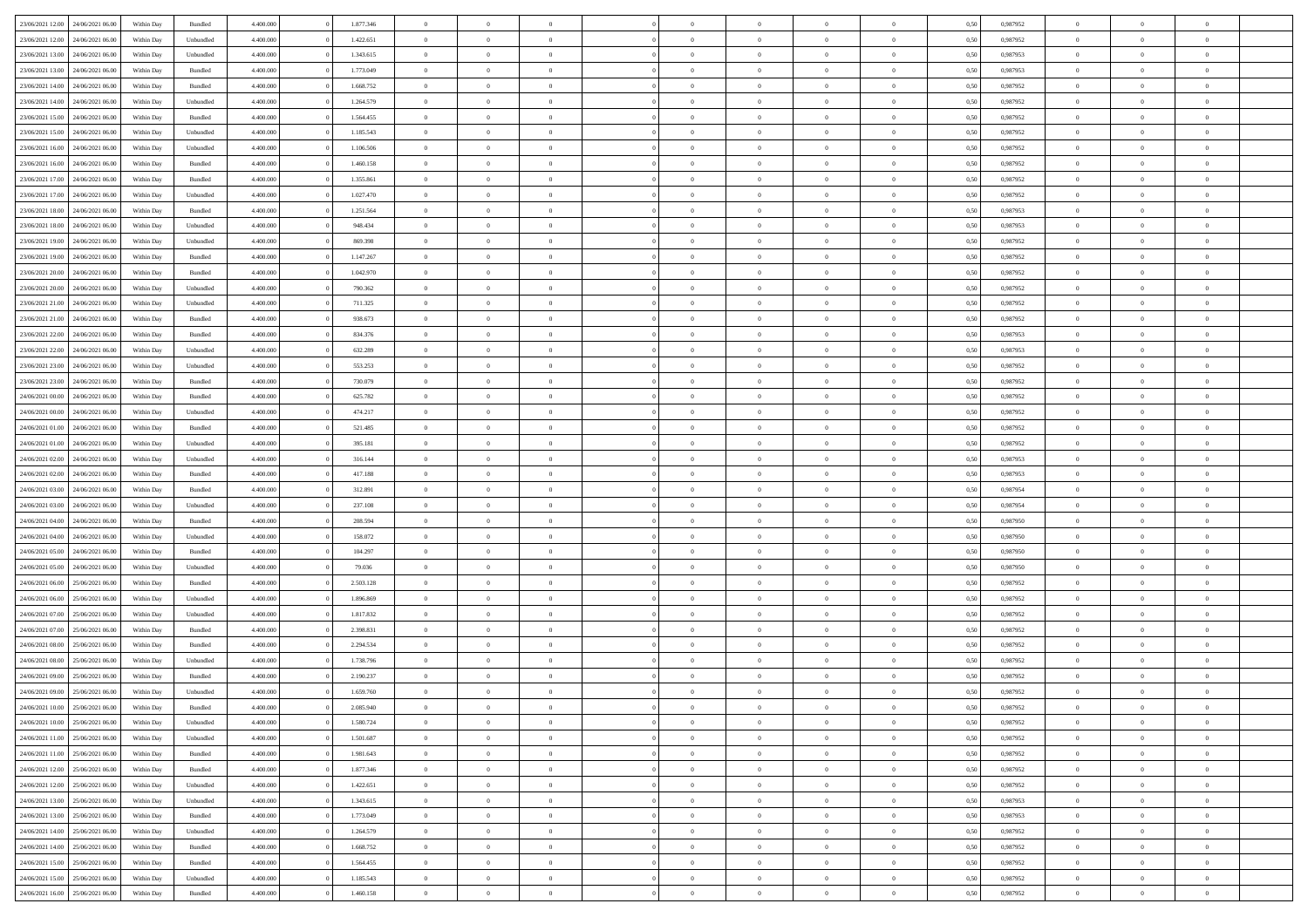| 24/06/2021 16:00 | 25/06/2021 06:00 | Within Dav | Unbundled          | 4.400.000 | 1.106.506 | $\overline{0}$ | $\theta$       |                | $\Omega$       | $\Omega$       | $\theta$       | $\theta$       | 0,50 | 0,987952 | $\theta$       | $\overline{0}$ | $\theta$       |  |
|------------------|------------------|------------|--------------------|-----------|-----------|----------------|----------------|----------------|----------------|----------------|----------------|----------------|------|----------|----------------|----------------|----------------|--|
| 24/06/2021 17:00 | 25/06/2021 06:00 | Within Day | Bundled            | 4.400.000 | 1.355.861 | $\overline{0}$ | $\theta$       | $\overline{0}$ | $\overline{0}$ | $\bf{0}$       | $\overline{0}$ | $\bf{0}$       | 0,50 | 0,987952 | $\theta$       | $\overline{0}$ | $\overline{0}$ |  |
| 24/06/2021 17:00 | 25/06/2021 06:00 | Within Day | Unbundled          | 4.400.000 | 1.027.470 | $\overline{0}$ | $\overline{0}$ | $\overline{0}$ | $\bf{0}$       | $\bf{0}$       | $\bf{0}$       | $\mathbf{0}$   | 0,50 | 0,987952 | $\overline{0}$ | $\overline{0}$ | $\overline{0}$ |  |
| 24/06/2021 18:00 | 25/06/2021 06:00 | Within Day | Unbundled          | 4.400.000 | 948,434   | $\overline{0}$ | $\overline{0}$ | $\overline{0}$ | $\overline{0}$ | $\bf{0}$       | $\overline{0}$ | $\overline{0}$ | 0.50 | 0,987953 | $\theta$       | $\theta$       | $\overline{0}$ |  |
| 24/06/2021 18:00 | 25/06/2021 06:00 | Within Day | Bundled            | 4.400.000 | 1.251.564 | $\overline{0}$ | $\theta$       | $\overline{0}$ | $\overline{0}$ | $\bf{0}$       | $\overline{0}$ | $\bf{0}$       | 0,50 | 0,987953 | $\theta$       | $\overline{0}$ | $\overline{0}$ |  |
|                  |                  |            |                    |           |           |                |                |                |                |                |                |                |      |          |                |                |                |  |
| 24/06/2021 19:00 | 25/06/2021 06:00 | Within Day | Unbundled          | 4.400.000 | 869.398   | $\overline{0}$ | $\overline{0}$ | $\overline{0}$ | $\bf{0}$       | $\overline{0}$ | $\overline{0}$ | $\mathbf{0}$   | 0,50 | 0,987952 | $\overline{0}$ | $\overline{0}$ | $\bf{0}$       |  |
| 24/06/2021 19:00 | 25/06/2021 06:00 | Within Dav | Bundled            | 4.400.000 | 1.147.267 | $\overline{0}$ | $\overline{0}$ | $\overline{0}$ | $\overline{0}$ | $\overline{0}$ | $\overline{0}$ | $\overline{0}$ | 0.50 | 0,987952 | $\theta$       | $\overline{0}$ | $\overline{0}$ |  |
| 24/06/2021 20:00 | 25/06/2021 06:00 | Within Day | Bundled            | 4.400.000 | 1.042.970 | $\overline{0}$ | $\theta$       | $\overline{0}$ | $\overline{0}$ | $\bf{0}$       | $\overline{0}$ | $\bf{0}$       | 0,50 | 0,987952 | $\theta$       | $\theta$       | $\overline{0}$ |  |
| 24/06/2021 20:00 | 25/06/2021 06:00 | Within Day | Unbundled          | 4.400.000 | 790.362   | $\overline{0}$ | $\overline{0}$ | $\overline{0}$ | $\bf{0}$       | $\bf{0}$       | $\bf{0}$       | $\mathbf{0}$   | 0,50 | 0,987952 | $\,0\,$        | $\overline{0}$ | $\overline{0}$ |  |
| 24/06/2021 21:00 | 25/06/2021 06:00 | Within Dav | Bundled            | 4.400.000 | 938.673   | $\overline{0}$ | $\overline{0}$ | $\overline{0}$ | $\overline{0}$ | $\overline{0}$ | $\overline{0}$ | $\overline{0}$ | 0.50 | 0,987952 | $\theta$       | $\overline{0}$ | $\overline{0}$ |  |
| 24/06/2021 21:00 | 25/06/2021 06:00 | Within Day | Unbundled          | 4.400.000 | 711.325   | $\overline{0}$ | $\theta$       | $\overline{0}$ | $\overline{0}$ | $\bf{0}$       | $\overline{0}$ | $\bf{0}$       | 0,50 | 0,987952 | $\,$ 0 $\,$    | $\overline{0}$ | $\overline{0}$ |  |
| 24/06/2021 22.00 | 25/06/2021 06:00 | Within Day | Unbundled          | 4.400.000 | 632.289   | $\overline{0}$ | $\overline{0}$ | $\overline{0}$ | $\bf{0}$       | $\bf{0}$       | $\bf{0}$       | $\mathbf{0}$   | 0,50 | 0,987953 | $\bf{0}$       | $\overline{0}$ | $\bf{0}$       |  |
| 24/06/2021 22:00 | 25/06/2021 06:00 | Within Day | Bundled            | 4.400.000 | 834.376   | $\overline{0}$ | $\overline{0}$ | $\overline{0}$ | $\overline{0}$ | $\bf{0}$       | $\overline{0}$ | $\overline{0}$ | 0.50 | 0,987953 | $\theta$       | $\theta$       | $\overline{0}$ |  |
|                  |                  |            |                    |           |           |                |                |                |                |                |                |                |      |          |                |                |                |  |
| 24/06/2021 23:00 | 25/06/2021 06:00 | Within Day | Bundled            | 4.400.000 | 730.079   | $\overline{0}$ | $\theta$       | $\overline{0}$ | $\overline{0}$ | $\bf{0}$       | $\overline{0}$ | $\bf{0}$       | 0,50 | 0,987952 | $\theta$       | $\overline{0}$ | $\overline{0}$ |  |
| 24/06/2021 23:00 | 25/06/2021 06:00 | Within Day | Unbundled          | 4.400.000 | 553.253   | $\overline{0}$ | $\overline{0}$ | $\overline{0}$ | $\bf{0}$       | $\overline{0}$ | $\overline{0}$ | $\mathbf{0}$   | 0,50 | 0,987952 | $\bf{0}$       | $\overline{0}$ | $\bf{0}$       |  |
| 25/06/2021 00:00 | 25/06/2021 06:00 | Within Dav | Bundled            | 4.400.000 | 625.782   | $\overline{0}$ | $\overline{0}$ | $\overline{0}$ | $\overline{0}$ | $\overline{0}$ | $\overline{0}$ | $\overline{0}$ | 0.50 | 0,987952 | $\theta$       | $\overline{0}$ | $\overline{0}$ |  |
| 25/06/2021 00:00 | 25/06/2021 06:00 | Within Day | Unbundled          | 4.400.000 | 474.217   | $\overline{0}$ | $\theta$       | $\overline{0}$ | $\overline{0}$ | $\bf{0}$       | $\overline{0}$ | $\bf{0}$       | 0,50 | 0,987952 | $\theta$       | $\overline{0}$ | $\overline{0}$ |  |
| 25/06/2021 01:00 | 25/06/2021 06:00 | Within Day | Unbundled          | 4.400.000 | 395.181   | $\overline{0}$ | $\overline{0}$ | $\overline{0}$ | $\overline{0}$ | $\bf{0}$       | $\overline{0}$ | $\mathbf{0}$   | 0,50 | 0,987952 | $\bf{0}$       | $\overline{0}$ | $\bf{0}$       |  |
| 25/06/2021 01:00 | 25/06/2021 06:00 | Within Dav | Bundled            | 4.400.000 | 521.485   | $\overline{0}$ | $\overline{0}$ | $\overline{0}$ | $\overline{0}$ | $\overline{0}$ | $\overline{0}$ | $\overline{0}$ | 0.50 | 0,987952 | $\theta$       | $\overline{0}$ | $\overline{0}$ |  |
|                  |                  |            |                    |           |           | $\overline{0}$ | $\theta$       | $\overline{0}$ |                | $\bf{0}$       | $\overline{0}$ |                |      |          |                |                | $\overline{0}$ |  |
| 25/06/2021 02:00 | 25/06/2021 06:00 | Within Day | Bundled            | 4.400.000 | 417.188   |                |                |                | $\overline{0}$ |                |                | $\bf{0}$       | 0,50 | 0,987953 | $\,$ 0 $\,$    | $\overline{0}$ |                |  |
| 25/06/2021 02:00 | 25/06/2021 06:00 | Within Day | Unbundled          | 4.400.000 | 316.144   | $\overline{0}$ | $\overline{0}$ | $\overline{0}$ | $\overline{0}$ | $\bf{0}$       | $\overline{0}$ | $\mathbf{0}$   | 0,50 | 0,987953 | $\bf{0}$       | $\overline{0}$ | $\bf{0}$       |  |
| 25/06/2021 03:00 | 25/06/2021 06:00 | Within Day | Bundled            | 4.400.000 | 312.891   | $\overline{0}$ | $\overline{0}$ | $\overline{0}$ | $\overline{0}$ | $\overline{0}$ | $\overline{0}$ | $\overline{0}$ | 0.50 | 0,987954 | $\theta$       | $\overline{0}$ | $\overline{0}$ |  |
| 25/06/2021 03:00 | 25/06/2021 06:00 | Within Day | Unbundled          | 4.400.000 | 237.108   | $\overline{0}$ | $\theta$       | $\overline{0}$ | $\overline{0}$ | $\bf{0}$       | $\overline{0}$ | $\bf{0}$       | 0,50 | 0,987954 | $\,$ 0 $\,$    | $\overline{0}$ | $\overline{0}$ |  |
| 25/06/2021 04:00 | 25/06/2021 06:00 | Within Day | Unbundled          | 4.400.000 | 158.072   | $\overline{0}$ | $\overline{0}$ | $\overline{0}$ | $\overline{0}$ | $\overline{0}$ | $\overline{0}$ | $\mathbf{0}$   | 0,50 | 0,987950 | $\bf{0}$       | $\overline{0}$ | $\bf{0}$       |  |
| 25/06/2021 04:00 | 25/06/2021 06:00 | Within Dav | Bundled            | 4.400.000 | 208.594   | $\overline{0}$ | $\overline{0}$ | $\overline{0}$ | $\overline{0}$ | $\overline{0}$ | $\overline{0}$ | $\overline{0}$ | 0.50 | 0,987950 | $\overline{0}$ | $\overline{0}$ | $\overline{0}$ |  |
| 25/06/2021 05:00 | 25/06/2021 06:00 | Within Day | Bundled            | 4.400.000 | 104.297   | $\overline{0}$ | $\theta$       | $\overline{0}$ | $\overline{0}$ | $\bf{0}$       | $\overline{0}$ | $\bf{0}$       | 0,50 | 0,987950 | $\,$ 0 $\,$    | $\overline{0}$ | $\overline{0}$ |  |
|                  |                  |            |                    |           |           |                | $\overline{0}$ |                |                | $\bf{0}$       |                |                |      |          | $\,0\,$        | $\overline{0}$ | $\overline{0}$ |  |
| 25/06/2021 05:00 | 25/06/2021 06:00 | Within Day | Unbundled          | 4.400.000 | 79.036    | $\overline{0}$ |                | $\overline{0}$ | $\overline{0}$ |                | $\overline{0}$ | $\mathbf{0}$   | 0,50 | 0,987950 |                |                |                |  |
| 25/06/2021 06:00 | 26/06/2021 06:00 | Within Day | Unbundled          | 4.400.000 | 1.896.869 | $\overline{0}$ | $\overline{0}$ | $\overline{0}$ | $\overline{0}$ | $\overline{0}$ | $\overline{0}$ | $\overline{0}$ | 0.50 | 0,987952 | $\theta$       | $\overline{0}$ | $\overline{0}$ |  |
| 25/06/2021 06:00 | 26/06/2021 06:00 | Within Day | Bundled            | 4.400.000 | 2.503.128 | $\overline{0}$ | $\overline{0}$ | $\overline{0}$ | $\overline{0}$ | $\bf{0}$       | $\overline{0}$ | $\bf{0}$       | 0,50 | 0,987952 | $\,$ 0 $\,$    | $\overline{0}$ | $\overline{0}$ |  |
| 25/06/2021 07:00 | 26/06/2021 06:00 | Within Day | Bundled            | 4.400.000 | 2.398.831 | $\overline{0}$ | $\overline{0}$ | $\overline{0}$ | $\overline{0}$ | $\bf{0}$       | $\overline{0}$ | $\mathbf{0}$   | 0,50 | 0,987952 | $\bf{0}$       | $\overline{0}$ | $\bf{0}$       |  |
| 25/06/2021 07:00 | 26/06/2021 06:00 | Within Day | Unbundled          | 4.400,000 | 1.817.832 | $\bf{0}$       | $\Omega$       | $\overline{0}$ | $\Omega$       | $\Omega$       | $\overline{0}$ | $\overline{0}$ | 0,50 | 0,987952 | $\,0\,$        | $\theta$       | $\theta$       |  |
| 25/06/2021 08:00 | 26/06/2021 06:00 | Within Day | Bundled            | 4.400.000 | 2.294.534 | $\overline{0}$ | $\theta$       | $\overline{0}$ | $\overline{0}$ | $\bf{0}$       | $\overline{0}$ | $\bf{0}$       | 0,50 | 0,987952 | $\,$ 0 $\,$    | $\overline{0}$ | $\overline{0}$ |  |
| 25/06/2021 08:00 | 26/06/2021 06:00 | Within Day | Unbundled          | 4.400.000 | 1.738.796 | $\overline{0}$ | $\overline{0}$ | $\overline{0}$ | $\overline{0}$ | $\overline{0}$ | $\overline{0}$ | $\mathbf{0}$   | 0,50 | 0,987952 | $\bf{0}$       | $\overline{0}$ | $\bf{0}$       |  |
| 25/06/2021 09:00 | 26/06/2021 06:00 | Within Day | Unbundled          | 4.400,000 | 1.659.760 | $\overline{0}$ | $\Omega$       | $\Omega$       | $\Omega$       | $\overline{0}$ | $\overline{0}$ | $\overline{0}$ | 0.50 | 0,987952 | $\,0\,$        | $\theta$       | $\theta$       |  |
| 25/06/2021 09:00 | 26/06/2021 06:00 |            |                    | 4.400.000 | 2.190.237 | $\overline{0}$ | $\theta$       | $\overline{0}$ | $\overline{0}$ | $\bf{0}$       | $\overline{0}$ |                |      | 0,987952 | $\,$ 0 $\,$    | $\overline{0}$ | $\overline{0}$ |  |
|                  |                  | Within Day | Bundled            |           |           |                |                |                |                |                |                | $\bf{0}$       | 0,50 |          |                |                |                |  |
| 25/06/2021 10:00 | 26/06/2021 06:00 | Within Day | Bundled            | 4.400.000 | 2.085.940 | $\overline{0}$ | $\overline{0}$ | $\overline{0}$ | $\overline{0}$ | $\bf{0}$       | $\overline{0}$ | $\mathbf{0}$   | 0,50 | 0,987952 | $\bf{0}$       | $\overline{0}$ | $\bf{0}$       |  |
| 25/06/2021 10:00 | 26/06/2021 06:00 | Within Day | Unbundled          | 4.400,000 | 1.580.724 | $\overline{0}$ | $\Omega$       | $\overline{0}$ | $\Omega$       | $\overline{0}$ | $\overline{0}$ | $\overline{0}$ | 0.50 | 0.987952 | $\,$ 0 $\,$    | $\theta$       | $\theta$       |  |
| 25/06/2021 11:00 | 26/06/2021 06:00 | Within Day | Bundled            | 4.400.000 | 1.981.643 | $\overline{0}$ | $\overline{0}$ | $\overline{0}$ | $\overline{0}$ | $\,$ 0         | $\overline{0}$ | $\bf{0}$       | 0,50 | 0,987952 | $\,$ 0 $\,$    | $\overline{0}$ | $\overline{0}$ |  |
| 25/06/2021 11:00 | 26/06/2021 06:00 | Within Day | Unbundled          | 4.400.000 | 1.501.687 | $\overline{0}$ | $\bf{0}$       | $\overline{0}$ | $\overline{0}$ | $\bf{0}$       | $\overline{0}$ | $\mathbf{0}$   | 0,50 | 0,987952 | $\overline{0}$ | $\overline{0}$ | $\bf{0}$       |  |
| 25/06/2021 12:00 | 26/06/2021 06:00 | Within Day | Bundled            | 4.400,000 | 1.877.346 | $\overline{0}$ | $\Omega$       | $\overline{0}$ | $\Omega$       | $\overline{0}$ | $\overline{0}$ | $\overline{0}$ | 0.50 | 0,987952 | $\,0\,$        | $\theta$       | $\theta$       |  |
| 25/06/2021 12:00 | 26/06/2021 06:00 | Within Day | Unbundled          | 4.400.000 | 1.422.651 | $\overline{0}$ | $\overline{0}$ | $\overline{0}$ | $\overline{0}$ | $\,$ 0         | $\overline{0}$ | $\bf{0}$       | 0,50 | 0,987952 | $\,$ 0 $\,$    | $\overline{0}$ | $\overline{0}$ |  |
| 25/06/2021 13:00 | 26/06/2021 06:00 | Within Day | Bundled            | 4.400.000 | 1.773.049 | $\overline{0}$ | $\overline{0}$ | $\overline{0}$ | $\overline{0}$ | $\bf{0}$       | $\overline{0}$ | $\mathbf{0}$   | 0,50 | 0,987953 | $\overline{0}$ | $\overline{0}$ | $\bf{0}$       |  |
| 25/06/2021 13:00 | 26/06/2021 06:00 | Within Day | Unbundled          | 4.400,000 | 1.343.615 | $\overline{0}$ | $\Omega$       | $\Omega$       | $\Omega$       | $\Omega$       | $\Omega$       | $\overline{0}$ | 0.50 | 0.987953 | $\theta$       | $\theta$       | $\theta$       |  |
|                  |                  |            |                    |           |           |                |                |                |                |                |                |                |      |          |                |                |                |  |
| 25/06/2021 14:00 | 26/06/2021 06:00 | Within Day | Unbundled          | 4.400.000 | 1.264.579 | $\overline{0}$ | $\overline{0}$ | $\overline{0}$ | $\bf{0}$       | $\,$ 0         | $\overline{0}$ | $\bf{0}$       | 0,50 | 0,987952 | $\,0\,$        | $\,$ 0 $\,$    | $\overline{0}$ |  |
| 25/06/2021 14:00 | 26/06/2021 06:00 | Within Day | $\mathbf B$ undled | 4.400.000 | 1.668.752 | $\overline{0}$ | $\bf{0}$       |                |                | $\bf{0}$       |                |                | 0,50 | 0,987952 | $\bf{0}$       | $\overline{0}$ |                |  |
| 25/06/2021 15:00 | 26/06/2021 06:00 | Within Day | Bundled            | 4.400.000 | 1.564.455 | $\overline{0}$ | $\overline{0}$ | $\overline{0}$ | $\Omega$       | $\overline{0}$ | $\overline{0}$ | $\overline{0}$ | 0.50 | 0.987952 | $\theta$       | $\theta$       | $\theta$       |  |
| 25/06/2021 15:00 | 26/06/2021 06:00 | Within Day | Unbundled          | 4.400.000 | 1.185.543 | $\overline{0}$ | $\,$ 0         | $\overline{0}$ | $\overline{0}$ | $\,$ 0 $\,$    | $\overline{0}$ | $\mathbf{0}$   | 0,50 | 0,987952 | $\,$ 0 $\,$    | $\,$ 0 $\,$    | $\,$ 0         |  |
| 25/06/2021 16:00 | 26/06/2021 06:00 | Within Day | Unbundled          | 4.400.000 | 1.106.506 | $\overline{0}$ | $\overline{0}$ | $\overline{0}$ | $\overline{0}$ | $\overline{0}$ | $\overline{0}$ | $\mathbf{0}$   | 0,50 | 0,987952 | $\overline{0}$ | $\bf{0}$       | $\bf{0}$       |  |
| 25/06/2021 16:00 | 26/06/2021 06:00 | Within Day | Bundled            | 4.400,000 | 1.460.158 | $\overline{0}$ | $\overline{0}$ | $\overline{0}$ | $\Omega$       | $\overline{0}$ | $\overline{0}$ | $\overline{0}$ | 0,50 | 0,987952 | $\overline{0}$ | $\theta$       | $\overline{0}$ |  |
| 25/06/2021 17:00 | 26/06/2021 06:00 | Within Day | Bundled            | 4.400.000 | 1.355.861 | $\overline{0}$ | $\,$ 0         | $\overline{0}$ | $\overline{0}$ | $\,$ 0 $\,$    | $\overline{0}$ | $\mathbf{0}$   | 0,50 | 0,987952 | $\,$ 0 $\,$    | $\overline{0}$ | $\overline{0}$ |  |
|                  |                  |            |                    |           |           |                |                |                |                |                |                |                |      |          |                |                |                |  |
| 25/06/2021 17:00 | 26/06/2021 06:00 | Within Day | Unbundled          | 4.400.000 | 1.027.470 | $\overline{0}$ | $\overline{0}$ | $\overline{0}$ | $\overline{0}$ | $\overline{0}$ | $\overline{0}$ | $\mathbf{0}$   | 0,50 | 0,987952 | $\overline{0}$ | $\overline{0}$ | $\bf{0}$       |  |
| 25/06/2021 18:00 | 26/06/2021 06:00 | Within Day | Unbundled          | 4.400.000 | 948,434   | $\overline{0}$ | $\overline{0}$ | $\overline{0}$ | $\Omega$       | $\overline{0}$ | $\overline{0}$ | $\bf{0}$       | 0.50 | 0,987953 | $\overline{0}$ | $\theta$       | $\overline{0}$ |  |
| 25/06/2021 18:00 | 26/06/2021 06:00 | Within Day | Bundled            | 4.400.000 | 1.251.564 | $\overline{0}$ | $\,$ 0         | $\overline{0}$ | $\overline{0}$ | $\bf{0}$       | $\bf{0}$       | $\bf{0}$       | 0,50 | 0,987953 | $\,$ 0 $\,$    | $\overline{0}$ | $\overline{0}$ |  |
| 25/06/2021 19:00 | 26/06/2021 06:00 | Within Day | Bundled            | 4.400.000 | 1.147.267 | $\overline{0}$ | $\bf{0}$       | $\overline{0}$ | $\overline{0}$ | $\overline{0}$ | $\overline{0}$ | $\mathbf{0}$   | 0,50 | 0,987952 | $\overline{0}$ | $\overline{0}$ | $\bf{0}$       |  |
| 25/06/2021 19:00 | 26/06/2021 06:00 | Within Day | Unbundled          | 4.400,000 | 869,398   | $\overline{0}$ | $\overline{0}$ | $\overline{0}$ | $\Omega$       | $\overline{0}$ | $\overline{0}$ | $\overline{0}$ | 0.50 | 0,987952 | $\overline{0}$ | $\overline{0}$ | $\overline{0}$ |  |
| 25/06/2021 20:00 | 26/06/2021 06:00 | Within Day | Unbundled          | 4.400.000 | 790.362   | $\overline{0}$ | $\bf{0}$       | $\overline{0}$ | $\overline{0}$ | $\bf{0}$       | $\bf{0}$       | $\bf{0}$       | 0,50 | 0,987952 | $\,$ 0 $\,$    | $\,$ 0 $\,$    | $\bf{0}$       |  |
| 25/06/2021 20:00 | 26/06/2021 06:00 | Within Day | Bundled            | 4.400.000 | 1.042.970 | $\overline{0}$ | $\bf{0}$       | $\overline{0}$ | $\bf{0}$       | $\bf{0}$       | $\bf{0}$       | $\bf{0}$       | 0,50 | 0,987952 | $\overline{0}$ | $\overline{0}$ | $\bf{0}$       |  |
|                  |                  |            |                    |           |           |                |                |                |                |                |                |                |      |          |                |                |                |  |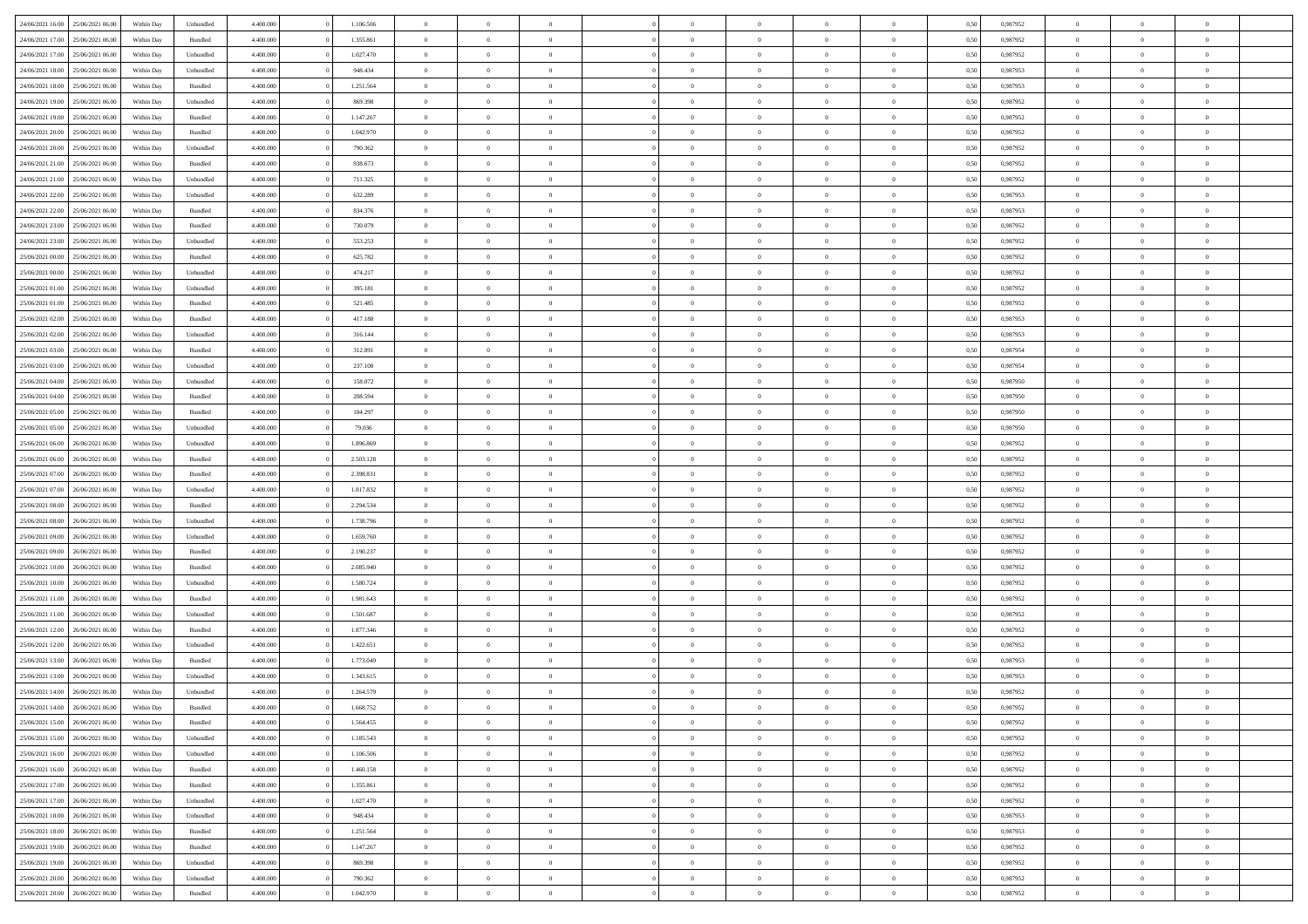|                                   |                  |            |                    |           |           | $\overline{0}$ | $\Omega$       |                |                | $\Omega$       | $\theta$       | $\theta$       |      |          | $\theta$       |                | $\theta$       |  |
|-----------------------------------|------------------|------------|--------------------|-----------|-----------|----------------|----------------|----------------|----------------|----------------|----------------|----------------|------|----------|----------------|----------------|----------------|--|
| 25/06/2021 21:00                  | 26/06/2021 06:00 | Within Day | Bundled            | 4.400.000 | 938.673   |                |                |                | $\Omega$       |                |                |                | 0,50 | 0,987952 |                | $\theta$       |                |  |
| 25/06/2021 21:00                  | 26/06/2021 06:00 | Within Day | Unbundled          | 4.400.000 | 711.325   | $\overline{0}$ | $\theta$       | $\overline{0}$ | $\overline{0}$ | $\bf{0}$       | $\overline{0}$ | $\bf{0}$       | 0,50 | 0,987952 | $\theta$       | $\overline{0}$ | $\overline{0}$ |  |
| 25/06/2021 22:00                  | 26/06/2021 06:00 | Within Day | Unbundled          | 4.400.000 | 632.289   | $\overline{0}$ | $\bf{0}$       | $\overline{0}$ | $\bf{0}$       | $\bf{0}$       | $\bf{0}$       | $\mathbf{0}$   | 0,50 | 0,987953 | $\overline{0}$ | $\overline{0}$ | $\overline{0}$ |  |
| 25/06/2021 22:00                  | 26/06/2021 06:00 | Within Day | Bundled            | 4.400.000 | 834.376   | $\overline{0}$ | $\overline{0}$ | $\overline{0}$ | $\overline{0}$ | $\bf{0}$       | $\overline{0}$ | $\overline{0}$ | 0.50 | 0,987953 | $\theta$       | $\theta$       | $\overline{0}$ |  |
|                                   |                  |            |                    |           |           |                |                |                |                |                |                |                |      |          |                |                |                |  |
| 25/06/2021 23:00                  | 26/06/2021 06:00 | Within Day | Unbundled          | 4.400.000 | 553.253   | $\overline{0}$ | $\theta$       | $\overline{0}$ | $\overline{0}$ | $\bf{0}$       | $\overline{0}$ | $\bf{0}$       | 0,50 | 0,987952 | $\theta$       | $\overline{0}$ | $\overline{0}$ |  |
| 25/06/2021 23:00                  | 26/06/2021 06:00 | Within Day | Bundled            | 4.400.000 | 730.079   | $\overline{0}$ | $\overline{0}$ | $\overline{0}$ | $\bf{0}$       | $\overline{0}$ | $\overline{0}$ | $\mathbf{0}$   | 0,50 | 0,987952 | $\bf{0}$       | $\overline{0}$ | $\bf{0}$       |  |
| 26/06/2021 00:00                  | 26/06/2021 06:00 | Within Dav | Unbundled          | 4.400.000 | 474.217   | $\overline{0}$ | $\overline{0}$ | $\overline{0}$ | $\overline{0}$ | $\overline{0}$ | $\overline{0}$ | $\overline{0}$ | 0.50 | 0,987952 | $\theta$       | $\overline{0}$ | $\overline{0}$ |  |
| 26/06/2021 00:00                  | 26/06/2021 06:00 | Within Day | Bundled            | 4.400.000 | 625.782   | $\overline{0}$ | $\theta$       | $\overline{0}$ | $\overline{0}$ | $\bf{0}$       | $\overline{0}$ | $\bf{0}$       | 0,50 | 0,987952 | $\theta$       | $\theta$       | $\overline{0}$ |  |
|                                   |                  |            |                    |           |           |                | $\overline{0}$ |                |                | $\bf{0}$       |                |                |      |          | $\,0\,$        | $\overline{0}$ | $\overline{0}$ |  |
| 26/06/2021 01:00                  | 26/06/2021 06:00 | Within Day | Unbundled          | 4.400.000 | 395.181   | $\overline{0}$ |                | $\overline{0}$ | $\bf{0}$       |                | $\bf{0}$       | $\bf{0}$       | 0,50 | 0,987952 |                |                |                |  |
| 26/06/2021 01:00                  | 26/06/2021 06:00 | Within Dav | Bundled            | 4.400.000 | 521.485   | $\overline{0}$ | $\overline{0}$ | $\overline{0}$ | $\overline{0}$ | $\overline{0}$ | $\overline{0}$ | $\overline{0}$ | 0.50 | 0,987952 | $\theta$       | $\overline{0}$ | $\overline{0}$ |  |
| 26/06/2021 02:00                  | 26/06/2021 06:00 | Within Day | Unbundled          | 4.400.000 | 316.144   | $\overline{0}$ | $\theta$       | $\overline{0}$ | $\overline{0}$ | $\bf{0}$       | $\overline{0}$ | $\bf{0}$       | 0,50 | 0,987953 | $\,$ 0 $\,$    | $\overline{0}$ | $\overline{0}$ |  |
| 26/06/2021 02:00                  | 26/06/2021 06:00 | Within Day | Bundled            | 4.400.000 | 417.188   | $\overline{0}$ | $\overline{0}$ | $\overline{0}$ | $\bf{0}$       | $\bf{0}$       | $\bf{0}$       | $\mathbf{0}$   | 0,50 | 0,987953 | $\bf{0}$       | $\overline{0}$ | $\bf{0}$       |  |
| 26/06/2021 03:00                  | 26/06/2021 06:00 | Within Day | Unbundled          | 4.400.000 | 237.108   | $\overline{0}$ | $\overline{0}$ | $\overline{0}$ | $\overline{0}$ | $\bf{0}$       | $\overline{0}$ | $\overline{0}$ | 0.50 | 0,987954 | $\theta$       | $\theta$       | $\overline{0}$ |  |
|                                   |                  |            |                    |           |           | $\overline{0}$ | $\theta$       | $\overline{0}$ | $\overline{0}$ | $\bf{0}$       | $\overline{0}$ |                |      |          | $\theta$       | $\overline{0}$ | $\overline{0}$ |  |
| 26/06/2021 03:00                  | 26/06/2021 06:00 | Within Day | Bundled            | 4.400.000 | 312.891   |                |                |                |                |                |                | $\bf{0}$       | 0,50 | 0,987954 |                |                |                |  |
| 26/06/2021 04:00                  | 26/06/2021 06:00 | Within Day | Unbundled          | 4.400.000 | 158.072   | $\overline{0}$ | $\overline{0}$ | $\overline{0}$ | $\bf{0}$       | $\overline{0}$ | $\overline{0}$ | $\mathbf{0}$   | 0,50 | 0,987950 | $\bf{0}$       | $\overline{0}$ | $\bf{0}$       |  |
| 26/06/2021 04:00                  | 26/06/2021 06:00 | Within Dav | Bundled            | 4.400.000 | 208.594   | $\overline{0}$ | $\overline{0}$ | $\overline{0}$ | $\overline{0}$ | $\overline{0}$ | $\overline{0}$ | $\overline{0}$ | 0.50 | 0,987950 | $\theta$       | $\overline{0}$ | $\overline{0}$ |  |
| 26/06/2021 05:00                  | 26/06/2021 06:00 | Within Day | Unbundled          | 4.400.000 | 79.036    | $\overline{0}$ | $\theta$       | $\overline{0}$ | $\overline{0}$ | $\bf{0}$       | $\overline{0}$ | $\bf{0}$       | 0,50 | 0,987950 | $\theta$       | $\theta$       | $\overline{0}$ |  |
| 26/06/2021 05:00                  | 26/06/2021 06:00 | Within Day | Bundled            | 4.400.000 | 104.297   | $\overline{0}$ | $\overline{0}$ | $\overline{0}$ | $\bf{0}$       | $\bf{0}$       | $\bf{0}$       | $\mathbf{0}$   | 0,50 | 0,987950 | $\,0\,$        | $\overline{0}$ | $\overline{0}$ |  |
|                                   |                  |            |                    |           |           |                |                |                |                |                |                |                |      |          |                |                |                |  |
| 26/06/2021 06:00                  | 27/06/2021 06:00 | Within Day | Unbundled          | 4.400.000 | 1.896.869 | $\overline{0}$ | $\overline{0}$ | $\overline{0}$ | $\overline{0}$ | $\overline{0}$ | $\overline{0}$ | $\overline{0}$ | 0.50 | 0,987952 | $\theta$       | $\overline{0}$ | $\overline{0}$ |  |
| 26/06/2021 06:00                  | 27/06/2021 06.00 | Within Day | Bundled            | 4.400.000 | 2.503.128 | $\overline{0}$ | $\theta$       | $\overline{0}$ | $\overline{0}$ | $\bf{0}$       | $\overline{0}$ | $\bf{0}$       | 0,50 | 0,987952 | $\,$ 0 $\,$    | $\overline{0}$ | $\overline{0}$ |  |
| 26/06/2021 07:00                  | 27/06/2021 06:00 | Within Day | Bundled            | 4.400.000 | 2.398.831 | $\overline{0}$ | $\overline{0}$ | $\overline{0}$ | $\overline{0}$ | $\bf{0}$       | $\overline{0}$ | $\bf{0}$       | 0,50 | 0,987952 | $\overline{0}$ | $\overline{0}$ | $\bf{0}$       |  |
| 26/06/2021 07:00                  | 27/06/2021 06:00 | Within Day | Unbundled          | 4.400.000 | 1.817.832 | $\overline{0}$ | $\overline{0}$ | $\overline{0}$ | $\overline{0}$ | $\bf{0}$       | $\overline{0}$ | $\overline{0}$ | 0.50 | 0,987952 | $\theta$       | $\overline{0}$ | $\overline{0}$ |  |
| 26/06/2021 08:00                  | 27/06/2021 06.00 |            |                    | 4.400.000 | 1.738.796 | $\overline{0}$ | $\theta$       | $\overline{0}$ | $\overline{0}$ | $\bf{0}$       | $\overline{0}$ |                |      | 0,987952 | $\,$ 0 $\,$    | $\overline{0}$ | $\overline{0}$ |  |
|                                   |                  | Within Day | Unbundled          |           |           |                |                |                |                |                |                | $\bf{0}$       | 0,50 |          |                |                |                |  |
| 26/06/2021 08:00                  | 27/06/2021 06:00 | Within Day | Bundled            | 4.400.000 | 2.294.534 | $\overline{0}$ | $\overline{0}$ | $\overline{0}$ | $\overline{0}$ | $\overline{0}$ | $\overline{0}$ | $\mathbf{0}$   | 0,50 | 0,987952 | $\overline{0}$ | $\overline{0}$ | $\bf{0}$       |  |
| 26/06/2021 09:00                  | 27/06/2021 06:00 | Within Dav | Bundled            | 4.400.000 | 2.190.237 | $\overline{0}$ | $\overline{0}$ | $\overline{0}$ | $\overline{0}$ | $\overline{0}$ | $\overline{0}$ | $\overline{0}$ | 0.50 | 0,987952 | $\theta$       | $\overline{0}$ | $\overline{0}$ |  |
| 26/06/2021 09:00                  | 27/06/2021 06.00 | Within Day | Unbundled          | 4.400.000 | 1.659.760 | $\overline{0}$ | $\theta$       | $\overline{0}$ | $\overline{0}$ | $\bf{0}$       | $\overline{0}$ | $\bf{0}$       | 0,50 | 0,987952 | $\theta$       | $\theta$       | $\overline{0}$ |  |
| 26/06/2021 10:00                  | 27/06/2021 06:00 | Within Day | Unbundled          | 4.400.000 | 1.580.724 | $\overline{0}$ | $\overline{0}$ | $\overline{0}$ | $\overline{0}$ | $\bf{0}$       | $\overline{0}$ | $\bf{0}$       | 0,50 | 0,987952 | $\,0\,$        | $\overline{0}$ | $\overline{0}$ |  |
| 26/06/2021 10:00                  | 27/06/2021 06:00 |            | Bundled            | 4.400.000 | 2.085.940 | $\overline{0}$ | $\overline{0}$ | $\overline{0}$ | $\overline{0}$ | $\overline{0}$ | $\overline{0}$ | $\overline{0}$ | 0.50 | 0,987952 | $\theta$       | $\overline{0}$ | $\overline{0}$ |  |
|                                   |                  | Within Day |                    |           |           |                |                |                |                |                |                |                |      |          |                |                |                |  |
| 26/06/2021 11:00                  | 27/06/2021 06:00 | Within Day | Unbundled          | 4.400.000 | 1.501.687 | $\overline{0}$ | $\theta$       | $\overline{0}$ | $\overline{0}$ | $\bf{0}$       | $\overline{0}$ | $\bf{0}$       | 0,50 | 0,987952 | $\,$ 0 $\,$    | $\overline{0}$ | $\overline{0}$ |  |
| 26/06/2021 11:00                  | 27/06/2021 06:00 | Within Day | Bundled            | 4.400.000 | 1.981.643 | $\overline{0}$ | $\overline{0}$ | $\overline{0}$ | $\overline{0}$ | $\bf{0}$       | $\overline{0}$ | $\bf{0}$       | 0,50 | 0,987952 | $\overline{0}$ | $\overline{0}$ | $\bf{0}$       |  |
| 26/06/2021 12:00                  | 27/06/2021 06:00 | Within Day | Unbundled          | 4.400,000 | 1.422.651 | $\overline{0}$ | $\Omega$       | $\Omega$       | $\Omega$       | $\Omega$       | $\overline{0}$ | $\overline{0}$ | 0,50 | 0,987952 | $\,0\,$        | $\theta$       | $\theta$       |  |
| 26/06/2021 12:00                  | 27/06/2021 06.00 | Within Day | Bundled            | 4.400.000 | 1.877.346 | $\overline{0}$ | $\theta$       | $\overline{0}$ | $\overline{0}$ | $\bf{0}$       | $\overline{0}$ | $\bf{0}$       | 0,50 | 0,987952 | $\theta$       | $\overline{0}$ | $\overline{0}$ |  |
|                                   |                  |            |                    |           |           |                |                |                |                |                |                |                |      |          |                |                |                |  |
| 26/06/2021 13:00                  | 27/06/2021 06:00 | Within Day | Unbundled          | 4.400.000 | 1.343.615 | $\overline{0}$ | $\overline{0}$ | $\overline{0}$ | $\overline{0}$ | $\bf{0}$       | $\overline{0}$ | $\mathbf{0}$   | 0,50 | 0,987953 | $\overline{0}$ | $\overline{0}$ | $\bf{0}$       |  |
| 26/06/2021 13:00                  | 27/06/2021 06:00 | Within Day | Bundled            | 4.400,000 | 1.773.049 | $\overline{0}$ | $\Omega$       | $\Omega$       | $\Omega$       | $\bf{0}$       | $\overline{0}$ | $\overline{0}$ | 0.50 | 0,987953 | $\,0\,$        | $\theta$       | $\theta$       |  |
| 26/06/2021 14:00                  | 27/06/2021 06:00 | Within Day | Bundled            | 4.400.000 | 1.668.752 | $\overline{0}$ | $\theta$       | $\overline{0}$ | $\overline{0}$ | $\bf{0}$       | $\overline{0}$ | $\bf{0}$       | 0,50 | 0,987952 | $\,$ 0 $\,$    | $\overline{0}$ | $\overline{0}$ |  |
| 26/06/2021 14:00                  | 27/06/2021 06:00 | Within Day | Unbundled          | 4.400.000 | 1.264.579 | $\overline{0}$ | $\overline{0}$ | $\overline{0}$ | $\overline{0}$ | $\bf{0}$       | $\overline{0}$ | $\bf{0}$       | 0,50 | 0,987952 | $\bf{0}$       | $\overline{0}$ | $\bf{0}$       |  |
| 26/06/2021 15:00                  | 27/06/2021 06:00 | Within Day | Bundled            | 4.400,000 | 1.564.455 | $\overline{0}$ | $\Omega$       | $\Omega$       | $\Omega$       | $\theta$       | $\overline{0}$ | $\overline{0}$ | 0.50 | 0.987952 | $\,$ 0 $\,$    | $\theta$       | $\theta$       |  |
|                                   |                  |            |                    |           |           |                |                |                |                |                |                |                |      |          |                |                |                |  |
| 26/06/2021 15:00                  | 27/06/2021 06.00 | Within Day | Unbundled          | 4.400.000 | 1.185.543 | $\overline{0}$ | $\theta$       | $\overline{0}$ | $\overline{0}$ | $\bf{0}$       | $\overline{0}$ | $\bf{0}$       | 0,50 | 0,987952 | $\,$ 0 $\,$    | $\overline{0}$ | $\overline{0}$ |  |
| 26/06/2021 16:00                  | 27/06/2021 06:00 | Within Day | Bundled            | 4.400.000 | 1.460.158 | $\overline{0}$ | $\bf{0}$       | $\overline{0}$ | $\overline{0}$ | $\bf{0}$       | $\overline{0}$ | $\mathbf{0}$   | 0,50 | 0,987952 | $\bf{0}$       | $\overline{0}$ | $\bf{0}$       |  |
| 26/06/2021 16:00                  | 27/06/2021 06:00 | Within Day | Unbundled          | 4.400,000 | 1.106.506 | $\overline{0}$ | $\Omega$       | $\overline{0}$ | $\Omega$       | $\overline{0}$ | $\overline{0}$ | $\overline{0}$ | 0.50 | 0,987952 | $\,0\,$        | $\theta$       | $\theta$       |  |
| 26/06/2021 17:00                  | 27/06/2021 06.00 | Within Day | Bundled            | 4.400.000 | 1.355.861 | $\overline{0}$ | $\theta$       | $\overline{0}$ | $\overline{0}$ | $\bf{0}$       | $\overline{0}$ | $\bf{0}$       | 0,50 | 0,987952 | $\,$ 0 $\,$    | $\overline{0}$ | $\overline{0}$ |  |
| 26/06/2021 17:00                  | 27/06/2021 06:00 | Within Day | Unbundled          | 4.400.000 | 1.027.470 | $\overline{0}$ | $\overline{0}$ | $\overline{0}$ | $\overline{0}$ | $\bf{0}$       | $\overline{0}$ | $\mathbf{0}$   | 0,50 | 0,987952 | $\bf{0}$       | $\overline{0}$ | $\bf{0}$       |  |
|                                   |                  |            |                    |           |           |                |                |                |                |                |                |                |      |          |                |                |                |  |
| 26/06/2021 18:00                  | 27/06/2021 06.00 | Within Day | Bundled            | 4.400,000 | 1.251.564 | $\overline{0}$ | $\Omega$       | $\Omega$       | $\Omega$       | $\Omega$       | $\Omega$       | $\overline{0}$ | 0.50 | 0.987953 | $\theta$       | $\theta$       | $\theta$       |  |
| 26/06/2021 18:00                  | 27/06/2021 06:00 | Within Day | Unbundled          | 4.400.000 | 948.434   | $\overline{0}$ | $\overline{0}$ | $\overline{0}$ | $\bf{0}$       | $\,$ 0         | $\overline{0}$ | $\bf{0}$       | 0,50 | 0,987953 | $\,0\,$        | $\,$ 0 $\,$    | $\overline{0}$ |  |
| 26/06/2021 19:00                  | 27/06/2021 06:00 | Within Day | Unbundled          | 4.400.000 | 869.398   | $\overline{0}$ | $\bf{0}$       |                |                | $\bf{0}$       |                |                | 0,50 | 0,987952 | $\bf{0}$       | $\overline{0}$ |                |  |
| 26/06/2021 19:00                  | 27/06/2021 06:00 | Within Day | Bundled            | 4.400.000 | 1.147.267 | $\overline{0}$ | $\overline{0}$ | $\overline{0}$ | $\Omega$       | $\overline{0}$ | $\overline{0}$ | $\overline{0}$ | 0.50 | 0.987952 | $\theta$       | $\theta$       | $\theta$       |  |
| 26/06/2021 20:00                  | 27/06/2021 06:00 | Within Day | Bundled            | 4.400.000 | 1.042.970 | $\overline{0}$ | $\bf{0}$       | $\overline{0}$ | $\overline{0}$ | $\,$ 0 $\,$    | $\overline{0}$ | $\,$ 0 $\,$    | 0,50 | 0,987952 | $\,$ 0 $\,$    | $\,$ 0 $\,$    | $\,$ 0         |  |
|                                   |                  |            |                    |           |           |                |                |                |                |                |                |                |      |          |                |                |                |  |
| 26/06/2021 20:00                  | 27/06/2021 06:00 | Within Day | Unbundled          | 4.400.000 | 790.362   | $\overline{0}$ | $\overline{0}$ | $\overline{0}$ | $\overline{0}$ | $\overline{0}$ | $\overline{0}$ | $\mathbf{0}$   | 0,50 | 0,987952 | $\overline{0}$ | $\overline{0}$ | $\overline{0}$ |  |
| 26/06/2021 21:00                  | 27/06/2021 06:00 | Within Day | $\mathbf B$ undled | 4.400,000 | 938.673   | $\overline{0}$ | $\overline{0}$ | $\overline{0}$ | $\Omega$       | $\overline{0}$ | $\overline{0}$ | $\overline{0}$ | 0,50 | 0,987952 | $\overline{0}$ | $\theta$       | $\overline{0}$ |  |
| 26/06/2021 21:00                  | 27/06/2021 06:00 | Within Day | Unbundled          | 4.400.000 | 711.325   | $\overline{0}$ | $\,$ 0         | $\overline{0}$ | $\overline{0}$ | $\,$ 0 $\,$    | $\overline{0}$ | $\,$ 0 $\,$    | 0,50 | 0,987952 | $\,$ 0 $\,$    | $\overline{0}$ | $\,$ 0         |  |
| 26/06/2021 22.00                  | 27/06/2021 06:00 | Within Day | Unbundled          | 4.400.000 | 632.289   | $\overline{0}$ | $\overline{0}$ | $\overline{0}$ | $\overline{0}$ | $\overline{0}$ | $\overline{0}$ | $\mathbf{0}$   | 0,50 | 0,987953 | $\overline{0}$ | $\overline{0}$ | $\overline{0}$ |  |
|                                   |                  |            |                    | 4.400,000 | 834,376   |                | $\overline{0}$ | $\overline{0}$ |                | $\overline{0}$ | $\overline{0}$ |                | 0.50 |          |                | $\theta$       | $\overline{0}$ |  |
| 26/06/2021 22:00                  | 27/06/2021 06:00 | Within Day | Bundled            |           |           | $\overline{0}$ |                |                | $\overline{0}$ |                |                | $\overline{0}$ |      | 0,987953 | $\overline{0}$ |                |                |  |
| 26/06/2021 23:00                  | 27/06/2021 06:00 | Within Day | Unbundled          | 4.400.000 | 553.253   | $\overline{0}$ | $\,$ 0         | $\overline{0}$ | $\overline{0}$ | $\bf{0}$       | $\overline{0}$ | $\bf{0}$       | 0,50 | 0,987952 | $\,$ 0 $\,$    | $\overline{0}$ | $\overline{0}$ |  |
| 26/06/2021 23.00                  | 27/06/2021 06:00 | Within Day | Bundled            | 4.400.000 | 730.079   | $\overline{0}$ | $\overline{0}$ | $\overline{0}$ | $\overline{0}$ | $\overline{0}$ | $\overline{0}$ | $\mathbf{0}$   | 0,50 | 0,987952 | $\overline{0}$ | $\overline{0}$ | $\bf{0}$       |  |
| 27/06/2021 00:00                  | 27/06/2021 06:00 | Within Day | Unbundled          | 4.400,000 | 474.217   | $\overline{0}$ | $\overline{0}$ | $\overline{0}$ | $\Omega$       | $\overline{0}$ | $\overline{0}$ | $\overline{0}$ | 0.50 | 0,987952 | $\overline{0}$ | $\overline{0}$ | $\overline{0}$ |  |
| 27/06/2021 00:00                  | 27/06/2021 06:00 | Within Day | Bundled            | 4.400.000 | 625.782   | $\overline{0}$ | $\bf{0}$       | $\overline{0}$ | $\bf{0}$       | $\bf{0}$       | $\bf{0}$       | $\mathbf{0}$   | 0,50 | 0,987952 | $\,$ 0 $\,$    | $\,$ 0 $\,$    | $\bf{0}$       |  |
|                                   |                  |            |                    |           |           |                |                |                |                |                |                |                |      |          |                |                |                |  |
| 27/06/2021 01:00 27/06/2021 06:00 |                  | Within Day | Unbundled          | 4.400.000 | 395.181   | $\overline{0}$ | $\overline{0}$ | $\overline{0}$ | $\overline{0}$ | $\overline{0}$ | $\bf{0}$       | $\mathbf{0}$   | 0,50 | 0,987952 | $\overline{0}$ | $\bf{0}$       | $\overline{0}$ |  |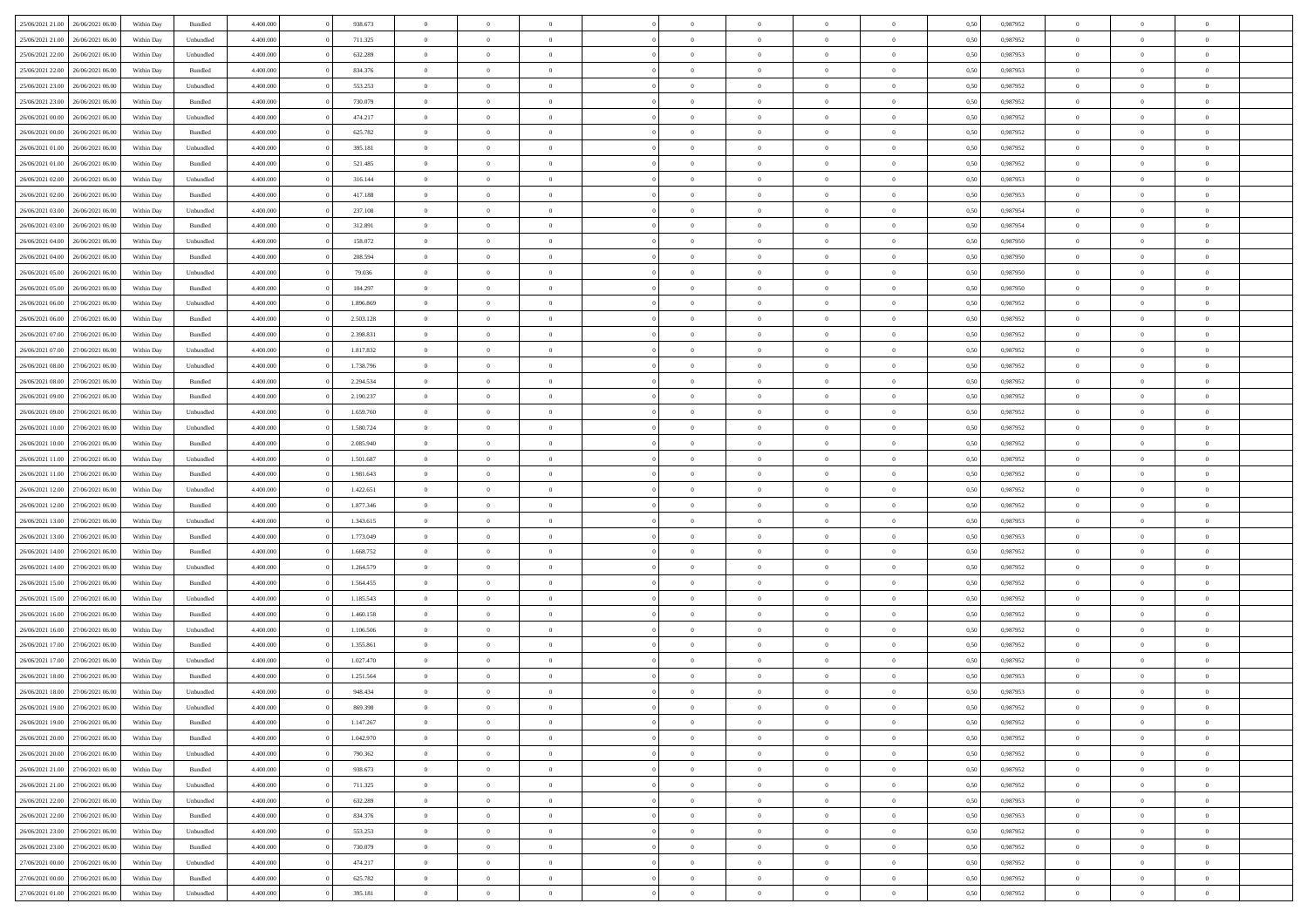| 27/06/2021 01:00 27/06/2021 06:00                        | Within Day | Bundled              | 4.400.000              | 521.485             | $\overline{0}$                   | $\overline{0}$ | $\Omega$                         | $\Omega$                         | $\theta$       | $\Omega$                         | $\overline{0}$             | 0,50         | 0,987952             | $\theta$             | $\theta$       | $\theta$       |  |
|----------------------------------------------------------|------------|----------------------|------------------------|---------------------|----------------------------------|----------------|----------------------------------|----------------------------------|----------------|----------------------------------|----------------------------|--------------|----------------------|----------------------|----------------|----------------|--|
| 27/06/2021 02:00<br>27/06/2021 06:00                     | Within Day | Unbundled            | 4.400.000              | 316.144             | $\overline{0}$                   | $\overline{0}$ | $\overline{0}$                   | $\overline{0}$                   | $\theta$       | $\overline{0}$                   | $\bf{0}$                   | 0,50         | 0,987953             | $\theta$             | $\theta$       | $\overline{0}$ |  |
| 27/06/2021 02:00<br>27/06/2021 06:00                     | Within Day | Bundled              | 4.400.000              | 417.188             | $\overline{0}$                   | $\bf{0}$       | $\overline{0}$                   | $\overline{0}$                   | $\overline{0}$ | $\overline{0}$                   | $\bf{0}$                   | 0,50         | 0,987953             | $\bf{0}$             | $\overline{0}$ | $\overline{0}$ |  |
| 27/06/2021 03:00<br>27/06/2021 06:00                     | Within Day | Bundled              | 4.400.000              | 312.891             | $\overline{0}$                   | $\overline{0}$ | $\overline{0}$                   | $\overline{0}$                   | $\theta$       | $\overline{0}$                   | $\overline{0}$             | 0.50         | 0.987954             | $\theta$             | $\theta$       | $\overline{0}$ |  |
| 27/06/2021 03:00<br>27/06/2021 06:00                     | Within Day | Unbundled            | 4.400.000              | 237.108             | $\overline{0}$                   | $\overline{0}$ | $\overline{0}$                   | $\overline{0}$                   | $\theta$       | $\overline{0}$                   | $\bf{0}$                   | 0,50         | 0,987954             | $\theta$             | $\theta$       | $\overline{0}$ |  |
| 27/06/2021 04:00<br>27/06/2021 06:00                     | Within Day | Unbundled            | 4.400.000              | 158.072             | $\overline{0}$                   | $\bf{0}$       | $\overline{0}$                   | $\overline{0}$                   | $\overline{0}$ | $\overline{0}$                   | $\bf{0}$                   | 0,50         | 0,987950             | $\overline{0}$       | $\overline{0}$ | $\bf{0}$       |  |
| 27/06/2021 04:00<br>27/06/2021 06:00                     | Within Day | Bundled              | 4.400.000              | 208.594             | $\overline{0}$                   | $\overline{0}$ | $\overline{0}$                   | $\overline{0}$                   | $\overline{0}$ | $\overline{0}$                   | $\overline{0}$             | 0.5(         | 0,987950             | $\theta$             | $\theta$       | $\overline{0}$ |  |
| 27/06/2021 05:00<br>27/06/2021 06:00                     | Within Day | Bundled              | 4.400.000              | 104.297             | $\overline{0}$                   | $\theta$       | $\overline{0}$                   | $\overline{0}$                   | $\theta$       | $\overline{0}$                   | $\bf{0}$                   | 0,50         | 0,987950             | $\theta$             | $\theta$       | $\overline{0}$ |  |
|                                                          |            |                      |                        |                     |                                  | $\bf{0}$       |                                  |                                  | $\overline{0}$ |                                  |                            |              |                      | $\bf{0}$             | $\bf{0}$       | $\overline{0}$ |  |
| 27/06/2021 05:00<br>27/06/2021 06.00<br>28/06/2021 06:00 | Within Day | Unbundled<br>Bundled | 4.400.000<br>4.400.000 | 79.036<br>2.503.128 | $\overline{0}$<br>$\overline{0}$ | $\overline{0}$ | $\overline{0}$<br>$\overline{0}$ | $\overline{0}$<br>$\overline{0}$ | $\overline{0}$ | $\overline{0}$<br>$\overline{0}$ | $\bf{0}$<br>$\overline{0}$ | 0,50<br>0.5( | 0,987950<br>0,987952 | $\theta$             | $\theta$       | $\overline{0}$ |  |
| 27/06/2021 06:00                                         | Within Day |                      |                        |                     |                                  |                |                                  |                                  |                |                                  |                            |              |                      |                      |                |                |  |
| 27/06/2021 06:00<br>28/06/2021 06:00                     | Within Day | Unbundled            | 4.400.000              | 1.896.869           | $\bf{0}$                         | $\overline{0}$ | $\overline{0}$                   | $\overline{0}$                   | $\theta$       | $\overline{0}$                   | $\bf{0}$                   | 0,50         | 0,987952             | $\theta$             | $\theta$       | $\overline{0}$ |  |
| 27/06/2021 07:00<br>28/06/2021 06:00                     | Within Day | Bundled              | 4.400.000              | 2.398.831           | $\overline{0}$                   | $\bf{0}$       | $\overline{0}$                   | $\overline{0}$                   | $\bf{0}$       | $\overline{0}$                   | $\bf{0}$                   | 0,50         | 0,987952             | $\bf{0}$             | $\overline{0}$ | $\overline{0}$ |  |
| 27/06/2021 07:00<br>28/06/2021 06:00                     | Within Day | Unbundled            | 4.400.000              | 1.817.832           | $\overline{0}$                   | $\overline{0}$ | $\overline{0}$                   | $\overline{0}$                   | $\overline{0}$ | $\overline{0}$                   | $\overline{0}$             | 0.5(         | 0,987952             | $\theta$             | $\theta$       | $\overline{0}$ |  |
| 27/06/2021 08:00<br>28/06/2021 06:00                     | Within Day | Unbundled            | 4.400.000              | 1.738.796           | $\overline{0}$                   | $\overline{0}$ | $\overline{0}$                   | $\overline{0}$                   | $\theta$       | $\overline{0}$                   | $\,$ 0 $\,$                | 0,50         | 0,987952             | $\theta$             | $\theta$       | $\overline{0}$ |  |
| 27/06/2021 08:00<br>28/06/2021 06:00                     | Within Day | Bundled              | 4.400.000              | 2.294.534           | $\overline{0}$                   | $\bf{0}$       | $\overline{0}$                   | $\overline{0}$                   | $\overline{0}$ | $\overline{0}$                   | $\bf{0}$                   | 0,50         | 0,987952             | $\bf{0}$             | $\overline{0}$ | $\bf{0}$       |  |
| 27/06/2021 09:00<br>28/06/2021 06:00                     | Within Day | Unbundled            | 4.400.000              | 1.659.760           | $\overline{0}$                   | $\overline{0}$ | $\overline{0}$                   | $\overline{0}$                   | $\overline{0}$ | $\overline{0}$                   | $\overline{0}$             | 0.5(         | 0,987952             | $\theta$             | $\theta$       | $\overline{0}$ |  |
| 27/06/2021 09:00<br>28/06/2021 06:00                     | Within Day | Bundled              | 4.400.000              | 2.190.237           | $\bf{0}$                         | $\overline{0}$ | $\overline{0}$                   | $\overline{0}$                   | $\theta$       | $\overline{0}$                   | $\bf{0}$                   | 0,50         | 0,987952             | $\theta$             | $\theta$       | $\overline{0}$ |  |
| 27/06/2021 11:00<br>28/06/2021 06:00                     | Within Day | Unbundled            | 4.400.000              | 1.501.687           | $\overline{0}$                   | $\bf{0}$       | $\overline{0}$                   | $\overline{0}$                   | $\overline{0}$ | $\overline{0}$                   | $\bf{0}$                   | 0,50         | 0,987952             | $\bf{0}$             | $\overline{0}$ | $\overline{0}$ |  |
| 27/06/2021 11:00<br>28/06/2021 06:00                     | Within Day | Bundled              | 4.400.000              | 1.981.643           | $\overline{0}$                   | $\overline{0}$ | $\overline{0}$                   | $\overline{0}$                   | $\overline{0}$ | $\overline{0}$                   | $\overline{0}$             | 0.50         | 0,987952             | $\theta$             | $\theta$       | $\overline{0}$ |  |
| 27/06/2021 12:00<br>28/06/2021 06:00                     | Within Day | Unbundled            | 4.400.000              | 1.422.651           | $\bf{0}$                         | $\overline{0}$ | $\overline{0}$                   | $\overline{0}$                   | $\theta$       | $\overline{0}$                   | $\bf{0}$                   | 0,50         | 0,987952             | $\theta$             | $\theta$       | $\overline{0}$ |  |
| 27/06/2021 12:00<br>28/06/2021 06:00                     | Within Day | Bundled              | 4.400.000              | 1.877.346           | $\overline{0}$                   | $\bf{0}$       | $\overline{0}$                   | $\overline{0}$                   | $\overline{0}$ | $\overline{0}$                   | $\bf{0}$                   | 0,50         | 0,987952             | $\bf{0}$             | $\overline{0}$ | $\overline{0}$ |  |
| 27/06/2021 13:00<br>28/06/2021 06:00                     | Within Day | Bundled              | 4.400.000              | 1.773.049           | $\overline{0}$                   | $\overline{0}$ | $\overline{0}$                   | $\overline{0}$                   | $\overline{0}$ | $\overline{0}$                   | $\overline{0}$             | 0.5(         | 0.987953             | $\theta$             | $\theta$       | $\overline{0}$ |  |
| 27/06/2021 13:00<br>28/06/2021 06:00                     | Within Day | Unbundled            | 4.400.000              | 1.343.615           | $\overline{0}$                   | $\overline{0}$ | $\overline{0}$                   | $\overline{0}$                   | $\theta$       | $\overline{0}$                   | $\bf{0}$                   | 0,50         | 0,987953             | $\theta$             | $\theta$       | $\overline{0}$ |  |
| 27/06/2021 14:00<br>28/06/2021 06:00                     | Within Day | Bundled              | 4.400.000              | 1.668.752           | $\overline{0}$                   | $\bf{0}$       | $\overline{0}$                   | $\overline{0}$                   | $\overline{0}$ | $\overline{0}$                   | $\bf{0}$                   | 0,50         | 0,987952             | $\overline{0}$       | $\overline{0}$ | $\bf{0}$       |  |
| 27/06/2021 14:00<br>28/06/2021 06:00                     | Within Day | Unbundled            | 4.400.000              | 1.264.579           | $\overline{0}$                   | $\overline{0}$ | $\overline{0}$                   | $\overline{0}$                   | $\overline{0}$ | $\overline{0}$                   | $\overline{0}$             | 0.5(         | 0,987952             | $\theta$             | $\theta$       | $\overline{0}$ |  |
| 27/06/2021 15:00<br>28/06/2021 06:00                     | Within Day | Bundled              | 4.400.000              | 1.564.455           | $\bf{0}$                         | $\overline{0}$ | $\overline{0}$                   | $\overline{0}$                   | $\theta$       | $\overline{0}$                   | $\bf{0}$                   | 0,50         | 0,987952             | $\theta$             | $\theta$       | $\overline{0}$ |  |
| 27/06/2021 15:00<br>28/06/2021 06:00                     | Within Day | Unbundled            | 4.400.000              | 1.185.543           | $\overline{0}$                   | $\bf{0}$       | $\overline{0}$                   | $\overline{0}$                   | $\overline{0}$ | $\overline{0}$                   | $\bf{0}$                   | 0,50         | 0,987952             | $\bf{0}$             | $\bf{0}$       | $\overline{0}$ |  |
| 27/06/2021 16:00<br>28/06/2021 06:00                     | Within Day | Unbundled            | 4.400.000              | 1.106.506           | $\overline{0}$                   | $\overline{0}$ | $\overline{0}$                   | $\overline{0}$                   | $\overline{0}$ | $\overline{0}$                   | $\overline{0}$             | 0.5(         | 0,987952             | $\theta$             | $\theta$       | $\overline{0}$ |  |
| 27/06/2021 16:00<br>28/06/2021 06:00                     | Within Day | Bundled              | 4.400.000              | 1.460.158           | $\bf{0}$                         | $\overline{0}$ | $\overline{0}$                   | $\overline{0}$                   | $\theta$       | $\overline{0}$                   | $\bf{0}$                   | 0,50         | 0,987952             | $\theta$             | $\theta$       | $\overline{0}$ |  |
| 27/06/2021 17:00<br>28/06/2021 06:00                     | Within Day | Unbundled            | 4.400.000              | 1.027.470           | $\overline{0}$                   | $\bf{0}$       | $\overline{0}$                   | $\overline{0}$                   | $\bf{0}$       | $\overline{0}$                   | $\bf{0}$                   | 0,50         | 0,987952             | $\bf{0}$             | $\overline{0}$ | $\overline{0}$ |  |
| 27/06/2021 17:00<br>28/06/2021 06:00                     | Within Day | Bundled              | 4,400,000              | 1.355.861           | $\overline{0}$                   | $\overline{0}$ | $\Omega$                         | $\Omega$                         | $\Omega$       | $\theta$                         | $\overline{0}$             | 0.50         | 0,987952             | $\,$ 0 $\,$          | $\Omega$       | $\theta$       |  |
| 27/06/2021 18:00<br>28/06/2021 06:00                     | Within Day | Unbundled            | 4.400.000              | 948.434             | $\bf{0}$                         | $\overline{0}$ | $\overline{0}$                   | $\overline{0}$                   | $\theta$       | $\overline{0}$                   | $\bf{0}$                   | 0,50         | 0,987953             | $\theta$             | $\theta$       | $\overline{0}$ |  |
| 27/06/2021 18:00<br>28/06/2021 06:00                     | Within Day | Bundled              | 4.400.000              | 1.251.564           | $\overline{0}$                   | $\bf{0}$       | $\overline{0}$                   | $\overline{0}$                   | $\bf{0}$       | $\overline{0}$                   | $\bf{0}$                   | 0,50         | 0,987953             | $\bf{0}$             | $\overline{0}$ | $\bf{0}$       |  |
| 27/06/2021 19:00<br>28/06/2021 06:00                     | Within Day | Unbundled            | 4,400,000              | 869,398             | $\overline{0}$                   | $\overline{0}$ | $\Omega$                         | $\Omega$                         | $\overline{0}$ | $\Omega$                         | $\overline{0}$             | 0.50         | 0,987952             | $\overline{0}$       | $\overline{0}$ | $\theta$       |  |
| 27/06/2021 19:00<br>28/06/2021 06:00                     | Within Day | Bundled              | 4.400.000              | 1.147.267           | $\bf{0}$                         | $\overline{0}$ | $\overline{0}$                   | $\overline{0}$                   | $\theta$       | $\overline{0}$                   | $\bf{0}$                   | 0,50         | 0,987952             | $\theta$             | $\theta$       | $\overline{0}$ |  |
| 27/06/2021 20:00<br>28/06/2021 06:00                     | Within Day | Bundled              | 4.400.000              | 1.042.970           | $\overline{0}$                   | $\bf{0}$       | $\overline{0}$                   | $\overline{0}$                   | $\overline{0}$ | $\bf{0}$                         | $\bf{0}$                   | 0,50         | 0,987952             | $\bf{0}$             | $\overline{0}$ | $\overline{0}$ |  |
| 27/06/2021 20:00<br>28/06/2021 06:00                     | Within Day | Unbundled            | 4,400,000              | 790.362             | $\overline{0}$                   | $\overline{0}$ | $\Omega$                         | $\Omega$                         | $\Omega$       | $\Omega$                         | $\overline{0}$             | 0.50         | 0.987952             | $\theta$             | $\Omega$       | $\theta$       |  |
| 27/06/2021 21:00<br>28/06/2021 06:00                     | Within Day | Unbundled            | 4.400.000              | 711.325             | $\bf{0}$                         | $\overline{0}$ | $\overline{0}$                   | $\overline{0}$                   | $\theta$       | $\overline{0}$                   | $\bf{0}$                   | 0,50         | 0,987952             | $\theta$             | $\theta$       | $\overline{0}$ |  |
| 27/06/2021 21:00<br>28/06/2021 06:00                     | Within Day | Bundled              | 4.400.000              | 938.673             | $\overline{0}$                   | $\bf{0}$       | $\overline{0}$                   | $\overline{0}$                   | $\overline{0}$ | $\overline{0}$                   | $\bf{0}$                   | 0,50         | 0,987952             | $\bf{0}$             | $\overline{0}$ | $\overline{0}$ |  |
| 27/06/2021 22:00<br>28/06/2021 06:00                     | Within Day | Bundled              | 4,400,000              | 834.376             | $\overline{0}$                   | $\overline{0}$ | $\Omega$                         | $\Omega$                         | $\theta$       | $\Omega$                         | $\overline{0}$             | 0.50         | 0,987953             | $\,$ 0 $\,$          | $\overline{0}$ | $\theta$       |  |
| 27/06/2021 22:00<br>28/06/2021 06:00                     | Within Day | Unbundled            | 4.400.000              | 632.289             | $\bf{0}$                         | $\overline{0}$ | $\overline{0}$                   | $\overline{0}$                   | $\theta$       | $\overline{0}$                   | $\bf{0}$                   | 0,50         | 0,987953             | $\theta$             | $\theta$       | $\overline{0}$ |  |
| 27/06/2021 23:00<br>28/06/2021 06:00                     | Within Day | Bundled              | 4.400.000              | 730.079             | $\overline{0}$                   | $\bf{0}$       | $\overline{0}$                   | $\overline{0}$                   | $\bf{0}$       | $\overline{0}$                   | $\bf{0}$                   | 0,50         | 0,987952             | $\overline{0}$       | $\overline{0}$ | $\bf{0}$       |  |
| 27/06/2021 23:00<br>28/06/2021 06:00                     | Within Day | Unbundled            | 4,400,000              | 553.253             | $\overline{0}$                   | $\Omega$       | $\Omega$                         | $\Omega$                         | $\Omega$       | $\theta$                         | $\overline{0}$             | 0.50         | 0.987952             | $\theta$             | $\overline{0}$ | $\theta$       |  |
| 28/06/2021 00:00<br>28/06/2021 06:00                     | Within Day | Unbundled            | 4.400.000              | 474.217             | $\overline{0}$                   | $\bf{0}$       | $\overline{0}$                   | $\overline{0}$                   | $\bf{0}$       | $\bf{0}$                         | $\bf{0}$                   | 0,50         | 0,987952             | $\bf{0}$             | $\bf{0}$       | $\overline{0}$ |  |
| 28/06/2021 00:00 28/06/2021 06:00                        |            |                      | 4.400.000              |                     |                                  |                |                                  |                                  |                |                                  |                            |              |                      |                      |                |                |  |
|                                                          | Within Day | Bundled              |                        | 625.782             | $\Omega$                         |                |                                  | $\theta$                         |                | $\theta$                         |                            | 0,50         | 0,987952             | $\bf{0}$<br>$\theta$ | $\bf{0}$       | $\theta$       |  |
| 28/06/2021 01:00 28/06/2021 06:00                        | Within Day | Unbundled            | 4.400.000              | 395.181             |                                  | $\overline{0}$ | $\Omega$                         |                                  | $\overline{0}$ |                                  | $\overline{0}$             | 0.50         | 0.987952             |                      | $\theta$       |                |  |
| 28/06/2021 01:00<br>28/06/2021 06:00                     | Within Day | Bundled              | 4.400.000              | 521.485             | $\overline{0}$                   | $\overline{0}$ | $\overline{0}$                   | $\overline{0}$                   | $\,$ 0 $\,$    | $\overline{0}$                   | $\,$ 0 $\,$                | 0,50         | 0,987952             | $\,$ 0 $\,$          | $\,$ 0 $\,$    | $\,$ 0         |  |
| 28/06/2021 02:00 28/06/2021 06:00                        | Within Day | Bundled              | 4.400.000              | 417.188             | $\overline{0}$                   | $\overline{0}$ | $\overline{0}$                   | $\overline{0}$                   | $\overline{0}$ | $\overline{0}$                   | $\bf{0}$                   | 0,50         | 0,987953             | $\overline{0}$       | $\overline{0}$ | $\overline{0}$ |  |
| 28/06/2021 02:00<br>28/06/2021 06:00                     | Within Day | Unbundled            | 4.400.000              | 316.144             | $\overline{0}$                   | $\bf{0}$       | $\overline{0}$                   | $\overline{0}$                   | $\overline{0}$ | $\overline{0}$                   | $\bf{0}$                   | 0,50         | 0,987953             | $\bf{0}$             | $\theta$       | $\overline{0}$ |  |
| 28/06/2021 03:00<br>28/06/2021 06:00                     | Within Day | Unbundled            | 4.400.000              | 237.108             | $\overline{0}$                   | $\overline{0}$ | $\overline{0}$                   | $\overline{0}$                   | $\overline{0}$ | $\overline{0}$                   | $\,$ 0 $\,$                | 0,50         | 0,987954             | $\,$ 0 $\,$          | $\,$ 0 $\,$    | $\overline{0}$ |  |
| 28/06/2021 03:00<br>28/06/2021 06:00                     | Within Day | Bundled              | 4.400.000              | 312.891             | $\overline{0}$                   | $\overline{0}$ | $\overline{0}$                   | $\overline{0}$                   | $\overline{0}$ | $\overline{0}$                   | $\mathbf{0}$               | 0,50         | 0,987954             | $\overline{0}$       | $\overline{0}$ | $\overline{0}$ |  |
| 28/06/2021 04:00<br>28/06/2021 06:00                     | Within Day | Unbundled            | 4.400.000              | 158.072             | $\overline{0}$                   | $\bf{0}$       | $\overline{0}$                   | $\overline{0}$                   | $\overline{0}$ | $\overline{0}$                   | $\bf{0}$                   | 0.50         | 0,987950             | $\overline{0}$       | $\theta$       | $\overline{0}$ |  |
| 28/06/2021 04:00<br>28/06/2021 06:00                     | Within Day | Bundled              | 4.400.000              | 208.594             | $\overline{0}$                   | $\overline{0}$ | $\overline{0}$                   | $\overline{0}$                   | $\overline{0}$ | $\bf{0}$                         | $\bf{0}$                   | 0,50         | 0,987950             | $\,$ 0 $\,$          | $\,$ 0 $\,$    | $\overline{0}$ |  |
| 28/06/2021 05:00<br>28/06/2021 06:00                     | Within Day | Unbundled            | 4.400.000              | 79.036              | $\overline{0}$                   | $\bf{0}$       | $\overline{0}$                   | $\overline{0}$                   | $\overline{0}$ | $\overline{0}$                   | $\bf{0}$                   | 0,50         | 0,987950             | $\bf{0}$             | $\overline{0}$ | $\bf{0}$       |  |
| 28/06/2021 05:00<br>28/06/2021 06:00                     | Within Day | Bundled              | 4.400.000              | 104.297             | $\overline{0}$                   | $\overline{0}$ | $\overline{0}$                   | $\overline{0}$                   | $\overline{0}$ | $\overline{0}$                   | $\bf{0}$                   | 0.50         | 0,987950             | $\overline{0}$       | $\overline{0}$ | $\overline{0}$ |  |
| 28/06/2021 06:00<br>29/06/2021 06:00                     | Within Day | Bundled              | 4.400.000              | 2.503.128           | $\overline{0}$                   | $\,$ 0         | $\overline{0}$                   | $\overline{0}$                   | $\bf{0}$       | $\overline{0}$                   | $\bf{0}$                   | 0,50         | 0,987952             | $\,$ 0 $\,$          | $\,$ 0 $\,$    | $\bf{0}$       |  |
| 28/06/2021 06:00 29/06/2021 06:00                        | Within Day | Unbundled            | 4.400.000              | 1.896.869           | $\overline{0}$                   | $\bf{0}$       | $\overline{0}$                   | $\overline{0}$                   | $\overline{0}$ | $\overline{0}$                   | $\bf{0}$                   | 0,50         | 0,987952             | $\bf{0}$             | $\overline{0}$ | $\bf{0}$       |  |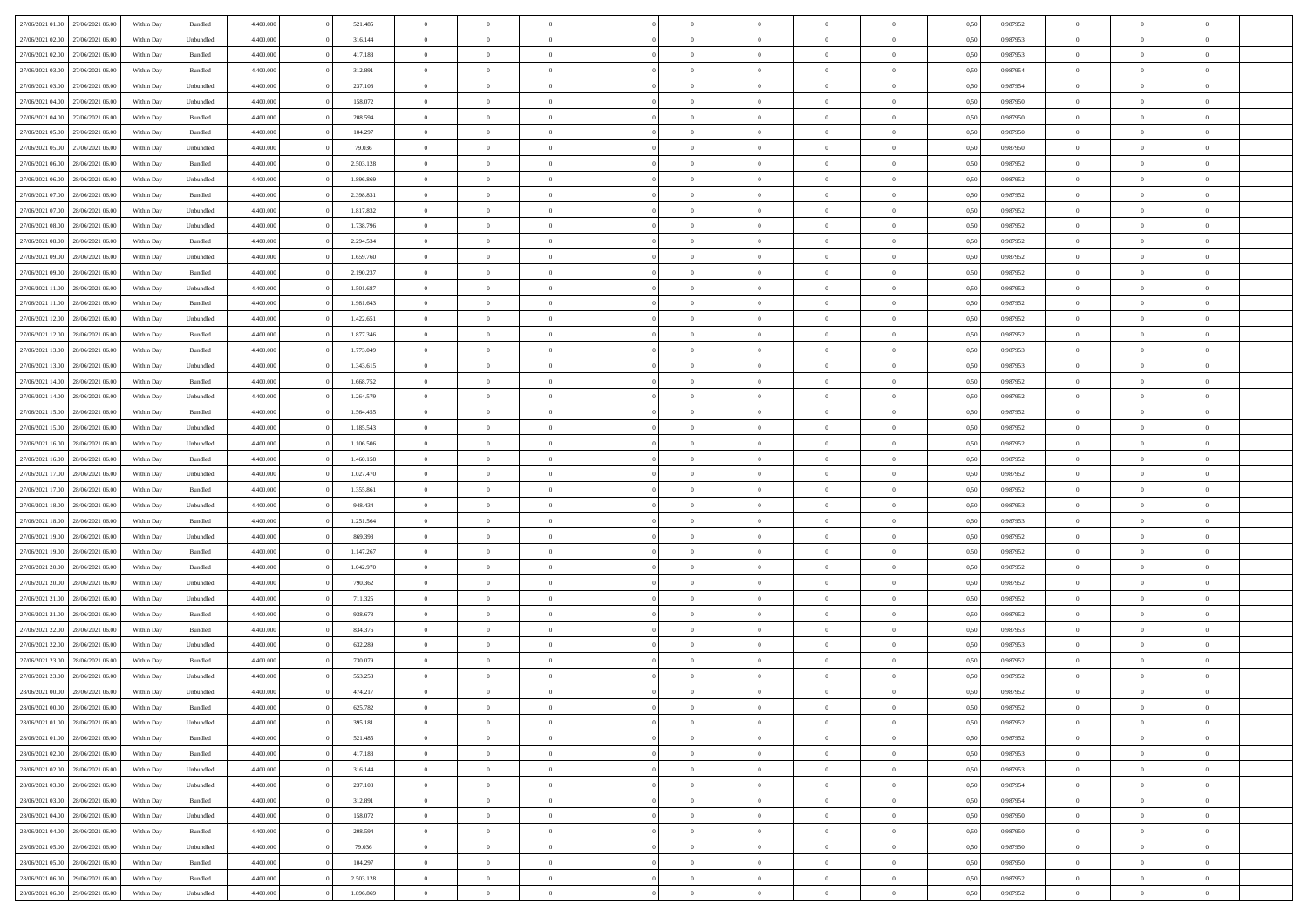| 28/06/2021 07:00 29/06/2021 06:00    | Within Day | Unbundled | 4.400.000 | 1.817.832 | $\overline{0}$ | $\overline{0}$ |                | $\theta$       | $\theta$       | $\overline{0}$ | $\overline{0}$ | 0,50 | 0,987952 | $\theta$       | $\theta$       | $\overline{0}$ |  |
|--------------------------------------|------------|-----------|-----------|-----------|----------------|----------------|----------------|----------------|----------------|----------------|----------------|------|----------|----------------|----------------|----------------|--|
|                                      |            |           |           |           |                |                |                |                |                |                |                |      |          |                |                |                |  |
| 28/06/2021 07:00<br>29/06/2021 06.00 | Within Day | Bundled   | 4.400.00  | 2.398.831 | $\bf{0}$       | $\bf{0}$       | $\bf{0}$       | $\bf{0}$       | $\overline{0}$ | $\overline{0}$ | $\bf{0}$       | 0,50 | 0,987952 | $\,$ 0 $\,$    | $\overline{0}$ | $\overline{0}$ |  |
| 28/06/2021 08:00<br>29/06/2021 06:00 | Within Day | Unbundled | 4,400,000 | 1.738.796 | $\overline{0}$ | $\bf{0}$       | $\overline{0}$ | $\overline{0}$ | $\overline{0}$ | $\overline{0}$ | $\bf{0}$       | 0.50 | 0.987952 | $\bf{0}$       | $\,$ 0 $\,$    | $\bf{0}$       |  |
| 28/06/2021 08:00<br>29/06/2021 06:00 | Within Day | Bundled   | 4.400.000 | 2.294.534 | $\overline{0}$ | $\overline{0}$ | $\overline{0}$ | $\overline{0}$ | $\overline{0}$ | $\overline{0}$ | $\bf{0}$       | 0,50 | 0,987952 | $\,$ 0 $\,$    | $\,$ 0 $\,$    | $\overline{0}$ |  |
|                                      |            |           |           |           |                | $\overline{0}$ |                |                |                |                |                |      |          |                |                | $\overline{0}$ |  |
| 28/06/2021 09:00<br>29/06/2021 06.00 | Within Day | Unbundled | 4.400.000 | 1.659.760 | $\bf{0}$       |                | $\bf{0}$       | $\overline{0}$ | $\bf{0}$       | $\overline{0}$ | $\bf{0}$       | 0,50 | 0,987952 | $\,$ 0 $\,$    | $\bf{0}$       |                |  |
| 28/06/2021 09:00<br>29/06/2021 06:00 | Within Day | Bundled   | 4,400,000 | 2.190.237 | $\overline{0}$ | $\overline{0}$ | $\overline{0}$ | $\bf{0}$       | $\overline{0}$ | $\theta$       | $\bf{0}$       | 0.50 | 0.987952 | $\bf{0}$       | $\theta$       | $\overline{0}$ |  |
| 28/06/2021 10:00<br>29/06/2021 06:00 | Within Day | Unbundled | 4.400.000 | 1.580.724 | $\overline{0}$ | $\bf{0}$       | $\overline{0}$ | $\overline{0}$ | $\overline{0}$ | $\overline{0}$ | $\bf{0}$       | 0,50 | 0,987952 | $\,$ 0 $\,$    | $\bf{0}$       | $\overline{0}$ |  |
| 28/06/2021 10:00<br>29/06/2021 06.00 | Within Day | Bundled   | 4.400.000 | 2.085.940 | $\bf{0}$       | $\bf{0}$       | $\bf{0}$       | $\bf{0}$       | $\overline{0}$ | $\overline{0}$ | $\bf{0}$       | 0,50 | 0,987952 | $\,$ 0 $\,$    | $\bf{0}$       | $\overline{0}$ |  |
| 28/06/2021 11:00<br>29/06/2021 06:00 | Within Day | Unbundled | 4,400,000 | 1.501.687 | $\overline{0}$ | $\bf{0}$       | $\overline{0}$ | $\overline{0}$ | $\bf{0}$       | $\overline{0}$ | $\bf{0}$       | 0.50 | 0.987952 | $\bf{0}$       | $\overline{0}$ | $\bf{0}$       |  |
| 28/06/2021 11:00<br>29/06/2021 06:00 | Within Day | Bundled   | 4.400.000 | 1.981.643 | $\overline{0}$ | $\bf{0}$       | $\overline{0}$ | $\overline{0}$ | $\overline{0}$ | $\overline{0}$ | $\bf{0}$       | 0,50 | 0,987952 | $\,$ 0 $\,$    | $\,$ 0 $\,$    | $\overline{0}$ |  |
|                                      |            |           |           |           |                |                |                |                |                |                |                |      |          |                |                |                |  |
| 28/06/2021 12:00<br>29/06/2021 06.00 | Within Day | Bundled   | 4.400.00  | 1.877.346 | $\bf{0}$       | $\bf{0}$       | $\bf{0}$       | $\bf{0}$       | $\overline{0}$ | $\overline{0}$ | $\bf{0}$       | 0,50 | 0,987952 | $\,$ 0 $\,$    | $\bf{0}$       | $\overline{0}$ |  |
| 28/06/2021 12:00<br>29/06/2021 06:00 | Within Day | Unbundled | 4,400,000 | 1.422.651 | $\overline{0}$ | $\bf{0}$       | $\overline{0}$ | $\overline{0}$ | $\overline{0}$ | $\overline{0}$ | $\bf{0}$       | 0.50 | 0.987952 | $\overline{0}$ | $\,$ 0 $\,$    | $\,$ 0         |  |
| 28/06/2021 13:00<br>29/06/2021 06:00 | Within Day | Unbundled | 4.400.000 | 1.343.615 | $\overline{0}$ | $\overline{0}$ | $\overline{0}$ | $\overline{0}$ | $\theta$       | $\overline{0}$ | $\bf{0}$       | 0,50 | 0,987953 | $\,$ 0 $\,$    | $\,$ 0 $\,$    | $\overline{0}$ |  |
| 28/06/2021 13:00<br>29/06/2021 06.00 | Within Day | Bundled   | 4.400.000 | 1.773.049 | $\bf{0}$       | $\overline{0}$ | $\bf{0}$       | $\bf{0}$       | $\overline{0}$ | $\overline{0}$ | $\bf{0}$       | 0,50 | 0,987953 | $\,$ 0 $\,$    | $\bf{0}$       | $\overline{0}$ |  |
| 28/06/2021 14:00<br>29/06/2021 06:00 | Within Day | Bundled   | 4,400,000 | 1.668.752 | $\overline{0}$ | $\overline{0}$ | $\overline{0}$ | $\bf{0}$       | $\overline{0}$ | $\theta$       | $\bf{0}$       | 0.50 | 0.987952 | $\bf{0}$       | $\theta$       | $\overline{0}$ |  |
| 28/06/2021 14:00<br>29/06/2021 06:00 | Within Day | Unbundled | 4.400.000 | 1.264.579 | $\overline{0}$ | $\bf{0}$       | $\overline{0}$ | $\overline{0}$ | $\overline{0}$ | $\overline{0}$ | $\bf{0}$       | 0,50 | 0,987952 | $\,$ 0 $\,$    | $\theta$       | $\overline{0}$ |  |
|                                      |            |           |           |           |                |                |                |                |                |                |                |      |          |                |                |                |  |
| 28/06/2021 15:00<br>29/06/2021 06.00 | Within Day | Bundled   | 4.400.000 | 1.564.455 | $\bf{0}$       | $\bf{0}$       | $\bf{0}$       | $\bf{0}$       | $\overline{0}$ | $\overline{0}$ | $\bf{0}$       | 0,50 | 0,987952 | $\,$ 0 $\,$    | $\bf{0}$       | $\overline{0}$ |  |
| 28/06/2021 15:00<br>29/06/2021 06:00 | Within Day | Unbundled | 4,400,000 | 1.185.543 | $\overline{0}$ | $\bf{0}$       | $\overline{0}$ | $\overline{0}$ | $\bf{0}$       | $\overline{0}$ | $\bf{0}$       | 0.50 | 0.987952 | $\bf{0}$       | $\overline{0}$ | $\bf{0}$       |  |
| 28/06/2021 16:00<br>29/06/2021 06:00 | Within Day | Bundled   | 4.400.000 | 1.460.158 | $\overline{0}$ | $\bf{0}$       | $\overline{0}$ | $\overline{0}$ | $\overline{0}$ | $\overline{0}$ | $\bf{0}$       | 0,50 | 0,987952 | $\,$ 0 $\,$    | $\,$ 0 $\,$    | $\overline{0}$ |  |
| 28/06/2021 16:00<br>29/06/2021 06.00 | Within Day | Unbundled | 4.400.00  | 1.106.506 | $\bf{0}$       | $\bf{0}$       | $\bf{0}$       | $\bf{0}$       | $\overline{0}$ | $\overline{0}$ | $\bf{0}$       | 0,50 | 0,987952 | $\,$ 0 $\,$    | $\bf{0}$       | $\overline{0}$ |  |
| 28/06/2021 17:00<br>29/06/2021 06:00 | Within Day | Bundled   | 4,400,000 | 1.355.861 | $\overline{0}$ | $\bf{0}$       | $\overline{0}$ | $\overline{0}$ | $\bf{0}$       | $\overline{0}$ | $\bf{0}$       | 0.50 | 0.987952 | $\bf{0}$       | $\overline{0}$ | $\,$ 0         |  |
| 28/06/2021 17:00<br>29/06/2021 06:00 | Within Day | Unbundled | 4.400.000 | 1.027.470 | $\overline{0}$ | $\overline{0}$ | $\overline{0}$ | $\overline{0}$ | $\overline{0}$ | $\overline{0}$ | $\bf{0}$       | 0,50 | 0,987952 | $\,$ 0 $\,$    | $\theta$       | $\overline{0}$ |  |
| 28/06/2021 18:00<br>29/06/2021 06.00 | Within Day | Bundled   | 4.400.000 | 1.251.564 | $\bf{0}$       | $\bf{0}$       | $\bf{0}$       | $\bf{0}$       | $\overline{0}$ | $\overline{0}$ | $\bf{0}$       | 0,50 | 0,987953 | $\,$ 0 $\,$    | $\bf{0}$       | $\overline{0}$ |  |
| 28/06/2021 18:00<br>29/06/2021 06.00 |            | Unbundled | 4,400,000 | 948,434   | $\overline{0}$ | $\overline{0}$ | $\overline{0}$ | $\bf{0}$       | $\overline{0}$ | $\theta$       | $\bf{0}$       | 0.50 | 0.987953 | $\bf{0}$       | $\theta$       | $\overline{0}$ |  |
|                                      | Within Day |           |           |           |                |                |                |                |                |                |                |      |          |                |                |                |  |
| 28/06/2021 19:00<br>29/06/2021 06:00 | Within Day | Bundled   | 4.400.000 | 1.147.267 | $\overline{0}$ | $\bf{0}$       | $\overline{0}$ | $\overline{0}$ | $\overline{0}$ | $\overline{0}$ | $\bf{0}$       | 0,50 | 0,987952 | $\,$ 0 $\,$    | $\theta$       | $\overline{0}$ |  |
| 28/06/2021 19:00<br>29/06/2021 06.00 | Within Day | Unbundled | 4.400.000 | 869.398   | $\bf{0}$       | $\bf{0}$       | $\bf{0}$       | $\overline{0}$ | $\overline{0}$ | $\overline{0}$ | $\bf{0}$       | 0,50 | 0,987952 | $\,$ 0 $\,$    | $\bf{0}$       | $\overline{0}$ |  |
| 28/06/2021 20:00<br>29/06/2021 06:00 | Within Day | Bundled   | 4,400,000 | 1.042.970 | $\overline{0}$ | $\bf{0}$       | $\overline{0}$ | $\overline{0}$ | $\bf{0}$       | $\overline{0}$ | $\bf{0}$       | 0.50 | 0.987952 | $\bf{0}$       | $\overline{0}$ | $\bf{0}$       |  |
| 28/06/2021 20:00<br>29/06/2021 06:00 | Within Day | Unbundled | 4.400.000 | 790.362   | $\overline{0}$ | $\bf{0}$       | $\overline{0}$ | $\overline{0}$ | $\overline{0}$ | $\overline{0}$ | $\bf{0}$       | 0,50 | 0,987952 | $\,$ 0 $\,$    | $\,$ 0 $\,$    | $\overline{0}$ |  |
| 28/06/2021 21:00<br>29/06/2021 06.00 | Within Day | Bundled   | 4.400.00  | 938.673   | $\bf{0}$       | $\bf{0}$       | $\bf{0}$       | $\bf{0}$       | $\overline{0}$ | $\overline{0}$ | $\bf{0}$       | 0,50 | 0,987952 | $\,$ 0 $\,$    | $\bf{0}$       | $\overline{0}$ |  |
| 28/06/2021 21:00<br>29/06/2021 06:00 | Within Day | Unbundled | 4,400,000 | 711.325   | $\overline{0}$ | $\bf{0}$       | $\overline{0}$ | $\overline{0}$ | $\overline{0}$ | $\overline{0}$ | $\bf{0}$       | 0.50 | 0.987952 | $\overline{0}$ | $\,$ 0 $\,$    | $\,$ 0         |  |
| 28/06/2021 22:00<br>29/06/2021 06:00 | Within Day | Bundled   | 4.400.000 | 834.376   | $\overline{0}$ | $\overline{0}$ | $\overline{0}$ | $\overline{0}$ | $\overline{0}$ | $\overline{0}$ | $\bf{0}$       | 0.50 | 0,987953 | $\theta$       | $\theta$       | $\overline{0}$ |  |
|                                      |            |           |           |           |                |                |                |                |                |                |                |      |          |                |                |                |  |
| 28/06/2021 22:00<br>29/06/2021 06.00 | Within Day | Unbundled | 4.400.000 | 632.289   | $\bf{0}$       | $\bf{0}$       | $\bf{0}$       | $\bf{0}$       | $\overline{0}$ | $\overline{0}$ | $\bf{0}$       | 0,50 | 0,987953 | $\,$ 0 $\,$    | $\bf{0}$       | $\overline{0}$ |  |
| 28/06/2021 23:00<br>29/06/2021 06.00 | Within Day | Unbundled | 4,400,000 | 553.253   | $\overline{0}$ | $\bf{0}$       | $\overline{0}$ | $\bf{0}$       | $\overline{0}$ | $\overline{0}$ | $\bf{0}$       | 0.50 | 0.987952 | $\bf{0}$       | $\theta$       | $\overline{0}$ |  |
| 28/06/2021 23:00<br>29/06/2021 06:00 | Within Day | Bundled   | 4.400.000 | 730.079   | $\overline{0}$ | $\overline{0}$ | $\overline{0}$ | $\overline{0}$ | $\overline{0}$ | $\overline{0}$ | $\bf{0}$       | 0.50 | 0,987952 | $\theta$       | $\theta$       | $\overline{0}$ |  |
| 29/06/2021 00:00<br>29/06/2021 06.00 | Within Day | Bundled   | 4.400.000 | 625.782   | $\bf{0}$       | $\bf{0}$       | $\bf{0}$       | $\bf{0}$       | $\overline{0}$ | $\overline{0}$ | $\bf{0}$       | 0,50 | 0,987952 | $\,$ 0 $\,$    | $\bf{0}$       | $\overline{0}$ |  |
| 29/06/2021 00:00<br>29/06/2021 06:00 | Within Day | Unbundled | 4,400,000 | 474.217   | $\overline{0}$ | $\bf{0}$       | $\overline{0}$ | $\bf{0}$       | $\bf{0}$       | $\overline{0}$ | $\bf{0}$       | 0.50 | 0.987952 | $\bf{0}$       | $\overline{0}$ | $\bf{0}$       |  |
| 29/06/2021 01:00<br>29/06/2021 06:00 | Within Day | Unbundled | 4.400.000 | 395.181   | $\overline{0}$ | $\overline{0}$ | $\overline{0}$ | $\overline{0}$ | $\overline{0}$ | $\overline{0}$ | $\bf{0}$       | 0.50 | 0,987952 | $\theta$       | $\theta$       | $\overline{0}$ |  |
| 29/06/2021 01:00<br>29/06/2021 06.00 | Within Day | Bundled   | 4.400.000 | 521.485   | $\bf{0}$       | $\bf{0}$       | $\bf{0}$       | $\bf{0}$       | $\overline{0}$ | $\overline{0}$ | $\bf{0}$       | 0,50 | 0,987952 | $\,$ 0 $\,$    | $\bf{0}$       | $\overline{0}$ |  |
|                                      |            |           |           |           |                |                |                |                |                |                |                |      |          |                |                |                |  |
| 29/06/2021 02:00<br>29/06/2021 06.00 | Within Day | Bundled   | 4,400,000 | 417.188   | $\overline{0}$ | $\bf{0}$       | $\overline{0}$ | $\overline{0}$ | $\bf{0}$       | $\overline{0}$ | $\bf{0}$       | 0.50 | 0.987953 | $\,$ 0 $\,$    | $\overline{0}$ | $\bf{0}$       |  |
| 29/06/2021 02:00<br>29/06/2021 06:00 | Within Day | Unbundled | 4.400.000 | 316.144   | $\overline{0}$ | $\overline{0}$ | $\overline{0}$ | $\overline{0}$ | $\overline{0}$ | $\overline{0}$ | $\bf{0}$       | 0.50 | 0,987953 | $\theta$       | $\theta$       | $\overline{0}$ |  |
| 29/06/2021 03:00<br>29/06/2021 06.00 | Within Day | Unbundled | 4.400.000 | 237.108   | $\bf{0}$       | $\bf{0}$       | $\bf{0}$       | $\bf{0}$       | $\overline{0}$ | $\overline{0}$ | $\bf{0}$       | 0,50 | 0,987954 | $\,$ 0 $\,$    | $\bf{0}$       | $\overline{0}$ |  |
| 29/06/2021 03:00<br>29/06/2021 06.00 | Within Day | Bundled   | 4,400,000 | 312.891   | $\overline{0}$ | $\overline{0}$ | $\overline{0}$ | $\bf{0}$       | $\overline{0}$ | $\Omega$       | $\bf{0}$       | 0.50 | 0.987954 | $\bf{0}$       | $\theta$       | $\overline{0}$ |  |
| 29/06/2021 04:00<br>29/06/2021 06:00 | Within Dav | Unbundled | 4.400.000 | 158.072   | $\overline{0}$ | $\overline{0}$ | $\overline{0}$ | $\overline{0}$ | $\theta$       | $\overline{0}$ | $\overline{0}$ | 0.50 | 0,987950 | $\theta$       | $\theta$       | $\overline{0}$ |  |
| 29/06/2021 04:00<br>29/06/2021 06.00 | Within Day | Bundled   | 4.400.000 | 208.594   | $\bf{0}$       | $\bf{0}$       | $\bf{0}$       | $\bf{0}$       | $\overline{0}$ | $\overline{0}$ | $\bf{0}$       | 0,50 | 0,987950 | $\,$ 0 $\,$    | $\bf{0}$       | $\overline{0}$ |  |
| 29/06/2021 05:00 29/06/2021 06:00    | Within Day | Bundled   | 4.400,000 | 104.297   | $\overline{0}$ | $\Omega$       |                | $\overline{0}$ | $\theta$       |                |                | 0,50 | 0,987950 | $\theta$       | $\bf{0}$       |                |  |
| 29/06/2021 05:00 29/06/2021 06:00    |            |           |           |           |                |                |                |                |                |                |                |      |          |                |                |                |  |
|                                      | Within Day | Unbundled | 4.400.000 | 79.036    | $\overline{0}$ | $\overline{0}$ | $\overline{0}$ | $\overline{0}$ | $\overline{0}$ | $\overline{0}$ | $\bf{0}$       | 0,50 | 0,987950 | $\theta$       | $\overline{0}$ | $\overline{0}$ |  |
| 29/06/2021 06:00<br>30/06/2021 06:00 | Within Day | Bundled   | 4.400.000 | 2.503.128 | $\overline{0}$ | $\bf{0}$       | $\overline{0}$ | $\overline{0}$ | $\bf{0}$       | $\overline{0}$ | $\bf{0}$       | 0,50 | 0,987952 | $\bf{0}$       | $\overline{0}$ | $\bf{0}$       |  |
| 29/06/2021 06:00<br>30/06/2021 06:00 | Within Day | Unbundled | 4.400.000 | 1.896.869 | $\overline{0}$ | $\overline{0}$ | $\overline{0}$ | $\overline{0}$ | $\mathbf{0}$   | $\overline{0}$ | $\,$ 0 $\,$    | 0.50 | 0.987952 | $\overline{0}$ | $\bf{0}$       | $\,$ 0 $\,$    |  |
| 29/06/2021 07:00 30/06/2021 06:00    | Within Day | Unbundled | 4.400.000 | 1.817.832 | $\overline{0}$ | $\overline{0}$ | $\overline{0}$ | $\overline{0}$ | $\overline{0}$ | $\overline{0}$ | $\bf{0}$       | 0,50 | 0,987952 | $\overline{0}$ | $\theta$       | $\overline{0}$ |  |
| 29/06/2021 07:00<br>30/06/2021 06:00 | Within Day | Bundled   | 4.400.000 | 2.398.831 | $\overline{0}$ | $\bf{0}$       | $\overline{0}$ | $\overline{0}$ | $\bf{0}$       | $\overline{0}$ | $\bf{0}$       | 0,50 | 0,987952 | $\bf{0}$       | $\overline{0}$ | $\overline{0}$ |  |
| 30/06/2021 06:00<br>29/06/2021 08:00 | Within Day | Bundled   | 4.400.000 | 2.294.534 | $\overline{0}$ | $\bf{0}$       | $\overline{0}$ | $\overline{0}$ | $\bf{0}$       | $\overline{0}$ | $\bf{0}$       | 0.50 | 0.987952 | $\,$ 0 $\,$    | $\theta$       | $\,$ 0         |  |
| 29/06/2021 08:00<br>30/06/2021 06:00 | Within Day | Unbundled | 4.400.000 | 1.738.796 | $\overline{0}$ | $\overline{0}$ | $\overline{0}$ | $\overline{0}$ | $\overline{0}$ | $\overline{0}$ | $\bf{0}$       | 0,50 | 0,987952 | $\overline{0}$ | $\theta$       | $\overline{0}$ |  |
|                                      |            |           | 4.400.000 |           |                | $\overline{0}$ |                |                | $\overline{0}$ |                |                |      |          | $\bf{0}$       | $\overline{0}$ | $\,$ 0         |  |
| 29/06/2021 09:00<br>30/06/2021 06:00 | Within Day | Bundled   |           | 2.190.237 | $\overline{0}$ |                | $\overline{0}$ | $\overline{0}$ |                | $\overline{0}$ | $\bf{0}$       | 0,50 | 0,987952 |                |                |                |  |
| 29/06/2021 09:00<br>30/06/2021 06:00 | Within Day | Unbundled | 4.400.000 | 1.659.760 | $\overline{0}$ | $\overline{0}$ | $\overline{0}$ | $\overline{0}$ | $\overline{0}$ | $\overline{0}$ | $\bf{0}$       | 0.50 | 0.987952 | $\mathbf{0}$   | $\bf{0}$       | $\,$ 0         |  |
| 29/06/2021 10:00<br>30/06/2021 06:00 | Within Day | Bundled   | 4.400.000 | 2.085.940 | $\overline{0}$ | $\overline{0}$ | $\overline{0}$ | $\overline{0}$ | $\overline{0}$ | $\overline{0}$ | $\bf{0}$       | 0,50 | 0,987952 | $\overline{0}$ | $\theta$       | $\overline{0}$ |  |
| 29/06/2021 10:00<br>30/06/2021 06:00 | Within Day | Unbundled | 4.400.000 | 1.580.724 | $\overline{0}$ | $\bf{0}$       | $\overline{0}$ | $\overline{0}$ | $\overline{0}$ | $\overline{0}$ | $\bf{0}$       | 0,50 | 0,987952 | $\bf{0}$       | $\overline{0}$ | $\bf{0}$       |  |
| 29/06/2021 11:00 30/06/2021 06:00    | Within Day | Bundled   | 4.400.000 | 1.981.643 | $\,$ 0 $\,$    | $\bf{0}$       | $\overline{0}$ | $\overline{0}$ | $\,$ 0 $\,$    | $\overline{0}$ | $\,$ 0 $\,$    | 0,50 | 0,987952 | $\,$ 0 $\,$    | $\,$ 0 $\,$    | $\,$ 0 $\,$    |  |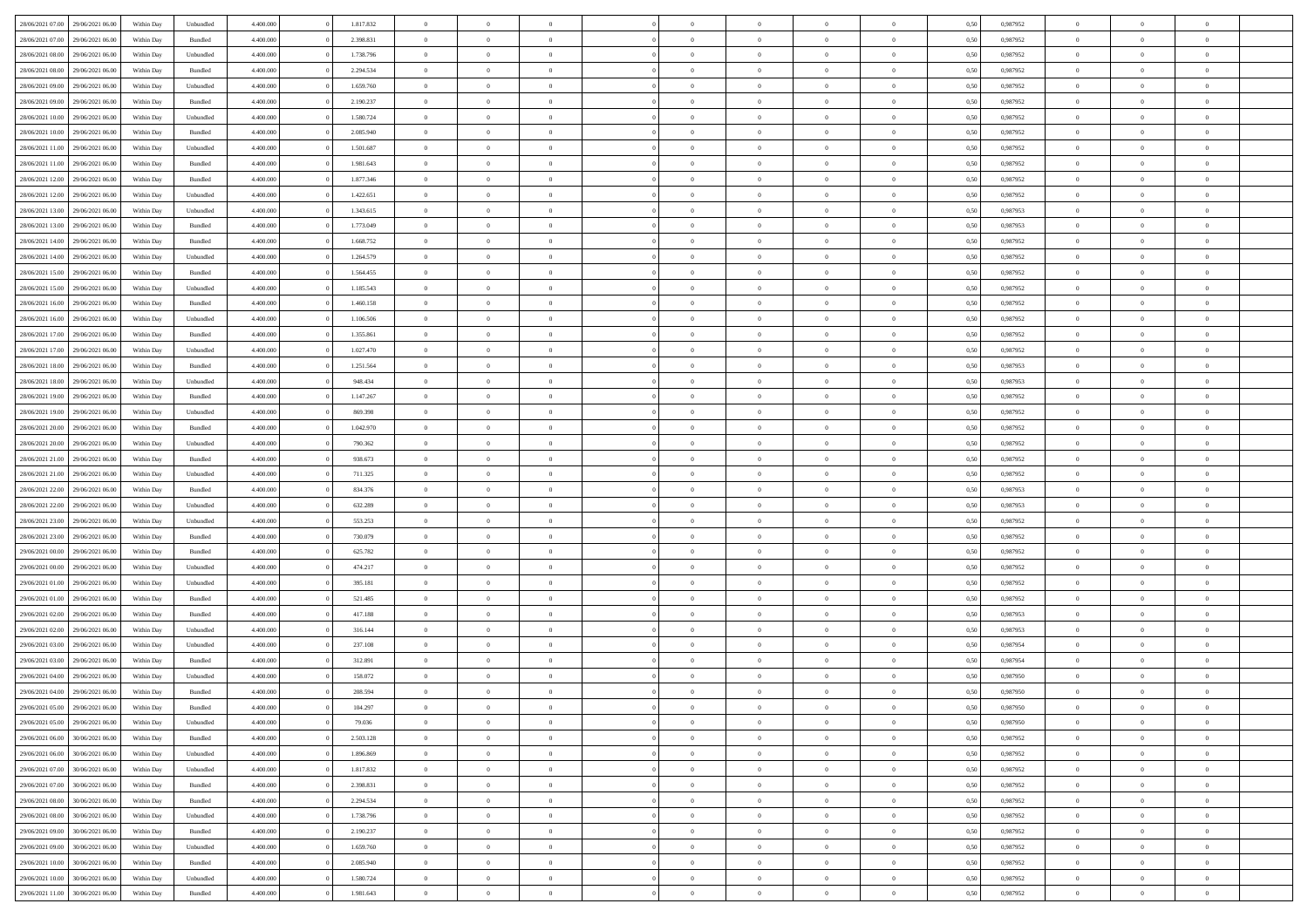| 29/06/2021 11:00 | 30/06/2021 06:00 | Within Day | Unbundled | 4,400,000 | 1.501.687 | $\overline{0}$ | $\Omega$       | $\overline{0}$ | $\Omega$   | $\bf{0}$       | $\overline{0}$ | $\overline{0}$ | 0,50 | 0,987952 | $\Omega$       | $\Omega$       | $\overline{0}$ |  |
|------------------|------------------|------------|-----------|-----------|-----------|----------------|----------------|----------------|------------|----------------|----------------|----------------|------|----------|----------------|----------------|----------------|--|
| 29/06/2021 12:00 | 30/06/2021 06:00 | Within Day | Unbundled | 4.400,000 | 1.422.651 | $\overline{0}$ | $\Omega$       | $\overline{0}$ | $\Omega$   | $\overline{0}$ | $\overline{0}$ | $\overline{0}$ | 0,50 | 0,987952 | $\theta$       | $\theta$       | $\overline{0}$ |  |
| 29/06/2021 12:00 | 30/06/2021 06:00 | Within Day | Bundled   | 4.400.000 | 1.877.346 | $\overline{0}$ | $\Omega$       | $\overline{0}$ | $^{\circ}$ | $\overline{0}$ | $\overline{0}$ | $\overline{0}$ | 0,50 | 0,987952 | $\overline{0}$ | $\Omega$       | $\theta$       |  |
| 29/06/2021 13:00 | 30/06/2021 06:00 | Within Day | Unbundled | 4.400.000 | 1.343.615 | $\overline{0}$ | $\Omega$       | $\overline{0}$ | $\Omega$   | $\overline{0}$ | $\overline{0}$ | $\overline{0}$ | 0,50 | 0,987953 | $\overline{0}$ | $\Omega$       | $\overline{0}$ |  |
| 29/06/2021 13:00 | 30/06/2021 06:00 | Within Day | Bundled   | 4.400,000 | 1.773.049 | $\overline{0}$ | $\Omega$       | $\Omega$       | $\Omega$   | $\theta$       | $\overline{0}$ | $\overline{0}$ | 0,50 | 0,987953 | $\theta$       | $\theta$       | $\theta$       |  |
| 29/06/2021 14:00 | 30/06/2021 06:00 | Within Day | Bundled   | 4.400.000 | 1.668.752 | $\overline{0}$ | $\Omega$       | $\overline{0}$ | $^{\circ}$ | $\overline{0}$ | $\overline{0}$ | $\overline{0}$ | 0,50 | 0,987952 | $\theta$       | $\theta$       | $\overline{0}$ |  |
| 29/06/2021 14:00 | 30/06/2021 06:00 | Within Day | Unbundled | 4.400.000 | 1.264.579 | $\overline{0}$ | $\Omega$       | $\Omega$       | $\Omega$   | $\theta$       | $\overline{0}$ | $\overline{0}$ | 0,50 | 0.987952 | $\theta$       | $\Omega$       | $\theta$       |  |
| 29/06/2021 15:00 | 30/06/2021 06:00 | Within Day | Unbundled | 4.400,000 | 1.185.543 | $\overline{0}$ | $\overline{0}$ | $\overline{0}$ | $\Omega$   | $\overline{0}$ | $\overline{0}$ | $\overline{0}$ | 0,50 | 0,987952 | $\overline{0}$ | $\theta$       | $\overline{0}$ |  |
| 29/06/2021 15:00 | 30/06/2021 06:00 | Within Day | Bundled   | 4.400.000 | 1.564.455 | $\overline{0}$ | $\Omega$       | $\overline{0}$ | $^{\circ}$ | $\overline{0}$ | $\overline{0}$ | $\overline{0}$ | 0,50 | 0,987952 | $\theta$       | $\theta$       | $\overline{0}$ |  |
| 29/06/2021 16:00 | 30/06/2021 06:00 | Within Day | Unbundled | 4.400.000 | 1.106.506 | $\overline{0}$ | $\Omega$       | $\overline{0}$ | $\Omega$   | $\theta$       | $\overline{0}$ | $\overline{0}$ | 0,50 | 0,987952 | $\theta$       | $\theta$       | $\theta$       |  |
| 29/06/2021 16:00 | 30/06/2021 06:00 | Within Day | Bundled   | 4.400,000 | 1.460.158 | $\overline{0}$ | $\Omega$       | $\Omega$       | $\Omega$   | $\overline{0}$ | $\overline{0}$ | $\overline{0}$ | 0,50 | 0,987952 | $\theta$       | $\theta$       | $\overline{0}$ |  |
| 29/06/2021 17:00 | 30/06/2021 06:00 | Within Day | Bundled   | 4.400.000 | 1.355.861 | $\overline{0}$ | $\Omega$       | $\overline{0}$ | $^{\circ}$ | $\overline{0}$ | $\overline{0}$ | $\overline{0}$ | 0,50 | 0,987952 | $\theta$       | $\theta$       | $\overline{0}$ |  |
| 29/06/2021 17:00 | 30/06/2021 06:00 | Within Day | Unbundled | 4.400.000 | 1.027.470 | $\overline{0}$ | $\Omega$       | $\Omega$       | $\Omega$   | $\overline{0}$ | $\overline{0}$ | $\overline{0}$ | 0,50 | 0,987952 | $\overline{0}$ | $\theta$       | $\overline{0}$ |  |
| 29/06/2021 18:00 | 30/06/2021 06:00 | Within Day | Unbundled | 4.400,000 | 948.434   | $\overline{0}$ | $\Omega$       | $\theta$       | $\Omega$   | $\theta$       | $\overline{0}$ | $\overline{0}$ | 0,50 | 0,987953 | $\theta$       | $\theta$       | $\theta$       |  |
| 29/06/2021 18:00 | 30/06/2021 06:00 | Within Day | Bundled   | 4.400.000 | 1.251.564 | $\overline{0}$ | $\Omega$       | $\overline{0}$ | $^{\circ}$ | $\overline{0}$ | $\overline{0}$ | $\overline{0}$ | 0,50 | 0,987953 | $\theta$       | $\theta$       | $\overline{0}$ |  |
| 29/06/2021 19:00 | 30/06/2021 06:00 | Within Day | Unbundled | 4.400.000 | 869.398   | $\overline{0}$ | $\Omega$       | $\overline{0}$ | $\Omega$   | $\theta$       | $\overline{0}$ | $\overline{0}$ | 0,50 | 0.987952 | $\theta$       | $\theta$       | $\theta$       |  |
| 29/06/2021 19:00 | 30/06/2021 06:00 | Within Day | Bundled   | 4.400,000 | 1.147.267 | $\overline{0}$ | $\overline{0}$ | $\overline{0}$ | $\Omega$   | $\overline{0}$ | $\overline{0}$ | $\overline{0}$ | 0,50 | 0,987952 | $\overline{0}$ | $\theta$       | $\overline{0}$ |  |
| 29/06/2021 20:00 | 30/06/2021 06:00 | Within Day | Bundled   | 4.400.000 | 1.042.970 | $\overline{0}$ | $\Omega$       | $\overline{0}$ | $\Omega$   | $\overline{0}$ | $\overline{0}$ | $\overline{0}$ | 0,50 | 0,987952 | $\theta$       | $\theta$       | $\overline{0}$ |  |
| 29/06/2021 20:00 | 30/06/2021 06:00 | Within Day | Unbundled | 4.400.000 | 790.362   | $\overline{0}$ | $\Omega$       | $\overline{0}$ | $\Omega$   | $\overline{0}$ | $\overline{0}$ | $\overline{0}$ | 0,50 | 0,987952 | $\overline{0}$ | $\theta$       | $\overline{0}$ |  |
| 29/06/2021 21:00 | 30/06/2021 06:00 | Within Day | Bundled   | 4.400,000 | 938.673   | $\overline{0}$ | $\Omega$       | $\Omega$       | $\Omega$   | $\theta$       | $\overline{0}$ | $\overline{0}$ | 0,50 | 0,987952 | $\theta$       | $\theta$       | $\overline{0}$ |  |
| 29/06/2021 21:00 | 30/06/2021 06:00 | Within Day | Unbundled | 4.400.000 | 711.325   | $\overline{0}$ | $\Omega$       | $\overline{0}$ | $\Omega$   | $\overline{0}$ | $\overline{0}$ | $\overline{0}$ | 0,50 | 0,987952 | $\theta$       | $\theta$       | $\overline{0}$ |  |
| 29/06/2021 22:00 | 30/06/2021 06:00 | Within Day | Unbundled | 4.400.000 | 632.289   | $\overline{0}$ | $\Omega$       | $\Omega$       | $\Omega$   | $\theta$       | $\overline{0}$ | $\overline{0}$ | 0,50 | 0.987953 | $\Omega$       | $\theta$       | $\theta$       |  |
| 29/06/2021 22:00 | 30/06/2021 06:00 | Within Day | Bundled   | 4.400,000 | 834,376   | $\overline{0}$ | $\Omega$       | $\theta$       | $\Omega$   | $\theta$       | $\overline{0}$ | $\overline{0}$ | 0,50 | 0,987953 | $\theta$       | $\theta$       | $\overline{0}$ |  |
| 29/06/2021 23:00 | 30/06/2021 06:00 | Within Day | Bundled   | 4.400.000 | 730.079   | $\overline{0}$ | $\Omega$       | $\Omega$       | $\Omega$   | $\overline{0}$ | $\overline{0}$ | $\overline{0}$ | 0,50 | 0,987952 | $\theta$       | $\theta$       | $\overline{0}$ |  |
| 29/06/2021 23:00 | 30/06/2021 06:00 | Within Day | Unbundled | 4.400.000 | 553.253   | $\overline{0}$ | $\Omega$       | $\overline{0}$ | $\Omega$   | $\theta$       | $\overline{0}$ | $\overline{0}$ | 0,50 | 0.987952 | $\theta$       | $\theta$       | $\theta$       |  |
| 30/06/2021 00:00 | 30/06/2021 06:00 | Within Day | Unbundled | 4.400,000 | 474.217   | $\overline{0}$ | $\overline{0}$ | $\overline{0}$ | $\Omega$   | $\overline{0}$ | $\overline{0}$ | $\overline{0}$ | 0,50 | 0,987952 | $\overline{0}$ | $\overline{0}$ | $\overline{0}$ |  |
| 30/06/2021 00:00 | 30/06/2021 06:00 | Within Day | Bundled   | 4.400.000 | 625.782   | $\overline{0}$ | $\Omega$       | $\overline{0}$ | $\Omega$   | $\overline{0}$ | $\overline{0}$ | $\overline{0}$ | 0,50 | 0,987952 | $\theta$       | $\theta$       | $\overline{0}$ |  |
| 30/06/2021 01:00 | 30/06/2021 06:00 | Within Day | Bundled   | 4.400.000 | 521.485   | $\overline{0}$ | $\Omega$       | $\overline{0}$ | $\Omega$   | $\overline{0}$ | $\overline{0}$ | $\overline{0}$ | 0,50 | 0,987952 | $\overline{0}$ | $\theta$       | $\overline{0}$ |  |
| 30/06/2021 01:00 | 30/06/2021 06:00 | Within Day | Unbundled | 4.400,000 | 395.181   | $\overline{0}$ | $\Omega$       | $\Omega$       | $\Omega$   | $\overline{0}$ | $\overline{0}$ | $\overline{0}$ | 0,50 | 0,987952 | $\overline{0}$ | $\theta$       | $\theta$       |  |
| 30/06/2021 02:00 | 30/06/2021 06:00 | Within Day | Bundled   | 4.400.000 | 417.188   | $\overline{0}$ | $\Omega$       | $\overline{0}$ | $^{\circ}$ | $\overline{0}$ | $\overline{0}$ | $\overline{0}$ | 0,50 | 0,987953 | $\overline{0}$ | $\theta$       | $\overline{0}$ |  |
| 30/06/2021 02:00 | 30/06/2021 06:00 | Within Day | Unbundled | 4.400.000 | 316.144   | $\Omega$       | $\Omega$       | $\Omega$       | $\Omega$   | $\overline{0}$ | $\overline{0}$ | $\overline{0}$ | 0,50 | 0.987953 | $\theta$       | $\theta$       | $\overline{0}$ |  |
| 30/06/2021 03:00 | 30/06/2021 06:00 | Within Day | Bundled   | 4.400,000 | 312.891   | $\overline{0}$ | $\Omega$       | $\theta$       | $\Omega$   | $\overline{0}$ | $\overline{0}$ | $\overline{0}$ | 0,50 | 0,987954 | $\overline{0}$ | $\overline{0}$ | $\overline{0}$ |  |
| 30/06/2021 03:00 | 30/06/2021 06:00 | Within Day | Unbundled | 4.400.000 | 237.108   | $\overline{0}$ | $\Omega$       | $\Omega$       | $\Omega$   | $\overline{0}$ | $\overline{0}$ | $\overline{0}$ | 0,50 | 0,987954 | $\theta$       | $\theta$       | $\theta$       |  |
| 30/06/2021 04:00 | 30/06/2021 06:00 | Within Day | Unbundled | 4.400.000 | 158.072   | $\overline{0}$ | $\overline{0}$ | $\theta$       | $\Omega$   | $\overline{0}$ | $\overline{0}$ | $\overline{0}$ | 0,50 | 0,987950 | $\theta$       | $\theta$       | $\overline{0}$ |  |
| 30/06/2021 04:00 | 30/06/2021 06:00 | Within Day | Bundled   | 4.400,000 | 208.594   | $\overline{0}$ | $\Omega$       | $\overline{0}$ | $\Omega$   | $\overline{0}$ | $\overline{0}$ | $\overline{0}$ | 0,50 | 0,987950 | $\overline{0}$ | $\overline{0}$ | $\overline{0}$ |  |
| 30/06/2021 06:00 | 01/07/2021 06:00 | Within Day | Unbundled | 4.400.000 | 1.896.869 | $\Omega$       | $\Omega$       | $\Omega$       | $\Omega$   | $\Omega$       | $\overline{0}$ | $\Omega$       | 0,50 | 0,987952 | $\theta$       | $\theta$       | $\overline{0}$ |  |
| 30/06/2021 06:00 | 01/07/2021 06:00 | Within Day | Bundled   | 4.400.000 | 2.503.128 | $\overline{0}$ | $\Omega$       | $\Omega$       | $\Omega$   | $\bf{0}$       | $\theta$       | $\overline{0}$ | 0,50 | 0.987952 | $\theta$       | $\theta$       | $\theta$       |  |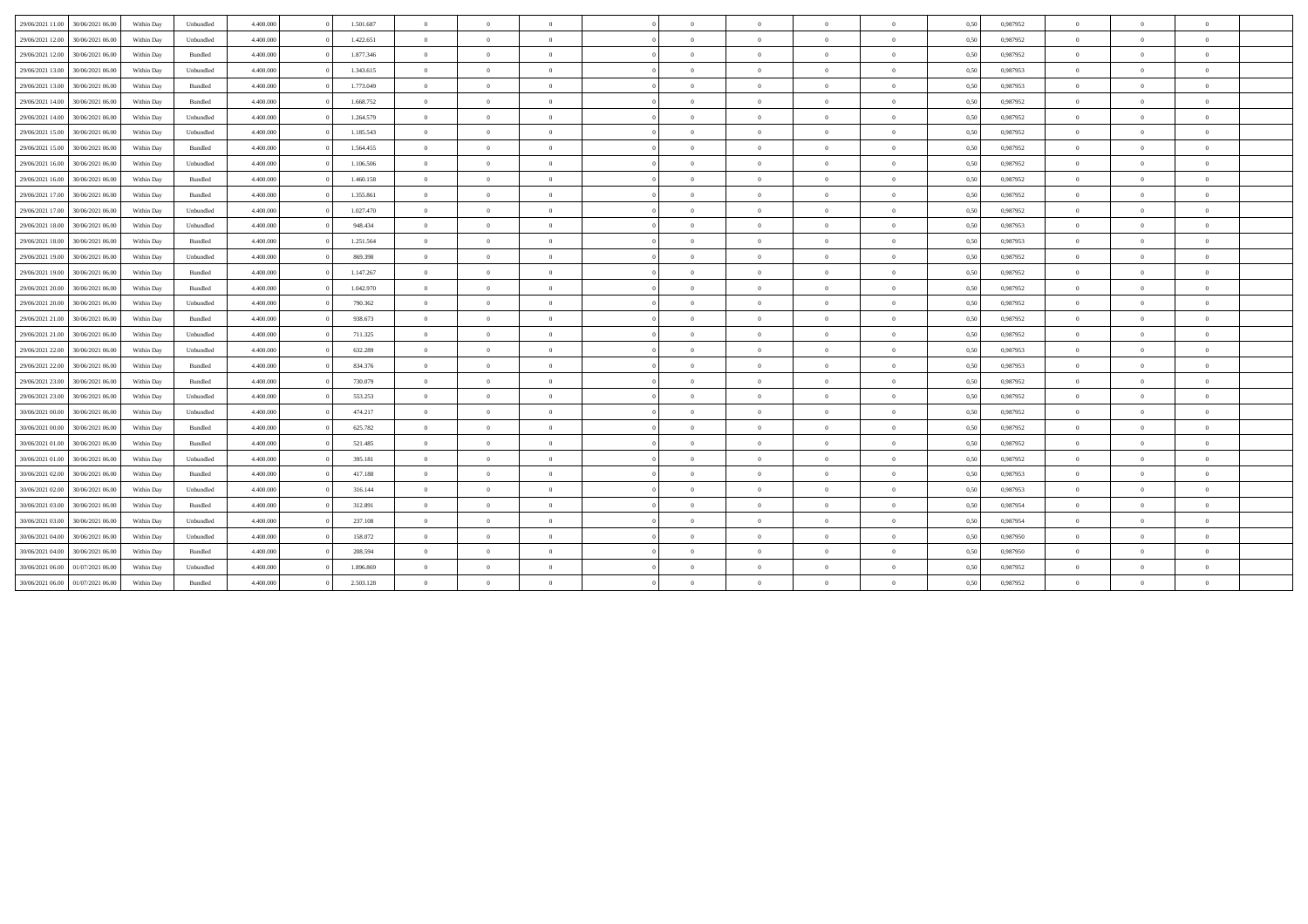## **SNAM RETE GAS**

**Transportation capacity at Exit Point interconnected with foreign pipelines**

**Update to 29/06/2021 of offered and assigned capacity in auction day-ahead and within-day**

**Thermal Year 2020/2021**

(Values in Ncm/day (0° C; 1,01325 bar) - 1 Scm=0,94794378 Ncm; Prices in c/Ncm)

**Exit Point**

**GORIZIA**

|                  | Timeframe        |                     |                |              |                      |           | <b>Offered capacity</b> |                | Assigned capacity | Day-Ahead               |                         |                                  | <b>Total Prices</b>              |                                           |                     |                         | <b>SRG Prices</b>                |                                  |                            |      |
|------------------|------------------|---------------------|----------------|--------------|----------------------|-----------|-------------------------|----------------|-------------------|-------------------------|-------------------------|----------------------------------|----------------------------------|-------------------------------------------|---------------------|-------------------------|----------------------------------|----------------------------------|----------------------------|------|
|                  |                  | <b>Auction type</b> | Offered        | Transportati | Assigned<br>capacity |           |                         |                |                   | Interrupted<br>Capacity |                         |                                  |                                  |                                           | <b>Split factor</b> |                         |                                  |                                  | <b>Auction</b>             | Note |
| From             | To               |                     | capacity type  | on capacity  | (before<br>auction)  | Firm      | Interruptible           | Firm           | Interruptible     | Interruptible           | Reserve price -<br>Firm | <b>Auction premium</b><br>- Firm | Reserve price -<br>Interruptible | <b>Auction premium</b><br>- Interruptible |                     | Reserve price -<br>Firm | <b>Auction</b><br>premium - Firm | Reserve price -<br>Interruptible | premium -<br>Interruptible |      |
| 01/06/2021 06:00 | 02/06/2021 06:00 | Day Ahead           | Unbundled      | 4.641.625    |                      | 2.001.035 | $\overline{0}$          | $\theta$       | $\Omega$          |                         | $\Omega$                | $\mathbf{0}$                     | $\Omega$                         | $\theta$                                  | 0,50                | 0.009365                | $\Omega$                         | 0.009365                         | $\theta$                   |      |
| 01/06/2021 06:00 | 02/06/2021 06.0  | Day Ahead           | Bundled        | 4.641.625    |                      | 2.640.588 | $\overline{0}$          | $\Omega$       | $\theta$          |                         | $\theta$                | $\Omega$                         | $\overline{0}$                   | $\bf{0}$                                  | 0,50                | 0,009365                | $\theta$                         | 0,009365                         | $\overline{0}$             |      |
| 02/06/2021 06:00 | 03/06/2021 06:00 | Day Ahead           | Bundled        | 4.641.625    |                      | 2.640.588 | $\overline{0}$          | $\Omega$       | $\Omega$          |                         | $\theta$                | $\theta$                         | $\Omega$                         | $\theta$                                  | 0,50                | 0.009365                | $\theta$                         | 0.009365                         | $\theta$                   |      |
| 02/06/2021 06:00 | 03/06/2021 06:00 | Day Ahead           | Unbundled      | 4.641.625    |                      | 2.001.035 | $\overline{0}$          | $\overline{0}$ | $\theta$          |                         | $\theta$                | $\sqrt{2}$                       | $\Omega$                         | $\theta$                                  | 0,50                | 0,009365                | $\theta$                         | 0.009365                         | $\theta$                   |      |
| 03/06/2021 06:00 | 04/06/2021 06.00 | Day Ahead           | Unbundled      | 4.641.625    |                      | 2.001.035 | $\overline{0}$          | $\theta$       | $\theta$          |                         | $\theta$                | $\overline{0}$                   | $\theta$                         | $\bf{0}$                                  | 0,50                | 0,009365                | $\theta$                         | 0.009365                         | $\overline{0}$             |      |
| 03/06/2021 06:00 | 04/06/2021 06.00 | Day Ahead           | Bundled        | 4.641.625    |                      | 2.640.588 | $\overline{0}$          | $\theta$       | $\theta$          |                         | $\theta$                | $\theta$                         | $\overline{0}$                   | $\overline{0}$                            | 0,50                | 0.009365                | $\,$ 0                           | 0.009365                         | $\theta$                   |      |
| 04/06/2021 06.00 | 05/06/2021 06.00 | Day Ahead           | Bundled        | 4.641.625    |                      | 2.640.588 | $\,0\,$                 | $\Omega$       | $\theta$          |                         | $\theta$                | $\mathbf{a}$                     | $\Omega$                         | $\bf{0}$                                  | 0,50                | 0,009365                | $\theta$                         | 0,009365                         | $\theta$                   |      |
| 04/06/2021 06:00 | 05/06/2021 06.00 | Day Ahead           | Unbundled      | 4.641.625    |                      | 2.001.035 | $\overline{0}$          | $\Omega$       | $\Omega$          |                         | $\Omega$                | $\theta$                         | $\Omega$                         | $\bf{0}$                                  | 0,50                | 0,009365                | $\theta$                         | 0,009365                         | $\overline{0}$             |      |
| 05/06/2021 06:00 | 06/06/2021 06:00 | Day Ahead           | Bundled        | 4.641.625    |                      | 2.640.588 | $\overline{0}$          | $\Omega$       | $\Omega$          |                         | $\theta$                | $\sqrt{2}$                       | $\Omega$                         | $\theta$                                  | 0,50                | 0.009365                | $\theta$                         | 0.009365                         | $\Omega$                   |      |
| 05/06/2021 06:00 | 06/06/2021 06:00 | Day Ahead           | Unbundled      | 4.641.625    |                      | 2.001.035 | $\mathbf{0}$            | $\theta$       | $\Omega$          |                         | $\theta$                | $\theta$                         | $\Omega$                         | $\theta$                                  | 0,50                | 0,009365                | $\theta$                         | 0,009365                         | $\theta$                   |      |
| 06/06/2021 06:00 | 07/06/2021 06:00 | Day Ahead           | Bundled        | 4.641.625    |                      | 2.640.588 | $\overline{0}$          | $\overline{0}$ | $\theta$          |                         | $\theta$                | $\overline{0}$                   | $\overline{0}$                   | $\overline{0}$                            | 0,50                | 0.009365                | $\theta$                         | 0.009365                         | $\overline{0}$             |      |
| 06/06/2021 06:00 | 07/06/2021 06.0  | Day Ahead           | Unbundled      | 4.641.625    |                      | 2.001.035 | $\overline{0}$          | $\Omega$       | $\theta$          |                         | $\bf{0}$                | $\theta$                         | $\overline{0}$                   | $\bf{0}$                                  | 0,50                | 0,009365                | $\,$ 0                           | 0,009365                         | $\overline{0}$             |      |
| 07/06/2021 06:00 | 08/06/2021 06.00 | Day Ahead           | Unbundled      | 4.641.625    |                      | 2.001.035 | $\mathbf{0}$            | $\Omega$       | $\Omega$          |                         | $\theta$                |                                  | $\Omega$                         | $\bf{0}$                                  | 0,50                | 0,009365                | $\theta$                         | 0,009365                         | $\overline{0}$             |      |
| 07/06/2021 06:00 | 08/06/2021 06:00 | Day Ahead           | Bundled        | 4.641.625    |                      | 2.640.588 | $\overline{0}$          | $\overline{0}$ | $\theta$          |                         | $\theta$                | $\theta$                         | $\theta$                         | $\bf{0}$                                  | 0,50                | 0,009365                | $\theta$                         | 0.009365                         | $\overline{0}$             |      |
| 08/06/2021 06:00 | 09/06/2021 06.00 | Day Ahead           | Bundled        | 4.641.625    |                      | 2.640.588 | $\overline{0}$          | $\theta$       | $\theta$          |                         | $\theta$                | $\theta$                         | $\Omega$                         | $\bf{0}$                                  | 0,50                | 0,009365                | $\theta$                         | 0,009365                         | $\overline{0}$             |      |
| 08/06/2021 06:00 | 09/06/2021 06:00 | Day Ahead           | Unbundled      | 4.641.625    |                      | 2.001.035 | $\Omega$                | $\Omega$       | $\Omega$          |                         | $\theta$                |                                  | $\Omega$                         | $\theta$                                  | 0.50                | 0.009365                | $\theta$                         | 0.009365                         | $\theta$                   |      |
| 09/06/2021 06:00 | 10/06/2021 06:00 | Day Ahead           | Unbundled      | 4.641.625    |                      | 2.001.035 | $\overline{0}$          | $\theta$       | $\Omega$          |                         | $\theta$                | $\theta$                         | $\theta$                         | $\overline{0}$                            | 0,50                | 0.009365                | $\overline{0}$                   | 0.009365                         | $\theta$                   |      |
| 09/06/2021 06:00 | 10/06/2021 06:00 | Day Ahead           | Bundled        | 4.641.625    |                      | 2.640.588 | $\overline{0}$          | $\theta$       | $\theta$          |                         | $\theta$                | $\Omega$                         | $\theta$                         | $\bf{0}$                                  | 0,50                | 0,009365                | $\theta$                         | 0,009365                         | $\overline{0}$             |      |
| 10/06/2021 06:00 | 1/06/2021 06.00  | Day Ahead           | Unbundled      | 4.641.625    |                      | 2.001.035 | $\overline{0}$          | $\Omega$       | $\Omega$          |                         | $\theta$                | $\theta$                         | $\theta$                         | $\bf{0}$                                  | 0,50                | 0.009365                | $\theta$                         | 0.009365                         | $\theta$                   |      |
| 10/06/2021 06:00 | 1/06/2021 06.00  | Day Ahead           | Bundled        | 4.641.625    |                      | 2.640.588 | $\overline{0}$          | $\theta$       | $\theta$          |                         | $\theta$                | $\sqrt{2}$                       | $\Omega$                         | $\bf{0}$                                  | 0,50                | 0,009365                | $\theta$                         | 0,009365                         | $\theta$                   |      |
| 11/06/2021 06:00 | 12/06/2021 06:00 | Day Ahead           | Unbundled      | 4.641.625    |                      | 2.001.035 | $\overline{0}$          | $\Omega$       | $\theta$          |                         | $\theta$                | $\theta$                         | $\Omega$                         | $\theta$                                  | 0,50                | 0,009365                | $\theta$                         | 0,009365                         | $\theta$                   |      |
| 11/06/2021 06:00 | 12/06/2021 06:00 | Day Ahead           | <b>Bundled</b> | 4.641.625    |                      | 2.640.588 | $\Omega$                | $\sqrt{2}$     | $\Omega$          |                         | $\theta$                | $\sqrt{2}$                       | $\Omega$                         | $\theta$                                  | 0,50                | 0.009365                | $\theta$                         | 0.009365                         | $\theta$                   |      |
| 12/06/2021 06:00 | 13/06/2021 06.00 | Day Ahead           | Bundled        | 4.641.625    |                      | 2.640.588 | $\bf{0}$                | $\theta$       | $\theta$          |                         | $\theta$                | $\Omega$                         | $\Omega$                         | $\bf{0}$                                  | 0,50                | 0,009365                | $\theta$                         | 0,009365                         | $\overline{0}$             |      |
| 12/06/2021 06:00 | 13/06/2021 06:00 | Day Ahead           | Unbundled      | 4.641.625    |                      | 2.001.035 | $\overline{0}$          | $\overline{0}$ | $\theta$          |                         | $\theta$                | $\theta$                         | $\overline{0}$                   | $\bf{0}$                                  | 0,50                | 0,009365                | $\overline{0}$                   | 0,009365                         | $\overline{0}$             |      |
| 13/06/2021 06:00 | 14/06/2021 06.00 | Day Ahead           | Unbundled      | 4.641.625    |                      | 2.001.035 | $\overline{0}$          | $\Omega$       | $\overline{0}$    |                         | $\overline{0}$          | $\theta$                         | $\overline{0}$                   | $\overline{0}$                            | 0,50                | 0,009365                | $\,$ 0                           | 0,009365                         | $\overline{0}$             |      |
| 13/06/2021 06.0  | 4/06/2021 06.0   | Day Ahead           | Bundled        | 4.641.625    |                      | 2.640.588 | $\overline{0}$          | $\overline{0}$ | $\theta$          |                         | $\theta$                | $\theta$                         | $\theta$                         | $\overline{0}$                            | 0,50                | 0,009365                | $\theta$                         | 0,009365                         | $\overline{0}$             |      |
| 14/06/2021 06:00 | 15/06/2021 06:00 | Day Ahead           | Unbundled      | 4.641.625    |                      | 2.001.035 | $\theta$                | $\theta$       | $\theta$          |                         | $\theta$                | $\theta$                         | $\theta$                         | $\theta$                                  | 0,50                | 0.009365                | $\theta$                         | 0.009365                         | $\theta$                   |      |
| 14/06/2021 06:00 | 15/06/2021 06:00 | Day Ahead           | Bundled        | 4.641.625    |                      | 2.640.588 | $\overline{0}$          | $\Omega$       | $\Omega$          |                         | $\Omega$                | $\theta$                         | $\Omega$                         | $\bf{0}$                                  | 0,50                | 0,009365                | $\theta$                         | 0.009365                         | $\theta$                   |      |
| 15/06/2021 06:00 | 16/06/2021 06.0  | Day Ahead           | Unbundled      | 4.641.625    |                      | 2.001.035 | $\overline{0}$          | $\theta$       | $\theta$          |                         | $\theta$                | $\Omega$                         | $\overline{0}$                   | $\bf{0}$                                  | 0,50                | 0,009365                | $\overline{0}$                   | 0,009365                         | $\overline{0}$             |      |
| 15/06/2021 06:00 | 16/06/2021 06:00 | Day Ahead           | Bundled        | 4.641.625    |                      | 2.640.588 | $\overline{0}$          | $\overline{0}$ | $\theta$          |                         | $\theta$                | $\theta$                         | $\theta$                         | $\overline{0}$                            | 0,50                | 0,009365                | $\,$ 0                           | 0,009365                         | $\overline{0}$             |      |
| 16/06/2021 06:00 | 17/06/2021 06.00 | Day Ahead           | Unbundled      | 4.641.625    |                      | 2.001.035 | $\overline{0}$          | $\theta$       | $\theta$          |                         | $\theta$                | $\theta$                         | $\theta$                         | $\bf{0}$                                  | 0,50                | 0,009365                | $\theta$                         | 0,009365                         | $\overline{0}$             |      |
| 16/06/2021 06:00 | 7/06/2021 06:00  | Day Ahead           | Bundled        | 4.641.625    |                      | 2.640.588 | $\mathbf{0}$            | $\theta$       | $\Omega$          |                         | $\Omega$                | $\theta$                         | $\Omega$                         | $\bf{0}$                                  | 0,50                | 0,009365                | $\theta$                         | 0,009365                         | $\theta$                   |      |
| 17/06/2021 06:00 | 18/06/2021 06:00 | Day Ahead           | Bundled        | 4.641.625    |                      | 2.640.588 | $\overline{0}$          | $\theta$       | $\Omega$          |                         | $\theta$                | $\sqrt{2}$                       | $\Omega$                         | $\theta$                                  | 0,50                | 0.009365                | $\theta$                         | 0.009365                         | $\Omega$                   |      |
| 17/06/2021 06:00 | 18/06/2021 06:00 | Day Ahead           | Unbundled      | 4.641.625    |                      | 2.001.035 | $\theta$                | $\Omega$       | $\theta$          |                         | $\theta$                | $\theta$                         | $\Omega$                         | $\theta$                                  | 0,50                | 0,009365                | $\theta$                         | 0.009365                         | $\theta$                   |      |
| 18/06/2021 06:00 | 19/06/2021 06.00 | Day Ahead           | Bundled        | 4.641.625    |                      | 2.640.588 | $\overline{0}$          | $\theta$       | $\theta$          |                         | $\theta$                | $\theta$                         | $\Omega$                         | $\bf{0}$                                  | 0,50                | 0,009365                | $\theta$                         | 0,009365                         | $\overline{0}$             |      |
| 18/06/2021 06:00 | 19/06/2021 06.0  | Day Ahead           | Unbundled      | 4.641.625    |                      | 2.001.035 | $\overline{0}$          | $\overline{0}$ | $\theta$          |                         | $\theta$                | $\theta$                         | $\Omega$                         | $\bf{0}$                                  | 0,50                | 0,009365                | $\theta$                         | 0,009365                         | $\overline{0}$             |      |
| 19/06/2021 06:00 | 20/06/2021 06:00 | Day Ahead           | Unbundled      | 4.641.625    |                      | 2.001.035 | $\Omega$                | $\Omega$       | $\Omega$          |                         | $\Omega$                | $\theta$                         | $\Omega$                         | $\Omega$                                  | 0,50                | 0,009365                | $\theta$                         | 0,009365                         | $\overline{0}$             |      |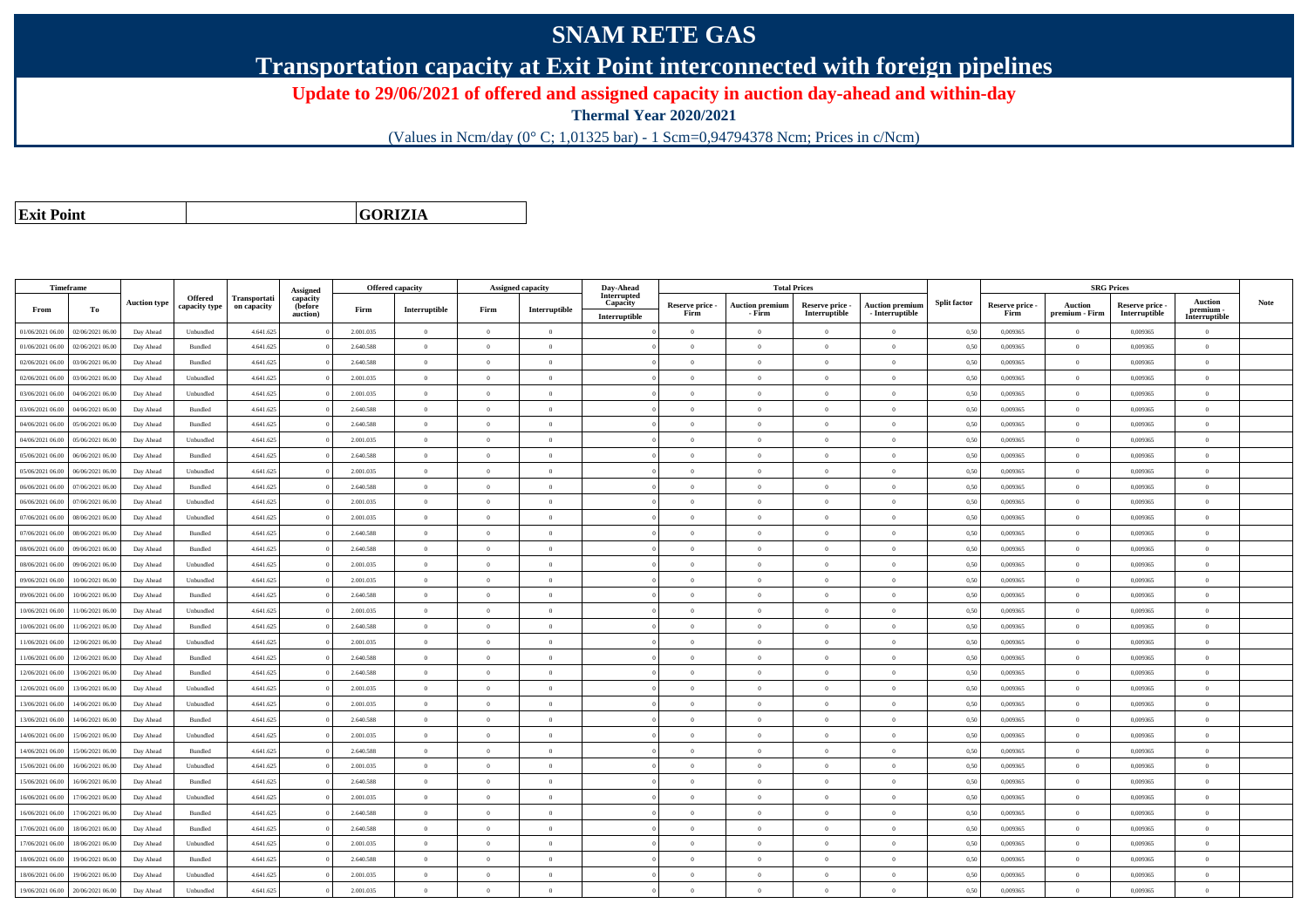| 19/06/2021 06:00 20/06/2021 06:00                                            | Day Ahead                | Bundled            | 4.641.625              | 2.640.588              | $\overline{0}$                   | $\overline{0}$             |                                  | $\Omega$                         | $\theta$                         | $\Omega$                         | $\theta$             | 0,50         | 0,009365             | $\theta$                | 0,009365                | $\theta$                         |  |
|------------------------------------------------------------------------------|--------------------------|--------------------|------------------------|------------------------|----------------------------------|----------------------------|----------------------------------|----------------------------------|----------------------------------|----------------------------------|----------------------|--------------|----------------------|-------------------------|-------------------------|----------------------------------|--|
| 20/06/2021 06:00<br>21/06/2021 06:00                                         | Day Ahead                | Unbundled          | 4.641.625              | 2.001.035              | $\overline{0}$                   | $\overline{0}$             | $\overline{0}$                   | $\overline{0}$                   | $\theta$                         | $\overline{0}$                   | $\bf{0}$             | 0,50         | 0,009365             | $\theta$                | 0,009365                | $\overline{0}$                   |  |
| 20/06/2021 06:00<br>21/06/2021 06:00                                         | Day Ahead                | Bundled            | 4.641.625              | 2.640.588              | $\overline{0}$                   | $\bf{0}$                   | $\overline{0}$                   | $\overline{0}$                   | $\overline{0}$                   | $\bf{0}$                         | $\bf{0}$             | 0,50         | 0,009365             | $\overline{0}$          | 0,009365                | $\overline{0}$                   |  |
| 21/06/2021 06:00<br>22/06/2021 06:00                                         | Day Ahead                | Unbundled          | 4.641.625              | 2.001.035              | $\overline{0}$                   | $\overline{0}$             | $\overline{0}$                   | $\overline{0}$                   | $\theta$                         | $\overline{0}$                   | $\overline{0}$       | 0.50         | 0.009365             | $\theta$                | 0.009365                | $\overline{0}$                   |  |
| 21/06/2021 06:00<br>22/06/2021 06:00                                         | Day Ahead                | Bundled            | 4.641.625              | 2.640.588              | $\overline{0}$                   | $\theta$                   | $\overline{0}$                   | $\overline{0}$                   | $\theta$                         | $\overline{0}$                   | $\bf{0}$             | 0,50         | 0,009365             | $\theta$                | 0,009365                | $\overline{0}$                   |  |
| 22/06/2021 06:00<br>23/06/2021 06:00                                         | Day Ahead                | Unbundled          | 4.641.625              | 2.001.035              | $\overline{0}$                   | $\bf{0}$                   | $\overline{0}$                   | $\overline{0}$                   | $\bf{0}$                         | $\overline{0}$                   | $\bf{0}$             | 0,50         | 0,009365             | $\overline{0}$          | 0,009365                | $\bf{0}$                         |  |
| 22/06/2021 06:00<br>23/06/2021 06:00                                         | Day Ahead                | Bundled            | 4.641.625              | 2.640.588              | $\overline{0}$                   | $\overline{0}$             | $\overline{0}$                   | $\overline{0}$                   | $\overline{0}$                   | $\overline{0}$                   | $\overline{0}$       | 0.5(         | 0,009365             | $\theta$                | 0.009365                | $\overline{0}$                   |  |
|                                                                              |                          |                    |                        |                        |                                  |                            |                                  |                                  |                                  |                                  |                      |              |                      |                         |                         |                                  |  |
| 23/06/2021 06:00<br>24/06/2021 06:00                                         | Day Ahead                | Bundled            | 4.641.625              | 2.640.588              | $\overline{0}$                   | $\theta$                   | $\overline{0}$                   | $\overline{0}$                   | $\theta$                         | $\overline{0}$                   | $\bf{0}$             | 0,50         | 0,009365             | $\theta$                | 0,009365                | $\overline{0}$                   |  |
| 23/06/2021 06:00<br>24/06/2021 06.00                                         | Day Ahead                | Unbundled          | 4.641.625              | 2.001.035              | $\overline{0}$                   | $\bf{0}$                   | $\overline{0}$                   | $\overline{0}$                   | $\overline{0}$                   | $\overline{0}$                   | $\bf{0}$             | 0,50         | 0,009365             | $\bf{0}$                | 0,009365                | $\overline{0}$                   |  |
| 24/06/2021 06:00<br>25/06/2021 06:00                                         | Day Ahead                | Bundled            | 4.641.625              | 2.640.588              | $\overline{0}$                   | $\overline{0}$             | $\overline{0}$                   | $\overline{0}$                   | $\overline{0}$                   | $\overline{0}$                   | $\overline{0}$       | 0.5(         | 0,009365             | $\theta$                | 0,009365                | $\overline{0}$                   |  |
| 24/06/2021 06:00<br>25/06/2021 06:00                                         | Day Ahead                | Unbundled          | 4.641.625              | 2.001.035              | $\overline{0}$                   | $\overline{0}$             | $\overline{0}$                   | $\overline{0}$                   | $\theta$                         | $\overline{0}$                   | $\bf{0}$             | 0,50         | 0,009365             | $\theta$                | 0,009365                | $\overline{0}$                   |  |
| 25/06/2021 06:00<br>26/06/2021 06.00                                         | Day Ahead                | Unbundled          | 4.641.625              | 2.001.035              | $\overline{0}$                   | $\bf{0}$                   | $\overline{0}$                   | $\overline{0}$                   | $\overline{0}$                   | $\bf{0}$                         | $\bf{0}$             | 0,50         | 0,009365             | $\overline{0}$          | 0,009365                | $\overline{0}$                   |  |
| 25/06/2021 06:00<br>26/06/2021 06:00                                         | Day Ahead                | Bundled            | 4.641.625              | 2.640.588              | $\overline{0}$                   | $\overline{0}$             | $\overline{0}$                   | $\overline{0}$                   | $\theta$                         | $\overline{0}$                   | $\overline{0}$       | 0.5(         | 0.009365             | $\theta$                | 0.009365                | $\overline{0}$                   |  |
| 26/06/2021 06:00<br>27/06/2021 06:00                                         | Day Ahead                | Bundled            | 4.641.625              | 2.640.588              | $\overline{0}$                   | $\theta$                   | $\overline{0}$                   | $\overline{0}$                   | $\theta$                         | $\overline{0}$                   | $\bf{0}$             | 0,50         | 0,009365             | $\theta$                | 0,009365                | $\overline{0}$                   |  |
| 26/06/2021 06:00<br>27/06/2021 06.00                                         | Day Ahead                | Unbundled          | 4.641.625              | 2.001.035              | $\overline{0}$                   | $\bf{0}$                   | $\overline{0}$                   | $\overline{0}$                   | $\bf{0}$                         | $\overline{0}$                   | $\bf{0}$             | 0,50         | 0,009365             | $\overline{0}$          | 0,009365                | $\bf{0}$                         |  |
| 27/06/2021 06:00<br>28/06/2021 06:00                                         | Day Ahead                | Bundled            | 4.641.625              | 2.640.588              | $\overline{0}$                   | $\overline{0}$             | $\overline{0}$                   | $\overline{0}$                   | $\overline{0}$                   | $\overline{0}$                   | $\overline{0}$       | 0.5(         | 0,009365             | $\overline{0}$          | 0,009365                | $\overline{0}$                   |  |
| 27/06/2021 06:00<br>28/06/2021 06:00                                         | Day Ahead                | Unbundled          | 4.641.625              | 2.001.035              | $\overline{0}$                   | $\theta$                   | $\overline{0}$                   | $\overline{0}$                   | $\theta$                         | $\overline{0}$                   | $\bf{0}$             | 0,50         | 0,009365             | $\theta$                | 0,009365                | $\overline{0}$                   |  |
| 28/06/2021 06:00<br>29/06/2021 06.00                                         | Day Ahead                | Unbundled          | 4.641.625              | 2.001.035              | $\overline{0}$                   | $\bf{0}$                   | $\bf{0}$                         | $\overline{0}$                   | $\overline{0}$                   | $\overline{0}$                   | $\bf{0}$             | 0,50         | 0,009365             | $\bf{0}$                | 0,009365                | $\overline{0}$                   |  |
| 28/06/2021 06:00<br>29/06/2021 06:00                                         | Day Ahead                | Bundled            | 4.641.625              | 2.640.588              | $\overline{0}$                   | $\overline{0}$             | $\overline{0}$                   | $\overline{0}$                   | $\overline{0}$                   | $\overline{0}$                   | $\overline{0}$       | 0.5(         | 0,009365             | $\theta$                | 0.009365                | $\overline{0}$                   |  |
| 29/06/2021 06:00<br>30/06/2021 06:00                                         | Day Ahead                | Unbundled          | 4.641.625              | 2.001.035              | $\bf{0}$                         | $\overline{0}$             | $\overline{0}$                   | $\overline{0}$                   | $\theta$                         | $\overline{0}$                   | $\bf{0}$             | 0,50         | 0,009365             | $\theta$                | 0,009365                | $\overline{0}$                   |  |
| 29/06/2021 06:00<br>30/06/2021 06:00                                         | Day Ahead                | Bundled            | 4.641.625              | 2.640.588              | $\overline{0}$                   | $\bf{0}$                   | $\overline{0}$                   | $\overline{0}$                   | $\overline{0}$                   | $\bf{0}$                         | $\bf{0}$             | 0,50         | 0,009365             | $\bf{0}$                | 0,009365                | $\overline{0}$                   |  |
| 30/06/2021 06:00<br>01/07/2021 06:00                                         | Day Ahead                | Unbundled          | 4.641.625              | 2.001.035              | $\overline{0}$                   | $\overline{0}$             | $\overline{0}$                   | $\overline{0}$                   | $\overline{0}$                   | $\overline{0}$                   | $\overline{0}$       | 0.5(         | 0.009365             | $\overline{0}$          | 0.009365                | $\overline{0}$                   |  |
| 30/06/2021 06:00<br>01/07/2021 06:00                                         | Day Ahead                | Bundled            | 4.641.625              | 2.640.588              | $\overline{0}$                   | $\theta$                   | $\overline{0}$                   | $\overline{0}$                   | $\theta$                         | $\overline{0}$                   | $\bf{0}$             | 0,50         | 0,009365             | $\theta$                | 0,009365                | $\overline{0}$                   |  |
| 01/06/2021 06:00<br>02/06/2021 06:00                                         | Within Day               | Bundled            | 4.641.625              | 2.640.587              | $\overline{0}$                   | $\bf{0}$                   | $\overline{0}$                   | $\overline{0}$                   | $\bf{0}$                         | $\overline{0}$                   | $\bf{0}$             | 0,50         | 0,936523             | $\overline{0}$          | $\overline{0}$          | $\bf{0}$                         |  |
| 01/06/2021 06:00<br>02/06/2021 06:00                                         | Within Day               | Unbundled          | 4.641.625              | 2.001.035              | $\overline{0}$                   | $\overline{0}$             | $\overline{0}$                   | $\overline{0}$                   | $\overline{0}$                   | $\overline{0}$                   | $\overline{0}$       | 0.5(         | 0.936523             | $\theta$                | $\theta$                | $\overline{0}$                   |  |
| 01/06/2021 07:00<br>02/06/2021 06:00                                         | Within Day               | Unbundled          | 4.641.625              | 1.917.658              | $\overline{0}$                   | $\theta$                   | $\overline{0}$                   | $\overline{0}$                   | $\theta$                         | $\overline{0}$                   | $\bf{0}$             | 0,50         | 0,936523             | $\theta$                | $\theta$                | $\overline{0}$                   |  |
| 01/06/2021 07:00<br>02/06/2021 06:00                                         | Within Day               | Bundled            | 4.641.625              | 2.530.563              | $\overline{0}$                   | $\bf{0}$                   | $\bf{0}$                         | $\overline{0}$                   | $\overline{0}$                   | $\overline{0}$                   | $\bf{0}$             | 0,50         | 0,936523             | $\bf{0}$                | $\bf{0}$                | $\overline{0}$                   |  |
| 01/06/2021 08:00<br>02/06/2021 06:00                                         | Within Day               | Unbundled          | 4.641.625              | 1.834.282              | $\overline{0}$                   | $\overline{0}$             | $\overline{0}$                   | $\overline{0}$                   | $\overline{0}$                   | $\overline{0}$                   | $\overline{0}$       | 0.5(         | 0.936523             | $\theta$                | $\theta$                | $\overline{0}$                   |  |
| 01/06/2021 08:00<br>02/06/2021 06:00                                         | Within Day               | Bundled            | 4.641.625              | 2.420.538              | $\bf{0}$                         | $\overline{0}$             | $\overline{0}$                   | $\overline{0}$                   | $\theta$                         | $\overline{0}$                   | $\bf{0}$             | 0,50         | 0,936523             | $\theta$                | $\theta$                | $\overline{0}$                   |  |
| 01/06/2021 09:00<br>02/06/2021 06:00                                         | Within Day               | Bundled            | 4.641.625              | 2.310.514              | $\overline{0}$                   | $\bf{0}$                   | $\overline{0}$                   | $\overline{0}$                   | $\overline{0}$                   | $\bf{0}$                         | $\bf{0}$             | 0,50         | 0,936523             | $\bf{0}$                | $\overline{0}$          | $\overline{0}$                   |  |
| 01/06/2021 09:00<br>02/06/2021 06.00                                         | Within Day               | Unbundled          | 4.641.625              | 1.750.906              | $\overline{0}$                   | $\Omega$                   | $\Omega$                         | $\Omega$                         | $\Omega$                         | $\theta$                         | $\overline{0}$       | 0.50         | 0,936523             | $\theta$                | $\Omega$                | $\theta$                         |  |
| 01/06/2021 10:00<br>02/06/2021 06:00                                         | Within Day               | Unbundled          | 4.641.625              | 1.667.529              | $\overline{0}$                   | $\overline{0}$             | $\overline{0}$                   | $\overline{0}$                   | $\theta$                         | $\overline{0}$                   | $\bf{0}$             | 0,50         | 0,936523             | $\theta$                | $\theta$                | $\overline{0}$                   |  |
| 01/06/2021 10:00<br>02/06/2021 06:00                                         | Within Day               | Bundled            | 4.641.625              | 2.200.489              | $\overline{0}$                   | $\bf{0}$                   | $\overline{0}$                   | $\overline{0}$                   | $\bf{0}$                         | $\overline{0}$                   | $\bf{0}$             | 0,50         | 0,936523             | $\bf{0}$                | $\overline{0}$          | $\bf{0}$                         |  |
| 01/06/2021 11:00<br>02/06/2021 06.00                                         | Within Day               | Unbundled          | 4.641.625              | 1.584.152              | $\overline{0}$                   | $\Omega$                   | $\Omega$                         | $\Omega$                         | $\Omega$                         | $\theta$                         | $\overline{0}$       | 0.50         | 0.936523             | $\theta$                | $\Omega$                | $\theta$                         |  |
| 01/06/2021 11:00<br>02/06/2021 06:00                                         | Within Day               | Bundled            | 4.641.625              | 2.090.465              | $\bf{0}$                         | $\overline{0}$             | $\overline{0}$                   | $\overline{0}$                   | $\theta$                         | $\overline{0}$                   | $\bf{0}$             | 0,50         | 0,936523             | $\theta$                | $\theta$                | $\overline{0}$                   |  |
| 01/06/2021 12:00<br>02/06/2021 06:00                                         | Within Day               | Unbundled          | 4.641.625              | 1.500.776              | $\overline{0}$                   | $\bf{0}$                   | $\bf{0}$                         | $\overline{0}$                   | $\overline{0}$                   | $\overline{0}$                   | $\bf{0}$             | 0,50         | 0,936523             | $\bf{0}$                | $\bf{0}$                | $\overline{0}$                   |  |
| 01/06/2021 12:00<br>02/06/2021 06:00                                         | Within Day               | Bundled            | 4.641.625              | 1.980.440              | $\overline{0}$                   | $\theta$                   | $\Omega$                         | $\Omega$                         | $\Omega$                         | $\Omega$                         | $\overline{0}$       | 0.50         | 0.936523             | $\theta$                | $\Omega$                | $\theta$                         |  |
| 01/06/2021 13:00<br>02/06/2021 06:00                                         | Within Day               | Unbundled          | 4.641.625              | 1.417.399              | $\bf{0}$                         | $\overline{0}$             | $\overline{0}$                   | $\overline{0}$                   | $\theta$                         | $\overline{0}$                   | $\bf{0}$             | 0,50         | 0,936523             | $\theta$                | $\theta$                | $\overline{0}$                   |  |
| 01/06/2021 13:00<br>02/06/2021 06:00                                         | Within Day               | Bundled            | 4.641.625              | 1.870.416              | $\overline{0}$                   | $\bf{0}$                   | $\overline{0}$                   | $\overline{0}$                   | $\overline{0}$                   | $\overline{0}$                   | $\bf{0}$             | 0,50         | 0,936523             | $\bf{0}$                | $\overline{0}$          | $\overline{0}$                   |  |
| 01/06/2021 14:00<br>02/06/2021 06.00                                         | Within Day               | Unbundled          | 4.641.625              | 1.334.023              | $\overline{0}$                   | $\Omega$                   | $\Omega$                         | $\Omega$                         | $\Omega$                         | $\theta$                         | $\overline{0}$       | 0.50         | 0,936523             | $\theta$                | $\Omega$                | $\theta$                         |  |
| 01/06/2021 14:00<br>02/06/2021 06:00                                         | Within Day               | Bundled            | 4.641.625              | 1.760.391              | $\bf{0}$                         | $\overline{0}$             | $\overline{0}$                   | $\overline{0}$                   | $\theta$                         | $\overline{0}$                   | $\bf{0}$             | 0,50         | 0,936523             | $\theta$                | $\theta$                | $\overline{0}$                   |  |
| 01/06/2021 15:00<br>02/06/2021 06.00                                         | Within Day               | Bundled            | 4.641.625              | 1.650.367              | $\overline{0}$                   | $\bf{0}$                   | $\overline{0}$                   | $\overline{0}$                   | $\overline{0}$                   | $\overline{0}$                   | $\bf{0}$             | 0,50         | 0,936523             | $\bf{0}$                | $\overline{0}$          | $\bf{0}$                         |  |
| 01/06/2021 15:00<br>02/06/2021 06.00                                         | Within Day               | Unbundled          | 4.641.625              | 1.250.647              | $\Omega$                         | $\Omega$                   | $\Omega$                         | $\Omega$                         | $\Omega$                         | $\theta$                         | $\overline{0}$       | 0.50         | 0.936523             | $\theta$                | $\Omega$                | $\theta$                         |  |
| 01/06/2021 16:00<br>02/06/2021 06:00                                         | Within Day               | Unbundled          | 4.641.625              | 1.167.270              | $\overline{0}$                   | $\bf{0}$                   | $\overline{0}$                   | $\overline{0}$                   | $\bf{0}$                         | $\overline{0}$                   | $\bf{0}$             | 0,50         | 0,936523             | $\,$ 0 $\,$             | $\bf{0}$                | $\overline{0}$                   |  |
| 01/06/2021 16:00 02/06/2021 06:00                                            | Within Day               | Bundled            | 4.641.625              | 1.540.342              |                                  |                            |                                  |                                  |                                  |                                  |                      | 0,50         | 0,936523             | $\bf{0}$                | $\bf{0}$                |                                  |  |
| 01/06/2021 17:00 02/06/2021 06:00                                            | Within Day               | Bundled            | 4.641.625              | 1.430.318              | $\Omega$                         | $\overline{0}$             | $\Omega$                         | $\theta$                         | $\Omega$                         | $\theta$                         | $\overline{0}$       | 0.50         | 0.936523             | $\theta$                | $\theta$                | $\theta$                         |  |
| 01/06/2021 17:00<br>02/06/2021 06:00                                         | Within Day               | Unbundled          | 4.641.625              | 1.083.893              | $\overline{0}$                   | $\overline{0}$             | $\overline{0}$                   | $\overline{0}$                   | $\,$ 0 $\,$                      | $\overline{0}$                   | $\,$ 0 $\,$          | 0,50         | 0,936523             | $\,$ 0 $\,$             | $\,$ 0 $\,$             | $\,$ 0                           |  |
| 01/06/2021 18:00 02/06/2021 06:00                                            | Within Day               | Unbundled          | 4.641.625              | 1.000.517              | $\overline{0}$                   | $\overline{0}$             | $\overline{0}$                   | $\overline{0}$                   | $\overline{0}$                   | $\overline{0}$                   | $\bf{0}$             | 0,50         | 0,936524             | $\overline{0}$          | $\bf{0}$                | $\overline{0}$                   |  |
|                                                                              |                          |                    |                        |                        |                                  |                            |                                  |                                  |                                  |                                  |                      |              |                      |                         |                         |                                  |  |
| 01/06/2021 18:00<br>02/06/2021 06:00<br>01/06/2021 19:00<br>02/06/2021 06:00 | Within Day<br>Within Day | Bundled<br>Bundled | 4.641.625<br>4.641.625 | 1.320.293<br>1.210.269 | $\overline{0}$<br>$\overline{0}$ | $\bf{0}$<br>$\overline{0}$ | $\overline{0}$<br>$\overline{0}$ | $\overline{0}$<br>$\overline{0}$ | $\overline{0}$<br>$\overline{0}$ | $\overline{0}$<br>$\overline{0}$ | $\bf{0}$<br>$\bf{0}$ | 0,50<br>0,50 | 0,936524<br>0,936523 | $\bf{0}$<br>$\,$ 0 $\,$ | $\theta$<br>$\,$ 0 $\,$ | $\overline{0}$<br>$\overline{0}$ |  |
|                                                                              |                          |                    |                        |                        |                                  |                            |                                  |                                  |                                  |                                  |                      |              |                      |                         |                         |                                  |  |
| 01/06/2021 19:00 02/06/2021 06:00                                            | Within Day               | Unbundled          | 4.641.625              | 917.141                | $\overline{0}$                   | $\overline{0}$             | $\overline{0}$                   | $\overline{0}$                   | $\bf{0}$                         | $\overline{0}$                   | $\bf{0}$             | 0,50         | 0,936523             | $\overline{0}$          | $\overline{0}$          | $\overline{0}$                   |  |
| 01/06/2021 20:00<br>02/06/2021 06:00                                         | Within Day               | Unbundled          | 4.641.625              | 833.765                | $\overline{0}$                   | $\bf{0}$                   | $\overline{0}$                   | $\overline{0}$                   | $\overline{0}$                   | $\overline{0}$                   | $\bf{0}$             | 0.50         | 0.936523             | $\overline{0}$          | $\theta$                | $\overline{0}$                   |  |
| 01/06/2021 20:00<br>02/06/2021 06:00                                         | Within Day               | Bundled            | 4.641.625              | 1.100.245              | $\overline{0}$                   | $\overline{0}$             | $\overline{0}$                   | $\overline{0}$                   | $\overline{0}$                   | $\overline{0}$                   | $\bf{0}$             | 0,50         | 0,936523             | $\,$ 0 $\,$             | $\bf{0}$                | $\overline{0}$                   |  |
| 01/06/2021 21:00 02/06/2021 06:00                                            | Within Day               | Bundled            | 4.641.625              | 990.220                | $\overline{0}$                   | $\bf{0}$                   | $\overline{0}$                   | $\overline{0}$                   | $\overline{0}$                   | $\overline{0}$                   | $\bf{0}$             | 0,50         | 0,936523             | $\overline{0}$          | $\overline{0}$          | $\bf{0}$                         |  |
| 01/06/2021 21:00<br>02/06/2021 06:00                                         | Within Day               | Unbundled          | 4.641.625              | 750.387                | $\overline{0}$                   | $\overline{0}$             | $\overline{0}$                   | $\overline{0}$                   | $\overline{0}$                   | $\overline{0}$                   | $\bf{0}$             | 0.50         | 0.936523             | $\overline{0}$          | $\theta$                | $\overline{0}$                   |  |
| 01/06/2021 22:00<br>02/06/2021 06:00                                         | Within Day               | Bundled            | 4.641.625              | 880.196                | $\overline{0}$                   | $\,$ 0                     | $\overline{0}$                   | $\overline{0}$                   | $\overline{0}$                   | $\bf{0}$                         | $\bf{0}$             | 0,50         | 0,936524             | $\,$ 0 $\,$             | $\,$ 0 $\,$             | $\bf{0}$                         |  |
| 01/06/2021 22:00 02/06/2021 06:00                                            | Within Day               | Unbundled          | 4.641.625              | 667.011                | $\overline{0}$                   | $\bf{0}$                   | $\overline{0}$                   | $\overline{0}$                   | $\overline{0}$                   | $\overline{0}$                   | $\bf{0}$             | 0,50         | 0,936524             | $\overline{0}$          | $\bf{0}$                | $\overline{0}$                   |  |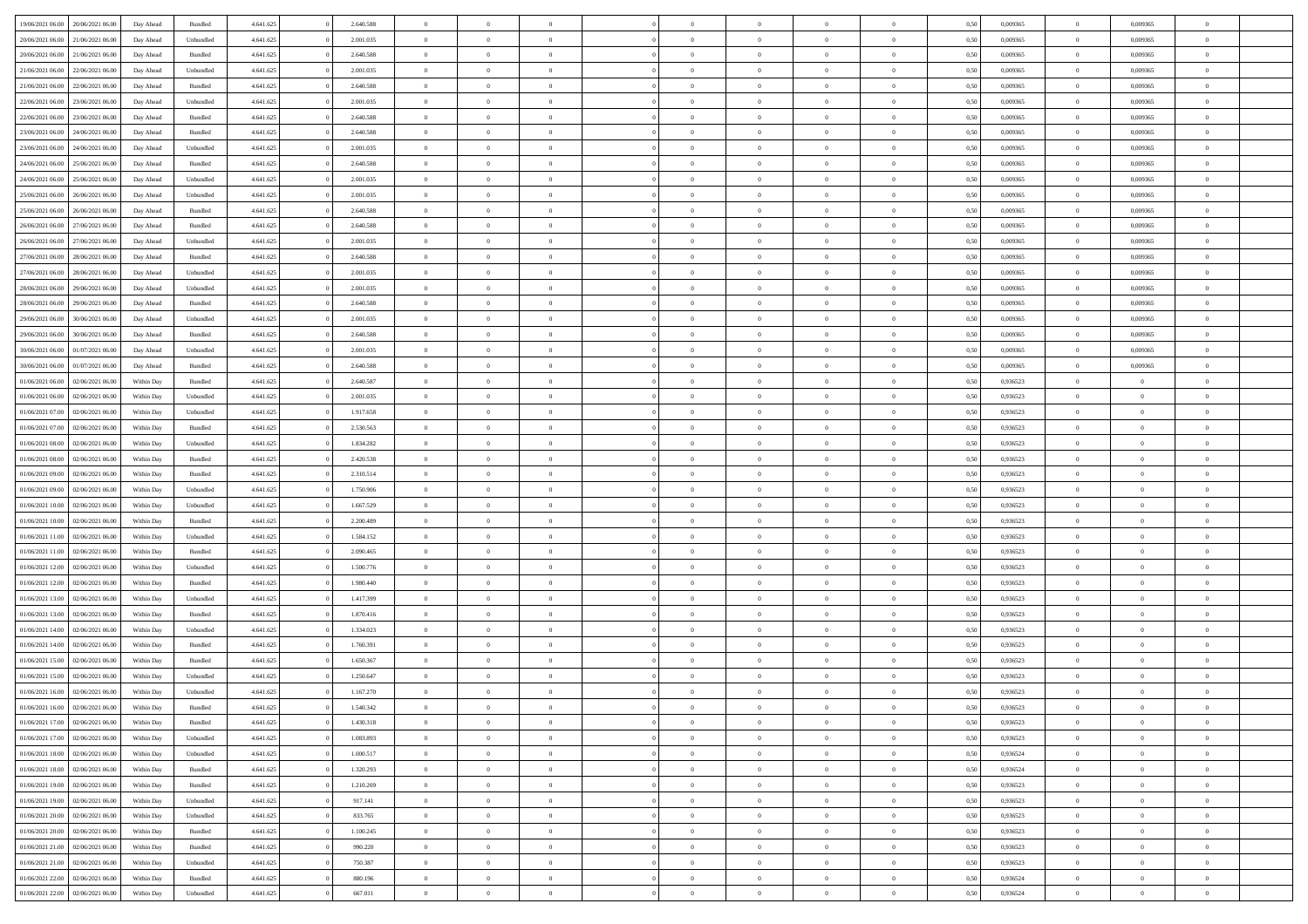| 01/06/2021 23:00 | 02/06/2021 06:00 | Within Day | Unbundled | 4.641.625 | 583.635   | $\overline{0}$ | $\theta$       |                | $\Omega$       | $\Omega$       | $\theta$       | $\theta$       | 0.50 | 0.936523 | $\theta$       | $\overline{0}$ | $\theta$       |  |
|------------------|------------------|------------|-----------|-----------|-----------|----------------|----------------|----------------|----------------|----------------|----------------|----------------|------|----------|----------------|----------------|----------------|--|
|                  |                  |            |           |           |           |                |                |                |                |                |                |                |      |          |                |                |                |  |
| 01/06/2021 23:00 | 02/06/2021 06:00 | Within Day | Bundled   | 4.641.625 | 770.171   | $\overline{0}$ | $\theta$       | $\overline{0}$ | $\overline{0}$ | $\bf{0}$       | $\overline{0}$ | $\bf{0}$       | 0,50 | 0,936523 | $\theta$       | $\overline{0}$ | $\overline{0}$ |  |
| 02/06/2021 00:00 | 02/06/2021 06:00 | Within Day | Unbundled | 4.641.625 | 500.259   | $\overline{0}$ | $\bf{0}$       | $\overline{0}$ | $\bf{0}$       | $\bf{0}$       | $\bf{0}$       | $\mathbf{0}$   | 0,50 | 0,936523 | $\overline{0}$ | $\overline{0}$ | $\bf{0}$       |  |
| 02/06/2021 00:00 | 02/06/2021 06:00 | Within Dav | Bundled   | 4.641.625 | 660.147   | $\overline{0}$ | $\overline{0}$ | $\overline{0}$ | $\overline{0}$ | $\bf{0}$       | $\overline{0}$ | $\overline{0}$ | 0.50 | 0.936523 | $\theta$       | $\theta$       | $\overline{0}$ |  |
|                  |                  |            |           |           |           |                |                |                |                |                |                |                |      |          |                |                |                |  |
| 02/06/2021 01:00 | 02/06/2021 06:00 | Within Day | Bundled   | 4.641.625 | 550.122   | $\overline{0}$ | $\theta$       | $\overline{0}$ | $\overline{0}$ | $\bf{0}$       | $\overline{0}$ | $\bf{0}$       | 0,50 | 0,936523 | $\theta$       | $\overline{0}$ | $\overline{0}$ |  |
| 02/06/2021 01:00 | 02/06/2021 06:00 | Within Day | Unbundled | 4.641.625 | 416.882   | $\overline{0}$ | $\overline{0}$ | $\overline{0}$ | $\bf{0}$       | $\overline{0}$ | $\overline{0}$ | $\mathbf{0}$   | 0,50 | 0,936523 | $\overline{0}$ | $\overline{0}$ | $\bf{0}$       |  |
| 02/06/2021 02:00 | 02/06/2021 06:00 | Within Dav | Unbundled | 4.641.625 | 333.505   | $\overline{0}$ | $\overline{0}$ | $\overline{0}$ | $\overline{0}$ | $\overline{0}$ | $\overline{0}$ | $\overline{0}$ | 0.50 | 0,936524 | $\theta$       | $\overline{0}$ | $\overline{0}$ |  |
| 02/06/2021 02:00 | 02/06/2021 06:00 | Within Day | Bundled   | 4.641.625 | 440.098   | $\overline{0}$ | $\theta$       | $\overline{0}$ | $\overline{0}$ | $\bf{0}$       | $\overline{0}$ | $\bf{0}$       | 0,50 | 0,936524 | $\theta$       | $\theta$       | $\overline{0}$ |  |
|                  |                  |            |           |           |           |                | $\overline{0}$ |                |                | $\bf{0}$       |                |                |      |          | $\,0\,$        | $\overline{0}$ | $\overline{0}$ |  |
| 02/06/2021 03:00 | 02/06/2021 06:00 | Within Day | Bundled   | 4.641.625 | 330.073   | $\overline{0}$ |                | $\overline{0}$ | $\bf{0}$       |                | $\bf{0}$       | $\bf{0}$       | 0,50 | 0,936524 |                |                |                |  |
| 02/06/2021 03:00 | 02/06/2021 06:00 | Within Dav | Unbundled | 4.641.625 | 250.129   | $\overline{0}$ | $\overline{0}$ | $\overline{0}$ | $\overline{0}$ | $\overline{0}$ | $\overline{0}$ | $\overline{0}$ | 0.50 | 0,936524 | $\theta$       | $\overline{0}$ | $\overline{0}$ |  |
| 02/06/2021 04:00 | 02/06/2021 06:00 | Within Day | Unbundled | 4.641.625 | 166.753   | $\overline{0}$ | $\theta$       | $\overline{0}$ | $\overline{0}$ | $\bf{0}$       | $\overline{0}$ | $\bf{0}$       | 0,50 | 0,936521 | $\,$ 0 $\,$    | $\overline{0}$ | $\overline{0}$ |  |
| 02/06/2021 04:00 | 02/06/2021 06:00 | Within Day | Bundled   | 4.641.625 | 220.049   | $\overline{0}$ | $\bf{0}$       | $\overline{0}$ | $\bf{0}$       | $\bf{0}$       | $\bf{0}$       | $\mathbf{0}$   | 0,50 | 0,936521 | $\overline{0}$ | $\overline{0}$ | $\bf{0}$       |  |
| 02/06/2021 05:00 | 02/06/2021 06:00 | Within Day | Bundled   | 4.641.625 | 110.024   | $\overline{0}$ | $\overline{0}$ | $\overline{0}$ | $\overline{0}$ | $\bf{0}$       | $\overline{0}$ | $\overline{0}$ | 0.50 | 0,936521 | $\theta$       | $\theta$       | $\overline{0}$ |  |
|                  |                  |            |           |           |           | $\overline{0}$ | $\theta$       | $\overline{0}$ | $\overline{0}$ | $\bf{0}$       | $\overline{0}$ |                |      |          | $\theta$       | $\overline{0}$ | $\overline{0}$ |  |
| 02/06/2021 05:00 | 02/06/2021 06.00 | Within Day | Unbundled | 4.641.625 | 83.376    |                |                |                |                |                |                | $\bf{0}$       | 0,50 | 0,936521 |                |                |                |  |
| 02/06/2021 06.00 | 03/06/2021 06:00 | Within Day | Unbundled | 4.641.625 | 2.001.035 | $\overline{0}$ | $\overline{0}$ | $\overline{0}$ | $\bf{0}$       | $\overline{0}$ | $\overline{0}$ | $\mathbf{0}$   | 0,50 | 0,936523 | $\overline{0}$ | $\overline{0}$ | $\bf{0}$       |  |
| 02/06/2021 06:00 | 03/06/2021 06:00 | Within Dav | Bundled   | 4.641.625 | 2.640.587 | $\overline{0}$ | $\overline{0}$ | $\overline{0}$ | $\overline{0}$ | $\overline{0}$ | $\overline{0}$ | $\overline{0}$ | 0.50 | 0.936523 | $\theta$       | $\overline{0}$ | $\overline{0}$ |  |
| 02/06/2021 07:00 | 03/06/2021 06:00 | Within Day | Unbundled | 4.641.625 | 1.917.658 | $\overline{0}$ | $\theta$       | $\overline{0}$ | $\overline{0}$ | $\bf{0}$       | $\overline{0}$ | $\bf{0}$       | 0,50 | 0,936523 | $\theta$       | $\theta$       | $\overline{0}$ |  |
| 02/06/2021 07:00 | 03/06/2021 06:00 | Within Day | Bundled   | 4.641.625 | 2.530.563 | $\overline{0}$ | $\overline{0}$ | $\overline{0}$ | $\bf{0}$       | $\bf{0}$       | $\bf{0}$       | $\mathbf{0}$   | 0,50 | 0,936523 | $\,0\,$        | $\overline{0}$ | $\overline{0}$ |  |
|                  |                  |            |           |           |           |                |                |                |                |                |                |                |      |          |                |                |                |  |
| 02/06/2021 08:00 | 03/06/2021 06:00 | Within Day | Unbundled | 4.641.625 | 1.834.282 | $\overline{0}$ | $\overline{0}$ | $\overline{0}$ | $\overline{0}$ | $\overline{0}$ | $\overline{0}$ | $\overline{0}$ | 0.50 | 0.936523 | $\theta$       | $\overline{0}$ | $\overline{0}$ |  |
| 02/06/2021 08:00 | 03/06/2021 06:00 | Within Day | Bundled   | 4.641.625 | 2.420.538 | $\overline{0}$ | $\theta$       | $\overline{0}$ | $\overline{0}$ | $\bf{0}$       | $\overline{0}$ | $\bf{0}$       | 0,50 | 0,936523 | $\,$ 0 $\,$    | $\overline{0}$ | $\overline{0}$ |  |
| 02/06/2021 09:00 | 03/06/2021 06:00 | Within Day | Bundled   | 4.641.625 | 2.310.514 | $\overline{0}$ | $\overline{0}$ | $\overline{0}$ | $\bf{0}$       | $\bf{0}$       | $\bf{0}$       | $\bf{0}$       | 0,50 | 0,936523 | $\,0\,$        | $\overline{0}$ | $\bf{0}$       |  |
| 02/06/2021 09:00 | 03/06/2021 06:00 | Within Day | Unbundled | 4.641.625 | 1.750.906 | $\overline{0}$ | $\overline{0}$ | $\overline{0}$ | $\overline{0}$ | $\bf{0}$       | $\overline{0}$ | $\overline{0}$ | 0.50 | 0.936523 | $\theta$       | $\overline{0}$ | $\overline{0}$ |  |
| 02/06/2021 10:00 | 03/06/2021 06:00 | Within Day | Unbundled | 4.641.625 | 1.667.529 | $\overline{0}$ | $\theta$       | $\overline{0}$ | $\overline{0}$ | $\bf{0}$       | $\overline{0}$ | $\bf{0}$       | 0,50 | 0,936523 | $\theta$       | $\overline{0}$ | $\overline{0}$ |  |
|                  |                  |            |           |           |           |                |                |                |                |                |                |                |      |          |                |                |                |  |
| 02/06/2021 10:00 | 03/06/2021 06:00 | Within Day | Bundled   | 4.641.625 | 2.200.489 | $\overline{0}$ | $\overline{0}$ | $\overline{0}$ | $\bf{0}$       | $\overline{0}$ | $\overline{0}$ | $\mathbf{0}$   | 0,50 | 0,936523 | $\overline{0}$ | $\overline{0}$ | $\bf{0}$       |  |
| 02/06/2021 11:00 | 03/06/2021 06:00 | Within Dav | Unbundled | 4.641.625 | 1.584.152 | $\overline{0}$ | $\overline{0}$ | $\overline{0}$ | $\overline{0}$ | $\overline{0}$ | $\overline{0}$ | $\overline{0}$ | 0.50 | 0.936523 | $\theta$       | $\overline{0}$ | $\overline{0}$ |  |
| 02/06/2021 11:00 | 03/06/2021 06:00 | Within Day | Bundled   | 4.641.625 | 2.090.465 | $\overline{0}$ | $\theta$       | $\overline{0}$ | $\overline{0}$ | $\bf{0}$       | $\overline{0}$ | $\bf{0}$       | 0,50 | 0,936523 | $\theta$       | $\theta$       | $\overline{0}$ |  |
| 02/06/2021 12:00 | 03/06/2021 06:00 | Within Day | Unbundled | 4.641.625 | 1.500.776 | $\overline{0}$ | $\overline{0}$ | $\overline{0}$ | $\bf{0}$       | $\bf{0}$       | $\bf{0}$       | $\bf{0}$       | 0,50 | 0,936523 | $\,0\,$        | $\overline{0}$ | $\overline{0}$ |  |
|                  | 03/06/2021 06:00 |            | Bundled   | 4.641.625 | 1.980.440 | $\overline{0}$ | $\overline{0}$ | $\overline{0}$ | $\overline{0}$ | $\overline{0}$ | $\overline{0}$ | $\overline{0}$ | 0.50 | 0.936523 | $\theta$       | $\overline{0}$ | $\overline{0}$ |  |
| 02/06/2021 12:00 |                  | Within Day |           |           |           |                |                |                |                |                |                |                |      |          |                |                |                |  |
| 02/06/2021 13:00 | 03/06/2021 06:00 | Within Day | Bundled   | 4.641.625 | 1.870.416 | $\overline{0}$ | $\theta$       | $\overline{0}$ | $\overline{0}$ | $\bf{0}$       | $\overline{0}$ | $\bf{0}$       | 0,50 | 0,936523 | $\,$ 0 $\,$    | $\overline{0}$ | $\overline{0}$ |  |
| 02/06/2021 13:00 | 03/06/2021 06:00 | Within Day | Unbundled | 4.641.625 | 1.417.399 | $\overline{0}$ | $\overline{0}$ | $\overline{0}$ | $\overline{0}$ | $\bf{0}$       | $\overline{0}$ | $\bf{0}$       | 0,50 | 0,936523 | $\bf{0}$       | $\overline{0}$ | $\bf{0}$       |  |
| 02/06/2021 14:00 | 03/06/2021 06:00 | Within Day | Bundled   | 4.641.625 | 1.760.391 | $\overline{0}$ | $\Omega$       | $\Omega$       | $\Omega$       | $\Omega$       | $\overline{0}$ | $\overline{0}$ | 0,50 | 0,936523 | $\,0\,$        | $\theta$       | $\theta$       |  |
| 02/06/2021 14:00 | 03/06/2021 06:00 | Within Day | Unbundled | 4.641.625 | 1.334.023 | $\overline{0}$ | $\theta$       | $\overline{0}$ | $\overline{0}$ | $\bf{0}$       | $\overline{0}$ | $\bf{0}$       | 0,50 | 0,936523 | $\theta$       | $\overline{0}$ | $\overline{0}$ |  |
|                  |                  |            |           |           |           |                |                |                |                |                |                |                |      |          |                |                |                |  |
| 02/06/2021 15:00 | 03/06/2021 06:00 | Within Day | Bundled   | 4.641.625 | 1.650.367 | $\overline{0}$ | $\overline{0}$ | $\overline{0}$ | $\overline{0}$ | $\overline{0}$ | $\overline{0}$ | $\mathbf{0}$   | 0,50 | 0,936523 | $\bf{0}$       | $\overline{0}$ | $\bf{0}$       |  |
| 02/06/2021 15:00 | 03/06/2021 06:00 | Within Day | Unbundled | 4.641.625 | 1.250.647 | $\overline{0}$ | $\Omega$       | $\Omega$       | $\Omega$       | $\bf{0}$       | $\overline{0}$ | $\overline{0}$ | 0.50 | 0.936523 | $\,0\,$        | $\theta$       | $\theta$       |  |
| 02/06/2021 16:00 | 03/06/2021 06:00 | Within Day | Bundled   | 4.641.625 | 1.540.342 | $\overline{0}$ | $\theta$       | $\overline{0}$ | $\overline{0}$ | $\bf{0}$       | $\overline{0}$ | $\bf{0}$       | 0,50 | 0,936523 | $\theta$       | $\overline{0}$ | $\overline{0}$ |  |
| 02/06/2021 16:00 | 03/06/2021 06:00 | Within Day | Unbundled | 4.641.625 | 1.167.270 | $\overline{0}$ | $\overline{0}$ | $\overline{0}$ | $\overline{0}$ | $\bf{0}$       | $\overline{0}$ | $\bf{0}$       | 0,50 | 0,936523 | $\,0\,$        | $\overline{0}$ | $\bf{0}$       |  |
| 02/06/2021 17:00 | 03/06/2021 06:00 | Within Day | Bundled   | 4.641.625 | 1.430.318 | $\overline{0}$ | $\Omega$       | $\Omega$       | $\Omega$       | $\theta$       | $\overline{0}$ | $\overline{0}$ | 0.50 | 0.936523 | $\,$ 0 $\,$    | $\theta$       | $\theta$       |  |
|                  |                  |            |           |           |           |                |                |                |                |                |                |                |      |          |                |                |                |  |
| 02/06/2021 17:00 | 03/06/2021 06:00 | Within Day | Unbundled | 4.641.625 | 1.083.893 | $\overline{0}$ | $\theta$       | $\overline{0}$ | $\overline{0}$ | $\,$ 0         | $\overline{0}$ | $\bf{0}$       | 0,50 | 0,936523 | $\,$ 0 $\,$    | $\overline{0}$ | $\overline{0}$ |  |
| 02/06/2021 18:00 | 03/06/2021 06:00 | Within Day | Unbundled | 4.641.625 | 1.000.517 | $\overline{0}$ | $\bf{0}$       | $\overline{0}$ | $\bf{0}$       | $\bf{0}$       | $\bf{0}$       | $\mathbf{0}$   | 0,50 | 0,936524 | $\overline{0}$ | $\overline{0}$ | $\bf{0}$       |  |
| 02/06/2021 18:00 | 03/06/2021 06:00 | Within Day | Bundled   | 4.641.625 | 1.320.293 | $\overline{0}$ | $\Omega$       | $\overline{0}$ | $\Omega$       | $\overline{0}$ | $\overline{0}$ | $\overline{0}$ | 0,50 | 0,936524 | $\,0\,$        | $\theta$       | $\theta$       |  |
| 02/06/2021 19:00 | 03/06/2021 06:00 | Within Day | Bundled   | 4.641.625 | 1.210.269 | $\overline{0}$ | $\theta$       | $\overline{0}$ | $\overline{0}$ | $\,$ 0         | $\overline{0}$ | $\bf{0}$       | 0,50 | 0,936523 | $\,$ 0 $\,$    | $\overline{0}$ | $\overline{0}$ |  |
| 02/06/2021 19:00 | 03/06/2021 06:00 | Within Day | Unbundled | 4.641.625 | 917.141   | $\overline{0}$ | $\overline{0}$ | $\overline{0}$ | $\bf{0}$       | $\bf{0}$       | $\bf{0}$       | $\mathbf{0}$   | 0,50 | 0,936523 | $\overline{0}$ | $\overline{0}$ | $\bf{0}$       |  |
|                  |                  |            |           |           |           |                |                |                |                |                |                |                |      |          |                |                |                |  |
| 02/06/2021 20:00 | 03/06/2021 06:00 | Within Day | Unbundled | 4.641.625 | 833,765   | $\overline{0}$ | $\Omega$       | $\Omega$       | $\Omega$       | $\Omega$       | $\Omega$       | $\overline{0}$ | 0.50 | 0.936523 | $\theta$       | $\theta$       | $\theta$       |  |
| 02/06/2021 20:00 | 03/06/2021 06:00 | Within Day | Bundled   | 4.641.625 | 1.100.245 | $\overline{0}$ | $\overline{0}$ | $\overline{0}$ | $\bf{0}$       | $\,$ 0         | $\bf{0}$       | $\bf{0}$       | 0,50 | 0,936523 | $\,0\,$        | $\,$ 0 $\,$    | $\overline{0}$ |  |
| 02/06/2021 21:00 | 03/06/2021 06:00 | Within Day | Unbundled | 4.641.625 | 750.387   | $\bf{0}$       | $\bf{0}$       |                |                |                |                |                | 0,50 | 0,936523 | $\bf{0}$       | $\overline{0}$ |                |  |
| 02/06/2021 21:00 | 03/06/2021 06:00 | Within Day | Bundled   | 4.641.625 | 990.220   | $\overline{0}$ | $\overline{0}$ | $\overline{0}$ | $\Omega$       | $\overline{0}$ | $\overline{0}$ | $\overline{0}$ | 0,50 | 0.936523 | $\theta$       | $\theta$       | $\theta$       |  |
| 02/06/2021 22.00 | 03/06/2021 06:00 | Within Day | Unbundled | 4.641.625 | 667.011   | $\overline{0}$ | $\bf{0}$       | $\overline{0}$ | $\bf{0}$       | $\,$ 0 $\,$    | $\overline{0}$ | $\,$ 0 $\,$    | 0,50 | 0,936524 | $\,$ 0 $\,$    | $\,$ 0 $\,$    | $\,$ 0         |  |
|                  |                  |            |           |           |           |                |                |                |                |                |                |                |      |          |                |                |                |  |
| 02/06/2021 22.00 | 03/06/2021 06:00 | Within Day | Bundled   | 4.641.625 | 880.196   | $\overline{0}$ | $\overline{0}$ | $\overline{0}$ | $\overline{0}$ | $\overline{0}$ | $\overline{0}$ | $\mathbf{0}$   | 0,50 | 0,936524 | $\overline{0}$ | $\bf{0}$       | $\bf{0}$       |  |
| 02/06/2021 23:00 | 03/06/2021 06:00 | Within Day | Bundled   | 4.641.625 | 770.171   | $\overline{0}$ | $\overline{0}$ | $\overline{0}$ | $\Omega$       | $\overline{0}$ | $\overline{0}$ | $\overline{0}$ | 0,50 | 0,936523 | $\overline{0}$ | $\theta$       | $\overline{0}$ |  |
| 02/06/2021 23:00 | 03/06/2021 06:00 | Within Day | Unbundled | 4.641.625 | 583.635   | $\overline{0}$ | $\,$ 0         | $\overline{0}$ | $\bf{0}$       | $\,$ 0 $\,$    | $\overline{0}$ | $\mathbf{0}$   | 0,50 | 0,936523 | $\,$ 0 $\,$    | $\overline{0}$ | $\overline{0}$ |  |
| 03/06/2021 00:00 | 03/06/2021 06:00 | Within Day | Bundled   | 4.641.625 | 660.147   | $\overline{0}$ | $\overline{0}$ | $\overline{0}$ | $\overline{0}$ | $\overline{0}$ | $\overline{0}$ | $\mathbf{0}$   | 0,50 | 0,936523 | $\overline{0}$ | $\overline{0}$ | $\bf{0}$       |  |
|                  |                  |            |           |           |           |                | $\overline{0}$ | $\overline{0}$ |                | $\overline{0}$ | $\overline{0}$ |                | 0.50 |          |                | $\theta$       | $\overline{0}$ |  |
| 03/06/2021 00:00 | 03/06/2021 06:00 | Within Day | Unbundled | 4.641.625 | 500.259   | $\overline{0}$ |                |                | $\overline{0}$ |                |                | $\bf{0}$       |      | 0,936523 | $\overline{0}$ |                |                |  |
| 03/06/2021 01:00 | 03/06/2021 06:00 | Within Day | Bundled   | 4.641.625 | 550.122   | $\overline{0}$ | $\,$ 0         | $\overline{0}$ | $\bf{0}$       | $\bf{0}$       | $\bf{0}$       | $\bf{0}$       | 0,50 | 0,936523 | $\,$ 0 $\,$    | $\overline{0}$ | $\overline{0}$ |  |
| 03/06/2021 01:00 | 03/06/2021 06:00 | Within Day | Unbundled | 4.641.625 | 416.882   | $\overline{0}$ | $\bf{0}$       | $\overline{0}$ | $\overline{0}$ | $\overline{0}$ | $\overline{0}$ | $\mathbf{0}$   | 0,50 | 0,936523 | $\overline{0}$ | $\overline{0}$ | $\bf{0}$       |  |
| 03/06/2021 02:00 | 03/06/2021 06:00 | Within Day | Unbundled | 4.641.625 | 333.505   | $\overline{0}$ | $\overline{0}$ | $\overline{0}$ | $\Omega$       | $\overline{0}$ | $\overline{0}$ | $\overline{0}$ | 0.50 | 0.936524 | $\overline{0}$ | $\overline{0}$ | $\overline{0}$ |  |
| 03/06/2021 02:00 | 03/06/2021 06:00 | Within Day | Bundled   | 4.641.625 | 440.098   | $\overline{0}$ | $\bf{0}$       | $\overline{0}$ | $\bf{0}$       | $\bf{0}$       | $\bf{0}$       | $\mathbf{0}$   | 0,50 | 0,936524 | $\,$ 0 $\,$    | $\,$ 0 $\,$    | $\bf{0}$       |  |
|                  |                  |            |           |           |           |                |                |                |                |                |                |                |      |          |                |                |                |  |
| 03/06/2021 03:00 | 03/06/2021 06:00 | Within Day | Unbundled | 4.641.625 | 250.129   | $\overline{0}$ | $\overline{0}$ | $\overline{0}$ | $\overline{0}$ | $\overline{0}$ | $\bf{0}$       | $\mathbf{0}$   | 0,50 | 0,936524 | $\overline{0}$ | $\bf{0}$       | $\overline{0}$ |  |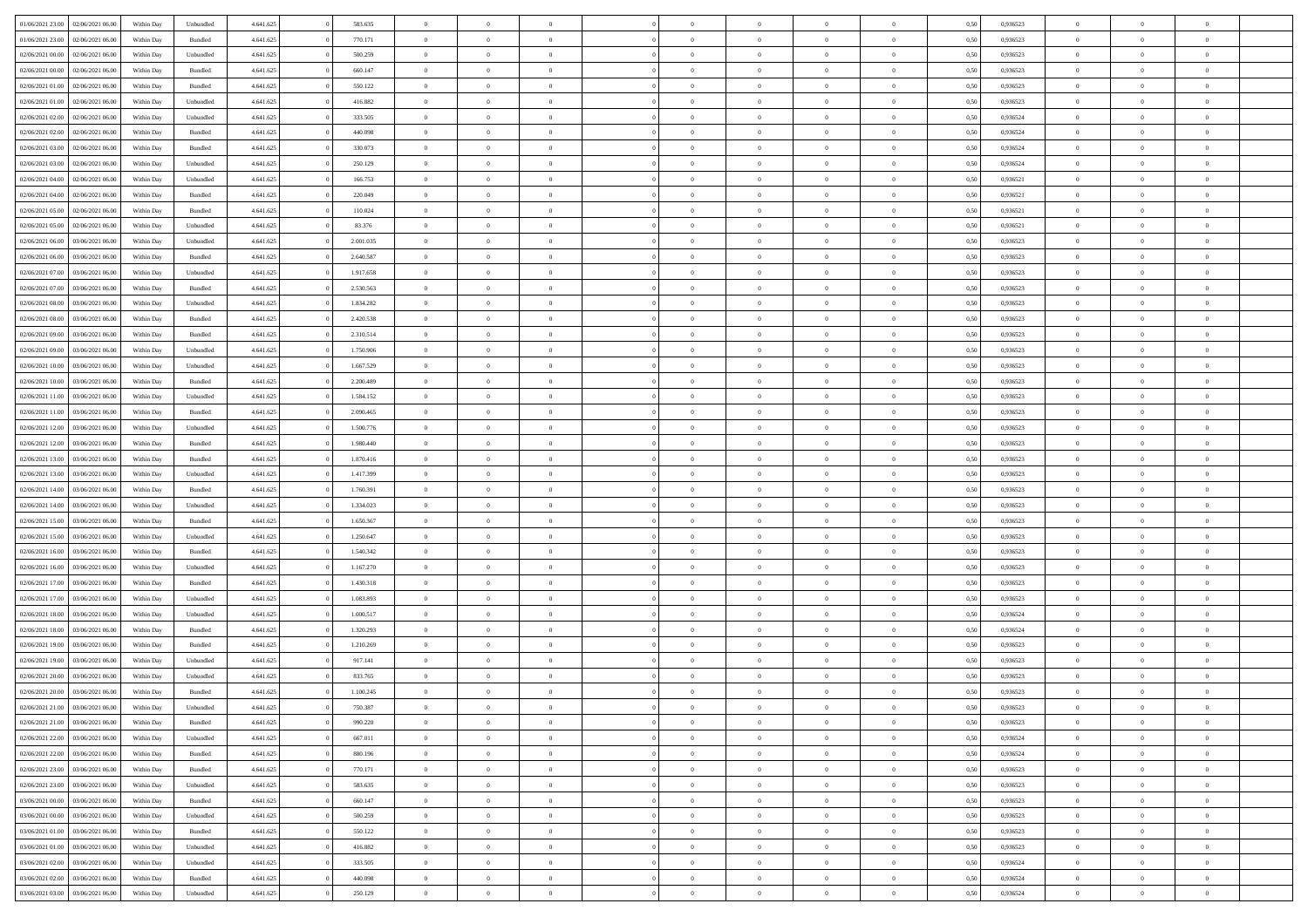| 03/06/2021 03:00 | 03/06/2021 06:00 | Within Day | Bundled   | 4.641.625 | 330.073   | $\overline{0}$ | $\Omega$       |                | $\Omega$       | $\Omega$       | $\theta$       | $\theta$       | 0.50 | 0,936524 | $\theta$       | $\theta$       | $\overline{0}$ |  |
|------------------|------------------|------------|-----------|-----------|-----------|----------------|----------------|----------------|----------------|----------------|----------------|----------------|------|----------|----------------|----------------|----------------|--|
|                  |                  |            |           |           |           |                |                |                |                |                |                |                |      |          |                |                |                |  |
| 03/06/2021 04:00 | 03/06/2021 06.00 | Within Day | Unbundled | 4.641.625 | 166.753   | $\overline{0}$ | $\theta$       | $\overline{0}$ | $\overline{0}$ | $\bf{0}$       | $\overline{0}$ | $\bf{0}$       | 0,50 | 0,936521 | $\theta$       | $\overline{0}$ | $\overline{0}$ |  |
| 03/06/2021 04:00 | 03/06/2021 06:00 | Within Day | Bundled   | 4.641.625 | 220.049   | $\overline{0}$ | $\bf{0}$       | $\overline{0}$ | $\bf{0}$       | $\bf{0}$       | $\bf{0}$       | $\mathbf{0}$   | 0,50 | 0,936521 | $\overline{0}$ | $\overline{0}$ | $\overline{0}$ |  |
| 03/06/2021 05:00 | 03/06/2021 06:00 | Within Dav | Unbundled | 4.641.625 | 83.376    | $\overline{0}$ | $\overline{0}$ | $\overline{0}$ | $\overline{0}$ | $\bf{0}$       | $\overline{0}$ | $\overline{0}$ | 0.50 | 0.936521 | $\theta$       | $\theta$       | $\overline{0}$ |  |
|                  |                  |            |           |           |           |                |                |                |                |                |                |                |      |          |                |                |                |  |
| 03/06/2021 05:00 | 03/06/2021 06.00 | Within Day | Bundled   | 4.641.625 | 110.024   | $\overline{0}$ | $\theta$       | $\overline{0}$ | $\overline{0}$ | $\bf{0}$       | $\overline{0}$ | $\bf{0}$       | 0,50 | 0,936521 | $\theta$       | $\overline{0}$ | $\overline{0}$ |  |
| 03/06/2021 06:00 | 04/06/2021 06.00 | Within Day | Bundled   | 4.641.625 | 2.640.587 | $\overline{0}$ | $\overline{0}$ | $\overline{0}$ | $\bf{0}$       | $\overline{0}$ | $\overline{0}$ | $\mathbf{0}$   | 0,50 | 0,936523 | $\overline{0}$ | $\overline{0}$ | $\bf{0}$       |  |
| 03/06/2021 06:00 | 04/06/2021 06:00 | Within Dav | Unbundled | 4.641.625 | 2.001.035 | $\overline{0}$ | $\overline{0}$ | $\overline{0}$ | $\overline{0}$ | $\overline{0}$ | $\overline{0}$ | $\overline{0}$ | 0.50 | 0.936523 | $\theta$       | $\overline{0}$ | $\overline{0}$ |  |
| 03/06/2021 07:00 | 04/06/2021 06.00 | Within Day | Unbundled | 4.641.625 | 1.917.658 | $\overline{0}$ | $\theta$       | $\overline{0}$ | $\overline{0}$ | $\bf{0}$       | $\overline{0}$ | $\bf{0}$       | 0,50 | 0,936523 | $\theta$       | $\theta$       | $\overline{0}$ |  |
|                  |                  |            |           |           |           |                |                |                |                |                |                |                |      |          |                |                |                |  |
| 03/06/2021 07:00 | 04/06/2021 06.00 | Within Day | Bundled   | 4.641.625 | 2.530.563 | $\overline{0}$ | $\overline{0}$ | $\overline{0}$ | $\bf{0}$       | $\bf{0}$       | $\bf{0}$       | $\bf{0}$       | 0,50 | 0,936523 | $\,0\,$        | $\overline{0}$ | $\overline{0}$ |  |
| 03/06/2021 08:00 | 04/06/2021 06:00 | Within Dav | Bundled   | 4.641.625 | 2.420.538 | $\overline{0}$ | $\overline{0}$ | $\overline{0}$ | $\overline{0}$ | $\overline{0}$ | $\overline{0}$ | $\overline{0}$ | 0.50 | 0.936523 | $\theta$       | $\overline{0}$ | $\overline{0}$ |  |
| 03/06/2021 08:00 | 04/06/2021 06.00 | Within Day | Unbundled | 4.641.625 | 1.834.282 | $\overline{0}$ | $\theta$       | $\overline{0}$ | $\overline{0}$ | $\bf{0}$       | $\overline{0}$ | $\bf{0}$       | 0,50 | 0,936523 | $\,$ 0 $\,$    | $\overline{0}$ | $\overline{0}$ |  |
| 03/06/2021 09:00 | 04/06/2021 06.00 | Within Day | Bundled   | 4.641.625 | 2.310.514 | $\overline{0}$ | $\overline{0}$ | $\overline{0}$ | $\bf{0}$       | $\bf{0}$       | $\bf{0}$       | $\bf{0}$       | 0,50 | 0,936523 | $\bf{0}$       | $\overline{0}$ | $\bf{0}$       |  |
| 03/06/2021 09:00 | 04/06/2021 06:00 | Within Day | Unbundled | 4.641.625 | 1.750.906 | $\overline{0}$ | $\overline{0}$ | $\overline{0}$ | $\overline{0}$ | $\bf{0}$       | $\overline{0}$ | $\overline{0}$ | 0.50 | 0.936523 | $\theta$       | $\theta$       | $\overline{0}$ |  |
|                  |                  |            |           |           |           | $\overline{0}$ | $\theta$       | $\overline{0}$ | $\overline{0}$ | $\bf{0}$       | $\overline{0}$ |                |      |          | $\theta$       | $\overline{0}$ | $\overline{0}$ |  |
| 03/06/2021 10:00 | 04/06/2021 06.00 | Within Day | Bundled   | 4.641.625 | 2.200.489 |                |                |                |                |                |                | $\bf{0}$       | 0,50 | 0,936523 |                |                |                |  |
| 03/06/2021 10:00 | 04/06/2021 06.00 | Within Day | Unbundled | 4.641.625 | 1.667.529 | $\overline{0}$ | $\overline{0}$ | $\overline{0}$ | $\overline{0}$ | $\overline{0}$ | $\overline{0}$ | $\mathbf{0}$   | 0,50 | 0,936523 | $\bf{0}$       | $\overline{0}$ | $\bf{0}$       |  |
| 03/06/2021 11:00 | 04/06/2021 06:00 | Within Dav | Unbundled | 4.641.625 | 1.584.152 | $\overline{0}$ | $\overline{0}$ | $\overline{0}$ | $\overline{0}$ | $\overline{0}$ | $\overline{0}$ | $\overline{0}$ | 0.50 | 0.936523 | $\theta$       | $\overline{0}$ | $\overline{0}$ |  |
| 03/06/2021 11:00 | 04/06/2021 06.00 | Within Day | Bundled   | 4.641.625 | 2.090.465 | $\overline{0}$ | $\theta$       | $\overline{0}$ | $\overline{0}$ | $\bf{0}$       | $\overline{0}$ | $\bf{0}$       | 0,50 | 0,936523 | $\theta$       | $\theta$       | $\overline{0}$ |  |
| 03/06/2021 12:00 | 04/06/2021 06.00 | Within Day | Bundled   | 4.641.625 | 1.980.440 | $\overline{0}$ | $\overline{0}$ | $\overline{0}$ | $\overline{0}$ | $\bf{0}$       | $\overline{0}$ | $\bf{0}$       | 0,50 | 0,936523 | $\,0\,$        | $\overline{0}$ | $\overline{0}$ |  |
|                  |                  |            |           |           |           |                |                |                |                |                |                |                |      |          |                |                |                |  |
| 03/06/2021 12:00 | 04/06/2021 06:00 | Within Day | Unbundled | 4.641.625 | 1.500.776 | $\overline{0}$ | $\overline{0}$ | $\overline{0}$ | $\overline{0}$ | $\overline{0}$ | $\overline{0}$ | $\overline{0}$ | 0.50 | 0.936523 | $\theta$       | $\overline{0}$ | $\overline{0}$ |  |
| 03/06/2021 13:00 | 04/06/2021 06.00 | Within Day | Unbundled | 4.641.625 | 1.417.399 | $\overline{0}$ | $\theta$       | $\overline{0}$ | $\overline{0}$ | $\bf{0}$       | $\overline{0}$ | $\bf{0}$       | 0,50 | 0,936523 | $\theta$       | $\overline{0}$ | $\overline{0}$ |  |
| 03/06/2021 13:00 | 04/06/2021 06.00 | Within Day | Bundled   | 4.641.625 | 1.870.416 | $\overline{0}$ | $\overline{0}$ | $\overline{0}$ | $\overline{0}$ | $\bf{0}$       | $\overline{0}$ | $\bf{0}$       | 0,50 | 0,936523 | $\,0\,$        | $\overline{0}$ | $\bf{0}$       |  |
| 03/06/2021 14:00 | 04/06/2021 06:00 | Within Day | Bundled   | 4.641.625 | 1.760.391 | $\overline{0}$ | $\overline{0}$ | $\overline{0}$ | $\overline{0}$ | $\bf{0}$       | $\overline{0}$ | $\overline{0}$ | 0.50 | 0.936523 | $\theta$       | $\overline{0}$ | $\overline{0}$ |  |
| 03/06/2021 14:00 | 04/06/2021 06.00 | Within Day | Unbundled | 4.641.625 | 1.334.023 | $\overline{0}$ | $\theta$       | $\overline{0}$ | $\overline{0}$ | $\bf{0}$       | $\overline{0}$ | $\bf{0}$       | 0,50 | 0,936523 | $\theta$       | $\overline{0}$ | $\overline{0}$ |  |
|                  |                  |            |           |           |           |                |                |                |                |                |                |                |      |          |                |                |                |  |
| 03/06/2021 15:00 | 04/06/2021 06.00 | Within Day | Unbundled | 4.641.625 | 1.250.647 | $\overline{0}$ | $\overline{0}$ | $\overline{0}$ | $\overline{0}$ | $\overline{0}$ | $\overline{0}$ | $\mathbf{0}$   | 0,50 | 0,936523 | $\overline{0}$ | $\overline{0}$ | $\bf{0}$       |  |
| 03/06/2021 15:00 | 04/06/2021 06:00 | Within Dav | Bundled   | 4.641.625 | 1.650.367 | $\overline{0}$ | $\overline{0}$ | $\overline{0}$ | $\overline{0}$ | $\overline{0}$ | $\overline{0}$ | $\overline{0}$ | 0.50 | 0.936523 | $\theta$       | $\overline{0}$ | $\overline{0}$ |  |
| 03/06/2021 16:00 | 04/06/2021 06.00 | Within Day | Bundled   | 4.641.625 | 1.540.342 | $\overline{0}$ | $\theta$       | $\overline{0}$ | $\overline{0}$ | $\bf{0}$       | $\overline{0}$ | $\bf{0}$       | 0,50 | 0,936523 | $\theta$       | $\theta$       | $\overline{0}$ |  |
| 03/06/2021 16:00 | 04/06/2021 06.00 | Within Day | Unbundled | 4.641.625 | 1.167.270 | $\overline{0}$ | $\overline{0}$ | $\overline{0}$ | $\overline{0}$ | $\bf{0}$       | $\overline{0}$ | $\bf{0}$       | 0,50 | 0,936523 | $\,0\,$        | $\overline{0}$ | $\overline{0}$ |  |
| 03/06/2021 17:00 | 04/06/2021 06:00 |            | Unbundled | 4.641.625 | 1.083.893 | $\overline{0}$ | $\overline{0}$ | $\overline{0}$ | $\overline{0}$ | $\overline{0}$ | $\overline{0}$ | $\overline{0}$ | 0.50 | 0.936523 | $\theta$       | $\overline{0}$ | $\overline{0}$ |  |
|                  |                  | Within Day |           |           |           |                |                |                |                |                |                |                |      |          |                |                |                |  |
| 03/06/2021 17:00 | 04/06/2021 06.00 | Within Day | Bundled   | 4.641.625 | 1.430.318 | $\overline{0}$ | $\theta$       | $\overline{0}$ | $\overline{0}$ | $\bf{0}$       | $\overline{0}$ | $\bf{0}$       | 0,50 | 0,936523 | $\,$ 0 $\,$    | $\overline{0}$ | $\overline{0}$ |  |
| 03/06/2021 18:00 | 04/06/2021 06.00 | Within Day | Unbundled | 4.641.625 | 1.000.517 | $\overline{0}$ | $\overline{0}$ | $\overline{0}$ | $\overline{0}$ | $\bf{0}$       | $\overline{0}$ | $\bf{0}$       | 0,50 | 0,936524 | $\bf{0}$       | $\overline{0}$ | $\bf{0}$       |  |
| 03/06/2021 18:00 | 04/06/2021 06.00 | Within Day | Bundled   | 4.641.625 | 1.320.293 | $\overline{0}$ | $\Omega$       | $\Omega$       | $\Omega$       | $\Omega$       | $\overline{0}$ | $\overline{0}$ | 0,50 | 0,936524 | $\,0\,$        | $\theta$       | $\theta$       |  |
| 03/06/2021 19:00 | 04/06/2021 06.00 | Within Day | Bundled   | 4.641.625 | 1.210.269 | $\overline{0}$ | $\theta$       | $\overline{0}$ | $\overline{0}$ | $\bf{0}$       | $\overline{0}$ | $\bf{0}$       | 0,50 | 0,936523 | $\theta$       | $\overline{0}$ | $\overline{0}$ |  |
|                  |                  |            |           |           |           |                |                |                |                |                |                |                |      |          |                | $\overline{0}$ | $\bf{0}$       |  |
| 03/06/2021 19:00 | 04/06/2021 06:00 | Within Day | Unbundled | 4.641.625 | 917.141   | $\overline{0}$ | $\overline{0}$ | $\overline{0}$ | $\overline{0}$ | $\overline{0}$ | $\overline{0}$ | $\mathbf{0}$   | 0,50 | 0,936523 | $\overline{0}$ |                |                |  |
| 03/06/2021 20.00 | 04/06/2021 06:00 | Within Day | Bundled   | 4.641.625 | 1.100.245 | $\overline{0}$ | $\Omega$       | $\Omega$       | $\Omega$       | $\bf{0}$       | $\overline{0}$ | $\overline{0}$ | 0.50 | 0.936523 | $\,0\,$        | $\theta$       | $\theta$       |  |
| 03/06/2021 20:00 | 04/06/2021 06.00 | Within Day | Unbundled | 4.641.625 | 833.765   | $\overline{0}$ | $\theta$       | $\overline{0}$ | $\overline{0}$ | $\bf{0}$       | $\overline{0}$ | $\bf{0}$       | 0,50 | 0,936523 | $\theta$       | $\overline{0}$ | $\overline{0}$ |  |
| 03/06/2021 21.00 | 04/06/2021 06.00 | Within Day | Bundled   | 4.641.625 | 990.220   | $\overline{0}$ | $\overline{0}$ | $\overline{0}$ | $\overline{0}$ | $\bf{0}$       | $\overline{0}$ | $\bf{0}$       | 0,50 | 0,936523 | $\bf{0}$       | $\overline{0}$ | $\bf{0}$       |  |
| 03/06/2021 21:00 | 04/06/2021 06:00 | Within Day | Unbundled | 4.641.625 | 750,387   | $\overline{0}$ | $\Omega$       | $\Omega$       | $\Omega$       | $\theta$       | $\overline{0}$ | $\overline{0}$ | 0.50 | 0.936523 | $\theta$       | $\theta$       | $\theta$       |  |
|                  |                  |            |           |           |           | $\overline{0}$ | $\theta$       | $\overline{0}$ |                | $\bf{0}$       | $\overline{0}$ |                |      |          | $\,$ 0 $\,$    | $\overline{0}$ | $\overline{0}$ |  |
| 03/06/2021 22:00 | 04/06/2021 06.00 | Within Day | Unbundled | 4.641.625 | 667.011   |                |                |                | $\overline{0}$ |                |                | $\bf{0}$       | 0,50 | 0,936524 |                |                |                |  |
| 03/06/2021 22.00 | 04/06/2021 06.00 | Within Day | Bundled   | 4.641.625 | 880.196   | $\overline{0}$ | $\bf{0}$       | $\overline{0}$ | $\bf{0}$       | $\bf{0}$       | $\bf{0}$       | $\bf{0}$       | 0,50 | 0,936524 | $\overline{0}$ | $\overline{0}$ | $\bf{0}$       |  |
| 03/06/2021 23:00 | 04/06/2021 06.00 | Within Day | Unbundled | 4.641.625 | 583.635   | $\overline{0}$ | $\Omega$       | $\Omega$       | $\Omega$       | $\overline{0}$ | $\overline{0}$ | $\overline{0}$ | 0,50 | 0,936523 | $\,0\,$        | $\theta$       | $\theta$       |  |
| 03/06/2021 23:00 | 04/06/2021 06.00 | Within Day | Bundled   | 4.641.625 | 770.171   | $\overline{0}$ | $\overline{0}$ | $\overline{0}$ | $\overline{0}$ | $\,$ 0         | $\overline{0}$ | $\bf{0}$       | 0,50 | 0,936523 | $\,$ 0 $\,$    | $\overline{0}$ | $\overline{0}$ |  |
| 04/06/2021 00:00 | 04/06/2021 06.00 | Within Day | Unbundled | 4.641.625 | 500.259   | $\overline{0}$ | $\overline{0}$ | $\overline{0}$ | $\bf{0}$       | $\bf{0}$       | $\bf{0}$       | $\mathbf{0}$   | 0,50 | 0,936523 | $\overline{0}$ | $\overline{0}$ | $\bf{0}$       |  |
|                  | 04/06/2021 06:00 |            |           |           | 660.147   | $\overline{0}$ | $\Omega$       | $\Omega$       | $\Omega$       | $\Omega$       | $\Omega$       | $\overline{0}$ | 0.50 | 0.936523 | $\theta$       | $\theta$       | $\theta$       |  |
| 04/06/2021 00:00 |                  | Within Day | Bundled   | 4.641.625 |           |                |                |                |                |                |                |                |      |          |                |                |                |  |
| 04/06/2021 01:00 | 04/06/2021 06:00 | Within Day | Bundled   | 4.641.625 | 550.122   | $\overline{0}$ | $\overline{0}$ | $\overline{0}$ | $\bf{0}$       | $\,$ 0         | $\bf{0}$       | $\bf{0}$       | 0,50 | 0,936523 | $\,0\,$        | $\,$ 0 $\,$    | $\overline{0}$ |  |
| 04/06/2021 01:00 | 04/06/2021 06:00 | Within Day | Unbundled | 4.641.625 | 416.882   | $\bf{0}$       | $\bf{0}$       |                |                |                |                |                | 0,50 | 0,936523 | $\bf{0}$       | $\overline{0}$ |                |  |
| 04/06/2021 02.00 | 04/06/2021 06:00 | Within Day | Unbundled | 4.641.625 | 333.505   | $\overline{0}$ | $\overline{0}$ | $\overline{0}$ | $\Omega$       | $\overline{0}$ | $\overline{0}$ | $\overline{0}$ | 0.50 | 0.936524 | $\theta$       | $\theta$       | $\theta$       |  |
| 04/06/2021 02:00 | 04/06/2021 06:00 | Within Day | Bundled   | 4.641.625 | 440.098   | $\overline{0}$ | $\,$ 0         | $\overline{0}$ | $\bf{0}$       | $\,$ 0 $\,$    | $\overline{0}$ | $\,$ 0 $\,$    | 0,50 | 0,936524 | $\,$ 0 $\,$    | $\,$ 0 $\,$    | $\,$ 0         |  |
| 04/06/2021 03:00 | 04/06/2021 06:00 | Within Day | Unbundled | 4.641.625 | 250.129   | $\overline{0}$ | $\overline{0}$ | $\overline{0}$ | $\overline{0}$ | $\overline{0}$ | $\overline{0}$ | $\mathbf{0}$   | 0,50 | 0,936524 | $\overline{0}$ | $\bf{0}$       | $\bf{0}$       |  |
|                  |                  |            |           |           |           |                |                |                |                |                |                |                |      |          |                |                |                |  |
| 04/06/2021 03:00 | 04/06/2021 06:00 | Within Day | Bundled   | 4.641.625 | 330.073   | $\overline{0}$ | $\overline{0}$ | $\overline{0}$ | $\Omega$       | $\overline{0}$ | $\overline{0}$ | $\overline{0}$ | 0,50 | 0,936524 | $\overline{0}$ | $\theta$       | $\overline{0}$ |  |
| 04/06/2021 04:00 | 04/06/2021 06:00 | Within Day | Bundled   | 4.641.625 | 220.049   | $\overline{0}$ | $\,$ 0         | $\overline{0}$ | $\overline{0}$ | $\,$ 0 $\,$    | $\overline{0}$ | $\mathbf{0}$   | 0,50 | 0,936521 | $\,$ 0 $\,$    | $\overline{0}$ | $\overline{0}$ |  |
| 04/06/2021 04:00 | 04/06/2021 06:00 | Within Day | Unbundled | 4.641.625 | 166.753   | $\overline{0}$ | $\overline{0}$ | $\overline{0}$ | $\overline{0}$ | $\overline{0}$ | $\overline{0}$ | $\mathbf{0}$   | 0,50 | 0,936521 | $\overline{0}$ | $\overline{0}$ | $\bf{0}$       |  |
| 04/06/2021 05:00 | 04/06/2021 06:00 | Within Day | Bundled   | 4.641.625 | 110.024   | $\overline{0}$ | $\overline{0}$ | $\overline{0}$ | $\Omega$       | $\overline{0}$ | $\overline{0}$ | $\bf{0}$       | 0.50 | 0,936521 | $\overline{0}$ | $\theta$       | $\overline{0}$ |  |
|                  |                  |            |           |           |           |                |                |                |                |                |                |                |      |          |                |                |                |  |
| 04/06/2021 05:00 | 04/06/2021 06:00 | Within Day | Unbundled | 4.641.625 | 83.376    | $\overline{0}$ | $\,$ 0         | $\overline{0}$ | $\bf{0}$       | $\bf{0}$       | $\bf{0}$       | $\bf{0}$       | 0,50 | 0,936521 | $\,$ 0 $\,$    | $\overline{0}$ | $\overline{0}$ |  |
| 04/06/2021 06.00 | 05/06/2021 06:00 | Within Day | Bundled   | 4.641.625 | 2.640.587 | $\overline{0}$ | $\bf{0}$       | $\overline{0}$ | $\overline{0}$ | $\overline{0}$ | $\overline{0}$ | $\mathbf{0}$   | 0,50 | 0,936523 | $\overline{0}$ | $\overline{0}$ | $\bf{0}$       |  |
| 04/06/2021 06:00 | 05/06/2021 06:00 | Within Day | Unbundled | 4.641.625 | 2.001.035 | $\overline{0}$ | $\overline{0}$ | $\overline{0}$ | $\Omega$       | $\overline{0}$ | $\overline{0}$ | $\overline{0}$ | 0.50 | 0.936523 | $\overline{0}$ | $\overline{0}$ | $\overline{0}$ |  |
| 04/06/2021 07:00 | 05/06/2021 06:00 | Within Day | Unbundled | 4.641.625 | 1.917.658 | $\overline{0}$ | $\bf{0}$       | $\overline{0}$ | $\bf{0}$       | $\bf{0}$       | $\bf{0}$       | $\mathbf{0}$   | 0,50 | 0,936523 | $\,$ 0 $\,$    | $\,$ 0 $\,$    | $\bf{0}$       |  |
| 04/06/2021 07:00 | 05/06/2021 06:00 | Within Day | Bundled   | 4.641.625 | 2.530.563 | $\overline{0}$ | $\overline{0}$ | $\overline{0}$ | $\overline{0}$ | $\bf{0}$       | $\bf{0}$       | $\mathbf{0}$   | 0,50 | 0,936523 | $\overline{0}$ | $\bf{0}$       | $\bf{0}$       |  |
|                  |                  |            |           |           |           |                |                |                |                |                |                |                |      |          |                |                |                |  |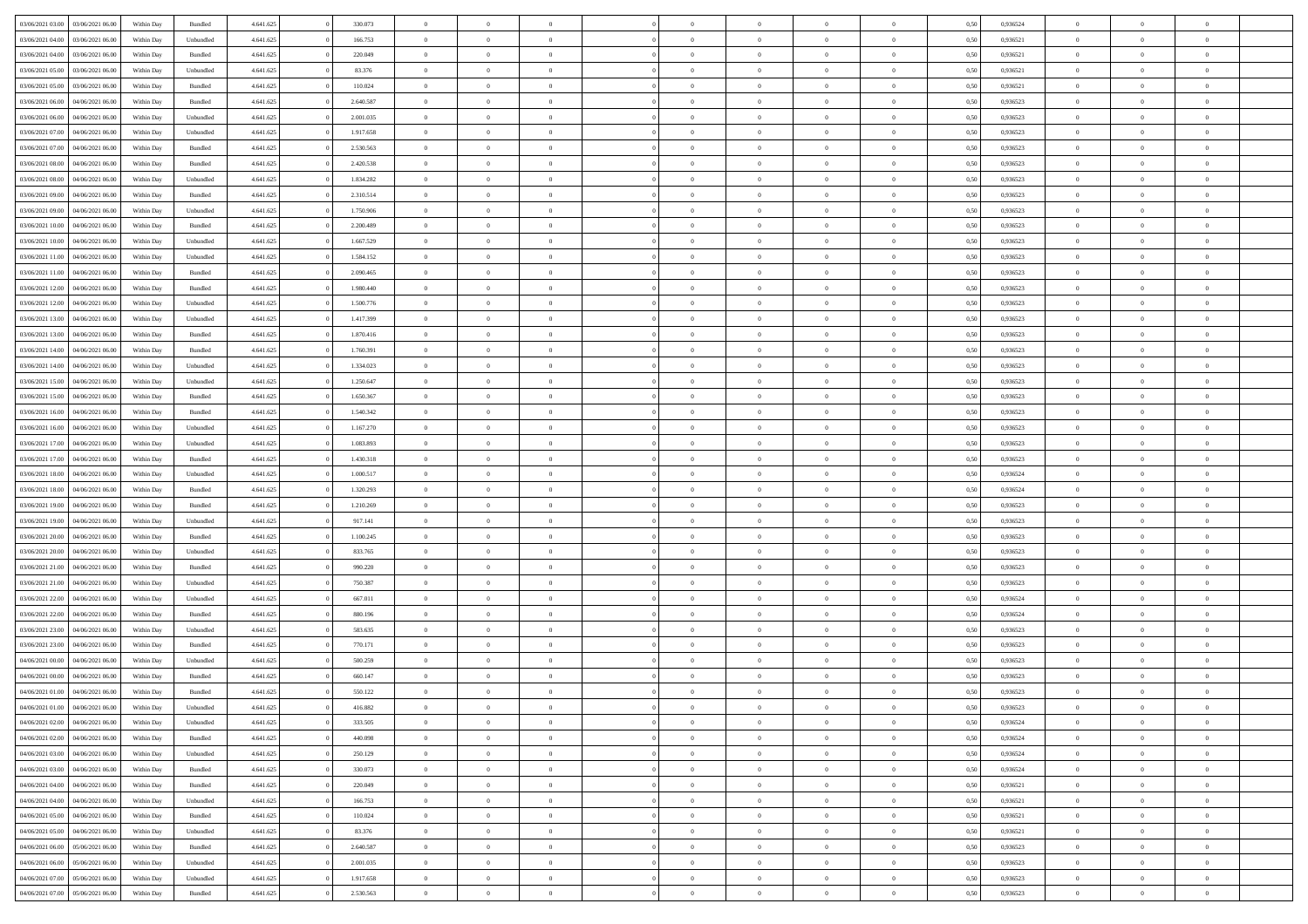| 04/06/2021 08:00 | 05/06/2021 06:00 | Within Day | Bundled            | 4.641.625 | 2.420.538 | $\overline{0}$ | $\Omega$       |                | $\Omega$       | $\Omega$       | $\theta$       | $\theta$       | 0.50 | 0.936523 | $\theta$       | $\theta$       | $\theta$       |  |
|------------------|------------------|------------|--------------------|-----------|-----------|----------------|----------------|----------------|----------------|----------------|----------------|----------------|------|----------|----------------|----------------|----------------|--|
|                  |                  |            |                    |           |           |                |                |                |                |                |                |                |      |          |                |                |                |  |
| 04/06/2021 08:00 | 05/06/2021 06:00 | Within Day | Unbundled          | 4.641.625 | 1.834.282 | $\overline{0}$ | $\theta$       | $\overline{0}$ | $\overline{0}$ | $\bf{0}$       | $\overline{0}$ | $\bf{0}$       | 0,50 | 0,936523 | $\theta$       | $\overline{0}$ | $\overline{0}$ |  |
| 04/06/2021 09:00 | 05/06/2021 06:00 | Within Day | Bundled            | 4.641.625 | 2.310.514 | $\overline{0}$ | $\bf{0}$       | $\overline{0}$ | $\bf{0}$       | $\bf{0}$       | $\bf{0}$       | $\mathbf{0}$   | 0,50 | 0,936523 | $\overline{0}$ | $\overline{0}$ | $\bf{0}$       |  |
| 04/06/2021 09:00 | 05/06/2021 06:00 | Within Day | Unbundled          | 4.641.625 | 1.750.906 | $\overline{0}$ | $\overline{0}$ | $\overline{0}$ | $\overline{0}$ | $\bf{0}$       | $\overline{0}$ | $\overline{0}$ | 0.50 | 0.936523 | $\theta$       | $\theta$       | $\overline{0}$ |  |
| 04/06/2021 10:00 | 05/06/2021 06:00 | Within Day | Bundled            | 4.641.625 | 2.200.489 | $\overline{0}$ | $\theta$       | $\overline{0}$ | $\overline{0}$ | $\bf{0}$       | $\overline{0}$ | $\bf{0}$       | 0,50 | 0,936523 | $\theta$       | $\overline{0}$ | $\overline{0}$ |  |
| 04/06/2021 10:00 | 05/06/2021 06:00 | Within Day | Unbundled          | 4.641.625 | 1.667.529 | $\overline{0}$ | $\overline{0}$ | $\overline{0}$ | $\overline{0}$ | $\overline{0}$ | $\overline{0}$ | $\mathbf{0}$   | 0,50 | 0,936523 | $\overline{0}$ | $\overline{0}$ | $\bf{0}$       |  |
|                  |                  |            |                    |           |           |                | $\overline{0}$ |                |                | $\overline{0}$ |                |                |      |          | $\theta$       | $\overline{0}$ | $\overline{0}$ |  |
| 04/06/2021 11:00 | 05/06/2021 06:00 | Within Dav | Bundled            | 4.641.625 | 2.090.465 | $\overline{0}$ |                | $\overline{0}$ | $\overline{0}$ |                | $\overline{0}$ | $\overline{0}$ | 0.50 | 0.936523 |                |                |                |  |
| 04/06/2021 11:00 | 05/06/2021 06:00 | Within Day | Unbundled          | 4.641.625 | 1.584.152 | $\overline{0}$ | $\theta$       | $\overline{0}$ | $\overline{0}$ | $\bf{0}$       | $\overline{0}$ | $\bf{0}$       | 0,50 | 0,936523 | $\theta$       | $\theta$       | $\overline{0}$ |  |
| 04/06/2021 12:00 | 05/06/2021 06:00 | Within Day | Unbundled          | 4.641.625 | 1.500.776 | $\overline{0}$ | $\overline{0}$ | $\overline{0}$ | $\overline{0}$ | $\bf{0}$       | $\overline{0}$ | $\bf{0}$       | 0,50 | 0,936523 | $\,0\,$        | $\overline{0}$ | $\overline{0}$ |  |
| 04/06/2021 12:00 | 05/06/2021 06:00 | Within Dav | Bundled            | 4.641.625 | 1.980.440 | $\overline{0}$ | $\overline{0}$ | $\overline{0}$ | $\overline{0}$ | $\overline{0}$ | $\overline{0}$ | $\overline{0}$ | 0.50 | 0.936523 | $\theta$       | $\overline{0}$ | $\overline{0}$ |  |
| 04/06/2021 13:00 | 05/06/2021 06:00 | Within Day | Unbundled          | 4.641.625 | 1.417.399 | $\overline{0}$ | $\theta$       | $\overline{0}$ | $\overline{0}$ | $\bf{0}$       | $\overline{0}$ | $\bf{0}$       | 0,50 | 0,936523 | $\,$ 0 $\,$    | $\overline{0}$ | $\overline{0}$ |  |
| 04/06/2021 13:00 | 05/06/2021 06:00 | Within Day | Bundled            | 4.641.625 | 1.870.416 | $\overline{0}$ | $\bf{0}$       | $\overline{0}$ | $\overline{0}$ | $\bf{0}$       | $\overline{0}$ | $\mathbf{0}$   | 0,50 | 0,936523 | $\overline{0}$ | $\overline{0}$ | $\bf{0}$       |  |
| 04/06/2021 14:00 | 05/06/2021 06:00 | Within Day | Bundled            | 4.641.625 | 1.760.391 | $\overline{0}$ | $\overline{0}$ | $\overline{0}$ | $\overline{0}$ | $\bf{0}$       | $\overline{0}$ | $\overline{0}$ | 0.50 | 0.936523 | $\theta$       | $\theta$       | $\overline{0}$ |  |
| 04/06/2021 14:00 | 05/06/2021 06:00 |            |                    | 4.641.625 | 1.334.023 | $\overline{0}$ | $\theta$       | $\overline{0}$ | $\overline{0}$ | $\bf{0}$       | $\overline{0}$ |                |      | 0,936523 | $\theta$       | $\overline{0}$ | $\overline{0}$ |  |
|                  |                  | Within Day | Unbundled          |           |           |                |                |                |                |                |                | $\bf{0}$       | 0,50 |          |                |                |                |  |
| 04/06/2021 15:00 | 05/06/2021 06:00 | Within Day | Bundled            | 4.641.625 | 1.650.367 | $\overline{0}$ | $\overline{0}$ | $\overline{0}$ | $\overline{0}$ | $\overline{0}$ | $\overline{0}$ | $\mathbf{0}$   | 0,50 | 0,936523 | $\overline{0}$ | $\overline{0}$ | $\bf{0}$       |  |
| 04/06/2021 15:00 | 05/06/2021 06:00 | Within Dav | Unbundled          | 4.641.625 | 1.250.647 | $\overline{0}$ | $\overline{0}$ | $\overline{0}$ | $\overline{0}$ | $\overline{0}$ | $\overline{0}$ | $\overline{0}$ | 0.50 | 0.936523 | $\theta$       | $\overline{0}$ | $\overline{0}$ |  |
| 04/06/2021 16:00 | 05/06/2021 06:00 | Within Day | Bundled            | 4.641.625 | 1.540.342 | $\overline{0}$ | $\theta$       | $\overline{0}$ | $\overline{0}$ | $\bf{0}$       | $\overline{0}$ | $\bf{0}$       | 0,50 | 0,936523 | $\theta$       | $\theta$       | $\overline{0}$ |  |
| 04/06/2021 16:00 | 05/06/2021 06:00 | Within Day | Unbundled          | 4.641.625 | 1.167.270 | $\overline{0}$ | $\overline{0}$ | $\overline{0}$ | $\overline{0}$ | $\bf{0}$       | $\overline{0}$ | $\mathbf{0}$   | 0,50 | 0,936523 | $\,0\,$        | $\overline{0}$ | $\bf{0}$       |  |
| 04/06/2021 17:00 | 05/06/2021 06:00 | Within Dav | Unbundled          | 4.641.625 | 1.083.893 | $\overline{0}$ | $\overline{0}$ | $\overline{0}$ | $\overline{0}$ | $\overline{0}$ | $\overline{0}$ | $\overline{0}$ | 0.50 | 0.936523 | $\theta$       | $\overline{0}$ | $\overline{0}$ |  |
| 04/06/2021 17:00 | 05/06/2021 06:00 | Within Day | Bundled            | 4.641.625 | 1.430.318 | $\overline{0}$ | $\theta$       | $\overline{0}$ | $\overline{0}$ | $\bf{0}$       | $\overline{0}$ | $\bf{0}$       | 0,50 | 0,936523 | $\,$ 0 $\,$    | $\overline{0}$ | $\overline{0}$ |  |
| 04/06/2021 18:00 | 05/06/2021 06:00 | Within Day | Bundled            | 4.641.625 | 1.320.293 | $\overline{0}$ | $\overline{0}$ | $\overline{0}$ | $\overline{0}$ | $\bf{0}$       | $\overline{0}$ | $\bf{0}$       | 0,50 | 0,936524 | $\bf{0}$       | $\overline{0}$ | $\bf{0}$       |  |
| 04/06/2021 18:00 | 05/06/2021 06:00 | Within Day | Unbundled          | 4.641.625 | 1.000.517 | $\overline{0}$ | $\overline{0}$ | $\overline{0}$ | $\overline{0}$ | $\bf{0}$       | $\overline{0}$ | $\overline{0}$ | 0.50 | 0.936524 | $\theta$       | $\overline{0}$ | $\overline{0}$ |  |
|                  |                  |            |                    |           |           |                |                |                |                |                |                |                |      |          |                |                |                |  |
| 04/06/2021 19:00 | 05/06/2021 06:00 | Within Day | Unbundled          | 4.641.625 | 917.141   | $\overline{0}$ | $\theta$       | $\overline{0}$ | $\overline{0}$ | $\bf{0}$       | $\overline{0}$ | $\bf{0}$       | 0,50 | 0,936523 | $\theta$       | $\overline{0}$ | $\overline{0}$ |  |
| 04/06/2021 19:00 | 05/06/2021 06:00 | Within Day | Bundled            | 4.641.625 | 1.210.269 | $\overline{0}$ | $\overline{0}$ | $\overline{0}$ | $\bf{0}$       | $\overline{0}$ | $\overline{0}$ | $\mathbf{0}$   | 0,50 | 0,936523 | $\overline{0}$ | $\overline{0}$ | $\bf{0}$       |  |
| 04/06/2021 20:00 | 05/06/2021 06:00 | Within Dav | Bundled            | 4.641.625 | 1.100.245 | $\overline{0}$ | $\overline{0}$ | $\overline{0}$ | $\overline{0}$ | $\overline{0}$ | $\overline{0}$ | $\overline{0}$ | 0.50 | 0.936523 | $\theta$       | $\overline{0}$ | $\overline{0}$ |  |
| 04/06/2021 20:00 | 05/06/2021 06:00 | Within Day | Unbundled          | 4.641.625 | 833.765   | $\overline{0}$ | $\theta$       | $\overline{0}$ | $\overline{0}$ | $\bf{0}$       | $\overline{0}$ | $\bf{0}$       | 0,50 | 0,936523 | $\theta$       | $\theta$       | $\overline{0}$ |  |
| 04/06/2021 21.00 | 05/06/2021 06:00 | Within Day | Unbundled          | 4.641.625 | 750.387   | $\overline{0}$ | $\overline{0}$ | $\overline{0}$ | $\bf{0}$       | $\bf{0}$       | $\bf{0}$       | $\bf{0}$       | 0,50 | 0,936523 | $\,0\,$        | $\overline{0}$ | $\overline{0}$ |  |
| 04/06/2021 21:00 | 05/06/2021 06:00 | Within Day | Bundled            | 4.641.625 | 990.220   | $\overline{0}$ | $\overline{0}$ | $\overline{0}$ | $\overline{0}$ | $\overline{0}$ | $\overline{0}$ | $\overline{0}$ | 0.50 | 0.936523 | $\theta$       | $\overline{0}$ | $\overline{0}$ |  |
| 04/06/2021 22.00 | 05/06/2021 06:00 | Within Day | Unbundled          | 4.641.625 | 667.011   | $\overline{0}$ | $\theta$       | $\overline{0}$ | $\overline{0}$ | $\bf{0}$       | $\overline{0}$ | $\bf{0}$       | 0,50 | 0,936524 | $\,$ 0 $\,$    | $\overline{0}$ | $\overline{0}$ |  |
|                  |                  |            |                    |           |           |                |                |                |                | $\bf{0}$       |                |                |      |          |                | $\overline{0}$ | $\bf{0}$       |  |
| 04/06/2021 22.00 | 05/06/2021 06:00 | Within Day | Bundled            | 4.641.625 | 880.196   | $\overline{0}$ | $\overline{0}$ | $\overline{0}$ | $\bf{0}$       |                | $\bf{0}$       | $\bf{0}$       | 0,50 | 0,936524 | $\overline{0}$ |                |                |  |
| 04/06/2021 23:00 | 05/06/2021 06:00 | Within Day | Unbundled          | 4.641.625 | 583.635   | $\overline{0}$ | $\Omega$       | $\Omega$       | $\Omega$       | $\Omega$       | $\overline{0}$ | $\overline{0}$ | 0,50 | 0,936523 | $\,0\,$        | $\theta$       | $\theta$       |  |
| 04/06/2021 23:00 | 05/06/2021 06:00 | Within Day | Bundled            | 4.641.625 | 770.171   | $\overline{0}$ | $\theta$       | $\overline{0}$ | $\overline{0}$ | $\bf{0}$       | $\overline{0}$ | $\bf{0}$       | 0,50 | 0,936523 | $\theta$       | $\overline{0}$ | $\overline{0}$ |  |
| 05/06/2021 00:00 | 05/06/2021 06:00 | Within Day | Bundled            | 4.641.625 | 660.147   | $\overline{0}$ | $\overline{0}$ | $\overline{0}$ | $\bf{0}$       | $\overline{0}$ | $\overline{0}$ | $\mathbf{0}$   | 0,50 | 0,936523 | $\overline{0}$ | $\overline{0}$ | $\bf{0}$       |  |
| 05/06/2021 00:00 | 05/06/2021 06:00 | Within Day | Unbundled          | 4.641.625 | 500.259   | $\overline{0}$ | $\Omega$       | $\Omega$       | $\Omega$       | $\bf{0}$       | $\overline{0}$ | $\overline{0}$ | 0.50 | 0.936523 | $\,0\,$        | $\theta$       | $\theta$       |  |
| 05/06/2021 01:00 | 05/06/2021 06:00 | Within Day | Unbundled          | 4.641.625 | 416.882   | $\overline{0}$ | $\theta$       | $\overline{0}$ | $\overline{0}$ | $\bf{0}$       | $\overline{0}$ | $\bf{0}$       | 0,50 | 0,936523 | $\theta$       | $\overline{0}$ | $\overline{0}$ |  |
| 05/06/2021 01:00 | 05/06/2021 06:00 | Within Day | Bundled            | 4.641.625 | 550.122   | $\overline{0}$ | $\overline{0}$ | $\overline{0}$ | $\bf{0}$       | $\bf{0}$       | $\bf{0}$       | $\bf{0}$       | 0,50 | 0,936523 | $\bf{0}$       | $\overline{0}$ | $\bf{0}$       |  |
| 05/06/2021 02:00 | 05/06/2021 06:00 | Within Day | Bundled            | 4.641.625 | 440,098   | $\overline{0}$ | $\Omega$       | $\Omega$       | $\Omega$       | $\theta$       | $\overline{0}$ | $\overline{0}$ | 0.50 | 0.936524 | $\theta$       | $\theta$       | $\theta$       |  |
| 05/06/2021 02:00 | 05/06/2021 06:00 | Within Day | Unbundled          | 4.641.625 | 333.505   | $\overline{0}$ | $\theta$       | $\overline{0}$ | $\overline{0}$ | $\bf{0}$       | $\overline{0}$ | $\bf{0}$       | 0,50 | 0,936524 | $\,$ 0 $\,$    | $\overline{0}$ | $\overline{0}$ |  |
|                  |                  |            |                    |           |           |                |                |                |                |                |                |                |      |          |                |                |                |  |
| 05/06/2021 03:00 | 05/06/2021 06:00 | Within Day | Unbundled          | 4.641.625 | 250.129   | $\overline{0}$ | $\overline{0}$ | $\overline{0}$ | $\bf{0}$       | $\bf{0}$       | $\bf{0}$       | $\mathbf{0}$   | 0,50 | 0,936524 | $\overline{0}$ | $\overline{0}$ | $\bf{0}$       |  |
| 05/06/2021 03:00 | 05/06/2021 06:00 | Within Day | Bundled            | 4.641.625 | 330,073   | $\overline{0}$ | $\Omega$       | $\Omega$       | $\Omega$       | $\overline{0}$ | $\overline{0}$ | $\overline{0}$ | 0,50 | 0,936524 | $\,0\,$        | $\theta$       | $\theta$       |  |
| 05/06/2021 04:00 | 05/06/2021 06:00 | Within Day | Unbundled          | 4.641.625 | 166.753   | $\overline{0}$ | $\overline{0}$ | $\overline{0}$ | $\overline{0}$ | $\,$ 0         | $\overline{0}$ | $\bf{0}$       | 0,50 | 0,936521 | $\,$ 0 $\,$    | $\overline{0}$ | $\overline{0}$ |  |
| 05/06/2021 04:00 | 05/06/2021 06:00 | Within Day | Bundled            | 4.641.625 | 220.049   | $\overline{0}$ | $\overline{0}$ | $\overline{0}$ | $\bf{0}$       | $\bf{0}$       | $\bf{0}$       | $\mathbf{0}$   | 0,50 | 0,936521 | $\overline{0}$ | $\overline{0}$ | $\bf{0}$       |  |
| 05/06/2021 05:00 | 05/06/2021 06:00 | Within Day | Bundled            | 4.641.625 | 110.024   | $\overline{0}$ | $\Omega$       | $\Omega$       | $\Omega$       | $\Omega$       | $\Omega$       | $\overline{0}$ | 0.50 | 0.936521 | $\theta$       | $\theta$       | $\theta$       |  |
| 05/06/2021 05:00 | 05/06/2021 06:00 | Within Day | Unbundled          | 4.641.625 | 83.376    | $\overline{0}$ | $\overline{0}$ | $\overline{0}$ | $\bf{0}$       | $\,$ 0         | $\overline{0}$ | $\bf{0}$       | 0,50 | 0,936521 | $\,0\,$        | $\,$ 0 $\,$    | $\overline{0}$ |  |
| 05/06/2021 06:00 | 06/06/2021 06:00 | Within Day | $\mathbf B$ undled | 4.641.625 | 2.640.587 | $\bf{0}$       | $\bf{0}$       |                |                | $\bf{0}$       |                |                | 0,50 | 0,936523 | $\bf{0}$       | $\overline{0}$ |                |  |
| 05/06/2021 06:00 | 06/06/2021 06:00 | Within Day | Unbundled          | 4.641.625 | 2.001.035 | $\overline{0}$ | $\overline{0}$ | $\overline{0}$ | $\Omega$       | $\theta$       | $\overline{0}$ | $\overline{0}$ | 0.50 | 0.936523 | $\theta$       | $\theta$       | $\theta$       |  |
| 05/06/2021 07:00 | 06/06/2021 06:00 | Within Day | Unbundled          | 4.641.625 | 1.917.658 | $\overline{0}$ | $\,$ 0         | $\overline{0}$ | $\overline{0}$ | $\,$ 0 $\,$    | $\overline{0}$ | $\mathbf{0}$   | 0,50 | 0,936523 | $\,$ 0 $\,$    | $\,$ 0 $\,$    | $\,$ 0         |  |
|                  |                  |            |                    |           |           |                |                |                |                |                |                |                |      |          |                |                |                |  |
| 05/06/2021 07:00 | 06/06/2021 06:00 | Within Day | Bundled            | 4.641.625 | 2.530.563 | $\overline{0}$ | $\overline{0}$ | $\overline{0}$ | $\overline{0}$ | $\overline{0}$ | $\overline{0}$ | $\mathbf{0}$   | 0,50 | 0,936523 | $\overline{0}$ | $\bf{0}$       | $\bf{0}$       |  |
| 05/06/2021 08:00 | 06/06/2021 06:00 | Within Day | Bundled            | 4.641.625 | 2.420.538 | $\overline{0}$ | $\overline{0}$ | $\overline{0}$ | $\Omega$       | $\overline{0}$ | $\overline{0}$ | $\bf{0}$       | 0,50 | 0,936523 | $\overline{0}$ | $\theta$       | $\overline{0}$ |  |
| 05/06/2021 08:00 | 06/06/2021 06:00 | Within Day | Unbundled          | 4.641.625 | 1.834.282 | $\overline{0}$ | $\,$ 0         | $\overline{0}$ | $\overline{0}$ | $\overline{0}$ | $\overline{0}$ | $\bf{0}$       | 0,50 | 0,936523 | $\,$ 0 $\,$    | $\overline{0}$ | $\overline{0}$ |  |
| 05/06/2021 09:00 | 06/06/2021 06:00 | Within Day | Bundled            | 4.641.625 | 2.310.514 | $\overline{0}$ | $\overline{0}$ | $\overline{0}$ | $\overline{0}$ | $\overline{0}$ | $\overline{0}$ | $\mathbf{0}$   | 0,50 | 0,936523 | $\overline{0}$ | $\bf{0}$       | $\bf{0}$       |  |
| 05/06/2021 09:00 | 06/06/2021 06:00 | Within Day | Unbundled          | 4.641.625 | 1.750.906 | $\overline{0}$ | $\overline{0}$ | $\overline{0}$ | $\Omega$       | $\overline{0}$ | $\overline{0}$ | $\bf{0}$       | 0.50 | 0,936523 | $\overline{0}$ | $\theta$       | $\overline{0}$ |  |
| 05/06/2021 10:00 | 06/06/2021 06:00 | Within Day | Bundled            | 4.641.625 | 2.200.489 | $\overline{0}$ | $\,$ 0         | $\overline{0}$ | $\overline{0}$ | $\bf{0}$       | $\overline{0}$ | $\bf{0}$       | 0,50 | 0,936523 | $\,$ 0 $\,$    | $\overline{0}$ | $\overline{0}$ |  |
| 05/06/2021 10:00 | 06/06/2021 06:00 | Within Day | Unbundled          | 4.641.625 | 1.667.529 | $\overline{0}$ | $\bf{0}$       | $\overline{0}$ | $\overline{0}$ | $\overline{0}$ | $\overline{0}$ | $\mathbf{0}$   | 0,50 | 0,936523 | $\overline{0}$ | $\overline{0}$ | $\bf{0}$       |  |
| 05/06/2021 11:00 | 06/06/2021 06:00 | Within Day | Unbundled          | 4.641.625 | 1.584.152 | $\overline{0}$ | $\overline{0}$ | $\overline{0}$ | $\Omega$       | $\overline{0}$ | $\overline{0}$ | $\bf{0}$       | 0.50 | 0.936523 | $\overline{0}$ | $\overline{0}$ | $\overline{0}$ |  |
|                  |                  |            |                    |           |           |                |                |                |                |                |                |                |      |          |                |                |                |  |
| 05/06/2021 11:00 | 06/06/2021 06:00 | Within Day | Bundled            | 4.641.625 | 2.090.465 | $\overline{0}$ | $\bf{0}$       | $\overline{0}$ | $\overline{0}$ | $\bf{0}$       | $\overline{0}$ | $\mathbf{0}$   | 0,50 | 0,936523 | $\,$ 0 $\,$    | $\,$ 0 $\,$    | $\bf{0}$       |  |
| 05/06/2021 12:00 | 06/06/2021 06:00 | Within Day | Bundled            | 4.641.625 | 1.980.440 | $\overline{0}$ | $\overline{0}$ | $\overline{0}$ | $\overline{0}$ | $\bf{0}$       | $\overline{0}$ | $\mathbf{0}$   | 0,50 | 0,936523 | $\overline{0}$ | $\bf{0}$       | $\bf{0}$       |  |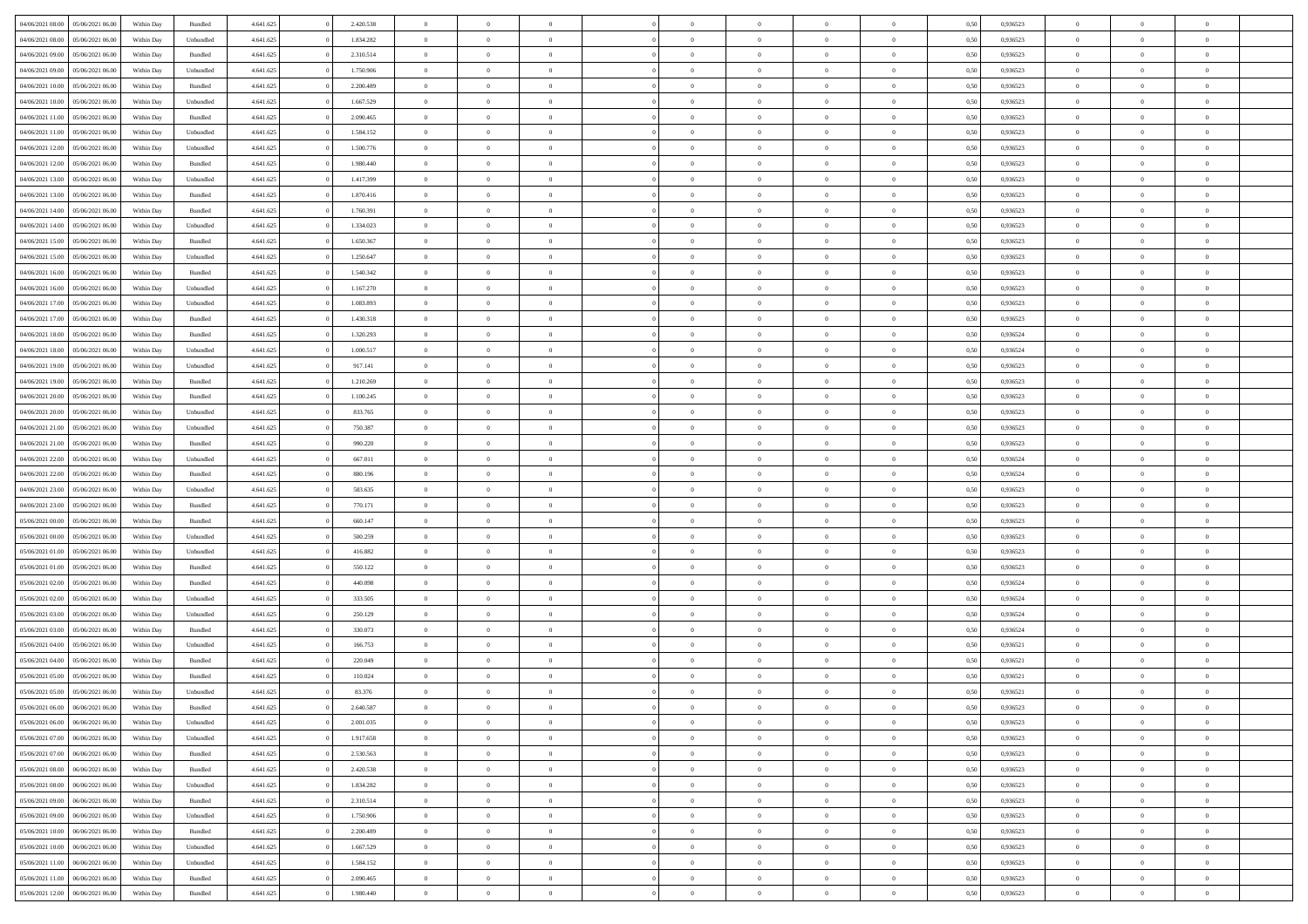| 05/06/2021 12:00                  | 06/06/2021 06:00 | Within Day | Unbundled | 4.641.625 | 1.500.776 | $\overline{0}$ | $\theta$       |                | $\overline{0}$ | $\bf{0}$       | $\overline{0}$ | $\theta$       | 0,50 | 0,936523 | $\theta$       | $\theta$       | $\overline{0}$           |  |
|-----------------------------------|------------------|------------|-----------|-----------|-----------|----------------|----------------|----------------|----------------|----------------|----------------|----------------|------|----------|----------------|----------------|--------------------------|--|
|                                   |                  |            |           |           |           | $\overline{0}$ | $\overline{0}$ |                |                |                |                |                |      |          |                |                | $\overline{0}$           |  |
| 05/06/2021 13:00                  | 06/06/2021 06.0  | Within Day | Bundled   | 4.641.625 | 1.870.416 |                |                | $\overline{0}$ | $\overline{0}$ | $\,$ 0         | $\overline{0}$ | $\bf{0}$       | 0,50 | 0,936523 | $\,$ 0 $\,$    | $\overline{0}$ |                          |  |
| 05/06/2021 13:00                  | 06/06/2021 06:00 | Within Day | Unbundled | 4.641.625 | 1.417.399 | $\overline{0}$ | $\overline{0}$ | $\overline{0}$ | $\overline{0}$ | $\bf{0}$       | $\overline{0}$ | $\mathbf{0}$   | 0.50 | 0.936523 | $\bf{0}$       | $\overline{0}$ | $\overline{0}$           |  |
| 05/06/2021 14:00                  | 06/06/2021 06:00 | Within Day | Bundled   | 4.641.625 | 1.760.391 | $\overline{0}$ | $\overline{0}$ | $\overline{0}$ | $\overline{0}$ | $\,$ 0         | $\overline{0}$ | $\overline{0}$ | 0,50 | 0,936523 | $\,$ 0 $\,$    | $\overline{0}$ | $\overline{0}$           |  |
| 05/06/2021 14:00                  | 06/06/2021 06.00 | Within Day | Unbundled | 4.641.625 | 1.334.023 | $\overline{0}$ | $\theta$       | $\overline{0}$ |                | $\overline{0}$ | $\overline{0}$ | $\bf{0}$       | 0,50 | 0,936523 | $\,$ 0 $\,$    | $\overline{0}$ | $\overline{0}$           |  |
| 05/06/2021 15:00                  | 06/06/2021 06:00 | Within Day | Unbundled | 4.641.625 | 1.250.647 | $\overline{0}$ | $\overline{0}$ | $\overline{0}$ | $\overline{0}$ | $\bf{0}$       | $\overline{0}$ | $\overline{0}$ | 0.50 | 0.936523 | $\,0\,$        | $\theta$       | $\overline{0}$           |  |
| 05/06/2021 15:00                  | 06/06/2021 06:00 | Within Day | Bundled   | 4.641.625 | 1.650.367 | $\overline{0}$ | $\overline{0}$ | $\overline{0}$ | $\overline{0}$ | $\,$ 0         | $\overline{0}$ | $\overline{0}$ | 0,50 | 0,936523 | $\,$ 0 $\,$    | $\theta$       | $\overline{0}$           |  |
| 05/06/2021 16:00                  | 06/06/2021 06.00 | Within Day | Bundled   | 4.641.625 | 1.540.342 | $\overline{0}$ | $\theta$       | $\overline{0}$ | $\overline{0}$ | $\bf{0}$       | $\overline{0}$ | $\bf{0}$       | 0,50 | 0,936523 | $\,$ 0 $\,$    | $\overline{0}$ | $\overline{0}$           |  |
| 05/06/2021 16:00                  | 06/06/2021 06:00 | Within Day | Unbundled | 4.641.625 | 1.167.270 | $\overline{0}$ | $\overline{0}$ | $\overline{0}$ | $\overline{0}$ | $\bf{0}$       | $\overline{0}$ | $\bf{0}$       | 0.50 | 0.936523 | $\,0\,$        | $\overline{0}$ | $\overline{0}$           |  |
| 05/06/2021 17:00                  | 06/06/2021 06:00 | Within Day | Bundled   | 4.641.625 | 1.430.318 | $\overline{0}$ | $\overline{0}$ | $\overline{0}$ | $\overline{0}$ | $\,$ 0         | $\overline{0}$ | $\bf{0}$       | 0,50 | 0,936523 | $\,$ 0 $\,$    | $\overline{0}$ | $\overline{0}$           |  |
|                                   |                  |            |           |           |           |                |                |                |                |                |                |                |      |          |                |                |                          |  |
| 05/06/2021 17:00                  | 06/06/2021 06.00 | Within Day | Unbundled | 4.641.625 | 1.083.893 | $\overline{0}$ | $\theta$       | $\overline{0}$ | $\overline{0}$ | $\,$ 0         | $\overline{0}$ | $\bf{0}$       | 0,50 | 0,936523 | $\,$ 0 $\,$    | $\overline{0}$ | $\overline{0}$           |  |
| 05/06/2021 18:00                  | 06/06/2021 06:00 | Within Day | Unbundled | 4.641.625 | 1.000.517 | $\overline{0}$ | $\overline{0}$ | $\overline{0}$ | $\overline{0}$ | $\bf{0}$       | $\overline{0}$ | $\mathbf{0}$   | 0.50 | 0.936524 | $\bf{0}$       | $\overline{0}$ | $\overline{\phantom{a}}$ |  |
| 05/06/2021 18:00                  | 06/06/2021 06:00 | Within Day | Bundled   | 4.641.625 | 1.320.293 | $\overline{0}$ | $\overline{0}$ | $\overline{0}$ | $\overline{0}$ | $\,$ 0         | $\overline{0}$ | $\overline{0}$ | 0,50 | 0,936524 | $\,$ 0 $\,$    | $\overline{0}$ | $\overline{0}$           |  |
| 05/06/2021 19:00                  | 06/06/2021 06.00 | Within Day | Bundled   | 4.641.625 | 1.210.269 | $\overline{0}$ | $\theta$       | $\overline{0}$ | $\overline{0}$ | $\overline{0}$ | $\overline{0}$ | $\bf{0}$       | 0,50 | 0,936523 | $\,$ 0 $\,$    | $\overline{0}$ | $\overline{0}$           |  |
| 05/06/2021 19:00                  | 06/06/2021 06:00 | Within Day | Unbundled | 4.641.625 | 917.141   | $\overline{0}$ | $\overline{0}$ | $\overline{0}$ | $\overline{0}$ | $\,$ 0         | $\overline{0}$ | $\bf{0}$       | 0.50 | 0.936523 | $\theta$       | $\theta$       | $\overline{0}$           |  |
| 05/06/2021 20:00                  | 06/06/2021 06:00 | Within Day | Unbundled | 4.641.625 | 833.765   | $\overline{0}$ | $\overline{0}$ | $\overline{0}$ | $\overline{0}$ | $\,$ 0         | $\overline{0}$ | $\bf{0}$       | 0,50 | 0,936523 | $\,$ 0 $\,$    | $\theta$       | $\overline{0}$           |  |
| 05/06/2021 20:00                  | 06/06/2021 06.00 | Within Day | Bundled   | 4.641.625 | 1.100.245 | $\overline{0}$ | $\theta$       | $\overline{0}$ | $\overline{0}$ | $\bf{0}$       | $\overline{0}$ | $\bf{0}$       | 0,50 | 0,936523 | $\,$ 0 $\,$    | $\overline{0}$ | $\overline{0}$           |  |
| 05/06/2021 21:00                  | 06/06/2021 06:00 | Within Day | Bundled   | 4.641.625 | 990.220   | $\overline{0}$ | $\overline{0}$ | $\overline{0}$ | $\overline{0}$ | $\bf{0}$       | $\overline{0}$ | $\bf{0}$       | 0.50 | 0.936523 | $\,0\,$        | $\overline{0}$ | $\overline{0}$           |  |
| 05/06/2021 21:00                  | 06/06/2021 06:00 | Within Day | Unbundled | 4.641.625 | 750.387   | $\overline{0}$ | $\overline{0}$ | $\overline{0}$ | $\overline{0}$ | $\,$ 0         | $\overline{0}$ | $\bf{0}$       | 0,50 | 0,936523 | $\,$ 0 $\,$    | $\overline{0}$ | $\overline{0}$           |  |
|                                   |                  |            |           |           |           |                | $\theta$       | $\overline{0}$ | $\overline{0}$ | $\,$ 0         |                |                |      |          | $\,$ 0 $\,$    | $\overline{0}$ | $\overline{0}$           |  |
| 05/06/2021 22.00                  | 06/06/2021 06.00 | Within Day | Bundled   | 4.641.625 | 880.196   | $\overline{0}$ |                |                |                |                | $\bf{0}$       | $\bf{0}$       | 0,50 | 0,936524 |                |                |                          |  |
| 05/06/2021 22:00                  | 06/06/2021 06:00 | Within Day | Unbundled | 4.641.625 | 667.011   | $\overline{0}$ | $\overline{0}$ | $\overline{0}$ | $\overline{0}$ | $\bf{0}$       | $\overline{0}$ | $\mathbf{0}$   | 0.50 | 0.936524 | $\bf{0}$       | $\overline{0}$ | $\overline{\phantom{a}}$ |  |
| 05/06/2021 23:00                  | 06/06/2021 06:00 | Within Day | Bundled   | 4.641.625 | 770.171   | $\overline{0}$ | $\overline{0}$ | $\overline{0}$ | $\overline{0}$ | $\bf{0}$       | $\overline{0}$ | $\overline{0}$ | 0,50 | 0,936523 | $\,$ 0 $\,$    | $\overline{0}$ | $\overline{0}$           |  |
| 05/06/2021 23:00                  | 06/06/2021 06.00 | Within Day | Unbundled | 4.641.625 | 583.635   | $\overline{0}$ | $\theta$       | $\overline{0}$ | $\overline{0}$ | $\bf{0}$       | $\overline{0}$ | $\bf{0}$       | 0,50 | 0,936523 | $\,$ 0 $\,$    | $\overline{0}$ | $\overline{0}$           |  |
| 06/06/2021 00:00                  | 06/06/2021 06:00 | Within Day | Bundled   | 4.641.625 | 660.147   | $\overline{0}$ | $\overline{0}$ | $\overline{0}$ | $\overline{0}$ | $\bf{0}$       | $\overline{0}$ | $\bf{0}$       | 0.50 | 0.936523 | $\,0\,$        | $\theta$       | $\overline{0}$           |  |
| 06/06/2021 00:00                  | 06/06/2021 06:00 | Within Day | Unbundled | 4.641.625 | 500.259   | $\overline{0}$ | $\overline{0}$ | $\overline{0}$ | $\overline{0}$ | $\,$ 0         | $\overline{0}$ | $\overline{0}$ | 0,50 | 0,936523 | $\,$ 0 $\,$    | $\theta$       | $\overline{0}$           |  |
| 06/06/2021 01:00                  | 06/06/2021 06.00 | Within Day | Unbundled | 4.641.625 | 416.882   | $\overline{0}$ | $\theta$       | $\overline{0}$ |                | $\bf{0}$       | $\overline{0}$ | $\bf{0}$       | 0,50 | 0,936523 | $\,$ 0 $\,$    | $\overline{0}$ | $\overline{0}$           |  |
| 06/06/2021 01:00                  | 06/06/2021 06:00 | Within Day | Bundled   | 4.641.625 | 550.122   | $\overline{0}$ | $\overline{0}$ | $\overline{0}$ | $\overline{0}$ | $\bf{0}$       | $\overline{0}$ | $\bf{0}$       | 0.50 | 0.936523 | $\,0\,$        | $\overline{0}$ | $\overline{0}$           |  |
| 06/06/2021 02:00                  | 06/06/2021 06:00 | Within Day | Bundled   | 4.641.625 | 440.098   | $\overline{0}$ | $\overline{0}$ | $\overline{0}$ | $\overline{0}$ | $\,$ 0         | $\overline{0}$ | $\bf{0}$       | 0,50 | 0,936524 | $\,$ 0 $\,$    | $\overline{0}$ | $\overline{0}$           |  |
| 06/06/2021 02:00                  | 06/06/2021 06.00 | Within Day | Unbundled | 4.641.625 | 333.505   | $\overline{0}$ | $\overline{0}$ | $\overline{0}$ | $\overline{0}$ | $\bf{0}$       | $\bf{0}$       | $\bf{0}$       | 0,50 | 0,936524 | $\,$ 0 $\,$    | $\overline{0}$ | $\overline{0}$           |  |
| 06/06/2021 03:00                  | 06/06/2021 06:00 | Within Day | Bundled   | 4.641.625 | 330.073   | $\overline{0}$ | $\overline{0}$ | $\overline{0}$ | $\overline{0}$ | $\bf{0}$       | $\overline{0}$ | $\mathbf{0}$   | 0.50 | 0.936524 | $\bf{0}$       | $\overline{0}$ | $\overline{\phantom{a}}$ |  |
| 06/06/2021 03:00                  | 06/06/2021 06:00 | Within Dav | Unbundled | 4.641.625 | 250.129   | $\overline{0}$ | $\overline{0}$ | $\overline{0}$ | $\overline{0}$ | $\mathbf{0}$   | $\overline{0}$ | $\overline{0}$ | 0.50 | 0,936524 | $\theta$       | $\overline{0}$ | $\overline{0}$           |  |
|                                   |                  |            |           |           |           |                |                |                |                |                |                |                |      |          |                |                |                          |  |
| 06/06/2021 04:00                  | 06/06/2021 06.00 | Within Day | Bundled   | 4.641.625 | 220.049   | $\overline{0}$ | $\theta$       | $\overline{0}$ | $\overline{0}$ | $\bf{0}$       | $\overline{0}$ | $\bf{0}$       | 0,50 | 0,936521 | $\,$ 0 $\,$    | $\overline{0}$ | $\overline{0}$           |  |
| 06/06/2021 04:00                  | 06/06/2021 06:00 | Within Day | Unbundled | 4.641.625 | 166,753   | $\overline{0}$ | $\overline{0}$ | $\overline{0}$ | $\overline{0}$ | $\,$ 0         | $\overline{0}$ | $\bf{0}$       | 0.50 | 0.936521 | $\,0\,$        | $\theta$       | $\overline{0}$           |  |
| 06/06/2021 05:00                  | 06/06/2021 06:00 | Within Dav | Bundled   | 4.641.625 | 110.024   | $\overline{0}$ | $\theta$       | $\Omega$       | $\overline{0}$ | $\bf{0}$       | $\overline{0}$ | $\overline{0}$ | 0.50 | 0,936521 | $\theta$       | $\overline{0}$ | $\overline{0}$           |  |
| 06/06/2021 05:00                  | 06/06/2021 06.00 | Within Day | Unbundled | 4.641.625 | 83.376    | $\overline{0}$ | $\theta$       | $\overline{0}$ | $\overline{0}$ | $\,$ 0         | $\overline{0}$ | $\bf{0}$       | 0,50 | 0,936521 | $\,$ 0 $\,$    | $\overline{0}$ | $\overline{0}$           |  |
| 06/06/2021 06:00                  | 07/06/2021 06:00 | Within Day | Unbundled | 4.641.625 | 2.001.035 | $\overline{0}$ | $\overline{0}$ | $\overline{0}$ | $\overline{0}$ | $\bf{0}$       | $\overline{0}$ | $\bf{0}$       | 0.50 | 0.936523 | $\,0\,$        | $\overline{0}$ | $\overline{0}$           |  |
| 06/06/2021 06:00                  | 07/06/2021 06:00 | Within Dav | Bundled   | 4.641.625 | 2.640.587 | $\overline{0}$ | $\overline{0}$ | $\overline{0}$ | $\overline{0}$ | $\overline{0}$ | $\overline{0}$ | $\overline{0}$ | 0.50 | 0.936523 | $\theta$       | $\overline{0}$ | $\overline{0}$           |  |
| 06/06/2021 07:00                  | 07/06/2021 06.00 | Within Day | Bundled   | 4.641.625 | 2.530.563 | $\overline{0}$ | $\overline{0}$ | $\overline{0}$ | $\overline{0}$ | $\bf{0}$       | $\overline{0}$ | $\bf{0}$       | 0,50 | 0,936523 | $\,$ 0 $\,$    | $\overline{0}$ | $\overline{0}$           |  |
| 06/06/2021 07:00                  | 07/06/2021 06:00 | Within Day | Unbundled | 4.641.625 | 1.917.658 | $\overline{0}$ | $\overline{0}$ | $\overline{0}$ | $\overline{0}$ | $\bf{0}$       | $\overline{0}$ | $\mathbf{0}$   | 0.50 | 0.936523 | $\bf{0}$       | $\overline{0}$ | $\overline{0}$           |  |
| 06/06/2021 08:00                  | 07/06/2021 06:00 | Within Dav | Unbundled | 4.641.625 | 1.834.282 | $\overline{0}$ | $\overline{0}$ | $\Omega$       | $\overline{0}$ | $\mathbf{0}$   | $\overline{0}$ | $\overline{0}$ | 0.50 | 0.936523 | $\theta$       | $\overline{0}$ | $\overline{0}$           |  |
| 06/06/2021 08:00                  | 07/06/2021 06.00 | Within Day | Bundled   | 4.641.625 | 2.420.538 | $\overline{0}$ | $\theta$       | $\overline{0}$ | $\overline{0}$ | $\,$ 0         | $\overline{0}$ | $\bf{0}$       | 0,50 | 0,936523 | $\,$ 0 $\,$    | $\overline{0}$ | $\overline{0}$           |  |
| 06/06/2021 09:00                  | 07/06/2021 06:00 | Within Day | Bundled   | 4.641.625 | 2.310.514 | $\overline{0}$ | $\theta$       | $\overline{0}$ | $\overline{0}$ | $\bf{0}$       | $\Omega$       | $\overline{0}$ | 0.50 | 0.936523 | $\,0\,$        | $\theta$       | $\overline{0}$           |  |
| 06/06/2021 09:00                  | 07/06/2021 06:00 | Within Dav | Unbundled | 4.641.625 | 1.750.906 | $\overline{0}$ | $\Omega$       | $\Omega$       | $\Omega$       | $\bf{0}$       | $\overline{0}$ |                | 0.50 | 0.936523 | $\theta$       | $\theta$       | $\overline{0}$           |  |
|                                   |                  |            |           |           |           |                |                |                |                |                |                | $\bf{0}$       |      |          |                |                |                          |  |
| 06/06/2021 11:00                  | 07/06/2021 06:00 | Within Day | Bundled   | 4.641.625 | 2.090.465 | $\overline{0}$ | $\,$ 0 $\,$    | $\overline{0}$ | $\overline{0}$ | $\,$ 0         | $\overline{0}$ | $\bf{0}$       | 0,50 | 0,936523 | $\,$ 0 $\,$    | $\overline{0}$ | $\overline{0}$           |  |
| 06/06/2021 11:00                  | 07/06/2021 06:00 | Within Day | Unbundled | 4.641.625 | 1.584.152 | $\bf{0}$       | $\theta$       |                |                |                |                |                | 0,50 | 0.936523 | $\theta$       | $\theta$       |                          |  |
| 06/06/2021 12:00                  | 07/06/2021 06:00 | Within Day | Bundled   | 4.641.625 | 1.980.440 | $\overline{0}$ | $\overline{0}$ | $\overline{0}$ | $\overline{0}$ | $\overline{0}$ | $\overline{0}$ | $\overline{0}$ | 0,50 | 0.936523 | $\theta$       | $\overline{0}$ | $\overline{0}$           |  |
| 06/06/2021 12:00                  | 07/06/2021 06:00 | Within Day | Unbundled | 4.641.625 | 1.500.776 | $\overline{0}$ | $\overline{0}$ | $\overline{0}$ | $\overline{0}$ | $\overline{0}$ | $\overline{0}$ | $\bf{0}$       | 0,50 | 0,936523 | $\bf{0}$       | $\overline{0}$ | $\bf{0}$                 |  |
| 06/06/2021 13:00                  | 07/06/2021 06:00 | Within Day | Bundled   | 4.641.625 | 1.870.416 | $\overline{0}$ | $\overline{0}$ | $\overline{0}$ | $\overline{0}$ | $\overline{0}$ | $\overline{0}$ | $\mathbf{0}$   | 0.50 | 0.936523 | $\overline{0}$ | $\bf{0}$       | $\bf{0}$                 |  |
| 06/06/2021 13:00                  | 07/06/2021 06:00 | Within Day | Unbundled | 4.641.625 | 1.417.399 | $\overline{0}$ | $\overline{0}$ | $\overline{0}$ | $\overline{0}$ | $\overline{0}$ | $\overline{0}$ | $\mathbf{0}$   | 0,50 | 0.936523 | $\overline{0}$ | $\theta$       | $\overline{0}$           |  |
| 06/06/2021 14:00                  | 07/06/2021 06:00 | Within Day | Bundled   | 4.641.625 | 1.760.391 | $\overline{0}$ | $\overline{0}$ | $\overline{0}$ | $\overline{0}$ | $\bf{0}$       | $\bf{0}$       | $\bf{0}$       | 0,50 | 0,936523 | $\bf{0}$       | $\overline{0}$ | $\overline{0}$           |  |
| 06/06/2021 14:00                  | 07/06/2021 06:00 | Within Day | Unbundled | 4.641.625 | 1.334.023 | $\overline{0}$ | $\overline{0}$ | $\overline{0}$ | $\overline{0}$ | $\bf{0}$       | $\overline{0}$ | $\mathbf{0}$   | 0.50 | 0.936523 | $\,$ 0 $\,$    | $\theta$       | $\overline{0}$           |  |
| 06/06/2021 15:00                  | 07/06/2021 06:00 | Within Day | Unbundled | 4.641.625 | 1.250.647 | $\overline{0}$ | $\overline{0}$ | $\overline{0}$ | $\overline{0}$ | $\overline{0}$ | $\overline{0}$ | $\overline{0}$ | 0,50 | 0.936523 | $\overline{0}$ | $\theta$       | $\overline{0}$           |  |
| 06/06/2021 15:00                  | 07/06/2021 06:00 | Within Day | Bundled   | 4.641.625 | 1.650.367 | $\overline{0}$ | $\,$ 0         | $\overline{0}$ | $\bf{0}$       | $\,$ 0 $\,$    | $\overline{0}$ | $\bf{0}$       | 0,50 | 0,936523 | $\,$ 0 $\,$    | $\overline{0}$ | $\overline{0}$           |  |
| 06/06/2021 16:00                  | 07/06/2021 06:00 | Within Day | Unbundled | 4.641.625 | 1.167.270 | $\overline{0}$ | $\overline{0}$ | $\overline{0}$ | $\overline{0}$ | $\bf{0}$       | $\overline{0}$ | $\mathbf{0}$   | 0.50 | 0.936523 | $\mathbf{0}$   | $\bf{0}$       | $\overline{0}$           |  |
|                                   |                  |            |           |           |           | $\overline{0}$ | $\overline{0}$ |                |                | $\overline{0}$ |                |                |      |          |                | $\theta$       | $\overline{0}$           |  |
| 06/06/2021 16:00                  | 07/06/2021 06:00 | Within Dav | Bundled   | 4.641.625 | 1.540.342 |                |                | $\overline{0}$ | $\overline{0}$ |                | $\overline{0}$ | $\overline{0}$ | 0,50 | 0.936523 | $\overline{0}$ |                |                          |  |
| 06/06/2021 17.00                  | 07/06/2021 06:00 | Within Day | Bundled   | 4.641.625 | 1.430.318 | $\overline{0}$ | $\overline{0}$ | $\overline{0}$ | $\bf{0}$       | $\bf{0}$       | $\bf{0}$       | $\bf{0}$       | 0,50 | 0,936523 | $\bf{0}$       | $\overline{0}$ | $\bf{0}$                 |  |
| 06/06/2021 17:00 07/06/2021 06:00 |                  | Within Day | Unbundled | 4.641.625 | 1.083.893 | $\,$ 0 $\,$    | $\,$ 0 $\,$    | $\overline{0}$ | $\overline{0}$ | $\,$ 0 $\,$    | $\,$ 0 $\,$    | $\,$ 0 $\,$    | 0,50 | 0,936523 | $\mathbf{0}^-$ | $\,$ 0 $\,$    | $\,$ 0 $\,$              |  |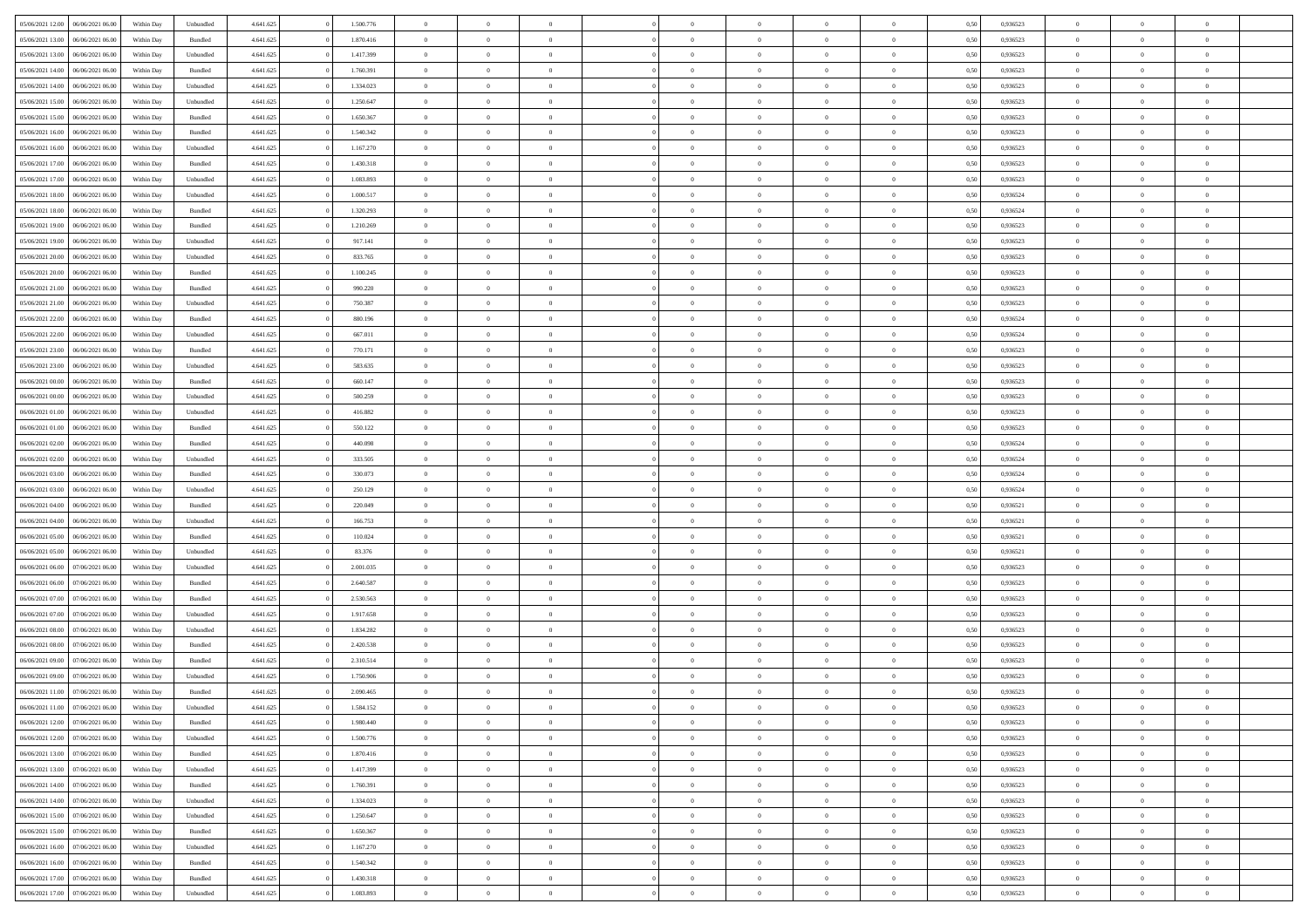| 06/06/2021 18:00 07/06/2021 06:00    | Within Day | Bundled            | 4.641.625 | 1.320.293 | $\overline{0}$ | $\overline{0}$ | $\Omega$       | $\Omega$       | $\Omega$       |                | $\overline{0}$ | 0,50 | 0,936524 | $\mathbf{0}$   | $\Omega$       | $\Omega$       |  |
|--------------------------------------|------------|--------------------|-----------|-----------|----------------|----------------|----------------|----------------|----------------|----------------|----------------|------|----------|----------------|----------------|----------------|--|
| 06/06/2021 18:00<br>07/06/2021 06:00 | Within Day | Unbundled          | 4.641.625 | 1.000.517 | $\bf{0}$       | $\overline{0}$ | $\theta$       | $\theta$       | $\overline{0}$ | $\overline{0}$ | $\,$ 0         | 0,50 | 0,936524 | $\mathbf{0}$   | $\theta$       | $\bf{0}$       |  |
| 06/06/2021 19:00<br>07/06/2021 06:00 | Within Day | Unbundled          | 4.641.625 | 917.141   | $\overline{0}$ | $\overline{0}$ | $\overline{0}$ | $\bf{0}$       | $\bf{0}$       | $\overline{0}$ | $\mathbf{0}$   | 0,50 | 0,936523 | $\bf{0}$       | $\bf{0}$       | $\bf{0}$       |  |
| 06/06/2021 19:00<br>07/06/2021 06:00 | Within Day | Bundled            | 4.641.625 | 1.210.269 | $\overline{0}$ | $\overline{0}$ | $\overline{0}$ | $\overline{0}$ | $\overline{0}$ | $\Omega$       | $\overline{0}$ | 0.50 | 0,936523 | $\mathbf{0}$   | $\overline{0}$ | $\bf{0}$       |  |
|                                      |            |                    |           |           |                |                |                |                |                |                |                |      |          |                |                |                |  |
| 06/06/2021 20:00<br>07/06/2021 06:00 | Within Day | Unbundled          | 4.641.625 | 833.765   | $\bf{0}$       | $\overline{0}$ | $\theta$       | $\theta$       | $\overline{0}$ | $\overline{0}$ | $\bf{0}$       | 0,50 | 0,936523 | $\theta$       | $\theta$       | $\overline{0}$ |  |
| 06/06/2021 20:00<br>07/06/2021 06:00 | Within Day | Bundled            | 4.641.625 | 1.100.245 | $\overline{0}$ | $\overline{0}$ | $\overline{0}$ | $\bf{0}$       | $\overline{0}$ | $\overline{0}$ | $\overline{0}$ | 0,50 | 0,936523 | $\overline{0}$ | $\bf{0}$       | $\overline{0}$ |  |
| 06/06/2021 21:00<br>07/06/2021 06:00 | Within Day | Unbundled          | 4.641.625 | 750.387   | $\overline{0}$ | $\overline{0}$ | $\overline{0}$ | $\overline{0}$ | $\overline{0}$ | $\overline{0}$ | $\mathbf{0}$   | 0.50 | 0.936523 | $\mathbf{0}$   | $\overline{0}$ | $\bf{0}$       |  |
| 06/06/2021 21:00<br>07/06/2021 06:00 | Within Day | Bundled            | 4.641.625 | 990.220   | $\bf{0}$       | $\overline{0}$ | $\overline{0}$ | $\theta$       | $\overline{0}$ | $\overline{0}$ | $\bf{0}$       | 0,50 | 0,936523 | $\theta$       | $\theta$       | $\bf{0}$       |  |
| 06/06/2021 22:00<br>07/06/2021 06:00 | Within Day | Unbundled          | 4.641.625 | 667.011   | $\overline{0}$ | $\overline{0}$ | $\bf{0}$       | $\bf{0}$       | $\bf{0}$       | $\overline{0}$ | $\bf{0}$       | 0,50 | 0,936524 | $\bf{0}$       | $\bf{0}$       | $\bf{0}$       |  |
| 07/06/2021 06:00                     |            | Bundled            | 4.641.625 | 880.196   | $\overline{0}$ | $\overline{0}$ | $\overline{0}$ | $\overline{0}$ | $\overline{0}$ | $\overline{0}$ | $\overline{0}$ | 0.50 | 0,936524 | $\overline{0}$ | $\overline{0}$ | $\overline{0}$ |  |
| 06/06/2021 22:00                     | Within Day |                    |           |           |                |                |                |                |                |                |                |      |          |                |                |                |  |
| 06/06/2021 23:00<br>07/06/2021 06:00 | Within Day | Unbundled          | 4.641.625 | 583.635   | $\bf{0}$       | $\overline{0}$ | $\theta$       | $\overline{0}$ | $\overline{0}$ | $\overline{0}$ | $\,$ 0         | 0,50 | 0,936523 | $\theta$       | $\theta$       | $\bf{0}$       |  |
| 06/06/2021 23:00<br>07/06/2021 06:00 | Within Day | Bundled            | 4.641.625 | 770.171   | $\overline{0}$ | $\overline{0}$ | $\overline{0}$ | $\bf{0}$       | $\bf{0}$       | $\overline{0}$ | $\mathbf{0}$   | 0,50 | 0,936523 | $\bf{0}$       | $\bf{0}$       | $\bf{0}$       |  |
| 07/06/2021 00:00<br>07/06/2021 06:00 | Within Day | Unbundled          | 4.641.625 | 500.259   | $\overline{0}$ | $\overline{0}$ | $\overline{0}$ | $\overline{0}$ | $\overline{0}$ | $\overline{0}$ | $\overline{0}$ | 0.50 | 0.936523 | $\mathbf{0}$   | $\overline{0}$ | $\bf{0}$       |  |
| 07/06/2021 00:00<br>07/06/2021 06:00 | Within Day | $\mathbf B$ undled | 4.641.625 | 660.147   | $\bf{0}$       | $\overline{0}$ | $\theta$       | $\theta$       | $\overline{0}$ | $\overline{0}$ | $\,$ 0         | 0,50 | 0,936523 | $\theta$       | $\theta$       | $\overline{0}$ |  |
|                                      |            |                    |           |           |                |                |                |                |                |                |                |      |          |                |                |                |  |
| 07/06/2021 01:00<br>07/06/2021 06:00 | Within Day | Bundled            | 4.641.625 | 550.122   | $\overline{0}$ | $\overline{0}$ | $\overline{0}$ | $\bf{0}$       | $\overline{0}$ | $\overline{0}$ | $\overline{0}$ | 0,50 | 0,936523 | $\overline{0}$ | $\bf{0}$       | $\overline{0}$ |  |
| 07/06/2021 01:00<br>07/06/2021 06:00 | Within Day | Unbundled          | 4.641.625 | 416.882   | $\overline{0}$ | $\overline{0}$ | $\overline{0}$ | $\overline{0}$ | $\overline{0}$ | $\overline{0}$ | $\mathbf{0}$   | 0.50 | 0,936523 | $\overline{0}$ | $\overline{0}$ | $\bf{0}$       |  |
| 07/06/2021 02:00<br>07/06/2021 06:00 | Within Day | Unbundled          | 4.641.625 | 333.505   | $\bf{0}$       | $\overline{0}$ | $\overline{0}$ | $\overline{0}$ | $\overline{0}$ | $\overline{0}$ | $\bf{0}$       | 0,50 | 0,936524 | $\theta$       | $\theta$       | $\bf{0}$       |  |
| 07/06/2021 02:00<br>07/06/2021 06:00 | Within Day | Bundled            | 4.641.625 | 440,098   | $\overline{0}$ | $\overline{0}$ | $\overline{0}$ | $\bf{0}$       | $\bf{0}$       | $\overline{0}$ | $\bf{0}$       | 0,50 | 0,936524 | $\bf{0}$       | $\bf{0}$       | $\bf{0}$       |  |
| 07/06/2021 03:00<br>07/06/2021 06:00 | Within Day | Unbundled          | 4.641.625 | 250.129   | $\overline{0}$ | $\overline{0}$ | $\overline{0}$ | $\overline{0}$ | $\overline{0}$ | $\overline{0}$ | $\overline{0}$ | 0.50 | 0,936524 | $\overline{0}$ | $\overline{0}$ | $\overline{0}$ |  |
| 07/06/2021 03:00<br>07/06/2021 06:00 | Within Day | Bundled            | 4.641.625 | 330.073   | $\bf{0}$       | $\overline{0}$ | $\overline{0}$ | $\theta$       | $\overline{0}$ | $\overline{0}$ | $\,$ 0         | 0,50 | 0,936524 | $\theta$       | $\theta$       | $\bf{0}$       |  |
| 07/06/2021 04:00<br>07/06/2021 06:00 | Within Day | Unbundled          | 4.641.625 | 166.753   | $\overline{0}$ | $\overline{0}$ | $\overline{0}$ | $\bf{0}$       | $\bf{0}$       | $\overline{0}$ | $\mathbf{0}$   | 0,50 | 0,936521 | $\bf{0}$       | $\bf{0}$       | $\bf{0}$       |  |
|                                      |            |                    |           |           |                |                |                |                |                |                |                |      |          |                |                |                |  |
| 07/06/2021 04:00<br>07/06/2021 06:00 | Within Day | Bundled            | 4.641.625 | 220.049   | $\overline{0}$ | $\overline{0}$ | $\overline{0}$ | $\overline{0}$ | $\overline{0}$ | $\overline{0}$ | $\overline{0}$ | 0.50 | 0.936521 | $\mathbf{0}$   | $\overline{0}$ | $\bf{0}$       |  |
| 07/06/2021 05:00<br>07/06/2021 06:00 | Within Day | Bundled            | 4.641.625 | 110.024   | $\bf{0}$       | $\overline{0}$ | $\theta$       | $\overline{0}$ | $\overline{0}$ | $\overline{0}$ | $\,$ 0         | 0,50 | 0,936521 | $\mathbf{0}$   | $\theta$       | $\bf{0}$       |  |
| 07/06/2021 05:00<br>07/06/2021 06:00 | Within Day | Unbundled          | 4.641.625 | 83.376    | $\overline{0}$ | $\overline{0}$ | $\overline{0}$ | $\bf{0}$       | $\overline{0}$ | $\overline{0}$ | $\overline{0}$ | 0,50 | 0,936521 | $\overline{0}$ | $\bf{0}$       | $\overline{0}$ |  |
| 07/06/2021 06:00<br>08/06/2021 06:00 | Within Day | Bundled            | 4.641.625 | 2.640.587 | $\overline{0}$ | $\overline{0}$ | $\overline{0}$ | $\overline{0}$ | $\overline{0}$ | $\overline{0}$ | $\overline{0}$ | 0.50 | 0.936523 | $\overline{0}$ | $\overline{0}$ | $\overline{0}$ |  |
| 07/06/2021 06:00<br>08/06/2021 06:00 | Within Day | Unbundled          | 4.641.625 | 2.001.035 | $\bf{0}$       | $\overline{0}$ | $\overline{0}$ | $\overline{0}$ | $\overline{0}$ | $\overline{0}$ | $\bf{0}$       | 0,50 | 0,936523 | $\theta$       | $\theta$       | $\bf{0}$       |  |
| 07/06/2021 07:00<br>08/06/2021 06:00 | Within Day | Bundled            | 4.641.625 | 2.530.563 | $\overline{0}$ | $\overline{0}$ | $\overline{0}$ | $\bf{0}$       | $\bf{0}$       | $\overline{0}$ | $\bf{0}$       | 0,50 | 0,936523 | $\bf{0}$       | $\bf{0}$       | $\bf{0}$       |  |
| 08/06/2021 06:00                     |            | Unbundled          | 4.641.625 | 1.917.658 | $\overline{0}$ | $\overline{0}$ | $\overline{0}$ | $\overline{0}$ | $\overline{0}$ | $\overline{0}$ | $\overline{0}$ | 0.50 | 0,936523 | $\overline{0}$ | $\overline{0}$ | $\bf{0}$       |  |
| 07/06/2021 07:00                     | Within Day |                    |           |           |                |                |                |                |                |                |                |      |          |                |                |                |  |
| 07/06/2021 08:00<br>08/06/2021 06:00 | Within Day | Bundled            | 4.641.625 | 2.420.538 | $\bf{0}$       | $\overline{0}$ | $\overline{0}$ | $\overline{0}$ | $\overline{0}$ | $\overline{0}$ | $\,$ 0         | 0,50 | 0,936523 | $\theta$       | $\theta$       | $\bf{0}$       |  |
| 07/06/2021 08:00<br>08/06/2021 06:00 | Within Day | Unbundled          | 4.641.625 | 1.834.282 | $\overline{0}$ | $\overline{0}$ | $\overline{0}$ | $\bf{0}$       | $\bf{0}$       | $\overline{0}$ | $\mathbf{0}$   | 0,50 | 0,936523 | $\bf{0}$       | $\bf{0}$       | $\bf{0}$       |  |
| 07/06/2021 09:00<br>08/06/2021 06:00 | Within Day | Unbundled          | 4.641.625 | 1.750.906 | $\overline{0}$ | $\overline{0}$ | $\overline{0}$ | $\overline{0}$ | $\overline{0}$ | $\Omega$       | $\overline{0}$ | 0.50 | 0,936523 | $\bf{0}$       | $\Omega$       | $\Omega$       |  |
| 07/06/2021 09:00<br>08/06/2021 06:00 | Within Day | Bundled            | 4.641.625 | 2.310.514 | $\bf{0}$       | $\overline{0}$ | $\overline{0}$ | $\theta$       | $\overline{0}$ | $\overline{0}$ | $\,$ 0         | 0,50 | 0,936523 | $\theta$       | $\theta$       | $\bf{0}$       |  |
| 07/06/2021 10:00<br>08/06/2021 06:00 | Within Day | Bundled            | 4.641.625 | 2.200.489 | $\overline{0}$ | $\overline{0}$ | $\overline{0}$ | $\bf{0}$       | $\overline{0}$ | $\overline{0}$ | $\overline{0}$ | 0,50 | 0,936523 | $\overline{0}$ | $\bf{0}$       | $\overline{0}$ |  |
| 07/06/2021 10:00<br>08/06/2021 06:00 | Within Day | Unbundled          | 4.641.625 | 1.667.529 | $\overline{0}$ | $\overline{0}$ | $\Omega$       | $\overline{0}$ | $\overline{0}$ | $\Omega$       | $\overline{0}$ | 0.50 | 0,936523 | $\overline{0}$ | $\Omega$       | $\Omega$       |  |
| 07/06/2021 11:00<br>08/06/2021 06:00 | Within Day | Bundled            | 4.641.625 | 2.090.465 | $\bf{0}$       | $\overline{0}$ | $\overline{0}$ | $\overline{0}$ | $\overline{0}$ | $\overline{0}$ | $\bf{0}$       | 0,50 | 0,936523 | $\theta$       | $\theta$       | $\bf{0}$       |  |
|                                      |            |                    |           |           |                |                |                |                |                |                |                |      |          |                |                |                |  |
| 07/06/2021 11:00<br>08/06/2021 06:00 | Within Day | Unbundled          | 4.641.625 | 1.584.152 | $\overline{0}$ | $\overline{0}$ | $\overline{0}$ | $\bf{0}$       | $\bf{0}$       | $\overline{0}$ | $\bf{0}$       | 0,50 | 0,936523 | $\bf{0}$       | $\bf{0}$       | $\bf{0}$       |  |
| 07/06/2021 12:00<br>08/06/2021 06:00 | Within Day | Bundled            | 4.641.625 | 1.980.440 | $\overline{0}$ | $\overline{0}$ | $\Omega$       | $\overline{0}$ | $\overline{0}$ | $\Omega$       | $\theta$       | 0.50 | 0.936523 | $\overline{0}$ | $\Omega$       | $\Omega$       |  |
| 07/06/2021 12:00<br>08/06/2021 06:00 | Within Day | Unbundled          | 4.641.625 | 1.500.776 | $\bf{0}$       | $\overline{0}$ | $\bf{0}$       | $\overline{0}$ | $\overline{0}$ | $\overline{0}$ | $\,$ 0         | 0,50 | 0,936523 | $\theta$       | $\theta$       | $\bf{0}$       |  |
| 07/06/2021 13:00<br>08/06/2021 06:00 | Within Day | Bundled            | 4.641.625 | 1.870.416 | $\overline{0}$ | $\overline{0}$ | $\overline{0}$ | $\bf{0}$       | $\bf{0}$       | $\overline{0}$ | $\mathbf{0}$   | 0,50 | 0,936523 | $\overline{0}$ | $\bf{0}$       | $\bf{0}$       |  |
| 07/06/2021 13:00<br>08/06/2021 06:00 | Within Day | Unbundled          | 4.641.625 | 1.417.399 | $\overline{0}$ | $\overline{0}$ | $\overline{0}$ | $\overline{0}$ | $\overline{0}$ | $\Omega$       | $\overline{0}$ | 0.50 | 0,936523 | $\bf{0}$       | $\Omega$       | $\Omega$       |  |
| 07/06/2021 14:00<br>08/06/2021 06:00 | Within Day | Unbundled          | 4.641.625 | 1.334.023 | $\bf{0}$       | $\overline{0}$ | $\overline{0}$ | $\overline{0}$ | $\overline{0}$ | $\overline{0}$ | $\,$ 0         | 0,50 | 0,936523 | $\bf{0}$       | $\theta$       | $\bf{0}$       |  |
|                                      |            |                    |           |           |                |                |                |                |                |                |                |      |          |                |                |                |  |
| 07/06/2021 14:00<br>08/06/2021 06:00 | Within Day | Bundled            | 4.641.625 | 1.760.391 | $\overline{0}$ | $\overline{0}$ | $\bf{0}$       | $\bf{0}$       | $\overline{0}$ | $\overline{0}$ | $\overline{0}$ | 0,50 | 0,936523 | $\overline{0}$ | $\bf{0}$       | $\bf{0}$       |  |
| 07/06/2021 15:00<br>08/06/2021 06:00 | Within Day | Unbundled          | 4.641.625 | 1.250.647 | $\overline{0}$ | $\Omega$       | $\Omega$       | $\Omega$       | $\overline{0}$ | $\Omega$       | $\overline{0}$ | 0.50 | 0,936523 | $\overline{0}$ | $\Omega$       | $\Omega$       |  |
| 07/06/2021 15:00<br>08/06/2021 06:00 | Within Day | Bundled            | 4.641.625 | 1.650.367 | $\bf{0}$       | $\bf{0}$       | $\bf{0}$       | $\bf{0}$       | $\bf{0}$       | $\overline{0}$ | $\,$ 0         | 0,50 | 0,936523 | $\bf{0}$       | $\,$ 0         | $\,$ 0         |  |
| 07/06/2021 16:00 08/06/2021 06:00    | Within Day | Unbundled          | 4.641.625 | 1.167.270 | $\bf{0}$       | $\bf{0}$       |                | $\bf{0}$       |                |                |                | 0,50 | 0,936523 | $\bf{0}$       | $\bf{0}$       |                |  |
| 07/06/2021 16:00 08/06/2021 06:00    | Within Day | Bundled            | 4.641.625 | 1.540.342 | $\overline{0}$ | $\overline{0}$ | $\theta$       | $\overline{0}$ | $\overline{0}$ | $\theta$       | $\mathbf{0}$   | 0,50 | 0.936523 | $\overline{0}$ | $\overline{0}$ | $\theta$       |  |
| 07/06/2021 17:00<br>08/06/2021 06:00 | Within Day | Bundled            | 4.641.625 | 1.430.318 | $\overline{0}$ | $\overline{0}$ | $\overline{0}$ | $\bf{0}$       | $\overline{0}$ | $\overline{0}$ | $\mathbf{0}$   | 0,50 | 0,936523 | $\,$ 0 $\,$    | $\overline{0}$ | $\,$ 0 $\,$    |  |
| 07/06/2021 17:00<br>08/06/2021 06:00 | Within Day | Unbundled          | 4.641.625 | 1.083.893 | $\overline{0}$ | $\overline{0}$ | $\overline{0}$ | $\bf{0}$       | $\overline{0}$ | $\overline{0}$ | $\overline{0}$ | 0,50 | 0,936523 | $\overline{0}$ | $\overline{0}$ | $\overline{0}$ |  |
|                                      |            |                    |           |           |                |                | $\overline{0}$ |                |                |                |                |      |          | $\overline{0}$ | $\overline{0}$ | $\overline{0}$ |  |
| 07/06/2021 18:00<br>08/06/2021 06:00 | Within Day | Unbundled          | 4.641.625 | 1.000.517 | $\overline{0}$ | $\overline{0}$ |                | $\overline{0}$ | $\bf{0}$       | $\overline{0}$ | $\bf{0}$       | 0,50 | 0,936524 |                |                |                |  |
| 07/06/2021 18:00<br>08/06/2021 06:00 | Within Day | Bundled            | 4.641.625 | 1.320.293 | $\overline{0}$ | $\overline{0}$ | $\overline{0}$ | $\overline{0}$ | $\overline{0}$ | $\overline{0}$ | $\,$ 0 $\,$    | 0,50 | 0,936524 | $\,$ 0 $\,$    | $\theta$       | $\bf{0}$       |  |
| 07/06/2021 19:00<br>08/06/2021 06:00 | Within Day | Bundled            | 4.641.625 | 1.210.269 | $\overline{0}$ | $\overline{0}$ | $\overline{0}$ | $\bf{0}$       | $\overline{0}$ | $\overline{0}$ | $\overline{0}$ | 0,50 | 0,936523 | $\overline{0}$ | $\overline{0}$ | $\overline{0}$ |  |
| 07/06/2021 19:00<br>08/06/2021 06:00 | Within Day | Unbundled          | 4.641.625 | 917.141   | $\overline{0}$ | $\overline{0}$ | $\overline{0}$ | $\overline{0}$ | $\overline{0}$ | $\overline{0}$ | $\overline{0}$ | 0.50 | 0,936523 | $\overline{0}$ | $\overline{0}$ | $\overline{0}$ |  |
| 07/06/2021 20:00<br>08/06/2021 06:00 | Within Day | Bundled            | 4.641.625 | 1.100.245 | $\overline{0}$ | $\overline{0}$ | $\overline{0}$ | $\bf{0}$       | $\bf{0}$       | $\overline{0}$ | $\,$ 0 $\,$    | 0,50 | 0,936523 | $\,$ 0 $\,$    | $\theta$       | $\,$ 0         |  |
| 07/06/2021 20:00<br>08/06/2021 06:00 | Within Day | Unbundled          | 4.641.625 | 833.765   | $\overline{0}$ | $\overline{0}$ | $\overline{0}$ | $\bf{0}$       | $\overline{0}$ | $\overline{0}$ | $\overline{0}$ | 0,50 | 0,936523 | $\bf{0}$       | $\bf{0}$       | $\overline{0}$ |  |
| 07/06/2021 21:00<br>08/06/2021 06:00 | Within Day | Bundled            | 4.641.625 | 990.220   | $\overline{0}$ | $\overline{0}$ | $\overline{0}$ | $\overline{0}$ | $\overline{0}$ | $\overline{0}$ | $\overline{0}$ | 0,50 | 0,936523 | $\overline{0}$ | $\overline{0}$ | $\overline{0}$ |  |
|                                      |            |                    |           |           |                | $\overline{0}$ |                |                |                |                |                |      |          | $\,$ 0 $\,$    | $\,0\,$        |                |  |
| 07/06/2021 21:00<br>08/06/2021 06:00 | Within Day | Unbundled          | 4.641.625 | 750.387   | $\overline{0}$ |                | $\overline{0}$ | $\bf{0}$       | $\bf{0}$       | $\bf{0}$       | $\,$ 0 $\,$    | 0,50 | 0,936523 |                |                | $\,$ 0         |  |
| 07/06/2021 22:00   08/06/2021 06:00  | Within Day | Unbundled          | 4.641.625 | 667.011   | $\overline{0}$ | $\overline{0}$ | $\overline{0}$ | $\bf{0}$       | $\overline{0}$ | $\overline{0}$ | $\overline{0}$ | 0,50 | 0,936524 | $\overline{0}$ | $\bf{0}$       | $\overline{0}$ |  |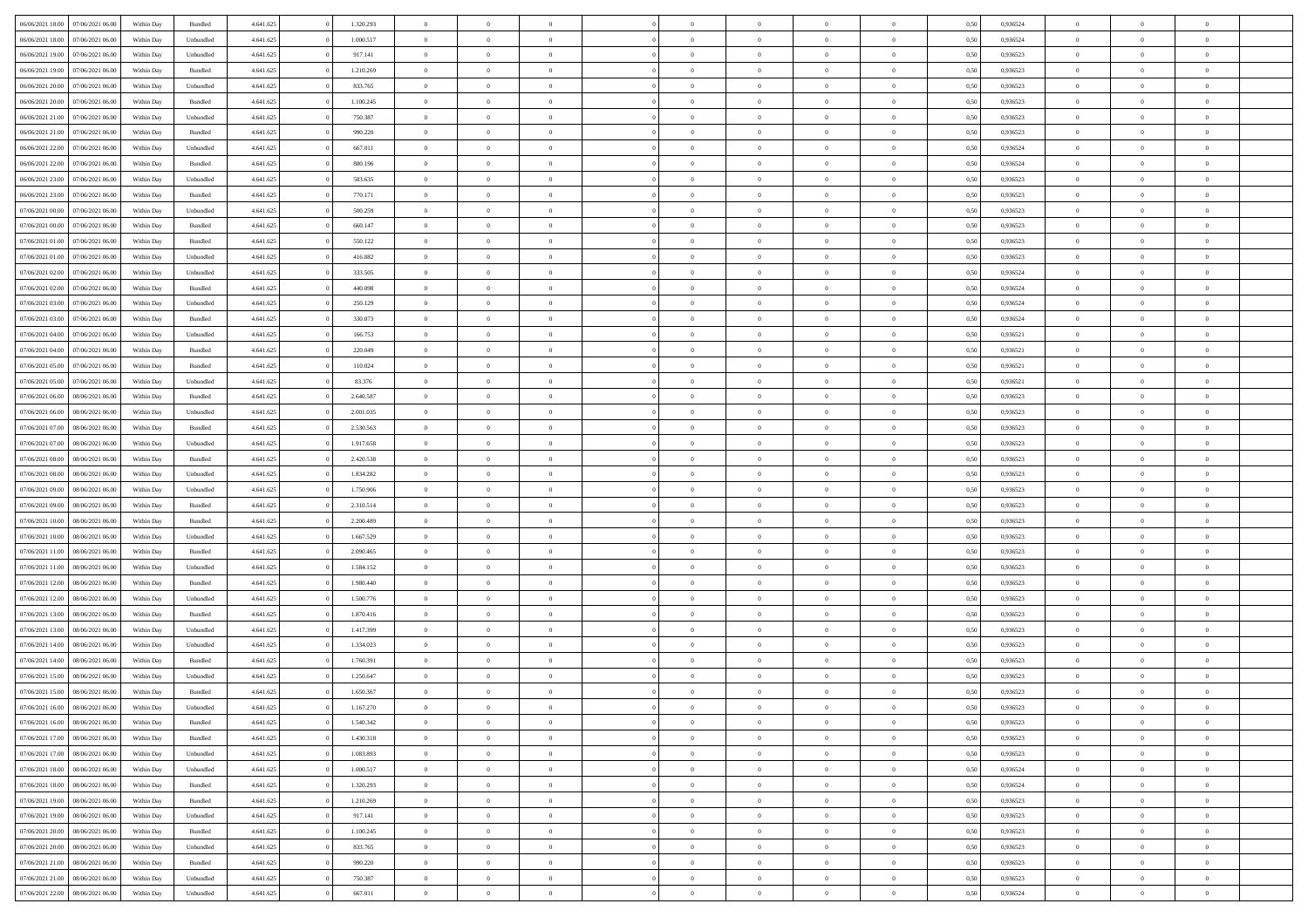| 07/06/2021 22:00 | 08/06/2021 06:00 | Within Day | Bundled            | 4.641.625 | 880.196   | $\overline{0}$ | $\Omega$       |                | $\Omega$       | $\Omega$       | $\theta$       | $\theta$       | 0.50 | 0,936524 | $\theta$       | $\theta$       | $\overline{0}$ |  |
|------------------|------------------|------------|--------------------|-----------|-----------|----------------|----------------|----------------|----------------|----------------|----------------|----------------|------|----------|----------------|----------------|----------------|--|
| 07/06/2021 23:00 | 08/06/2021 06:00 | Within Day | Unbundled          | 4.641.625 | 583.635   | $\overline{0}$ | $\theta$       | $\overline{0}$ | $\overline{0}$ | $\bf{0}$       | $\overline{0}$ | $\bf{0}$       | 0,50 | 0,936523 | $\theta$       | $\overline{0}$ | $\overline{0}$ |  |
| 07/06/2021 23.00 | 08/06/2021 06:00 | Within Day | Bundled            | 4.641.625 | 770.171   | $\overline{0}$ | $\bf{0}$       | $\overline{0}$ | $\bf{0}$       | $\bf{0}$       | $\bf{0}$       | $\mathbf{0}$   | 0,50 | 0,936523 | $\bf{0}$       | $\overline{0}$ | $\bf{0}$       |  |
| 08/06/2021 00:00 | 08/06/2021 06:00 | Within Dav | Bundled            | 4.641.625 | 660.147   | $\overline{0}$ | $\overline{0}$ | $\overline{0}$ | $\overline{0}$ | $\bf{0}$       | $\overline{0}$ | $\overline{0}$ | 0.50 | 0.936523 | $\theta$       | $\theta$       | $\overline{0}$ |  |
| 08/06/2021 00:00 | 08/06/2021 06:00 | Within Day | Unbundled          | 4.641.625 | 500.259   | $\overline{0}$ | $\theta$       | $\overline{0}$ | $\overline{0}$ | $\bf{0}$       | $\overline{0}$ | $\bf{0}$       | 0,50 | 0,936523 | $\theta$       | $\overline{0}$ | $\overline{0}$ |  |
|                  |                  |            |                    |           |           |                |                |                |                |                |                |                |      |          |                |                |                |  |
| 08/06/2021 01:00 | 08/06/2021 06:00 | Within Day | Bundled            | 4.641.625 | 550.122   | $\overline{0}$ | $\overline{0}$ | $\overline{0}$ | $\bf{0}$       | $\overline{0}$ | $\overline{0}$ | $\mathbf{0}$   | 0,50 | 0,936523 | $\bf{0}$       | $\overline{0}$ | $\bf{0}$       |  |
| 08/06/2021 01:00 | 08/06/2021 06:00 | Within Dav | Unbundled          | 4.641.625 | 416.882   | $\overline{0}$ | $\overline{0}$ | $\overline{0}$ | $\overline{0}$ | $\overline{0}$ | $\overline{0}$ | $\overline{0}$ | 0.50 | 0.936523 | $\theta$       | $\overline{0}$ | $\overline{0}$ |  |
| 08/06/2021 02:00 | 08/06/2021 06:00 | Within Day | Unbundled          | 4.641.625 | 333.505   | $\overline{0}$ | $\theta$       | $\overline{0}$ | $\overline{0}$ | $\bf{0}$       | $\overline{0}$ | $\bf{0}$       | 0,50 | 0,936524 | $\theta$       | $\theta$       | $\overline{0}$ |  |
| 08/06/2021 02:00 | 08/06/2021 06:00 | Within Day | Bundled            | 4.641.625 | 440.098   | $\overline{0}$ | $\overline{0}$ | $\overline{0}$ | $\bf{0}$       | $\bf{0}$       | $\bf{0}$       | $\bf{0}$       | 0,50 | 0,936524 | $\,0\,$        | $\overline{0}$ | $\overline{0}$ |  |
| 08/06/2021 03:00 | 08/06/2021 06:00 | Within Dav | Unbundled          | 4.641.625 | 250.129   | $\overline{0}$ | $\overline{0}$ | $\overline{0}$ | $\overline{0}$ | $\overline{0}$ | $\overline{0}$ | $\overline{0}$ | 0.50 | 0,936524 | $\theta$       | $\overline{0}$ | $\overline{0}$ |  |
| 08/06/2021 03:00 | 08/06/2021 06:00 | Within Day | Bundled            | 4.641.625 | 330.073   | $\overline{0}$ | $\theta$       | $\overline{0}$ | $\overline{0}$ | $\bf{0}$       | $\overline{0}$ | $\bf{0}$       | 0,50 | 0,936524 | $\,$ 0 $\,$    | $\overline{0}$ | $\overline{0}$ |  |
| 08/06/2021 04:00 | 08/06/2021 06:00 | Within Day | Bundled            | 4.641.625 | 220.049   | $\overline{0}$ | $\bf{0}$       | $\overline{0}$ | $\overline{0}$ | $\bf{0}$       | $\overline{0}$ | $\mathbf{0}$   | 0,50 | 0,936521 | $\bf{0}$       | $\overline{0}$ | $\bf{0}$       |  |
|                  |                  |            |                    |           |           |                |                |                |                |                |                |                |      |          | $\theta$       |                |                |  |
| 08/06/2021 04:00 | 08/06/2021 06:00 | Within Day | Unbundled          | 4.641.625 | 166.753   | $\overline{0}$ | $\overline{0}$ | $\overline{0}$ | $\overline{0}$ | $\bf{0}$       | $\overline{0}$ | $\overline{0}$ | 0.50 | 0,936521 |                | $\theta$       | $\overline{0}$ |  |
| 08/06/2021 05:00 | 08/06/2021 06:00 | Within Day | Unbundled          | 4.641.625 | 83.376    | $\overline{0}$ | $\theta$       | $\overline{0}$ | $\overline{0}$ | $\bf{0}$       | $\overline{0}$ | $\bf{0}$       | 0,50 | 0,936521 | $\theta$       | $\overline{0}$ | $\overline{0}$ |  |
| 08/06/2021 05:00 | 08/06/2021 06:00 | Within Day | Bundled            | 4.641.625 | 110.024   | $\overline{0}$ | $\overline{0}$ | $\overline{0}$ | $\overline{0}$ | $\overline{0}$ | $\overline{0}$ | $\mathbf{0}$   | 0,50 | 0,936521 | $\bf{0}$       | $\overline{0}$ | $\bf{0}$       |  |
| 08/06/2021 06:00 | 09/06/2021 06:00 | Within Dav | Bundled            | 4.641.625 | 2.640.587 | $\overline{0}$ | $\overline{0}$ | $\overline{0}$ | $\overline{0}$ | $\overline{0}$ | $\overline{0}$ | $\overline{0}$ | 0.50 | 0.936523 | $\theta$       | $\overline{0}$ | $\overline{0}$ |  |
| 08/06/2021 06:00 | 09/06/2021 06:00 | Within Day | Unbundled          | 4.641.625 | 2.001.035 | $\overline{0}$ | $\theta$       | $\overline{0}$ | $\overline{0}$ | $\bf{0}$       | $\overline{0}$ | $\bf{0}$       | 0,50 | 0,936523 | $\theta$       | $\theta$       | $\overline{0}$ |  |
| 08/06/2021 07:00 | 09/06/2021 06:00 | Within Day | Unbundled          | 4.641.625 | 1.917.658 | $\overline{0}$ | $\overline{0}$ | $\overline{0}$ | $\overline{0}$ | $\bf{0}$       | $\overline{0}$ | $\bf{0}$       | 0,50 | 0,936523 | $\,0\,$        | $\overline{0}$ | $\overline{0}$ |  |
| 08/06/2021 07:00 | 09/06/2021 06:00 | Within Day | Bundled            | 4.641.625 | 2.530.563 | $\overline{0}$ | $\overline{0}$ | $\overline{0}$ | $\overline{0}$ | $\overline{0}$ | $\overline{0}$ | $\overline{0}$ | 0.50 | 0.936523 | $\theta$       | $\overline{0}$ | $\overline{0}$ |  |
| 08/06/2021 08:00 | 09/06/2021 06:00 | Within Day | Unbundled          | 4.641.625 | 1.834.282 | $\overline{0}$ | $\theta$       | $\overline{0}$ | $\overline{0}$ | $\bf{0}$       | $\overline{0}$ | $\bf{0}$       | 0,50 | 0,936523 | $\,$ 0 $\,$    | $\overline{0}$ | $\overline{0}$ |  |
|                  |                  |            |                    |           |           |                |                |                |                |                |                |                |      |          |                |                |                |  |
| 08/06/2021 08:00 | 09/06/2021 06:00 | Within Day | Bundled            | 4.641.625 | 2.420.538 | $\overline{0}$ | $\overline{0}$ | $\overline{0}$ | $\bf{0}$       | $\bf{0}$       | $\bf{0}$       | $\bf{0}$       | 0,50 | 0,936523 | $\bf{0}$       | $\overline{0}$ | $\bf{0}$       |  |
| 08/06/2021 09:00 | 09/06/2021 06:00 | Within Day | Unbundled          | 4.641.625 | 1.750.906 | $\overline{0}$ | $\overline{0}$ | $\overline{0}$ | $\overline{0}$ | $\bf{0}$       | $\overline{0}$ | $\overline{0}$ | 0.50 | 0.936523 | $\theta$       | $\overline{0}$ | $\overline{0}$ |  |
| 08/06/2021 09:00 | 09/06/2021 06:00 | Within Day | Bundled            | 4.641.625 | 2.310.514 | $\overline{0}$ | $\theta$       | $\overline{0}$ | $\overline{0}$ | $\bf{0}$       | $\overline{0}$ | $\bf{0}$       | 0,50 | 0,936523 | $\,$ 0 $\,$    | $\overline{0}$ | $\overline{0}$ |  |
| 08/06/2021 10:00 | 09/06/2021 06:00 | Within Day | Unbundled          | 4.641.625 | 1.667.529 | $\overline{0}$ | $\overline{0}$ | $\overline{0}$ | $\bf{0}$       | $\overline{0}$ | $\overline{0}$ | $\mathbf{0}$   | 0,50 | 0,936523 | $\overline{0}$ | $\overline{0}$ | $\bf{0}$       |  |
| 08/06/2021 10:00 | 09/06/2021 06:00 | Within Dav | Bundled            | 4.641.625 | 2.200.489 | $\overline{0}$ | $\overline{0}$ | $\overline{0}$ | $\overline{0}$ | $\overline{0}$ | $\overline{0}$ | $\overline{0}$ | 0.50 | 0.936523 | $\theta$       | $\overline{0}$ | $\overline{0}$ |  |
| 08/06/2021 11:00 | 09/06/2021 06:00 | Within Day | Bundled            | 4.641.625 | 2.090.465 | $\overline{0}$ | $\theta$       | $\overline{0}$ | $\overline{0}$ | $\bf{0}$       | $\overline{0}$ | $\bf{0}$       | 0,50 | 0,936523 | $\theta$       | $\theta$       | $\overline{0}$ |  |
| 08/06/2021 11:00 | 09/06/2021 06:00 | Within Day | Unbundled          | 4.641.625 | 1.584.152 | $\overline{0}$ | $\overline{0}$ | $\overline{0}$ | $\bf{0}$       | $\bf{0}$       | $\bf{0}$       | $\bf{0}$       | 0,50 | 0,936523 | $\,0\,$        | $\overline{0}$ | $\overline{0}$ |  |
| 08/06/2021 12:00 | 09/06/2021 06:00 | Within Day | Unbundled          | 4.641.625 | 1.500.776 | $\overline{0}$ | $\overline{0}$ | $\overline{0}$ | $\overline{0}$ | $\overline{0}$ | $\overline{0}$ | $\overline{0}$ | 0.50 | 0.936523 | $\theta$       | $\overline{0}$ | $\overline{0}$ |  |
| 08/06/2021 12:00 | 09/06/2021 06:00 |            | Bundled            | 4.641.625 | 1.980.440 | $\overline{0}$ | $\theta$       | $\overline{0}$ | $\overline{0}$ | $\bf{0}$       | $\overline{0}$ |                |      | 0,936523 | $\,$ 0 $\,$    | $\overline{0}$ | $\overline{0}$ |  |
|                  |                  | Within Day |                    |           |           |                |                |                |                |                |                | $\bf{0}$       | 0,50 |          |                |                |                |  |
| 08/06/2021 13:00 | 09/06/2021 06:00 | Within Day | Unbundled          | 4.641.625 | 1.417.399 | $\overline{0}$ | $\overline{0}$ | $\overline{0}$ | $\overline{0}$ | $\bf{0}$       | $\overline{0}$ | $\bf{0}$       | 0,50 | 0,936523 | $\overline{0}$ | $\overline{0}$ | $\bf{0}$       |  |
| 08/06/2021 13:00 | 09/06/2021 06:00 | Within Day | Bundled            | 4.641.625 | 1.870.416 | $\overline{0}$ | $\Omega$       | $\Omega$       | $\Omega$       | $\Omega$       | $\overline{0}$ | $\overline{0}$ | 0,50 | 0,936523 | $\,0\,$        | $\theta$       | $\theta$       |  |
| 08/06/2021 14:00 | 09/06/2021 06:00 | Within Day | Bundled            | 4.641.625 | 1.760.391 | $\overline{0}$ | $\theta$       | $\overline{0}$ | $\overline{0}$ | $\bf{0}$       | $\overline{0}$ | $\bf{0}$       | 0,50 | 0,936523 | $\theta$       | $\overline{0}$ | $\overline{0}$ |  |
| 08/06/2021 14:00 | 09/06/2021 06:00 | Within Day | Unbundled          | 4.641.625 | 1.334.023 | $\overline{0}$ | $\overline{0}$ | $\overline{0}$ | $\overline{0}$ | $\overline{0}$ | $\overline{0}$ | $\mathbf{0}$   | 0,50 | 0,936523 | $\overline{0}$ | $\overline{0}$ | $\bf{0}$       |  |
| 08/06/2021 15:00 | 09/06/2021 06:00 | Within Day | Unbundled          | 4.641.625 | 1.250.647 | $\overline{0}$ | $\Omega$       | $\Omega$       | $\Omega$       | $\bf{0}$       | $\overline{0}$ | $\overline{0}$ | 0.50 | 0.936523 | $\,0\,$        | $\theta$       | $\theta$       |  |
| 08/06/2021 15:00 | 09/06/2021 06:00 | Within Day | Bundled            | 4.641.625 | 1.650.367 | $\overline{0}$ | $\theta$       | $\overline{0}$ | $\overline{0}$ | $\bf{0}$       | $\overline{0}$ | $\bf{0}$       | 0,50 | 0,936523 | $\theta$       | $\overline{0}$ | $\overline{0}$ |  |
| 08/06/2021 16:00 | 09/06/2021 06:00 | Within Day | Bundled            | 4.641.625 | 1.540.342 | $\overline{0}$ | $\overline{0}$ | $\overline{0}$ | $\overline{0}$ | $\bf{0}$       | $\overline{0}$ | $\bf{0}$       | 0,50 | 0,936523 | $\bf{0}$       | $\overline{0}$ | $\bf{0}$       |  |
| 08/06/2021 16:00 | 09/06/2021 06:00 | Within Day | Unbundled          | 4.641.625 | 1.167.270 | $\overline{0}$ | $\Omega$       | $\Omega$       | $\Omega$       | $\theta$       | $\overline{0}$ | $\overline{0}$ | 0.50 | 0.936523 | $\,$ 0 $\,$    | $\theta$       | $\theta$       |  |
| 08/06/2021 17:00 | 09/06/2021 06:00 |            | Bundled            | 4.641.625 | 1.430.318 | $\overline{0}$ | $\theta$       | $\overline{0}$ | $\overline{0}$ | $\,$ 0         | $\overline{0}$ |                |      | 0,936523 | $\,$ 0 $\,$    | $\overline{0}$ | $\overline{0}$ |  |
|                  |                  | Within Day |                    |           |           |                |                |                |                |                |                | $\bf{0}$       | 0,50 |          |                |                |                |  |
| 08/06/2021 17:00 | 09/06/2021 06:00 | Within Day | Unbundled          | 4.641.625 | 1.083.893 | $\overline{0}$ | $\bf{0}$       | $\overline{0}$ | $\overline{0}$ | $\bf{0}$       | $\overline{0}$ | $\mathbf{0}$   | 0,50 | 0,936523 | $\overline{0}$ | $\overline{0}$ | $\bf{0}$       |  |
| 08/06/2021 18:00 | 09/06/2021 06:00 | Within Day | Unbundled          | 4.641.625 | 1.000.517 | $\overline{0}$ | $\Omega$       | $\overline{0}$ | $\Omega$       | $\overline{0}$ | $\overline{0}$ | $\overline{0}$ | 0,50 | 0,936524 | $\,0\,$        | $\theta$       | $\theta$       |  |
| 08/06/2021 18:00 | 09/06/2021 06:00 | Within Day | Bundled            | 4.641.625 | 1.320.293 | $\overline{0}$ | $\overline{0}$ | $\overline{0}$ | $\overline{0}$ | $\,$ 0         | $\overline{0}$ | $\bf{0}$       | 0,50 | 0,936524 | $\,$ 0 $\,$    | $\overline{0}$ | $\overline{0}$ |  |
| 08/06/2021 19:00 | 09/06/2021 06:00 | Within Day | Bundled            | 4.641.625 | 1.210.269 | $\overline{0}$ | $\overline{0}$ | $\overline{0}$ | $\overline{0}$ | $\bf{0}$       | $\overline{0}$ | $\mathbf{0}$   | 0,50 | 0,936523 | $\overline{0}$ | $\overline{0}$ | $\bf{0}$       |  |
| 08/06/2021 19:00 | 09/06/2021 06:00 | Within Day | Unbundled          | 4.641.625 | 917.141   | $\overline{0}$ | $\Omega$       | $\Omega$       | $\Omega$       | $\Omega$       | $\Omega$       | $\overline{0}$ | 0.50 | 0.936523 | $\theta$       | $\theta$       | $\theta$       |  |
| 08/06/2021 20:00 | 09/06/2021 06:00 | Within Day | Unbundled          | 4.641.625 | 833.765   | $\overline{0}$ | $\overline{0}$ | $\overline{0}$ | $\bf{0}$       | $\,$ 0         | $\bf{0}$       | $\bf{0}$       | 0,50 | 0,936523 | $\,0\,$        | $\,0\,$        | $\overline{0}$ |  |
| 08/06/2021 20:00 | 09/06/2021 06:00 | Within Day | $\mathbf B$ undled | 4.641.625 | 1.100.245 | $\bf{0}$       | $\bf{0}$       |                |                | $\bf{0}$       |                |                | 0,50 | 0,936523 | $\bf{0}$       | $\overline{0}$ |                |  |
|                  | 09/06/2021 06:00 |            |                    | 4.641.625 | 990.220   | $\overline{0}$ | $\overline{0}$ |                | $\Omega$       | $\overline{0}$ | $\overline{0}$ |                | 0.50 | 0.936523 | $\theta$       | $\theta$       | $\theta$       |  |
| 08/06/2021 21:00 |                  | Within Day | Bundled            |           |           |                |                | $\overline{0}$ |                |                |                | $\overline{0}$ |      |          |                |                |                |  |
| 08/06/2021 21:00 | 09/06/2021 06:00 | Within Day | Unbundled          | 4.641.625 | 750.387   | $\overline{0}$ | $\,$ 0         | $\overline{0}$ | $\bf{0}$       | $\,$ 0 $\,$    | $\overline{0}$ | $\,$ 0 $\,$    | 0,50 | 0,936523 | $\,$ 0 $\,$    | $\,$ 0 $\,$    | $\,$ 0         |  |
| 08/06/2021 22.00 | 09/06/2021 06:00 | Within Day | Unbundled          | 4.641.625 | 667.011   | $\overline{0}$ | $\overline{0}$ | $\overline{0}$ | $\overline{0}$ | $\overline{0}$ | $\overline{0}$ | $\mathbf{0}$   | 0,50 | 0,936524 | $\overline{0}$ | $\bf{0}$       | $\bf{0}$       |  |
| 08/06/2021 22:00 | 09/06/2021 06:00 | Within Day | Bundled            | 4.641.625 | 880.196   | $\overline{0}$ | $\overline{0}$ | $\overline{0}$ | $\Omega$       | $\overline{0}$ | $\overline{0}$ | $\overline{0}$ | 0,50 | 0,936524 | $\overline{0}$ | $\theta$       | $\overline{0}$ |  |
| 08/06/2021 23:00 | 09/06/2021 06:00 | Within Day | Bundled            | 4.641.625 | 770.171   | $\overline{0}$ | $\,$ 0         | $\overline{0}$ | $\bf{0}$       | $\,$ 0 $\,$    | $\overline{0}$ | $\mathbf{0}$   | 0,50 | 0,936523 | $\,$ 0 $\,$    | $\overline{0}$ | $\overline{0}$ |  |
| 08/06/2021 23:00 | 09/06/2021 06:00 | Within Day | Unbundled          | 4.641.625 | 583.635   | $\overline{0}$ | $\overline{0}$ | $\overline{0}$ | $\overline{0}$ | $\overline{0}$ | $\overline{0}$ | $\mathbf{0}$   | 0,50 | 0,936523 | $\overline{0}$ | $\overline{0}$ | $\bf{0}$       |  |
| 09/06/2021 00:00 | 09/06/2021 06:00 | Within Day | Unbundled          | 4.641.625 | 500.259   | $\overline{0}$ | $\overline{0}$ | $\overline{0}$ | $\Omega$       | $\overline{0}$ | $\overline{0}$ | $\bf{0}$       | 0.50 | 0,936523 | $\overline{0}$ | $\theta$       | $\overline{0}$ |  |
| 09/06/2021 00:00 | 09/06/2021 06:00 | Within Day | Bundled            | 4.641.625 | 660.147   | $\overline{0}$ | $\,$ 0         | $\overline{0}$ | $\bf{0}$       | $\bf{0}$       | $\bf{0}$       | $\bf{0}$       | 0,50 | 0,936523 | $\,$ 0 $\,$    | $\overline{0}$ | $\overline{0}$ |  |
| 09/06/2021 01:00 | 09/06/2021 06:00 | Within Day | Bundled            | 4.641.625 | 550.122   | $\overline{0}$ | $\bf{0}$       | $\overline{0}$ | $\overline{0}$ | $\overline{0}$ | $\overline{0}$ | $\mathbf{0}$   | 0,50 | 0,936523 | $\overline{0}$ | $\overline{0}$ | $\bf{0}$       |  |
|                  |                  |            |                    |           |           |                |                |                |                |                |                |                |      |          |                |                |                |  |
| 09/06/2021 01:00 | 09/06/2021 06:00 | Within Day | Unbundled          | 4.641.625 | 416.882   | $\overline{0}$ | $\overline{0}$ | $\overline{0}$ | $\Omega$       | $\overline{0}$ | $\overline{0}$ | $\overline{0}$ | 0.50 | 0.936523 | $\overline{0}$ | $\overline{0}$ | $\overline{0}$ |  |
| 09/06/2021 02:00 | 09/06/2021 06:00 | Within Day | Unbundled          | 4.641.625 | 333.505   | $\overline{0}$ | $\bf{0}$       | $\overline{0}$ | $\overline{0}$ | $\bf{0}$       | $\bf{0}$       | $\mathbf{0}$   | 0,50 | 0,936524 | $\,$ 0 $\,$    | $\,$ 0 $\,$    | $\bf{0}$       |  |
| 09/06/2021 02:00 | 09/06/2021 06:00 | Within Day | Bundled            | 4.641.625 | 440.098   | $\overline{0}$ | $\bf{0}$       | $\overline{0}$ | $\bf{0}$       | $\bf{0}$       | $\bf{0}$       | $\bf{0}$       | 0,50 | 0,936524 | $\overline{0}$ | $\overline{0}$ | $\bf{0}$       |  |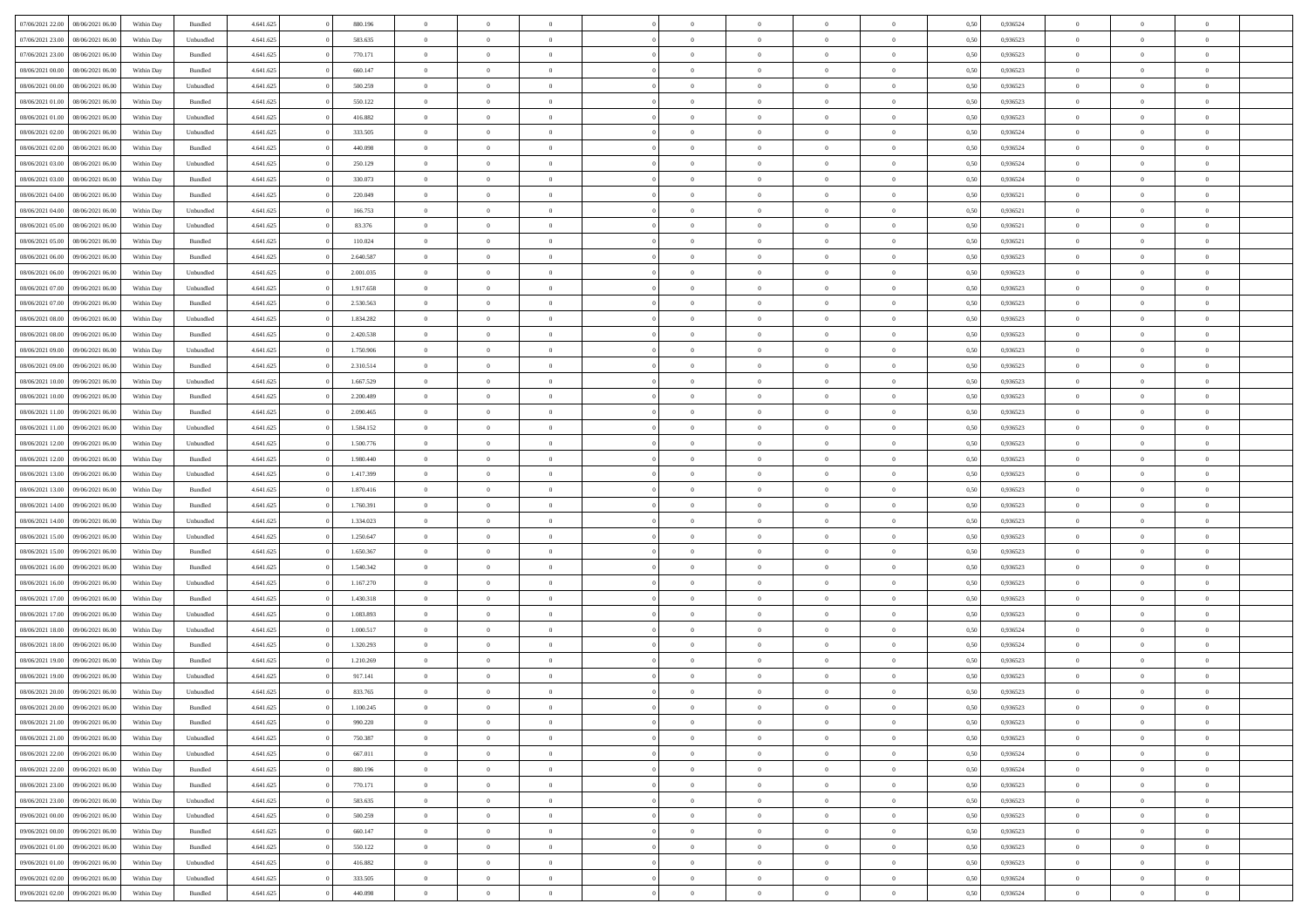| 09/06/2021 03:00 | 09/06/2021 06:00 | Within Day | Unbundled          | 4.641.625 | 250.129   | $\overline{0}$ | $\theta$       |                | $\Omega$       | $\Omega$       | $\Omega$       | $\theta$       | 0.50 | 0.936524 | $\theta$       | $\theta$       | $\theta$       |  |
|------------------|------------------|------------|--------------------|-----------|-----------|----------------|----------------|----------------|----------------|----------------|----------------|----------------|------|----------|----------------|----------------|----------------|--|
| 09/06/2021 03:00 | 09/06/2021 06:00 | Within Day | Bundled            | 4.641.625 | 330.073   | $\overline{0}$ | $\theta$       | $\overline{0}$ | $\overline{0}$ | $\bf{0}$       | $\overline{0}$ | $\bf{0}$       | 0,50 | 0,936524 | $\theta$       | $\overline{0}$ | $\overline{0}$ |  |
| 09/06/2021 04:00 | 09/06/2021 06:00 | Within Day | Unbundled          | 4.641.625 | 166.753   | $\overline{0}$ | $\overline{0}$ | $\overline{0}$ | $\bf{0}$       | $\bf{0}$       | $\bf{0}$       | $\bf{0}$       | 0,50 | 0,936521 | $\overline{0}$ | $\overline{0}$ | $\overline{0}$ |  |
| 09/06/2021 04:00 | 09/06/2021 06:00 | Within Dav | Bundled            | 4.641.625 | 220.049   | $\overline{0}$ | $\overline{0}$ | $\overline{0}$ | $\overline{0}$ | $\bf{0}$       | $\overline{0}$ | $\overline{0}$ | 0.50 | 0.936521 | $\theta$       | $\theta$       | $\overline{0}$ |  |
| 09/06/2021 05:00 | 09/06/2021 06:00 | Within Day | Unbundled          | 4.641.625 | 83.376    | $\overline{0}$ | $\theta$       | $\overline{0}$ | $\overline{0}$ | $\bf{0}$       | $\overline{0}$ | $\bf{0}$       | 0,50 | 0,936521 | $\theta$       | $\overline{0}$ | $\overline{0}$ |  |
|                  |                  |            |                    |           |           |                |                |                |                |                |                |                |      |          |                |                |                |  |
| 09/06/2021 05:00 | 09/06/2021 06:00 | Within Day | Bundled            | 4.641.625 | 110.024   | $\overline{0}$ | $\bf{0}$       | $\overline{0}$ | $\bf{0}$       | $\overline{0}$ | $\overline{0}$ | $\mathbf{0}$   | 0,50 | 0,936521 | $\overline{0}$ | $\overline{0}$ | $\bf{0}$       |  |
| 09/06/2021 06:00 | 10/06/2021 06:00 | Within Dav | Unbundled          | 4.641.625 | 2.001.035 | $\overline{0}$ | $\overline{0}$ | $\overline{0}$ | $\overline{0}$ | $\overline{0}$ | $\overline{0}$ | $\overline{0}$ | 0.50 | 0.936523 | $\theta$       | $\overline{0}$ | $\overline{0}$ |  |
| 09/06/2021 06:00 | 10/06/2021 06:00 | Within Day | Bundled            | 4.641.625 | 2.640.587 | $\overline{0}$ | $\theta$       | $\overline{0}$ | $\overline{0}$ | $\bf{0}$       | $\overline{0}$ | $\bf{0}$       | 0,50 | 0,936523 | $\theta$       | $\theta$       | $\overline{0}$ |  |
| 09/06/2021 07:00 | 10/06/2021 06:00 | Within Day | Bundled            | 4.641.625 | 2.530.563 | $\overline{0}$ | $\overline{0}$ | $\overline{0}$ | $\bf{0}$       | $\bf{0}$       | $\bf{0}$       | $\bf{0}$       | 0,50 | 0,936523 | $\,0\,$        | $\overline{0}$ | $\overline{0}$ |  |
| 09/06/2021 07:00 | 10/06/2021 06:00 | Within Dav | Unbundled          | 4.641.625 | 1.917.658 | $\overline{0}$ | $\overline{0}$ | $\overline{0}$ | $\overline{0}$ | $\overline{0}$ | $\overline{0}$ | $\overline{0}$ | 0.50 | 0.936523 | $\theta$       | $\overline{0}$ | $\overline{0}$ |  |
| 09/06/2021 08:00 | 10/06/2021 06:00 | Within Day | Bundled            | 4.641.625 | 2.420.538 | $\overline{0}$ | $\theta$       | $\overline{0}$ | $\overline{0}$ | $\bf{0}$       | $\overline{0}$ | $\bf{0}$       | 0,50 | 0,936523 | $\theta$       | $\overline{0}$ | $\overline{0}$ |  |
| 09/06/2021 08:00 | 10/06/2021 06:00 | Within Day | Unbundled          | 4.641.625 | 1.834.282 | $\overline{0}$ | $\overline{0}$ | $\overline{0}$ | $\overline{0}$ | $\bf{0}$       | $\overline{0}$ | $\bf{0}$       | 0,50 | 0,936523 | $\bf{0}$       | $\overline{0}$ | $\overline{0}$ |  |
|                  |                  |            |                    |           |           |                |                |                |                |                |                |                |      |          |                |                |                |  |
| 09/06/2021 09:00 | 10/06/2021 06:00 | Within Day | Bundled            | 4.641.625 | 2.310.514 | $\overline{0}$ | $\overline{0}$ | $\overline{0}$ | $\overline{0}$ | $\bf{0}$       | $\overline{0}$ | $\overline{0}$ | 0.50 | 0.936523 | $\theta$       | $\theta$       | $\overline{0}$ |  |
| 09/06/2021 09:00 | 10/06/2021 06:00 | Within Day | Unbundled          | 4.641.625 | 1.750.906 | $\overline{0}$ | $\theta$       | $\overline{0}$ | $\overline{0}$ | $\bf{0}$       | $\overline{0}$ | $\overline{0}$ | 0,50 | 0,936523 | $\theta$       | $\overline{0}$ | $\overline{0}$ |  |
| 09/06/2021 10:00 | 10/06/2021 06:00 | Within Day | Unbundled          | 4.641.625 | 1.667.529 | $\overline{0}$ | $\bf{0}$       | $\overline{0}$ | $\overline{0}$ | $\overline{0}$ | $\overline{0}$ | $\mathbf{0}$   | 0,50 | 0,936523 | $\overline{0}$ | $\overline{0}$ | $\bf{0}$       |  |
| 09/06/2021 10:00 | 10/06/2021 06:00 | Within Dav | Bundled            | 4.641.625 | 2.200.489 | $\overline{0}$ | $\overline{0}$ | $\overline{0}$ | $\overline{0}$ | $\overline{0}$ | $\overline{0}$ | $\overline{0}$ | 0.50 | 0.936523 | $\theta$       | $\overline{0}$ | $\overline{0}$ |  |
| 09/06/2021 11:00 | 10/06/2021 06:00 | Within Day | Bundled            | 4.641.625 | 2.090.465 | $\overline{0}$ | $\theta$       | $\overline{0}$ | $\overline{0}$ | $\bf{0}$       | $\overline{0}$ | $\bf{0}$       | 0,50 | 0,936523 | $\theta$       | $\theta$       | $\overline{0}$ |  |
| 09/06/2021 11:00 | 10/06/2021 06:00 | Within Day | Unbundled          | 4.641.625 | 1.584.152 | $\overline{0}$ | $\overline{0}$ | $\overline{0}$ | $\overline{0}$ | $\bf{0}$       | $\overline{0}$ | $\bf{0}$       | 0,50 | 0,936523 | $\,0\,$        | $\overline{0}$ | $\overline{0}$ |  |
| 09/06/2021 12:00 | 10/06/2021 06:00 | Within Day | Unbundled          | 4.641.625 | 1.500.776 | $\overline{0}$ | $\overline{0}$ | $\overline{0}$ | $\overline{0}$ | $\overline{0}$ | $\overline{0}$ | $\overline{0}$ | 0.50 | 0.936523 | $\theta$       | $\overline{0}$ | $\overline{0}$ |  |
| 09/06/2021 12:00 | 10/06/2021 06:00 | Within Day | Bundled            | 4.641.625 | 1.980.440 | $\overline{0}$ | $\theta$       | $\overline{0}$ | $\overline{0}$ | $\bf{0}$       | $\overline{0}$ | $\bf{0}$       | 0,50 | 0,936523 | $\theta$       | $\theta$       | $\overline{0}$ |  |
|                  |                  |            |                    |           |           |                |                |                |                |                |                |                |      |          |                |                |                |  |
| 09/06/2021 13:00 | 10/06/2021 06:00 | Within Day | Unbundled          | 4.641.625 | 1.417.399 | $\overline{0}$ | $\overline{0}$ | $\overline{0}$ | $\overline{0}$ | $\bf{0}$       | $\overline{0}$ | $\bf{0}$       | 0,50 | 0,936523 | $\,0\,$        | $\overline{0}$ | $\overline{0}$ |  |
| 09/06/2021 13:00 | 10/06/2021 06:00 | Within Day | Bundled            | 4.641.625 | 1.870.416 | $\overline{0}$ | $\overline{0}$ | $\overline{0}$ | $\overline{0}$ | $\bf{0}$       | $\overline{0}$ | $\overline{0}$ | 0.50 | 0.936523 | $\theta$       | $\theta$       | $\overline{0}$ |  |
| 09/06/2021 14:00 | 10/06/2021 06:00 | Within Day | Unbundled          | 4.641.625 | 1.334.023 | $\overline{0}$ | $\theta$       | $\overline{0}$ | $\overline{0}$ | $\bf{0}$       | $\overline{0}$ | $\bf{0}$       | 0,50 | 0,936523 | $\theta$       | $\overline{0}$ | $\overline{0}$ |  |
| 09/06/2021 14:00 | 10/06/2021 06:00 | Within Day | Bundled            | 4.641.625 | 1.760.391 | $\overline{0}$ | $\bf{0}$       | $\overline{0}$ | $\overline{0}$ | $\overline{0}$ | $\overline{0}$ | $\mathbf{0}$   | 0,50 | 0,936523 | $\overline{0}$ | $\overline{0}$ | $\bf{0}$       |  |
| 09/06/2021 15:00 | 10/06/2021 06:00 | Within Dav | Unbundled          | 4.641.625 | 1.250.647 | $\overline{0}$ | $\overline{0}$ | $\overline{0}$ | $\overline{0}$ | $\overline{0}$ | $\overline{0}$ | $\overline{0}$ | 0.50 | 0.936523 | $\theta$       | $\overline{0}$ | $\overline{0}$ |  |
| 09/06/2021 15:00 | 10/06/2021 06:00 | Within Day | Bundled            | 4.641.625 | 1.650.367 | $\overline{0}$ | $\theta$       | $\overline{0}$ | $\overline{0}$ | $\bf{0}$       | $\overline{0}$ | $\bf{0}$       | 0,50 | 0,936523 | $\theta$       | $\theta$       | $\overline{0}$ |  |
| 09/06/2021 16:00 | 10/06/2021 06:00 | Within Day | Unbundled          | 4.641.625 | 1.167.270 | $\overline{0}$ | $\overline{0}$ | $\overline{0}$ | $\overline{0}$ | $\bf{0}$       | $\overline{0}$ | $\bf{0}$       | 0,50 | 0,936523 | $\,0\,$        | $\overline{0}$ | $\overline{0}$ |  |
| 09/06/2021 16:00 | 10/06/2021 06:00 |            | Bundled            | 4.641.625 | 1.540.342 | $\overline{0}$ | $\overline{0}$ | $\overline{0}$ | $\overline{0}$ | $\overline{0}$ | $\overline{0}$ | $\overline{0}$ | 0.50 | 0.936523 | $\theta$       | $\overline{0}$ | $\overline{0}$ |  |
|                  |                  | Within Day |                    |           |           |                |                |                |                |                |                |                |      |          |                |                |                |  |
| 09/06/2021 17:00 | 10/06/2021 06:00 | Within Day | Bundled            | 4.641.625 | 1.430.318 | $\overline{0}$ | $\theta$       | $\overline{0}$ | $\overline{0}$ | $\bf{0}$       | $\overline{0}$ | $\bf{0}$       | 0,50 | 0,936523 | $\,$ 0 $\,$    | $\overline{0}$ | $\overline{0}$ |  |
| 09/06/2021 17:00 | 10/06/2021 06:00 | Within Day | Unbundled          | 4.641.625 | 1.083.893 | $\overline{0}$ | $\overline{0}$ | $\overline{0}$ | $\overline{0}$ | $\bf{0}$       | $\bf{0}$       | $\bf{0}$       | 0,50 | 0,936523 | $\bf{0}$       | $\overline{0}$ | $\overline{0}$ |  |
| 09/06/2021 18:00 | 10/06/2021 06:00 | Within Day | Unbundled          | 4.641.625 | 1.000.517 | $\overline{0}$ | $\Omega$       | $\Omega$       | $\Omega$       | $\Omega$       | $\Omega$       | $\overline{0}$ | 0.50 | 0,936524 | $\,0\,$        | $\Omega$       | $\theta$       |  |
| 09/06/2021 18:00 | 10/06/2021 06:00 | Within Day | Bundled            | 4.641.625 | 1.320.293 | $\overline{0}$ | $\theta$       | $\overline{0}$ | $\overline{0}$ | $\bf{0}$       | $\overline{0}$ | $\bf{0}$       | 0,50 | 0,936524 | $\theta$       | $\theta$       | $\overline{0}$ |  |
| 09/06/2021 19:00 | 10/06/2021 06:00 | Within Day | Unbundled          | 4.641.625 | 917.141   | $\overline{0}$ | $\overline{0}$ | $\overline{0}$ | $\bf{0}$       | $\bf{0}$       | $\overline{0}$ | $\mathbf{0}$   | 0,50 | 0,936523 | $\overline{0}$ | $\overline{0}$ | $\bf{0}$       |  |
| 09/06/2021 19:00 | 10/06/2021 06:00 | Within Day | Bundled            | 4.641.625 | 1.210.269 | $\overline{0}$ | $\Omega$       | $\Omega$       | $\Omega$       | $\bf{0}$       | $\overline{0}$ | $\overline{0}$ | 0.50 | 0.936523 | $\theta$       | $\theta$       | $\theta$       |  |
| 09/06/2021 20:00 | 10/06/2021 06:00 | Within Day | Unbundled          | 4.641.625 | 833.765   | $\overline{0}$ | $\theta$       | $\overline{0}$ | $\overline{0}$ | $\bf{0}$       | $\overline{0}$ | $\bf{0}$       | 0,50 | 0,936523 | $\theta$       | $\theta$       | $\overline{0}$ |  |
|                  |                  |            |                    |           |           |                | $\overline{0}$ |                |                | $\bf{0}$       |                |                |      |          | $\,0\,$        | $\overline{0}$ | $\overline{0}$ |  |
| 09/06/2021 20:00 | 10/06/2021 06:00 | Within Day | Bundled            | 4.641.625 | 1.100.245 | $\overline{0}$ |                | $\overline{0}$ | $\bf{0}$       |                | $\bf{0}$       | $\bf{0}$       | 0,50 | 0,936523 |                |                |                |  |
| 09/06/2021 21:00 | 10/06/2021 06:00 | Within Day | Bundled            | 4.641.625 | 990.220   | $\overline{0}$ | $\Omega$       | $\Omega$       | $\Omega$       | $\Omega$       | $\theta$       | $\overline{0}$ | 0.50 | 0.936523 | $\theta$       | $\theta$       | $\theta$       |  |
| 09/06/2021 21:00 | 10/06/2021 06:00 | Within Day | Unbundled          | 4.641.625 | 750.387   | $\overline{0}$ | $\theta$       | $\overline{0}$ | $\overline{0}$ | $\bf{0}$       | $\overline{0}$ | $\bf{0}$       | 0,50 | 0,936523 | $\,$ 0 $\,$    | $\overline{0}$ | $\overline{0}$ |  |
| 09/06/2021 22.00 | 10/06/2021 06:00 | Within Day | Unbundled          | 4.641.625 | 667.011   | $\overline{0}$ | $\overline{0}$ | $\overline{0}$ | $\bf{0}$       | $\bf{0}$       | $\bf{0}$       | $\bf{0}$       | 0,50 | 0,936524 | $\bf{0}$       | $\overline{0}$ | $\overline{0}$ |  |
| 09/06/2021 22.00 | 10/06/2021 06:00 | Within Day | Bundled            | 4.641.625 | 880,196   | $\overline{0}$ | $\Omega$       | $\Omega$       | $\Omega$       | $\Omega$       | $\overline{0}$ | $\overline{0}$ | 0.50 | 0,936524 | $\,0\,$        | $\theta$       | $\theta$       |  |
| 09/06/2021 23:00 | 10/06/2021 06:00 | Within Day | Bundled            | 4.641.625 | 770.171   | $\overline{0}$ | $\theta$       | $\overline{0}$ | $\overline{0}$ | $\bf{0}$       | $\overline{0}$ | $\bf{0}$       | 0,50 | 0,936523 | $\,$ 0 $\,$    | $\overline{0}$ | $\overline{0}$ |  |
| 09/06/2021 23.00 | 10/06/2021 06:00 | Within Day | Unbundled          | 4.641.625 | 583.635   | $\overline{0}$ | $\overline{0}$ | $\overline{0}$ | $\bf{0}$       | $\bf{0}$       | $\bf{0}$       | $\mathbf{0}$   | 0,50 | 0,936523 | $\bf{0}$       | $\overline{0}$ | $\bf{0}$       |  |
| 10/06/2021 00:00 | 10/06/2021 06:00 | Within Day | Unbundled          | 4.641.625 | 500.259   | $\overline{0}$ | $\Omega$       | $\Omega$       | $\Omega$       | $\Omega$       | $\Omega$       | $\overline{0}$ | 0.50 | 0.936523 | $\theta$       | $\Omega$       | $\theta$       |  |
| 10/06/2021 00:00 | 10/06/2021 06:00 | Within Day | Bundled            | 4.641.625 | 660.147   | $\overline{0}$ | $\overline{0}$ | $\overline{0}$ | $\bf{0}$       | $\,$ 0         | $\overline{0}$ | $\bf{0}$       | 0,50 | 0,936523 | $\,0\,$        | $\overline{0}$ | $\overline{0}$ |  |
| 10/06/2021 01:00 | 10/06/2021 06:00 | Within Day | $\mathbf B$ undled | 4.641.625 | 550.122   |                |                |                |                |                |                |                |      |          |                |                |                |  |
|                  |                  |            |                    |           |           | $\bf{0}$       | $\bf{0}$       |                |                |                |                |                | 0,50 | 0,936523 | $\bf{0}$       | $\overline{0}$ |                |  |
| 10/06/2021 01:00 | 10/06/2021 06:00 | Within Day | Unbundled          | 4.641.625 | 416.882   | $\overline{0}$ | $\overline{0}$ | $\overline{0}$ | $\Omega$       | $\overline{0}$ | $\overline{0}$ | $\overline{0}$ | 0.50 | 0.936523 | $\theta$       | $\theta$       | $\Omega$       |  |
| 10/06/2021 02:00 | 10/06/2021 06:00 | Within Day | Bundled            | 4.641.625 | 440.098   | $\overline{0}$ | $\,$ 0         | $\overline{0}$ | $\overline{0}$ | $\,$ 0 $\,$    | $\overline{0}$ | $\,$ 0 $\,$    | 0,50 | 0,936524 | $\,$ 0 $\,$    | $\,$ 0 $\,$    | $\,$ 0         |  |
| 10/06/2021 02:00 | 10/06/2021 06:00 | Within Day | Unbundled          | 4.641.625 | 333.505   | $\overline{0}$ | $\overline{0}$ | $\overline{0}$ | $\overline{0}$ | $\overline{0}$ | $\overline{0}$ | $\mathbf{0}$   | 0,50 | 0,936524 | $\overline{0}$ | $\bf{0}$       | $\bf{0}$       |  |
| 10/06/2021 03:00 | 10/06/2021 06:00 | Within Day | Unbundled          | 4.641.625 | 250.129   | $\overline{0}$ | $\overline{0}$ | $\overline{0}$ | $\Omega$       | $\overline{0}$ | $\overline{0}$ | $\overline{0}$ | 0,50 | 0,936524 | $\overline{0}$ | $\theta$       | $\overline{0}$ |  |
| 10/06/2021 03:00 | 10/06/2021 06:00 | Within Day | Bundled            | 4.641.625 | 330.073   | $\overline{0}$ | $\,$ 0         | $\overline{0}$ | $\overline{0}$ | $\,$ 0 $\,$    | $\overline{0}$ | $\mathbf{0}$   | 0,50 | 0,936524 | $\,$ 0 $\,$    | $\overline{0}$ | $\overline{0}$ |  |
| 10/06/2021 04:00 | 10/06/2021 06:00 | Within Day | Bundled            | 4.641.625 | 220.049   | $\overline{0}$ | $\overline{0}$ | $\overline{0}$ | $\overline{0}$ | $\overline{0}$ | $\overline{0}$ | $\mathbf{0}$   | 0,50 | 0,936521 | $\overline{0}$ | $\overline{0}$ | $\bf{0}$       |  |
| 10/06/2021 04:00 | 10/06/2021 06:00 | Within Day | Unbundled          | 4.641.625 | 166.753   | $\overline{0}$ | $\overline{0}$ | $\overline{0}$ | $\Omega$       | $\overline{0}$ | $\overline{0}$ | $\bf{0}$       | 0.50 | 0,936521 | $\overline{0}$ | $\theta$       | $\overline{0}$ |  |
| 10/06/2021 05:00 | 10/06/2021 06:00 |            | Bundled            | 4.641.625 | 110.024   | $\overline{0}$ | $\,$ 0         |                |                | $\bf{0}$       |                |                |      | 0,936521 | $\,$ 0 $\,$    | $\overline{0}$ | $\overline{0}$ |  |
|                  |                  | Within Day |                    |           |           |                |                | $\overline{0}$ | $\bf{0}$       |                | $\bf{0}$       | $\bf{0}$       | 0,50 |          |                |                |                |  |
| 10/06/2021 05:00 | 10/06/2021 06:00 | Within Day | Unbundled          | 4.641.625 | 83.376    | $\overline{0}$ | $\bf{0}$       | $\overline{0}$ | $\overline{0}$ | $\overline{0}$ | $\overline{0}$ | $\mathbf{0}$   | 0,50 | 0,936521 | $\overline{0}$ | $\overline{0}$ | $\bf{0}$       |  |
| 10/06/2021 06:00 | 11/06/2021 06:00 | Within Day | Bundled            | 4.641.625 | 2.640.587 | $\overline{0}$ | $\overline{0}$ | $\overline{0}$ | $\Omega$       | $\overline{0}$ | $\overline{0}$ | $\overline{0}$ | 0.50 | 0.936523 | $\overline{0}$ | $\overline{0}$ | $\overline{0}$ |  |
| 10/06/2021 06:00 | 11/06/2021 06:00 | Within Day | Unbundled          | 4.641.625 | 2.001.035 | $\overline{0}$ | $\bf{0}$       | $\overline{0}$ | $\overline{0}$ | $\bf{0}$       | $\bf{0}$       | $\bf{0}$       | 0,50 | 0,936523 | $\,$ 0 $\,$    | $\,$ 0 $\,$    | $\bf{0}$       |  |
| 10/06/2021 07:00 | 11/06/2021 06:00 | Within Day | Bundled            | 4.641.625 | 2.530.563 | $\overline{0}$ | $\bf{0}$       | $\overline{0}$ | $\bf{0}$       | $\bf{0}$       | $\bf{0}$       | $\bf{0}$       | 0,50 | 0,936523 | $\overline{0}$ | $\overline{0}$ | $\bf{0}$       |  |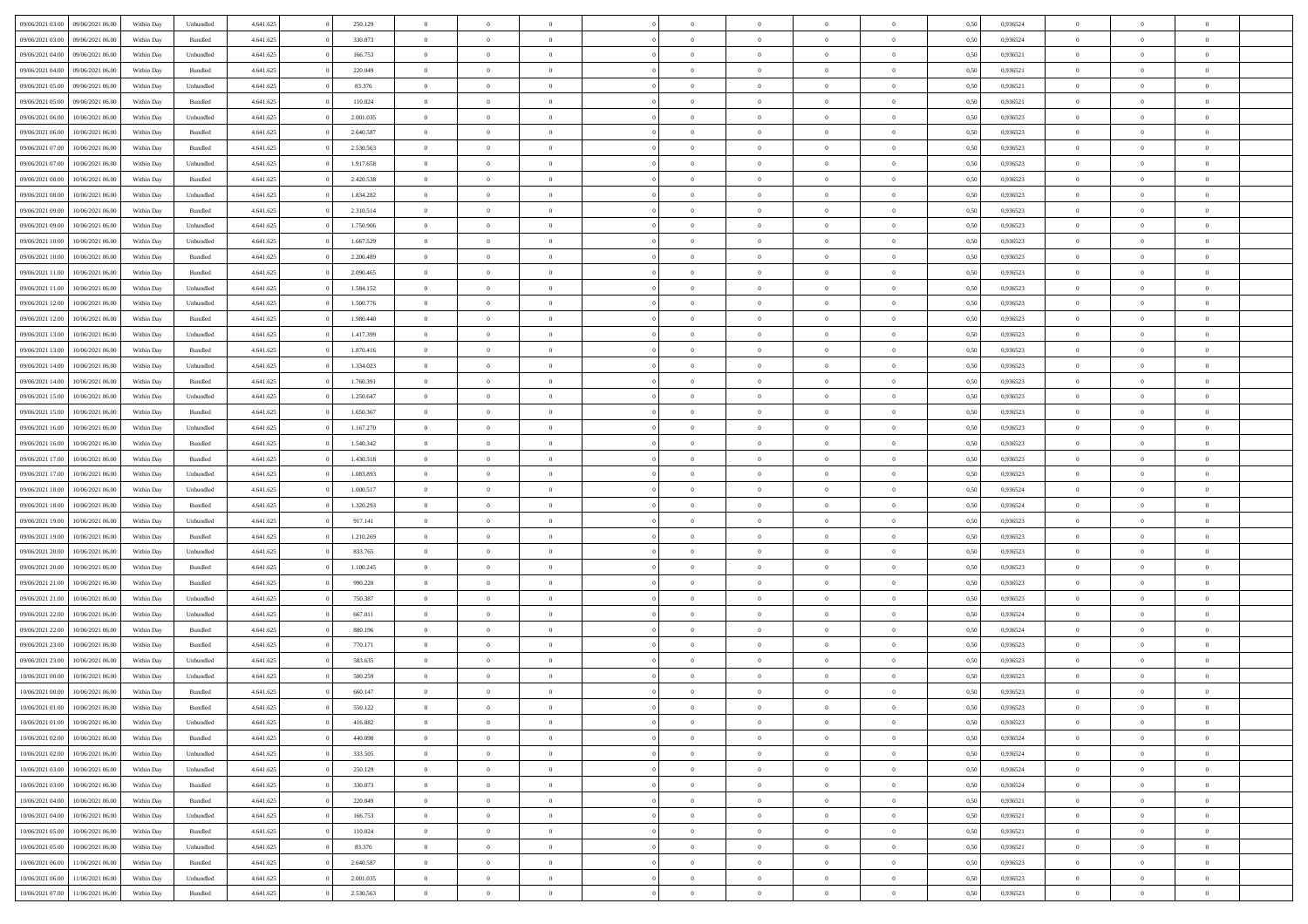| 10/06/2021 07:00 | 11/06/2021 06:00 | Within Day | Unbundled          | 4.641.625 | 1.917.658 | $\overline{0}$ | $\theta$       |                | $\Omega$       | $\Omega$       | $\theta$       | $\theta$       | 0.50 | 0,936523 | $\theta$       | $\overline{0}$ | $\overline{0}$ |  |
|------------------|------------------|------------|--------------------|-----------|-----------|----------------|----------------|----------------|----------------|----------------|----------------|----------------|------|----------|----------------|----------------|----------------|--|
|                  |                  |            |                    |           |           |                |                |                |                |                |                |                |      |          |                |                |                |  |
| 10/06/2021 08:00 | 11/06/2021 06:00 | Within Day | Unbundled          | 4.641.625 | 1.834.282 | $\overline{0}$ | $\theta$       | $\overline{0}$ | $\overline{0}$ | $\bf{0}$       | $\overline{0}$ | $\bf{0}$       | 0,50 | 0,936523 | $\theta$       | $\overline{0}$ | $\overline{0}$ |  |
| 10/06/2021 08:00 | 11/06/2021 06:00 | Within Day | Bundled            | 4.641.625 | 2.420.538 | $\overline{0}$ | $\bf{0}$       | $\overline{0}$ | $\bf{0}$       | $\bf{0}$       | $\bf{0}$       | $\mathbf{0}$   | 0,50 | 0,936523 | $\overline{0}$ | $\overline{0}$ | $\bf{0}$       |  |
| 10/06/2021 09:00 | 11/06/2021 06:00 | Within Dav | Bundled            | 4.641.625 | 2.310.514 | $\overline{0}$ | $\overline{0}$ | $\overline{0}$ | $\overline{0}$ | $\bf{0}$       | $\overline{0}$ | $\overline{0}$ | 0.50 | 0.936523 | $\theta$       | $\theta$       | $\overline{0}$ |  |
|                  |                  |            |                    |           |           |                |                |                |                |                |                |                |      |          |                |                |                |  |
| 10/06/2021 09:00 | 11/06/2021 06:00 | Within Day | Unbundled          | 4.641.625 | 1.750.906 | $\overline{0}$ | $\theta$       | $\overline{0}$ | $\overline{0}$ | $\bf{0}$       | $\overline{0}$ | $\bf{0}$       | 0,50 | 0,936523 | $\theta$       | $\overline{0}$ | $\overline{0}$ |  |
| 10/06/2021 10:00 | 11/06/2021 06:00 | Within Day | Bundled            | 4.641.625 | 2.200.489 | $\overline{0}$ | $\overline{0}$ | $\overline{0}$ | $\bf{0}$       | $\overline{0}$ | $\overline{0}$ | $\mathbf{0}$   | 0,50 | 0,936523 | $\overline{0}$ | $\overline{0}$ | $\bf{0}$       |  |
| 10/06/2021 10:00 | 11/06/2021 06:00 | Within Dav | Unbundled          | 4.641.625 | 1.667.529 | $\overline{0}$ | $\overline{0}$ | $\overline{0}$ | $\overline{0}$ | $\overline{0}$ | $\overline{0}$ | $\overline{0}$ | 0.50 | 0.936523 | $\theta$       | $\overline{0}$ | $\overline{0}$ |  |
| 10/06/2021 11:00 | 11/06/2021 06:00 | Within Day | Unbundled          | 4.641.625 | 1.584.152 | $\overline{0}$ | $\theta$       | $\overline{0}$ | $\overline{0}$ | $\bf{0}$       | $\overline{0}$ | $\bf{0}$       | 0,50 | 0,936523 | $\theta$       | $\theta$       | $\overline{0}$ |  |
| 10/06/2021 11:00 | 11/06/2021 06:00 | Within Day | Bundled            | 4.641.625 | 2.090.465 | $\overline{0}$ | $\overline{0}$ | $\overline{0}$ | $\bf{0}$       | $\bf{0}$       | $\bf{0}$       | $\bf{0}$       | 0,50 | 0,936523 | $\,0\,$        | $\overline{0}$ | $\overline{0}$ |  |
|                  |                  |            |                    |           |           |                |                |                |                |                |                |                |      |          |                |                |                |  |
| 10/06/2021 12:00 | 11/06/2021 06:00 | Within Dav | Bundled            | 4.641.625 | 1.980.440 | $\overline{0}$ | $\overline{0}$ | $\overline{0}$ | $\overline{0}$ | $\overline{0}$ | $\overline{0}$ | $\overline{0}$ | 0.50 | 0.936523 | $\theta$       | $\overline{0}$ | $\overline{0}$ |  |
| 10/06/2021 12:00 | 11/06/2021 06:00 | Within Day | Unbundled          | 4.641.625 | 1.500.776 | $\overline{0}$ | $\theta$       | $\overline{0}$ | $\overline{0}$ | $\bf{0}$       | $\overline{0}$ | $\bf{0}$       | 0,50 | 0,936523 | $\,$ 0 $\,$    | $\overline{0}$ | $\overline{0}$ |  |
| 10/06/2021 13:00 | 11/06/2021 06:00 | Within Day | Unbundled          | 4.641.625 | 1.417.399 | $\overline{0}$ | $\bf{0}$       | $\overline{0}$ | $\bf{0}$       | $\bf{0}$       | $\bf{0}$       | $\mathbf{0}$   | 0,50 | 0,936523 | $\overline{0}$ | $\overline{0}$ | $\bf{0}$       |  |
| 10/06/2021 13:00 | 11/06/2021 06:00 | Within Day | Bundled            | 4.641.625 | 1.870.416 | $\overline{0}$ | $\overline{0}$ | $\overline{0}$ | $\overline{0}$ | $\bf{0}$       | $\overline{0}$ | $\overline{0}$ | 0.50 | 0.936523 | $\theta$       | $\theta$       | $\overline{0}$ |  |
| 10/06/2021 14:00 | 11/06/2021 06:00 | Within Day | Unbundled          | 4.641.625 | 1.334.023 | $\overline{0}$ | $\theta$       | $\overline{0}$ | $\overline{0}$ | $\bf{0}$       | $\overline{0}$ | $\bf{0}$       | 0,50 | 0,936523 | $\theta$       | $\overline{0}$ | $\overline{0}$ |  |
|                  |                  |            |                    |           |           |                |                |                |                |                |                |                |      |          |                |                |                |  |
| 10/06/2021 14:00 | 11/06/2021 06:00 | Within Day | Bundled            | 4.641.625 | 1.760.391 | $\overline{0}$ | $\overline{0}$ | $\overline{0}$ | $\bf{0}$       | $\overline{0}$ | $\overline{0}$ | $\mathbf{0}$   | 0,50 | 0,936523 | $\overline{0}$ | $\overline{0}$ | $\bf{0}$       |  |
| 10/06/2021 15:00 | 11/06/2021 06:00 | Within Dav | Bundled            | 4.641.625 | 1.650.367 | $\overline{0}$ | $\overline{0}$ | $\overline{0}$ | $\overline{0}$ | $\overline{0}$ | $\overline{0}$ | $\overline{0}$ | 0.50 | 0.936523 | $\theta$       | $\overline{0}$ | $\overline{0}$ |  |
| 10/06/2021 15:00 | 11/06/2021 06:00 | Within Day | Unbundled          | 4.641.625 | 1.250.647 | $\overline{0}$ | $\theta$       | $\overline{0}$ | $\overline{0}$ | $\bf{0}$       | $\overline{0}$ | $\bf{0}$       | 0,50 | 0,936523 | $\theta$       | $\theta$       | $\overline{0}$ |  |
| 10/06/2021 16:00 | 11/06/2021 06:00 | Within Day | Unbundled          | 4.641.625 | 1.167.270 | $\overline{0}$ | $\overline{0}$ | $\overline{0}$ | $\bf{0}$       | $\bf{0}$       | $\bf{0}$       | $\mathbf{0}$   | 0,50 | 0,936523 | $\,0\,$        | $\overline{0}$ | $\bf{0}$       |  |
| 10/06/2021 16:00 | 11/06/2021 06:00 | Within Day | Bundled            | 4.641.625 | 1.540.342 | $\overline{0}$ | $\overline{0}$ | $\overline{0}$ | $\overline{0}$ | $\overline{0}$ | $\overline{0}$ | $\overline{0}$ | 0.50 | 0.936523 | $\theta$       | $\overline{0}$ | $\overline{0}$ |  |
|                  |                  |            |                    |           |           |                |                |                |                |                |                |                |      |          |                |                |                |  |
| 10/06/2021 17:00 | 11/06/2021 06:00 | Within Day | Bundled            | 4.641.625 | 1.430.318 | $\overline{0}$ | $\theta$       | $\overline{0}$ | $\overline{0}$ | $\bf{0}$       | $\overline{0}$ | $\bf{0}$       | 0,50 | 0,936523 | $\,$ 0 $\,$    | $\overline{0}$ | $\overline{0}$ |  |
| 10/06/2021 17:00 | 11/06/2021 06:00 | Within Day | Unbundled          | 4.641.625 | 1.083.893 | $\overline{0}$ | $\overline{0}$ | $\overline{0}$ | $\bf{0}$       | $\bf{0}$       | $\bf{0}$       | $\bf{0}$       | 0,50 | 0,936523 | $\bf{0}$       | $\overline{0}$ | $\bf{0}$       |  |
| 10/06/2021 18:00 | 11/06/2021 06:00 | Within Day | Bundled            | 4.641.625 | 1.320.293 | $\overline{0}$ | $\overline{0}$ | $\overline{0}$ | $\overline{0}$ | $\bf{0}$       | $\overline{0}$ | $\overline{0}$ | 0.50 | 0.936524 | $\theta$       | $\overline{0}$ | $\overline{0}$ |  |
| 10/06/2021 18:00 | 11/06/2021 06:00 | Within Day | Unbundled          | 4.641.625 | 1.000.517 | $\overline{0}$ | $\theta$       | $\overline{0}$ | $\overline{0}$ | $\bf{0}$       | $\overline{0}$ | $\,$ 0 $\,$    | 0,50 | 0,936524 | $\,$ 0 $\,$    | $\overline{0}$ | $\overline{0}$ |  |
| 10/06/2021 19:00 | 11/06/2021 06:00 | Within Day | Bundled            | 4.641.625 | 1.210.269 | $\overline{0}$ | $\overline{0}$ | $\overline{0}$ | $\bf{0}$       | $\overline{0}$ | $\overline{0}$ | $\mathbf{0}$   | 0,50 | 0,936523 | $\overline{0}$ | $\overline{0}$ | $\bf{0}$       |  |
|                  |                  |            |                    |           |           |                | $\overline{0}$ |                |                | $\overline{0}$ |                |                |      |          | $\theta$       | $\overline{0}$ | $\overline{0}$ |  |
| 10/06/2021 19:00 | 11/06/2021 06:00 | Within Dav | Unbundled          | 4.641.625 | 917.141   | $\overline{0}$ |                | $\overline{0}$ | $\overline{0}$ |                | $\overline{0}$ | $\overline{0}$ | 0.50 | 0.936523 |                |                |                |  |
| 10/06/2021 20:00 | 11/06/2021 06:00 | Within Day | Bundled            | 4.641.625 | 1.100.245 | $\overline{0}$ | $\theta$       | $\overline{0}$ | $\overline{0}$ | $\bf{0}$       | $\overline{0}$ | $\bf{0}$       | 0,50 | 0,936523 | $\theta$       | $\theta$       | $\overline{0}$ |  |
| 10/06/2021 20:00 | 11/06/2021 06:00 | Within Day | Unbundled          | 4.641.625 | 833.765   | $\overline{0}$ | $\overline{0}$ | $\overline{0}$ | $\bf{0}$       | $\bf{0}$       | $\bf{0}$       | $\bf{0}$       | 0,50 | 0,936523 | $\,0\,$        | $\overline{0}$ | $\overline{0}$ |  |
| 10/06/2021 21:00 | 11/06/2021 06:00 | Within Day | Unbundled          | 4.641.625 | 750.387   | $\overline{0}$ | $\overline{0}$ | $\overline{0}$ | $\overline{0}$ | $\overline{0}$ | $\overline{0}$ | $\overline{0}$ | 0.50 | 0.936523 | $\theta$       | $\overline{0}$ | $\overline{0}$ |  |
| 10/06/2021 21:00 | 11/06/2021 06:00 | Within Day | Bundled            | 4.641.625 | 990.220   | $\overline{0}$ | $\theta$       | $\overline{0}$ | $\overline{0}$ | $\bf{0}$       | $\overline{0}$ | $\bf{0}$       | 0,50 | 0,936523 | $\,$ 0 $\,$    | $\overline{0}$ | $\overline{0}$ |  |
| 10/06/2021 22.00 | 11/06/2021 06:00 | Within Day | Bundled            | 4.641.625 | 880.196   | $\overline{0}$ | $\bf{0}$       | $\overline{0}$ | $\bf{0}$       | $\bf{0}$       | $\bf{0}$       | $\bf{0}$       | 0,50 | 0,936524 | $\overline{0}$ | $\overline{0}$ | $\bf{0}$       |  |
|                  |                  |            |                    |           |           |                |                |                |                | $\Omega$       |                |                |      |          |                |                | $\theta$       |  |
| 10/06/2021 22:00 | 11/06/2021 06.00 | Within Day | Unbundled          | 4.641.625 | 667.011   | $\overline{0}$ | $\Omega$       | $\Omega$       | $\Omega$       |                | $\overline{0}$ | $\overline{0}$ | 0,50 | 0,936524 | $\,0\,$        | $\theta$       |                |  |
| 10/06/2021 23:00 | 11/06/2021 06:00 | Within Day | Unbundled          | 4.641.625 | 583.635   | $\overline{0}$ | $\theta$       | $\overline{0}$ | $\overline{0}$ | $\bf{0}$       | $\overline{0}$ | $\bf{0}$       | 0,50 | 0,936523 | $\theta$       | $\overline{0}$ | $\overline{0}$ |  |
| 10/06/2021 23:00 | 11/06/2021 06:00 | Within Day | Bundled            | 4.641.625 | 770.171   | $\overline{0}$ | $\overline{0}$ | $\overline{0}$ | $\bf{0}$       | $\overline{0}$ | $\overline{0}$ | $\mathbf{0}$   | 0,50 | 0,936523 | $\overline{0}$ | $\overline{0}$ | $\bf{0}$       |  |
| 11/06/2021 00:00 | 11/06/2021 06.00 | Within Day | Unbundled          | 4.641.625 | 500.259   | $\overline{0}$ | $\Omega$       | $\Omega$       | $\Omega$       | $\bf{0}$       | $\overline{0}$ | $\overline{0}$ | 0.50 | 0.936523 | $\,0\,$        | $\theta$       | $\theta$       |  |
| 11/06/2021 00:00 | 11/06/2021 06:00 | Within Day | Bundled            | 4.641.625 | 660.147   | $\overline{0}$ | $\theta$       | $\overline{0}$ | $\overline{0}$ | $\bf{0}$       | $\overline{0}$ | $\bf{0}$       | 0,50 | 0,936523 | $\theta$       | $\overline{0}$ | $\overline{0}$ |  |
| 11/06/2021 01:00 | 11/06/2021 06:00 | Within Day | Unbundled          | 4.641.625 | 416.882   | $\overline{0}$ | $\overline{0}$ | $\overline{0}$ | $\bf{0}$       | $\bf{0}$       | $\bf{0}$       | $\bf{0}$       | 0,50 | 0,936523 | $\bf{0}$       | $\overline{0}$ | $\bf{0}$       |  |
|                  |                  |            |                    |           |           |                |                |                |                |                |                |                |      |          |                |                |                |  |
| 11/06/2021 01:00 | 11/06/2021 06:00 | Within Day | Bundled            | 4.641.625 | 550.122   | $\overline{0}$ | $\Omega$       | $\Omega$       | $\Omega$       | $\theta$       | $\overline{0}$ | $\overline{0}$ | 0.50 | 0.936523 | $\,$ 0 $\,$    | $\theta$       | $\theta$       |  |
| 11/06/2021 02:00 | 11/06/2021 06:00 | Within Day | Bundled            | 4.641.625 | 440.098   | $\overline{0}$ | $\overline{0}$ | $\overline{0}$ | $\overline{0}$ | $\,$ 0         | $\overline{0}$ | $\bf{0}$       | 0,50 | 0,936524 | $\,$ 0 $\,$    | $\overline{0}$ | $\overline{0}$ |  |
| 11/06/2021 02:00 | 11/06/2021 06:00 | Within Day | Unbundled          | 4.641.625 | 333.505   | $\overline{0}$ | $\bf{0}$       | $\overline{0}$ | $\bf{0}$       | $\bf{0}$       | $\bf{0}$       | $\mathbf{0}$   | 0,50 | 0,936524 | $\bf{0}$       | $\overline{0}$ | $\bf{0}$       |  |
| 11/06/2021 03:00 | 11/06/2021 06.00 | Within Day | Unbundled          | 4.641.625 | 250.129   | $\overline{0}$ | $\Omega$       | $\overline{0}$ | $\Omega$       | $\bf{0}$       | $\overline{0}$ | $\overline{0}$ | 0,50 | 0,936524 | $\,0\,$        | $\theta$       | $\theta$       |  |
| 11/06/2021 03:00 | 11/06/2021 06:00 | Within Day | Bundled            | 4.641.625 | 330.073   | $\overline{0}$ | $\overline{0}$ | $\overline{0}$ | $\overline{0}$ | $\,$ 0         | $\overline{0}$ | $\bf{0}$       | 0,50 | 0,936524 | $\,$ 0 $\,$    | $\overline{0}$ | $\overline{0}$ |  |
| 11/06/2021 04:00 | 11/06/2021 06:00 | Within Day | Bundled            | 4.641.625 | 220.049   | $\overline{0}$ | $\overline{0}$ | $\overline{0}$ | $\bf{0}$       | $\bf{0}$       | $\overline{0}$ | $\mathbf{0}$   | 0,50 | 0,936521 | $\bf{0}$       | $\overline{0}$ | $\bf{0}$       |  |
|                  |                  |            |                    |           |           |                |                |                |                |                |                |                |      |          |                |                |                |  |
| 11/06/2021 04:00 | 11/06/2021 06.00 | Within Day | Unbundled          | 4.641.625 | 166.753   | $\overline{0}$ | $\Omega$       | $\Omega$       | $\Omega$       | $\Omega$       | $\Omega$       | $\overline{0}$ | 0.50 | 0.936521 | $\theta$       | $\theta$       | $\theta$       |  |
| 11/06/2021 05:00 | 11/06/2021 06:00 | Within Day | Bundled            | 4.641.625 | 110.024   | $\overline{0}$ | $\overline{0}$ | $\overline{0}$ | $\bf{0}$       | $\,$ 0         | $\bf{0}$       | $\bf{0}$       | 0,50 | 0,936521 | $\,0\,$        | $\,$ 0 $\,$    | $\overline{0}$ |  |
| 11/06/2021 05:00 | 11/06/2021 06:00 | Within Day | Unbundled          | 4.641.625 | 83.376    | $\bf{0}$       | $\bf{0}$       |                |                | $\bf{0}$       |                |                | 0,50 | 0,936521 | $\bf{0}$       | $\overline{0}$ |                |  |
| 11/06/2021 06:00 | 12/06/2021 06:00 | Within Day | Unbundled          | 4.641.625 | 2.001.035 | $\overline{0}$ | $\overline{0}$ | $\overline{0}$ | $\Omega$       | $\theta$       | $\overline{0}$ | $\overline{0}$ | 0.50 | 0.936523 | $\theta$       | $\theta$       | $\theta$       |  |
| 11/06/2021 06:00 | 12/06/2021 06:00 | Within Day | Bundled            | 4.641.625 | 2.640.587 | $\overline{0}$ | $\,$ 0         | $\overline{0}$ | $\bf{0}$       | $\,$ 0 $\,$    | $\overline{0}$ | $\mathbf{0}$   | 0,50 | 0,936523 | $\,$ 0 $\,$    | $\,$ 0 $\,$    | $\,$ 0         |  |
| 11/06/2021 07:00 | 12/06/2021 06:00 | Within Day | Unbundled          | 4.641.625 | 1.917.658 | $\overline{0}$ | $\overline{0}$ | $\overline{0}$ | $\overline{0}$ | $\overline{0}$ | $\overline{0}$ | $\mathbf{0}$   | 0,50 | 0,936523 | $\overline{0}$ | $\bf{0}$       | $\bf{0}$       |  |
|                  |                  |            |                    |           |           |                |                |                |                |                |                |                |      |          |                |                |                |  |
| 11/06/2021 07:00 | 12/06/2021 06:00 | Within Day | $\mathbf B$ undled | 4.641.625 | 2.530.563 | $\overline{0}$ | $\theta$       | $\overline{0}$ | $\Omega$       | $\overline{0}$ | $\overline{0}$ | $\bf{0}$       | 0,50 | 0,936523 | $\overline{0}$ | $\theta$       | $\overline{0}$ |  |
| 11/06/2021 08:00 | 12/06/2021 06:00 | Within Day | Unbundled          | 4.641.625 | 1.834.282 | $\overline{0}$ | $\,$ 0         | $\overline{0}$ | $\overline{0}$ | $\overline{0}$ | $\overline{0}$ | $\bf{0}$       | 0,50 | 0,936523 | $\,$ 0 $\,$    | $\overline{0}$ | $\overline{0}$ |  |
| 11/06/2021 08:00 | 12/06/2021 06:00 | Within Day | Bundled            | 4.641.625 | 2.420.538 | $\overline{0}$ | $\overline{0}$ | $\overline{0}$ | $\overline{0}$ | $\overline{0}$ | $\overline{0}$ | $\mathbf{0}$   | 0,50 | 0,936523 | $\overline{0}$ | $\bf{0}$       | $\bf{0}$       |  |
| 11/06/2021 09:00 | 12/06/2021 06:00 | Within Day | Bundled            | 4.641.625 | 2.310.514 | $\overline{0}$ | $\overline{0}$ | $\overline{0}$ | $\Omega$       | $\overline{0}$ | $\overline{0}$ | $\bf{0}$       | 0.50 | 0,936523 | $\overline{0}$ | $\theta$       | $\overline{0}$ |  |
| 11/06/2021 09:00 | 12/06/2021 06:00 | Within Day | Unbundled          | 4.641.625 | 1.750.906 | $\overline{0}$ | $\,$ 0         | $\overline{0}$ | $\bf{0}$       | $\bf{0}$       | $\bf{0}$       | $\bf{0}$       | 0,50 | 0,936523 | $\,$ 0 $\,$    | $\overline{0}$ | $\overline{0}$ |  |
|                  |                  |            |                    |           |           |                |                |                |                |                |                |                |      |          |                |                |                |  |
| 11/06/2021 10:00 | 12/06/2021 06:00 | Within Day | Bundled            | 4.641.625 | 2.200.489 | $\overline{0}$ | $\bf{0}$       | $\overline{0}$ | $\overline{0}$ | $\overline{0}$ | $\bf{0}$       | $\mathbf{0}$   | 0,50 | 0,936523 | $\overline{0}$ | $\overline{0}$ | $\bf{0}$       |  |
| 11/06/2021 10:00 | 12/06/2021 06:00 | Within Day | Unbundled          | 4.641.625 | 1.667.529 | $\overline{0}$ | $\overline{0}$ | $\overline{0}$ | $\Omega$       | $\overline{0}$ | $\overline{0}$ | $\bf{0}$       | 0.50 | 0.936523 | $\overline{0}$ | $\theta$       | $\overline{0}$ |  |
| 11/06/2021 11:00 | 12/06/2021 06:00 | Within Day | Bundled            | 4.641.625 | 2.090.465 | $\overline{0}$ | $\bf{0}$       | $\overline{0}$ | $\overline{0}$ | $\bf{0}$       | $\bf{0}$       | $\mathbf{0}$   | 0,50 | 0,936523 | $\,$ 0 $\,$    | $\,$ 0 $\,$    | $\bf{0}$       |  |
| 11/06/2021 11:00 | 12/06/2021 06:00 | Within Day | Unbundled          | 4.641.625 | 1.584.152 | $\overline{0}$ | $\overline{0}$ | $\overline{0}$ | $\overline{0}$ | $\bf{0}$       | $\bf{0}$       | $\mathbf{0}$   | 0,50 | 0,936523 | $\overline{0}$ | $\bf{0}$       | $\bf{0}$       |  |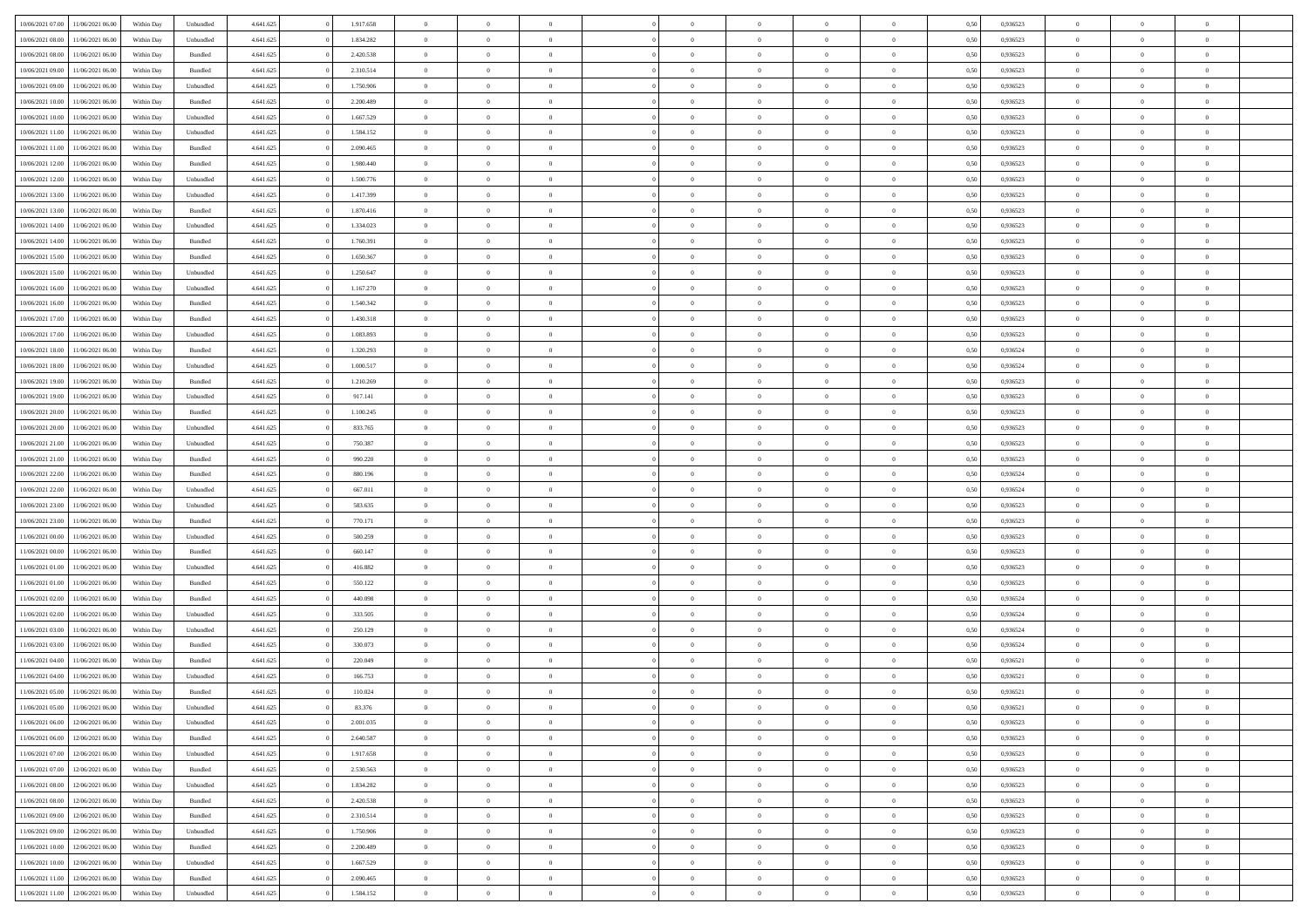| 11/06/2021 12:00                     | 12/06/2021 06:00                     | Within Day | Bundled   | 4.641.625              | 1.980.440 | $\overline{0}$                   | $\theta$       |                | $\overline{0}$ | $\bf{0}$       | $\overline{0}$ | $\theta$                       | 0,50 | 0,936523 | $\theta$       | $\theta$       | $\overline{0}$           |  |
|--------------------------------------|--------------------------------------|------------|-----------|------------------------|-----------|----------------------------------|----------------|----------------|----------------|----------------|----------------|--------------------------------|------|----------|----------------|----------------|--------------------------|--|
|                                      |                                      |            |           |                        |           | $\overline{0}$                   | $\overline{0}$ |                |                |                |                |                                |      |          |                |                | $\overline{0}$           |  |
| 11/06/2021 12:00                     | 12/06/2021 06:00                     | Within Day | Unbundled | 4.641.625              | 1.500.776 |                                  |                | $\overline{0}$ | $\overline{0}$ | $\,$ 0         | $\bf{0}$       | $\bf{0}$                       | 0,50 | 0,936523 | $\,$ 0 $\,$    | $\overline{0}$ |                          |  |
| 11/06/2021 13:00                     | 12/06/2021 06:00                     | Within Day | Bundled   | 4.641.625              | 1.870.416 | $\overline{0}$                   | $\overline{0}$ | $\overline{0}$ | $\overline{0}$ | $\bf{0}$       | $\overline{0}$ | $\mathbf{0}$                   | 0.50 | 0.936523 | $\bf{0}$       | $\overline{0}$ | $\overline{0}$           |  |
| 11/06/2021 13:00                     | 12/06/2021 06:00                     | Within Day | Unbundled | 4.641.625              | 1.417.399 | $\overline{0}$                   | $\overline{0}$ | $\overline{0}$ | $\overline{0}$ | $\bf{0}$       | $\overline{0}$ | $\overline{0}$                 | 0,50 | 0,936523 | $\,$ 0 $\,$    | $\overline{0}$ | $\overline{0}$           |  |
| 11/06/2021 14:00                     | 12/06/2021 06:00                     | Within Day | Unbundled | 4.641.625              | 1.334.023 | $\overline{0}$                   | $\theta$       | $\overline{0}$ |                | $\overline{0}$ | $\overline{0}$ | $\bf{0}$                       | 0,50 | 0,936523 | $\theta$       | $\overline{0}$ | $\overline{0}$           |  |
| 11/06/2021 14:00                     | 12/06/2021 06:00                     | Within Day | Bundled   | 4.641.625              | 1.760.391 | $\overline{0}$                   | $\overline{0}$ | $\overline{0}$ | $\overline{0}$ | $\bf{0}$       | $\overline{0}$ | $\overline{0}$                 | 0.50 | 0.936523 | $\,0\,$        | $\theta$       | $\overline{0}$           |  |
| 11/06/2021 15:00                     | 12/06/2021 06:00                     | Within Day | Unbundled | 4.641.625              | 1.250.647 | $\overline{0}$                   | $\overline{0}$ | $\overline{0}$ | $\overline{0}$ | $\,$ 0         | $\overline{0}$ | $\overline{0}$                 | 0,50 | 0,936523 | $\,$ 0 $\,$    | $\theta$       | $\overline{0}$           |  |
| 11/06/2021 15:00                     | 12/06/2021 06.00                     | Within Day | Bundled   | 4.641.625              | 1.650.367 | $\overline{0}$                   | $\theta$       | $\overline{0}$ | $\overline{0}$ | $\bf{0}$       | $\overline{0}$ | $\bf{0}$                       | 0,50 | 0,936523 | $\,$ 0 $\,$    | $\overline{0}$ | $\overline{0}$           |  |
| 11/06/2021 16:00                     | 12/06/2021 06:00                     | Within Day | Unbundled | 4.641.625              | 1.167.270 | $\overline{0}$                   | $\overline{0}$ | $\overline{0}$ | $\overline{0}$ | $\bf{0}$       | $\overline{0}$ | $\bf{0}$                       | 0.50 | 0.936523 | $\,0\,$        | $\overline{0}$ | $\overline{0}$           |  |
| 11/06/2021 16:00                     | 12/06/2021 06:00                     | Within Day | Bundled   | 4.641.625              | 1.540.342 | $\overline{0}$                   | $\overline{0}$ | $\overline{0}$ | $\overline{0}$ | $\,$ 0         | $\overline{0}$ | $\bf{0}$                       | 0,50 | 0,936523 | $\,$ 0 $\,$    | $\overline{0}$ | $\overline{0}$           |  |
|                                      |                                      |            |           |                        |           |                                  |                |                |                |                |                |                                |      |          |                |                |                          |  |
| 11/06/2021 17:00                     | 12/06/2021 06:00                     | Within Day | Unbundled | 4.641.625              | 1.083.893 | $\overline{0}$                   | $\theta$       | $\overline{0}$ | $\overline{0}$ | $\,$ 0         | $\overline{0}$ | $\bf{0}$                       | 0,50 | 0,936523 | $\,$ 0 $\,$    | $\overline{0}$ | $\overline{0}$           |  |
| 11/06/2021 17:00                     | 12/06/2021 06:00                     | Within Day | Bundled   | 4.641.625              | 1.430.318 | $\overline{0}$                   | $\overline{0}$ | $\overline{0}$ | $\overline{0}$ | $\bf{0}$       | $\overline{0}$ | $\mathbf{0}$                   | 0.50 | 0.936523 | $\bf{0}$       | $\overline{0}$ | $\overline{\phantom{a}}$ |  |
| 11/06/2021 18:00                     | 12/06/2021 06:00                     | Within Day | Unbundled | 4.641.625              | 1.000.517 | $\overline{0}$                   | $\overline{0}$ | $\overline{0}$ | $\overline{0}$ | $\,$ 0         | $\overline{0}$ | $\overline{0}$                 | 0,50 | 0,936524 | $\,$ 0 $\,$    | $\theta$       | $\overline{0}$           |  |
| 11/06/2021 18:00                     | 12/06/2021 06:00                     | Within Day | Bundled   | 4.641.625              | 1.320.293 | $\overline{0}$                   | $\theta$       | $\overline{0}$ | $\overline{0}$ | $\overline{0}$ | $\overline{0}$ | $\bf{0}$                       | 0,50 | 0,936524 | $\,$ 0 $\,$    | $\overline{0}$ | $\overline{0}$           |  |
| 11/06/2021 19:00                     | 12/06/2021 06:00                     | Within Day | Bundled   | 4.641.625              | 1.210.269 | $\overline{0}$                   | $\overline{0}$ | $\overline{0}$ | $\overline{0}$ | $\,$ 0         | $\overline{0}$ | $\overline{0}$                 | 0.50 | 0.936523 | $\theta$       | $\theta$       | $\overline{0}$           |  |
| 11/06/2021 19:00                     | 12/06/2021 06:00                     | Within Day | Unbundled | 4.641.625              | 917.141   | $\overline{0}$                   | $\overline{0}$ | $\overline{0}$ | $\overline{0}$ | $\,$ 0         | $\overline{0}$ | $\bf{0}$                       | 0,50 | 0,936523 | $\,$ 0 $\,$    | $\theta$       | $\overline{0}$           |  |
| 11/06/2021 20:00                     | 12/06/2021 06.00                     | Within Day | Unbundled | 4.641.625              | 833.765   | $\overline{0}$                   | $\theta$       | $\overline{0}$ | $\overline{0}$ | $\bf{0}$       | $\overline{0}$ | $\bf{0}$                       | 0,50 | 0,936523 | $\,$ 0 $\,$    | $\overline{0}$ | $\overline{0}$           |  |
| 11/06/2021 20:00                     | 12/06/2021 06:00                     | Within Day | Bundled   | 4.641.625              | 1.100.245 | $\overline{0}$                   | $\overline{0}$ | $\overline{0}$ | $\overline{0}$ | $\bf{0}$       | $\overline{0}$ | $\bf{0}$                       | 0.50 | 0.936523 | $\,0\,$        | $\overline{0}$ | $\overline{0}$           |  |
| 11/06/2021 21:00                     | 12/06/2021 06:00                     | Within Day | Bundled   | 4.641.625              | 990.220   | $\overline{0}$                   | $\overline{0}$ | $\overline{0}$ | $\overline{0}$ | $\,$ 0         | $\overline{0}$ | $\bf{0}$                       | 0,50 | 0,936523 | $\,$ 0 $\,$    | $\overline{0}$ | $\overline{0}$           |  |
| 11/06/2021 21:00                     | 12/06/2021 06:00                     | Within Day | Unbundled | 4.641.625              | 750.387   | $\bf{0}$                         | $\theta$       | $\overline{0}$ | $\overline{0}$ | $\,$ 0         | $\bf{0}$       | $\bf{0}$                       | 0,50 | 0,936523 | $\,$ 0 $\,$    | $\overline{0}$ | $\overline{0}$           |  |
|                                      |                                      | Within Day | Bundled   |                        | 880.196   |                                  | $\overline{0}$ | $\overline{0}$ | $\overline{0}$ | $\bf{0}$       | $\overline{0}$ |                                | 0.50 | 0.936524 | $\bf{0}$       | $\overline{0}$ | $\overline{0}$           |  |
| 11/06/2021 22:00<br>11/06/2021 22:00 | 12/06/2021 06:00<br>12/06/2021 06:00 |            |           | 4.641.625<br>4.641.625 | 667.011   | $\overline{0}$<br>$\overline{0}$ | $\overline{0}$ | $\overline{0}$ | $\overline{0}$ | $\bf{0}$       | $\overline{0}$ | $\mathbf{0}$<br>$\overline{0}$ | 0,50 | 0,936524 | $\,$ 0 $\,$    | $\overline{0}$ | $\overline{0}$           |  |
|                                      |                                      | Within Day | Unbundled |                        |           |                                  |                |                |                |                |                |                                |      |          |                |                |                          |  |
| 11/06/2021 23:00                     | 12/06/2021 06:00                     | Within Day | Unbundled | 4.641.625              | 583.635   | $\overline{0}$                   | $\theta$       | $\overline{0}$ | $\overline{0}$ | $\bf{0}$       | $\overline{0}$ | $\bf{0}$                       | 0,50 | 0,936523 | $\,$ 0 $\,$    | $\overline{0}$ | $\overline{0}$           |  |
| 11/06/2021 23:00                     | 12/06/2021 06:00                     | Within Day | Bundled   | 4.641.625              | 770.171   | $\overline{0}$                   | $\overline{0}$ | $\overline{0}$ | $\overline{0}$ | $\bf{0}$       | $\overline{0}$ | $\bf{0}$                       | 0.50 | 0.936523 | $\,0\,$        | $\theta$       | $\overline{0}$           |  |
| 12/06/2021 00:00                     | 12/06/2021 06:00                     | Within Day | Unbundled | 4.641.625              | 500.259   | $\overline{0}$                   | $\overline{0}$ | $\overline{0}$ | $\overline{0}$ | $\,$ 0         | $\overline{0}$ | $\overline{0}$                 | 0,50 | 0,936523 | $\,$ 0 $\,$    | $\theta$       | $\overline{0}$           |  |
| 12/06/2021 00:00                     | 12/06/2021 06.00                     | Within Day | Bundled   | 4.641.625              | 660.147   | $\overline{0}$                   | $\theta$       | $\overline{0}$ |                | $\bf{0}$       | $\overline{0}$ | $\bf{0}$                       | 0,50 | 0,936523 | $\,$ 0 $\,$    | $\overline{0}$ | $\overline{0}$           |  |
| 12/06/2021 01:00                     | 12/06/2021 06:00                     | Within Day | Bundled   | 4.641.625              | 550.122   | $\overline{0}$                   | $\overline{0}$ | $\overline{0}$ | $\overline{0}$ | $\bf{0}$       | $\overline{0}$ | $\bf{0}$                       | 0.50 | 0.936523 | $\,0\,$        | $\overline{0}$ | $\overline{0}$           |  |
| 12/06/2021 01:00                     | 12/06/2021 06:00                     | Within Day | Unbundled | 4.641.625              | 416.882   | $\overline{0}$                   | $\overline{0}$ | $\overline{0}$ | $\overline{0}$ | $\,$ 0         | $\overline{0}$ | $\bf{0}$                       | 0,50 | 0,936523 | $\,$ 0 $\,$    | $\overline{0}$ | $\overline{0}$           |  |
| 12/06/2021 02:00                     | 12/06/2021 06:00                     | Within Day | Unbundled | 4.641.625              | 333.505   | $\bf{0}$                         | $\overline{0}$ | $\overline{0}$ | $\overline{0}$ | $\bf{0}$       | $\bf{0}$       | $\bf{0}$                       | 0,50 | 0,936524 | $\,$ 0 $\,$    | $\overline{0}$ | $\overline{0}$           |  |
| 12/06/2021 02:00                     | 12/06/2021 06:00                     | Within Day | Bundled   | 4.641.625              | 440 098   | $\overline{0}$                   | $\overline{0}$ | $\overline{0}$ | $\overline{0}$ | $\bf{0}$       | $\overline{0}$ | $\mathbf{0}$                   | 0.50 | 0.936524 | $\bf{0}$       | $\overline{0}$ | $\overline{\phantom{a}}$ |  |
| 12/06/2021 03:00                     | 12/06/2021 06:00                     | Within Dav | Bundled   | 4.641.625              | 330.073   | $\overline{0}$                   | $\overline{0}$ | $\overline{0}$ | $\overline{0}$ | $\bf{0}$       | $\overline{0}$ | $\overline{0}$                 | 0.50 | 0,936524 | $\theta$       | $\overline{0}$ | $\overline{0}$           |  |
| 12/06/2021 03:00                     | 12/06/2021 06:00                     | Within Day | Unbundled | 4.641.625              | 250.129   | $\overline{0}$                   | $\theta$       | $\overline{0}$ | $\overline{0}$ | $\bf{0}$       | $\overline{0}$ | $\bf{0}$                       | 0,50 | 0,936524 | $\,$ 0 $\,$    | $\overline{0}$ | $\overline{0}$           |  |
|                                      | 12/06/2021 06:00                     |            |           |                        | 220,049   |                                  | $\overline{0}$ | $\overline{0}$ | $\overline{0}$ | $\,$ 0         | $\overline{0}$ |                                | 0.50 | 0.936521 | $\,0\,$        | $\theta$       | $\overline{0}$           |  |
| 12/06/2021 04:00                     |                                      | Within Day | Bundled   | 4.641.625              |           | $\overline{0}$                   |                |                |                |                |                | $\bf{0}$                       |      |          |                |                |                          |  |
| 12/06/2021 04:00                     | 12/06/2021 06:00                     | Within Dav | Unbundled | 4.641.625              | 166.753   | $\overline{0}$                   | $\theta$       | $\Omega$       | $\overline{0}$ | $\bf{0}$       | $\overline{0}$ | $\overline{0}$                 | 0.50 | 0,936521 | $\theta$       | $\overline{0}$ | $\overline{0}$           |  |
| 12/06/2021 05:00                     | 12/06/2021 06:00                     | Within Day | Unbundled | 4.641.625              | 83.376    | $\overline{0}$                   | $\theta$       | $\overline{0}$ | $\overline{0}$ | $\,$ 0         | $\overline{0}$ | $\bf{0}$                       | 0,50 | 0,936521 | $\,$ 0 $\,$    | $\overline{0}$ | $\overline{0}$           |  |
| 12/06/2021 05:00                     | 12/06/2021 06:00                     | Within Day | Bundled   | 4.641.625              | 110.024   | $\overline{0}$                   | $\overline{0}$ | $\overline{0}$ | $\overline{0}$ | $\bf{0}$       | $\overline{0}$ | $\bf{0}$                       | 0.50 | 0.936521 | $\,0\,$        | $\overline{0}$ | $\overline{0}$           |  |
| 12/06/2021 06:00                     | 13/06/2021 06:00                     | Within Dav | Bundled   | 4.641.625              | 2.640.587 | $\overline{0}$                   | $\overline{0}$ | $\overline{0}$ | $\overline{0}$ | $\overline{0}$ | $\overline{0}$ | $\overline{0}$                 | 0.50 | 0.936523 | $\theta$       | $\overline{0}$ | $\overline{0}$           |  |
| 12/06/2021 06:00                     | 13/06/2021 06.00                     | Within Day | Unbundled | 4.641.625              | 2.001.035 | $\overline{0}$                   | $\overline{0}$ | $\overline{0}$ | $\overline{0}$ | $\bf{0}$       | $\bf{0}$       | $\bf{0}$                       | 0,50 | 0,936523 | $\,$ 0 $\,$    | $\overline{0}$ | $\overline{0}$           |  |
| 12/06/2021 07:00                     | 13/06/2021 06:00                     | Within Day | Bundled   | 4.641.625              | 2.530.563 | $\overline{0}$                   | $\overline{0}$ | $\overline{0}$ | $\overline{0}$ | $\bf{0}$       | $\overline{0}$ | $\mathbf{0}$                   | 0.50 | 0.936523 | $\bf{0}$       | $\overline{0}$ | $\overline{0}$           |  |
| 12/06/2021 07:00                     | 13/06/2021 06:00                     | Within Dav | Unbundled | 4.641.625              | 1.917.658 | $\overline{0}$                   | $\overline{0}$ | $\Omega$       | $\overline{0}$ | $\bf{0}$       | $\overline{0}$ | $\overline{0}$                 | 0.50 | 0.936523 | $\theta$       | $\overline{0}$ | $\overline{0}$           |  |
| 12/06/2021 08:00                     | 13/06/2021 06.00                     | Within Day | Unbundled | 4.641.625              | 1.834.282 | $\overline{0}$                   | $\theta$       | $\overline{0}$ | $\overline{0}$ | $\,$ 0         | $\overline{0}$ | $\bf{0}$                       | 0,50 | 0,936523 | $\,$ 0 $\,$    | $\overline{0}$ | $\overline{0}$           |  |
| 12/06/2021 08:00                     | 13/06/2021 06:00                     | Within Day | Bundled   | 4.641.625              | 2.420.538 | $\overline{0}$                   | $\theta$       | $\overline{0}$ | $\overline{0}$ | $\bf{0}$       | $\Omega$       | $\overline{0}$                 | 0.50 | 0.936523 | $\,0\,$        | $\theta$       | $\overline{0}$           |  |
| 12/06/2021 09:00                     | 13/06/2021 06:00                     | Within Dav | Bundled   | 4.641.625              | 2.310.514 | $\overline{0}$                   | $\Omega$       | $\Omega$       | $\Omega$       | $\bf{0}$       | $\overline{0}$ | $\bf{0}$                       | 0.50 | 0.936523 | $\theta$       | $\theta$       | $\overline{0}$           |  |
| 12/06/2021 09:00                     | 13/06/2021 06:00                     | Within Day | Unbundled | 4.641.625              | 1.750.906 | $\overline{0}$                   | $\,$ 0 $\,$    | $\overline{0}$ | $\overline{0}$ | $\,$ 0         | $\bf{0}$       | $\bf{0}$                       | 0,50 | 0,936523 | $\,$ 0 $\,$    | $\overline{0}$ | $\overline{0}$           |  |
| 12/06/2021 10:00                     | 13/06/2021 06:00                     | Within Day | Unbundled | 4.641.625              | 1.667.529 |                                  | $\theta$       |                |                |                |                |                                | 0,50 | 0.936523 |                | $\theta$       |                          |  |
|                                      |                                      |            |           |                        |           | $\bf{0}$                         |                |                |                |                |                |                                |      |          | $\bf{0}$       |                |                          |  |
| 12/06/2021 10:00 13/06/2021 06:00    |                                      | Within Day | Bundled   | 4.641.625              | 2.200.489 | $\overline{0}$                   | $\overline{0}$ | $\overline{0}$ | $\overline{0}$ | $\overline{0}$ | $\overline{0}$ | $\mathbf{0}$                   | 0,50 | 0.936523 | $\theta$       | $\overline{0}$ | $\overline{0}$           |  |
| 12/06/2021 11:00                     | 13/06/2021 06:00                     | Within Day | Bundled   | 4.641.625              | 2.090.465 | $\overline{0}$                   | $\overline{0}$ | $\overline{0}$ | $\bf{0}$       | $\overline{0}$ | $\overline{0}$ | $\bf{0}$                       | 0,50 | 0,936523 | $\bf{0}$       | $\overline{0}$ | $\bf{0}$                 |  |
| 12/06/2021 11:00                     | 13/06/2021 06:00                     | Within Day | Unbundled | 4.641.625              | 1.584.152 | $\overline{0}$                   | $\overline{0}$ | $\overline{0}$ | $\overline{0}$ | $\overline{0}$ | $\overline{0}$ | $\mathbf{0}$                   | 0.50 | 0.936523 | $\overline{0}$ | $\bf{0}$       | $\bf{0}$                 |  |
| 12/06/2021 12:00                     | 13/06/2021 06:00                     | Within Day | Unbundled | 4.641.625              | 1.500.776 | $\overline{0}$                   | $\overline{0}$ | $\overline{0}$ | $\overline{0}$ | $\overline{0}$ | $\overline{0}$ | $\mathbf{0}$                   | 0,50 | 0.936523 | $\overline{0}$ | $\theta$       | $\overline{0}$           |  |
| 12/06/2021 12:00                     | 13/06/2021 06:00                     | Within Day | Bundled   | 4.641.625              | 1.980.440 | $\overline{0}$                   | $\overline{0}$ | $\overline{0}$ | $\overline{0}$ | $\bf{0}$       | $\bf{0}$       | $\bf{0}$                       | 0,50 | 0,936523 | $\bf{0}$       | $\overline{0}$ | $\overline{0}$           |  |
| 12/06/2021 13:00                     | 13/06/2021 06:00                     | Within Day | Bundled   | 4.641.625              | 1.870.416 | $\overline{0}$                   | $\overline{0}$ | $\overline{0}$ | $\overline{0}$ | $\bf{0}$       | $\overline{0}$ | $\mathbf{0}$                   | 0.50 | 0.936523 | $\,$ 0 $\,$    | $\theta$       | $\overline{0}$           |  |
| 12/06/2021 13:00                     | 13/06/2021 06:00                     | Within Day | Unbundled | 4.641.625              | 1.417.399 | $\overline{0}$                   | $\overline{0}$ | $\overline{0}$ | $\overline{0}$ | $\overline{0}$ | $\overline{0}$ | $\overline{0}$                 | 0,50 | 0.936523 | $\overline{0}$ | $\theta$       | $\overline{0}$           |  |
| 12/06/2021 14:00                     | 13/06/2021 06:00                     | Within Day | Unbundled | 4.641.625              | 1.334.023 | $\overline{0}$                   | $\,$ 0         | $\overline{0}$ | $\bf{0}$       | $\,$ 0 $\,$    | $\overline{0}$ | $\bf{0}$                       | 0,50 | 0,936523 | $\,$ 0 $\,$    | $\overline{0}$ | $\overline{0}$           |  |
| 12/06/2021 14:00                     | 13/06/2021 06:00                     | Within Day | Bundled   | 4.641.625              | 1.760.391 | $\overline{0}$                   | $\overline{0}$ | $\overline{0}$ | $\overline{0}$ | $\bf{0}$       | $\overline{0}$ | $\mathbf{0}$                   | 0.50 | 0.936523 | $\mathbf{0}$   | $\,$ 0 $\,$    | $\overline{0}$           |  |
| 12/06/2021 15:00                     | 13/06/2021 06:00                     | Within Day | Unbundled | 4.641.625              | 1.250.647 | $\overline{0}$                   | $\overline{0}$ | $\overline{0}$ | $\overline{0}$ | $\overline{0}$ | $\overline{0}$ | $\overline{0}$                 | 0,50 | 0.936523 | $\overline{0}$ | $\theta$       | $\overline{0}$           |  |
| 12/06/2021 15:00                     | 13/06/2021 06:00                     | Within Day | Bundled   | 4.641.625              | 1.650.367 | $\overline{0}$                   | $\overline{0}$ | $\overline{0}$ | $\bf{0}$       | $\bf{0}$       | $\bf{0}$       | $\bf{0}$                       | 0,50 | 0,936523 | $\bf{0}$       | $\overline{0}$ | $\bf{0}$                 |  |
|                                      |                                      |            |           |                        |           |                                  |                |                |                |                |                |                                |      |          |                |                |                          |  |
| 12/06/2021 16:00 13/06/2021 06:00    |                                      | Within Day | Unbundled | 4.641.625              | 1.167.270 | $\,$ 0 $\,$                      | $\,$ 0 $\,$    | $\overline{0}$ | $\overline{0}$ | $\,$ 0 $\,$    | $\,$ 0 $\,$    | $\,$ 0 $\,$                    | 0,50 | 0,936523 | $\mathbf{0}^-$ | $\,$ 0 $\,$    | $\,$ 0 $\,$              |  |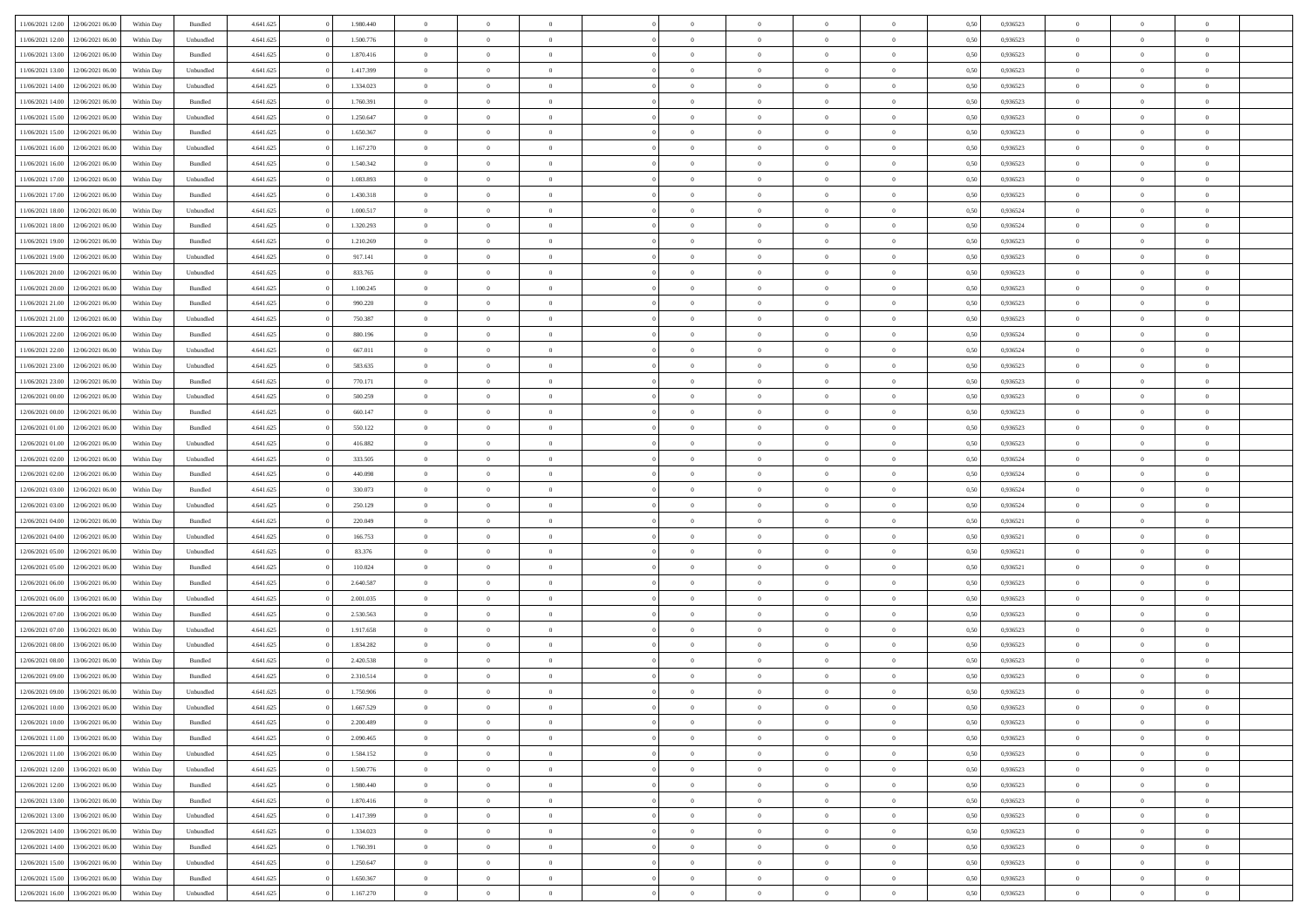| 12/06/2021 16:00 | 13/06/2021 06:00 | Within Day | Bundled   | 4.641.625 | 1.540.342 | $\overline{0}$ | $\Omega$       |                | $\Omega$       | $\Omega$       | $\theta$       | $\theta$       | 0.50 | 0,936523 | $\theta$       | $\theta$       | $\overline{0}$ |  |
|------------------|------------------|------------|-----------|-----------|-----------|----------------|----------------|----------------|----------------|----------------|----------------|----------------|------|----------|----------------|----------------|----------------|--|
|                  |                  |            |           |           |           |                |                |                |                |                |                |                |      |          |                |                |                |  |
| 12/06/2021 17:00 | 13/06/2021 06:00 | Within Day | Unbundled | 4.641.625 | 1.083.893 | $\overline{0}$ | $\theta$       | $\overline{0}$ | $\overline{0}$ | $\bf{0}$       | $\overline{0}$ | $\bf{0}$       | 0,50 | 0,936523 | $\theta$       | $\overline{0}$ | $\overline{0}$ |  |
| 12/06/2021 17:00 | 13/06/2021 06:00 | Within Day | Bundled   | 4.641.625 | 1.430.318 | $\overline{0}$ | $\bf{0}$       | $\overline{0}$ | $\overline{0}$ | $\bf{0}$       | $\overline{0}$ | $\mathbf{0}$   | 0,50 | 0,936523 | $\overline{0}$ | $\overline{0}$ | $\bf{0}$       |  |
| 12/06/2021 18:00 | 13/06/2021 06:00 | Within Dav | Bundled   | 4.641.625 | 1.320.293 | $\overline{0}$ | $\overline{0}$ | $\overline{0}$ | $\overline{0}$ | $\bf{0}$       | $\overline{0}$ | $\overline{0}$ | 0.50 | 0.936524 | $\theta$       | $\theta$       | $\overline{0}$ |  |
| 12/06/2021 18:00 | 13/06/2021 06:00 | Within Day | Unbundled | 4.641.625 | 1.000.517 | $\overline{0}$ | $\theta$       | $\overline{0}$ | $\overline{0}$ | $\bf{0}$       | $\overline{0}$ | $\bf{0}$       | 0,50 | 0,936524 | $\theta$       | $\overline{0}$ | $\overline{0}$ |  |
| 12/06/2021 19:00 | 13/06/2021 06:00 | Within Day | Bundled   | 4.641.625 | 1.210.269 | $\overline{0}$ | $\overline{0}$ | $\overline{0}$ | $\overline{0}$ | $\overline{0}$ | $\overline{0}$ | $\mathbf{0}$   | 0,50 | 0,936523 | $\overline{0}$ | $\overline{0}$ | $\bf{0}$       |  |
| 12/06/2021 19:00 | 13/06/2021 06:00 | Within Dav | Unbundled | 4.641.625 | 917.141   | $\overline{0}$ | $\overline{0}$ | $\overline{0}$ | $\overline{0}$ | $\overline{0}$ | $\overline{0}$ | $\overline{0}$ | 0.50 | 0.936523 | $\theta$       | $\overline{0}$ | $\overline{0}$ |  |
|                  |                  |            |           |           |           |                |                |                |                |                |                |                |      |          |                |                |                |  |
| 12/06/2021 20:00 | 13/06/2021 06:00 | Within Day | Bundled   | 4.641.625 | 1.100.245 | $\overline{0}$ | $\theta$       | $\overline{0}$ | $\overline{0}$ | $\bf{0}$       | $\overline{0}$ | $\bf{0}$       | 0,50 | 0,936523 | $\theta$       | $\theta$       | $\overline{0}$ |  |
| 12/06/2021 20:00 | 13/06/2021 06:00 | Within Day | Unbundled | 4.641.625 | 833.765   | $\overline{0}$ | $\overline{0}$ | $\overline{0}$ | $\overline{0}$ | $\bf{0}$       | $\overline{0}$ | $\mathbf{0}$   | 0,50 | 0,936523 | $\,0\,$        | $\overline{0}$ | $\overline{0}$ |  |
| 12/06/2021 21:00 | 13/06/2021 06:00 | Within Dav | Unbundled | 4.641.625 | 750.387   | $\overline{0}$ | $\overline{0}$ | $\overline{0}$ | $\overline{0}$ | $\overline{0}$ | $\overline{0}$ | $\overline{0}$ | 0.50 | 0.936523 | $\theta$       | $\overline{0}$ | $\overline{0}$ |  |
| 12/06/2021 21:00 | 13/06/2021 06:00 | Within Day | Bundled   | 4.641.625 | 990.220   | $\overline{0}$ | $\theta$       | $\overline{0}$ | $\overline{0}$ | $\bf{0}$       | $\overline{0}$ | $\bf{0}$       | 0,50 | 0,936523 | $\,$ 0 $\,$    | $\overline{0}$ | $\overline{0}$ |  |
| 12/06/2021 22:00 | 13/06/2021 06:00 | Within Day | Bundled   | 4.641.625 | 880.196   | $\overline{0}$ | $\overline{0}$ | $\overline{0}$ | $\overline{0}$ | $\bf{0}$       | $\overline{0}$ | $\mathbf{0}$   | 0,50 | 0,936524 | $\overline{0}$ | $\overline{0}$ | $\bf{0}$       |  |
| 12/06/2021 22:00 | 13/06/2021 06:00 | Within Day | Unbundled | 4.641.625 | 667.011   | $\overline{0}$ | $\overline{0}$ | $\overline{0}$ | $\overline{0}$ | $\bf{0}$       | $\overline{0}$ | $\overline{0}$ | 0.50 | 0.936524 | $\theta$       | $\theta$       | $\overline{0}$ |  |
| 12/06/2021 23:00 | 13/06/2021 06:00 | Within Day | Bundled   | 4.641.625 | 770.171   | $\overline{0}$ | $\theta$       | $\overline{0}$ | $\overline{0}$ | $\bf{0}$       | $\overline{0}$ | $\bf{0}$       | 0,50 | 0,936523 | $\theta$       | $\overline{0}$ | $\overline{0}$ |  |
|                  |                  |            |           |           |           |                |                |                |                |                |                |                |      |          |                |                |                |  |
| 12/06/2021 23:00 | 13/06/2021 06:00 | Within Day | Unbundled | 4.641.625 | 583.635   | $\overline{0}$ | $\overline{0}$ | $\overline{0}$ | $\overline{0}$ | $\overline{0}$ | $\overline{0}$ | $\mathbf{0}$   | 0,50 | 0,936523 | $\overline{0}$ | $\overline{0}$ | $\bf{0}$       |  |
| 13/06/2021 00:00 | 13/06/2021 06:00 | Within Dav | Bundled   | 4.641.625 | 660.147   | $\overline{0}$ | $\overline{0}$ | $\overline{0}$ | $\overline{0}$ | $\overline{0}$ | $\overline{0}$ | $\overline{0}$ | 0.50 | 0.936523 | $\theta$       | $\overline{0}$ | $\overline{0}$ |  |
| 13/06/2021 00:00 | 13/06/2021 06:00 | Within Day | Unbundled | 4.641.625 | 500.259   | $\overline{0}$ | $\theta$       | $\overline{0}$ | $\overline{0}$ | $\bf{0}$       | $\overline{0}$ | $\bf{0}$       | 0,50 | 0,936523 | $\theta$       | $\theta$       | $\overline{0}$ |  |
| 13/06/2021 01:00 | 13/06/2021 06:00 | Within Day | Bundled   | 4.641.625 | 550.122   | $\overline{0}$ | $\overline{0}$ | $\overline{0}$ | $\overline{0}$ | $\bf{0}$       | $\overline{0}$ | $\mathbf{0}$   | 0,50 | 0,936523 | $\,0\,$        | $\overline{0}$ | $\bf{0}$       |  |
| 13/06/2021 01:00 | 13/06/2021 06:00 | Within Day | Unbundled | 4.641.625 | 416.882   | $\overline{0}$ | $\overline{0}$ | $\overline{0}$ | $\overline{0}$ | $\overline{0}$ | $\overline{0}$ | $\overline{0}$ | 0.50 | 0.936523 | $\theta$       | $\overline{0}$ | $\overline{0}$ |  |
| 13/06/2021 02:00 | 13/06/2021 06:00 | Within Day | Unbundled | 4.641.625 | 333.505   | $\overline{0}$ | $\theta$       | $\overline{0}$ | $\overline{0}$ | $\bf{0}$       | $\overline{0}$ | $\bf{0}$       | 0,50 | 0,936524 | $\,$ 0 $\,$    | $\overline{0}$ | $\overline{0}$ |  |
| 13/06/2021 02:00 | 13/06/2021 06:00 | Within Day | Bundled   | 4.641.625 | 440.098   | $\overline{0}$ | $\overline{0}$ | $\overline{0}$ | $\overline{0}$ | $\bf{0}$       | $\overline{0}$ | $\mathbf{0}$   | 0,50 | 0,936524 | $\bf{0}$       | $\overline{0}$ | $\bf{0}$       |  |
|                  |                  |            |           |           |           |                |                |                |                |                |                |                |      |          | $\theta$       |                |                |  |
| 13/06/2021 03:00 | 13/06/2021 06:00 | Within Day | Unbundled | 4.641.625 | 250.129   | $\overline{0}$ | $\overline{0}$ | $\overline{0}$ | $\overline{0}$ | $\overline{0}$ | $\overline{0}$ | $\overline{0}$ | 0.50 | 0.936524 |                | $\overline{0}$ | $\overline{0}$ |  |
| 13/06/2021 03:00 | 13/06/2021 06:00 | Within Day | Bundled   | 4.641.625 | 330.073   | $\overline{0}$ | $\theta$       | $\overline{0}$ | $\overline{0}$ | $\bf{0}$       | $\overline{0}$ | $\bf{0}$       | 0,50 | 0,936524 | $\,$ 0 $\,$    | $\overline{0}$ | $\overline{0}$ |  |
| 13/06/2021 04:00 | 13/06/2021 06:00 | Within Day | Bundled   | 4.641.625 | 220.049   | $\overline{0}$ | $\overline{0}$ | $\overline{0}$ | $\overline{0}$ | $\overline{0}$ | $\overline{0}$ | $\mathbf{0}$   | 0,50 | 0,936521 | $\bf{0}$       | $\overline{0}$ | $\bf{0}$       |  |
| 13/06/2021 04:00 | 13/06/2021 06:00 | Within Dav | Unbundled | 4.641.625 | 166.753   | $\overline{0}$ | $\overline{0}$ | $\overline{0}$ | $\overline{0}$ | $\overline{0}$ | $\overline{0}$ | $\overline{0}$ | 0.50 | 0,936521 | $\theta$       | $\overline{0}$ | $\overline{0}$ |  |
| 13/06/2021 05:00 | 13/06/2021 06:00 | Within Day | Bundled   | 4.641.625 | 110.024   | $\overline{0}$ | $\theta$       | $\overline{0}$ | $\overline{0}$ | $\bf{0}$       | $\overline{0}$ | $\bf{0}$       | 0,50 | 0,936521 | $\theta$       | $\theta$       | $\overline{0}$ |  |
| 13/06/2021 05:00 | 13/06/2021 06:00 | Within Day | Unbundled | 4.641.625 | 83.376    | $\overline{0}$ | $\overline{0}$ | $\overline{0}$ | $\bf{0}$       | $\bf{0}$       | $\bf{0}$       | $\bf{0}$       | 0,50 | 0,936521 | $\,0\,$        | $\overline{0}$ | $\overline{0}$ |  |
| 13/06/2021 06:00 | 14/06/2021 06:00 | Within Day | Unbundled | 4.641.625 | 2.001.035 | $\overline{0}$ | $\overline{0}$ | $\overline{0}$ | $\overline{0}$ | $\overline{0}$ | $\overline{0}$ | $\overline{0}$ | 0.50 | 0.936523 | $\theta$       | $\overline{0}$ | $\overline{0}$ |  |
|                  |                  |            |           |           |           | $\overline{0}$ |                |                |                |                |                |                |      |          |                |                |                |  |
| 13/06/2021 06:00 | 14/06/2021 06:00 | Within Day | Bundled   | 4.641.625 | 2.640.587 |                | $\theta$       | $\overline{0}$ | $\overline{0}$ | $\bf{0}$       | $\overline{0}$ | $\bf{0}$       | 0,50 | 0,936523 | $\,$ 0 $\,$    | $\overline{0}$ | $\overline{0}$ |  |
| 13/06/2021 07:00 | 14/06/2021 06:00 | Within Day | Bundled   | 4.641.625 | 2.530.563 | $\overline{0}$ | $\bf{0}$       | $\overline{0}$ | $\bf{0}$       | $\bf{0}$       | $\bf{0}$       | $\bf{0}$       | 0,50 | 0,936523 | $\bf{0}$       | $\overline{0}$ | $\bf{0}$       |  |
| 13/06/2021 07:00 | 14/06/2021 06:00 | Within Day | Unbundled | 4.641.625 | 1.917.658 | $\overline{0}$ | $\Omega$       | $\overline{0}$ | $\Omega$       | $\overline{0}$ | $\overline{0}$ | $\overline{0}$ | 0,50 | 0,936523 | $\,0\,$        | $\theta$       | $\theta$       |  |
| 13/06/2021 08:00 | 14/06/2021 06:00 | Within Day | Bundled   | 4.641.625 | 2.420.538 | $\overline{0}$ | $\theta$       | $\overline{0}$ | $\overline{0}$ | $\bf{0}$       | $\overline{0}$ | $\bf{0}$       | 0,50 | 0,936523 | $\theta$       | $\overline{0}$ | $\overline{0}$ |  |
| 13/06/2021 08:00 | 14/06/2021 06:00 | Within Day | Unbundled | 4.641.625 | 1.834.282 | $\overline{0}$ | $\overline{0}$ | $\overline{0}$ | $\bf{0}$       | $\overline{0}$ | $\overline{0}$ | $\mathbf{0}$   | 0,50 | 0,936523 | $\bf{0}$       | $\overline{0}$ | $\bf{0}$       |  |
| 13/06/2021 11:00 | 14/06/2021 06:00 | Within Day | Unbundled | 4.641.625 | 1.584.152 | $\overline{0}$ | $\Omega$       | $\Omega$       | $\Omega$       | $\overline{0}$ | $\overline{0}$ | $\overline{0}$ | 0.50 | 0.936523 | $\,0\,$        | $\theta$       | $\theta$       |  |
| 13/06/2021 11:00 | 14/06/2021 06:00 | Within Day | Bundled   | 4.641.625 | 2.090.465 | $\overline{0}$ | $\theta$       | $\overline{0}$ | $\overline{0}$ | $\bf{0}$       | $\overline{0}$ | $\bf{0}$       | 0,50 | 0,936523 | $\,$ 0 $\,$    | $\overline{0}$ | $\overline{0}$ |  |
| 13/06/2021 12:00 | 14/06/2021 06:00 | Within Day | Unbundled | 4.641.625 | 1.500.776 | $\overline{0}$ | $\overline{0}$ | $\overline{0}$ | $\bf{0}$       | $\bf{0}$       | $\bf{0}$       | $\mathbf{0}$   | 0,50 | 0,936523 | $\bf{0}$       | $\overline{0}$ | $\bf{0}$       |  |
|                  |                  |            |           |           |           |                | $\Omega$       |                |                |                |                |                |      |          |                |                | $\theta$       |  |
| 13/06/2021 12:00 | 14/06/2021 06:00 | Within Day | Bundled   | 4.641.625 | 1.980.440 | $\overline{0}$ |                | $\Omega$       | $\Omega$       | $\overline{0}$ | $\overline{0}$ | $\overline{0}$ | 0.50 | 0.936523 | $\,$ 0 $\,$    | $\theta$       |                |  |
| 13/06/2021 13:00 | 14/06/2021 06:00 | Within Day | Bundled   | 4.641.625 | 1.870.416 | $\overline{0}$ | $\theta$       | $\overline{0}$ | $\overline{0}$ | $\,$ 0         | $\overline{0}$ | $\bf{0}$       | 0,50 | 0,936523 | $\,$ 0 $\,$    | $\overline{0}$ | $\overline{0}$ |  |
| 13/06/2021 13:00 | 14/06/2021 06:00 | Within Day | Unbundled | 4.641.625 | 1.417.399 | $\overline{0}$ | $\bf{0}$       | $\overline{0}$ | $\bf{0}$       | $\bf{0}$       | $\bf{0}$       | $\mathbf{0}$   | 0,50 | 0,936523 | $\bf{0}$       | $\overline{0}$ | $\bf{0}$       |  |
| 13/06/2021 14:00 | 14/06/2021 06:00 | Within Day | Bundled   | 4.641.625 | 1.760.391 | $\overline{0}$ | $\Omega$       | $\overline{0}$ | $\Omega$       | $\overline{0}$ | $\overline{0}$ | $\overline{0}$ | 0,50 | 0,936523 | $\,0\,$        | $\theta$       | $\theta$       |  |
| 13/06/2021 14:00 | 14/06/2021 06:00 | Within Day | Unbundled | 4.641.625 | 1.334.023 | $\overline{0}$ | $\overline{0}$ | $\overline{0}$ | $\overline{0}$ | $\,$ 0         | $\overline{0}$ | $\bf{0}$       | 0,50 | 0,936523 | $\,$ 0 $\,$    | $\overline{0}$ | $\overline{0}$ |  |
| 13/06/2021 15:00 | 14/06/2021 06:00 | Within Day | Unbundled | 4.641.625 | 1.250.647 | $\overline{0}$ | $\overline{0}$ | $\overline{0}$ | $\overline{0}$ | $\bf{0}$       | $\overline{0}$ | $\mathbf{0}$   | 0,50 | 0,936523 | $\overline{0}$ | $\overline{0}$ | $\bf{0}$       |  |
| 13/06/2021 15:00 | 14/06/2021 06.00 | Within Day | Bundled   | 4.641.625 | 1.650.367 | $\overline{0}$ | $\Omega$       | $\Omega$       | $\Omega$       | $\Omega$       | $\Omega$       | $\overline{0}$ | 0.50 | 0.936523 | $\theta$       | $\theta$       | $\theta$       |  |
| 13/06/2021 16:00 | 14/06/2021 06:00 | Within Day | Bundled   | 4.641.625 | 1.540.342 | $\overline{0}$ | $\overline{0}$ | $\overline{0}$ | $\bf{0}$       | $\,$ 0         | $\overline{0}$ | $\bf{0}$       | 0,50 | 0,936523 | $\,0\,$        | $\,$ 0 $\,$    | $\overline{0}$ |  |
| 13/06/2021 16:00 | 14/06/2021 06:00 | Within Day | Unbundled | 4.641.625 | 1.167.270 | $\overline{0}$ | $\bf{0}$       |                |                | $\bf{0}$       |                |                | 0,50 | 0,936523 | $\bf{0}$       | $\overline{0}$ |                |  |
|                  |                  |            |           |           |           |                |                |                |                |                |                |                |      |          |                |                |                |  |
| 13/06/2021 17:00 | 14/06/2021 06:00 | Within Day | Bundled   | 4.641.625 | 1.430.318 | $\overline{0}$ | $\overline{0}$ | $\overline{0}$ | $\Omega$       | $\theta$       | $\overline{0}$ | $\overline{0}$ | 0.50 | 0.936523 | $\theta$       | $\theta$       | $\theta$       |  |
| 13/06/2021 17:00 | 14/06/2021 06:00 | Within Day | Unbundled | 4.641.625 | 1.083.893 | $\overline{0}$ | $\,$ 0         | $\overline{0}$ | $\overline{0}$ | $\,$ 0 $\,$    | $\overline{0}$ | $\,$ 0 $\,$    | 0,50 | 0,936523 | $\,$ 0 $\,$    | $\,$ 0 $\,$    | $\,$ 0         |  |
| 13/06/2021 18:00 | 14/06/2021 06:00 | Within Day | Bundled   | 4.641.625 | 1.320.293 | $\overline{0}$ | $\overline{0}$ | $\overline{0}$ | $\overline{0}$ | $\overline{0}$ | $\overline{0}$ | $\mathbf{0}$   | 0,50 | 0,936524 | $\overline{0}$ | $\bf{0}$       | $\bf{0}$       |  |
| 13/06/2021 18:00 | 14/06/2021 06:00 | Within Day | Unbundled | 4.641.625 | 1.000.517 | $\overline{0}$ | $\overline{0}$ | $\overline{0}$ | $\Omega$       | $\overline{0}$ | $\overline{0}$ | $\overline{0}$ | 0,50 | 0,936524 | $\overline{0}$ | $\theta$       | $\overline{0}$ |  |
| 13/06/2021 19:00 | 14/06/2021 06:00 | Within Day | Unbundled | 4.641.625 | 917.141   | $\overline{0}$ | $\,$ 0         | $\overline{0}$ | $\overline{0}$ | $\,$ 0 $\,$    | $\overline{0}$ | $\mathbf{0}$   | 0,50 | 0,936523 | $\,$ 0 $\,$    | $\overline{0}$ | $\overline{0}$ |  |
| 13/06/2021 19:00 | 14/06/2021 06:00 | Within Day | Bundled   | 4.641.625 | 1.210.269 | $\overline{0}$ | $\overline{0}$ | $\overline{0}$ | $\overline{0}$ | $\overline{0}$ | $\overline{0}$ | $\mathbf{0}$   | 0,50 | 0,936523 | $\overline{0}$ | $\overline{0}$ | $\bf{0}$       |  |
| 13/06/2021 20:00 | 14/06/2021 06:00 | Within Day | Bundled   | 4.641.625 | 1.100.245 | $\overline{0}$ | $\overline{0}$ | $\overline{0}$ | $\Omega$       | $\overline{0}$ | $\overline{0}$ | $\bf{0}$       | 0.50 | 0,936523 | $\overline{0}$ | $\theta$       | $\overline{0}$ |  |
| 13/06/2021 20:00 | 14/06/2021 06:00 | Within Day | Unbundled | 4.641.625 | 833.765   | $\overline{0}$ | $\,$ 0         | $\overline{0}$ | $\overline{0}$ | $\bf{0}$       | $\overline{0}$ | $\bf{0}$       | 0,50 | 0,936523 | $\,$ 0 $\,$    | $\overline{0}$ | $\overline{0}$ |  |
|                  |                  |            |           |           |           |                |                |                |                |                |                |                |      |          |                |                |                |  |
| 13/06/2021 21:00 | 14/06/2021 06:00 | Within Day | Bundled   | 4.641.625 | 990.220   | $\overline{0}$ | $\bf{0}$       | $\overline{0}$ | $\overline{0}$ | $\overline{0}$ | $\overline{0}$ | $\mathbf{0}$   | 0,50 | 0,936523 | $\overline{0}$ | $\overline{0}$ | $\bf{0}$       |  |
| 13/06/2021 21:00 | 14/06/2021 06:00 | Within Day | Unbundled | 4.641.625 | 750.387   | $\overline{0}$ | $\overline{0}$ | $\overline{0}$ | $\Omega$       | $\overline{0}$ | $\overline{0}$ | $\bf{0}$       | 0.50 | 0.936523 | $\overline{0}$ | $\theta$       | $\overline{0}$ |  |
| 13/06/2021 22:00 | 14/06/2021 06:00 | Within Day | Unbundled | 4.641.625 | 667.011   | $\overline{0}$ | $\bf{0}$       | $\overline{0}$ | $\overline{0}$ | $\bf{0}$       | $\overline{0}$ | $\mathbf{0}$   | 0,50 | 0,936524 | $\,$ 0 $\,$    | $\,$ 0 $\,$    | $\bf{0}$       |  |
| 13/06/2021 22:00 | 14/06/2021 06:00 | Within Day | Bundled   | 4.641.625 | 880.196   | $\overline{0}$ | $\overline{0}$ | $\overline{0}$ | $\overline{0}$ | $\bf{0}$       | $\overline{0}$ | $\mathbf{0}$   | 0,50 | 0,936524 | $\overline{0}$ | $\bf{0}$       | $\bf{0}$       |  |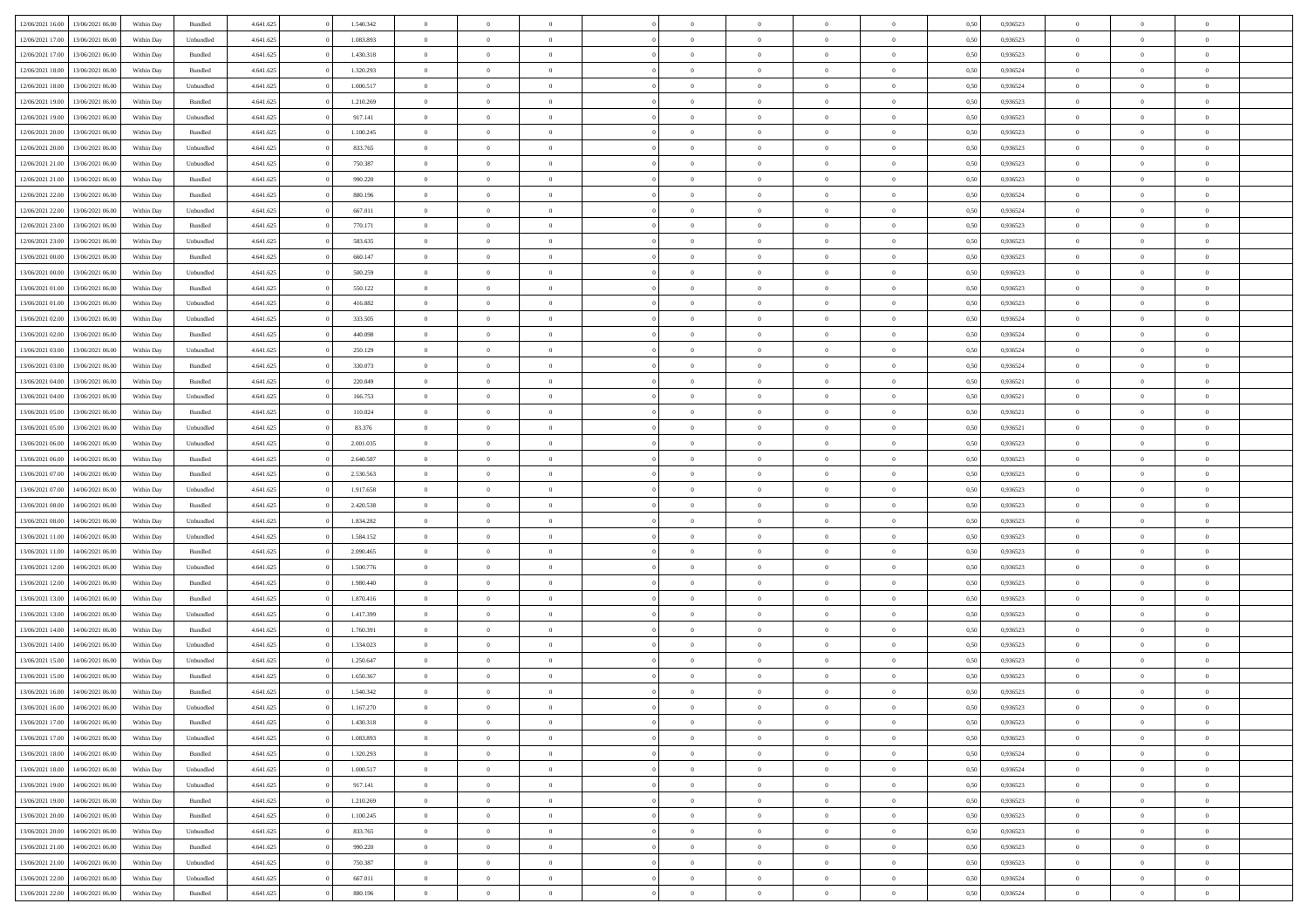| 13/06/2021 23:00                  | 14/06/2021 06:00 | Within Day | Bundled   | 4.641.625 | 770.171   | $\overline{0}$ | $\theta$       |                | $\overline{0}$ | $\bf{0}$       | $\overline{0}$ | $\theta$       | 0,50 | 0,936523 | $\theta$       | $\theta$       | $\overline{0}$           |  |
|-----------------------------------|------------------|------------|-----------|-----------|-----------|----------------|----------------|----------------|----------------|----------------|----------------|----------------|------|----------|----------------|----------------|--------------------------|--|
|                                   |                  |            |           |           |           | $\overline{0}$ | $\overline{0}$ |                |                |                |                |                |      |          |                |                | $\overline{0}$           |  |
| 13/06/2021 23:00                  | 14/06/2021 06.00 | Within Day | Unbundled | 4.641.625 | 583.635   |                |                | $\overline{0}$ | $\overline{0}$ | $\,$ 0         | $\overline{0}$ | $\bf{0}$       | 0,50 | 0,936523 | $\,$ 0 $\,$    | $\overline{0}$ |                          |  |
| 14/06/2021 00:00                  | 14/06/2021 06:00 | Within Day | Unbundled | 4.641.625 | 500.259   | $\overline{0}$ | $\overline{0}$ | $\overline{0}$ | $\overline{0}$ | $\bf{0}$       | $\overline{0}$ | $\mathbf{0}$   | 0.50 | 0.936523 | $\bf{0}$       | $\overline{0}$ | $\overline{0}$           |  |
| 14/06/2021 00:00                  | 14/06/2021 06:00 | Within Day | Bundled   | 4.641.625 | 660.147   | $\overline{0}$ | $\overline{0}$ | $\overline{0}$ | $\overline{0}$ | $\,$ 0         | $\overline{0}$ | $\overline{0}$ | 0,50 | 0,936523 | $\,$ 0 $\,$    | $\overline{0}$ | $\overline{0}$           |  |
| 14/06/2021 01:00                  | 14/06/2021 06.00 | Within Day | Unbundled | 4.641.625 | 416.882   | $\overline{0}$ | $\theta$       | $\overline{0}$ |                | $\overline{0}$ | $\overline{0}$ | $\bf{0}$       | 0,50 | 0,936523 | $\theta$       | $\overline{0}$ | $\overline{0}$           |  |
| 14/06/2021 01:00                  | 14/06/2021 06:00 | Within Day | Bundled   | 4.641.625 | 550.122   | $\overline{0}$ | $\overline{0}$ | $\overline{0}$ | $\overline{0}$ | $\bf{0}$       | $\overline{0}$ | $\bf{0}$       | 0.50 | 0.936523 | $\,0\,$        | $\theta$       | $\overline{0}$           |  |
| 14/06/2021 02:00                  | 14/06/2021 06:00 | Within Day | Unbundled | 4.641.625 | 333.505   | $\overline{0}$ | $\overline{0}$ | $\overline{0}$ | $\overline{0}$ | $\,$ 0         | $\overline{0}$ | $\overline{0}$ | 0,50 | 0,936524 | $\,$ 0 $\,$    | $\theta$       | $\overline{0}$           |  |
| 14/06/2021 02:00                  | 14/06/2021 06.00 | Within Day | Bundled   | 4.641.625 | 440.098   | $\overline{0}$ | $\theta$       | $\overline{0}$ | $\overline{0}$ | $\,$ 0         | $\overline{0}$ | $\bf{0}$       | 0,50 | 0,936524 | $\,$ 0 $\,$    | $\overline{0}$ | $\overline{0}$           |  |
| 14/06/2021 03:00                  | 14/06/2021 06:00 | Within Day | Unbundled | 4.641.625 | 250.129   | $\overline{0}$ | $\overline{0}$ | $\overline{0}$ | $\overline{0}$ | $\bf{0}$       | $\overline{0}$ | $\bf{0}$       | 0.50 | 0.936524 | $\,0\,$        | $\overline{0}$ | $\overline{0}$           |  |
| 14/06/2021 03:00                  | 14/06/2021 06:00 | Within Day | Bundled   | 4.641.625 | 330.073   | $\overline{0}$ | $\overline{0}$ | $\overline{0}$ | $\overline{0}$ | $\,$ 0         | $\overline{0}$ | $\bf{0}$       | 0,50 | 0,936524 | $\,$ 0 $\,$    | $\overline{0}$ | $\overline{0}$           |  |
|                                   |                  |            |           |           |           |                |                |                |                |                |                |                |      |          |                |                |                          |  |
| 14/06/2021 04:00                  | 14/06/2021 06.00 | Within Day | Unbundled | 4.641.625 | 166.753   | $\bf{0}$       | $\theta$       | $\overline{0}$ | $\overline{0}$ | $\,$ 0         | $\overline{0}$ | $\bf{0}$       | 0,50 | 0,936521 | $\,$ 0 $\,$    | $\overline{0}$ | $\overline{0}$           |  |
| 14/06/2021 04:00                  | 14/06/2021 06:00 | Within Day | Bundled   | 4.641.625 | 220.049   | $\overline{0}$ | $\overline{0}$ | $\overline{0}$ | $\overline{0}$ | $\bf{0}$       | $\overline{0}$ | $\mathbf{0}$   | 0.50 | 0.936521 | $\bf{0}$       | $\overline{0}$ | $\overline{\phantom{a}}$ |  |
| 14/06/2021 05:00                  | 14/06/2021 06:00 | Within Day | Unbundled | 4.641.625 | 83.376    | $\overline{0}$ | $\theta$       | $\overline{0}$ | $\overline{0}$ | $\,$ 0         | $\overline{0}$ | $\overline{0}$ | 0,50 | 0,936521 | $\,$ 0 $\,$    | $\overline{0}$ | $\overline{0}$           |  |
| 14/06/2021 05:00                  | 14/06/2021 06.00 | Within Day | Bundled   | 4.641.625 | 110.024   | $\overline{0}$ | $\theta$       | $\overline{0}$ | $\overline{0}$ | $\overline{0}$ | $\overline{0}$ | $\bf{0}$       | 0,50 | 0,936521 | $\,$ 0 $\,$    | $\overline{0}$ | $\overline{0}$           |  |
| 14/06/2021 06:00                  | 15/06/2021 06:00 | Within Day | Unbundled | 4.641.625 | 2.001.035 | $\overline{0}$ | $\overline{0}$ | $\overline{0}$ | $\overline{0}$ | $\,$ 0         | $\overline{0}$ | $\overline{0}$ | 0.50 | 0.936523 | $\theta$       | $\theta$       | $\overline{0}$           |  |
| 14/06/2021 06:00                  | 15/06/2021 06:00 | Within Day | Bundled   | 4.641.625 | 2.640.587 | $\overline{0}$ | $\overline{0}$ | $\overline{0}$ | $\overline{0}$ | $\,$ 0         | $\overline{0}$ | $\bf{0}$       | 0,50 | 0,936523 | $\,$ 0 $\,$    | $\theta$       | $\overline{0}$           |  |
| 14/06/2021 07:00                  | 15/06/2021 06.00 | Within Day | Bundled   | 4.641.625 | 2.530.563 | $\overline{0}$ | $\theta$       | $\overline{0}$ | $\overline{0}$ | $\bf{0}$       | $\overline{0}$ | $\bf{0}$       | 0,50 | 0,936523 | $\,$ 0 $\,$    | $\overline{0}$ | $\overline{0}$           |  |
| 14/06/2021 07:00                  | 15/06/2021 06:00 | Within Day | Unbundled | 4.641.625 | 1.917.658 | $\overline{0}$ | $\overline{0}$ | $\overline{0}$ | $\overline{0}$ | $\bf{0}$       | $\overline{0}$ | $\bf{0}$       | 0.50 | 0.936523 | $\,0\,$        | $\overline{0}$ | $\overline{0}$           |  |
| 14/06/2021 08:00                  | 15/06/2021 06:00 | Within Day | Bundled   | 4.641.625 | 2.420.538 | $\overline{0}$ | $\overline{0}$ | $\overline{0}$ | $\overline{0}$ | $\,$ 0         | $\overline{0}$ | $\bf{0}$       | 0,50 | 0,936523 | $\,$ 0 $\,$    | $\overline{0}$ | $\overline{0}$           |  |
| 14/06/2021 08:00                  | 15/06/2021 06.00 | Within Day | Unbundled | 4.641.625 | 1.834.282 | $\bf{0}$       | $\theta$       | $\overline{0}$ | $\overline{0}$ | $\,$ 0         | $\overline{0}$ | $\bf{0}$       | 0,50 | 0,936523 | $\,$ 0 $\,$    | $\overline{0}$ | $\overline{0}$           |  |
|                                   |                  |            |           |           |           |                |                |                |                |                |                |                |      |          |                |                |                          |  |
| 14/06/2021 09:00                  | 15/06/2021 06:00 | Within Day | Bundled   | 4.641.625 | 2.310.514 | $\overline{0}$ | $\overline{0}$ | $\overline{0}$ | $\overline{0}$ | $\bf{0}$       | $\overline{0}$ | $\mathbf{0}$   | 0.50 | 0.936523 | $\bf{0}$       | $\overline{0}$ | $\overline{0}$           |  |
| 14/06/2021 09:00                  | 15/06/2021 06:00 | Within Day | Unbundled | 4.641.625 | 1.750.906 | $\overline{0}$ | $\overline{0}$ | $\overline{0}$ | $\overline{0}$ | $\bf{0}$       | $\overline{0}$ | $\overline{0}$ | 0,50 | 0,936523 | $\,$ 0 $\,$    | $\overline{0}$ | $\overline{0}$           |  |
| 14/06/2021 10:00                  | 15/06/2021 06.00 | Within Day | Unbundled | 4.641.625 | 1.667.529 | $\overline{0}$ | $\theta$       | $\overline{0}$ | $\overline{0}$ | $\bf{0}$       | $\overline{0}$ | $\bf{0}$       | 0,50 | 0,936523 | $\,$ 0 $\,$    | $\overline{0}$ | $\overline{0}$           |  |
| 14/06/2021 10:00                  | 15/06/2021 06:00 | Within Day | Bundled   | 4.641.625 | 2.200.489 | $\overline{0}$ | $\overline{0}$ | $\overline{0}$ | $\overline{0}$ | $\bf{0}$       | $\overline{0}$ | $\bf{0}$       | 0.50 | 0.936523 | $\,0\,$        | $\theta$       | $\overline{0}$           |  |
| 14/06/2021 11:00                  | 15/06/2021 06:00 | Within Day | Unbundled | 4.641.625 | 1.584.152 | $\overline{0}$ | $\theta$       | $\overline{0}$ | $\overline{0}$ | $\,$ 0         | $\overline{0}$ | $\overline{0}$ | 0,50 | 0,936523 | $\,$ 0 $\,$    | $\theta$       | $\overline{0}$           |  |
| 14/06/2021 11:00                  | 15/06/2021 06.00 | Within Day | Bundled   | 4.641.625 | 2.090.465 | $\overline{0}$ | $\theta$       | $\overline{0}$ |                | $\bf{0}$       | $\overline{0}$ | $\bf{0}$       | 0,50 | 0,936523 | $\,$ 0 $\,$    | $\overline{0}$ | $\overline{0}$           |  |
| 14/06/2021 12:00                  | 15/06/2021 06:00 | Within Day | Bundled   | 4.641.625 | 1.980.440 | $\overline{0}$ | $\overline{0}$ | $\overline{0}$ | $\overline{0}$ | $\bf{0}$       | $\overline{0}$ | $\bf{0}$       | 0.50 | 0.936523 | $\,0\,$        | $\overline{0}$ | $\overline{0}$           |  |
| 14/06/2021 12:00                  | 15/06/2021 06:00 | Within Day | Unbundled | 4.641.625 | 1.500.776 | $\overline{0}$ | $\overline{0}$ | $\overline{0}$ | $\overline{0}$ | $\,$ 0         | $\overline{0}$ | $\bf{0}$       | 0,50 | 0,936523 | $\,$ 0 $\,$    | $\overline{0}$ | $\overline{0}$           |  |
| 14/06/2021 13:00                  | 15/06/2021 06.00 | Within Day | Bundled   | 4.641.625 | 1.870.416 | $\bf{0}$       | $\theta$       | $\overline{0}$ | $\overline{0}$ | $\bf{0}$       | $\overline{0}$ | $\bf{0}$       | 0,50 | 0,936523 | $\,$ 0 $\,$    | $\overline{0}$ | $\overline{0}$           |  |
| 14/06/2021 13:00                  | 15/06/2021 06:00 | Within Day | Unbundled | 4.641.625 | 1.417.399 | $\overline{0}$ | $\overline{0}$ | $\overline{0}$ | $\overline{0}$ | $\bf{0}$       | $\overline{0}$ | $\mathbf{0}$   | 0.50 | 0.936523 | $\bf{0}$       | $\overline{0}$ | $\overline{\phantom{a}}$ |  |
| 14/06/2021 14:00                  | 15/06/2021 06:00 | Within Dav | Unbundled | 4.641.625 | 1.334.023 | $\overline{0}$ | $\overline{0}$ | $\overline{0}$ | $\overline{0}$ | $\bf{0}$       | $\overline{0}$ | $\overline{0}$ | 0.50 | 0.936523 | $\theta$       | $\overline{0}$ | $\overline{0}$           |  |
| 14/06/2021 14:00                  | 15/06/2021 06.00 | Within Day | Bundled   | 4.641.625 | 1.760.391 | $\overline{0}$ | $\theta$       | $\overline{0}$ | $\overline{0}$ | $\bf{0}$       | $\overline{0}$ | $\bf{0}$       | 0,50 | 0,936523 | $\,$ 0 $\,$    | $\overline{0}$ | $\overline{0}$           |  |
|                                   |                  |            |           |           | 1.650.367 |                | $\overline{0}$ |                |                |                |                |                |      | 0.936523 | $\theta$       | $\theta$       |                          |  |
| 14/06/2021 15:00                  | 15/06/2021 06:00 | Within Day | Bundled   | 4.641.625 |           | $\overline{0}$ |                | $\overline{0}$ | $\overline{0}$ | $\,$ 0         | $\overline{0}$ | $\bf{0}$       | 0.50 |          |                |                | $\overline{0}$           |  |
| 14/06/2021 15:00                  | 15/06/2021 06:00 | Within Dav | Unbundled | 4.641.625 | 1.250.647 | $\overline{0}$ | $\theta$       | $\Omega$       | $\overline{0}$ | $\bf{0}$       | $\overline{0}$ | $\overline{0}$ | 0.50 | 0.936523 | $\theta$       | $\overline{0}$ | $\overline{0}$           |  |
| 14/06/2021 16:00                  | 15/06/2021 06.00 | Within Day | Bundled   | 4.641.625 | 1.540.342 | $\overline{0}$ | $\theta$       | $\overline{0}$ | $\overline{0}$ | $\,$ 0         | $\overline{0}$ | $\bf{0}$       | 0,50 | 0,936523 | $\,$ 0 $\,$    | $\overline{0}$ | $\overline{0}$           |  |
| 14/06/2021 16:00                  | 15/06/2021 06:00 | Within Day | Unbundled | 4.641.625 | 1.167.270 | $\overline{0}$ | $\overline{0}$ | $\overline{0}$ | $\overline{0}$ | $\bf{0}$       | $\overline{0}$ | $\bf{0}$       | 0.50 | 0.936523 | $\,0\,$        | $\overline{0}$ | $\overline{0}$           |  |
| 14/06/2021 17:00                  | 15/06/2021 06:00 | Within Dav | Bundled   | 4.641.625 | 1.430.318 | $\overline{0}$ | $\overline{0}$ | $\overline{0}$ | $\overline{0}$ | $\overline{0}$ | $\overline{0}$ | $\overline{0}$ | 0.50 | 0.936523 | $\theta$       | $\overline{0}$ | $\overline{0}$           |  |
| 14/06/2021 17:00                  | 15/06/2021 06.00 | Within Day | Unbundled | 4.641.625 | 1.083.893 | $\bf{0}$       | $\overline{0}$ | $\overline{0}$ | $\overline{0}$ | $\bf{0}$       | $\overline{0}$ | $\bf{0}$       | 0,50 | 0,936523 | $\,$ 0 $\,$    | $\overline{0}$ | $\overline{0}$           |  |
| 14/06/2021 18:00                  | 15/06/2021 06:00 | Within Day | Bundled   | 4.641.625 | 1.320.293 | $\overline{0}$ | $\overline{0}$ | $\overline{0}$ | $\overline{0}$ | $\bf{0}$       | $\overline{0}$ | $\mathbf{0}$   | 0.50 | 0.936524 | $\bf{0}$       | $\overline{0}$ | $\overline{0}$           |  |
| 14/06/2021 18:00                  | 15/06/2021 06:00 | Within Dav | Unbundled | 4.641.625 | 1.000.517 | $\overline{0}$ | $\overline{0}$ | $\Omega$       | $\overline{0}$ | $\bf{0}$       | $\overline{0}$ | $\overline{0}$ | 0.50 | 0,936524 | $\theta$       | $\overline{0}$ | $\overline{0}$           |  |
| 14/06/2021 19:00                  | 15/06/2021 06.00 | Within Day | Bundled   | 4.641.625 | 1.210.269 | $\overline{0}$ | $\theta$       | $\overline{0}$ | $\overline{0}$ | $\,$ 0         | $\overline{0}$ | $\bf{0}$       | 0,50 | 0,936523 | $\,$ 0 $\,$    | $\overline{0}$ | $\overline{0}$           |  |
| 14/06/2021 19:00                  | 15/06/2021 06:00 | Within Day | Unbundled | 4.641.625 | 917.141   | $\overline{0}$ | $\theta$       | $\overline{0}$ | $\overline{0}$ | $\bf{0}$       | $\Omega$       | $\overline{0}$ | 0.50 | 0.936523 | $\,0\,$        | $\theta$       | $\overline{0}$           |  |
| 14/06/2021 20:00                  | 15/06/2021 06:00 | Within Dav | Bundled   | 4.641.625 | 1.100.245 | $\overline{0}$ | $\Omega$       | $\Omega$       | $\Omega$       | $\bf{0}$       | $\overline{0}$ | $\bf{0}$       | 0.50 | 0.936523 | $\theta$       | $\theta$       | $\overline{0}$           |  |
| 14/06/2021 20:00                  | 15/06/2021 06:00 | Within Day | Unbundled | 4.641.625 | 833.765   | $\bf{0}$       | $\,$ 0 $\,$    | $\overline{0}$ | $\overline{0}$ | $\,$ 0         | $\overline{0}$ | $\bf{0}$       | 0,50 | 0,936523 | $\,$ 0 $\,$    | $\overline{0}$ | $\overline{0}$           |  |
| 14/06/2021 21:00                  | 15/06/2021 06:00 | Within Day | Unbundled | 4.641.625 | 750.387   |                | $\theta$       |                |                |                |                |                | 0,50 | 0.936523 | $\theta$       | $\theta$       |                          |  |
|                                   |                  |            |           |           |           | $\bf{0}$       | $\overline{0}$ |                |                | $\overline{0}$ |                |                |      |          | $\theta$       | $\overline{0}$ | $\overline{0}$           |  |
| 14/06/2021 21:00                  | 15/06/2021 06:00 | Within Day | Bundled   | 4.641.625 | 990.220   | $\overline{0}$ |                | $\overline{0}$ | $\overline{0}$ |                | $\overline{0}$ | $\overline{0}$ | 0,50 | 0.936523 |                |                |                          |  |
| 14/06/2021 22.00                  | 15/06/2021 06:00 | Within Day | Bundled   | 4.641.625 | 880.196   | $\overline{0}$ | $\overline{0}$ | $\overline{0}$ | $\overline{0}$ | $\overline{0}$ | $\overline{0}$ | $\bf{0}$       | 0,50 | 0,936524 | $\bf{0}$       | $\overline{0}$ | $\bf{0}$                 |  |
| 14/06/2021 22:00                  | 15/06/2021 06:00 | Within Day | Unbundled | 4.641.625 | 667.011   | $\overline{0}$ | $\overline{0}$ | $\overline{0}$ | $\overline{0}$ | $\overline{0}$ | $\overline{0}$ | $\mathbf{0}$   | 0.50 | 0.936524 | $\overline{0}$ | $\bf{0}$       | $\bf{0}$                 |  |
| 14/06/2021 23:00                  | 15/06/2021 06:00 | Within Day | Bundled   | 4.641.625 | 770.171   | $\overline{0}$ | $\overline{0}$ | $\overline{0}$ | $\overline{0}$ | $\overline{0}$ | $\overline{0}$ | $\overline{0}$ | 0,50 | 0.936523 | $\overline{0}$ | $\theta$       | $\overline{0}$           |  |
| 14/06/2021 23:00                  | 15/06/2021 06:00 | Within Day | Unbundled | 4.641.625 | 583.635   | $\overline{0}$ | $\overline{0}$ | $\overline{0}$ | $\overline{0}$ | $\bf{0}$       | $\overline{0}$ | $\bf{0}$       | 0,50 | 0,936523 | $\,$ 0 $\,$    | $\overline{0}$ | $\overline{0}$           |  |
| 15/06/2021 00:00                  | 15/06/2021 06:00 | Within Day | Unbundled | 4.641.625 | 500.259   | $\overline{0}$ | $\overline{0}$ | $\overline{0}$ | $\overline{0}$ | $\bf{0}$       | $\overline{0}$ | $\mathbf{0}$   | 0.50 | 0.936523 | $\,$ 0 $\,$    | $\overline{0}$ | $\overline{0}$           |  |
| 15/06/2021 00:00                  | 15/06/2021 06:00 | Within Day | Bundled   | 4.641.625 | 660.147   | $\overline{0}$ | $\overline{0}$ | $\overline{0}$ | $\overline{0}$ | $\overline{0}$ | $\overline{0}$ | $\overline{0}$ | 0,50 | 0.936523 | $\overline{0}$ | $\overline{0}$ | $\overline{0}$           |  |
| 15/06/2021 01:00                  | 15/06/2021 06:00 | Within Day | Bundled   | 4.641.625 | 550.122   | $\overline{0}$ | $\,$ 0         | $\overline{0}$ | $\bf{0}$       | $\overline{0}$ | $\overline{0}$ | $\bf{0}$       | 0,50 | 0,936523 | $\,$ 0 $\,$    | $\overline{0}$ | $\overline{0}$           |  |
| 15/06/2021 01:00                  | 15/06/2021 06:00 | Within Day | Unbundled | 4.641.625 | 416.882   | $\overline{0}$ | $\overline{0}$ | $\overline{0}$ | $\overline{0}$ | $\bf{0}$       | $\overline{0}$ | $\mathbf{0}$   | 0.50 | 0.936523 | $\mathbf{0}$   | $\bf{0}$       | $\bf{0}$                 |  |
| 15/06/2021 02:00                  | 15/06/2021 06:00 | Within Day | Unbundled | 4.641.625 | 333.505   | $\overline{0}$ | $\overline{0}$ | $\overline{0}$ | $\overline{0}$ | $\overline{0}$ | $\overline{0}$ | $\overline{0}$ | 0,50 | 0,936524 | $\overline{0}$ | $\overline{0}$ | $\overline{0}$           |  |
| 15/06/2021 02:00                  | 15/06/2021 06:00 | Within Day | Bundled   | 4.641.625 | 440.098   | $\overline{0}$ | $\bf{0}$       | $\overline{0}$ | $\bf{0}$       | $\bf{0}$       | $\bf{0}$       | $\bf{0}$       | 0,50 | 0,936524 | $\overline{0}$ | $\overline{0}$ | $\bf{0}$                 |  |
|                                   |                  |            |           |           |           |                |                |                |                |                |                |                |      |          |                |                |                          |  |
| 15/06/2021 03:00 15/06/2021 06:00 |                  | Within Day | Bundled   | 4.641.625 | 330.073   | $\,$ 0 $\,$    | $\,$ 0 $\,$    | $\overline{0}$ | $\overline{0}$ | $\,$ 0 $\,$    | $\,$ 0 $\,$    | $\,$ 0 $\,$    | 0,50 | 0,936524 | $\mathbf{0}^-$ | $\,$ 0 $\,$    | $\,$ 0 $\,$              |  |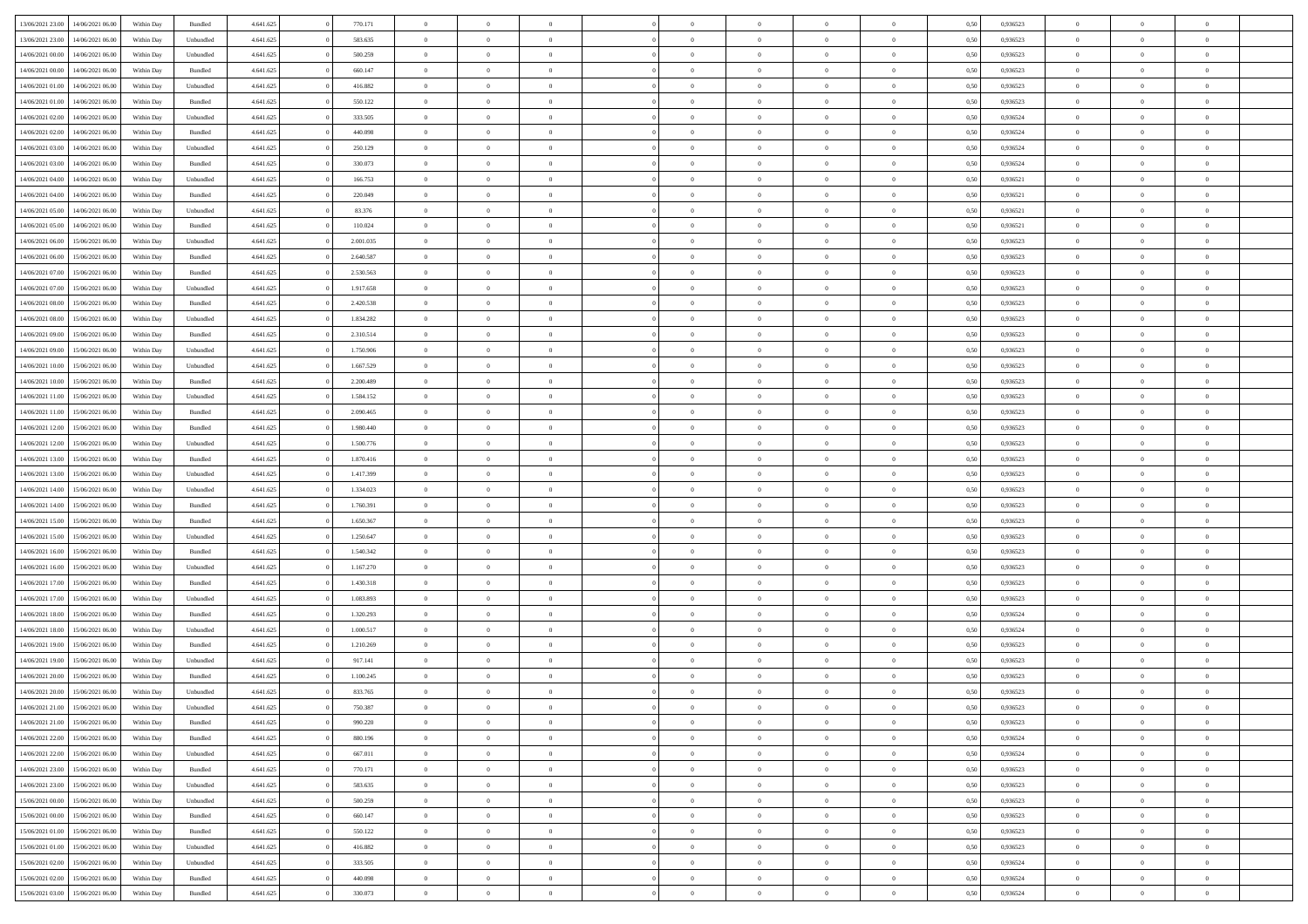|                  |                  |            |           |           |           | $\overline{0}$ |                |                |                | $\Omega$       | $\Omega$       | $\theta$       |      |          | $\theta$       | $\overline{0}$ | $\theta$       |  |
|------------------|------------------|------------|-----------|-----------|-----------|----------------|----------------|----------------|----------------|----------------|----------------|----------------|------|----------|----------------|----------------|----------------|--|
| 15/06/2021 03:00 | 15/06/2021 06:00 | Within Day | Unbundled | 4.641.625 | 250.129   |                | $\theta$       |                | $\Omega$       |                |                |                | 0.50 | 0,936524 |                |                |                |  |
| 15/06/2021 04:00 | 15/06/2021 06:00 | Within Day | Bundled   | 4.641.625 | 220.049   | $\overline{0}$ | $\theta$       | $\overline{0}$ | $\overline{0}$ | $\bf{0}$       | $\overline{0}$ | $\bf{0}$       | 0,50 | 0,936521 | $\theta$       | $\overline{0}$ | $\overline{0}$ |  |
| 15/06/2021 04:00 | 15/06/2021 06:00 | Within Day | Unbundled | 4.641.625 | 166.753   | $\overline{0}$ | $\overline{0}$ | $\overline{0}$ | $\bf{0}$       | $\bf{0}$       | $\bf{0}$       | $\bf{0}$       | 0,50 | 0,936521 | $\overline{0}$ | $\overline{0}$ | $\overline{0}$ |  |
| 15/06/2021 05:00 | 15/06/2021 06:00 | Within Dav | Bundled   | 4.641.625 | 110.024   | $\overline{0}$ | $\overline{0}$ | $\overline{0}$ | $\overline{0}$ | $\bf{0}$       | $\overline{0}$ | $\overline{0}$ | 0.50 | 0.936521 | $\theta$       | $\theta$       | $\overline{0}$ |  |
|                  |                  |            |           |           |           |                |                |                |                |                |                |                |      |          |                |                |                |  |
| 15/06/2021 05:00 | 15/06/2021 06:00 | Within Day | Unbundled | 4.641.625 | 83.376    | $\overline{0}$ | $\theta$       | $\overline{0}$ | $\overline{0}$ | $\bf{0}$       | $\overline{0}$ | $\bf{0}$       | 0,50 | 0,936521 | $\theta$       | $\overline{0}$ | $\overline{0}$ |  |
| 15/06/2021 06:00 | 16/06/2021 06:00 | Within Day | Unbundled | 4.641.625 | 2.001.035 | $\overline{0}$ | $\bf{0}$       | $\overline{0}$ | $\bf{0}$       | $\overline{0}$ | $\overline{0}$ | $\mathbf{0}$   | 0,50 | 0,936523 | $\overline{0}$ | $\overline{0}$ | $\bf{0}$       |  |
| 15/06/2021 06:00 | 16/06/2021 06:00 | Within Dav | Bundled   | 4.641.625 | 2.640.587 | $\overline{0}$ | $\overline{0}$ | $\overline{0}$ | $\overline{0}$ | $\overline{0}$ | $\overline{0}$ | $\overline{0}$ | 0.50 | 0.936523 | $\theta$       | $\overline{0}$ | $\overline{0}$ |  |
| 15/06/2021 07:00 | 16/06/2021 06:00 | Within Day | Bundled   | 4.641.625 | 2.530.563 | $\overline{0}$ | $\theta$       | $\overline{0}$ | $\overline{0}$ | $\bf{0}$       | $\overline{0}$ | $\bf{0}$       | 0,50 | 0,936523 | $\theta$       | $\theta$       | $\overline{0}$ |  |
|                  | 16/06/2021 06:00 | Within Day | Unbundled | 4.641.625 | 1.917.658 | $\overline{0}$ | $\overline{0}$ | $\overline{0}$ | $\overline{0}$ | $\bf{0}$       | $\overline{0}$ | $\bf{0}$       | 0,50 | 0,936523 | $\,0\,$        | $\overline{0}$ | $\overline{0}$ |  |
| 15/06/2021 07:00 |                  |            |           |           |           |                |                |                |                |                |                |                |      |          |                |                |                |  |
| 15/06/2021 08:00 | 16/06/2021 06:00 | Within Dav | Bundled   | 4.641.625 | 2.420.538 | $\overline{0}$ | $\overline{0}$ | $\overline{0}$ | $\overline{0}$ | $\overline{0}$ | $\overline{0}$ | $\overline{0}$ | 0.50 | 0.936523 | $\theta$       | $\overline{0}$ | $\overline{0}$ |  |
| 15/06/2021 08:00 | 16/06/2021 06:00 | Within Day | Unbundled | 4.641.625 | 1.834.282 | $\overline{0}$ | $\theta$       | $\overline{0}$ | $\overline{0}$ | $\bf{0}$       | $\overline{0}$ | $\bf{0}$       | 0,50 | 0,936523 | $\theta$       | $\overline{0}$ | $\overline{0}$ |  |
| 15/06/2021 09:00 | 16/06/2021 06:00 | Within Day | Bundled   | 4.641.625 | 2.310.514 | $\overline{0}$ | $\overline{0}$ | $\overline{0}$ | $\overline{0}$ | $\bf{0}$       | $\overline{0}$ | $\bf{0}$       | 0,50 | 0,936523 | $\bf{0}$       | $\overline{0}$ | $\overline{0}$ |  |
| 15/06/2021 09:00 | 16/06/2021 06:00 | Within Day | Unbundled | 4.641.625 | 1.750.906 | $\overline{0}$ | $\overline{0}$ | $\overline{0}$ | $\overline{0}$ | $\bf{0}$       | $\overline{0}$ | $\overline{0}$ | 0.50 | 0.936523 | $\theta$       | $\theta$       | $\overline{0}$ |  |
|                  |                  |            |           |           |           | $\overline{0}$ | $\theta$       | $\overline{0}$ | $\overline{0}$ | $\bf{0}$       | $\overline{0}$ | $\overline{0}$ |      |          | $\theta$       | $\overline{0}$ | $\overline{0}$ |  |
| 15/06/2021 10:00 | 16/06/2021 06:00 | Within Day | Bundled   | 4.641.625 | 2.200.489 |                |                |                |                |                |                |                | 0,50 | 0,936523 |                |                |                |  |
| 15/06/2021 10:00 | 16/06/2021 06:00 | Within Day | Unbundled | 4.641.625 | 1.667.529 | $\overline{0}$ | $\bf{0}$       | $\overline{0}$ | $\overline{0}$ | $\overline{0}$ | $\overline{0}$ | $\mathbf{0}$   | 0,50 | 0,936523 | $\bf{0}$       | $\overline{0}$ | $\bf{0}$       |  |
| 15/06/2021 11:00 | 16/06/2021 06:00 | Within Dav | Bundled   | 4.641.625 | 2.090.465 | $\overline{0}$ | $\overline{0}$ | $\overline{0}$ | $\overline{0}$ | $\overline{0}$ | $\overline{0}$ | $\overline{0}$ | 0.50 | 0.936523 | $\theta$       | $\overline{0}$ | $\overline{0}$ |  |
| 15/06/2021 11:00 | 16/06/2021 06:00 | Within Day | Unbundled | 4.641.625 | 1.584.152 | $\overline{0}$ | $\theta$       | $\overline{0}$ | $\overline{0}$ | $\bf{0}$       | $\overline{0}$ | $\bf{0}$       | 0,50 | 0,936523 | $\theta$       | $\theta$       | $\overline{0}$ |  |
| 15/06/2021 12:00 | 16/06/2021 06:00 | Within Day | Unbundled | 4.641.625 | 1.500.776 | $\overline{0}$ | $\overline{0}$ | $\overline{0}$ | $\overline{0}$ | $\bf{0}$       | $\overline{0}$ | $\bf{0}$       | 0,50 | 0,936523 | $\,0\,$        | $\overline{0}$ | $\overline{0}$ |  |
|                  |                  |            |           |           |           |                |                |                |                |                |                |                |      |          |                |                |                |  |
| 15/06/2021 12:00 | 16/06/2021 06:00 | Within Day | Bundled   | 4.641.625 | 1.980.440 | $\overline{0}$ | $\overline{0}$ | $\overline{0}$ | $\overline{0}$ | $\overline{0}$ | $\overline{0}$ | $\overline{0}$ | 0.50 | 0.936523 | $\theta$       | $\overline{0}$ | $\overline{0}$ |  |
| 15/06/2021 13:00 | 16/06/2021 06:00 | Within Day | Unbundled | 4.641.625 | 1.417.399 | $\overline{0}$ | $\theta$       | $\overline{0}$ | $\overline{0}$ | $\bf{0}$       | $\overline{0}$ | $\bf{0}$       | 0,50 | 0,936523 | $\theta$       | $\theta$       | $\overline{0}$ |  |
| 15/06/2021 13:00 | 16/06/2021 06:00 | Within Day | Bundled   | 4.641.625 | 1.870.416 | $\overline{0}$ | $\overline{0}$ | $\overline{0}$ | $\bf{0}$       | $\bf{0}$       | $\bf{0}$       | $\bf{0}$       | 0,50 | 0,936523 | $\,0\,$        | $\overline{0}$ | $\overline{0}$ |  |
| 15/06/2021 14:00 | 16/06/2021 06:00 | Within Day | Unbundled | 4.641.625 | 1.334.023 | $\overline{0}$ | $\overline{0}$ | $\overline{0}$ | $\overline{0}$ | $\bf{0}$       | $\overline{0}$ | $\overline{0}$ | 0.50 | 0.936523 | $\theta$       | $\theta$       | $\overline{0}$ |  |
| 15/06/2021 14:00 | 16/06/2021 06:00 | Within Day | Bundled   | 4.641.625 | 1.760.391 | $\overline{0}$ | $\theta$       | $\overline{0}$ | $\overline{0}$ | $\bf{0}$       | $\overline{0}$ | $\bf{0}$       | 0,50 | 0,936523 | $\theta$       | $\overline{0}$ | $\overline{0}$ |  |
|                  |                  |            |           |           |           |                |                |                |                |                |                |                |      |          |                |                |                |  |
| 15/06/2021 15:00 | 16/06/2021 06:00 | Within Day | Unbundled | 4.641.625 | 1.250.647 | $\overline{0}$ | $\bf{0}$       | $\overline{0}$ | $\bf{0}$       | $\overline{0}$ | $\overline{0}$ | $\mathbf{0}$   | 0,50 | 0,936523 | $\bf{0}$       | $\overline{0}$ | $\bf{0}$       |  |
| 15/06/2021 15:00 | 16/06/2021 06:00 | Within Dav | Bundled   | 4.641.625 | 1.650.367 | $\overline{0}$ | $\overline{0}$ | $\overline{0}$ | $\overline{0}$ | $\overline{0}$ | $\overline{0}$ | $\overline{0}$ | 0.50 | 0.936523 | $\theta$       | $\overline{0}$ | $\overline{0}$ |  |
| 15/06/2021 16:00 | 16/06/2021 06:00 | Within Day | Unbundled | 4.641.625 | 1.167.270 | $\overline{0}$ | $\theta$       | $\overline{0}$ | $\overline{0}$ | $\bf{0}$       | $\overline{0}$ | $\bf{0}$       | 0,50 | 0,936523 | $\theta$       | $\theta$       | $\overline{0}$ |  |
| 15/06/2021 16:00 | 16/06/2021 06:00 | Within Day | Bundled   | 4.641.625 | 1.540.342 | $\overline{0}$ | $\overline{0}$ | $\overline{0}$ | $\bf{0}$       | $\bf{0}$       | $\bf{0}$       | $\bf{0}$       | 0,50 | 0,936523 | $\,0\,$        | $\overline{0}$ | $\overline{0}$ |  |
|                  | 16/06/2021 06:00 |            | Bundled   | 4.641.625 | 1.430.318 | $\overline{0}$ | $\overline{0}$ | $\overline{0}$ | $\overline{0}$ | $\overline{0}$ | $\overline{0}$ | $\overline{0}$ | 0.50 | 0.936523 | $\theta$       | $\overline{0}$ | $\overline{0}$ |  |
| 15/06/2021 17:00 |                  | Within Day |           |           |           |                |                |                |                |                |                |                |      |          |                |                |                |  |
| 15/06/2021 17:00 | 16/06/2021 06:00 | Within Day | Unbundled | 4.641.625 | 1.083.893 | $\overline{0}$ | $\theta$       | $\overline{0}$ | $\overline{0}$ | $\bf{0}$       | $\overline{0}$ | $\bf{0}$       | 0,50 | 0,936523 | $\,$ 0 $\,$    | $\overline{0}$ | $\overline{0}$ |  |
| 15/06/2021 18:00 | 16/06/2021 06:00 | Within Day | Bundled   | 4.641.625 | 1.320.293 | $\overline{0}$ | $\overline{0}$ | $\overline{0}$ | $\bf{0}$       | $\bf{0}$       | $\bf{0}$       | $\bf{0}$       | 0,50 | 0,936524 | $\bf{0}$       | $\overline{0}$ | $\overline{0}$ |  |
| 15/06/2021 18:00 | 16/06/2021 06:00 | Within Day | Unbundled | 4.641.625 | 1.000.517 | $\overline{0}$ | $\Omega$       | $\Omega$       | $\Omega$       | $\Omega$       | $\Omega$       | $\overline{0}$ | 0,50 | 0,936524 | $\,0\,$        | $\theta$       | $\theta$       |  |
| 15/06/2021 19:00 | 16/06/2021 06:00 | Within Day | Unbundled | 4.641.625 | 917.141   | $\overline{0}$ | $\theta$       | $\overline{0}$ | $\overline{0}$ | $\bf{0}$       | $\overline{0}$ | $\bf{0}$       | 0,50 | 0,936523 | $\theta$       | $\theta$       | $\overline{0}$ |  |
|                  |                  |            |           |           |           |                |                |                |                |                |                |                |      |          |                |                |                |  |
| 15/06/2021 19:00 | 16/06/2021 06:00 | Within Day | Bundled   | 4.641.625 | 1.210.269 | $\overline{0}$ | $\overline{0}$ | $\overline{0}$ | $\bf{0}$       | $\bf{0}$       | $\overline{0}$ | $\mathbf{0}$   | 0,50 | 0,936523 | $\bf{0}$       | $\overline{0}$ | $\bf{0}$       |  |
| 15/06/2021 20:00 | 16/06/2021 06:00 | Within Day | Bundled   | 4.641.625 | 1.100.245 | $\overline{0}$ | $\Omega$       | $\Omega$       | $\Omega$       | $\bf{0}$       | $\overline{0}$ | $\overline{0}$ | 0.50 | 0.936523 | $\theta$       | $\theta$       | $\theta$       |  |
| 15/06/2021 20:00 | 16/06/2021 06:00 | Within Day | Unbundled | 4.641.625 | 833.765   | $\overline{0}$ | $\theta$       | $\overline{0}$ | $\overline{0}$ | $\bf{0}$       | $\overline{0}$ | $\bf{0}$       | 0,50 | 0,936523 | $\theta$       | $\theta$       | $\overline{0}$ |  |
| 15/06/2021 21:00 | 16/06/2021 06:00 | Within Day | Bundled   | 4.641.625 | 990.220   | $\overline{0}$ | $\overline{0}$ | $\overline{0}$ | $\bf{0}$       | $\bf{0}$       | $\bf{0}$       | $\bf{0}$       | 0,50 | 0,936523 | $\,0\,$        | $\overline{0}$ | $\overline{0}$ |  |
| 15/06/2021 21:00 | 16/06/2021 06:00 |            | Unbundled | 4.641.625 | 750,387   | $\overline{0}$ | $\Omega$       | $\Omega$       | $\Omega$       | $\Omega$       | $\theta$       | $\overline{0}$ | 0.50 | 0.936523 | $\theta$       | $\theta$       | $\theta$       |  |
|                  |                  | Within Day |           |           |           |                |                |                |                |                |                |                |      |          |                |                |                |  |
| 15/06/2021 22:00 | 16/06/2021 06:00 | Within Day | Unbundled | 4.641.625 | 667.011   | $\overline{0}$ | $\theta$       | $\overline{0}$ | $\overline{0}$ | $\bf{0}$       | $\overline{0}$ | $\bf{0}$       | 0,50 | 0,936524 | $\,$ 0 $\,$    | $\overline{0}$ | $\overline{0}$ |  |
| 15/06/2021 22.00 | 16/06/2021 06:00 | Within Day | Bundled   | 4.641.625 | 880.196   | $\overline{0}$ | $\overline{0}$ | $\overline{0}$ | $\bf{0}$       | $\bf{0}$       | $\bf{0}$       | $\bf{0}$       | 0,50 | 0,936524 | $\bf{0}$       | $\overline{0}$ | $\overline{0}$ |  |
| 15/06/2021 23:00 | 16/06/2021 06:00 | Within Day | Bundled   | 4.641.625 | 770.171   | $\overline{0}$ | $\Omega$       | $\Omega$       | $\Omega$       | $\Omega$       | $\overline{0}$ | $\overline{0}$ | 0.50 | 0,936523 | $\,0\,$        | $\theta$       | $\theta$       |  |
| 15/06/2021 23:00 | 16/06/2021 06:00 | Within Day | Unbundled | 4.641.625 | 583.635   | $\overline{0}$ | $\theta$       | $\overline{0}$ | $\overline{0}$ | $\bf{0}$       | $\overline{0}$ | $\bf{0}$       | 0,50 | 0,936523 | $\,$ 0 $\,$    | $\overline{0}$ | $\overline{0}$ |  |
| 16/06/2021 00:00 | 16/06/2021 06:00 | Within Day | Bundled   | 4.641.625 | 660.147   | $\overline{0}$ | $\overline{0}$ | $\overline{0}$ | $\bf{0}$       | $\bf{0}$       | $\bf{0}$       | $\mathbf{0}$   | 0,50 | 0,936523 | $\bf{0}$       | $\overline{0}$ | $\bf{0}$       |  |
|                  |                  |            |           |           |           |                |                |                |                |                |                |                |      |          |                |                |                |  |
| 16/06/2021 00:00 | 16/06/2021 06:00 | Within Day | Unbundled | 4.641.625 | 500.259   | $\overline{0}$ | $\Omega$       | $\Omega$       | $\Omega$       | $\Omega$       | $\Omega$       | $\overline{0}$ | 0.50 | 0.936523 | $\theta$       | $\theta$       | $\theta$       |  |
| 16/06/2021 01:00 | 16/06/2021 06:00 | Within Day | Bundled   | 4.641.625 | 550.122   | $\overline{0}$ | $\overline{0}$ | $\overline{0}$ | $\bf{0}$       | $\,$ 0         | $\bf{0}$       | $\bf{0}$       | 0,50 | 0,936523 | $\,0\,$        | $\overline{0}$ | $\overline{0}$ |  |
| 16/06/2021 01:00 | 16/06/2021 06:00 | Within Day | Unbundled | 4.641.625 | 416.882   | $\bf{0}$       | $\bf{0}$       |                |                |                |                |                | 0,50 | 0,936523 | $\bf{0}$       | $\overline{0}$ |                |  |
| 16/06/2021 02:00 | 16/06/2021 06:00 | Within Day | Unbundled | 4.641.625 | 333.505   | $\overline{0}$ | $\overline{0}$ | $\overline{0}$ | $\Omega$       | $\overline{0}$ | $\overline{0}$ | $\overline{0}$ | 0.50 | 0.936524 | $\theta$       | $\theta$       | $\theta$       |  |
| 16/06/2021 02:00 | 16/06/2021 06:00 | Within Day | Bundled   | 4.641.625 | 440.098   | $\overline{0}$ | $\,$ 0         | $\overline{0}$ | $\bf{0}$       | $\,$ 0 $\,$    | $\overline{0}$ | $\,$ 0 $\,$    | 0,50 | 0,936524 | $\,$ 0 $\,$    | $\,$ 0 $\,$    | $\,$ 0         |  |
|                  |                  |            |           |           |           |                |                |                |                |                |                |                |      |          |                |                |                |  |
| 16/06/2021 03:00 | 16/06/2021 06:00 | Within Day | Unbundled | 4.641.625 | 250.129   | $\overline{0}$ | $\overline{0}$ | $\overline{0}$ | $\overline{0}$ | $\overline{0}$ | $\overline{0}$ | $\mathbf{0}$   | 0,50 | 0,936524 | $\overline{0}$ | $\bf{0}$       | $\bf{0}$       |  |
| 16/06/2021 03:00 | 16/06/2021 06:00 | Within Day | Bundled   | 4.641.625 | 330.073   | $\overline{0}$ | $\overline{0}$ | $\overline{0}$ | $\Omega$       | $\overline{0}$ | $\overline{0}$ | $\overline{0}$ | 0,50 | 0,936524 | $\overline{0}$ | $\theta$       | $\overline{0}$ |  |
| 16/06/2021 04:00 | 16/06/2021 06:00 | Within Day | Bundled   | 4.641.625 | 220.049   | $\overline{0}$ | $\,$ 0         | $\overline{0}$ | $\overline{0}$ | $\,$ 0 $\,$    | $\overline{0}$ | $\mathbf{0}$   | 0,50 | 0,936521 | $\,$ 0 $\,$    | $\overline{0}$ | $\overline{0}$ |  |
| 16/06/2021 04:00 | 16/06/2021 06:00 | Within Day | Unbundled | 4.641.625 | 166.753   | $\overline{0}$ | $\overline{0}$ | $\overline{0}$ | $\overline{0}$ | $\overline{0}$ | $\overline{0}$ | $\mathbf{0}$   | 0,50 | 0,936521 | $\overline{0}$ | $\overline{0}$ | $\bf{0}$       |  |
|                  |                  |            |           |           |           |                | $\overline{0}$ | $\overline{0}$ | $\Omega$       | $\overline{0}$ | $\overline{0}$ |                | 0.50 |          |                | $\theta$       | $\overline{0}$ |  |
| 16/06/2021 05:00 | 16/06/2021 06:00 | Within Day | Bundled   | 4.641.625 | 110.024   | $\overline{0}$ |                |                |                |                |                | $\bf{0}$       |      | 0,936521 | $\overline{0}$ |                |                |  |
| 16/06/2021 05:00 | 16/06/2021 06:00 | Within Day | Unbundled | 4.641.625 | 83.376    | $\overline{0}$ | $\,$ 0         | $\overline{0}$ | $\overline{0}$ | $\bf{0}$       | $\overline{0}$ | $\bf{0}$       | 0,50 | 0,936521 | $\,$ 0 $\,$    | $\overline{0}$ | $\overline{0}$ |  |
| 16/06/2021 06:00 | 17/06/2021 06:00 | Within Day | Unbundled | 4.641.625 | 2.001.035 | $\overline{0}$ | $\bf{0}$       | $\overline{0}$ | $\overline{0}$ | $\overline{0}$ | $\overline{0}$ | $\mathbf{0}$   | 0,50 | 0,936523 | $\overline{0}$ | $\overline{0}$ | $\bf{0}$       |  |
| 16/06/2021 06:00 | 17/06/2021 06:00 | Within Day | Bundled   | 4.641.625 | 2.640.587 | $\overline{0}$ | $\overline{0}$ | $\overline{0}$ | $\Omega$       | $\overline{0}$ | $\overline{0}$ | $\overline{0}$ | 0.50 | 0.936523 | $\overline{0}$ | $\theta$       | $\overline{0}$ |  |
| 16/06/2021 07:00 | 17/06/2021 06:00 | Within Day | Unbundled | 4.641.625 | 1.917.658 | $\overline{0}$ | $\bf{0}$       | $\overline{0}$ | $\overline{0}$ | $\bf{0}$       | $\overline{0}$ | $\mathbf{0}$   | 0,50 | 0,936523 | $\,$ 0 $\,$    | $\,$ 0 $\,$    | $\bf{0}$       |  |
|                  |                  |            |           |           |           |                |                |                |                |                |                |                |      |          |                |                |                |  |
| 16/06/2021 07:00 | 17/06/2021 06:00 | Within Day | Bundled   | 4.641.625 | 2.530.563 | $\overline{0}$ | $\overline{0}$ | $\overline{0}$ | $\overline{0}$ | $\bf{0}$       | $\overline{0}$ | $\mathbf{0}$   | 0,50 | 0,936523 | $\overline{0}$ | $\bf{0}$       | $\bf{0}$       |  |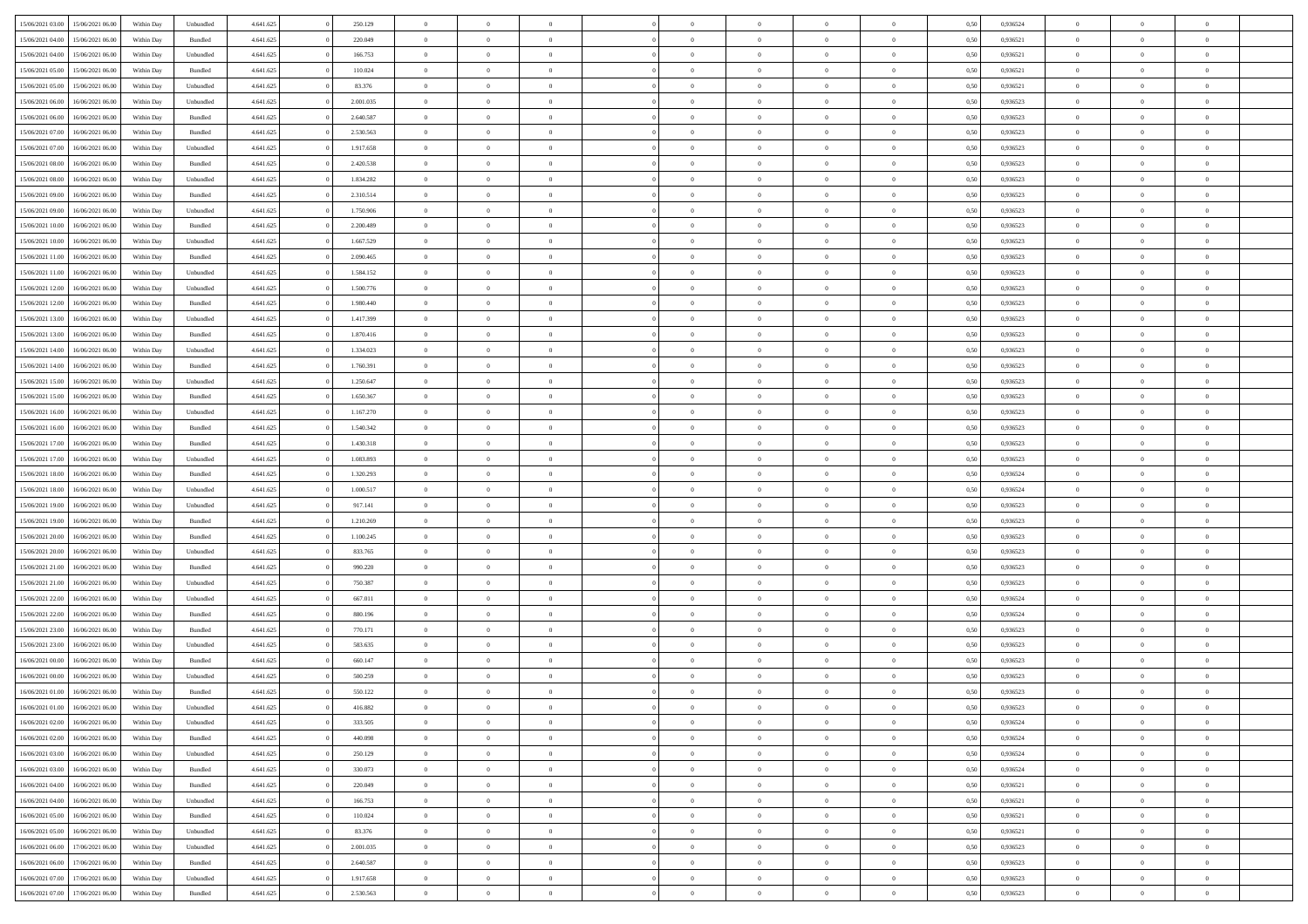| 16/06/2021 08:00 | 17/06/2021 06:00 | Within Day | Unbundled          | 4.641.625 | 1.834.282 | $\overline{0}$ | $\theta$       |                | $\overline{0}$ | $\bf{0}$       | $\overline{0}$ | $\theta$       | 0,50 | 0,936523 | $\theta$             | $\theta$       | $\theta$       |  |
|------------------|------------------|------------|--------------------|-----------|-----------|----------------|----------------|----------------|----------------|----------------|----------------|----------------|------|----------|----------------------|----------------|----------------|--|
| 16/06/2021 08:00 | 17/06/2021 06.00 | Within Day | Bundled            | 4.641.625 | 2.420.538 | $\overline{0}$ | $\overline{0}$ | $\overline{0}$ | $\overline{0}$ | $\bf{0}$       | $\overline{0}$ | $\bf{0}$       | 0,50 | 0,936523 | $\,$ 0 $\,$          | $\overline{0}$ | $\overline{0}$ |  |
|                  |                  |            |                    |           |           |                |                |                |                |                |                |                |      |          |                      |                |                |  |
| 16/06/2021 09:00 | 17/06/2021 06:00 | Within Day | Unbundled          | 4.641.625 | 1.750.906 | $\overline{0}$ | $\overline{0}$ | $\overline{0}$ | $\overline{0}$ | $\overline{0}$ | $\overline{0}$ | $\mathbf{0}$   | 0.50 | 0.936523 | $\overline{0}$       | $\,$ 0 $\,$    | $\bf{0}$       |  |
| 16/06/2021 09:00 | 17/06/2021 06:00 | Within Day | Bundled            | 4.641.625 | 2.310.514 | $\overline{0}$ | $\overline{0}$ | $\overline{0}$ | $\overline{0}$ | $\,0\,$        | $\overline{0}$ | $\overline{0}$ | 0,50 | 0,936523 | $\,$ 0 $\,$          | $\overline{0}$ | $\overline{0}$ |  |
| 16/06/2021 10:00 | 17/06/2021 06.00 | Within Day | Bundled            | 4.641.625 | 2.200.489 | $\overline{0}$ | $\overline{0}$ | $\overline{0}$ | $\overline{0}$ | $\,$ 0         | $\overline{0}$ | $\bf{0}$       | 0,50 | 0,936523 | $\,$ 0 $\,$          | $\overline{0}$ | $\overline{0}$ |  |
| 16/06/2021 10:00 | 17/06/2021 06:00 | Within Day | Unbundled          | 4.641.625 | 1.667.529 | $\overline{0}$ | $\overline{0}$ | $\overline{0}$ | $\overline{0}$ | $\bf{0}$       | $\overline{0}$ | $\bf{0}$       | 0.50 | 0.936523 | $\,0\,$              | $\overline{0}$ | $\overline{0}$ |  |
| 16/06/2021 11:00 | 17/06/2021 06:00 | Within Day | Bundled            | 4.641.625 | 2.090.465 | $\overline{0}$ | $\overline{0}$ | $\overline{0}$ | $\overline{0}$ | $\bf{0}$       | $\overline{0}$ | $\bf{0}$       | 0,50 | 0,936523 | $\,$ 0 $\,$          | $\overline{0}$ | $\overline{0}$ |  |
| 16/06/2021 11:00 | 17/06/2021 06.00 | Within Day | Unbundled          | 4.641.625 | 1.584.152 | $\overline{0}$ | $\overline{0}$ | $\overline{0}$ | $\overline{0}$ | $\,$ 0         | $\overline{0}$ | $\bf{0}$       | 0,50 | 0,936523 | $\,$ 0 $\,$          | $\overline{0}$ | $\overline{0}$ |  |
| 16/06/2021 12:00 | 17/06/2021 06:00 | Within Day | Bundled            | 4.641.625 | 1.980.440 | $\overline{0}$ | $\overline{0}$ | $\overline{0}$ | $\overline{0}$ | $\bf{0}$       | $\overline{0}$ | $\mathbf{0}$   | 0.50 | 0.936523 | $\bf{0}$             | $\overline{0}$ | $\bf{0}$       |  |
| 16/06/2021 12:00 | 17/06/2021 06:00 | Within Day | Unbundled          | 4.641.625 | 1.500.776 | $\overline{0}$ | $\overline{0}$ | $\overline{0}$ | $\overline{0}$ | $\bf{0}$       | $\overline{0}$ | $\bf{0}$       | 0,50 | 0,936523 | $\,$ 0 $\,$          | $\overline{0}$ | $\overline{0}$ |  |
| 16/06/2021 13:00 | 17/06/2021 06.00 | Within Day | Bundled            | 4.641.625 | 1.870.416 | $\overline{0}$ | $\overline{0}$ | $\overline{0}$ | $\overline{0}$ | $\bf{0}$       | $\overline{0}$ | $\bf{0}$       | 0,50 | 0,936523 | $\,$ 0 $\,$          | $\overline{0}$ | $\overline{0}$ |  |
| 16/06/2021 13:00 | 17/06/2021 06:00 |            |                    |           | 1.417.399 | $\overline{0}$ | $\overline{0}$ | $\overline{0}$ | $\overline{0}$ | $\bf{0}$       | $\overline{0}$ |                | 0.50 | 0.936523 | $\overline{0}$       | $\,$ 0 $\,$    | $\bf{0}$       |  |
|                  |                  | Within Day | Unbundled          | 4.641.625 |           |                |                |                |                |                |                | $\mathbf{0}$   |      |          |                      |                |                |  |
| 16/06/2021 14:00 | 17/06/2021 06:00 | Within Day | Bundled            | 4.641.625 | 1.760.391 | $\overline{0}$ | $\overline{0}$ | $\overline{0}$ | $\overline{0}$ | $\bf{0}$       | $\overline{0}$ | $\overline{0}$ | 0,50 | 0,936523 | $\,$ 0 $\,$          | $\overline{0}$ | $\overline{0}$ |  |
| 16/06/2021 14:00 | 17/06/2021 06.00 | Within Day | Unbundled          | 4.641.625 | 1.334.023 | $\overline{0}$ | $\theta$       | $\overline{0}$ | $\overline{0}$ | $\,$ 0         | $\overline{0}$ | $\bf{0}$       | 0,50 | 0,936523 | $\,$ 0 $\,$          | $\overline{0}$ | $\overline{0}$ |  |
| 16/06/2021 15:00 | 17/06/2021 06:00 | Within Day | Unbundled          | 4.641.625 | 1.250.647 | $\overline{0}$ | $\overline{0}$ | $\overline{0}$ | $\overline{0}$ | $\bf{0}$       | $\overline{0}$ | $\bf{0}$       | 0.50 | 0.936523 | $\,0\,$              | $\overline{0}$ | $\overline{0}$ |  |
| 16/06/2021 15:00 | 17/06/2021 06:00 | Within Day | Bundled            | 4.641.625 | 1.650.367 | $\overline{0}$ | $\overline{0}$ | $\overline{0}$ | $\overline{0}$ | $\bf{0}$       | $\overline{0}$ | $\bf{0}$       | 0,50 | 0,936523 | $\,$ 0 $\,$          | $\theta$       | $\overline{0}$ |  |
| 16/06/2021 16:00 | 17/06/2021 06.00 | Within Day | Bundled            | 4.641.625 | 1.540.342 | $\overline{0}$ | $\overline{0}$ | $\overline{0}$ | $\overline{0}$ | $\,$ 0         | $\overline{0}$ | $\bf{0}$       | 0,50 | 0,936523 | $\,$ 0 $\,$          | $\overline{0}$ | $\overline{0}$ |  |
| 16/06/2021 16:00 | 17/06/2021 06:00 | Within Day | Unbundled          | 4.641.625 | 1.167.270 | $\overline{0}$ | $\overline{0}$ | $\overline{0}$ | $\overline{0}$ | $\bf{0}$       | $\overline{0}$ | $\mathbf{0}$   | 0.50 | 0.936523 | $\bf{0}$             | $\overline{0}$ | $\bf{0}$       |  |
| 16/06/2021 17:00 | 17/06/2021 06:00 | Within Day | Bundled            | 4.641.625 | 1.430.318 | $\overline{0}$ | $\overline{0}$ | $\overline{0}$ | $\overline{0}$ | $\bf{0}$       | $\overline{0}$ | $\bf{0}$       | 0,50 | 0,936523 | $\,$ 0 $\,$          | $\overline{0}$ | $\overline{0}$ |  |
| 16/06/2021 17:00 | 17/06/2021 06.00 | Within Day | Unbundled          | 4.641.625 | 1.083.893 | $\overline{0}$ | $\overline{0}$ | $\overline{0}$ | $\overline{0}$ | $\bf{0}$       | $\bf{0}$       | $\bf{0}$       | 0,50 | 0,936523 | $\,$ 0 $\,$          | $\overline{0}$ | $\overline{0}$ |  |
| 16/06/2021 18:00 | 17/06/2021 06:00 | Within Day | Unbundled          | 4.641.625 | 1.000.517 | $\overline{0}$ | $\overline{0}$ | $\overline{0}$ | $\overline{0}$ | $\bf{0}$       | $\overline{0}$ | $\mathbf{0}$   | 0.50 | 0.936524 | $\overline{0}$       | $\,$ 0 $\,$    | $\overline{0}$ |  |
| 16/06/2021 18:00 | 17/06/2021 06:00 | Within Day | Bundled            | 4.641.625 | 1.320.293 | $\overline{0}$ | $\overline{0}$ | $\overline{0}$ | $\overline{0}$ | $\,0\,$        | $\overline{0}$ | $\overline{0}$ | 0,50 | 0,936524 | $\,$ 0 $\,$          | $\overline{0}$ | $\overline{0}$ |  |
|                  |                  |            |                    |           |           | $\overline{0}$ | $\overline{0}$ |                |                |                | $\overline{0}$ |                |      |          |                      |                |                |  |
| 16/06/2021 19:00 | 17/06/2021 06.00 | Within Day | Bundled            | 4.641.625 | 1.210.269 |                |                | $\overline{0}$ | $\overline{0}$ | $\bf{0}$       |                | $\bf{0}$       | 0,50 | 0,936523 | $\,$ 0 $\,$          | $\overline{0}$ | $\overline{0}$ |  |
| 16/06/2021 19:00 | 17/06/2021 06:00 | Within Day | Unbundled          | 4.641.625 | 917.141   | $\overline{0}$ | $\overline{0}$ | $\overline{0}$ | $\overline{0}$ | $\bf{0}$       | $\overline{0}$ | $\bf{0}$       | 0.50 | 0.936523 | $\,0\,$              | $\overline{0}$ | $\overline{0}$ |  |
| 16/06/2021 20:00 | 17/06/2021 06:00 | Within Day | Bundled            | 4.641.625 | 1.100.245 | $\overline{0}$ | $\overline{0}$ | $\overline{0}$ | $\overline{0}$ | $\bf{0}$       | $\overline{0}$ | $\bf{0}$       | 0,50 | 0,936523 | $\,$ 0 $\,$          | $\theta$       | $\overline{0}$ |  |
| 16/06/2021 20:00 | 17/06/2021 06.00 | Within Day | Unbundled          | 4.641.625 | 833.765   | $\overline{0}$ | $\overline{0}$ | $\overline{0}$ | $\overline{0}$ | $\,$ 0         | $\bf{0}$       | $\bf{0}$       | 0,50 | 0,936523 | $\,$ 0 $\,$          | $\overline{0}$ | $\overline{0}$ |  |
| 16/06/2021 21:00 | 17/06/2021 06:00 | Within Day | Unbundled          | 4.641.625 | 750,387   | $\overline{0}$ | $\overline{0}$ | $\overline{0}$ | $\overline{0}$ | $\bf{0}$       | $\overline{0}$ | $\mathbf{0}$   | 0.50 | 0.936523 | $\bf{0}$             | $\overline{0}$ | $\bf{0}$       |  |
| 16/06/2021 21:00 | 17/06/2021 06:00 | Within Day | Bundled            | 4.641.625 | 990.220   | $\overline{0}$ | $\overline{0}$ | $\overline{0}$ | $\overline{0}$ | $\bf{0}$       | $\overline{0}$ | $\bf{0}$       | 0,50 | 0,936523 | $\,$ 0 $\,$          | $\overline{0}$ | $\overline{0}$ |  |
| 16/06/2021 22:00 | 17/06/2021 06.00 | Within Day | Bundled            | 4.641.625 | 880.196   | $\overline{0}$ | $\overline{0}$ | $\overline{0}$ | $\bf{0}$       | $\bf{0}$       | $\overline{0}$ | $\bf{0}$       | 0,50 | 0,936524 | $\,$ 0 $\,$          | $\overline{0}$ | $\overline{0}$ |  |
| 16/06/2021 22:00 | 17/06/2021 06:00 | Within Day | Unbundled          | 4.641.625 | 667.011   | $\overline{0}$ | $\overline{0}$ | $\overline{0}$ | $\overline{0}$ | $\bf{0}$       | $\overline{0}$ | $\mathbf{0}$   | 0.50 | 0.936524 | $\overline{0}$       | $\,$ 0 $\,$    | $\bf{0}$       |  |
| 16/06/2021 23:00 | 17/06/2021 06:00 | Within Dav | Bundled            | 4.641.625 | 770.171   | $\overline{0}$ | $\overline{0}$ | $\overline{0}$ | $\overline{0}$ | $\overline{0}$ | $\overline{0}$ | $\overline{0}$ | 0.50 | 0.936523 | $\theta$             | $\overline{0}$ | $\overline{0}$ |  |
| 16/06/2021 23:00 | 17/06/2021 06.00 | Within Day | Unbundled          | 4.641.625 | 583.635   | $\overline{0}$ | $\overline{0}$ | $\overline{0}$ | $\overline{0}$ | $\bf{0}$       | $\overline{0}$ | $\bf{0}$       | 0,50 | 0,936523 | $\,$ 0 $\,$          | $\overline{0}$ | $\overline{0}$ |  |
| 17/06/2021 00:00 | 17/06/2021 06:00 | Within Day | Bundled            | 4.641.625 | 660.147   | $\overline{0}$ | $\overline{0}$ | $\overline{0}$ | $\overline{0}$ | $\bf{0}$       | $\overline{0}$ | $\bf{0}$       | 0.50 | 0.936523 | $\,0\,$              | $\overline{0}$ | $\overline{0}$ |  |
|                  |                  |            |                    |           |           |                | $\overline{0}$ | $\Omega$       |                | $\mathbf{0}$   |                |                |      |          | $\theta$             | $\overline{0}$ | $\overline{0}$ |  |
| 17/06/2021 00:00 | 17/06/2021 06:00 | Within Dav | Unbundled          | 4.641.625 | 500.259   | $\overline{0}$ |                |                | $\overline{0}$ |                | $\overline{0}$ | $\overline{0}$ | 0,50 | 0.936523 |                      |                |                |  |
| 17/06/2021 01:00 | 17/06/2021 06.00 | Within Day | Bundled            | 4.641.625 | 550.122   | $\overline{0}$ | $\overline{0}$ | $\overline{0}$ | $\overline{0}$ | $\,$ 0         | $\overline{0}$ | $\bf{0}$       | 0,50 | 0,936523 | $\,$ 0 $\,$          | $\overline{0}$ | $\overline{0}$ |  |
| 17/06/2021 01:00 | 17/06/2021 06:00 | Within Day | Unbundled          | 4.641.625 | 416.882   | $\overline{0}$ | $\overline{0}$ | $\overline{0}$ | $\overline{0}$ | $\bf{0}$       | $\overline{0}$ | $\mathbf{0}$   | 0.50 | 0.936523 | $\bf{0}$             | $\overline{0}$ | $\bf{0}$       |  |
| 17/06/2021 02:00 | 17/06/2021 06:00 | Within Dav | Unbundled          | 4.641.625 | 333.505   | $\overline{0}$ | $\overline{0}$ | $\overline{0}$ | $\overline{0}$ | $\overline{0}$ | $\overline{0}$ | $\overline{0}$ | 0,50 | 0,936524 | $\theta$             | $\overline{0}$ | $\overline{0}$ |  |
| 17/06/2021 02:00 | 17/06/2021 06.00 | Within Day | Bundled            | 4.641.625 | 440.098   | $\overline{0}$ | $\overline{0}$ | $\overline{0}$ | $\bf{0}$       | $\bf{0}$       | $\overline{0}$ | $\bf{0}$       | 0,50 | 0,936524 | $\,$ 0 $\,$          | $\overline{0}$ | $\overline{0}$ |  |
| 17/06/2021 03:00 | 17/06/2021 06:00 | Within Day | Unbundled          | 4.641.625 | 250.129   | $\overline{0}$ | $\overline{0}$ | $\overline{0}$ | $\overline{0}$ | $\bf{0}$       | $\overline{0}$ | $\mathbf{0}$   | 0.50 | 0.936524 | $\overline{0}$       | $\,$ 0 $\,$    | $\overline{0}$ |  |
| 17/06/2021 03:00 | 17/06/2021 06:00 | Within Dav | Bundled            | 4.641.625 | 330.073   | $\overline{0}$ | $\overline{0}$ | $\theta$       | $\overline{0}$ | $\overline{0}$ | $\overline{0}$ | $\overline{0}$ | 0.50 | 0,936524 | $\theta$             | $\overline{0}$ | $\overline{0}$ |  |
| 17/06/2021 04:00 | 17/06/2021 06.00 | Within Day | Bundled            | 4.641.625 | 220.049   | $\overline{0}$ | $\overline{0}$ | $\overline{0}$ | $\overline{0}$ | $\bf{0}$       | $\overline{0}$ | $\bf{0}$       | 0,50 | 0,936521 | $\,$ 0 $\,$          | $\overline{0}$ | $\overline{0}$ |  |
| 17/06/2021 04:00 | 17/06/2021 06:00 | Within Day | Unbundled          | 4.641.625 | 166,753   | $\overline{0}$ | $\overline{0}$ | $\overline{0}$ | $\overline{0}$ | $\bf{0}$       | $\Omega$       | $\bf{0}$       | 0.50 | 0.936521 | $\,0\,$              | $\theta$       | $\overline{0}$ |  |
| 17/06/2021 05:00 | 17/06/2021 06:00 | Within Dav | Unbundled          | 4.641.625 | 83.376    | $\overline{0}$ | $\theta$       | $\Omega$       | $\overline{0}$ | $\bf{0}$       | $\overline{0}$ | $\overline{0}$ | 0.50 | 0,936521 | $\theta$             | $\overline{0}$ | $\overline{0}$ |  |
| 17/06/2021 05:00 | 17/06/2021 06:00 | Within Day | Bundled            | 4.641.625 | 110.024   | $\overline{0}$ | $\overline{0}$ | $\overline{0}$ | $\bf{0}$       | $\,$ 0         | $\overline{0}$ | $\bf{0}$       | 0,50 | 0,936521 | $\,$ 0 $\,$          | $\overline{0}$ | $\overline{0}$ |  |
| 17/06/2021 06:00 | 18/06/2021 06:00 | Within Day | $\mathbf B$ undled | 4.641.625 | 2.640.587 |                | $\theta$       |                | $^{\circ}$     | $\Omega$       |                |                | 0,50 | 0.936523 |                      | $\theta$       |                |  |
|                  |                  |            |                    |           |           | $\bf{0}$       | $\overline{0}$ |                |                | $\overline{0}$ |                |                |      |          | $\bf{0}$<br>$\theta$ | $\overline{0}$ | $\overline{0}$ |  |
| 17/06/2021 06:00 | 18/06/2021 06:00 | Within Day | Unbundled          | 4.641.625 | 2.001.035 | $\overline{0}$ |                | $\overline{0}$ | $\overline{0}$ |                | $\overline{0}$ | $\mathbf{0}$   | 0,50 | 0.936523 |                      |                |                |  |
| 17/06/2021 07:00 | 18/06/2021 06:00 | Within Day | Bundled            | 4.641.625 | 2.530.563 | $\overline{0}$ | $\overline{0}$ | $\overline{0}$ | $\bf{0}$       | $\overline{0}$ | $\overline{0}$ | $\mathbf{0}$   | 0,50 | 0,936523 | $\bf{0}$             | $\overline{0}$ | $\bf{0}$       |  |
| 17/06/2021 07:00 | 18/06/2021 06:00 | Within Day | Unbundled          | 4.641.625 | 1.917.658 | $\overline{0}$ | $\overline{0}$ | $\overline{0}$ | $\overline{0}$ | $\bf{0}$       | $\overline{0}$ | $\mathbf{0}$   | 0.50 | 0.936523 | $\overline{0}$       | $\bf{0}$       | $\bf{0}$       |  |
| 17/06/2021 08:00 | 18/06/2021 06:00 | Within Day | Unbundled          | 4.641.625 | 1.834.282 | $\overline{0}$ | $\overline{0}$ | $\overline{0}$ | $\overline{0}$ | $\mathbf{0}$   | $\overline{0}$ | $\mathbf{0}$   | 0,50 | 0.936523 | $\overline{0}$       | $\theta$       | $\overline{0}$ |  |
| 17/06/2021 08:00 | 18/06/2021 06:00 | Within Day | Bundled            | 4.641.625 | 2.420.538 | $\overline{0}$ | $\overline{0}$ | $\overline{0}$ | $\overline{0}$ | $\bf{0}$       | $\bf{0}$       | $\bf{0}$       | 0,50 | 0,936523 | $\,0\,$              | $\overline{0}$ | $\overline{0}$ |  |
| 17/06/2021 09:00 | 18/06/2021 06:00 | Within Day | Bundled            | 4.641.625 | 2.310.514 | $\overline{0}$ | $\overline{0}$ | $\overline{0}$ | $\overline{0}$ | $\bf{0}$       | $\overline{0}$ | $\mathbf{0}$   | 0.50 | 0.936523 | $\,$ 0 $\,$          | $\theta$       | $\overline{0}$ |  |
| 17/06/2021 09:00 | 18/06/2021 06:00 | Within Day | Unbundled          | 4.641.625 | 1.750.906 | $\overline{0}$ | $\overline{0}$ | $\overline{0}$ | $\overline{0}$ | $\overline{0}$ | $\overline{0}$ | $\overline{0}$ | 0,50 | 0.936523 | $\overline{0}$       | $\theta$       | $\overline{0}$ |  |
| 17/06/2021 10:00 | 18/06/2021 06:00 | Within Day | Unbundled          | 4.641.625 | 1.667.529 | $\overline{0}$ | $\,$ 0         | $\overline{0}$ | $\bf{0}$       | $\,$ 0 $\,$    | $\bf{0}$       | $\bf{0}$       | 0,50 | 0,936523 | $\,$ 0 $\,$          | $\overline{0}$ | $\overline{0}$ |  |
| 17/06/2021 10:00 | 18/06/2021 06:00 | Within Day | Bundled            | 4.641.625 | 2.200.489 | $\overline{0}$ | $\overline{0}$ | $\overline{0}$ | $\overline{0}$ | $\bf{0}$       | $\overline{0}$ | $\mathbf{0}$   | 0.50 | 0.936523 | $\mathbf{0}$         | $\,$ 0 $\,$    | $\overline{0}$ |  |
| 17/06/2021 11:00 | 18/06/2021 06:00 | Within Day | Unbundled          | 4.641.625 | 1.584.152 | $\overline{0}$ | $\overline{0}$ | $\overline{0}$ | $\overline{0}$ | $\overline{0}$ | $\overline{0}$ | $\overline{0}$ | 0,50 | 0.936523 | $\overline{0}$       | $\theta$       | $\overline{0}$ |  |
|                  |                  |            |                    |           |           |                | $\overline{0}$ |                | $\bf{0}$       | $\bf{0}$       |                |                |      |          | $\bf{0}$             | $\overline{0}$ | $\bf{0}$       |  |
| 17/06/2021 11:00 | 18/06/2021 06:00 | Within Day | Bundled            | 4.641.625 | 2.090.465 | $\overline{0}$ |                | $\overline{0}$ |                |                | $\bf{0}$       | $\bf{0}$       | 0,50 | 0,936523 |                      |                |                |  |
| 17/06/2021 12:00 | 18/06/2021 06:00 | Within Day | Bundled            | 4.641.625 | 1.980.440 | $\overline{0}$ | $\,$ 0 $\,$    | $\overline{0}$ | $\overline{0}$ | $\,$ 0 $\,$    | $\overline{0}$ | $\,$ 0 $\,$    | 0,50 | 0,936523 | $\overline{0}$       | $\,$ 0 $\,$    | $\,$ 0 $\,$    |  |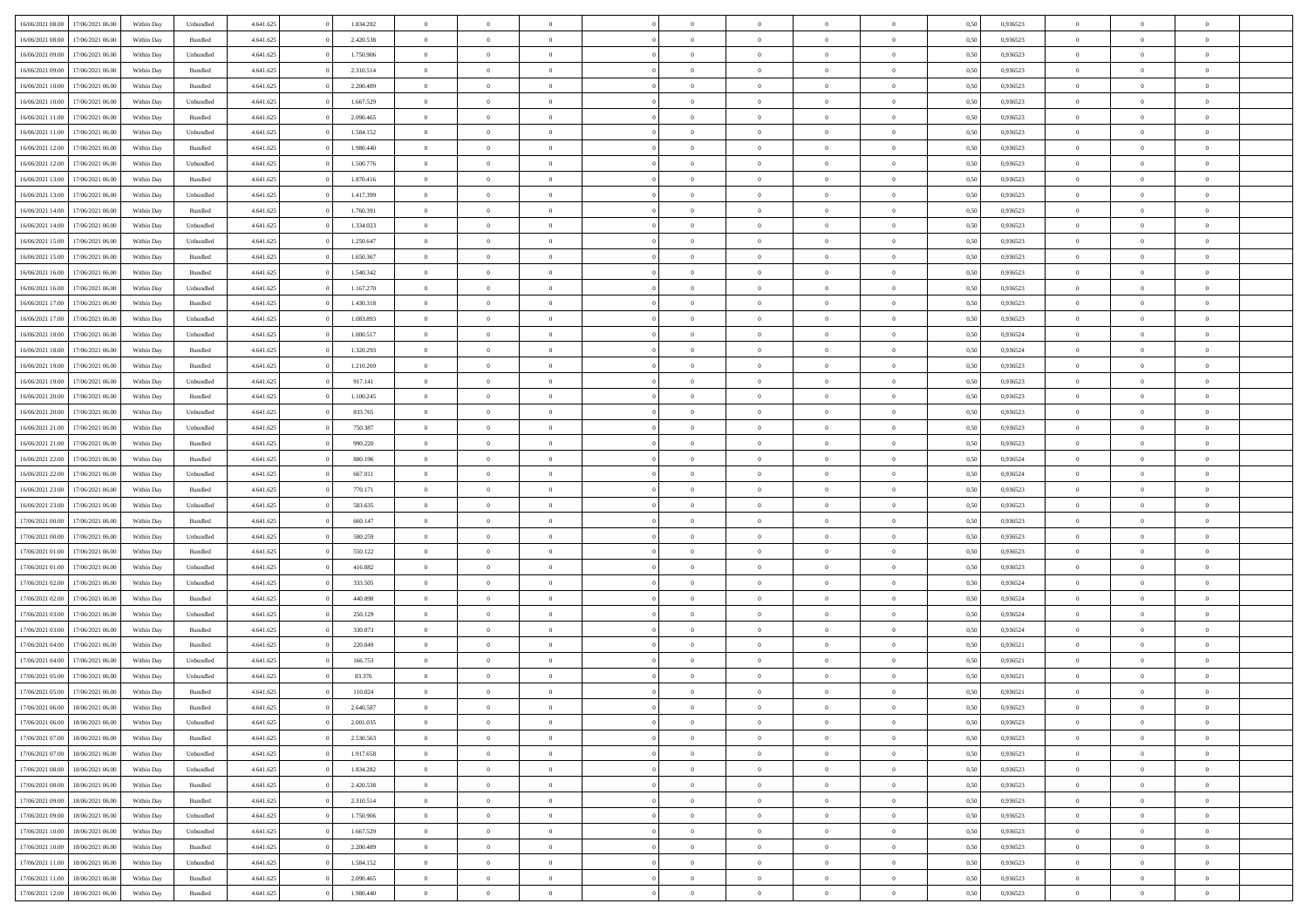| 17/06/2021 12:00                  | 18/06/2021 06:00 | Within Day | Unbundled          | 4.641.625 | 1.500.776 | $\overline{0}$ | $\theta$                   |                | $\overline{0}$ | $\bf{0}$       | $\overline{0}$ | $\theta$       | 0,50 | 0,936523 | $\theta$             | $\theta$                   | $\overline{0}$           |  |
|-----------------------------------|------------------|------------|--------------------|-----------|-----------|----------------|----------------------------|----------------|----------------|----------------|----------------|----------------|------|----------|----------------------|----------------------------|--------------------------|--|
|                                   |                  |            |                    |           |           | $\overline{0}$ | $\overline{0}$             |                |                |                |                |                |      |          |                      |                            | $\overline{0}$           |  |
| 17/06/2021 13:00                  | 18/06/2021 06:00 | Within Day | Unbundled          | 4.641.625 | 1.417.399 |                |                            | $\overline{0}$ | $\overline{0}$ | $\,$ 0         | $\bf{0}$       | $\bf{0}$       | 0,50 | 0,936523 | $\,$ 0 $\,$          | $\overline{0}$             |                          |  |
| 17/06/2021 13:00                  | 18/06/2021 06:00 | Within Day | Bundled            | 4.641.625 | 1.870.416 | $\overline{0}$ | $\overline{0}$             | $\overline{0}$ | $\overline{0}$ | $\bf{0}$       | $\overline{0}$ | $\mathbf{0}$   | 0.50 | 0.936523 | $\bf{0}$             | $\overline{0}$             | $\overline{0}$           |  |
| 17/06/2021 14:00                  | 18/06/2021 06:00 | Within Day | Unbundled          | 4.641.625 | 1.334.023 | $\overline{0}$ | $\overline{0}$             | $\overline{0}$ | $\overline{0}$ | $\,$ 0         | $\overline{0}$ | $\overline{0}$ | 0,50 | 0,936523 | $\,$ 0 $\,$          | $\overline{0}$             | $\overline{0}$           |  |
| 17/06/2021 14:00                  | 18/06/2021 06:00 | Within Day | Bundled            | 4.641.625 | 1.760.391 | $\overline{0}$ | $\theta$                   | $\overline{0}$ |                | $\overline{0}$ | $\overline{0}$ | $\bf{0}$       | 0,50 | 0,936523 | $\,$ 0 $\,$          | $\overline{0}$             | $\overline{0}$           |  |
| 17/06/2021 15:00                  | 18/06/2021 06:00 | Within Day | Bundled            | 4.641.625 | 1.650.367 | $\overline{0}$ | $\overline{0}$             | $\overline{0}$ | $\overline{0}$ | $\bf{0}$       | $\overline{0}$ | $\bf{0}$       | 0.50 | 0.936523 | $\,0\,$              | $\theta$                   | $\overline{0}$           |  |
| 17/06/2021 15:00                  | 18/06/2021 06:00 | Within Day | Unbundled          | 4.641.625 | 1.250.647 | $\overline{0}$ | $\overline{0}$             | $\overline{0}$ | $\overline{0}$ | $\bf{0}$       | $\overline{0}$ | $\overline{0}$ | 0,50 | 0,936523 | $\,$ 0 $\,$          | $\theta$                   | $\overline{0}$           |  |
| 17/06/2021 16:00                  | 18/06/2021 06:00 | Within Day | Unbundled          | 4.641.625 | 1.167.270 | $\overline{0}$ | $\theta$                   | $\overline{0}$ | $\overline{0}$ | $\,$ 0         | $\bf{0}$       | $\bf{0}$       | 0,50 | 0,936523 | $\,$ 0 $\,$          | $\overline{0}$             | $\overline{0}$           |  |
| 17/06/2021 16:00                  | 18/06/2021 06:00 | Within Day | Bundled            | 4.641.625 | 1.540.342 | $\overline{0}$ | $\overline{0}$             | $\overline{0}$ | $\overline{0}$ | $\bf{0}$       | $\overline{0}$ | $\bf{0}$       | 0.50 | 0.936523 | $\,0\,$              | $\overline{0}$             | $\overline{0}$           |  |
| 17/06/2021 17:00                  | 18/06/2021 06:00 | Within Day | Bundled            | 4.641.625 | 1.430.318 | $\overline{0}$ | $\overline{0}$             | $\overline{0}$ | $\overline{0}$ | $\,$ 0         | $\overline{0}$ | $\bf{0}$       | 0,50 | 0,936523 | $\,$ 0 $\,$          | $\overline{0}$             | $\overline{0}$           |  |
|                                   |                  |            |                    |           |           |                |                            |                |                |                |                |                |      |          |                      |                            |                          |  |
| 17/06/2021 17:00                  | 18/06/2021 06:00 | Within Day | Unbundled          | 4.641.625 | 1.083.893 | $\overline{0}$ | $\theta$                   | $\overline{0}$ | $\overline{0}$ | $\,$ 0         | $\overline{0}$ | $\bf{0}$       | 0,50 | 0,936523 | $\,$ 0 $\,$          | $\overline{0}$             | $\overline{0}$           |  |
| 17/06/2021 18:00                  | 18/06/2021 06:00 | Within Day | Unbundled          | 4.641.625 | 1.000.517 | $\overline{0}$ | $\overline{0}$             | $\overline{0}$ | $\overline{0}$ | $\bf{0}$       | $\overline{0}$ | $\mathbf{0}$   | 0.50 | 0.936524 | $\bf{0}$             | $\overline{0}$             | $\overline{\phantom{a}}$ |  |
| 17/06/2021 18:00                  | 18/06/2021 06:00 | Within Day | Bundled            | 4.641.625 | 1.320.293 | $\overline{0}$ | $\overline{0}$             | $\overline{0}$ | $\overline{0}$ | $\,$ 0         | $\overline{0}$ | $\overline{0}$ | 0,50 | 0,936524 | $\,$ 0 $\,$          | $\overline{0}$             | $\overline{0}$           |  |
| 17/06/2021 19:00                  | 18/06/2021 06:00 | Within Day | Bundled            | 4.641.625 | 1.210.269 | $\overline{0}$ | $\theta$                   | $\overline{0}$ | $\overline{0}$ | $\overline{0}$ | $\overline{0}$ | $\bf{0}$       | 0,50 | 0,936523 | $\,$ 0 $\,$          | $\overline{0}$             | $\overline{0}$           |  |
| 17/06/2021 19:00                  | 18/06/2021 06:00 | Within Day | Unbundled          | 4.641.625 | 917.141   | $\overline{0}$ | $\overline{0}$             | $\overline{0}$ | $\overline{0}$ | $\,$ 0         | $\overline{0}$ | $\bf{0}$       | 0.50 | 0.936523 | $\,0\,$              | $\theta$                   | $\overline{0}$           |  |
| 17/06/2021 20:00                  | 18/06/2021 06:00 | Within Day | Bundled            | 4.641.625 | 1.100.245 | $\overline{0}$ | $\overline{0}$             | $\overline{0}$ | $\overline{0}$ | $\,$ 0         | $\overline{0}$ | $\bf{0}$       | 0,50 | 0,936523 | $\,$ 0 $\,$          | $\theta$                   | $\overline{0}$           |  |
| 17/06/2021 20:00                  | 18/06/2021 06:00 | Within Day | Unbundled          | 4.641.625 | 833.765   | $\overline{0}$ | $\theta$                   | $\overline{0}$ | $\overline{0}$ | $\bf{0}$       | $\overline{0}$ | $\bf{0}$       | 0,50 | 0,936523 | $\,$ 0 $\,$          | $\overline{0}$             | $\overline{0}$           |  |
| 17/06/2021 21:00                  | 18/06/2021 06:00 | Within Day | Unbundled          | 4.641.625 | 750,387   | $\overline{0}$ | $\overline{0}$             | $\overline{0}$ | $\overline{0}$ | $\bf{0}$       | $\overline{0}$ | $\bf{0}$       | 0.50 | 0.936523 | $\,0\,$              | $\overline{0}$             | $\overline{\phantom{a}}$ |  |
| 17/06/2021 21:00                  | 18/06/2021 06:00 | Within Day | Bundled            | 4.641.625 | 990.220   | $\overline{0}$ | $\overline{0}$             | $\overline{0}$ | $\overline{0}$ | $\bf{0}$       | $\overline{0}$ | $\bf{0}$       | 0,50 | 0,936523 | $\,$ 0 $\,$          | $\overline{0}$             | $\overline{0}$           |  |
| 17/06/2021 22:00                  | 18/06/2021 06:00 | Within Day | Bundled            | 4.641.625 | 880.196   | $\overline{0}$ | $\theta$                   | $\overline{0}$ | $\overline{0}$ | $\,$ 0         | $\bf{0}$       | $\bf{0}$       | 0,50 | 0,936524 | $\,$ 0 $\,$          | $\overline{0}$             | $\overline{0}$           |  |
| 17/06/2021 22:00                  | 18/06/2021 06:00 | Within Day | Unbundled          | 4.641.625 | 667.011   | $\overline{0}$ | $\overline{0}$             | $\overline{0}$ | $\overline{0}$ | $\bf{0}$       | $\overline{0}$ | $\mathbf{0}$   | 0.50 | 0.936524 | $\bf{0}$             | $\overline{0}$             | $\overline{\phantom{a}}$ |  |
| 17/06/2021 23:00                  | 18/06/2021 06:00 |            |                    | 4.641.625 | 770.171   | $\overline{0}$ | $\overline{0}$             | $\overline{0}$ | $\overline{0}$ | $\bf{0}$       | $\overline{0}$ | $\overline{0}$ | 0,50 | 0,936523 | $\,$ 0 $\,$          | $\overline{0}$             | $\overline{0}$           |  |
|                                   |                  | Within Day | Bundled            |           |           |                |                            |                |                |                |                |                |      |          |                      |                            |                          |  |
| 17/06/2021 23:00                  | 18/06/2021 06:00 | Within Day | Unbundled          | 4.641.625 | 583.635   | $\overline{0}$ | $\theta$                   | $\overline{0}$ | $\overline{0}$ | $\,$ 0         | $\overline{0}$ | $\bf{0}$       | 0,50 | 0,936523 | $\,$ 0 $\,$          | $\overline{0}$             | $\overline{0}$           |  |
| 18/06/2021 00:00                  | 18/06/2021 06:00 | Within Day | Unbundled          | 4.641.625 | 500.259   | $\overline{0}$ | $\overline{0}$             | $\overline{0}$ | $\overline{0}$ | $\bf{0}$       | $\overline{0}$ | $\bf{0}$       | 0.50 | 0.936523 | $\,0\,$              | $\theta$                   | $\overline{0}$           |  |
| 18/06/2021 00:00                  | 18/06/2021 06:00 | Within Day | Bundled            | 4.641.625 | 660.147   | $\overline{0}$ | $\overline{0}$             | $\overline{0}$ | $\overline{0}$ | $\,$ 0         | $\overline{0}$ | $\overline{0}$ | 0,50 | 0,936523 | $\,0\,$              | $\theta$                   | $\overline{0}$           |  |
| 18/06/2021 01:00                  | 18/06/2021 06:00 | Within Day | Bundled            | 4.641.625 | 550.122   | $\overline{0}$ | $\theta$                   | $\overline{0}$ |                | $\bf{0}$       | $\overline{0}$ | $\bf{0}$       | 0,50 | 0,936523 | $\,$ 0 $\,$          | $\overline{0}$             | $\overline{0}$           |  |
| 18/06/2021 01:00                  | 18/06/2021 06:00 | Within Day | Unbundled          | 4.641.625 | 416.882   | $\overline{0}$ | $\overline{0}$             | $\overline{0}$ | $\overline{0}$ | $\bf{0}$       | $\overline{0}$ | $\bf{0}$       | 0.50 | 0.936523 | $\,0\,$              | $\overline{0}$             | $\overline{0}$           |  |
| 18/06/2021 02:00                  | 18/06/2021 06:00 | Within Day | Unbundled          | 4.641.625 | 333.505   | $\overline{0}$ | $\overline{0}$             | $\overline{0}$ | $\overline{0}$ | $\bf{0}$       | $\overline{0}$ | $\bf{0}$       | 0,50 | 0,936524 | $\,$ 0 $\,$          | $\overline{0}$             | $\overline{0}$           |  |
| 18/06/2021 02:00                  | 18/06/2021 06:00 | Within Day | Bundled            | 4.641.625 | 440.098   | $\overline{0}$ | $\overline{0}$             | $\overline{0}$ | $\overline{0}$ | $\bf{0}$       | $\bf{0}$       | $\bf{0}$       | 0,50 | 0,936524 | $\,$ 0 $\,$          | $\overline{0}$             | $\overline{0}$           |  |
| 18/06/2021 03:00                  | 18/06/2021 06:00 | Within Day | Bundled            | 4.641.625 | 330.073   | $\overline{0}$ | $\overline{0}$             | $\overline{0}$ | $\overline{0}$ | $\bf{0}$       | $\overline{0}$ | $\mathbf{0}$   | 0.50 | 0.936524 | $\bf{0}$             | $\overline{0}$             | $\overline{\phantom{a}}$ |  |
| 18/06/2021 03:00                  | 18/06/2021 06:00 | Within Dav | Unbundled          | 4.641.625 | 250.129   | $\overline{0}$ | $\overline{0}$             | $\overline{0}$ | $\overline{0}$ | $\overline{0}$ | $\overline{0}$ | $\overline{0}$ | 0.50 | 0,936524 | $\theta$             | $\overline{0}$             | $\overline{0}$           |  |
| 18/06/2021 04:00                  | 18/06/2021 06:00 | Within Day | Bundled            | 4.641.625 | 220.049   | $\overline{0}$ | $\theta$                   | $\overline{0}$ | $\overline{0}$ | $\,$ 0         | $\overline{0}$ | $\bf{0}$       | 0,50 | 0,936521 | $\,$ 0 $\,$          | $\overline{0}$             | $\overline{0}$           |  |
|                                   | 18/06/2021 06:00 |            |                    |           | 166,753   |                | $\overline{0}$             | $\overline{0}$ | $\overline{0}$ | $\,$ 0         | $\overline{0}$ |                | 0.50 | 0.936521 | $\,0\,$              | $\theta$                   | $\overline{0}$           |  |
| 18/06/2021 04:00                  |                  | Within Day | Unbundled          | 4.641.625 |           | $\overline{0}$ |                            |                |                |                |                | $\bf{0}$       |      |          |                      |                            |                          |  |
| 18/06/2021 05:00                  | 18/06/2021 06:00 | Within Dav | Bundled            | 4.641.625 | 110.024   | $\overline{0}$ | $\theta$                   | $\Omega$       | $\overline{0}$ | $\bf{0}$       | $\overline{0}$ | $\overline{0}$ | 0.50 | 0,936521 | $\theta$             | $\overline{0}$             | $\overline{0}$           |  |
| 18/06/2021 05:00                  | 18/06/2021 06:00 | Within Day | Unbundled          | 4.641.625 | 83.376    | $\overline{0}$ | $\theta$                   | $\overline{0}$ | $\overline{0}$ | $\,$ 0         | $\overline{0}$ | $\bf{0}$       | 0,50 | 0,936521 | $\,$ 0 $\,$          | $\overline{0}$             | $\overline{0}$           |  |
| 18/06/2021 06:00                  | 19/06/2021 06:00 | Within Day | Bundled            | 4.641.625 | 2.640.587 | $\overline{0}$ | $\overline{0}$             | $\overline{0}$ | $\overline{0}$ | $\bf{0}$       | $\overline{0}$ | $\bf{0}$       | 0.50 | 0.936523 | $\,0\,$              | $\overline{0}$             | $\overline{0}$           |  |
| 18/06/2021 06:00                  | 19/06/2021 06:00 | Within Dav | Unbundled          | 4.641.625 | 2.001.035 | $\overline{0}$ | $\overline{0}$             | $\overline{0}$ | $\overline{0}$ | $\overline{0}$ | $\overline{0}$ | $\overline{0}$ | 0.50 | 0.936523 | $\theta$             | $\overline{0}$             | $\overline{0}$           |  |
| 18/06/2021 07:00                  | 19/06/2021 06.00 | Within Day | Unbundled          | 4.641.625 | 1.917.658 | $\overline{0}$ | $\overline{0}$             | $\overline{0}$ | $\overline{0}$ | $\bf{0}$       | $\bf{0}$       | $\bf{0}$       | 0,50 | 0,936523 | $\,$ 0 $\,$          | $\overline{0}$             | $\overline{0}$           |  |
| 18/06/2021 07:00                  | 19/06/2021 06:00 | Within Day | Bundled            | 4.641.625 | 2.530.563 | $\overline{0}$ | $\overline{0}$             | $\overline{0}$ | $\overline{0}$ | $\bf{0}$       | $\overline{0}$ | $\mathbf{0}$   | 0.50 | 0.936523 | $\bf{0}$             | $\overline{0}$             | $\overline{0}$           |  |
| 18/06/2021 08:00                  | 19/06/2021 06:00 | Within Dav | Unbundled          | 4.641.625 | 1.834.282 | $\overline{0}$ | $\overline{0}$             | $\Omega$       | $\overline{0}$ | $\mathbf{0}$   | $\overline{0}$ | $\overline{0}$ | 0.50 | 0.936523 | $\theta$             | $\overline{0}$             | $\overline{0}$           |  |
| 18/06/2021 08:00                  | 19/06/2021 06.00 | Within Day | Bundled            | 4.641.625 | 2.420.538 | $\overline{0}$ | $\theta$                   | $\overline{0}$ | $\overline{0}$ | $\,$ 0         | $\overline{0}$ | $\bf{0}$       | 0,50 | 0,936523 | $\,$ 0 $\,$          | $\overline{0}$             | $\overline{0}$           |  |
| 18/06/2021 09:00                  | 19/06/2021 06:00 | Within Day | Unbundled          | 4.641.625 | 1.750.906 | $\overline{0}$ | $\theta$                   | $\overline{0}$ | $\overline{0}$ | $\bf{0}$       | $\Omega$       | $\overline{0}$ | 0.50 | 0.936523 | $\,0\,$              | $\theta$                   | $\overline{0}$           |  |
| 18/06/2021 09:00                  | 19/06/2021 06:00 | Within Dav | Bundled            | 4.641.625 | 2.310.514 | $\overline{0}$ | $\Omega$                   | $\Omega$       | $\Omega$       | $\bf{0}$       | $\overline{0}$ | $\bf{0}$       | 0.50 | 0.936523 | $\theta$             | $\theta$                   | $\overline{0}$           |  |
| 18/06/2021 10:00                  | 19/06/2021 06:00 | Within Day | Unbundled          | 4.641.625 | 1.667.529 | $\overline{0}$ | $\,$ 0 $\,$                | $\overline{0}$ | $\overline{0}$ | $\,$ 0         | $\bf{0}$       | $\bf{0}$       | 0,50 | 0,936523 | $\,$ 0 $\,$          | $\overline{0}$             | $\overline{0}$           |  |
|                                   |                  | Within Day |                    | 4.641.625 | 2.200.489 |                |                            |                |                |                |                |                |      | 0.936523 |                      |                            |                          |  |
| 18/06/2021 10:00                  | 19/06/2021 06:00 |            | $\mathbf B$ undled |           |           | $\bf{0}$       | $\theta$<br>$\overline{0}$ |                |                | $\overline{0}$ |                |                | 0,50 |          | $\bf{0}$<br>$\theta$ | $\theta$<br>$\overline{0}$ | $\overline{0}$           |  |
| 18/06/2021 11:00                  | 19/06/2021 06:00 | Within Day | Bundled            | 4.641.625 | 2.090.465 | $\overline{0}$ |                            | $\overline{0}$ | $\overline{0}$ |                | $\overline{0}$ | $\mathbf{0}$   | 0,50 | 0.936523 |                      |                            |                          |  |
| 18/06/2021 11:00                  | 19/06/2021 06:00 | Within Day | Unbundled          | 4.641.625 | 1.584.152 | $\overline{0}$ | $\overline{0}$             | $\overline{0}$ | $\bf{0}$       | $\overline{0}$ | $\overline{0}$ | $\bf{0}$       | 0,50 | 0,936523 | $\bf{0}$             | $\overline{0}$             | $\bf{0}$                 |  |
| 18/06/2021 12:00                  | 19/06/2021 06:00 | Within Day | Unbundled          | 4.641.625 | 1.500.776 | $\overline{0}$ | $\overline{0}$             | $\overline{0}$ | $\overline{0}$ | $\overline{0}$ | $\overline{0}$ | $\mathbf{0}$   | 0.50 | 0.936523 | $\overline{0}$       | $\bf{0}$                   | $\bf{0}$                 |  |
| 18/06/2021 12:00                  | 19/06/2021 06:00 | Within Day | Bundled            | 4.641.625 | 1.980.440 | $\overline{0}$ | $\overline{0}$             | $\overline{0}$ | $\overline{0}$ | $\overline{0}$ | $\overline{0}$ | $\mathbf{0}$   | 0,50 | 0.936523 | $\overline{0}$       | $\theta$                   | $\overline{0}$           |  |
| 18/06/2021 13:00                  | 19/06/2021 06:00 | Within Day | Bundled            | 4.641.625 | 1.870.416 | $\overline{0}$ | $\overline{0}$             | $\overline{0}$ | $\overline{0}$ | $\bf{0}$       | $\overline{0}$ | $\bf{0}$       | 0,50 | 0,936523 | $\bf{0}$             | $\overline{0}$             | $\overline{0}$           |  |
| 18/06/2021 13:00                  | 19/06/2021 06:00 | Within Day | Unbundled          | 4.641.625 | 1.417.399 | $\overline{0}$ | $\overline{0}$             | $\overline{0}$ | $\overline{0}$ | $\bf{0}$       | $\overline{0}$ | $\mathbf{0}$   | 0.50 | 0.936523 | $\,$ 0 $\,$          | $\theta$                   | $\overline{0}$           |  |
| 18/06/2021 14:00                  | 19/06/2021 06:00 | Within Day | Unbundled          | 4.641.625 | 1.334.023 | $\overline{0}$ | $\overline{0}$             | $\overline{0}$ | $\overline{0}$ | $\overline{0}$ | $\overline{0}$ | $\overline{0}$ | 0,50 | 0.936523 | $\overline{0}$       | $\theta$                   | $\overline{0}$           |  |
| 18/06/2021 14:00                  | 19/06/2021 06:00 | Within Day | Bundled            | 4.641.625 | 1.760.391 | $\overline{0}$ | $\,$ 0                     | $\overline{0}$ | $\bf{0}$       | $\,$ 0 $\,$    | $\overline{0}$ | $\bf{0}$       | 0,50 | 0,936523 | $\,$ 0 $\,$          | $\overline{0}$             | $\overline{0}$           |  |
| 18/06/2021 15:00                  | 19/06/2021 06:00 | Within Day | Unbundled          | 4.641.625 | 1.250.647 | $\overline{0}$ | $\overline{0}$             | $\overline{0}$ | $\overline{0}$ | $\bf{0}$       | $\overline{0}$ | $\mathbf{0}$   | 0.50 | 0.936523 | $\mathbf{0}$         | $\,$ 0 $\,$                | $\overline{0}$           |  |
| 18/06/2021 15:00                  | 19/06/2021 06:00 | Within Dav | Bundled            | 4.641.625 | 1.650.367 | $\overline{0}$ | $\overline{0}$             | $\overline{0}$ | $\overline{0}$ | $\overline{0}$ | $\overline{0}$ | $\overline{0}$ | 0,50 | 0.936523 | $\overline{0}$       | $\theta$                   | $\overline{0}$           |  |
| 18/06/2021 16:00                  | 19/06/2021 06:00 | Within Day | Bundled            | 4.641.625 | 1.540.342 | $\overline{0}$ | $\overline{0}$             | $\overline{0}$ | $\bf{0}$       | $\bf{0}$       | $\overline{0}$ | $\bf{0}$       | 0,50 | 0,936523 | $\bf{0}$             | $\overline{0}$             | $\bf{0}$                 |  |
|                                   |                  |            |                    |           |           |                |                            |                |                |                |                |                |      |          |                      |                            |                          |  |
| 18/06/2021 16:00 19/06/2021 06:00 |                  | Within Day | Unbundled          | 4.641.625 | 1.167.270 | $\,$ 0 $\,$    | $\,$ 0 $\,$                | $\overline{0}$ | $\overline{0}$ | $\,$ 0 $\,$    | $\,$ 0 $\,$    | $\,$ 0 $\,$    | 0,50 | 0,936523 | $\mathbf{0}^-$       | $\,$ 0 $\,$                | $\,$ 0 $\,$              |  |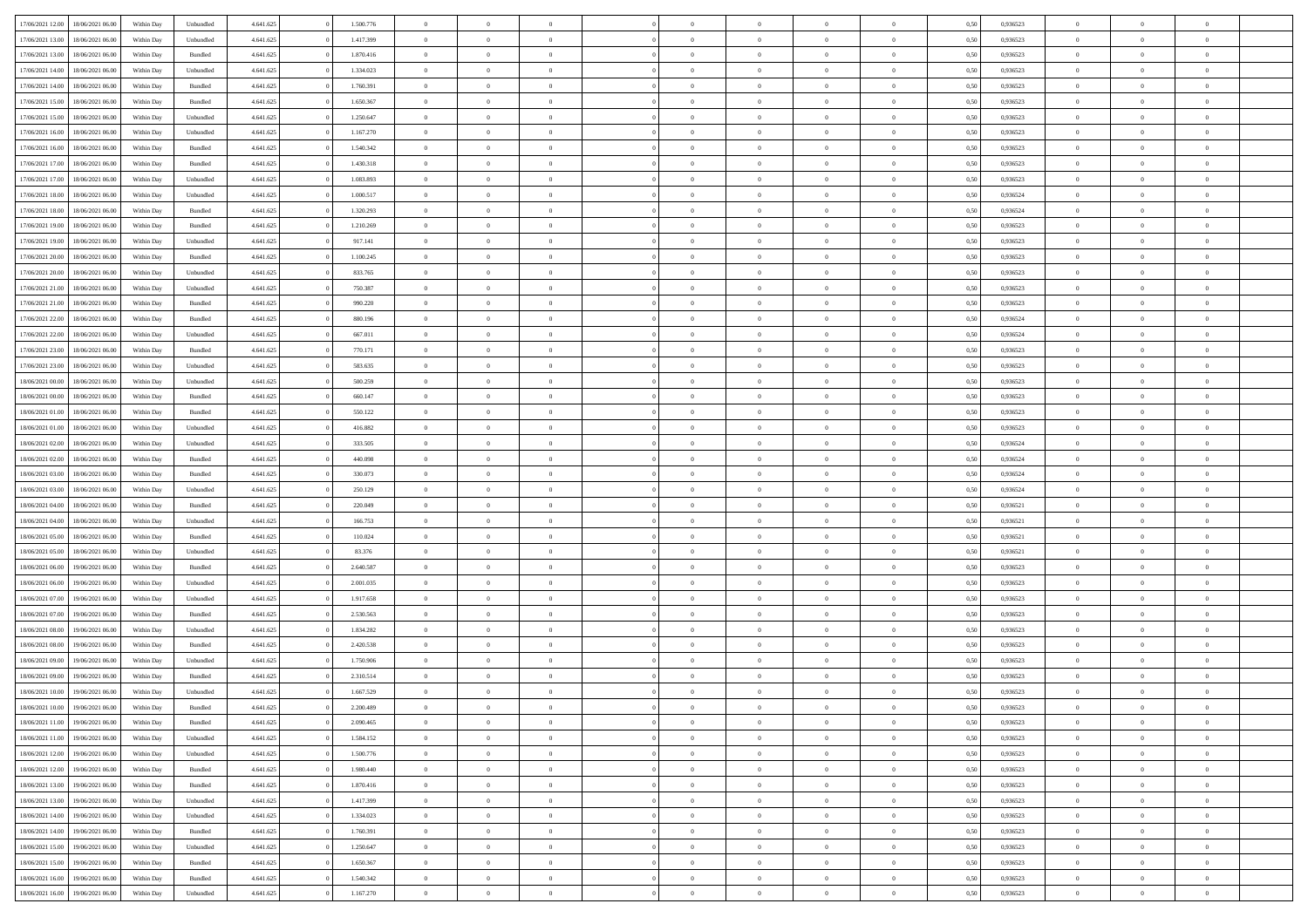| 18/06/2021 17:00 | 19/06/2021 06:00 | Within Day | Bundled            | 4.641.625 | 1.430.318 | $\overline{0}$ | $\Omega$       |                | $\Omega$       | $\Omega$       | $\theta$       | $\theta$       | 0.50 | 0,936523 | $\theta$       | $\theta$       | $\overline{0}$ |  |
|------------------|------------------|------------|--------------------|-----------|-----------|----------------|----------------|----------------|----------------|----------------|----------------|----------------|------|----------|----------------|----------------|----------------|--|
|                  |                  |            |                    |           |           |                |                |                |                |                |                |                |      |          |                |                |                |  |
| 18/06/2021 17:00 | 19/06/2021 06:00 | Within Day | Unbundled          | 4.641.625 | 1.083.893 | $\overline{0}$ | $\theta$       | $\overline{0}$ | $\overline{0}$ | $\bf{0}$       | $\overline{0}$ | $\bf{0}$       | 0,50 | 0,936523 | $\theta$       | $\overline{0}$ | $\overline{0}$ |  |
| 18/06/2021 18:00 | 19/06/2021 06:00 | Within Day | Unbundled          | 4.641.625 | 1.000.517 | $\overline{0}$ | $\bf{0}$       | $\overline{0}$ | $\overline{0}$ | $\bf{0}$       | $\overline{0}$ | $\mathbf{0}$   | 0,50 | 0,936524 | $\overline{0}$ | $\overline{0}$ | $\bf{0}$       |  |
| 18/06/2021 18:00 | 19/06/2021 06:00 | Within Dav | Bundled            | 4.641.625 | 1.320.293 | $\overline{0}$ | $\overline{0}$ | $\overline{0}$ | $\overline{0}$ | $\bf{0}$       | $\overline{0}$ | $\overline{0}$ | 0.50 | 0.936524 | $\theta$       | $\theta$       | $\overline{0}$ |  |
| 18/06/2021 19:00 | 19/06/2021 06:00 | Within Day | Bundled            | 4.641.625 | 1.210.269 | $\overline{0}$ | $\theta$       | $\overline{0}$ | $\overline{0}$ | $\bf{0}$       | $\overline{0}$ | $\bf{0}$       | 0,50 | 0,936523 | $\theta$       | $\overline{0}$ | $\overline{0}$ |  |
| 18/06/2021 19:00 | 19/06/2021 06:00 | Within Day | Unbundled          | 4.641.625 | 917.141   | $\overline{0}$ | $\overline{0}$ | $\overline{0}$ | $\overline{0}$ | $\overline{0}$ | $\overline{0}$ | $\mathbf{0}$   | 0,50 | 0,936523 | $\overline{0}$ | $\overline{0}$ | $\bf{0}$       |  |
|                  |                  |            |                    |           |           |                | $\overline{0}$ |                |                | $\overline{0}$ |                |                |      |          | $\theta$       | $\overline{0}$ | $\overline{0}$ |  |
| 18/06/2021 20:00 | 19/06/2021 06:00 | Within Dav | Unbundled          | 4.641.625 | 833.765   | $\overline{0}$ |                | $\overline{0}$ | $\overline{0}$ |                | $\overline{0}$ | $\overline{0}$ | 0.50 | 0.936523 |                |                |                |  |
| 18/06/2021 20:00 | 19/06/2021 06:00 | Within Day | Bundled            | 4.641.625 | 1.100.245 | $\overline{0}$ | $\theta$       | $\overline{0}$ | $\overline{0}$ | $\bf{0}$       | $\overline{0}$ | $\bf{0}$       | 0,50 | 0,936523 | $\theta$       | $\theta$       | $\overline{0}$ |  |
| 18/06/2021 21:00 | 19/06/2021 06:00 | Within Day | Unbundled          | 4.641.625 | 750.387   | $\overline{0}$ | $\overline{0}$ | $\overline{0}$ | $\bf{0}$       | $\bf{0}$       | $\bf{0}$       | $\mathbf{0}$   | 0,50 | 0,936523 | $\,0\,$        | $\overline{0}$ | $\overline{0}$ |  |
| 18/06/2021 21:00 | 19/06/2021 06:00 | Within Dav | Bundled            | 4.641.625 | 990.220   | $\overline{0}$ | $\overline{0}$ | $\overline{0}$ | $\overline{0}$ | $\overline{0}$ | $\overline{0}$ | $\overline{0}$ | 0.50 | 0.936523 | $\theta$       | $\overline{0}$ | $\overline{0}$ |  |
| 18/06/2021 22:00 | 19/06/2021 06:00 | Within Day | Bundled            | 4.641.625 | 880.196   | $\overline{0}$ | $\theta$       | $\overline{0}$ | $\overline{0}$ | $\bf{0}$       | $\overline{0}$ | $\bf{0}$       | 0,50 | 0,936524 | $\,$ 0 $\,$    | $\overline{0}$ | $\overline{0}$ |  |
| 18/06/2021 22:00 | 19/06/2021 06:00 | Within Day | Unbundled          | 4.641.625 | 667.011   | $\overline{0}$ | $\overline{0}$ | $\overline{0}$ | $\bf{0}$       | $\bf{0}$       | $\bf{0}$       | $\mathbf{0}$   | 0,50 | 0,936524 | $\bf{0}$       | $\overline{0}$ | $\bf{0}$       |  |
| 18/06/2021 23:00 | 19/06/2021 06:00 | Within Day | Unbundled          | 4.641.625 | 583.635   | $\overline{0}$ | $\overline{0}$ | $\overline{0}$ | $\overline{0}$ | $\bf{0}$       | $\overline{0}$ | $\overline{0}$ | 0.50 | 0.936523 | $\theta$       | $\theta$       | $\overline{0}$ |  |
| 18/06/2021 23:00 | 19/06/2021 06:00 |            |                    | 4.641.625 | 770.171   | $\overline{0}$ | $\theta$       | $\overline{0}$ | $\overline{0}$ | $\bf{0}$       | $\overline{0}$ |                |      | 0,936523 | $\theta$       | $\overline{0}$ | $\overline{0}$ |  |
|                  |                  | Within Day | Bundled            |           |           |                |                |                |                |                |                | $\bf{0}$       | 0,50 |          |                |                |                |  |
| 19/06/2021 00:00 | 19/06/2021 06:00 | Within Day | Bundled            | 4.641.625 | 660.147   | $\overline{0}$ | $\overline{0}$ | $\overline{0}$ | $\bf{0}$       | $\overline{0}$ | $\overline{0}$ | $\mathbf{0}$   | 0,50 | 0,936523 | $\bf{0}$       | $\overline{0}$ | $\bf{0}$       |  |
| 19/06/2021 00:00 | 19/06/2021 06:00 | Within Dav | Unbundled          | 4.641.625 | 500.259   | $\overline{0}$ | $\overline{0}$ | $\overline{0}$ | $\overline{0}$ | $\overline{0}$ | $\overline{0}$ | $\overline{0}$ | 0.50 | 0.936523 | $\theta$       | $\overline{0}$ | $\overline{0}$ |  |
| 19/06/2021 01:00 | 19/06/2021 06:00 | Within Day | Bundled            | 4.641.625 | 550.122   | $\overline{0}$ | $\theta$       | $\overline{0}$ | $\overline{0}$ | $\bf{0}$       | $\overline{0}$ | $\bf{0}$       | 0,50 | 0,936523 | $\theta$       | $\overline{0}$ | $\overline{0}$ |  |
| 19/06/2021 01:00 | 19/06/2021 06:00 | Within Day | Unbundled          | 4.641.625 | 416.882   | $\overline{0}$ | $\overline{0}$ | $\overline{0}$ | $\bf{0}$       | $\bf{0}$       | $\bf{0}$       | $\mathbf{0}$   | 0,50 | 0,936523 | $\,0\,$        | $\overline{0}$ | $\bf{0}$       |  |
| 19/06/2021 02:00 | 19/06/2021 06:00 | Within Day | Unbundled          | 4.641.625 | 333.505   | $\overline{0}$ | $\overline{0}$ | $\overline{0}$ | $\overline{0}$ | $\overline{0}$ | $\overline{0}$ | $\overline{0}$ | 0.50 | 0,936524 | $\theta$       | $\overline{0}$ | $\overline{0}$ |  |
| 19/06/2021 02:00 | 19/06/2021 06:00 | Within Day | Bundled            | 4.641.625 | 440.098   | $\overline{0}$ | $\theta$       | $\overline{0}$ | $\overline{0}$ | $\bf{0}$       | $\overline{0}$ | $\bf{0}$       | 0,50 | 0,936524 | $\,$ 0 $\,$    | $\overline{0}$ | $\overline{0}$ |  |
| 19/06/2021 03:00 | 19/06/2021 06:00 | Within Day | Unbundled          | 4.641.625 | 250.129   | $\overline{0}$ | $\overline{0}$ | $\overline{0}$ | $\bf{0}$       | $\bf{0}$       | $\bf{0}$       | $\mathbf{0}$   | 0,50 | 0,936524 | $\bf{0}$       | $\overline{0}$ | $\bf{0}$       |  |
|                  |                  |            |                    |           |           |                |                |                |                |                |                |                |      |          | $\theta$       |                |                |  |
| 19/06/2021 03:00 | 19/06/2021 06:00 | Within Day | Bundled            | 4.641.625 | 330.073   | $\overline{0}$ | $\overline{0}$ | $\overline{0}$ | $\overline{0}$ | $\overline{0}$ | $\overline{0}$ | $\overline{0}$ | 0.50 | 0.936524 |                | $\overline{0}$ | $\overline{0}$ |  |
| 19/06/2021 04:00 | 19/06/2021 06:00 | Within Day | Unbundled          | 4.641.625 | 166.753   | $\overline{0}$ | $\theta$       | $\overline{0}$ | $\overline{0}$ | $\bf{0}$       | $\overline{0}$ | $\bf{0}$       | 0,50 | 0,936521 | $\,$ 0 $\,$    | $\overline{0}$ | $\overline{0}$ |  |
| 19/06/2021 04:00 | 19/06/2021 06:00 | Within Day | Bundled            | 4.641.625 | 220.049   | $\overline{0}$ | $\overline{0}$ | $\overline{0}$ | $\bf{0}$       | $\overline{0}$ | $\overline{0}$ | $\mathbf{0}$   | 0,50 | 0,936521 | $\overline{0}$ | $\overline{0}$ | $\bf{0}$       |  |
| 19/06/2021 05:00 | 19/06/2021 06:00 | Within Dav | Bundled            | 4.641.625 | 110.024   | $\overline{0}$ | $\overline{0}$ | $\overline{0}$ | $\overline{0}$ | $\overline{0}$ | $\overline{0}$ | $\overline{0}$ | 0.50 | 0,936521 | $\theta$       | $\overline{0}$ | $\overline{0}$ |  |
| 19/06/2021 05:00 | 19/06/2021 06:00 | Within Day | Unbundled          | 4.641.625 | 83.376    | $\overline{0}$ | $\theta$       | $\overline{0}$ | $\overline{0}$ | $\bf{0}$       | $\overline{0}$ | $\bf{0}$       | 0,50 | 0,936521 | $\theta$       | $\theta$       | $\overline{0}$ |  |
| 19/06/2021 06:00 | 20/06/2021 06:00 | Within Day | Bundled            | 4.641.625 | 2.640.587 | $\overline{0}$ | $\overline{0}$ | $\overline{0}$ | $\bf{0}$       | $\bf{0}$       | $\bf{0}$       | $\bf{0}$       | 0,50 | 0,936523 | $\,0\,$        | $\overline{0}$ | $\overline{0}$ |  |
| 19/06/2021 06:00 | 20/06/2021 06:00 | Within Day | Unbundled          | 4.641.625 | 2.001.035 | $\overline{0}$ | $\overline{0}$ | $\overline{0}$ | $\overline{0}$ | $\overline{0}$ | $\overline{0}$ | $\overline{0}$ | 0.50 | 0.936523 | $\theta$       | $\overline{0}$ | $\overline{0}$ |  |
| 19/06/2021 07:00 | 20/06/2021 06:00 |            | Bundled            | 4.641.625 | 2.530.563 | $\overline{0}$ | $\theta$       | $\overline{0}$ | $\overline{0}$ | $\bf{0}$       | $\overline{0}$ |                |      | 0,936523 | $\,$ 0 $\,$    | $\overline{0}$ | $\overline{0}$ |  |
|                  |                  | Within Day |                    |           |           |                |                |                |                |                |                | $\bf{0}$       | 0,50 |          |                |                |                |  |
| 19/06/2021 07:00 | 20/06/2021 06:00 | Within Day | Unbundled          | 4.641.625 | 1.917.658 | $\overline{0}$ | $\overline{0}$ | $\overline{0}$ | $\bf{0}$       | $\bf{0}$       | $\bf{0}$       | $\bf{0}$       | 0,50 | 0,936523 | $\overline{0}$ | $\overline{0}$ | $\bf{0}$       |  |
| 19/06/2021 08:00 | 20/06/2021 06:00 | Within Day | Unbundled          | 4.641.625 | 1.834.282 | $\overline{0}$ | $\Omega$       | $\overline{0}$ | $\Omega$       | $\Omega$       | $\overline{0}$ | $\overline{0}$ | 0,50 | 0,936523 | $\,0\,$        | $\theta$       | $\theta$       |  |
| 19/06/2021 08:00 | 20/06/2021 06:00 | Within Day | Bundled            | 4.641.625 | 2.420.538 | $\overline{0}$ | $\theta$       | $\overline{0}$ | $\overline{0}$ | $\bf{0}$       | $\overline{0}$ | $\bf{0}$       | 0,50 | 0,936523 | $\theta$       | $\overline{0}$ | $\overline{0}$ |  |
| 19/06/2021 09:00 | 20/06/2021 06:00 | Within Day | Bundled            | 4.641.625 | 2.310.514 | $\overline{0}$ | $\overline{0}$ | $\overline{0}$ | $\bf{0}$       | $\overline{0}$ | $\overline{0}$ | $\mathbf{0}$   | 0,50 | 0,936523 | $\overline{0}$ | $\overline{0}$ | $\bf{0}$       |  |
| 19/06/2021 09:00 | 20/06/2021 06:00 | Within Day | Unbundled          | 4.641.625 | 1.750.906 | $\overline{0}$ | $\Omega$       | $\Omega$       | $\Omega$       | $\overline{0}$ | $\overline{0}$ | $\overline{0}$ | 0.50 | 0.936523 | $\,0\,$        | $\theta$       | $\theta$       |  |
| 19/06/2021 10:00 | 20/06/2021 06:00 | Within Day | Unbundled          | 4.641.625 | 1.667.529 | $\overline{0}$ | $\theta$       | $\overline{0}$ | $\overline{0}$ | $\bf{0}$       | $\overline{0}$ | $\bf{0}$       | 0,50 | 0,936523 | $\,$ 0 $\,$    | $\overline{0}$ | $\overline{0}$ |  |
| 19/06/2021 10:00 | 20/06/2021 06:00 | Within Day | Bundled            | 4.641.625 | 2.200.489 | $\overline{0}$ | $\overline{0}$ | $\overline{0}$ | $\bf{0}$       | $\bf{0}$       | $\bf{0}$       | $\mathbf{0}$   | 0,50 | 0,936523 | $\bf{0}$       | $\overline{0}$ | $\bf{0}$       |  |
|                  | 20/06/2021 06:00 |            |                    |           |           | $\overline{0}$ | $\Omega$       | $\Omega$       | $\Omega$       | $\overline{0}$ | $\overline{0}$ | $\overline{0}$ | 0.50 | 0.936523 | $\,$ 0 $\,$    | $\theta$       | $\theta$       |  |
| 19/06/2021 11:00 |                  | Within Day | Unbundled          | 4.641.625 | 1.584.152 |                |                |                |                |                |                |                |      |          |                |                |                |  |
| 19/06/2021 11:00 | 20/06/2021 06:00 | Within Day | Bundled            | 4.641.625 | 2.090.465 | $\overline{0}$ | $\theta$       | $\overline{0}$ | $\overline{0}$ | $\,$ 0         | $\overline{0}$ | $\bf{0}$       | 0,50 | 0,936523 | $\,$ 0 $\,$    | $\overline{0}$ | $\overline{0}$ |  |
| 19/06/2021 12:00 | 20/06/2021 06:00 | Within Day | Unbundled          | 4.641.625 | 1.500.776 | $\overline{0}$ | $\bf{0}$       | $\overline{0}$ | $\bf{0}$       | $\bf{0}$       | $\bf{0}$       | $\mathbf{0}$   | 0,50 | 0,936523 | $\overline{0}$ | $\overline{0}$ | $\bf{0}$       |  |
| 19/06/2021 12:00 | 20/06/2021 06:00 | Within Day | Bundled            | 4.641.625 | 1.980.440 | $\overline{0}$ | $\Omega$       | $\overline{0}$ | $\Omega$       | $\overline{0}$ | $\overline{0}$ | $\overline{0}$ | 0,50 | 0,936523 | $\,0\,$        | $\theta$       | $\theta$       |  |
| 19/06/2021 13:00 | 20/06/2021 06:00 | Within Day | Unbundled          | 4.641.625 | 1.417.399 | $\overline{0}$ | $\overline{0}$ | $\overline{0}$ | $\overline{0}$ | $\,$ 0         | $\overline{0}$ | $\bf{0}$       | 0,50 | 0,936523 | $\,$ 0 $\,$    | $\overline{0}$ | $\overline{0}$ |  |
| 19/06/2021 13:00 | 20/06/2021 06:00 | Within Day | Bundled            | 4.641.625 | 1.870.416 | $\overline{0}$ | $\overline{0}$ | $\overline{0}$ | $\bf{0}$       | $\bf{0}$       | $\overline{0}$ | $\mathbf{0}$   | 0,50 | 0,936523 | $\overline{0}$ | $\overline{0}$ | $\bf{0}$       |  |
| 19/06/2021 14:00 | 20/06/2021 06:00 | Within Day | Unbundled          | 4.641.625 | 1.334.023 | $\overline{0}$ | $\Omega$       | $\Omega$       | $\Omega$       | $\Omega$       | $\Omega$       | $\overline{0}$ | 0.50 | 0.936523 | $\theta$       | $\theta$       | $\theta$       |  |
| 19/06/2021 14:00 | 20/06/2021 06:00 | Within Day | Bundled            | 4.641.625 | 1.760.391 | $\overline{0}$ | $\overline{0}$ | $\overline{0}$ | $\bf{0}$       | $\,$ 0         | $\bf{0}$       | $\bf{0}$       | 0,50 | 0,936523 | $\,0\,$        | $\,$ 0 $\,$    | $\overline{0}$ |  |
| 19/06/2021 15:00 | 20/06/2021 06:00 | Within Day | $\mathbf B$ undled | 4.641.625 | 1.650.367 | $\bf{0}$       | $\bf{0}$       |                |                | $\bf{0}$       |                |                | 0,50 | 0,936523 | $\bf{0}$       | $\overline{0}$ |                |  |
|                  |                  |            |                    |           |           |                |                |                |                |                |                |                |      |          |                |                |                |  |
| 19/06/2021 15:00 | 20/06/2021 06:00 | Within Day | Unbundled          | 4.641.625 | 1.250.647 | $\overline{0}$ | $\overline{0}$ | $\overline{0}$ | $\Omega$       | $\overline{0}$ | $\overline{0}$ | $\overline{0}$ | 0.50 | 0.936523 | $\theta$       | $\theta$       | $\theta$       |  |
| 19/06/2021 16:00 | 20/06/2021 06:00 | Within Day | Unbundled          | 4.641.625 | 1.167.270 | $\overline{0}$ | $\,$ 0         | $\overline{0}$ | $\bf{0}$       | $\,$ 0 $\,$    | $\overline{0}$ | $\mathbf{0}$   | 0,50 | 0,936523 | $\,$ 0 $\,$    | $\,$ 0 $\,$    | $\,$ 0         |  |
| 19/06/2021 16:00 | 20/06/2021 06:00 | Within Day | Bundled            | 4.641.625 | 1.540.342 | $\overline{0}$ | $\overline{0}$ | $\overline{0}$ | $\overline{0}$ | $\overline{0}$ | $\overline{0}$ | $\mathbf{0}$   | 0,50 | 0,936523 | $\overline{0}$ | $\bf{0}$       | $\bf{0}$       |  |
| 19/06/2021 17:00 | 20/06/2021 06:00 | Within Day | Unbundled          | 4.641.625 | 1.083.893 | $\overline{0}$ | $\overline{0}$ | $\overline{0}$ | $\Omega$       | $\overline{0}$ | $\overline{0}$ | $\overline{0}$ | 0,50 | 0,936523 | $\overline{0}$ | $\theta$       | $\overline{0}$ |  |
| 19/06/2021 17:00 | 20/06/2021 06:00 | Within Day | Bundled            | 4.641.625 | 1.430.318 | $\overline{0}$ | $\,$ 0         | $\overline{0}$ | $\overline{0}$ | $\,$ 0 $\,$    | $\overline{0}$ | $\mathbf{0}$   | 0,50 | 0,936523 | $\,$ 0 $\,$    | $\overline{0}$ | $\overline{0}$ |  |
| 19/06/2021 18:00 | 20/06/2021 06:00 | Within Day | Bundled            | 4.641.625 | 1.320.293 | $\overline{0}$ | $\overline{0}$ | $\overline{0}$ | $\overline{0}$ | $\overline{0}$ | $\overline{0}$ | $\mathbf{0}$   | 0,50 | 0,936524 | $\overline{0}$ | $\overline{0}$ | $\bf{0}$       |  |
| 19/06/2021 18:00 | 20/06/2021 06:00 | Within Day | Unbundled          | 4.641.625 | 1.000.517 | $\overline{0}$ | $\overline{0}$ | $\overline{0}$ | $\Omega$       | $\overline{0}$ | $\overline{0}$ | $\bf{0}$       | 0.50 | 0,936524 | $\overline{0}$ | $\theta$       | $\overline{0}$ |  |
| 19/06/2021 19:00 | 20/06/2021 06:00 | Within Day | Unbundled          | 4.641.625 | 917.141   | $\overline{0}$ | $\,$ 0         | $\overline{0}$ | $\bf{0}$       | $\bf{0}$       | $\bf{0}$       | $\bf{0}$       | 0,50 | 0,936523 | $\,$ 0 $\,$    | $\overline{0}$ | $\overline{0}$ |  |
|                  |                  |            |                    |           |           |                |                |                |                |                |                |                |      |          |                |                |                |  |
| 19/06/2021 19:00 | 20/06/2021 06:00 | Within Day | Bundled            | 4.641.625 | 1.210.269 | $\overline{0}$ | $\bf{0}$       | $\overline{0}$ | $\overline{0}$ | $\overline{0}$ | $\overline{0}$ | $\mathbf{0}$   | 0,50 | 0,936523 | $\overline{0}$ | $\overline{0}$ | $\bf{0}$       |  |
| 19/06/2021 20:00 | 20/06/2021 06:00 | Within Day | Bundled            | 4.641.625 | 1.100.245 | $\overline{0}$ | $\overline{0}$ | $\overline{0}$ | $\Omega$       | $\overline{0}$ | $\overline{0}$ | $\bf{0}$       | 0.50 | 0.936523 | $\overline{0}$ | $\theta$       | $\overline{0}$ |  |
| 19/06/2021 20:00 | 20/06/2021 06:00 | Within Day | Unbundled          | 4.641.625 | 833.765   | $\overline{0}$ | $\bf{0}$       | $\overline{0}$ | $\overline{0}$ | $\bf{0}$       | $\bf{0}$       | $\mathbf{0}$   | 0,50 | 0,936523 | $\,$ 0 $\,$    | $\,$ 0 $\,$    | $\bf{0}$       |  |
| 19/06/2021 21:00 | 20/06/2021 06:00 | Within Day | Unbundled          | 4.641.625 | 750.387   | $\overline{0}$ | $\overline{0}$ | $\overline{0}$ | $\overline{0}$ | $\bf{0}$       | $\bf{0}$       | $\mathbf{0}$   | 0,50 | 0,936523 | $\overline{0}$ | $\bf{0}$       | $\bf{0}$       |  |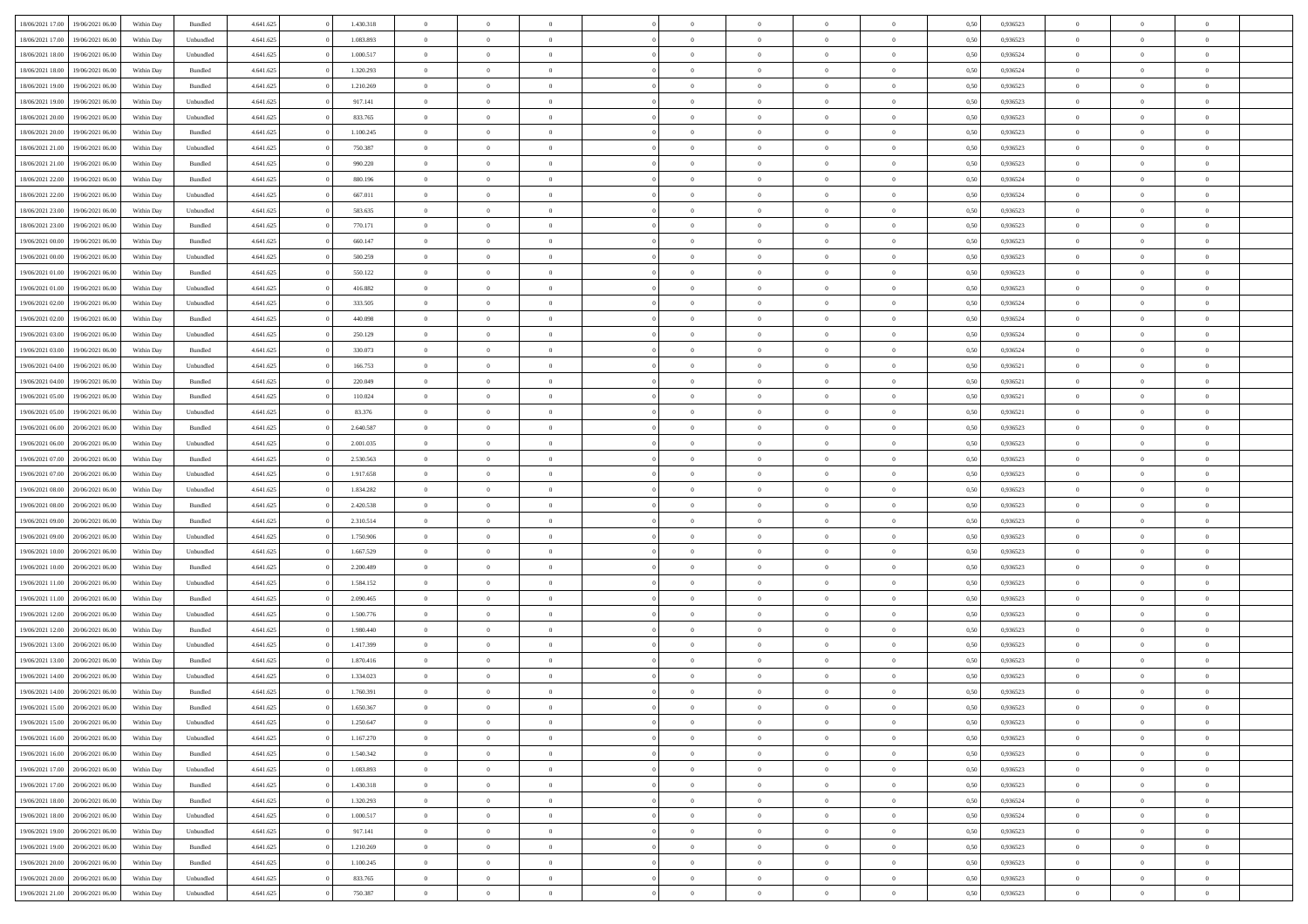| 19/06/2021 21:00                  | 20/06/2021 06:00 | Within Day | Bundled            | 4.641.625 | 990.220   | $\overline{0}$ | $\Omega$       |                | $\Omega$       | $\Omega$       | $\theta$       | $\theta$       | 0.50 | 0,936523 | $\theta$       | $\theta$       | $\theta$       |  |
|-----------------------------------|------------------|------------|--------------------|-----------|-----------|----------------|----------------|----------------|----------------|----------------|----------------|----------------|------|----------|----------------|----------------|----------------|--|
| 19/06/2021 22:00                  | 20/06/2021 06:00 | Within Day | Unbundled          | 4.641.625 | 667.011   | $\overline{0}$ | $\theta$       | $\overline{0}$ | $\overline{0}$ | $\bf{0}$       | $\overline{0}$ | $\bf{0}$       | 0,50 | 0,936524 | $\theta$       | $\overline{0}$ | $\overline{0}$ |  |
| 19/06/2021 22:00                  | 20/06/2021 06:00 | Within Day | Bundled            | 4.641.625 | 880.196   | $\overline{0}$ | $\bf{0}$       | $\overline{0}$ | $\bf{0}$       | $\bf{0}$       | $\bf{0}$       | $\mathbf{0}$   | 0,50 | 0,936524 | $\overline{0}$ | $\overline{0}$ | $\bf{0}$       |  |
| 19/06/2021 23:00                  | 20/06/2021 06:00 | Within Day | Unbundled          | 4.641.625 | 583.635   | $\overline{0}$ | $\overline{0}$ | $\overline{0}$ | $\overline{0}$ | $\bf{0}$       | $\overline{0}$ | $\overline{0}$ | 0.50 | 0.936523 | $\theta$       | $\theta$       | $\overline{0}$ |  |
| 19/06/2021 23:00                  | 20/06/2021 06:00 | Within Day | Bundled            | 4.641.625 | 770.171   | $\overline{0}$ | $\theta$       | $\overline{0}$ | $\overline{0}$ | $\bf{0}$       | $\overline{0}$ | $\bf{0}$       | 0,50 | 0,936523 | $\theta$       | $\overline{0}$ | $\overline{0}$ |  |
|                                   |                  |            |                    |           |           |                |                |                |                |                |                |                |      |          |                |                |                |  |
| 20/06/2021 00:00                  | 20/06/2021 06:00 | Within Day | Unbundled          | 4.641.625 | 500.259   | $\overline{0}$ | $\overline{0}$ | $\overline{0}$ | $\bf{0}$       | $\overline{0}$ | $\overline{0}$ | $\mathbf{0}$   | 0,50 | 0,936523 | $\overline{0}$ | $\overline{0}$ | $\bf{0}$       |  |
| 20/06/2021 00:00                  | 20/06/2021 06:00 | Within Dav | Bundled            | 4.641.625 | 660.147   | $\overline{0}$ | $\overline{0}$ | $\overline{0}$ | $\overline{0}$ | $\overline{0}$ | $\overline{0}$ | $\overline{0}$ | 0.50 | 0.936523 | $\theta$       | $\overline{0}$ | $\overline{0}$ |  |
| 20/06/2021 01:00                  | 20/06/2021 06:00 | Within Day | Bundled            | 4.641.625 | 550.122   | $\overline{0}$ | $\theta$       | $\overline{0}$ | $\overline{0}$ | $\bf{0}$       | $\overline{0}$ | $\bf{0}$       | 0,50 | 0,936523 | $\theta$       | $\theta$       | $\overline{0}$ |  |
| 20/06/2021 01:00                  | 20/06/2021 06:00 | Within Day | Unbundled          | 4.641.625 | 416.882   | $\overline{0}$ | $\overline{0}$ | $\overline{0}$ | $\bf{0}$       | $\bf{0}$       | $\bf{0}$       | $\bf{0}$       | 0,50 | 0,936523 | $\,0\,$        | $\overline{0}$ | $\overline{0}$ |  |
| 20/06/2021 02:00                  | 20/06/2021 06:00 | Within Dav | Bundled            | 4.641.625 | 440.098   | $\overline{0}$ | $\overline{0}$ | $\overline{0}$ | $\overline{0}$ | $\overline{0}$ | $\overline{0}$ | $\overline{0}$ | 0.50 | 0,936524 | $\theta$       | $\overline{0}$ | $\overline{0}$ |  |
| 20/06/2021 02:00                  | 20/06/2021 06:00 | Within Day | Unbundled          | 4.641.625 | 333.505   | $\overline{0}$ | $\theta$       | $\overline{0}$ | $\overline{0}$ | $\bf{0}$       | $\overline{0}$ | $\bf{0}$       | 0,50 | 0,936524 | $\,$ 0 $\,$    | $\overline{0}$ | $\overline{0}$ |  |
| 20/06/2021 03:00                  | 20/06/2021 06:00 | Within Day | Bundled            | 4.641.625 | 330.073   | $\overline{0}$ | $\bf{0}$       | $\overline{0}$ | $\bf{0}$       | $\bf{0}$       | $\bf{0}$       | $\mathbf{0}$   | 0,50 | 0,936524 | $\overline{0}$ | $\overline{0}$ | $\bf{0}$       |  |
|                                   |                  |            |                    |           |           |                |                |                |                |                |                |                |      |          |                |                |                |  |
| 20/06/2021 03:00                  | 20/06/2021 06:00 | Within Day | Unbundled          | 4.641.625 | 250.129   | $\overline{0}$ | $\overline{0}$ | $\overline{0}$ | $\overline{0}$ | $\bf{0}$       | $\overline{0}$ | $\overline{0}$ | 0.50 | 0.936524 | $\theta$       | $\theta$       | $\overline{0}$ |  |
| 20/06/2021 04:00                  | 20/06/2021 06:00 | Within Day | Unbundled          | 4.641.625 | 166.753   | $\overline{0}$ | $\theta$       | $\overline{0}$ | $\overline{0}$ | $\bf{0}$       | $\overline{0}$ | $\bf{0}$       | 0,50 | 0,936521 | $\theta$       | $\overline{0}$ | $\overline{0}$ |  |
| 20/06/2021 04:00                  | 20/06/2021 06:00 | Within Day | Bundled            | 4.641.625 | 220.049   | $\overline{0}$ | $\overline{0}$ | $\overline{0}$ | $\bf{0}$       | $\overline{0}$ | $\overline{0}$ | $\mathbf{0}$   | 0,50 | 0,936521 | $\bf{0}$       | $\overline{0}$ | $\bf{0}$       |  |
| 20/06/2021 05:00                  | 20/06/2021 06:00 | Within Dav | Bundled            | 4.641.625 | 110.024   | $\overline{0}$ | $\overline{0}$ | $\overline{0}$ | $\overline{0}$ | $\overline{0}$ | $\overline{0}$ | $\overline{0}$ | 0.50 | 0,936521 | $\theta$       | $\overline{0}$ | $\overline{0}$ |  |
| 20/06/2021 05:00                  | 20/06/2021 06:00 | Within Day | Unbundled          | 4.641.625 | 83.376    | $\overline{0}$ | $\theta$       | $\overline{0}$ | $\overline{0}$ | $\bf{0}$       | $\overline{0}$ | $\bf{0}$       | 0,50 | 0,936521 | $\theta$       | $\theta$       | $\overline{0}$ |  |
| 20/06/2021 06:00                  | 21/06/2021 06:00 | Within Day | Bundled            | 4.641.625 | 2.640.587 | $\overline{0}$ | $\overline{0}$ | $\overline{0}$ | $\bf{0}$       | $\bf{0}$       | $\bf{0}$       | $\mathbf{0}$   | 0,50 | 0,936523 | $\,0\,$        | $\overline{0}$ | $\overline{0}$ |  |
| 20/06/2021 06:00                  | 21/06/2021 06:00 | Within Day | Unbundled          | 4.641.625 | 2.001.035 | $\overline{0}$ | $\overline{0}$ | $\overline{0}$ | $\overline{0}$ | $\overline{0}$ | $\overline{0}$ | $\overline{0}$ | 0.50 | 0.936523 | $\theta$       | $\overline{0}$ | $\overline{0}$ |  |
| 20/06/2021 07:00                  | 21/06/2021 06:00 | Within Day | Unbundled          | 4.641.625 | 1.917.658 | $\overline{0}$ | $\theta$       | $\overline{0}$ | $\overline{0}$ | $\bf{0}$       | $\overline{0}$ | $\bf{0}$       | 0,50 | 0,936523 | $\,$ 0 $\,$    | $\overline{0}$ | $\overline{0}$ |  |
|                                   |                  |            |                    |           |           |                |                |                |                |                |                |                |      |          |                |                |                |  |
| 20/06/2021 07:00                  | 21/06/2021 06:00 | Within Day | Bundled            | 4.641.625 | 2.530.563 | $\overline{0}$ | $\overline{0}$ | $\overline{0}$ | $\bf{0}$       | $\bf{0}$       | $\bf{0}$       | $\mathbf{0}$   | 0,50 | 0,936523 | $\bf{0}$       | $\overline{0}$ | $\bf{0}$       |  |
| 20/06/2021 08:00                  | 21/06/2021 06:00 | Within Day | Bundled            | 4.641.625 | 2.420.538 | $\overline{0}$ | $\overline{0}$ | $\overline{0}$ | $\overline{0}$ | $\bf{0}$       | $\overline{0}$ | $\overline{0}$ | 0.50 | 0.936523 | $\theta$       | $\overline{0}$ | $\overline{0}$ |  |
| 20/06/2021 08:00                  | 21/06/2021 06:00 | Within Day | Unbundled          | 4.641.625 | 1.834.282 | $\overline{0}$ | $\theta$       | $\overline{0}$ | $\overline{0}$ | $\bf{0}$       | $\overline{0}$ | $\bf{0}$       | 0,50 | 0,936523 | $\theta$       | $\overline{0}$ | $\overline{0}$ |  |
| 20/06/2021 09:00                  | 21/06/2021 06:00 | Within Day | Unbundled          | 4.641.625 | 1.750.906 | $\overline{0}$ | $\overline{0}$ | $\overline{0}$ | $\bf{0}$       | $\overline{0}$ | $\overline{0}$ | $\mathbf{0}$   | 0,50 | 0,936523 | $\bf{0}$       | $\overline{0}$ | $\bf{0}$       |  |
| 20/06/2021 09:00                  | 21/06/2021 06:00 | Within Dav | Bundled            | 4.641.625 | 2.310.514 | $\overline{0}$ | $\overline{0}$ | $\overline{0}$ | $\overline{0}$ | $\overline{0}$ | $\overline{0}$ | $\overline{0}$ | 0.50 | 0.936523 | $\theta$       | $\overline{0}$ | $\overline{0}$ |  |
| 20/06/2021 11:00                  | 21/06/2021 06:00 | Within Day | Bundled            | 4.641.625 | 2.090.465 | $\overline{0}$ | $\theta$       | $\overline{0}$ | $\overline{0}$ | $\bf{0}$       | $\overline{0}$ | $\bf{0}$       | 0,50 | 0,936523 | $\theta$       | $\theta$       | $\overline{0}$ |  |
| 20/06/2021 11:00                  | 21/06/2021 06:00 | Within Day | Unbundled          | 4.641.625 | 1.584.152 | $\overline{0}$ | $\overline{0}$ | $\overline{0}$ | $\bf{0}$       | $\bf{0}$       | $\bf{0}$       | $\bf{0}$       | 0,50 | 0,936523 | $\,0\,$        | $\overline{0}$ | $\overline{0}$ |  |
| 20/06/2021 12:00                  | 21/06/2021 06:00 | Within Day | Bundled            | 4.641.625 | 1.980.440 | $\overline{0}$ | $\overline{0}$ | $\overline{0}$ | $\overline{0}$ | $\overline{0}$ | $\overline{0}$ | $\overline{0}$ | 0.50 | 0.936523 | $\theta$       | $\overline{0}$ | $\overline{0}$ |  |
|                                   |                  |            |                    |           |           |                |                |                |                |                |                |                |      |          |                |                |                |  |
| 20/06/2021 12:00                  | 21/06/2021 06:00 | Within Day | Unbundled          | 4.641.625 | 1.500.776 | $\overline{0}$ | $\theta$       | $\overline{0}$ | $\overline{0}$ | $\bf{0}$       | $\overline{0}$ | $\bf{0}$       | 0,50 | 0,936523 | $\,$ 0 $\,$    | $\overline{0}$ | $\overline{0}$ |  |
| 20/06/2021 13:00                  | 21/06/2021 06:00 | Within Day | Unbundled          | 4.641.625 | 1.417.399 | $\overline{0}$ | $\overline{0}$ | $\overline{0}$ | $\bf{0}$       | $\bf{0}$       | $\bf{0}$       | $\bf{0}$       | 0,50 | 0,936523 | $\overline{0}$ | $\overline{0}$ | $\bf{0}$       |  |
| 20/06/2021 13:00                  | 21/06/2021 06:00 | Within Day | Bundled            | 4.641.625 | 1.870.416 | $\overline{0}$ | $\Omega$       | $\Omega$       | $\Omega$       | $\Omega$       | $\overline{0}$ | $\overline{0}$ | 0,50 | 0,936523 | $\,0\,$        | $\theta$       | $\theta$       |  |
| 20/06/2021 14:00                  | 21/06/2021 06:00 | Within Day | Bundled            | 4.641.625 | 1.760.391 | $\overline{0}$ | $\theta$       | $\overline{0}$ | $\overline{0}$ | $\bf{0}$       | $\overline{0}$ | $\bf{0}$       | 0,50 | 0,936523 | $\theta$       | $\overline{0}$ | $\overline{0}$ |  |
| 20/06/2021 14:00                  | 21/06/2021 06:00 | Within Day | Unbundled          | 4.641.625 | 1.334.023 | $\overline{0}$ | $\overline{0}$ | $\overline{0}$ | $\bf{0}$       | $\overline{0}$ | $\overline{0}$ | $\mathbf{0}$   | 0,50 | 0,936523 | $\overline{0}$ | $\overline{0}$ | $\bf{0}$       |  |
| 20/06/2021 15:00                  | 21/06/2021 06:00 | Within Day | Bundled            | 4.641.625 | 1.650.367 | $\overline{0}$ | $\Omega$       | $\Omega$       | $\Omega$       | $\bf{0}$       | $\overline{0}$ | $\overline{0}$ | 0.50 | 0.936523 | $\,0\,$        | $\theta$       | $\theta$       |  |
| 20/06/2021 15:00                  | 21/06/2021 06:00 | Within Day | Unbundled          | 4.641.625 | 1.250.647 | $\overline{0}$ | $\theta$       | $\overline{0}$ | $\overline{0}$ | $\bf{0}$       | $\overline{0}$ | $\bf{0}$       | 0,50 | 0,936523 | $\theta$       | $\overline{0}$ | $\overline{0}$ |  |
| 20/06/2021 16:00                  | 21/06/2021 06:00 | Within Day | Unbundled          | 4.641.625 | 1.167.270 | $\overline{0}$ | $\overline{0}$ | $\overline{0}$ | $\bf{0}$       | $\bf{0}$       | $\bf{0}$       | $\bf{0}$       | 0,50 | 0,936523 | $\bf{0}$       | $\overline{0}$ | $\bf{0}$       |  |
| 20/06/2021 16:00                  | 21/06/2021 06:00 | Within Day | Bundled            | 4.641.625 | 1.540.342 | $\overline{0}$ | $\Omega$       | $\Omega$       | $\Omega$       | $\theta$       | $\overline{0}$ | $\overline{0}$ | 0.50 | 0.936523 | $\,$ 0 $\,$    | $\theta$       | $\theta$       |  |
|                                   |                  |            |                    |           |           |                |                |                |                |                |                |                |      |          |                |                |                |  |
| 20/06/2021 17:00                  | 21/06/2021 06:00 | Within Day | Bundled            | 4.641.625 | 1.430.318 | $\overline{0}$ | $\theta$       | $\overline{0}$ | $\overline{0}$ | $\,$ 0         | $\overline{0}$ | $\bf{0}$       | 0,50 | 0,936523 | $\,$ 0 $\,$    | $\overline{0}$ | $\overline{0}$ |  |
| 20/06/2021 17:00                  | 21/06/2021 06:00 | Within Day | Unbundled          | 4.641.625 | 1.083.893 | $\overline{0}$ | $\bf{0}$       | $\overline{0}$ | $\bf{0}$       | $\bf{0}$       | $\bf{0}$       | $\mathbf{0}$   | 0,50 | 0,936523 | $\overline{0}$ | $\overline{0}$ | $\bf{0}$       |  |
| 20/06/2021 18:00                  | 21/06/2021 06:00 | Within Day | Bundled            | 4.641.625 | 1.320.293 | $\overline{0}$ | $\Omega$       | $\overline{0}$ | $\Omega$       | $\overline{0}$ | $\overline{0}$ | $\overline{0}$ | 0.50 | 0,936524 | $\,0\,$        | $\theta$       | $\theta$       |  |
| 20/06/2021 18:00                  | 21/06/2021 06:00 | Within Day | Unbundled          | 4.641.625 | 1.000.517 | $\overline{0}$ | $\overline{0}$ | $\overline{0}$ | $\overline{0}$ | $\,$ 0         | $\overline{0}$ | $\bf{0}$       | 0,50 | 0,936524 | $\,$ 0 $\,$    | $\overline{0}$ | $\overline{0}$ |  |
| 20/06/2021 19:00                  | 21/06/2021 06:00 | Within Day | Bundled            | 4.641.625 | 1.210.269 | $\overline{0}$ | $\overline{0}$ | $\overline{0}$ | $\bf{0}$       | $\bf{0}$       | $\bf{0}$       | $\mathbf{0}$   | 0,50 | 0,936523 | $\bf{0}$       | $\overline{0}$ | $\bf{0}$       |  |
| 20/06/2021 19:00                  | 21/06/2021 06:00 | Within Day | Unbundled          | 4.641.625 | 917.141   | $\overline{0}$ | $\Omega$       | $\Omega$       | $\Omega$       | $\Omega$       | $\Omega$       | $\overline{0}$ | 0.50 | 0.936523 | $\theta$       | $\theta$       | $\theta$       |  |
| 20/06/2021 20:00                  | 21/06/2021 06:00 | Within Day | Unbundled          | 4.641.625 | 833.765   | $\overline{0}$ | $\overline{0}$ | $\overline{0}$ | $\bf{0}$       | $\,$ 0         | $\bf{0}$       | $\bf{0}$       | 0,50 | 0,936523 | $\,0\,$        | $\,$ 0 $\,$    | $\overline{0}$ |  |
| 20/06/2021 20:00                  | 21/06/2021 06:00 | Within Day | $\mathbf B$ undled | 4.641.625 | 1.100.245 | $\bf{0}$       | $\bf{0}$       |                |                |                |                |                | 0,50 | 0,936523 | $\bf{0}$       | $\overline{0}$ |                |  |
|                                   |                  |            |                    |           |           |                |                |                | $\Omega$       |                |                |                |      |          | $\theta$       |                | $\theta$       |  |
| 20/06/2021 21:00                  | 21/06/2021 06:00 | Within Day | Unbundled          | 4.641.625 | 750,387   | $\overline{0}$ | $\overline{0}$ | $\overline{0}$ |                | $\overline{0}$ | $\overline{0}$ | $\overline{0}$ | 0.50 | 0.936523 |                | $\theta$       |                |  |
| 20/06/2021 21:00                  | 21/06/2021 06:00 | Within Day | Bundled            | 4.641.625 | 990.220   | $\overline{0}$ | $\,$ 0         | $\overline{0}$ | $\bf{0}$       | $\,$ 0 $\,$    | $\overline{0}$ | $\,$ 0 $\,$    | 0,50 | 0,936523 | $\,$ 0 $\,$    | $\,$ 0 $\,$    | $\,$ 0         |  |
| 20/06/2021 22.00                  | 21/06/2021 06:00 | Within Day | Unbundled          | 4.641.625 | 667.011   | $\overline{0}$ | $\overline{0}$ | $\overline{0}$ | $\overline{0}$ | $\overline{0}$ | $\overline{0}$ | $\mathbf{0}$   | 0,50 | 0,936524 | $\overline{0}$ | $\bf{0}$       | $\bf{0}$       |  |
| 20/06/2021 22:00                  | 21/06/2021 06:00 | Within Day | $\mathbf B$ undled | 4.641.625 | 880.196   | $\overline{0}$ | $\overline{0}$ | $\overline{0}$ | $\Omega$       | $\overline{0}$ | $\overline{0}$ | $\overline{0}$ | 0,50 | 0,936524 | $\overline{0}$ | $\theta$       | $\overline{0}$ |  |
| 20/06/2021 23:00                  | 21/06/2021 06:00 | Within Day | Unbundled          | 4.641.625 | 583.635   | $\overline{0}$ | $\,$ 0         | $\overline{0}$ | $\overline{0}$ | $\,$ 0 $\,$    | $\overline{0}$ | $\mathbf{0}$   | 0,50 | 0,936523 | $\,$ 0 $\,$    | $\overline{0}$ | $\overline{0}$ |  |
| 20/06/2021 23:00                  | 21/06/2021 06:00 | Within Day | Bundled            | 4.641.625 | 770.171   | $\overline{0}$ | $\overline{0}$ | $\overline{0}$ | $\overline{0}$ | $\overline{0}$ | $\overline{0}$ | $\mathbf{0}$   | 0,50 | 0,936523 | $\overline{0}$ | $\overline{0}$ | $\bf{0}$       |  |
| 21/06/2021 00:00                  | 21/06/2021 06:00 | Within Day | Unbundled          | 4.641.625 | 500.259   | $\overline{0}$ | $\overline{0}$ | $\overline{0}$ | $\Omega$       | $\overline{0}$ | $\overline{0}$ | $\bf{0}$       | 0.50 | 0,936523 | $\overline{0}$ | $\theta$       | $\overline{0}$ |  |
| 21/06/2021 00:00                  | 21/06/2021 06:00 | Within Day | Bundled            | 4.641.625 | 660.147   | $\overline{0}$ | $\,$ 0         | $\overline{0}$ | $\bf{0}$       | $\bf{0}$       | $\bf{0}$       | $\bf{0}$       | 0,50 | 0,936523 | $\,$ 0 $\,$    | $\overline{0}$ | $\overline{0}$ |  |
|                                   |                  |            |                    |           |           |                |                |                |                |                |                |                |      |          |                |                |                |  |
| 21/06/2021 01:00                  | 21/06/2021 06:00 | Within Day | Bundled            | 4.641.625 | 550.122   | $\overline{0}$ | $\bf{0}$       | $\overline{0}$ | $\overline{0}$ | $\overline{0}$ | $\overline{0}$ | $\mathbf{0}$   | 0,50 | 0,936523 | $\overline{0}$ | $\overline{0}$ | $\bf{0}$       |  |
| 21/06/2021 01:00                  | 21/06/2021 06:00 | Within Day | Unbundled          | 4.641.625 | 416.882   | $\overline{0}$ | $\overline{0}$ | $\overline{0}$ | $\Omega$       | $\overline{0}$ | $\overline{0}$ | $\overline{0}$ | 0.50 | 0.936523 | $\overline{0}$ | $\theta$       | $\overline{0}$ |  |
| 21/06/2021 02:00                  | 21/06/2021 06:00 | Within Day | Unbundled          | 4.641.625 | 333.505   | $\overline{0}$ | $\bf{0}$       | $\overline{0}$ | $\overline{0}$ | $\bf{0}$       | $\bf{0}$       | $\bf{0}$       | 0,50 | 0,936524 | $\,$ 0 $\,$    | $\,$ 0 $\,$    | $\bf{0}$       |  |
| 21/06/2021 02.00 21/06/2021 06.00 |                  | Within Day | Bundled            | 4.641.625 | 440.098   | $\overline{0}$ | $\bf{0}$       | $\overline{0}$ | $\bf{0}$       | $\bf{0}$       | $\bf{0}$       | $\bf{0}$       | 0,50 | 0,936524 | $\overline{0}$ | $\overline{0}$ | $\bf{0}$       |  |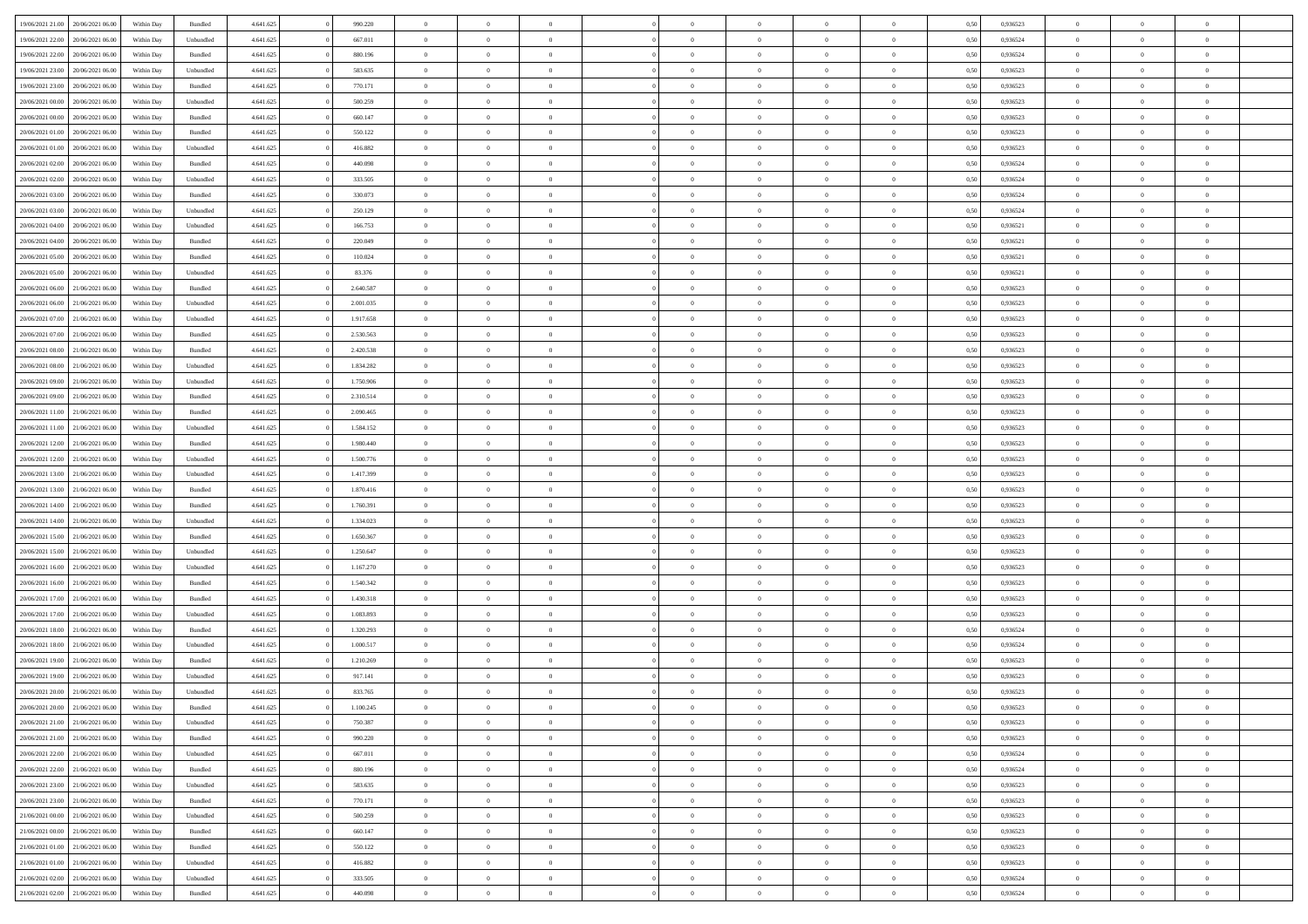| 21/06/2021 03:00 21/06/2021 06:00 |                  | Within Day | Bundled            | 4.641.625 | 330.073   | $\overline{0}$ | $\theta$       |                | $\overline{0}$ | $\bf{0}$       | $\overline{0}$ | $\theta$       | 0,50 | 0,936524 | $\theta$       | $\theta$       | $\theta$       |  |
|-----------------------------------|------------------|------------|--------------------|-----------|-----------|----------------|----------------|----------------|----------------|----------------|----------------|----------------|------|----------|----------------|----------------|----------------|--|
|                                   |                  |            |                    |           |           | $\overline{0}$ |                | $\overline{0}$ |                |                |                |                |      |          |                |                | $\overline{0}$ |  |
| 21/06/2021 03:00                  | 21/06/2021 06.00 | Within Day | Unbundled          | 4.641.625 | 250.129   |                | $\overline{0}$ |                | $\overline{0}$ | $\,$ 0         | $\bf{0}$       | $\bf{0}$       | 0,50 | 0,936524 | $\,$ 0 $\,$    | $\overline{0}$ |                |  |
| 21/06/2021 04:00                  | 21/06/2021 06:00 | Within Day | Bundled            | 4.641.625 | 220.049   | $\overline{0}$ | $\overline{0}$ | $\overline{0}$ | $\overline{0}$ | $\bf{0}$       | $\overline{0}$ | $\mathbf{0}$   | 0.50 | 0.936521 | $\bf{0}$       | $\overline{0}$ | $\bf{0}$       |  |
| 21/06/2021 04:00                  | 21/06/2021 06:00 | Within Day | Unbundled          | 4.641.625 | 166.753   | $\overline{0}$ | $\overline{0}$ | $\overline{0}$ | $\overline{0}$ | $\,0\,$        | $\overline{0}$ | $\overline{0}$ | 0,50 | 0,936521 | $\,$ 0 $\,$    | $\overline{0}$ | $\overline{0}$ |  |
| 21/06/2021 05:00                  | 21/06/2021 06.00 | Within Day | Unbundled          | 4.641.625 | 83.376    | $\overline{0}$ | $\theta$       | $\overline{0}$ | $\overline{0}$ | $\,$ 0         | $\overline{0}$ | $\bf{0}$       | 0,50 | 0,936521 | $\,$ 0 $\,$    | $\overline{0}$ | $\overline{0}$ |  |
| 21/06/2021 05:00                  | 21/06/2021 06:00 | Within Day | Bundled            | 4.641.625 | 110.024   | $\overline{0}$ | $\overline{0}$ | $\overline{0}$ | $\overline{0}$ | $\bf{0}$       | $\overline{0}$ | $\bf{0}$       | 0.50 | 0.936521 | $\,0\,$        | $\overline{0}$ | $\overline{0}$ |  |
| 21/06/2021 06:00                  | 22/06/2021 06:00 | Within Day | Unbundled          | 4.641.625 | 2.001.035 | $\overline{0}$ | $\overline{0}$ | $\overline{0}$ | $\overline{0}$ | $\bf{0}$       | $\overline{0}$ | $\bf{0}$       | 0,50 | 0,936523 | $\,$ 0 $\,$    | $\theta$       | $\overline{0}$ |  |
| 21/06/2021 06:00                  | 22/06/2021 06.00 | Within Day | Bundled            | 4.641.625 | 2.640.587 | $\overline{0}$ | $\overline{0}$ | $\overline{0}$ | $\overline{0}$ | $\,$ 0         | $\bf{0}$       | $\bf{0}$       | 0,50 | 0,936523 | $\,$ 0 $\,$    | $\overline{0}$ | $\overline{0}$ |  |
| 21/06/2021 07:00                  | 22/06/2021 06:00 | Within Day | Unbundled          | 4.641.625 | 1.917.658 | $\overline{0}$ | $\overline{0}$ | $\overline{0}$ | $\overline{0}$ | $\bf{0}$       | $\overline{0}$ | $\bf{0}$       | 0.50 | 0.936523 | $\bf{0}$       | $\overline{0}$ | $\bf{0}$       |  |
| 21/06/2021 07:00                  | 22/06/2021 06:00 | Within Day | Bundled            | 4.641.625 | 2.530.563 | $\overline{0}$ | $\overline{0}$ | $\overline{0}$ | $\overline{0}$ | $\bf{0}$       | $\overline{0}$ | $\bf{0}$       | 0,50 | 0,936523 | $\,$ 0 $\,$    | $\overline{0}$ | $\overline{0}$ |  |
|                                   |                  |            |                    |           |           |                |                |                |                |                |                |                |      |          |                |                |                |  |
| 21/06/2021 08:00                  | 22/06/2021 06.00 | Within Day | Unbundled          | 4.641.625 | 1.834.282 | $\overline{0}$ | $\overline{0}$ | $\overline{0}$ | $\overline{0}$ | $\,$ 0         | $\bf{0}$       | $\bf{0}$       | 0,50 | 0,936523 | $\,$ 0 $\,$    | $\overline{0}$ | $\overline{0}$ |  |
| 21/06/2021 08:00                  | 22/06/2021 06:00 | Within Day | Bundled            | 4.641.625 | 2.420.538 | $\overline{0}$ | $\overline{0}$ | $\overline{0}$ | $\overline{0}$ | $\bf{0}$       | $\overline{0}$ | $\mathbf{0}$   | 0.50 | 0.936523 | $\overline{0}$ | $\,$ 0 $\,$    | $\bf{0}$       |  |
| 21/06/2021 09:00                  | 22/06/2021 06:00 | Within Day | Unbundled          | 4.641.625 | 1.750.906 | $\overline{0}$ | $\overline{0}$ | $\overline{0}$ | $\overline{0}$ | $\bf{0}$       | $\overline{0}$ | $\overline{0}$ | 0,50 | 0,936523 | $\,$ 0 $\,$    | $\overline{0}$ | $\overline{0}$ |  |
| 21/06/2021 09:00                  | 22/06/2021 06.00 | Within Day | Bundled            | 4.641.625 | 2.310.514 | $\overline{0}$ | $\theta$       | $\overline{0}$ | $\overline{0}$ | $\,$ 0         | $\overline{0}$ | $\bf{0}$       | 0,50 | 0,936523 | $\,$ 0 $\,$    | $\overline{0}$ | $\overline{0}$ |  |
| 21/06/2021 10:00                  | 22/06/2021 06:00 | Within Day | Unbundled          | 4.641.625 | 1.667.529 | $\overline{0}$ | $\overline{0}$ | $\overline{0}$ | $\overline{0}$ | $\bf{0}$       | $\overline{0}$ | $\bf{0}$       | 0.50 | 0.936523 | $\theta$       | $\theta$       | $\overline{0}$ |  |
| 21/06/2021 10:00                  | 22/06/2021 06:00 | Within Day | Bundled            | 4.641.625 | 2.200.489 | $\overline{0}$ | $\overline{0}$ | $\overline{0}$ | $\overline{0}$ | $\bf{0}$       | $\overline{0}$ | $\bf{0}$       | 0,50 | 0,936523 | $\,$ 0 $\,$    | $\theta$       | $\overline{0}$ |  |
| 21/06/2021 11:00                  | 22/06/2021 06.00 | Within Day | Unbundled          | 4.641.625 | 1.584.152 | $\overline{0}$ | $\overline{0}$ | $\overline{0}$ | $\overline{0}$ | $\,$ 0         | $\overline{0}$ | $\bf{0}$       | 0,50 | 0,936523 | $\,$ 0 $\,$    | $\overline{0}$ | $\overline{0}$ |  |
| 21/06/2021 11:00                  | 22/06/2021 06:00 | Within Day | Bundled            | 4.641.625 | 2.090,465 | $\overline{0}$ | $\overline{0}$ | $\overline{0}$ | $\overline{0}$ | $\bf{0}$       | $\overline{0}$ | $\mathbf{0}$   | 0.50 | 0.936523 | $\bf{0}$       | $\overline{0}$ | $\bf{0}$       |  |
| 21/06/2021 12:00                  | 22/06/2021 06:00 | Within Day | Bundled            | 4.641.625 | 1.980.440 | $\overline{0}$ | $\overline{0}$ | $\overline{0}$ | $\overline{0}$ | $\bf{0}$       | $\overline{0}$ | $\bf{0}$       | 0,50 | 0,936523 | $\,$ 0 $\,$    | $\overline{0}$ | $\overline{0}$ |  |
| 21/06/2021 12:00                  | 22/06/2021 06.00 | Within Day | Unbundled          | 4.641.625 | 1.500.776 | $\overline{0}$ | $\overline{0}$ | $\overline{0}$ | $\overline{0}$ | $\bf{0}$       | $\bf{0}$       | $\bf{0}$       | 0,50 | 0,936523 | $\,$ 0 $\,$    | $\overline{0}$ | $\overline{0}$ |  |
|                                   |                  |            |                    |           |           |                |                |                |                |                |                |                |      |          |                |                |                |  |
| 21/06/2021 13:00                  | 22/06/2021 06:00 | Within Day | Unbundled          | 4.641.625 | 1.417.399 | $\overline{0}$ | $\overline{0}$ | $\overline{0}$ | $\overline{0}$ | $\bf{0}$       | $\overline{0}$ | $\mathbf{0}$   | 0.50 | 0.936523 | $\,$ 0 $\,$    | $\overline{0}$ | $\bf{0}$       |  |
| 21/06/2021 13:00                  | 22/06/2021 06:00 | Within Day | Bundled            | 4.641.625 | 1.870.416 | $\overline{0}$ | $\overline{0}$ | $\overline{0}$ | $\overline{0}$ | $\bf{0}$       | $\overline{0}$ | $\overline{0}$ | 0,50 | 0,936523 | $\,$ 0 $\,$    | $\overline{0}$ | $\overline{0}$ |  |
| 21/06/2021 14:00                  | 22/06/2021 06.00 | Within Day | Bundled            | 4.641.625 | 1.760.391 | $\overline{0}$ | $\overline{0}$ | $\overline{0}$ | $\overline{0}$ | $\,$ 0         | $\overline{0}$ | $\bf{0}$       | 0,50 | 0,936523 | $\,$ 0 $\,$    | $\overline{0}$ | $\overline{0}$ |  |
| 21/06/2021 14:00                  | 22/06/2021 06:00 | Within Day | Unbundled          | 4.641.625 | 1.334.023 | $\overline{0}$ | $\overline{0}$ | $\overline{0}$ | $\overline{0}$ | $\bf{0}$       | $\overline{0}$ | $\bf{0}$       | 0.50 | 0.936523 | $\,0\,$        | $\overline{0}$ | $\overline{0}$ |  |
| 21/06/2021 15:00                  | 22/06/2021 06:00 | Within Day | Unbundled          | 4.641.625 | 1.250.647 | $\overline{0}$ | $\overline{0}$ | $\overline{0}$ | $\overline{0}$ | $\bf{0}$       | $\overline{0}$ | $\bf{0}$       | 0,50 | 0,936523 | $\,$ 0 $\,$    | $\theta$       | $\overline{0}$ |  |
| 21/06/2021 15:00                  | 22/06/2021 06.00 | Within Day | Bundled            | 4.641.625 | 1.650.367 | $\overline{0}$ | $\theta$       | $\overline{0}$ | $\overline{0}$ | $\,$ 0         | $\overline{0}$ | $\bf{0}$       | 0,50 | 0,936523 | $\,$ 0 $\,$    | $\overline{0}$ | $\overline{0}$ |  |
| 21/06/2021 16:00                  | 22/06/2021 06:00 | Within Day | Bundled            | 4.641.625 | 1.540.342 | $\overline{0}$ | $\overline{0}$ | $\overline{0}$ | $\overline{0}$ | $\bf{0}$       | $\overline{0}$ | $\bf{0}$       | 0.50 | 0.936523 | $\bf{0}$       | $\overline{0}$ | $\bf{0}$       |  |
| 21/06/2021 16:00                  | 22/06/2021 06:00 | Within Day | Unbundled          | 4.641.625 | 1.167.270 | $\overline{0}$ | $\overline{0}$ | $\overline{0}$ | $\overline{0}$ | $\bf{0}$       | $\overline{0}$ | $\bf{0}$       | 0,50 | 0,936523 | $\,$ 0 $\,$    | $\overline{0}$ | $\overline{0}$ |  |
| 21/06/2021 17:00                  | 22/06/2021 06.00 | Within Day | Bundled            | 4.641.625 | 1.430.318 | $\bf{0}$       | $\overline{0}$ | $\overline{0}$ | $\overline{0}$ | $\bf{0}$       | $\bf{0}$       | $\bf{0}$       | 0,50 | 0,936523 | $\,$ 0 $\,$    | $\overline{0}$ | $\overline{0}$ |  |
| 21/06/2021 17:00                  | 22/06/2021 06:00 | Within Day | Unbundled          | 4.641.625 | 1.083.893 | $\overline{0}$ | $\overline{0}$ | $\overline{0}$ | $\overline{0}$ | $\bf{0}$       | $\overline{0}$ | $\mathbf{0}$   | 0.50 | 0.936523 | $\overline{0}$ | $\,$ 0 $\,$    | $\bf{0}$       |  |
| 21/06/2021 18:00                  | 22/06/2021 06:00 | Within Dav | Unbundled          | 4.641.625 | 1.000.517 | $\overline{0}$ | $\overline{0}$ | $\overline{0}$ | $\overline{0}$ | $\overline{0}$ | $\overline{0}$ | $\overline{0}$ | 0.50 | 0,936524 | $\theta$       | $\overline{0}$ | $\overline{0}$ |  |
|                                   |                  |            |                    |           |           | $\overline{0}$ | $\overline{0}$ | $\overline{0}$ | $\overline{0}$ | $\,$ 0         | $\overline{0}$ |                |      |          | $\,$ 0 $\,$    | $\overline{0}$ | $\overline{0}$ |  |
| 21/06/2021 18:00                  | 22/06/2021 06.00 | Within Day | Bundled            | 4.641.625 | 1.320.293 |                |                |                |                |                |                | $\bf{0}$       | 0,50 | 0,936524 |                |                |                |  |
| 21/06/2021 19:00                  | 22/06/2021 06:00 | Within Day | Unbundled          | 4.641.625 | 917.141   | $\overline{0}$ | $\overline{0}$ | $\overline{0}$ | $\overline{0}$ | $\bf{0}$       | $\overline{0}$ | $\bf{0}$       | 0.50 | 0.936523 | $\,0\,$        | $\theta$       | $\overline{0}$ |  |
| 21/06/2021 19:00                  | 22/06/2021 06:00 | Within Dav | Bundled            | 4.641.625 | 1.210.269 | $\overline{0}$ | $\overline{0}$ | $\Omega$       | $\overline{0}$ | $\mathbf{0}$   | $\overline{0}$ | $\overline{0}$ | 0,50 | 0.936523 | $\theta$       | $\overline{0}$ | $\overline{0}$ |  |
| 21/06/2021 20:00                  | 22/06/2021 06.00 | Within Day | Bundled            | 4.641.625 | 1.100.245 | $\overline{0}$ | $\overline{0}$ | $\overline{0}$ | $\overline{0}$ | $\,$ 0         | $\bf{0}$       | $\bf{0}$       | 0,50 | 0,936523 | $\,$ 0 $\,$    | $\overline{0}$ | $\overline{0}$ |  |
| 21/06/2021 20:00                  | 22/06/2021 06:00 | Within Day | Unbundled          | 4.641.625 | 833,765   | $\overline{0}$ | $\overline{0}$ | $\overline{0}$ | $\overline{0}$ | $\bf{0}$       | $\overline{0}$ | $\mathbf{0}$   | 0.50 | 0.936523 | $\bf{0}$       | $\overline{0}$ | $\bf{0}$       |  |
| 21/06/2021 21:00                  | 22/06/2021 06:00 | Within Dav | Unbundled          | 4.641.625 | 750.387   | $\overline{0}$ | $\overline{0}$ | $\overline{0}$ | $\overline{0}$ | $\overline{0}$ | $\overline{0}$ | $\overline{0}$ | 0,50 | 0.936523 | $\theta$       | $\overline{0}$ | $\overline{0}$ |  |
| 21/06/2021 21:00                  | 22/06/2021 06.00 | Within Day | Bundled            | 4.641.625 | 990.220   | $\overline{0}$ | $\overline{0}$ | $\overline{0}$ | $\bf{0}$       | $\bf{0}$       | $\bf{0}$       | $\bf{0}$       | 0,50 | 0,936523 | $\,$ 0 $\,$    | $\overline{0}$ | $\overline{0}$ |  |
| 21/06/2021 22:00                  | 22/06/2021 06:00 | Within Day | Unbundled          | 4.641.625 | 667.011   | $\overline{0}$ | $\overline{0}$ | $\overline{0}$ | $\overline{0}$ | $\bf{0}$       | $\overline{0}$ | $\mathbf{0}$   | 0.50 | 0.936524 | $\,$ 0 $\,$    | $\overline{0}$ | $\bf{0}$       |  |
| 21/06/2021 22:00                  | 22/06/2021 06:00 | Within Dav | Bundled            | 4.641.625 | 880.196   | $\overline{0}$ | $\overline{0}$ | $\Omega$       | $\overline{0}$ | $\mathbf{0}$   | $\overline{0}$ | $\overline{0}$ | 0.50 | 0,936524 | $\theta$       | $\overline{0}$ | $\overline{0}$ |  |
| 21/06/2021 23:00                  | 22/06/2021 06.00 | Within Day | Bundled            | 4.641.625 | 770.171   | $\overline{0}$ | $\overline{0}$ | $\overline{0}$ | $\overline{0}$ | $\bf{0}$       | $\overline{0}$ | $\bf{0}$       | 0,50 | 0,936523 | $\,$ 0 $\,$    | $\overline{0}$ | $\overline{0}$ |  |
| 21/06/2021 23:00                  | 22/06/2021 06:00 | Within Day | Unbundled          | 4.641.625 | 583.635   | $\overline{0}$ | $\overline{0}$ | $\overline{0}$ | $\overline{0}$ | $\overline{0}$ | $\Omega$       | $\overline{0}$ | 0.50 | 0.936523 | $\,0\,$        | $\theta$       | $\overline{0}$ |  |
| 22/06/2021 00:00                  | 22/06/2021 06:00 | Within Dav | Unbundled          | 4.641.625 | 500.259   | $\overline{0}$ | $\theta$       | $\Omega$       | $\overline{0}$ | $\bf{0}$       | $\overline{0}$ | $\overline{0}$ | 0.50 | 0.936523 | $\theta$       | $\overline{0}$ | $\overline{0}$ |  |
| 22/06/2021 00:00                  | 22/06/2021 06:00 | Within Day | Bundled            | 4.641.625 | 660.147   | $\overline{0}$ | $\overline{0}$ | $\overline{0}$ | $\bf{0}$       | $\,$ 0         | $\bf{0}$       | $\bf{0}$       | 0,50 | 0,936523 | $\,$ 0 $\,$    | $\overline{0}$ | $\overline{0}$ |  |
|                                   |                  |            |                    |           |           |                |                |                |                |                |                |                |      |          |                |                |                |  |
| 22/06/2021 01:00                  | 22/06/2021 06:00 | Within Day | $\mathbf B$ undled | 4.641.625 | 550.122   | $\bf{0}$       | $\theta$       |                | $^{\circ}$     | $\Omega$       |                |                | 0,50 | 0.936523 | $\bf{0}$       | $\theta$       |                |  |
| 22/06/2021 01:00 22/06/2021 06:00 |                  | Within Day | Unbundled          | 4.641.625 | 416.882   | $\overline{0}$ | $\overline{0}$ | $\overline{0}$ | $\overline{0}$ | $\overline{0}$ | $\overline{0}$ | $\mathbf{0}$   | 0,50 | 0.936523 | $\theta$       | $\overline{0}$ | $\overline{0}$ |  |
| 22/06/2021 02:00                  | 22/06/2021 06:00 | Within Day | Unbundled          | 4.641.625 | 333.505   | $\overline{0}$ | $\bf{0}$       | $\overline{0}$ | $\bf{0}$       | $\overline{0}$ | $\overline{0}$ | $\bf{0}$       | 0,50 | 0,936524 | $\overline{0}$ | $\overline{0}$ | $\bf{0}$       |  |
| 22/06/2021 02:00                  | 22/06/2021 06:00 | Within Day | Bundled            | 4.641.625 | 440.098   | $\overline{0}$ | $\overline{0}$ | $\overline{0}$ | $\overline{0}$ | $\overline{0}$ | $\overline{0}$ | $\mathbf{0}$   | 0.50 | 0.936524 | $\overline{0}$ | $\bf{0}$       | $\bf{0}$       |  |
| 22/06/2021 03:00                  | 22/06/2021 06:00 | Within Day | Bundled            | 4.641.625 | 330.073   | $\overline{0}$ | $\overline{0}$ | $\overline{0}$ | $\overline{0}$ | $\overline{0}$ | $\overline{0}$ | $\mathbf{0}$   | 0,50 | 0,936524 | $\overline{0}$ | $\theta$       | $\overline{0}$ |  |
| 22/06/2021 03:00                  | 22/06/2021 06:00 | Within Day | Unbundled          | 4.641.625 | 250.129   | $\overline{0}$ | $\overline{0}$ | $\overline{0}$ | $\overline{0}$ | $\bf{0}$       | $\bf{0}$       | $\bf{0}$       | 0,50 | 0,936524 | $\bf{0}$       | $\overline{0}$ | $\overline{0}$ |  |
| 22/06/2021 04:00                  | 22/06/2021 06:00 | Within Day | Unbundled          | 4.641.625 | 166,753   | $\overline{0}$ | $\overline{0}$ | $\overline{0}$ | $\overline{0}$ | $\bf{0}$       | $\overline{0}$ | $\mathbf{0}$   | 0.50 | 0.936521 | $\,$ 0 $\,$    | $\overline{0}$ | $\overline{0}$ |  |
| 22/06/2021 04:00                  | 22/06/2021 06:00 | Within Day | Bundled            | 4.641.625 | 220.049   | $\overline{0}$ | $\overline{0}$ | $\overline{0}$ | $\overline{0}$ | $\overline{0}$ | $\overline{0}$ | $\overline{0}$ | 0,50 | 0,936521 | $\overline{0}$ | $\theta$       | $\overline{0}$ |  |
| 22/06/2021 05:00                  | 22/06/2021 06:00 | Within Day | Bundled            | 4.641.625 | 110.024   | $\overline{0}$ | $\,$ 0         | $\overline{0}$ | $\bf{0}$       | $\,$ 0 $\,$    | $\overline{0}$ | $\bf{0}$       | 0,50 | 0,936521 | $\,$ 0 $\,$    | $\overline{0}$ | $\overline{0}$ |  |
| 22/06/2021 05:00                  | 22/06/2021 06:00 | Within Day | Unbundled          | 4.641.625 | 83.376    | $\overline{0}$ | $\overline{0}$ | $\overline{0}$ | $\overline{0}$ | $\bf{0}$       | $\overline{0}$ | $\mathbf{0}$   | 0.50 | 0.936521 | $\mathbf{0}$   | $\bf{0}$       | $\bf{0}$       |  |
| 22/06/2021 06:00                  | 23/06/2021 06:00 | Within Day | Unbundled          | 4.641.625 | 2.001.035 | $\overline{0}$ | $\overline{0}$ | $\overline{0}$ | $\overline{0}$ | $\overline{0}$ | $\overline{0}$ | $\overline{0}$ | 0,50 | 0.936523 | $\overline{0}$ | $\overline{0}$ | $\overline{0}$ |  |
|                                   |                  |            |                    |           |           |                |                |                |                |                |                |                |      |          |                |                |                |  |
| 22/06/2021 06:00                  | 23/06/2021 06:00 | Within Day | Bundled            | 4.641.625 | 2.640.587 | $\overline{0}$ | $\bf{0}$       | $\overline{0}$ | $\bf{0}$       | $\bf{0}$       | $\bf{0}$       | $\bf{0}$       | 0,50 | 0,936523 | $\overline{0}$ | $\overline{0}$ | $\bf{0}$       |  |
| 22/06/2021 07:00 23/06/2021 06:00 |                  | Within Day | Unbundled          | 4.641.625 | 1.917.658 | $\,$ 0 $\,$    | $\,$ 0 $\,$    | $\overline{0}$ | $\overline{0}$ | $\,$ 0 $\,$    | $\,$ 0 $\,$    | $\,$ 0 $\,$    | 0,50 | 0,936523 | $\mathbf{0}^-$ | $\,$ 0 $\,$    | $\,$ 0 $\,$    |  |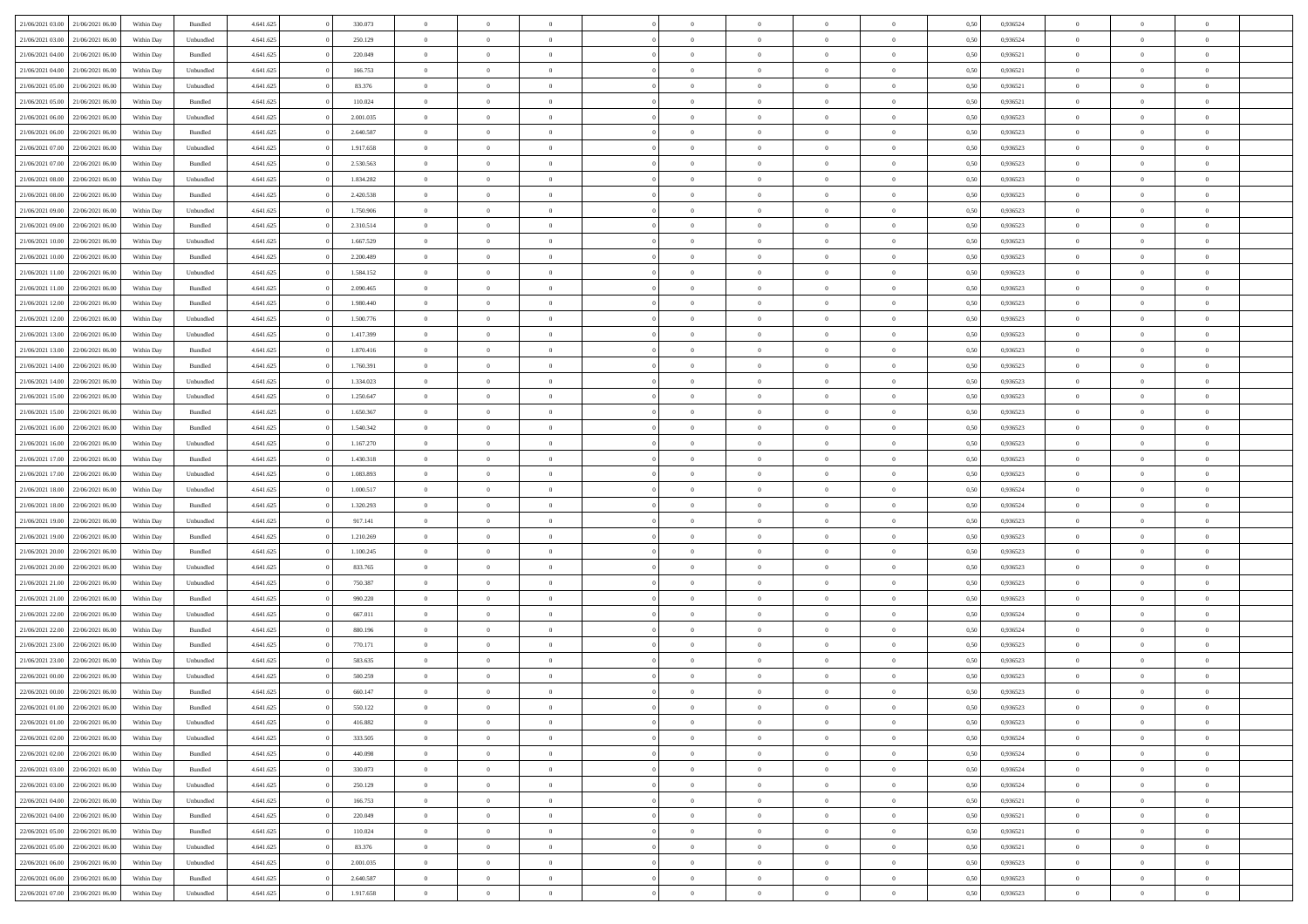|                                   |                  |            |                    |           |           |                | $\Omega$       |                |                | $\Omega$       | $\theta$       | $\theta$       |      |          | $\theta$       |                | $\theta$       |  |
|-----------------------------------|------------------|------------|--------------------|-----------|-----------|----------------|----------------|----------------|----------------|----------------|----------------|----------------|------|----------|----------------|----------------|----------------|--|
| 22/06/2021 07:00                  | 23/06/2021 06:00 | Within Day | Bundled            | 4.641.625 | 2.530.563 | $\overline{0}$ |                |                | $\Omega$       |                |                |                | 0.50 | 0,936523 |                | $\theta$       |                |  |
| 22/06/2021 08:00                  | 23/06/2021 06:00 | Within Day | Bundled            | 4.641.625 | 2.420.538 | $\overline{0}$ | $\theta$       | $\overline{0}$ | $\overline{0}$ | $\bf{0}$       | $\overline{0}$ | $\bf{0}$       | 0,50 | 0,936523 | $\theta$       | $\overline{0}$ | $\overline{0}$ |  |
| 22/06/2021 08:00                  | 23/06/2021 06:00 | Within Day | Unbundled          | 4.641.625 | 1.834.282 | $\overline{0}$ | $\bf{0}$       | $\overline{0}$ | $\bf{0}$       | $\bf{0}$       | $\bf{0}$       | $\mathbf{0}$   | 0,50 | 0,936523 | $\overline{0}$ | $\overline{0}$ | $\bf{0}$       |  |
| 22/06/2021 09:00                  | 23/06/2021 06:00 | Within Day | Unbundled          | 4.641.625 | 1.750.906 | $\overline{0}$ | $\overline{0}$ | $\overline{0}$ | $\overline{0}$ | $\bf{0}$       | $\overline{0}$ | $\overline{0}$ | 0.50 | 0.936523 | $\theta$       | $\theta$       | $\overline{0}$ |  |
| 22/06/2021 09:00                  | 23/06/2021 06:00 | Within Day | Bundled            | 4.641.625 | 2.310.514 | $\overline{0}$ | $\theta$       | $\overline{0}$ | $\overline{0}$ | $\bf{0}$       | $\overline{0}$ | $\bf{0}$       | 0,50 | 0,936523 | $\theta$       | $\overline{0}$ | $\overline{0}$ |  |
|                                   |                  |            |                    |           |           |                |                |                |                |                |                |                |      |          |                |                |                |  |
| 22/06/2021 10:00                  | 23/06/2021 06:00 | Within Day | Bundled            | 4.641.625 | 2.200.489 | $\overline{0}$ | $\overline{0}$ | $\overline{0}$ | $\bf{0}$       | $\overline{0}$ | $\overline{0}$ | $\mathbf{0}$   | 0,50 | 0,936523 | $\bf{0}$       | $\overline{0}$ | $\bf{0}$       |  |
| 22/06/2021 10:00                  | 23/06/2021 06:00 | Within Dav | Unbundled          | 4.641.625 | 1.667.529 | $\overline{0}$ | $\overline{0}$ | $\overline{0}$ | $\overline{0}$ | $\overline{0}$ | $\overline{0}$ | $\overline{0}$ | 0.50 | 0.936523 | $\theta$       | $\overline{0}$ | $\overline{0}$ |  |
| 22/06/2021 11:00                  | 23/06/2021 06:00 | Within Day | Unbundled          | 4.641.625 | 1.584.152 | $\overline{0}$ | $\theta$       | $\overline{0}$ | $\overline{0}$ | $\bf{0}$       | $\overline{0}$ | $\bf{0}$       | 0,50 | 0,936523 | $\theta$       | $\theta$       | $\overline{0}$ |  |
| 22/06/2021 11:00                  | 23/06/2021 06:00 | Within Day | Bundled            | 4.641.625 | 2.090.465 | $\overline{0}$ | $\overline{0}$ | $\overline{0}$ | $\bf{0}$       | $\bf{0}$       | $\bf{0}$       | $\bf{0}$       | 0,50 | 0,936523 | $\,0\,$        | $\overline{0}$ | $\overline{0}$ |  |
| 22/06/2021 12:00                  | 23/06/2021 06:00 | Within Dav | Bundled            | 4.641.625 | 1.980.440 | $\overline{0}$ | $\overline{0}$ | $\overline{0}$ | $\overline{0}$ | $\overline{0}$ | $\overline{0}$ | $\overline{0}$ | 0.50 | 0.936523 | $\theta$       | $\overline{0}$ | $\overline{0}$ |  |
| 22/06/2021 12:00                  | 23/06/2021 06:00 | Within Day | Unbundled          | 4.641.625 | 1.500.776 | $\overline{0}$ | $\theta$       | $\overline{0}$ | $\overline{0}$ | $\bf{0}$       | $\overline{0}$ | $\bf{0}$       | 0,50 | 0,936523 | $\,$ 0 $\,$    | $\overline{0}$ | $\overline{0}$ |  |
| 22/06/2021 13:00                  | 23/06/2021 06:00 | Within Day | Bundled            | 4.641.625 | 1.870.416 | $\overline{0}$ | $\overline{0}$ | $\overline{0}$ | $\bf{0}$       | $\bf{0}$       | $\bf{0}$       | $\mathbf{0}$   | 0,50 | 0,936523 | $\overline{0}$ | $\overline{0}$ | $\bf{0}$       |  |
|                                   |                  |            |                    |           |           |                |                |                |                |                |                |                |      |          |                |                |                |  |
| 22/06/2021 13:00                  | 23/06/2021 06:00 | Within Day | Unbundled          | 4.641.625 | 1.417.399 | $\overline{0}$ | $\overline{0}$ | $\overline{0}$ | $\overline{0}$ | $\bf{0}$       | $\overline{0}$ | $\overline{0}$ | 0.50 | 0.936523 | $\theta$       | $\theta$       | $\overline{0}$ |  |
| 22/06/2021 14:00                  | 23/06/2021 06:00 | Within Day | Unbundled          | 4.641.625 | 1.334.023 | $\overline{0}$ | $\theta$       | $\overline{0}$ | $\overline{0}$ | $\bf{0}$       | $\overline{0}$ | $\bf{0}$       | 0,50 | 0,936523 | $\theta$       | $\overline{0}$ | $\overline{0}$ |  |
| 22/06/2021 14:00                  | 23/06/2021 06:00 | Within Day | Bundled            | 4.641.625 | 1.760.391 | $\overline{0}$ | $\overline{0}$ | $\overline{0}$ | $\bf{0}$       | $\overline{0}$ | $\overline{0}$ | $\mathbf{0}$   | 0,50 | 0,936523 | $\overline{0}$ | $\overline{0}$ | $\bf{0}$       |  |
| 22/06/2021 15:00                  | 23/06/2021 06:00 | Within Dav | Unbundled          | 4.641.625 | 1.250.647 | $\overline{0}$ | $\overline{0}$ | $\overline{0}$ | $\overline{0}$ | $\overline{0}$ | $\overline{0}$ | $\overline{0}$ | 0.50 | 0.936523 | $\theta$       | $\overline{0}$ | $\overline{0}$ |  |
| 22/06/2021 15:00                  | 23/06/2021 06:00 | Within Day | Bundled            | 4.641.625 | 1.650.367 | $\overline{0}$ | $\theta$       | $\overline{0}$ | $\overline{0}$ | $\bf{0}$       | $\overline{0}$ | $\bf{0}$       | 0,50 | 0,936523 | $\theta$       | $\theta$       | $\overline{0}$ |  |
| 22/06/2021 16:00                  | 23/06/2021 06:00 | Within Day | Bundled            | 4.641.625 | 1.540.342 | $\overline{0}$ | $\overline{0}$ | $\overline{0}$ | $\bf{0}$       | $\bf{0}$       | $\bf{0}$       | $\mathbf{0}$   | 0,50 | 0,936523 | $\,0\,$        | $\overline{0}$ | $\bf{0}$       |  |
| 22/06/2021 16:00                  | 23/06/2021 06:00 | Within Dav | Unbundled          | 4.641.625 | 1.167.270 | $\overline{0}$ | $\overline{0}$ | $\overline{0}$ | $\overline{0}$ | $\overline{0}$ | $\overline{0}$ | $\overline{0}$ | 0.50 | 0.936523 | $\theta$       | $\overline{0}$ | $\overline{0}$ |  |
|                                   |                  |            |                    |           |           |                |                |                |                |                |                |                |      |          |                |                |                |  |
| 22/06/2021 17:00                  | 23/06/2021 06:00 | Within Day | Unbundled          | 4.641.625 | 1.083.893 | $\overline{0}$ | $\theta$       | $\overline{0}$ | $\overline{0}$ | $\bf{0}$       | $\overline{0}$ | $\bf{0}$       | 0,50 | 0,936523 | $\,$ 0 $\,$    | $\overline{0}$ | $\overline{0}$ |  |
| 22/06/2021 17:00                  | 23/06/2021 06:00 | Within Day | Bundled            | 4.641.625 | 1.430.318 | $\overline{0}$ | $\overline{0}$ | $\overline{0}$ | $\bf{0}$       | $\bf{0}$       | $\bf{0}$       | $\bf{0}$       | 0,50 | 0,936523 | $\overline{0}$ | $\overline{0}$ | $\bf{0}$       |  |
| 22/06/2021 18:00                  | 23/06/2021 06:00 | Within Day | Bundled            | 4.641.625 | 1.320.293 | $\overline{0}$ | $\overline{0}$ | $\overline{0}$ | $\overline{0}$ | $\bf{0}$       | $\overline{0}$ | $\overline{0}$ | 0.50 | 0.936524 | $\theta$       | $\overline{0}$ | $\overline{0}$ |  |
| 22/06/2021 18:00                  | 23/06/2021 06:00 | Within Day | Unbundled          | 4.641.625 | 1.000.517 | $\overline{0}$ | $\theta$       | $\overline{0}$ | $\overline{0}$ | $\bf{0}$       | $\overline{0}$ | $\bf{0}$       | 0,50 | 0,936524 | $\theta$       | $\overline{0}$ | $\overline{0}$ |  |
| 22/06/2021 19:00                  | 23/06/2021 06:00 | Within Day | Bundled            | 4.641.625 | 1.210.269 | $\overline{0}$ | $\overline{0}$ | $\overline{0}$ | $\bf{0}$       | $\overline{0}$ | $\overline{0}$ | $\mathbf{0}$   | 0,50 | 0,936523 | $\bf{0}$       | $\overline{0}$ | $\bf{0}$       |  |
| 22/06/2021 19:00                  | 23/06/2021 06:00 | Within Day | Unbundled          | 4.641.625 | 917.141   | $\overline{0}$ | $\overline{0}$ | $\overline{0}$ | $\overline{0}$ | $\overline{0}$ | $\overline{0}$ | $\overline{0}$ | 0.50 | 0.936523 | $\theta$       | $\overline{0}$ | $\overline{0}$ |  |
| 22/06/2021 20:00                  | 23/06/2021 06:00 |            |                    | 4.641.625 | 833.765   | $\overline{0}$ | $\theta$       | $\overline{0}$ | $\overline{0}$ | $\bf{0}$       | $\overline{0}$ |                |      | 0,936523 | $\theta$       | $\theta$       | $\overline{0}$ |  |
|                                   |                  | Within Day | Unbundled          |           |           |                |                |                |                |                |                | $\bf{0}$       | 0,50 |          |                |                |                |  |
| 22/06/2021 20:00                  | 23/06/2021 06:00 | Within Day | Bundled            | 4.641.625 | 1.100.245 | $\overline{0}$ | $\overline{0}$ | $\overline{0}$ | $\overline{0}$ | $\bf{0}$       | $\overline{0}$ | $\bf{0}$       | 0,50 | 0,936523 | $\,0\,$        | $\overline{0}$ | $\overline{0}$ |  |
| 22/06/2021 21:00                  | 23/06/2021 06:00 | Within Day | Unbundled          | 4.641.625 | 750.387   | $\overline{0}$ | $\overline{0}$ | $\overline{0}$ | $\overline{0}$ | $\overline{0}$ | $\overline{0}$ | $\overline{0}$ | 0.50 | 0.936523 | $\theta$       | $\overline{0}$ | $\overline{0}$ |  |
| 22/06/2021 21:00                  | 23/06/2021 06:00 | Within Day | Bundled            | 4.641.625 | 990.220   | $\overline{0}$ | $\theta$       | $\overline{0}$ | $\overline{0}$ | $\bf{0}$       | $\overline{0}$ | $\bf{0}$       | 0,50 | 0,936523 | $\,$ 0 $\,$    | $\overline{0}$ | $\overline{0}$ |  |
| 22/06/2021 22:00                  | 23/06/2021 06:00 | Within Day | Unbundled          | 4.641.625 | 667.011   | $\overline{0}$ | $\bf{0}$       | $\overline{0}$ | $\overline{0}$ | $\bf{0}$       | $\overline{0}$ | $\bf{0}$       | 0,50 | 0,936524 | $\bf{0}$       | $\overline{0}$ | $\bf{0}$       |  |
| 22/06/2021 22:00                  | 23/06/2021 06:00 | Within Day | Bundled            | 4.641.625 | 880,196   | $\overline{0}$ | $\Omega$       | $\Omega$       | $\Omega$       | $\Omega$       | $\overline{0}$ | $\overline{0}$ | 0,50 | 0,936524 | $\,0\,$        | $\theta$       | $\theta$       |  |
| 22/06/2021 23:00                  | 23/06/2021 06:00 | Within Day | Bundled            | 4.641.625 | 770.171   | $\overline{0}$ | $\theta$       | $\overline{0}$ | $\overline{0}$ | $\bf{0}$       | $\overline{0}$ | $\bf{0}$       | 0,50 | 0,936523 | $\theta$       | $\overline{0}$ | $\overline{0}$ |  |
|                                   |                  |            |                    |           |           |                |                |                |                |                |                |                |      |          |                |                |                |  |
| 22/06/2021 23:00                  | 23/06/2021 06:00 | Within Day | Unbundled          | 4.641.625 | 583.635   | $\overline{0}$ | $\overline{0}$ | $\overline{0}$ | $\bf{0}$       | $\overline{0}$ | $\overline{0}$ | $\mathbf{0}$   | 0,50 | 0,936523 | $\overline{0}$ | $\overline{0}$ | $\bf{0}$       |  |
| 23/06/2021 00:00                  | 23/06/2021 06:00 | Within Day | Unbundled          | 4.641.625 | 500.259   | $\overline{0}$ | $\Omega$       | $\Omega$       | $\Omega$       | $\bf{0}$       | $\overline{0}$ | $\overline{0}$ | 0.50 | 0.936523 | $\,0\,$        | $\theta$       | $\theta$       |  |
| 23/06/2021 00:00                  | 23/06/2021 06:00 | Within Day | Bundled            | 4.641.625 | 660.147   | $\overline{0}$ | $\theta$       | $\overline{0}$ | $\overline{0}$ | $\bf{0}$       | $\overline{0}$ | $\bf{0}$       | 0,50 | 0,936523 | $\theta$       | $\overline{0}$ | $\overline{0}$ |  |
| 23/06/2021 01:00                  | 23/06/2021 06:00 | Within Day | Bundled            | 4.641.625 | 550.122   | $\overline{0}$ | $\overline{0}$ | $\overline{0}$ | $\bf{0}$       | $\bf{0}$       | $\bf{0}$       | $\bf{0}$       | 0,50 | 0,936523 | $\bf{0}$       | $\overline{0}$ | $\bf{0}$       |  |
| 23/06/2021 01:00                  | 23/06/2021 06:00 | Within Day | Unbundled          | 4.641.625 | 416.882   | $\overline{0}$ | $\Omega$       | $\Omega$       | $\Omega$       | $\theta$       | $\overline{0}$ | $\overline{0}$ | 0.50 | 0.936523 | $\,$ 0 $\,$    | $\theta$       | $\theta$       |  |
| 23/06/2021 02:00                  | 23/06/2021 06:00 | Within Day | Bundled            | 4.641.625 | 440.098   | $\overline{0}$ | $\theta$       | $\overline{0}$ | $\overline{0}$ | $\bf{0}$       | $\overline{0}$ | $\bf{0}$       | 0,50 | 0,936524 | $\,$ 0 $\,$    | $\overline{0}$ | $\overline{0}$ |  |
| 23/06/2021 02:00                  | 23/06/2021 06:00 | Within Day | Unbundled          | 4.641.625 | 333.505   | $\overline{0}$ | $\bf{0}$       | $\overline{0}$ | $\bf{0}$       | $\bf{0}$       | $\bf{0}$       | $\mathbf{0}$   | 0,50 | 0,936524 | $\overline{0}$ | $\overline{0}$ | $\bf{0}$       |  |
|                                   |                  |            |                    |           |           | $\overline{0}$ | $\Omega$       | $\overline{0}$ | $\Omega$       | $\overline{0}$ | $\overline{0}$ | $\overline{0}$ | 0.50 |          | $\,0\,$        | $\theta$       | $\theta$       |  |
| 23/06/2021 03:00                  | 23/06/2021 06:00 | Within Day | Unbundled          | 4.641.625 | 250.129   |                |                |                |                |                |                |                |      | 0,936524 |                |                |                |  |
| 23/06/2021 03:00                  | 23/06/2021 06:00 | Within Day | Bundled            | 4.641.625 | 330.073   | $\overline{0}$ | $\overline{0}$ | $\overline{0}$ | $\overline{0}$ | $\,$ 0         | $\overline{0}$ | $\bf{0}$       | 0,50 | 0,936524 | $\,$ 0 $\,$    | $\overline{0}$ | $\overline{0}$ |  |
| 23/06/2021 04:00                  | 23/06/2021 06:00 | Within Day | Bundled            | 4.641.625 | 220.049   | $\overline{0}$ | $\overline{0}$ | $\overline{0}$ | $\overline{0}$ | $\bf{0}$       | $\overline{0}$ | $\mathbf{0}$   | 0,50 | 0,936521 | $\bf{0}$       | $\overline{0}$ | $\bf{0}$       |  |
| 23/06/2021 04:00                  | 23/06/2021 06:00 | Within Day | Unbundled          | 4.641.625 | 166.753   | $\overline{0}$ | $\Omega$       | $\Omega$       | $\Omega$       | $\Omega$       | $\Omega$       | $\overline{0}$ | 0.50 | 0.936521 | $\theta$       | $\theta$       | $\theta$       |  |
| 23/06/2021 05:00                  | 23/06/2021 06:00 | Within Day | Unbundled          | 4.641.625 | 83.376    | $\overline{0}$ | $\overline{0}$ | $\overline{0}$ | $\bf{0}$       | $\,$ 0         | $\overline{0}$ | $\bf{0}$       | 0,50 | 0,936521 | $\,0\,$        | $\,$ 0 $\,$    | $\overline{0}$ |  |
| 23/06/2021 05:00                  | 23/06/2021 06:00 | Within Day | $\mathbf B$ undled | 4.641.625 | 110.024   | $\bf{0}$       | $\bf{0}$       |                |                | $\bf{0}$       |                |                | 0,50 | 0,936521 | $\bf{0}$       | $\overline{0}$ |                |  |
| 23/06/2021 06:00                  | 24/06/2021 06:00 | Within Day | Unbundled          | 4.641.625 | 2.001.035 | $\overline{0}$ | $\overline{0}$ | $\overline{0}$ | $\Omega$       | $\theta$       | $\overline{0}$ | $\overline{0}$ | 0.50 | 0.936523 | $\theta$       | $\theta$       | $\theta$       |  |
| 23/06/2021 06:00                  | 24/06/2021 06.00 | Within Day | Bundled            | 4.641.625 | 2.640.587 | $\overline{0}$ | $\,$ 0         | $\overline{0}$ | $\overline{0}$ | $\,$ 0 $\,$    | $\overline{0}$ | $\mathbf{0}$   | 0,50 | 0,936523 | $\,$ 0 $\,$    | $\,$ 0 $\,$    | $\,$ 0         |  |
|                                   |                  |            |                    |           |           |                |                |                |                |                |                |                |      |          |                |                |                |  |
| 23/06/2021 07:00                  | 24/06/2021 06:00 | Within Day | Unbundled          | 4.641.625 | 1.917.658 | $\overline{0}$ | $\overline{0}$ | $\overline{0}$ | $\overline{0}$ | $\overline{0}$ | $\overline{0}$ | $\mathbf{0}$   | 0,50 | 0,936523 | $\overline{0}$ | $\bf{0}$       | $\bf{0}$       |  |
| 23/06/2021 07:00                  | 24/06/2021 06.00 | Within Day | $\mathbf B$ undled | 4.641.625 | 2.530.563 | $\overline{0}$ | $\theta$       | $\overline{0}$ | $\Omega$       | $\overline{0}$ | $\overline{0}$ | $\bf{0}$       | 0,50 | 0,936523 | $\overline{0}$ | $\theta$       | $\overline{0}$ |  |
| 23/06/2021 08:00                  | 24/06/2021 06.00 | Within Day | Unbundled          | 4.641.625 | 1.834.282 | $\overline{0}$ | $\,$ 0         | $\overline{0}$ | $\overline{0}$ | $\overline{0}$ | $\overline{0}$ | $\bf{0}$       | 0,50 | 0,936523 | $\,$ 0 $\,$    | $\overline{0}$ | $\overline{0}$ |  |
| 23/06/2021 08:00                  | 24/06/2021 06.00 | Within Day | Bundled            | 4.641.625 | 2.420.538 | $\overline{0}$ | $\overline{0}$ | $\overline{0}$ | $\overline{0}$ | $\overline{0}$ | $\overline{0}$ | $\mathbf{0}$   | 0,50 | 0,936523 | $\overline{0}$ | $\bf{0}$       | $\bf{0}$       |  |
| 23/06/2021 09:00                  | 24/06/2021 06:00 | Within Day | Unbundled          | 4.641.625 | 1.750.906 | $\overline{0}$ | $\overline{0}$ | $\overline{0}$ | $\Omega$       | $\overline{0}$ | $\overline{0}$ | $\bf{0}$       | 0.50 | 0,936523 | $\overline{0}$ | $\theta$       | $\overline{0}$ |  |
| 23/06/2021 09:00                  | 24/06/2021 06.00 | Within Day | Bundled            | 4.641.625 | 2.310.514 | $\overline{0}$ | $\,$ 0         | $\overline{0}$ | $\bf{0}$       | $\bf{0}$       | $\bf{0}$       | $\bf{0}$       | 0,50 | 0,936523 | $\,$ 0 $\,$    | $\overline{0}$ | $\overline{0}$ |  |
| 23/06/2021 10:00                  | 24/06/2021 06.00 | Within Day | Bundled            | 4.641.625 | 2.200.489 | $\overline{0}$ | $\bf{0}$       | $\overline{0}$ | $\overline{0}$ | $\overline{0}$ | $\bf{0}$       | $\mathbf{0}$   | 0,50 | 0,936523 | $\overline{0}$ | $\overline{0}$ | $\bf{0}$       |  |
|                                   |                  |            |                    |           |           |                |                |                |                |                |                |                |      |          |                |                |                |  |
| 23/06/2021 10:00                  | 24/06/2021 06.00 | Within Day | Unbundled          | 4.641.625 | 1.667.529 | $\overline{0}$ | $\overline{0}$ | $\overline{0}$ | $\Omega$       | $\overline{0}$ | $\overline{0}$ | $\bf{0}$       | 0.50 | 0.936523 | $\overline{0}$ | $\theta$       | $\overline{0}$ |  |
| 23/06/2021 11:00                  | 24/06/2021 06.00 | Within Day | Unbundled          | 4.641.625 | 1.584.152 | $\overline{0}$ | $\,$ 0 $\,$    | $\overline{0}$ | $\overline{0}$ | $\bf{0}$       | $\bf{0}$       | $\bf{0}$       | 0,50 | 0,936523 | $\,$ 0 $\,$    | $\,$ 0 $\,$    | $\bf{0}$       |  |
| 23/06/2021 11:00 24/06/2021 06:00 |                  | Within Day | Bundled            | 4.641.625 | 2.090.465 | $\overline{0}$ | $\bf{0}$       | $\overline{0}$ | $\bf{0}$       | $\bf{0}$       | $\bf{0}$       | $\bf{0}$       | 0,50 | 0,936523 | $\overline{0}$ | $\overline{0}$ | $\bf{0}$       |  |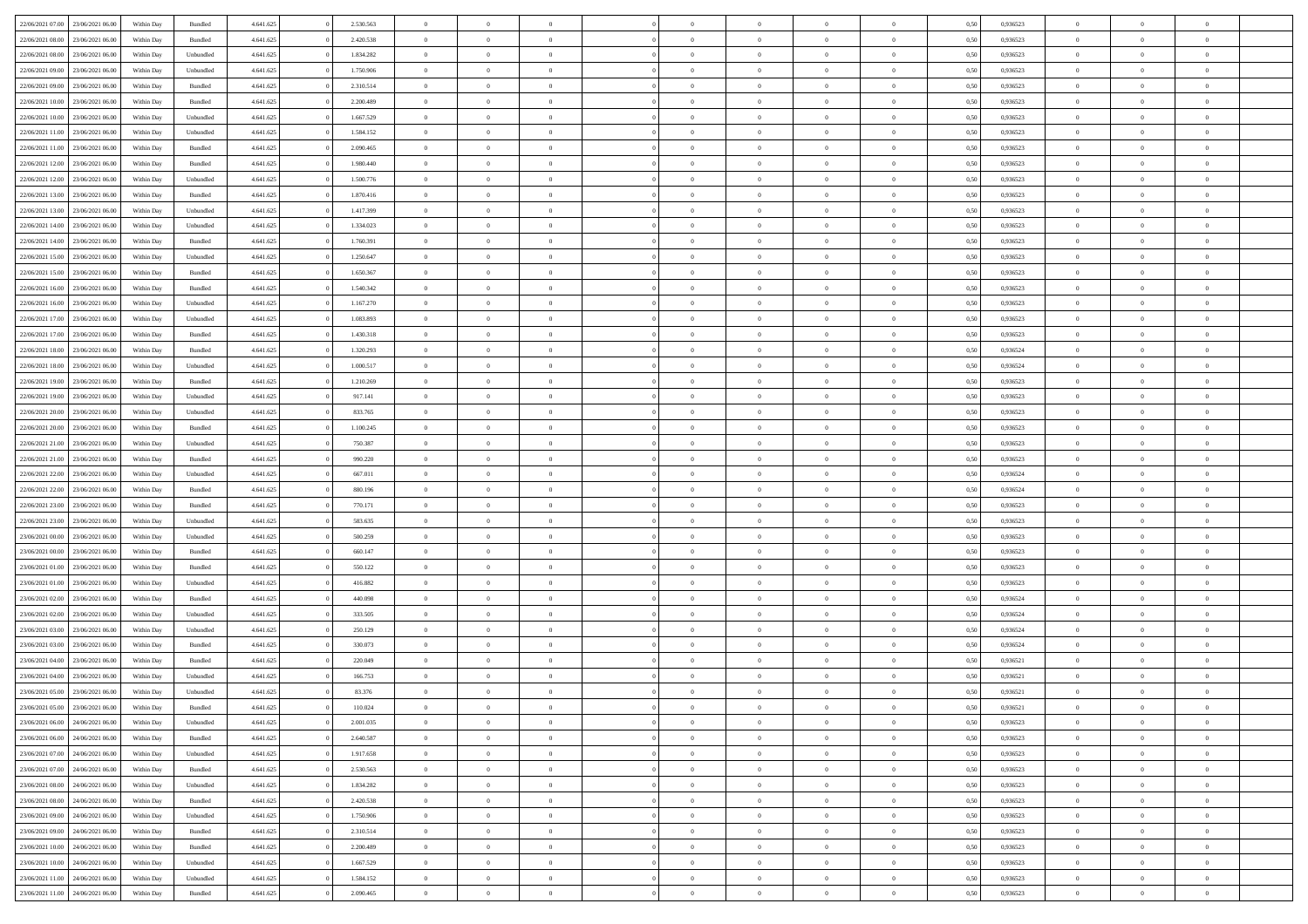| 23/06/2021 12:00                  | 24/06/2021 06:00 | Within Day | Bundled            | 4.641.625 | 1.980.440 | $\overline{0}$ | $\theta$       |                | $\overline{0}$ | $\bf{0}$       | $\overline{0}$ | $\theta$       | 0,50 | 0,936523 | $\theta$       | $\theta$       | $\overline{0}$ |  |
|-----------------------------------|------------------|------------|--------------------|-----------|-----------|----------------|----------------|----------------|----------------|----------------|----------------|----------------|------|----------|----------------|----------------|----------------|--|
|                                   |                  |            |                    |           |           | $\overline{0}$ | $\theta$       |                |                |                |                |                |      |          |                |                | $\overline{0}$ |  |
| 23/06/2021 12:00                  | 24/06/2021 06.00 | Within Day | Unbundled          | 4.641.625 | 1.500.776 |                |                | $\overline{0}$ | $\overline{0}$ | $\,$ 0         | $\overline{0}$ | $\bf{0}$       | 0,50 | 0,936523 | $\,$ 0 $\,$    | $\overline{0}$ |                |  |
| 23/06/2021 13:00                  | 24/06/2021 06:00 | Within Day | Unbundled          | 4.641.625 | 1.417.399 | $\overline{0}$ | $\overline{0}$ | $\overline{0}$ | $\overline{0}$ | $\bf{0}$       | $\overline{0}$ | $\mathbf{0}$   | 0.50 | 0.936523 | $\bf{0}$       | $\overline{0}$ | $\overline{0}$ |  |
| 23/06/2021 13:00                  | 24/06/2021 06.00 | Within Day | Bundled            | 4.641.625 | 1.870.416 | $\overline{0}$ | $\overline{0}$ | $\overline{0}$ | $\overline{0}$ | $\bf{0}$       | $\overline{0}$ | $\overline{0}$ | 0,50 | 0,936523 | $\,$ 0 $\,$    | $\overline{0}$ | $\overline{0}$ |  |
| 23/06/2021 14:00                  | 24/06/2021 06.00 | Within Day | Bundled            | 4.641.625 | 1.760.391 | $\overline{0}$ | $\theta$       | $\overline{0}$ |                | $\overline{0}$ | $\overline{0}$ | $\bf{0}$       | 0,50 | 0,936523 | $\theta$       | $\overline{0}$ | $\overline{0}$ |  |
| 23/06/2021 14:00                  | 24/06/2021 06:00 | Within Day | Unbundled          | 4.641.625 | 1.334.023 | $\overline{0}$ | $\overline{0}$ | $\overline{0}$ | $\overline{0}$ | $\bf{0}$       | $\overline{0}$ | $\overline{0}$ | 0.50 | 0.936523 | $\,0\,$        | $\theta$       | $\overline{0}$ |  |
| 23/06/2021 15:00                  | 24/06/2021 06:00 | Within Day | Bundled            | 4.641.625 | 1.650.367 | $\overline{0}$ | $\overline{0}$ | $\overline{0}$ | $\overline{0}$ | $\,$ 0         | $\overline{0}$ | $\overline{0}$ | 0,50 | 0,936523 | $\,$ 0 $\,$    | $\theta$       | $\overline{0}$ |  |
|                                   | 24/06/2021 06.00 | Within Day | Unbundled          | 4.641.625 | 1.250.647 | $\overline{0}$ | $\theta$       | $\overline{0}$ | $\overline{0}$ | $\bf{0}$       | $\overline{0}$ | $\bf{0}$       | 0,50 | 0,936523 | $\,$ 0 $\,$    | $\overline{0}$ | $\overline{0}$ |  |
| 23/06/2021 15:00                  |                  |            |                    |           |           |                |                |                |                |                |                |                |      |          |                |                |                |  |
| 23/06/2021 16:00                  | 24/06/2021 06:00 | Within Day | Unbundled          | 4.641.625 | 1.167.270 | $\overline{0}$ | $\overline{0}$ | $\overline{0}$ | $\overline{0}$ | $\bf{0}$       | $\overline{0}$ | $\bf{0}$       | 0.50 | 0.936523 | $\,0\,$        | $\overline{0}$ | $\overline{0}$ |  |
| 23/06/2021 16:00                  | 24/06/2021 06:00 | Within Day | Bundled            | 4.641.625 | 1.540.342 | $\overline{0}$ | $\overline{0}$ | $\overline{0}$ | $\overline{0}$ | $\,$ 0         | $\overline{0}$ | $\bf{0}$       | 0,50 | 0,936523 | $\,$ 0 $\,$    | $\overline{0}$ | $\overline{0}$ |  |
| 23/06/2021 17:00                  | 24/06/2021 06.00 | Within Day | Bundled            | 4.641.625 | 1.430.318 | $\bf{0}$       | $\theta$       | $\overline{0}$ | $\overline{0}$ | $\,$ 0         | $\overline{0}$ | $\bf{0}$       | 0,50 | 0,936523 | $\,$ 0 $\,$    | $\overline{0}$ | $\overline{0}$ |  |
| 23/06/2021 17:00                  | 24/06/2021 06:00 | Within Day | Unbundled          | 4.641.625 | 1.083.893 | $\overline{0}$ | $\overline{0}$ | $\overline{0}$ | $\overline{0}$ | $\bf{0}$       | $\overline{0}$ | $\mathbf{0}$   | 0.50 | 0.936523 | $\bf{0}$       | $\overline{0}$ | $\overline{0}$ |  |
| 23/06/2021 18:00                  | 24/06/2021 06.00 | Within Day | Bundled            | 4.641.625 | 1.320.293 | $\overline{0}$ | $\theta$       | $\overline{0}$ | $\overline{0}$ | $\,$ 0         | $\overline{0}$ | $\overline{0}$ | 0,50 | 0,936524 | $\,$ 0 $\,$    | $\theta$       | $\overline{0}$ |  |
| 23/06/2021 18:00                  | 24/06/2021 06.00 | Within Day | Unbundled          | 4.641.625 | 1.000.517 | $\overline{0}$ | $\theta$       | $\overline{0}$ | $\overline{0}$ | $\overline{0}$ | $\overline{0}$ | $\bf{0}$       | 0,50 | 0,936524 | $\,$ 0 $\,$    | $\overline{0}$ | $\overline{0}$ |  |
| 23/06/2021 19:00                  | 24/06/2021 06:00 | Within Day | Unbundled          | 4.641.625 | 917.141   | $\overline{0}$ | $\overline{0}$ | $\overline{0}$ | $\overline{0}$ | $\,$ 0         | $\overline{0}$ | $\overline{0}$ | 0.50 | 0.936523 | $\theta$       | $\theta$       | $\overline{0}$ |  |
|                                   |                  |            |                    |           |           |                |                |                |                |                |                |                |      |          |                |                |                |  |
| 23/06/2021 19:00                  | 24/06/2021 06:00 | Within Day | Bundled            | 4.641.625 | 1.210.269 | $\overline{0}$ | $\overline{0}$ | $\overline{0}$ | $\overline{0}$ | $\,$ 0         | $\overline{0}$ | $\bf{0}$       | 0,50 | 0,936523 | $\,$ 0 $\,$    | $\theta$       | $\overline{0}$ |  |
| 23/06/2021 20:00                  | 24/06/2021 06.00 | Within Day | Bundled            | 4.641.625 | 1.100.245 | $\overline{0}$ | $\theta$       | $\overline{0}$ |                | $\bf{0}$       | $\overline{0}$ | $\bf{0}$       | 0,50 | 0,936523 | $\,$ 0 $\,$    | $\overline{0}$ | $\overline{0}$ |  |
| 23/06/2021 20:00                  | 24/06/2021 06:00 | Within Day | Unbundled          | 4.641.625 | 833,765   | $\overline{0}$ | $\overline{0}$ | $\overline{0}$ | $\overline{0}$ | $\bf{0}$       | $\overline{0}$ | $\bf{0}$       | 0.50 | 0.936523 | $\,0\,$        | $\overline{0}$ | $\overline{0}$ |  |
| 23/06/2021 21:00                  | 24/06/2021 06.00 | Within Day | Unbundled          | 4.641.625 | 750.387   | $\overline{0}$ | $\overline{0}$ | $\overline{0}$ | $\overline{0}$ | $\,$ 0         | $\overline{0}$ | $\bf{0}$       | 0,50 | 0,936523 | $\,$ 0 $\,$    | $\overline{0}$ | $\overline{0}$ |  |
| 23/06/2021 21:00                  | 24/06/2021 06.00 | Within Day | Bundled            | 4.641.625 | 990.220   | $\bf{0}$       | $\theta$       | $\overline{0}$ | $\overline{0}$ | $\,$ 0         | $\overline{0}$ | $\bf{0}$       | 0,50 | 0,936523 | $\,$ 0 $\,$    | $\overline{0}$ | $\overline{0}$ |  |
| 23/06/2021 22:00                  | 24/06/2021 06.00 | Within Day | Bundled            | 4.641.625 | 880.196   | $\overline{0}$ | $\overline{0}$ | $\overline{0}$ | $\overline{0}$ | $\bf{0}$       | $\overline{0}$ | $\mathbf{0}$   | 0.50 | 0.936524 | $\bf{0}$       | $\overline{0}$ | $\overline{0}$ |  |
|                                   |                  |            |                    |           |           | $\overline{0}$ | $\overline{0}$ | $\overline{0}$ | $\overline{0}$ | $\bf{0}$       | $\overline{0}$ | $\overline{0}$ |      |          | $\,$ 0 $\,$    | $\overline{0}$ | $\overline{0}$ |  |
| 23/06/2021 22:00                  | 24/06/2021 06.00 | Within Day | Unbundled          | 4.641.625 | 667.011   |                |                |                |                |                |                |                | 0,50 | 0,936524 |                |                |                |  |
| 23/06/2021 23:00                  | 24/06/2021 06.00 | Within Day | Unbundled          | 4.641.625 | 583.635   | $\overline{0}$ | $\theta$       | $\overline{0}$ | $\overline{0}$ | $\bf{0}$       | $\overline{0}$ | $\bf{0}$       | 0,50 | 0,936523 | $\,$ 0 $\,$    | $\overline{0}$ | $\overline{0}$ |  |
| 23/06/2021 23:00                  | 24/06/2021 06:00 | Within Day | Bundled            | 4.641.625 | 770.171   | $\overline{0}$ | $\overline{0}$ | $\overline{0}$ | $\overline{0}$ | $\bf{0}$       | $\overline{0}$ | $\bf{0}$       | 0.50 | 0.936523 | $\,0\,$        | $\theta$       | $\overline{0}$ |  |
| 24/06/2021 00:00                  | 24/06/2021 06:00 | Within Day | Bundled            | 4.641.625 | 660.147   | $\overline{0}$ | $\overline{0}$ | $\overline{0}$ | $\overline{0}$ | $\,$ 0         | $\overline{0}$ | $\overline{0}$ | 0,50 | 0,936523 | $\,0\,$        | $\theta$       | $\overline{0}$ |  |
| 24/06/2021 00:00                  | 24/06/2021 06.00 | Within Day | Unbundled          | 4.641.625 | 500.259   | $\overline{0}$ | $\theta$       | $\overline{0}$ |                | $\bf{0}$       | $\overline{0}$ | $\bf{0}$       | 0,50 | 0,936523 | $\,$ 0 $\,$    | $\overline{0}$ | $\overline{0}$ |  |
| 24/06/2021 01:00                  | 24/06/2021 06:00 | Within Day | Bundled            | 4.641.625 | 550.122   | $\overline{0}$ | $\overline{0}$ | $\overline{0}$ | $\overline{0}$ | $\bf{0}$       | $\overline{0}$ | $\bf{0}$       | 0.50 | 0.936523 | $\,0\,$        | $\overline{0}$ | $\overline{0}$ |  |
| 24/06/2021 01:00                  | 24/06/2021 06:00 | Within Day | Unbundled          | 4.641.625 | 416.882   | $\overline{0}$ | $\overline{0}$ | $\overline{0}$ | $\overline{0}$ | $\,$ 0         | $\overline{0}$ | $\bf{0}$       | 0,50 | 0,936523 | $\,$ 0 $\,$    | $\overline{0}$ | $\overline{0}$ |  |
|                                   |                  |            |                    |           |           |                |                |                |                |                |                |                |      |          |                |                |                |  |
| 24/06/2021 02:00                  | 24/06/2021 06.00 | Within Day | Unbundled          | 4.641.625 | 333.505   | $\overline{0}$ | $\overline{0}$ | $\overline{0}$ | $\overline{0}$ | $\,$ 0         | $\bf{0}$       | $\bf{0}$       | 0,50 | 0,936524 | $\,$ 0 $\,$    | $\overline{0}$ | $\overline{0}$ |  |
| 24/06/2021 02:00                  | 24/06/2021 06:00 | Within Day | Bundled            | 4.641.625 | 440 098   | $\overline{0}$ | $\overline{0}$ | $\overline{0}$ | $\overline{0}$ | $\bf{0}$       | $\overline{0}$ | $\mathbf{0}$   | 0.50 | 0.936524 | $\bf{0}$       | $\overline{0}$ | $\overline{0}$ |  |
| 24/06/2021 03:00                  | 24/06/2021 06:00 | Within Dav | Bundled            | 4.641.625 | 330.073   | $\overline{0}$ | $\overline{0}$ | $\overline{0}$ | $\overline{0}$ | $\bf{0}$       | $\overline{0}$ | $\overline{0}$ | 0.50 | 0,936524 | $\theta$       | $\overline{0}$ | $\overline{0}$ |  |
| 24/06/2021 03:00                  | 24/06/2021 06.00 | Within Day | Unbundled          | 4.641.625 | 250.129   | $\overline{0}$ | $\theta$       | $\overline{0}$ | $\overline{0}$ | $\bf{0}$       | $\overline{0}$ | $\bf{0}$       | 0,50 | 0,936524 | $\,$ 0 $\,$    | $\overline{0}$ | $\overline{0}$ |  |
| 24/06/2021 04:00                  | 24/06/2021 06:00 | Within Day | Bundled            | 4.641.625 | 220,049   | $\overline{0}$ | $\overline{0}$ | $\overline{0}$ | $\overline{0}$ | $\,$ 0         | $\overline{0}$ | $\bf{0}$       | 0.50 | 0.936521 | $\,0\,$        | $\theta$       | $\overline{0}$ |  |
| 24/06/2021 04:00                  | 24/06/2021 06:00 | Within Dav | Unbundled          | 4.641.625 | 166.753   | $\overline{0}$ | $\theta$       | $\Omega$       | $\Omega$       | $\bf{0}$       | $\overline{0}$ | $\overline{0}$ | 0.50 | 0,936521 | $\theta$       | $\overline{0}$ | $\overline{0}$ |  |
| 24/06/2021 05:00                  | 24/06/2021 06.00 | Within Day | Bundled            | 4.641.625 | 110.024   | $\overline{0}$ | $\theta$       | $\overline{0}$ | $\overline{0}$ | $\,$ 0         | $\overline{0}$ | $\bf{0}$       | 0,50 | 0,936521 | $\,$ 0 $\,$    | $\overline{0}$ | $\overline{0}$ |  |
| 24/06/2021 05:00                  | 24/06/2021 06:00 | Within Day | Unbundled          | 4.641.625 | 83.376    | $\overline{0}$ | $\overline{0}$ | $\overline{0}$ | $\overline{0}$ | $\bf{0}$       | $\overline{0}$ | $\bf{0}$       | 0.50 | 0.936521 | $\,0\,$        | $\overline{0}$ | $\overline{0}$ |  |
|                                   |                  |            |                    |           |           |                |                |                |                |                |                |                |      |          |                |                |                |  |
| 24/06/2021 06:00                  | 25/06/2021 06:00 | Within Dav | Bundled            | 4.641.625 | 2.640.587 | $\overline{0}$ | $\overline{0}$ | $\overline{0}$ | $\overline{0}$ | $\overline{0}$ | $\overline{0}$ | $\overline{0}$ | 0.50 | 0.936523 | $\theta$       | $\overline{0}$ | $\overline{0}$ |  |
| 24/06/2021 06.00                  | 25/06/2021 06.0  | Within Day | Unbundled          | 4.641.625 | 2.001.035 | $\overline{0}$ | $\overline{0}$ | $\overline{0}$ | $\overline{0}$ | $\bf{0}$       | $\bf{0}$       | $\bf{0}$       | 0,50 | 0,936523 | $\,$ 0 $\,$    | $\overline{0}$ | $\overline{0}$ |  |
| 24/06/2021 07:00                  | 25/06/2021 06:00 | Within Day | Unbundled          | 4.641.625 | 1.917.658 | $\overline{0}$ | $\overline{0}$ | $\overline{0}$ | $\overline{0}$ | $\bf{0}$       | $\overline{0}$ | $\mathbf{0}$   | 0.50 | 0.936523 | $\bf{0}$       | $\overline{0}$ | $\overline{0}$ |  |
| 24/06/2021 07:00                  | 25/06/2021 06:00 | Within Dav | Bundled            | 4.641.625 | 2.530.563 | $\overline{0}$ | $\overline{0}$ | $\Omega$       | $\overline{0}$ | $\bf{0}$       | $\overline{0}$ | $\overline{0}$ | 0.50 | 0.936523 | $\theta$       | $\overline{0}$ | $\overline{0}$ |  |
| 24/06/2021 08:00                  | 25/06/2021 06.00 | Within Day | Bundled            | 4.641.625 | 2.420.538 | $\overline{0}$ | $\theta$       | $\overline{0}$ | $\overline{0}$ | $\,$ 0         | $\overline{0}$ | $\bf{0}$       | 0,50 | 0,936523 | $\,$ 0 $\,$    | $\overline{0}$ | $\overline{0}$ |  |
| 24/06/2021 08:00                  | 25/06/2021 06:00 | Within Day | Unbundled          | 4.641.625 | 1.834.282 | $\overline{0}$ | $\theta$       | $\overline{0}$ | $\overline{0}$ | $\bf{0}$       | $\Omega$       | $\overline{0}$ | 0.50 | 0.936523 | $\,0\,$        | $\theta$       | $\overline{0}$ |  |
| 24/06/2021 09:00                  | 25/06/2021 06:00 | Within Dav | Bundled            | 4.641.625 | 2.310.514 | $\overline{0}$ | $\Omega$       | $\Omega$       | $\Omega$       | $\bf{0}$       | $\overline{0}$ | $\Omega$       | 0.50 | 0.936523 | $\theta$       | $\theta$       | $\overline{0}$ |  |
|                                   |                  |            |                    |           |           |                | $\,$ 0 $\,$    | $\overline{0}$ | $\overline{0}$ | $\,$ 0         |                |                |      |          | $\,$ 0 $\,$    | $\overline{0}$ | $\overline{0}$ |  |
| 24/06/2021 09:00                  | 25/06/2021 06:00 | Within Day | Unbundled          | 4.641.625 | 1.750.906 | $\overline{0}$ |                |                |                |                | $\bf{0}$       | $\bf{0}$       | 0,50 | 0,936523 |                |                |                |  |
| 24/06/2021 10:00                  | 25/06/2021 06:00 | Within Day | $\mathbf B$ undled | 4.641.625 | 2.200.489 | $\bf{0}$       | $\theta$       |                |                |                |                |                | 0,50 | 0.936523 | $\bf{0}$       | $\theta$       |                |  |
| 24/06/2021 10:00 25/06/2021 06:00 |                  | Within Day | Unbundled          | 4.641.625 | 1.667.529 | $\overline{0}$ | $\overline{0}$ | $\overline{0}$ | $\overline{0}$ | $\overline{0}$ | $\overline{0}$ | $\mathbf{0}$   | 0,50 | 0.936523 | $\theta$       | $\overline{0}$ | $\overline{0}$ |  |
| 24/06/2021 11:00                  | 25/06/2021 06:00 | Within Day | Unbundled          | 4.641.625 | 1.584.152 | $\overline{0}$ | $\overline{0}$ | $\overline{0}$ | $\bf{0}$       | $\overline{0}$ | $\overline{0}$ | $\bf{0}$       | 0,50 | 0,936523 | $\bf{0}$       | $\overline{0}$ | $\bf{0}$       |  |
| 24/06/2021 11:00                  | 25/06/2021 06:00 | Within Day | Bundled            | 4.641.625 | 2.090.465 | $\overline{0}$ | $\overline{0}$ | $\overline{0}$ | $\overline{0}$ | $\overline{0}$ | $\overline{0}$ | $\mathbf{0}$   | 0.50 | 0.936523 | $\overline{0}$ | $\bf{0}$       | $\bf{0}$       |  |
| 24/06/2021 12:00                  | 25/06/2021 06:00 | Within Day | Bundled            | 4.641.625 | 1.980.440 | $\overline{0}$ | $\overline{0}$ | $\overline{0}$ | $\overline{0}$ | $\overline{0}$ | $\overline{0}$ | $\mathbf{0}$   | 0,50 | 0.936523 | $\overline{0}$ | $\theta$       | $\overline{0}$ |  |
| 24/06/2021 12:00                  | 25/06/2021 06:00 | Within Day | Unbundled          | 4.641.625 | 1.500.776 | $\overline{0}$ | $\overline{0}$ | $\overline{0}$ | $\overline{0}$ | $\bf{0}$       | $\bf{0}$       | $\bf{0}$       | 0,50 | 0,936523 | $\bf{0}$       | $\overline{0}$ | $\overline{0}$ |  |
|                                   | 25/06/2021 06:00 |            |                    |           | 1.417.399 |                | $\overline{0}$ | $\overline{0}$ |                |                | $\overline{0}$ |                | 0.50 | 0.936523 | $\,$ 0 $\,$    | $\theta$       | $\,$ 0         |  |
| 24/06/2021 13:00                  |                  | Within Day | Unbundled          | 4.641.625 |           | $\overline{0}$ |                |                | $\overline{0}$ | $\bf{0}$       |                | $\mathbf{0}$   |      |          |                |                |                |  |
| 24/06/2021 13:00                  | 25/06/2021 06:00 | Within Day | Bundled            | 4.641.625 | 1.870.416 | $\overline{0}$ | $\overline{0}$ | $\overline{0}$ | $\overline{0}$ | $\overline{0}$ | $\overline{0}$ | $\overline{0}$ | 0,50 | 0.936523 | $\overline{0}$ | $\theta$       | $\overline{0}$ |  |
| 24/06/2021 14:00                  | 25/06/2021 06:00 | Within Day | Unbundled          | 4.641.625 | 1.334.023 | $\overline{0}$ | $\,$ 0         | $\overline{0}$ | $\bf{0}$       | $\,$ 0 $\,$    | $\overline{0}$ | $\bf{0}$       | 0,50 | 0,936523 | $\,$ 0 $\,$    | $\overline{0}$ | $\overline{0}$ |  |
| 24/06/2021 14:00                  | 25/06/2021 06:00 | Within Day | Bundled            | 4.641.625 | 1.760.391 | $\overline{0}$ | $\overline{0}$ | $\overline{0}$ | $\overline{0}$ | $\bf{0}$       | $\overline{0}$ | $\mathbf{0}$   | 0.50 | 0.936523 | $\mathbf{0}$   | $\,$ 0 $\,$    | $\overline{0}$ |  |
| 24/06/2021 15:00                  | 25/06/2021 06:00 | Within Day | Bundled            | 4.641.625 | 1.650.367 | $\overline{0}$ | $\overline{0}$ | $\overline{0}$ | $\overline{0}$ | $\overline{0}$ | $\overline{0}$ | $\overline{0}$ | 0,50 | 0.936523 | $\overline{0}$ | $\theta$       | $\overline{0}$ |  |
| 24/06/2021 15:00                  | 25/06/2021 06:00 | Within Day | Unbundled          | 4.641.625 | 1.250.647 | $\overline{0}$ | $\overline{0}$ | $\overline{0}$ | $\bf{0}$       | $\bf{0}$       | $\bf{0}$       | $\bf{0}$       | 0,50 | 0,936523 | $\bf{0}$       | $\overline{0}$ | $\bf{0}$       |  |
| 24/06/2021 16:00 25/06/2021 06:00 |                  | Within Day | Bundled            | 4.641.625 | 1.540.342 | $\,$ 0 $\,$    | $\,$ 0 $\,$    | $\overline{0}$ | $\overline{0}$ | $\,$ 0 $\,$    | $\,$ 0 $\,$    | $\,$ 0 $\,$    | 0,50 | 0,936523 | $\mathbf{0}^-$ | $\,$ 0 $\,$    | $\,$ 0 $\,$    |  |
|                                   |                  |            |                    |           |           |                |                |                |                |                |                |                |      |          |                |                |                |  |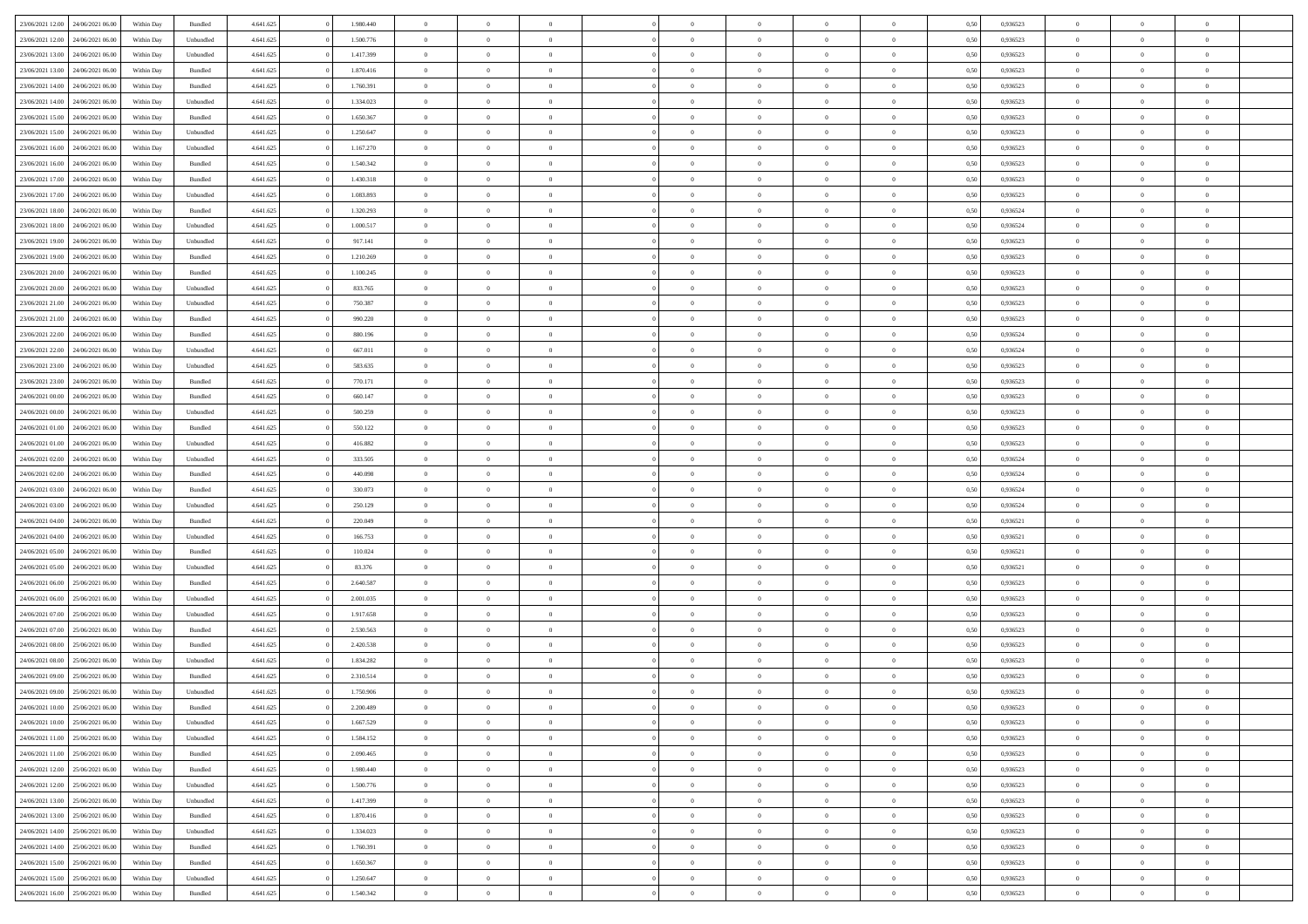| 24/06/2021 16:00 | 25/06/2021 06:00 | Within Day | Unbundled          | 4.641.625 | 1.167.270 | $\overline{0}$ | $\theta$       |                | $\Omega$       | $\Omega$       | $\theta$       | $\theta$       | 0,50 | 0,936523 | $\theta$       | $\overline{0}$ | $\theta$       |  |
|------------------|------------------|------------|--------------------|-----------|-----------|----------------|----------------|----------------|----------------|----------------|----------------|----------------|------|----------|----------------|----------------|----------------|--|
| 24/06/2021 17:00 | 25/06/2021 06:00 | Within Day | Bundled            | 4.641.625 | 1.430.318 | $\overline{0}$ | $\theta$       | $\overline{0}$ | $\overline{0}$ | $\bf{0}$       | $\overline{0}$ | $\bf{0}$       | 0,50 | 0,936523 | $\theta$       | $\overline{0}$ | $\overline{0}$ |  |
| 24/06/2021 17:00 | 25/06/2021 06:00 | Within Day | Unbundled          | 4.641.625 | 1.083.893 | $\overline{0}$ | $\bf{0}$       | $\overline{0}$ | $\bf{0}$       | $\bf{0}$       | $\bf{0}$       | $\mathbf{0}$   | 0,50 | 0,936523 | $\overline{0}$ | $\overline{0}$ | $\bf{0}$       |  |
| 24/06/2021 18:00 | 25/06/2021 06:00 | Within Day | Unbundled          | 4.641.625 | 1.000.517 | $\overline{0}$ | $\overline{0}$ | $\overline{0}$ | $\overline{0}$ | $\bf{0}$       | $\overline{0}$ | $\overline{0}$ | 0.50 | 0.936524 | $\theta$       | $\theta$       | $\overline{0}$ |  |
| 24/06/2021 18:00 | 25/06/2021 06:00 |            | Bundled            | 4.641.625 | 1.320.293 | $\overline{0}$ | $\theta$       | $\overline{0}$ | $\overline{0}$ | $\bf{0}$       | $\overline{0}$ |                |      | 0,936524 | $\theta$       | $\overline{0}$ | $\overline{0}$ |  |
|                  |                  | Within Day |                    |           |           |                |                |                |                |                |                | $\bf{0}$       | 0,50 |          |                |                |                |  |
| 24/06/2021 19:00 | 25/06/2021 06:00 | Within Day | Unbundled          | 4.641.625 | 917.141   | $\overline{0}$ | $\overline{0}$ | $\overline{0}$ | $\bf{0}$       | $\overline{0}$ | $\overline{0}$ | $\mathbf{0}$   | 0,50 | 0,936523 | $\overline{0}$ | $\overline{0}$ | $\bf{0}$       |  |
| 24/06/2021 19:00 | 25/06/2021 06:00 | Within Dav | Bundled            | 4.641.625 | 1.210.269 | $\overline{0}$ | $\overline{0}$ | $\overline{0}$ | $\overline{0}$ | $\overline{0}$ | $\overline{0}$ | $\overline{0}$ | 0.50 | 0.936523 | $\theta$       | $\overline{0}$ | $\overline{0}$ |  |
| 24/06/2021 20:00 | 25/06/2021 06:00 | Within Day | Bundled            | 4.641.625 | 1.100.245 | $\overline{0}$ | $\theta$       | $\overline{0}$ | $\overline{0}$ | $\bf{0}$       | $\overline{0}$ | $\bf{0}$       | 0,50 | 0,936523 | $\theta$       | $\theta$       | $\overline{0}$ |  |
| 24/06/2021 20:00 | 25/06/2021 06:00 | Within Day | Unbundled          | 4.641.625 | 833.765   | $\overline{0}$ | $\overline{0}$ | $\overline{0}$ | $\bf{0}$       | $\bf{0}$       | $\bf{0}$       | $\mathbf{0}$   | 0,50 | 0,936523 | $\,0\,$        | $\overline{0}$ | $\overline{0}$ |  |
| 24/06/2021 21:00 | 25/06/2021 06:00 | Within Dav | Bundled            | 4.641.625 | 990.220   | $\overline{0}$ | $\overline{0}$ | $\overline{0}$ | $\overline{0}$ | $\overline{0}$ | $\overline{0}$ | $\overline{0}$ | 0.50 | 0.936523 | $\theta$       | $\overline{0}$ | $\overline{0}$ |  |
| 24/06/2021 21:00 | 25/06/2021 06:00 | Within Day | Unbundled          | 4.641.625 | 750.387   | $\overline{0}$ | $\theta$       | $\overline{0}$ | $\overline{0}$ | $\bf{0}$       | $\overline{0}$ | $\bf{0}$       | 0,50 | 0,936523 | $\,$ 0 $\,$    | $\overline{0}$ | $\overline{0}$ |  |
|                  |                  |            |                    |           |           |                |                |                |                |                |                |                |      |          |                |                |                |  |
| 24/06/2021 22.00 | 25/06/2021 06:00 | Within Day | Unbundled          | 4.641.625 | 667.011   | $\overline{0}$ | $\overline{0}$ | $\overline{0}$ | $\bf{0}$       | $\bf{0}$       | $\bf{0}$       | $\mathbf{0}$   | 0,50 | 0,936524 | $\overline{0}$ | $\overline{0}$ | $\bf{0}$       |  |
| 24/06/2021 22:00 | 25/06/2021 06:00 | Within Day | Bundled            | 4.641.625 | 880.196   | $\overline{0}$ | $\overline{0}$ | $\overline{0}$ | $\overline{0}$ | $\bf{0}$       | $\overline{0}$ | $\overline{0}$ | 0.50 | 0.936524 | $\theta$       | $\theta$       | $\overline{0}$ |  |
| 24/06/2021 23:00 | 25/06/2021 06:00 | Within Day | Bundled            | 4.641.625 | 770.171   | $\overline{0}$ | $\theta$       | $\overline{0}$ | $\overline{0}$ | $\bf{0}$       | $\overline{0}$ | $\bf{0}$       | 0,50 | 0,936523 | $\theta$       | $\overline{0}$ | $\overline{0}$ |  |
| 24/06/2021 23:00 | 25/06/2021 06:00 | Within Day | Unbundled          | 4.641.625 | 583.635   | $\overline{0}$ | $\overline{0}$ | $\overline{0}$ | $\bf{0}$       | $\overline{0}$ | $\overline{0}$ | $\mathbf{0}$   | 0,50 | 0,936523 | $\overline{0}$ | $\overline{0}$ | $\bf{0}$       |  |
| 25/06/2021 00:00 | 25/06/2021 06:00 | Within Dav | Bundled            | 4.641.625 | 660.147   | $\overline{0}$ | $\overline{0}$ | $\overline{0}$ | $\overline{0}$ | $\overline{0}$ | $\overline{0}$ | $\overline{0}$ | 0.50 | 0.936523 | $\theta$       | $\overline{0}$ | $\overline{0}$ |  |
| 25/06/2021 00:00 | 25/06/2021 06:00 | Within Day | Unbundled          | 4.641.625 | 500.259   | $\overline{0}$ | $\theta$       | $\overline{0}$ | $\overline{0}$ | $\bf{0}$       | $\overline{0}$ | $\bf{0}$       | 0,50 | 0,936523 | $\theta$       | $\theta$       | $\overline{0}$ |  |
| 25/06/2021 01:00 | 25/06/2021 06:00 | Within Day | Unbundled          | 4.641.625 | 416.882   | $\overline{0}$ | $\overline{0}$ | $\overline{0}$ | $\bf{0}$       | $\bf{0}$       | $\bf{0}$       | $\mathbf{0}$   | 0,50 | 0,936523 | $\,0\,$        | $\overline{0}$ | $\bf{0}$       |  |
| 25/06/2021 01:00 | 25/06/2021 06:00 | Within Day | Bundled            | 4.641.625 | 550.122   | $\overline{0}$ | $\overline{0}$ | $\overline{0}$ | $\overline{0}$ | $\overline{0}$ | $\overline{0}$ | $\overline{0}$ | 0.50 | 0.936523 | $\theta$       | $\overline{0}$ | $\overline{0}$ |  |
|                  |                  |            |                    |           |           |                |                |                |                |                |                |                |      |          |                |                |                |  |
| 25/06/2021 02:00 | 25/06/2021 06:00 | Within Day | Bundled            | 4.641.625 | 440.098   | $\overline{0}$ | $\theta$       | $\overline{0}$ | $\overline{0}$ | $\bf{0}$       | $\overline{0}$ | $\bf{0}$       | 0,50 | 0,936524 | $\,$ 0 $\,$    | $\overline{0}$ | $\overline{0}$ |  |
| 25/06/2021 02:00 | 25/06/2021 06:00 | Within Day | Unbundled          | 4.641.625 | 333.505   | $\overline{0}$ | $\overline{0}$ | $\overline{0}$ | $\bf{0}$       | $\bf{0}$       | $\bf{0}$       | $\mathbf{0}$   | 0,50 | 0,936524 | $\overline{0}$ | $\overline{0}$ | $\bf{0}$       |  |
| 25/06/2021 03:00 | 25/06/2021 06:00 | Within Day | Bundled            | 4.641.625 | 330.073   | $\overline{0}$ | $\overline{0}$ | $\overline{0}$ | $\overline{0}$ | $\overline{0}$ | $\overline{0}$ | $\overline{0}$ | 0.50 | 0.936524 | $\theta$       | $\overline{0}$ | $\overline{0}$ |  |
| 25/06/2021 03:00 | 25/06/2021 06:00 | Within Day | Unbundled          | 4.641.625 | 250.129   | $\overline{0}$ | $\theta$       | $\overline{0}$ | $\overline{0}$ | $\bf{0}$       | $\overline{0}$ | $\,$ 0 $\,$    | 0,50 | 0,936524 | $\,$ 0 $\,$    | $\overline{0}$ | $\overline{0}$ |  |
| 25/06/2021 04:00 | 25/06/2021 06:00 | Within Day | Unbundled          | 4.641.625 | 166.753   | $\overline{0}$ | $\overline{0}$ | $\overline{0}$ | $\bf{0}$       | $\overline{0}$ | $\overline{0}$ | $\mathbf{0}$   | 0,50 | 0,936521 | $\overline{0}$ | $\overline{0}$ | $\bf{0}$       |  |
| 25/06/2021 04:00 | 25/06/2021 06:00 | Within Dav | Bundled            | 4.641.625 | 220.049   | $\overline{0}$ | $\overline{0}$ | $\overline{0}$ | $\overline{0}$ | $\overline{0}$ | $\overline{0}$ | $\overline{0}$ | 0.50 | 0,936521 | $\theta$       | $\overline{0}$ | $\overline{0}$ |  |
| 25/06/2021 05:00 | 25/06/2021 06:00 | Within Day | Bundled            | 4.641.625 | 110.024   | $\overline{0}$ | $\theta$       | $\overline{0}$ | $\overline{0}$ | $\bf{0}$       | $\overline{0}$ | $\bf{0}$       | 0,50 | 0,936521 | $\theta$       | $\theta$       | $\overline{0}$ |  |
|                  |                  |            |                    |           |           |                |                |                |                |                |                |                |      |          |                |                |                |  |
| 25/06/2021 05:00 | 25/06/2021 06:00 | Within Day | Unbundled          | 4.641.625 | 83.376    | $\overline{0}$ | $\overline{0}$ | $\overline{0}$ | $\bf{0}$       | $\bf{0}$       | $\bf{0}$       | $\mathbf{0}$   | 0,50 | 0,936521 | $\,0\,$        | $\overline{0}$ | $\overline{0}$ |  |
| 25/06/2021 06:00 | 26/06/2021 06:00 | Within Day | Unbundled          | 4.641.625 | 2.001.035 | $\overline{0}$ | $\overline{0}$ | $\overline{0}$ | $\overline{0}$ | $\overline{0}$ | $\overline{0}$ | $\overline{0}$ | 0.50 | 0.936523 | $\theta$       | $\overline{0}$ | $\overline{0}$ |  |
| 25/06/2021 06:00 | 26/06/2021 06:00 | Within Day | Bundled            | 4.641.625 | 2.640.587 | $\overline{0}$ | $\theta$       | $\overline{0}$ | $\overline{0}$ | $\bf{0}$       | $\overline{0}$ | $\bf{0}$       | 0,50 | 0,936523 | $\,$ 0 $\,$    | $\overline{0}$ | $\overline{0}$ |  |
| 25/06/2021 07:00 | 26/06/2021 06:00 | Within Day | Bundled            | 4.641.625 | 2.530.563 | $\overline{0}$ | $\overline{0}$ | $\overline{0}$ | $\bf{0}$       | $\bf{0}$       | $\bf{0}$       | $\mathbf{0}$   | 0,50 | 0,936523 | $\overline{0}$ | $\overline{0}$ | $\bf{0}$       |  |
| 25/06/2021 07:00 | 26/06/2021 06:00 | Within Day | Unbundled          | 4.641.625 | 1.917.658 | $\overline{0}$ | $\Omega$       | $\overline{0}$ | $\Omega$       | $\Omega$       | $\overline{0}$ | $\overline{0}$ | 0,50 | 0,936523 | $\,0\,$        | $\theta$       | $\theta$       |  |
| 25/06/2021 08:00 | 26/06/2021 06:00 | Within Day | Bundled            | 4.641.625 | 2.420.538 | $\overline{0}$ | $\theta$       | $\overline{0}$ | $\overline{0}$ | $\bf{0}$       | $\overline{0}$ | $\bf{0}$       | 0,50 | 0,936523 | $\theta$       | $\overline{0}$ | $\overline{0}$ |  |
| 25/06/2021 08:00 | 26/06/2021 06:00 | Within Day | Unbundled          | 4.641.625 | 1.834.282 | $\overline{0}$ | $\overline{0}$ | $\overline{0}$ | $\bf{0}$       | $\overline{0}$ | $\overline{0}$ | $\mathbf{0}$   | 0,50 | 0,936523 | $\overline{0}$ | $\overline{0}$ | $\bf{0}$       |  |
|                  |                  |            |                    |           |           |                | $\Omega$       |                |                |                |                |                |      |          |                |                | $\theta$       |  |
| 25/06/2021 09:00 | 26/06/2021 06:00 | Within Day | Unbundled          | 4.641.625 | 1.750.906 | $\overline{0}$ |                | $\Omega$       | $\Omega$       | $\overline{0}$ | $\overline{0}$ | $\overline{0}$ | 0.50 | 0.936523 | $\,0\,$        | $\theta$       |                |  |
| 25/06/2021 09:00 | 26/06/2021 06:00 | Within Day | Bundled            | 4.641.625 | 2.310.514 | $\overline{0}$ | $\theta$       | $\overline{0}$ | $\overline{0}$ | $\bf{0}$       | $\overline{0}$ | $\bf{0}$       | 0,50 | 0,936523 | $\theta$       | $\overline{0}$ | $\overline{0}$ |  |
| 25/06/2021 10:00 | 26/06/2021 06:00 | Within Day | Bundled            | 4.641.625 | 2.200.489 | $\overline{0}$ | $\overline{0}$ | $\overline{0}$ | $\bf{0}$       | $\bf{0}$       | $\bf{0}$       | $\mathbf{0}$   | 0,50 | 0,936523 | $\bf{0}$       | $\overline{0}$ | $\bf{0}$       |  |
| 25/06/2021 10:00 | 26/06/2021 06:00 | Within Day | Unbundled          | 4.641.625 | 1.667.529 | $\overline{0}$ | $\Omega$       | $\Omega$       | $\Omega$       | $\overline{0}$ | $\overline{0}$ | $\overline{0}$ | 0.50 | 0.936523 | $\,$ 0 $\,$    | $\theta$       | $\theta$       |  |
| 25/06/2021 11:00 | 26/06/2021 06:00 | Within Day | Bundled            | 4.641.625 | 2.090.465 | $\overline{0}$ | $\theta$       | $\overline{0}$ | $\overline{0}$ | $\,$ 0         | $\overline{0}$ | $\bf{0}$       | 0,50 | 0,936523 | $\,$ 0 $\,$    | $\overline{0}$ | $\overline{0}$ |  |
| 25/06/2021 11:00 | 26/06/2021 06:00 | Within Day | Unbundled          | 4.641.625 | 1.584.152 | $\overline{0}$ | $\bf{0}$       | $\overline{0}$ | $\bf{0}$       | $\bf{0}$       | $\bf{0}$       | $\mathbf{0}$   | 0,50 | 0,936523 | $\overline{0}$ | $\overline{0}$ | $\bf{0}$       |  |
| 25/06/2021 12:00 | 26/06/2021 06:00 | Within Day | Bundled            | 4.641.625 | 1.980.440 | $\overline{0}$ | $\Omega$       | $\overline{0}$ | $\Omega$       | $\overline{0}$ | $\overline{0}$ | $\overline{0}$ | 0,50 | 0,936523 | $\,0\,$        | $\theta$       | $\theta$       |  |
| 25/06/2021 12:00 | 26/06/2021 06:00 | Within Day | Unbundled          | 4.641.625 | 1.500.776 | $\overline{0}$ | $\overline{0}$ | $\overline{0}$ | $\overline{0}$ | $\,$ 0         | $\overline{0}$ | $\bf{0}$       | 0,50 | 0,936523 | $\,$ 0 $\,$    | $\overline{0}$ | $\overline{0}$ |  |
| 25/06/2021 13:00 | 26/06/2021 06:00 | Within Day | Bundled            | 4.641.625 | 1.870.416 | $\overline{0}$ | $\overline{0}$ | $\overline{0}$ | $\bf{0}$       | $\bf{0}$       | $\bf{0}$       | $\mathbf{0}$   | 0,50 | 0,936523 | $\overline{0}$ | $\overline{0}$ | $\bf{0}$       |  |
|                  |                  |            |                    |           |           |                |                |                |                |                |                |                |      |          |                |                |                |  |
| 25/06/2021 13:00 | 26/06/2021 06:00 | Within Day | Unbundled          | 4.641.625 | 1.417.399 | $\overline{0}$ | $\Omega$       | $\Omega$       | $\Omega$       | $\Omega$       | $\Omega$       | $\overline{0}$ | 0.50 | 0.936523 | $\theta$       | $\theta$       | $\theta$       |  |
| 25/06/2021 14:00 | 26/06/2021 06:00 | Within Day | Unbundled          | 4.641.625 | 1.334.023 | $\overline{0}$ | $\overline{0}$ | $\overline{0}$ | $\bf{0}$       | $\,$ 0         | $\bf{0}$       | $\bf{0}$       | 0,50 | 0,936523 | $\,0\,$        | $\,$ 0 $\,$    | $\overline{0}$ |  |
| 25/06/2021 14:00 | 26/06/2021 06:00 | Within Day | $\mathbf B$ undled | 4.641.625 | 1.760.391 | $\bf{0}$       | $\bf{0}$       |                |                | $\bf{0}$       |                |                | 0,50 | 0,936523 | $\bf{0}$       | $\overline{0}$ |                |  |
| 25/06/2021 15:00 | 26/06/2021 06:00 | Within Day | Bundled            | 4.641.625 | 1.650.367 | $\overline{0}$ | $\overline{0}$ | $\overline{0}$ | $\Omega$       | $\overline{0}$ | $\overline{0}$ | $\overline{0}$ | 0.50 | 0.936523 | $\theta$       | $\theta$       | $\theta$       |  |
| 25/06/2021 15:00 | 26/06/2021 06:00 | Within Day | Unbundled          | 4.641.625 | 1.250.647 | $\overline{0}$ | $\,$ 0         | $\overline{0}$ | $\bf{0}$       | $\,$ 0 $\,$    | $\overline{0}$ | $\mathbf{0}$   | 0,50 | 0,936523 | $\,$ 0 $\,$    | $\,$ 0 $\,$    | $\,$ 0         |  |
| 25/06/2021 16:00 | 26/06/2021 06:00 | Within Day | Unbundled          | 4.641.625 | 1.167.270 | $\overline{0}$ | $\overline{0}$ | $\overline{0}$ | $\overline{0}$ | $\overline{0}$ | $\overline{0}$ | $\mathbf{0}$   | 0,50 | 0,936523 | $\overline{0}$ | $\bf{0}$       | $\bf{0}$       |  |
| 25/06/2021 16:00 | 26/06/2021 06:00 | Within Day | Bundled            | 4.641.625 | 1.540.342 | $\overline{0}$ | $\overline{0}$ | $\overline{0}$ | $\Omega$       | $\overline{0}$ | $\overline{0}$ | $\bf{0}$       | 0,50 | 0,936523 | $\overline{0}$ | $\theta$       | $\overline{0}$ |  |
| 25/06/2021 17:00 | 26/06/2021 06:00 | Within Day | Bundled            | 4.641.625 | 1.430.318 | $\overline{0}$ | $\,$ 0         | $\overline{0}$ | $\overline{0}$ | $\overline{0}$ | $\overline{0}$ | $\bf{0}$       | 0,50 | 0,936523 | $\,$ 0 $\,$    | $\overline{0}$ | $\overline{0}$ |  |
|                  |                  |            |                    |           |           |                |                |                |                |                |                |                |      |          |                |                |                |  |
| 25/06/2021 17:00 | 26/06/2021 06:00 | Within Day | Unbundled          | 4.641.625 | 1.083.893 | $\overline{0}$ | $\overline{0}$ | $\overline{0}$ | $\overline{0}$ | $\overline{0}$ | $\overline{0}$ | $\mathbf{0}$   | 0,50 | 0,936523 | $\overline{0}$ | $\overline{0}$ | $\bf{0}$       |  |
| 25/06/2021 18:00 | 26/06/2021 06:00 | Within Day | Unbundled          | 4.641.625 | 1.000.517 | $\overline{0}$ | $\overline{0}$ | $\overline{0}$ | $\Omega$       | $\overline{0}$ | $\overline{0}$ | $\bf{0}$       | 0.50 | 0,936524 | $\overline{0}$ | $\theta$       | $\overline{0}$ |  |
| 25/06/2021 18:00 | 26/06/2021 06:00 | Within Day | Bundled            | 4.641.625 | 1.320.293 | $\overline{0}$ | $\,$ 0         | $\overline{0}$ | $\bf{0}$       | $\bf{0}$       | $\bf{0}$       | $\bf{0}$       | 0,50 | 0,936524 | $\,$ 0 $\,$    | $\overline{0}$ | $\overline{0}$ |  |
| 25/06/2021 19:00 | 26/06/2021 06:00 | Within Day | Bundled            | 4.641.625 | 1.210.269 | $\overline{0}$ | $\bf{0}$       | $\overline{0}$ | $\overline{0}$ | $\overline{0}$ | $\overline{0}$ | $\mathbf{0}$   | 0,50 | 0,936523 | $\overline{0}$ | $\overline{0}$ | $\bf{0}$       |  |
| 25/06/2021 19:00 | 26/06/2021 06:00 | Within Day | Unbundled          | 4.641.625 | 917.141   | $\overline{0}$ | $\overline{0}$ | $\overline{0}$ | $\Omega$       | $\overline{0}$ | $\overline{0}$ | $\bf{0}$       | 0.50 | 0.936523 | $\overline{0}$ | $\theta$       | $\overline{0}$ |  |
| 25/06/2021 20:00 | 26/06/2021 06:00 | Within Day | Unbundled          | 4.641.625 | 833.765   | $\overline{0}$ | $\,$ 0 $\,$    | $\overline{0}$ | $\overline{0}$ | $\bf{0}$       | $\bf{0}$       | $\bf{0}$       | 0,50 | 0,936523 | $\,$ 0 $\,$    | $\,$ 0 $\,$    | $\bf{0}$       |  |
| 25/06/2021 20:00 | 26/06/2021 06:00 | Within Day | Bundled            | 4.641.625 | 1.100.245 | $\overline{0}$ | $\bf{0}$       | $\overline{0}$ | $\bf{0}$       | $\bf{0}$       | $\bf{0}$       | $\bf{0}$       | 0,50 | 0,936523 | $\overline{0}$ | $\overline{0}$ | $\bf{0}$       |  |
|                  |                  |            |                    |           |           |                |                |                |                |                |                |                |      |          |                |                |                |  |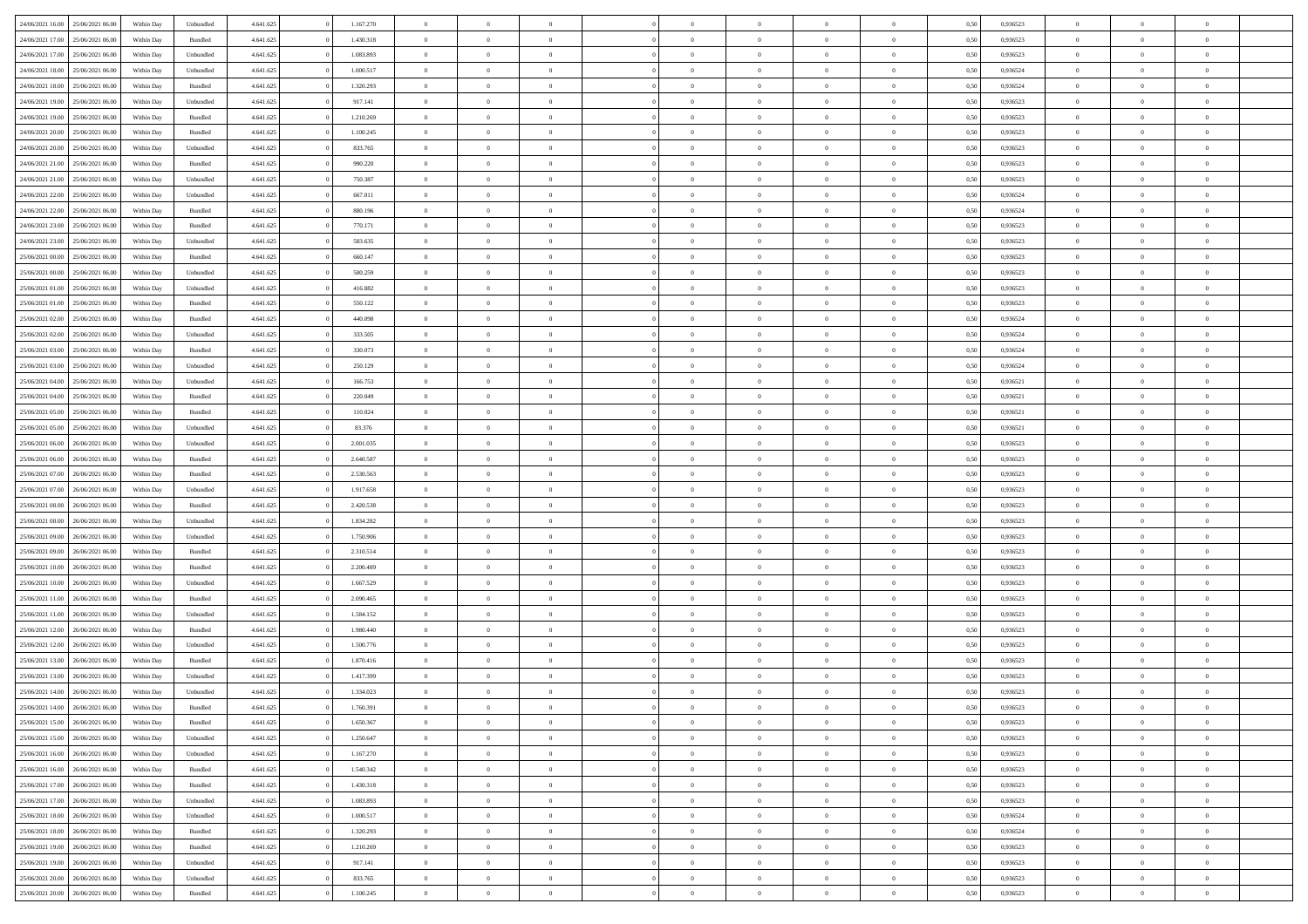| 25/06/2021 21:00                  | 26/06/2021 06:00 | Within Day | Bundled            | 4.641.625 | 990.220   | $\overline{0}$ | $\Omega$       |                | $\Omega$       | $\Omega$       | $\theta$       | $\theta$       | 0.50 | 0,936523 | $\theta$       | $\theta$       | $\theta$       |  |
|-----------------------------------|------------------|------------|--------------------|-----------|-----------|----------------|----------------|----------------|----------------|----------------|----------------|----------------|------|----------|----------------|----------------|----------------|--|
| 25/06/2021 21:00                  | 26/06/2021 06:00 | Within Day | Unbundled          | 4.641.625 | 750.387   | $\overline{0}$ | $\theta$       | $\overline{0}$ | $\overline{0}$ | $\bf{0}$       | $\overline{0}$ | $\bf{0}$       | 0,50 | 0,936523 | $\theta$       | $\overline{0}$ | $\overline{0}$ |  |
| 25/06/2021 22:00                  | 26/06/2021 06:00 | Within Day | Unbundled          | 4.641.625 | 667.011   | $\overline{0}$ | $\bf{0}$       | $\overline{0}$ | $\bf{0}$       | $\bf{0}$       | $\bf{0}$       | $\mathbf{0}$   | 0,50 | 0,936524 | $\bf{0}$       | $\overline{0}$ | $\bf{0}$       |  |
| 25/06/2021 22:00                  | 26/06/2021 06:00 | Within Dav | Bundled            | 4.641.625 | 880,196   | $\overline{0}$ | $\overline{0}$ | $\overline{0}$ | $\overline{0}$ | $\bf{0}$       | $\overline{0}$ | $\overline{0}$ | 0.50 | 0.936524 | $\theta$       | $\theta$       | $\overline{0}$ |  |
| 25/06/2021 23:00                  | 26/06/2021 06:00 |            |                    | 4.641.625 | 583.635   | $\overline{0}$ | $\theta$       | $\overline{0}$ | $\overline{0}$ | $\bf{0}$       | $\overline{0}$ |                |      | 0,936523 | $\theta$       | $\overline{0}$ | $\overline{0}$ |  |
|                                   |                  | Within Day | Unbundled          |           |           |                |                |                |                |                |                | $\bf{0}$       | 0,50 |          |                |                |                |  |
| 25/06/2021 23:00                  | 26/06/2021 06:00 | Within Day | Bundled            | 4.641.625 | 770.171   | $\overline{0}$ | $\overline{0}$ | $\overline{0}$ | $\bf{0}$       | $\overline{0}$ | $\overline{0}$ | $\mathbf{0}$   | 0,50 | 0,936523 | $\bf{0}$       | $\overline{0}$ | $\bf{0}$       |  |
| 26/06/2021 00:00                  | 26/06/2021 06:00 | Within Dav | Unbundled          | 4.641.625 | 500.259   | $\overline{0}$ | $\overline{0}$ | $\overline{0}$ | $\overline{0}$ | $\overline{0}$ | $\overline{0}$ | $\overline{0}$ | 0.50 | 0.936523 | $\theta$       | $\overline{0}$ | $\overline{0}$ |  |
| 26/06/2021 00:00                  | 26/06/2021 06:00 | Within Day | Bundled            | 4.641.625 | 660.147   | $\overline{0}$ | $\theta$       | $\overline{0}$ | $\overline{0}$ | $\bf{0}$       | $\overline{0}$ | $\bf{0}$       | 0,50 | 0,936523 | $\theta$       | $\theta$       | $\overline{0}$ |  |
| 26/06/2021 01:00                  | 26/06/2021 06:00 | Within Day | Unbundled          | 4.641.625 | 416.882   | $\overline{0}$ | $\overline{0}$ | $\overline{0}$ | $\bf{0}$       | $\bf{0}$       | $\bf{0}$       | $\bf{0}$       | 0,50 | 0,936523 | $\,0\,$        | $\overline{0}$ | $\overline{0}$ |  |
| 26/06/2021 01:00                  | 26/06/2021 06:00 | Within Dav | Bundled            | 4.641.625 | 550.122   | $\overline{0}$ | $\overline{0}$ | $\overline{0}$ | $\overline{0}$ | $\overline{0}$ | $\overline{0}$ | $\overline{0}$ | 0.50 | 0.936523 | $\theta$       | $\overline{0}$ | $\overline{0}$ |  |
| 26/06/2021 02:00                  | 26/06/2021 06:00 |            |                    | 4.641.625 | 333.505   | $\overline{0}$ | $\theta$       | $\overline{0}$ | $\overline{0}$ | $\bf{0}$       | $\overline{0}$ |                |      | 0,936524 | $\,$ 0 $\,$    | $\overline{0}$ | $\overline{0}$ |  |
|                                   |                  | Within Day | Unbundled          |           |           |                |                |                |                |                |                | $\bf{0}$       | 0,50 |          |                |                |                |  |
| 26/06/2021 02:00                  | 26/06/2021 06:00 | Within Day | Bundled            | 4.641.625 | 440.098   | $\overline{0}$ | $\bf{0}$       | $\overline{0}$ | $\bf{0}$       | $\bf{0}$       | $\bf{0}$       | $\mathbf{0}$   | 0,50 | 0,936524 | $\bf{0}$       | $\overline{0}$ | $\bf{0}$       |  |
| 26/06/2021 03:00                  | 26/06/2021 06:00 | Within Day | Unbundled          | 4.641.625 | 250.129   | $\overline{0}$ | $\overline{0}$ | $\overline{0}$ | $\overline{0}$ | $\bf{0}$       | $\overline{0}$ | $\overline{0}$ | 0.50 | 0.936524 | $\theta$       | $\theta$       | $\overline{0}$ |  |
| 26/06/2021 03:00                  | 26/06/2021 06:00 | Within Day | Bundled            | 4.641.625 | 330.073   | $\overline{0}$ | $\theta$       | $\overline{0}$ | $\overline{0}$ | $\bf{0}$       | $\overline{0}$ | $\bf{0}$       | 0,50 | 0,936524 | $\theta$       | $\overline{0}$ | $\overline{0}$ |  |
| 26/06/2021 04:00                  | 26/06/2021 06:00 | Within Day | Unbundled          | 4.641.625 | 166.753   | $\overline{0}$ | $\overline{0}$ | $\overline{0}$ | $\bf{0}$       | $\overline{0}$ | $\overline{0}$ | $\mathbf{0}$   | 0,50 | 0,936521 | $\bf{0}$       | $\overline{0}$ | $\bf{0}$       |  |
| 26/06/2021 04:00                  | 26/06/2021 06:00 | Within Dav | Bundled            | 4.641.625 | 220.049   | $\overline{0}$ | $\overline{0}$ | $\overline{0}$ | $\overline{0}$ | $\overline{0}$ | $\overline{0}$ | $\overline{0}$ | 0.50 | 0,936521 | $\theta$       | $\overline{0}$ | $\overline{0}$ |  |
| 26/06/2021 05:00                  | 26/06/2021 06:00 | Within Day | Unbundled          | 4.641.625 | 83.376    | $\overline{0}$ | $\theta$       | $\overline{0}$ | $\overline{0}$ | $\bf{0}$       | $\overline{0}$ | $\bf{0}$       | 0,50 | 0,936521 | $\theta$       | $\theta$       | $\overline{0}$ |  |
| 26/06/2021 05:00                  | 26/06/2021 06:00 | Within Day | Bundled            | 4.641.625 | 110.024   | $\overline{0}$ | $\overline{0}$ | $\overline{0}$ | $\bf{0}$       | $\bf{0}$       | $\bf{0}$       | $\bf{0}$       | 0,50 | 0,936521 | $\,0\,$        | $\overline{0}$ | $\overline{0}$ |  |
| 26/06/2021 06:00                  | 27/06/2021 06:00 | Within Dav | Unbundled          | 4.641.625 | 2.001.035 | $\overline{0}$ | $\overline{0}$ | $\overline{0}$ | $\overline{0}$ | $\overline{0}$ | $\overline{0}$ | $\overline{0}$ | 0.50 | 0.936523 | $\theta$       | $\overline{0}$ | $\overline{0}$ |  |
|                                   |                  |            |                    |           |           |                |                |                |                |                |                |                |      |          |                |                |                |  |
| 26/06/2021 06:00                  | 27/06/2021 06.00 | Within Day | Bundled            | 4.641.625 | 2.640.587 | $\overline{0}$ | $\theta$       | $\overline{0}$ | $\overline{0}$ | $\bf{0}$       | $\overline{0}$ | $\bf{0}$       | 0,50 | 0,936523 | $\,$ 0 $\,$    | $\overline{0}$ | $\overline{0}$ |  |
| 26/06/2021 07:00                  | 27/06/2021 06:00 | Within Day | Bundled            | 4.641.625 | 2.530.563 | $\overline{0}$ | $\overline{0}$ | $\overline{0}$ | $\bf{0}$       | $\bf{0}$       | $\bf{0}$       | $\bf{0}$       | 0,50 | 0,936523 | $\,0\,$        | $\overline{0}$ | $\bf{0}$       |  |
| 26/06/2021 07:00                  | 27/06/2021 06:00 | Within Day | Unbundled          | 4.641.625 | 1.917.658 | $\overline{0}$ | $\overline{0}$ | $\overline{0}$ | $\overline{0}$ | $\bf{0}$       | $\overline{0}$ | $\overline{0}$ | 0.50 | 0.936523 | $\theta$       | $\overline{0}$ | $\overline{0}$ |  |
| 26/06/2021 08:00                  | 27/06/2021 06.00 | Within Day | Unbundled          | 4.641.625 | 1.834.282 | $\overline{0}$ | $\theta$       | $\overline{0}$ | $\overline{0}$ | $\bf{0}$       | $\overline{0}$ | $\bf{0}$       | 0,50 | 0,936523 | $\theta$       | $\overline{0}$ | $\overline{0}$ |  |
| 26/06/2021 08:00                  | 27/06/2021 06:00 | Within Day | Bundled            | 4.641.625 | 2.420.538 | $\overline{0}$ | $\overline{0}$ | $\overline{0}$ | $\bf{0}$       | $\overline{0}$ | $\overline{0}$ | $\mathbf{0}$   | 0,50 | 0,936523 | $\overline{0}$ | $\overline{0}$ | $\bf{0}$       |  |
| 26/06/2021 09:00                  | 27/06/2021 06:00 | Within Dav | Bundled            | 4.641.625 | 2.310.514 | $\overline{0}$ | $\overline{0}$ | $\overline{0}$ | $\overline{0}$ | $\overline{0}$ | $\overline{0}$ | $\overline{0}$ | 0.50 | 0.936523 | $\theta$       | $\overline{0}$ | $\overline{0}$ |  |
| 26/06/2021 09:00                  | 27/06/2021 06.00 | Within Day | Unbundled          | 4.641.625 | 1.750.906 | $\overline{0}$ | $\theta$       | $\overline{0}$ | $\overline{0}$ | $\bf{0}$       | $\overline{0}$ | $\bf{0}$       | 0,50 | 0,936523 | $\theta$       | $\theta$       | $\overline{0}$ |  |
|                                   |                  |            |                    |           |           |                |                |                |                |                |                |                |      |          |                |                |                |  |
| 26/06/2021 10:00                  | 27/06/2021 06:00 | Within Day | Unbundled          | 4.641.625 | 1.667.529 | $\overline{0}$ | $\overline{0}$ | $\overline{0}$ | $\bf{0}$       | $\bf{0}$       | $\bf{0}$       | $\bf{0}$       | 0,50 | 0,936523 | $\,0\,$        | $\overline{0}$ | $\overline{0}$ |  |
| 26/06/2021 10:00                  | 27/06/2021 06:00 | Within Day | Bundled            | 4.641.625 | 2.200.489 | $\overline{0}$ | $\overline{0}$ | $\overline{0}$ | $\overline{0}$ | $\overline{0}$ | $\overline{0}$ | $\overline{0}$ | 0.50 | 0.936523 | $\theta$       | $\overline{0}$ | $\overline{0}$ |  |
| 26/06/2021 11:00                  | 27/06/2021 06.00 | Within Day | Unbundled          | 4.641.625 | 1.584.152 | $\overline{0}$ | $\theta$       | $\overline{0}$ | $\overline{0}$ | $\bf{0}$       | $\overline{0}$ | $\bf{0}$       | 0,50 | 0,936523 | $\,$ 0 $\,$    | $\overline{0}$ | $\overline{0}$ |  |
| 26/06/2021 11:00                  | 27/06/2021 06:00 | Within Day | Bundled            | 4.641.625 | 2.090.465 | $\overline{0}$ | $\overline{0}$ | $\overline{0}$ | $\bf{0}$       | $\bf{0}$       | $\bf{0}$       | $\bf{0}$       | 0,50 | 0,936523 | $\bf{0}$       | $\overline{0}$ | $\bf{0}$       |  |
| 26/06/2021 12:00                  | 27/06/2021 06:00 | Within Day | Unbundled          | 4.641.625 | 1.500.776 | $\overline{0}$ | $\Omega$       | $\Omega$       | $\Omega$       | $\Omega$       | $\overline{0}$ | $\overline{0}$ | 0,50 | 0,936523 | $\,0\,$        | $\theta$       | $\theta$       |  |
| 26/06/2021 12:00                  | 27/06/2021 06.00 | Within Day | Bundled            | 4.641.625 | 1.980.440 | $\overline{0}$ | $\theta$       | $\overline{0}$ | $\overline{0}$ | $\bf{0}$       | $\overline{0}$ | $\bf{0}$       | 0,50 | 0,936523 | $\theta$       | $\overline{0}$ | $\overline{0}$ |  |
| 26/06/2021 13:00                  | 27/06/2021 06:00 | Within Day | Unbundled          | 4.641.625 | 1.417.399 | $\overline{0}$ | $\overline{0}$ | $\overline{0}$ | $\bf{0}$       | $\overline{0}$ | $\overline{0}$ | $\mathbf{0}$   | 0,50 | 0,936523 | $\bf{0}$       | $\overline{0}$ | $\bf{0}$       |  |
|                                   |                  |            |                    |           |           |                |                |                |                |                |                |                |      |          |                |                |                |  |
| 26/06/2021 13:00                  | 27/06/2021 06:00 | Within Day | Bundled            | 4.641.625 | 1.870.416 | $\overline{0}$ | $\Omega$       | $\Omega$       | $\Omega$       | $\bf{0}$       | $\overline{0}$ | $\overline{0}$ | 0.50 | 0.936523 | $\,0\,$        | $\theta$       | $\theta$       |  |
| 26/06/2021 14:00                  | 27/06/2021 06:00 | Within Day | Bundled            | 4.641.625 | 1.760.391 | $\overline{0}$ | $\theta$       | $\overline{0}$ | $\overline{0}$ | $\bf{0}$       | $\overline{0}$ | $\bf{0}$       | 0,50 | 0,936523 | $\theta$       | $\overline{0}$ | $\overline{0}$ |  |
| 26/06/2021 14:00                  | 27/06/2021 06:00 | Within Day | Unbundled          | 4.641.625 | 1.334.023 | $\overline{0}$ | $\overline{0}$ | $\overline{0}$ | $\bf{0}$       | $\bf{0}$       | $\bf{0}$       | $\bf{0}$       | 0,50 | 0,936523 | $\bf{0}$       | $\overline{0}$ | $\bf{0}$       |  |
| 26/06/2021 15:00                  | 27/06/2021 06:00 | Within Day | Bundled            | 4.641.625 | 1.650.367 | $\overline{0}$ | $\Omega$       | $\Omega$       | $\Omega$       | $\theta$       | $\theta$       | $\overline{0}$ | 0.50 | 0.936523 | $\,$ 0 $\,$    | $\theta$       | $\theta$       |  |
| 26/06/2021 15:00                  | 27/06/2021 06.00 | Within Day | Unbundled          | 4.641.625 | 1.250.647 | $\overline{0}$ | $\theta$       | $\overline{0}$ | $\overline{0}$ | $\bf{0}$       | $\overline{0}$ | $\bf{0}$       | 0,50 | 0,936523 | $\,$ 0 $\,$    | $\overline{0}$ | $\overline{0}$ |  |
| 26/06/2021 16:00                  | 27/06/2021 06:00 | Within Day | Bundled            | 4.641.625 | 1.540.342 | $\overline{0}$ | $\bf{0}$       | $\overline{0}$ | $\bf{0}$       | $\bf{0}$       | $\bf{0}$       | $\mathbf{0}$   | 0,50 | 0,936523 | $\bf{0}$       | $\overline{0}$ | $\bf{0}$       |  |
| 26/06/2021 16:00                  | 27/06/2021 06:00 | Within Day | Unbundled          | 4.641.625 | 1.167.270 | $\overline{0}$ | $\Omega$       | $\Omega$       | $\Omega$       | $\overline{0}$ | $\overline{0}$ | $\overline{0}$ | 0.50 | 0,936523 | $\,0\,$        | $\theta$       | $\theta$       |  |
| 26/06/2021 17:00                  | 27/06/2021 06.00 | Within Day | Bundled            | 4.641.625 | 1.430.318 | $\overline{0}$ | $\theta$       | $\overline{0}$ | $\overline{0}$ | $\bf{0}$       | $\overline{0}$ | $\bf{0}$       | 0,50 | 0,936523 | $\,$ 0 $\,$    | $\overline{0}$ | $\overline{0}$ |  |
|                                   |                  |            |                    |           |           |                |                |                |                |                |                |                |      |          |                |                |                |  |
| 26/06/2021 17.00                  | 27/06/2021 06:00 | Within Day | Unbundled          | 4.641.625 | 1.083.893 | $\overline{0}$ | $\overline{0}$ | $\overline{0}$ | $\bf{0}$       | $\bf{0}$       | $\bf{0}$       | $\mathbf{0}$   | 0,50 | 0,936523 | $\overline{0}$ | $\overline{0}$ | $\bf{0}$       |  |
| 26/06/2021 18:00                  | 27/06/2021 06:00 | Within Day | Bundled            | 4.641.625 | 1.320.293 | $\overline{0}$ | $\Omega$       | $\Omega$       | $\Omega$       | $\Omega$       | $\Omega$       | $\overline{0}$ | 0.50 | 0.936524 | $\theta$       | $\theta$       | $\theta$       |  |
| 26/06/2021 18:00                  | 27/06/2021 06:00 | Within Day | Unbundled          | 4.641.625 | 1.000.517 | $\overline{0}$ | $\overline{0}$ | $\overline{0}$ | $\bf{0}$       | $\,$ 0         | $\bf{0}$       | $\bf{0}$       | 0,50 | 0,936524 | $\,0\,$        | $\,0\,$        | $\overline{0}$ |  |
| 26/06/2021 19:00                  | 27/06/2021 06:00 | Within Day | Unbundled          | 4.641.625 | 917.141   | $\bf{0}$       | $\bf{0}$       |                |                |                |                |                | 0,50 | 0,936523 | $\bf{0}$       | $\overline{0}$ |                |  |
| 26/06/2021 19:00                  | 27/06/2021 06:00 | Within Day | Bundled            | 4.641.625 | 1.210.269 | $\overline{0}$ | $\overline{0}$ | $\overline{0}$ | $\Omega$       | $\overline{0}$ | $\overline{0}$ | $\overline{0}$ | 0.50 | 0.936523 | $\theta$       | $\theta$       | $\theta$       |  |
| 26/06/2021 20:00                  | 27/06/2021 06:00 | Within Day | Bundled            | 4.641.625 | 1.100.245 | $\overline{0}$ | $\,$ 0         | $\overline{0}$ | $\bf{0}$       | $\,$ 0 $\,$    | $\overline{0}$ | $\,$ 0 $\,$    | 0,50 | 0,936523 | $\,$ 0 $\,$    | $\,$ 0 $\,$    | $\,$ 0         |  |
| 26/06/2021 20:00                  | 27/06/2021 06:00 | Within Day | Unbundled          | 4.641.625 | 833.765   | $\overline{0}$ | $\overline{0}$ | $\overline{0}$ | $\overline{0}$ | $\overline{0}$ | $\overline{0}$ | $\mathbf{0}$   | 0,50 | 0,936523 | $\overline{0}$ | $\bf{0}$       | $\bf{0}$       |  |
| 26/06/2021 21:00                  | 27/06/2021 06:00 | Within Day | $\mathbf B$ undled | 4.641.625 | 990.220   | $\overline{0}$ | $\overline{0}$ | $\overline{0}$ | $\Omega$       | $\overline{0}$ | $\overline{0}$ | $\overline{0}$ | 0,50 | 0,936523 | $\overline{0}$ | $\theta$       | $\overline{0}$ |  |
|                                   |                  |            |                    |           |           |                |                |                |                |                |                |                |      |          |                |                |                |  |
| 26/06/2021 21:00                  | 27/06/2021 06:00 | Within Day | Unbundled          | 4.641.625 | 750.387   | $\overline{0}$ | $\,$ 0         | $\overline{0}$ | $\overline{0}$ | $\,$ 0 $\,$    | $\overline{0}$ | $\,$ 0 $\,$    | 0,50 | 0,936523 | $\,$ 0 $\,$    | $\overline{0}$ | $\overline{0}$ |  |
| 26/06/2021 22.00                  | 27/06/2021 06:00 | Within Day | Unbundled          | 4.641.625 | 667.011   | $\overline{0}$ | $\overline{0}$ | $\overline{0}$ | $\overline{0}$ | $\overline{0}$ | $\overline{0}$ | $\mathbf{0}$   | 0,50 | 0,936524 | $\overline{0}$ | $\overline{0}$ | $\bf{0}$       |  |
| 26/06/2021 22:00                  | 27/06/2021 06:00 | Within Day | Bundled            | 4.641.625 | 880.196   | $\overline{0}$ | $\overline{0}$ | $\overline{0}$ | $\Omega$       | $\overline{0}$ | $\overline{0}$ | $\bf{0}$       | 0.50 | 0,936524 | $\overline{0}$ | $\theta$       | $\overline{0}$ |  |
| 26/06/2021 23:00                  | 27/06/2021 06:00 | Within Day | Unbundled          | 4.641.625 | 583.635   | $\overline{0}$ | $\,$ 0         | $\overline{0}$ | $\bf{0}$       | $\bf{0}$       | $\bf{0}$       | $\bf{0}$       | 0,50 | 0,936523 | $\,$ 0 $\,$    | $\overline{0}$ | $\overline{0}$ |  |
| 26/06/2021 23.00                  | 27/06/2021 06:00 | Within Day | Bundled            | 4.641.625 | 770.171   | $\overline{0}$ | $\bf{0}$       | $\overline{0}$ | $\overline{0}$ | $\overline{0}$ | $\overline{0}$ | $\mathbf{0}$   | 0,50 | 0,936523 | $\overline{0}$ | $\overline{0}$ | $\bf{0}$       |  |
| 27/06/2021 00:00                  | 27/06/2021 06:00 | Within Day | Unbundled          | 4.641.625 | 500.259   | $\overline{0}$ | $\overline{0}$ | $\overline{0}$ | $\Omega$       | $\overline{0}$ | $\overline{0}$ | $\overline{0}$ | 0.50 | 0.936523 | $\overline{0}$ | $\theta$       | $\overline{0}$ |  |
| 27/06/2021 00:00                  | 27/06/2021 06:00 | Within Day | Bundled            | 4.641.625 | 660.147   | $\overline{0}$ | $\bf{0}$       | $\overline{0}$ | $\overline{0}$ | $\bf{0}$       | $\bf{0}$       | $\mathbf{0}$   | 0,50 | 0,936523 | $\,$ 0 $\,$    | $\,$ 0 $\,$    | $\bf{0}$       |  |
| 27/06/2021 01:00 27/06/2021 06:00 |                  | Within Day | Unbundled          | 4.641.625 | 416.882   | $\overline{0}$ | $\bf{0}$       | $\overline{0}$ | $\bf{0}$       | $\bf{0}$       | $\bf{0}$       | $\bf{0}$       | 0,50 | 0,936523 | $\overline{0}$ | $\overline{0}$ | $\bf{0}$       |  |
|                                   |                  |            |                    |           |           |                |                |                |                |                |                |                |      |          |                |                |                |  |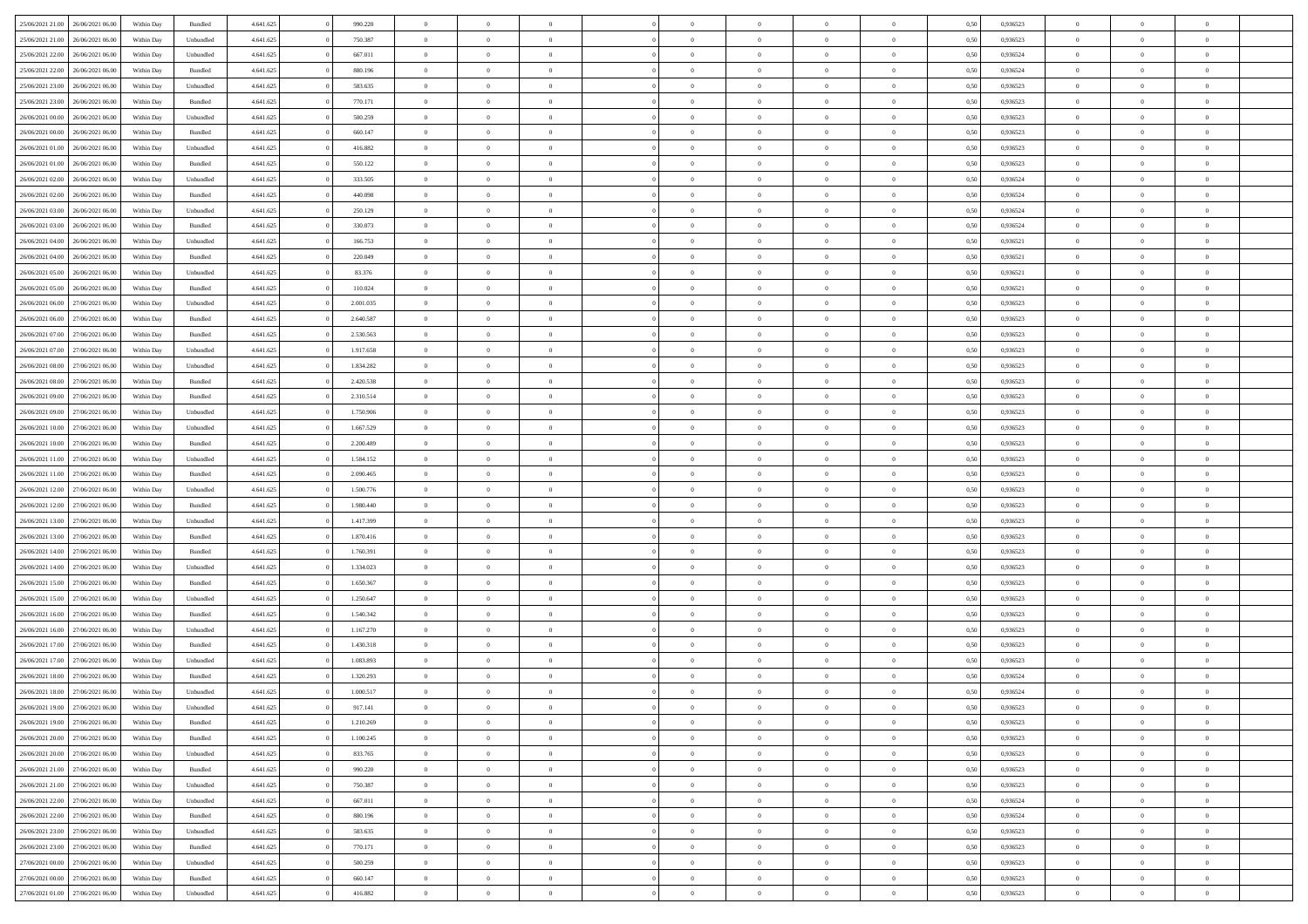| 27/06/2021 01:00 27/06/2021 06:00    | Within Day | Bundled   | 4.641.625 | 550.122   | $\overline{0}$ | $\overline{0}$ | $\Omega$       | $\Omega$       | $\theta$       | $\Omega$       | $\overline{0}$ | 0,50 | 0,936523 | $\theta$       | $\theta$       | $\theta$       |  |
|--------------------------------------|------------|-----------|-----------|-----------|----------------|----------------|----------------|----------------|----------------|----------------|----------------|------|----------|----------------|----------------|----------------|--|
| 27/06/2021 02:00<br>27/06/2021 06:00 | Within Day | Unbundled | 4.641.625 | 333.505   | $\overline{0}$ | $\overline{0}$ | $\overline{0}$ | $\overline{0}$ | $\theta$       | $\overline{0}$ | $\bf{0}$       | 0,50 | 0,936524 | $\theta$       | $\theta$       | $\overline{0}$ |  |
| 27/06/2021 02:00<br>27/06/2021 06:00 | Within Day | Bundled   | 4.641.625 | 440.098   | $\overline{0}$ | $\bf{0}$       | $\overline{0}$ | $\overline{0}$ | $\overline{0}$ | $\overline{0}$ | $\bf{0}$       | 0,50 | 0,936524 | $\bf{0}$       | $\overline{0}$ | $\overline{0}$ |  |
| 27/06/2021 03:00<br>27/06/2021 06:00 | Within Day | Bundled   | 4.641.625 | 330.073   | $\overline{0}$ | $\overline{0}$ | $\overline{0}$ | $\overline{0}$ | $\theta$       | $\overline{0}$ | $\overline{0}$ | 0.50 | 0.936524 | $\theta$       | $\theta$       | $\overline{0}$ |  |
| 27/06/2021 03:00<br>27/06/2021 06:00 | Within Day | Unbundled | 4.641.625 | 250.129   | $\overline{0}$ | $\overline{0}$ | $\overline{0}$ | $\overline{0}$ | $\theta$       | $\overline{0}$ | $\bf{0}$       | 0,50 | 0,936524 | $\theta$       | $\theta$       | $\overline{0}$ |  |
|                                      |            |           |           |           |                |                |                |                |                |                |                |      |          |                |                |                |  |
| 27/06/2021 04:00<br>27/06/2021 06.00 | Within Day | Unbundled | 4.641.625 | 166.753   | $\overline{0}$ | $\bf{0}$       | $\overline{0}$ | $\overline{0}$ | $\overline{0}$ | $\overline{0}$ | $\bf{0}$       | 0,50 | 0,936521 | $\bf{0}$       | $\overline{0}$ | $\bf{0}$       |  |
| 27/06/2021 04:00<br>27/06/2021 06:00 | Within Day | Bundled   | 4.641.625 | 220.049   | $\overline{0}$ | $\overline{0}$ | $\overline{0}$ | $\overline{0}$ | $\overline{0}$ | $\overline{0}$ | $\overline{0}$ | 0.5( | 0,936521 | $\theta$       | $\theta$       | $\overline{0}$ |  |
| 27/06/2021 05:00<br>27/06/2021 06:00 | Within Day | Bundled   | 4.641.625 | 110.024   | $\overline{0}$ | $\theta$       | $\overline{0}$ | $\overline{0}$ | $\theta$       | $\overline{0}$ | $\bf{0}$       | 0,50 | 0,936521 | $\theta$       | $\theta$       | $\overline{0}$ |  |
| 27/06/2021 05:00<br>27/06/2021 06.00 | Within Day | Unbundled | 4.641.625 | 83.376    | $\overline{0}$ | $\bf{0}$       | $\overline{0}$ | $\overline{0}$ | $\overline{0}$ | $\overline{0}$ | $\bf{0}$       | 0,50 | 0,936521 | $\bf{0}$       | $\bf{0}$       | $\overline{0}$ |  |
| 27/06/2021 06:00<br>28/06/2021 06:00 | Within Day | Bundled   | 4.641.625 | 2.640.587 | $\overline{0}$ | $\overline{0}$ | $\overline{0}$ | $\overline{0}$ | $\overline{0}$ | $\overline{0}$ | $\overline{0}$ | 0.50 | 0.936523 | $\theta$       | $\theta$       | $\overline{0}$ |  |
| 27/06/2021 06:00<br>28/06/2021 06:00 | Within Day | Unbundled | 4.641.625 | 2.001.035 | $\bf{0}$       | $\overline{0}$ | $\overline{0}$ | $\overline{0}$ | $\theta$       | $\overline{0}$ | $\bf{0}$       | 0,50 | 0,936523 | $\theta$       | $\theta$       | $\overline{0}$ |  |
| 27/06/2021 07:00<br>28/06/2021 06:00 | Within Day | Bundled   | 4.641.625 | 2.530.563 | $\overline{0}$ | $\bf{0}$       | $\overline{0}$ | $\overline{0}$ | $\bf{0}$       | $\overline{0}$ | $\bf{0}$       | 0,50 | 0,936523 | $\bf{0}$       | $\overline{0}$ | $\overline{0}$ |  |
| 27/06/2021 07:00<br>28/06/2021 06:00 | Within Day | Unbundled | 4.641.625 | 1.917.658 | $\overline{0}$ | $\overline{0}$ | $\overline{0}$ | $\overline{0}$ | $\overline{0}$ | $\overline{0}$ | $\overline{0}$ | 0.5( | 0.936523 | $\theta$       | $\theta$       | $\overline{0}$ |  |
| 27/06/2021 08:00<br>28/06/2021 06:00 | Within Day | Unbundled | 4.641.625 | 1.834.282 | $\overline{0}$ | $\theta$       | $\overline{0}$ | $\overline{0}$ | $\theta$       | $\overline{0}$ | $\bf{0}$       | 0,50 | 0,936523 | $\theta$       | $\theta$       | $\overline{0}$ |  |
| 27/06/2021 08:00<br>28/06/2021 06:00 | Within Day | Bundled   | 4.641.625 | 2.420.538 | $\overline{0}$ | $\bf{0}$       | $\overline{0}$ | $\overline{0}$ | $\overline{0}$ | $\overline{0}$ | $\bf{0}$       | 0,50 | 0,936523 | $\bf{0}$       | $\overline{0}$ | $\bf{0}$       |  |
| 27/06/2021 09:00<br>28/06/2021 06:00 | Within Day | Unbundled | 4.641.625 | 1.750.906 | $\overline{0}$ | $\overline{0}$ | $\overline{0}$ | $\overline{0}$ | $\overline{0}$ | $\overline{0}$ | $\overline{0}$ | 0.5( | 0.936523 | $\theta$       | $\theta$       | $\overline{0}$ |  |
| 27/06/2021 09:00<br>28/06/2021 06:00 | Within Day | Bundled   | 4.641.625 | 2.310.514 | $\bf{0}$       | $\theta$       | $\overline{0}$ | $\overline{0}$ | $\theta$       | $\overline{0}$ | $\bf{0}$       | 0,50 | 0,936523 | $\theta$       | $\theta$       | $\overline{0}$ |  |
| 28/06/2021 06:00                     | Within Day | Unbundled | 4.641.625 | 1.584.152 | $\overline{0}$ | $\bf{0}$       | $\overline{0}$ | $\overline{0}$ | $\overline{0}$ | $\bf{0}$       | $\bf{0}$       | 0,50 | 0,936523 | $\bf{0}$       | $\overline{0}$ | $\overline{0}$ |  |
| 27/06/2021 11:00<br>28/06/2021 06:00 |            | Bundled   | 4.641.625 | 2.090.465 | $\overline{0}$ | $\overline{0}$ |                | $\overline{0}$ | $\overline{0}$ | $\overline{0}$ | $\overline{0}$ | 0.50 | 0.936523 | $\theta$       | $\theta$       | $\overline{0}$ |  |
| 27/06/2021 11:00                     | Within Day |           |           |           |                |                | $\overline{0}$ |                |                |                |                |      |          |                |                |                |  |
| 27/06/2021 12:00<br>28/06/2021 06:00 | Within Day | Unbundled | 4.641.625 | 1.500.776 | $\bf{0}$       | $\overline{0}$ | $\overline{0}$ | $\overline{0}$ | $\theta$       | $\overline{0}$ | $\bf{0}$       | 0,50 | 0,936523 | $\theta$       | $\theta$       | $\overline{0}$ |  |
| 27/06/2021 12:00<br>28/06/2021 06:00 | Within Day | Bundled   | 4.641.625 | 1.980.440 | $\overline{0}$ | $\bf{0}$       | $\overline{0}$ | $\overline{0}$ | $\overline{0}$ | $\overline{0}$ | $\bf{0}$       | 0,50 | 0,936523 | $\bf{0}$       | $\overline{0}$ | $\overline{0}$ |  |
| 27/06/2021 13:00<br>28/06/2021 06:00 | Within Day | Bundled   | 4.641.625 | 1.870.416 | $\overline{0}$ | $\overline{0}$ | $\overline{0}$ | $\overline{0}$ | $\overline{0}$ | $\overline{0}$ | $\overline{0}$ | 0.50 | 0.936523 | $\theta$       | $\theta$       | $\overline{0}$ |  |
| 27/06/2021 13:00<br>28/06/2021 06:00 | Within Day | Unbundled | 4.641.625 | 1.417.399 | $\overline{0}$ | $\overline{0}$ | $\overline{0}$ | $\overline{0}$ | $\theta$       | $\overline{0}$ | $\bf{0}$       | 0,50 | 0,936523 | $\theta$       | $\theta$       | $\overline{0}$ |  |
| 27/06/2021 14:00<br>28/06/2021 06:00 | Within Day | Bundled   | 4.641.625 | 1.760.391 | $\overline{0}$ | $\bf{0}$       | $\overline{0}$ | $\overline{0}$ | $\overline{0}$ | $\overline{0}$ | $\bf{0}$       | 0,50 | 0,936523 | $\overline{0}$ | $\overline{0}$ | $\bf{0}$       |  |
| 27/06/2021 14:00<br>28/06/2021 06:00 | Within Day | Unbundled | 4.641.625 | 1.334.023 | $\overline{0}$ | $\overline{0}$ | $\overline{0}$ | $\overline{0}$ | $\overline{0}$ | $\overline{0}$ | $\overline{0}$ | 0.5( | 0.936523 | $\theta$       | $\theta$       | $\overline{0}$ |  |
| 27/06/2021 15:00<br>28/06/2021 06:00 | Within Day | Bundled   | 4.641.625 | 1.650.367 | $\overline{0}$ | $\overline{0}$ | $\overline{0}$ | $\overline{0}$ | $\theta$       | $\overline{0}$ | $\bf{0}$       | 0,50 | 0,936523 | $\theta$       | $\theta$       | $\overline{0}$ |  |
| 27/06/2021 15:00<br>28/06/2021 06:00 | Within Day | Unbundled | 4.641.625 | 1.250.647 | $\overline{0}$ | $\bf{0}$       | $\overline{0}$ | $\overline{0}$ | $\overline{0}$ | $\bf{0}$       | $\bf{0}$       | 0,50 | 0,936523 | $\bf{0}$       | $\bf{0}$       | $\overline{0}$ |  |
| 27/06/2021 16:00<br>28/06/2021 06:00 | Within Day | Unbundled | 4.641.625 | 1.167.270 | $\overline{0}$ | $\overline{0}$ | $\overline{0}$ | $\overline{0}$ | $\overline{0}$ | $\overline{0}$ | $\overline{0}$ | 0.5( | 0.936523 | $\theta$       | $\theta$       | $\overline{0}$ |  |
| 27/06/2021 16:00<br>28/06/2021 06:00 | Within Day | Bundled   | 4.641.625 | 1.540.342 | $\bf{0}$       | $\overline{0}$ | $\overline{0}$ | $\overline{0}$ | $\theta$       | $\overline{0}$ | $\bf{0}$       | 0,50 | 0,936523 | $\theta$       | $\theta$       | $\overline{0}$ |  |
| 27/06/2021 17:00<br>28/06/2021 06:00 | Within Day | Unbundled | 4.641.625 | 1.083.893 | $\overline{0}$ | $\bf{0}$       | $\overline{0}$ | $\overline{0}$ | $\bf{0}$       | $\overline{0}$ | $\bf{0}$       | 0,50 | 0,936523 | $\bf{0}$       | $\overline{0}$ | $\overline{0}$ |  |
| 27/06/2021 17:00<br>28/06/2021 06:00 |            | Bundled   | 4.641.625 | 1.430.318 | $\overline{0}$ | $\overline{0}$ | $\Omega$       | $\Omega$       | $\Omega$       | $\theta$       | $\overline{0}$ | 0.50 | 0,936523 | $\,$ 0 $\,$    | $\Omega$       | $\theta$       |  |
| 27/06/2021 18:00<br>28/06/2021 06:00 | Within Day |           | 4.641.625 | 1.000.517 | $\overline{0}$ | $\overline{0}$ | $\overline{0}$ | $\overline{0}$ | $\theta$       | $\overline{0}$ | $\bf{0}$       |      | 0,936524 | $\theta$       | $\theta$       | $\overline{0}$ |  |
|                                      | Within Day | Unbundled |           |           |                |                |                |                |                |                |                | 0,50 |          |                |                |                |  |
| 27/06/2021 18:00<br>28/06/2021 06:00 | Within Day | Bundled   | 4.641.625 | 1.320.293 | $\overline{0}$ | $\bf{0}$       | $\overline{0}$ | $\overline{0}$ | $\bf{0}$       | $\overline{0}$ | $\bf{0}$       | 0,50 | 0,936524 | $\bf{0}$       | $\overline{0}$ | $\bf{0}$       |  |
| 27/06/2021 19:00<br>28/06/2021 06:00 | Within Day | Unbundled | 4.641.625 | 917.141   | $\overline{0}$ | $\overline{0}$ | $\Omega$       | $\Omega$       | $\overline{0}$ | $\Omega$       | $\overline{0}$ | 0.50 | 0.936523 | $\overline{0}$ | $\overline{0}$ | $\theta$       |  |
| 27/06/2021 19:00<br>28/06/2021 06:00 | Within Day | Bundled   | 4.641.625 | 1.210.269 | $\bf{0}$       | $\overline{0}$ | $\overline{0}$ | $\overline{0}$ | $\theta$       | $\overline{0}$ | $\bf{0}$       | 0,50 | 0,936523 | $\theta$       | $\theta$       | $\overline{0}$ |  |
| 27/06/2021 20:00<br>28/06/2021 06:00 | Within Day | Bundled   | 4.641.625 | 1.100.245 | $\overline{0}$ | $\bf{0}$       | $\overline{0}$ | $\overline{0}$ | $\overline{0}$ | $\bf{0}$       | $\bf{0}$       | 0,50 | 0,936523 | $\bf{0}$       | $\overline{0}$ | $\overline{0}$ |  |
| 27/06/2021 20:00<br>28/06/2021 06:00 | Within Day | Unbundled | 4.641.625 | 833.765   | $\overline{0}$ | $\theta$       | $\Omega$       | $\Omega$       | $\Omega$       | $\Omega$       | $\overline{0}$ | 0.50 | 0.936523 | $\theta$       | $\Omega$       | $\theta$       |  |
| 27/06/2021 21:00<br>28/06/2021 06:00 | Within Day | Unbundled | 4.641.625 | 750.387   | $\bf{0}$       | $\overline{0}$ | $\overline{0}$ | $\overline{0}$ | $\theta$       | $\overline{0}$ | $\bf{0}$       | 0,50 | 0,936523 | $\theta$       | $\theta$       | $\overline{0}$ |  |
| 27/06/2021 21:00<br>28/06/2021 06:00 | Within Day | Bundled   | 4.641.625 | 990.220   | $\overline{0}$ | $\bf{0}$       | $\overline{0}$ | $\overline{0}$ | $\overline{0}$ | $\overline{0}$ | $\bf{0}$       | 0,50 | 0,936523 | $\bf{0}$       | $\overline{0}$ | $\overline{0}$ |  |
| 27/06/2021 22:00<br>28/06/2021 06:00 | Within Day | Bundled   | 4.641.625 | 880.196   | $\overline{0}$ | $\overline{0}$ | $\Omega$       | $\Omega$       | $\theta$       | $\Omega$       | $\overline{0}$ | 0.50 | 0,936524 | $\,$ 0 $\,$    | $\Omega$       | $\theta$       |  |
| 27/06/2021 22:00<br>28/06/2021 06:00 | Within Day | Unbundled | 4.641.625 | 667.011   | $\bf{0}$       | $\overline{0}$ | $\overline{0}$ | $\overline{0}$ | $\theta$       | $\overline{0}$ | $\bf{0}$       | 0,50 | 0,936524 | $\theta$       | $\theta$       | $\overline{0}$ |  |
| 27/06/2021 23:00<br>28/06/2021 06:00 | Within Day | Bundled   | 4.641.625 | 770.171   | $\overline{0}$ | $\bf{0}$       | $\overline{0}$ | $\overline{0}$ | $\bf{0}$       | $\overline{0}$ | $\bf{0}$       | 0,50 | 0,936523 | $\bf{0}$       | $\overline{0}$ | $\bf{0}$       |  |
| 27/06/2021 23:00<br>28/06/2021 06:00 | Within Day | Unbundled | 4.641.625 | 583.635   | $\Omega$       | $\Omega$       | $\Omega$       | $\Omega$       | $\Omega$       | $\theta$       | $\overline{0}$ | 0.50 | 0.936523 | $\theta$       | $\Omega$       | $\theta$       |  |
| 28/06/2021 00:00<br>28/06/2021 06:00 | Within Day | Unbundled | 4.641.625 | 500.259   | $\bf{0}$       | $\bf{0}$       | $\overline{0}$ | $\overline{0}$ | $\bf{0}$       | $\bf{0}$       | $\bf{0}$       | 0,50 | 0,936523 | $\bf{0}$       | $\bf{0}$       | $\overline{0}$ |  |
| 28/06/2021 00:00 28/06/2021 06:00    | Within Day | Bundled   | 4.641.625 | 660.147   |                | $\bf{0}$       |                |                |                |                |                | 0,50 | 0,936523 | $\bf{0}$       | $\bf{0}$       |                |  |
| 28/06/2021 01:00 28/06/2021 06:00    | Within Day | Unbundled | 4.641.625 | 416.882   | $\Omega$       | $\overline{0}$ | $\Omega$       | $\theta$       | $\overline{0}$ | $\theta$       | $\overline{0}$ | 0.50 | 0.936523 | $\theta$       | $\theta$       | $\theta$       |  |
| 28/06/2021 01:00<br>28/06/2021 06:00 | Within Day | Bundled   | 4.641.625 | 550.122   | $\overline{0}$ | $\overline{0}$ | $\overline{0}$ | $\overline{0}$ | $\,$ 0 $\,$    | $\overline{0}$ | $\,$ 0 $\,$    | 0,50 | 0,936523 | $\,$ 0 $\,$    | $\,$ 0 $\,$    | $\,$ 0         |  |
|                                      |            |           |           |           |                |                |                |                |                |                |                |      |          |                |                |                |  |
| 28/06/2021 02:00 28/06/2021 06:00    | Within Day | Bundled   | 4.641.625 | 440.098   | $\overline{0}$ | $\overline{0}$ | $\overline{0}$ | $\overline{0}$ | $\overline{0}$ | $\overline{0}$ | $\bf{0}$       | 0,50 | 0,936524 | $\overline{0}$ | $\bf{0}$       | $\overline{0}$ |  |
| 28/06/2021 02:00<br>28/06/2021 06:00 | Within Day | Unbundled | 4.641.625 | 333.505   | $\overline{0}$ | $\bf{0}$       | $\overline{0}$ | $\overline{0}$ | $\overline{0}$ | $\overline{0}$ | $\bf{0}$       | 0,50 | 0,936524 | $\bf{0}$       | $\theta$       | $\overline{0}$ |  |
| 28/06/2021 03:00<br>28/06/2021 06:00 | Within Day | Unbundled | 4.641.625 | 250.129   | $\overline{0}$ | $\overline{0}$ | $\overline{0}$ | $\overline{0}$ | $\overline{0}$ | $\bf{0}$       | $\bf{0}$       | 0,50 | 0,936524 | $\,$ 0 $\,$    | $\,$ 0 $\,$    | $\overline{0}$ |  |
| 28/06/2021 03:00<br>28/06/2021 06:00 | Within Day | Bundled   | 4.641.625 | 330.073   | $\overline{0}$ | $\overline{0}$ | $\overline{0}$ | $\overline{0}$ | $\bf{0}$       | $\overline{0}$ | $\bf{0}$       | 0,50 | 0,936524 | $\overline{0}$ | $\overline{0}$ | $\overline{0}$ |  |
| 28/06/2021 04:00<br>28/06/2021 06:00 | Within Day | Unbundled | 4.641.625 | 166.753   | $\overline{0}$ | $\bf{0}$       | $\overline{0}$ | $\overline{0}$ | $\overline{0}$ | $\overline{0}$ | $\bf{0}$       | 0.50 | 0,936521 | $\overline{0}$ | $\theta$       | $\overline{0}$ |  |
| 28/06/2021 04:00<br>28/06/2021 06:00 | Within Day | Bundled   | 4.641.625 | 220.049   | $\overline{0}$ | $\overline{0}$ | $\overline{0}$ | $\overline{0}$ | $\overline{0}$ | $\bf{0}$       | $\bf{0}$       | 0,50 | 0,936521 | $\,$ 0 $\,$    | $\,$ 0 $\,$    | $\overline{0}$ |  |
| 28/06/2021 05:00<br>28/06/2021 06:00 | Within Day | Unbundled | 4.641.625 | 83.376    | $\overline{0}$ | $\bf{0}$       | $\overline{0}$ | $\overline{0}$ | $\overline{0}$ | $\overline{0}$ | $\bf{0}$       | 0,50 | 0,936521 | $\bf{0}$       | $\overline{0}$ | $\bf{0}$       |  |
| 28/06/2021 05:00<br>28/06/2021 06:00 | Within Day | Bundled   | 4.641.625 | 110.024   | $\overline{0}$ | $\overline{0}$ | $\overline{0}$ | $\overline{0}$ | $\overline{0}$ | $\overline{0}$ | $\bf{0}$       | 0.50 | 0.936521 | $\overline{0}$ | $\theta$       | $\overline{0}$ |  |
| 28/06/2021 06:00<br>29/06/2021 06:00 | Within Day | Bundled   | 4.641.625 | 2.640.587 | $\overline{0}$ | $\,$ 0         | $\overline{0}$ | $\overline{0}$ | $\overline{0}$ | $\bf{0}$       | $\bf{0}$       | 0,50 | 0,936523 | $\,$ 0 $\,$    | $\,$ 0 $\,$    | $\bf{0}$       |  |
| 28/06/2021 06:00 29/06/2021 06:00    | Within Day | Unbundled | 4.641.625 | 2.001.035 | $\overline{0}$ | $\bf{0}$       | $\overline{0}$ | $\overline{0}$ | $\overline{0}$ | $\overline{0}$ | $\bf{0}$       | 0,50 | 0,936523 | $\bf{0}$       | $\overline{0}$ | $\bf{0}$       |  |
|                                      |            |           |           |           |                |                |                |                |                |                |                |      |          |                |                |                |  |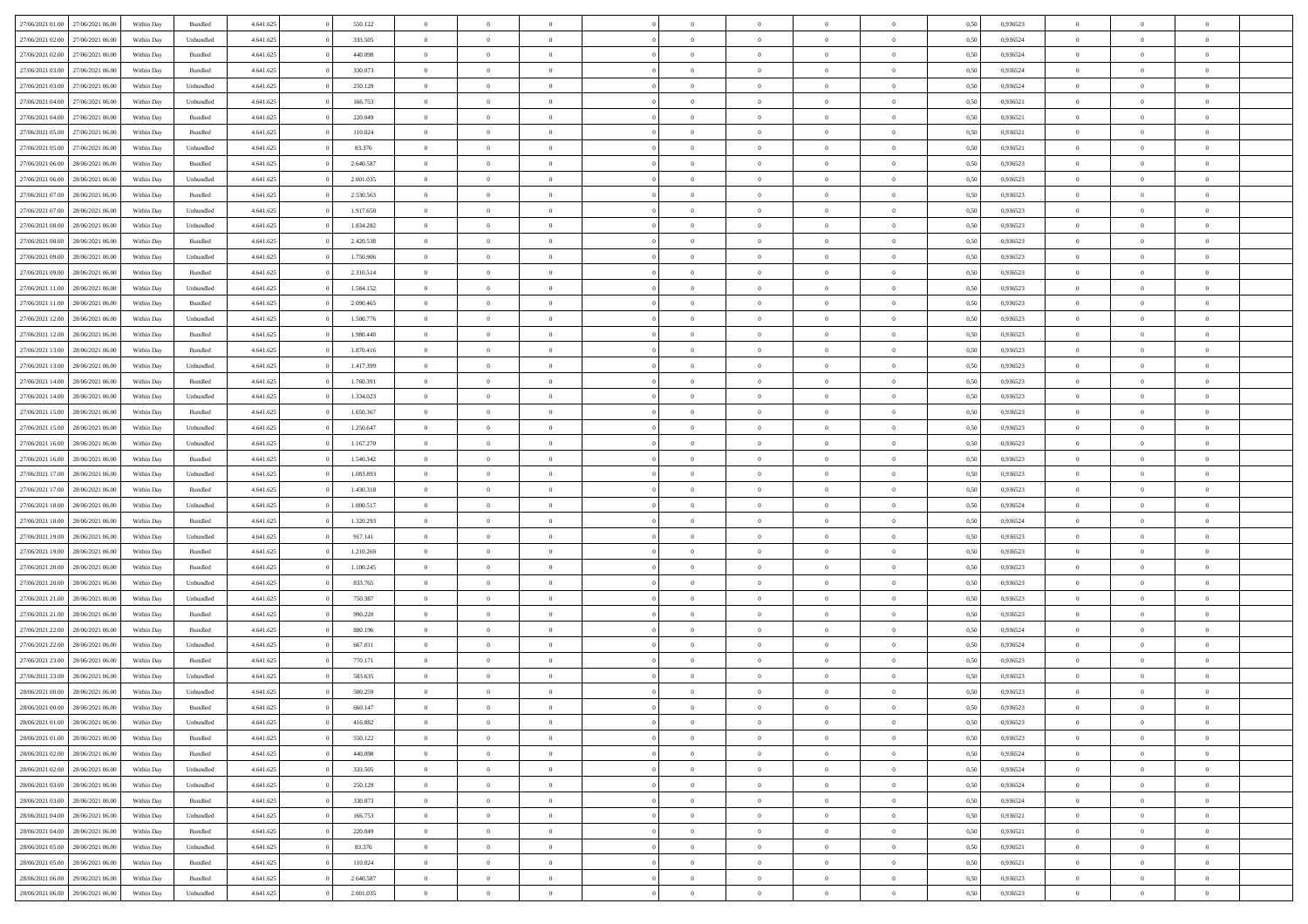| 28/06/2021 07:00 | 29/06/2021 06:00 | Within Day | Unbundled          | 4.641.625 | 1.917.658 | $\overline{0}$ | $\theta$       |                | $\overline{0}$ | $\bf{0}$       | $\overline{0}$ | $\theta$       | 0,50 | 0,936523 | $\theta$       | $\theta$       | $\theta$       |  |
|------------------|------------------|------------|--------------------|-----------|-----------|----------------|----------------|----------------|----------------|----------------|----------------|----------------|------|----------|----------------|----------------|----------------|--|
|                  |                  |            |                    |           |           | $\overline{0}$ |                | $\overline{0}$ |                |                |                |                |      |          |                |                | $\overline{0}$ |  |
| 28/06/2021 07:00 | 29/06/2021 06.0  | Within Day | Bundled            | 4.641.625 | 2.530.563 |                | $\overline{0}$ |                | $\overline{0}$ | $\bf{0}$       | $\bf{0}$       | $\bf{0}$       | 0,50 | 0,936523 | $\,$ 0 $\,$    | $\overline{0}$ |                |  |
| 28/06/2021 08:00 | 29/06/2021 06:00 | Within Day | Unbundled          | 4.641.625 | 1.834.282 | $\overline{0}$ | $\overline{0}$ | $\overline{0}$ | $\overline{0}$ | $\bf{0}$       | $\overline{0}$ | $\mathbf{0}$   | 0.50 | 0.936523 | $\overline{0}$ | $\overline{0}$ | $\overline{0}$ |  |
| 28/06/2021 08:00 | 29/06/2021 06:00 | Within Day | Bundled            | 4.641.625 | 2.420.538 | $\overline{0}$ | $\overline{0}$ | $\overline{0}$ | $\overline{0}$ | $\,0\,$        | $\overline{0}$ | $\overline{0}$ | 0,50 | 0,936523 | $\,$ 0 $\,$    | $\overline{0}$ | $\overline{0}$ |  |
| 28/06/2021 09:00 | 29/06/2021 06.00 | Within Day | Unbundled          | 4.641.625 | 1.750.906 | $\overline{0}$ | $\overline{0}$ | $\overline{0}$ | $\overline{0}$ | $\,$ 0         | $\overline{0}$ | $\bf{0}$       | 0,50 | 0,936523 | $\,$ 0 $\,$    | $\overline{0}$ | $\overline{0}$ |  |
| 28/06/2021 09:00 | 29/06/2021 06:00 | Within Day | Bundled            | 4.641.625 | 2.310.514 | $\overline{0}$ | $\overline{0}$ | $\overline{0}$ | $\overline{0}$ | $\bf{0}$       | $\overline{0}$ | $\bf{0}$       | 0.50 | 0.936523 | $\,0\,$        | $\overline{0}$ | $\overline{0}$ |  |
| 28/06/2021 10:00 | 29/06/2021 06:00 | Within Day | Unbundled          | 4.641.625 | 1.667.529 | $\overline{0}$ | $\overline{0}$ | $\overline{0}$ | $\overline{0}$ | $\bf{0}$       | $\overline{0}$ | $\bf{0}$       | 0,50 | 0,936523 | $\,$ 0 $\,$    | $\theta$       | $\overline{0}$ |  |
| 28/06/2021 10:00 | 29/06/2021 06.00 | Within Day | Bundled            | 4.641.625 | 2.200.489 | $\overline{0}$ | $\overline{0}$ | $\overline{0}$ | $\overline{0}$ | $\,$ 0         | $\bf{0}$       | $\bf{0}$       | 0,50 | 0,936523 | $\,$ 0 $\,$    | $\overline{0}$ | $\overline{0}$ |  |
| 28/06/2021 11:00 | 29/06/2021 06:00 | Within Day | Unbundled          | 4.641.625 | 1.584.152 | $\overline{0}$ | $\overline{0}$ | $\overline{0}$ | $\overline{0}$ | $\bf{0}$       | $\overline{0}$ | $\bf{0}$       | 0.50 | 0.936523 | $\bf{0}$       | $\overline{0}$ | $\bf{0}$       |  |
| 28/06/2021 11:00 | 29/06/2021 06:00 | Within Day | Bundled            | 4.641.625 | 2.090.465 | $\overline{0}$ | $\overline{0}$ | $\overline{0}$ | $\overline{0}$ | $\bf{0}$       | $\overline{0}$ | $\bf{0}$       | 0,50 | 0,936523 | $\,$ 0 $\,$    | $\overline{0}$ | $\overline{0}$ |  |
|                  |                  |            |                    |           |           |                |                |                |                |                |                |                |      |          |                |                |                |  |
| 28/06/2021 12:00 | 29/06/2021 06.00 | Within Day | Bundled            | 4.641.625 | 1.980.440 | $\bf{0}$       | $\overline{0}$ | $\overline{0}$ | $\overline{0}$ | $\,$ 0         | $\bf{0}$       | $\bf{0}$       | 0,50 | 0,936523 | $\,$ 0 $\,$    | $\overline{0}$ | $\overline{0}$ |  |
| 28/06/2021 12:00 | 29/06/2021 06:00 | Within Day | Unbundled          | 4.641.625 | 1.500.776 | $\overline{0}$ | $\overline{0}$ | $\overline{0}$ | $\overline{0}$ | $\bf{0}$       | $\overline{0}$ | $\mathbf{0}$   | 0.50 | 0.936523 | $\overline{0}$ | $\,$ 0 $\,$    | $\bf{0}$       |  |
| 28/06/2021 13:00 | 29/06/2021 06.00 | Within Day | Unbundled          | 4.641.625 | 1.417.399 | $\overline{0}$ | $\overline{0}$ | $\overline{0}$ | $\overline{0}$ | $\bf{0}$       | $\overline{0}$ | $\overline{0}$ | 0,50 | 0,936523 | $\,$ 0 $\,$    | $\overline{0}$ | $\overline{0}$ |  |
| 28/06/2021 13:00 | 29/06/2021 06.00 | Within Day | Bundled            | 4.641.625 | 1.870.416 | $\overline{0}$ | $\theta$       | $\overline{0}$ | $\overline{0}$ | $\,$ 0         | $\overline{0}$ | $\bf{0}$       | 0,50 | 0,936523 | $\,$ 0 $\,$    | $\overline{0}$ | $\overline{0}$ |  |
| 28/06/2021 14:00 | 29/06/2021 06:00 | Within Day | Bundled            | 4.641.625 | 1.760.391 | $\overline{0}$ | $\overline{0}$ | $\overline{0}$ | $\overline{0}$ | $\bf{0}$       | $\overline{0}$ | $\bf{0}$       | 0.50 | 0.936523 | $\,0\,$        | $\overline{0}$ | $\overline{0}$ |  |
| 28/06/2021 14:00 | 29/06/2021 06:00 | Within Day | Unbundled          | 4.641.625 | 1.334.023 | $\overline{0}$ | $\overline{0}$ | $\overline{0}$ | $\overline{0}$ | $\bf{0}$       | $\overline{0}$ | $\bf{0}$       | 0,50 | 0,936523 | $\,$ 0 $\,$    | $\theta$       | $\overline{0}$ |  |
| 28/06/2021 15:00 | 29/06/2021 06.00 | Within Day | Bundled            | 4.641.625 | 1.650.367 | $\overline{0}$ | $\overline{0}$ | $\overline{0}$ | $\overline{0}$ | $\,$ 0         | $\overline{0}$ | $\bf{0}$       | 0,50 | 0,936523 | $\,$ 0 $\,$    | $\overline{0}$ | $\overline{0}$ |  |
| 28/06/2021 15:00 | 29/06/2021 06:00 | Within Day | Unbundled          | 4.641.625 | 1.250.647 | $\overline{0}$ | $\overline{0}$ | $\overline{0}$ | $\overline{0}$ | $\bf{0}$       | $\overline{0}$ | $\mathbf{0}$   | 0.50 | 0.936523 | $\bf{0}$       | $\overline{0}$ | $\bf{0}$       |  |
| 28/06/2021 16:00 | 29/06/2021 06:00 | Within Day | Bundled            | 4.641.625 | 1.540.342 | $\overline{0}$ | $\overline{0}$ | $\overline{0}$ | $\overline{0}$ | $\bf{0}$       | $\overline{0}$ | $\bf{0}$       | 0,50 | 0,936523 | $\,$ 0 $\,$    | $\overline{0}$ | $\overline{0}$ |  |
| 28/06/2021 16:00 | 29/06/2021 06.00 | Within Day | Unbundled          | 4.641.625 | 1.167.270 | $\overline{0}$ | $\overline{0}$ | $\overline{0}$ | $\overline{0}$ | $\bf{0}$       | $\bf{0}$       | $\bf{0}$       | 0,50 | 0,936523 | $\,$ 0 $\,$    | $\overline{0}$ | $\overline{0}$ |  |
|                  |                  |            |                    |           |           |                |                |                |                |                |                |                |      |          |                |                |                |  |
| 28/06/2021 17:00 | 29/06/2021 06:00 | Within Day | $\mathbf B$ undled | 4.641.625 | 1.430.318 | $\overline{0}$ | $\overline{0}$ | $\overline{0}$ | $\overline{0}$ | $\bf{0}$       | $\overline{0}$ | $\mathbf{0}$   | 0.50 | 0.936523 | $\,$ 0 $\,$    | $\,$ 0 $\,$    | $\overline{0}$ |  |
| 28/06/2021 17:00 | 29/06/2021 06.00 | Within Day | Unbundled          | 4.641.625 | 1.083.893 | $\overline{0}$ | $\overline{0}$ | $\overline{0}$ | $\overline{0}$ | $\bf{0}$       | $\overline{0}$ | $\overline{0}$ | 0,50 | 0,936523 | $\,$ 0 $\,$    | $\overline{0}$ | $\overline{0}$ |  |
| 28/06/2021 18:00 | 29/06/2021 06.00 | Within Day | Bundled            | 4.641.625 | 1.320.293 | $\overline{0}$ | $\overline{0}$ | $\overline{0}$ | $\overline{0}$ | $\,$ 0         | $\overline{0}$ | $\bf{0}$       | 0,50 | 0,936524 | $\,$ 0 $\,$    | $\overline{0}$ | $\overline{0}$ |  |
| 28/06/2021 18:00 | 29/06/2021 06:00 | Within Day | Unbundled          | 4.641.625 | 1.000.517 | $\overline{0}$ | $\overline{0}$ | $\overline{0}$ | $\overline{0}$ | $\bf{0}$       | $\overline{0}$ | $\bf{0}$       | 0.50 | 0.936524 | $\,0\,$        | $\overline{0}$ | $\overline{0}$ |  |
| 28/06/2021 19:00 | 29/06/2021 06:00 | Within Day | Bundled            | 4.641.625 | 1.210.269 | $\overline{0}$ | $\overline{0}$ | $\overline{0}$ | $\overline{0}$ | $\bf{0}$       | $\overline{0}$ | $\bf{0}$       | 0,50 | 0,936523 | $\,$ 0 $\,$    | $\theta$       | $\overline{0}$ |  |
| 28/06/2021 19:00 | 29/06/2021 06.00 | Within Day | Unbundled          | 4.641.625 | 917.141   | $\overline{0}$ | $\overline{0}$ | $\overline{0}$ | $\overline{0}$ | $\,$ 0         | $\bf{0}$       | $\bf{0}$       | 0,50 | 0,936523 | $\,$ 0 $\,$    | $\overline{0}$ | $\overline{0}$ |  |
| 28/06/2021 20:00 | 29/06/2021 06:00 | Within Day | Bundled            | 4.641.625 | 1.100.245 | $\overline{0}$ | $\overline{0}$ | $\overline{0}$ | $\overline{0}$ | $\bf{0}$       | $\overline{0}$ | $\mathbf{0}$   | 0.50 | 0.936523 | $\bf{0}$       | $\overline{0}$ | $\bf{0}$       |  |
| 28/06/2021 20:00 | 29/06/2021 06.00 | Within Day | Unbundled          | 4.641.625 | 833.765   | $\overline{0}$ | $\overline{0}$ | $\overline{0}$ | $\overline{0}$ | $\bf{0}$       | $\overline{0}$ | $\bf{0}$       | 0,50 | 0,936523 | $\,$ 0 $\,$    | $\overline{0}$ | $\overline{0}$ |  |
| 28/06/2021 21:00 | 29/06/2021 06.00 | Within Day | Bundled            | 4.641.625 | 990.220   | $\bf{0}$       | $\overline{0}$ | $\overline{0}$ | $\overline{0}$ | $\bf{0}$       | $\bf{0}$       | $\bf{0}$       | 0,50 | 0,936523 | $\,$ 0 $\,$    | $\overline{0}$ | $\overline{0}$ |  |
| 28/06/2021 21:00 | 29/06/2021 06:00 | Within Day | Unbundled          | 4.641.625 | 750.387   | $\overline{0}$ | $\overline{0}$ | $\overline{0}$ | $\overline{0}$ | $\bf{0}$       | $\overline{0}$ | $\mathbf{0}$   | 0.50 | 0.936523 | $\overline{0}$ | $\,$ 0 $\,$    | $\bf{0}$       |  |
| 28/06/2021 22:00 | 29/06/2021 06:00 | Within Dav | Bundled            | 4.641.625 | 880.196   | $\overline{0}$ | $\overline{0}$ | $\overline{0}$ | $\overline{0}$ | $\overline{0}$ | $\overline{0}$ | $\overline{0}$ | 0.50 | 0,936524 | $\theta$       | $\overline{0}$ | $\overline{0}$ |  |
|                  |                  |            |                    |           |           | $\overline{0}$ | $\overline{0}$ | $\overline{0}$ | $\overline{0}$ | $\bf{0}$       | $\overline{0}$ |                |      |          | $\,$ 0 $\,$    | $\overline{0}$ | $\overline{0}$ |  |
| 28/06/2021 22:00 | 29/06/2021 06.00 | Within Day | Unbundled          | 4.641.625 | 667.011   |                |                |                |                |                |                | $\bf{0}$       | 0,50 | 0,936524 |                |                |                |  |
| 28/06/2021 23:00 | 29/06/2021 06:00 | Within Day | Unbundled          | 4.641.625 | 583.635   | $\overline{0}$ | $\overline{0}$ | $\overline{0}$ | $\overline{0}$ | $\bf{0}$       | $\overline{0}$ | $\bf{0}$       | 0.50 | 0.936523 | $\,0\,$        | $\overline{0}$ | $\overline{0}$ |  |
| 28/06/2021 23:00 | 29/06/2021 06:00 | Within Dav | Bundled            | 4.641.625 | 770.171   | $\overline{0}$ | $\overline{0}$ | $\Omega$       | $\overline{0}$ | $\mathbf{0}$   | $\overline{0}$ | $\overline{0}$ | 0,50 | 0.936523 | $\theta$       | $\overline{0}$ | $\overline{0}$ |  |
| 29/06/2021 00:00 | 29/06/2021 06.00 | Within Day | Bundled            | 4.641.625 | 660.147   | $\bf{0}$       | $\overline{0}$ | $\overline{0}$ | $\overline{0}$ | $\,$ 0         | $\bf{0}$       | $\bf{0}$       | 0,50 | 0,936523 | $\,$ 0 $\,$    | $\overline{0}$ | $\overline{0}$ |  |
| 29/06/2021 00:00 | 29/06/2021 06:00 | Within Day | Unbundled          | 4.641.625 | 500.259   | $\overline{0}$ | $\overline{0}$ | $\overline{0}$ | $\overline{0}$ | $\bf{0}$       | $\overline{0}$ | $\mathbf{0}$   | 0.50 | 0.936523 | $\bf{0}$       | $\overline{0}$ | $\bf{0}$       |  |
| 29/06/2021 01:00 | 29/06/2021 06:00 | Within Dav | Unbundled          | 4.641.625 | 416.882   | $\overline{0}$ | $\overline{0}$ | $\overline{0}$ | $\overline{0}$ | $\overline{0}$ | $\overline{0}$ | $\overline{0}$ | 0,50 | 0.936523 | $\theta$       | $\overline{0}$ | $\overline{0}$ |  |
| 29/06/2021 01:00 | 29/06/2021 06.0  | Within Day | Bundled            | 4.641.625 | 550.122   | $\bf{0}$       | $\overline{0}$ | $\overline{0}$ | $\bf{0}$       | $\bf{0}$       | $\bf{0}$       | $\bf{0}$       | 0,50 | 0,936523 | $\,$ 0 $\,$    | $\overline{0}$ | $\overline{0}$ |  |
| 29/06/2021 02:00 | 29/06/2021 06:00 | Within Day | Bundled            | 4.641.625 | 440 098   | $\overline{0}$ | $\overline{0}$ | $\overline{0}$ | $\overline{0}$ | $\bf{0}$       | $\overline{0}$ | $\mathbf{0}$   | 0.50 | 0.936524 | $\overline{0}$ | $\,$ 0 $\,$    | $\bf{0}$       |  |
| 29/06/2021 02:00 | 29/06/2021 06:00 | Within Dav | Unbundled          | 4.641.625 | 333.505   | $\overline{0}$ | $\overline{0}$ | $\Omega$       | $\overline{0}$ | $\overline{0}$ | $\overline{0}$ | $\overline{0}$ | 0.50 | 0,936524 | $\theta$       | $\overline{0}$ | $\overline{0}$ |  |
| 29/06/2021 03:00 | 29/06/2021 06.00 | Within Day | Unbundled          | 4.641.625 | 250.129   | $\overline{0}$ | $\overline{0}$ | $\overline{0}$ | $\overline{0}$ | $\bf{0}$       | $\overline{0}$ | $\bf{0}$       | 0,50 | 0,936524 | $\,$ 0 $\,$    | $\overline{0}$ | $\overline{0}$ |  |
| 29/06/2021 03:00 | 29/06/2021 06:00 | Within Day | Bundled            | 4.641.625 | 330.073   | $\overline{0}$ | $\overline{0}$ | $\overline{0}$ | $\overline{0}$ | $\overline{0}$ | $\Omega$       | $\overline{0}$ | 0.50 | 0.936524 | $\,0\,$        | $\theta$       | $\overline{0}$ |  |
| 29/06/2021 04:00 | 29/06/2021 06:00 | Within Dav | Unbundled          | 4.641.625 | 166.753   | $\overline{0}$ | $\theta$       | $\Omega$       | $\overline{0}$ | $\bf{0}$       | $\overline{0}$ | $\overline{0}$ | 0.50 | 0,936521 | $\theta$       | $\overline{0}$ | $\overline{0}$ |  |
| 29/06/2021 04:00 | 29/06/2021 06:00 | Within Day | Bundled            | 4.641.625 | 220.049   | $\overline{0}$ | $\overline{0}$ | $\overline{0}$ | $\bf{0}$       | $\,$ 0         | $\bf{0}$       | $\bf{0}$       | 0,50 | 0,936521 | $\,$ 0 $\,$    | $\overline{0}$ | $\overline{0}$ |  |
| 29/06/2021 05:00 | 29/06/2021 06:00 |            |                    |           | 110.024   |                |                |                |                |                |                |                | 0,50 | 0.936521 |                |                |                |  |
|                  |                  | Within Day | $\mathbf B$ undled | 4.641.625 |           | $\bf{0}$       | $\theta$       |                | $^{\circ}$     | $\Omega$       |                |                |      |          | $\bf{0}$       | $\theta$       |                |  |
| 29/06/2021 05:00 | 29/06/2021 06:00 | Within Day | Unbundled          | 4.641.625 | 83.376    | $\overline{0}$ | $\overline{0}$ | $\overline{0}$ | $\overline{0}$ | $\overline{0}$ | $\overline{0}$ | $\mathbf{0}$   | 0,50 | 0,936521 | $\theta$       | $\overline{0}$ | $\overline{0}$ |  |
| 29/06/2021 06:00 | 30/06/2021 06:00 | Within Day | Bundled            | 4.641.625 | 2.640.587 | $\overline{0}$ | $\overline{0}$ | $\overline{0}$ | $\bf{0}$       | $\overline{0}$ | $\overline{0}$ | $\mathbf{0}$   | 0,50 | 0,936523 | $\bf{0}$       | $\overline{0}$ | $\bf{0}$       |  |
| 29/06/2021 06:00 | 30/06/2021 06:00 | Within Day | Unbundled          | 4.641.625 | 2.001.035 | $\overline{0}$ | $\overline{0}$ | $\overline{0}$ | $\overline{0}$ | $\overline{0}$ | $\overline{0}$ | $\mathbf{0}$   | 0.50 | 0.936523 | $\overline{0}$ | $\bf{0}$       | $\bf{0}$       |  |
| 29/06/2021 07:00 | 30/06/2021 06:00 | Within Day | Unbundled          | 4.641.625 | 1.917.658 | $\overline{0}$ | $\overline{0}$ | $\overline{0}$ | $\overline{0}$ | $\mathbf{0}$   | $\overline{0}$ | $\mathbf{0}$   | 0,50 | 0.936523 | $\overline{0}$ | $\theta$       | $\overline{0}$ |  |
| 29/06/2021 07:00 | 30/06/2021 06:00 | Within Day | Bundled            | 4.641.625 | 2.530.563 | $\overline{0}$ | $\overline{0}$ | $\overline{0}$ | $\overline{0}$ | $\bf{0}$       | $\bf{0}$       | $\bf{0}$       | 0,50 | 0,936523 | $\bf{0}$       | $\overline{0}$ | $\overline{0}$ |  |
| 29/06/2021 08:00 | 30/06/2021 06:00 | Within Day | Bundled            | 4.641.625 | 2.420.538 | $\overline{0}$ | $\overline{0}$ | $\overline{0}$ | $\overline{0}$ | $\bf{0}$       | $\overline{0}$ | $\mathbf{0}$   | 0.50 | 0.936523 | $\,$ 0 $\,$    | $\theta$       | $\,$ 0         |  |
| 29/06/2021 08:00 | 30/06/2021 06:00 | Within Day | Unbundled          | 4.641.625 | 1.834.282 | $\overline{0}$ | $\overline{0}$ | $\overline{0}$ | $\overline{0}$ | $\overline{0}$ | $\overline{0}$ | $\overline{0}$ | 0,50 | 0.936523 | $\overline{0}$ | $\theta$       | $\overline{0}$ |  |
| 29/06/2021 09:00 | 30/06/2021 06:00 | Within Day | Bundled            | 4.641.625 | 2.310.514 | $\overline{0}$ | $\,$ 0         | $\overline{0}$ | $\bf{0}$       | $\,$ 0 $\,$    | $\overline{0}$ | $\bf{0}$       | 0,50 | 0,936523 | $\,$ 0 $\,$    | $\overline{0}$ | $\overline{0}$ |  |
| 29/06/2021 09:00 | 30/06/2021 06:00 | Within Day | Unbundled          | 4.641.625 | 1.750.906 | $\overline{0}$ | $\overline{0}$ | $\overline{0}$ | $\overline{0}$ | $\bf{0}$       | $\overline{0}$ | $\mathbf{0}$   | 0.50 | 0.936523 | $\mathbf{0}$   | $\,$ 0 $\,$    | $\overline{0}$ |  |
| 29/06/2021 10:00 | 30/06/2021 06:00 | Within Day | Bundled            | 4.641.625 | 2.200.489 | $\overline{0}$ | $\overline{0}$ | $\overline{0}$ | $\overline{0}$ | $\overline{0}$ | $\overline{0}$ | $\overline{0}$ | 0,50 | 0.936523 | $\overline{0}$ | $\theta$       | $\overline{0}$ |  |
| 29/06/2021 10:00 | 30/06/2021 06.00 | Within Day | Unbundled          | 4.641.625 | 1.667.529 | $\overline{0}$ | $\overline{0}$ | $\overline{0}$ | $\bf{0}$       | $\bf{0}$       | $\bf{0}$       | $\bf{0}$       | 0,50 | 0,936523 | $\bf{0}$       | $\overline{0}$ | $\bf{0}$       |  |
|                  |                  |            |                    |           |           |                |                |                |                |                |                |                |      |          |                |                |                |  |
| 29/06/2021 11:00 | 30/06/2021 06:00 | Within Day | Bundled            | 4.641.625 | 2.090.465 | $\,$ 0 $\,$    | $\,$ 0 $\,$    | $\overline{0}$ | $\overline{0}$ | $\,$ 0 $\,$    | $\overline{0}$ | $\,$ 0 $\,$    | 0,50 | 0,936523 | $\overline{0}$ | $\,$ 0 $\,$    | $\,$ 0 $\,$    |  |